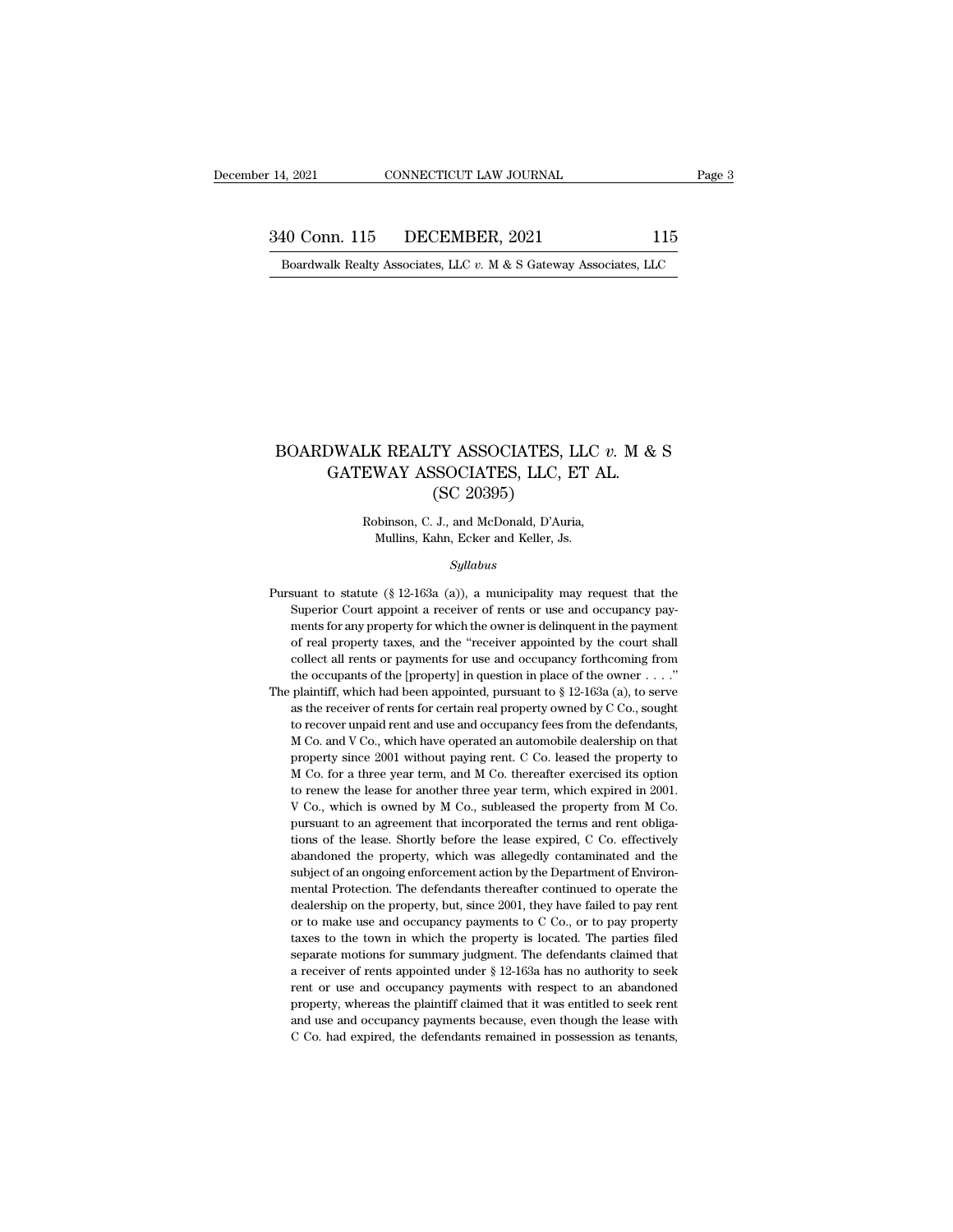# EXECUTE CONNECTICUT LAW JOURNAL December 14, 2021<br>116 DECEMBER, 2021 340 Conn. 115<br>Boardwalk Realty Associates, LLC v. M & S Gateway Associates, LLC CONNECTICUT LAW JOURNAL December 14, 2021<br>16 DECEMBER, 2021 340 Conn. 115<br>Boardwalk Realty Associates, LLC *v.* M & S Gateway Associates, LLC<br>either at will or at sufferance. The trial court denied the plaintiff's

EXEMBER, 2021 340 Conn. 115<br>
oardwalk Realty Associates, LLC  $v$ . M & S Gateway Associates, LLC<br>
either at will or at sufferance. The trial court denied the plaintiff's<br>
motion and granted the defendants' motion, concludi **DECEMBER, 2021** 340 Conn. 115<br>
coardwalk Realty Associates, LLC  $v$ . M & S Gateway Associates, LLC<br>
either at will or at sufferance. The trial court denied the plaintiff's<br>
motion and granted the defendants' motion, conc  $\frac{3}{20}$  DECEMBER, 2021 340 Conn. 115<br>
boardwalk Realty Associates, LLC v. M & S Gateway Associates, LLC<br>
either at will or at sufferance. The trial court denied the plaintiff's<br>
motion and granted the defendants' motio oardwalk Realty Associates, LLC  $v$ . M  $\&$  S Gateway Associates, LLC either at will or at sufferance. The trial court denied the plaintiff's motion and granted the defendants' motion, concluding that C Co., by abandoning oardwalk Realty Associates, LLC  $v$ . M & S Gateway Associates, LLC either at will or at sufferance. The trial court denied the plaintiff's motion and granted the defendants' motion, concluding that C Co., by abandoning th either at will or at sufferance. The trial court denied the plaintiff's motion and granted the defendants' motion, concluding that C Co., by abandoning the property and failing to pursue any of its rights against the defen motion and granted the defendants' motion, concluding that  $\overline{C}$  Co., by abandoning the property and failing to pursue any of its rights against the defendants, had allowed the defendants to occupy the property without abandoning the property and failing to pursue any of its rights against<br>the defendants, had allowed the defendants to occupy the property<br>without a rental obligation and that there was no rent for the plaintiff<br>receiver to the defendants, had allowed the defendants to occupy the property<br>without a rental obligation and that there was no rent for the plaintiff<br>receiver to collect. On the plaintiff's appeal, *held* that the trial court<br>correc without a rental obligation and that there was no rent for the plaintiff receiver to collect. On the plaintiff's appeal, *held* that the trial court correctly concluded that  $\S$  12-163a did not authorize the plaintiff to receiver to collect. On the plaintiff's appeal, *held* that the trial court correctly concluded that § 12-163a did not authorize the plaintiff to collect rent or use and occupancy payments from the defendants, as the remed correctly concluded that  $\S$  12-163a did not authorize the plaintiff to collect rent or use and occupancy payments from the defendants, as the remedy provided by that statute does not extend to situations in which a tax d collect rent or use and occupancy payments from the defendants, as<br>the remedy provided by that statute does not extend to situations in<br>which a tax delinquent property owner is absent and not pursuing such<br>rent or payments the remedy provided by that statute does not extend to situations in which a tax delinquent property owner is absent and not pursuing such rent or payments from the occupant, and, accordingly, the trial court properly gran which a tax delinquent property owner is absent and not pursuing such<br>rent or payments from the occupant, and, accordingly, the trial court<br>properly granted the defendants' motion for summary judgment: because<br>the language rent or payments from the occupant, and, accordingly, the trial court<br>properly granted the defendants' motion for summary judgment: because<br>the language in § 12-163 (a) was ambiguous as to whether a receiver is<br>limited to properly granted the defendants' motion for summary judgment: because<br>the language in § 12-163 (a) was ambiguous as to whether a receiver is<br>limited to collecting rent or use and occupancy payments that are the<br>product of the language in § 12-163 (a) was ambiguous as to whether a receiver is<br>limited to collecting rent or use and occupancy payments that are the<br>product of an existing landlord-tenant relationship or whether a receiver<br>has th limited to collecting rent or use and occupancy payments that are the product of an existing landlord-tenant relationship or whether a receiver has the authority to establish those payments in the first instance, this cou product of an existing landlord-tenant relationship or whether a receiver<br>has the authority to establish those payments in the first instance, this<br>court considered extratextual sources, including case law interpreting<br>th has the authority to establish those payments in the first instance, this court considered extratextual sources, including case law interpreting the statute, and concluded that, under the circumstances of the present case court considered extratextual sources, including case law interpreting<br>the statute, and concluded that, under the circumstances of the present<br>case, the narrow authority conferred on the receiver by § 12-163a did<br>not permi the statute, and concluded that, under the circumstances of the present case, the narrow authority conferred on the receiver by § 12-163a did not permit the plaintiff to establish rent or use and occupancy payments in the the statute, and concluded that, under the circumstances of the present case, the narrow authority conferred on the receiver by  $\S$  12-163a did not permit the plaintiff to establish rent or use and occupancy payments in t not permit the plaintiff to establish rent or use and occupancy payments<br>in the first instance; moreover, that conclusion was supported by the<br>legislative history, which indicated that the statute was viewed as a<br>remedy th in the first instance; moreover, that conclusion was supported by the legislative history, which indicated that the statute was viewed as a remedy that would avert the abandonment of properties, rather than being intended legislative history, which indicated that the statute was viewed as a remedy that would avert the abandonment of properties, rather than being intended to apply to abandoned property or to authorize receivers to impose ren remedy that would avert the abandonment of properties, rather than<br>being intended to apply to abandoned property or to authorize receivers<br>to impose rent or use and occupancy payments in the place of a property<br>owner who h being intended to apply to abandoned property or to authorize receivers<br>to impose rent or use and occupancy payments in the place of a property<br>owner who has abandoned the property; furthermore, the legislature,<br>as the gov to impose rent or use and occupancy payments in the place of a property owner who has abandoned the property; furthermore, the legislature, as the governmental body primarily responsible for formulating public policy, was owner who has abandoned the property; furthermore, the legislature, as the governmental body primarily responsible for formulating public policy, was best situated to address the unusual circumstances presented in this ca s the governmental body printarity responsible for formulating public<br>olicy, was best situated to address the unusual circumstances presented<br>a this case, in which the town in which C Co.'s property was located<br>ought to re % sought to recoup unpaid property taxes on an abandoned property<br>
utilized by an apparently successful commercial enterprise.<br> *Argued November 23, 2020—officially released August 13, 2021\**<br> *Procedural History*<br> **Action** 

In this case, in which the town in which C co. S property was located<br>sought to recoup unpaid property taxes on an abandoned property<br>utilized by an apparently successful commercial enterprise.<br>Argued November 23, 2020—off utilized by an apparently successful commercial enterprise.<br>
Argued November 23, 2020—officially released August 13, 2021\*<br>
Procedural History<br>
Action to recover damages for, inter alia, unpaid rent,<br>
and for other relief, Argued November 23, 2020—officially released August 13, 2021\*<br>
Procedural History<br>
Action to recover damages for, inter alia, unpaid rent,<br>
and for other relief, brought to the Superior Court in<br>
the judicial district of H *Procedural History*<br>*Procedural History*<br>Action to recover damages for, inter alia, unpaid rent,<br>and for other relief, brought to the Superior Court in<br>the judicial district of Hartford, Housing Session, where<br>the court, Frocedural History<br>Action to recover damages for, inter alia, unpaid rent,<br>and for other relief, brought to the Superior Court in<br>the judicial district of Hartford, Housing Session, where<br>the court, *Miller*, J., denied th Action to recover damages for, inter alia, unpaid rent,<br>and for other relief, brought to the Superior Court in<br>the judicial district of Hartford, Housing Session, where<br>the court, *Miller*, *J*., denied the plaintiff's mot the judicial district of Hartford, Housing Session, where<br>the court, *Miller*, *J*., denied the plaintiff's motion for<br>summary judgment as to liability, granted the defen-<br>dants' motion for summary judgment and rendered<br>dants' motion for summary judgment and rendered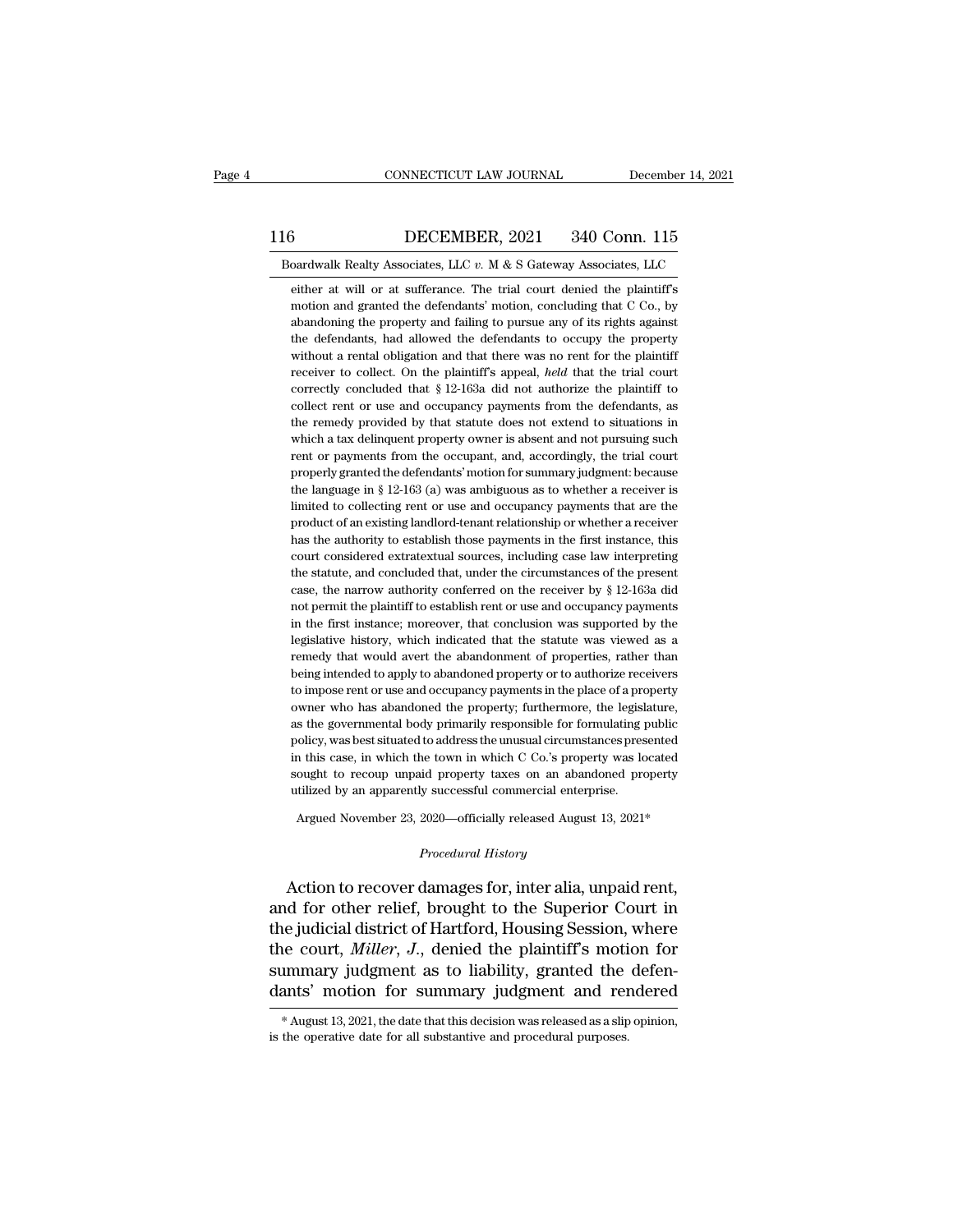14, 2021 CONNECTICUT LAW JOURNAL Page 5<br>340 Conn. 115 DECEMBER, 2021 117<br>Boardwalk Realty Associates, LLC v. M & S Gateway Associates, LLC December 14, 2021 CONNECTICUT LAW JOURNAL Page 5<br>340 Conn. 115 DECEMBER, 2021 117<br>Boardwalk Realty Associates, LLC *v.* M & S Gateway Associates, LLC<br>judgment for the defendants, from which the plaintiff

14, 2021 CONNECTICUT LAW JOURNAL Page!<br>
340 Conn. 115 DECEMBER, 2021 117<br>
Boardwalk Realty Associates, LLC v. M & S Gateway Associates, LLC<br>
judgment for the defendants, from which the plaintiff<br>
appealed. Affirmed. appealed. *Affirmed.* **Against Realty Associates, LLC v. M & S Gateway Associates, LLC**<br> **Appealed. Affirmed.** *Kenneth R. Slater, Jr.*, with whom was *Logan A.*<br> *Carducci*, for the appellant (plaintiff). <sup>240</sup> Conn. 115 DECEMBER, 2021<br>
<sup>Boardwalk Realty Associates, LLC v. M & S Gateway Associates<br>
judgment for the defendants, from which t<br>
appealed. *Affirmed*.<br> *Kenneth R. Slater, Jr.*, with whom was<br> *Carducci*, for the </sup>

*Eric H. Rothauser, LLC v. M & S Gateway Associates, LLC*<br>dgment for the defendants, from which the plaintiff<br>pealed. *Affirmed.*<br>*Kenneth R. Slater, Jr.*, with whom was *Logan A.*<br>*Irducci*, for the appellant (plaintiff). *traub* appealed. Affirmed.<br> *Kenneth R. Slater, Jr.*, with whom was *Logan A.*<br> *Carducci*, for the appellant (plaintiff).<br> *Eric H. Rothauser*, with whom were *Jay B. Weintraub* and, on the brief, *John L. Bonee III*, fo degree to the determined appealed. Affirmed.<br>
Kenneth R. Slater, Carducci, for the appear Eric H. Rothauser, vertuab and, on the brief, lees (defendants). Fric H. Rothauser, with whom were Jay B. Wein-<br>
Fric H. Rothauser, with whom were Jay B. Wein-<br>
uub and, on the brief, John L. Bonee III, for the appel-<br>
es (defendants).<br>  $\frac{Opinion}{100}$ <br>
ROBINSON, C. J. This appeal is the

### *Opinion*

*Eric H. Rothauser*, with whom were *Jay B. Weintraub* and, on the brief, *John L. Bonee III*, for the appel-<br>lees (defendants).<br>*Opinion*<br>ROBINSON, C. J. This appeal is the most recent battle<br>in the efforts of the town o *ETIC H. Kolnduser*, with wholf were *Jay B. Wentraub* and, on the brief, *John L. Bonee III*, for the appel-<br>lees (defendants).<br>*Opinion*<br>ROBINSON, C. J. This appeal is the most recent battle<br>in the efforts of the town o *Property* and, on the brief, *John L. Bonee III*, for the appel-<br>lees (defendants).<br>*Opinion*<br>ROBINSON, C. J. This appeal is the most recent battle<br>in the efforts of the town of Canton (town) to collect<br>unpaid property t <sup>Opinion</sup><br>
ROBINSON, C. J. This appeal is the most recent battle<br>
in the efforts of the town of Canton (town) to collect<br>
unpaid property taxes on a parcel of commercial real<br>
property (property) that was effectively aban *Opinion*<br>
ROBINSON, C. J. This appeal is the most recent battle<br>
in the efforts of the town of Canton (town) to collect<br>
unpaid property taxes on a parcel of commercial real<br>
property (property) that was effectively aban ROBINSON, C. J. This appeal is the most recent battle<br>in the efforts of the town of Canton (town) to collect<br>unpaid property taxes on a parcel of commercial real<br>property (property) that was effectively abandoned<br>in 2001 in the efforts of the town of Canton (town) to collect<br>unpaid property taxes on a parcel of commercial real<br>property (property) that was effectively abandoned<br>in 2001 by its owner, Cadle Properties of Connecticut,<br>Inc. (C unpaid property taxes on a parcel of commercial real<br>property (property) that was effectively abandoned<br>in 2001 by its owner, Cadle Properties of Connecticut,<br>Inc. (Cadle), and on which the defendants, M & S<br>Gateway Associ property (property) that was effectively abandoned<br>in 2001 by its owner, Cadle Properties of Connecticut,<br>Inc. (Cadle), and on which the defendants, M & S<br>Gateway Associates, LLC (Gateway) and Mitchell Volk-<br>swagen, LLC ( in 2001 by its owner, Cadle Properties of Connecticut,<br>Inc. (Cadle), and on which the defendants, M & S<br>Gateway Associates, LLC (Gateway) and Mitchell Volk-<br>swagen, LLC (Mitchell),<sup>1</sup> have operated an automobile<br>dealershi wagen, LLC (Mitchell),<sup>1</sup> have operated an automobile ealership since 1995. The plaintiff, Boardwalk Realty ssociates, LLC, which is the court-appointed receiver f rents pursuant to General Statutes § 12-163a,<sup>2</sup><br><sup>1</sup> We r dealership since 1995. The plaintiff, Boardwalk Realty<br>Associates, LLC, which is the court-appointed receiver<br>of rents pursuant to General Statutes § 12-163a,<sup>2</sup><br><sup>1</sup>We refer to the defendants individually when appropriate

of rents pursuant to General Statutes § 12-163a,<sup>2</sup><br><sup>1</sup>We refer to the defendants individually when appropriate for purposes<br>of clarity.<sup>2</sup> General Statutes § 12-163a (a) provides in relevant part: "Any municipal-<br>ity may a receiver of the defendants individually when appropriate for purposes<br>of clarity.<br> $\alpha^2$  General Statutes § 12-163a (a) provides in relevant part: "Any municipal-<br>ity may petition the Superior Court or a judge thereof, <sup>1</sup> We refer to the defendants individually when appropriate for purposes of clarity.<br>
<sup>2</sup> General Statutes § 12-163a (a) provides in relevant part: "Any municipality may petition the Superior Court or a judge thereof, fo of clarity.<br>
<sup>2</sup> General Statutes § 12-163a (a) provides in relevant part: "Any municipal-<br>
ity may petition the Superior Court or a judge thereof, for appointment of<br>
a receiver of the rents or payments for use and occupa <sup>2</sup> General Statutes § 12-163a (a) provides in relevant part: "Any municipality may petition the Superior Court or a judge thereof, for appointment of a receiver of the rents or payments for use and occupancy for any prop lity may petition the Superior Court or a judge thereof, for appointment of a receiver of the rents or payments for use and occupancy for any property for which the owner, agent, lessor or manager is delinquent in the paym a receiver of the rents or payments for use and occupancy for any property for which the owner, agent, lessor or manager is delinquent in the payment of real property taxes.  $\ldots$  The court shall make a determination of a *ing from the occupants of the court shall make a determination of real property taxes.* . . . The court shall make a determination of any amount due and owing and any amount so determined shall constitute a lien upon the *agent, degree in* and a solution of real property taxes. . . . The court shall make a determination of any amount due and owing and any amount so determined shall constitute a lien upon the receiver of such owner. . . . T From the early and any amount so determined shall constitute a<br>lien upon the real property of such owner. . . . The receiver appointed by<br>the court shall collect all rents or payments for use and occupancy forthcom-<br>ing f the date of his appointed by the date of his approximate the court shall collect all rents or payments for use and occupancy forthcoming from the occupants of the building in question in place of the owner, agent, lessor o the court shall collect all rents or payments for use and occupancy forthcoming from the occupants of the building in question in place of the owner, agent, lessor or manager. The receiver shall make payments from such ren ing from the occupants of the building in question in place of the owner, agent, lessor or manager. The receiver shall make payments from such rents or payments for use and occupancy, first for taxes due on and after the d *the court is a search of manager.* The receiver shall make payments from such rents or payments for use and occupancy, first for taxes due on and after the date of his appointment and then for electric, gas, telephone, wa from the rents or payments for use and occupancy, first for taxes due on and after<br>the date of his appointment and then for electric, gas, telephone, water or<br>heating oil supplied on and after such date. The owner, agent, rents or payments for use and occupancy, first for taxes due on and after<br>the date of his appointment and then for electric, gas, telephone, water or<br>heating oil supplied on and after such date. The owner, agent, lessor or ment for current for current for current for current for current for current and after such date. The owner, agent, lessor or manager shall be liable for such reasonable fees and costs determined by the court to be due the manager shall be liable for such reasonable fees and costs determined by the court to be due the receiver, which fees and costs may be recovered from the rents or payments for use and occupancy under the control of the rec the court to be due the receiver, which fees and costs may be recovered from the rents or payments for use and occupancy under the control of the receiver, provided no such fees or costs shall be recovered until after paym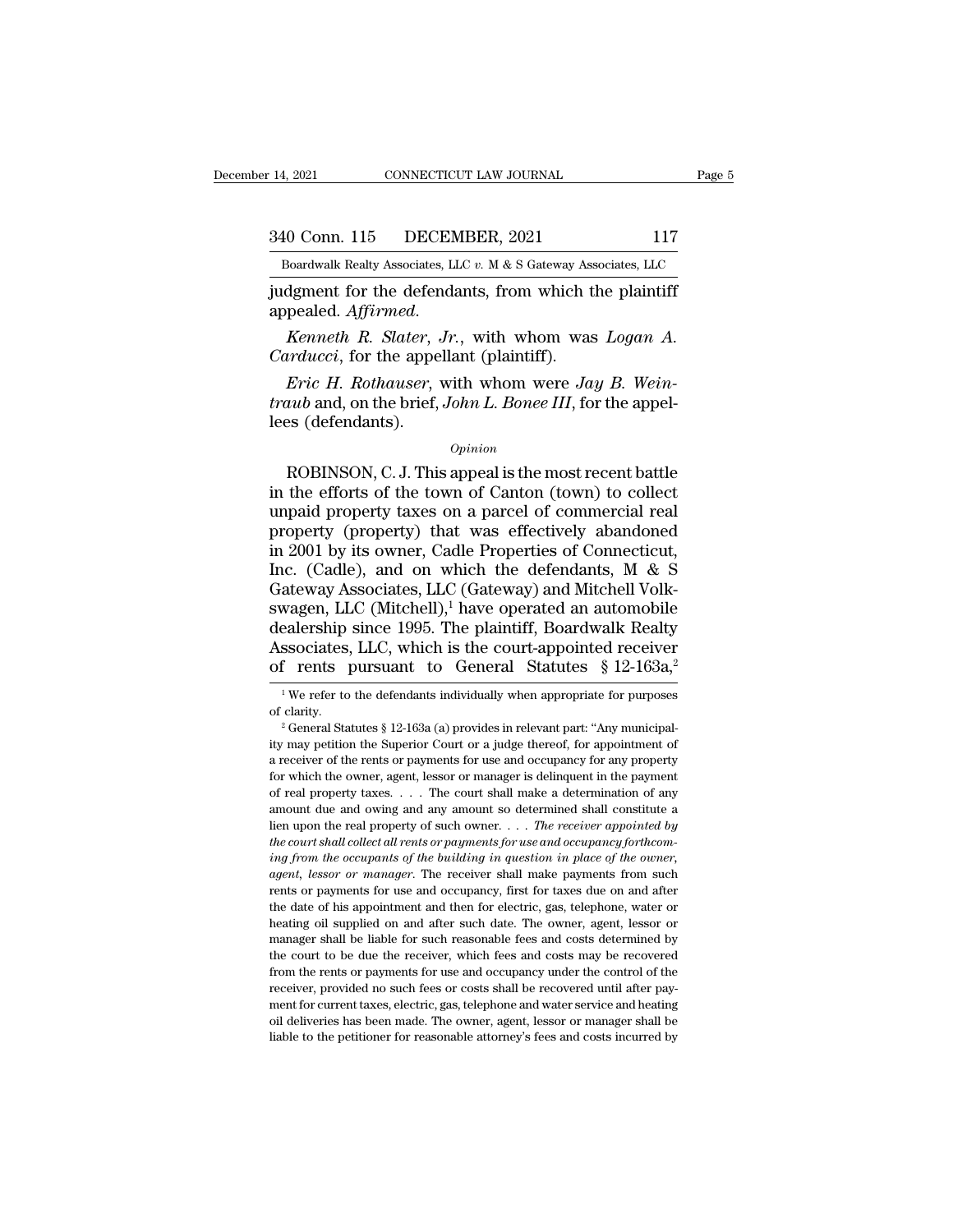EXECUTE CONNECTICUT LAW JOURNAL December 14, 2021<br>118 DECEMBER, 2021 340 Conn. 115<br>Boardwalk Realty Associates, LLC v. M & S Gateway Associates, LLC

CONNECTICUT LAW JOURNAL December 14, 2021<br>118 DECEMBER, 2021 340 Conn. 115<br>Boardwalk Realty Associates, LLC *v.* M & S Gateway Associates, LLC<br>appeals<sup>3</sup> from the trial court's judgment, rendered in CONNECTICUT LAW JOURNAL December 14, 2021<br>
118 DECEMBER, 2021 340 Conn. 115<br>
Boardwalk Realty Associates, LLC  $v$ . M & S Gateway Associates, LLC<br>
appeals<sup>3</sup> from the trial court's judgment, rendered in<br>
accordance with th 118 DECEMBER, 2021 340 Conn. 115<br>Boardwalk Realty Associates, LLC v. M & S Gateway Associates, LLC<br>appeals<sup>3</sup> from the trial court's judgment, rendered in<br>accordance with the court's granting of the defendants'<br>motion for 118 DECEMBER, 2021 340 Conn. 115<br>Boardwalk Realty Associates, LLC  $v$ . M & S Gateway Associates, LLC<br>appeals<sup>3</sup> from the trial court's judgment, rendered in<br>accordance with the court's granting of the defendants'<br>motion f 118 DECEMBER, 2021 340 Conn. 115<br>
Boardwalk Realty Associates, LLC  $v$ . M & S Gateway Associates, LLC<br>
appeals<sup>3</sup> from the trial court's judgment, rendered in<br>
accordance with the court's granting of the defendants'<br>
moti Boardwalk Realty Associates, LLC  $v$ . M & S Gateway Associates, LLC<br>appeals<sup>3</sup> from the trial court's judgment, rendered in<br>accordance with the court's granting of the defendants'<br>motion for summary judgment with respect Boardwalk Realty Associates, LLC  $v$ . M & S Gateway Associates, LLC<br>appeals<sup>3</sup> from the trial court's judgment, rendered in<br>accordance with the court's granting of the defendants'<br>motion for summary judgment with respect appeals<sup>3</sup> from the trial court's judgment, rendered in<br>accordance with the court's granting of the defendants'<br>motion for summary judgment with respect to the plain-<br>tiff's complaint seeking rent, as well as use and occuaccordance with the court's granting of the defendants'<br>motion for summary judgment with respect to the plain-<br>tiff's complaint seeking rent, as well as use and occu-<br>pancy payments, from the defendants. On appeal, the<br>pla motion for summary judgment with respect to the plain-<br>tiff's complaint seeking rent, as well as use and occu-<br>pancy payments, from the defendants. On appeal, the<br>plaintiff contends that the trial court incorrectly con-<br>c tiff's complaint seeking rent, as well as use and occupancy payments, from the defendants. On appeal, the plaintiff contends that the trial court incorrectly concluded that the plaintiff lacked authority under § 12-163a to pancy payments, from the defendants. On appeal, the plaintiff contends that the trial court incorrectly concluded that the plaintiff lacked authority under  $\S$  12-163a to impose and collect rent or use and occupancy payme plaintiff contends that the trial court incorrectly concluded that the plaintiff lacked authority under § 12-163a to impose and collect rent or use and occupancy payments in the place of Cadle, the tax delinquent owner tha cluded that the plaintiff lacked authority under § 12-163a to impose and collect rent or use and occupancy<br>payments in the place of Cadle, the tax delinquent<br>owner that effectively abandoned the property in 2001.<br>We conclu 163a to impose and collect rent or use and occupancy<br>payments in the place of Cadle, the tax delinquent<br>owner that effectively abandoned the property in 2001.<br>We conclude that a receiver appointed under  $\S$  12-163a<br>is not payments in the place of Cadle, the tax delinquent<br>owner that effectively abandoned the property in 2001.<br>We conclude that a receiver appointed under § 12-163a<br>is not statutorily authorized to impose and collect rent<br>or us owner that effectively abandoned the property in 2001.<br>We conclude that a receiver appointed under § 12-163a<br>is not statutorily authorized to impose and collect rent<br>or use and occupancy payments under the circum-<br>stances We conclude that a receiver appointed under  $\S$  12-163a<br>is not statutorily authorized to impose and collect rent<br>or use and occupancy payments under the circum-<br>stances of this case, when the property has been aban-<br>doned is not statutorily authorized<br>or use and occupancy pay<br>stances of this case, when th<br>doned by the owner prior t<br>receiver and there is no e<br>receiver to enforce. Accord<br>ment of the trial court.<br>The record reveals the fo and occupancy payments under the encum-<br>ances of this case, when the property has been aban-<br>ned by the owner prior to the appointment of the<br>ceiver and there is no existing obligation for the<br>ceiver to enforce. Accordingl stances of ans ease, when are property has seen as<br>doned by the owner prior to the appointment of the<br>receiver and there is no existing obligation for the<br>receiver to enforce. Accordingly, we affirm the judg-<br>ment of the t

previous decisions of the distribution of the receiver and there is no existing obligation for the receiver to enforce. Accordingly, we affirm the judgment of the trial court.<br>The record reveals the following undisputed fa receiver and affect is no existing obigation for all<br>receiver to enforce. Accordingly, we affirm the judg-<br>ment of the trial court.<br>The record reveals the following undisputed facts<br>and procedural history, much of which is receiver to emore. Accordingly, we amily the judgement of the trial court.<br>The record reveals the following undisputed facts<br>and procedural history, much of which is set forth in<br>previous decisions of this court and the Ap The record reveals the following undisputed facts<br>and procedural history, much of which is set forth in<br>previous decisions of this court and the Appellate Court<br>in prior appeals considering other aspects of this long<br>runni The record reveals the following undisputed facts<br>and procedural history, much of which is set forth in<br>previous decisions of this court and the Appellate Court<br>in prior appeals considering other aspects of this long<br>runni and procedural history, much of which is set forth in<br>previous decisions of this court and the Appellate Court<br>in prior appeals considering other aspects of this long<br>running dispute. Cadle owns the property, which is<br>loca previous decisions of this court and the Appellate Court<br>in prior appeals considering other aspects of this long<br>running dispute. Cadle owns the property, which is<br>located at 51 Albany Turnpike in Canton. In October,<br>1995, located at 51 Albany Turnpike in Canton. In October, 1995, Cadle leased the property to Gateway for a three year term from November 1, 1995, through October 31, 1998, with Gateway having an option to renew for a second the 1995, Cadle leased the property to Gateway for a three<br>year term from November 1, 1995, through October 31,<br>1998, with Gateway having an option to renew for a second<br>the petitioner, provided no such fees or costs shall be

year term from November 1, 1995, through October 31, 1998, with Gateway having an option to renew for a second<br>the petitioner, provided no such fees or costs shall be recovered until after<br>payment for current taxes, electr 1998, with Gateway having an option to renew for a second<br>the petitioner, provided no such fees or costs shall be recovered until after<br>payment for current taxes, electric, gas, telephone and water service and<br>heating oil heating oil deliveries has been made and after payments of reasonable fees<br>and costs to the receiver. Any moneys remaining thereafter shall be used<br>to pay the delinquent real property taxes and any money remaining thereaft the petitioner, provided no such fees or costs shall be recovered until after payment for current taxes, electric, gas, telephone and water service and heating oil deliveries has been made and after payments of reasonable payment for current taxes, electric, gas, telephone and water service and heating oil deliveries has been made and after payments of reasonable fees and costs to the receiver. Any moneys remaining thereafter shall be used Fusting oil deliveries has been made and after payments of reasonable fees and costs to the receiver. Any moneys remaining thereafter shall be used to pay the delinquent real property taxes and any money remaining thereaft made costs to the receiver. Any moneys remaining thereafter shall be used to pay the delinquent real property taxes and any money remaining thereafter shall be paid to such parties as the court may direct after notice to t Example paid to such parties as the court may direct after notice to the parties with an interest in the rent or payment for use and occupancy of the property and after a hearing. The court may order an accounting to be m parties with an interest in the rent or payment<br>the property and after a hearing. The court ma<br>made at such times as it determines to be just,<br> $3$  The plaintiff appealed from the judgment of the<br>Court, and we transferred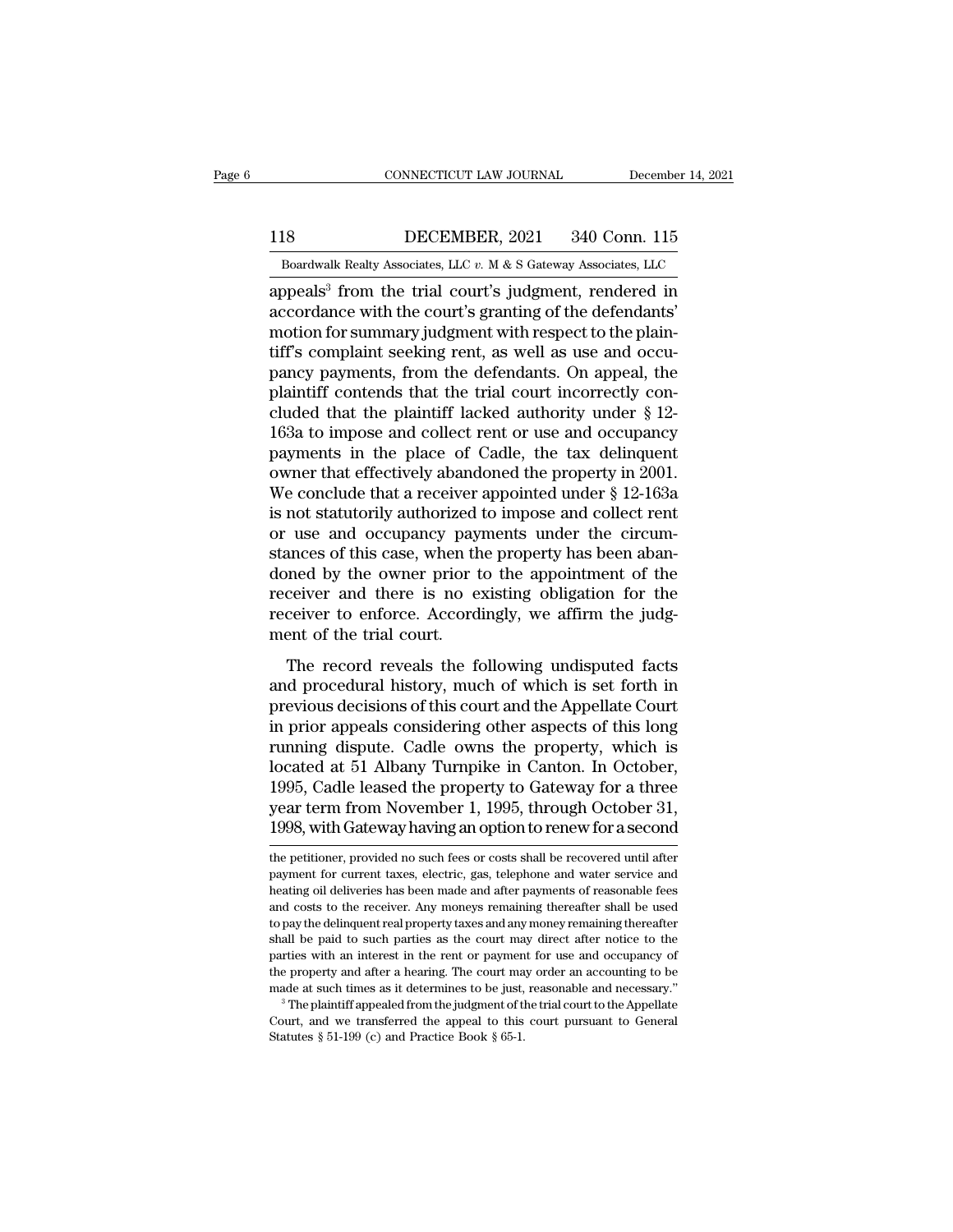14, 2021 CONNECTICUT LAW JOURNAL Page 7<br>340 Conn. 115 DECEMBER, 2021 119<br>Boardwalk Realty Associates, LLC v. M & S Gateway Associates, LLC

December 14, 2021 CONNECTICUT LAW JOURNAL Page 7<br>340 Conn. 115 DECEMBER, 2021 119<br>Boardwalk Realty Associates, LLC *v.* M & S Gateway Associates, LLC<br>three year period. Gateway exercised its renewal rights, 14, 2021 CONNECTICUT LAW JOURNAL Pag<br>
340 Conn. 115 DECEMBER, 2021 119<br>
Boardwalk Realty Associates, LLC  $v$ . M & S Gateway Associates, LLC<br>
three year period. Gateway exercised its renewal rights,<br>
which extended the lea  $\frac{340 \text{ Conn. } 115 \qquad \text{DECEMBER, } 2021 \qquad \qquad 119}{\text{Boardwalk Realty Associates, } \text{LLC } v \text{. } M \& S \text{ Gateway Associates, } \text{LLC}}$ <br>three year period. Gateway exercised its renewal rights,<br>which extended the lease for a second three year term<br>that terminated on Octo 340 Conn. 115 DECEMBER, 2021 119<br>
Boardwalk Realty Associates, LLC  $v$ . M & S Gateway Associates, LLC<br>
three year period. Gateway exercised its renewal rights,<br>
which extended the lease for a second three year term<br>
that 340 Conn. 115 DECEMBER, 2021 119<br>
Boardwalk Realty Associates, LLC  $v$ . M & S Gateway Associates, LLC<br>
three year period. Gateway exercised its renewal rights,<br>
which extended the lease for a second three year term<br>
that Boardwalk Realty Associates, LLC  $v$ . M & S Gateway Associates, LLC<br>three year period. Gateway exercised its renewal rights,<br>which extended the lease for a second three year term<br>that terminated on October 31, 2001. In ad Boardwalk Realty Associates, LLC  $v$ . M  $\&$  S<br>three year period. Gateway exercis<br>which extended the lease for a see<br>that terminated on October 31, 200<br>payments, the lease required that C<br>all property taxes levied and ass In December, 1995, Mitchell, which is owned by Gate-<br>and terminated on October 31, 2001. In addition to rent<br>yments, the lease required that Gateway pay the town<br>property taxes levied and assessed against the prop-<br>ty duri which extended the lease for a second three year term<br>that terminated on October 31, 2001. In addition to rent<br>payments, the lease required that Gateway pay the town<br>all property taxes levied and assessed against the prop

For the rental of october 31, 2001. In addition to rent<br>payments, the lease required that Gateway pay the town<br>all property taxes levied and assessed against the prop-<br>erty during the lease term.<sup>4</sup><br>In December, 1995, Mitc payments, the rease required that date way pay the town<br>all property taxes levied and assessed against the prop-<br>erty during the lease term.<sup>4</sup><br>In December, 1995, Mitchell, which is owned by Gate-<br>way, entered into a suble an property taxes review and assessed against the property during the lease term.<sup>4</sup><br>In December, 1995, Mitchell, which is owned by Gate-<br>way, entered into a sublease agreement with Gateway<br>for the rental of the property. In December, 1995, Mitchell, which is owned by Gate-<br>way, entered into a sublease agreement with Gateway<br>for the rental of the property. That sublease incorpo-<br>rated the initial term, the renewal/second term, the rent<br>stru In December, 1995, Mitchell, which is owned by Gate-<br>way, entered into a sublease agreement with Gateway<br>for the rental of the property. That sublease incorpo-<br>rated the initial term, the renewal/second term, the rent<br>stru way, entered into a sublease agreement with Gateway<br>for the rental of the property. That sublease incorpo-<br>rated the initial term, the renewal/second term, the rent<br>structure, and the taxation obligations of the lease<br>betw 2001. Exercise in the late 1990s, Cadle Was second term, the refinite transfer to the late the distribution of the late to an enforce-<br>195, despite the expiration of the Gateway lease in 01.<br>During the late 1990s, Cadle was subj between Gateway and Cadle. Mitchell has operated an<br>automobile dealership on the property since October,<br>1995, despite the expiration of the Gateway lease in<br>2001.<br>During the late 1990s, Cadle was subject to an enforce-<br>me

Between Gateway and Cadie. Interior has operated an<br>automobile dealership on the property since October,<br>1995, despite the expiration of the Gateway lease in<br>2001.<br>During the late 1990s, Cadle was subject to an enforce-<br>me Figure 2000.<br>
1995, despite the expiration of the Gateway lease in<br>
2001.<br>
During the late 1990s, Cadle was subject to an enforce-<br>
ment action brought in the Superior Court by the<br>
Department of Environmental Protection ( During the late 1990s, Cadle was subject to an enforce-<br>ment action brought in the Superior Court by the<br>Department of Environmental Protection (department)<br>involving the property's contaminated soil and ground-<br>water. On During the late 1990s, Cadle was subject to an enforce-<br>ment action brought in the Superior Court by the<br>Department of Environmental Protection (department)<br>involving the property's contaminated soil and ground-<br>water. On During the late 1990s, Cadle was subject to an enforce-<br>ment action brought in the Superior Court by the<br>Department of Environmental Protection (department)<br>involving the property's contaminated soil and ground-<br>water. On ment action brought in the Superior Court by the<br>Department of Environmental Protection (department)<br>involving the property's contaminated soil and ground-<br>water. On December 4, 2000, the Superior Court ordered<br>Cadle to co Department of Environmental Protection (department)<br>involving the property's contaminated soil and ground-<br>water. On December 4, 2000, the Superior Court ordered<br>Cadle to comply with the department's pollution abate-<br>ment involving the property's contaminated soil and ground-<br>water. On December 4, 2000, the Superior Court ordered<br>Cadle to comply with the department's pollution abate-<br>ment order and assessed a civil penalty of \$2,143,000<br>aga water. On December 4, 2000, the Superior Court ordered<br>Cadle to comply with the department's pollution abate-<br>ment order and assessed a civil penalty of \$2,143,000<br>against Cadle. See *Canton* v. *Cadle Properties of Con-<br>n* Cadle to comply with the department's pollution abatement order and assessed a civil penalty of \$2,143,000 against Cadle. See *Canton v. Cadle Properties of Connecticut, Inc.*, 188 Conn. App. 36, 40 n.4, 204 A.3d 62 (2019) ment order and assessed a civil penalty of \$2,143,000<br>against Cadle. See *Canton v. Cadle Properties of Con-*<br>*necticut, Inc.*, 188 Conn. App. 36, 40 n.4, 204 A.3d 62<br>(2019), citing Holbrook v. Cadle Properties of Connecti against Cadle. See *Canton* v. *Cadle Properties of Connecticut, Inc.*, 188 Conn. App. 36, 40 n.4, 204 A.3d 62 (2019), citing *Holbrook* v. *Cadle Properties of Connecticut, Inc.*, Superior Court, judicial district of Hart mecticut, Inc., 188 Conn. App. 36, 40 n.4, 204 A.3d 62 (2019), citing *Holbrook v. Cadle Properties of Connecticut, Inc.*, Superior Court, judicial district of Hartford, Docket No. CV-97-0567429-S (December 4, 2000) (29 C (2019), citing *Holbrook* v. *Cadle Properties of Connecticut, Inc.*, Superior Court, judicial district of Hartford, Docket No. CV-97-0567429-S (December 4, 2000) (29 Conn. L. Rptr. 167). That order also prohibited Cadle cut, Inc., Superior Court, judicial district of Hartford,<br>Docket No. CV-97-0567429-S (December 4, 2000) (29<br>Conn. L. Rptr. 167). That order also prohibited Cadle<br>"from conveying any interest in the . . . property . . .<br>un Docket No. CV-97-0567429-S (December 4, 2000) (29<br>Conn. L. Rptr. 167). That order also prohibited Cadle<br>"from conveying any interest in the . . . property . . .<br>until all contaminated soil and . . . groundwater . . .<br>ha[d] 14 The parties acknowledged in the lease that "substantial delinquent taxes"<br>The parties acknowledged in the lease that "substantial delinquent taxes"<br>The parties acknowledged in the lease that "substantial delinquent taxe ha[d] been fully remediated," and required Cadle to turn<br>over to the state of Connecticut all rent payments (1)<br>that had been received from Gateway and held in<br><sup>4</sup>The parties acknowledged in the lease that "substantial del

over to the state of Connecticut all rent payments (1) that had been received from Gateway and held in  $\overline{ }^*$ The parties acknowledged in the lease that "substantial delinquent taxes were due on the property" and that, a that had been received<br>
<sup>4</sup> The parties acknowledged in<br>
were due on the property" and<br>
ments would be applied to deling<br>
way liable for delinquent taxes."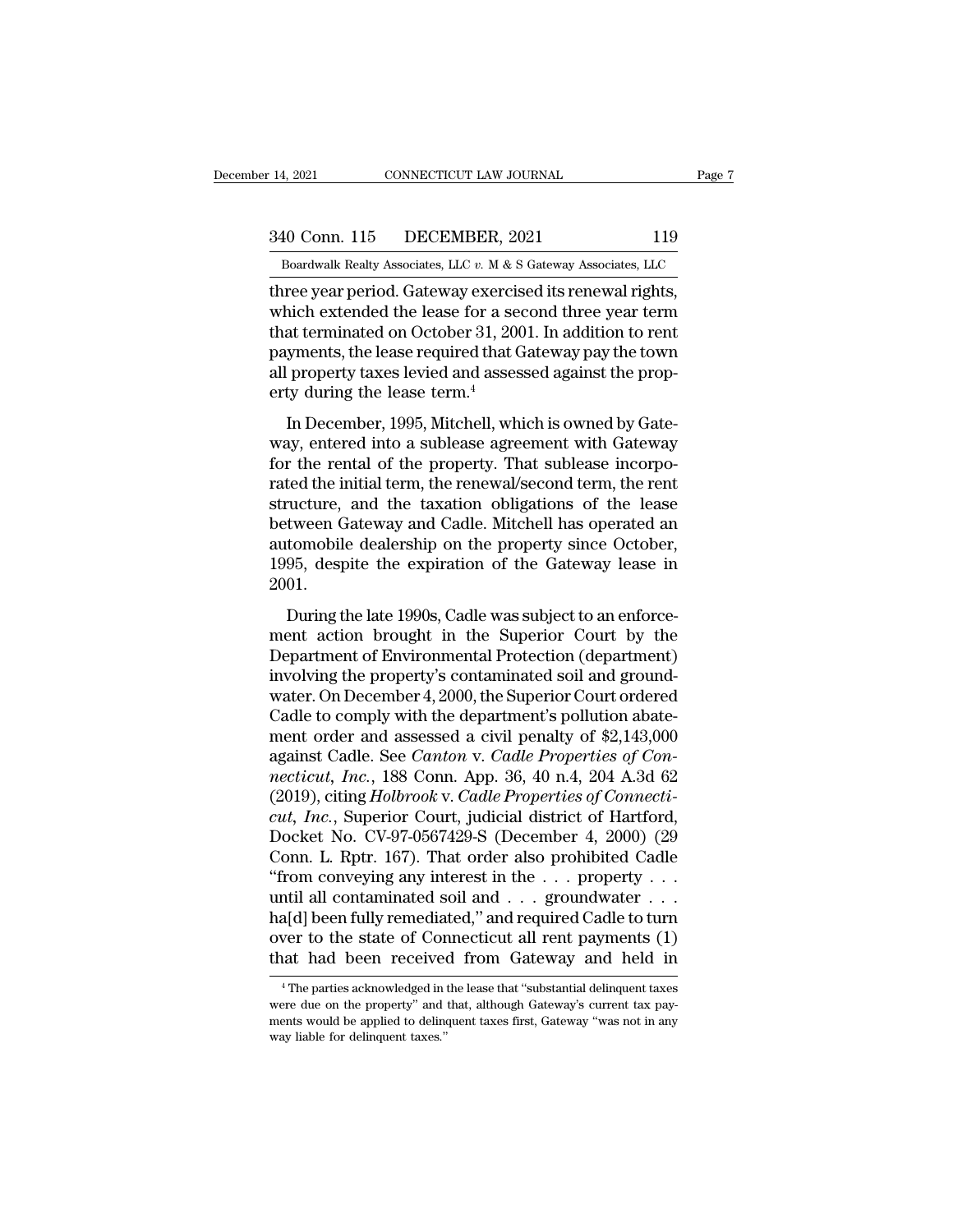EXECUTE CONNECTICUT LAW JOURNAL December 14, 2021<br>120 DECEMBER, 2021 340 Conn. 115<br>Boardwalk Realty Associates, LLC v. M & S Gateway Associates, LLC

CONNECTICUT LAW JOURNAL December 14, 2021<br>120 DECEMBER, 2021 340 Conn. 115<br>Boardwalk Realty Associates, LLC *v.* M & S Gateway Associates, LLC<br>escrow pursuant to a prejudgment remedy, and (2) EXECTIVE CONNECTICUT LAW JOURNAL December 14, 2021<br>
20 DECEMBER, 2021 340 Conn. 115<br>
Boardwalk Realty Associates, LLC v. M & S Gateway Associates, LLC<br>
ESCREENT READER READER AND SECTION PURSUAL PROPERTY OF A CONTROLLER CO Forthcoming from Gateway for the remainder of the extended lease term. Holbrook v. Cadle Properties of Commetication of the remainder of the commetication of the remainder of the extended lease term. Holbrook v. Cadle Prop 120 DECEMBER, 2021 340 Conn. 115<br>
Boardwalk Realty Associates, LLC v. M & S Gateway Associates, LLC<br>
escrow pursuant to a prejudgment remedy, and (2)<br>
forthcoming from Gateway for the remainder of the<br>
extended lease term. **CONNET 120** DECEMBER, 2021 340 Conn. 115<br> *Conditional Boardwalk Realty Associates, LLC v. M & S Gateway Associates, LLC*<br> **Consection** Extended lease term. *Holbrook v. Cadle Properties of Connecticut, Inc., supra, 29 Co* Boardwalk Realty Associates, LLC  $v$ . M & S Gateway Associates, LLC<br>escrow pursuant to a prejudgment remedy, and (2)<br>forthcoming from Gateway for the remainder of the<br>extended lease term. *Holbrook* v. *Cadle Properties o* boardwark Realty Associates, LLC  $v$ . M & S Galeway Associates, LLC<br>escrow pursuant to a prejudgment remedy, and (2)<br>forthcoming from Gateway for the remainder of the<br>extended lease term. *Holbrook* v. *Cadle Properties o* escrow pursuant to a prejudgment remedy, and  $(2)$ <br>forthcoming from Gateway for the remainder of the<br>extended lease term. *Holbrook* v. *Cadle Properties of*<br>*Connecticut, Inc.*, supra, 29 Conn. L. Rptr. 177. After<br>the en forthcoming from Gateway for the remainder of the extended lease term. *Holbrook* v. *Cadle Properties of Connecticut, Inc.*, supra, 29 Conn. L. Rptr. 177. After the entry of that order, "Cadle took no further steps to extended lease term. *Holbrook* v. *Cadle Properties of*<br>Connecticut, Inc., supra, 29 Conn. L. Rptr. 177. After<br>the entry of that order, "Cadle took no further steps to<br>manage the property" and, since the termination date Connecticut, Inc., supra, 29 Conn. L. Rptr. 177. After<br>the entry of that order, "Cadle took no further steps to<br>manage the property" and, since the termination date<br>of the lease on October 31, 2001, has not (1) demanded<br>a the entry of that order, "Cadle took no further steps to<br>manage the property" and, since the termination date<br>of the lease on October 31, 2001, has not (1) demanded<br>any payments from Gateway under the lease, (2)<br>demanded o manage the property" and, since the termination date<br>of the lease on October 31, 2001, has not (1) demanded<br>any payments from Gateway under the lease, (2)<br>demanded or requested use or occupancy payments<br>from Gateway or any of the lease on October 31, 2001, has not (1) demanded<br>any payments from Gateway under the lease, (2)<br>demanded or requested use or occupancy payments<br>from Gateway or any other party, (3) advertised the<br>property for a new t any payments from Gateway under the lease, (2)<br>demanded or requested use or occupancy payments<br>from Gateway or any other party, (3) advertised the<br>property for a new tenancy, (4) commenced an eviction<br>action against Gatewa demanded or requested use or occupancy payments<br>from Gateway or any other party, (3) advertised the<br>property for a new tenancy, (4) commenced an eviction<br>action against Gateway or any other party, or (5) paid<br>for "any repa from Gateway or any other party,  $(3)$  advertised the<br>property for a new tenancy,  $(4)$  commenced an eviction<br>action against Gateway or any other party, or  $(5)$  paid<br>for "any repairs, maintenance or improvements to the<br>p property for a new tenancy, (4) commenced an eviction<br>action against Gateway or any other party, or (5) paid<br>for "any repairs, maintenance or improvements to the<br>property." Mitchell continues to occupy the property<br>and ope action against Gateway<br>for "any repairs, maint<br>property." Mitchell cor<br>and operate its automol<br>has not made any rent of<br>to Cadle, or paid any r<br>on the property.<sup>5</sup><br>"After Cadle effective They continues to accupy the property<br>
doperty." Mitchell continues to occupy the property<br>
doperate its automobile dealership to date; Gateway<br>
s not made any rent or use and occupancy payments<br>
Cadle, or paid any real p and operate its automobile dealership to date; Gateway<br>has not made any rent or use and occupancy payments<br>to Cadle, or paid any real property taxes to the town<br>on the property.<sup>5</sup><br>"After Cadle effectively abandoned the p

the appearance is alto interesting to differently absorbed payments<br>to Cadle, or paid any real property taxes to the town<br>on the property.<sup>5</sup><br>"After Cadle effectively abandoned the property  $\dots$ <br>the town  $\dots$  filed a peti 163 Ros make any rent of asset and occupancy payments<br>to Cadle, or paid any real property taxes to the town<br>on the property.<sup>5</sup><br>"After Cadle effectively abandoned the property . . .<br>the town . . . filed a petition [in Apr or balance of property.<sup>5</sup><br>
"After Cadle effectively abandoned the property . . .<br>
the town . . . filed a petition [in April, 2011], seeking<br>
the appointment of a receiver of rents pursuant to § 12-<br>
163a. The petition al "After Cadle effectively abandoned the property . . . the town . . . filed a petition [in April, 2011], seeking the appointment of a receiver of rents pursuant to  $\S$  12-163a. The petition alleged that Cadle had failed to "After Cadle effectively abandoned the property . . .<br>the town . . . filed a petition [in April, 2011], seeking<br>the appointment of a receiver of rents pursuant to  $\S$  12-<br>163a. The petition alleged that Cadle had failed t the town  $\ldots$  filed a petition [in April, 2011], seeking<br>the appointment of a receiver of rents pursuant to § 12-<br>163a. The petition alleged that Cadle had failed to pay<br>real property taxes due to the town in the amount the appointment of a receiver of rents pursuant to  $\S$  12-163a. The petition alleged that Cadle had failed to pay<br>real property taxes due to the town in the amount of<br>\$362,788.59, plus interest and lien penalties, for a t 163a. The petition alleged that Cadle had failed to pay<br>real property taxes due to the town in the amount of<br>\$362,788.59, plus interest and lien penalties, for a total<br>amount due of \$884,263.04.<sup>6</sup> The petition further all real property taxes due to the town in the amount of \$362,788.59, plus interest and lien penalties, for a total amount due of \$884,263.04.<sup>6</sup> The petition further alleged that, during all relevant periods, the property was at, during all relevant periods, the property was occu-<br>ied by a Volkswagen dealership owned by [the defen-<br>ants], which had a legal obligation to pay rent to Cadle.<br>he court, having found that Cadle owed the town taxes<br><sup>5</sup> pied by a Volkswagen dealership owned by [the defendants], which had a legal obligation to pay rent to Cadle.<br>The court, having found that Cadle owed the town taxes<br><sup>5</sup> Gateway and Mitchell have paid their own independent

dants], which had a legal obligation to pay rent to Cadle.<br>The court, having found that Cadle owed the town taxes<br> $\frac{1}{6}$  Gateway and Mitchell have paid their own independent property tax<br>obligations to the town since t The petition was filed on April 26, 2011. On May 12, 2017, the town are distinguished on April 26, 2011. On May 12, 2017, the town are approximate that time, along with utility payments in excess 439,000.<br>"The petition was

File Court, itavity found that Cattle Owed the town taxes<br>  $\frac{1}{6}$  Gateway and Mitchell have paid their own independent property tax<br>
obligations to the town since that time, along with utility payments in excess<br>
of \$4 <sup>5</sup> Gateway and Mitchell have paid their own independent property tax obligations to the town since that time, along with utility payments in excess of \$439,000.<br><sup>6</sup> "The petition was filed on April 26, 2011. On May 12, 2 obligations to the town since that time, along with utility payments in excess of \$439,000.<br>
"The petition was filed on April 26, 2011. On May 12, 2017, the town filed a report with the trial court indicating that the amo of \$439,000.<br>
<sup>6</sup> "The petition was filed on April 26, 2011. On May 12, 2017, the town<br>
filed a report with the trial court indicating that the amount of real estate<br>
taxes due and owing for the period from June 23, 2011,  $6$  "The petition was filed on April 26, 2011. On May 12, 2017, the town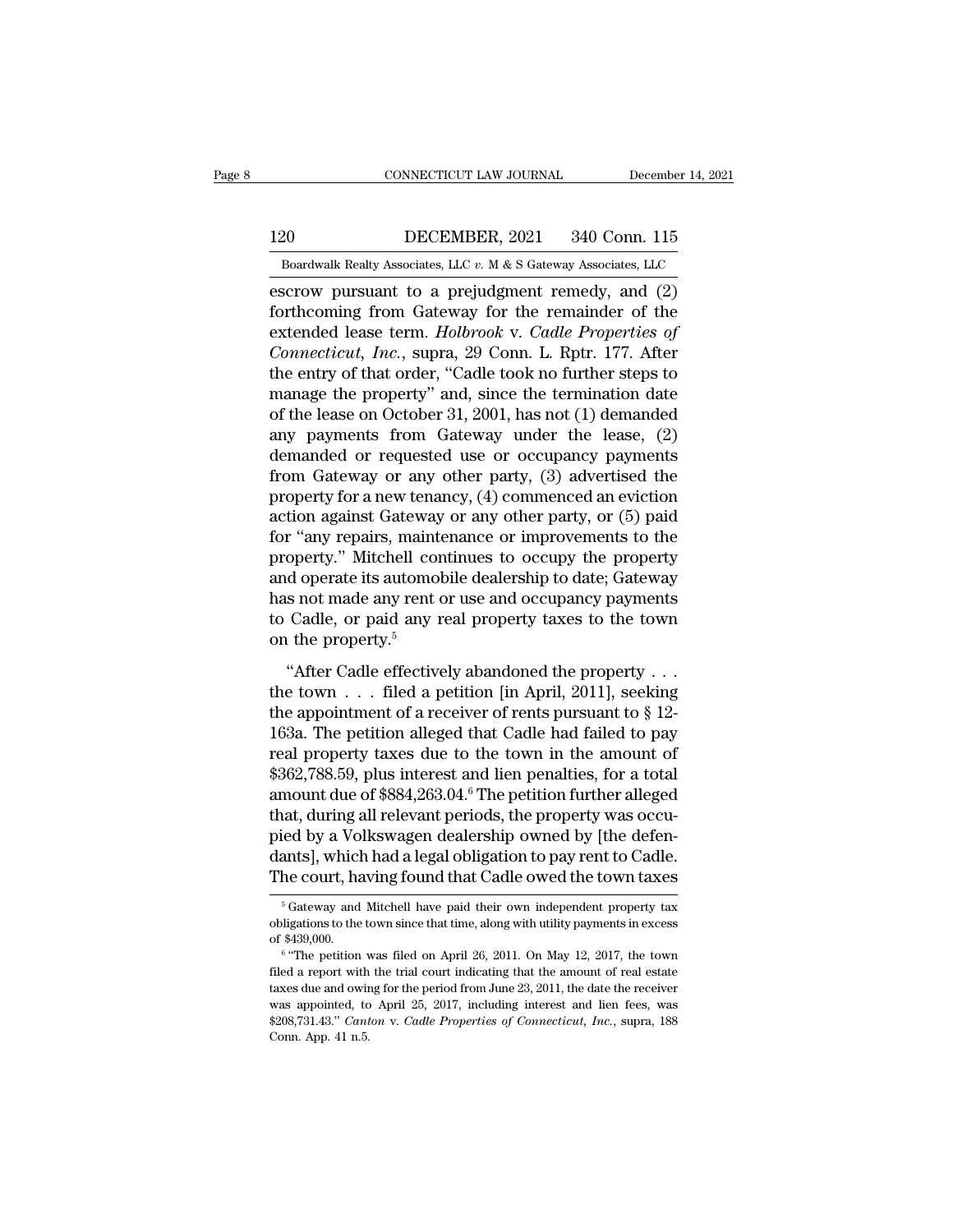14, 2021 CONNECTICUT LAW JOURNAL Page 9<br>340 Conn. 115 DECEMBER, 2021 121<br>Boardwalk Realty Associates, LLC v. M & S Gateway Associates, LLC

December 14, 2021 CONNECTICUT LAW JOURNAL Page 9<br>
340 Conn. 115 DECEMBER, 2021 121<br>
Boardwalk Realty Associates, LLC *v.* M & S Gateway Associates, LLC<br>
. . . granted the petition to appoint the [plaintiff as] <sup>14, 2021</sup> CONNECTICUT LAW JOURNAL Page!<br>
<sup>240</sup> Conn. 115 DECEMBER, 2021 <sup>121</sup><br>
<sup>26</sup> Boardwalk Realty Associates, LLC *v.* M & S Gateway Associates, LLC<br>
. . . granted the petition to appoint the [plaintiff as]<br>
2011, and Free Connection 2011<br>
The Search Connection 2011<br>
The Search Connection 2011<br>
Search Connectiver (in June, 2011), and issued orders authorizing<br>
the receiver to collect all rents or use and occupancy<br>
The Search Connective 340 Conn. 115 DECEMBER, 2021 121<br>
Boardwalk Realty Associates, LLC  $v$ . M & S Gateway Associates, LLC<br>
... granted the petition to appoint the [plaintiff as]<br>
receiver [in June, 2011], and issued orders authorizing<br>
the r 340 Conn. 115 DECEMBER, 2021 121<br>
Boardwalk Realty Associates, LLC  $v$ . M & S Gateway Associates, LLC<br>
... granted the petition to appoint the [plaintiff as]<br>
receiver [in June, 2011], and issued orders authorizing<br>
the r Boardwalk Realty Associates, LLC  $v$ . M & S Gateway Associates, LLC<br>
... granted the petition to appoint the [plaintiff as]<br>
receiver [in June, 2011], and issued orders authorizing<br>
the receiver to collect all rents or us Boardwalk Realty Associates, LLC v. M & S Gateway Associates, LLC<br>
. . . granted the petition to appoint the [plaintiff as]<br>
receiver [in June, 2011], and issued orders authorizing<br>
the receiver to collect all rents or use *Inc.*, stranged the petition to appoint the receiver [in June, 2011], and issued ord the receiver to collect all rents or use appayments due with respect to the proper in original; footnote omitted; internal quantited.) ceiver [in June, 2011], and issued orders authorizing<br>e receiver to collect all rents or use and occupancy<br>yments due with respect to the property." (Footnote<br>original; footnote omitted; internal quotation marks<br>aitted.) the receiver to collect all rents or use and occupancy<br>payments due with respect to the property." (Footnote<br>in original; footnote omitted; internal quotation marks<br>omitted.) *Canton* v. *Cadle Properties of Connecticut*,<br>

payments due with respect to the property." (Footnote<br>in original; footnote omitted; internal quotation marks<br>omitted.) *Canton* v. *Cadle Properties of Connecticut*,<br>*Inc.*, supra, 188 Conn. App. 40–41.<br>Subsequently, the in original; footnote omitted; internal quotation marks<br>omitted.) *Canton* v. *Cadle Properties of Connecticut,*<br>*Inc.*, supra, 188 Conn. App. 40–41.<br>Subsequently, the plaintiff served Gateway "with a<br>notice to quit posses omitted.) Canton v. Cadle Properties of Connecticut,<br>Inc., supra, 188 Conn. App. 40–41.<br>Subsequently, the plaintiff served Gateway "with a<br>notice to quit possession of the property on the ground<br>of nonpayment of rent, [and Friest, supra, 188 Conn. App. 40–41.<br>
Subsequently, the plaintiff served Gateway "with a<br>
notice to quit possession of the property on the ground<br>
of nonpayment of rent, [and Gateway] filed a motion<br>
to intervene in the to Subsequently, the plaintiff served Gateway "with a<br>notice to quit possession of the property on the ground<br>of nonpayment of rent, [and Gateway] filed a motion<br>to intervene in the town's action against Cadle in order<br>to cha notice to quit possession of the property on the ground<br>of nonpayment of rent, [and Gateway] filed a motion<br>to intervene in the town's action against Cadle in order<br>to challenge the [plaintiff's] authority to take legal<br>ac of nonpayment of rent, [and Gateway] filed a motion<br>to intervene in the town's action against Cadle in order<br>to challenge the [plaintiff's] authority to take legal<br>action against it. Shortly thereafter, the [plaintiff] fil to intervene in the town's action against Cadle in order<br>to challenge the [plaintiff's] authority to take legal<br>action against it. Shortly thereafter, the [plaintiff] filed<br>a motion to modify the receivership order to auth to challenge the [plaintiff's] authority to take legal<br>action against it. Shortly thereafter, the [plaintiff] filed<br>a motion to modify the receivership order to authorize<br>it to pursue an eviction of [Gateway] in the event action against it. Shortly thereafter, the [plaintiff] filed<br>a motion to modify the receivership order to authorize<br>it to pursue an eviction of [Gateway] in the event of<br>nonpayment of rent, to lease the property to a new<br>t a motion to modify the<br>it to pursue an eviction<br>nonpayment of rent, to<br>tenant, and to use all leg<br>Prior to acting on [Gate<br>vene, the court granted t<br>without objection.<br>"Subsequently, the t to pursue an eviction of [Gateway] in the event of<br>
impayment of rent, to lease the property to a new<br>
nant, and to use all legal process to collect back rent.<br>
ior to acting on [Gateway's] pending motion to inter-<br>
ne, th monpayment of rent, to lease the property to a new<br>tenant, and to use all legal process to collect back rent.<br>Prior to acting on [Gateway's] pending motion to inter-<br>vene, the court granted the [plaintiff's] motion to modi

tenant, and to use all legal process to collect back rent.<br>Prior to acting on [Gateway's] pending motion to inter-<br>vene, the court granted the [plaintiff's] motion to modify<br>without objection.<br>"Subsequently, the trial cour Prior to acting on [Gateway's] pending motion to inter-<br>vene, the court granted the [plaintiff's] motion to modify<br>without objection.<br>"Subsequently, the trial court granted [Gateway's]<br>motion to intervene in the action. [G vene, the court granted the [plaintiff s] motion to modify<br>without objection.<br>"Subsequently, the trial court granted [Gateway's]<br>motion to intervene in the action. [Gateway] then filed<br>a motion to remove the [plaintiff as] without objection.<br>
"Subsequently, the trial court granted [Gateway's]<br>
motion to intervene in the action. [Gateway] then filed<br>
a motion to remove the [plaintiff as] receiver, asserting,<br>
inter alia, that the [plaintiff] "Subsequently, the trial court granted [Gateway's]<br>motion to intervene in the action. [Gateway] then filed<br>a motion to remove the [plaintiff as] receiver, asserting,<br>inter alia, that the [plaintiff] had exceeded its autho motion to intervene in the action. [Gateway] then filed<br>a motion to remove the [plaintiff as] receiver, asserting,<br>inter alia, that the [plaintiff] had exceeded its authority<br>under § 12-163a by serving it with a notice to a motion to remove the [plaintiff as] receiver, asserting,<br>inter alia, that the [plaintiff] had exceeded its authority<br>under § 12-163a by serving it with a notice to quit and<br>by bringing an action to collect back taxes an inter alia, that the [plaintiff] had exceeded its authority<br>under § 12-163a by serving it with a notice to quit and<br>by bringing an action to collect back taxes and prior<br>rents. The court denied the motion for removal  $\ldots$ under § 12-163a by serving it with a notice to quit and<br>by bringing an action to collect back taxes and prior<br>rents. The court denied the motion for removal  $\dots$ ."<br>(Internal quotation marks omitted.) Id., 41. In a subse-<br> by bringing an action to collect back taxes and prior<br>rents. The court denied the motion for removal . . . ."<br>(Internal quotation marks omitted.) Id., 41. In a subse-<br>quent appeal, we upheld the denial of Gateway's motion rents. The court denied the motion for removal . . . ."<br>(Internal quotation marks omitted.) Id., 41. In a subsequent appeal, we upheld the denial of Gateway's motion<br>to remove the plaintiff as receiver but concluded that<br> (Internal quotation marks omitted.) Id., 41. In a subsequent appeal, we upheld the denial of Gateway's motion to remove the plaintiff as receiver but concluded that the plaintiff's authority under  $\S$  12-163a was limited ie plaintiff's authority under § 12-163a was limited to<br>he "use [of] legal process to collect [past due] rent";<br>did not have the authority to evict a tenant from the<br>roperty or to lease the property to a new tenant.<sup>7</sup><br> $\$ the "use [of] legal process to collect [past due] rent";<br>it did not have the authority to evict a tenant from the<br>property or to lease the property to a new tenant.<sup>7</sup><br> $\frac{7}{1}$  In a subsequent appeal challenging the plai property or to lease the property to a new tenant.<sup>7</sup>

it did not have the authority to evict a tenant from the property or to lease the property to a new tenant.<sup>7</sup><br> $\frac{7}{1}$  In a subsequent appeal challenging the plaintiff's failure to pay utility bills for dates subsequent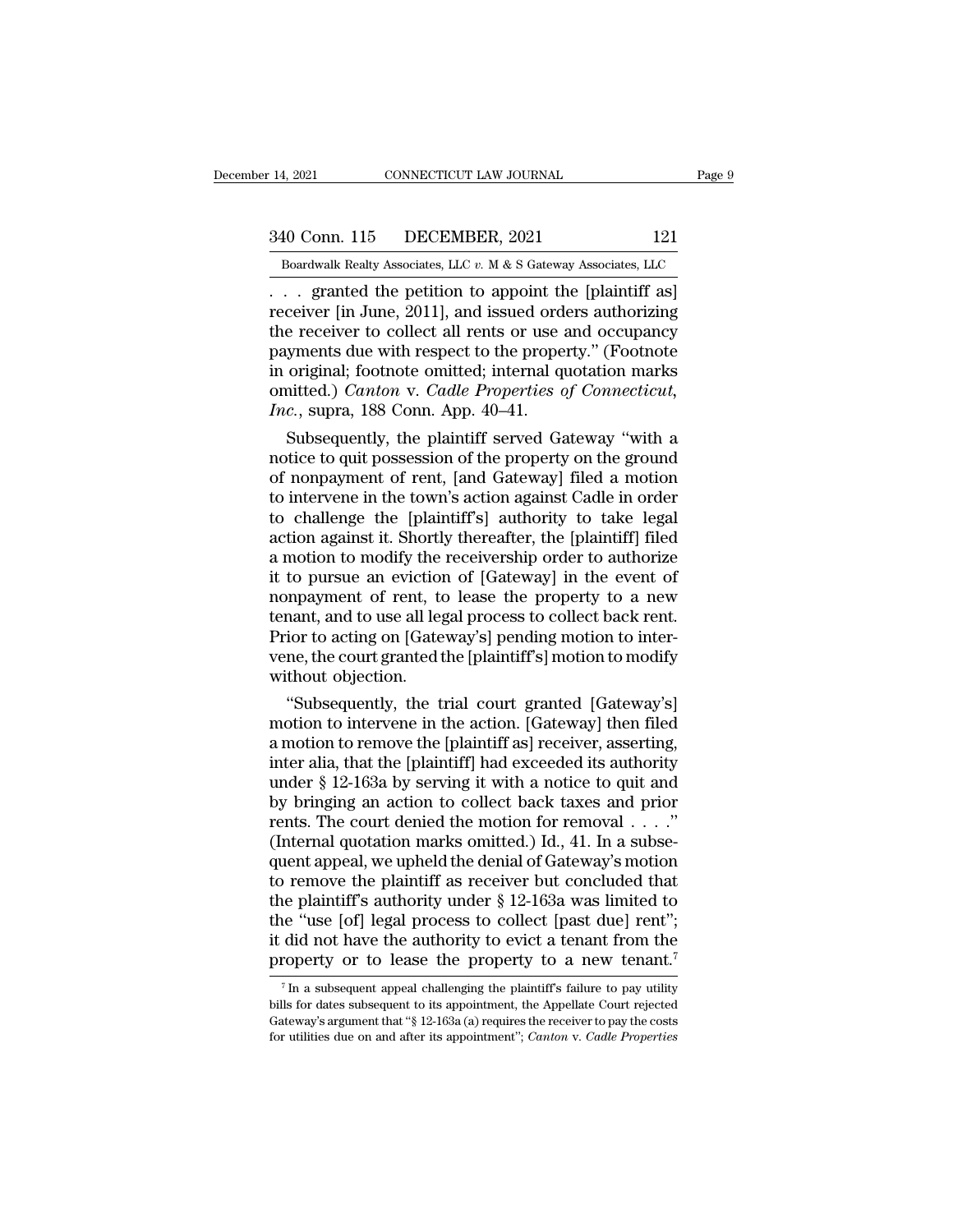122 CONNECTICUT LAW JOURNAL December 14, 2021<br>122 DECEMBER, 2021 340 Conn. 115<br>123 DECEMBER, 2021 340 Conn. 115 EXECUTE CONNECTICUT LAW JOURNAL December 14, 2021<br>122 DECEMBER, 2021 340 Conn. 115<br>Boardwalk Realty Associates, LLC *v.* M & S Gateway Associates, LLC

*CONNECTICUT LAW JOURNAL* December 14, 2021<br> **CALL BOAT DECEMBER, 2021** 340 Conn. 115<br> **CALL BOAT DECEMBER, 2021** 340 Conn. 115<br> *CAND V. Cadle Properties of Connecticut, Inc.*, 316<br>
Conn. 851, 853, 114 A.3d 1191 (2015). 122 DECEMBER, 2021 34<br>
Boardwalk Realty Associates, LLC v. M & S Gateway As<br>
Canton v. Cadle Properties of Connecticu<br>
Conn. 851, 853, 114 A.3d 1191 (2015).<br>
In August, 2016, the plaintiff filed an am

DECEMBER, 2021 340 Conn. 115<br>
Boardwalk Realty Associates, LLC v. M & S Gateway Associates, LLC<br>
unton v. Cadle Properties of Connecticut, Inc., 316<br>
Inn. 851, 853, 114 A.3d 1191 (2015).<br>
In August, 2016, the plaintiff fil DECEMBER, 2021 340 COMI. 113<br>
Boardwalk Realty Associates, LLC v. M & S Gateway Associates, LLC<br>
Canton v. Cadle Properties of Connecticut, Inc., 316<br>
Conn. 851, 853, 114 A.3d 1191 (2015).<br>
In August, 2016, the plaintiff Boardwalk Realty Associates, LLC v. M & S Gateway Associates, LLC<br>
Canton v. Cadle Properties of Connecticut, Inc., 316<br>
Conn. 851, 853, 114 A.3d 1191 (2015).<br>
In August, 2016, the plaintiff filed an amended com-<br>
plaint, Canton v. Cadle Properties of Connecticut, Inc., 316<br>Conn. 851, 853, 114 A.3d 1191 (2015).<br>In August, 2016, the plaintiff filed an amended com-<br>plaint, seeking rent or use and occupancy payments<sup>8</sup><br>from the defendants in Conn. 851, 853, 114 A.3d 1191 (2015).<br>
In August, 2016, the plaintiff filed an amended complaint, seeking rent or use and occupancy payments<sup>8</sup><br>
from the defendants in the amount of \$1,349,648, plus<br>
attorney's fees. Afte In August, 2016, the plaintiff filed an amended complaint, seeking rent or use and occupancy payments<sup>8</sup> from the defendants in the amount of \$1,349,648, plus attorney's fees. After the defendants answered the amended com In August, 2016, the plaintiff filed an amended complaint, seeking rent or use and occupancy payments<sup>8</sup> from the defendants in the amount of \$1,349,648, plus attorney's fees. After the defendants answered the amended com attorney s rees. After the derendants answered the<br>amended complaint by denying that they owed rent or<br>use and occupancy payments to Cadle at any point since<br> $2001$ ,<sup>9</sup> the parties filed separate motions for summary<br>of *Co* amended complaint by denying that they owed rent or<br>use and occupancy payments to Cadle at any point since<br> $2001$ ,<sup>9</sup> the parties filed separate motions for summary<br>of *Connecticut*, *Inc.*, supra, 188 Conn. App. 43; conc

use and occupancy payments to Cadle at any point since  $2001$ ,<sup>9</sup> the parties filed separate motions for summary of *Connecticut*, *Inc.*, supra, 188 Conn. App. 43; concluding that, under "§ 12-163a, the receiver is manda

 $\frac{1}{2001}$ , the parties fied separate filotions for summary<br>of *Connecticut*, *Inc.*, supra, 188 Conn. App. 43; concluding that, under "§ 12-<br>163a, the receiver is mandated to pay only utility bills that are the obligat a tenant at sufferance who occupies the land in the absence of a lease agreement. Sproviero v. J.M. Scott Associates,  $\ln c$ ,  $108$  Conn. App. 43; Concluding that are the obligation of the owner, not those incurred by tena 163a, the receiver is mandated to pay only utility bills that are the obligation of the owner, not those incurred by tenants of the subject property." Id., 52.<br><sup>8</sup> By way of background, we note that use and occupancy payme for the owner, not those incurred by tenants of the subject property." Id., 52.<br>
<sup>8</sup> By way of background, we note that use and occupancy payments are<br>
the "reasonable rental value" of the property and are paid to a landlo <sup>a</sup> By way of background, we note that use and occupancy payments are the "reasonable rental value" of the property and are paid to a landlord by a tenant at sufferance who occupies the land in the absence of a lease agre <sup>2</sup> tensonable rental value" of the property and are paid to a landlord by a tenant at sufferance who occupies the land in the absence of a lease agreement. *Sproviero* v. *J.M. Scott Associates, Inc.*, 108 Conn. App. 454 a tenant at sufferance who occupies the land in the absence of a lease agreement. *Sproviero* v. *J.M. Scott Associates, Inc.*, 108 Conn. App. 454, 463, 948 A.2d 379, cert. denied, 289 Conn. 906, 957 A.2d 873 (2008). They agreement. *Sproviero* v. *J.M. Scott Associates, Inc.*, 108 Conn. App. 454, 463, 948 A.2d 379, cert. denied, 289 Conn. 906, 957 A.2d 873 (2008). They are most frequently associated with summary process proceedings to evic 463, 948 A.2d 379, cert. denied, 289 Conn. 906, 957 A.2d 873 (2008). They are most frequently associated with summary process proceedings to evict a tenant because, "after a notice to quit possession has been served, a te he occupied in the form of use and occupancy payments . . . . A denant's fixed tenancy is converted into a tenancy at sufferance. . . . A tenant's fixed tenancy is converted into a tenancy at sufferance. . . . A tenant at a tenant because, "after a notice to quit possession has been served, a tenant's fixed tenancy is converted into a tenancy at sufferance. . . . A tenant at sufferance is released from his obligations under a lease. . . . H **EXECUTE:** the tenant's fixed tenancy is converted into a tenancy at sufferance.  $\ldots$  A tenant at sufferance is released from his obligations under a lease.  $\ldots$  His only obligations are to pay the reasonable rental val tenant at sufferance is released from his obligations under a lease.  $\ldots$  His only obligations are to pay the reasonable rental value of the property [that] he occupied in the form of use and occupancy payments  $\ldots$  and only obligations are to pay the reasonable rental value of the property [that]<br>he occupied in the form of use and occupancy payments . . . and to fulfill<br>all statutory obligations." (Citations omitted; footnote omitted.) I The occupied in the form of use and occupancy payments  $\ldots$  and to fulfill all statutory obligations." (Citations omitted; footnote omitted.) Id., 462–63. Although use and occupancy payments are provided by statute, they he occupied in the form of use and occupancy payments . . . and to fulfill all statutory obligations." (Citations omitted; footnote omitted.) Id., 462–63. Although use and occupancy payments are provided by statute, they are diffulned by statute, they are also an obligation that is enforceable independently of a summary process action. See  $A1Z7$ ,  $LLC$  v. Dombek, 188 Conn. App. 714, 716, 205 A.3d 740 (2019) (summary process was not exclus Fair rental value for the use and occupancy of the dwelling unity process<br>action. See A1Z7, LLC v. Dombek, 188 Conn. App. 714, 716, 205 A.3d 740<br>(2019) (summary process was not exclusive remedy, and property owner<br>could s action. See A1Z7, LLC v. Dombek, 188 Conn. App. 714, 716, 205 A.3d 740 (2019) (summary process was not exclusive remedy, and property owner could seek use and occupancy via unjust enrichment action); see also General Stat (2019) (summary process was not exclusive remedy, and property over<br>could seek use and occupancy via unjust enrichment action); see also General Statutes § 47a-3c ("[i]n the absence of agreement, the tenant shall pay<br>the eral Statutes § 47a-3c ("[i]n the absence of agreement, the tenant shall pay<br>the fair rental value for the use and occupancy of the dwelling unit"); General<br>Statutes § 47a-26b (providing for use and occupancy payments dur

the fair rental value for the use and occupancy of the dwelling unit"); General Statutes § 47a-26b (providing for use and occupancy payments during pendency of summary process action).<br><sup>9</sup> In their answer, the defendants a Statutes § 47a-26b (providing for use and occupancy payments during pendency of summary process action).<br>
<sup>9</sup> In their answer, the defendants alleged that, at no time since 2001 has Cadle, as the owner of the property,  $($ dency of summary process action).<br>
<sup>9</sup> In their answer, the defendants alleged that, at no time since 2001 has<br>
Cadle, as the owner of the property, (1) managed, repaired or remediated<br>
the property, or (2) demanded rent o <sup>1</sup> In their answer, the defendants alleged that, at no time since 2001 has Cadle, as the owner of the property, (1) managed, repaired or remediated the property, or (2) demanded rent or use and occupancy payments from th Cadle, as the owner of the property, (1) managed, repaired or remediated the property, or (2) demanded rent or use and occupancy payments from the defendants. The defendants then raised numerous special defenses and a cou the property, or (2) demanded rent or use and occupancy payments from<br>the defendants. The defendants then raised numerous special defenses and<br>a counterclaim that Gateway had suffered damages by making some limited<br>rent a the property, or (2) demanded rent or use and occupancy payments from<br>the defendants. The defendants then raised numerous special defenses and<br>a counterclaim that Gateway had suffered damages by making some limited<br>rent a a counterclaim that Gateway had suffered damages by making some limited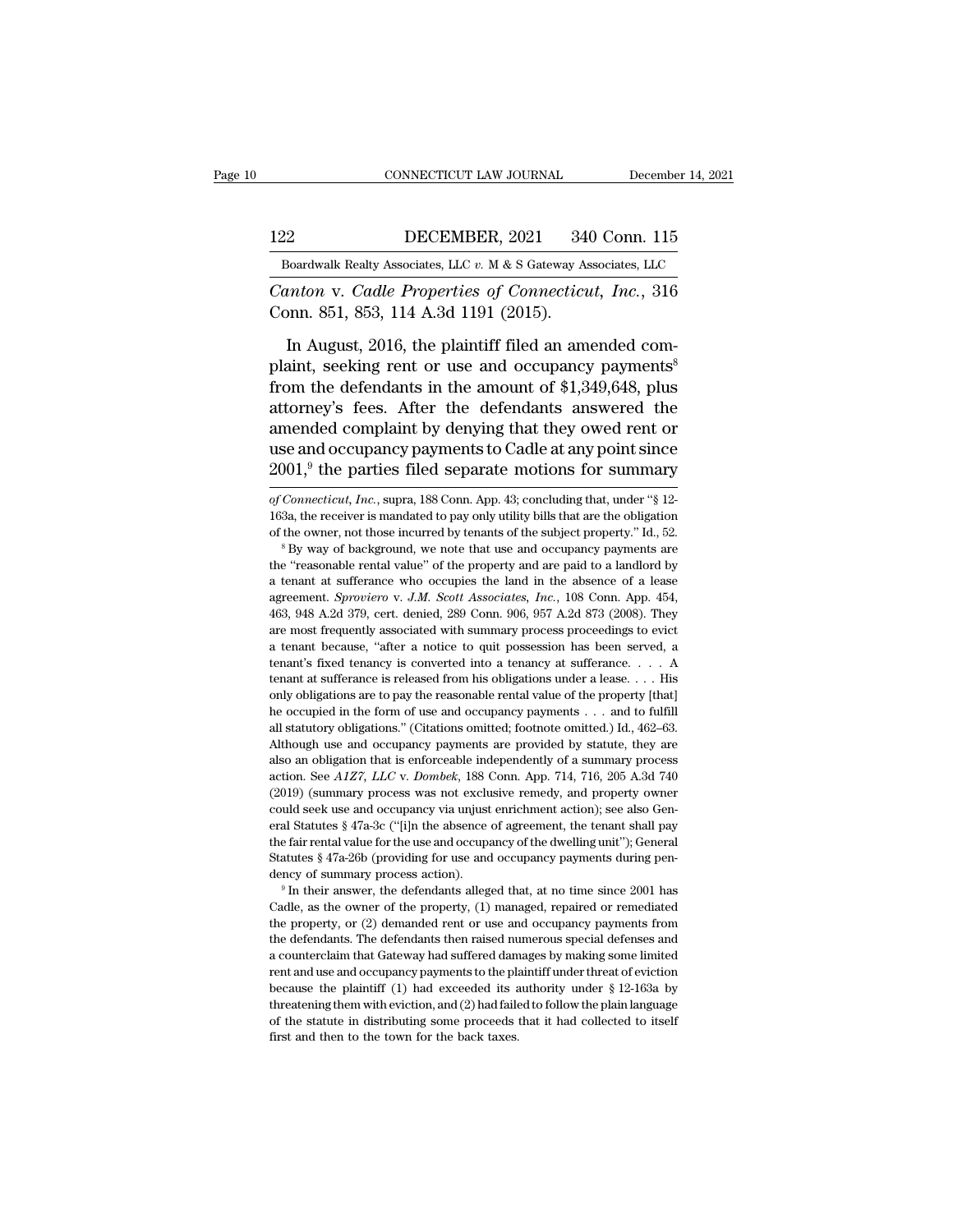14, 2021 CONNECTICUT LAW JOURNAL Page 11<br>340 Conn. 115 DECEMBER, 2021 123<br>Boardwalk Realty Associates, LLC v. M & S Gateway Associates, LLC

Bolden Boardwalk Realty Associates, LLC *v.* M & S Gateway Associates, LLC indigment. The defendants contended that the plaintiff, 14, 2021 CONNECTICUT LAW JOURNAL Page<br>
340 Conn. 115 DECEMBER, 2021 123<br>
Boardwalk Realty Associates, LLC  $v$ . M & S Gateway Associates, LLC<br>
judgment. The defendants contended that the plaintiff,<br>
as a receiver of rents 340 Conn. 115 DECEMBER, 2021 123<br>
Boardwalk Realty Associates, LLC v. M & S Gateway Associates, LLC<br>
judgment. The defendants contended that the plaintiff,<br>
as a receiver of rents appointed under § 12-163a, has<br>
no authori 340 Conn. 115 DECEMBER, 2021 123<br>
Boardwalk Realty Associates, LLC  $v$ . M & S Gateway Associates, LLC<br>
judgment. The defendants contended that the plaintiff,<br>
as a receiver of rents appointed under  $\S$  12-163a, has<br>
no au 340 Conn. 115 DECEMBER, 2021 123<br>
Boardwalk Realty Associates, LLC  $v$ . M & S Gateway Associates, LLC<br>
judgment. The defendants contended that the plaintiff,<br>
as a receiver of rents appointed under  $\S$  12-163a, has<br>
no au Boardwalk Realty Associates, LLC  $v$ . M & S Gateway Associates, LLC judgment. The defendants contended that the plaintiff, as a receiver of rents appointed under  $\S$  12-163a, has no authority to seek rent or use and occup Boardwalk Realty Associates, LLC v. M & S Gateway Associates, LLC<br>judgment. The defendants contended that the plaintiff,<br>as a receiver of rents appointed under § 12-163a, has<br>no authority to seek rent or use and occupancy judgment. The defendants contended that the plaintiff,<br>as a receiver of rents appointed under § 12-163a, has<br>no authority to seek rent or use and occupancy pay-<br>ments with respect to an abandoned property. The<br>plaintiff ar as a receiver of rents appointed under § 12-163a, has<br>no authority to seek rent or use and occupancy pay-<br>ments with respect to an abandoned property. The<br>plaintiff argued that, to the contrary, despite the expira-<br>tion of no authority to seek rent or use and occu<br>ments with respect to an abandoned pro<br>plaintiff argued that, to the contrary, despite<br>tion of the lease with Cadle, the defendant<br>in possession as "tenants" of the property, e<br>or First with respect to an abandoned property. The aintiff argued that, to the contrary, despite the expiral on of the lease with Cadle, the defendants remained possession as "tenants" of the property, either at will at suff plantiff argued that, to the contrary, despite the expiration of the lease with Cadle, the defendants remained<br>in possession as "tenants" of the property, either at will<br>or at sufferance, and the plaintiff was therefore en

in possession as "tenants" of the property, either at will<br>or at sufferance, and the plaintiff was therefore entitled<br>to seek use and occupancy payments.<br>The trial court granted the defendants' motion for<br>summary judgment In possession as tenants of the property, entier at will<br>or at sufferance, and the plaintiff was therefore entitled<br>to seek use and occupancy payments.<br>The trial court granted the defendants' motion for<br>summary judgment an or at surfrance, and the plaintiff was therefore entitied<br>to seek use and occupancy payments.<br>The trial court granted the defendants' motion for<br>summary judgment and denied the plaintiff's motion.<br>The trial court agreed wi The trial court granted the defendants' motion for<br>summary judgment and denied the plaintiff's motion.<br>The trial court agreed with the defendants' argument<br>that our decision in *Canton* v. *Cadle Properties of Con-<br>nectic* The trial court granted the defendants' motion for<br>summary judgment and denied the plaintiff's motion.<br>The trial court agreed with the defendants' argument<br>that our decision in *Canton* v. *Cadle Properties of Con-<br>nectic* summary judgment and denied the plaintiff's motion.<br>The trial court agreed with the defendants' argument<br>that our decision in *Canton* v. *Cadle Properties of Con-<br>necticut, Inc.*, supra, 316 Conn. 851, which held that a<br>r The trial court agreed with the defendants' argument<br>that our decision in *Canton* v. *Cadle Properties of Con-*<br>*necticut, Inc.*, supra, 316 Conn. 851, which held that a<br>receiver of rents under  $\S$  12-163a was not author that our decision in *Canton* v. *Cadle Properties of Connecticut, Inc.*, supra, 316 Conn. 851, which held that a receiver of rents under § 12-163a was not authorized to evict a tenant based on nonpayment of rent, placed " mecticut, Inc., supra, 316 Conn. 851, which held that a<br>receiver of rents under § 12-163a was not authorized<br>to evict a tenant based on nonpayment of rent, placed<br>"very strict limits on what a receiver of rents appointed<br>p receiver of rents under § 12-163a was not authorized<br>to evict a tenant based on nonpayment of rent, placed<br>"very strict limits on what a receiver of rents appointed<br>pursuant to that statute may do to collect rents." The<br>tr to evict a tenant based on nonpayment of rent, placed<br>"very strict limits on what a receiver of rents appointed<br>pursuant to that statute may do to collect rents." The<br>trial court concluded that "Cadle's conduct in abandon-"very strict limits on what a receiver of rents appointed<br>pursuant to that statute may do to collect rents." The<br>trial court concluded that "Cadle's conduct in abandon-<br>ing the property—thereby not pursuing any of its righ pursuant to that statute may do to collect rents." The<br>trial court concluded that "Cadle's conduct in abandon-<br>ing the property—thereby not pursuing any of its rights<br>as against these defendants—inadvertently allowed<br>these trial court concluded that "Cadle's conduct in abandon-<br>ing the property—thereby not pursuing any of its rights<br>as against these defendants—inadvertently allowed<br>these defendants to live on the property without pay-<br>ment. ing the property—thereby not pursuing any of its rights<br>as against these defendants—inadvertently allowed<br>these defendants to live on the property without pay-<br>ment. Under these unusual circumstances, there is no<br>'rent' fo as against these defendants—inadvertently allowed<br>these defendants to live on the property without pay-<br>ment. Under these unusual circumstances, there is no<br>'rent' for the receiver to collect.'' The trial court empha-<br>size these defendants to live on the property without payment. Under these unusual circumstances, there is no<br>'rent' for the receiver to collect." The trial court empha-<br>sized that the plaintiff was bound by "the consequences<br>o ment. Under these unusual circumstances, there is no<br>
"rent" for the receiver to collect." The trial court empha-<br>
sized that the plaintiff was bound by "the consequences<br>
of Cadle's abandonment of the property in 2001," i " "rent" for the receiver to collect." The trial court emphasized that the plaintiff was bound by "the consequences of Cadle's abandonment of the property in 2001," insofar as the defendants' lease with Cadle lacked "holdo sized that the plaintiff was bound by "the consequences<br>of Cadle's abandonment of the property in 2001," inso-<br>far as the defendants' lease with Cadle lacked "holdover<br>provisions, which, after the lease expired, would (1)<br> of Cadle's abandonment of the property in 2001," inso-<br>far as the defendants' lease with Cadle lacked "holdover<br>provisions, which, after the lease expired, would (1)<br>have defined the defendants' status on the property,<br>and far as the defendants' lease with Cadle lacked "hoprovisions, which, after the lease expired, wou have defined the defendants' status on the prodecal (2) have set forth the tenants' payment oblig while in this status." Acc by defined the defendants' status on the property,<br>
d (2) have set forth the tenants' payment obligations<br>
ile in this status." Accordingly, the trial court ren-<br>
red judgment for the defendants as to the entire<br>
nended c rave defined the defendants status on the property,<br>and (2) have set forth the tenants' payment obligations<br>while in this status." Accordingly, the trial court ren-<br>dered judgment for the defendants as to the entire<br>amend

and ( $2$ ) have set forth the tenants payment obigations<br>while in this status." Accordingly, the trial court ren-<br>dered judgment for the defendants as to the entire<br>amended complaint. This appeal followed.<br>On appeal, the p while in this status. Accordingly, the that court reflected judgment for the defendants as to the entire amended complaint. This appeal followed.<br>On appeal, the plaintiff contends that the trial court incorrectly conclude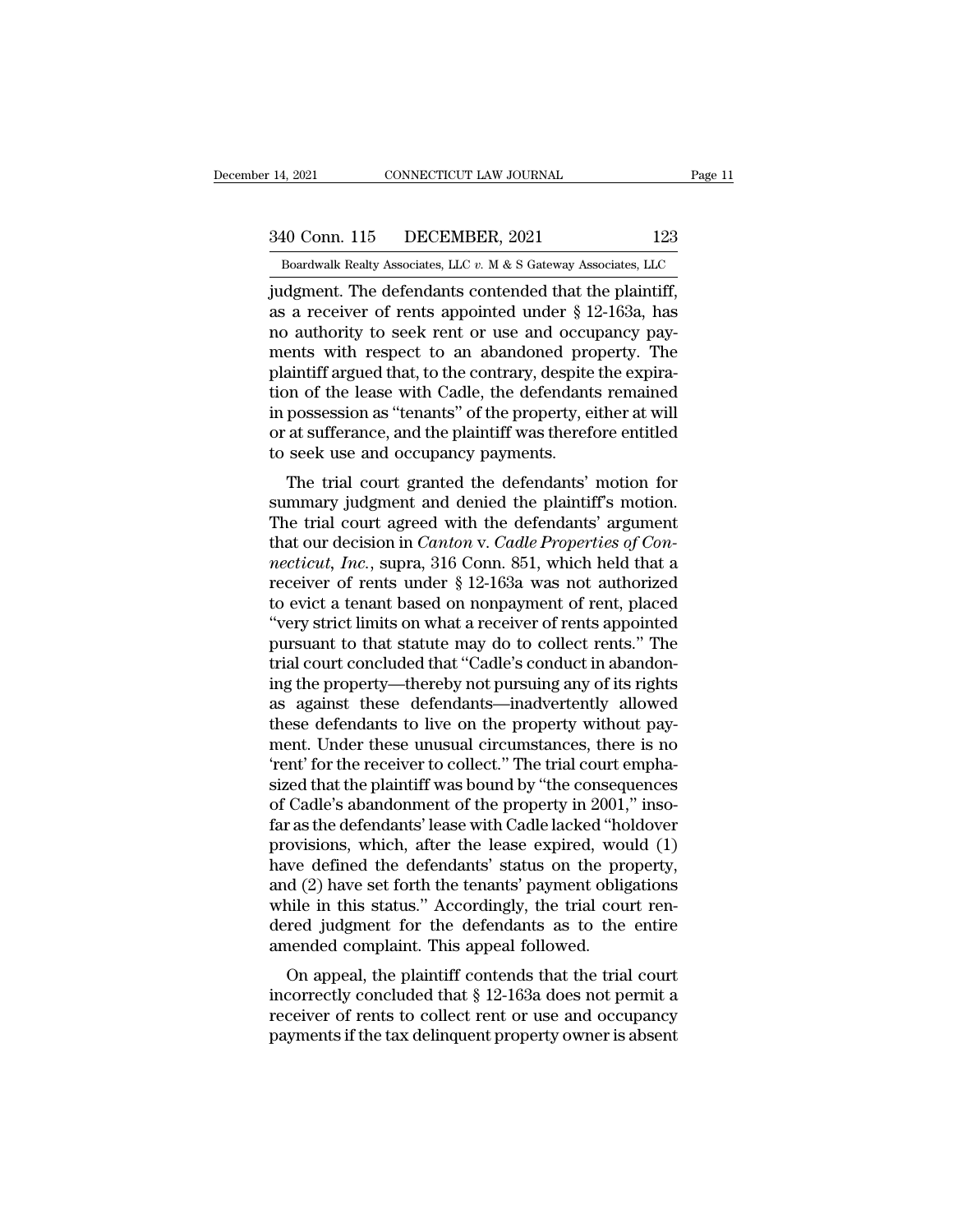# EXECUTE CONNECTICUT LAW JOURNAL December 14, 2021<br>124 DECEMBER, 2021 340 Conn. 115<br>Boardwalk Realty Associates, LLC v. M & S Gateway Associates, LLC

CONNECTICUT LAW JOURNAL December 14, 2021<br>124 DECEMBER, 2021 340 Conn. 115<br>Boardwalk Realty Associates, LLC *v.* M & S Gateway Associates, LLC<br>and not pursuing those payments from the occupant. CONNECTICUT LAW JOURNAL December 14, 20<br>
124 DECEMBER, 2021 340 Conn. 115<br>
Boardwalk Realty Associates, LLC  $v$ . M & S Gateway Associates, LLC<br>
and not pursuing those payments from the occupant.<br>
The plaintiff relies on t DECEMBER, 2021 340 Conn. 115<br>
Boardwalk Realty Associates, LLC v. M & S Gateway Associates, LLC<br>
and not pursuing those payments from the occupant.<br>
The plaintiff relies on the plain language of § 12-163a<br>
providing that t 124 DECEMBER, 2021 340 Conn. 115<br>
Boardwalk Realty Associates, LLC  $v$ . M & S Gateway Associates, LLC<br>
and not pursuing those payments from the occupant.<br>
The plaintiff relies on the plain language of  $\S$  12-163a<br>
providi 124 DECEMBER, 2021 340 Conn. 115<br>
Boardwalk Realty Associates, LLC  $v$ . M & S Gateway Associates, LLC<br>
and not pursuing those payments from the occupant.<br>
The plaintiff relies on the plain language of  $\S$  12-163a<br>
providi Boardwalk Realty Associates, LLC  $v$ . M & S Gateway Associates, LLC<br>and not pursuing those payments from the occupant.<br>The plaintiff relies on the plain language of  $\S$  12-163a<br>providing that the receiver collects such pa Boardwalk Realty Associates, LLC  $v$ . M & S Gateway Associates, LLC<br>and not pursuing those payments from the occupant.<br>The plaintiff relies on the plain language of  $\S$  12-163a<br>providing that the receiver collects such pa The plaintiff relies on the plain language of  $\S$  12-163a<br>providing that the receiver collects such payments "in<br>place of the owner" as evincing "the legislature's clear<br>intent to allow receivers to step into the shoes of The plaintiff relies on the plain language of  $\S$  12-163a<br>providing that the receiver collects such payments "in<br>place of the owner" as evincing "the legislature's clear<br>intent to allow receivers to step into the shoes of providing that the receiver collects such payments "in<br>place of the owner" as evincing "the legislature's clear<br>intent to allow receivers to step into the shoes of an<br>otherwise absent property owner and [to] collect rent<br>a place of the owner" as evincing "the legislature's clear<br>intent to allow receivers to step into the shoes of an<br>otherwise absent property owner and [to] collect rent<br>and/or use and occupancy payments to recoup the own-<br>er' intent to allow receivers to step into the shoes of an<br>otherwise absent property owner and [to] collect rent<br>and/or use and occupancy payments to recoup the own-<br>er's delinquent tax obligation." The plaintiff argues that<br>a a construction to the contrary—requiring the presence<br>or participation of the owner—creates an "absurd or<br>unworkable result" by "permit[ting] a delinquent tenant<br>or occupant to frustrate a town's ability to recoup delin-<br>q and/or use and occupancy payments to recoup the own-<br>er's delinquent tax obligation." The plaintiff argues that<br>a construction to the contrary—requiring the presence<br>or participation of the owner—creates an "absurd or<br>unwo er's delinquent tax obligation." The plaintiff argues that<br>a construction to the contrary—requiring the presence<br>or participation of the owner—creates an "absurd or<br>unworkable result" by "permit[ting] a delinquent tenant<br>o a construction to the contrary—requiring the presence<br>or participation of the owner—creates an "absurd or<br>unworkable result" by "permit[ting] a delinquent tenant<br>or occupant to frustrate a town's ability to recoup delin-<br>q or participation of the owner—creates an "absurd or<br>unworkable result" by "permit[ting] a delinquent tenant<br>or occupant to frustrate a town's ability to recoup delin-<br>quent taxes" and by placing "the receiver  $\dots$  at the<br> unworkable result" by "permit[ting] a delinquent tenant<br>or occupant to frustrate a town's ability to recoup delin-<br>quent taxes" and by placing "the receiver  $\ldots$  at the<br>mercy of the property owner whose failure to dilige or occupant to frustrate a town's ability to recoup delin-<br>quent taxes" and by placing "the receiver . . . at the<br>mercy of the property owner whose failure to diligently<br>pay taxes is the basis for granting the receiver the quent taxes" and by placing "the receiver . . . at the<br>mercy of the property owner whose failure to diligently<br>pay taxes is the basis for granting the receiver the power<br>to collect in the first place." (Internal quotation mercy of the property owner whose failure to diligently<br>pay taxes is the basis for granting the receiver the power<br>to collect in the first place." (Internal quotation marks<br>omitted.) Citing the Appellate Court's recent dec pay taxes is the basis for granting the receiver the power<br>to collect in the first place." (Internal quotation marks<br>omitted.) Citing the Appellate Court's recent decision<br>in A1Z7, LLC v. Dombek, 188 Conn. App. 714, 205 A. to collect in the first place." (Internal quotation marks<br>omitted.) Citing the Appellate Court's recent decision<br>in  $A1Z7$ ,  $LLC$  v. Dombek, 188 Conn. App. 714, 205 A.3d<br>740 (2019), the plaintiff emphasizes that it stands omitted.) Citing the Appellate Court's recent decision<br>in *A1Z7*, *LLC* v. *Dombek*, 188 Conn. App. 714, 205 A.3d<br>740 (2019), the plaintiff emphasizes that it stands in the<br>shoes of Cadle, which, as the owner of the proper in *A1Z7*, *LLC* v. *Dombek*, 188 Conn. App. 714, 205 A.3d 740 (2019), the plaintiff emphasizes that it stands in the shoes of Cadle, which, as the owner of the property, remains entitled to use and occupancy payments, eve 740 (2019), the plaintiff emphasizes that it stands in the shoes of Cadle, which, as the owner of the property, remains entitled to use and occupancy payments, even outside the scope of a summary process action, because Mi shoes of Cadle, which, as the owner of the property,<br>remains entitled to use and occupancy payments, even<br>outside the scope of a summary process action, because<br>Mitchell's occupancy constitutes a tenancy at suffer-<br>ance. F remains entitled to use and occupancy payments, even<br>outside the scope of a summary process action, because<br>Mitchell's occupancy constitutes a tenancy at suffer-<br>ance. Finally, quoting *Canton* v. *Cadle Properties of*<br>*Co* outside the scope of a summary process action, because<br>Mitchell's occupancy constitutes a tenancy at suffer-<br>ance. Finally, quoting *Canton* v. *Cadle Properties of*<br>*Connecticut, Inc.*, supra, 316 Conn. 862, the plaintiff Mitchell's occupancy constitutes a tenancy at suffer-<br>ance. Finally, quoting *Canton* v. *Cadle Properties of*<br>*Connecticut, Inc.*, supra, 316 Conn. 862, the plaintiff<br>contends that the legislative history of § 12-163a sup ance. Finally, quoting *Canton* v. *Cadle Properties of*<br>Connecticut, Inc., supra, 316 Conn. 862, the plaintiff<br>contends that the legislative history of  $\S$  12-163a sup-<br>ports its construction of the statute, in furtheran Connecticut, Inc., supra, 316 Conn. 862, the plaintiff<br>contends that the legislative history of  $\S$  12-163a sup-<br>ports its construction of the statute, in furtherance of<br>the legislature's intent to "provide a less drastic contends that the legislative history of  $\S$  12-163a supports its construction of the statute, in furtherance of the legislature's intent to "provide a less drastic, expensive and time-consuming mechanism than foreclosure 262f.<sup>10</sup> 10 Fecover delinquent taxes, as it already had afforded<br>
10 utility companies to collect delinquent utility pay-<br>
10  $\frac{1}{22}$ f.<sup>10</sup><br>
10 General Statutes § 16-262f provides in relevant part: "(a) (1) Upon default<br>
10 the to utility companies to collect delinquent utility pay-<br>ments'" via the enactment of General Statutes § 16-<br>262f.<sup>10</sup><br><sup>10</sup> General Statutes § 16-262f provides in relevant part: "(a) (1) Upon default<br>of the owner, agent, l

ments' " via the enactment of General Statutes § 16-<br>  $262f^{10}$ <br>
<sup>10</sup> General Statutes § 16-262f provides in relevant part: "(a) (1) Upon default<br>
of the owner, agent, lessor or manager of a residential dwelling who is<br> 262f.<sup>10</sup><br><sup>10</sup> General Statutes § 16-262f provides in relevant part: "(a) (1) Upon default<br>of the owner, agent, lessor or manager of a residential dwelling who is<br>billed directly by an electric distribution, gas or teleph  $\frac{2021.7}{10}$  General Statutes § 16-262f provides in relevant part: "(a) (1) Upon default of the owner, agent, lessor or manager of a residential dwelling who is billed directly by an electric distribution, gas or telep <sup>10</sup> General Statutes § 16-262f provides in relevant part: "(a) (1) Upon default of the owner, agent, lessor or manager of a residential dwelling who is billed directly by an electric distribution, gas or telephone compan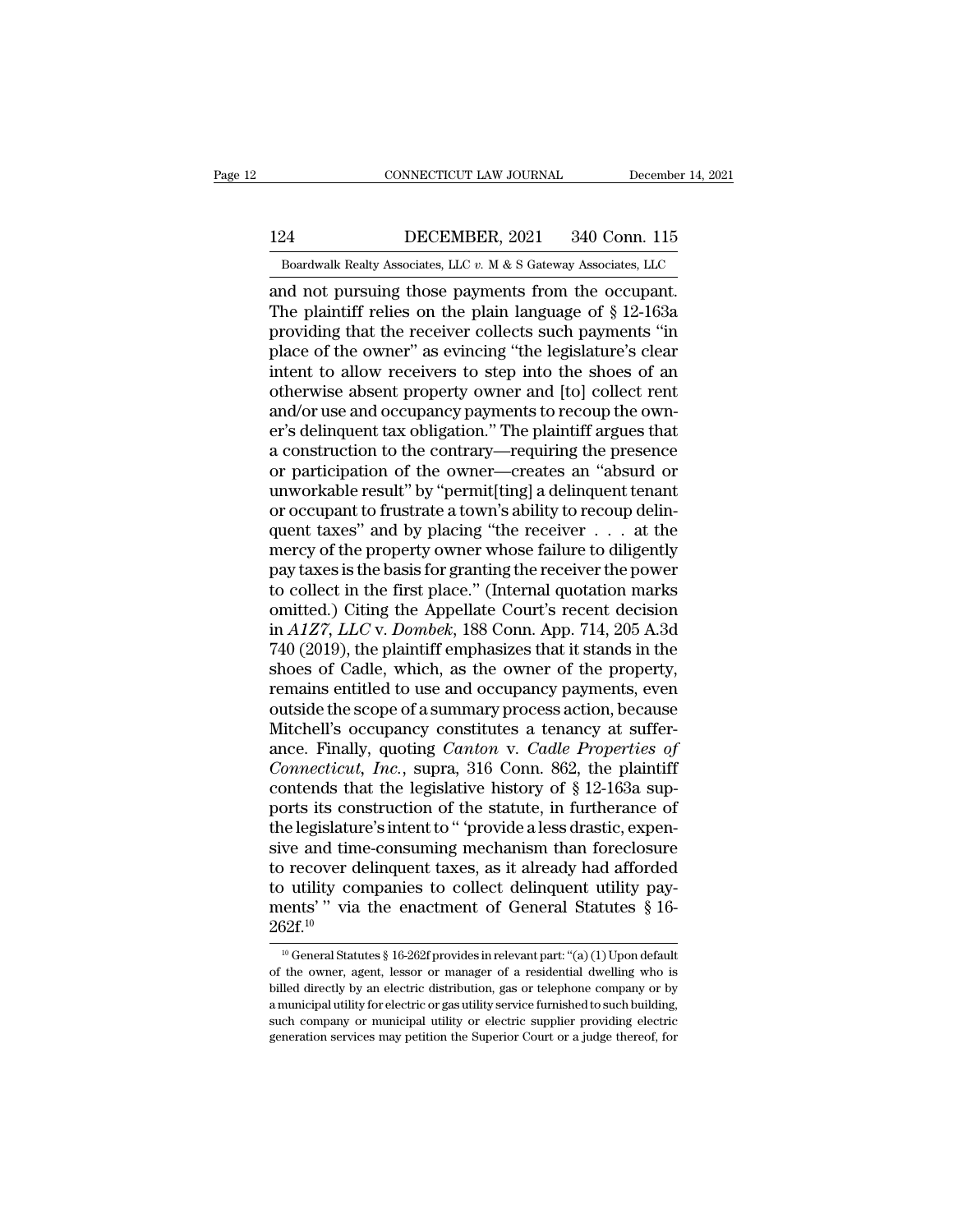# 14, 2021 CONNECTICUT LAW JOURNAL Page 13<br>340 Conn. 115 DECEMBER, 2021 125<br>Boardwalk Realty Associates, LLC v. M & S Gateway Associates, LLC

Bolden 14, 2021 CONNECTICUT LAW JOURNAL Page 13<br>
340 Conn. 115 DECEMBER, 2021 125<br>
Boardwalk Realty Associates, LLC *v.* M & S Gateway Associates, LLC<br>
In response, the defendants urge a strict construction 2021 CONNECTICUT LAW JOURNAL Page 13<br>
0 Conn. 115 DECEMBER, 2021 125<br>
Boardwalk Realty Associates, LLC  $v$ . M & S Gateway Associates, LLC<br>
In response, the defendants urge a strict construction<br>
§ 12-163a and contend that 340 Conn. 115 DECEMBER, 2021 125<br>
Boardwalk Realty Associates, LLC v. M & S Gateway Associates, LLC<br>
In response, the defendants urge a strict construction<br>
of § 12-163a and contend that the trial court properly<br>
construed 340 Conn. 115 DECEMBER, 2021 125<br>
Boardwalk Realty Associates, LLC  $v$ . M & S Gateway Associates, LLC<br>
In response, the defendants urge a strict construction<br>
of § 12-163a and contend that the trial court properly<br>
constr 340 Conn. 115 DECEMBER, 2021 125<br>
Boardwalk Realty Associates, LLC  $v$ . M & S Gateway Associates, LLC<br>
In response, the defendants urge a strict construction<br>
of § 12-163a and contend that the trial court properly<br>
constr Boardwalk Realty Associates, LLC  $v$ . M & S Gateway Associates, LLC<br>In response, the defendants urge a strict construction<br>of § 12-163a and contend that the trial court properly<br>construed its plain language in holding tha Boardwalk Realty Associates, LLC  $v$ . M & S Gateway Associates, LLC<br>In response, the defendants urge a strict construction<br>of § 12-163a and contend that the trial court properly<br>construed its plain language in holding tha In response, the defendants urge a strict construction<br>of  $\S$  12-163a and contend that the trial court properly<br>construed its plain language in holding that a receiver<br>of rents appointed pursuant to that statute lacks the of § 12-163a and contend that the trial court properly<br>construed its plain language in holding that a receiver<br>of rents appointed pursuant to that statute lacks the<br>authority to establish rent or use and occupancy pay-<br>me construed its plain language in holding that a receiver<br>of rents appointed pursuant to that statute lacks the<br>authority to establish rent or use and occupancy pay-<br>ments. In the event we deem § 12-163a ambiguous, the<br>defe of rents appointed pursuant to that statute lacks the<br>authority to establish rent or use and occupancy pay-<br>ments. In the event we deem § 12-163a ambiguous, the<br>defendants also rely heavily on the legislative history of<br>th authority to establish rent or use and occupancy payments. In the event we deem § 12-163a ambiguous, the defendants also rely heavily on the legislative history of the statute, along with authority limiting rent receivers' ments. In the event we deem § 12-163a ambiguous, the<br>defendants also rely heavily on the legislative history of<br>the statute, along with authority limiting rent receivers'<br>authority under § 16-262f in unpaid utility cases; defendants also rely heavily on the legislative history of<br>the statute, along with authority limiting rent receivers'<br>authority under  $\S$  16-262f in unpaid utility cases; see,<br>e.g., *Connecticut Light & Power Co.* v. *DaS* the statute, along with authority limiting rent receivers'<br>authority under § 16-262f in unpaid utility cases; see,<br>e.g., *Connecticut Light & Power Co.* v. *DaSilva*, 231<br>Conn. 441, 446, 650 A.2d 551 (1994); and contend t authority under § 16-262f in unpaid utility cases; see,<br>e.g., *Connecticut Light & Power Co.* v. *DaSilva*, 231<br>Conn. 441, 446, 650 A.2d 551 (1994); and contend that,<br>under the statute, "the receiver is not the owner, and e.g., *Connecticut Light & Power Co. v. DaSilva*, 231<br>Conn. 441, 446, 650 A.2d 551 (1994); and contend that,<br>under the statute, "the receiver is not the owner, and, in<br>the absence of rent imposed by the owner, the receive Conn. 441, 446, 650 A.2d 551 (1994); and contend that,<br>under the statute, "the receiver is not the owner, and, in<br>the absence of rent imposed by the owner, the receiver<br>cannot establish rent or payments for a property that under the statute, "the receiver is not the owner, and, in<br>the absence of rent imposed by the owner, the receiver<br>cannot establish rent or payments for a property that<br>it does not own." The defendants further argue that th the absence of rent imposed by the owner, the receiver<br>cannot establish rent or payments for a property that<br>it does not own." The defendants further argue that the<br>receiver's authority under  $\S$  12-163a to collect due an cannot establish rent or payments for a property that<br>it does not own." The defendants further argue that the<br>receiver's authority under  $\S$  12-163a to collect due and<br>owing rent, as clarified in *Canton* v. *Cadle Proper* it does not own." The defendants further argue that the receiver's authority under  $\S$  12-163a to collect due and owing rent, as clarified in *Canton v. Cadle Properties* of *Connecticut*, *Inc.*, supra, 316 Conn. 859–60, receiver's authority under § 12-163a to collect due and<br>owing rent, as clarified in *Canton v. Cadle Properties*<br>of *Connecticut*, *Inc.*, supra, 316 Conn. 859–60, is not<br>implicated in the present case because Cadle, as th owing rent, as clarified in *Canton* v. *Cadle Properties*<br>of *Connecticut*, *Inc.*, supra, 316 Conn. 859–60, is not<br>implicated in the present case because Cadle, as the<br>owner of the property, never established rent or use owner of the property, never established rent or use<br>and occupancy payments, with the plaintiff lacking the<br>authority to do so "retroactively for the last nineteen<br>years."<sup>11</sup> Comparing § 12-163a with the expansive pow-<br>ap and occupancy payments, with the plaintiff lacking the authority to do so "retroactively for the last nineteen years."<sup>11</sup> Comparing  $\S$  12-163a with the expansive pow-appointment of a receiver of the rents or payments fo

authority to do so "retroactively for the last nineteen<br>years."<sup>11</sup> Comparing § 12-163a with the expansive pow-<br>appointment of a receiver of the rents or payments for use and occupancy<br>or common expenses, as defined in se EXECTS. COMPATING 8 12-1058 WILL THE EXPANSIVE POW-<br>
pointment of a receiver of the rents or payments for use and occupancy<br>
common expenses, as defined in section 47-202, for any dwelling for<br>
it is the court shall collec

appointment of a receiver of the rents or payments for use and occupancy<br>or common expenses, as defined in section  $47-202$ , for any dwelling for<br>which the owner, agent, lessor or manager is in default....<br>"(3) The receiv behalf of the overlapses, as defined in section  $47-202$ , for any dwelling for which the owner, agent, lessor or manager is in default....<br>
"(3) The receiver appointed by the court shall collect all rents or payments for which the owner, agent, lessor or manager is in default. . . .<br>
"(3) The receiver appointed by the court shall collect all rents or payments<br>
for use and occupancy or common expenses forthcoming from or paid on<br>
behalf of "(3) The receiver appointed by the court shall collect all rents or payments for use and occupancy or common expenses forthcoming from or paid on behalf of the occupants or residents of the building or facility in questio

For use and occupancy or common expenses forthcoming from or paid on behalf of the occupants or residents of the building or facility in question in place of the owner, agent, lessor, manager or administrator.  $\dots$  "<br><sup>11</sup> behalf of the occupants or residents of the building or facility in question in place of the owner, agent, lessor, manager or administrator.  $\ldots$  "  $\cdots$  " To this end, the defendants argue that, as a factual matter, the in place of the owner, agent, lessor, manager or administrator.  $\ldots$  "<br><sup>11</sup> To this end, the defendants argue that, as a factual matter, there simply<br>is no established landlord-tenant relationship between the defendants any to the defendants argue that, as a factual matter, there simply<br>in To this end, the defendants argue that, as a factual matter, there simply<br>is no established landlord-tenant relationship between the defendants and<br>Cc is no established landlord-tenant relationship between the defendants and Cadle after 2001 for which the plaintiff can assert rights to collect use and occupancy payments, given that "Cadle has not undertaken any responsib ing the environmental contamination'' or paying its property and occupancy payments, given that "Cadle has not undertaken any responsibilities of landlord [or] made any effort to establish such a relationship with any of t occupancy payments, given that "Cadle has not undertaken any responsibilities of landlord [or] made any effort to establish such a relationship with any of the defendants since 2001," insofar as it "clearly and undisputedl occupancy payments, given that "Cadle has not undertaken any responsibilities of landlord [or] made any effort to establish such a relationship with any of the defendants since 2001," insofar as it "clearly and undisputedl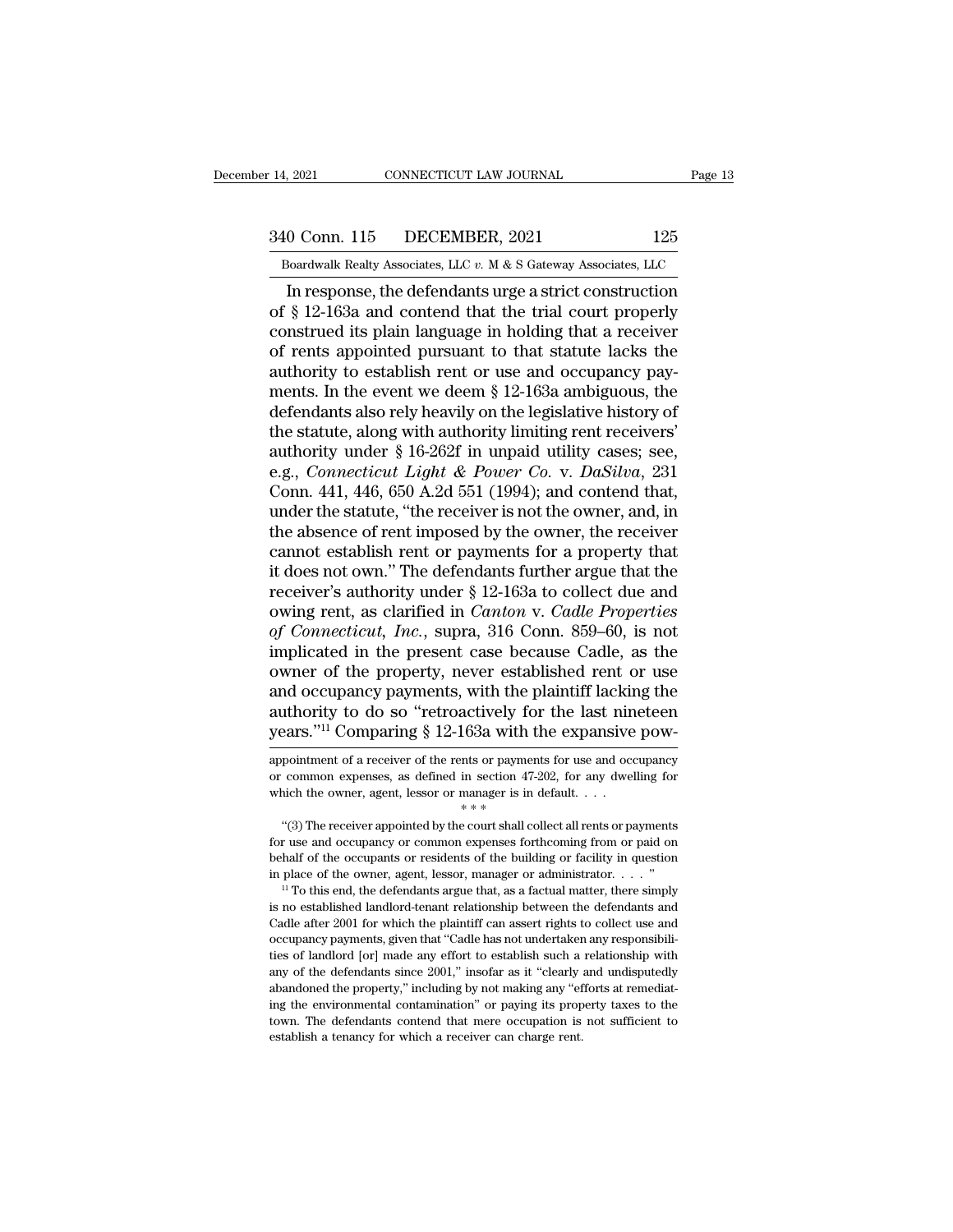EXECUTE CONNECTICUT LAW JOURNAL December 14, 2021<br>126 DECEMBER, 2021 340 Conn. 115<br>Boardwalk Realty Associates, LLC v. M & S Gateway Associates, LLC EXECUTE CONNECTICUT LAW JOURNAL December 14, 2021<br>126 DECEMBER, 2021 340 Conn. 115<br>Boardwalk Realty Associates, LLC *v.* M & S Gateway Associates, LLC

CONNECTICUT LAW JOURNAL December 14, 2021<br>
126 DECEMBER, 2021 340 Conn. 115<br>
Boardwalk Realty Associates, LLC v. M & S Gateway Associates, LLC<br>
ers provided by the recently enacted blight receivership<br>
statute, General St 126 DECEMBER, 2021 340 Conn. 115<br>Boardwalk Realty Associates, LLC  $v$ . M & S Gateway Associates, LLC<br>ers provided by the recently enacted blight receivership<br>statute, General Statutes § 8-169aa,<sup>12</sup> the defendants<br>posit t ers provided by the recently enacted blight receivership statute, General Statutes  $\S 8{\text -}169$ aa,<sup>12</sup> the defendants posit that  $\S 12{\text -}163$ a is simply inapplicable to "the situation of a landlord that has abandoned pro 126 DECEMBER, 2021 340 Conn. 115<br>
Boardwalk Realty Associates, LLC  $v$ . M & S Gateway Associates, LLC<br>
ers provided by the recently enacted blight receivership<br>
statute, General Statutes § 8-169aa,<sup>12</sup> the defendants<br>
pos Boardwalk Realty Associates, LLC v. M & S Gateway Associates, LLC<br>ers provided by the recently enacted blight receivership<br>statute, General Statutes § 8-169aa,<sup>12</sup> the defendants<br>posit that § 12-163a is simply inapplicable Boardwalk Realty Associates, LLC v. M & S Gateway Associates, LLC<br>
ers provided by the recently enacted blight receivership<br>
statute, General Statutes § 8-169aa,<sup>12</sup> the defendants<br>
posit that § 12-163a is simply inapplic ers provided by the recently enacted blight receivership<br>statute, General Statutes § 8-169aa,<sup>12</sup> the defendants<br>posit that § 12-163a is simply inapplicable to "the situa-<br>tion of a landlord that has abandoned property an statute, General Statutes § 8-169aa,<sup>12</sup> the defendants<br>posit that § 12-163a is simply inapplicable to "the situa-<br>tion of a landlord that has abandoned property and has<br>chosen not to charge for use and occupancy," with<br>t posit that § 12-163a is simply inapplicable to "the situation of a landlord that has abandoned property and has<br>chosen not to charge for use and occupancy," with<br>the plaintiff, as receiver, "lack[ing] standing to assert<br>Ca tion of a landlord that has abandoned property and has<br>chosen not to charge for use and occupancy," with<br>the plaintiff, as receiver, "lack[ing] standing to assert<br>Cadle's potential right of action that has never been<br>broug the plaintiff, as receiver, "lack[ing] standing to assert Cadle's potential right of action that has never been brought by the owner, much less adjudicated." We agree with the defendants and conclude that  $\S$  12-163a does dle's potential right of action that has never been<br>ought by the owner, much less adjudicated." We agree<br>th the defendants and conclude that  $\S 12$ -163a does<br>it authorize the plaintiff to collect use and occupancy<br>yments brought by the owner, much less adjudicated." We agree<br>with the defendants and conclude that  $\S$  12-163a does<br>not authorize the plaintiff to collect use and occupancy<br>payments under the circumstances of this case.<br>"The sc

revigintly are owner, indefines adjudicated. We agree<br>with the defendants and conclude that § 12-163a does<br>not authorize the plaintiff to collect use and occupancy<br>payments under the circumstances of this case.<br>"The scope *Properties of Connections* and concluded that  $\frac{1}{2}$  and occupancy<br>payments under the circumstances of this case.<br>"The scope of a receiver's authority under  $\frac{1}{2}$  12-163a<br>is a question of statutory construction sub payments under the circumstances of this case.<br>
"The scope of a receiver's authority under § 12-163a<br>
is a question of statutory construction subject to plenary<br>
review and well established principles." *Canton* v. *Cadle* "The scope of a receiver's authority under  $\S$  12-163a<br>is a question of statutory construction subject to plenary<br>review and well established principles." *Canton v. Cadle*<br>Properties of Connecticut, Inc., supra, 316 Conn "The scope of a receiver's authority under  $\S$  12-163a<br>is a question of statutory construction subject to plenary<br>review and well established principles." *Canton* v. *Cadle*<br>Properties of Connecticut, Inc., supra, 316 Co is a question of statutory construction subject to plenary<br>review and well established principles." *Canton* v. *Cadle*<br>Properties of Connecticut, Inc., supra, 316 Conn. 856.<br>It is well settled that we follow the plain me *Froperties of Connecticut, Inc., supra, 316 Conn. 856.*<br>*Properties of Connecticut, Inc., supra, 316 Conn. 856.*<br>*It is well settled that we follow the plain meaning rule*<br>*pursuant to General Statutes § 1-2z in construin Properties of Connecticut, Inc.*, supra, 316 Conn. 856.<br>It is well settled that we follow the plain meaning rule<br>pursuant to General Statutes § 1-2z in construing stat-<br>utes "to ascertain and give effect to the apparent i It is well settled that we follow the plain meaning rule<br>pursuant to General Statutes  $\S 1-2z$  in construing stat-<br>utes "to ascertain and give effect to the apparent intent<br>of the legislature." (Internal quotation marks o pursuant to General Statutes § 1-2z in construing stat-<br>utes "to ascertain and give effect to the apparent intent<br>of the legislature." (Internal quotation marks omitted.)<br>Sena v. American Medical Response of Connecticut,<br>I utes "to ascertain and give effect to the apparent intent<br>of the legislature." (Internal quotation marks omitted.)<br>Sena v. American Medical Response of Connecticut,<br>Inc., 333 Conn. 30, 45, 213 A.3d 1110 (2019); see id.,<br>45 of the legislature." (Internal quotation marks omitted.)<br> *Sena* v. *American Medical Response of Connecticut,*<br> *Inc.*, 333 Conn. 30, 45, 213 A.3d 1110 (2019); see id.,<br>
45–46 (stating plain meaning rule). In construing Sena v. American Medical Response of Connecticut,<br>Inc., 333 Conn. 30, 45, 213 A.3d 1110 (2019); see id.,<br>45–46 (stating plain meaning rule). In construing § 12-<br>163a, "we do not write on a clean slate, but are bound<br>by our *Inc.*, 333 Conn. 30, 45, 213 A.3d 1110 (2019); see id., 45–46 (stating plain meaning rule). In construing § 12-163a, "we do not write on a clean slate, but are bound by our previous judicial interpretations of this langua 45–46 (stating plain meaning rule). In construing § 12-<br>163a, "we do not write on a clean slate, but are bound<br>by our previous judicial interpretations of this language<br>and the purpose of the statute." (Internal quotation<br> 163a, "we do not write on a clean slate, but are bound<br>by our previous judicial interpretations of this language<br>and the purpose of the statute." (Internal quotation<br>marks omitted.) *Commissioner of Public Safety v. Free-<br>* by our previous judicial interpretations of this language<br>and the purpose of the statute." (Internal quotation<br>marks omitted.) *Commissioner of Public Safety v. Free-<br>dom of Information Commission*, 312 Conn. 513, 527,<br>93 and the purpose of the statute." (Internal quotation<br>marks omitted.) *Commissioner of Public Safety v. Free-*<br>dom of Information Commission, 312 Conn. 513, 527,<br>93 A.3d 1142 (2014); see, e.g., *Callaghan v. Car Parts*<br>Inte marks omitted.) *Commissioner of Public Safety v. Free-dom of Information Commission*, 312 Conn. 513, 527, 93 A.3d 1142 (2014); see, e.g., *Callaghan v. Car Parts International, LLC*, 329 Conn. 564, 571, 188 A.3d 691 (201 Meantain Schmitten, S12 Schn, S13, S21,<br>A.3d 1142 (2014); see, e.g., *Callaghan v. Car Parts*<br>termational, LLC, 329 Conn. 564, 571, 188 A.3d 691<br>018) ("because we have previously construed [Gen-<br>al Statutes] § 31-293 (a), International, LLC, 329 Conn. 564, 571, 188 A.3d 691<br>(2018) ("because we have previously construed [General Statutes] § 31-293 (a), we must consider its meaning<br>in light of our prior cases interpreting the statute").<br>We b (2018) ("because we have previously construed [General Statutes] § 31-293 (a), we must consider its meaning in light of our prior cases interpreting the statute").<br>We begin with the text of § 12-163a, subsection (a) of wh

We begin with the text of § 12-163a, subsection (a) of which "sets forth the circumstances under which a municipality may seek the appointment of a receiver  $\frac{12 \text{ See footnote 17 of this opinion for the relevant text of § 8-169aa}}$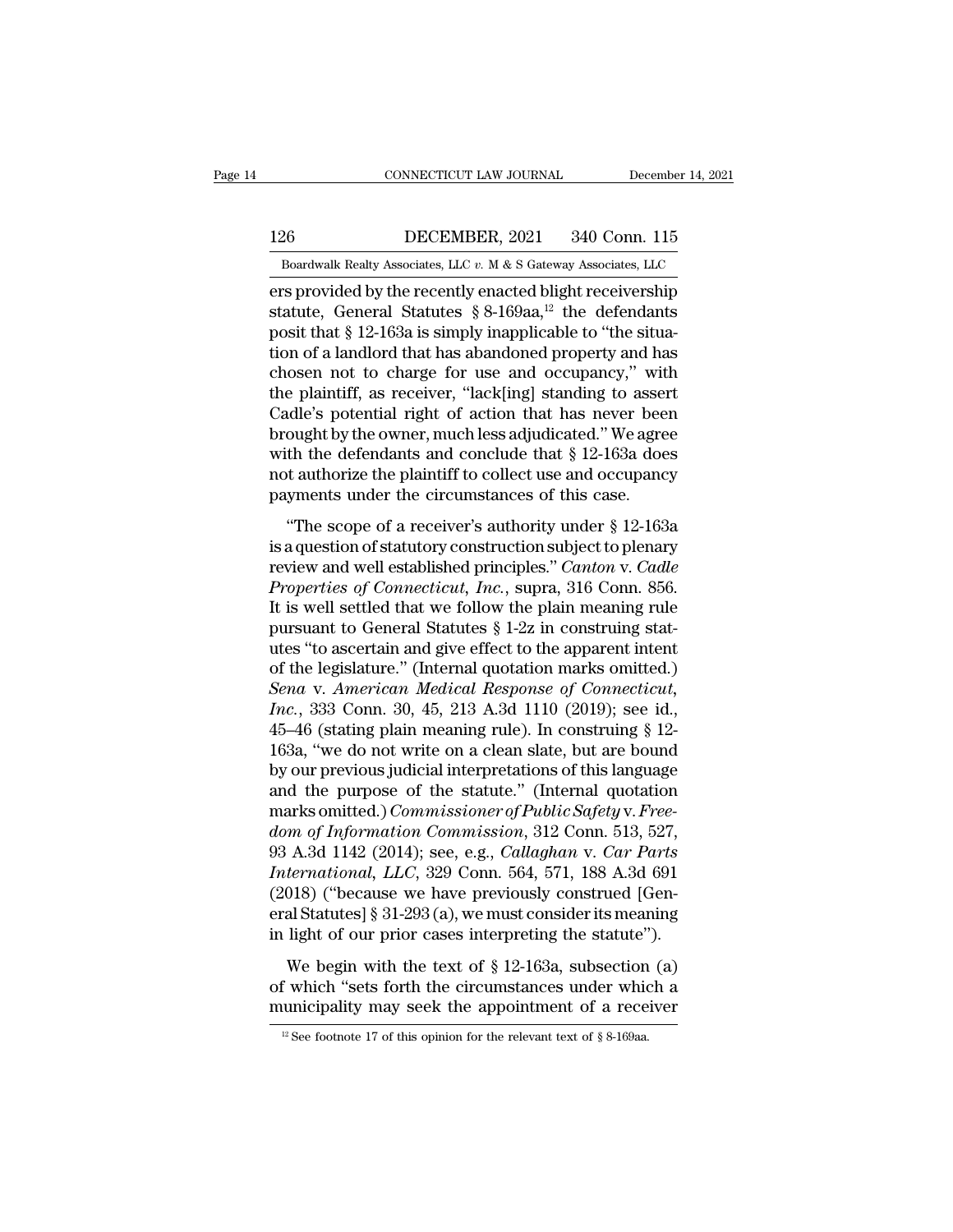14, 2021 CONNECTICUT LAW JOURNAL Page 15<br>340 Conn. 115 DECEMBER, 2021 127<br>Boardwalk Realty Associates, LLC v. M & S Gateway Associates, LLC

Bolden Boardwalk Realty Associates, LLC *v.* M & S Gateway Associates, LLC of rents and the authority vested in the receiver upon 14, 2021 CONNECTICUT LAW JOURNAL Page 15<br>
340 Conn. 115 DECEMBER, 2021 127<br>
Boardwalk Realty Associates, LLC v. M & S Gateway Associates, LLC<br>
of rents and the authority vested in the receiver upon<br>
such appointment." Cant 340 Conn. 115 DECEMBER, 2021 127<br>
Boardwalk Realty Associates, LLC v. M & S Gateway Associates, LLC<br>
of rents and the authority vested in the receiver upon<br>
such appointment.'' *Canton* v. *Cadle Properties of Con-*<br> *nect* <sup>340</sup> Conn. 115 DECEMBER, 2021 127<br> *Boardwalk Realty Associates, LLC v. M & S Gateway Associates, LLC*<br>
of rents and the authority vested in the receiver upon<br>
such appointment." *Canton v. Cadle Properties of Con-*<br> *nec* 340 Conn. 115 DECEMBER, 2021 127<br>
Boardwalk Realty Associates, LLC  $v$ . M & S Gateway Associates, LLC<br>
of rents and the authority vested in the receiver upon<br>
such appointment." *Canton* v. *Cadle Properties of Con-*<br> *ne* Boardwalk Realty Associates, LLC  $v$ . M & S Gateway Associates, LLC<br>of rents and the authority vested in the receiver upon<br>such appointment." Canton v. Cadle Properties of Con-<br>necticut, Inc., supra, 316 Conn. 856. Sectio **boardwark readly Associates, LLC v. M & S Gateway Associates, LLC**<br>
of rents and the authority vested in the receiver upon<br>
such appointment." *Canton* v. *Cadle Properties of Con-*<br> *necticut, Inc.*, supra, 316 Conn. 856 of rents and the authority vested in the receiver upon<br>such appointment." *Canton* v. *Cadle Properties of Con-*<br>*necticut, Inc.*, supra, 316 Conn. 856. Section 12-163a<br>(a) provides in relevant part: "Any municipality may<br> such appointment." *Canton* v. *Cadle Properties of Connecticut, Inc.*, supra, 316 Conn. 856. Section 12-163a<br>(a) provides in relevant part: "Any municipality may<br>petition the Superior Court or a judge thereof, for<br>*appoin* necticut, *Inc.*, supra, 316 Conn. 856. Section 12-163a<br>(a) provides in relevant part: "Any municipality may<br>petition the Superior Court or a judge thereof, for<br>appointment of a receiver of the rents or payments<br>for use an (a) provides in relevant part: "Any municipality may<br>petition the Superior Court or a judge thereof, for<br>*appointment of a receiver of the rents or payments*<br>*for use and occupancy* for any property for which the<br>owner, ag petition the Superior Court or a judge thereof, for<br>appointment of a receiver of the rents or payments<br>for use and occupancy for any property for which the<br>owner, agent, lessor or manager is delinquent in the<br>payment of re *appointment of a receiver of the rents or payments*<br>for use and occupancy for any property for which the<br>owner, agent, lessor or manager is delinquent in the<br>payment of real property taxes.... The receiver<br>appointed by th *for use and occupancy* for any property for which the<br>
owner, agent, lessor or manager is delinquent in the<br>
payment of real property taxes.... *The receiver*<br> *appointed by the court shall collect all rents or pay-*<br> *me* owner, agent, lessor or manager is delinquent in the<br>payment of real property taxes.... The receiver<br>appointed by the court shall collect all rents or pay-<br>ments for use and occupancy forthcoming from the<br>occupants of the payment of real property taxes.  $\ldots$  The receiver<br>appointed by the court shall collect all rents or pay-<br>ments for use and occupancy forthcoming from the<br>occupants of the building in question in place of the<br>owner, agent *Senalistical different and occupancy forthcoming from the* occupants of the building in question in place of the owner, agent, lessor or manager....." (Emphasis added.) Both parties' readings of § 12-163a (a) in context a ments for use and occupancy forthcoming from the<br>occupants of the building in question in place of the<br>owner, agent, lessor or manager. . . . ." (Emphasis<br>added.) Both parties' readings of § 12-163a (a) in con-<br>text are re occupants of the building in question in place of the<br>owner, agent, lessor or manager. . . . ." (Emphasis<br>added.) Both parties' readings of § 12-163a (a) in con-<br>text are reasonable, rendering it ambiguous. See, e.g.,<br>Sen owner, agent, lessor or manager. . . . ." (Emphasis added.) Both parties' readings of § 12-163a (a) in context are reasonable, rendering it ambiguous. See, e.g., *Sena v. American Medical Response of Connecticut, Inc.*, su added.) Both parties' readings of § 12-163a (a) in con-<br>text are reasonable, rendering it ambiguous. See, e.g.,<br>*Sena v. American Medical Response of Connecticut,*<br>*Inc.*, supra, 333 Conn. 47–48. The statute authorizes the text are reasonable, rendering it ambiguous. See, e.g.,<br>Sena v. American Medical Response of Connecticut,<br>Inc., supra, 333 Conn. 47–48. The statute authorizes the<br>collection of "all" rents or use and occupancy payments<br>"in Sena v. American Medical Response of Connecticut,<br>Inc., supra, 333 Conn. 47–48. The statute authorizes the<br>collection of "all" rents or use and occupancy payments<br>"in place of the *owner*, *agent*, *lessor or manager*" bu *Inc.*, supra, 333 Conn. 47–48. The statute authorizes the collection of "all" rents or use and occupancy payments "in place of the *owner*, *agent*, *lessor or manager*" but is silent as to whether the receiver may estab collection of "all" rents or use and occupancy payments<br>"in place of the *owner*, *agent*, *lessor or manager*" but<br>is silent as to whether the receiver may establish those<br>use and occupancy payments in the first instance "in place of the *owner*, *agent*, *lessor or manager*" but<br>is silent as to whether the receiver may establish those<br>use and occupancy payments in the first instance, or<br>whether such payments are limited to those that are is silent as to whether the receiver may establish those<br>use and occupancy payments in the first instance, or<br>whether such payments are limited to those that are<br>the product of an existing landlord-tenant relationship.<sup>13</sup> use and occupancy payments in the first instance, or<br>whether such payments are limited to those that are<br>the product of an existing landlord-tenant relationship.<sup>13</sup><br>The broader construction urged by the plaintiff is rea-<br> whether such payments are limited to those that are<br>the product of an existing landlord-tenant relationship.<sup>13</sup><br>The broader construction urged by the plaintiff is rea-<br>sonable given the expansive word "all," whereas the<br>d the product of an existing landlord-tenant relationship.<sup>13</sup><br>The broader construction urged by the plaintiff is rea-<br>sonable given the expansive word "all," whereas the<br>defendants' construction, relying on the words "owner The broader construction urged by the plaintiff is reasonable given the expansive word "all," whereas the defendants' construction, relying on the words "owner, agent, lessor, or manager" to suggest inapplicability for ab Exercised properties, is similarly reasonable. This is<br>articularly so, insofar as the word "forthcoming" sug-<br>ests an existing obligation as between the property<br><sup>13</sup> We acknowledge the plaintiff's reliance on the Appellat abandoned properties, is similarly reasonable. This is<br>particularly so, insofar as the word "forthcoming" sug-<br>gests an existing obligation as between the property<br> $\frac{13}{12}$  We acknowledge the plaintiff's reliance on the

particularly so, insofar as the word "forthcoming" suggests an existing obligation as between the property  $\frac{18}{10}$  We acknowledge the plaintiff's reliance on the Appellate Court's recent decision in A1Z7, LLC v. Dombe gests an existing obligation as between the property<br>
<sup>13</sup> We acknowledge the plaintiff's reliance on the Appellate Court's recent<br>
decision in  $A1Z7$ ,  $LLCv$ . Dombek, supra, 188 Conn. App. 714, for the proposi-<br>
tion that <sup>13</sup> We acknowledge the plaintiff's reliance on the Appellate Court's recent decision in  $A1Z7$ ,  $LLCv$ . *Dombek*, supra, 188 Conn. App. 714, for the proposition that Cadle, as the owner of the land, remains entitled to us <sup>13</sup> We acknowledge the plaintiff's reliance on the Appellate Court's recent decision in  $A1Z7$ ,  $LLC$  v.  $Dombek$ , supra, 188 Conn. App. 714, for the proposition that Cadle, as the owner of the land, remains entitled to use decision in  $A1Z7$ ,  $LLCv$ . Dombek, supra, 188 Conn. App. 714, for the proposition that Cadle, as the owner of the land, remains entitled to use and occupancy payments, even outside the scope of a summary process action, b tion that Cadle, as the owner of the land, remains entitled to use and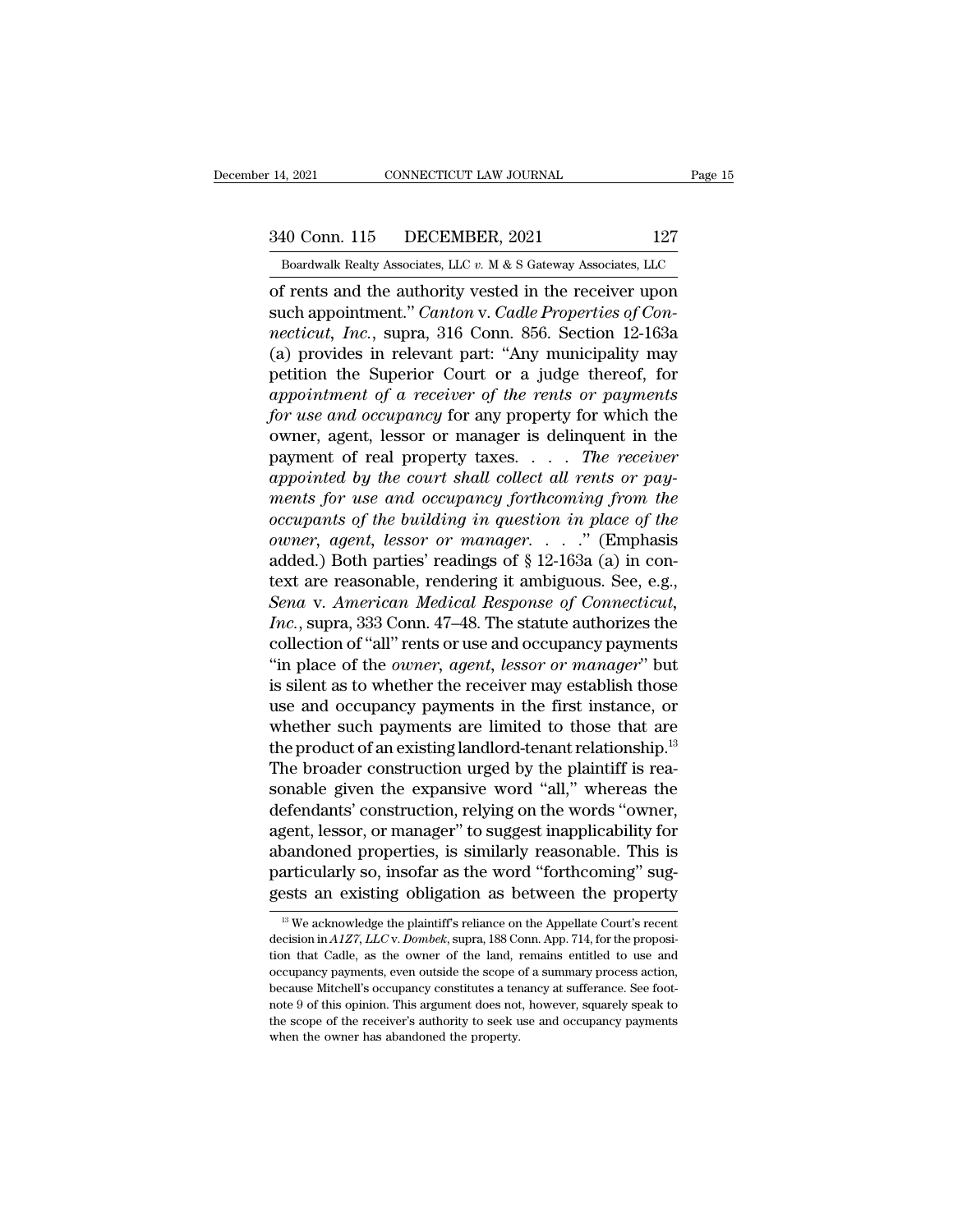128 CONNECTICUT LAW JOURNAL December 14, 2021<br>128 DECEMBER, 2021 340 Conn. 115<br>Boardwalk Realty Associates, LLC v. M & S Gateway Associates, LLC

CONNECTICUT LAW JOURNAL December 14, 2021<br>128 DECEMBER, 2021 340 Conn. 115<br>Boardwalk Realty Associates, LLC *v.* M & S Gateway Associates, LLC<br>0 owner and the tenants. See *Canton v. Cadle Properties* CONNECTICUT LAW JOURNAL December 14, 2021<br>
128 DECEMBER, 2021 340 Conn. 115<br>
Boardwalk Realty Associates, LLC v. M & S Gateway Associates, LLC<br>
cowner and the tenants. See *Canton* v. *Cadle Properties*<br>
of *Connecticut*, **DECEMBER, 2021** 340 Conn. 115<br> *Boardwalk Realty Associates, LLC v. M & S Gateway Associates, LLC*<br> **owner and the tenants. See** *Canton v. Cadle Properties*<br> *of Connecticut, Inc., supra, 857–62 (deeming § 12-163a*<br> *amb* 128 DECEMBER, 2021 340 Conn. 115<br>
Boardwalk Realty Associates, LLC  $v$ . M & S Gateway Associates, LLC<br>
owner and the tenants. See *Canton* v. *Cadle Properties*<br>
of *Connecticut*, *Inc.*, supra, 857–62 (deeming § 12-163a<br> 128 DECEMBER, 2021 340 Conn. 115<br>
Boardwalk Realty Associates, LLC v. M & S Gateway Associates, LLC<br>
owner and the tenants. See *Canton* v. *Cadle Properties*<br>
of *Connecticut*, *Inc.*, supra, 857–62 (deeming § 12-163a<br>
a Boardwalk Realty Associates, LLC v. M & S Gateway Associates, LLC<br>
owner and the tenants. See *Canton* v. *Cadle Properties*<br>
of *Connecticut*, *Inc.*, supra, 857–62 (deeming § 12-163a<br>
ambiguous with respect to whether i Boardwalk Realty Associates, LLC v. M & S Gateway Associates, LLC<br>
owner and the tenants. See *Canton* v. *Cadle Properties*<br>
of *Connecticut*, *Inc.*, supra, 857–62 (deeming § 12-163a<br>
ambiguous with respect to whether i % owner and the<br>*of Connecticut*<br>ambiguous with<br>to collect back<br>of rent). Thus,<br>other extratext<br>§ 12-163a.<br>As we move biguous with respect to whether it authorizes receiver<br>collect back rents or evict tenants for nonpayment<br>rent). Thus, we turn to the legislative history and<br>her extratextual sources to aid our construction of<br>12-163a.<br>As to collect back rents or evict tenants for nonpayment<br>of rent). Thus, we turn to the legislative history and<br>other extratextual sources to aid our construction of<br>§ 12-163a.<br>As we move beyond the text of § 12-163a, we next

*Calcularies of Connect back rension evect tendings for honpdynich*<br> *Cadler* extratextual sources to aid our construction of<br>  $\S$  12-163a.<br>
As we move beyond the text of  $\S$  12-163a, we next<br>
turn to our interpretation of 861 Fency. Thus, we can be are registrate instery and<br>other extratextual sources to aid our construction of<br>8 12-163a.<br>As we move beyond the text of § 12-163a, we next<br>turn to our interpretation of that statute in *Canton* Solid the characteristic solid to the construction of<br>  $\$$  12-163a.<br>
As we move beyond the text of  $\S$  12-163a, we next<br>
turn to our interpretation of that statute in *Canton* v.<br> *Cadle Properties of Connecticut, Inc.*, As we move beyond the text of § 12-163a, we next<br>turn to our interpretation of that statute in *Canton v*.<br>*Cadle Properties of Connecticut, Inc.*, supra, 316 Conn.<br>851, in which we considered two issues under the stat-<br>u As we move beyond the text of § 12-163a, we next<br>turn to our interpretation of that statute in *Canton* v.<br>*Cadle Properties of Connecticut, Inc.*, supra, 316 Conn.<br>851, in which we considered two issues under the stat-<br>u turn to our interpretation of that statute in *Canton* v.<br> *Cadle Properties of Connecticut, Inc.*, supra, 316 Conn.<br>
851, in which we considered two issues under the stat-<br>
ute, namely, (1) whether a "receiver may  $\ldots$  Cadle Properties of Connecticut, Inc., supra, 316 Conn.<br>851, in which we considered two issues under the stat-<br>ute, namely, (1) whether a "receiver may  $\ldots$  collect<br>back rent due," as well as "rent that is due after the<br> 851, in which we considered two issues under the stat-<br>ute, namely, (1) whether a "receiver may  $\ldots$  collect<br>back rent due," as well as "rent that is due after the<br>receiver's appointment"; id., 857; and (2) whether the<br>s ute, namely, (1) whether a "receiver may  $\ldots$  collect<br>back rent due," as well as "rent that is due after the<br>receiver's appointment"; id., 857; and (2) whether the<br>statute "confers additional authority on the receiver to back rent due," as well as "rent that is due after the receiver's appointment"; id., 857; and (2) whether the statute "confers additional authority on the receiver to evict a defaulting tenant and to lease the premises to receiver's appointment"; id., 857; and (2) whether the<br>statute "confers additional authority on the receiver to<br>evict a defaulting tenant and to lease the premises to<br>a new tenant." Id., 860. Beginning with the scope of th statute "confers additional authority on the receiver to<br>evict a defaulting tenant and to lease the premises to<br>a new tenant." Id., 860. Beginning with the scope of the<br>receiver's authority as to back rent, we deemed the<br>s evict a defaulting tenant and to lease the premises to<br>a new tenant." Id., 860. Beginning with the scope of the<br>receiver's authority as to back rent, we deemed the<br>statute ambiguous on this point, observing that,<br>although a new tenant." Id., 860. Beginning with the scope of the<br>receiver's authority as to back rent, we deemed the<br>statute ambiguous on this point, observing that,<br>although it authorized the collection of "all rents," it<br>also us receiver's authority as to back rent, we deemed the<br>statute ambiguous on this point, observing that,<br>although it authorized the collection of "all rents," it<br>also used the word "forthcoming," which suggested<br>future rents. statute ambiguous on this point, observing that,<br>although it authorized the collection of "all rents," it<br>also used the word "forthcoming," which suggested<br>future rents. See id., 857. Nevertheless, we concluded<br>that "the m although it authorized the collection of "all rents," it<br>also used the word "forthcoming," which suggested<br>future rents. See id., 857. Nevertheless, we concluded<br>that "the more logical and compelling construction is<br>the br also used the word "forthcoming," which suggested<br>future rents. See id., 857. Nevertheless, we concluded<br>that "the more logical and compelling construction is<br>the broader reading of the statute" because "[t]he words<br>'all' future rents. See id., 857. Nevertheless, we concluded<br>that "the more logical and compelling construction is<br>the broader reading of the statute" because "[t]he words<br>'all' and 'rents' (plural), individually and collectivel that "the more logical and compelling construction is<br>the broader reading of the statute" because "[t]he words<br>'all' and 'rents' (plural), individually and collectively,<br>support the broadest possible reading" insofar as th the broader reading of the statute" because "[t]he words<br>'all' and 'rents' (plural), individually and collectively,<br>support the broadest possible reading" insofar as the<br>word "'[a]ll' does not modify 'occupants.' Therefore 'all' and 'rents' (plural), individually and collectively,<br>support the broadest possible reading" insofar as the<br>word "'[a]ll' does not modify 'occupants.' Therefore,<br>we [could not] reasonably construe it to mean the col-<br> support the broadest possible reading" insofar as the<br>word "'[a]ll' does not modify 'occupants.' Therefore,<br>we [could not] reasonably construe it to mean the col-<br>lection of rent from every occupant. Rather, the term<br>all r word " '[a]ll' does not modify 'occupants.' Therefore,<br>we [could not] reasonably construe it to mean the col-<br>lection of rent from every occupant. Rather, the term<br>all rents suggests multiple kinds or sources (type or<br>temp we [could not] reasonably construe it to mean the collection of rent from every occupant. Rather, the term<br>all rents suggests multiple kinds or sources (type or<br>temporal) of rent. The fact that the receiver is to collect<br>a lection of rent from every occupant. Rather, the term<br>all rents suggests multiple kinds or sources (type or<br>temporal) of rent. The fact that the receiver is to collect<br>all rents 'in place of the owner,' who undoubtedly wo all rents suggests multiple kinds or sources (type or<br>temporal) of rent. The fact that the receiver is to collect<br>all rents 'in place of the owner,' who undoubtedly would<br>be entitled to collect past and presently due rent, temporal) of rent. The fact that the receiver is to collect<br>all rents 'in place of the owner,' who undoubtedly would<br>be entitled to collect past and presently due rent, lends<br>further support to the broader construction." I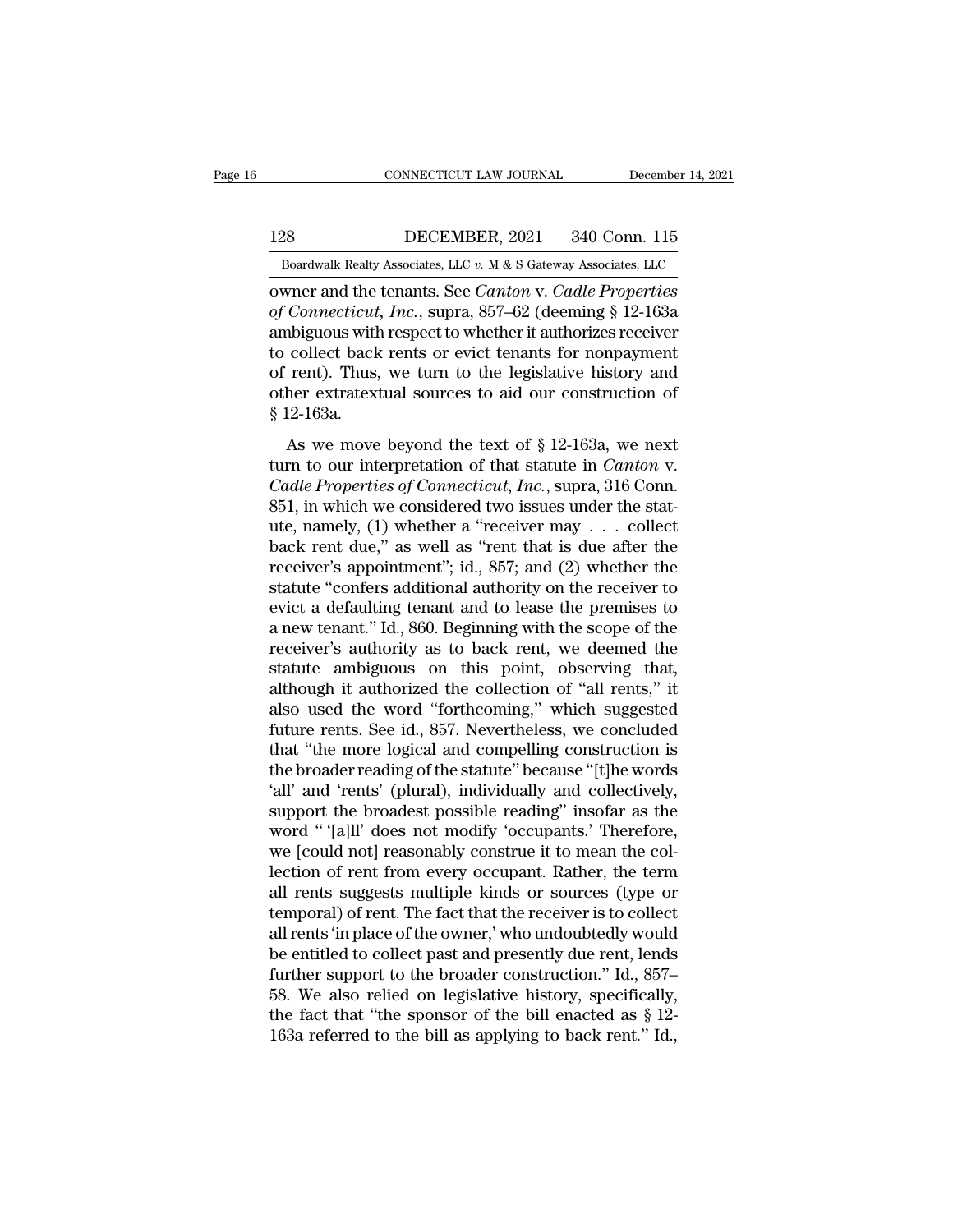# 14, 2021 CONNECTICUT LAW JOURNAL Page 17<br>340 Conn. 115 DECEMBER, 2021 129<br>Boardwalk Realty Associates, LLC v. M & S Gateway Associates, LLC

Bolden 14, 2021 CONNECTICUT LAW JOURNAL Page 17<br>
340 Conn. 115 DECEMBER, 2021 129<br>
Boardwalk Realty Associates, LLC *v.* M & S Gateway Associates, LLC<br>
859, citing Conn. Joint Standing Committee Hearings, 14, 2021 CONNECTICUT LAW JOURNAL Page<br>
340 Conn. 115 DECEMBER, 2021 129<br>
Boardwalk Realty Associates, LLC v. M & S Gateway Associates, LLC<br>
859, citing Conn. Joint Standing Committee Hearings,<br>
Planning and Development, Pt 340 Conn. 115 DECEMBER, 2021 129<br>
Boardwalk Realty Associates, LLC v. M & S Gateway Associates, LLC<br>
859, citing Conn. Joint Standing Committee Hearings,<br>
Planning and Development, Pt. 1, 1995 Sess., p. 50,<br>
remarks of Rep 340 Conn. 115 DECEMBER, 2021 129<br>
Boardwalk Realty Associates, LLC v. M & S Gateway Associates, LLC<br>
859, citing Conn. Joint Standing Committee Hearings,<br>
Planning and Development, Pt. 1, 1995 Sess., p. 50,<br>
remarks of Re 340 Conn. 115 DECEMBER, 2021 129<br>
Boardwalk Realty Associates, LLC v. M & S Gateway Associates, LLC<br>
859, citing Conn. Joint Standing Committee Hearings,<br>
Planning and Development, Pt. 1, 1995 Sess., p. 50,<br>
remarks of Rep Boardwalk Realty Associates, LLC  $v$ . M & S Gateway Associates, LLC<br>859, citing Conn. Joint Standing Committee Hearings,<br>Planning and Development, Pt. 1, 1995 Sess., p. 50,<br>remarks of Representative Robert D. Godfrey; see Boardwalk Realty Associates, LLC  $v$ . M & S Gateway Associates, LLC<br>
859, citing Conn. Joint Standing Committee Hearings,<br>
Planning and Development, Pt. 1, 1995 Sess., p. 50,<br>
remarks of Representative Robert D. Godfrey; 859, citing Conn. Joint Standing Committee Hearings,<br>Planning and Development, Pt. 1, 1995 Sess., p. 50,<br>remarks of Representative Robert D. Godfrey; see also<br>Public Acts 1995, No. 95-353, § 1. "Finally, we observe[d]<br>that Planning and Development, Pt. 1, 1995 Sess., p. 50,<br>remarks of Representative Robert D. Godfrey; see also<br>Public Acts 1995, No. 95-353, § 1. "Finally, we observe[d]<br>that § 12-163a (a) authorizes the receiver to collect ren remarks of Representative Robert D. Godfrey; see also<br>Public Acts 1995, No. 95-353, § 1. "Finally, we observe[d]<br>that § 12-163a (a) authorizes the receiver to collect rents<br>"in place of the owner," without indicating or li Public Acts 1995, No. 95-353, § 1. "Finally, we observe[d]<br>that § 12-163a (a) authorizes the receiver to collect rents<br>'in place of the owner,' without indicating or limiting<br>the means by which the receiver may do so. As that  $\S$  12-163a (a) authorizes the receiver to collect rents<br>
"in place of the owner," without indicating or limiting<br>
the means by which the receiver may do so. As such,<br>
it seems reasonable to infer that the statute au 'in place of the owner,' without indicating or limiting<br>the means by which the receiver may do so. As such,<br>it seems reasonable to infer that the statute authorizes<br>the receiver to use the legal means that otherwise would the means by which the receiver may do so. As such, it seems reasonable to infer that the statute authorizes the receiver to use the legal means that otherwise would have been available to the owner to collect such unpaid it seems reasonable to infer that the stat<br>the receiver to use the legal means that otl<br>have been available to the owner to collec<br>obligations." *Canton* v. *Cadle Properties*<br>*cut, Inc.*, supra, 859; see id., 859–60 (harn e receiver to use the legal means that otherwise would<br>we been available to the owner to collect such unpaid<br>ligations." *Canton v. Cadle Properties of Connecti-<br>t, Inc.*, supra, 859; see id., 859–60 (harmonizing order<br>pri have been available to the owner to collect such unpaid<br>obligations." *Canton* v. *Cadle Properties of Connecti-*<br>*cut, Inc.*, supra, 859; see id., 859–60 (harmonizing order<br>of priority of payment set forth in § 12-163a w

obligations." Canton v. Cadle Properties of Connecticut, Inc., supra, 859; see id., 859–60 (harmonizing order of priority of payment set forth in § 12-163a with receiver's authority to collect back rent).<br>We next consider cut, Inc., supra, 859; see 1d., 859–60 (harmonizing order<br>of priority of payment set forth in § 12-163a with receiv-<br>er's authority to collect back rent).<br>We next considered "whether § 12-163a confers addi-<br>tional authori of priority of payment set forth in § 12-163a with receiver's authority to collect back rent).<br>We next considered "whether § 12-163a confers additional authority on the receiver to evict a defaulting<br>tenant and to lease th er's authority to collect back rent).<br>
We next considered "whether § 12-163a confers additional authority on the receiver to evict a defaulting<br>
tenant and to lease the premises to a new tenant." Id.,<br>
860. In concluding We next considered "whether  $\S$  12-163a confers additional authority on the receiver to evict a defaulting<br>tenant and to lease the premises to a new tenant." Id.,<br>860. In concluding that  $\S$  12-163a did not confer that<br>au tional authority on the receiver to evict a defaulting<br>tenant and to lease the premises to a new tenant." Id.,<br>860. In concluding that  $\S$  12-163a did not confer that<br>authority, we observed that a "review of the statute<br>r tenant and to lease the premises to a new tenant." Id., 860. In concluding that  $\S$  12-163a did not confer that authority, we observed that a "review of the statute reveals that the only authority expressly conferred on t 860. In concluding that  $\S$  12-163a did not confer that<br>authority, we observed that a "review of the statute<br>reveals that the only authority expressly conferred on<br>the receiver is to undertake the following actions: (1)<br>c authority, we observed that a "review of the statute<br>reveals that the only authority expressly conferred on<br>the receiver is to undertake the following actions: (1)<br>collect funds; and (2) make payments. There is no<br>authori reveals that the only authority expressly conferred on<br>the receiver is to undertake the following actions: (1)<br>collect funds; and (2) make payments. There is no<br>authority to evict a tenant or to enter into a new lease.<br>Alt the receiver is to undertake the following actions: (1)<br>collect funds; and (2) make payments. There is no<br>authority to evict a tenant or to enter into a new lease.<br>Although § 12-163a (a) authorizes the receiver to collect<br> collect funds; and (2) make payments. There is no<br>authority to evict a tenant or to enter into a new lease.<br>Although § 12-163a (a) authorizes the receiver to collect<br>use and occupancy payments, which arise after a notice<br>t authority to evict a tenant or to enter into a new lease.<br>Although § 12-163a (a) authorizes the receiver to collect<br>use and occupancy payments, which arise after a notice<br>to quit has been served on a tenant . . . the statu Although § 12-163a (a) authorizes the receiver to collect<br>use and occupancy payments, which arise after a notice<br>to quit has been served on a tenant  $\ldots$  the statute<br>does not authorize the receiver to cause such a notice use and occupancy payments, which arise after a notice<br>to quit has been served on a tenant . . . the statute<br>does not authorize the receiver to cause such a notice<br>to be served (or reference chapter 830 of the General<br>Stat to quit has been served on a tenant . . . the statute<br>does not authorize the receiver to cause such a notice<br>to be served (or reference chapter 830 of the General<br>Statutes addressing landlord remedies), to take posses-<br>sio does not authorize the receiver to cause such a notice<br>to be served (or reference chapter 830 of the General<br>Statutes addressing landlord remedies), to take posses-<br>sion of the property, or to undertake any other action<br>in to be served (or reference chapter 830 of the General<br>Statutes addressing landlord remedies), to take posses-<br>sion of the property, or to undertake any other action<br>in the owner's stead with respect to the property except Statutes addressing landlord remedies), to take possession of the property, or to undertake any other action<br>in the owner's stead with respect to the property except<br>collecting payment from the building's occupants."<br>(Cit sion of the property, or to undertake any other action<br>in the owner's stead with respect to the property except<br>collecting payment from the building's occupants."<br>(Citation omitted; footnote omitted.) Id., 860–61. We<br>furth Citation omitted; footnote omitted.) Id., 860–61. We<br>urther observed that "the authority conferred under<br>12-163a is quite narrow in comparison to some other<br>eceivership statutes."<sup>14</sup> Id., 861; see *Connecticut Light*<br> $\frac$ further observed that "the authority conferred under  $\S$  12-163a is quite narrow in comparison to some other receivership statutes."<sup>14</sup> Id., 861; see *Connecticut Light*  $\frac{14 \text{ As a practical matter, we observed that, "because there is no indication in § 12-163a that the legislature has conferred the extraordinary authority.$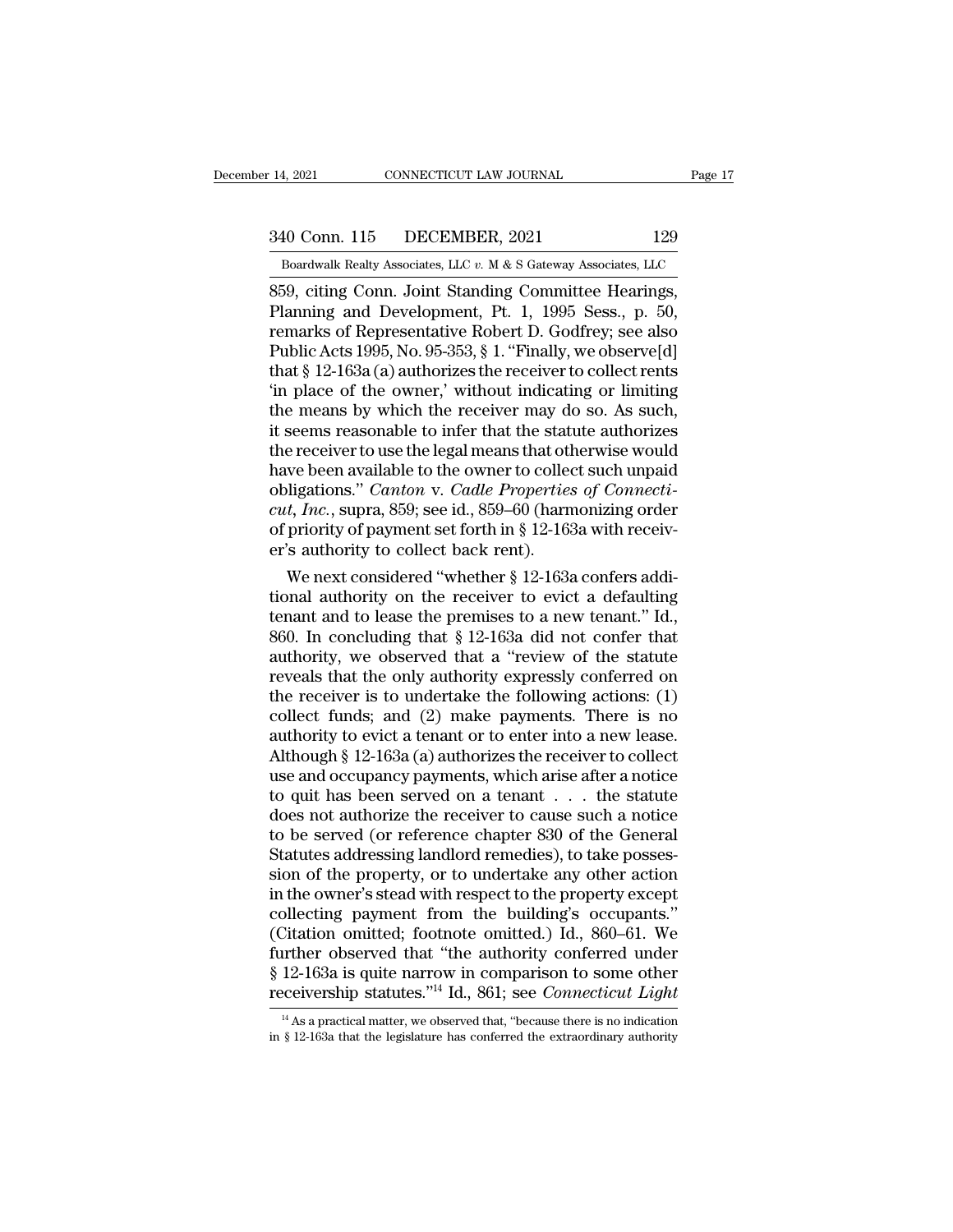# EXECUTE CONNECTICUT LAW JOURNAL December 14, 2021<br>130 DECEMBER, 2021 340 Conn. 115<br>Boardwalk Realty Associates, LLC v. M & S Gateway Associates, LLC

CONNECTICUT LAW JOURNAL December 14, 2021<br>
Boardwalk Realty Associates, LLC *v.* M & S Gateway Associates, LLC <br>
& Power Co. v. DaSilva, supra, 231 Conn. 446 (noting, *CONNECTICUT LAW JOURNAL* December 14, 2<br> **130** DECEMBER, 2021 340 Conn. 115<br> *Boardwalk Realty Associates, LLC v. M & S Gateway Associates, LLC*<br> *& Power Co. v. DaSilva, supra, 231 Conn. 446 (noting, with respect to § 16* 130 DECEMBER, 2021 340 Conn. 115<br>
Boardwalk Realty Associates, LLC v. M & S Gateway Associates, LLC<br>
& Power Co. v. DaSilva, supra, 231 Conn. 446 (noting,<br>
with respect to § 16-262f, on which § 12-163a is mod-<br>
eled, that 130 DECEMBER, 2021 340 Conn. 115<br>
Boardwalk Realty Associates, LLC v. M & S Gateway Associates, LLC<br>  $\&$  Power Co. v. DaSilva, supra, 231 Conn. 446 (noting,<br>
with respect to § 16-262f, on which § 12-163a is mod-<br>
eled, t 130 DECEMBER, 2021 340 Conn. 115<br>
Boardwalk Realty Associates, LLC v. M & S Gateway Associates, LLC<br>  $\&$  Power Co. v. DaSilva, supra, 231 Conn. 446 (noting,<br>
with respect to § 16-262f, on which § 12-163a is mod-<br>
eled, t Boardwalk Realty Associates, LLC  $v$ . M & S Gateway Associates, LLC<br>  $\&$  Power Co. v. DaSilva, supra, 231 Conn. 446 (noting,<br>
with respect to § 16-262f, on which § 12-163a is mod-<br>
eled, that "wide-ranging equitable and **Boardwark healty Associates, LEC 7. In & 3 Gateway Associates, LEC & Power Co. v. DaSilva, supra, 231 Conn. 446 (noting, with respect to § 16-262f, on which § 12-163a is modeled, that "wide-ranging equitable and discreti** & *Power Co.* v. *DaSilva*, supra, 231 Conn. 446 (noting, with respect to § 16-262f, on which § 12-163a is modeled, that "wide-ranging equitable and discretionary principles that govern rent receiverships in ordinary mort with respect to § 16-262f, on which § 12-163a is modeled, that "wide-ranging equitable and discretionary<br>principles that govern rent receiverships in ordinary<br>mortgage foreclosure proceedings" do not apply); see<br>also footn eled, that "wide-ranging equitable and discretionary<br>principles that govern rent receiverships in ordinary<br>mortgage foreclosure proceedings" do not apply); see<br>also footnote 14 of this opinion. Finally, we determined<br>that principles that govern rent receiverships in ordinary<br>mortgage foreclosure proceedings" do not apply); see<br>also footnote 14 of this opinion. Finally, we determined<br>that the legislative history did not support an interpreta mortgage foreclosure proceedings" do not apply); see<br>also footnote 14 of this opinion. Finally, we determined<br>that the legislative history did not support an interpreta-<br>tion of § 12-163a authorizing the receiver to evict also footnote 14 of this opinion. Finally, we determined<br>that the legislative history did not support an interpreta-<br>tion of § 12-163a authorizing the receiver to evict a<br>defaulting tenant, observing that "history makes cl that the legislative history did not support an interpreta-<br>tion of § 12-163a authorizing the receiver to evict a<br>defaulting tenant, observing that "history makes clear<br>that the legislature intended to provide a less drast tion of § 12-163a authorizing the receiver to evict a<br>defaulting tenant, observing that "history makes clear<br>that the legislature intended to provide a less drastic,<br>expensive and time-consuming mechanism than fore-<br>closu defaulting tenant, observing that "history makes clear<br>that the legislature intended to provide a less drastic,<br>expensive and time-consuming mechanism than fore-<br>closure to recover delinquent taxes, as it already had<br>affor that the legislature intended to provide a less drastic,<br>expensive and time-consuming mechanism than fore-<br>closure to recover delinquent taxes, as it already had<br>afforded to utility companies to collect delinquent util-<br>it expensive and time-consuming mechanism than fore-<br>closure to recover delinquent taxes, as it already had<br>afforded to utility companies to collect delinquent util-<br>ity payments. See Conn. Joint Standing Committee<br>Hearings, closure to recover delinquent taxes, as it already had<br>afforded to utility companies to collect delinquent util-<br>ity payments. See Conn. Joint Standing Committee<br>Hearings, supra, pp. 50–51, 53, remarks of Representa-<br>tive afforded to utility companies to collect delinquent util-<br>ity payments. See Conn. Joint Standing Committee<br>Hearings, supra, pp. 50–51, 53, remarks of Representa-<br>tive Godfrey; id., pp. 124–26, remarks of Eric Gottschalk,<br>c ity payments. See Conn. Joint Standing Committee<br>Hearings, supra, pp. 50–51, 53, remarks of Representa-<br>tive Godfrey; id., pp. 124–26, remarks of Eric Gottschalk,<br>corporation counsel for the city of Danbury. The only<br>autho Hearings, supra, pp.<br>tive Godfrey; id., pp.<br>corporation counsel<br>authority reference<br>erty is the collection<br>*Canton* v. *Cadle Pro*<br>316 Conn. 862.<br>Most significant, reporation counsel for the city of Danbury. The only<br>thority referenced in that history vis-à-vis the prop-<br>ty is the collection of rent. See id., pp. 50–51, 124–26."<br>inton v. Cadle Properties of Connecticut, Inc., supra,<br> authority referenced in that history vis-à-vis the property is the collection of rent. See id., pp. 50–51, 124–26."<br>Canton v. Cadle Properties of Connecticut, Inc., supra,<br>316 Conn. 862.<br>Most significant, we relied on our

316 Conn. 862.<br>
Most significant, we relied on our conclusion "that<br>
the receiver is authorized to use legal process to collect<br>
on the receiver to enter into a contract with a new tenant that would bind<br>
the owner of the

Most significant, we relied on our conclusion "that<br>the receiver is authorized to use legal process to collect<br>on the receiver to enter into a contract with a new tenant that would bind<br>the owner of the property, it would Most significant, we relied on our conclusion "that<br>the receiver is authorized to use legal process to collect<br>on the receiver to enter into a contract with a new tenant that would bind<br>the owner of the property, it would the receiver is authorized to use legal process to collect<br>on the receiver to enter into a contract with a new tenant that would bind<br>the owner of the property, it would make no sense to construe the reference<br>to use and o where the effect is authorized to use legal process to concert<br>on the receiver to enter into a contract with a new tenant that would bind<br>the owner of the property, it would make no sense to construe the reference<br>to use a on the receiver to enter into a contract with a new tenant that would bind<br>the owner of the property, it would make no sense to construe the reference<br>to use and occupancy payments as implicitly authorizing the receiver<br>to the owner of the property, it would make no sense to construe the reference<br>to use and occupancy payments as implicitly authorizing the receiver to<br>evict the tenant. It is only when both actions may be taken that the recei income and occupancy payments as implicitly authorizing the receiver to evict the tenant. It is only when both actions may be taken that the receiver would be able to collect payments. That authority must rest with the own *reasonably construed, simply ensures to method attention may be taken that the receiver would be able to collect payments. That authority must rest with the owner, who has every incentive in the usual case to evict and re owould be able to collect payments. That authority must rest with the owner,* who has every incentive in the usual case to evict and replace a defaulting tenant in order to remedy the deficiency and regain access to the r *receiver's appointment, the receiver may collect payments,* who has every incentive in the usual case to evict and replace a defaulting tenant in order to remedy the deficiency and regain access to the rental income. Ther *occupancy, fust as it may collect rent payments*, *occupancy payments*, *reasonably construed, simply ensures that, if a lease has expired or an occupancy payments, reasonably construed, simply ensures that, if a lease* income. Therefore, the authority to collect use and occupancy payments, ireas<br>onably construed, simply ensures that, if a lease has expired or an<br>owner has served a notice to quit on a tenant, either before or after the<br>r reasonably construed, simply ensures that, if a lease has expired or an<br>vener has served a notice to quit on a tenant, either before or after the<br>receiver's appointment, the receiver may collect payments for use and<br>occup reasonably construed, simply ensures that, if a lease has expired or an owner has served a notice to quit on a tenant, either before or after the receiver's appointment, the receiver may collect payments for use and occupa *receiver's appointment, the receiver may collect payments for use and*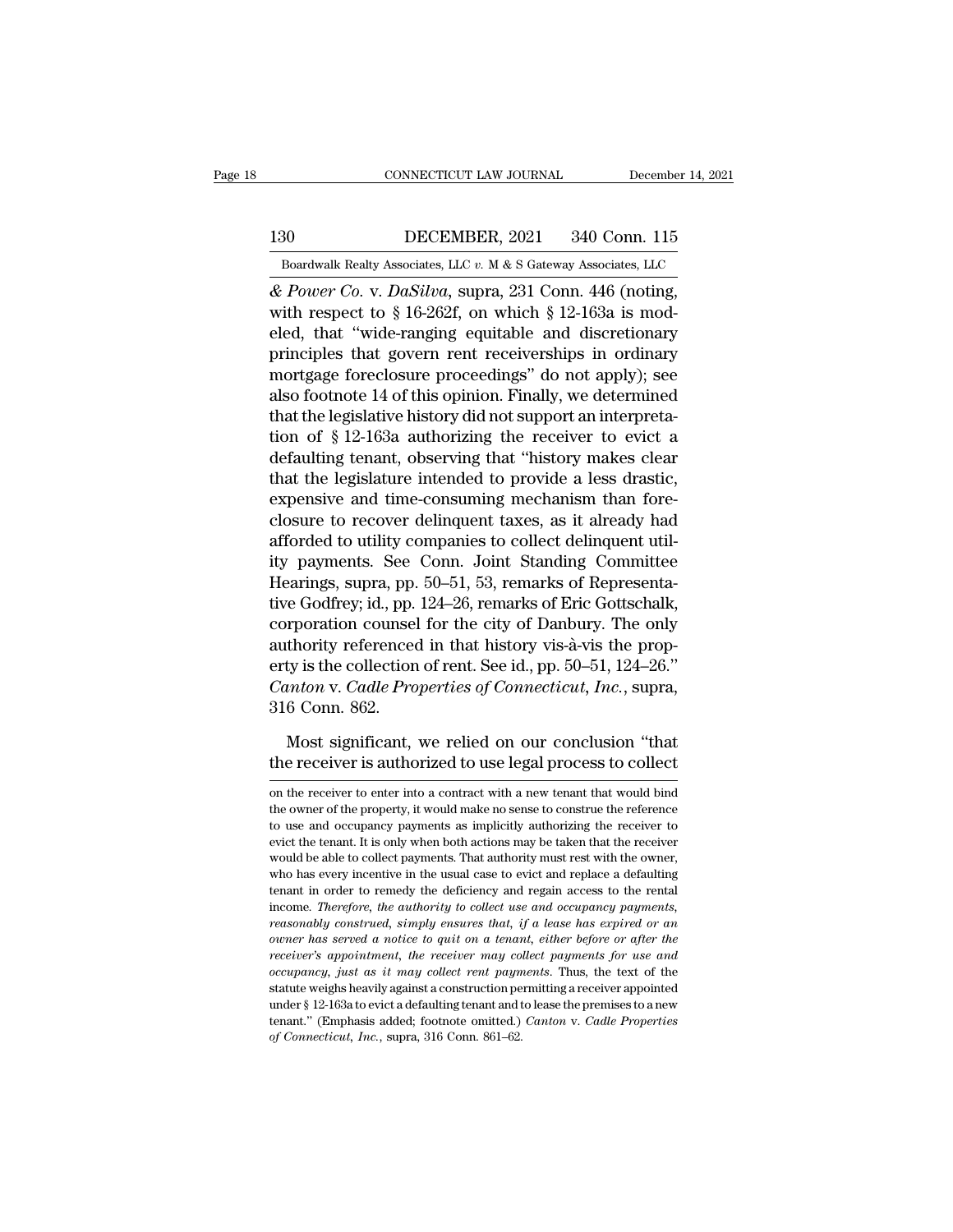# 14, 2021 CONNECTICUT LAW JOURNAL Page 19<br>340 Conn. 115 DECEMBER, 2021 131<br>Boardwalk Realty Associates, LLC v. M & S Gateway Associates, LLC

December 14, 2021 CONNECTICUT LAW JOURNAL Page 19<br>340 Conn. 115 DECEMBER, 2021 131<br>Boardwalk Realty Associates, LLC *v.* M & S Gateway Associates, LLC<br>past due rent" in rejecting "the town's contention that, 14, 2021 CONNECTICUT LAW JOURNAL Page<br>  $\frac{340 \text{ Conn. } 115 \qquad \text{DECEMBER, } 2021 \qquad \qquad 131}{\text{Boardwalk Realty Associates, } \text{LLC } v. \text{ M & S Gateway Associates, } \text{LLC}}$ <br>
past due rent'' in rejecting "the town's contention that,<br>
in the absence of authority to replace a 340 Conn. 115 DECEMBER, 2021 131<br>Boardwalk Realty Associates, LLC  $v$ . M & S Gateway Associates, LLC<br>past due rent" in rejecting "the town's contention that,<br>in the absence of authority to replace a defaulting tenant<br>with 340 Conn. 115 DECEMBER, 2021 131<br>
Boardwalk Realty Associates, LLC  $v$ . M & S Gateway Associates, LLC<br>
past due rent" in rejecting "the town's contention that,<br>
in the absence of authority to replace a defaulting tenant<br> 340 Conn. 115 DECEMBER, 2021 131<br>
Boardwalk Realty Associates, LLC  $v$ . M & S Gateway Associates, LLC<br>
past due rent" in rejecting "the town's contention that,<br>
in the absence of authority to replace a defaulting tenant<br> Boardwalk Realty Associates, LLC  $v$ . M & S Gateway Associates, LLC<br>past due rent" in rejecting "the town's contention that,<br>in the absence of authority to replace a defaulting tenant<br>with one that will provide a consiste Boardwalk Realty Associates, LLC v. M & S Gateway Associates, LLC<br>past due rent" in rejecting "the town's contention that,<br>in the absence of authority to replace a defaulting tenant<br>with one that will provide a consistent past due rent" in rejecting "the town's contention that,<br>in the absence of authority to replace a defaulting tenant<br>with one that will provide a consistent revenue stream<br>to discharge the tax obligations, § 12-163a would b in the absence of authority to replace a defaulting tenant<br>with one that will provide a consistent revenue stream<br>to discharge the tax obligations, § 12-163a would be<br>a toothless lion, able to roar, but not bite." (Interna with one that will provide a consistent revenue stream<br>to discharge the tax obligations,  $\S$  12-163a would be<br>a toothless lion, able to roar, but not bite." (Internal<br>quotation marks omitted.) Id., 862–63. We believed tha to discharge the tax obligations, § 12-163a would be<br>a toothless lion, able to roar, but not bite." (Internal<br>quotation marks omitted.) Id., 862–63. We believed that<br>this argument "erroneously assumes that the *property*<br> a toothless lion, able to roar, but not bite." (Internal<br>quotation marks omitted.) Id., 862–63. We believed that<br>this argument "erroneously assumes that the *property*<br>*owner* generally lacks an incentive to regain the inc quotation marks omitted.) Id., 862–63. We believed that<br>this argument "erroneously assumes that the *property*<br>owner generally lacks an incentive to regain the income<br>produced from its rental property. It is doubtful that<br> this argument "erroneously assumes that the *property*<br>owner generally lacks an incentive to regain the income<br>produced from its rental property. It is doubtful that<br>the legislature had in mind the unusual circumstances<br>o owner generally lacks an incentive to regain the income<br>produced from its rental property. It is doubtful that<br>the legislature had in mind the unusual circumstances<br>of abandoned rental property at issue in this case. To<br>th produced from its rental property. It is doubtful that<br>the legislature had in mind the unusual circumstances<br>of abandoned rental property at issue in this case. To<br>the extent that the town believes that greater authority<br> the legislature had in mind the unusual circumstances<br>of abandoned rental property at issue in this case. To<br>the extent that the town believes that greater authority<br>is essential to vindicating its interests, especially i of abandoned rental property at issue in this case. To<br>the extent that the town believes that greater authority<br>is essential to vindicating its interests, especially in<br>cases like the present one, in which the owner has<br>a the extent that the town believes that greater authority<br>is essential to vindicating its interests, especially in<br>cases like the present one, in which the owner has<br>abandoned the property and purported environmental<br>conta is essential to vindicating its interests, especially in cases like the present one, in which the owner has abandoned the property and purported environmental contamination makes foreclosure of the property an impractical cases like the present one, in which the owner has<br>abandoned the property and purported environmental<br>contamination makes foreclosure of the property an<br>impractical alternative . . . its recourse lies with the<br>legislature. abandoned the property and purported environmental<br>contamination makes foreclosure of the property an<br>impractical alternative  $\dots$  its recourse lies with the<br>legislature." (Citations omitted; emphasis added.) Id.,<br>863. It contamination makes foreclosure of the property an impractical alternative . . . its recourse lies with the legislature." (Citations omitted; emphasis added.) Id., 863. It is evident then, that our decision in *Canton* v. impractical alternative  $\ldots$  its recourse lies with the legislature." (Citations omitted; emphasis added.) Id., 863. It is evident then, that our decision in *Canton* v. *Cadle Properties of Connecticut, Inc.*, supra, 31 legislature." (Citations omitted; emphasis added.) Id.,<br>863. It is evident then, that our decision in *Canton* v.<br>*Cadle Properties of Connecticut, Inc.*, supra, 316 Conn.<br>851, which relies on the presence and participati 863. It is evident then, that our decision in *Canton* v.<br>Cadle Properties of Connecticut, Inc., supra, 316 Conn.<br>851, which relies on the presence and participation of<br>the property owner to establish that the receiver's Cadle Properties of Connecticut, Inc., supra, 316 Conn.<br>851, which relies on the presence and participation of<br>the property owner to establish that the receiver's right<br>to collect back rent is meaningful—despite the lack 851, which relies on the presence and participation of<br>the property owner to establish that the receiver's right<br>to collect back rent is meaningful—despite the lack of<br>an eviction remedy—strongly supports a conclusion<br>tha abandoned. Indeed, the legislative history of § 12-163a, beyond<br>at the receiver appointed under § 12-163a cannot<br>tablish use and occupancy payments in the first<br>stance with respect to a property that has been<br>andoned.<br>Indeed, the le that the receiver appointed under § 12-163a cannot<br>establish use and occupancy payments in the first<br>instance with respect to a property that has been<br>abandoned.<br>Indeed, the legislative history of § 12-163a, beyond<br>that di

establish use and occupancy payments in the first<br>instance with respect to a property that has been<br>abandoned.<br>Indeed, the legislative history of § 12-163a, beyond<br>that discussed in *Canton* v. *Cadle Properties of Con-<br>ne* instance with respect to a property that has been<br>abandoned.<br>Indeed, the legislative history of § 12-163a, beyond<br>that discussed in *Canton* v. *Cadle Properties of Con-<br>necticut, Inc.*, supra, 316 Conn. 851, provides eve the statute applying to a property and rate seen<br>abandoned.<br>
Indeed, the legislative history of § 12-163a, beyond<br>
that discussed in *Canton v. Cadle Properties of Con-*<br> *necticut, Inc.*, supra, 316 Conn. 851, provides e Indeed, the legislative history of  $\S$  12-163a, beyond<br>that discussed in *Canton v. Cadle Properties of Con-*<br>*necticut, Inc.*, supra, 316 Conn. 851, provides even more<br>compelling evidence that the legislature did not env Indeed, the legislative history of § 12-163a, beyond<br>that discussed in *Canton* v. *Cadle Properties of Con-*<br>*necticut, Inc.*, supra, 316 Conn. 851, provides even more<br>compelling evidence that the legislature did not env that discussed in *Canton* v. *Cadle Properties of Connecticut, Inc.*, supra, 316 Conn. 851, provides even more compelling evidence that the legislature did not envision the statute applying to abandoned property; instead, necticut, Inc., supra, 316 Conn. 851, provides even more compelling evidence that the legislature did not envision<br>the statute applying to abandoned property; instead,<br>it was viewed as a remedy that would avert the abandon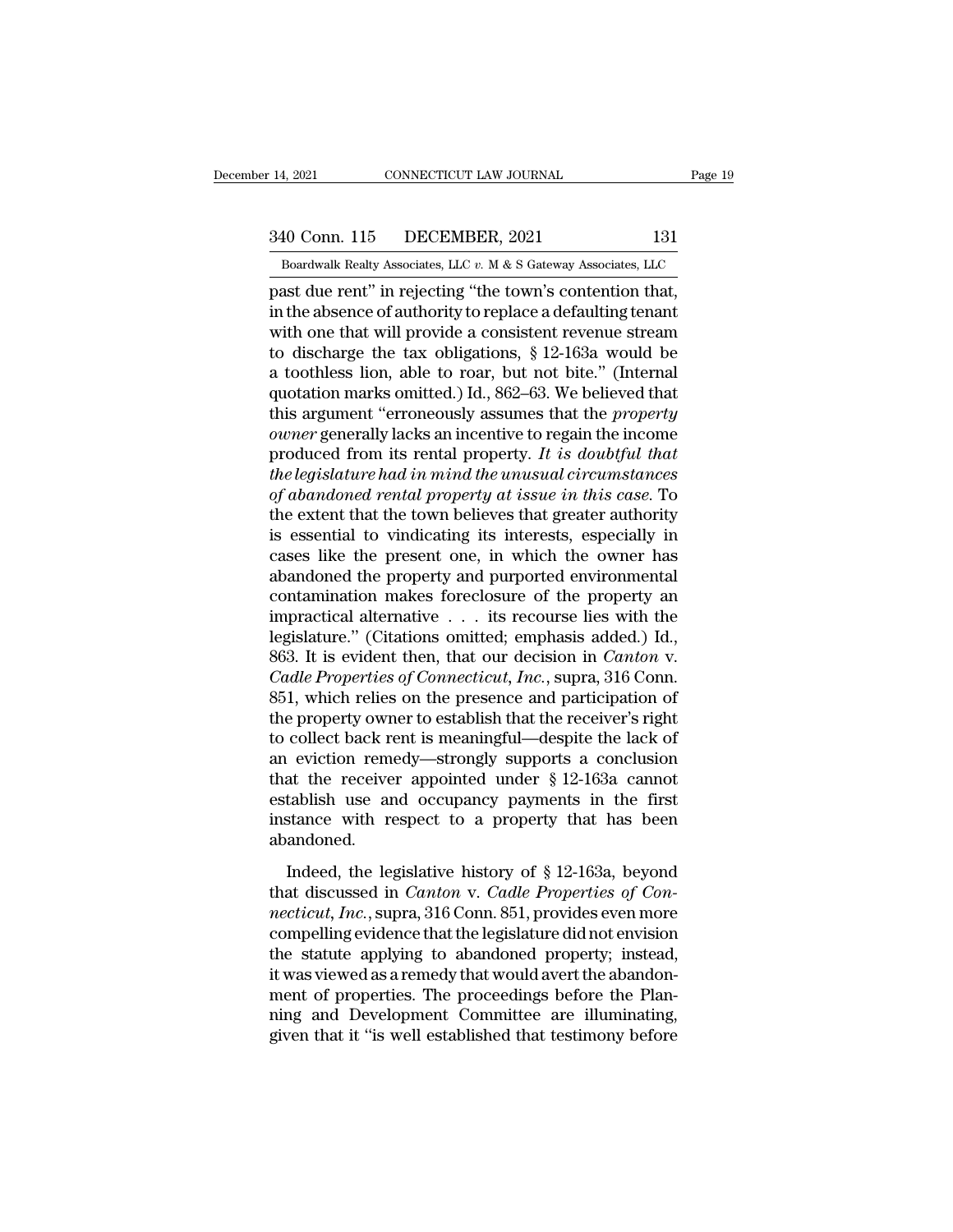EXECUTE CONNECTICUT LAW JOURNAL December 14, 2021<br>132 DECEMBER, 2021 340 Conn. 115<br>Boardwalk Realty Associates, LLC v. M & S Gateway Associates, LLC EXECUTE CONNECTICUT LAW JOURNAL December 14, 2021<br>Boardwalk Realty Associates, LLC *v.* M & S Gateway Associates, LLC  $\overline{C}$ 

legislative committees may be considered in determining the particular problem or issue that the legislature sought to address by legislation." (Internal quotation ISP INTER 1921 1940 Conn. 115<br>
Boardwalk Realty Associates, LLC v. M & S Gateway Associates, LLC<br>
legislative committees may be considered in determin-<br>
ing the particular problem or issue that the legislature<br>
sought to a 132 DECEMBER, 2021 340 Conn. 115<br>
Boardwalk Realty Associates, LLC v. M & S Gateway Associates, LLC<br>
legislative committees may be considered in determin-<br>
ing the particular problem or issue that the legislature<br>
sought DECEMBER, 2021 340 Conn. 115<br>
Boardwalk Realty Associates, LLC v. M & S Gateway Associates, LLC<br>
legislative committees may be considered in determin-<br>
ing the particular problem or issue that the legislature<br>
sought to ad *Bachmolit, 2021 GTO COM. 119*<br> *Boardwalk Realty Associates, LLC v. M & S Gateway Associates, LLC*<br>
legislative committees may be considered in determin-<br>
ing the particular problem or issue that the legislature<br>
sought Boardwalk Realty Associates, LLC  $v$ . M & S Gateway Associates, LLC<br>legislative committees may be considered in determin-<br>ing the particular problem or issue that the legislature<br>sought to address by legislation." (Intern legislative committees may be considered in determining the particular problem or issue that the legislature<br>sought to address by legislation." (Internal quotation marks omitted.) *Republican Party of Connecticut v.*<br>*Merr* ing the particular problem or issue that the legislature<br>sought to address by legislation." (Internal quotation<br>marks omitted.) *Republican Party of Connecticut v.*<br>*Merrill*, 307 Conn. 470, 498, 55 A.3d 251 (2012). In an<br> sought to address by legislation." (Internal quotation<br>marks omitted.) *Republican Party of Connecticut v.*<br>*Merrill*, 307 Conn. 470, 498, 55 A.3d 251 (2012). In an<br>exchange with Representative Lawrence G. Miller about<br>"an marks omitted.) *Republican Party of Connecticut v.*<br> *Merrill*, 307 Conn. 470, 498, 55 A.3d 251 (2012). In an<br>
exchange with Representative Lawrence G. Miller about<br>
"any negative tax" that would be created should the<br>
p *Merrill*, 307 Conn. 470, 498, 55 A.3d 251 (2012). In an exchange with Representative Lawrence G. Miller about "any negative tax" that would be created should the property owner "[decide] to take a walk" subsequent to the exchange with Representative Lawrence G. Miller about<br>"any negative tax" that would be created should the<br>property owner "[decide] to take a walk" subsequent<br>to the appointment of the receiver, Representative God-<br>frey, th "any negative tax" that would be created should the<br>property owner "[decide] to take a walk" subsequent<br>to the appointment of the receiver, Representative God-<br>frey, the sponsor of the bill, specifically stated that he<br>did property owner "[decide] to take a walk" subsequent<br>to the appointment of the receiver, Representative God-<br>frey, the sponsor of the bill, specifically stated that he<br>did not "foresee a landlord taking a walk." Conn. Joint to the appointment of the receiver, Representative God-<br>frey, the sponsor of the bill, specifically stated that he<br>did not "foresee a landlord taking a walk." Conn. Joint<br>Standing Committee Hearings, supra, p. 52; see *Con* frey, the sponsor of the bill, specifically stated that he<br>did not "foresee a landlord taking a walk." Conn. Joint<br>Standing Committee Hearings, supra, p. 52; see *Con-<br>necticut Assn. of Not-for-Profit Providers for the Agi* did not "foresee a landlord taking a walk." Conn. Joint<br>Standing Committee Hearings, supra, p. 52; see *Con-<br>necticut Assn. of Not-for-Profit Providers for the Aging*<br>v. *Dept. of Social Services*, 244 Conn. 378, 395 n.22, Standing Committee Hearings, supra, p. 52; see *Connecticut Assn. of Not-for-Profit Providers for the Aging*<br>v. *Dept. of Social Services*, 244 Conn. 378, 395 n.22,<br>709 A.2d 1116 (1998) ("[w]e pay particular attention to<br>s necticut Assn. of Not-for-Profit Providers for the Aging<br>v. Dept. of Social Services, 244 Conn. 378, 395 n.22,<br>709 A.2d 1116 (1998) ("[w]e pay particular attention to<br>statements of the legislators who sponsored the bill"<br>( v. *Dept. of Social Services*, 244 Conn. 378, 395 n.22, 709 A.2d 1116 (1998) ("[w]e pay particular attention to statements of the legislators who sponsored the bill" (internal quotation marks omitted)). Responding to a que v. *Dept. of Social Services*, 244 Conn. 378, 395 n.22, 709 A.2d 1116 (1998) ("[w]e pay particular attention to statements of the legislators who sponsored the bill" (internal quotation marks omitted)). Responding to a que statements of the legislators who sponsored the bill"<br>(internal quotation marks omitted)). Responding to a<br>question from Representative Marie L. Kirkley-Bey about<br>whether the statutory receivership process would increase<br>t (internal quotation marks omitted)). Responding to a<br>question from Representative Marie L. Kirkley-Bey about<br>whether the statutory receivership process would increase<br>the abandonment of buildings in cities, Representative<br> question from Representative Marie L. Kirkley-Bey about<br>whether the statutory receivership process would increase<br>the abandonment of buildings in cities, Representative<br>Godfrey stated that the statutory receivership procee whether the statutory receivership process would increase<br>the abandonment of buildings in cities, Representative<br>Godfrey stated that the statutory receivership proceed-<br>ing would help avert the abandonment of buildings<br>bec the abandonment of buildings in cities, Representative<br>Godfrey stated that the statutory receivership proceed-<br>ing would help avert the abandonment of buildings<br>because "currently the only tool that a municipality has<br>to g Godfrey stated that the statutory receivership proceeding<br>ing would help avert the abandonment of buildings<br>because "currently the only tool that a municipality has<br>to go after back taxes is to foreclose on the property,<br>w ing would help avert the abandonment of buildings<br>because "currently the only tool that a municipality has<br>to go after back taxes is to foreclose on the property,<br>which can be much more expensive for all parties<br>involved a because "currently the only tool that a municipality has<br>to go after back taxes is to foreclose on the property,<br>which can be much more expensive for all parties<br>involved and literally takes the property away from the<br>land to go after back taxes is to foreclose on the property,<br>which can be much more expensive for all parties<br>involved and literally takes the property away from the<br>landlord. This is something in between. It's a lesser<br>step. I which can be much more expensive for all parties<br>involved and literally takes the property away from the<br>landlord. This is something in between. It's a lesser<br>step. It's a finer tool that gives the municipalities the<br>abil involved and literally ta<br>landlord. This is some<br>step. It's a finer tool tl<br>ability to step in and t<br>the property in lieu of ta<br>ownership."<sup>15</sup> Conn. Jo<br>ings, supra, p. 51. bility to step in and take over the rent, to take over<br>ne property in lieu of taking the property and taking the<br>wnership."<sup>15</sup> Conn. Joint Standing Committee Hear-<br>gs, supra, p. 51.<br><sup>15</sup> Another question illuminating the the property in lieu of taking the property and taking the ownership."<sup>15</sup> Conn. Joint Standing Committee Hearings, supra, p. 51.<br><sup>15</sup> Another question illuminating the limited role of the receiver and the anticipated pres

ownership."<sup>15</sup> Conn. Joint Standing Committee Hearings, supra, p. 51.<br>
<sup>15</sup> Another question illuminating the limited role of the receiver and the anticipated presence of the property owner came from Representative Janet ings, supra, p. 51.<br>
<sup>15</sup> Another question illuminating the limited role of the receiver and the anticipated presence of the property owner came from Representative Janet K. Lockton, who asked: "If you're collecting the r mgs, supra, p. 91.<br>  $\frac{15}{15}$  Another question illuminating the limited role of the receiver and the anticipated presence of the property owner came from Representative Janet K. Lockton, who asked: "If you're collecting <sup>15</sup> Another question illuminating the limited role of the receiver and the anticipated presence of the property owner came from Representative Janet K. Lockton, who asked: "If you're collecting the rent instead of the ow anticipated presence of the property owner came from Representative Janet K. Lockton, who asked: "If you're collecting the rent instead of the owner, say something goes wrong in the building and you, for all intents and pu K. Lockton, who asked: "If you're collecting the rent instead of the owner,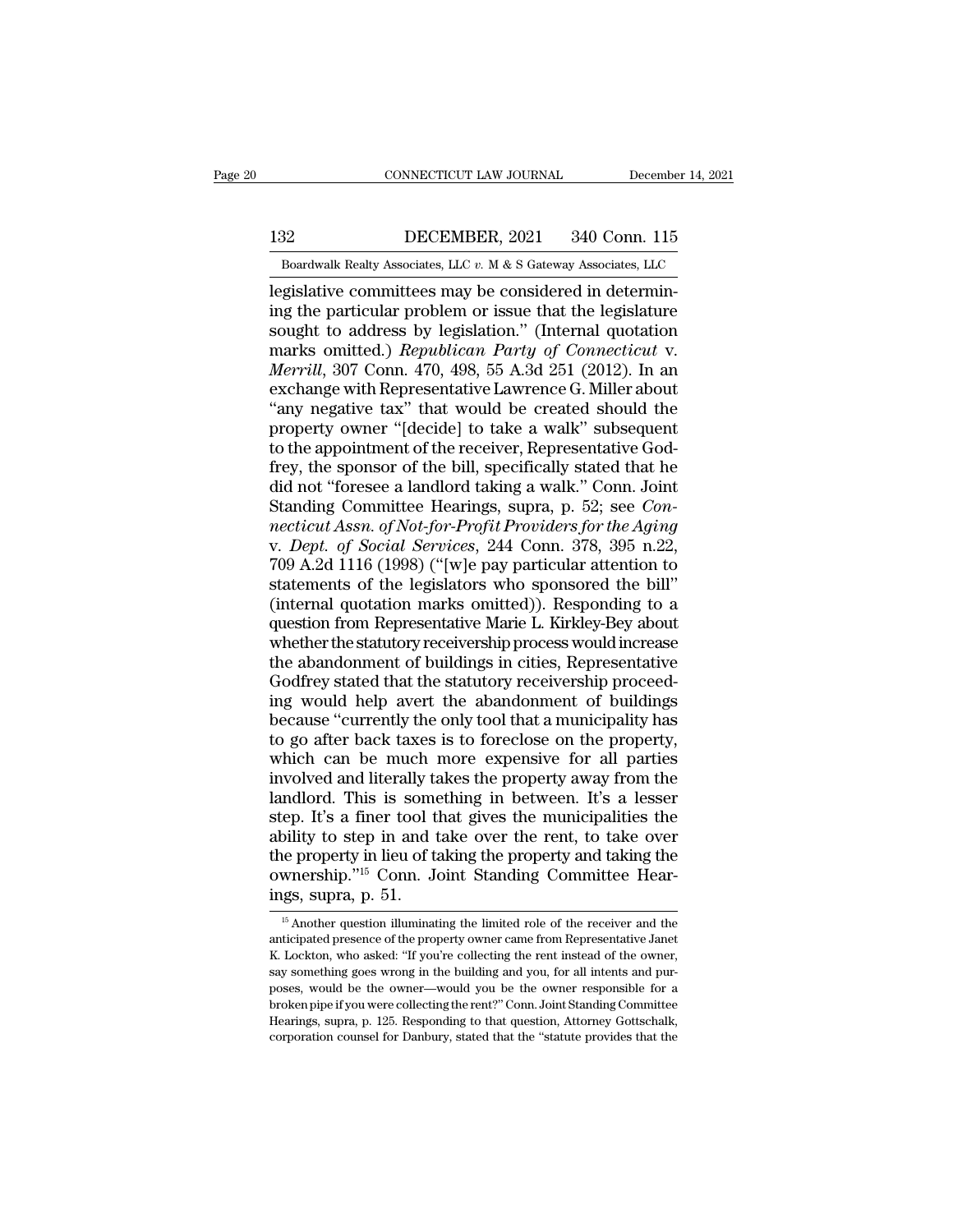# 14, 2021 CONNECTICUT LAW JOURNAL Page 21<br>340 Conn. 115 DECEMBER, 2021 133<br>Boardwalk Realty Associates, LLC v. M & S Gateway Associates, LLC

December 14, 2021 CONNECTICUT LAW JOURNAL Page 21<br>
340 Conn. 115 DECEMBER, 2021 133<br>
Boardwalk Realty Associates, LLC *v.* M & S Gateway Associates, LLC<br>
Similarly, in responding to a question from Represen-SIMILARY OF CONNECTICUT LAW JOURNAL<br>
Similarly, in responding to a question from Represen-<br>
Similarly, in responding to a question from Represen-<br>
Live Janet K. Lockton, Attorney Gottschalk stated that<br>
did not believe tha  $\frac{340 \text{ Conn. } 115 \qquad \text{DECEMBER, } 2021 \qquad \qquad 133}$ <br>Boardwalk Realty Associates, LLC v. M & S Gateway Associates, LLC<br>Similarly, in responding to a question from Representative Janet K. Lockton, Attorney Gottschalk stated that<br>  $\frac{340 \text{ Conn. } 115 \qquad \text{DECEMBER, } 2021 \qquad 133 \qquad \text{Boardwalk Realty Associates, } \text{LLC } v. \text{ M} \& S \text{ Gateway Associates, } \text{LLC} \qquad \text{Similarly, in responding to a question from Representative Janet K. Lockton, Attorney Gottschalk stated that he did not believe that the statutory receiving process would increase the abandonment of buildings because it is "a mechanism that you would use earlier.}$ 340 Conn. 115 DECEMBER, 2021 133<br>
Boardwalk Realty Associates, LLC  $v$ . M & S Gateway Associates, LLC<br>
Similarly, in responding to a question from Represen-<br>
tative Janet K. Lockton, Attorney Gottschalk stated that<br>
the d Boardwalk Realty Associates, LLC  $v$ . M & S Gateway Associates, LLC<br>Similarly, in responding to a question from Represen-<br>tative Janet K. Lockton, Attorney Gottschalk stated that<br>he did not believe that the statutory rece Boardwalk Realty Associates, LLC  $v$ . M & S Gateway Associates, LLC<br>
Similarly, in responding to a question from Representative Janet K. Lockton, Attorney Gottschalk stated that<br>
the did not believe that the statutory rec Similarly, in responding to a question from Representative Janet K. Lockton, Attorney Gottschalk stated that<br>he did not believe that the statutory receivership process would increase the abandonment of buildings<br>because it tative Janet K. Lockton, Attorney Gottschalk stated that<br>he did not believe that the statutory receivership pro-<br>cess would increase the abandonment of buildings<br>because it is "a mechanism that you would use earlier<br>in the he did not believe that the statutory receivership process would increase the abandonment of buildings<br>because it is "a mechanism that you would use earlier<br>in the process than you would use a foreclosure where<br>you're dive cess would increase the abandonment of buildings<br>because it is "a mechanism that you would use earlier<br>in the process than you would use a foreclosure where<br>you're divesting the property owner, when things<br>haven't gotten s because it is "a mechanism that you would use earlier<br>in the process than you would use a foreclosure where<br>you're divesting the property owner, when things<br>haven't gotten so out of hand that there really is no<br>solution sh in the process than you would use a foreclosure where<br>you're divesting the property owner, when things<br>haven't gotten so out of hand that there really is no<br>solution short of taking that property. These are cases<br>where som you're divesting the property owner, when things<br>haven't gotten so out of hand that there really is no<br>solution short of taking that property. These are cases<br>where something could be done to fix the problem. And<br>if we pic haven't gotten so out of hand that there really is no<br>solution short of taking that property. These are cases<br>where something could be done to fix the problem. And<br>if we pick them up earlier than we're picking them<br>up now solution short of taking that property. These are cases<br>where something could be done to fix the problem. And<br>if we pick them up earlier than we're picking them<br>up now with foreclosures after eight and ten years of<br>delinqu where something could be done to fix the problem. And<br>if we pick them up earlier than we're picking them<br>up now with foreclosures after eight and ten years of<br>delinquency, then perhaps we can begin to turn this<br>around. If if we pick them up earlier than we're picking them<br>up now with foreclosures after eight and ten years of<br>delinquency, then perhaps we can begin to turn this<br>around. If all you have in your quiver are foreclosures<br>and [nonj up now with foreclosures after eight and ten years of<br>delinquency, then perhaps we can begin to turn this<br>around. If all you have in your quiver are foreclosures<br>and [nonjudicial] tax sales, then you're beyond the point<br>wh delinquency, then perhaps we can begin to turn this<br>around. If all you have in your quiver are foreclosures<br>and [nonjudicial] tax sales, then you're beyond the point<br>where you're worried about '[w]hat's going to happen<br>to around. If all you have in your quiver are foreclosures<br>and [nonjudicial] tax sales, then you're beyond the point<br>where you're worried about '[w]hat's going to happen<br>to those poor people . . . [w]hat's going to happen to<br> and [nonjudicial] tax sales, then you're beyond the point<br>where you're worried about '[w]hat's going to happen<br>to those poor people  $\dots$  [w]hat's going to happen to<br>the properties?' "Id., p. 127; see id., pp. 52–53, remar where you're worried about '[w]hat's going to happen<br>to those poor people  $\ldots$  [w]hat's going to happen to<br>the properties?' " Id., p. 127; see id., pp. 52–53, remarks<br>of Representative Godfrey (suggesting that abandon-<br>m to those poor people  $\ldots$  [w]hat's going to happen to<br>the properties?' "Id., p. 127; see id., pp. 52–53, remarks<br>of Representative Godfrey (suggesting that abandon-<br>ment by landlord would not "muddy the waters in any<br>way the properties?" Id., p. 127; see id., pp. 52–53, remarks<br>of Representative Godfrey (suggesting that abandon-<br>ment by landlord would not "muddy the waters in any<br>way" because receivership served as "a conventional<br>weapon i of Representative Godfrey (suggesting that abandon-<br>ment by landlord would not "muddy the waters in any<br>way" because receivership served as "a conventional<br>weapon instead of a [thermonuclear] device" by avert-<br>ing need for ment by landlord would not "muddy the waters in any<br>way" because receivership served as "a conventional<br>weapon instead of a [thermonuclear] device" by avert-<br>ing need for tax foreclosure proceedings that could<br>lead to aban ing need for tax foreclosure proceedings that could<br>lead to abandonment). This legislative history strongly<br>suggests, then, that the legislature did not intend for<br> $\S 12$ -163a to apply to abandoned property or to autho-<br>r lead to abandonment). This legislative history strongly<br>suggests, then, that the legislature did not intend for<br>§ 12-163a to apply to abandoned property or to autho-<br>receiver is responsible only for collection of the rent

suggests, then, that the legislature did not intend for § 12-163a to apply to abandoned property or to authometeriever is responsible only for collection of the rent and payment of the bills in accordance with a ranking. T  $\frac{1}{8}$  12-163a to apply to abandoned property or to autho-<br>ecceiver is responsible only for collection of the rent and payment of the bills<br>in accordance with a ranking. The other responsibilities that are attendant<br>to and to apply to abandoned property of to author-<br>
receiver is responsible only for collection of the rent and payment of the bills<br>
in accordance with a ranking. The other responsibilities that are attendant<br>
to home owner receiver is responsible only for collection of the rent and payment of the bills<br>in accordance with a ranking. The other responsibilities that are attendant<br>to home ownership remain with the landlord." Id. Acknowledging th in accordance with a ranking. The other responsibilities that are attendant to home ownership remain with the landlord." Id. Acknowledging that landlords generally rely on the rent to fund the maintenance of the property a to home ownership remain with the landlord." Id. Acknowledging that land-<br>lords generally rely on the rent to fund the maintenance of the property<br>and to pay for utilities, Attorney Gottschalk emphasized that "one of the<br>m and a generally rely on the rent to fund the maintenance of the property and to pay for utilities, Attorney Gottschalk emphasized that "one of the most effective elements of this program is that by virtue of its surety and and to pay for utilities, Attorney Gottschalk emphasized that "one of the most effective elements of this program is that by virtue of its surety and its certainty and its speed a landlord doesn't indulge in the process of most effective elements of this program is that by virtue of its surety and its certainty and its speed a landlord doesn't indulge in the process of waiting to see whether something else will happen. A landlord comes in an its certainty and its speed a landlord doesn't indulge in the process of waiting<br>to see whether something else will happen. A landlord comes in and makes<br>an arrangement and pays the delinquency pursuant to some kind of sch to see whether something else will happen. A landlord comes in and makes an arrangement and pays the delinquency pursuant to some kind of schedule.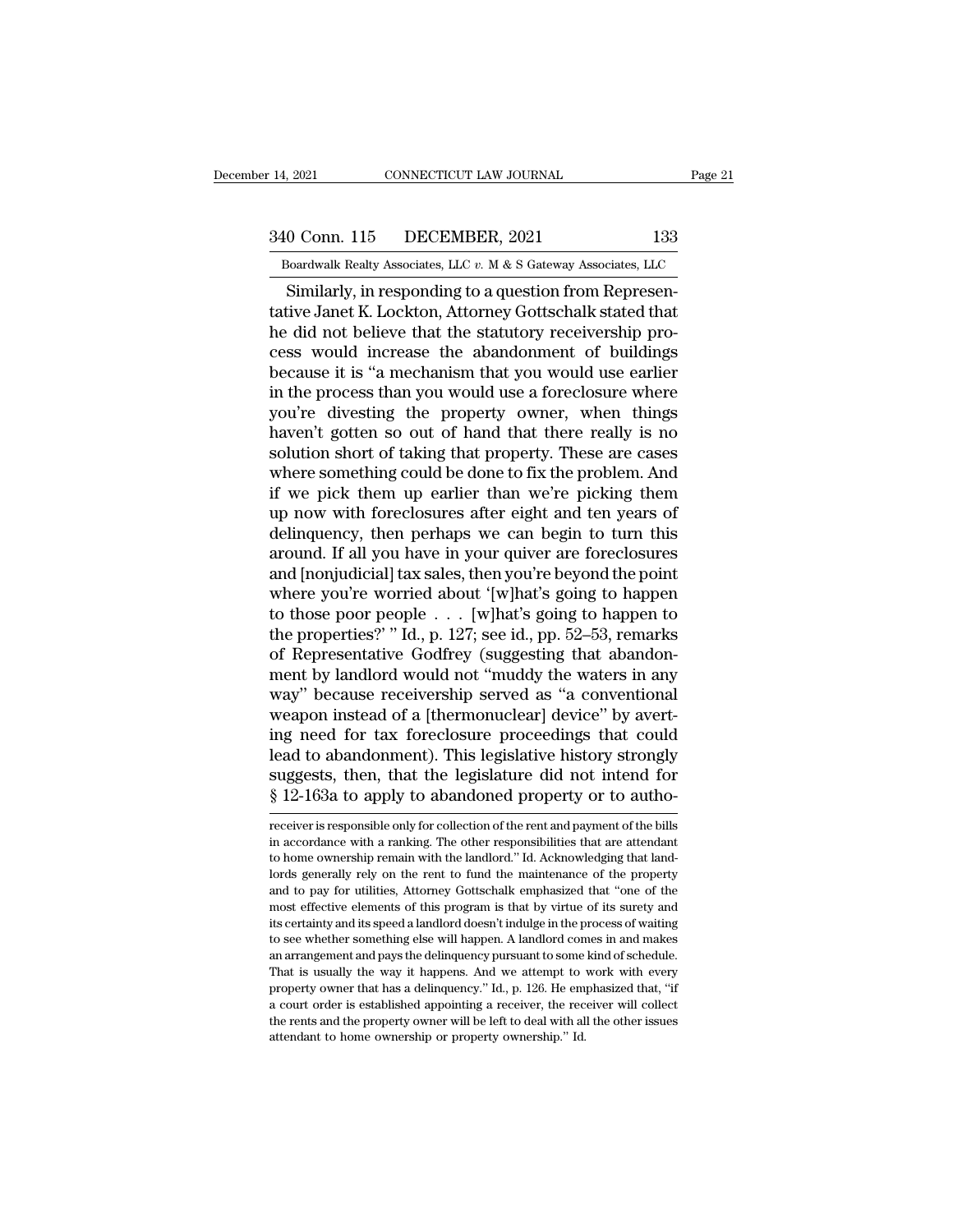EXECUTE CONNECTICUT LAW JOURNAL December 14, 2021<br>134 DECEMBER, 2021 340 Conn. 115<br>Boardwalk Realty Associates, LLC v. M & S Gateway Associates, LLC

CONNECTICUT LAW JOURNAL December 14, 2021<br>134 DECEMBER, 2021 340 Conn. 115<br>Boardwalk Realty Associates, LLC *v.* M & S Gateway Associates, LLC<br>12 Prize receivers appointed pursuant to that statute to  $\begin{tabular}{ll} \multicolumn{1}{l}{{\small \textbf{COMRECTICUT LAW JOURNAL}}} & \multicolumn{1}{l}{\small \textbf{December 14, 2021}}\\ \hline \multicolumn{1}{l}{\small \textbf{B}oardwalk Realty Associates, LLC $v$. M & S Gateway Associates, LLC} \\ \hline \multicolumn{1}{l}{\small \textbf{Boardwalk Realty Associates, LLC $v$. M & S Gateway Associates, LLC} \\ \hline \multicolumn{1}{l}{\small \textbf{rize receivers appointed pursuit to that statue to} \\ \hline \textbf{impose rent or use and occupancy payments in the place} \\ \hline \textbf{of a property owner who has abandoned the property} \end{tabular}$ 134 DECEMBER, 2021 340 Conn. 115<br>
Boardwalk Realty Associates, LLC v. M & S Gateway Associates, LLC<br>
Tize receivers appointed pursuant to that statute to<br>
impose rent or use and occupancy payments in the place<br>
of a proper 134 DECEMBER, 2021 340 Conn. 115<br>
Boardwalk Realty Associates, LLC  $v$ . M & S Gateway Associates, LLC<br>
rize receivers appointed pursuant to that statute to<br>
impose rent or use and occupancy payments in the place<br>
of a pro Finally, Associates, LLC v. M & S Gateway Associates, LLC<br>
Electric receivers appointed pursuant to that statute to<br>
pose rent or use and occupancy payments in the place<br>
a property owner who has abandoned the property.<br>
F

**Boardwalk Realty Associates, LLC v. M & S Gateway Associates, LLC**<br> **rize receivers appointed pursuant to that statute to**<br>
impose rent or use and occupancy payments in the place<br>
of a property owner who has abandoned the boardwark nearly Associates, LEC v. M & S Galeway Associates, LEC<br>
rize receivers appointed pursuant to that statute to<br>
impose rent or use and occupancy payments in the place<br>
of a property owner who has abandoned the pr rize receivers appointed pursuant to that statute to<br>impose rent or use and occupancy payments in the place<br>of a property owner who has abandoned the property.<br>Finally, as we stated in *Canton v. Cadle Properties*<br>of *Con* impose rent or use and occupancy payments in the place<br>of a property owner who has abandoned the property.<br>Finally, as we stated in *Canton* v. *Cadle Properties*<br>of *Connecticut*, *Inc.*, supra, 316 Conn. 858–59, the leg *of Connecticut, Inc.*, supra, 316 Conn. 858–59, the legis-<br>lature is able to give receivers broader powers when it<br>desires to do so. In addition to the statutes discussed in<br>that case, <sup>16</sup> the legislature recently enact lature is able to give receivers broader powers when it desires to do so. In addition to the statutes discussed in that case, <sup>16</sup> the legislature recently enacted § 8-169aa,<sup>17</sup><sup>16</sup> "General Statutes § 42-110f (receiver

which petition shall be filed in the superior court for the judicial district in<br>which such building is located. The proceeding on the petition shall constitute an action in rem.<br> $**$ <br> $``(d) (1)$  A receiver appointed pursuan which such building is located. The proceeding on the petition shall constitute an action in rem.<br>  $**$ <br>
"(d) (1) A receiver appointed pursuant to this section shall have all powers<br>
necessary and appropriate, as approved which such building is located. The proceeding on the petition shall consult<br>tute an action in rem.<br> $**$ <br> $*(d)$  (1) A receiver appointed pursuant to this section shall have all powers<br>necessary and appropriate, as approved <sup>4</sup> \* \* \* <br>
(d) (1) A receiver appointed pursuant to this section shall have all powers<br>
necessary and appropriate, as approved by the court, for the efficient opera-<br>
tion, management and improvement of the abandoned prop <sup>\*\*\*</sup><br> *powers appointed pursuant to this section shall himecessary and appropriate, as approved by the court, for the e<br>
tion, management and improvement of the abandoned proper<br>
bring the same into compliance with munici* (a) (1) A receiver appointed pursuant to this section snall nave all powers<br>cessary and appropriate, as approved by the court, for the efficient opera-<br>m, management and improvement of the abandoned property in order to<br>in *personal appropriate, as approved by the court, for the efficient operation, management and improvement of the abandoned property in order to bring the same into compliance with municipal code requirements and fulfill all* of the same into compliance with municipal code requires the same into compliance with municipal code required that during during accounts and during the standard with respect to the abraham account of the abandoned recei ing the same into compliance with municipal code requirements and fulfill<br>duties described in this subsection. Subject to approval of the court, the<br>wers and duties shall include, but not be limited to:<br>"(A) Taking possess

powers and duties shall include, but not be limited to:<br>
"(A) Taking possession and control of the abandoned property and any<br>
personal property of the owner used with respect to the abandoned property;<br>
"(B) Collecting ou

personal property of the owner used with respect to the abandoned property;<br>
"(B) Collecting outstanding accounts receivable;<br>
"(C) Pursuing all claims or causes of action of the owner with respect<br>
to the property descri (A) Taking possession and control of the doandoned property and any<br>personal property of the owner used with respect to the abandoned property;<br>"(B) Collecting outstanding accounts receivable;<br>"(C) Pursuing all claims or personal property of the owner used with respect to the dodndoned property;<br>
"(B) Collecting outstanding accounts receivable;<br>
"(C) Pursuing all claims or causes of action of the owner with respect<br>
to the property describ (B) Collecting outstanding accounts receivable;<br>
"(C) Pursuing all claims or causes of action of the owner with respect<br>
to the property described in subparagraph (A) of this subdivision;<br>
"(D) Contracting for the repair (C) Pursuring all claims or causes of action of the owner with respect<br>to the property described in subparagraph (A) of this subdivision;<br>"(D) Contracting for the repair and maintenance of the abandoned prop-<br>erty, provid to the property aescribed in subparagraph  $(A)$  of this subdivision;<br>"(D) Contracting for the repair and maintenance of the abandoned property, provided the receiver shall make a reasonable effort to solicit three<br>bids for (*b*) contracting for the repair and maintenant<br>erty, provided the receiver shall make a reasonal<br>bids for any contract valued at more than twe<br>unless the contractor or developer provides or<br>receivership, and each of whic It is so the contract valued at more than twenty-live thousand dollars<br>less the contractor or developer provides or obtains financing for the<br>ceivership, and each of which contract shall be appropriately documented<br>d inclu determination of developer provides of obtains infiniting for the receivership, and each of which contract shall be appropriately documented and included in the reports and accounting required to be submitted or filed by t receivership, and each of which contract shall be appropriately documented<br>and included in the reports and accounting required to be submitted or filed<br>by the receiver pursuant to this section;<br> $**$ <br>"(H) Entering into a re

desires to do so. In addition to the statutes discussed in<br>that case,<sup>16</sup> the legislature recently enacted § 8-169aa,<sup>17</sup><br><sup>16</sup> "General Statutes § 42-110f (receiver shall have power to take property<br>into his possession an desires to do so. In addition to the statutes discussed in<br>that case,<sup>16</sup> the legislature recently enacted § 8-169aa,<sup>17</sup><br><sup>16</sup> "General Statutes § 42-110f (receiver shall have power to take property<br>into his possession an that case,<sup>10</sup> the legislature recently enacted § 8-169aa,<sup>17</sup><br><sup>16</sup> <sup>46</sup> <sup>46</sup> Ceneral Statutes § 42-110f (receiver shall have power to take property<br>into his possession and to sell, convey and assign same); General Statut <sup>16</sup> "General Statutes § 42-110f (receiver shall have power to take property into his possession and to sell, convey and assign same); General Statutes § 52-505 (receiver shall be vested with property to manage and use fo <sup>to</sup> "General statutes § 42-110t (receiver shall have power to take property<br>into his possession and to sell, convey and assign same); General Statutes<br>§ 52-505 (receiver shall be vested with property to manage and use for benent and support of members of certain associations, communities or corporations); General Statutes § 52-509 (receiver to hold business and all property, real and personal, belonging to partnership) . . . ." (Citation o

corporations); General Statutes  $\frac{1}{8}$  52-509 (receiver to noid business and all property, real and personal, belonging to partnership) . . . " (Citation omitted; footnote omitted.) *Canton* v. *Cadle Properties of Con* property, real and personal, belonging to partnership) . . . . (Citation omitted; footnote omitted.) *Canton* v. *Cadle Properties of Connecticut, Inc.*, supra, 316 Conn. 861.<br><sup>17</sup> General Statutes § 8-169aa provides in r Lear, isolation shall be filed in the superior of the petition shall be filed in the superior of thirty-five thousand or more, a party in municipality with a population of thirty-five thousand or more, a party in interest supra, 310 Conn. 861.<br><sup>17</sup> General Statutes § 8-169aa provides in relevant part: "(b) (1) In any<br>municipality with a population of thirty-five thousand or more, a party in<br>interest may file a petition for the appointment  $\alpha$  General Statutes  $\gamma$  8-109aa provides in relevant<br>municipality with a population of thirty-five tho<br>interest may file a petition for the appointment of<br>sion and undertake rehabilitation of a building<br>which petition Erest may me a peution for the appointment or a receiver to take possession and undertake rehabilitation of a building within such municipality, inch petition shall be filed in the superior court for the judicial district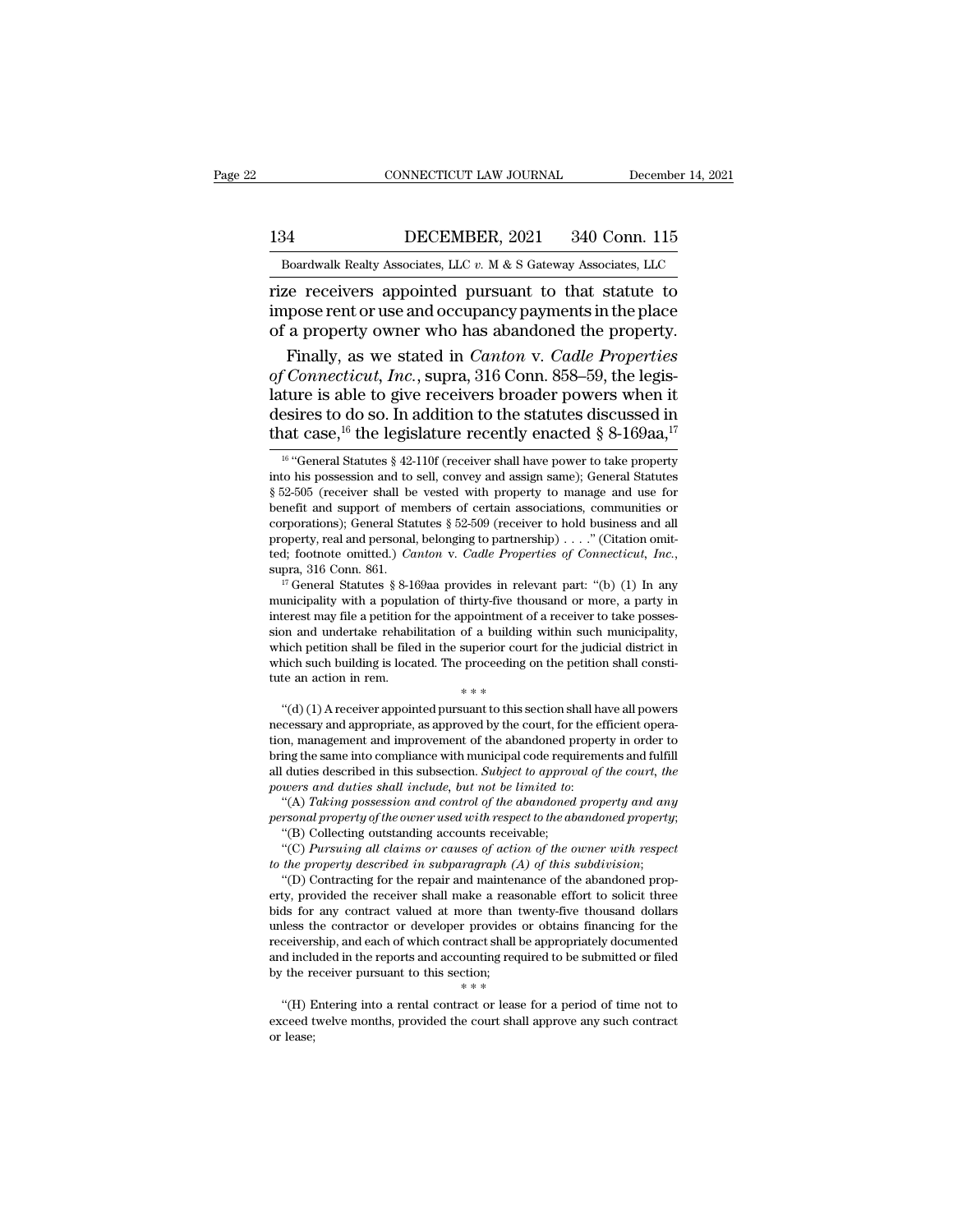# 14, 2021 CONNECTICUT LAW JOURNAL Page 23<br>340 Conn. 115 DECEMBER, 2021 135<br>Boardwalk Realty Associates, LLC v. M & S Gateway Associates, LLC

Bolden Boardwalk Realty Associates, LLC *v.* M & S Gateway Associates, LLC which allows for the appointment of receivers to man-14, 2021 CONNECTICUT LAW JOURNAL<br>
340 Conn. 115 DECEMBER, 2021 135<br>
Boardwalk Realty Associates, LLC v. M & S Gateway Associates, LLC<br>
which allows for the appointment of receivers to man-<br>
age and undertake the rehabilita 340 Conn. 115 DECEMBER, 2021 135<br>
Boardwalk Realty Associates, LLC v. M & S Gateway Associates, LLC<br>
which allows for the appointment of receivers to man-<br>
age and undertake the rehabilitation of abandoned<br>
buildings in an  $\frac{340 \text{ Conn. } 115 \qquad \text{DECEMBER, } 2021 \qquad 135}{\text{Boardwalk Really Associates, } \text{LLC } v. \text{ M} \& S \text{ Gateway Associates, } \text{LLC}}$ <br>which allows for the appointment of receivers to manage and undertake the rehabilitation of abandoned<br>buildings in an attempt to combat ur 340 Conn. 115 DECEMBER, 2021 135<br>
Boardwalk Realty Associates, LLC  $v$ . M & S Gateway Associates, LLC<br>
which allows for the appointment of receivers to man-<br>
age and undertake the rehabilitation of abandoned<br>
buildings in Boardwalk Realty Associates, LLC  $v$ . M & S Gateway Associates, LLC<br>which allows for the appointment of receivers to man-<br>age and undertake the rehabilitation of abandoned<br>buildings in an attempt to combat urban blight—th Boardwalk Realty Associates, LLC  $v$ . M & S Gateway Associates, LLC<br>which allows for the appointment of receivers to man-<br>age and undertake the rehabilitation of abandoned<br>buildings in an attempt to combat urban blight—th which allows for the appointment of receivers to manage and undertake the rehabilitation of abandoned<br>buildings in an attempt to combat urban blight—the<br>propagation of which was a concern expressly raised<br>by legislators du age and undertake the rehabilitation of abandoned<br>buildings in an attempt to combat urban blight—the<br>propagation of which was a concern expressly raised<br>by legislators during hearings on the bill that was<br>enacted as § 12-1 buildings in an attempt to combat urban blight—the<br>propagation of which was a concern expressly raised<br>by legislators during hearings on the bill that was<br>enacted as § 12-163a. Unlike § 12-163a, though, § 8-<br>169aa expressl propagation of which was a concern expressly raised<br>by legislators during hearings on the bill that was<br>enacted as § 12-163a. Unlike § 12-163a, though, § 8-<br>169aa expressly gives receivers appointed pursuant<br>thereto a vas by legislators during hearings on the bill that was<br>enacted as § 12-163a. Unlike § 12-163a, though, § 8-<br>169aa expressly gives receivers appointed pursuant<br>thereto a vast array of powers, including "[t]aking pos-<br>session a enacted as § 12-163a. Unlike § 12-163a, though, § 8-169aa expressly gives receivers appointed pursuant<br>thereto a vast array of powers, including "[t]aking possession and control of the abandoned property" and<br>"[p]ursuing 169aa expressly gives receivers appointed pursuant<br>thereto a vast array of powers, including "[t]aking pos-<br>session and control of the abandoned property" and<br>"[p]ursuing all claims or causes of action of the owner<br>with re thereto a vast array of powers, including "[t]aking possession and control of the abandoned property" and "[p]ursuing all claims or causes of action of the owner with respect to the" abandoned property. General Statutes § doned prop<br>and (C). T<br>real propo<br>as it provid<br>\*\*\*\*<br>ty owner wo tes § 8-169aa (d) (1) (A) and (C). That statute specifi-<br>ally envisions abandoned real property, like the land at<br>sue in this case, insofar as it provides for receivership<br>\*\*\*<br>"(N) Exercising any right a property owner wou

cally envisions abandoned real property, like the land at<br>issue in this case, insofar as it provides for receivership<br>\*\*\*<br>"(N) Exercising any right a property owner would have to improve, main-<br>tain and otherwise manage su to carry out this case, insofar as it provides<br>  $* * *$ <br>
"(N) Exercising any right a property owner workin and otherwise manage such property, including to carry out the purposes of this section.<br>
"(e) (1) The receiver appo \*\*\*<br>
"(N) Exercising any right a property owner would have to improve, main-<br>
in and otherwise manage such property, including to the extent necessary<br>
carry out the purposes of this section.<br>
\*\*\*<br>
"(e) (1) The receiver ap

"(N) Exercising any right a property owner would have to improve, maintain and otherwise manage such property, including to the extent necessary to carry out the purposes of this section.<br>  $***$ <br>
"(e) (1) The receiver appoi tain and otherwise manage such property, including to the extent necessary<br>to carry out the purposes of this section.<br> $***$ <br> $*(e) (1)$  The receiver appointed pursuant to subdivision (2) of subsection<br>(c) of this section shal of filing plans with any public agency or board, seeking or obtaining to the purposes of this section.<br>  $**$ <br>  $``(e) (1)$  The receiver appointed pursuant to subdivision (2) of subsection<br>  $(e)$  of this section shall be deemed the carry out one parposes or all  $**$ <br>
" $**$ <br>
"(e) (1) The receiver appointed pursuant to subdivision (2) of subsection<br>
(c) of this section shall be deemed to have powers and authority equivalent<br>
to ownership and legal c "(e) (1) The receiver appointed pursuant to subdivi(c) of this section shall be deemed to have powers an<br>to ownership and legal control of the abandoned prop<br>of filing plans with any public agency or board, seeking<br>tion p (2) Of this section shall be deemed to have powers and authority equivalent ownership and legal control of the abandoned property for the purposes filing plans with any public agency or board, seeking or obtaining construc to ownership and legal control of the abandoned property for the purposes of filing plans with any public agency or board, seeking or obtaining construction permits or other approvals and submitting applications for financ

of filing plans with any public agency or board, seeking or obtaining construction permits or other approvals and submitting applications for financing or other assistance to public or private entities. "(2) Notwithstandin similar or other approvals and submitting applications for financing<br>or other assistance to public or private entities.<br>"(2) Notwithstanding the provisions of subdivision (1) of this subsection,<br>nothing in this section sh or other assistance to public or private entities.<br>
"(2) Notwithstanding the provisions of subdivision (1) of this subsection,<br>
nothing in this section shall be construed to relieve the owner of a building<br>
that has been d "(2) Notwithstanding the provisions of subdivision (1) of this subsection, "(2) Notwithstanding the provisions of subdivision (1) of this subsection, nothing in this section shall be construed to relieve the owner of a bu "(2) Notwithstanding the provisions of subdivision (1) of this subsection, nothing in this section shall be construed to relieve the owner of a building that has been determined to be an abandoned property pursuant to sub at has been determined to be an abandoned property pursuant to subdivi-<br>on (2) of subsection (c) of this section of any civil or criminal liability or<br>any obligation to pay any tax, municipal lien or charge, mortgage, priv **shall not be liable for any environmental damage to a building to be an abundanced property paradiate is statured in the of any obligation to pay any tax, municipal lien or charge, mortgage, private lien or other fee or c** 

between the order of any obligation to pay any tax, municipal lien or charge, mortgage, private lien or other fee or charge incurred before or after the appointment of the receiver, and no such liability shall transfer to lien or other fee or charge incurred before or after the appointment of the receiver, and no such liability shall transfer to the receiver. "(3) *Notwithstanding any provision of the general statutes, the receiver shall n* receiver, and no such liability shall transfer to the receiver.<br>
"(3) Notwithstanding any provision of the general statutes, the receiver<br>
shall not be liable for any environmental damage to a building that has<br>
been dete (3) Notwithstanding any provision of the general statutes, the receiver shall not be liable for any environmental damage to a building that has been determined to be an abandoned property pursuant to subdivision (2) of su shall not be liable for any environmental damage to a building that has<br>been determined to be an abandoned property pursuant to subdivision (2)<br>of subsection (c) of this section, which environmental damage existed prior<br>t been determined to be an abandoned property pursuant to subdivision (2) of subsection (c) of this section, which environmental damage existed prior to such determination and the appointment of such receiver. The owner of pursuant (c) of this section, which environmental damage existed prior<br>of subsection (c) of this section, which environmental damage existed prior<br>to such determination and the appointment of such receiver. The owner of<br>t to such determination and the appointment of such receiver. The owner of the building shall be held liable for the environmental damage. . . . ." (Emphasis added.) See also General Statutes § 8-169aa (a) (13) (defining "r the building shall be held liable for the environmental damage.  $\ldots$ ."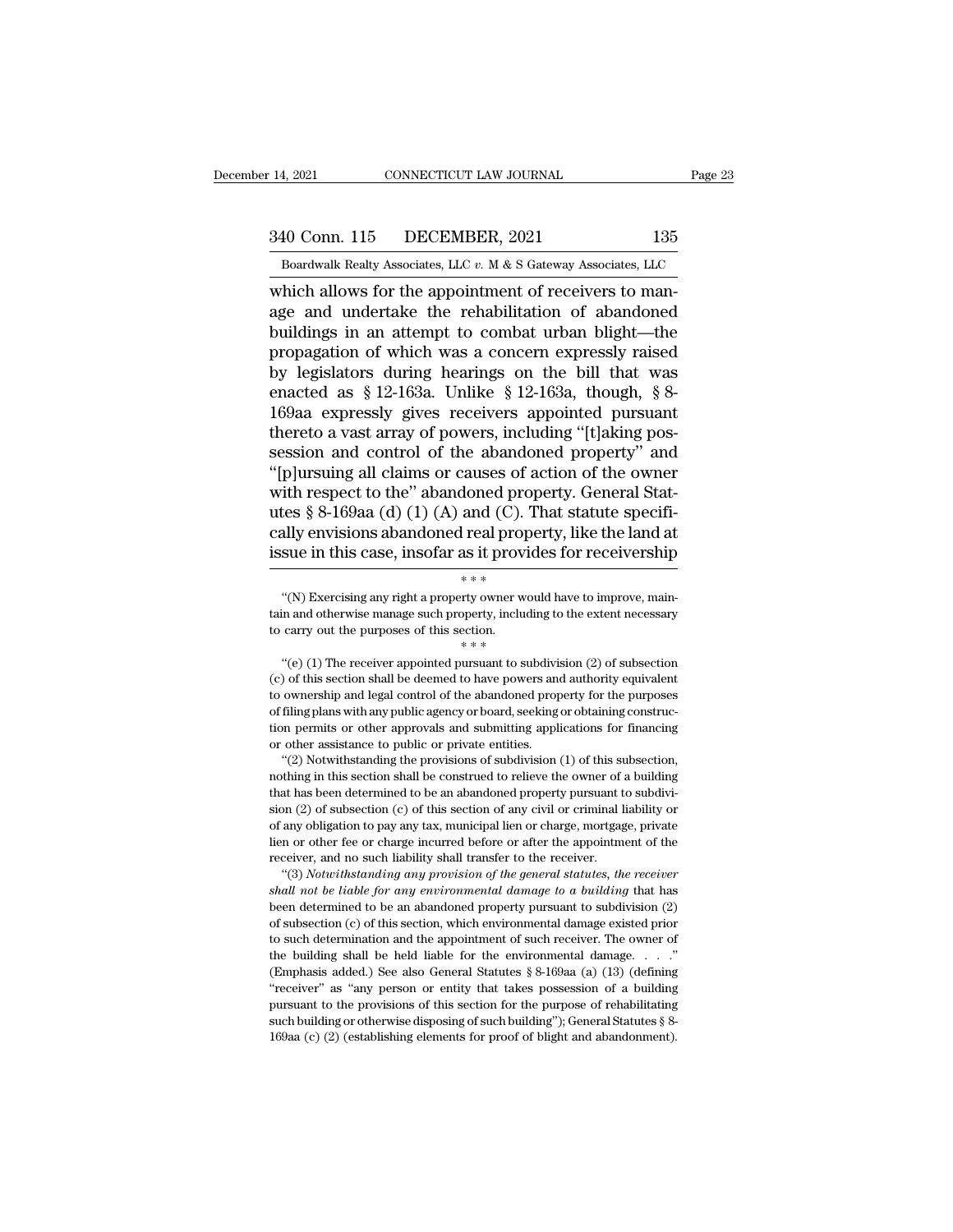# EXECUTE CONNECTICUT LAW JOURNAL December 14, 2021<br>136 DECEMBER, 2021 340 Conn. 136<br>State v. Dawson

### State *v.* Dawson

CONNECTICUT LAW JOURNAL December<br>136 DECEMBER, 2021 340 Conn. 136<br>5 State v. Dawson<br>without saddling the receiver with the owner's obliga-<br>tion to remediate any environmental contamination.<br>Soo Gonoral Statutes  $8, 8, 160$ 136 DECEMBER, 2021 340 Conn. 136<br>
State v. Dawson<br>
without saddling the receiver with the owner's obliga-<br>
tion to remediate any environmental contamination.<br>
See General Statutes § 8-169aa (e) (3). Section 8-169aa<br>
demons 136 DECEMBER, 2021 340 Conn. 136<br>
State v. Dawson<br>
without saddling the receiver with the owner's obliga-<br>
tion to remediate any environmental contamination.<br>
See General Statutes § 8-169aa (e) (3). Section 8-169aa<br>
demon 136 DECEMBER, 2021 340 Conn. 136<br>
State v. Dawson<br>
without saddling the receiver with the owner's obliga-<br>
tion to remediate any environmental contamination.<br>
See General Statutes § 8-169aa (e) (3). Section 8-169aa<br>
demon EXEMENT, 2021 910 COM. 199<br>State v. Dawson<br>without saddling the receiver with the owner's obliga-<br>tion to remediate any environmental contamination.<br>See General Statutes § 8-169aa (e) (3). Section 8-169aa<br>demonstrates, th State v. Dawson<br>without saddling the receiver with the owner's obliga-<br>tion to remediate any environmental contamination.<br>See General Statutes § 8-169aa (e) (3). Section 8-169aa<br>demonstrates, therefore, that the legislatu without saddling the receiver with the owner's obligation to remediate any environmental contamination.<br>See General Statutes § 8-169aa (e) (3). Section 8-169aa<br>demonstrates, therefore, that the legislature, as the gov-<br>ern *non* to remediate any environmental contamination.<br>
See General Statutes § 8-169aa (e) (3). Section 8-169aa<br>
demonstrates, therefore, that the legislature, as the governmental body with primary responsibility for formulat See General Statutes § 8-169aa (e) (3). Section 8-169aa<br>demonstrates, therefore, that the legislature, as the gov-<br>ernmental body with primary responsibility for formu-<br>lating public policy, is capable of addressing the<br>si demonstrates, therefore, that the legislature, as the governmental body with primary responsibility for formulating public policy, is capable of addressing the situation presented by the present case. See, e.g., *Shannon v* ernmental body with primary responsibility for formulating public policy, is capable of addressing the situation presented by the present case. See, e.g., *Shannon v. Commissioner of Housing*, 322 Conn. 191, 200 n.14, 140 lating public policy, is capable of addressing the<br>situation presented by the present case. See, e.g., *Shan-<br>non v. Commissioner of Housing*, 322 Conn. 191, 200<br>n.14, 140 A.3d 903 (2016); *Commissioner of Public*<br>*Safety* situation presented by the present case. See, e.g., *Shannon v. Commissioner of Housing*, 322 Conn. 191, 200 n.14, 140 A.3d 903 (2016); *Commissioner of Public* Safety v. Freedom of Information Commission, supra, 312 Conn. non v. Commissioner of Housing, 322 Conn. 191, 200<br>n.14, 140 A.3d 903 (2016); Commissioner of Public<br>Safety v. Freedom of Information Commission, supra,<br>312 Conn. 550–51 and n.35. Although the town's desire<br>to use a receiv n.14, 140 A.3d 903 (2016); *Commissioner of Public*<br>Safety v. Freedom of Information Commission, supra,<br>312 Conn. 550–51 and n.35. Although the town's desire<br>to use a receiver of rents to recoup unpaid property<br>taxes from Safety v. Freedom of Information Commission, supra, 312 Conn. 550–51 and n.35. Although the town's desire<br>to use a receiver of rents to recoup unpaid property<br>taxes from an apparently successful commercial property<br>is cer 312 Conn. 550–51 and n.35. Although the town's desire<br>to use a receiver of rents to recoup unpaid property<br>taxes from an apparently successful commercial prop-<br>erty is certainly understandable, the narrow remedy<br>provided to use a receiver of rents to recoup unpaid property<br>taxes from an apparently successful commercial prop-<br>erty is certainly understandable, the narrow remedy<br>provided by § 12-163a simply does not extend to the<br>situation pr taxes from an apparently successful commercial property is certainly understandable, the narrow remedy<br>provided by § 12-163a simply does not extend to the<br>situation presented in this case. As we stated previously,<br>"[t]o th erty is certainly understandable, the narrow remedy<br>provided by § 12-163a simply does not extend to the<br>situation presented in this case. As we stated previously,<br>"[t]o the extent that the town believes that greater<br>author provided by § 12-163a simply does not extend to the<br>situation presented in this case. As we stated previously,<br>"[t]o the extent that the town believes that greater<br>authority is essential to vindicating its interests, espe situation presented in this case. As we stated previously,<br>"[t]o the extent that the town believes that greater<br>authority is essential to vindicating its interests, espe-<br>cially in cases like the present one, in which the "[t]o the extent that the town believes that greater<br>authority is essential to vindicating its interests, espe-<br>cially in cases like the present one, in which the owner<br>has abandoned the property and purported environmenauthority is essential to vindicating its interests, especially in cases like the present one, in which the owner<br>has abandoned the property and purported environmental contamination makes foreclosure of the property an<br>im cially in cases like the present one, in which the owner<br>has abandoned the property and purported environmen-<br>tal contamination makes foreclosure of the property an<br>impractical alternative  $\dots$  its recourse lies with the<br> has abandoned the proper<br>tal contamination makes<br>impractical alternative<br>legislature." (Citations on<br>*erties of Connecticut, In*<br>therefore, properly grant<br>summary judgment.<br>The judgment is affirm I contamination makes foreclosi<br>practical alternative  $\ldots$  its regislature." (Citations omitted.) C<br>*ties of Connecticut*, *Inc.*, supra<br>erefore, properly granted the de<br>mmary judgment.<br>The judgment is affirmed.<br>In this gislature." (Citations omitted.) *Canton* v. *Cadle Pro*<br>gislature." (Citations omitted.) *Canton* v. *Cadle Pro*<br>ties of Connecticut, Inc., supra, 863. The trial courred<br>mmary judgment.<br>The judgment is affirmed.<br>In this o

## mmary judgment.<br>The judgment is affirmed.<br>In this opinion the other justices concurred.<br>STATE OF CONNECTICUT *v*. ANDRE DAWSON (SC 20361) Firmed.<br>
other justices conce<br>
(SC 20361)<br>
J., and McDonald, D'Auri<br>
Ecker and Keller Js F CONNECTICUT *v*. ANDRE DA<br>
(SC 20361)<br>
Robinson, C. J., and McDonald, D'Auria,<br>
Kahn, Ecker and Keller, Js. NNECTICUT v. ANDRE<br>
(SC 20361)<br>
son, C. J., and McDonald, D'Auris<br>
Kahn, Ecker and Keller, Js.<br>
Syllabus

### *Syllabus*

(SC 20361)<br>
Robinson, C. J., and McDonald, D'Auria,<br>
Kahn, Ecker and Keller, Js.<br>
Syllabus<br>
Convicted of criminal possession of a pistol or revolver and criminal trespass<br>
in the third degree, the defendant appealed to th Robinson, C. J., and McDonald, D'Auria,<br>Kahn, Ecker and Keller, Js.<br>Syllabus<br>victed of criminal possession of a pistol or revolver and criminal trespass<br>in the third degree, the defendant appealed to the Appellate Court,<br>c Robinson, C. J., and McDonald, D'Auria,<br>Kahn, Ecker and Keller, Js.<br>Syllabus<br>Convicted of criminal possession of a pistol or revolver and criminal trespass<br>in the third degree, the defendant appealed to the Appellate Court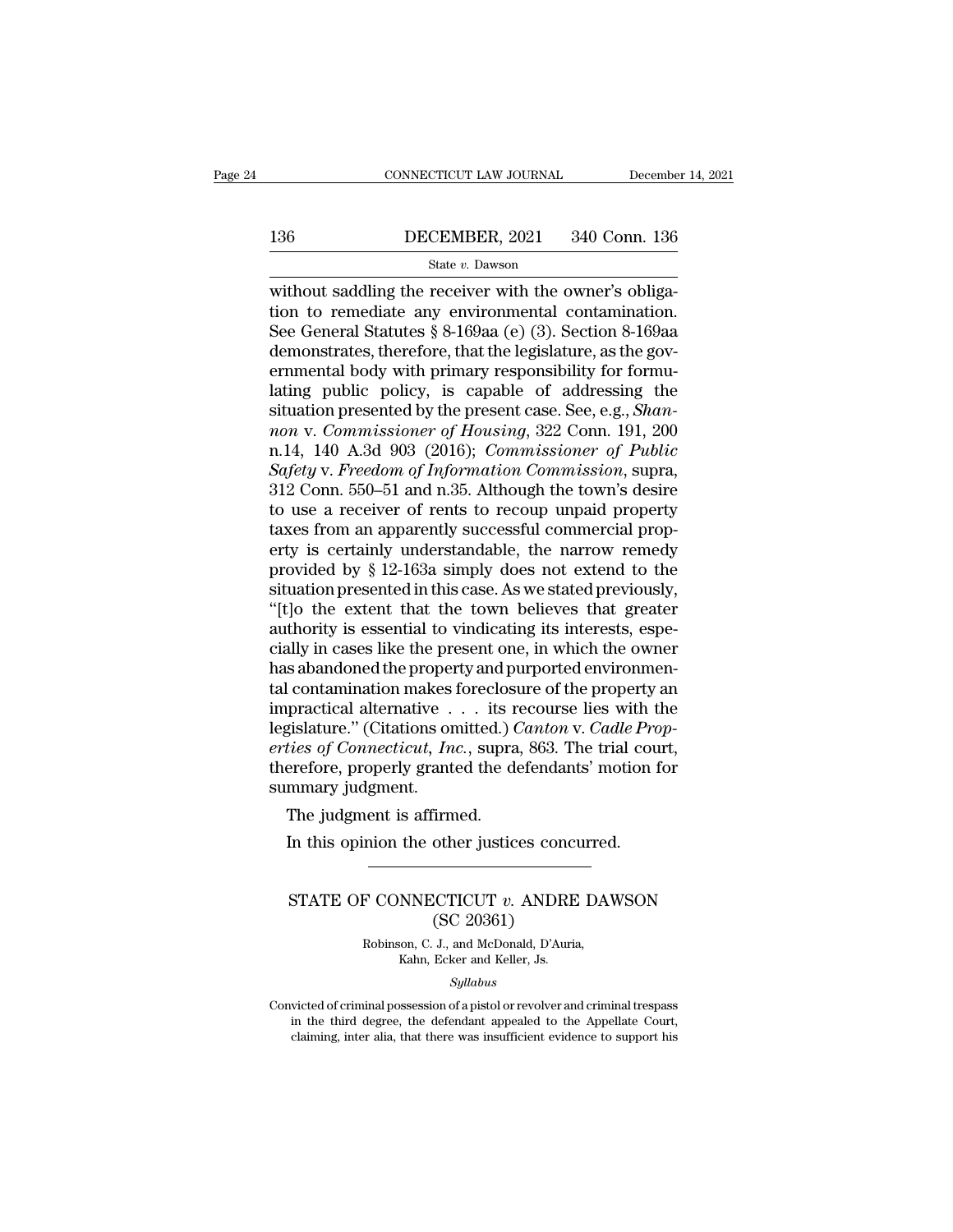### State *v.* Dawson

Conviction of criminal possession of a pistol or revolver. Police officers<br>had been patrolling a housing complex when they entered a courtyard **had been patrolling a housing complex when they entered a courtyard and saw six individuals, including the defendant.** While two officers and saw six individuals, including the defendant. While two officers and saw six individuals, including the defendant. While two officers spoke with the defendant and three others, S, J and E, who were seated State v. Dawson<br>
spoke with the defendant and possession of a pistol or revolver. Police officers<br>
had been patrolling a housing complex when they entered a courty<br>
and saw six individuals, including the defendant. While t State  $v$ . Dawson<br>
state  $v$ . Dawson<br>
conviction of criminal possession of a pistol or revolver. Police officers<br>
had been patrolling a housing complex when they entered a courty<br>ard<br>
and saw six individuals, including th conviction of criminal possession of a pistol or revolver. Police officers<br>had been patrolling a housing complex when they entered a courtyard<br>and saw six individuals, including the defendant. While two officers<br>spoke with had been patrolling a housing complex when they entered a courtyard<br>and saw six individuals, including the defendant. While two officers<br>spoke with the defendant and three others, S, J and E, who were seated<br>at a picnic ta and saw six individuals, including the defendant. While two officers spoke with the defendant and three others, S, J and E, who were seated at a picnic table near a corner formed by cement walls, a third officer, L, steppe spoke with the defendant and three others, S, J and E, who were seated<br>at a picnic table near a corner formed by cement walls, a third officer,<br>L, stepped onto the wall behind the defendant and immediately saw in<br>plain vie at a picnic table near a corner formed by cement walls, a third officer, L, stepped onto the wall behind the defendant and immediately saw in plain view a gun lying in the corner by some bushes. S and J were closest to the at a picnic table near a corner formed by cement walls, a third officer, L, stepped onto the wall behind the defendant and immediately saw in plain view a gun lying in the corner by some bushes. S and J were closest to th plain view a gun lying in the corner by some bushes. S and J were closest to the gun, and the defendant was approximately four to five feet away from it. A few days later, the defendant, S, J and E each voluntarily provide closest to the gun, and the defendant was approximately four to five<br>feet away from it. A few days later, the defendant, S, J and E each<br>voluntarily provided the police with a DNA sample, and, thereafter, the<br>police used s feet away from it. A few days later, the defendant, S, J and E each voluntarily provided the police with a DNA sample, and, thereafter, the police used swabs to collect DNA from the gun and ammunition that was removed from voluntarily provided the police with a DNA sample, and, thereafter, the police used swabs to collect DNA from the gun and ammunition that was removed from the gun. The swabs and the DNA samples were delivered to the state police used swabs to collect DNA from the gun and ammunition that was removed from the gun. The swabs and the DNA samples were delivered to the state forensics laboratory, where R, a forensic science examiner, generated a was removed from the gun. The swabs and the DNA samples were delivered to the state forensics laboratory, where R, a forensic science examiner, generated a partial DNA profile from a small, partially degraded touch DNA sa delivered to the state forensics laboratory, where R, a forensic science examiner, generated a partial DNA profile from a small, partially degraded touch DNA sample extracted from the swabs and compared it with the DNA sam examiner, generated a partial DNA profile from a small, partially<br>degraded touch DNA sample extracted from the swabs and compared<br>it with the DNA samples provided by the defendant, S, J and E. R's<br>analysis produced scienti degraded touch DNA sample extracted from the swabs and compared<br>it with the DNA samples provided by the defendant, S, J and E. R's<br>analysis produced scientifically viable and accurate results that elimi-<br>nated S, J and E a it with the DNA samples provided by the defendant, S, J and E. R's<br>analysis produced scientifically viable and accurate results that elimi-<br>nated S, J and E as possible contributors to the DNA profile but could<br>not elimina analysis produced scientifically viable and accurate results that eliminated S, J and E as possible contributors to the DNA profile but could not eliminate the defendant as a contributor. On appeal to the Appellate Court, nated S, J and E as possible contributors to the DNA profile but could<br>not eliminate the defendant as a contributor. On appeal to the Appellate<br>Court, the defendant specifically contended that there was insufficient<br>eviden not eliminate the defendant as a contributor. On appeal to the Appellate Court, the defendant specifically contended that there was insufficient evidence of his knowledge of the gun and no evidence to prove his dominion or Court, the defendant specifically contended that there was insufficient evidence of his knowledge of the gun and no evidence to prove his dominion or control over it. The Appellate Court affirmed the judgment of conviction evidence of his knowledge of the gun and no evidence to prove his dominion or control over it. The Appellate Court affirmed the judgment of conviction, concluding, inter alia, that there was sufficient circumstantial evide dominion or control over it. The Appellate Court affirmed the judgment of conviction, concluding, inter alia, that there was sufficient circumstantial evidence from which the jury reasonably could have inferred that the de of conviction, concluding, inter alia, that there was sufficient circumstantial evidence from which the jury reasonably could have inferred that the defendant was in possession of the gun when he entered the courtyard, tha tial evidence from which the jury reasonably could have inferred that<br>the defendant was in possession of the gun when he entered the court-<br>yard, that he put it near the bushes when the police arrived so that it<br>would not the defendant was in possession of the gun when he entered the court-<br>yard, that he put it near the bushes when the police arrived so that it<br>would not be found on his person, and that he intended to retrieve it<br>when the p yard, that he put it near the bushes when the police arrived so that it would not be found on his person, and that he intended to retrieve it when the police left the courtyard. On the granting of certification, the defend would not be found on his person, and that he intended to retrieve it when the police left the courtyard. On the granting of certification, the defendant appealed to this court. *Held* that the Appellate Court incorrectly when the police left the courtyard. On the granting of certification,<br>the defendant appealed to this court. Held that the Appellate Court<br>incorrectly concluded that the state had adduced sufficient evidence at<br>trial to sup when the police left the courty<br>ard. On the granting of certification, the defendant appealed to this court.<br>Held that the Appellate Court incorrectly concluded that the state had adduced sufficient evidence at trial to s incorrectly concluded that the state had adduced sufficient evidence at trial to support the defendant's conviction of criminal possession of a pistol or revolver: the fact that the gun was in plain view and appeared to ha trial to support the defendant's conviction of criminal possession of a pistol or revolver: the fact that the gun was in plain view and appeared to have been placed there just before the police arrived did not support a re pistol or revolver: the fact that the gun was in plain view and appeared to have been placed there just before the police arrived did not support a reasonable inference that the defendant placed it there or had knowledge o to have been placed there just before the police arrived did not support a reasonable inference that the defendant placed it there or had knowledge of it and the intent to exercise dominion or control over it, it was not r a reasonable inference that the defendant placed it there or had knowledge of it and the intent to exercise dominion or control over it, it was not reasonable to infer from the evidence that it was the defendant rather tha edge of it and the intent to exercise dominion or control over it, it was not reasonable to infer from the evidence that it was the defendant rather than one of the other individuals seated at the picnic table who, when al not reasonable to infer from the evidence that it was the defendant rather than one of the other individuals seated at the picnic table who, when alerted to the presence of the police, stashed the gun nearby to avoid being rather than one of the other individuals seated at the picnic table who, when alerted to the presence of the police, stashed the gun nearby to avoid being found with it, and mere proximity to contraband, in the absence of when alerted to the presence of the police, stashed the gun nearby to avoid being found with it, and mere proximity to contraband, in the absence of other incriminating conduct, statements, or circumstances, is insufficien avoid being found with it, and mere proximity to contraband, in the absence of other incriminating conduct, statements, or circumstances, is insufficient to support a finding of constructive possession, and it was undisput absence of other incriminating conduct, statements, or circumstances,<br>is insufficient to support a finding of constructive possession, and it<br>was undisputed that the defendant did not display any incriminating<br>conduct; mor is insufficient to support a finding of constructive possession, and it was undisputed that the defendant did not display any incriminating conduct; moreover, the DNA evidence presented by the state, standing alone or in c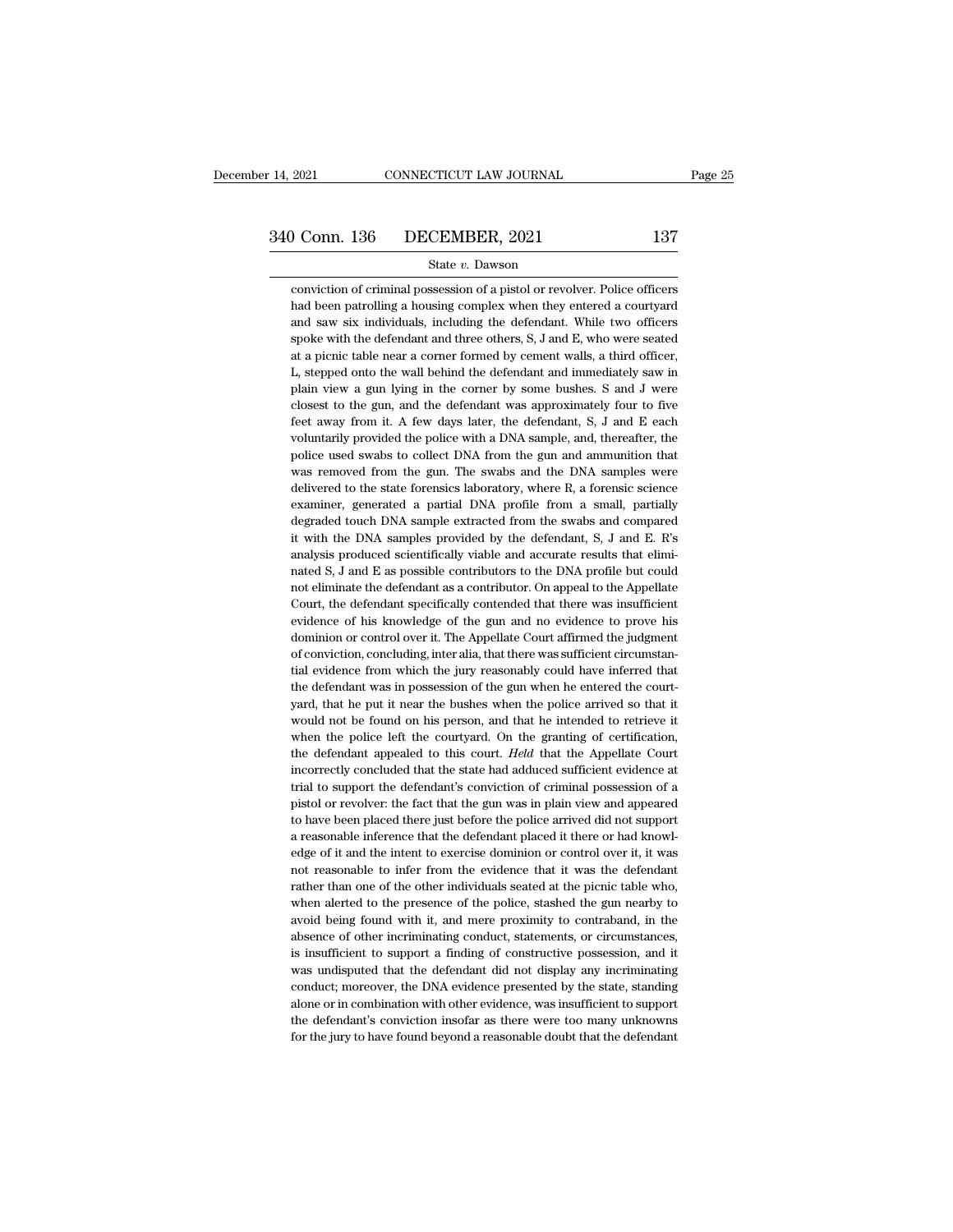# EXECUTE CONNECTICUT LAW JOURNAL December 14, 2021<br>138 DECEMBER, 2021 340 Conn. 136<br>State v. Dawson

### State *v.* Dawson

340 Conn. 136<br>
State v. Dawson<br>
had even touched the gun, much less that he was aware of its presence<br>
hear where he was seated or that he intended to exercise dominion or **SECEMBER, 2021** 340 Conn. 136<br>
State v. Dawson<br>
had even touched the gun, much less that he was aware of its presence<br>
near where he was seated or that he intended to exercise dominion or<br>
control over it, R having indic **ECEMBER, 2021** 340 Conn. 136<br>
State  $v$ . Dawson<br>
had even touched the gun, much less that he was aware of its presence<br>
near where he was seated or that he intended to exercise dominion or<br>
control over it, R having indi State  $v$ . Dawson<br>had even touched the gun, much less that he was aware of its presence<br>near where he was seated or that he intended to exercise dominion or<br>control over it, R having indicated during her testimony that sh state  $v$ . Dawson<br>had even touched the gun, much less that he was aware of its presence<br>near where he was seated or that he intended to exercise dominion or<br>control over it, R having indicated during her testimony that sh had even touched the gun, much less that he was aware of its presence<br>near where he was seated or that he intended to exercise dominion or<br>control over it, R having indicated during her testimony that she was<br>unable to det near where he was seated or that he intended to exercise dominion or control over it, R having indicated during her testimony that she was unable to determine how or when the defendant's DNA was deposited on the gun, that unable to determine how or when the defendant's DNA was deposited<br>on the gun, that the DNA sample established that at least one other<br>person's DNA was on the gun, that, although S, J and E had been<br>excluded as contributors unable to determine how or when the defendant's DNA was deposited<br>on the gun, that the DNA sample established that at least one other<br>person's DNA was on the gun, that, although S, J and E had been<br>excluded as contributors on the gun, that the DNA sample established that at least one other<br>person's DNA was on the gun, that, although S, J and E had been<br>excluded as contributors to the DNA sample, that did not mean that<br>their DNA was not on th person's DNA was on the gun, that, although S, J and E had been excluded as contributors to the DNA sample, that did not mean that their DNA was not on the gun, but, rather, that it was not detected, that two individuals w excluded as contribut<br>their DNA was not on<br>two individuals who w<br>and that she could no<br>the gun was that of th<br>as a contributor. (*o*ne gun, but, rather, that it was a were present in the courtyard were the definitively say that the DNA he defendant, only that he could (*One justice dissenting*) %that she could not definitively say that the DNA profile found on<br>gun was that of the defendant, only that he could not be excluded<br>contributor.<br> $(One\;just\;design)$  Argued February 17—officially released August 13, 2021\*

*(One justice dissenting)*<br>Argued February 17—officially released August 13, 2021\*<br>*Procedural History* 

Substitute information charging the defendant with<br>extinted a control of the defendant of the defendant with<br>extend the defendant with<br>externes of criminal possession of a pistol or revolver<br>degring the charging the defend (one justice asseming)<br>
Argued February 17—officially released August 13, 2021\*<br>
Procedural History<br>
Substitute information charging the defendant with<br>
the criminal criminal possession of a pistol or revolver<br>
and crimina Argued February 17—officially released August 13, 2021\*<br>
Procedural History<br>
Substitute information charging the defendant with<br>
the crimes of criminal possession of a pistol or revolver<br>
and criminal trespass in the third *Procedural History*<br>Substitute information charging the defendant with<br>the crimes of criminal possession of a pistol or revolver<br>and criminal trespass in the third degree, brought to<br>the Superior Court in the judicial dis *Procedural History*<br>
Substitute information charging the defendant with<br>
the crimes of criminal possession of a pistol or revolver<br>
and criminal trespass in the third degree, brought to<br>
the Superior Court in the judicial Substitute information charging the defendant with<br>the crimes of criminal possession of a pistol or revolver<br>and criminal trespass in the third degree, brought to<br>the Superior Court in the judicial district of Stamford-<br>No substitute information charging the defendant with<br>the crimes of criminal possession of a pistol or revolver<br>and criminal trespass in the third degree, brought to<br>the Superior Court in the judicial district of Stamford-<br>N the crimes of criminal possession of a pistol or revolver<br>and criminal trespass in the third degree, brought to<br>the Superior Court in the judicial district of Stamford-<br>Norwalk, geographical area number twenty, and tried<br>t and criminal trespass in the third degree, brought to<br>the Superior Court in the judicial district of Stamford-<br>Norwalk, geographical area number twenty, and tried<br>to the jury before *Hernandez*, J.; verdict and judgment<br>of the superior Court in the judicial district of stamford-<br>Norwalk, geographical area number twenty, and tried<br>to the jury before *Hernandez*, J.; verdict and judgment<br>of guilty, from which the defendant appealed to the<br>Appe *Reversion: Reversed in particular area number twenty, and tried* to the jury before *Hernandez, J.*; verdict and judgment of guilty, from which the defendant appealed to the Appellate Court, *Lavine*, *Bright* and *Harp* Appellate Court, *Lavin*<br>affirmed the trial cour<br>on the granting of cerr<br>*Reversed in part; jud<sub>;</sub><br><i>Erica A. Barber*, a<br>lant (defendant).<br>*Nancu L. Walker*.

*Nancy L. Walker, assigned to this court.*<br> *Nancy L. Walker, assigned counsel, for the appel-*<br> *Nancy L. Walker, assistant state's attorney, with*<br> *Nancy L. Walker, assistant state's attorney, with*<br> *Nancy L. Walker, a* Reversed in part; judgment directed.<br>
Frica A. Barber, assigned counsel, for the appel-<br>
lant (defendant).<br> *Nancy L. Walker*, assistant state's attorney, with<br>
whom, on the brief, were *Paul J. Ferencek*, state's attor-<br> *Erica A. Barber*, assigned counsel, for the appel-<br>lant (defendant).<br>*Nancy L. Walker*, assistant state's attorney, with<br>whom, on the brief, were *Paul J. Ferencek*, state's attor-<br>ney, and *Nadia Prinz*, former assistant *Erica A. Barber*, assigned counsel, for the appel-<br>lant (defendant).<br> *Nancy L. Walker*, assistant state's attorney, with<br>
whom, on the brief, were *Paul J. Ferencek*, state's attor-<br>
ney, and *Nadia Prinz*, former assis whom, on the brief, were *Paul J. Ferencek*, state's attorney,<br>ney, and *Nadia Prinz*, former assistant state's attorney,<br>for the appellee (state).<br> $*$  August 13, 2021, the date that this decision was released as a slip o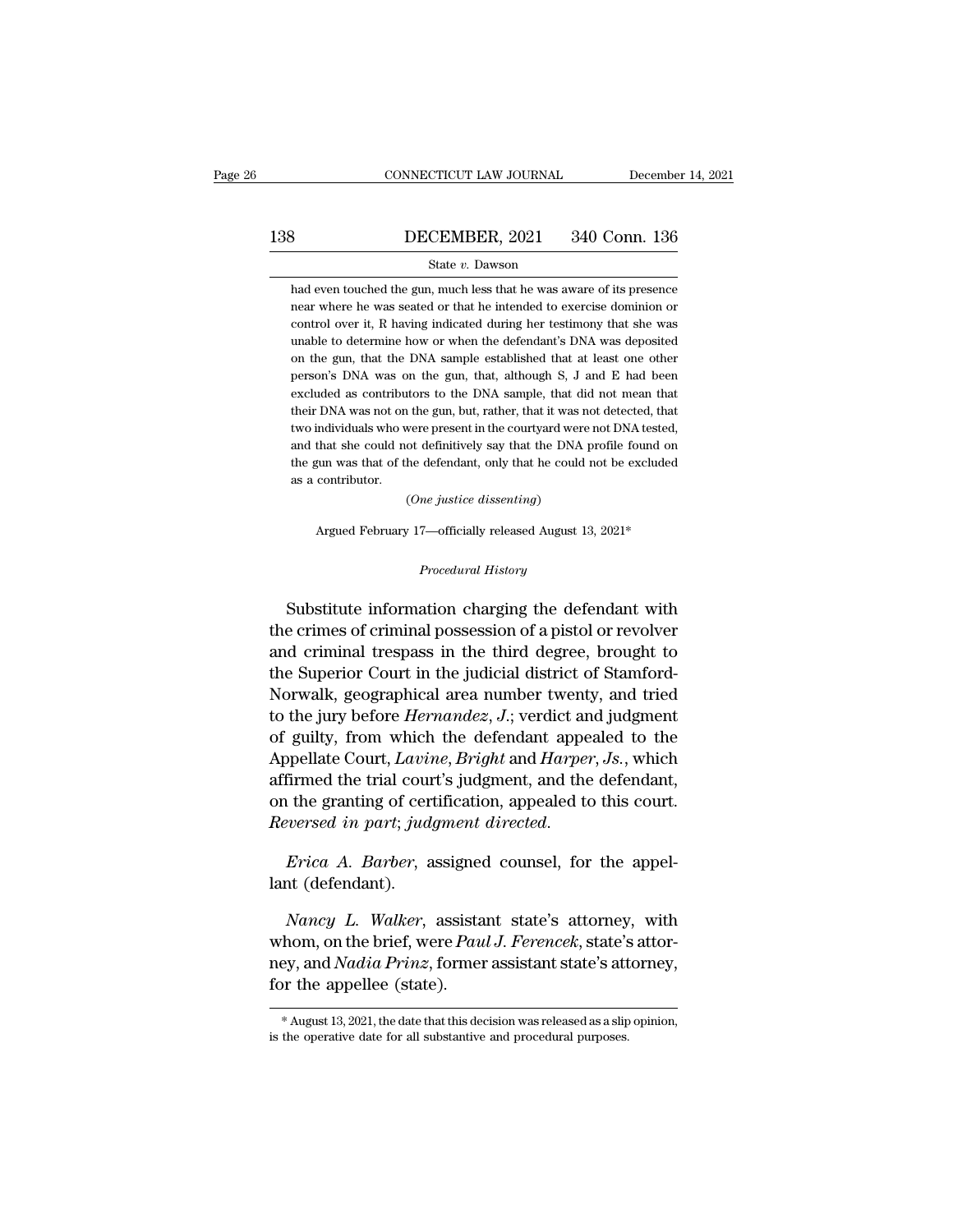## State *v.* Dawson

### *Opinion*

 $\begin{array}{r} 0 \text{ Conn. } 136 \hspace{1.5cm} \text{DECEMBER, } 2021 \hspace{1.5cm} 139 \ \text{State } v. \text{ Dawson} \end{array}$ <br>  $\begin{array}{r} \text{Distance} \\ \text{Definition} \end{array}$ <br>
NELLER, J. The defendant, Andre Dawson, appeals<sup>1</sup><br>
Network the Appellate Court affirming his must the appellate Court  $\begin{array}{r} \text{340 Conn. 136} \quad \text{DECEMBER, 2021} \quad \text{139} \ \text{State } v. \text{ Dawson} \quad \text{0} \ \text{0} \ \text{0} \ \text{0} \ \text{0} \ \text{0} \ \text{0} \ \text{0} \ \text{0} \ \text{0} \ \text{0} \ \text{0} \ \text{0} \ \text{0} \ \text{0} \ \text{0} \ \text{0} \ \text{0} \ \text{0} \ \text{0} \ \text{0} \ \text{0} \ \text{0} \ \text{0} \ \text{0} \ \text{0} \ \text{0}$ 340 Conn. 136 DECEMBER, 2021 139<br>
State v. Dawson<br>
Opinion<br>
Copinion<br>
Copinion<br>
Copinion<br>
Copinion<br>
Copinion<br>
Stellar Court affirming his<br>
conviction, rendered following a jury trial, of criminal<br>
possession of a pistol o State v. Dawson<br>
State v. Dawson<br>
Opinion<br>
KELLER, J. The defendant, Andre Dawson, appeals<sup>1</sup><br>
from the judgment of the Appellate Court affirming his<br>
conviction, rendered following a jury trial, of criminal<br>
possession o  $\omega_{pinion}$ <br>
Statutes & 53a-217c.<sup>2</sup> The defendant, Andre Dawson, appeals<sup>1</sup><br>
from the judgment of the Appellate Court affirming his<br>
conviction, rendered following a jury trial, of criminal<br>
possession of a pistol or revolv *Opinion*<br>
KELLER, J. The defendant, Andre Dawson, appeals<sup>1</sup><br>
from the judgment of the Appellate Court affirming his<br>
conviction, rendered following a jury trial, of criminal<br>
possession of a pistol or revolver in violat KELLER, J. The defendant, Andre Dawson, appeals<sup>1</sup><br>from the judgment of the Appellate Court affirming his<br>conviction, rendered following a jury trial, of criminal<br>possession of a pistol or revolver in violation of General from the judgment of the Appellate Court affirming his conviction, rendered following a jury trial, of criminal possession of a pistol or revolver in violation of General Statutes  $\S$  53a-217c.<sup>2</sup> The defendant claims tha conviction, rendered following a jury trial<br>possession of a pistol or revolver in violatio<br>Statutes § 53a-217c.<sup>2</sup> The defendant clain<br>Appellate Court incorrectly concluded th<br>had adduced sufficient evidence at trial to<br>co ssession or a pistol or revolver in violation or General<br>atutes § 53a-217c.<sup>2</sup> The defendant claims that the<br>ppellate Court incorrectly concluded that the state<br>d adduced sufficient evidence at trial to support his<br>nvicti statutes  $\frac{1}{2}$  soa-217c.<sup>2</sup> The defendant claims that the state<br>Appellate Court incorrectly concluded that the state<br>had adduced sufficient evidence at trial to support his<br>conviction. We agree and, accordingly, rever

Appellate Court incorrectly concluded that the state<br>had adduced sufficient evidence at trial to support his<br>conviction. We agree and, accordingly, reverse in part<br>the judgment of the Appellate Court.<br>The opinion of the Ap nad adduced sumcient evidence at trial to support his<br>conviction. We agree and, accordingly, reverse in part<br>the judgment of the Appellate Court.<br>The opinion of the Appellate Court sets forth the<br>following relevant facts a conviction. We agree and, accordingly, reverse in part<br>the judgment of the Appellate Court.<br>The opinion of the Appellate Court sets forth the<br>following relevant facts and procedural history. "At<br>approximately 9:35 p.m. on the judgment of the Appellate Court.<br>The opinion of the Appellate Court sets forth the<br>following relevant facts and procedural history. "At<br>approximately 9:35 p.m. on August 10, 2014, Police Offi-<br>cers Kyle Lipeika, Stephe The opinion of the Appellate Court sets forth the<br>following relevant facts and procedural history. "At<br>approximately 9:35 p.m. on August 10, 2014, Police Offi-<br>cers Kyle Lipeika, Stephen Cowf, and Michael Pugliese<br>(officer following relevant facts and procedural history. "At approximately 9:35 p.m. on August 10, 2014, Police Officers Kyle Lipeika, Stephen Cowf, and Michael Pugliese (officers) were patrolling Washington Village, a housing com approximately 9:35 p.m. on August 10, 2014, Police Officers Kyle Lipeika, Stephen Cowf, and Michael Pugliese (officers) were patrolling Washington Village, a housing complex in Norwalk. The officers were members of the Str by omplex in Norwalk. The officers were members of the treet Crimes Task Force within the Special Services ivision (task force) of the Norwalk Police Department lepartment).<sup>3</sup> They had entered Washington Village <sup>1</sup>This c Street Crimes Task Force within the Special Services<br>Division (task force) of the Norwalk Police Department<br>(department).<sup>3</sup> They had entered Washington Village<br><sup>1</sup>This court granted the defendant's petition for certificat

conviction on appeal to the Appellate Court; nor does he do so here.<br><sup>3</sup> "The task force's objective was to deter street level crime by providing that shave no bearing on the merits of this appeal. In the interest of plicity, we refer to the current revision of § 53a-217c.<br>The defendant was also convicted of criminal trespass in the third degree riolation of Genera

simplicity, we refer to the current revision of § 53a-217c.<br>The defendant was also convicted of criminal trespass in the third degree<br>in violation of General Statutes § 53a-109 (a) (1). He did not challenge that<br>convictio The defendant was also convicted of criminal trespass in the third degree<br>in violation of General Statutes  $\S$  53a-109 (a) (1). He did not challenge that<br>conviction on appeal to the Appellate Court; nor does he do so here in violation of General Statutes § 53a-109 (a) (1). He did not challenge that conviction on appeal to the Appellate Court; nor does he do so here.<br><sup>3</sup> "The task force's objective was to deter street level crime by providi monorition on appeal to the Appellate Court; nor does he do so here.<br>
<sup>3</sup> "The task force's objective was to deter street level crime by providing thigh visibility police patrol in high crime areas throughout' . . . Norwa <sup>3</sup> "The task force's objective was to deter street level crime by providing 'high visibility police patrol in high crime areas throughout' . . . Norwalk. The department had an agreement with the Norwalk Housing Authority "The department had an agreement with the Norwalk Housing Authority of the department had an agreement with the Norwalk Housing Authority to deter trespassing in housing complexes. The task force undertook foot patrols in The department had an agreement with the Norwalk Housing Authority to deter trespassing in housing complexes. The task force undertook foot patrols in housing complexes to put the residents at ease, to let them know that and were trespassing in housing complexes. The task force undertook foot patrols in housing complexes to put the residents at ease, to let them know that there was a police presence and to fulfill the department's agreemen deter trespassing in housing complexes. The task force undertook foot patrols in housing complexes to put the residents at ease, to let them know that there was a police presence and to fulfill the department's agreement

Division (task force) of the Norwalk Police Department (department).<sup>3</sup> They had entered Washington Village  $\frac{1}{1}$ This court granted the defendant's petition for certification to appeal, limited to the following issue: Criminal possession of a pistol or revolver?" *State* v. *Dawson*, 333 Conn.<br>
This court granted the defendant's petition for certification to appeal,<br>
limited to the following issue: "Did the Appellate Court correctly con They Tradition of Washington Vinage<br>
This court granted the defendant's petition for certification to appeal,<br>
limited to the following issue: "Did the Appellate Court correctly conclude<br>
that the evidence was sufficient <sup>1</sup> This court granted the defendant's petition for certification to appeal, limited to the following issue: "Did the Appellate Court correctly conclude that the evidence was sufficient to support the defendant's convicti

mental to evidence was sufficient to support the defendant's conviction of<br>criminal possession of a pistol or revolver?" *State v. Dawson*, 333 Conn.<br>906, 215 A.3d 731 (2019).<br><sup>2</sup> Although § 53a-217c has been the subject criminal possession of a pistol or revolver?" *State* v. *Dawson*, 333 Conn.<br>906, 215 A.3d 731 (2019).<br><sup>2</sup> Although § 53a-217c has been the subject of certain technical amend-<br>ments since 2014; see, e.g., Public Acts 2016 6, 215 A.3d 731 (2019).<br>
<sup>2</sup> Although § 53a-217c has been the subject of certain technical amend-<br>
<sup>2</sup> Although § 53a-217c has been the subject of certain technical amend-<br>
ents since 2014; see, e.g., Public Acts 2016, No <sup>2</sup> Although § 53a-217c has been the subject of certain technical amendments since 2014; see, e.g., Public Acts 2016, No. 16-34, §16; those amendments have no bearing on the merits of this appeal. In the interest of simpl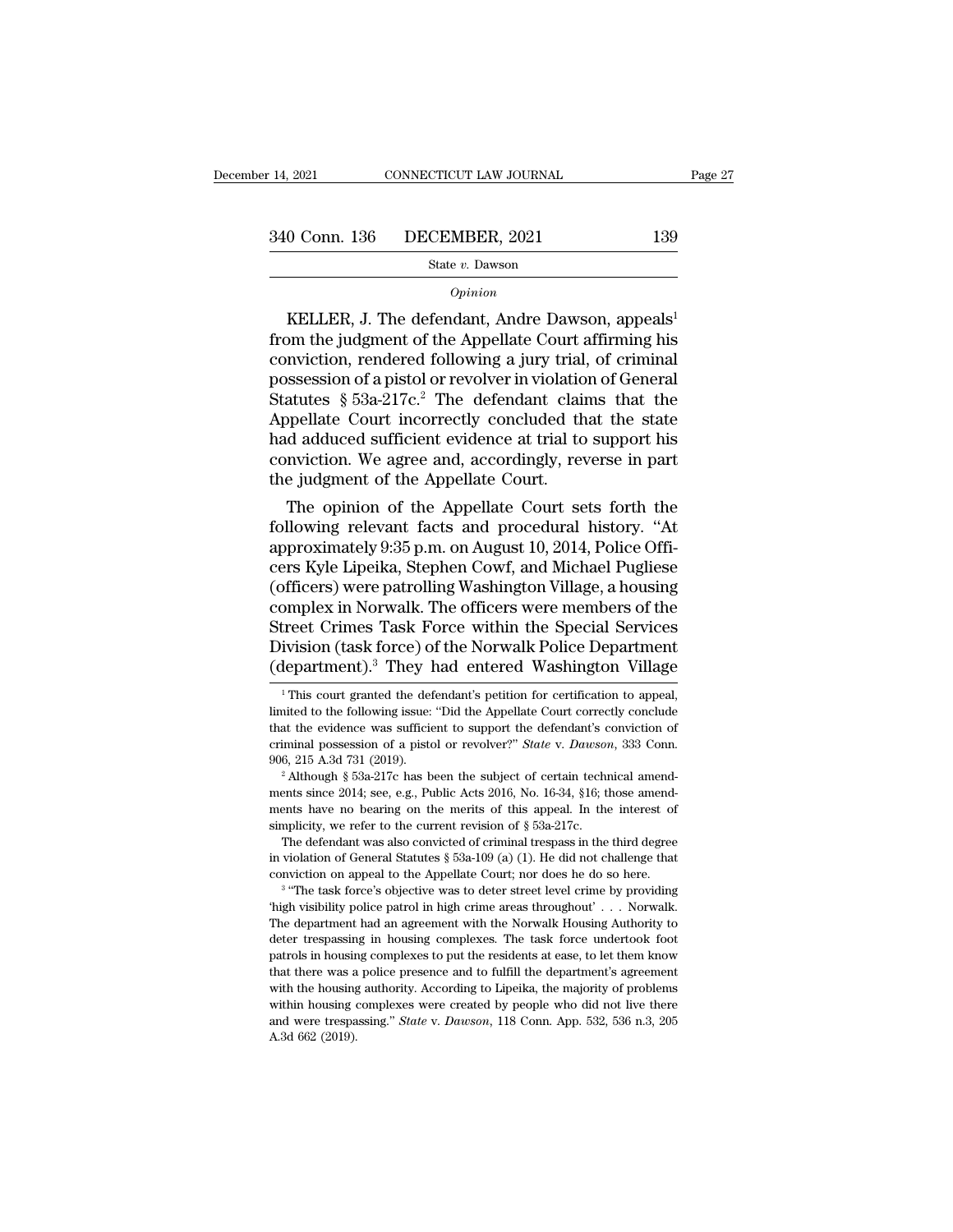# EXECUTE CONNECTICUT LAW JOURNAL December 14, 2021<br>140 DECEMBER, 2021 340 Conn. 136<br>State v. Dawson State *v.* Dawson

FROMMETICUT LAW JOURNAL December 14, 2021<br>140 DECEMBER, 2021 340 Conn. 136<br>5 State v. Dawson<br>from Day Street and walked through an alley that led<br>to a courtyard between buildings 104 and 304. Lipeika 140 DECEMBER, 2021 340 Conn. 136<br>
State v. Dawson<br>
from Day Street and walked through an alley that led<br>
to a courtyard between buildings 104 and 304. Lipeika<br>
was shining a flashlight in order for people in the court-Matter Was shining a flashlight in order for people in the courty<br>and matter in our shining a flashlight in order for people in the court-<br>yard to see the officers approaching. Lipeika and Cowf<br>was shining a flashlight in 140 DECEMBER, 2021 340 Conn. 136<br>  $\frac{\text{State } v. \text{ Dawson}}{\text{from Day Street and walked through an alloy that led to a courtyard between buildings 104 and 304. Lipeika}$ <br>
was shining a flashlight in order for people in the court-<br>
yard to see the officers approaching. Lipeika and Cowf<br>
were wearing uniform State v. Dawson<br>from Day Street and walked through an alley that led<br>to a courtyard between buildings 104 and 304. Lipeika<br>was shining a flashlight in order for people in the court-<br>yard to see the officers approaching. L from Day Street and walked through an alley that led<br>to a courtyard between buildings 104 and 304. Lipeika<br>was shining a flashlight in order for people in the court-<br>yard to see the officers approaching. Lipeika and Cowf<br>w to a courtyard between buildings 104 and 304. Lipeika<br>was shining a flashlight in order for people in the court-<br>yard to see the officers approaching. Lipeika and Cowf<br>were wearing uniforms with yellow letters identifying<br> was shining a flashlight in order for people in the court-<br>yard to see the officers approaching. Lipeika and Cowf<br>were wearing uniforms with yellow letters identifying<br>them[selves] as police. When the officers entered the<br> viduals.<sup>5</sup> em[selves] as police. When the officers entered the<br>
urtyard, they saw benches, a picnic table, a cement<br>
taining wall,<sup>4</sup> bushes, a playground, and six indi-<br>
duals.<sup>5</sup><br>
"The defendant, Kason Sumpter, and Altolane Jack-<br>

courtyard, they saw benches, a picnic table, a cement<br>retaining wall,<sup>4</sup> bushes, a playground, and six indi-<br>viduals.<sup>5</sup><br>"The defendant, Kason Sumpter, and Altolane Jack-<br>son were seated at the picnic table near a corner retaining wall,<sup>4</sup> bushes, a playground, and six individuals.<sup>5</sup><br>"The defendant, Kason Sumpter, and Altolane Jackson were seated at the picnic table near a corner formed<br>by the cement walls of a planter. The defendant was<br> viduals.<sup>5</sup><br>
"The defendant, Kason Sumpter, and Altolane Jackson were seated at the picnic table near a corner formed<br>
by the cement walls of a planter. The defendant was<br>
seated with his back to the cement wall without b "The defendant, Kason Sumpter, and Altolane Jackson were seated at the picnic table near a corner formed<br>by the cement walls of a planter. The defendant was<br>seated with his back to the cement wall without bushes.<br>. . . Br "The defendant, Kason Sumpter, and Altolane Jackson were seated at the picnic table near a corner formed<br>by the cement walls of a planter. The defendant was<br>seated with his back to the cement wall without bushes.<br>. . . Br son were seated at the picnic table near a corner formed<br>by the cement walls of a planter. The defendant was<br>seated with his back to the cement wall without bushes.<br>. . . Brian Elmore first walked away from the officers<br>bu by the cement walls of a planter. The defendant was<br>seated with his back to the cement wall without bushes.<br>... Brian Elmore first walked away from the officers<br>but turned back and sat at the picnic table.<sup>6</sup> To establish seated with his back to the cement wall without bushes.<br>
. . . Brian Elmore first walked away from the officers<br>
but turned back and sat at the picnic table.<sup>6</sup> To establish<br>
rapport with the individuals sitting at the tab ... Brian Elmore first walked away from the officers<br>but turned back and sat at the picnic table.<sup>6</sup> To establish<br>rapport with the individuals sitting at the table, the<br>officers engaged them in conversation. As was their<br> rapport with the individuals sitting at the table, the officers engaged them in conversation. As was their practice, the officers scanned the area for firearms and narcotics that the individuals may have tried to con-<br> $\frac$ 

<sup>&</sup>lt;sup>4</sup> "Lipeika described a 'cement retaining wall with bushes in . . . the practice, the officers scanned the area for firearms and narcotics that the individuals may have tried to con-<br> $\overline{ }$ <sup>4</sup> "Lipeika described a 'cement retaining wall with bushes in  $\dots$  the retaining wall area.' Photograp practice, the officers scanned the area for firearms and narcotics that the individuals may have tried to con-<br><sup>4</sup> "Lipeika described a 'cement retaining wall with bushes in  $\dots$  the retaining wall area.' Photographs of t marcotics that the individuals may have tried to con-<br> $\overline{ }$ <sup>4</sup> "Lipeika described a 'cement retaining wall with bushes in . . . the retaining wall area.' Photographs of the courtyard were placed into evidence and publis <sup>4</sup> "Lipeika described a 'cement retaining wall with bushes in  $\ldots$  the retaining wall area.' Photographs of the courtyard were placed into evidence and published to the jury. The photographs depict a courtyard surrounde <sup>4</sup> "Lipeika described a 'cement retaining wall with bushes in . . . the retaining wall area.' Photographs of the courtyard were placed into evidence and published to the jury. The photographs depict a courtyard surrounde retaining wall area.' Photographs of the courtyard were placed into evidence and published to the jury. The photographs depict a courtyard surrounded by large concrete planters. One of the planters consists of two arms of and published to the jury. The photographs depict a courtyard surrounded by large concrete planters. One of the planters consists of two arms of a right angle bounding two sides of the courtyard. A long bench is set next t by large concrete planters. One of the plan<br>by large concrete planters. One of the plan<br>right angle bounding two sides of the court<br>to one arm of the planter, and a picnic table<br>of the angle. A shrubbery hedge is planted i the individuals in the courtyard. A long bench is set next angle bounding two sides of the courtyard. A long bench is set next one arm of the planter, and a picnic table is situated close to the corner he angle. A shrubber From earm of the planter, and a picnic table is situated close to the corner of the angle. A shrubbery hedge is planted in the arm of the planter behind the bench and one side of the picnic table." *State v. Dawson*, 188

of the angle. A shrubbery hedge is planted in the arm of the planter behind the bench and one side of the picnic table." *State* v. *Dawson*, 188 Conn. App. 532, 537 n.4, 215 A.3d 731 (2019).<br>
<sup>5</sup> "The individuals in the the bench and one side of the picnic table." *State* v. *Dawson*, 188 Conn.<br>App. 532, 537 n.4, 215 A.3d 731 (2019).<br><sup>5</sup> "The individuals in the courtyard were the defendant, Kason Sumpter,<br>Altolane Jackson, Brian Elmore, J App. 532, 537 n.4, 215 A.3d 731 (2019).<br>  $\frac{5}{12}$  "The individuals in the courty<br>ard were the defendant, Kason Sumpter, Altolane Jackson, Brian Elmore, Jefferson Sumpter, and Janet Cruz. Lipeika's<br>
subsequent investigat  $^\circ$  "The individuals in the courty<br>ard were the defendant, Kason Sumpter, Altolane Jackson, Brian Elmore, Jefferson Sumpter, and Janet Cruz. Lipeika's subsequent investigation disclosed that none of the individuals was a Altolane Jackson, Brian Elmore, Jefferson Sumpter, and Janet Cruz. Lipeika's<br>subsequent investigation disclosed that none of the individuals was a resi-<br>dent of Washington Village." *State v. Dawson*, 188 Conn. App. 532, 5

intoxicated and did not approach the picnic table.'' (Internal marks are resident of Washington Village.'' *State* v. *Dawson*, 188 Conn. App. 532, 537 n.5, 215 A.3d 731 (2019).<br>
<sup>6</sup> "Jefferson Sumpter and Janet Cruz were dent of Washington Village." *State* v. *Dawson*, 188 Conn. App. 532, 537 n.5, 215 A.3d 731 (2019).<br><sup>6</sup> "Jefferson Sumpter and Janet Cruz were [seated on a] bench in a different part of the courtyard. According to Lipeika,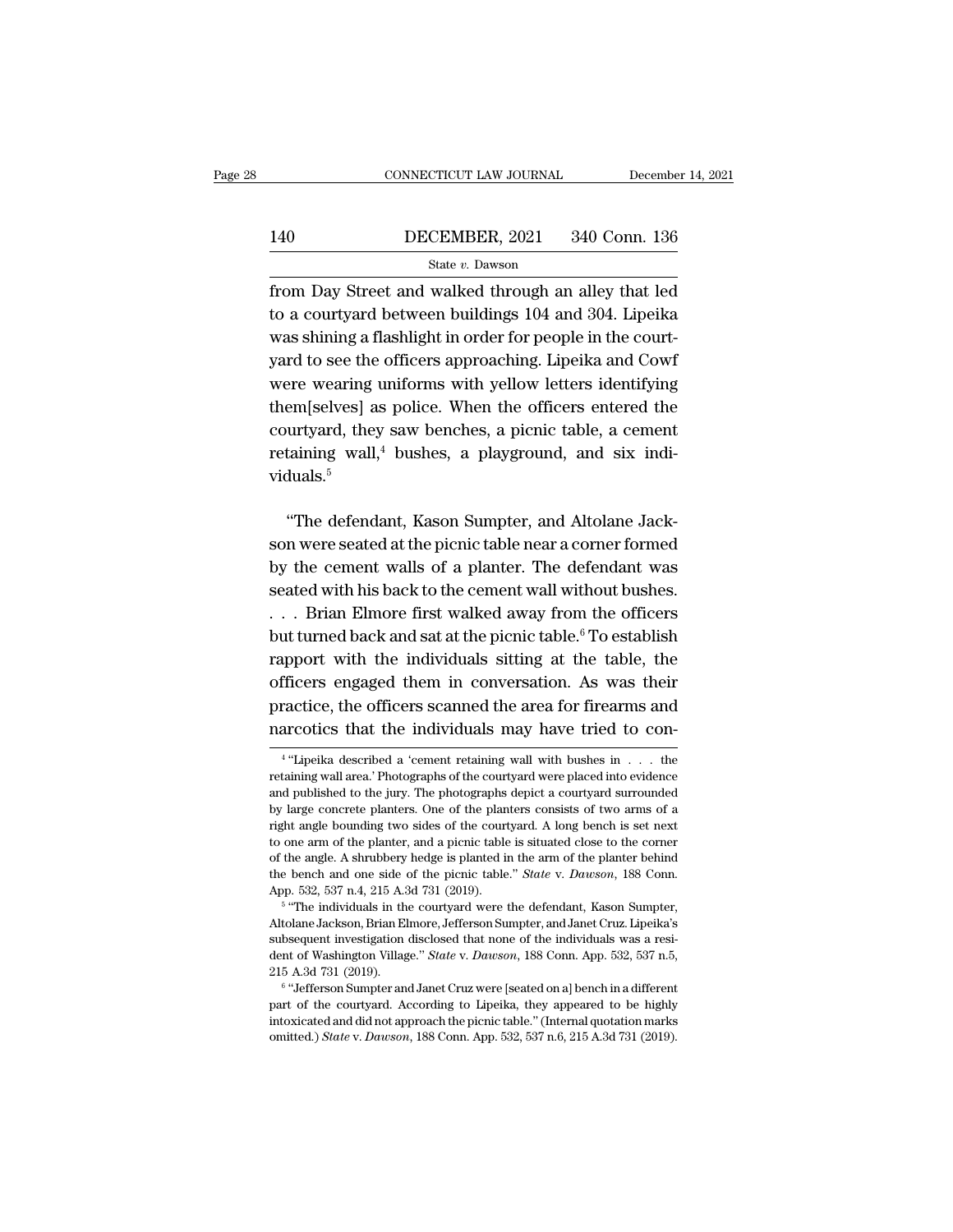State *v.* Dawson

connectricut LAW JOURNAL<br>
340 Conn. 136 DECEMBER, 2021 141<br>
<sup>21</sup> State v. Dawson<br>
21.<sup>7</sup> As Cowf and Pugliese conversed with the individ-<br>
21.<sup>7</sup> As Cowf and Pugliese conversed with the individ-<br>
21.8 at the picnic table,  $\frac{340 \text{ Conn. } 136 \qquad \text{DECEMBER, } 2021 \qquad \qquad 141}{\text{State } v. \text{ Dawson}}$ <br>
ceal.<sup>7</sup> As Cowf and Pugliese conversed with the individuals at the picnic table, Lipeika stepped onto the wall<br>
behind the defendant and immediately saw in plain 340 Conn. 136 DECEMBER, 2021 141<br>
State v. Dawson<br>
ceal.<sup>7</sup> As Cowf and Pugliese conversed with the individuals at the picnic table, Lipeika stepped onto the wall<br>
behind the defendant and immediately saw in plain view<br>
a 340 Conn. 136 DECEMBER, 2021<br>  $\frac{\text{State } v. \text{ Dawson}}{\text{ceal.}^7 \text{ As} \text{Cowf and Pugliese} \text{ conversed with the } u \text{als at the } p \text{icic table, Lipeika stepped onto behind the defendant and immediately saw in p a gun lying in the corner by the bushes. \n``According to Lipeika, the gun looked like it$ State v. Dawson<br>
al.<sup>7</sup> As Cowf and Pugliese conversed with the individ-<br>
ls at the picnic table, Lipeika stepped onto the wall<br>
hind the defendant and immediately saw in plain view<br>
gun lying in the corner by the bushes. ceal.<sup>7</sup> As Cowf and Pugliese conversed with the individuals at the picnic table, Lipeika stepped onto the wall<br>behind the defendant and immediately saw in plain view<br>a gun lying in the corner by the bushes.<br>"According to

restaint the solutional rangiese conversed with the matrix<br>uals at the picnic table, Lipeika stepped onto the wall<br>behind the defendant and immediately saw in plain view<br>a gun lying in the corner by the bushes.<br>"According diale as are preme asset, in period stepped since are wantified behind the defendant and immediately saw in plain view<br>a gun lying in the corner by the bushes.<br>"According to Lipeika, the gun looked like it had been<br>placed a gun lying in the corner by the bushes.<br>
"According to Lipeika, the gun looked like it had been<br>
placed there just before he discovered it because the<br>
gun was resting on top of leaves, was not covered with<br>
dirt or debri "According to Lipeika, the gun looked like it had been<br>placed there just before he discovered it because the<br>gun was resting on top of leaves, was not covered with<br>dirt or debris, except a twig, and appeared to be free<br>of "According to Lipeika, the gun looked like it had been<br>placed there just before he discovered it because the<br>gun was resting on top of leaves, was not covered with<br>dirt or debris, except a twig, and appeared to be free<br>of placed there just before he discovered it because the<br>gun was resting on top of leaves, was not covered with<br>dirt or debris, except a twig, and appeared to be free<br>of rust and dust. Jackson and Kason Sumpter were<br>seated cl gun was resting on top of leaves, was not co<br>dirt or debris, except a twig, and appeared<br>of rust and dust. Jackson and Kason Sum<br>seated closest to the gun, two or three feet<br>it. The defendant was seated four to five feet<br>t The discovered the gun, and appearance of the contract rust and dust. Jackson and Kason Sumpter were<br>ated closest to the gun, two or three feet away from<br>The defendant was seated four to five feet away from<br>e gun.<sup>8</sup> None or rast and dast, sackson and nason sample. Were<br>seated closest to the gun, two or three feet away from<br>it. The defendant was seated four to five feet away from<br>the gun.<sup>8</sup> None of the officers who testified [at trial]<br>had

it. The defendant was seated four to five feet away from<br>the gun.<sup>8</sup> None of the officers who testified [at trial]<br>had seen the defendant touch the gun.<br>"When Lipeika discovered the gun, he drew his<br>weapon and ordered the In the gun.<sup>8</sup> None of the officers who testified [at trial]<br>had seen the defendant touch the gun.<br>"When Lipeika discovered the gun, he drew his<br>weapon and ordered the six individuals in the courtyard<br>to show their hands. radio seen the defendant touch the gun.<br>
"When Lipeika discovered the gun, he drew his<br>
weapon and ordered the six individuals in the courtyard<br>
to show their hands. Pugliese and Cowf detained the<br>
individuals and moved th When Lipeika discovered the gan.<br>
"When Lipeika discovered the gun, he drew his<br>
weapon and ordered the six individuals in the courtyard<br>
to show their hands. Pugliese and Cowf detained the<br>
individuals and moved them away "When Lipeika discovered the gun, he drew his<br>weapon and ordered the six individuals in the courtyard<br>to show their hands. Pugliese and Cowf detained the<br>individuals and moved them away from the gun. Lipeika<br>radioed for mo weapon and ordered the six individuals in the courtyard<br>to show their hands. Pugliese and Cowf detained the<br>individuals and moved them away from the gun. Lipeika<br>radioed for more officers and guarded the gun until the<br>scen to show their hands. Pugliese and Cowf detained the<br>individuals and moved them away from the gun. Lipeika<br>radioed for more officers and guarded the gun until the<br>scene was secured. The additional officers photo-<br>graphed th individuals and moved them away from the gun. Lipeika<br>radioed for more officers and guarded the gun until the<br>scene was secured. The additional officers photo-<br>graphed the scene and the gun. Then, Lipeika put on a<br>new pair aphed the scene and the gun. Then, Lipeika put on a<br>w pair of rubber gloves and seized the loaded gun in<br>cordance with department procedures. He removed<br>a ammunition from the gun, a revolver with a two<br>"Lipeika testified o new pair of rubber gloves and seized the loaded gun in accordance with department procedures. He removed the ammunition from the gun, a revolver with a two  $\frac{1}{\sqrt{2}}$  "Lipeika testified on the basis of his training and e

<sup>&</sup>lt;sup>7</sup> "Lipeika testified on the basis of his training and experience that, when accordance with department procedures. He removed<br>the ammunition from the gun, a revolver with a two<br> $\frac{1}{\sqrt{2}}$  figure it is not detected on the basis of his training and experience that, when<br>armed subjects are approac the ammunition from the gun, a revolver with a two  $\frac{1}{\sqrt{2}}$  "Lipeika testified on the basis of his training and experience that, when armed subjects are approached by police, they 'usually try to discard . . . or stas <sup>7</sup> "Lipeika testified on the basis of his training and experience that, when armed subjects are approached by police, they 'usually try to discard . . . or stash' a firearm so that it is not detected on their person. Depe armed subjects are approached by police, they 'usually try to discard . . . or stash' a firearm so that it is not detected on their person. Depending on the circumstances, a subject usually places the gun close enough to

or stash' a firearm so that it is not detected on their person. Depending on<br>the circumstances, a subject usually places the gun close enough to access<br>it." *State* v. *Dawson*, 188 Conn. App. 532, 537 n.7, 215 A.3d 731 (2 the circumstances, a subject usually places the gun close enough to access it." *State* v. *Dawson*, 188 Conn. App. 532, 537 n.7, 215 A.3d 731 (2019).<br><sup>8</sup> At trial, Officer Lipeika testified to the seating arrangement of it." *State* v. *Dawson*, 188 Conn. App. 532, 537 n.7, 215 A.3d 731 (2019).<br>
<sup>8</sup> At trial, Officer Lipeika testified to the seating arrangement of the individuals at the picnic table and the approximate distance each indi a was sitted to the seating arrangement of the individuals at the picnic table and the approximate distance each individual was from the location where the gun was found. Kason Sumpter was sitting on the side of the picnic ran parallel to the retaining wall without bushes. The gun was from the location where the gun was found. Kason Sumpter was sitting on the side of the picnic table running parallel to the retaining wall bordered by the bus about the location where the gun was found. Kason Sumpter was sitting on the side of the picnic table running parallel to the retaining wall bordered by the bushes, with the gun to his right, approximately two to three fee the side of the picnic table running parallel to the retaining wall bordered<br>by the bushes, with the gun to his right, approximately two to three feet<br>away. Jackson was sitting on the other side of the picnic table, which<br> from the bushes, with the gun to his right, approximately two to three feet away. Jackson was sitting on the other side of the picnic table, which ran parallel to the retaining wall without bushes. The gun was to his left, away. Jackson was sitting on the other side of the picnic table, which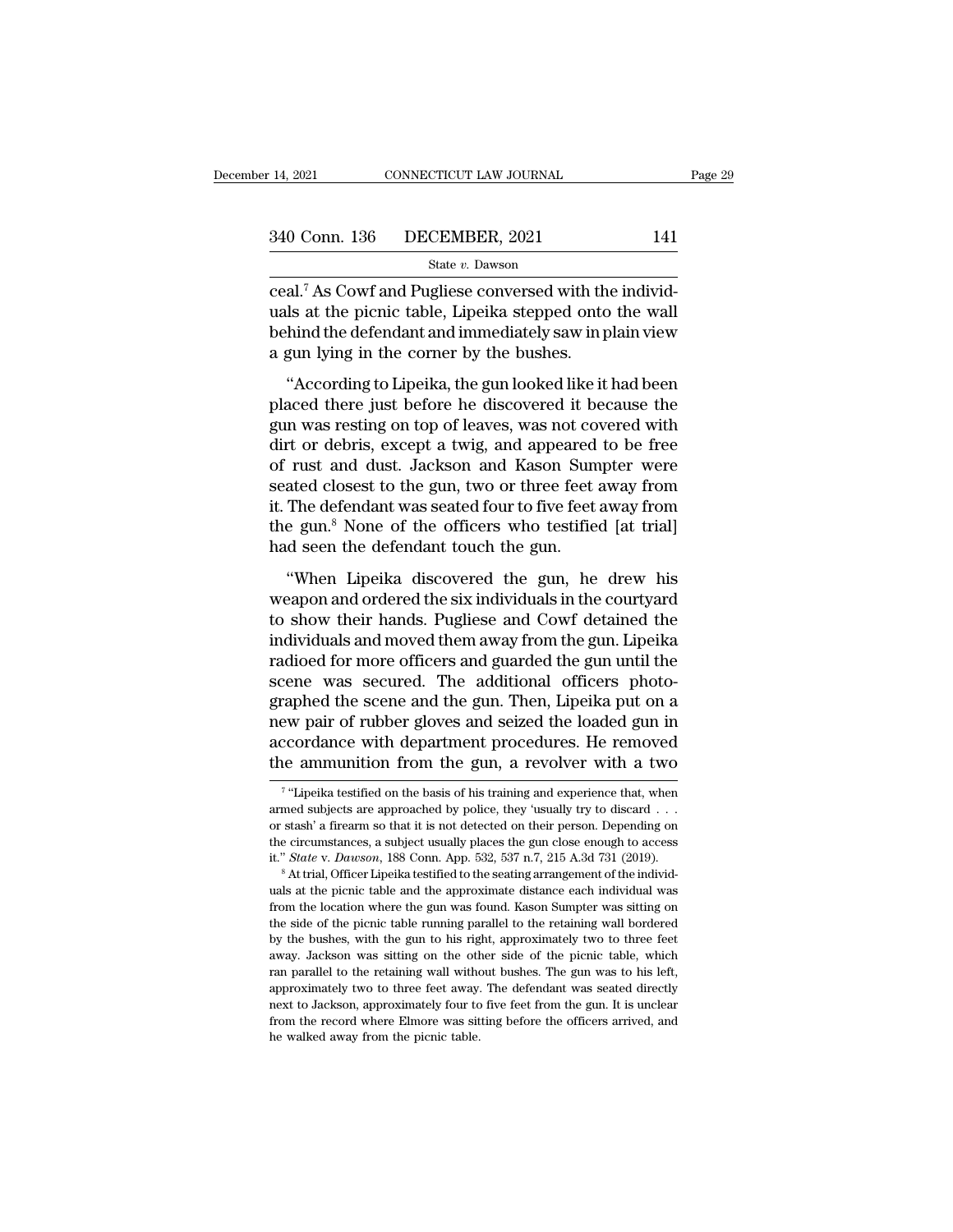|     | CONNECTICUT LAW JOURNAL | December 14, 2021 |
|-----|-------------------------|-------------------|
|     |                         |                   |
| 142 | DECEMBER, 2021          | 340 Conn. 136     |
|     | State v. Dawson         |                   |

CONNECTICUT LAW JOURNAL December 14, 2021<br>142 DECEMBER, 2021 340 Conn. 136<br>5tate v. Dawson<br>110 State v. Dawson<br>110 State v. Dawson<br>110 December 1, and took the ammunition and the gun to<br>110 the police station. 142 DECI<br>
Sta<br>
inch barrel, and took t<br>
the police station.<br>
"Days later, at Lipeika

''Days later, at Lipeika's request, the defendant, Kason  $\frac{\text{BECEMBER, 2021}}{\text{State } v. \text{ Dawson}}$ <br>
State  $v. \text{ Dawson}}$ <br>
inch barrel, and took the ammunition and the gun to<br>
the police station.<br>
"Days later, at Lipeika's request, the defendant, Kason<br>
Sumpter, Jackson, and Elmore went to the State v. Dawson<br>
inch barrel, and took the ammunition and the gun to<br>
the police station.<br>
"Days later, at Lipeika's request, the defendant, Kason<br>
Sumpter, Jackson, and Elmore went to the police sta-<br>
tion; each of them inch barrel, and took the ammunition and the gun to<br>the police station.<br>"Days later, at Lipeika's request, the defendant, Kason<br>Sumpter, Jackson, and Elmore went to the police sta-<br>tion; each of them voluntarily provided a ment barier, and took the anninumformand the guirtor<br>the police station.<br>"Days later, at Lipeika's request, the defendant, Kason<br>Sumpter, Jackson, and Elmore went to the police sta-<br>tion; each of them voluntarily provided "Days later, at Lipeika's request, the defendant, Kason<br>Sumpter, Jackson, and Elmore went to the police station; each of them voluntarily provided a [DNA] sample<br>.....None of them claimed the gun was his. The<br>defendant als "Days later, at Lipeika's request, the defendant, Kason<br>Sumpter, Jackson, and Elmore went to the police station; each of them voluntarily provided a [DNA] sample<br> $\ldots$  . None of them claimed the gun was his. The<br>defendant Sumpter, Jackson, and Elmore went to the police station; each of them voluntarily provided a [DNA] sample . . . . . None of them claimed the gun was his. The defendant also provided a written statement in which he stated tion; each of them voluntarily provide<br>  $\ldots$   $\ldots$  None of them claimed the g<br>
defendant also provided a written sta<br>
he stated that he 'walked through Wa<br>
to Water Street, stopped to talk whe<br>
through and [they] found a The stated that he 'walked through Washington Village<br>
Fendant also provided a written statement in which<br>
stated that he 'walked through Washington Village<br>
Water Street, stopped to talk when officers came<br>
rough and [the detendant also provided a written statement in which<br>he stated that he 'walked through Washington Village<br>to Water Street, stopped to talk when officers came<br>through and [they] found a handgun in the bushes in<br>the area [wh

re stated that he wanked through washington vinage<br>to Water Street, stopped to talk when officers came<br>through and [they] found a handgun in the bushes in<br>the area [where he] was talking.'<br>"Jackson, too, provided a written to water street, stopped to tank when oncers caller<br>through and [they] found a handgun in the bushes in<br>the area [where he] was talking.'<br>"Jackson, too, provided a written statement and testi-<br>fied at trial that he was in said the area [where he] was talking.'<br>the area [where he] was talking.'<br>"Jackson, too, provided a written statement and testi-<br>fied at trial that he was in the Washington Village court-<br>yard when the defendant walked thro "Jackson, too, provided a written statement and testi-<br>fied at trial that he was in the Washington Village court-<br>yard when the defendant walked through and stopped<br>to talk. He also stated that, ten minutes later, someone<br> "Jackson, too, provided a written statement and testi-<br>fied at trial that he was in the Washington Village court-<br>yard when the defendant walked through and stopped<br>to talk. He also stated that, ten minutes later, someone<br> fied at trial that he was in the Washington Village court-<br>yard when the defendant walked through and stopped<br>to talk. He also stated that, ten minutes later, someone<br>said 'police,' and everyone looked up. Jackson did not<br> yard when tl<br>to talk. He a<br>said 'police,'<br>see the defe<br>defendant w<br>found. Jacks<br>to him.<br>''On Augus taik. He also stated that, ten nimities later, someone<br>
id 'police,' and everyone looked up. Jackson did not<br>
e the defendant with a gun, and he did not see the<br>
fendant walk toward the bushes where the gun was<br>
und. Jacks sald police, and everyone looked up. Jackson did not<br>see the defendant with a gun, and he did not see the<br>defendant walk toward the bushes where the gun was<br>found. Jackson confirmed that the gun did not belong<br>to him.<br>"On

see the defendant what a gun, and he did not see the<br>defendant walk toward the bushes where the gun was<br>found. Jackson confirmed that the gun did not belong<br>to him.<br>"On August 28, 2014, Arthur Weisgerber, a lieutenant<br>in t defendant wark toward the busites where the gun was<br>found. Jackson confirmed that the gun did not belong<br>to him.<br>"On August 28, 2014, Arthur Weisgerber, a lieutenant<br>in the department, tested the gun for latent fingerprint to him.<br>
"On August 28, 2014, Arthur Weisgerber, a lieutenant<br>
in the department, tested the gun for latent fingerprints<br>
but did not find any suitable for identification. There-<br>
after, he used swabs to collect DNA from t "On August 28, 2014, Arthur Weisgerber, a lieutenant<br>in the department, tested the gun for latent fingerprints<br>but did not find any suitable for identification. There-<br>after, he used swabs to collect DNA from the gun and<br> "On August 28, 2014, Arthur Weisgerber, a lieutenant<br>in the department, tested the gun for latent fingerprints<br>but did not find any suitable for identification. There-<br>after, he used swabs to collect DNA from the gun and<br> in the department, tested the gun for latent fingerprints<br>but did not find any suitable for identification. There-<br>after, he used swabs to collect DNA from the gun and<br>the ammunition that Lipeika had removed from the<br>gun. but did not find any suitable for identification. There-<br>after, he used swabs to collect DNA from the gun and<br>the ammunition that Lipeika had removed from the<br>gun. He placed the swabs in an envelope. In addition,<br>Weisgerbe after, he used swabs to collect DNA from the gun and<br>the ammunition that Lipeika had removed from the<br>gun. He placed the swabs in an envelope. In addition,<br>Weisgerber fired the gun and determined that it was<br>operable. The the ammunition that Lipeika had removed from the<br>gun. He placed the swabs in an envelope. In addition,<br>Weisgerber fired the gun and determined that it was<br>operable. The swabs and the DNA samples provided<br>by the defendant, gun. He placed the swabs in an envelope. In addition,<br>Weisgerber fired the gun and determined that it was<br>operable. The swabs and the DNA samples provided<br>by the defendant, Kason Sumpter, Jackson, and Elmore<br>were delivered Weisgerber fired the gun and determin<br>operable. The swabs and the DNA san<br>by the defendant, Kason Sumpter, Jackse<br>were delivered to the state forensics labo<br>tory), where Melanie Russell, a forensic<br>iner, conducted DNA anal The swabs and the DNA samples provided<br>
the defendant, Kason Sumpter, Jackson, and Elmore<br>
ere delivered to the state forensics laboratory (labora-<br>
ry), where Melanie Russell, a forensic science exam-<br>
examer, conducted D by the defendant, Kason Sumpter, Jackson, and Emore<br>were delivered to the state forensics laboratory (labora-<br>tory), where Melanie Russell, a forensic science exam-<br>iner, conducted DNA analyses of the materials. Russell<br>pr were denvered to the state forensics laboratory (laboratory), where Melanie Russell, a forensic science examiner, conducted DNA analyses of the materials. Russell provided expert testimony at trial.<br>"The laboratory has pro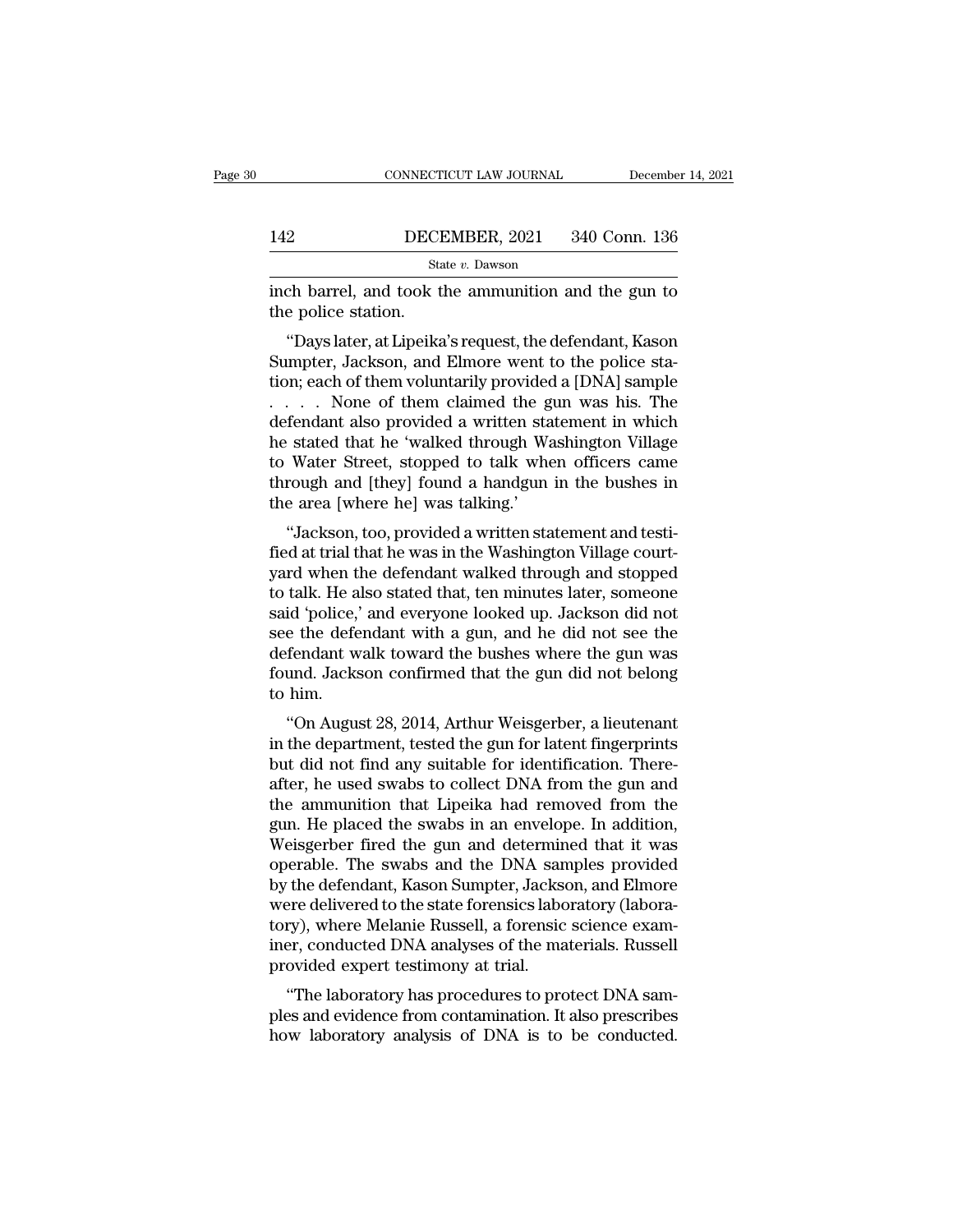### State *v.* Dawson

 $\begin{array}{ll}\n 0.2021 \quad \text{CONPECTICUT LAW JOURNAL} \quad \text{Page 31}\ \hline\n 0.0 \quad \text{Conn. } 136 \quad \text{DECEMBER, } 2021 \quad \text{143}\ \text{State } v. \text{ Dawson}\n\end{array}$ The DNA that Weisgerber swabbed from the gun and munition is touch DNA because it was deposited on  $\frac{340 \text{ Conn. } 136 \qquad \text{DECEMBER, } 2021 \qquad \qquad 143}{\text{State } v. \text{ Dawson}}$ <br>The DNA that Weisgerber swabbed from the gun and ammunition is touch DNA because it was deposited on the gun or ammunition when someone [either] touched them direc 340 Conn. 136 DECEMBER, 2021 143<br>
State v. Dawson<br>
The DNA that Weisgerber swabbed from the gun and<br>
ammunition is touch DNA because it was deposited on<br>
the gun or ammunition when someone [either] touched<br>
them directly, 340 Conn. 136 DECEMBER, 2021 143<br>
State v. Dawson<br>
The DNA that Weisgerber swabbed from the gun and<br>
ammunition is touch DNA because it was deposited on<br>
the gun or ammunition when someone [either] touched<br>
them directly, The DNA that Weisgerber swabbed from the gun and<br>ammunition is touch DNA because it was deposited on<br>the gun or ammunition when someone [either] touched<br>them directly, [or his DNA became present on them]<br>through a seconda state v. Dawson<br>The DNA that Weisgerber swabbed from the gun and<br>ammunition is touch DNA because it was deposited on<br>the gun or ammunition when someone [either] touched<br>them directly, [or his DNA became present on them]<br>t The DNA that Weisgerber swabbed from the gun and<br>ammunition is touch DNA because it was deposited on<br>the gun or ammunition when someone [either] touched<br>them directly, [or his DNA became present on them]<br>through a secondar ammunition is touch DNA because it was deposited on<br>the gun or ammunition when someone [either] touched<br>them directly, [or his DNA became present on them]<br>through a secondary transfer or . . . aerosolization,<br>that is, coug the gun or ammunition when someone [either] touched<br>them directly, [or his DNA became present on them]<br>through a secondary transfer or . . . aerosolization,<br>that is, coughing or sneezing. Touch DNA comes from<br>skin cells le them directly, [or his DNA became present on them]<br>through a secondary transfer or . . . aerosolization,<br>that is, coughing or sneezing. Touch DNA comes from<br>skin cells left behind when a person touches an object.<br>The quant through a secondary transfer or  $\ldots$  a erosolization,<br>that is, coughing or sneezing. Touch DNA comes from<br>skin cells left behind when a person touches an object.<br>The quantity and quality of touch DNA vary according<br>to th that is, coughing or sneezing. Touch DNA comes from<br>skin cells left behind when a person touches an object.<br>The quantity and quality of touch DNA vary according<br>to the character of the object's surface, i.e., rough or<br>smoo skin cells left behind when a person touches an object.<br>The quantity and quality of touch DNA vary according<br>to the character of the object's surface, i.e., rough or<br>smooth, and the length of time the DNA has been on the<br>o The quantity and quantity and quantity and the leng<br>smooth, and the leng<br>object. DNA degrade<br>factors, such as heat<br>it difficult to amplify<br>to detect DNA.<br>"The quantity of I and the different of the suggests same to the position, and the length of time the DNA has been on the sigent. DNA degrades with time due to environmental etors, such as heat and moisture. Degradation makes difficult to am object. DNA degrades with time due to environmental<br>factors, such as heat and moisture. Degradation makes<br>it difficult to amplify the DNA and, in some cases, even<br>to detect DNA.<br>"The quantity of DNA on the swabs was small,

factors, such as heat and moisture. Degradation makes<br>it difficult to amplify the DNA and, in some cases, even<br>to detect DNA.<br>"The quantity of DNA on the swabs was small, and<br>the DNA was partially degraded. Nonetheless, R it difficult to amplify the DNA and, in some cases, even<br>to detect DNA.<br>"The quantity of DNA on the swabs was small, and<br>the DNA was partially degraded. Nonetheless, Russell<br>was able to extract a DNA solution of 7.16 picog to detect DNA.<br>
"The quantity of DNA on the swabs was small, and<br>
the DNA was partially degraded. Nonetheless, Russell<br>
was able to extract a DNA solution of 7.16 picograms<br>
per microliter from the swabs. Although she was "The quantity of DNA on the swabs was small, and<br>the DNA was partially degraded. Nonetheless, Russell<br>was able to extract a DNA solution of 7.16 picograms<br>per microliter from the swabs. Although she was able<br>to amplify a s "The quantity of DNA on the swabs was small, and<br>the DNA was partially degraded. Nonetheless, Russell<br>was able to extract a DNA solution of 7.16 picograms<br>per microliter from the swabs. Although she was able<br>to amplify a s the DNA was partially degraded. Nonetheless, Russell<br>was able to extract a DNA solution of 7.16 picograms<br>per microliter from the swabs. Although she was able<br>to amplify a sample of about seventy picograms of DNA,<br>1000 pic was able to extract a DNA solution of 7.16 picograms<br>per microliter from the swabs. Although she was able<br>to amplify a sample of about seventy picograms of DNA,<br>1000 picograms is the ideal amount for DNA analysis.<br>A low yi per microliter from the swabs. Although she was able<br>to amplify a sample of about seventy picograms of DNA,<br>1000 picograms is the ideal amount for DNA analysis.<br>A low yield sample will provide a DNA profile but usu-<br>ally n to amplify a sample of about seventy picograms of DNA,<br>1000 picograms is the ideal amount for DNA analysis.<br>A low yield sample will provide a DNA profile but usu-<br>ally not a full profile. Russell was able to generate a<br>par 1000 picograms is the ideal amount for DNA analysis.<br>A low yield sample will provide a DNA profile but usu-<br>ally not a full profile. Russell was able to generate a<br>partial profile and obtained results at seven out of fif-<br> A low yield sample will provide a DNA profile but usu-<br>ally not a full profile. Russell was able to generate a<br>partial profile and obtained results at seven out of fif-<br>teen loci tested. The profile Russell obtained from t ally not a full profile. Russell was able to generate a<br>partial profile and obtained results at seven out of fif-<br>teen loci tested. The profile Russell obtained from the<br>gun and ammunition consisted of a mixture of DNA,<br>si partial profile and obtained results at seven out of fif-<br>teen loci tested. The profile Russell obtained from the<br>gun and ammunition consisted of a mixture of DNA,<br>signifying the presence of more than one person's DNA.<br>She teen loci tested. The profile Russell obtained from the<br>gun and ammunition consisted of a mixture of DNA,<br>signifying the presence of more than one person's DNA.<br>She was able to compare the DNA from the swabs with<br>the sampl gun and ammunition consisted of a mixture of DNA,<br>signifying the presence of more than one person's DNA.<br>She was able to compare the DNA from the swabs with<br>the samples provided by the defendant, Kason Sumpter,<br>Elmore and signifying the presence of more than one person's DNA.<br>She was able to compare the DNA from the swabs with<br>the samples provided by the defendant, Kason Sumpter,<br>Elmore and Jackson in a scientifically accurate way<br>and to ob She was able to compare the DNA from the swabs with<br>the samples provided by the defendant, Kason Sumpter,<br>Elmore and Jackson in a scientifically accurate way<br>and to obtain scientifically viable and accurate results.<br>Her an the samples provided by the defendant, Kason Sumpter,<br>Elmore and Jackson in a scientifically accurate way<br>and to obtain scientifically viable and accurate results.<br>Her analysis eliminated Kason Sumpter, Elmore and<br>Jackson Elmore and Jackson in a scientifically accurate way<br>and to obtain scientifically viable and accurate results.<br>Her analysis eliminated Kason Sumpter, Elmore and<br>Jackson as possible contributors to the DNA profile<br>she develo and to obtain scientifically viable and accurate results.<br>Her analysis eliminated Kason Sumpter, Elmore and<br>Jackson as possible contributors to the DNA profile<br>she developed from the swabs. The defendant, however,<br>could no Her analysis eliminated Kason Sumpter, Elmore and<br>Jackson as possible contributors to the DNA profile<br>she developed from the swabs. The defendant, however,<br>could not be eliminated as a contributor. The expected<br>frequency o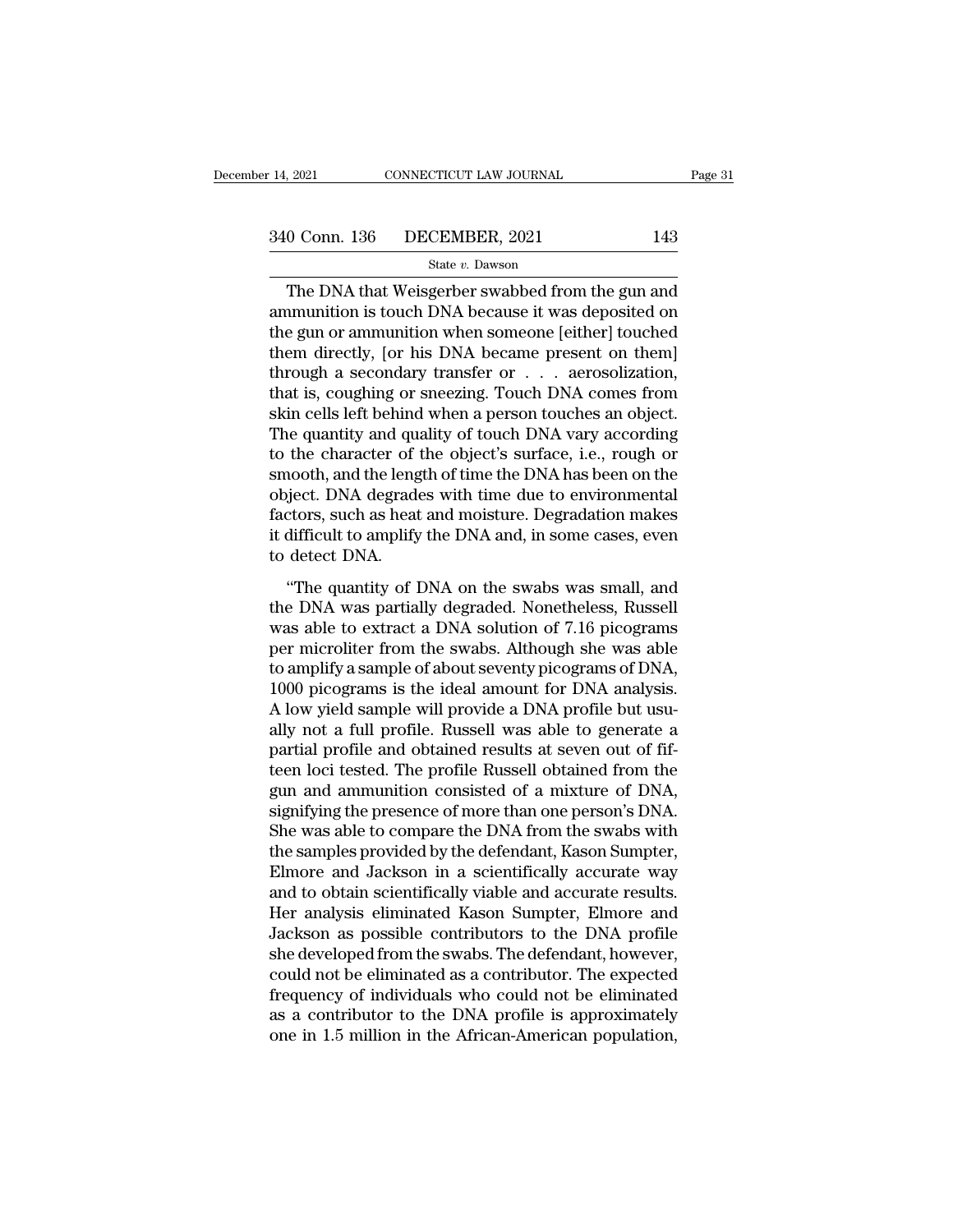# EXECUTE CONNECTICUT LAW JOURNAL December 14, 2021<br>144 DECEMBER, 2021 340 Conn. 136<br>State v. Dawson State *v.* Dawson

CONNECTICUT LAW JOURNAL December 14, 2021<br>
144 DECEMBER, 2021 340 Conn. 136<br>
<sup>State v.</sup> Dawson<br>
one in 3.5 million in the Caucasian population, and one<br>
in 930,000 in the Hispanic population.<sup>9</sup> The defendant<br>
is African **in 144 DECEMBER**, 2021 340 Conn. 136<br> **EXECUBER** State v. Dawson<br>
one in 3.5 million in the Caucasian population, and one<br>
in 930,000 in the Hispanic population.<sup>9</sup> The defendant<br>
is African-American. 144 DECEM<br>
State<br>
one in 3.5 million in the Cain<br>
1930,000 in the Hispanic<br>
is African-American.<br>
"A warrant was issued <sup>4</sup><br>
State *v*. Dawson<br>
Re in 3.5 million in the Caucasian population, and one<br>
930,000 in the Hispanic population.<sup>9</sup> The defendant<br>
African-American.<br>
"A warrant was issued for the defendant's arrest on<br>
ptember 25, 201

September 25, 2014. . . . Subsequently, the state filed one in 3.5 million in the Caucasian population, and one<br>in 930,000 in the Hispanic population.<sup>9</sup> The defendant<br>is African-American.<br>"A warrant was issued for the defendant's arrest on<br>September 25, 2014.... Subsequently, in 930,000 in the Hispanic population.<sup>9</sup> The defendant<br>is African-American.<br>"A warrant was issued for the defendant's arrest on<br>September 25, 2014.... Subsequently, the state filed<br>an amended long form information chargi is African-American.<br>
"A warrant was issued for the defendant's arrest on<br>
September 25, 2014.... Subsequently, the state filed<br>
an amended long form information charging the defen-<br>
dant with criminal possession of a pis <sup>1</sup> The Martin Controller and September 25, 2014. . . . Subsequently, the state filed an amended long form information charging the defendant with criminal possession of a pistol or revolver in violation of § 53a-217c and "A warrant was issued for the defendant's arrest on<br>September 25, 2014.... Subsequently, the state filed<br>an amended long form information charging the defen-<br>dant with criminal possession of a pistol or revolver in<br>violat September 25, 2014. . . . Subsequently, the state filed<br>an amended long form information charging the defen-<br>dant with criminal possession of a pistol or revolver in<br>violation of § 53a-217c and criminal trespass in violat an amended long form information charging the defen-<br>dant with criminal possession of a pistol or revolver in<br>violation of § 53a-217c and criminal trespass in violation<br>of General Statutes § 53a-109 (a) (1). . . . . [Follo dant with criminal possession of a pistol or revolver in violation of § 53a-217c and criminal trespass in violation of General Statutes § 53a-109 (a)  $(1)$ . . . . [Following a trial] [t]he jury found the defendant guilty violation of § 53a-217c and criminal trespass in violation<br>of General Statutes § 53a-109 (a) (1). . . . [Following<br>a trial] [t]he jury found the defendant guilty of both<br>charges." (Citation omitted; footnote added; footno of General Statutes § 53a-109 (a) (1). . . . . [Following<br>a trial] [t]he jury found the defendant guilty of both<br>charges." (Citation omitted; footnote added; footnotes<br>in original; footnote omitted.) *State* v. *Dawson*, a trial] [t]he jury found the defendant guilty of both<br>charges." (Citation omitted; footnote added; footnotes<br>in original; footnote omitted.) *State* v. *Dawson*, 188<br>Conn. App. 532, 536–41, 205 A.3d 662 (2019). The court<br> charges." (Citation omitted; footnote added; footnotes<br>in original; footnote omitted.) *State* v. *Dawson*, 188<br>Conn. App. 532, 536–41, 205 A.3d 662 (2019). The court<br>sentenced the defendant to a term of ten years of impri in original; footnote omitted.) *State* v. *Dawson*, 188<br>Conn. App. 532, 536–41, 205 A.3d 662 (2019). The court<br>sentenced the defendant to a term of ten years of impris-<br>onment, two years of which were a mandatory mini-<br>m Conn. App. 532, 536–41, 205 A.3d 662 (2019). The court<br>sentenced the defendant to a term of ten years of impris-<br>onment, two years of which were a mandatory mini-<br>mum, on the conviction of criminal possession of a<br>pistol sentenced the defendant to a term of ten years of impris-<br>onment, two years of which were a mandatory mini-<br>mum, on the conviction of criminal possession of a<br>pistol or revolver, and a term of three months of impris-<br>onmen onment, two years of which were a mandatory mini-<br>mum, on the conviction of criminal possession of a<br>pistol or revolver, and a term of three months of impris-<br>onment on the conviction of criminal trespass in the<br>third degr mum, on the conviction of criminal possepistol or revolver, and a term of three month<br>onment on the conviction of criminal tres<br>third degree, with the sentences to run cor<br>for a total effective sentence of ten years<br>months ment on the conviction of criminal trespass in the<br>ird degree, with the sentences to run consecutively,<br>r a total effective sentence of ten years and three<br>onths of imprisonment. Id., 541. Thereafter, the defen-<br>nt appeale third degree, with the sentences to run consecutively,<br>for a total effective sentence of ten years and three<br>months of imprisonment. Id., 541. Thereafter, the defen-<br>dant appealed to the Appellate Court.<br>On appeal to the A

for a total effective sentence of ten years and three<br>months of imprisonment. Id., 541. Thereafter, the defen-<br>dant appealed to the Appellate Court.<br>On appeal to the Appellate Court, the defendant<br>claimed, inter alia, tha months of imprisonment. Id., 541. Thereafter, the defendant appealed to the Appellate Court.<br>On appeal to the Appellate Court, the defendant claimed, inter alia, that "there was insufficient evidence to convict him of crim dant appealed to the Appellate Court.<br>
On appeal to the Appellate Court, the defendant<br>
claimed, inter alia, that "there was insufficient evidence<br>
to convict him of criminal possession of a pistol or<br>
revolver because the On appeal to the Appellate Court, the defendant<br>claimed, inter alia, that "there was insufficient evidence<br>to convict him of criminal possession of a pistol or<br>revolver because there was insufficient evidence of his<br>knowle On appeal to the Appellate Court, the defendant<br>
claimed, inter alia, that "there was insufficient evidence<br>
to convict him of criminal possession of a pistol or<br>
revolver because there was insufficient evidence of his<br>
kn claimed, inter alia, that "there was insufficient evidence<br>to convict him of criminal possession of a pistol or<br>revolver because there was insufficient evidence of his<br>knowledge of the gun and no evidence to prove his<br>domi to convict him of criminal possession of a pistol or<br>revolver because there was insufficient evidence of his<br>knowledge of the gun and no evidence to prove his<br>dominion or control over it." Id. The Appellate Court<br>rejected revolver because there was insufficient evidence of his<br>knowledge of the gun and no evidence to prove his<br>dominion or control over it." Id. The Appellate Court<br>rejected the defendant's claim, concluding that "there<br>was suf knowledge of the gun and no evidence to prove his<br>dominion or control over it." Id. The Appellate Court<br>rejected the defendant's claim, concluding that "there<br>was sufficient circumstantial evidence [from] which the<br>jury r is surflictent circumstantial evidence [from] which the<br>'y reasonably could have inferred that the defendant<br>is in possession of the gun when he entered the court-<br>d, that he put it near the bushes when the police<br>"Russell jury reasonably could have inferred that the defendant<br>was in possession of the gun when he entered the court-<br>yard, that he put it near the bushes when the police<br><sup>9</sup> "Russell's work was reviewed for accuracy by a technic was in p<br>yard, th<br><sup>9</sup> "Russel<br>the laborat<br>731 (2019).

<sup>&</sup>lt;sup>9</sup> "Russell's work was reviewed for accuracy by a technical reviewer at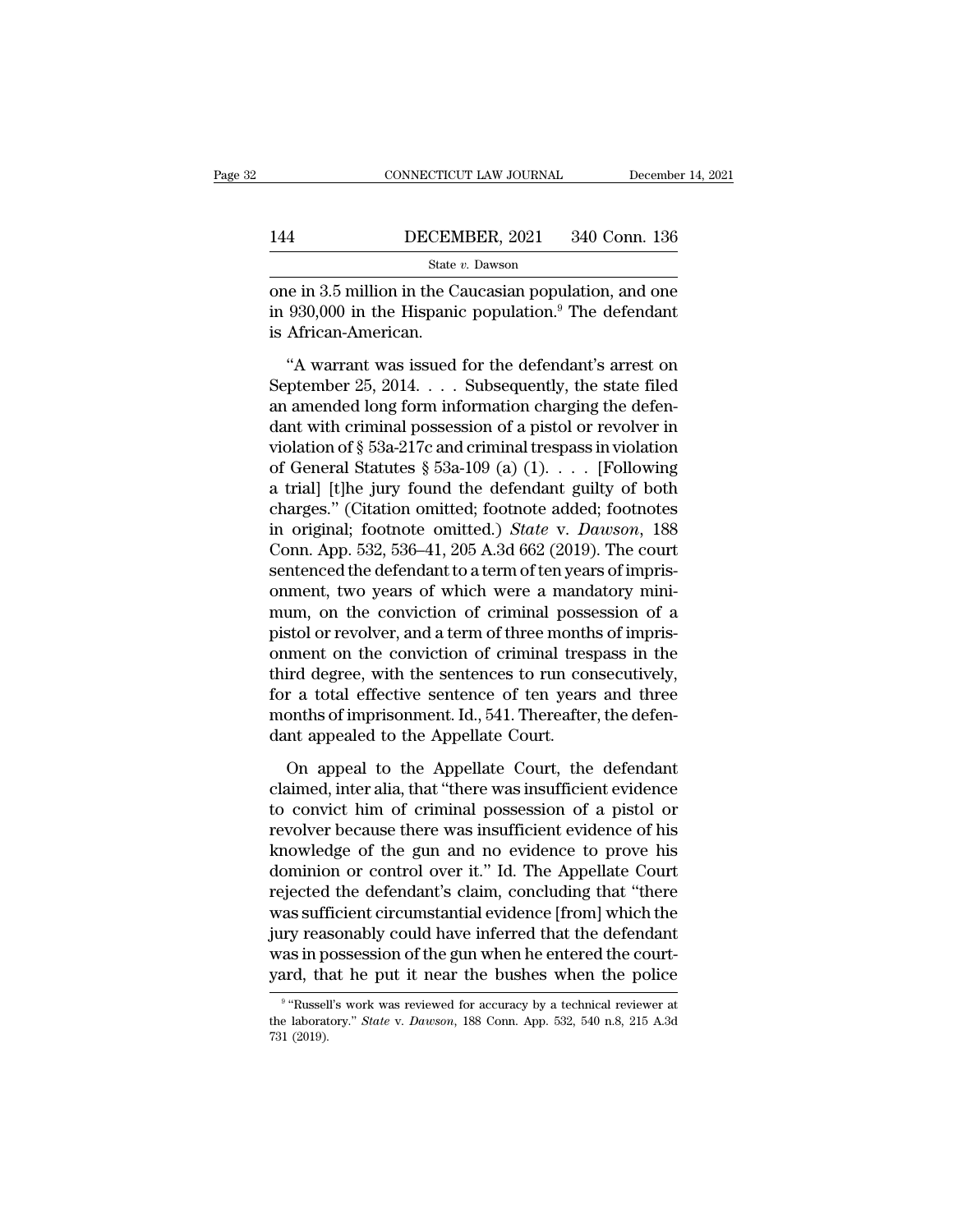### State *v.* Dawson

14, 2021 CONNECTICUT LAW JOURNAL Page<br>  $\frac{340 \text{ Conn. } 136 \qquad \text{DECEMBER, } 2021 \qquad \qquad 145}{\text{State } v. \text{ Dawson}}$ <br>
arrived so that it would not be found on his person,<br>
and that he intended to retrieve the gun when the police<br>
loft" Id. 5 340 Conn. 136 DECEMBER, 2021 145<br>State v. Dawson<br>arrived so that it would not be found on his person,<br>and that he intended to retrieve the gun when the police<br>left." Id., 555–56. Specifically, the court reasoned that,<br>hoca 340 Conn. 136 DECEMBER, 2021 145<br>
State v. Dawson<br>
arrived so that it would not be found on his person,<br>
and that he intended to retrieve the gun when the police<br>
left." Id., 555–56. Specifically, the court reasoned that,  $\begin{array}{ll}\n & \text{B40 Conn.} \text{ 136} & \text{DECEMBER, 2021} & \text{145} \\
 \hline\n & \text{State } v. \text{ Dawson} \\
 \hline\n & \text{array} \text{ \text{ 145} } \text{ \text{ 45} } \text{ \text{ 46} } \text{ \text{ 47} } \text{ \text{ 48} } \text{ \text{ 48} } \text{ \text{ 48} } \text{ \text{ 48} } \text{ \text{ 48} } \text{ \text{ 48} } \text{ \text{ 48} } \text{ \text{ 49$ State v. Dawson<br>
State v. Dawson<br>
arrived so that it would not be found on his person,<br>
and that he intended to retrieve the gun when the police<br>
left." Id., 555–56. Specifically, the court reasoned that,<br>
because "the gu state v. Dawson<br>arrived so that it would not be found on his person,<br>and that he intended to retrieve the gun when the police<br>left." Id., 555–56. Specifically, the court reasoned that,<br>because "the gun was found in plain arrived so that it would not be found on his person,<br>and that he intended to retrieve the gun when the police<br>left." Id., 555–56. Specifically, the court reasoned that,<br>because "the gun was found in plain view and appeared and that he intended to retrieve the gun when the police<br>left." Id., 555–56. Specifically, the court reasoned that,<br>because "the gun was found in plain view and appeared<br>to have been placed near the bushes recently," the j left." Id., 555–56. Specifically, the court reasoned that,<br>because "the gun was found in plain view and appeared<br>to have been placed near the bushes recently," the jury<br>reasonably could have "inferred that the person who<br>p because "the gun was found in plain view and appeared<br>to have been placed near the bushes recently," the jury<br>reasonably could have "inferred that the person who<br>put the gun near the bushes did not abandon it and<br>leave the to have been placed near the bushes recently," the jury<br>reasonably could have "inferred that the person who<br>put the gun near the bushes did not abandon it and<br>leave the courtyard but, instead, was one of the six<br>individual reasonably could have "inferred that the person who<br>put the gun near the bushes did not abandon it and<br>leave the courtyard but, instead, was one of the six<br>individuals in the courtyard when the officers arrived."<br>Id., 546. put the gun near the bushes did not abandon it and<br>leave the courtyard but, instead, was one of the six<br>individuals in the courtyard when the officers arrived."<br>Id., 546. The court further reasoned that the jury reason-<br>ab leave the courtyard but, instead, was one of the six<br>individuals in the courtyard when the officers arrived."<br>Id., 546. The court further reasoned that the jury reason-<br>ably could have found, on the basis of Lipeika's test individuals in the courtyard when the officers arrived."<br>Id., 546. The court further reasoned that the jury reason-<br>ably could have found, on the basis of Lipeika's testi-<br>mony, that "the defendant quickly put the gun on t Id., 546. The court further reasoned that the jury reasonably could have found, on the basis of Lipeika's testi-<br>mony, that "the defendant quickly put the gun on the<br>wall near the bushes to avoid being found with it" when<br> ably could have found, on the basis of Lipeika's testi-<br>mony, that "the defendant quickly put the gun on the<br>wall near the bushes to avoid being found with it" when<br>the police arrived because, "when individuals who have<br>a mony, that "the defendant quickly put the gun on the<br>wall near the bushes to avoid being found with it" when<br>the police arrived because, "when individuals who have<br>a gun in their possession become aware of a police<br>presenc wall near the bushes to avoid being found with it" when<br>the police arrived because, "when individuals who have<br>a gun in their possession become aware of a police<br>presence, they try to 'discard  $\ldots$  or stash' the gun so<br>t the police arrived because, "when individuals who have<br>a gun in their possession become aware of a police<br>presence, they try to 'discard  $\ldots$  or stash' the gun so<br>that they will not be detected with it," and they will<br>ty a gun in their possession become aware of a police<br>presence, they try to 'discard . . . or stash' the gun so<br>that they will not be detected with it," and they will<br>typically "put the gun in a place close enough to be<br>"acc presence, they try to 'discard . . . or stash' the gun so<br>that they will not be detected with it," and they will<br>typically "put the gun in a place close enough to be<br>'accessible' to them." Id., 547. Finally, the court reathat they will not be detected with it," and they will<br>typically "put the gun in a place close enough to be<br>'accessible' to them." Id., 547. Finally, the court rea-<br>soned that, because "the defendant was the only person<br>at typically "put the gun in a place close enough to be<br>"accessible" to them." Id., 547. Finally, the court rea-<br>soned that, because "the defendant was the only person<br>at the picnic table who could not be eliminated as a<br>cont 'accessible' to them." Id., 547. Finally, the court reasoned that, because "the defendant was the only person at the picnic table who could not be eliminated as a contributor to the DNA profile found on the gun and ammunit soned that, beat the picnic<br>at the picnic<br>contributor t<br>ammunition''<br>defendant on<br>to do so aga<br>Id., 548.<br>Although th the picture who could not be eminifaced as a<br>ntributor to the DNA profile found on the gun and<br>munition"; id.; it was reasonable to infer that "the<br>fendant once had the gun on his person and intended<br>do so again when the p contributor to the DNA profile found off the guit and<br>ammunition"; id.; it was reasonable to infer that "the<br>defendant once had the gun on his person and intended<br>to do so again when the police left the courtyard."<br>Id., 54

animum.com , id., it was reasonable to inter that the<br>defendant once had the gun on his person and intended<br>to do so again when the police left the courtyard."<br>Id., 548.<br>Although the Appellate Court acknowledged that "none defendant once had the gun on his person and intended<br>to do so again when the police left the courtyard."<br>Id., 548.<br>Although the Appellate Court acknowledged that "none<br>of the [aforementioned] factors alone is direct evide Id., 548.<br>Id., 548.<br>Although the Appellate Court acknowledged that "none<br>of the [aforementioned] factors alone is direct evidence<br>of the defendant's knowledge of the gun's presence or<br>his intent to possess it"; id., 547; i Although the Appellate Court acknowledged that "none<br>of the [aforementioned] factors alone is direct evidence<br>of the defendant's knowledge of the gun's presence or<br>his intent to possess it"; id., 547; it concluded that "t Although the Appellate Court acknowledged that "none<br>of the [aforementioned] factors alone is direct evidence<br>of the defendant's knowledge of the gun's presence or<br>his intent to possess it"; id., 547; it concluded that "th of the [aforementioned] fact<br>of the defendant's knowledg<br>his intent to possess it"; id.,<br>cumulative force of the cir<br>sufficient for the jury reason<br>dant knew of the gun and w<br>sion of it." Id., 547–48.<br>On appeal, the defend Intertuant Schowledge of the gains presence of<br>
sintent to possess it"; id., 547; it concluded that "the<br>
mulative force of the circumstantial evidence was<br>
fficient for the jury reasonably to infer that the defen-<br>
nt kne First incorrectly determined that the evidence was<br>sufficient for the jury reasonably to infer that the defen-<br>dant knew of the gun and was in constructive posses-<br>sion of it." Id., 547–48.<br>On appeal, the defendant claims culturality force of the circumstantial evidence was<br>sufficient for the jury reasonably to infer that the defen-<br>dant knew of the gun and was in constructive posses-<br>sion of it." Id., 547–48.<br>On appeal, the defendant claim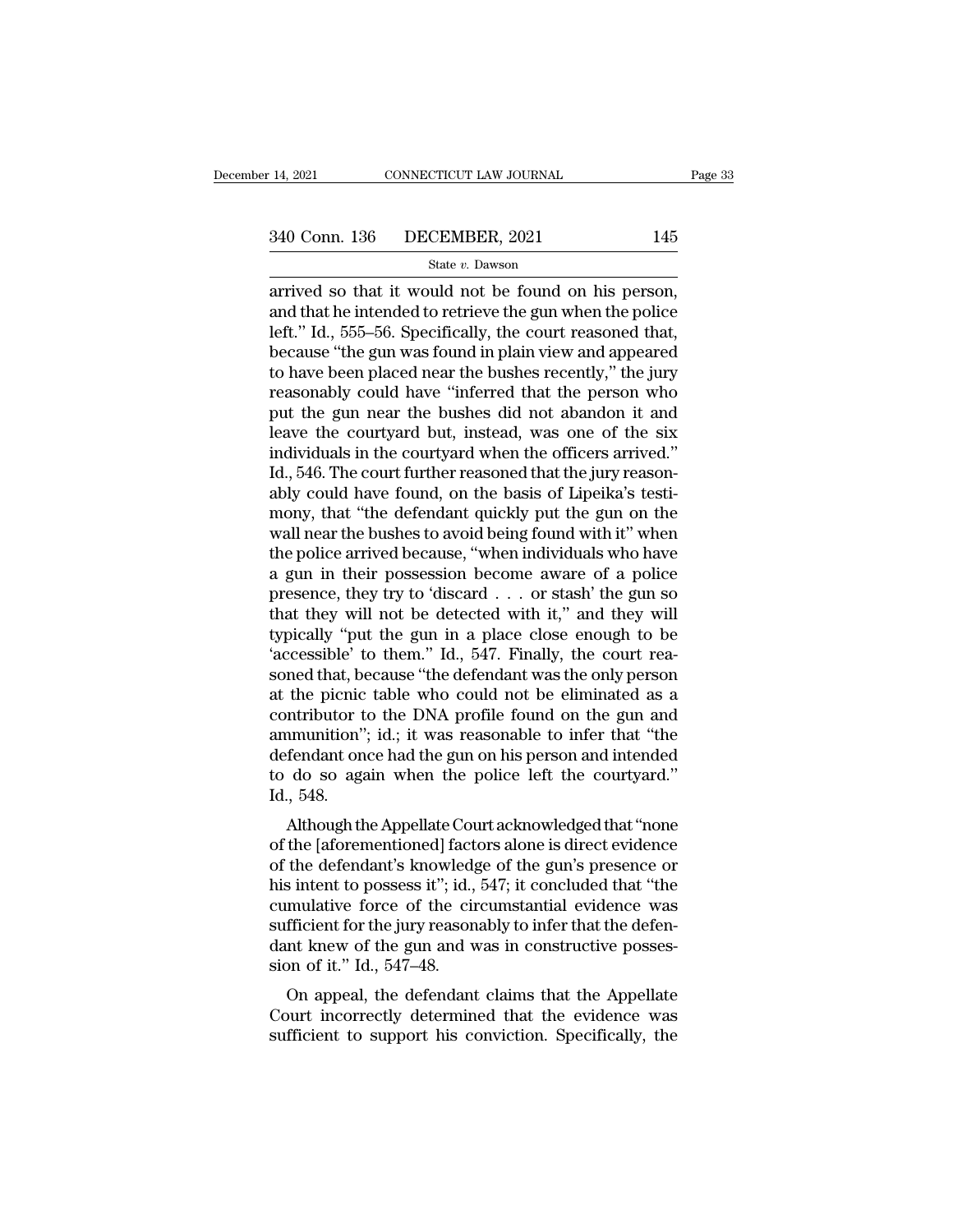# EXECUTE CONNECTICUT LAW JOURNAL December 14, 2021<br>146 DECEMBER, 2021 340 Conn. 136<br>State v. Dawson

### State *v.* Dawson

 $\begin{tabular}{ll} \multicolumn{1}{l}{{\small \textbf{COMPECTICUT LAW JOURNAL}}} & \multicolumn{1}{l}{\small \textbf{December 14, 2021}}\\ \hline & \multicolumn{1}{l}{\small \textbf{BECEMBER, 2021}} & \multicolumn{1}{l}{\small \textbf{340 Conn. 136}}\\ & \multicolumn{1}{l}{\small \textbf{State $v$. Dawson}}\\ \hline & \multicolumn{1}{l}{\small \textbf{defendant argues that the Appellate Court incorrectly} }\\ \hline \textbf{reasonable that, merely because he was in a place where} \\ \hline \end{tabular}$ 146 DECEMBER, 2021 340 Conn. 136<br>
State v. Dawson<br>
defendant argues that the Appellate Court incorrectly<br>
reasoned that, merely because he was in a place where<br>
the gun was present and trace amounts of DNA consis-<br>
tort wi 146 DECEMBER, 2021 340 Conn. 136<br>
State v. Dawson<br>
defendant argues that the Appellate Court incorrectly<br>
reasoned that, merely because he was in a place where<br>
the gun was present and trace amounts of DNA consis-<br>
tent w 146 DECEMBER, 2021 340 Conn. 136<br>
State v. Dawson<br>
defendant argues that the Appellate Court incorrectly<br>
reasoned that, merely because he was in a place where<br>
the gun was present and trace amounts of DNA consis-<br>
tent w  $\begin{array}{l} \hline \text{State } v. \text{ Dawson} \end{array}$  defendant argues that the Appellate Court incorrectly reasoned that, merely because he was in a place where the gun was present and trace amounts of DNA consistent with his DNA profile came state v. Dawson<br>defendant argues that the Appellate Court incorrectly<br>reasoned that, merely because he was in a place where<br>the gun was present and trace amounts of DNA consis-<br>tent with his DNA profile came into contact defendant argues that the Appellate Court incorrectly<br>reasoned that, merely because he was in a place where<br>the gun was present and trace amounts of DNA consis-<br>tent with his DNA profile came into contact with the<br>gun at a reasoned that, merely because he was in a place where<br>the gun was present and trace amounts of DNA consis-<br>tent with his DNA profile came into contact with the<br>gun at an unknown time and in an unknown manner,<br>a rational ju the gun was present and trace amounts of DNA consistent with his DNA profile came into contact with the gun at an unknown time and in an unknown manner, a rational jury reasonably could have found beyond a reasonable doubt tent with his DNA profile came into contact with the<br>gun at an unknown time and in an unknown manner,<br>a rational jury reasonably could have found beyond a<br>reasonable doubt that he constructively possessed the<br>gun. In so ar gun at an unknown time and in an unknown manner,<br>a rational jury reasonably could have found beyond a<br>reasonable doubt that he constructively possessed the<br>gun. In so arguing, the defendant asserts that, without<br>further co a rational jury reasonably could have found beyond a<br>reasonable doubt that he constructively possessed the<br>gun. In so arguing, the defendant asserts that, without<br>further corroborative proof, the DNA evidence was<br>insuffici reasonable doubt that he constructively possessed the<br>gun. In so arguing, the defendant asserts that, without<br>further corroborative proof, the DNA evidence was<br>insufficient as a matter of law to establish his guilt<br>because gun. In so arguing, the defendant asserts that, without<br>further corroborative proof, the DNA evidence was<br>insufficient as a matter of law to establish his guilt<br>because DNA evidence, standing alone, does not estab-<br>lish th further corroborative proof, the DNA evidence was<br>insufficient as a matter of law to establish his guilt<br>because DNA evidence, standing alone, does not estab-<br>lish that he knowingly exercised dominion or control<br>over the g insufficient as a matter of law to establish his guilt<br>because DNA evidence, standing alone, does not estab-<br>lish that he knowingly exercised dominion or control<br>over the gun. The state counters that the Appellate<br>Court co because DNA evidence, standing alone, does not establish that he knowingly exercised dominion or control<br>over the gun. The state counters that the Appellate<br>Court correctly concluded that the cumulative evidence<br>and infere lish that he knowingly e<br>over the gun. The state<br>Court correctly conclude<br>and inferences logically 1<br>jury's conclusion that the<br>sessed the gun beyond a<br>with the defendant.<br>In reviewing criminal of In the state counters and the rippendice<br>ourt correctly concluded that the cumulative evidence<br>d inferences logically flowing therefrom support the<br>ry's conclusion that the defendant constructively pos-<br>ssed the gun beyond sourcestically concluded that the calibrative evidence<br>and inferences logically flowing therefrom support the<br>jury's conclusion that the defendant constructively pos-<br>sessed the gun beyond a reasonable doubt. We agree<br>with

the meridian method is a signally in the defendant constructively possessed the gun beyond a reasonable doubt. We agree with the defendant.<br>
In reviewing criminal convictions for the sufficiency of the evidence, we apply a favorable to gun beyond a reasonable doubt. We agree<br>with the defendant.<br>In reviewing criminal convictions for the sufficiency<br>of the evidence, we apply a well established two part<br>test. "First, we construe the evidence in mind the defendant.<br>In reviewing criminal convictions for the sufficiency<br>of the evidence, we apply a well established two part<br>test. "First, we construe the evidence in the light most<br>favorable to sustaining the verdict. In reviewing criminal convictions for the sufficiency<br>of the evidence, we apply a well established two part<br>test. "First, we construe the evidence in the light most<br>favorable to sustaining the verdict. Second, we deter-<br>mi In reviewing criminal convictions for the sufficiency<br>of the evidence, we apply a well established two part<br>test. "First, we construe the evidence in the light most<br>favorable to sustaining the verdict. Second, we deter-<br>m of the evidence, we apply a well established two part<br>test. "First, we construe the evidence in the light most<br>favorable to sustaining the verdict. Second, we deter-<br>mine whether upon the facts so construed and the infertest. "First, we construe the evidence in the light most<br>favorable to sustaining the verdict. Second, we deter-<br>mine whether upon the facts so construed and the infer-<br>ences reasonably drawn therefrom the [jury] reasonably mine whether upon the facts so construed and the infer-<br>ences reasonably drawn therefrom the [jury] reasonably<br>could have concluded that the cumulative force of the<br>evidence established guilt beyond a reasonable doubt."<br>(I ences reasonably drawn therefrom the [jury] reasonably<br>could have concluded that the cumulative force of the<br>evidence established guilt beyond a reasonable doubt."<br>(Internal quotation marks omitted.) *State* v. *James E.* could have concluded that the cumulative force of the evidence established guilt beyond a reasonable doubt."<br>(Internal quotation marks omitted.) *State v. James E.*, 327 Conn. 212, 218, 173 A.3d 380 (2017). "On appeal, we evidence established guilt beyond a reasonable doubt."<br>(Internal quotation marks omitted.) *State* v. *James E.*,<br>327 Conn. 212, 218, 173 A.3d 380 (2017). "On appeal,<br>we do not ask whether there is a reasonable view of th (Internal quotation marks omitted.) *State v. James E.*, 327 Conn. 212, 218, 173 A.3d 380 (2017). "On appeal, we do not ask whether there is a reasonable view of the evidence that would support a reasonable hypothesis of 327 Conn. 212, 218, 173 A.3d 380 (2017). "On appeal,<br>we do not ask whether there is a reasonable view of the<br>evidence that would support a reasonable hypothesis<br>of innocence. We ask, instead, whether there is a rea-<br>sonabl we do not ask whether there is a reasonable view of the<br>evidence that would support a reasonable hypothesis<br>of innocence. We ask, instead, whether there is a rea-<br>sonable view of the evidence that supports the [jury's]<br>ver evidence that would support a reasonable hypothesis<br>of innocence. We ask, instead, whether there is a rea-<br>sonable view of the evidence that supports the [jury's]<br>verdict of guilty." (Internal quotation marks omitted.)<br>Sta of innocence. We ask, instead, whether there is a reasonable view of the evidence that supports the [jury's] verdict of guilty." (Internal quotation marks omitted.)<br>State v. Taupier, 330 Conn. 149, 187, 193 A.3d 1 (2018),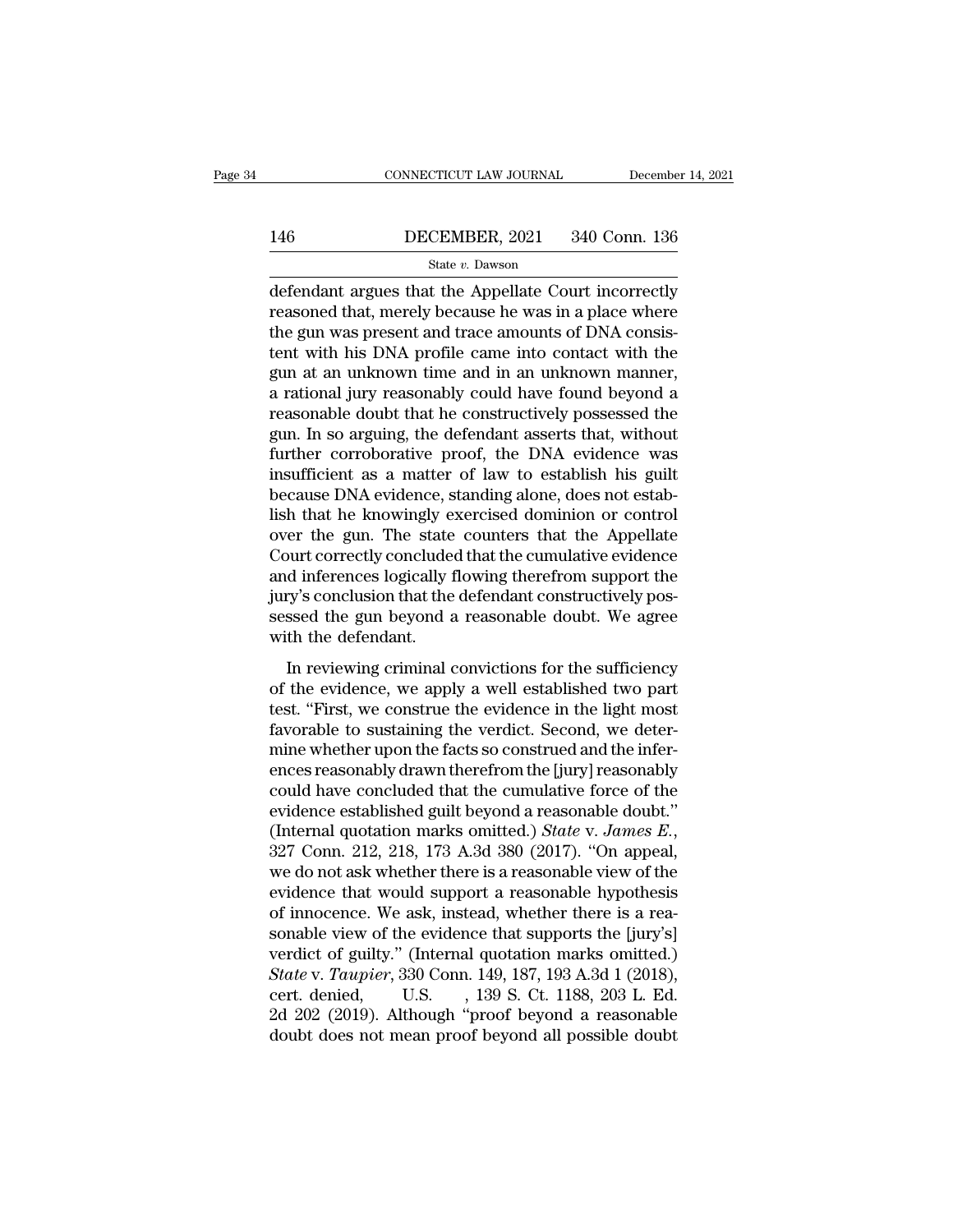# 14, 2021 CONNECTICUT LAW JOURNAL Page 35<br>340 Conn. 136 DECEMBER, 2021 147<br>State v. Dawson

### State *v.* Dawson

<sup>14, 2021</sup> CONNECTICUT LAW JOURNAL Page 3<br>
340 Conn. 136 DECEMBER, 2021 147<br>
<sup>340</sup> State *v*. Dawson<br>
. . . [or] require acceptance of every hypothesis of innocence posed by the defendant that, had it been<br>
found are dible 340 Conn. 136 DECEMBER, 2021 147<br>
State v. Dawson<br>
. . . [or] require acceptance of every hypothesis of<br>
innocence posed by the defendant that, had it been<br>
found credible by the trier [of fact], would have resulted<br>
in a 340 Conn. 136 DECEMBER, 2021 147<br>
State v. Dawson<br>
. . . [or] require acceptance of every hypothesis of<br>
innocence posed by the defendant that, had it been<br>
found credible by the trier [of fact], would have resulted<br>
in a 340 Conn. 136 DECEMBER, 2021 147<br>
State v. Dawson<br>
... [or] require acceptance of every hypothesis of<br>
innocence posed by the defendant that, had it been<br>
found credible by the trier [of fact], would have resulted<br>
in an *State v. Dawson*<br> *State v. Dawson*<br> *State v. Dawson*<br>
innocence posed by the defendant that, had it been<br>
found credible by the trier [of fact], would have resulted<br>
in an acquittal"; (internal quotation marks omitted)<br> siale v. bawson<br>
... [or] require acceptance of every hypothesis of<br>
innocence posed by the defendant that, had it been<br>
found credible by the trier [of fact], would have resulted<br>
in an acquittal"; (internal quotation ma 2011 . . . . [or] require acceptance of every hypothesis of<br>innocence posed by the defendant that, had it been<br>found credible by the trier [of fact], would have resulted<br>in an acquittal"; (internal quotation marks omitted innocence posed by the defendant that, had it been<br>found credible by the trier [of fact], would have resulted<br>in an acquittal"; (internal quotation marks omitted)<br>*State* v. *Fagan*, 280 Conn. 69, 80, 905 A.2d 1101 (2006) found credible by the trier [of fact], would have resulted<br>in an acquittal"; (internal quotation marks omitted)<br>State v. Fagan, 280 Conn. 69, 80, 905 A.2d 1101 (2006),<br>cert. denied, 549 U.S. 1269, 127 S. Ct. 1491, 167 L. in an acquittal"; (internal quotation marks omitted)<br> *State* v. *Fagan*, 280 Conn. 69, 80, 905 A.2d 1101 (2006),<br>
cert. denied, 549 U.S. 1269, 127 S. Ct. 1491, 167 L. Ed.<br>
2d 236 (2007); it does not "satisfy the [c]onstit State v. Fagan, 280 Conn. 69, 80, 905 A.2d 1101 (2006),<br>cert. denied, 549 U.S. 1269, 127 S. Ct. 1491, 167 L. Ed.<br>2d 236 (2007); it does not "satisfy the [c]onstitution to<br>have a jury determine that the defendant is *proba* cert. denied, 549 U.S. 1269, 127 S. Ct. 1491, 167 L. Ed.<br>2d 236 (2007); it does not "satisfy the [c]onstitution to<br>have a jury determine that the defendant is *probably*<br>guilty." (Emphasis in original; internal quotation 2d 236 (2007); it does not "satisfy the [c]onstitution to<br>have a jury determine that the defendant is *probably*<br>guilty." (Emphasis in original; internal quotation marks<br>omitted.) *United States* v. *Valle*, 807 F.3d 508, have a jury determine that the defendant is *probably* guilty." (Emphasis in original; internal quotation marks omitted.) *United States v. Valle*, 807 F.3d 508, 515 (2d Cir. 2015). "[When] the evidence is in equipoise or Section 53a-217c provides in relevant part that a fendant is guilty of criminal possession of a pistol or wellow if the defendant "possession of a pistol or wellow if the defendant "possession of a pistol or welver if the Cir. 2015). "[When] the evidence is in equipoise or equal,<br>the [s]tate has not sustained its burden [of proof]<br>...." (Internal quotation marks omitted.) *State v. Sto-<br>vall*, 316 Conn. 514, 527, 115 A.3d 1071 (2015).<br>Sect

the [s]tate has not sustained its burden [of proof]<br>
...." (Internal quotation marks omitted.) *State v. Sto-*<br> *vall*, 316 Conn. 514, 527, 115 A.3d 1071 (2015).<br>
Section 53a-217c provides in relevant part that a<br>
defenda revolver and interestigation marks omitted.) State v. Sto-<br>vall, 316 Conn. 514, 527, 115 A.3d 1071 (2015).<br>Section 53a-217c provides in relevant part that a<br>defendant is guilty of criminal possession of a pistol or<br>revolv *vall*, 316 Conn. 514, 527, 115 A.3d 1071 (2015).<br>Section 53a-217c provides in relevant part that a defendant is guilty of criminal possession of a pistol or revolver if the defendant "possesses" a pistol or revolver, and Section 53a-217c provides in relevant part that a defendant is guilty of criminal possession of a pistol or revolver if the defendant "possesses" a pistol or revolver, and he has had a prior felony conviction. On appeal, Section 53a-217c prov<br>defendant is guilty of crin<br>revolver if the defenda<br>revolver, and he has had<br>appeal, the defendant cha<br>that he possessed a pisto<br>ing of § 53a-217c.<sup>10</sup><br>The term " '[p]ossess' n volver if the defendant "possesses" a pistol or volver, and he has had a prior felony conviction. On peal, the defendant challenges only the jury's finding at he possessed a pistol or revolver within the mean-<br>g of  $\S$  53 revolver, and he has had a prior felony conviction. On<br>appeal, the defendant challenges only the jury's finding<br>that he possessed a pistol or revolver within the mean-<br>ing of § 53a-217c.<sup>10</sup><br>The term " '[p]ossess' means t

Expecting that the defendant challenges only the jury's finding<br>that he possessed a pistol or revolver within the mean-<br>ing of  $\S$  53a-217c.<sup>10</sup><br>The term " '[p]ossess' means to have physical posses-<br>sion or otherwise to e The processed a pistol or revolver within the mean-<br>ing of § 53a-217c.<sup>10</sup><br>The term " '[p]ossess' means to have physical posses-<br>sion or otherwise to exercise dominion or control over<br>tangible property . . . . " General S ing of  $\S$  53a-217c.<sup>10</sup><br>The term " '[p]ossess' means to have physical possession or otherwise to exercise dominion or control over<br>tangible property . . . . " General Statutes  $\S$  53a-3 (2).<br>We have previously explained The term " '[p]ossess' means to have physical possession or otherwise to exercise dominion or control over tangible property  $\ldots$  ." General Statutes § 53a-3 (2).<br>We have previously explained that there are two kinds of The term " '[p]ossess' means to have physical posses-<br>sion or otherwise to exercise dominion or control over<br>tangible property . . . . " General Statutes § 53a-3 (2).<br>We have previously explained that there are two kinds<br> sion or otherwise to exercise dominion or control over<br>tangible property  $\ldots$ ." General Statutes § 53a-3 (2).<br>We have previously explained that there are two kinds<br>of possession, actual and constructive. Actual posses-<br>s tangible property  $\ldots$  " General Statutes § 53a-3 (2).<br>We have previously explained that there are two kinds<br>of possession, actual and constructive. Actual posses-<br>sion "requires the defendant to have had direct physical We have previously explained that there are two kinds<br>of possession, actual and constructive. Actual posses-<br>sion "requires the defendant to have had direct physical<br>contact with the [contraband]." (Internal quotation<br>mark of possession, actual and constructive. Actual posses-<br>sion "requires the defendant to have had direct physical<br>contact with the [contraband]." (Internal quotation<br>marks omitted.) *State v. Johnson*, 137 Conn. App. 733,<br>74 sion "requires the defendant to have had direct physical contact with the [contraband]." (Internal quotation marks omitted.) *State* v. *Johnson*, 137 Conn. App. 733, 740, 49 A.3d 1046 (2012), rev'd in part on other groun contact with the [contraband]." (Internal quotation<br>marks omitted.) *State* v. *Johnson*, 137 Conn. App. 733,<br>740, 49 A.3d 1046 (2012), rev'd in part on other grounds,<br>316 Conn. 34, 111 A.3d 447 (2015), and aff'd, 316 Con 316 Conn. 34, 111 A.3d 447 (2015), and aff<sup>7</sup>d, 316 Conn. 45, 111 A.3d 436 (2015). Alternatively, "constructive possession is possession without direct physical contact. . . . It can mean an appreciable ability to guide  $\text{tact.} \ldots$  It can mean an appreciable ability to guide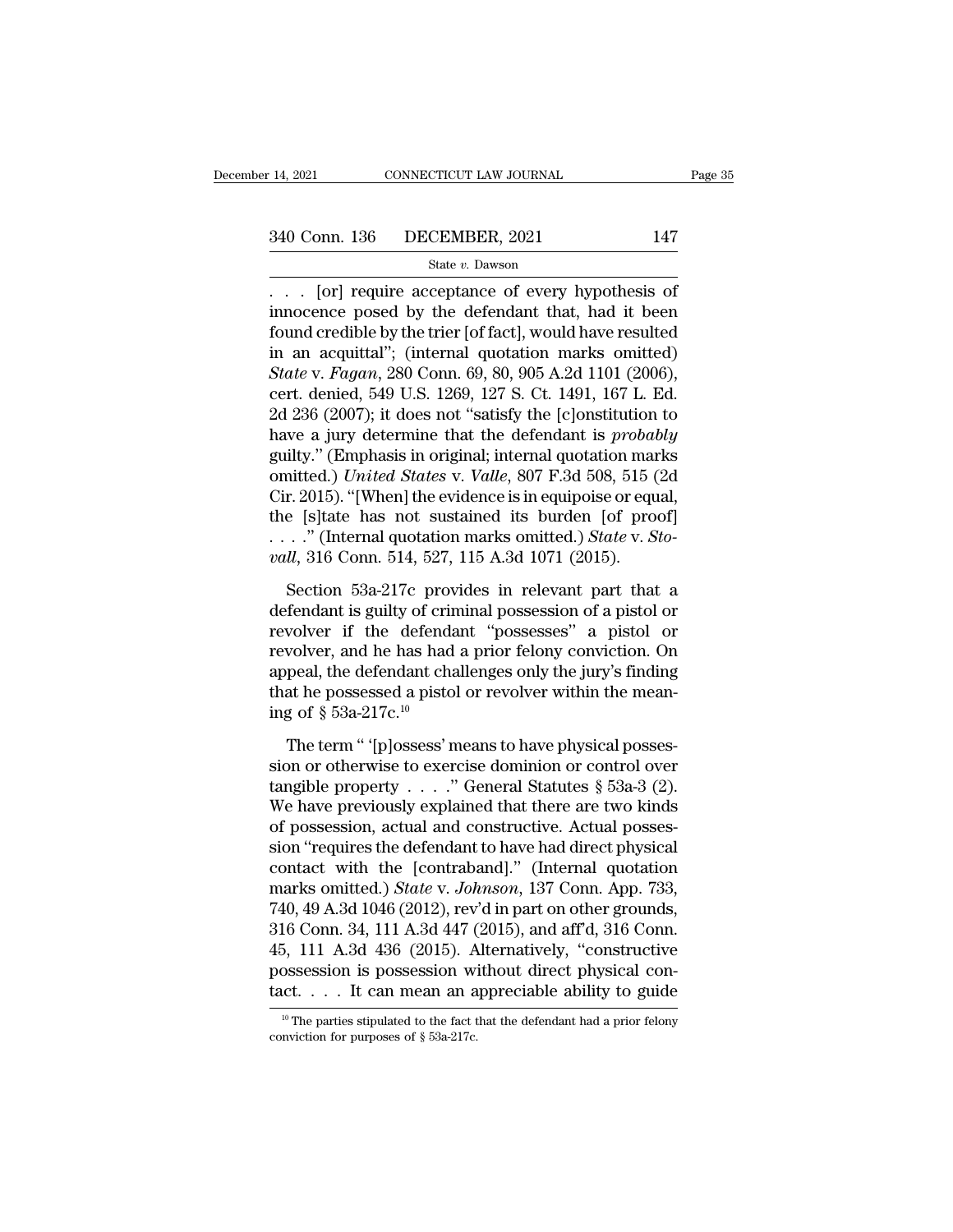# EXECUTE CONNECTICUT LAW JOURNAL December 14, 2021<br>148 DECEMBER, 2021 340 Conn. 136<br>State v. Dawson

### State *v.* Dawson

CONNECTICUT LAW JOURNAL December 14, 2021<br>
148 DECEMBER, 2021 340 Conn. 136<br>
5tate v. Dawson<br>
the destiny of the [contraband] . . . and contemplates<br>
a continuing relationship between the controlling entity<br>
and the object 148 DECEMBER, 2021 340 Conn. 136<br>
State v. Dawson<br>
the destiny of the [contraband] . . . and contemplates<br>
a continuing relationship between the controlling entity<br>
and the object being controlled." (Citations omitted;<br>
in 148 DECEMBER, 2021 340 Conn. 136<br>
state v. Dawson<br>
the destiny of the [contraband] . . . and contemplates<br>
a continuing relationship between the controlling entity<br>
and the object being controlled.'' (Citations omitted;<br> IMPLET 188 DECEMBER, 2021 340 Conn. 136<br>
State *v*. Dawson<br>
the destiny of the [contraband] . . . and contemplates<br>
a continuing relationship between the controlling entity<br>
and the object being controlled." (Citations omi State v. Dawson<br>
State v. Dawson<br>
the destiny of the [contraband] . . . and contemplates<br>
a continuing relationship between the controlling entity<br>
and the object being controlled." (Citations omitted;<br>
internal quotation state *v*. Dawson<br>the destiny of the [contraband] . . . and contemplates<br>a continuing relationship between the controlling entity<br>and the object being controlled." (Citations omitted;<br>internal quotation marks omitted.) *S* the destiny of the [contraband]  $\dots$  and contemplates<br>a continuing relationship between the controlling entity<br>and the object being controlled." (Citations omitted;<br>internal quotation marks omitted.) *State* v. *Rhodes*, a continuing relationship between the controlling entity<br>and the object being controlled." (Citations omitted;<br>internal quotation marks omitted.) *State* v. *Rhodes*, 335<br>Conn. 226, 233–34, 249 A.3d 683 (2020). To establis and the object being controlled." (Citations omitted;<br>internal quotation marks omitted.) *State* v. *Rhodes*, 335<br>Conn. 226, 233–34, 249 A.3d 683 (2020). To establish<br>constructive possession, the control "must be exercised internal quotation marks omitted.) *State* v. *Rhodes*, 335<br>Conn. 226, 233–34, 249 A.3d 683 (2020). To establish<br>constructive possession, the control "must be exercised<br>intentionally and with knowledge of the character of<br> Conn. 226, 233–34, 249 A.3d 683 (2020). To establish<br>constructive possession, the control "must be exercised<br>intentionally and with knowledge of the character of<br>the controlled object." *State* v. *Hill*, 201 Conn. 505, 5 constructive possession, the control "must be exercised<br>intentionally and with knowledge of the character of<br>the controlled object." *State* v. *Hill*, 201 Conn. 505, 516,<br>523 A.2d 1252 (1986). "A person acts 'intentional intentionally and with knowledge<br>the controlled object." *State* v. *Hill*,<br>523 A.2d 1252 (1986). "A person act<br>respect to a result or to conduct de<br>defining an offense when his conse<br>cause such result or to engage in s<br>G 3 A.2d 1252 (1986). "A person acts 'intentionally' with<br>spect to a result or to conduct described by a statute<br>fining an offense when his conscious objective is to<br>use such result or to engage in such conduct . . . ."<br>ene possible the present described by a statute<br>defining an offense when his conscious objective is to<br>cause such result or to engage in such conduct  $\dots$ ."<br>General Statutes § 53a-3 (11).<br>Moreover, "[when] the defendant is no

for the defining an offense when his conscious objective is to<br>defining an offense when his conscious objective is to<br>cause such result or to engage in such conduct . . . ."<br>General Statutes § 53a-3 (11).<br>Moreover, "[when cause such result or to engage in such conduct  $\dots$ ."<br>General Statutes § 53a-3 (11).<br>Moreover, "[when] the defendant is not in exclusive<br>possession of the premises where the [contraband is]<br>found, it may not be inferred t General Statutes § 53a-3 (11).<br>
Moreover, "[when] the defendant is not in exclusive<br>
possession of the premises where the [contraband is]<br>
found, it may not be inferred that [the defendant] knew<br>
of the presence of the [c Moreover, "[when] the defendant is not in exclusive<br>possession of the premises where the [contraband is]<br>found, it may not be inferred that [the defendant] knew<br>of the presence of the [contraband] and had control of<br>[it], Moreover, "[when] the defendant is not in exclusive<br>possession of the premises where the [contraband is]<br>found, it may not be inferred that [the defendant] knew<br>of the presence of the [contraband] and had control of<br>[it], found, it may not be inferred that [the defendant] knew<br>of the presence of the [contraband] and had control of<br>[it], unless there are other incriminating statements or<br>circumstances tending to buttress such an inference." of the presence of the [contraband] and had control of [it], unless there are other incriminating statements or circumstances tending to buttress such an inference."<br>(Internal quotation marks omitted.) *State* v. *Winfrey* [it], unless there are other incriminating statements or<br>circumstances tending to buttress such an inference."<br>(Internal quotation marks omitted.) *State* v. *Winfrey*,<br>302 Conn. 195, 210–11, 24 A.3d 1218 (2011). Such evi circumstances tending to buttress such an inference."<br>(Internal quotation marks omitted.) *State* v. *Winfrey*,<br>302 Conn. 195, 210–11, 24 A.3d 1218 (2011). Such evi-<br>dence may include, for example, "connection with a<br>gun, (Internal quotation marks omitted.) *State* v. *Winfrey*, 302 Conn. 195, 210–11, 24 A.3d 1218 (2011). Such evidence may include, for example, "connection with a gun, proof of motive, a gesture implying control, evasive con 302 Conn. 195, 210–11, 24 A.3d 1218 (2011). Such evidence may include, for example, "connection with a gun, proof of motive, a gesture implying control, evasive conduct, or a statement indicating involvement in an enterpri dence may include, for example, "connection with a<br>gun, proof of motive, a gesture implying control, evasive<br>conduct, or a statement indicating involvement in an<br>enterprise  $\ldots$ ." (Internal quotation marks omitted.)<br> $State$  gun, proof of motive, a gesture implying control, evasive<br>conduct, or a statement indicating involvement in an<br>enterprise . . . . " (Internal quotation marks omitted.)<br>State v. Bowens, 118 Conn. App. 112, 125, 982 A.2d 108 conduct, or a statement indicating involvement in an enterprise  $\ldots$ ." (Internal quotation marks omitted.)<br> *State* v. *Bowens*, 118 Conn. App. 112, 125, 982 A.2d 1089 (2009), cert. denied, 295 Conn. 902, 988 A.2d 878 (2 enterprise . . . ." (Internal quotation marks omitted.)<br> *State* v. *Bowens*, 118 Conn. App. 112, 125, 982 A.2d 1089<br>
(2009), cert. denied, 295 Conn. 902, 988 A.2d 878 (2010).<br>
Accordingly, although "mere presence is not e State v. Bowens, 118 Conn. App. 112, 125, 982 A.2d 1089<br>(2009), cert. denied, 295 Conn. 902, 988 A.2d 878 (2010).<br>Accordingly, although "mere presence is not enough to<br>support an inference of dominion or control, [when]<br>th (2009), cert. denied, 295 Conn. 902, 988 A.2d 878 (2010).<br>Accordingly, although "mere presence is not enough to<br>support an inference of dominion or control, [when]<br>there are other pieces of evidence tying the defendant<br>to Accordingly, although "mere presence is not enough to<br>support an inference of dominion or control, [when]<br>there are other pieces of evidence tying the defendant<br>to dominion [or] control, the [finder of fact is] entitled<br>t support an inference of dominion or control, [when]<br>there are other pieces of evidence tying the defendant<br>to dominion [or] control, the [finder of fact is] entitled<br>to consider the fact of [the defendant's] presence and<br>t there are other pieces of evidence tying the defendant<br>to dominion [or] control, the [finder of fact is] entitled<br>to consider the fact of [the defendant's] presence and<br>to draw inferences from that presence and the other<br>c to dominion [or] control, the [finder of fact is] entitled<br>to consider the fact of [the defendant's] presence and<br>to draw inferences from that presence and the other<br>circumstances linking [the defendant] to the crime."<br>(In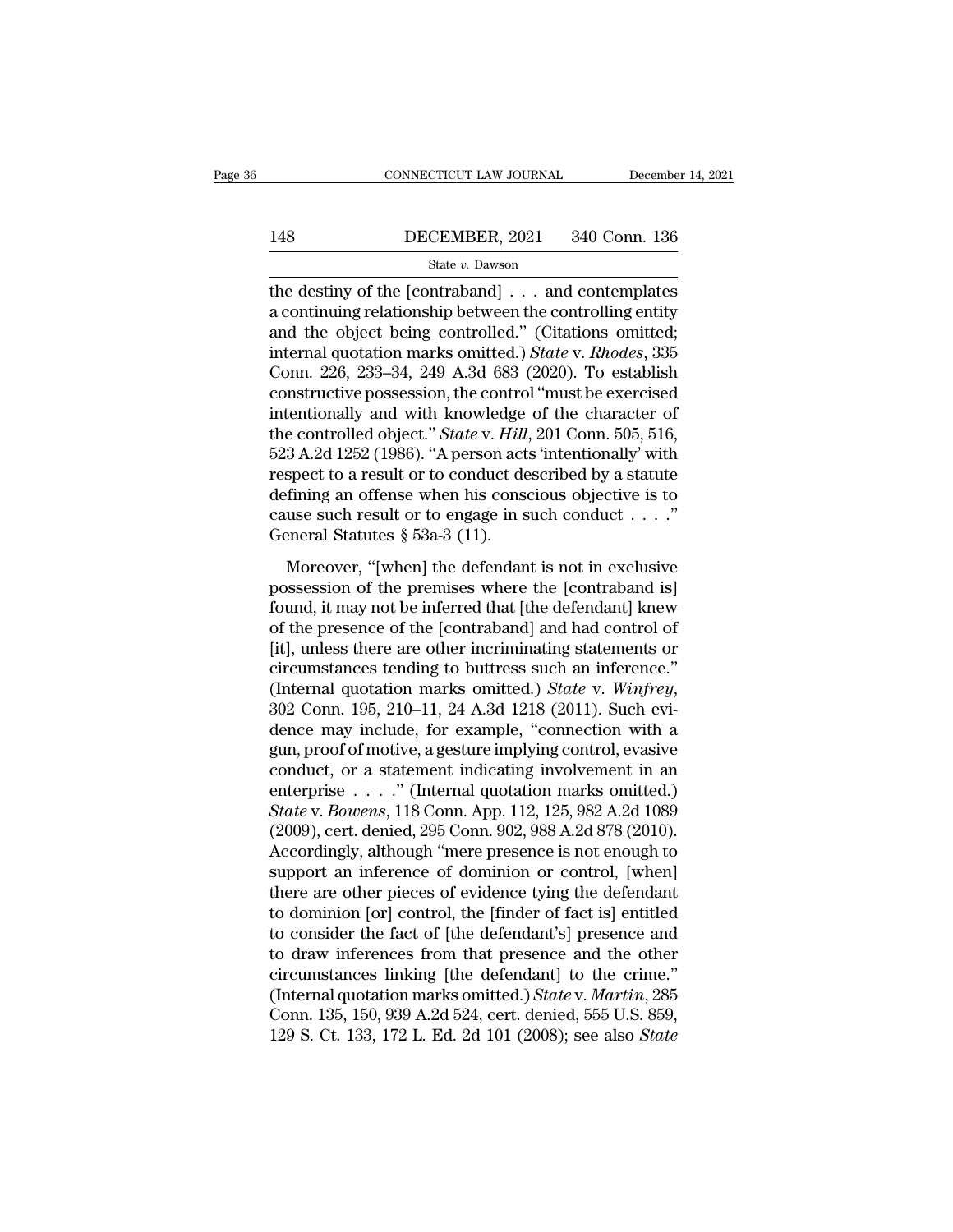### State *v.* Dawson

v. 14, 2021 CONNECTICUT LAW JOURNAL Page 37<br>
340 Conn. 136 DECEMBER, 2021 149<br>
State v. Dawson<br>
v. *Rhodes*, supra, 335 Conn. 241 ("some connection or<br>
nexus individually linking the defendant to the contra-<br>
hand is requi 340 Conn. 136 DECEMBER, 2021 149<br>
State v. Dawson<br>
v. *Rhodes*, supra, 335 Conn. 241 ("some connection or<br>
nexus individually linking the defendant to the contra-<br>
band is required" (internal quotation marks omitted));<br>
S 340 Conn. 136 DECEMBER, 2021 149<br>
State v. Dawson<br>
v. *Rhodes*, supra, 335 Conn. 241 ("some connection or<br>
nexus individually linking the defendant to the contra-<br>
band is required" (internal quotation marks omitted));<br> *State v. Dawson*<br> *State v. Dawson*<br> *State v. Dawson*<br> *State v. Dawson*<br> *States*, supra, 335 Conn. 241 ("some connection or<br>
nexus individually linking the defendant to the contra-<br>
band is required" (internal quotatio State v. Dawson<br>
(State v. Dawson<br>
(V. *Rhodes*, supra, 335 Conn. 241 ("some connection or<br>
nexus individually linking the defendant to the contra-<br>
band is required" (internal quotation marks omitted));<br> *State v. Deloss* state v. Dawson<br>
v. *Rhodes*, supra, 335 Conn. 241 ("some connection or<br>
nexus individually linking the defendant to the contra-<br>
band is required" (internal quotation marks omitted));<br> *State* v. *Delossantos*, 211 Conn. v. *Rhodes*, supra, 335 Conn. 241 ("some connection or<br>nexus individually linking the defendant to the contra-<br>band is required" (internal quotation marks omitted));<br>*State* v. *Delossantos*, 211 Conn. 258, 278, 559 A.2d 1 nexus individually linking<br>band is required" (interna<br>*State* v. *Delossantos*, 211 ("[p]resence alone, unillum<br>ficient proof of possession<br>omitted)), cert. denied, 49<br>L. Ed. 2d 142 (1989).<br>In the present case, th ate v. Delossantos, 211 Conn. 258, 278, 559 A.2d 164<br>
[p]resence alone, unilluminated by other facts is insuf-<br>
ient proof of possession" (internal quotation marks<br>
intted)), cert. denied, 493 U.S. 866, 110 S. Ct. 188, 107 that the defendant *actually* possessed the gun, and,<br>accordingly possession. The presenting of the guide of the present case, there was no direct evidence<br>that the present case, there was no direct evidence<br>that the defen

(Eppeschee alone, diminimated by other lacts is finsu-<br>ficient proof of possession" (internal quotation marks<br>omitted)), cert. denied, 493 U.S. 866, 110 S. Ct. 188, 107<br>L. Ed. 2d 142 (1989).<br>In the present case, there was netent proof of possession (internal quotation marks<br>omitted)), cert. denied, 493 U.S. 866, 110 S. Ct. 188, 107<br>L. Ed. 2d 142 (1989).<br>In the present case, there was no direct evidence<br>that the defendant *actually* possesse L. Ed. 2d 142 (1989).<br>
L. Ed. 2d 142 (1989).<br>
In the present case, there was no direct evidence<br>
that the defendant *actually* possessed the gun, and,<br>
accordingly, the state proceeded at trial under a theory<br>
of construc In the present case, there was no direct evidence<br>that the defendant *actually* possessed the gun, and,<br>accordingly, the state proceeded at trial under a theory<br>of constructive possession. Thus, to convict the defen-<br>dant In the present case, there was no direct evidence<br>that the defendant *actually* possessed the gun, and,<br>accordingly, the state proceeded at trial under a theory<br>of constructive possession. Thus, to convict the defen-<br>dant that the defendant *actually* possessed the gun, and,<br>accordingly, the state proceeded at trial under a theory<br>of constructive possession. Thus, to convict the defen-<br>dant under  $\S$  53a-217c, the state had the burden of p accordingly, the state proceeded at trial under a theory<br>of constructive possession. Thus, to convict the defen-<br>dant under § 53a-217c, the state had the burden of prov-<br>ing beyond a reasonable doubt that the defendant kne of constructive possession. Thus, to convict the defendant under  $\S$  53a-217c, the state had the burden of proving beyond a reasonable doubt that the defendant knew that the gun was on the retaining wall and that he inten dant under § 53a-217c, the state had the burden of proving beyond a reasonable doubt that the defendant knew<br>that the gun was on the retaining wall and that he<br>intended to exercise dominion or control over it. See,<br>e.g., ing beyond a reasonable doubt that the defendant knew<br>that the gun was on the retaining wall and that he<br>intended to exercise dominion or control over it. See,<br>e.g., *State* v. Hill, supra, 201 Conn. 516–17. Further,<br>becau that the gun was on the retaining wall and that he<br>intended to exercise dominion or control over it. See,<br>e.g., *State* v. *Hill*, supra, 201 Conn. 516–17. Further,<br>because the defendant was not in exclusive possession<br>of intended to exercise dominion or control over it. See,<br>e.g., *State* v. *Hill*, supra, 201 Conn. 516–17. Further,<br>because the defendant was not in exclusive possession<br>of the location where the gun was found,<sup>11</sup> the stat e.g., *State* v. *Hill*, supra, 201 Conn. 516–17. Further,<br>because the defendant was not in exclusive possession<br>of the location where the gun was found,<sup>11</sup> the state<br>was required to present other evidence from which the<br> the location where the gun was found,<sup>11</sup> the state<br>as required to present other evidence from which the<br>ry reasonably could have inferred knowledge of and<br>tent to exercise dominion or control over the gun.<br>e, e.g., *Stat* of the focation where the gun was found, the state<br>was required to present other evidence from which the<br>jury reasonably could have inferred knowledge of and<br>intent to exercise dominion or control over the gun.<br>See, e.g.,

was required to present office roller evidence from which the<br>jury reasonably could have inferred knowledge of and<br>intent to exercise dominion or control over the gun.<br>See, e.g., *State* v. *Winfrey*, supra, 302 Conn. 210– intent to exercise dominion or control over the gun.<br>See, e.g., *State* v. *Winfrey*, supra, 302 Conn. 210–11.<br>As we have previously explained, "[a] case for con-<br>structive possession of a firearm often is necessarily<br>buil See, e.g., *State* v. *Winfrey*, supra, 302 Conn. 210–11.<br>See, e.g., *State* v. *Winfrey*, supra, 302 Conn. 210–11.<br>As we have previously explained, "[a] case for constructive possession of a firearm often is necessarily<br>b nal quotation marks omitted.) *State* v. *Rhodes*, supra, supra, supra, supra, supra, supra, the constructive possession of a firearm often is necessarily built on inferences, and a jury may draw whatever inferences from t As we have previously explained, "[a] case for constructive possession of a firearm often is necessarily<br>built on inferences, and a jury may draw whatever infer-<br>ences from the evidence or facts established by the<br>evidence structive possession of a firearm often is necessarily<br>built on inferences, and a jury may draw whatever infer-<br>ences from the evidence or facts established by the<br>evidence it deems to be reasonable and logical." (Inter-<br>n built on inferences, and a jury may draw whatever inferences from the evidence or facts established by the evidence it deems to be reasonable and logical." (Internal quotation marks omitted.) *State* v. *Rhodes*, supra, 3 ences from the evidence or facts established by the evidence it deems to be reasonable and logical." (Internal quotation marks omitted.) *State* v. *Rhodes*, supra, 335 Conn. 237. Although "[p]roof of a material fact by i 35 Conn. 237. Although "[p]roof of a material fact by<br>ference from circumstantial evidence need not be so<br>onclusive as to exclude every other hypothesis . . .<br>must suffice to produce in the mind of the trier a<br> $\frac{11}{10}$ inference from circumstantial evidence need not be so<br>conclusive as to exclude every other hypothesis  $\ldots$ <br>it must suffice to produce in the mind of the trier a<br> $\frac{1}{10}$  of course, there can be no serious argument that

conclusive as to exclude every other hypothesis . . . it must suffice to produce in the mind of the trier a  $\frac{10}{10}$  of course, there can be no serious argument that the defendant was in exclusive possession of the cou it must suffice to pro<br> $\frac{11}{10}$  of course, there can be not<br>exclusive possession of the cc<br>was charged with and convicte<br>there on the night in question.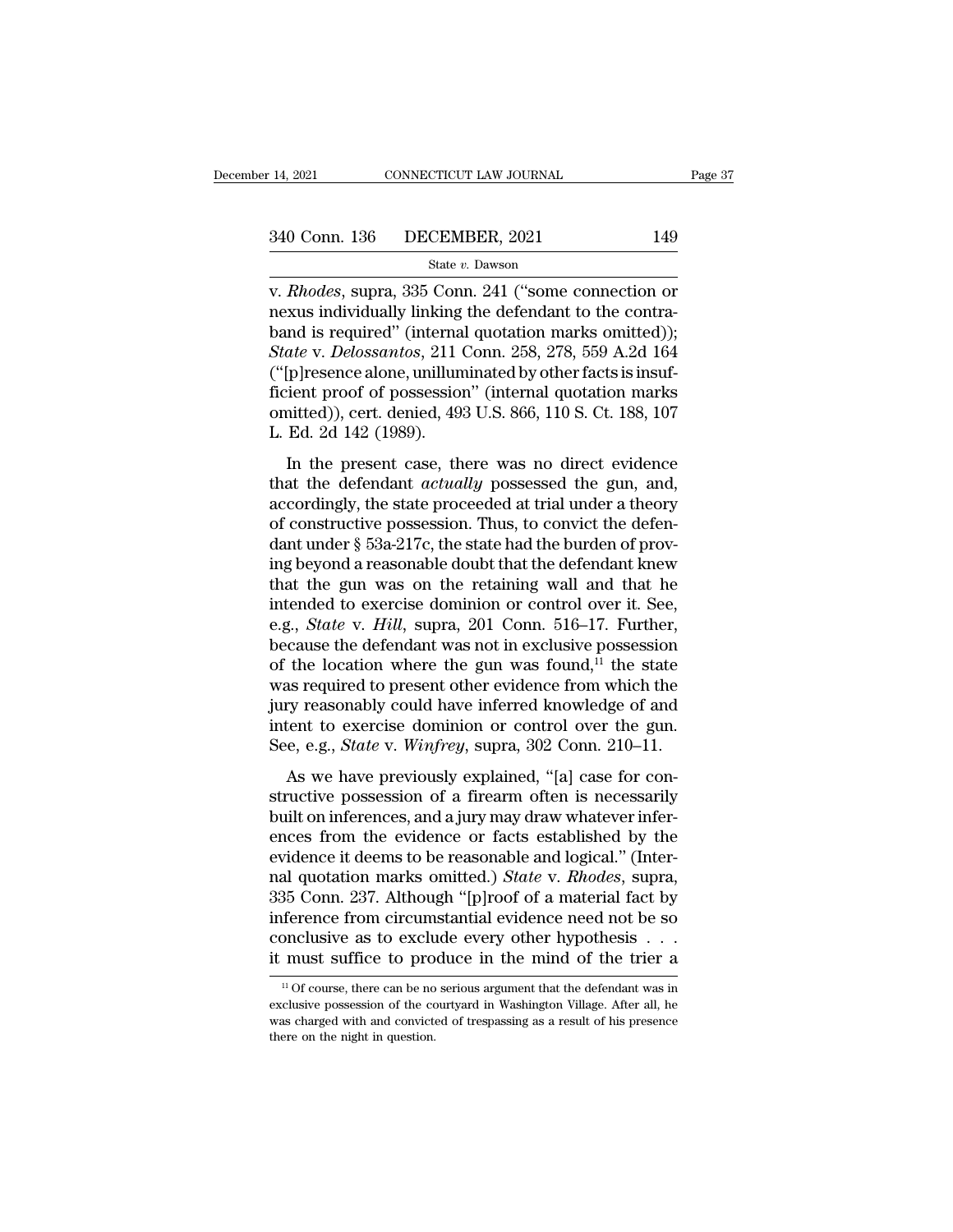# CONNECTICUT LAW JOURNAL December 14, 2021<br>150 DECEMBER, 2021 340 Conn. 136<br>State v. Dawson

### State *v.* Dawson

CONNECTICUT LAW JOURNAL December 14, 202<br>
150 DECEMBER, 2021 340 Conn. 136<br>
State v. Dawson<br>
Treasonable belief in the probability of the existence of<br>
the material fact." (Internal quotation marks omitted.)<br>
14, 228, "Ill 150 DECEMBER, 2021 340 Conn. 136<br>
State v. Dawson<br>
Teasonable belief in the probability of the existence of<br>
the material fact.'' (Internal quotation marks omitted.)<br>
Id., 238. "[I]f the correlation between the facts and t 150 DECEMBER, 2021 340 Conn. 136<br>
State v. Dawson<br>
Teasonable belief in the probability of the existence of<br>
the material fact." (Internal quotation marks omitted.)<br>
Id., 238. "[I]f the correlation between the facts and t 150 DECEMBER, 2021 340 Conn. 136<br>
State v. Dawson<br>
reasonable belief in the probability of the existence of<br>
the material fact." (Internal quotation marks omitted.)<br>
Id., 238. "[I]f the correlation between the facts and t State v. Dawson<br>
State v. Dawson<br>
reasonable belief in the probability of the existence of<br>
the material fact." (Internal quotation marks omitted.)<br>
Id., 238. "[I]f the correlation between the facts and the<br>
conclusion is state v. Dawson<br>reasonable belief in the probability of the existence of<br>the material fact." (Internal quotation marks omitted.)<br>Id., 238. "[I]f the correlation between the facts and the<br>conclusion is slight, or if a diff reasonable belief in the probability of the existence of<br>the material fact." (Internal quotation marks omitted.)<br>Id., 238. "[I]f the correlation between the facts and the<br>conclusion is slight, or if a different conclusion the material fact." (Internal quotation marks omitted.)<br>Id., 238. "[I]f the correlation between the facts and the<br>conclusion is slight, or if a different conclusion is more<br>closely correlated with the facts than the chose Id., 238. "[I]f the correlation between the facts and the conclusion is slight, or if a different conclusion is more closely correlated with the facts than the chosen conclusion, the inference is less reasonable. At some p conclusion is slight, or if a different conclusion is more<br>closely correlated with the facts than the chosen conclu-<br>sion, the inference is less reasonable. At some point,<br>the link between the facts and the conclusion beco closely correlated with the facts than the chosen conclusion, the inference is less reasonable. At some point, the link between the facts and the conclusion becomes so tenuous that we call it speculation." (Internal quota sion, the inference is less reasonable. At some point,<br>the link between the facts and the conclusion becomes<br>so tenuous that we call it speculation." (Internal quota-<br>tion marks omitted.) *State v. Lewis*, 303 Conn. 760,<br> the link between the facts and the conclusion becomes<br>so tenuous that we call it speculation." (Internal quota-<br>tion marks omitted.) *State* v. *Lewis*, 303 Conn. 760,<br>768–69, 36 A.3d 670 (2012). Therefore, "[b]ecause [t] so tenuous that we call it speculation." (Internal quotation marks omitted.) *State* v. *Lewis*, 303 Conn. 760, 768–69, 36 A.3d 670 (2012). Therefore, "[b]ecause [t]he only kind of an inference recognized by the law is a tion marks omitted.) *State* v. *Lewis*, 303 Conn. 760, 768–69, 36 A.3d 670 (2012). Therefore, "[b]ecause [t]he only kind of an inference recognized by the law is a reasonable one . . . any such inference cannot be based 768–69, 36 A.3d 670 (2012). Therefore, "[b]ecause [t]he<br>only kind of an inference recognized by the law is a<br>reasonable one . . . any such inference cannot be<br>based on possibilities, surmise or conjecture. . . . It<br>is axi only kind of an inference recognized by the law is a<br>reasonable one . . . any such inference cannot be<br>based on possibilities, surmise or conjecture. . . . It<br>is axiomatic . . . that [a]ny [inference] drawn must be<br>ration reasonable one . . . any such inference cannot be<br>based on possibilities, surmise or conjecture. . . . It<br>is axiomatic . . . that [a]ny [inference] drawn must be<br>rational and founded upon the evidence." (Internal quo-<br>tati based on possibilities, surmise or conjecture. . . . It<br>is axiomatic . . . that [a]ny [inference] drawn must be<br>rational and founded upon the evidence." (Internal quo-<br>tation marks omitted.) Id., 768. In sum, although we<br> is axiomatic . . . that [a]ny [inference] drawn must be rational and founded upon the evidence." (Internal quotation marks omitted.) Id., 768. In sum, although we do not "sit as the 'seventh juror' when we review the suff rational and founded upon the evidence." (Internal quotation marks omitted.) Id., 768. In sum, although we<br>do not "sit as the 'seventh juror' when we review the<br>sufficiency of the evidence"; *State* v. *Ford*, 230 Conn.<br>6 tation marks omitted.) Id., 768. In sum, although we<br>do not "sit as the 'seventh juror' when we review the<br>sufficiency of the evidence"; *State v. Ford*, 230 Conn.<br>686, 693, 646 A.2d 147 (1994); we also must "be faithful<br> do not "sit as the 'seventh juror" when we review the sufficiency of the evidence"; *State* v. *Ford*, 230 Conn. 686, 693, 646 A.2d 147 (1994); we also must "be faithful to the constitutional requirement that no person be sufficiency of the evidence"; *State* v. *Ford*, 230 Conn.<br>686, 693, 646 A.2d 147 (1994); we also must "be faithful<br>to the constitutional requirement that no person be<br>convicted unless the [g]overnment has proven guilt<br>bey 686, 693, 646 A.2d 147 (1994); we also must "be faithful<br>to the constitutional requirement that no person be<br>convicted unless the [g]overnment has proven guilt<br>beyond a reasonable doubt [and] take seriously our<br>obligation to the constitutional requirement that no person be<br>convicted unless the [g]overnment has proven guilt<br>beyond a reasonable doubt [and] take seriously our<br>obligation to assess the record to determine . . . .<br>whether a jury % convicted unless<br>beyond a reasona<br>obligation to asse<br>whether a jury co<br>reasonable doubt.'<br>tation marks omit<br>807 F.3d 515.<br>Our review of tl beyond a reasonable doubt [and] take seriously our<br>higation to assess the record to determine . . . .<br>nether a jury could *reasonably* find guilt beyond a<br>assonable doubt." (Emphasis in original; internal quo-<br>tion marks obingation to assess the record to determine . . . . whether a jury could *reasonably* find guilt beyond a reasonable doubt." (Emphasis in original; internal quotation marks omitted.) *United States v. Valle*, supra, 807 F

whether a jury could *reasonably* find guin beyond a<br>reasonable doubt." (Emphasis in original; internal quo-<br>tation marks omitted.) *United States* v. *Valle*, supra,<br>807 F.3d 515.<br>Our review of the cumulative force of th reasonable doubt. (Emphasis in original, internal quotation marks omitted.) United States v. Valle, supra,<br>807 F.3d 515.<br>Our review of the cumulative force of the evidence<br>leads us to the conclusion that the jury could not exercised dominion or control over it. Therefore, the dominion of the defendant had knowledge of the gun and, with intent, exercised dominion or control over it. Therefore, the jury could not reasonably have concluded beyo First state of the cumulative force of the evidence<br>leads us to the conclusion that the jury could not reason-<br>ably have concluded beyond a reasonable doubt that the<br>defendant had knowledge of the gun and, with intent,<br>ex Our review of the cumulative force of the evidence<br>leads us to the conclusion that the jury could not reason-<br>ably have concluded beyond a reasonable doubt that the<br>defendant had knowledge of the gun and, with intent,<br>exe leads us to the conclusion that the jury could not rease<br>ably have concluded beyond a reasonable doubt that t<br>defendant had knowledge of the gun and, with inte<br>exercised dominion or control over it. Therefore, t<br>jury could If the state concluded beyond a reasonable doubt that the fendant had knowledge of the gun and, with intent, ercised dominion or control over it. Therefore, the ry could not reasonably have found, beyond a reason-le doubt defendant had knowledge of the guit and, what intent, exercised dominion or control over it. Therefore, the jury could not reasonably have found, beyond a reasonable doubt, that he constructively possessed the gun for purp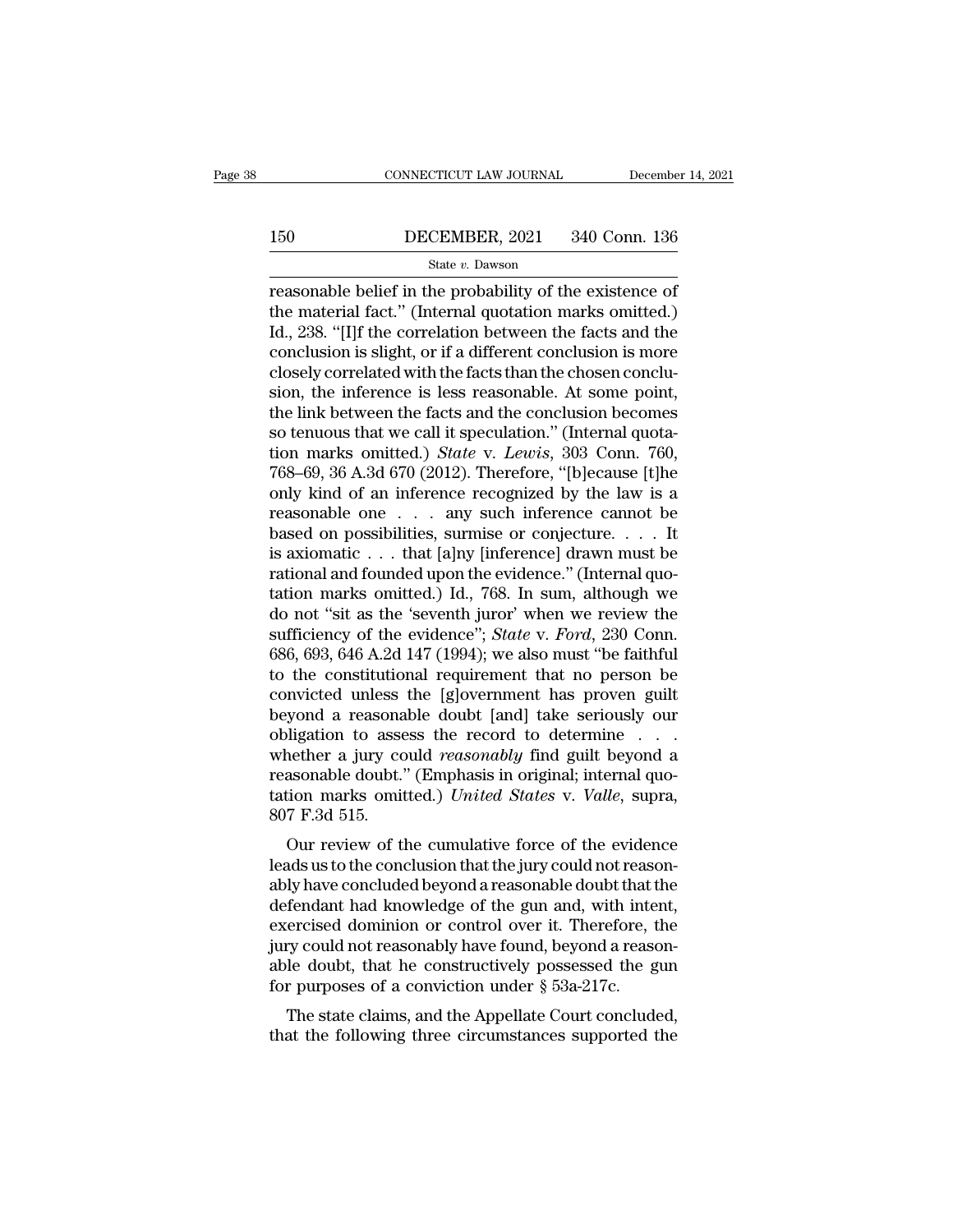14, 2021 CONNECTICUT LAW JOURNAL<br>
340 Conn. 136 DECEMBER, 2021 151<br>
<sup>51</sup> State v. Dawson<br>
jury's finding that the defendant constructively pos-<br>
sessed the gun: Lipeika's testimony that the gun was<br>
found in plain view and  $\begin{array}{ll} \text{340 Conn. 136} & \text{DECEMBER, 2021} & \text{151} \\ & \text{State } v. \text{ Dawson} \end{array}$ <br>jury's finding that the defendant constructively possessed the gun: Lipeika's testimony that the gun was found in plain view and appeared to have been placed  $\frac{340 \text{ Conn. } 136 \qquad \text{DECEMBER, } 2021 \qquad \qquad 151}{\text{State } v. \text{ Dawson}}$ <br>
jury's finding that the defendant constructively possessed the gun: Lipeika's testimony that the gun was<br>
found in plain view and appeared to have been placed<br> 340 Conn. 136 DECEMBER, 2021 151<br>
State v. Dawson<br>
jury's finding that the defendant constructively pos-<br>
sessed the gun: Lipeika's testimony that the gun was<br>
found in plain view and appeared to have been placed<br>
near th State v. Dawson<br>
jury's finding that the defendant constructively pos-<br>
sessed the gun: Lipeika's testimony that the gun was<br>
found in plain view and appeared to have been placed<br>
near the bushes recently; Lipeika's testi state v. Dawson<br>jury's finding that the defendant constructively pos-<br>sessed the gun: Lipeika's testimony that the gun was<br>found in plain view and appeared to have been placed<br>near the bushes recently; Lipeika's testimony jury's finding that the defendant constructively possessed the gun: Lipeika's testimony that the gun was<br>found in plain view and appeared to have been placed<br>near the bushes recently; Lipeika's testimony that, when<br>individ sessed the gun: Lipeika's testimony that the gun was<br>found in plain view and appeared to have been placed<br>near the bushes recently; Lipeika's testimony that, when<br>individuals who have an illegal gun in their possession<br>bec found in plain view and appeared to have been placed<br>near the bushes recently; Lipeika's testimony that, when<br>individuals who have an illegal gun in their possession<br>become aware of a police presence, they try to discard<br>o near the bushes recently; Lipeika's testimony that, when<br>individuals who have an illegal gun in their possession<br>become aware of a police presence, they try to discard<br>or stash the gun so that they are not found with it; a individuals who have an illegal gun in their possession<br>become aware of a police presence, they try to discard<br>or stash the gun so that they are not found with it; and<br>Lipeika's testimony that, when individuals with a gun<br> become aware of a police presence, they try to discard<br>or stash the gun so that they are not found with it; and<br>Lipeika's testimony that, when individuals with a gun<br>seek to discard or stash it, they put it in a place clos or stash the gun so that<br>Lipeika's testimony that<br>seek to discard or stash<br>enough to be accessible<br>stances, alone or in com<br>ports the conclusion tha<br>possessed the gun.<br>The record indicates beixa's testimoly that, when individuals with a gun<br>ek to discard or stash it, they put it in a place close<br>ough to be accessible to them. None of these circum-<br>ances, alone or in combination with the others, sup-<br>rts the seek to uscard or stash it, they put it in a piace close<br>enough to be accessible to them. None of these circum-<br>stances, alone or in combination with the others, sup-<br>ports the conclusion that the defendant constructively<br>

enough to be accessible to them. None of these circumstances, alone or in combination with the others, supports the conclusion that the defendant constructively possessed the gun.<br>The record indicates that the defendant wa stances, alone of in combination whit the others, sup-<br>ports the conclusion that the defendant constructively<br>possessed the gun.<br>The record indicates that the defendant was seated<br>at a picnic table with two other individua possessed the gun.<br>The record indicates that the defendant was seated<br>at a picnic table with two other individuals, Kason<br>Sumpter and Jackson. A third individual, Elmore, was<br>originally seated at the picnic table, walked a possessed the guit.<br>The record indicates that the defendant was seated<br>at a picnic table with two other individuals, Kason<br>Sumpter and Jackson. A third individual, Elmore, was<br>originally seated at the picnic table, walked The record indicates that the defendant was seated<br>at a picnic table with two other individuals, Kason<br>Sumpter and Jackson. A third individual, Elmore, was<br>originally seated at the picnic table, walked away when<br>the police at a picnic table with two other individuals, Kason<br>Sumpter and Jackson. A third individual, Elmore, was<br>originally seated at the picnic table, walked away when<br>the police officers approached, and then returned. Nota-<br>bly, Sumpter and Jackson. A third individual, Elmore, was originally seated at the picnic table, walked away when<br>the police officers approached, and then returned. Nota-<br>bly, the defendant was seated approximately four to<br>five originally seated at the picnic table, walked away when<br>the police officers approached, and then returned. Nota-<br>bly, the defendant was seated approximately four to<br>five feet from the gun, whereas Jackson and Kason<br>Sumpter the police officers approached, and then returned. Nota-<br>bly, the defendant was seated approximately four to<br>five feet from the gun, whereas Jackson and Kason<br>Sumpter were seated approximately two to three feet<br>from it. Mo bly, the defendant was seated approximately four to<br>five feet from the gun, whereas Jackson and Kason<br>Sumpter were seated approximately two to three feet<br>from it. Moreover, there were two other individuals,<br>Jefferson Sumpt five feet from the gun, whereas Jackson and Kason<br>Sumpter were seated approximately two to three feet<br>from it. Moreover, there were two other individuals,<br>Jefferson Sumpter and Janet Cruz, who were seated<br>nearby on a bench Sumpter were seated approximately two to three feet<br>from it. Moreover, there were two other individuals,<br>Jefferson Sumpter and Janet Cruz, who were seated<br>nearby on a bench. The fact that the gun was "in plain<br>view" and ap from it. Moreover, there were two other individuals,<br>Jefferson Sumpter and Janet Cruz, who were seated<br>nearby on a bench. The fact that the gun was "in plain<br>view" and appeared to have been placed there recently<br>does not Jefferson Su<br>nearby on a<br>view" and ap<br>does not sup<br>dant placed<br>power and<br>over it.<br>The secon Example w<sup>3</sup> and appeared to have been placed there recently<br>the second and the second and knowledge of it and the<br>twer and intent to exercise dominion or control<br>er it.<br>The second and third circumstances similarly do not Figures and appeared to have been placed there recently<br>does not support a reasonable inference that the *defen-*<br>dant placed it there or had knowledge of it and the<br>power and intent to exercise dominion or control<br>over it

dant placed it there or had knowledge of it and the<br>power and intent to exercise dominion or control<br>over it.<br>The second and third circumstances similarly do not<br>implicate the defendant more than any of the other<br>five indi mentioned in the defendant to exercise dominion or control<br>over it.<br>The second and third circumstances similarly do not<br>implicate the defendant more than any of the other<br>five individuals present in the courtyard that nigh from the gun means of the bushes approved the defendant more than any of the other<br>five individuals present in the courtyard that night. As<br>mentioned, the defendant was seated furthest away<br>from the gun, with Jackson seate The second and third circumstances similarly do not<br>implicate the defendant more than any of the other<br>five individuals present in the courtyard that night. As<br>mentioned, the defendant was seated furthest away<br>from the gun The second and third circumstances similarly do not<br>implicate the defendant more than any of the other<br>five individuals present in the courtyard that night. As<br>mentioned, the defendant was seated furthest away<br>from the gun implicate the defendant more than any of the other<br>five individuals present in the courtyard that night. As<br>mentioned, the defendant was seated furthest away<br>from the gun, with Jackson seated between him and<br>the retaining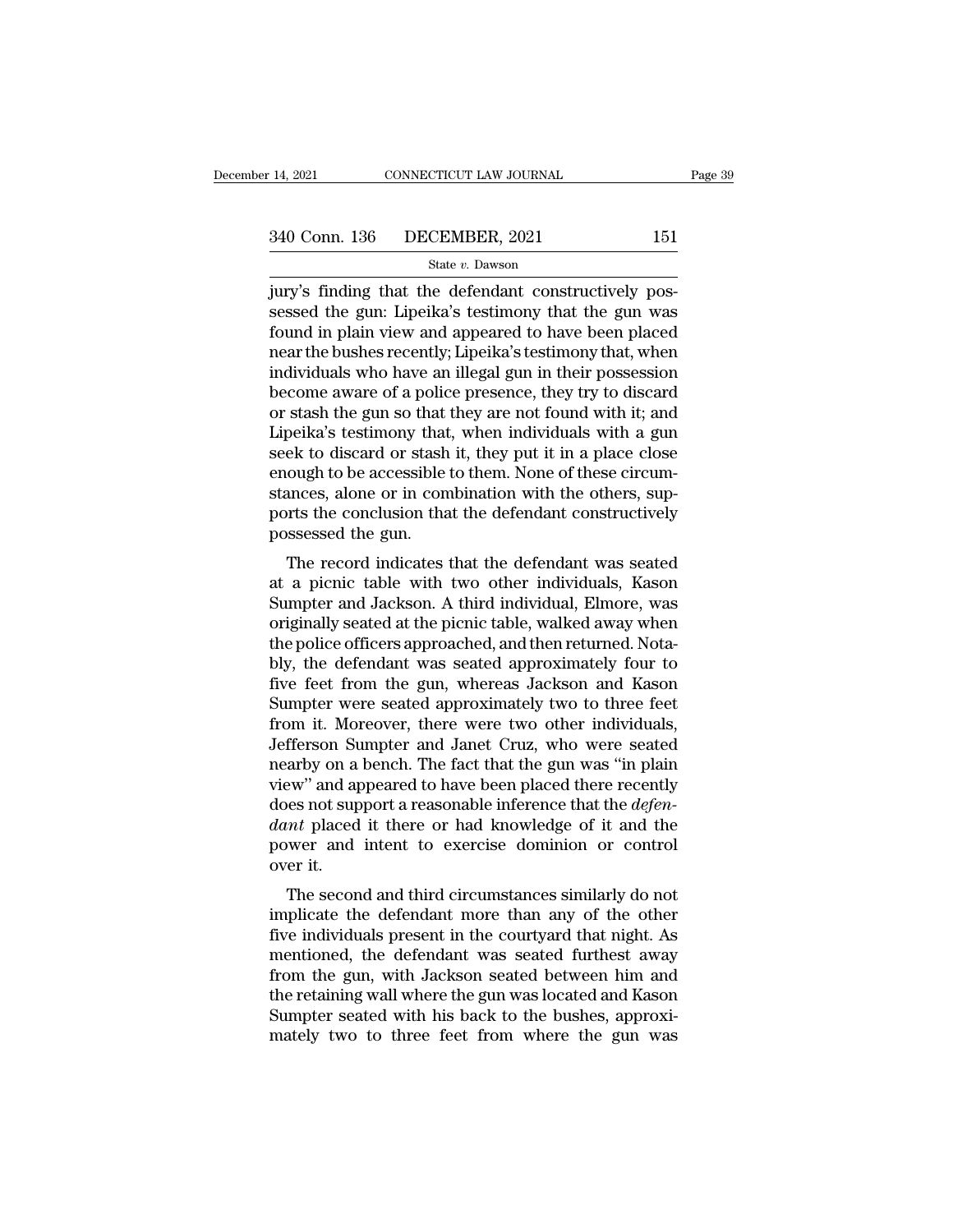# EXECUTE CONNECTICUT LAW JOURNAL December 14, 2021<br>152 DECEMBER, 2021 340 Conn. 136<br>State v. Dawson

### State *v.* Dawson

CONNECTICUT LAW JOURNAL December 14, 202<br>
152 DECEMBER, 2021 340 Conn. 136<br>
162 State v. Dawson<br>
162 State v. Dawson<br>
162 December 2021 340 Conn. 136<br>
162 State v. Dawson<br>
162 Minimum's reach of the gun, stating, "I believ DECEMBER, 2021 340 Conn. 136<br>
State v. Dawson<br>
located. Lipeika conceded that the defendant was not<br>
within arm's reach of the gun, stating, "I believe [he<br>
was] like four to five feet away.... So, I don't think<br>
that that 152 DECEMBER, 2021 340 Conn. 136<br>
State v. Dawson<br>
located. Lipeika conceded that the defendant was not<br>
within arm's reach of the gun, stating, "I believe [he<br>
was] like four to five feet away. . . . So, I don't think<br>
t 152 DECEMBER, 2021 340 Conn. 136<br>
state v. Dawson<br>
located. Lipeika conceded that the defendant was not<br>
within arm's reach of the gun, stating, "I believe [he<br>
was] like four to five feet away. . . . So, I don't think<br>
t State v. Dawson<br>
located. Lipeika conceded that the defendant was not<br>
within arm's reach of the gun, stating, "I believe [he<br>
was] like four to five feet away.... So, I don't think<br>
that that would be within an arm's rea state *v*. Dawson<br>located. Lipeika conceded that the defendant was not<br>within arm's reach of the gun, stating, "I believe [he<br>was] like four to five feet away. . . . So, I don't think<br>that that would be within an arm's rea located. Lipeika conceded that the defendant was not within arm's reach of the gun, stating, "I believe [he was] like four to five feet away. . . . So, I don't think that that would be within an arm's reach . . . ." Furth within arm's reach of the gun, stating, "I believe [he was] like four to five feet away. . . . So, I don't think that that would be within an arm's reach . . . ." Further, when asked if it was his testimony that the defen was] like four to five feet away. . . . So, I don't think<br>that that would be within an arm's reach . . . ." Fur-<br>ther, when asked if it was his testimony that the defen-<br>dant was *not* close enough to reach out and grab t that that would be within an arm's reach  $\ldots$ ." Further, when asked if it was his testimony that the defendant was *not* close enough to reach out and grab the gun, Lipeika responded, "[y]eah." On the other hand, both Ja ther, when asked if it was his testimony that the defendant was *not* close enough to reach out and grab the gun, Lipeika responded, "[y]eah." On the other hand, both Jackson and Kason Sumpter were, according to Lipeika, " dant was *not* close enough to reach out and grab the gun, Lipeika responded, "[y]eah." On the other hand, both Jackson and Kason Sumpter were, according to Lipeika, "within arm's reach of [the gun]," approximately two to gun, Lipeika responded, "[y]eah." On the other hand,<br>both Jackson and Kason Sumpter were, according to<br>Lipeika, "within arm's reach of [the gun]," approxi-<br>mately two to three feet away. Accordingly, there is<br>simply no rea both Jackson and Kason Sumpter were, according to<br>Lipeika, "within arm's reach of [the gun]," approxi-<br>mately two to three feet away. Accordingly, there is<br>simply no reason to think, on the basis of Lipeika's<br>testimony, th Lipeika, "within arm's reach of [the gun]," approximately two to three feet away. Accordingly, there is simply no reason to think, on the basis of Lipeika's testimony, that it was the defendant rather than one of the other mately two to three feet away. Accordingly, there is<br>simply no reason to think, on the basis of Lipeika's<br>testimony, that it was the defendant rather than one of<br>the other individuals seated at the picnic table who had<br>sta simply no reason to think, on the basis of Lipeika's<br>testimony, that it was the defendant rather than one of<br>the other individuals seated at the picnic table who had<br>stashed the gun nearby to avoid being found with it, as<br> testimony, that it was the defendant rather than one of<br>the other individuals seated at the picnic table who had<br>stashed the gun nearby to avoid being found with it, as<br>the state argued at trial. In fact, to the extent tha wall. Exhect are gan hearby to avoid being found what to, as<br>e state argued at trial. In fact, to the extent that Lipei-<br>'s testimony is probative of who placed the gun near<br>e bushes, it would seem to suggest Jackson or Kason<br>mp and state argued at that. In fact, to the catern that inper-<br>ka's testimony is probative of who placed the gun near<br>the bushes, it would seem to suggest Jackson or Kason<br>Sumpter, given their closer proximity to the retaini

mony, is prostance of who placed are gan hear<br>the bushes, it would seem to suggest Jackson or Kason<br>Sumpter, given their closer proximity to the retaining<br>wall.<br>Indeed, what the state's argument essentially boils<br>down to, Sumpter, given their closer proximity to the retaining<br>wall.<br>Indeed, what the state's argument essentially boils<br>down to, at least insofar as it rests on Lipeika's testi-<br>mony, is that, because the defendant was in close p bungter, given alter closer promintly to the retaining<br>wall.<br>Indeed, what the state's argument essentially boils<br>down to, at least insofar as it rests on Lipeika's testi-<br>mony, is that, because the defendant was in close p stated, what the state's argument essentially boils<br>down to, at least insofar as it rests on Lipeika's testi-<br>mony, is that, because the defendant was in close prox-<br>imity to the gun, it was reasonable for the jury to infe Indeed, what the state's argument essentially boils<br>down to, at least insofar as it rests on Lipeika's testi-<br>mony, is that, because the defendant was in close prox-<br>imity to the gun, it was reasonable for the jury to inf down to, at least insofar as it rests on Lipeika's testi-<br>mony, is that, because the defendant was in close prox-<br>imity to the gun, it was reasonable for the jury to infer<br>that he constructively possessed it. We repeatedly mony, is that, because the defendant was in close prox-<br>imity to the gun, it was reasonable for the jury to infer<br>that he constructively possessed it. We repeatedly have<br>stated, however, that mere proximity to contraband, that he constructively possessed it. We repeatedly have stated, however, that mere proximity to contraband, in the absence of other incriminating conduct, statements, or circumstances, is insufficient to support a finding stated, however, that mere proximity to contraband, in<br>the absence of other incriminating conduct, statements,<br>or circumstances, is insufficient to support a finding of<br>constructive possession. See, e.g., *State* v. *Marti* the absence of other incriminating conduct, statements,<br>or circumstances, is insufficient to support a finding of<br>constructive possession. See, e.g., *State* v. *Martin*,<br>supra, 285 Conn. 150. In the present case, it is un or circumstances, is insufficient to support a finding of<br>constructive possession. See, e.g., *State* v. *Martin*,<br>supra, 285 Conn. 150. In the present case, it is undis-<br>puted that the defendant did not display any kind o constructive possession. See, e.g., *State* v. *Martin*,<br>supra, 285 Conn. 150. In the present case, it is undis-<br>puted that the defendant did not display any kind of<br>incriminating conduct. To the contrary, the police, as<br>t supra, 285 Conn. 150. In the present case, it is undis-<br>puted that the defendant did not display any kind of<br>incriminating conduct. To the contrary, the police, as<br>they approached the courtyard, observed no furtive<br>movemen puted that the defendant did not display any kind of<br>incriminating conduct. To the contrary, the police, as<br>they approached the courtyard, observed no furtive<br>movements by the defendant toward the location of<br>the gun. The incriminating conduct. To the contrary, the police, as<br>they approached the courtyard, observed no furtive<br>movements by the defendant toward the location of<br>the gun. The defendant, moreover, did not distinguish<br>himself from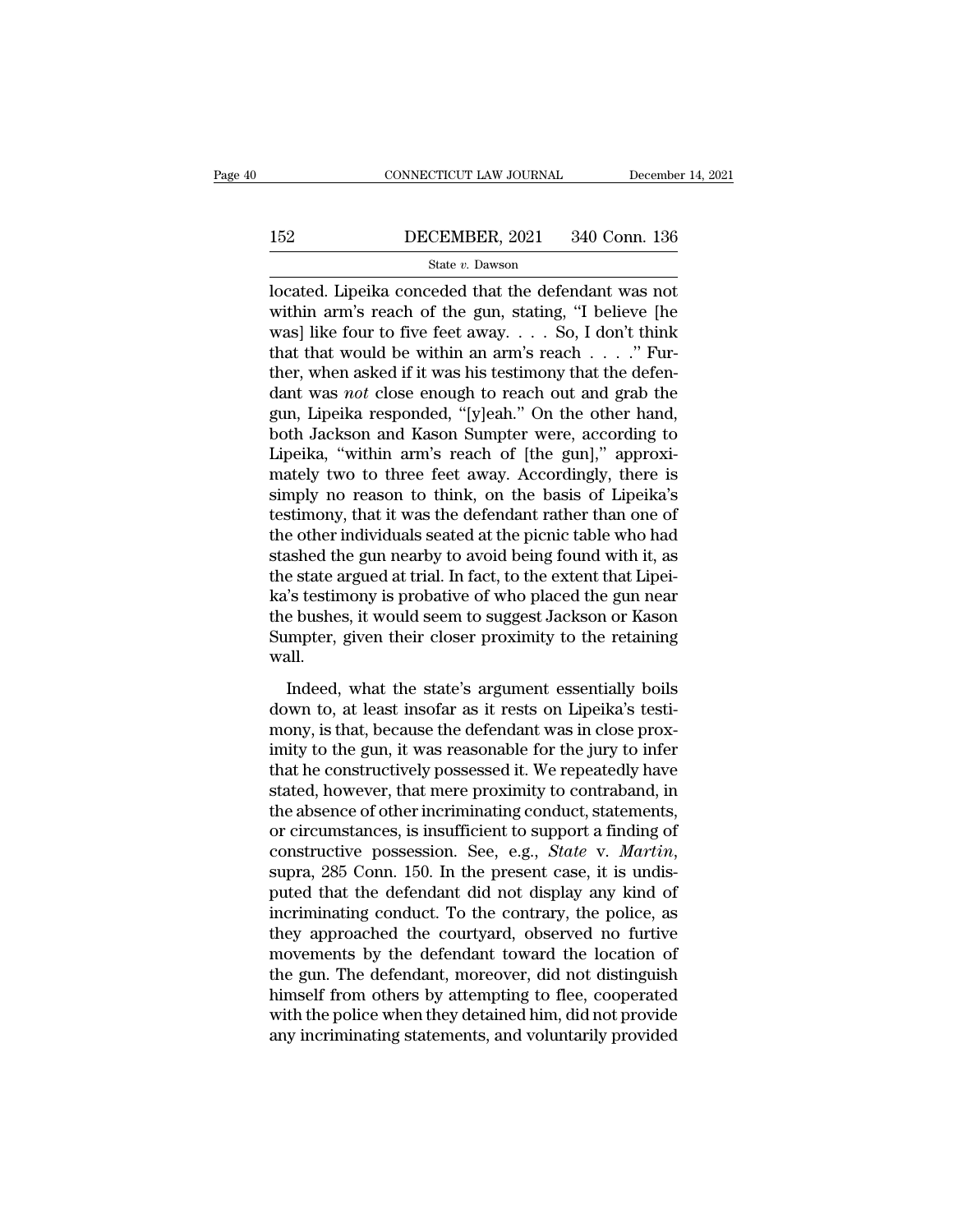24, 2021 CONNECTICUT LAW JOURNAL Page 41<br>
240 Conn. 136 DECEMBER, 2021 153<br>
240 State v. Dawson<br>
253<br>
26 DNA sample. Accordingly, we conclude that the jury<br>
26 Conclude that the jury<br>
26 Conclude that the jury<br>
26 Conclud  $\begin{array}{ll} \text{340 Conn. 136} & \text{DECEMBER, 2021} & \text{153} \\ & \text{State } v. \text{ Dawson} \end{array}$ <br>a DNA sample. Accordingly, we conclude that the jury could not reasonably have found, without resort to impermissible surmise or conjecture, that the defenda 340 Conn. 136 DECEMBER, 2021 153<br>
state v. Dawson<br>
a DNA sample. Accordingly, we conclude that the jury<br>
could not reasonably have found, without resort to<br>
impermissible surmise or conjecture, that the defendant<br>
had kno  $\frac{\text{340 Conn. 136}}{\text{State } v. \text{ Dawson}}$ <br>  $\frac{\text{State } v. \text{ Dawson}}{\text{a DNA sample. Accordingly, we conclude that the jury could not reasonably have found, without resort to impermissible surmise or conjecture, that the defendant had knowledge of the gun and the intent to exercise dominion or control over it merely because, according to I in a individual is possession of an illocal frequency.}$ State v. Dawson<br>
a DNA sample. Accordingly, we conclude that the jury<br>
could not reasonably have found, without resort to<br>
impermissible surmise or conjecture, that the defendant<br>
had knowledge of the gun and the intent t state v. Dawson<br>
a DNA sample. Accordingly, we conclude that the jury<br>
could not reasonably have found, without resort to<br>
impermissible surmise or conjecture, that the defendant<br>
had knowledge of the gun and the intent t a DNA sample. Accordingly, we conclude that the jury<br>could not reasonably have found, without resort to<br>impermissible surmise or conjecture, that the defendant<br>had knowledge of the gun and the intent to exercise<br>dominion o could not reasonably have found, without resempermissible surmise or conjecture, that the defeloral knowledge of the gun and the intent to exclusion or control over it merely because, according to Lipeika, individuals in p d knowledge of the gun and the intent to exercise<br>minion or control over it merely because, according<br>Lipeika, individuals in possession of an illegal firearm<br>Il often seek to "discard . . . or stash" it nearby<br>nen alerted concluded, that, because is the posterior of an illegal firearm<br>mill often seek to "discard  $\ldots$  or stash" it nearby<br>when alerted to the presence of the police.<br>The state contends, however, and the Appellate Court<br>conclu

dominion of control over it merety because, according<br>to Lipeika, individuals in possession of an illegal firearm<br>will often seek to "discard . . . or stash" it nearby<br>when alerted to the presence of the police.<br>The state as a contributor to the DNA profile for the jury to infor that the density of  $\mathbb{R}^n$ . And  $\mathbb{R}^n$  it is a controlled, that, because "the defendant was the only person at the picnic table who could not be eliminated win often seek to 'discard'... Or stash' it hearby<br>when alerted to the presence of the police.<br>The state contends, however, and the Appellate Court<br>concluded, that, because "the defendant was the only<br>person at the picnic When alerted to the presence of the ponce.<br>
The state contends, however, and the Appellate Court<br>
concluded, that, because "the defendant was the only<br>
person at the picnic table who could not be eliminated<br>
as a contribut The state contends, however, and the Appellate Court<br>concluded, that, because "the defendant was the only<br>person at the picnic table who could not be eliminated<br>as a contributor to the DNA profile found on the gun<br>and ammu concluded, that, because "the defendant was the only<br>person at the picnic table who could not be eliminated<br>as a contributor to the DNA profile found on the gun<br>and ammunition"; *State* v. *Dawson*, supra, 188 Conn.<br>App. 5 person at the picnic table who could not be eliminated<br>as a contributor to the DNA profile found on the gun<br>and ammunition"; *State* v. *Dawson*, supra, 188 Conn.<br>App. 547; it was reasonable for the jury to infer that the<br> as a contributor to the DNA profile found on the gun<br>and ammunition"; *State* v. *Dawson*, supra, 188 Conn.<br>App. 547; it was reasonable for the jury to infer that the<br>defendant constructively possessed the gun. On appeal,<br> and ammunition"; *State* v. *Dawson*<br>App. 547; it was reasonable for the<br>defendant constructively possessed<br>the defendant argues that the DNA<br>alone or in combination with any o<br>not establish that he constructively<br>We agree pp. 547, it was reasonable for the jury to finer that the<br>fendant constructively possessed the gun. On appeal,<br>e defendant argues that the DNA evidence, standing<br>one or in combination with any other evidence, does<br>t estab defendant constructively possessed the gun. On appear,<br>the defendant argues that the DNA evidence, standing<br>alone or in combination with any other evidence, does<br>not establish that he constructively possessed the gun.<br>We a

the defendant argues that the DNA evidence, standing<br>alone or in combination with any other evidence, does<br>not establish that he constructively possessed the gun.<br>We agree with the defendant.<br>The following additional facts alone of in combination with any other evidence, does<br>not establish that he constructively possessed the gun.<br>We agree with the defendant.<br>The following additional facts are relevant to our<br>analysis. The DNA evidence prese Not establish that he constructively possessed the guit.<br>We agree with the defendant.<br>The following additional facts are relevant to our<br>analysis. The DNA evidence presented by the state at<br>trial is classified as "touch DN We agree with the defendant.<br>
The following additional facts are relevant to our<br>
analysis. The DNA evidence presented by the state at<br>
trial is classified as "touch DNA," which the state's DNA<br>
expert, Russell, testified The following additional facts are relevant to our<br>analysis. The DNA evidence presented by the state at<br>trial is classified as "touch DNA," which the state's DNA<br>expert, Russell, testified is a term "used to describe<br>DNA t analysis. The DNA evidence presented by the state at trial is classified as "touch DNA," which the state's DNA expert, Russell, testified is a term "used to describe DNA that is left behind just by touching an object . . . trial is classified as "touch DNA," which the state's DNA<br>expert, Russell, testified is a term "used to describe<br>DNA that is left behind just by touching an object<br>...." Notwithstanding its name, however, touch DNA<br>does no expert, Russell, testified is a term "used to describe<br>DNA that is left behind just by touching an object<br>...." Notwithstanding its name, however, touch DNA<br>does not necessarily indicate a person's direct contact<br>with the DNA that is left behind just by touching an object<br>
...." Notwithstanding its name, however, touch DNA<br>
does not necessarily indicate a person's direct contact<br>
with the object. Rather, according to Russell, aban-<br>
doned s . . . . . " Notwithstanding its name, however, touch DNA<br>does not necessarily indicate a person's direct contact<br>with the object. Rather, according to Russell, aban-<br>doned skin cells, which make up touch DNA, can be left<br>b does not necessarily indicate a person's direct contact<br>with the object. Rather, according to Russell, aban-<br>doned skin cells, which make up touch DNA, can be left<br>behind through primary transfer, secondary transfer,<br>or ae with the object. Rather, according to Russell, abandoned skin cells, which make up touch DNA, can be left behind through primary transfer, secondary transfer, or aerosolization. Primary or "touch" transfer occurs, for exam doned skin cells, which make up touch DNA, can be left<br>behind through primary transfer, secondary transfer,<br>or aerosolization. Primary or "touch" transfer occurs,<br>for example, when you directly touch or pick up an<br>object. behind through primary transfer, secondary transfer,<br>or aerosolization. Primary or "touch" transfer occurs,<br>for example, when you directly touch or pick up an<br>object. Secondary transfer, alternatively, occurs when,<br>for exa or aerosolization. Primary or "touch" transfer occurs,<br>for example, when you directly touch or pick up an<br>object. Secondary transfer, alternatively, occurs when,<br>for example, person A bleeds onto a table and, subse-<br>quentl for example, when you directly touch or pick up an object. Secondary transfer, alternatively, occurs when, for example, person A bleeds onto a table and, subsequently, person B walks by the table, accidentally brushes agai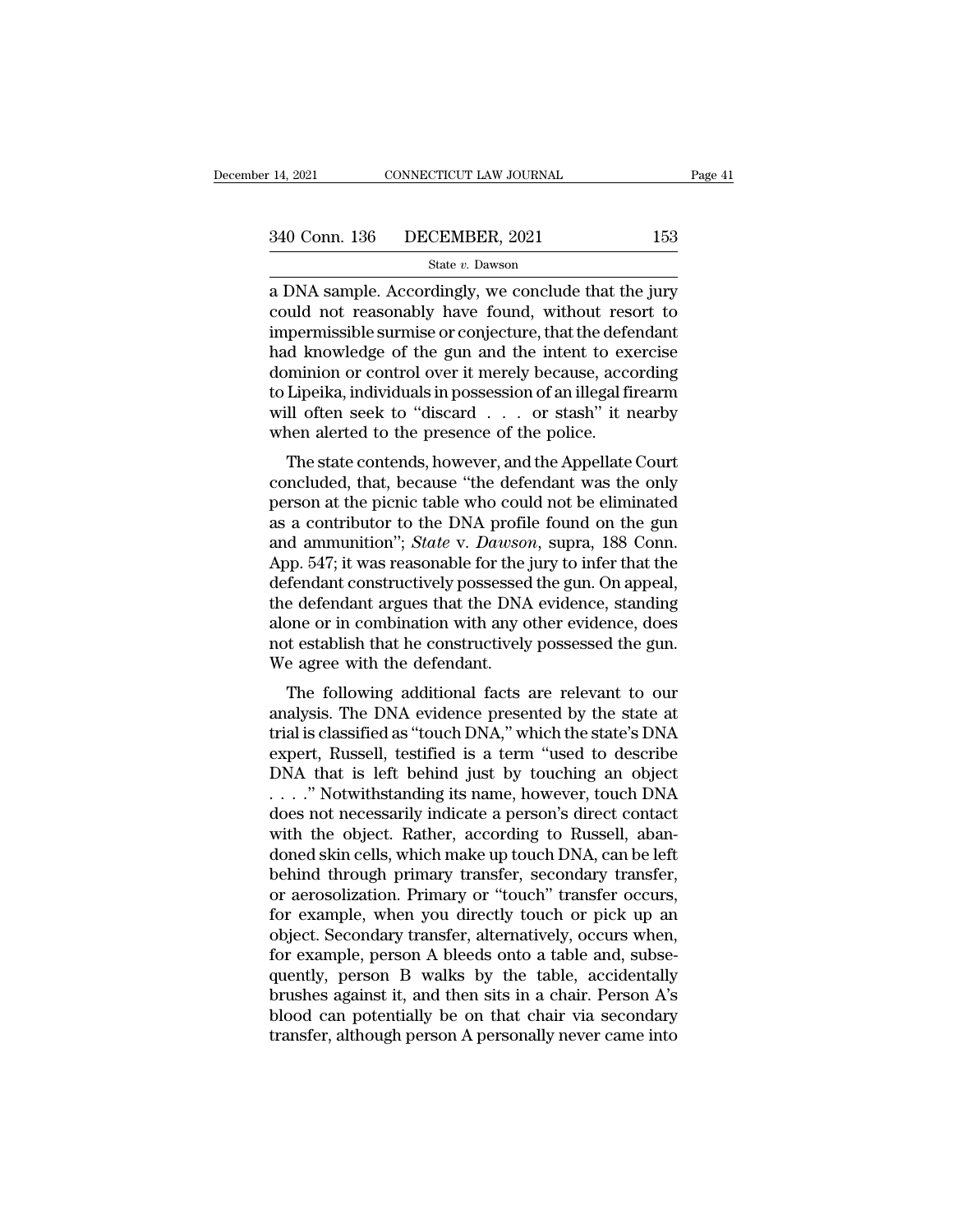# EXECUTE CONNECTICUT LAW JOURNAL December 14, 2021<br>154 DECEMBER, 2021 340 Conn. 136<br>State v. Dawson

### State *v.* Dawson

CONNECTICUT LAW JOURNAL Decembe<br>
154 DECEMBER, 2021 340 Conn. 136<br>
State v. Dawson<br>
Contact with the chair. Finally, skin cells can be depos-<br>
ited on an object through aerosolization, which, Russell<br>
explained occurs when 154 DECEMBER, 2021 340 Conn. 136<br>
State v. Dawson<br>
contact with the chair. Finally, skin cells can be depos-<br>
ited on an object through aerosolization, which, Russell<br>
explained, occurs when, for example, a person speaks,<br> 154 DECEMBER, 2021 340 Conn. 136<br>
State v. Dawson<br>
contact with the chair. Finally, skin cells can be depos-<br>
ited on an object through aerosolization, which, Russell<br>
explained, occurs when, for example, a person speaks, 154 DECEMBER, 2021 340 Conn. 136<br>
State  $v$ . Dawson<br>
contact with the chair. Finally, skin cells can be depos-<br>
ited on an object through aerosolization, which, Russell<br>
explained, occurs when, for example, a person speak BECEMBER, 2021 640 COIR. 130<br>
State v. Dawson<br>
contact with the chair. Finally, skin cells can be depos-<br>
ited on an object through aerosolization, which, Russell<br>
explained, occurs when, for example, a person speaks,<br>
br  $\begin{array}{l} \text{State $v$. Dawson} \\ \text{contact with the chair. Finally, skin cells can be deposited on an object through aerosolization, which, Russell explained, occurs when, for example, a person speaks, breathes, couples, or sneezes on or near an item. Importantly, Russell testified that, when analyzing a sample, there is no way to determine whether DNA was deposited through primary transfer, secondary transfer, or aerosolization Moreover, DNA is not always detectable. \end{array}$ contact with the chair. Finally, skin cells can be deposited on an object through aerosolization, which, Russell explained, occurs when, for example, a person speaks, breathes, coughs, or sneezes on or near an item. Import ited on an object through aerosolization, which, Russell<br>explained, occurs when, for example, a person speaks,<br>breathes, coughs, or sneezes on or near an item. Import-<br>antly, Russell testified that, when analyzing a sample explained, occurs when, for example, a person speaks,<br>breathes, coughs, or sneezes on or near an item. Import-<br>antly, Russell testified that, when analyzing a sample,<br>there is no way to determine whether DNA was depos-<br>ite breathes, coughs, or sneezes on or near an item. Import-<br>antly, Russell testified that, when analyzing a sample,<br>there is no way to determine whether DNA was depos-<br>ited through primary transfer, secondary transfer, or<br>aer antly, Russell testified that, when analyzing a sample,<br>there is no way to determine whether DNA was depos-<br>ited through primary transfer, secondary transfer, or<br>aerosolization. Moreover, DNA is not always detectable,<br>mean there is no way to determine whether DNA was deposited through primary transfer, secondary transfer, or aerosolization. Moreover, DNA is not always detectable, meaning that it is possible to have someone touch an object bu ited through primary transfer, secondary transfer, or<br>aerosolization. Moreover, DNA is not always detectable,<br>meaning that it is possible to have someone touch an<br>object but not leave behind detectable DNA because,<br>Russell aerosolization. Moreover, DNA is not always detectable,<br>meaning that it is possible to have someone touch an<br>object but not leave behind detectable DNA because,<br>Russell testified, some people leave more of their skin<br>cells meaning that it is possible to have someone touch an object but not leave behind detectable DNA because, Russell testified, some people leave more of their skin cells behind than others, i.e., some people are better "shedd object but not leave behind detectable DNA because,<br>Russell testified, some people leave more of their skin<br>cells behind than others, i.e., some people are better<br>"shedders" of their DNA than others. There are also<br>other f Russell testified, some people leave more of their skin<br>cells behind than others, i.e., some people are better<br>"shedders" of their DNA than others. There are also<br>other factors that affect the amount of DNA left on an<br>obje cells behind than others, i.e., some people are better<br>"shedders" of their DNA than others. There are also<br>other factors that affect the amount of DNA left on an<br>object, such as the length of contact, the roughness or<br>smoo "shedders" of their DNA than others. There are also<br>other factors that affect the amount of DNA left on an<br>object, such as the length of contact, the roughness or<br>smoothness of the surface, the type of contact, the<br>existen other factors that affect the amount of DNA left on an object, such as the length of contact, the roughness or smoothness of the surface, the type of contact, the existence or nonexistence of fluids, such as sweat, and deg object, such as the length of contact, the roughness or<br>smoothness of the surface, the type of contact, the<br>existence or nonexistence of fluids, such as sweat, and<br>degradation on the object. Russell testified that the DNA<br> smoothness of the surface, the type of contact, the existence or nonexistence of fluids, such as sweat, and degradation on the object. Russell testified that the DNA sample taken from the gun in this case was partially deg existence or nonexistence of fluids, such as sweat, and<br>degradation on the object. Russell testified that the DNA<br>sample taken from the gun in this case was partially<br>degraded. Degradation, Russell testified, is the proces degradation on the object. Russell testified that the DNA<br>sample taken from the gun in this case was partially<br>degraded. Degradation, Russell testified, is the process<br>of material breaking down over time. Russell explained sample taken from the gun in this case was partially<br>degraded. Degradation, Russell testified, is the process<br>of material breaking down over time. Russell explained<br>that, if a gun is properly handled by the police once<br>sei degraded. Degradation, Russell testified, is the process<br>of material breaking down over time. Russell explained<br>that, if a gun is properly handled by the police once<br>seized and is not exposed to sunlight or warm tempera-<br>t of material breaking down over time. Russell explained<br>that, if a gun is properly handled by the police once<br>seized and is not exposed to sunlight or warm tempera-<br>tures, degradation would not be expected. If degrada-<br>tion that, if a gun is properly handled by the police once<br>seized and is not exposed to sunlight or warm tempera-<br>tures, degradation would not be expected. If degrada-<br>tion is occurring under such circumstances, that could<br>be a seized and is not exposed to sunlight or warm tempera-<br>tures, degradation would not be expected. If degrada-<br>tion is occurring under such circumstances, that could<br>be an indication that the DNA had been on the object<br>for s tures, degradation would not be expected. If degradation is occurring under such circumstances, that could<br>be an indication that the DNA had been on the object<br>for some period of time, although there is no way to<br>determine tion is occurring under such circumstances, that could<br>be an indication that the DNA had been on the object<br>for some period of time, although there is no way to<br>determine how long. In the present case, the DNA sam-<br>ple was be an indication that the DNA had been<br>for some period of time, although there<br>determine how long. In the present case,<br>ple was consistent with experiencing de<br>time because there was no evidence tha<br>improperly handled by t r some period of time, although there is no way to<br>termine how long. In the present case, the DNA sam-<br>e was consistent with experiencing degradation over<br>me because there was no evidence that the gun was<br>properly handled determine how long. In the present case, the DNA sample was consistent with experiencing degradation over<br>time because there was no evidence that the gun was<br>improperly handled by the police or was exposed to<br>sunlight or

In the police of was exposed to<br>
image of the police of was exposed to<br>
image in the gun for the gun for DNA<br>
If the gun for DNA,<br>
If the gun for DNA,<br>
If the gun for DNA,<br>
if the gun for DNA,<br>
if the duant he took two swa sunlight or heat after being seized.<br>
Russell further testified that there was a very low<br>
quantity of touch DNA retrieved from the gun.<sup>12</sup> She<br>
<sup>12</sup> We note that Lieutenant Weisgerber, who swabbed the gun for DNA,<br>
test Russell further testified that there was a very low quantity of touch DNA retrieved from the gun.<sup>12</sup> She  $\frac{12}{10}$  We note that Lieutenant Weisgerber, who swabbed the gun for DNA, testified that he took two swabs and s quantity of touch DNA retrieved from the gun.<sup>12</sup> She  $\frac{12 \text{ We}}{2 \text{ We}}$  note that Lieutenant Weisgerber, who swabbed the gun for DNA, testified that he took two swabs and swabbed the portions of the gun that are typic  $^{12}$  We note that Lieutenant Weisgerber, who swabbed the gun for DNA, testified that he took two swabs and swabbed the portions of the gun that are typically swabbed for DNA, such as the cylinder, handle, barrel, and tr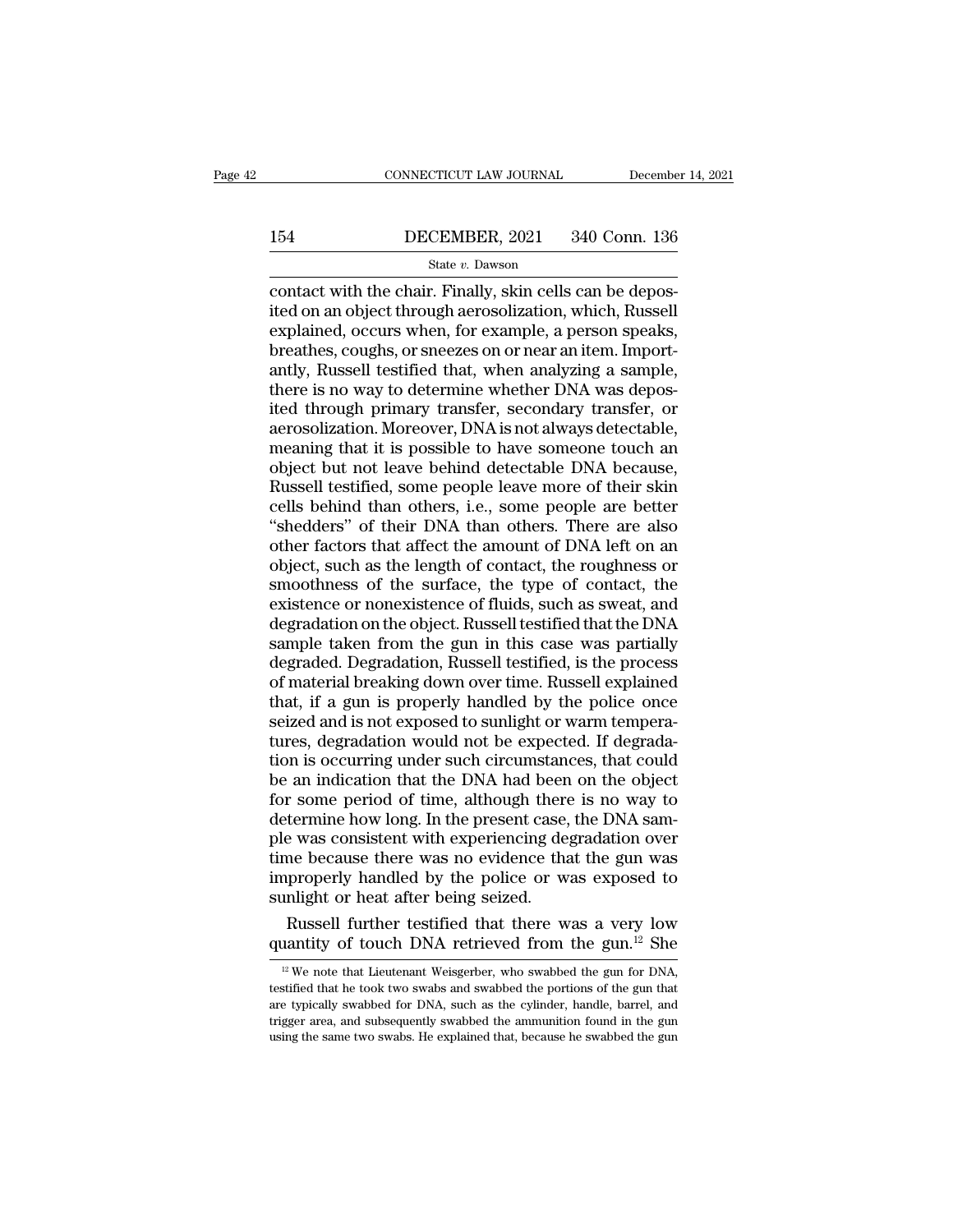explained that, to properly analyze touch DNA, a very<br>explained that, to properly analyze touch DNA, a very<br>small amount of genetic material is amplified to create<br>a veable DNA prafile. Then, employing a polymenage  $340$  Conn. 136 DECEMBER, 2021 155<br>  $$state v.$  Dawson<br>
explained that, to properly analyze touch DNA, a very<br>
small amount of genetic material is amplified to create<br>
a usable DNA profile. Then, employing a polymerase<br>
shain 340 Conn. 136 DECEMBER, 2021 155<br>
State v. Dawson<br>
explained that, to properly analyze touch DNA, a very<br>
small amount of genetic material is amplified to create<br>
a usable DNA profile. Then, employing a polymerase<br>
chain 340 Conn. 136 DECEMBER, 2021 155<br>
State v. Dawson<br>
explained that, to properly analyze touch DNA, a very<br>
small amount of genetic material is amplified to create<br>
a usable DNA profile. Then, employing a polymerase<br>
chain State v. Dawson<br>explained that, to properly analyze touch DNA, a very<br>small amount of genetic material is amplified to create<br>a usable DNA profile. Then, employing a polymerase<br>chain reaction process, the forensic examine state of Dawson<br>explained that, to properly analyze touch DNA, a very<br>small amount of genetic material is amplified to create<br>a usable DNA profile. Then, employing a polymerase<br>chain reaction process, the forensic examiner explained that, to properly analyze touch DNA, a very<br>small amount of genetic material is amplified to create<br>a usable DNA profile. Then, employing a polymerase<br>chain reaction process, the forensic examiner will iden-<br>tify small amount of genetic material is amplified to create<br>a usable DNA profile. Then, employing a polymerase<br>chain reaction process, the forensic examiner will iden-<br>tify and copy a specific DNA sequence at particular<br>locati a usable DNA profile. Then, employing a polymerase<br>chain reaction process, the forensic examiner will iden-<br>tify and copy a specific DNA sequence at particular<br>locations (loci), repeating the cycle to create a larger<br>quant chain reaction process, the forensic examiner will identify and copy a specific DNA sequence at particular locations (loci), repeating the cycle to create a larger quantity of DNA. Russell testfified that the optimal amoun tify and copy a specific DNA sequence at particular<br>locations (loci), repeating the cycle to create a larger<br>quantity of DNA. Russell testified that the optimal<br>amount of DNA to amplify during the testing process<br>is approx locations (loci), repeating the cycle to create a larger<br>quantity of DNA. Russell testified that the optimal<br>amount of DNA to amplify during the testing process<br>is approximately 1000 picograms; however, in this case,<br>she c quantity of DNA. Russell testified that the optimal<br>amount of DNA to amplify during the testing process<br>is approximately 1000 picograms; however, in this case,<br>she could test only seventy picograms of DNA, a low<br>yielding s amount of DNA to amplify during the testing process<br>is approximately 1000 picograms; however, in this case,<br>she could test only seventy picograms of DNA, a low<br>yielding sample, which she stated was common for<br>touch DNA tes is approximately 1000 picograms; however, in this case,<br>she could test only seventy picograms of DNA, a low<br>yielding sample, which she stated was common for<br>touch DNA testing. Nonetheless, Russell was able to<br>develop a par she could test only seventy picograms of DNA, a low<br>yielding sample, which she stated was common for<br>touch DNA testing. Nonetheless, Russell was able to<br>develop a partial DNA profile out of this low yield sam-<br>ple. She tes yielding sample, which she stated was common for<br>touch DNA testing. Nonetheless, Russell was able to<br>develop a partial DNA profile out of this low yield sam-<br>ple. She testified that it is "pretty rare" to obtain a full<br>pro touch DNA testing. Nonetheless, Russell<br>develop a partial DNA profile out of this lo<br>ple. She testified that it is "pretty rare" to<br>profile from a sample containing less th<br>grams of DNA. Russell explained that, ir<br>and, spe e. She testified that it is "pretty rare" to obtain a full<br>ofile from a sample containing less than 100 pico-<br>ams of DNA. Russell explained that, in most cases,<br>d, specifically, in this case, contributors can still be<br>mina profile from a sample containing less than 100 picograms of DNA. Russell explained that, in most cases, and, specifically, in this case, contributors can still be eliminated from a low yield sample.<br>Russell also testified

grams of DNA. Russell explained that, in most cases, and, specifically, in this case, contributors can still be eliminated from a low yield sample.<br>
Russell also testified that the sample in the present case was consistent and, specifically, in this case, contributors can still be<br>eliminated from a low yield sample.<br>Russell also testified that the sample in the present<br>case was consistent with being a mixture, meaning that<br>there is DNA from eliminated from a low yield sample.<br>
Russell also testified that the sample in the present<br>
case was consistent with being a mixture, meaning that<br>
there is DNA from more than one person on the object.<br>
Russell was able to Russell also testified that the sample in the present<br>case was consistent with being a mixture, meaning that<br>there is DNA from more than one person on the object.<br>Russell was able to determine that the mixture defi-<br>nitely Russell also testified that the sample in the present<br>case was consistent with being a mixture, meaning that<br>there is DNA from more than one person on the object.<br>Russell was able to determine that the mixture defi-<br>nitely case was consistent with being a mixture, meaning that<br>there is DNA from more than one person on the object.<br>Russell was able to determine that the mixture defi-<br>nitely included at least two people but could have<br>included there is DNA from more than one person on the object.<br>Russell was able to determine that the mixture defi-<br>nitely included at least two people but could have<br>included as many as four or more. Russell explained<br>that mixture Russell was able to determine that the mixture defi-<br>nitely included at least two people but could have<br>included as many as four or more. Russell explained<br>that mixtures are very common with forensic samples<br>and that they included at least two people but could have<br>included as many as four or more. Russell explained<br>that mixtures are very common with forensic samples<br>and that they can occur for a variety of reasons. Notably,<br>Russell testifi and that they can occur for a variety of reasons. Notably,<br>Russell testified that, "if it's an object that multiple<br>people have touched, especially if it's something that<br>is found in a public place, a lot of times, there'l Russell testified that, "if it's an object that multiple<br>people have touched, especially if it's something that<br>is found in a public place, a lot of times, there'll be<br>and ammunition using the same swabs, it would be impos

people have touched, especially if it's something that<br>is found in a public place, a lot of times, there'll be<br>and ammunition using the same swabs, it would be impossible to know<br>whether the DNA recovered from the gun came is found in a public place, a lot of times, there'll be<br>and ammunition using the same swabs, it would be impossible to know<br>whether the DNA recovered from the gun came from the outside of the gun<br>or from the ammunition. Ru and ammunition using the same swabs, it would be impossible to know whether the DNA recovered from the gun came from the outside of the gun or from the ammunition. Russell similarly testified that she could not say if the and ammunition using the same swabs, it would be impossible to know whether the DNA recovered from the gun came from the outside of the gun or from the ammunition. Russell similarly testified that she could not say if the whether the DNA recovered from the gun came from the outside of the gun<br>or from the ammunition. Russell similarly testified that she could not say<br>if the DNA found on the gun came solely from the exterior of the gun or<br>whe if the DNA found on the gun came solely from the exterior of the gun or whether it came from the ammunition found in the gun. Of course, if there were evidence that the defendant's DNA could not be excluded from DNA found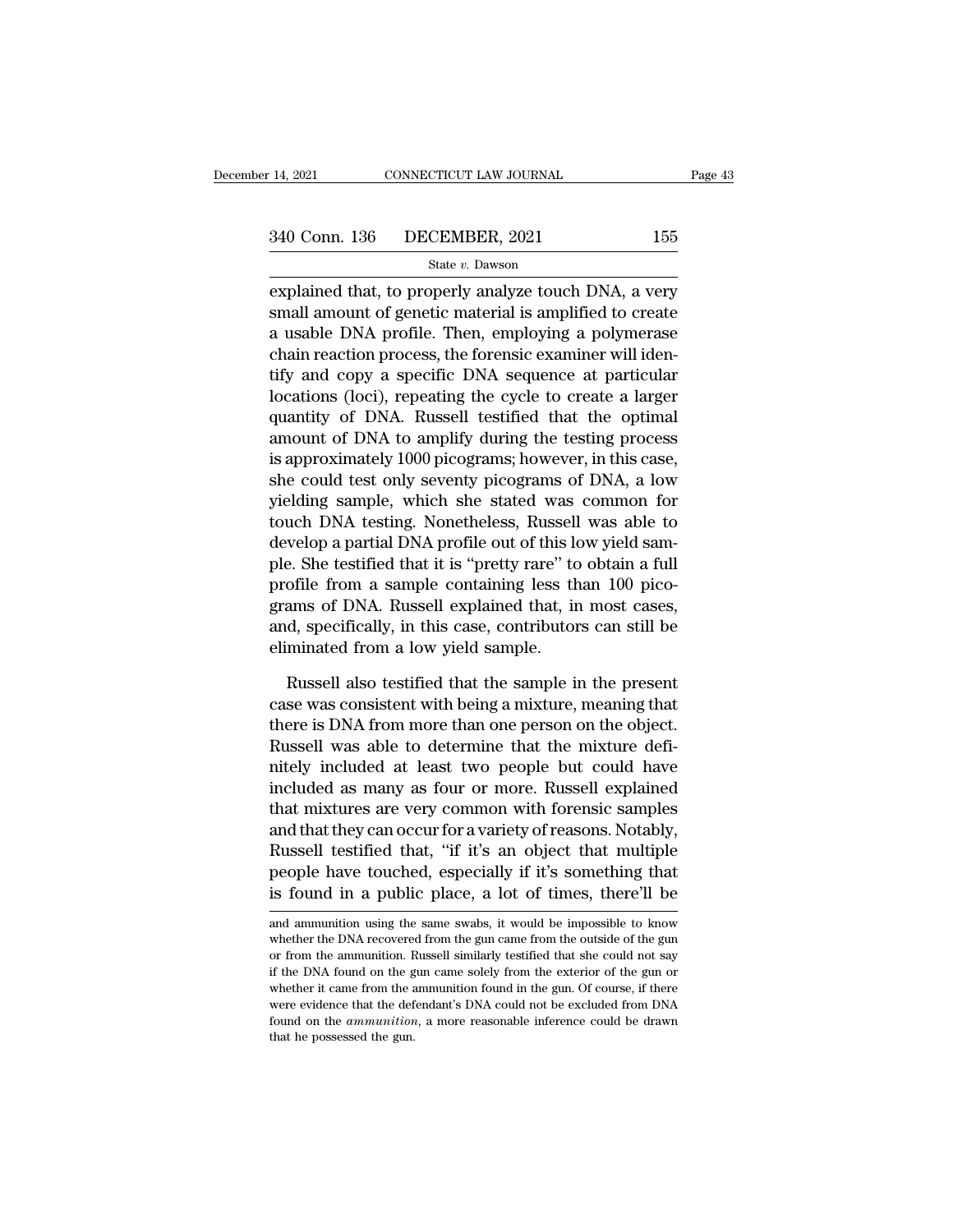|     | CONNECTICUT LAW JOURNAL | December 14, 2021 |
|-----|-------------------------|-------------------|
|     |                         |                   |
| 156 | DECEMBER, 2021          | 340 Conn. 136     |
|     | State v. Dawson         |                   |

CONNECTICUT LAW JOURNAL December 14, 2021<br>156 DECEMBER, 2021 340 Conn. 136<br>5tate v. Dawson<br>mixtures of many people's DNA on a single sample<br>...." . . . .''

BECEMBER, 2021 340 Conn. 136<br>
State v. Dawson<br>
State v. Dawson<br>
State v. Dawson<br>
Russell further testified that, based on her analysis,<br>
e defendant's DNA profile could not be eliminated as<br>
contributor to the DNA mixture 156 DECEMBER, 2021 340 Conn. 136<br>
State v. Dawson<br>
mixtures of many people's DNA on a single sample<br>
...."<br>
Russell further testified that, based on her analysis,<br>
the defendant's DNA profile could not be eliminated as<br>
a State v. Dawson<br>
mixtures of many people's DNA on a single sample<br>  $\cdots$ <br>  $\cdots$ <br>
Russell further testified that, based on her analysis,<br>
the defendant's DNA profile could not be eliminated as<br>
a contributor to the DNA mix mixtures of many people's DNA on a single sample<br>  $\ldots$ ."<br>
Russell further testified that, based on her analysis,<br>
the defendant's DNA profile could not be eliminated as<br>
a contributor to the DNA mixture found on the gun. Final and the sample state of many people state of a single sample<br>  $\ldots$ ."<br>
Russell further testified that, based on her analysis,<br>
the defendant's DNA profile could not be eliminated as<br>
a contributor to the DNA mixture Figure 1.1 Russell further testified that, based on her analysis,<br>the defendant's DNA profile could not be eliminated as<br>a contributor to the DNA mixture found on the gun.<br>Conversely, the other three individuals at the pi Russell further testified that, based on her analysis,<br>the defendant's DNA profile could not be eliminated as<br>a contributor to the DNA mixture found on the gun.<br>Conversely, the other three individuals at the picnic<br>table—K the defendant's DNA profile could not be eliminated as<br>a contributor to the DNA mixture found on the gun.<br>Conversely, the other three individuals at the picnic<br>table—Kason Sumpter, Jackson, and Elmore—were<br>able to be elimi a contributor to the DNA mixture found on the gun.<br>Conversely, the other three individuals at the picnic<br>table—Kason Sumpter, Jackson, and Elmore—were<br>able to be eliminated as contributors.<sup>13</sup> Russell explained<br>that the c Conversely, the other three individuals at the picnic<br>table—Kason Sumpter, Jackson, and Elmore—were<br>able to be eliminated as contributors.<sup>13</sup> Russell explained<br>that the conclusion that the sample was a mixed sample<br>was ba table—Kason Sumpter, Jackson, and Elmore—were<br>able to be eliminated as contributors.<sup>13</sup> Russell explained<br>that the conclusion that the sample was a mixed sample<br>was based on the fact that there were alleles present<br>at cer able to be eliminated as contributors.<sup>13</sup> Russell explained<br>that the conclusion that the sample was a mixed sample<br>was based on the fact that there were alleles present<br>at certain loci that matched the evidentiary profil that the conclusion that the sample was a mixed sample<br>was based on the fact that there were alleles present<br>at certain loci that matched the evidentiary profile but<br>did not match the defendant's known profile. Therefore,<br> was based on the fact that there were alleles present<br>at certain loci that matched the evidentiary profile but<br>did not match the defendant's known profile. Therefore,<br>Russell explained, "there would have to be someone<br>else at certain loci that matched the evidentiary profile but<br>did not match the defendant's known profile. Therefore,<br>Russell explained, "there would have to be someone<br>else contributing . . . to the evidentiary profile<br>. . . . did not match the defendant's known profile. Therefore,<br>Russell explained, "there would have to be someone<br>else contributing . . . to the evidentiary profile<br>. . . . . "Moreover, Russell conceded that, although<br>Kason Sumpt Russell explained, '<br>else contributing<br>......" Moreover,<br>Kason Sumpter, Jac<br>as contributors, she<br>of their DNA was<br>none detected.<br>On the basis of th  $\ldots$  ." Moreover, Russell conceded that, although<br>son Sumpter, Jackson, and Elmore were eliminated<br>contributors, she could not say definitively that none<br>their DNA was on the gun; just that there was<br>me detected.<br>On the Example 1.1 The defendant of the defendant that the DNA evidence with the defendant that there was none detected.<br>
On the basis of the foregoing forensic testimony, we agree with the defendant that the DNA evidence pre-<br>

Frason Sampler, sackson, and Emote were emminated<br>as contributors, she could not say definitively that none<br>of their DNA was on the gun; just that there was<br>none detected.<br>On the basis of the foregoing forensic testimony, as commators, she coald not say deminivery mathone<br>of their DNA was on the gun; just that there was<br>none detected.<br>On the basis of the foregoing forensic testimony, we<br>agree with the defendant that the DNA evidence pre-<br>se In the sheet of the sheet and the sheet was<br>
none detected.<br>
On the basis of the foregoing forensic testimony, we<br>
agree with the defendant that the DNA evidence pre-<br>
sented by the state was insufficient to support his co On the basis of the foregoing forensic testimony, we<br>agree with the defendant that the DNA evidence pre-<br>sented by the state was insufficient to support his con-<br>viction, even when combined with Lipeika's testimony.<br>Indeed On the basis of the foregoing forensic testimony, we<br>agree with the defendant that the DNA evidence pre-<br>sented by the state was insufficient to support his con-<br>viction, even when combined with Lipeika's testimony.<br>Indeed agree with the defendant that the DNA evidence presented by the state was insufficient to support his conviction, even when combined with Lipeika's testimony.<br>Indeed, the sheer lack of conclusiveness regarding the DNA evid sented by the state was insufficient to support his conviction, even when combined with Lipeika's testimony.<br>Indeed, the sheer lack of conclusiveness regarding the DNA evidence in this case as it relates to the charged<br>cri viction, even when combined with Lipeika's testimony.<br>Indeed, the sheer lack of conclusiveness regarding the<br>DNA evidence in this case as it relates to the charged<br>crime is troubling for many reasons. First, Russell was<br>no Indeed, the sheer lack of conclusiveness regarding the<br>DNA evidence in this case as it relates to the charged<br>crime is troubling for many reasons. First, Russell was<br>not able to determine how the defendant's DNA ended<br>up o DNA evidence in this case as it relates to the charged<br>crime is troubling for many reasons. First, Russell was<br>not able to determine how the defendant's DNA ended<br>up on the gun; she could not say whether it was via<br>primary crime is troubling for many reasons. First, Russell was<br>not able to determine how the defendant's DNA ended<br>up on the gun; she could not say whether it was via<br>primary transfer, secondary transfer, or aerosolization.<br>In ot rimary transfer, secondary transfer, or aerosolization.<br>
1 other words, she could not determine whether the<br>
efendant's DNA ended up on the gun because he<br>
buched the gun, because he touched something that<br>
<sup>13</sup> The two i In other words, she could not determine whether the defendant's DNA ended up on the gun because he touched something that touched the gun, because he touched something that  $\frac{18}{12}$  The two individuals who were seated n

defendant's DNA ended up on the gun because he<br>touched the gun, because he touched something that<br><sup>13</sup> The two individuals who were seated nearby on a bench, Jefferson<br>Sumpter and Cruz, were not DNA tested. It is unclear w touched the gun, because he touched something that<br><sup>13</sup> The two individuals who were seated nearby on a bench, Jefferson<br>Sumpter and Cruz, were not DNA tested. It is unclear whether they refused<br>to be tested, or whether th  $^{13}$  The two individuals who were seated nearby on a bench, Jefferson Sumpter and Cruz, were not DNA tested. It is unclear whether they refused to be tested, or whether the police failed to request a DNA sample from the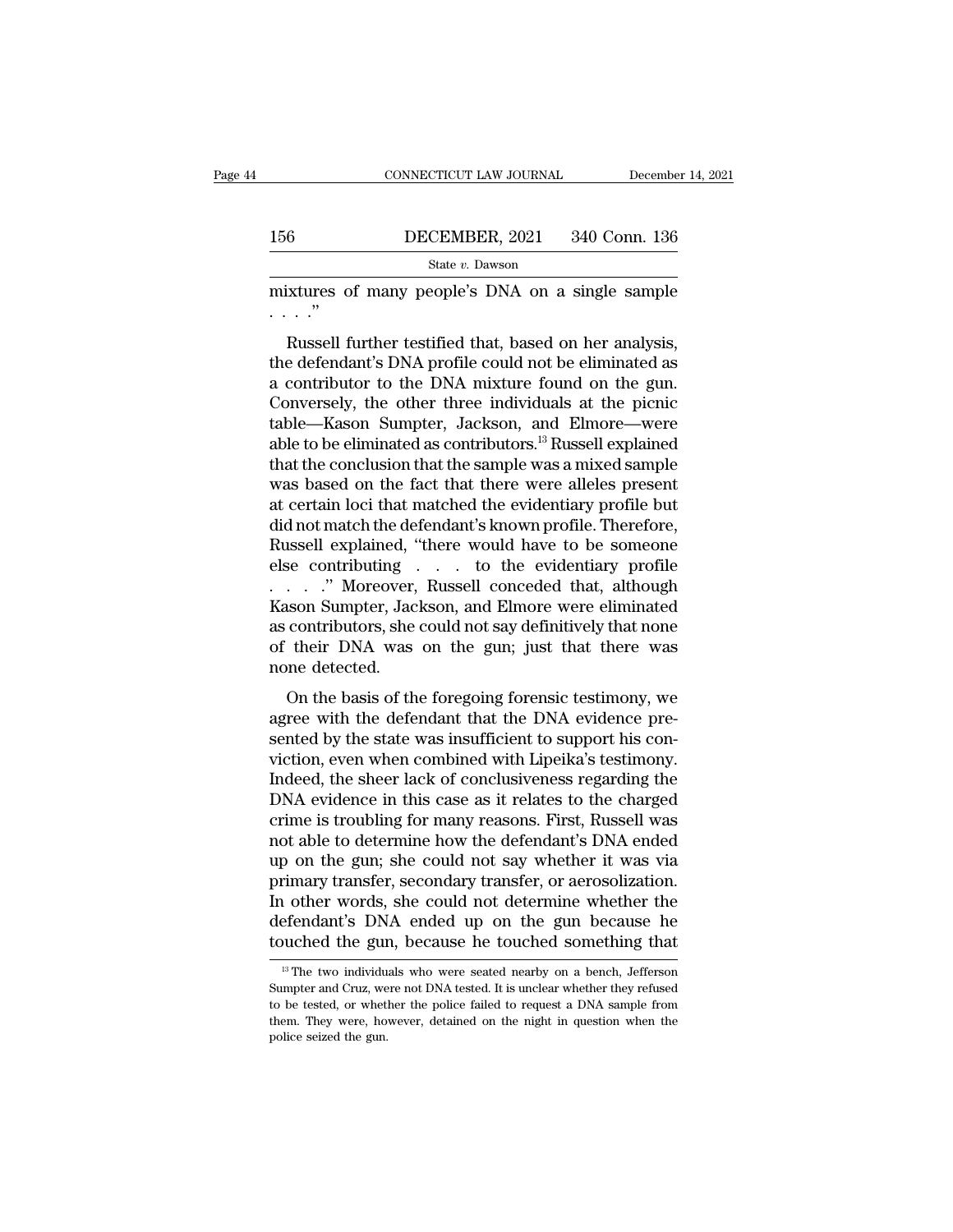$\begin{array}{r|l} \text{14, 2021} & \text{CONPECTICUT LAW JOURNAL} & \text{Page 45} \ \hline \text{340 Conn. } 136 & \text{DECEMBER, } 2021 & 157 \ \hline & \text{State } v. \text{ Dawson} \ \hline \text{subsequently came into contact with the gun, or because he breathed, sneezed, or coupled near the gun. Second, Russell was unable to determine when} \end{array}$ 340 Conn. 136 DECEMBER, 2021 157<br>
State v. Dawson<br>
subsequently came into contact with the gun, or<br>
because he breathed, sneezed, or coughed near the<br>
gun. Second, Russell was unable to determine when<br>
the defendant's DNA 340 Conn. 136 DECEMBER, 2021 157<br>
State v. Dawson<br>
subsequently came into contact with the gun, or<br>
because he breathed, sneezed, or coughed near the<br>
gun. Second, Russell was unable to determine when<br>
the defendant's DNA 340 Conn. 136 DECEMBER, 2021 157<br>
State v. Dawson<br>
Subsequently came into contact with the gun, or<br>
because he breathed, sneezed, or coughed near the<br>
gun. Second, Russell was unable to determine when<br>
the defendant's DNA STO COMET 100 BLOCKMERT, 2021<br>
State v. Dawson<br>
subsequently came into contact with the gun, or<br>
because he breathed, sneezed, or coughed near the<br>
gun. Second, Russell was unable to determine when<br>
the defendant's DNA wa State v. Dawson<br>
subsequently came into contact with the gun, or<br>
because he breathed, sneezed, or coughed near the<br>
gun. Second, Russell was unable to determine when<br>
the defendant's DNA was deposited on the gun; she<br>
co subsequently came into contact with the gun, or<br>because he breathed, sneezed, or coughed near the<br>gun. Second, Russell was unable to determine when<br>the defendant's DNA was deposited on the gun; she<br>could not say if it was because he breathed, sneezed, or coughed near the<br>gun. Second, Russell was unable to determine when<br>the defendant's DNA was deposited on the gun; she<br>could not say if it was deposited on or about August<br>10, 2014, or at som gun. Second, Russell was unable to determine when<br>the defendant's DNA was deposited on the gun; she<br>could not say if it was deposited on or about August<br>10, 2014, or at some other undetermined time. Third,<br>Russell was clea the defendant's DNA was deposited on the gun; she<br>could not say if it was deposited on or about August<br>10, 2014, or at some other undetermined time. Third,<br>Russell was clear that the DNA sample was consistent<br>with being a could not say if it was deposited on or about August<br>10, 2014, or at some other undetermined time. Third,<br>Russell was clear that the DNA sample was consistent<br>with being a mixture, meaning that at least one other<br>person's 10, 2014, or at some other undetermined time. Third,<br>Russell was clear that the DNA sample was consistent<br>with being a mixture, meaning that at least one other<br>person's DNA was on the gun and possibly as many<br>as three or f Russell was clear that the DNA sample was consistent<br>with being a mixture, meaning that at least one other<br>person's DNA was on the gun and possibly as many<br>as three or four other people's DNA. Fourth, Russell<br>conceded that with being a mixture, meaning that at least one other<br>person's DNA was on the gun and possibly as many<br>as three or four other people's DNA. Fourth, Russell<br>conceded that, although the other three individuals at<br>the picnic person's DNA was on the gun and possibly as many<br>as three or four other people's DNA. Fourth, Russell<br>conceded that, although the other three individuals at<br>the picnic table were able to be excluded as contribu-<br>tors to th as three or four other people's DNA. Fourth, Russell<br>conceded that, although the other three individuals at<br>the picnic table were able to be excluded as contribu-<br>tors to the sample, that did not mean that their DNA<br>was no conceded that, although the other three individuals at<br>the picnic table were able to be excluded as contribu-<br>tors to the sample, that did not mean that their DNA<br>was not on the gun; rather, it simply meant that it was<br>not the picnic table were able to be excluded as contributors to the sample, that did not mean that their DNA was not on the gun; rather, it simply meant that it was not detected. Fifth, two individuals also present in the cou tors to the sample, that did not mean that their DNA<br>was not on the gun; rather, it simply meant that it was<br>not detected. Fifth, two individuals also present in the<br>courtyard that night were not DNA tested. See footnote<br>1 was not on the gun; rather, it simply meant that it was<br>not detected. Fifth, two individuals also present in the<br>courtyard that night were not DNA tested. See footnote<br>13 of this opinion. Finally, Russell testified that sh not detected. Fifth, two individuals also present in the courtyard that night were not DNA tested. See footnote 13 of this opinion. Finally, Russell testified that she could not definitively say that the DNA profile develo courtyard that night were not DNA tested. See footnote<br>13 of this opinion. Finally, Russell testified that she<br>could not definitively say that the DNA profile devel-<br>oped was that of the defendant; she could determine<br>only 13 of this opinion. Finally, Russell testified that she<br>could not definitively say that the DNA profile devel-<br>oped was that of the defendant; she could determine<br>only that he could not be excluded as a contributor.<br>Accord could not definitively say that the DNA profile devel-<br>oped was that of the defendant; she could determine<br>only that he could not be excluded as a contributor.<br>Accordingly, there were simply too many unknowns for<br>the jury on the defendant; she could determine<br>only that he could not be excluded as a contributor.<br>Accordingly, there were simply too many unknowns for<br>the jury to find beyond a reasonable doubt that the<br>defendant had even touche only that he could not be ex<br>Accordingly, there were simpl<br>the jury to find beyond a re<br>defendant had even touched<br>he was aware of its presence i<br>on the night in question and in<br>ion or control over it.<sup>14</sup> efendant had even touched the gun, much less that<br>e was aware of its presence near where he was seated<br>n the night in question and intended to exercise domin-<br>n or control over it.<sup>14</sup><br><sup>14</sup> The dissenting justice disagree he was aware of its presence near where he was seated<br>on the night in question and intended to exercise domin-<br>ion or control over it.<sup>14</sup><br> $\frac{14}{11}$  The dissenting justice disagrees with our conclusion that the evidence

on the night in question and intended to exercise dominion or control over it.<sup>14</sup><br> $\frac{14}{100}$  The dissenting justice disagrees with our conclusion that the evidence was insufficient to support a finding that the defenda ion or control over it.<sup>14</sup><br>
<sup>14</sup> The dissenting justice disagrees with our conclusion that the evidence<br>
was insufficient to support a finding that the defendant intended to exercise<br>
dominion or control over the gun. He <sup>14</sup> The dissenting justice disagrees with our conclusion that the evidence was insufficient to support a finding that the defendant intended to exercise dominion or control over the gun. He asserts that, in reviewing the <sup>14</sup> The dissenting justice disagrees with our conclusion that the evidence was insufficient to support a finding that the defendant intended to exercise dominion or control over the gun. He asserts that, in reviewing the was insufficient to support a finding that the defendant intended to exercise dominion or control over the gun. He asserts that, in reviewing the defendant's sufficiency claim, we have violated the cardinal rule that a re dominion or control over the gun. He asserts that, in reviewing the defendant's sufficiency claim, we have violated the cardinal rule that a reviewing court "not sit as a 'seventh juror'...." To the contrary, we have viewe dominion or control over the gun. He asserts that, in reviewing the defendant's sufficiency claim, we have violated the cardinal rule that a reviewing court "not sit as a 'seventh juror'  $\ldots$  ". To the contrary, we have Furthermore in the light most increase with the contrary, we have viewed e evidence in the light most favorable to the state, as we must, and simply we concluded that no rational trier of fact could have found proven beyon the evidence in the light most favorable to the state, as we must, and simply have concluded that no rational trier of fact could have found proven beyond a reasonable doubt the essential elements of the crime of criminal

have concluded that no rational trier of fact could have found proven beyond<br>a reasonable doubt the essential elements of the crime of criminal possession<br>of a pistol or revolver.<br>The dissenting justice's disagreement with areasonable doubt the essential elements of the crime of criminal possession<br>of a pistol or revolver.<br>The dissenting justice's disagreement with us appears to be rooted in a<br>fundamental misapprehension as to the state's th of a pistol or revolver.<br>The dissenting justice's disagreement with us appears to be rooted in a<br>fundamental misapprehension as to the state's theory at trial and the infer-<br>ences that reasonably could be drawn from the ev The dissenting justice's disagreement with us appears to be rooted in a fundamental misapprehension as to the state's theory at trial and the inferences that reasonably could be drawn from the evidence. Specifically, he ar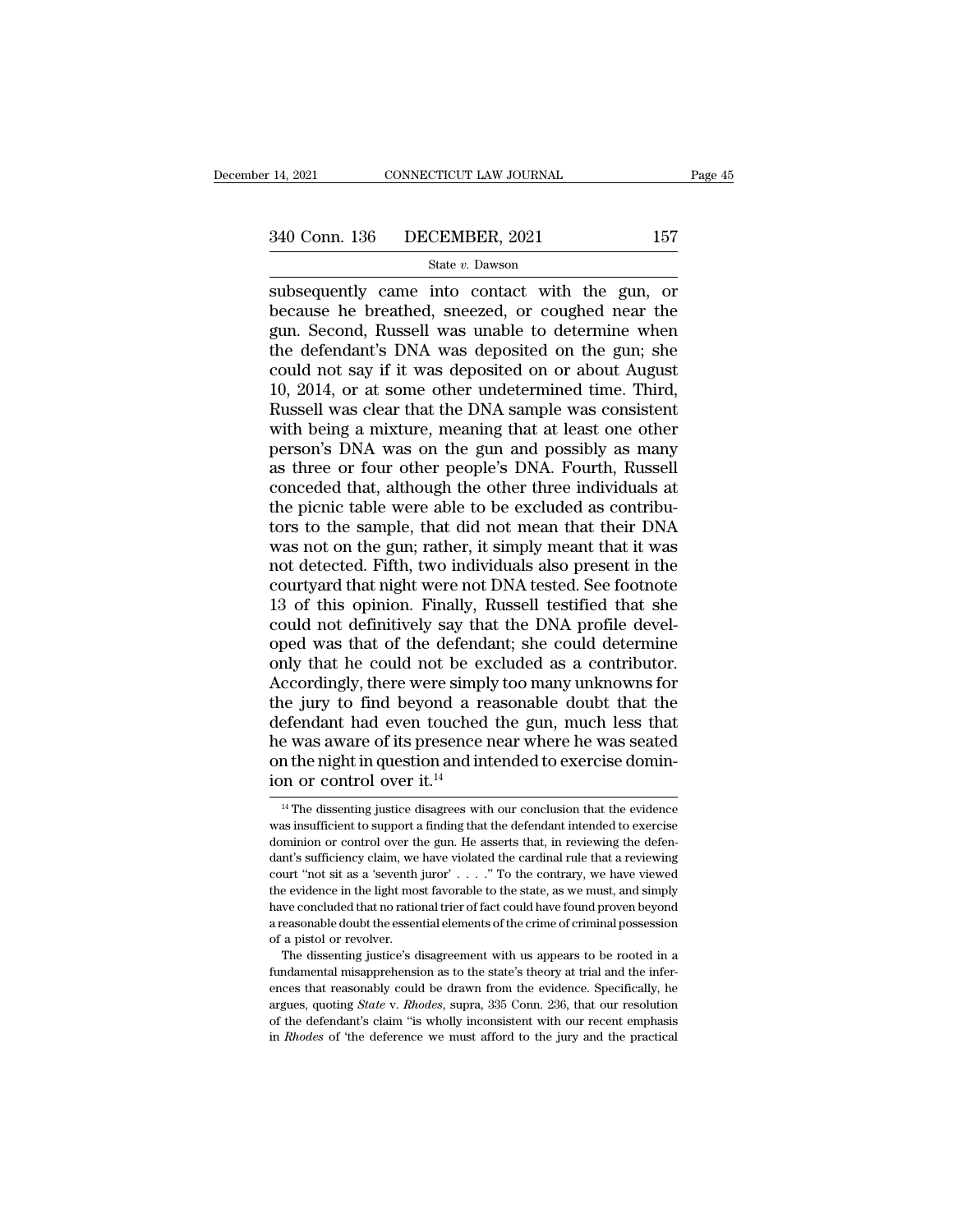# EXECUTE CONNECTICUT LAW JOURNAL December 14, 2021<br>158 DECEMBER, 2021 340 Conn. 136<br>State v. Dawson

### State *v.* Dawson

The state nonetheless argues, citing *State* v*. Rhodes*, supra, 335 Conn. 226, and *State* v*. Bowens*, supra, 118 Conn. App. 112, that "[t]he circumstances here are at least as compolling as those in [which] our courts h 158 DECEMBER, 2021 340 Conn. 136<br>
State v. Dawson<br>
The state nonetheless argues, citing *State v. Rhodes*,<br>
supra, 335 Conn. 226, and *State v. Bowens*, supra, 118<br>
Conn. App. 112, that "[t]he circumstances here are at<br>
l 158 DECEMBER, 2021 340 Conn. 136<br>
State v. Dawson<br>
The state nonetheless argues, citing *State v. Rhodes*,<br>
supra, 335 Conn. 226, and *State v. Bowens*, supra, 118<br>
Conn. App. 112, that "[t]he circumstances here are at<br>
l State v. Dawson<br>The state nonetheless argues, citing *State v. Rhodes*,<br>supra, 335 Conn. 226, and *State v. Bowens*, supra, 118<br>Conn. App. 112, that "[t]he circumstances here are at<br>least as compelling as those in [which] The state nonetheless argues, citing *State v. Rhodes*, supra, 335 Conn. 226, and *State v. Bowens*, supra, 118 Conn. App. 112, that "[t]he circumstances here are at least as compelling as those in [which] our courts have The state no<br>supra, 335 Co.<br>Conn. App. 11<br>least as compe<br>found sufficie<br>that either case.<br>In *Rhodes*, 1 Frame of the defendant was convicted of criminal<br>assession." We disagree at either case is remotely factually similar to the pres-<br>t case.<br>In *Rhodes*, the defendant was convicted of criminal<br>ssession of a firearm on the b possession is a fighter and possession." We disagree<br>that either case is remotely factually similar to the present case.<br>In *Rhodes*, the defendant was convicted of criminal<br>possession of a firearm on the basis of evidence

Found sufficient evidence of possession." We disagree<br>that either case is remotely factually similar to the present case.<br>In *Rhodes*, the defendant was convicted of criminal<br>possession of a firearm on the basis of evidenc that either case is remotely factually similar to the present case.<br>
In *Rhodes*, the defendant was convicted of criminal<br>
possession of a firearm on the basis of evidence that<br>
she had driven "an armed passenger  $\dots$  aro ent case.<br>
In *Rhodes*, the defendant was convicted of criminal<br>
possession of a firearm on the basis of evidence that<br>
she had driven "an armed passenger  $\ldots$  around<br>
Bridgeport for ninety minutes [in her vehicle], incl In *Rhodes*, the defendant was convicted of criminal possession of a firearm on the basis of evidence that she had driven "an armed passenger . . . around Bridgeport for ninety minutes [in her vehicle], including to and fr In *Rhodes*, the defendant was convicted of criminal<br>possession of a firearm on the basis of evidence that<br>she had driven "an armed passenger  $\ldots$  around<br>Bridgeport for ninety minutes [in her vehicle], including<br>to and f possession of a firearm on the basis of evidence that<br>she had driven "an armed passenger  $\ldots$  around<br>Bridgeport for ninety minutes [in her vehicle], including<br>to and from the place where [the passenger] discharged<br>[the] she had driven "an armed passenger . . . . around<br>Bridgeport for ninety minutes [in her vehicle], including<br>to and from the place where [the passenger] discharged<br>[the] weapon." *State* v. *Rhodes*, supra, 335 Conn. 228.<br>A Bridgeport for ninety minutes [in her vehicle], including<br>to and from the place where [the passenger] discharged<br>[the] weapon." *State* v. *Rhodes*, supra, 335 Conn. 228.<br>Although there was no evidence that the defendant<br>p Although there was no evidence that the defendant<br>physically touched the gun, we noted that there was<br>"no serious argument at trial" that the defendant was<br>unaware that the gun was in the vehicle. Id., 239. Indeed,<br>problem physically touched the gun, we noted that there was "no serious argument at trial" that the defendant was unaware that the gun was in the vehicle. Id., 239. Indeed, problems of proof in the nonexclusive possession context

"The serious argument at trial" that the defendant was unaware that the gun was in the vehicle. Id., 239. Indeed, problems of proof in the nonexclusive possession context . . . when the accused's relationship to the premis The issue is whether the defendant's control over or relationship to the premises is shared with others, and consequently the problems of knowledge and control intensity.' "Unlike *Rhodes*, this is a not a nonexclusive pos problems of proof in the nonexclusive possession context  $\ldots$  when the accused's relationship to the premises is shared with others, and consequently the problems of knowledge and control intensify.'" Unlike *Rhodes*, th accused's relationship to the premises is shared with others, and consequently the problems of knowledge and control intensify.' " Unlike *Rhodes*, this is a not a nonexclusive possession or shared premises case, in which quently the problems of knowledge and control intensify.'" Unlike *Rhodes*, this is a not a nonexclusive possession or shared premises case, in which the issue is whether the defendant's control over or relationship to the this is a not a nonexclusive possession or shared premises case, in which<br>the issue is whether the defendant's control over or relationship to the<br>location where contraband was found was such as to support a reasonable<br>inf the issue is whether the defendant's control over or relationship to the location where contraband was found was such as to support a reasonable inference that the contraband was under the defendant's dominion or control, Location where contraband was found was such as to support a reasonable inference that the contraband was under the defendant's dominion or control, even if nonexclusively. In *Rhodes*, we concluded that the defendant's ow possessed the gun, albeit nonexclusively. *State* v*. State* is a support a reasonal inference that the contraband was under the defendant's dominion or control, even if nonexclusively. In *Rhodes*, we concluded that the d trol, even if nonexclusively. In *Rhodes*, we concluded that the defendant's ownership and operation of the vehicle in which the gun was transported, together with her knowledge that the gun was in the vehicle, in plain vi control and operation of the vehicle in which the gun was transported, together with her knowledge that the gun was in the vehicle, in plain view and within arm's reach, supported a reasonable inference that she construct together with her knowledge that the gun was in the vehicle, in plain view and within arm's reach, supported a reasonable inference that she constructively possessed the gun, albeit nonexclusively. *State v. Rhodes*, supr over the gun on the basis of that relationship. Cf. *Basis of the constructively* possessed the gun, albeit nonexclusively. *State v. Rhodes*, supra, 335 Conn. 254–58. In the present case, the defendant had no such relatio 254–58. In the present case, the defendant had no such relationship to or control over the housing complex where the gun was found on the night in question such that the jury reasonably could infer dominion or control over control over the housing complex where the gun was found on the night<br>in question such that the jury reasonably could infer dominion or control<br>over the gun on the basis of that relationship. Cf. United States v. Staten,<br>5 in question such that the jury reasonably could infer dominion or control<br>over the gun on the basis of that relationship. Cf. *United States v. Staten*,<br>581 F.2d 878, 883–84 (D.C. Cir. 1978) (defendant's constructive posse sion. Contrary to the dissenting justice's assertion, therefore, there are no "practical Brazel" F.2d 878, 883–84 (D.C. Cir. 1978) (defendant's constructive possession of drugs and drug paraphernalia was proven when defend <sup>551</sup> F.2d 878, 883–84 (D.C. Cir. 1978) (defendant's constructive possession of drugs and drug paraphernalia was proven when defendant was found inside apartment where drugs were found, with key to apartment in his pocket) by drugs and drug paraphernalia was proven when defendant was found inside apartment where drugs were found, with key to apartment in his pocket). Nor was the state's theory of guilt premised on nonexclusive possession. Co of drugs and drug paraphernalia was proven when defendant was found<br>inside a<br>partment where drugs were found, with key to a<br>partment in his<br>pocket). Nor was the state's theory of guilt premised on nonexclusive posses-<br>sion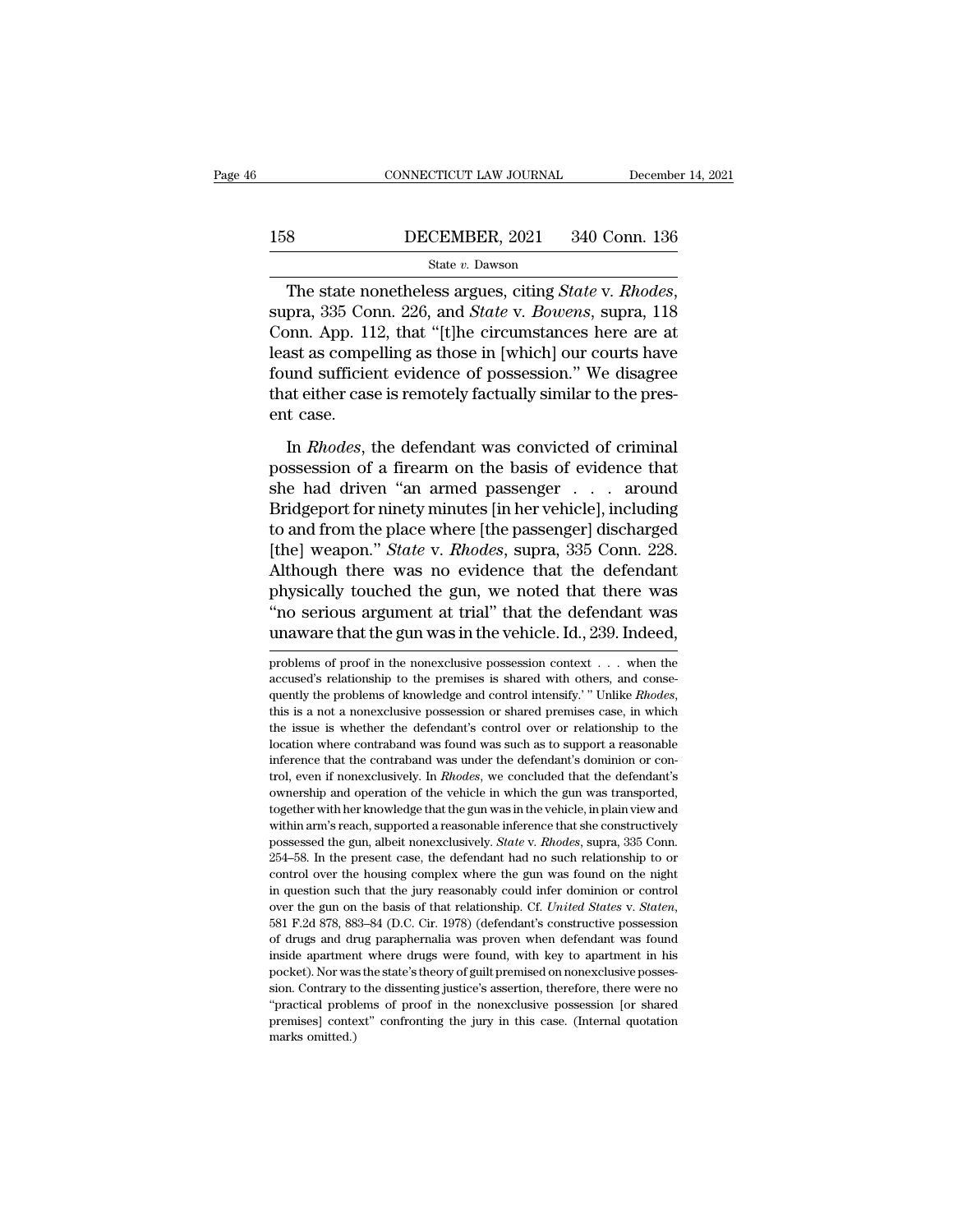the passenger had fired it in her presence. Id. We concluded that the jury reasonably could have found that<br>the defendent had exercised deminion or control events  $\begin{array}{ccc}\n 340 \text{ Conn. } 136 \quad \text{DECEMBER, } 2021 \quad \text{159}\n \text{State } v. \text{ Dawson}\n \end{array}$ the passenger had fired it in her presence. Id. We concluded that the jury reasonably could have found that<br>
the defendant had exercised dominion or cont 340 Conn. 136 DECEMBER, 2021 159<br>
State v. Dawson<br>
the passenger had fired it in her presence. Id. We concluded that the jury reasonably could have found that<br>
the defendant had exercised dominion or control over<br>
the gun 340 Conn. 136 DECEMBER, 2021 159<br>
State v. Dawson<br>
the passenger had fired it in her presence. Id. We concluded that the jury reasonably could have found that<br>
the defendant had exercised dominion or control over<br>
the gun State v. Dawson<br>
State v. Dawson<br>
the passenger had fired it in her presence. Id. We concluded that the jury reasonably could have found that<br>
the defendant had exercised dominion or control over<br>
the gun because, among o state v. Dawson<br>the passenger had fired it in her presence. Id. We concluded that the jury reasonably could have found that<br>the defendant had exercised dominion or control over<br>the gun because, among other things, she had the passenger had fired it in her presence. Id. Weluded that the jury reasonably could have foun the defendant had exercised dominion or contro the gun because, among other things, she had cover the vehicle in which the gu deed that the Jury reasonably collid have found that<br>e defendant had exercised dominion or control over<br>e gun because, among other things, she had control<br>er the vehicle in which the gun was located and<br>tempted to evade th the gun because, among other things, she had control<br>
over the vehicle in which the gun was located and<br>
attempted to evade the police both in the vehicle and<br>
on foot following the shooting. Id., 241–42.<br>
Similarly, in *B* 

rate gan because, antong other timigs, she had control<br>over the vehicle in which the gun was located and<br>attempted to evade the police both in the vehicle and<br>on foot following the shooting. Id., 241–42.<br>Similarly, in *Bow* over the ventcle in which the guit was located and<br>attempted to evade the police both in the vehicle and<br>on foot following the shooting. Id., 241–42.<br>Similarly, in *Bowens*, the evidence revealed that,<br>"immediately after g attempted to evade the police both in the venicle and<br>on foot following the shooting. Id., 241–42.<br>Similarly, in *Bowens*, the evidence revealed that,<br>"immediately after gunshots had been fired in two sepa-<br>rate locations on foot following the shooting. 1d., 241–42.<br>
Similarly, in *Bowens*, the evidence revealed that,<br>
"immediately after gunshots had been fired in two separate locations just a few blocks away from each other,<br>
witnesses saw Similarly, in *Bowens*, the evidence revealed that,<br>"immediately after gunshots had been fired in two sepa-<br>rate locations just a few blocks away from each other,<br>witnesses saw a white car leaving the area of one of<br>the sh "immediately after gunshots had been fired in two separate locations just a few blocks away from each other,<br>witnesses saw a white car leaving the area of one of<br>the shootings, the defendant was driving a white Ford<br>Taurus rate locations just a few blocks away from each other,<br>witnesses saw a white car leaving the area of one of<br>the shootings, the defendant was driving a white Ford<br>Taurus, and he ran from the police after being stopped.<br>Subs witnesses saw a white car leaving the area of one of<br>the shootings, the defendant was driving a white Ford<br>Taurus, and he ran from the police after being stopped.<br>Subsequently, a revolver was found along the route<br>[along w the shootings, the defendant was driving a white Ford<br>Taurus, and he ran from the police after being stopped.<br>Subsequently, a revolver was found along the route<br>[along which] the police had chased the defendant as<br>he fled Taurus, and he ran from the police after being stopped.<br>Subsequently, a revolver was found along the route<br>[along which] the police had chased the defendant as<br>he fled from them, and the shell casing in the backseat<br>of th Subsequently, a revolver was found along the route<br>
[along which] the police had chased the defendant as<br>
he fled from them, and the shell casing in the backseat<br>
of the Taurus was from a bullet fired from the revolver<br> [along which] the police had chased the defendant as<br>he fled from them, and the shell casing in the backseat<br>of the Taurus was from a bullet fired from the revolver<br> $\ldots$  " State v. Bowens, supra, 118 Conn. App. 122. On<br>t he fled from them, and the shell casing in the backseat<br>of the Taurus was from a bullet fired from the revolver<br>...." *State* v. *Bowens*, supra, 118 Conn. App. 122. On<br>the basis of that evidence, the Appellate Court held of the Taurus was from a bullet fired from the revolver . . . . " *State v. Bowens*, supra, 118 Conn. App. 122. On the basis of that evidence, the Appellate Court held that "it [was] reasonable to infer from the evidence ...." State v. Bowens, supra, 118 Conn. App. 122. On<br>the basis of that evidence, the Appellate Court held that<br>"it [was] reasonable to infer from the evidence that the<br>... revolver found along the chase route was in the<br>T the basis of that evidence, the Appellate Court held that<br>"it [was] reasonable to infer from the evidence that the<br>... revolver found along the chase route was in the<br>Taurus that the defendant had been driving on the nigh "it [was] reasonable to infer<br>... revolver found along the Taurus that the defendant hain question"; id.; and, further<br>port[ed] a conclusion that the revolver's presence in the Tacharacter." Id., 122–23.<br>Unlike in *Rhodes* From a state in the defendant had been driving on the night<br>question"; id.; and, further, that "the evidence sup-<br>prt[ed] a conclusion that the defendant knew of the<br>volver's presence in the Taurus and was aware of its<br>ara Faurus that the defendant had been driving on the hight<br>in question"; id.; and, further, that "the evidence sup-<br>port[ed] a conclusion that the defendant knew of the<br>revolver's presence in the Taurus and was aware of its<br>c

In question , id., and, further, that the evidence sup-<br>port[ed] a conclusion that the defendant knew of the<br>revolver's presence in the Taurus and was aware of its<br>character." Id., 122–23.<br>Unlike in *Rhodes* and *Bowens*, port<sub>l</sub>ed a conclusion that the defendant knew of the<br>revolver's presence in the Taurus and was aware of its<br>character." Id., 122–23.<br>Unlike in *Rhodes* and *Bowens*, the state here failed<br>to produce any evidence of the de revolver's presence in the Taurus and was aware of its<br>character." Id., 122–23.<br>Unlike in *Rhodes* and *Bowens*, the state here failed<br>to produce any evidence of the defendant's conduct or<br>statements from which the jury re Unlike in *Rhodes* and *Bowens*, the state here failed<br>to produce any evidence of the defendant's conduct or<br>statements from which the jury reasonably could have<br>found that he was aware of the gun's presence in the<br>courty Unlike in *Rhodes* and *Bowens*, the state here failed<br>to produce any evidence of the defendant's conduct or<br>statements from which the jury reasonably could have<br>found that he was aware of the gun's presence in the<br>courtya to produce any evidence of the defendant's conduct or<br>statements from which the jury reasonably could have<br>found that he was aware of the gun's presence in the<br>courtyard and that he intended to exercise dominion<br>or control statements from which the jury reasonably could have<br>found that he was aware of the gun's presence in the<br>courtyard and that he intended to exercise dominion<br>or control over it. Indeed, in both of those cases, the<br>evidence found that he was aware of the gun's presence in the courtyard and that he intended to exercise dominion or control over it. Indeed, in both of those cases, the evidence established beyond any doubt that the guns had been courtyard and that he intended to exercise dominion<br>or control over it. Indeed, in both of those cases, the<br>evidence established beyond any doubt that the guns<br>had been in vehicles operated by the defendants shortly<br>before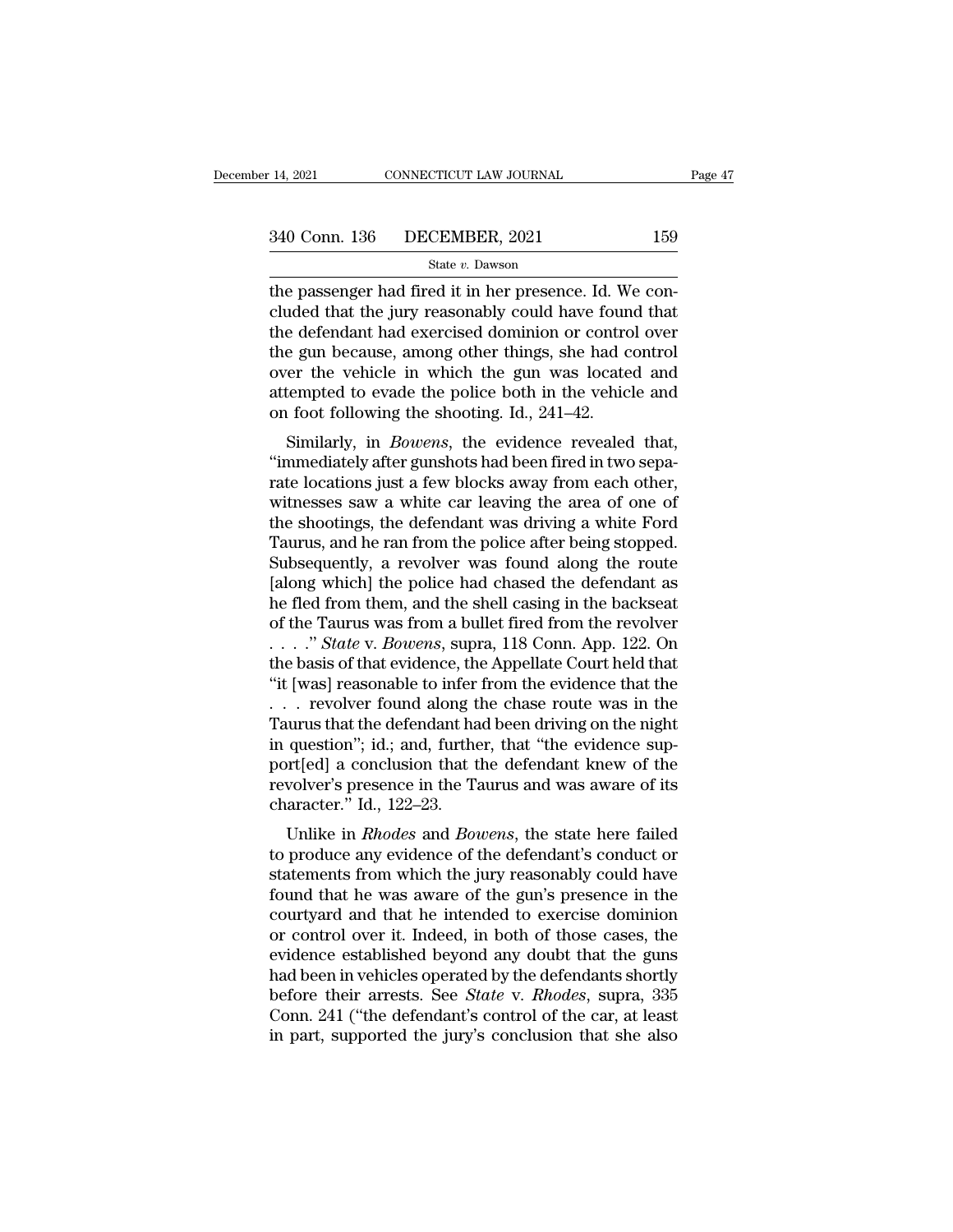# EXECUTE CONNECTICUT LAW JOURNAL December 14, 2021<br>160 DECEMBER, 2021 340 Conn. 136<br>State v. Dawson

### State *v.* Dawson

connecticut LAW JOURNAL December 14, 2021<br>
160 DECEMBER, 2021 340 Conn. 136<br>
<sup>State</sup> v. Dawson<br>
controlled the firearm''); see also *State* v. *Delossantos*,<br>
supra, 211 Conn. 277–78 ("[o]ne who owns or exercises<br>
dominion 160 DECEMBER, 2021 340 Conn. 136<br>
State v. Dawson<br>
controlled the firearm"); see also *State* v. *Delossantos*,<br>
supra, 211 Conn. 277–78 ("[o]ne who owns or exercises<br>
dominion or control over a motor vehicle in which . . 160 DECEMBER, 2021 340 Conn. 136<br>
State v. Dawson<br>
controlled the firearm"); see also *State* v. *Delossantos*,<br>
supra, 211 Conn. 277–78 ("[o]ne who owns or exercises<br>
dominion or control over a motor vehicle in which . . State v. Dawson<br>
State v. Dawson<br>
controlled the firearm"); see also *State* v. *Delossantos*,<br>
supra, 211 Conn. 277–78 ("[o]ne who owns or exercises<br>
dominion or control over a motor vehicle in which ...<br>
contraband ... state v. Dawson<br>
controlled the firearm"); see also *State* v. *Delossantos*,<br>
supra, 211 Conn. 277–78 ("[o]ne who owns or exercises<br>
dominion or control over a motor vehicle in which . . .<br>
contraband . . . is concealed m controlled the firearm"); see also *State* v. *Delossantos*,<br>supra, 211 Conn. 277–78 ("[o]ne who owns or exercises<br>dominion or contrab over a motor vehicle in which . . .<br>contraband . . . is concealed may be deemed to pos supra, 211 Conn. 277–78 ("[o]ne who owns or exercises<br>dominion or control over a motor vehicle in which . . .<br>contraband . . . is concealed may be deemed to pos-<br>sess the contraband" (internal quotation marks omit-<br>ted)); dominion or control over a motor vehicle in which . . .<br>contraband . . . is concealed may be deemed to pos-<br>sess the contraband" (internal quotation marks omit-<br>ted)); *State* v. *Bischoff*, 182 Conn. App. 563, 572, 190<br>A. contraband . . . is concealed may be deemed to pos-<br>sess the contraband" (internal quotation marks omit-<br>ted)); *State* v. *Bischoff*, 182 Conn. App. 563, 572, 190<br>A.3d 137 ("[k]nowledge that [contraband is] present and<br>u sess the contraband" (internal quotation marks omit-<br>ted)); *State* v. *Bischoff*, 182 Conn. App. 563, 572, 190<br>A.3d 137 ("[k]nowledge that [contraband is] present and<br>under a defendant's control when found in a defendant' ted)); *State* v. *Bischoff*, 182 Conn. App. 563, 572, 190<br>A.3d 137 ("[k]nowledge that [contraband is] present and<br>under a defendant's control when found in a defendant's<br>home or car is more easily shown, of course, if the (2018). In a different and *B* states when *n* and *Rhodes* and *Rhodes* and *Rhodes* and *Rhodes* and *Bowens*, the defen-<br>In addition, in both *Rhodes* and *Bowens*, the defen-<br>In addition, in both *Rhodes* and *Bowens*, the def defendant has exclusive possession of the area in which<br>defendant has exclusive possession of the area in which<br>the [contraband is] found" (internal quotation marks<br>omitted)), cert. denied, 330 Conn. 912, 193 A.3d 48<br>(2018

determination as cheralistive possession of the dieta in which<br>the [contraband is] found" (internal quotation marks<br>omitted)), cert. denied, 330 Conn. 912, 193 A.3d 48<br>(2018).<br>In addition, in both *Rhodes* and *Bowens*, th and them, and them, 1912, 193 A.3d 48<br>(2018).<br>In addition, in both *Rhodes* and *Bowens*, the defen-<br>dants also exhibited highly incriminating behavior by<br>exiting their vehicles and fleeing when the police<br>approached them, (2018).<br>In addition, in both *Rhodes* and *Bowens*, the defendants also exhibited highly incriminating behavior by<br>exiting their vehicles and fleeing when the police<br>approached them, leading the juries in those cases reas In addition, in both *Rhodes* and *Bowens*, the defendants also exhibited highly incriminating behavior by exiting their vehicles and fleeing when the police approached them, leading the juries in those cases reasonably t In addition, in both *Rhodes* and *Bowens*, the defendants also exhibited highly incriminating behavior by exiting their vehicles and fleeing when the police approached them, leading the juries in those cases reasonably to dants also exhibited highly incriminating behavior by<br>exiting their vehicles and fleeing when the police<br>approached them, leading the juries in those cases rea-<br>sonably to conclude that the defendants both knew of<br>the pres exiting their vehicles and fleeing when the police<br>approached them, leading the juries in those cases rea-<br>sonably to conclude that the defendants both knew of<br>the presence of the guns in their vehicles and had the<br>requis approached them, leading the juries in those cases reasonably to conclude that the defendants both knew of<br>the presence of the guns in their vehicles and had the<br>requisite intent to possess and control them. See *State*<br>v sonably to conclude that the defendants both knew of<br>the presence of the guns in their vehicles and had the<br>requisite intent to possess and control them. See *State*<br>v. *Scott*, 270 Conn. 92, 104–105, 851 A.2d 291 (2004)<br> the presence of the guns in their vehicles and had the requisite intent to possess and control them. See *State* v. *Scott*, 270 Conn. 92, 104–105, 851 A.2d 291 (2004) ("[f]light, when unexplained, tends to prove a consci requisite intent to possess and control them. See *State* v. *Scott*, 270 Conn. 92, 104–105, 851 A.2d 291 (2004) ("[f]light, when unexplained, tends to prove a consciousness of guilt  $\ldots$  [and] is a form of circumstantia v. *Scott*, 270 Conn. 92, 104–105, 851 A.2d 291 (2004)<br>("[f]light, when unexplained, tends to prove a consciousness of guilt . . . [and] is a form of circumstantial evidence" (internal quotation marks omitted)), cert.<br>den ("[f]light, when unexplained, tends to prove a consciousness of guilt . . . [and] is a form of circumstantial evidence" (internal quotation marks omitted)), cert.<br>denied, 544 U.S. 987, 125 S. Ct. 1861, 161 L. Ed. 2d 746<br>( sciousness of guilt . . . [and] is a form of circumstantial evidence" (internal quotation marks omitted)), cert.<br>denied, 544 U.S. 987, 125 S. Ct. 1861, 161 L. Ed. 2d 746<br>(2005). Suffice it to say that the present case is w tial evidence" (internal quotation marks omitted)), cert.<br>denied, 544 U.S. 987, 125 S. Ct. 1861, 161 L. Ed. 2d 746<br>(2005). Suffice it to say that the present case is wholly<br>lacking the kind of evidence that courts have fou denied, 544 U.S. 987, 125 S. Ct. 1861, 161 L. Ed. 2d 746 (2005). Suffice it to say that the present case is wholly lacking the kind of evidence that courts have found sufficient to establish constructive possession of cont (2005). Suffice it to say that the present case is wholly lacking the kind of evidence that courts have found sufficient to establish constructive possession of contraband. See, e.g., *State* v. *Butler*, 296 Conn. 62, 78 lacking the kind of evidence that courts have found<br>sufficient to establish constructive possession of con-<br>traband. See, e.g., *State* v. *Butler*, 296 Conn. 62, 78–79,<br>993 A.2d 970 (2010) (evidence sufficient to support sufficient to establish constructive possession of contraband. See, e.g., *State* v. *Butler*, 296 Conn. 62, 78–79, 993 A.2d 970 (2010) (evidence sufficient to support finding that defendant driver exercised dominion and c traband. See, e.g., *State* v. *Butler*, 296 Conn. 62, 78–79, 993 A.2d 970 (2010) (evidence sufficient to support finding that defendant driver exercised dominion and control over narcotics found in center console of vehic 993 A.2d 970 (2010) (evidence sufficient to support find-<br>ing that defendant driver exercised dominion and con-<br>trol over narcotics found in center console of vehicle<br>when defendant moved toward and closed console after<br>be ing that defendant driver exercised dominion and control over narcotics found in center console of vehicle<br>when defendant moved toward and closed console after<br>being detained by police, coupled with evidence that<br>defendant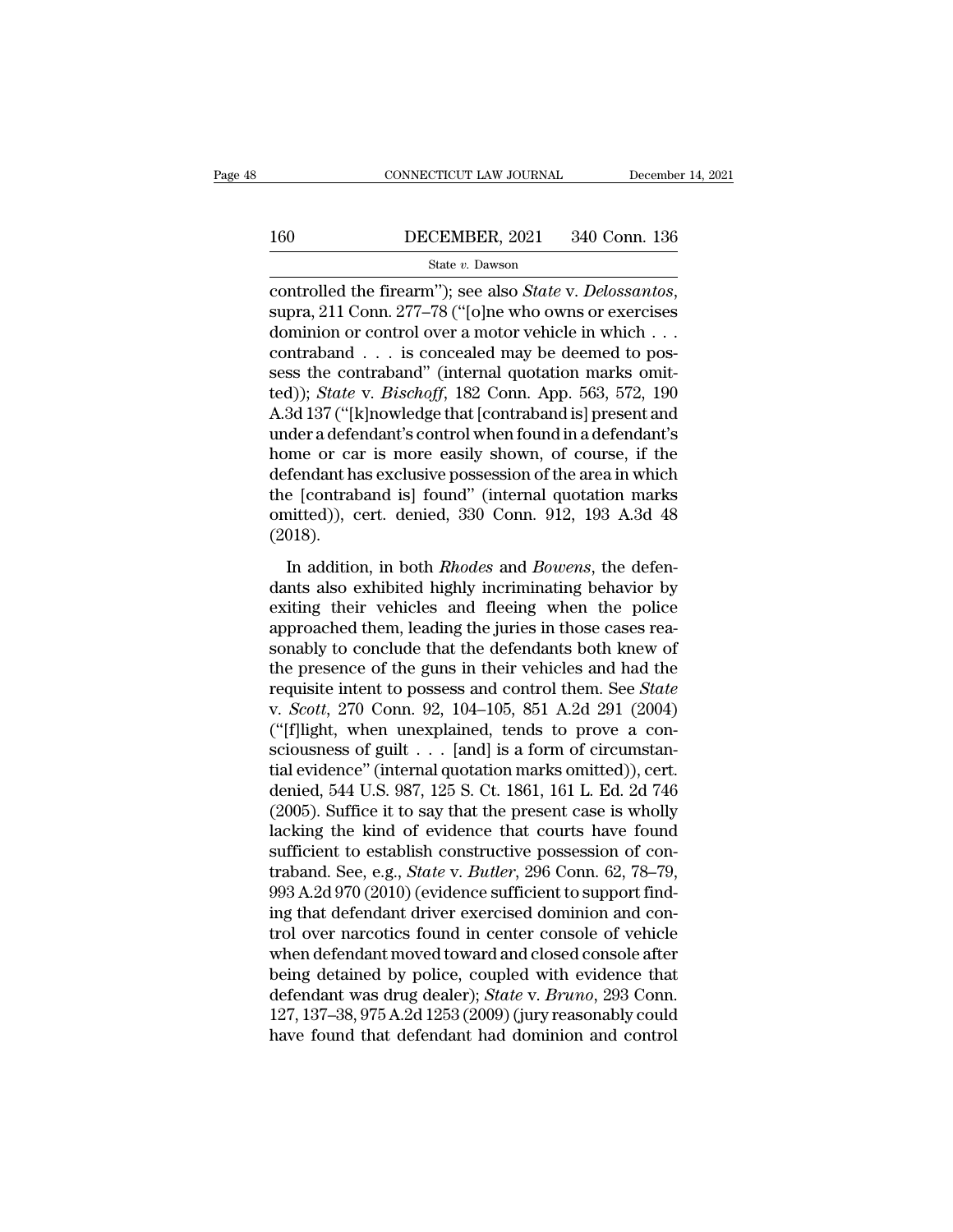14, 2021 CONNECTICUT LAW JOURNAL Page 49<br>
340 Conn. 136 DECEMBER, 2021 161<br>
State v. Dawson<br>
over narcotics when defendant possessed key to trunk<br>
where narcotics were found and twice opened trunk<br>
in response to requests  $\frac{340 \text{ Conn. } 136 \qquad \text{DECEMBER, } 2021 \qquad \qquad 161}{\text{State } v. \text{ Dawson}}$ <br>
over narcotics when defendant possessed key to trunk<br>
where narcotics were found and twice opened trunk<br>
in response to requests to purchase narcotics); *State* 340 Conn. 136 DECEMBER, 2021 161<br>
State v. Dawson<br>
over narcotics when defendant possessed key to trunk<br>
where narcotics were found and twice opened trunk<br>
in response to requests to purchase narcotics); *State*<br>
v. *Crewe* 340 Conn. 136 DECEMBER, 2021 161<br>
<sup>State v. Dawson<br>
over narcotics when defendant possessed key to trunk<br>
where narcotics were found and twice opened trunk<br>
in response to requests to purchase narcotics); *State*<br>
v. *Crew</sup>* State v. Dawson<br>
(State v. Dawson<br>
(State v. Dawson<br>
(State v. Dawson<br>
(State v. Dawson<br>
(State proported inference that defendant construc-<br>
(evidence supported inference that defendant construc-<br>
(evidence supported inf State v. Dawson<br>
over narcotics when defendant possessed key to trunk<br>
where narcotics were found and twice opened trunk<br>
in response to requests to purchase narcotics); *State*<br>
v. *Crewe*, 193 Conn. App. 564, 572–73, 21 over narcotics when defendant possessed key to trunk<br>where narcotics were found and twice opened trunk<br>in response to requests to purchase narcotics); *State*<br>v. *Crewe*, 193 Conn. App. 564, 572–73, 219 A.3d 886<br>(evidence where narcotics were found and twice opened trunk<br>in response to requests to purchase narcotics); *State*<br>v. *Crewe*, 193 Conn. App. 564, 572–73, 219 A.3d 886<br>(evidence supported inference that defendant construc-<br>tively in response to requests to purchase narcotics); *State* v. *Crewe*, 193 Conn. App. 564, 572–73, 219 A.3d 886 (evidence supported inference that defendant constructively possessed narcotics found in vehicle when vehicle was v. *Crewe*, 193 Conn. App. 564, 572–73, 219 A.3d 886<br>(evidence supported inference that defendant constructively possessed narcotics found in vehicle when vehicle was parked in vacant parking lot behind cluster of<br>bushes, vidence supported interence that detendant constructed<br>ely possessed narcotics found in vehicle when vehi-<br>e was parked in vacant parking lot behind cluster of<br>shes, in area known for narcotics trafficking, and<br>fendant mov state that the decision by the United States Court<br>The decision by the defendant moved furtively when he was approached by<br>police), cert. denied, 334 Conn. 901, 219 A.3d 800 (2019).<br>We further disagree with the Appellate C

ree was parked in vacant parking for benind cluster of<br>bushes, in area known for narcotics trafficking, and<br>defendant moved furtively when he was approached by<br>police), cert. denied, 334 Conn. 901, 219 A.3d 800 (2019).<br>We defendant moved rurivery when he was approached by<br>police), cert. denied, 334 Conn. 901, 219 A.3d 800 (2019).<br>We further disagree with the Appellate Court and the<br>state that the decision by the United States Court of<br>Appea ponce), cert. denied, 354 Coluit 301, 213 A.5d 8000 (2013).<br> *We further disagree with the Appellate Court and the*<br>
state that the decision by the United States Court of<br> *Appeals for the Sixth Circuit in United States v.* We further disagree with the Appellate Court and the<br>state that the decision by the United States Court of<br>Appeals for the Sixth Circuit in *United States v. Beverly*,<br>750 F.2d 34 (6th Cir. 1984)<sup>15</sup> is inapposite to this state that the decision by the United States Court of<br>Appeals for the Sixth Circuit in *United States v. Beverly*,<br>750 F.2d 34 (6th Cir. 1984)<sup>15</sup> is inapposite to this case.<br>The defendant argued to the Appellate Court tha Appeals for the Sixth Circuit in *United States v. Beverly,*<br>750 F.2d 34 (6th Cir. 1984)<sup>15</sup> is inapposite to this case.<br>The defendant argued to the Appellate Court that *Bev-*<br>*erly* supports his claim that the DNA eviden 750 F.2d 34 (6th Cir. 1984)<sup>15</sup> is inapposite to this case.<br>The defendant argued to the Appellate Court that *Beverly* supports his claim that the DNA evidence, alone<br>or in combination with other evidence, was insufficien The defendant argued to the Appellate Court that *Beverly* supports his claim that the DNA evidence, alone<br>or in combination with other evidence, was insufficient<br>to prove his constructive possession of the gun. The<br>Appel erly supports his claim that the DNA evidence, alone<br>or in combination with other evidence, was insufficient<br>to prove his constructive possession of the gun. The<br>Appellate Court determined that *Beverly* was distin-<br>guisha to prove his constructive possession of the gun. The Appellate Court determined that *Beverly* was distinguishable because, "[i]n the present case, a police officer found the gun in plain sight in a public space in close Appellate Court determined that *Beverly* was distinguishable because, "[i]n the present case, a police officer found the gun in plain sight in a public space in close proximity to the defendant"; *State* v. *Dawson*, supr guishable because, "[i]n the present case, a police officer found the gun in plain sight in a public space in<br>close proximity to the defendant"; *State v. Dawson*,<br>supra, 188 Conn. App. 551; whereas, in *Beverly*, a police cer found the gun in plain sight in a public space in<br>close proximity to the defendant"; *State* v. *Dawson*,<br>supra, 188 Conn. App. 551; whereas, in *Beverly*, a police<br>officer, when executing a search warrant at the apart close proximity to the defendant"; *State* v. *Dawson*,<br>supra, 188 Conn. App. 551; whereas, in *Beverly*, a police<br>officer, when executing a search warrant at the apart-<br>ment of a third party, found the defendant and anot ient of a third party, found the defendant and another<br>an standing on either side of a waste basket that<br>ontained two guns, one of which had the defendant's<br>ngerprint on it. Id. The state argues that the Appellate<br><sup>15</sup> In man standing on either side of a waste basket that<br>contained two guns, one of which had the defendant's<br>fingerprint on it. Id. The state argues that the Appellate<br> $\frac{15 \text{ In } \text{Beverly, a police officer executed a search warrant on the apartment}}{16 \text{ a third person and, in so doing, found the defendant and another man}}$ <br>in th

contained two guns, one of which had the defendant's<br>fingerprint on it. Id. The state argues that the Appellate<br><sup>15</sup> In *Beverly*, a police officer executed a search warrant on the apartment<br>of a third person and, in so do **Exhibition of the state argues that the Appellate**<br>
<sup>15</sup> In *Beverly*, a police officer executed a search warrant on the apartment<br>
of a third person and, in so doing, found the defendant and another man<br>
in the kitchen.  $\frac{16}{15}$  In *Beverly*, a police officer executed a search warrant on the apartment of a third person and, in so doing, found the defendant and another man in the kitchen. *United States v. Beverly*, supra, 750 F.2d 35. <sup>15</sup> In *Beverly*, a police officer executed a search warrant on the apartment of a third person and, in so doing, found the defendant and another man in the kitchen. *United States v. Beverly*, supra, 750 F.2d 35. Betwee of a third person and, in so doing, found the defendant and another man<br>in the kitchen. United States v. Beverly, supra, 750 F.2d 35. Between the<br>two men was a waste basket containing two guns, one of which had the<br>defend In the kitchen. United States v. Beverly, supra, 750 F.2d 35. Between the two men was a waste basket containing two guns, one of which had the defendant's fingerprint on it. Id. The court determined that this evidence was two men was a waste basket containing two guns, one of which had the defendant's fingerprint on it. Id. The court determined that this evidence was insufficient to support a finding of constructive possession, stating tha defendant's fingerprint on it. Id. The court determined that this evidence was insufficient to support a finding of constructive possession, stating that the evidence "establishes only that [the defendant] was in the kitch was insufficient to support a finding of constructive possession, stating that the evidence "establishes only that [the defendant] was in the kitchen of [the third party's] residence, that [the defendant] was standing clo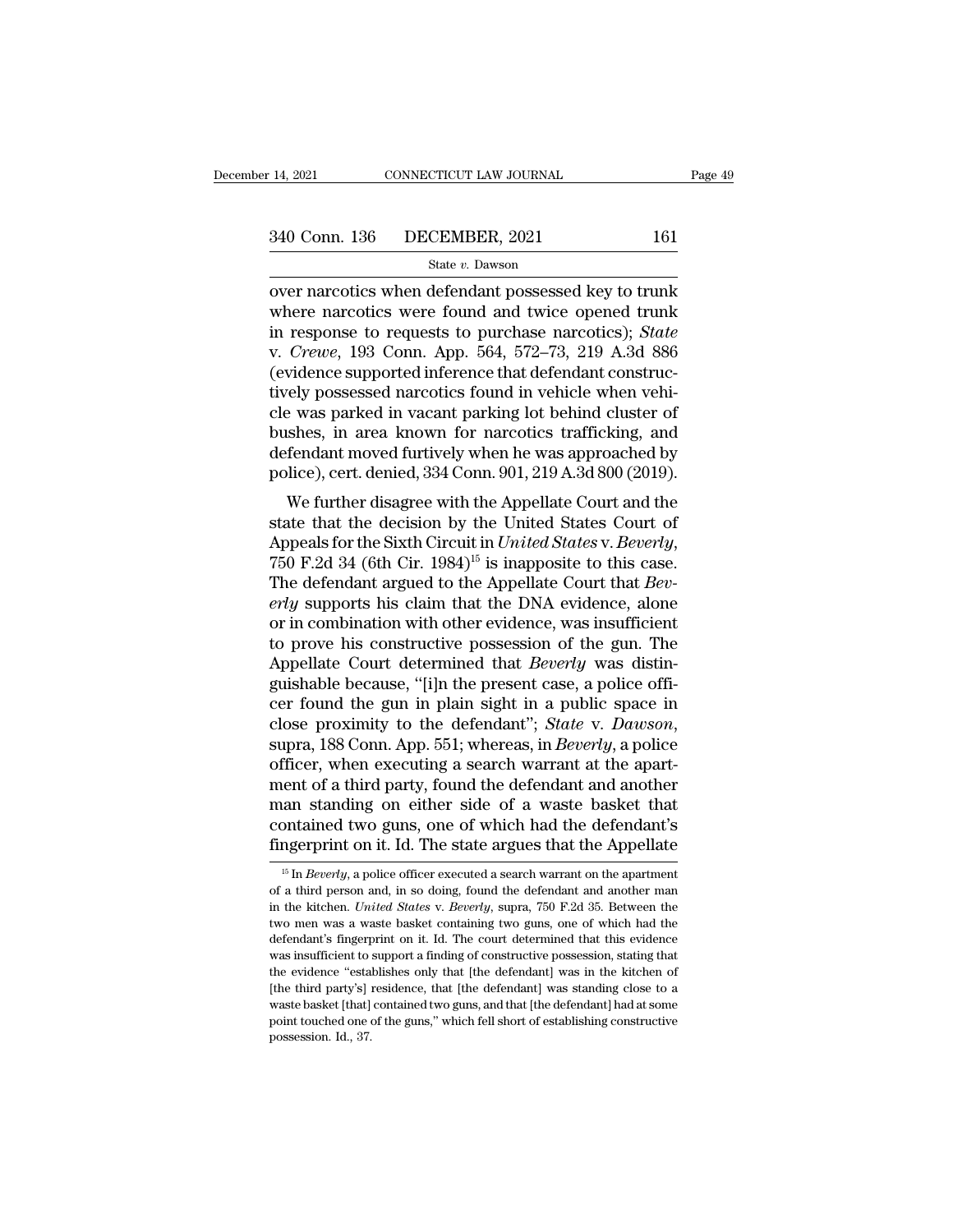# EXECUTE CONNECTICUT LAW JOURNAL December 14, 2021<br>162 DECEMBER, 2021 340 Conn. 136<br>State v. Dawson

### State *v.* Dawson

CONNECTICUT LAW JOURNAL December 14, 202<br>
162 DECEMBER, 2021 340 Conn. 136<br>
State *v*. Dawson<br>
Court properly distinguished *Beverly* from the present<br>
case because *Beverly* is a " 'proximity-only' "<sup>16</sup> case, and<br>"the de **CONTRET 162**<br> **CONTA CONTRET 162**<br> **CONT** properly distinguished *Beverly* from the present<br>
case because *Beverly* is a " 'proximity-only' "<sup>16</sup> case, and<br>
"the defendant's conviction [in the present case] does<br>
not rest <sup>162</sup> DECEMBER, 2021 340 Conn. 136<br>
<sup>State v. Dawson<br>
Court properly distinguished *Beverly* from the present<br>
case because *Beverly* is a " 'proximity-only' <sup>''16</sup> case, and<br>
"the defendant's conviction [in the present c</sup> 162 DECEMBER, 2021 340 (State v. Dawson<br>
State v. Dawson<br>
Court properly distinguished *Beverly* from the case because *Beverly* is a " 'proximity-only' "<sup>16</sup><br>
"the defendant's conviction [in the present cnot rest on DNA State v. Dawson<br>
burt properly distinguished *Beverly* from the present<br>
se because *Beverly* is a " proximity-only' <sup>"16</sup> case, and<br>
ne defendant's conviction [in the present case] does<br>
t rest on DNA evidence alone . . Court properly distinguished *Beverly* from the present case because *Beverly* is a "proximity-only"<sup>16</sup> case, and "the defendant's conviction [in the present case] does not rest on DNA evidence alone  $\dots$ ."<br>We disagree.

Court properly distinguished *Beverly* from the present case because *Beverly* is a " proximity-only' "<sup>16</sup> case, and "the defendant's conviction [in the present case] does not rest on DNA evidence alone  $\dots$ ".<br>We disagre case because *Beverry* is a proximity-only  $\sim$  case, and "the defendant's conviction [in the present case] does not rest on DNA evidence alone . . . ."<br>We disagree. Indeed, in our view, the evidence in the present case is Interaction of the present case of the and the defendant is conviction in the present case is considerably *weaker* than that which was found insufficient to support the defendant's conviction in *Beverly*. Notably, the de in a private residence alone  $\ldots$  is a weaker than that which present case is considerably *weaker* than that which was found insufficient to support the defendant's conviction in *Beverly*. Notably, the defendant here w We disagree. Indeed, in our view, the evidence in the present case is considerably *weaker* than that which was found insufficient to support the defendant's conviction in *Beverly*. Notably, the defendant here was in a pu present case is considerably *weaker* than that which<br>was found insufficient to support the defendant's con-<br>viction in *Beverly*. Notably, the defendant here was in<br>a public place, whereas the defendant in *Beverly* was<br>i was found insufficient to support the defendant's conviction in *Beverly*. Notably, the defendant here was in a public place, whereas the defendant in *Beverly* was in a private residence (albeit not his own). Moreover, th viction in *Beverly*. Notably, the defendant here was in<br>a public place, whereas the defendant in *Beverly* was<br>in a private residence (albeit not his own). Moreover,<br>the defendant here was four to five feet from the gun,<br> a public place, whereas the defendant in *Beverly* was<br>in a private residence (albeit not his own). Moreover,<br>the defendant here was four to five feet from the gun,<br>with others sitting closer, whereas the defendant in<br>*Bev* in a private residence (albeit not his own). Moreover,<br>the defendant here was four to five feet from the gun,<br>with others sitting closer, whereas the defendant in<br>*Beverly* was within arm's reach of the gun and one of<br>only the defendant here was four to five feet from the gun,<br>with others sitting closer, whereas the defendant in<br>Beverly was within arm's reach of the gun and one of<br>only two people in the room. Finally, in the present case,<br>on with others sitting closer, whereas the defendant in *Beverly* was within arm's reach of the gun and one of only two people in the room. Finally, in the present case, only trace amounts of DNA from which the defendant's DN Beverly was within arm's reach of the gun and one of only two people in the room. Finally, in the present case, only trace amounts of DNA from which the defendant's DNA profile could not be excluded was found on the gun, a If the person of DNA from which the defendant's<br>NA profile could not be excluded was found on the<br>n, and it could not be established that he actually<br>uched the gun, whereas the defendant in *Beverly* left<br>definitive laten Only trace amounts of DNA from which the defendant is<br>DNA profile could not be excluded was found on the<br>gun, and it could not be established that he actually<br>touched the gun, whereas the defendant in *Beverly* left<br>a defi DINA profile could not be excluded was found off the<br>gun, and it could not be established that he actually<br>touched the gun, whereas the defendant in *Beverly* left<br>a definitive latent fingerprint on the gun in question.<br>M

Moreover, we are not persuaded by the Appellate<br>ourt's conclusion that *United States v. Lynch*, 459<br>ed. Appx. 147 (3d Cir. 2012),<sup>17</sup> an unreported decision<br><sup>16</sup> The state, in arguing that *Beverly* is distinguishable, re

Moreover, we are not persuaded by the Appellate<br>Court's conclusion that *United States* v. *Lynch*, 459<br>Fed. Appx. 147 (3d Cir. 2012),<sup>17</sup> an unreported decision<br><sup>16</sup> The state, in arguing that *Beverly* is distinguishable Fed. Appx. 147 (3d Cir. 2012),<sup>17</sup> an unreported decision<br>
<sup>16</sup> The state, in arguing that *Beverly* is distinguishable, relies primarily on<br>
the fact that *Beverly* was later limited by the Sixth Circuit in *United State* **FEU. Appx. 147 (30 CIF.** 2012), **all ulleported decision**<br><sup>16</sup> The state, in arguing that *Beverly* is distinguishable, relies primarily on<br>the fact that *Beverly* was later limited by the Sixth Circuit in *United States* <sup>16</sup> The state, in arguing that *Beverly* is distinguishable, relies primarily on the fact that *Beverly* was later limited by the Sixth Circuit in *United States* v. *Vichitvongsa*, 819 F.3d 260, 276 (6th Cir.), cert. de the fact that *Beverly* was later limited by the Sixth Circuit in *United States* v. *Vichitvongsa*, 819 F.3d 260, 276 (6th Cir.), cert. denied, U.S. , 137 S. Ct. 79, 196 L. Ed. 2d 70 (2016), in which the court clarified w. *Vichitrongsa*, 819 F.3d 260, 276 (6th Cir.), cert. denied, U.S. 137<br>S. Ct. 79, 196 L. Ed. 2d 70 (2016), in which the court clarified that *Beverly*<br>is "a proximity-only case without any evidence connect[ing] the gun to is "a proximity-only case without any evidence connect[ing] the gun to the defendant," and, thus, *Beverly* is inapposite when the government fills the evidentiary gap by connecting the gun to the defendant. (Internal quot

defendant," and, thus, *Beverly* is inapposite when the government fills the evidentiary gap by connecting the gun to the defendant. (Internal quotation marks omitted.) Id.<br>
<sup>17</sup> In *Lynch*, police officers recovered a pis evidentiary gap by connecting the gun to the defendant. (Internal quotation marks omitted.) Id.<br>
<sup>17</sup> In *Lynch*, police officers recovered a pistol during a permissible warrantless search of the defendant's home. *United* marks omitted.) Id.<br>
<sup>17</sup> In *Lynch*, police officers recovered a pistol during a permissible war-<br>
<sup>17</sup> In *Lynch*, police officers recovered a pistol during a permissible war-<br> **Fed.** Appx. 149. Subsequent forensic test <sup>17</sup> In *Lynch*, police officers recovered a pistol during a permissible warrantless search of the defendant's home. *United States* v. *Lynch*, supra, 459 Fed. Appx. 149. Subsequent forensic testing revealed a mixture of The Circuit held that, although *Beverly* ''might mitigate the importance of DNA on the pistol from which the defendant's profile could not be excluded. Id. After the defendant argued, citing *Beverly*, that there was insu Fed. Appx. 149. Subsequent forensic testing revealed a mixture of DNA on the pistol from which the defendant's profile could not be excluded. Id. After the defendant argued, citing *Beverly*, that there was insufficient e the pistol from which the defendant's profile could not be excluded. Id. After the defendant argued, citing *Beverly*, that there was insufficient evidence to support his conviction of possession of a firearm and ammuniti the pistol from which the defendant's profile could not be excluded. Id. After the defendant argued, citing *Beverly*, that there was insufficient evidence to support his conviction of possession of a firearm and ammuniti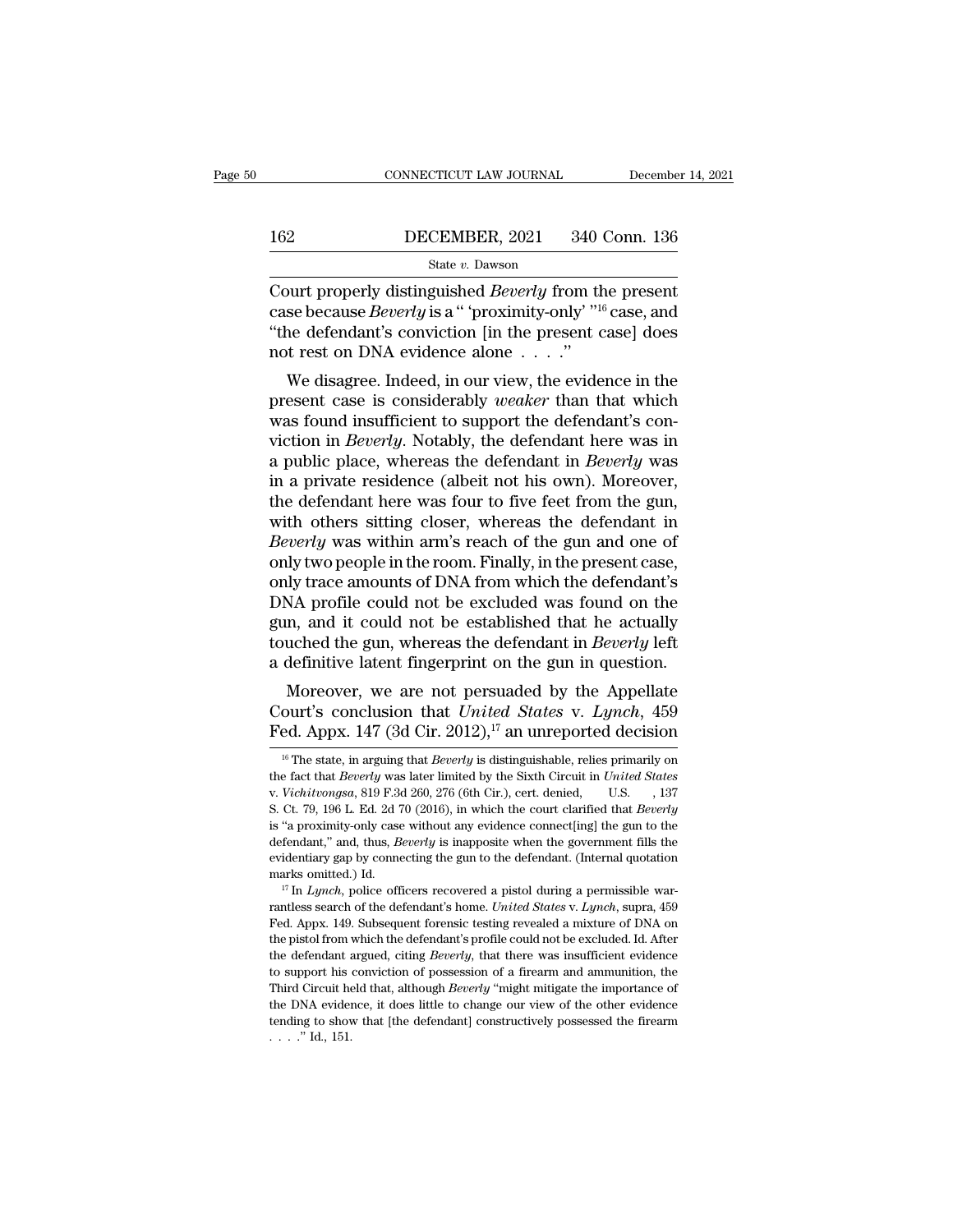14, 2021 CONNECTICUT LAW JOURNAL Page 51<br>
340 Conn. 136 DECEMBER, 2021 163<br>
State v. Dawson<br>
by the United States Court of Appeals for the Third<br>
Circuit, is analogous to the present case. Rather, we<br>
find Lamak roadily d 340 Conn. 136 DECEMBER, 2021 163<br>
State v. Dawson<br>
by the United States Court of Appeals for the Third<br>
Circuit, is analogous to the present case. Rather, we<br>
find *Lynch* readily distinguishable because, in addition<br>
to e  $\frac{340 \text{ Conn. } 136 \qquad \text{DECEMBER, } 2021 \qquad \qquad 163}{\text{State } v. \text{ Dawson}}$ <br>by the United States Court of Appeals for the Third<br>Circuit, is analogous to the present case. Rather, we<br>find *Lynch* readily distinguishable because, in additi 340 Conn. 136 DECEMBER, 2021 163<br>
State v. Dawson<br>
by the United States Court of Appeals for the Third<br>
Circuit, is analogous to the present case. Rather, we<br>
find *Lynch* readily distinguishable because, in addition<br>
to State *v. Dawson*<br>State *v. Dawson*<br>Dy the United States Court of Appeals for the Third<br>Circuit, is analogous to the present case. Rather, we<br>find *Lynch* readily distinguishable because, in addition<br>to evidence of the def state *v*. Dawson<br>by the United States Court of Appeals for the Third<br>Circuit, is analogous to the present case. Rather, we<br>find *Lynch* readily distinguishable because, in addition<br>to evidence of the defendant's DNA on th by the United States Court of Appeals for the Third<br>Circuit, is analogous to the present case. Rather, we<br>find *Lynch* readily distinguishable because, in addition<br>to evidence of the defendant's DNA on the gun, there<br>was e Circuit, is analogous to the present case. Rather, we<br>find *Lynch* readily distinguishable because, in addition<br>to evidence of the defendant's DNA on the gun, there<br>was evidence in *Lynch* that the gun and ammunition<br>were find *Lynch* readily distinguishable<br>to evidence of the defendant's DN<br>was evidence in *Lynch* that the g<br>were found *in the defendant's ow*<br>concealed under his clothing in a<br>his bedroom. Id., 151–52. There is<br>evidence in Evidence of the defendant's DNA off the guit, there<br>as evidence in *Lynch* that the gun and ammunition<br>precaled under his clothing in a dresser drawer in<br>s bedroom. Id., 151–52. There is no such comparable<br>idence in the pr was evidence in *Eyffor* that the gun and annihilation<br>were found *in the defendant's own home*, specifically<br>concealed under his clothing in a dresser drawer in<br>his bedroom. Id., 151–52. There is no such comparable<br>eviden

struct found the the digendants burn home, specificary<br>concealed under his clothing in a dresser drawer in<br>his bedroom. Id., 151–52. There is no such comparable<br>evidence in the present case.<br>In sum, we are unpersuaded that this bedroom. Id., 151–52. There is no such comparable<br>evidence in the present case.<br>In sum, we are unpersuaded that, even taking the<br>cumulative force of all the evidence together and con-<br>struing it in the light most fav and spatial nexus between the defendant and the gundance in the present case.<br>
In sum, we are unpersuaded that, even taking the cumulative force of all the evidence together and construing it in the light most favorable t In sum, we are unpersuaded that, even taking the<br>cumulative force of all the evidence together and con-<br>struing it in the light most favorable to sustaining the<br>verdict, it establishes anything more than a temporal<br>and spa In sum, we are unpersuaded that, even taking the<br>cumulative force of all the evidence together and con-<br>struing it in the light most favorable to sustaining the<br>verdict, it establishes anything more than a temporal<br>and spa cumulative force of all the evidence together and construing it in the light most favorable to sustaining the verdict, it establishes anything more than a temporal and spatial nexus between the defendant and the gun found struing it in the light most favorable to sustaining the verdict, it establishes anything more than a temporal<br>and spatial nexus between the defendant and the gun<br>found in a public area. See *State* v. *Rhodes*, supra, 335 verdict, it establishes anything more than a tempo<br>and spatial nexus between the defendant and the g<br>found in a public area. See *State* v. *Rhodes*, supra, 3<br>Conn. 241. Therefore, we conclude that the evider<br>was insuffic In a public area. See *State v. Rhodes*, supra, 335<br>pnn. 241. Therefore, we conclude that the evidence<br>as insufficient to establish beyond a reasonable doubt<br>at the defendant had knowledge of the gun and the<br>tent to exerci part and the area. See *Blate V. Hilodes*, supra, 999<br>Conn. 241. Therefore, we conclude that the evidence<br>was insufficient to establish beyond a reasonable doubt<br>that the defendant had knowledge of the gun and the<br>intent t

Fourtherman is insufficient to establish beyond a reasonable doubt<br>that the defendant had knowledge of the gun and the<br>intent to exercise dominion or control over it.<br>The judgment of the Appellate Court is reversed in<br>part was insufficient to establish beyond a reasonable doubt<br>that the defendant had knowledge of the gun and the<br>intent to exercise dominion or control over it.<br>The judgment of the Appellate Court is reversed in<br>part and the ca intent to exercise dominion or control over it.<br>The judgment of the Appellate Court is reversed in<br>part and the case is remanded to that court with direc-<br>tion to reverse the judgment of the trial court as to the<br>convictio The judgment of the Appellate Court is reversed in<br>part and the case is remanded to that court with direc-<br>tion to reverse the judgment of the trial court as to the<br>conviction of criminal possession of a pistol or revolver The judgment of the Appellate Court is reversed in<br>part and the case is remanded to that court with direc-<br>tion to reverse the judgment of the trial court as to the<br>conviction of criminal possession of a pistol or revolver respects. In to reverse the judgment of the that court as to the<br>mviction of criminal possession of a pistol or revolver<br>d to remand the case to that court with direction to<br>nder judgment of acquittal on that charge; the judg-<br>ent o ECKER, Js., concurred.<br>EXECT: The Appellate Courney respects.<br>In this opinion McDONAI<br>ECKER, Js., concurred.

ent of the Appellate Court is affirmed in all other<br>spects.<br>In this opinion McDONALD, D'AURIA, KAHN and<br>EKER, Js., concurred.<br>ROBINSON, C. J., dissenting. I respectfully disagree<br>th the majority's conclusion that insuffici respects.<br>
In this opinion McDONALD, D'AURIA, KAHN and<br>
ECKER, Js., concurred.<br>
ROBINSON, C. J., dissenting. I respectfully disagree<br>
with the majority's conclusion that insufficient evidence<br>
existed to support the convic In this opinion McDONALD, D'AURIA, KAHN and<br>ECKER, Js., concurred.<br>ROBINSON, C. J., dissenting. I respectfully disagree<br>with the majority's conclusion that insufficient evidence<br>existed to support the conviction of the de In this opinion McDONALD, DAUKIA, KAHN and<br>ECKER, Js., concurred.<br>ROBINSON, C. J., dissenting. I respectfully disagree<br>with the majority's conclusion that insufficient evidence<br>existed to support the conviction of the defe revolver, J. S., concurred.<br>ROBINSON, C. J., dissenting. I respectfully disagree<br>with the majority's conclusion that insufficient evidence<br>existed to support the conviction of the defendant,<br>Andre Dawson, for criminal poss ROBINSON, C. J., dissenting. I respectfully disagree<br>with the majority's conclusion that insufficient evidence<br>existed to support the conviction of the defendant,<br>Andre Dawson, for criminal possession of a pistol or<br>revol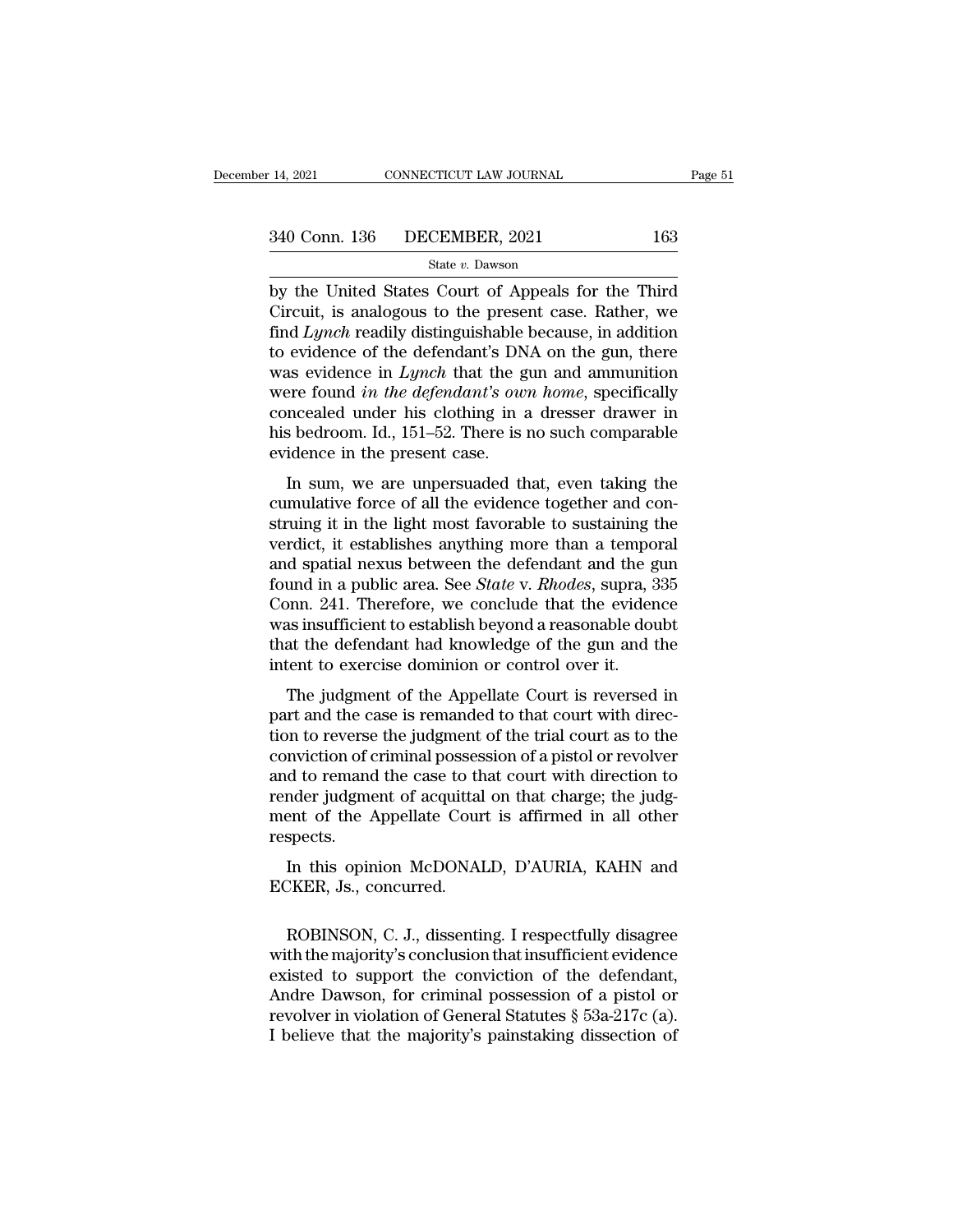# CONNECTICUT LAW JOURNAL December 14, 2021<br>164 DECEMBER, 2021 340 Conn. 136<br>State v. Dawson

### State *v.* Dawson

CONNECTICUT LAW JOURNAL December 14, 2021<br>164 DECEMBER, 2021 340 Conn. 136<br>5tate v. Dawson<br>The jury verdict in this case is wholly inconsistent with<br>the analysis in our very recent decision in *State* v.<br>Phodes 335 Conn. 164 DECEMBER, 2021 340 Conn. 136<br>
<sup>State v.</sup> Dawson<br>
the jury verdict in this case is wholly inconsistent with<br>
the analysis in our very recent decision in *State* v.<br> *Rhodes*, 335 Conn. 226, 249 A.3d 683 (2020), which<br>
e **EXEMBER, 2021** 340 Conn. 136<br> **Reference 340 Connection**<br> **Rhodes**, 335 Conn. 226, 249 A.3d 683 (2020), which<br> **Rhodes**, 335 Conn. 226, 249 A.3d 683 (2020), which<br>
emphasized in no uncertain terms that, in cases con-<br>
co 164 DECEMBER, 2021 340 Conn. 136<br>
State v. Dawson<br>
the jury verdict in this case is wholly inconsistent with<br>
the analysis in our very recent decision in *State* v.<br> *Rhodes*, 335 Conn. 226, 249 A.3d 683 (2020), which<br>
em State v. Dawson<br>
the jury verdict in this case is wholly inconsistent with<br>
the analysis in our very recent decision in *State* v.<br> *Rhodes*, 335 Conn. 226, 249 A.3d 683 (2020), which<br>
emphasized in no uncertain terms tha state v. Dawson<br>the jury verdict in this case is wholly inconsistent with<br>the analysis in our very recent decision in *State* v.<br>*Rhodes*, 335 Conn. 226, 249 A.3d 683 (2020), which<br>emphasized in no uncertain terms that, i the jury verdict in this case is wholly inconsistent with<br>the analysis in our very recent decision in *State* v.<br>*Rhodes*, 335 Conn. 226, 249 A.3d 683 (2020), which<br>emphasized in no uncertain terms that, in cases con-<br>cern the analysis in our very recent decision in *State* v.<br>*Rhodes*, 335 Conn. 226, 249 A.3d 683 (2020), which<br>emphasized in no uncertain terms that, in cases con-<br>cerning constructive possession, this court does not sit<br>as a Rhodes, 335 Conn. 226, 249 A.3d 683 (2020), which<br>emphasized in no uncertain terms that, in cases con-<br>cerning constructive possession, this court does not sit<br>as a "seventh juror"; (internal quotation marks omitted)<br>id., emphasized in no uncertain terms that, in cases concerning constructive possession, this court does not sit<br>as a "seventh juror"; (internal quotation marks omitted)<br>id., 251; given our obligation to "construe the evidence<br> cerning constructive possession, this court does not sit<br>as a "seventh juror"; (internal quotation marks omitted)<br>id., 251; given our obligation to "construe the evidence<br>in the light most favorable to sustaining the verdi as a "seventh juror"; (internal quotation marks omitted)<br>id., 251; given our obligation to "construe the evidence<br>in the light most favorable to sustaining the verdict and<br>then determine whether, on the basis of those fact id., 251; given our obligation to "construe the evidence<br>in the light most favorable to sustaining the verdict and<br>then determine whether, on the basis of those facts and<br>the inferences reasonably drawn from them, the jur in the light most favorable to sustaining the verdict and<br>then determine whether, on the basis of those facts and<br>the inferences reasonably drawn from them, the jury<br>reasonably could have concluded that the cumulative<br>for then determine whether, on the basis of those facts and<br>the inferences reasonably drawn from them, the jury<br>reasonably could have concluded that the cumulative<br>force of the evidence established guilt beyond a reason-<br>able the inferences reasonably drawn from them, the jury<br>reasonably could have concluded that the cumulative<br>force of the evidence established guilt beyond a reason-<br>able doubt. . . . . On appeal, we do not ask whether<br>there i reasonably could have concluded that the cumulative<br>force of the evidence established guilt beyond a reason-<br>able doubt. . . . . On appeal, we do not ask whether<br>there is a reasonable view of the evidence that would<br>suppo force of the evidence established guilt beyond a reasonable doubt. . . . . On appeal, we do not ask whether there is a reasonable view of the evidence that would support a reasonable hypothesis of innocence. We ask, inste able doubt. . . . On appeal, we do not ask whether<br>there is a reasonable view of the evidence that would<br>support a reasonable hypothesis of innocence. We ask,<br>instead, whether there is a reasonable view of the evi-<br>dence there is a reasonable view of the evidence that would<br>support a reasonable hypothesis of innocence. We ask,<br>instead, whether there is a reasonable view of the evi-<br>dence that supports the [jury's] verdict of guilty." (Cit support a reasonable hypothesis of innocence. We ask,<br>instead, whether there is a reasonable view of the evi-<br>dence that supports the [jury's] verdict of guilty." (Cita-<br>tion omitted; internal quotation marks omitted.) Id. instead, whether there is a reasonable view of the evidence that supports the [jury's] verdict of guilty." (Citation omitted; internal quotation marks omitted.) Id., 229. Because I would affirm the well reasoned opinion of dence that supports the [j]<br>tion omitted; internal qu<br>229. Because I would affi<br>of the Appellate Court, w<br>cardinal principles of ap<br>Dawson, 188 Conn. App.<br>respectfully dissent.<br>The majority's opinion 9. Because I would affirm the well reasoned opinion<br>the Appellate Court, which is consistent with these<br>rdinal principles of appellate review; see *State* v.<br>*uwson*, 188 Conn. App. 532, 205 A.3d 662 (2019); I<br>spectfully **Example 1 Would drift the West Processor of the Appellate Court, which is consistent with these cardinal principles of appellate review; see** *State v.***<br>***Dawson***, 188 Conn. App. 532, 205 A.3d 662 (2019); I<br>respectfully dis** 

of are rippended bodid, which is consistent with diese<br>cardinal principles of appellate review; see *State* v.<br>Dawson, 188 Conn. App. 532, 205 A.3d 662 (2019); I<br>respectfully dissent.<br>The majority's opinion is wholly incon *Proof*, 188 Conn. App. 532, 205 A.3d 662 (2019); I<br>
respectfully dissent.<br>
The majority's opinion is wholly inconsistent with<br>
our recent emphasis in *Rhodes* of "the deference we<br>
must afford to the jury and the practic Eaction, 155 South 11pp. 355 1.35 1.36 3.26 (2019), 1<br>respectfully dissent.<br>The majority's opinion is wholly inconsistent with<br>our recent emphasis in *Rhodes* of "the deference we<br>must afford to the jury and the practical respectantly also interest.<br>The majority's opinion is wholly inconsistent with<br>our recent emphasis in *Rhodes* of "the deference we<br>must afford to the jury and the practical problems of<br>proof in the nonexclusive possession The majority's opinion is wholly inconsistent with<br>our recent emphasis in *Rhodes* of "the deference we<br>must afford to the jury and the practical problems of<br>proof in the nonexclusive possession context: [W]e<br>would adhere our recent emphasis in *Rhodes* of "the deference we<br>must afford to the jury and the practical problems of<br>proof in the nonexclusive possession context: [W]e<br>would adhere to that concept in preference to artificial<br>rules must afford to the jury and the practical problems of<br>proof in the nonexclusive possession context: [W]e<br>would adhere to that concept in preference to artificial<br>rules restricting evidence-sufficiency rules that would<br>inev proof in the nonexclusive possession context: [W]e<br>would adhere to that concept in preference to artificial<br>rules restricting evidence-sufficiency rules that would<br>inevitably invade the traditional province of the jury<br> $\d$ would adhere to that concept in preference to artificial<br>rules restricting evidence-sufficiency rules that would<br>inevitably invade the traditional province of the jury<br> $\dots$  . The judge's task intensifies  $\dots$  when the<br>acc rules restricting evidence-sufficiency rules that would<br>inevitably invade the traditional province of the jury<br>......The judge's task intensifies ....when the<br>accused's relationship to the premises is shared with<br>others, inevitably invade the traditional province of the jury<br>  $\dots$  The judge's task intensifies  $\dots$  when the<br>
accused's relationship to the premises is shared with<br>
others, and consequently the problems of knowledge<br>
and contr .... The judge's task intensifies .... when the accused's relationship to the premises is shared with others, and consequently the problems of knowledge and control intensify.... [I]n full recognition of the increased dif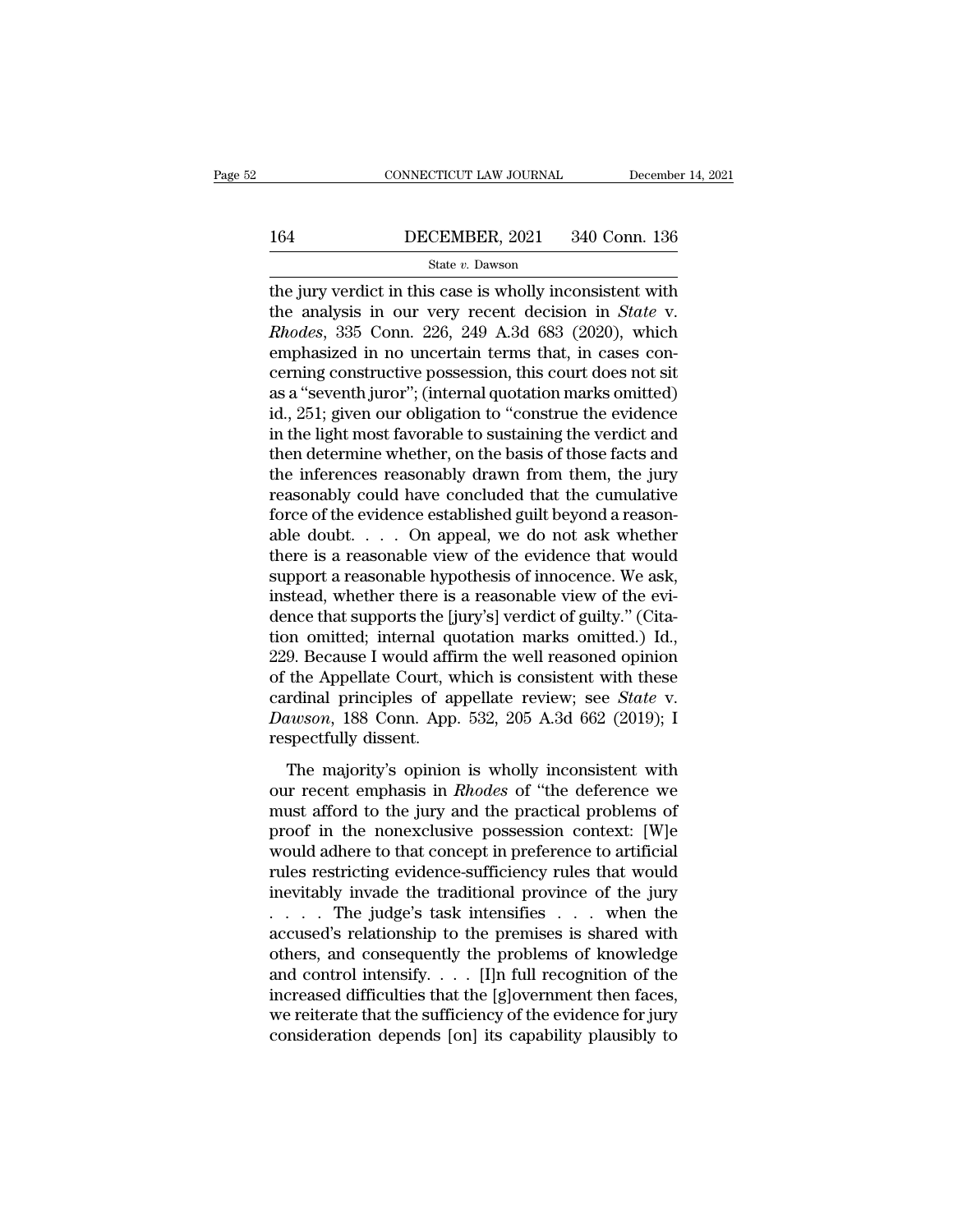14, 2021 CONNECTICUT LAW JOURNAL Page 53<br>
340 Conn. 136 DECEMBER, 2021 165<br>
State v. Dawson<br>
suggest the likelihood that in some discernible fashion<br>
the accused had a *substantial voice vis-à-vis* the [con-<br>
trabandl<sup>"</sup> 165<br>
340 Conn. 136 DECEMBER, 2021 165<br>
<sup>State v.</sup> Dawson<br>
suggest the likelihood that in some discernible fashion<br>
the accused had a *substantial voice vis-à-vis* the [con-<br>
traband]." (Emphasis in original; internal quota 340 Conn. 136 DECEMBER, 2021 165<br>
State v. Dawson<br>
Suggest the likelihood that in some discernible fashion<br>
the accused had a *substantial voice vis-à-vis* the [con-<br>
traband]." (Emphasis in original; internal quotation<br> 340 Conn. 136 DECEMBER, 2021 165<br>
State *v*. Dawson<br>
suggest the likelihood that in some discernible fashion<br>
the accused had a *substantial voice vis-à-vis* the [con-<br>
traband]." (Emphasis in original; internal quotation<br> State v. Dawson<br>
State v. Dawson<br>
suggest the likelihood that in some discernible fashion<br>
the accused had a *substantial voice vis-à-vis* the [con-<br>
traband]." (Emphasis in original; internal quotation<br>
marks omitted.) *S* suggest the likelihood<br>the accused had a sultraband]." (Emphasis<br>marks omitted.) State<br>37, quoting United St<br>(D.C. Cir. 1978).<br>As we recognized in ggest the intermood that in some discernible fashion<br>e accused had a *substantial voice vis-à-vis* the [con-<br>iband]." (Emphasis in original; internal quotation<br>arks omitted.) *State v. Rhodes*, supra, 335 Conn. 236-<br>, quot traband]." (Emphasis in original; internal quotation<br>marks omitted.) *State* v. *Rhodes*, supra, 335 Conn. 236–<br>37, quoting *United States* v. *Staten*, 581 F.2d 878, 884<br>(D.C. Cir. 1978).<br>As we recognized in *Rhodes*, a "

Traband]. (Eniphasis in original, internal quotation<br>marks omitted.) State v. Rhodes, supra, 335 Conn. 236–<br>37, quoting United States v. Staten, 581 F.2d 878, 884<br>(D.C. Cir. 1978).<br>As we recognized in Rhodes, a "case for from the evidence or facts supplementation of a final River of the evidence possession of a firearm often is necessarily built on inferences, and a jury may draw whatever inferences from the evidence or facts established 37, quoting *United States v. Staten*, 361 F.2d 318, 364<br>(D.C. Cir. 1978).<br>As we recognized in *Rhodes*, a "case for constructive<br>possession of a firearm often is necessarily built on<br>inferences, and a jury may draw whate (D.C. Cn. 1916).<br>
As we recognized in *Rhodes*, a "case for constructive<br>
possession of a firearm often is necessarily built on<br>
inferences, and a jury may draw whatever inferences<br>
from the evidence or facts established As we recognized in *Rhodes*, a "case for constructive<br>possession of a firearm often is necessarily built on<br>inferences, and a jury may draw whatever inferences<br>from the evidence or facts established by the evidence<br>it de possession of a firearm often is necessarily built on<br>inferences, and a jury may draw whatever inferences<br>from the evidence or facts established by the evidence<br>it deems to be reasonable and logical. . . . A jury also<br>may inferences, and a jury may draw whatever inferences<br>from the evidence or facts established by the evidence<br>it deems to be reasonable and logical. . . . A jury also<br>may draw factual inferences on the basis of already<br>inferr from the evidence or facts established by the evidence<br>it deems to be reasonable and logical. . . . A jury also<br>may draw factual inferences on the basis of already<br>inferred facts." (Citation omitted; internal quotation<br>ma it deems to be reasonable and logical. . . . A jury also<br>may draw factual inferences on the basis of already<br>inferred facts." (Citation omitted; internal quotation<br>marks omitted.) *State* v. *Rhodes*, supra, 335 Conn. 237 may draw factual inferences on the basis of already<br>inferred facts." (Citation omitted; internal quotation<br>marks omitted.) *State* v. *Rhodes*, supra, 335 Conn. 237–<br>38. As in *Rhodes*, my "review of the evidence finds<br>se inferred facts." (Citation omitted; internal quotation<br>marks omitted.) *State* v. *Rhodes*, supra, 335 Conn. 237–<br>38. As in *Rhodes*, my "review of the evidence finds<br>several circumstances tending to buttress . . . an<br>inf marks omitted.) *State* v. *Rhodes*, supra, 335 Conn. 237–38. As in *Rhodes*, my "review of the evidence finds several circumstances tending to buttress . . . an inference . . . that the defendant had the knowledge of and 38. As in *Rhodes*, my "review of the evidence finds<br>several circumstances tending to buttress . . . an<br>inference . . . that the defendant had the knowledge<br>of and intent to control the firearm that our law requires<br>for a several circumstances tending to buttress . . . . an<br>inference . . . that the defendant had the knowledge<br>of and intent to control the firearm that our law requires<br>for a finding of constructive possession, including facts inference . . . that the defendant had the knowledge<br>of and intent to control the firearm that our law requires<br>for a finding of constructive possession, including facts<br>and inferences that reasonably permitted the jury to of and intent to control the firearm that our law requires<br>for a finding of constructive possession, including facts<br>and inferences that reasonably permitted the jury to<br>conclude that, in all probability, [he] had the abil for a finding of constructive possession, including facts<br>and inferences that reasonably permitted the jury to<br>conclude that, in all probability, [he] had the ability to go<br>and get the gun." (Citation omitted; internal quo and inferences that reasonably permitted the jury to<br>conclude that, in all probability, [he] had the ability to go<br>and get the gun." (Citation omitted; internal quotation<br>marks omitted.) Id., 238–39. In my view, the touch conclude that, in all probability, [he] had the ability to go<br>and get the gun." (Citation omitted; internal quotation<br>marks omitted.) Id., 238–39. In my view, the touch DNA<br>evidence found on the gun, coupled with the defen and get the gun." (Citation omitted; internal quotation<br>marks omitted.) Id., 238–39. In my view, the touch DNA<br>evidence found on the gun, coupled with the defen-<br>dant's proximity to it and the testimony of a Norwalk<br>police marks omitted.) Id., 238–39. In my view, the touch DNA<br>evidence found on the gun, coupled with the defen-<br>dant's proximity to it and the testimony of a Norwalk<br>police officer, Kyle Lipeika, that (1) it is a common<br>practice evidence found on the gun, coupled with the defen-<br>dant's proximity to it and the testimony of a Norwalk<br>police officer, Kyle Lipeika, that (1) it is a common<br>practice for individuals to discard weapons when they<br>believe t dant's proximity to it and the testimony of a Norwalk<br>police officer, Kyle Lipeika, that (1) it is a common<br>practice for individuals to discard weapons when they<br>believe that police officers are approaching, and (2)<br>the gu police officer, Kyle Lipeika, that (1) it is a common practice for individuals to discard weapons when they believe that police officers are approaching, and (2) the gun appeared to have been freshly placed in the courtyar practice for individuals to different believe that police officers<br>the gun appeared to have be courtyard planter because it<br>that lacked rust or dust, provided rust or dust, provided<br>tial evidence of constructive<br>defendant' The majority, however, engages in a detailed analysis scounting this evidence and concluding that "there are a detailed analysis" and "the majority, however, engages in a detailed analysis scounting this evidence and conc the gun appeared to have been freshly placed in the<br>courtyard planter because it was clean, with a surface<br>that lacked rust or dust, provided sufficient circumstan-<br>tial evidence of constructive possession to support the<br>d

courtyard planter because it was clear, with a surface<br>that lacked rust or dust, provided sufficient circumstan-<br>tial evidence of constructive possession to support the<br>defendant's conviction.<br>The majority, however, engage tial evidence of constructive possession to support the defendant's conviction.<br>The majority, however, engages in a detailed analysis<br>discounting this evidence and concluding that "there<br>were simply too many unknowns for t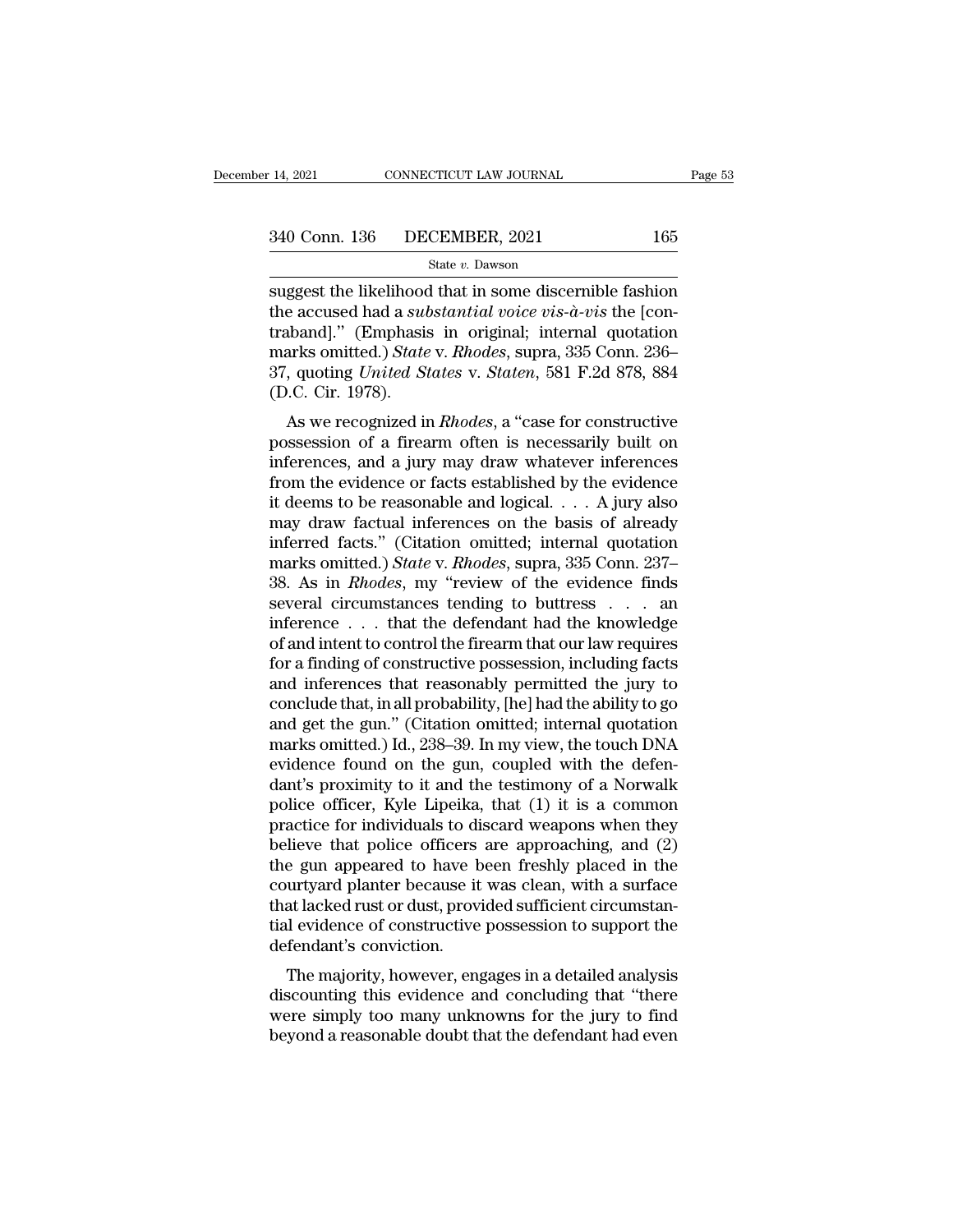# EXECUTE CONNECTICUT LAW JOURNAL December 14, 2021<br>166 DECEMBER, 2021 340 Conn. 136<br>State v. Dawson

### State *v.* Dawson

CONNECTICUT LAW JOURNAL December 14, 2021<br>166 DECEMBER, 2021 340 Conn. 136<br>5tate v. Dawson<br>touched the gun, much less that he was aware of its<br>presence near where he was seated on the night in<br>question and intended to exe DECEMBER, 2021 340 Conn. 136<br>
State v. Dawson<br>
state v. Dawson<br>
state v. Dawson<br>
state v. Dawson<br>
state communication and intended to exercise dominion or control<br>
over it. "These aspects of the majority's opinion which 166 DECEMBER, 2021 340 Conn. 136<br>
State v. Dawson<br>
touched the gun, much less that he was aware of its<br>
presence near where he was seated on the night in<br>
question and intended to exercise dominion or control<br>
over it." T **166** DECEMBER, 2021 340 Conn. 136<br>
State v. Dawson<br>
touched the gun, much less that he was aware of its<br>
presence near where he was seated on the night in<br>
question and intended to exercise dominion or control<br>
over it." (1) discount the weight of the touch DNA evidence, (2) highlight the defendant's cooperation and lack of flight or incriminating statements and  $(3)$  observe that the control over it." These aspects of the majority's opin state v. Dawson<br>touched the gun, much less that he was aware of its<br>presence near where he was seated on the night in<br>question and intended to exercise dominion or control<br>over it." These aspects of the majority's opinion touched the gun, much less that he was aware of its<br>presence near where he was seated on the night in<br>question and intended to exercise dominion or control<br>over it." These aspects of the majority's opinion, which<br>(1) disco presence near where he was seated on the night in<br>question and intended to exercise dominion or control<br>over it." These aspects of the majority's opinion, which<br>(1) discount the weight of the touch DNA evidence, (2)<br>highli question and intended to exercise dominion or control<br>over it." These aspects of the majority's opinion, which<br>(1) discount the weight of the touch DNA evidence, (2)<br>highlight the defendant's cooperation and lack of flight over it." These aspects of the majority's opinion, which (1) discount the weight of the touch DNA evidence, (2) highlight the defendant's cooperation and lack of flight or incriminating statements, and (3) observe that the (1) discount the weight of the touch DNA evidence, (2) highlight the defendant's cooperation and lack of flight or incriminating statements, and (3) observe that the individuals who accompanied the defendant sat slightly highlight the defendant's cooperation and l<br>or incriminating statements, and (3) obse<br>individuals who accompanied the defendan<br>closer to the planter, provide a well rease<br>argument for the defense, but ultimately a<br>tent wit Intriminaring statements, and (3) observe that the<br>dividuals who accompanied the defendant sat slightly<br>oser to the planter, provide a well reasoned closing<br>gument for the defense, but ultimately are inconsis-<br>nt with our marvialis who accompanied the defendant sat signtly<br>closer to the planter, provide a well reasoned closing<br>argument for the defense, but ultimately are inconsis-<br>tent with our long settled approach to appellate review<br>of s

closer to the planter, provide a well reasoned closing<br>argument for the defense, but ultimately are inconsis-<br>tent with our long settled approach to appellate review<br>of sufficiency of the evidence issues.<br>Beyond these obse argument for the defense, but unifiately are inconsistent with our long settled approach to appellate review<br>of sufficiency of the evidence issues.<br>Beyond these observations, "[o]rdinarily, I would write<br>a comprehensive di Lent with our long settled approach to appenate review<br>of sufficiency of the evidence issues.<br>Beyond these observations, "[o]rdinarily, I would write<br>a comprehensive dissenting opinion with a thorough<br>discussion of the app by Sunciency of the evidence issues.<br>Beyond these observations, "[o]rdinarily, I would write<br>a comprehensive dissenting opinion with a thorough<br>discussion of the applicable law and a detailed review<br>of the record. The Appe Beyond these observations, "[o]rdinarily, I would write<br>a comprehensive dissenting opinion with a thorough<br>discussion of the applicable law and a detailed review<br>of the record. The Appellate Court has, however, issued<br>a c a comprehensive dissenting opinion with a thorough<br>discussion of the applicable law and a detailed review<br>of the record. The Appellate Court has, however, issued<br>a comprehensive and well reasoned opinion, authored<br>by Judge discussion of the applicable law and a detailed review<br>of the record. The Appellate Court has, however, issued<br>a comprehensive and well reasoned opinion, authored<br>by Judge [Lavine], which provides a full explication of<br>the of the record. The Appellate Court has, however, issued<br>a comprehensive and well reasoned opinion, authored<br>by Judge [Lavine], which provides a full explication of<br>the . . . record and governing legal principles in this<br>ca a comprehensive and well reasoned opinion, authored<br>by Judge [Lavine], which provides a full explication of<br>the  $\ldots$  record and governing legal principles in this<br>case.  $\ldots$  In the interest of aiding in the discharge of by Judge [Lavine], which provides a full explication of<br>the  $\ldots$  record and governing legal principles in this<br>case.  $\ldots$  In the interest of aiding in the discharge of<br>this court's institutional obligation to provide ti the . . . . record and governing legal principles in this case. . . . . In the interest of aiding in the discharge of this court's institutional obligation to provide timely decisions to litigants and the public, I adopt case. . . . . In the interest of aiding in the discharge of<br>this court's institutional obligation to provide timely<br>decisions to litigants and the public, I adopt Judge [Lav-<br>ine's] excellent opinion as a complete statemen this court's institutional obligation to provide timely<br>decisions to litigants and the public, I adopt Judge [Lav-<br>ine's] excellent opinion as a complete statement of my<br>reasoning for respectfully dissenting from the judgm decisions to litigants and the public, I adopt Judge [Lavine's] excellent opinion as a complete statement of my<br>reasoning for respectfully dissenting from the judgment<br>of this court." (Citation omitted.) *Dept. of Transpor* asoning for respectrumy ussenting from the judgment<br>this court." (Citation omitted.) *Dept. of Transporta-*<br>on v. White Oak Corp., 319 Conn. 582, 622, 125 A.3d<br>8 (2015) (*Robinson, J.*, dissenting); see, e.g., *Brenmor*<br>op of this court. (Chanon official<br>tion v. White Oak Corp., 319<br>988 (2015) (Robinson, J., diss<br>Properties, LLC v. Planning<br>326 Conn. 55, 62, 161 A.3d 5<br>Because I would affirm the<br>Court, I respectfully dissent.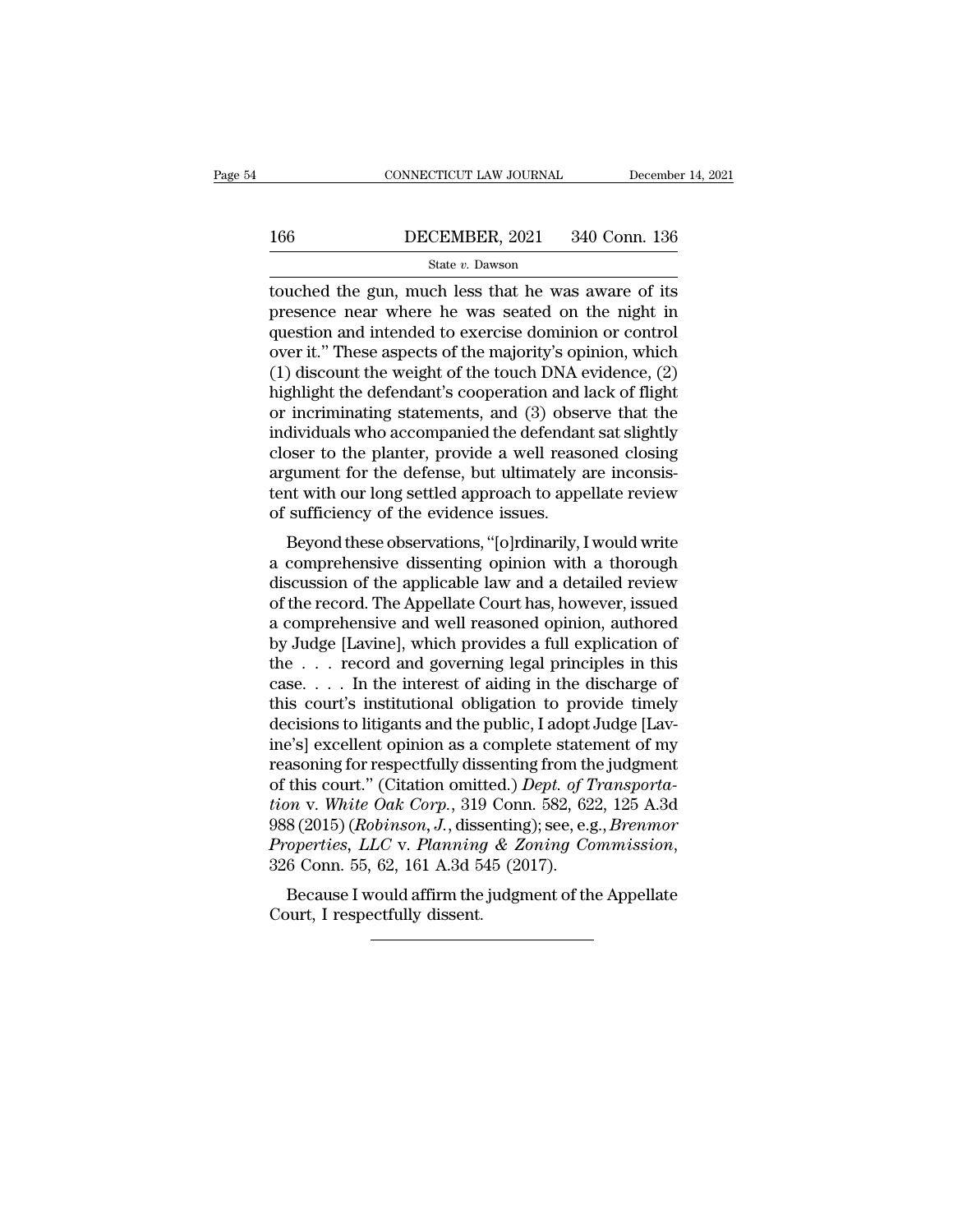### 40 Conn. 167 DECEMBER, 2021 167<br>
State *v*. Culbreath<br>
STATE OF CONNECTICUT *v*. JESSE CULBREATH<br>
(SC 20276) CEMBER, 2021<br>
tate v. Culbreath<br>
CTICUT v. JESSE C<br>
(SC 20276)<br>
Mullins, Kahn, Ecker and STATE OF CONNECTICUT  $v$ . JESSE CULBREATH<br>(SC 20276)<br>McDonald, D'Auria, Mullins, Kahn, Ecker and Keller, Js.

### *Syllabus*

- (SC 20276)<br>
McDonald, D'Auria, Mullins, Kahn, Ecker and Keller, Js.<br>
Syllabus<br>
In *State* v. *Purcell* (331 Conn. 318), this court determined, as a matter of<br>
state constitutional law, that, if a suspect makes an equivocal McDonald, D'Auria, Mullins, Kahn, Ecker and Keller, Js.<br>Syllabus<br>State v. Purcell (331 Conn. 318), this court determined, as a matter of<br>state constitutional law, that, if a suspect makes an equivocal statement<br>that arguab McDonald, D'Auria, Mullins, Kahn, Ecker and Keller, Js.<br>
Syllabus<br>
Syllabus<br>
State v. Purcell (331 Conn. 318), this court determined, as a matter of<br>
state constitutional law, that, if a suspect makes an equivocal statemen *Syllabus*<br>*Syllabus*<br>*itate* v. *Purcell* (331 Conn. 318), this court determined, as a matter of<br>state constitutional law, that, if a suspect makes an equivocal statement<br>that arguably could be construed as a request for state v. Purcell (331 Conn. 318), this court determined, as a matter of state constitutional law, that, if a suspect makes an equivocal statement that arguably could be construed as a request for counsel, interrogation mus itate v. Purcell (331 Conn. 318), this court determined, as a matter of state constitutional law, that, if a suspect makes an equivocal statement that arguably could be construed as a request for counsel, interrogation mus state constitutional law, that, if a suspect makes an equivocal statement that arguably could be construed as a request for counsel, interrogation must cease except for narrow questions designed to clarify the equivocal st that arguably could be construed as a request for counsel, interrogation must cease except for narrow questions designed to clarify the equivocal statement and the suspect's desire for counsel, or, alternatively, the offic must cease except for narrow questions designed to clarify the equivocal<br>statement and the suspect's desire for counsel, or, alternatively, the<br>officers conducting the interrogation may inform the suspect that they<br>underst statement and the suspect's desire for counsel, or, alternatively, the officers conducting the interrogation may inform the suspect that they understand the suspect's statement to mean that he does not wish to speak with t officers conducting the interrogation<br>understand the suspect's statement<br>to speak with them without couns<br>interrogation, and, in either case, if<br>unequivocally expresses a desire to<br>the interrogation may resume.<br>victed of m understand the suspect's statement to mean that he does not wish<br>to speak with them without counsel and that they will terminate the<br>interrogation, and, in either case, if the suspect thereafter clearly and<br>unequivocally e to speak with them without counsel and that they will terminate the interrogation, and, in either case, if the suspect thereafter clearly and unequivocally expresses a desire to continue without counsel present, the interr
- interrogation, and, in either case, if the suspect thereafter clearly and unequivocally expresses a desire to continue without counsel present, the interrogation may resume.<br>Witted of manslaughter in the first degree with mentally expresses a desire to continue without counsel present,<br>the interrogation may resume.<br>victed of manslaughter in the first degree with a firearm, criminal posses-<br>sion of a firearm, and carrying a pistol without a the interrogation may resume.<br>
wicted of manslaughter in the first degree with a firearm, criminal possession of a firearm, and carrying a pistol without a permit, among other crimes, the defendant appealed, claiming, inte wicted of manslaughter in the first degree with a firearm, criminal possession of a firearm, and carrying a pistol without a permit, among other crimes, the defendant appealed, claiming, inter alia, that certain statements constitutional rights. In response to a tip that that defendant was in<br>sion of a firearm, and carrying a pistol without a permit, among other<br>crimes, the defendant appealed, claiming, inter alia, that certain state-<br>ments erimes, the defendant appealed, claiming, inter alia, that certain statements he made during a custodial interrogation were improperly admitted into evidence because they were elicited by a detective, R, after he invoked h ments he made during a custodial interrogation were improperly admitted into evidence because they were elicited by a detective, R, after he invoked his right to counsel, in violation of his state and federal constitutiona free into evidence because they were elicited by a detective, R, after the invoked his right to counsel, in violation of his state and federal constitutional rights. In response to a tip that that defendant was in possessi be invoked his right to counsel, in violation of his state and federal constitutional rights. In response to a tip that that defendant was in possession of a firearm that had been used in a homicide earlier in the evening, constitutional rights. In response to a tip that that defendant was in possession of a firearm that had been used in a homicide earlier in the evening, the police stopped a vehicle in which the defendant and his girlfrien possession of a firearm that had been used in a homicide earlier in the evening, the police stopped a vehicle in which the defendant and his girlfriend, T, were passengers. The driver consented to a search of the vehicle, evening, the police stopped a vehicle in which the defendant and his girlfriend, T, were passengers. The driver consented to a search of the vehicle, and the police found a revolver in a box underneath the seat of the defe girlfriend, T, were passengers. The driver consented to a search of the vehicle, and the police found a revolver in a box underneath the seat of the defendant, who was prohibited from possessing firearms or contacting T pu wehicle, and the police found a revolver in a box underneath the seat of the defendant, who was prohibited from possessing firearms or contacting T pursuant to a protective order. The police arrested the defendant and tra of the defendant, who was prohibited from possessing firearms or contacting T pursuant to a protective order. The police arrested the defendant and transported him to the police station, where R advised him of his rights tacting T pursuant to a protective order. The police arrested the defendant and transported him to the police station, where R advised him of his rights under *Miranda* v. *Arizona* (384 U.S. 436). Before signing a writte dant and transported him to the police station, where R advised him of his rights under *Miranda* v. *Arizona* (384 U.S. 436). Before signing a written waiver form, the defendant asked R why the form stated "that I'm wave his rights under *Miranda* v. Arizona (384 U.S. 436). Before signing a written waiver form, the defendant asked R why the form stated "that I'm wavering . . . . how I don't want the presence of an attorney or anything . . written waiver form, the defendant asked R why the form stated "that I'm wavering  $\ldots$  how I don't want the presence of an attorney or anything  $\ldots$ ." R explained that signing the form meant that the defendant agreed to I'm wavering . . . how I don't want the presence of an attorney or anything . . . ." R explained that signing the form meant that the defendant agreed to speak to R but that he could stop answering questions whenever he w anything . . . ." R explained that signing the form meant that the defendant agreed to speak to R but that he could stop answering questions whenever he wanted, and the defendant signed the form. Approximately three hours dant agreed to speak to R but that he could stop answering questions<br>whenever he wanted, and the defendant signed the form. Approximately<br>three hours into the interview, during which the defendant denied pos-<br>sessing the r whenever he wanted, and the defendant signed the form. Approximately three hours into the interview, during which the defendant denied possessing the revolver or being involved in the shooting, the defendant asked R wheth three hours into the interview, during which the defendant denied possessing the revolver or being involved in the shooting, the defendant asked R whether "there [was] anybody I can talk to  $\ldots$  [I]ike an attorney or som sessing the revolver or being involved in the shooting, the defendant asked R whether "there [was] anybody I can talk to  $\ldots$  [I]ike an attorney or something  $\ldots$ ." R responded that, if the defendant wanted an attorney, asked R whether "there [was] anybody I can talk to  $\dots$  [l] ike an attor-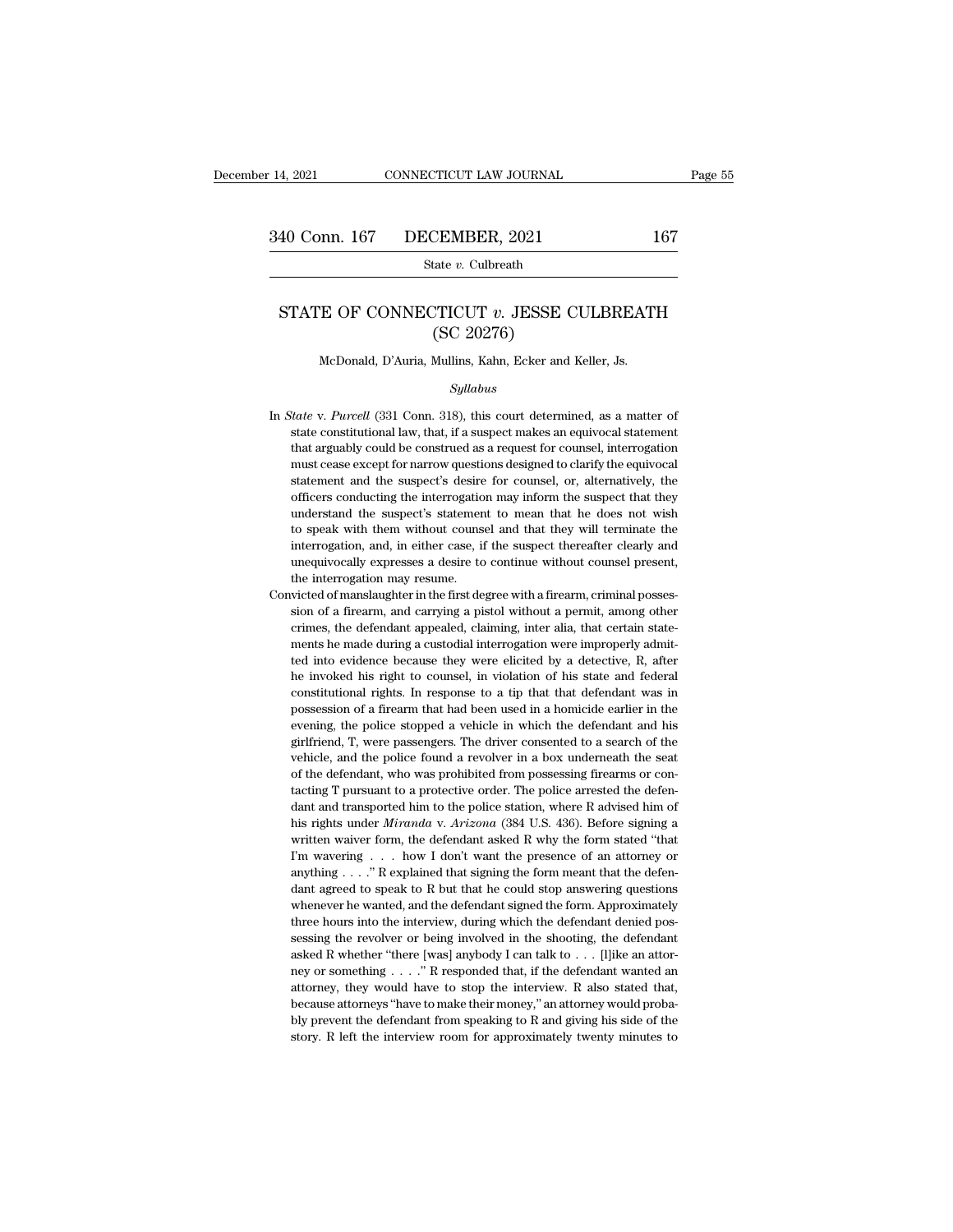# CONNECTICUT LAW JOURNAL December 14, 2021<br>168 DECEMBER, 2021 340 Conn. 167<br>State v. Culbreath

### State *v.* Culbreath

340 Conn. 167<br>
State v. Culbreath<br>
give the defendant time to consider. When R returned, the defendant<br>
give the defendant time to consider. When R returned, the defendant<br>
inquired about T, who was being interviewed in an **incereform BECEMBER, 2021** 340 Conn. 167<br>
State v. Culbreath<br>
give the defendant time to consider. When R returned, the defendant<br>
inquired about T, who was being interviewed in another room, and<br>
R then resumed question  $\begin{tabular}{ll} \multicolumn{1}{l}{{\bf BICEMBER, 2021 & 340 Conn. 167}}\\ \hline & \multicolumn{1}{l}{State $v$. Culbreath} \\ \hline \end{tabular}$  <br> give the defendant time to consider. When R returned, the defendant<br>inquired about T, who was being interviewed in another room, and<br>R then r State v. Culbreath<br>give the defendant time to consider. When R returned, the defendant<br>inquired about T, who was being interviewed in another room, and<br>R then resumed questioning the defendant. The defendant thereafter<br>con State  $v$ . Culbreath<br>give the defendant time to consider. When R returned, the defendant<br>inquired about T, who was being interviewed in another room, and<br>R then resumed questioning the defendant. The defendant thereafter<br> give the defendant time to consider. When R returned, the defendant inquired about T, who was being interviewed in another room, and R then resumed questioning the defendant. The defendant thereafter confessed to shooting inquired about T, who was being interviewed in another room, and R then resumed questioning the defendant. The defendant thereafter confessed to shooting the victim but claimed that he had acted in self-defense, and he si R then resumed questioning the defendant. The defendant thereafter confessed to shooting the victim but claimed that he had acted in self-<br>defense, and he signed a statement to that effect. At trial, the state<br>sought to ha confessed to shooting the victim but claimed that he had acted in self-<br>defense, and he signed a statement to that effect. At trial, the state<br>sought to have the video recording of the interrogation and the defen-<br>dant's defense, and he signed a statement to that effect. At trial, the state sought to have the video recording of the interrogation and the defendant's written statement admitted into evidence, to which defense counsel replied dant's written statement admitted into evidence, to which defense counsel replied he had no objection. The defendant subsequently testified that he had shot the victim but continued to maintain that he acted in self-<br>defen

- sel replied he had no objection. The defendant subsequently testified<br>that he had shot the victim but continued to maintain that he acted in self-<br>defense. From the judgment of conviction, the defendant appealed. *Held*:<br>e that he had shot the victim but continued to maintain that he acted in self-<br>defense. From the judgment of conviction, the defendant appealed. *Held*:<br>efense counsel waived the defendant's unpreserved claim that his federa defense. From the judgment of conviction, the defendant appealed. *Held*: efense counsel waived the defendant's unpreserved claim that his federal constitutional rights safeguarded by *Miranda* were violated by virtue of t efense counsel waived the defendant's unpreserved claim that his federal constitutional rights safeguarded by *Miranda* were violated by virtue of the admission of his written statement and the video recording of the inter constitutional rights safeguarded by *Miranda* were violated by virtue<br>of the admission of his written statement and the video recording of<br>the interrogation, but did not waive the defendant's unpreserved claim<br>under the s of the admission of his written statement and the video recording of the interrogation, but did not waive the defendant's unpreserved claim under the state constitution: because the defendant's federal constitutional right the interrogation, but did not waive the defendant's unpreserved claim<br>under the state constitution: because the defendant's federal constitu-<br>tional rights under *Miranda* and its progeny were well established at<br>the time under the state constitution: because the defendant's federal constitutional rights under *Miranda* and its progeny were well established at the time of his trial, defense counsel was presumed to have made a strategic deci tional rights under *Miranda* and its progeny were well established at the time of his trial, defense counsel was presumed to have made a strategic decision when he waived the defendant's claim under the federal constituti the time of his trial, defense counsel was presumed to have made a strategic decision when he waived the defendant's claim under the federal constitution by stating that he had no objection to the admission of the defendan strategic decision when he waived the defendant's claim under the federal constitution by stating that he had no objection to the admission of the defendant's written statement and the video recording, and, accordingly, th federal constitution by stating that he had no objection to the admission<br>of the defendant's written statement and the video recording, and,<br>accordingly, the defendant's claim under the federal constitution failed<br>under th of the defendant's written statement and the video recording, and, accordingly, the defendant's claim under the federal constitution failed under the third prong of *State* v. *Golding* (213 Conn. 233), as this court was u accordingly, the defendant's claim under the federal constitution failed<br>under the third prong of *State* v. *Golding* (213 Conn. 233), as this court<br>was unable to conclude that the alleged constitutional violation existed under the third prong of *State* v. *Golding* (213 Conn. 233), as this court<br>was unable to conclude that the alleged constitutional violation existed<br>and deprived the defendant of a fair trial; nevertheless, because the<br>bi was unable to conclude that the alleged constitutional violation existed and deprived the defendant of a fair trial; nevertheless, because the binding precedent in effect at the time of the defendant's trial required his and deprived the defendant of a fair trial; nevertheless, because the binding precedent in effect at the time of the defendant's trial required his invocation of the right to counsel to be clear and unequivocal, and becaus binding precedent in effect at the time of the defendant's trial required<br>his invocation of the right to counsel to be clear and unequivocal, and<br>because this court's decision in *Purcell*, which held for the first time<br>t his invocation of the right to counsel to be clear and unequivocal, and because this court's decision in *Purcell*, which held for the first time that the Connecticut constitution (art. I,  $\S$  8) provides greater protecti because this court's decision in *Purcell*, which held for the first time that the Connecticut constitution (art. I,  $\S$  8) provides greater protection with respect to a criminal defendant's *Miranda* rights than the fede that the Connecticut constitution (art. I,  $\S$  8) provides greater protection with respect to a criminal defendant's *Miranda* rights than the federal constitution, was not released until nearly six months after the jury with respect to a criminal defendant's *Miranda* rights than the federal constitution, was not released until nearly six months after the jury returned its verdict in the defendant's case, this court could not presume that constitution, was not released until nearly six months after the jury<br>returned its verdict in the defendant's case, this court could not presume<br>that defense counsel knew that the state constitution would subse-<br>quently be returned its verdict in the defendant's case, this court could not presume that defense counsel knew that the state constitution would subsequently be interpreted to provide an additional layer of prophylaxis, and defense quently be interpreted to provide an additional layer of prophylaxis, and defense counsel, therefore, did not make a knowing and intelligent waiver of the defendant's claim involving the state constitutional rule announced
- and defense counsel, therefore, did not make a knowing and intelligent waiver of the defendant's claim involving the state constitutional rule announced in *Purcell*.<br>The defendant's written statement and the latter porti waiver of the defendant's claim involving the state constitutional rule<br>announced in *Purcell*.<br>the defendant's written statement and the latter portion of the video-<br>recorded interview, after the defendant asked if there announced in *Purcell.*<br>the defendant's written statement and the latter portion of the video-<br>recorded interview, after the defendant asked if there was "an attorney<br>or something" he could speak to, should have been suppr 2. The defendant's written statement and the latter portion of the video-<br>recorded interview, after the defendant asked if there was "an attorney<br>or something" he could speak to, should have been suppressed under<br>article recorded interview, after the defendant asked if there was "an attorney or something" he could speak to, should have been suppressed under article first,  $\S$  8, but the initial portion of the video recording, in which the or something" he could speak to, should have been suppressed under<br>article first,  $\S$  8, but the initial portion of the video recording, in which<br>the defendant denied any involvement in the shooting, properly was<br>admitted

article first,  $\bar{\S}$  8, but the initial portion of the video recording, in which<br>the defendant denied any involvement in the shooting, properly was<br>admitted into evidence:<br>a. With respect to the defendant's initial inqu the defendant denied any involvement in the shooting, properly was admitted into evidence:<br>a. With respect to the defendant's initial inquiry about why the waiver<br>form stated that he was "wavering," R sought clarification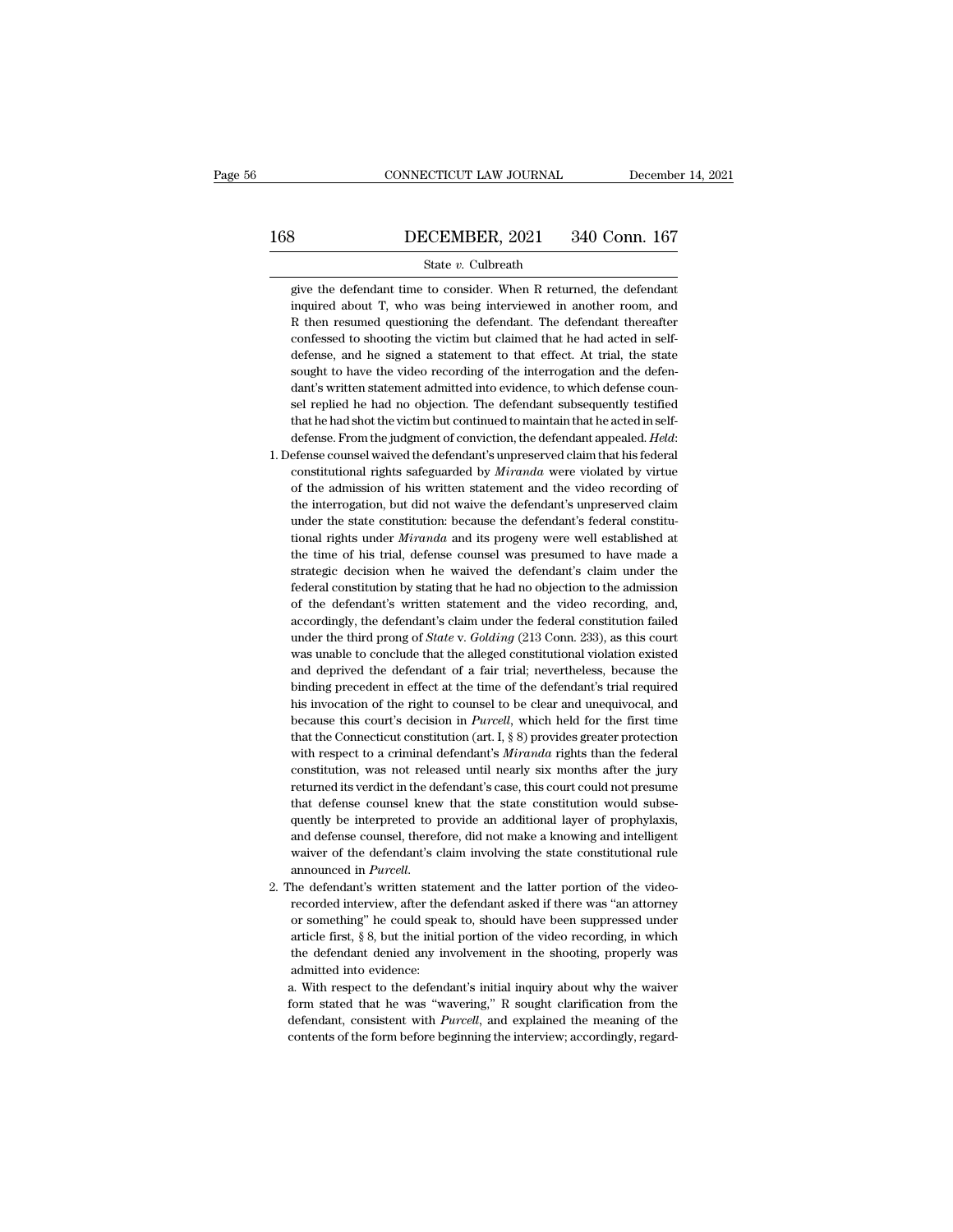# 14, 2021 CONNECTICUT LAW JOURNAL Page 57<br>340 Conn. 167 DECEMBER, 2021 169<br>State v. Culbreath

### State *v.* Culbreath

169<br>
State v. Culbreath<br>
State v. Culbreath<br>
Less of whether that inquiry could arguably be construed as a request<br>
for counsel, the defendant's express waiver of his *Miranda* rights follow-For Counsel, the defendant's express waiver of his *Miranda* rights follow-<br>less of whether that inquiry could arguably be construed as a request<br>for counsel, the defendant's express waiver of his *Miranda* rights follow-<br> **ing Comman 167 in the formal COSE COSE Set the form of the form's content and mean is explected to the form's contents manifested the defendant's clear and unequivocal desire to proceed with the interview without of th** State  $v$ . Culbreath<br>less of whether that inquiry could arguably be construed as a request<br>for counsel, the defendant's express waiver of his *Miranda* rights follow-<br>ing R's explanation of the form's contents manifested less of whether that<br>for counsel, the defen<br>ing R's explanation of<br>clear and unequivoca<br>counsel present.<br>b. The defendant's que less of whether that inquiry could arguably be construed as a request<br>for counsel, the defendant's express waiver of his *Miranda* rights follow-<br>ing R's explanation of the form's contents manifested the defendant's<br>clear for counsel, the defendant's express waiver of his *Miranda* rights following R's explanation of the form's contents manifested the defendant's clear and unequivocal desire to proceed with the interview without counsel pre

ing R's explanation of the form's contents manifested the defendant's clear and unequivocal desire to proceed with the interview without counsel present.<br>b. The defendant's question regarding whether "there [was] anybody [ clear and unequivocal desire to proceed with the interview without<br>counsel present.<br>b. The defendant's question regarding whether "there [was] anybody [he<br>could] talk to . . . [l]ike an attorney" was a conditional and equ counsel present.<br>
b. The defendant's question regarding whether "there [was] anybody [he<br>
could] talk to . . . [l]ike an attorney" was a conditional and equivocal<br>
inquiry that reasonably could be construed as a request f counsel present.<br>
b. The defendant's question regarding whether "there [was] anybody [he could] talk to . . . [l]ike an attorney" was a conditional and equivocal inquiry that reasonably could be construed as a request for could] talk to . . . [l]ike an attorney" was a conditional and equivocal<br>inquiry that reasonably could be construed as a request for counsel, and<br>R failed to stop the interview and to clarify whether the defendant desired<br> inquiry that reasonably could be construed as a request for counsel, and R failed to stop the interview and to clarify whether the defendant desired the presence of counsel, in violation of the defendant's rights under art R failed to stop the interview and to clarify whether the defendant desired the presence of counsel, in violation of the defendant's rights under article first,  $\S$  8: although R asked some questions to clarify the defend the presence of counsel, in violation of the defendant's rights under article first,  $\S$  8: although R asked some questions to clarify the defendant's internt with respect to invoking his right to counsel, R went beyond t article first, § 8: although R asked some questions to clarify the defendant's intent with respect to invoking his right to counsel, R went beyond the limited inquiry permissible after an equivocal request for counsel is m dant's intent with respect to invoking his right to counsel, R went beyond<br>the limited inquiry permissible after an equivocal request for counsel is<br>made, as he plainly attempted to convince the defendant that it was<br>again the limited inquiry permissible after an equivocal request for counsel is made, as he plainly attempted to convince the defendant that it was against his interests not to continue the interview by stating that an attorney made, as he plainly attempted to convince the defendant that it was against his interests not to continue the interview by stating that an attorney probably would not let him talk to R or tell his side of the story and by against his interests not to continue the interview by stating that an attorney probably would not let him talk to R or tell his side of the story and by suggesting that an attorney's financial interest would induce the at attorney probably would not let him talk to R or tell his side of the story<br>and by suggesting that an attorney's financial interest would induce the<br>attorney to advise the defendant, contrary to the defendant's interests,<br> and by suggesting that an attorney's financial interest would induce the attorney to advise the defendant, contrary to the defendant's interests, to stop answering questions; moreover, after the twenty minute break, R did attorney to advise the defendant, contrary to the defendant's interests, to stop answering questions; moreover, after the twenty minute break, R did not limit his questions to narrow inquiries designed to clarify the defen to stop answering questions; moreover, after the twenty min<br>R did not limit his questions to narrow inquiries designed to defendant's desire for counsel but, rather, proceeded as if the<br>request had never been made and simp R did not limit his questions to narrow inquiries designed to clarify the defendant's desire for counsel but, rather, proceeded as if the equivocal request had never been made and simply resumed his questioning of the defe defendant's desire for counsel but, rather, proceeded as if the equivocal request had never been made and simply resumed his questioning of the defendant, even though the defendant never clearly and unequivocally expressed

request had never been made and simply resumed his questioning of the defendant, even though the defendant never clearly and unequivocally expressed a desire to continue without counsel present.<br>he state failed to satisfy defendant, even though the defendant never clearly and unequivocally<br>expressed a desire to continue without counsel present.<br>he state failed to satisfy its burden of establishing that the improper<br>admission of the written expressed a desire to continue without counsel present.<br>
the state failed to satisfy its burden of establishing that the improper<br>
admission of the written statement and the inadmissible portion of<br>
the video-recorded inte he state failed to satisfy its burden of establishing that the improper admission of the written statement and the inadmissible portion of the video-recorded interview, in which the defendant confessed to the shooting, was admission of the written statement and the inadmissible portion of<br>the video-recorded interview, in which the defendant confessed to the<br>shooting, was harmless beyond a reasonable doubt with respect to the<br>defendant's conv the video-recorded interview, in which the defendant confessed to the shooting, was harmless beyond a reasonable doubt with respect to the defendant's conviction of manslaughter in the first degree with a firearm, and, acc shooting, was harmless beyond a reasonable doubt with respect to the defendant's conviction of manslaughter in the first degree with a firearm, and, accordingly, this court reversed the defendant's manslaughter conviction defendant's conviction of manslaughter in the first degree with a firearm, and, accordingly, this court reversed the defendant's manslaughter conviction and remanded for a new trial on that charge: although the defendant t and, accordingly, this court reversed the defendant's manslaughter conviction and remanded for a new trial on that charge: although the defendant testified at trial that he shot the victim, and that testimony was untainted viction and remanded for a new trial on that charge: although the defendant testified at trial that he shot the victim, and that testimony was untainted by the state constitutional violation, the scope and content of the d dant testified at trial that he shot the victim, and that testimony was untainted by the state constitutional violation, the scope and content of the defendant's in-court testimony were not coextensive with his out-of-cour untainted by the state constitutional violation, the scope and content<br>of the defendant's in-court testimony were not coextensive with his out-<br>of-court statements, and the prosecutor relied substantially on the out-<br>of-co of the defendant's in-court testimony were not coextensive with his out-<br>of-court statements, and the prosecutor relied substantially on the out-<br>of-court statements, and discrepancies between them and the in-court<br>testimo of-court statements, and the prosecutor relied substantially on the out-<br>of-court statements, and discrepancies between them and the in-court<br>testimony, to discredit the defendant's claim of self-defense, pointing<br>to certa of-court statements, and discrepancies between them and the in-court<br>testimony, to discredit the defendant's claim of self-defense, pointing<br>to certain statements the defendant made to R to establish that he did<br>not reason testimony, to discredit the defendant's claim of self-defense, pointing to certain statements the defendant made to R to establish that he did not reasonably believe that the victim was using or about to use deadly physica to certain statements the defendant made to R to establish that he did<br>not reasonably believe that the victim was using or about to use deadly<br>physical force, or inflicting or about to inflict great bodily harm, and<br>that h not reasonably believe that the victim was using or about to use deadly physical force, or inflicting or about to inflict great bodily harm, and that he knew that he could avoid the use of deadly physical force with comple physical force, or inflicting or about to inflict great bodily harm, and that he knew that he could avoid the use of deadly physical force with complete safety by retreating; moreover, the defendant's interview contained a that he knew that he could avoid the use of deadly physical force with complete safety by retreating; moreover, the defendant's interview contained a significant amount of new material not heard from any other witness, and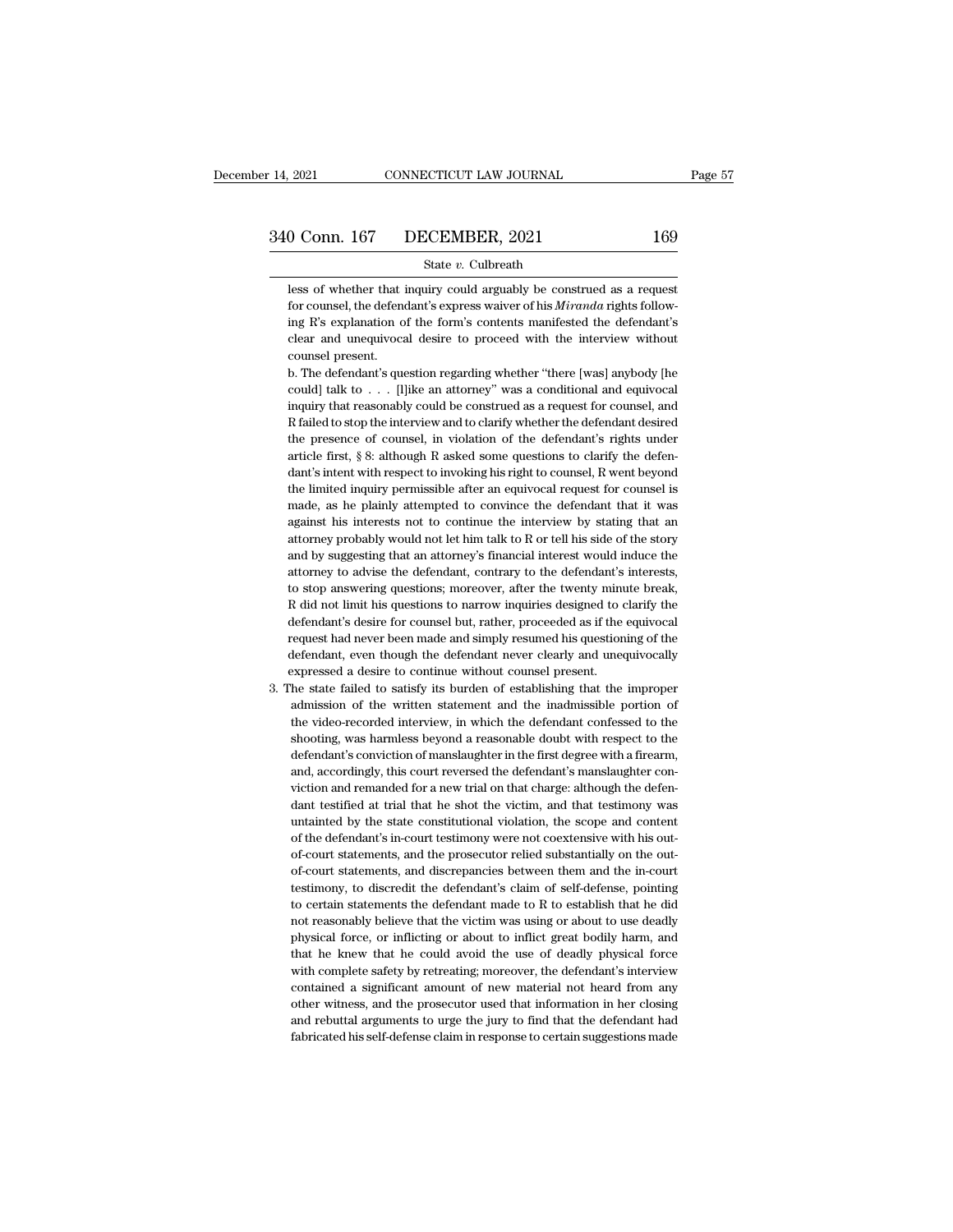# CONNECTICUT LAW JOURNAL December 14, 2021<br>170 DECEMBER, 2021 340 Conn. 167<br>State v. Culbreath

### State *v.* Culbreath

**by R** and to highlight an instance in which the defendant berated himself and called himself a "killer" while alone in the interrogation room, **EXEMBER, 2021** 340 Conn. 167<br>
State  $v$ . Culbreath<br>
by R and to highlight an instance in which the defendant berated himself<br>
and called himself a "killer" while alone in the interrogation room,<br>
which, according to the DECEMBER, 2021 340 Conn. 167<br>
State v. Culbreath<br>
by R and to highlight an instance in which the defendant berated himself<br>
and called himself a "killer" while alone in the interrogation room,<br>
which, according to the the State v. Culbreath<br>by R and to highlight an instance in which the defendant berated himself<br>and called himself a "killer" while alone in the interrogation room,<br>which, according to the the prosecutor, reflected the defenda State  $v$ . Culbreath<br>by R and to highlight an instance in which the defendant berated himself<br>and called himself a "killer" while alone in the interrogation room,<br>which, according to the the prosecutor, reflected the defe by R and to highlight an instance in which the defendant berated himself and called himself a "killer" while alone in the interrogation room, which, according to the the prosecutor, reflected the defendant's consciousness between those statements and his in-court testimony and called himself a "killer" while alone in the interrogation room, which, according to the the prosecutor, reflected the defendant's consciousness of guilt and undermin which, according to the the prosecutor, reflected the defendant's consciousness of guilt and undermined his claim of self-defense; furthermore, the prosecutor relied on the inadmissible out-of-court statements to undermine of belief, and, because the defendant's credibility, emphasizing inconsistencies<br>to undermine the defendant's credibility, emphasizing inconsistencies<br>between those statements and his in-court testimony and urging the<br>jury more, the prosecutor relied on the inadmissible out-of-court statements to undermine the defendant's credibility, emphasizing inconsistencies between those statements and his in-court testimony and urging the jury to find to undermine the defendant's credibility, emphasizing inconsistencies<br>between those statements and his in-court testimony and urging the<br>jury to find the defendant's testimony regarding justification unworthy<br>of belief, an between those statements and his in-court testimony and urging the jury to find the defendant's testimony regarding justification unworthy of belief, and, because the defendant's credibility was critical to his self-defens jury to find the defendant's testimony regarding justification unworthy<br>of belief, and, because the defendant's credibility was critical to his self-<br>defense claim in light of the absence of any eyewitness testimony or<br>phy of belief, and, because the defendant's credibility was critical to his self-<br>defense claim in light of the absence of any eyewitness testimony or<br>physical evidence to corroborate or contradict the defendant's account<br>of t defense claim in light of the absence of any eyewitness testimony or<br>physical evidence to corroborate or contradict the defendant's account<br>of the shooting, this court could not conclude that the defendant's in-<br>court test and carrying a pistol without a permit because the jury's verdiction of the shooting, this court could not conclude that the defendant's account of the shooting, this court could not conclude that the defendant's incourt t physical evidence to corroborate or contradict the defendant's account of the shooting, this court could not conclude that the defendant's incourt testimony obviated the harm caused by the improper admission of the inadmis court testimony obviated the harm caused by the improper admission<br>of the inadmissible out-of-court statements; nevertheless, this court<br>upheld the defendant's conviction of criminal possession of a firearm<br>and carrying a of the inadmissible out-of-court statements; nevertheless, this court upheld the defendant's conviction of criminal possession of a firearm and carrying a pistol without a permit because the jury's verdict, as it related t when the defendant's conviction of criminal possession of a firear and carrying a pistol without a permit because the jury's verdict, as related to those offenses, was not affected by the violation of the defedant's state argued and carrying a pistol without a permit because the jury's verdict, as it lated to those offenses, was not affected by the violation of the defenant's state constitutional rights, insofar as the inadmissible out-of-c *Propertional rights, insofar as the inadmissative of the defendant's in-counce essential elements of those*<br> *Procedural History*<br> *Procedural History*<br> **Procedural History** related to those onenses, was not ancetted by the violation of the defendant's state constitutional rights, insofar as the inadmissible out-of-court statements were cumulative of the defendant's in-court testimony, in whic

statements were cumulative of the defendant's in-court testimony, in<br>which he admitted to the essential elements of those offenses.<br>Argued December 8, 2020—officially released August 18, 2021\*<br>*Procedural History*<br>Substitu which he admitted to the essential elements of those offenses.<br>Argued December 8, 2020—officially released August 18, 2021\*<br>*Procedural History*<br>Substitute information charging the defendant with<br>the crimes of murder, crim Argued December 8, 2020—officially released August 18, 2021\*<br>
Procedural History<br>
Substitute information charging the defendant with<br>
the crimes of murder, criminal violation of a protective<br>
order, criminal possession of *Procedural History*<br>
Substitute information charging the defendant with<br>
the crimes of murder, criminal violation of a protective<br>
order, criminal possession of a firearm, carrying a pistol<br>
without a permit, and illegal Frocedural History<br>Substitute information charging the defendant with<br>the crimes of murder, criminal violation of a protective<br>order, criminal possession of a firearm, carrying a pistol<br>without a permit, and illegal posses Substitute information charging the defendant with<br>the crimes of murder, criminal violation of a protective<br>order, criminal possession of a firearm, carrying a pistol<br>without a permit, and illegal possession of a firearm i the crimes of murder, criminal violation of a protective<br>order, criminal possession of a firearm, carrying a pistol<br>without a permit, and illegal possession of a firearm in<br>a motor vehicle, brought to the Superior Court in order, criminal possession of a firearm, carrying a pistol<br>without a permit, and illegal possession of a firearm in<br>a motor vehicle, brought to the Superior Court in the<br>judicial district of Hartford and tried to the jury without a permit, and illegal possession of a firearm in<br>a motor vehicle, brought to the Superior Court in the<br>judicial district of Hartford and tried to the jury before<br>*Gold*, *J*.; verdict and judgment of guilty of the a motor vehicle, brought to the Superior Court in the<br>judicial district of Hartford and tried to the jury before<br> $Gold, J$ ; verdict and judgment of guilty of the lesser<br>included offense of manslaughter in the first degree<br>wit judicial district of Hartford and tried to the jury before  $Gold$ ,  $J$ .; verdict and judgment of guilty of the lesser included offense of manslaughter in the first degree with a firearm, criminal violation of a protective or Gold, J.; verdict and judgment of guilty of t<br>included offense of manslaughter in the fir.<br>with a firearm, criminal violation of a protect<br>criminal possession of a firearm, carrying a pi<br>out a permit, and illegal possessio France of manislagner in the first degree<br>th a firearm, criminal violation of a protective order,<br>iminal possession of a firearm, carrying a pistol with-<br>it a permit, and illegal possession of a firearm in a<br>otor vehicle, *Emily Graner Sexton*, assigned counsel, for the appel-<br> *Emily depending possession of a firearm in a*<br> *Emily Graner Sexton*, assigned counsel, for the appel-<br> *Lulia K. Conlin*, assigned counsel, with whom was<br> *Emily G* definition possession of a firearm, carrying a pistor while<br>out a permit, and illegal possession of a firearm in a<br>motor vehicle, from which the defendant appealed to<br>this court. *Reversed in part*; *new trial.*<br>Julia K. C

*Julia K. Conlin*, assigned counsel, with whom was  $Emily\ Graner Sexton$ , assigned counsel, for the appellant (defendant).<br>\* August 18, 2021, the date that this decision was released as a slip opinion, is the operative date for all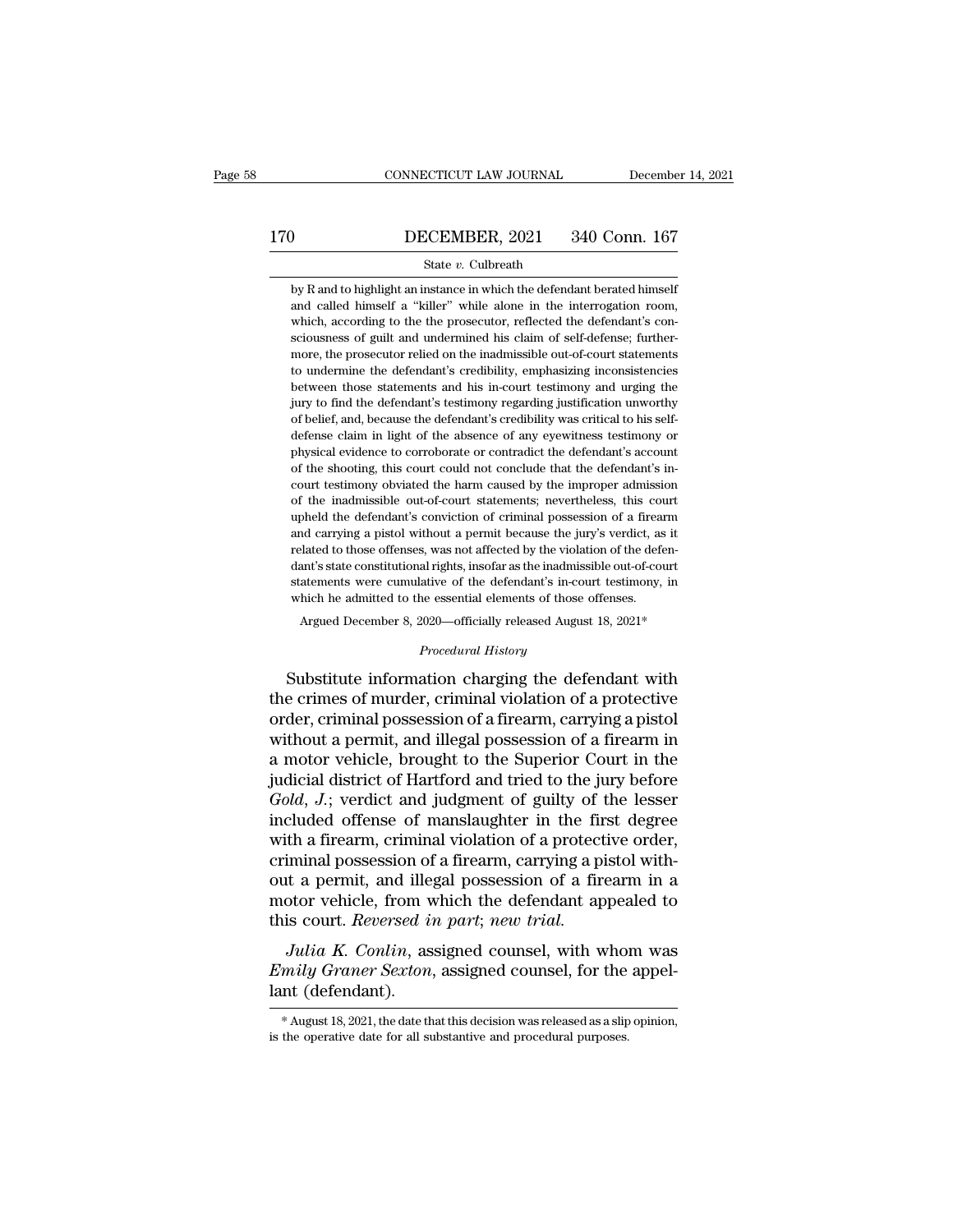# 14, 2021 CONNECTICUT LAW JOURNAL Page 59<br>340 Conn. 167 DECEMBER, 2021 171<br>State v. Culbreath

### State *v.* Culbreath

*Samantha L. Oden*, deputy assistant state's attorney,<br> *Samantha L. Oden*, deputy assistant state's attorney,<br>
th whom, on the brief, were *Gail P. Hardy*, former<br> *Samantha L. Oden*, deputy assistant state's attorney,<br>
t 340 Conn. 167 DECEMBER, 2021 171<br>
<sup>State v. Culbreath</sup><br>
Samantha L. Oden, deputy assistant state's attorney,<br>
with whom, on the brief, were *Gail P. Hardy*, former<br>
state's attorney, and *Debra Collins*, senior assistant<br> 340 Conn. 167 DECEMBER, 2021 171<br>
State v. Culbreath<br>
Samantha L. Oden, deputy assistant state's attorney,<br>
with whom, on the brief, were *Gail P. Hardy*, former<br>
state's attorney, and *Debra Collins*, senior assistant<br>
st 340 Conn. 167 DECEMBER, 2021<br>
State v. Culbreath<br>
Samantha L. Oden, deputy assistant state's<br>
with whom, on the brief, were *Gail P. Hardy*<br>
state's attorney, and *Debra Collins*, senior<br>
state's attorney, for the appellee Samantha L. Oden, deputy assistant state's attorney,<br>th whom, on the brief, were *Gail P. Hardy*, former<br>ate's attorney, and *Debra Collins*, senior assistant<br>te's attorney, for the appellee (state).<br> $o_{pinion}$ <br>ECKER, J. A j

### *Opinion*

with whom, on the brief, were *Gail P. Hardy*, former<br>state's attorney, and *Debra Collins*, senior assistant<br>state's attorney, for the appellee (state).<br> $o_{pinion}$ <br>ECKER, J. A jury found the defendant, Jesse Cul-<br>breath, gu state's attorney, and *Debra Collins*, senior assistant<br>state's attorney, for the appellee (state).<br> $opinion$ <br>ECKER, J. A jury found the defendant, Jesse Cul-<br>breath, guilty of manslaughter in the first degree with<br>a firearm i state's attorney, for the appellee (state).<br>  $\phi_{pinion}$ <br>
ECKER, J. A jury found the defendant, Jesse Cul-<br>
breath, guilty of manslaughter in the first degree with<br>
a firearm in violation of General Statutes § 53a-55a,<br>
crim General Statutes § 53a-223 (a), criminal statutes § 53a-55a, statutes § 53a-55a, criminal violation of a protective order in violation of General Statutes § 53a-55a, criminal violation of a protective order in violation o ECKER, J. A jury found the defendant, Jesse Culbreath, guilty of manslaughter in the first degree with<br>a firearm in violation of General Statutes § 53a-55a,<br>criminal violation of a protective order in violation of<br>General ECKER, J. A jury found the defendant, Jesse Culbreath, guilty of manslaughter in the first degree with<br>a firearm in violation of General Statutes § 53a-55a,<br>criminal violation of a protective order in violation of<br>General breath, guilty of manslaughter in the first degree with<br>a firearm in violation of General Statutes § 53a-55a,<br>criminal violation of a protective order in violation of<br>General Statutes § 53a-223 (a), criminal possession of a firearm in violation of General Statutes § 53a-55a,<br>criminal violation of a protective order in violation of<br>General Statutes § 53a-223 (a), criminal possession of<br>a firearm in violation of General Statutes (Rev. to 201 criminal violation of a protective order in violation of<br>General Statutes § 53a-223 (a), criminal possession of<br>a firearm in violation of General Statutes (Rev. to 2015)<br>§ 53a-217 (a) (4) (A), carrying a pistol without a General Statutes § 53a-223 (a), criminal possession of<br>a firearm in violation of General Statutes (Rev. to 2015)<br>§ 53a-217 (a) (4) (A), carrying a pistol without a permit<br>in violation of General Statutes § 29-35 (a), and a firearm in violation of General Statutes (Rev. to 2015)<br>
§ 53a-217 (a) (4) (A), carrying a pistol without a permit<br>
in violation of General Statutes § 29-35 (a), and illegal<br>
possession of a firearm in a motor vehicle i § 53a-217 (a) (4) (A), carrying a pistol without a permit<br>in violation of General Statutes § 29-35 (a), and illegal<br>possession of a firearm in a motor vehicle in violation<br>of General Statutes § 29-38 (a). The defendant ap in violation of General Statutes § 29-35 (a), and illegal<br>possession of a firearm in a motor vehicle in violation<br>of General Statutes § 29-38 (a). The defendant appeals<br>from the judgment of conviction on the ground that hi possession of a firearm in a motor vehicle in violation<br>of General Statutes § 29-38 (a). The defendant appeals<br>from the judgment of conviction on the ground that his<br>federal and state constitutional rights were violated<br>wh of General Statutes § 29-38 (a). The defendant appeals<br>from the judgment of conviction on the ground that his<br>federal and state constitutional rights were violated<br>when the police continued to question him after he<br>invoke from the judgment of conviction on the ground that his<br>federal and state constitutional rights were violated<br>when the police continued to question him after he<br>invoked his right to counsel pursuant to *Miranda* v.<br>Arizona, federal and state constitutional rights were violated<br>when the police continued to question him after he<br>invoked his right to counsel pursuant to *Miranda* v.<br> $Arizona$ , 384 U.S. 436, 478–79, 86 S. Ct. 1602, 16 L. Ed.<br>2d 694 when the police continued to question him after he<br>invoked his right to counsel pursuant to *Miranda* v.<br> $Arizona$ , 384 U.S. 436, 478–79, 86 S. Ct. 1602, 16 L. Ed.<br>2d 694 (1966), and, therefore, claims that his statements<br>to invoked his right to counsel pursuant to *Miranda* v.<br>Arizona, 384 U.S. 436, 478–79, 86 S. Ct. 1602, 16 L. Ed.<br>2d 694 (1966), and, therefore, claims that his statements<br>to the police improperly were admitted into evidence. Arizona, 384 U.S. 436, 478–79, 86 S. Ct. 1602, 16 L. F<br>2d 694 (1966), and, therefore, claims that his statement<br>to the police improperly were admitted into eviden<br>The defendant further claims that the prosecutor co<br>mitted the police improperly were admitted into evidence.<br>
ie defendant further claims that the prosecutor com-<br>
itted improprieties during closing argument that<br>
prived him of his due process right to a fair trial. We<br>
verse in the defendant further claims that the prosecutor committed improprieties during closing argument that deprived him of his due process right to a fair trial. We reverse in part the judgment of the trial court.<br>The record re

The decendant ratater elains and the prosecutor committed improprieties during closing argument that<br>deprived him of his due process right to a fair trial. We<br>reverse in part the judgment of the trial court.<br>The record ref matted improprietes daring elosing argament and<br>deprived him of his due process right to a fair trial. We<br>reverse in part the judgment of the trial court.<br>The record reflects the following facts and procedural<br>history. On reverse in part the judgment of the trial court.<br>The record reflects the following facts and procedural<br>history. On the evening of December 7, 2015, the defen-<br>dant was selling marijuana on Judson Street in Hartford,<br>when The record reflects the following facts and procedural<br>history. On the evening of December 7, 2015, the defen-<br>dant was selling marijuana on Judson Street in Hartford,<br>when he encountered the victim, Richard Holloway, Jr.<br> The record reflects the following facts and procedural<br>history. On the evening of December 7, 2015, the defen-<br>dant was selling marijuana on Judson Street in Hartford,<br>when he encountered the victim, Richard Holloway, Jr. history. On the evening of December 7, 2015, the defen-<br>dant was selling marijuana on Judson Street in Hartford,<br>when he encountered the victim, Richard Holloway, Jr.<br>The defendant recognized the victim because they had<br>be dant was selling marijuana on Judson Street in Hartford,<br>when he encountered the victim, Richard Holloway, Jr.<br>The defendant recognized the victim because they had<br>been in an altercation when they were children. The<br>victim when he encountered the victim, Richard Holloway, Jr.<br>The defendant recognized the victim because they had<br>been in an altercation when they were children. The<br>victim began walking toward the defendant and "talking<br>trash .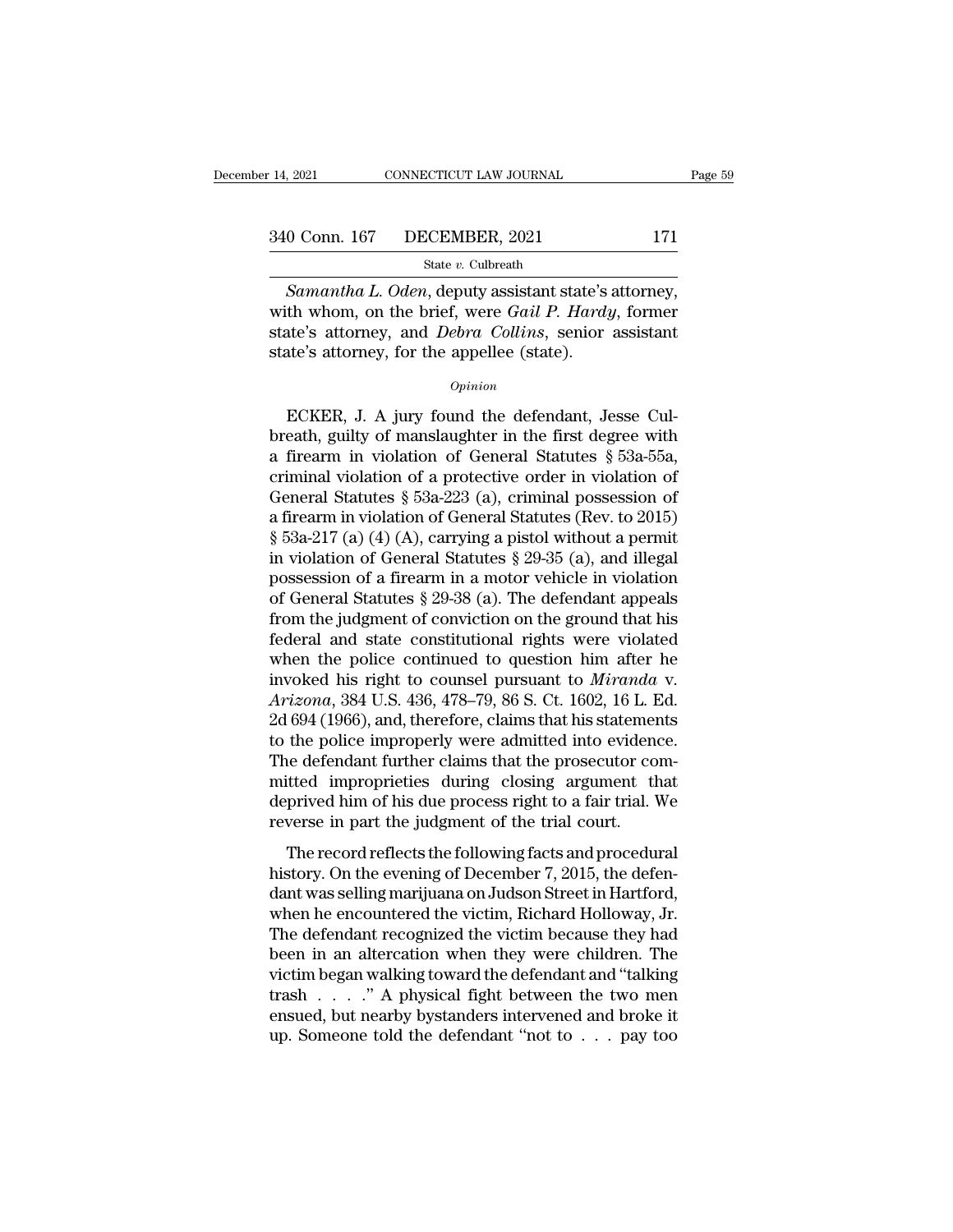# EXECUTE CONNECTICUT LAW JOURNAL December 14, 2021<br>172 DECEMBER, 2021 340 Conn. 167<br>172 State v. Culbreath

### State *v.* Culbreath

CONNECTICUT LAW JOURNAL December 14, 2021<br>
DECEMBER, 2021 340 Conn. 167<br>
State v. Culbreath<br>
much'' attention to the victim because he was drunk.<sup>1</sup><br>
The victim quickly renewed the confrontation. He put<br>
on his jocket and The victim quickly renewed the confrontation. He put<br>the victim quickly renewed the confrontation. He put<br>on his jacket and "started coming back towards [the dofondant] with a victim told the dofondant "not to DECEMBER, 2021 340 Conn. 167<br>
State v. Culbreath<br>
much'' attention to the victim because he was drunk.<sup>1</sup><br>
The victim quickly renewed the confrontation. He put<br>
on his jacket and "started coming back towards [the<br>
defenda  $\begin{array}{lll}\n 172 & \text{DECEMBER, 2021} & 340 \text{ Conn. } 167 \\
 \hline\n & \text{State } v. \text{ Cubreath} \\
 \hline\n \text{much'' attention to the victim because he was drunk.} \\
 \text{The victim quickly renewed the confrontation. He put on his jacket and "started coming back towards [the defendant] . . . . " The victim told the defendant "not to run" and that "he was going to get [him]." The defendant noticed "some fast hand movement" between the victim.\n$ State v. Culbreath<br>
much" attention to the victim because he was drunk.<sup>1</sup><br>
The victim quickly renewed the confrontation. He put<br>
on his jacket and "started coming back towards [the<br>
defendant] . . . ." The victim told th state v. Cubreath<br>
much" attention to the victim because he was drunk.<sup>1</sup><br>
The victim quickly renewed the confrontation. He put<br>
on his jacket and "started coming back towards [the<br>
defendant] . . . . " The victim told th much" attention to the victim because he was drunk.<sup>1</sup><br>The victim quickly renewed the confrontation. He put<br>on his jacket and "started coming back towards [the<br>defendant] . . . . " The victim told the defendant "not to<br>ru The victim quickly renewed the confrontation. He put<br>on his jacket and "started coming back towards [the<br>defendant]  $\ldots$ ." The victim told the defendant "not to<br>run" and that "he was going to get [him]." The defendant<br>no on his jacket and "started coming back towards [the<br>defendant] . . . . " The victim told the defendant "not to<br>run" and that "he was going to get [him]." The defendant<br>noticed "some fast hand movement" between the victim<br>a defendant] . . . ." The victim told the defendant "not to<br>run" and that "he was going to get [him]." The defendant<br>noticed "some fast hand movement" between the victim<br>and "some other gentleman." Although the defendant<br>did run" and that "he was going to get [him]." The defendant<br>noticed "some fast hand movement" between the victim<br>and "some other gentleman." Although the defendant<br>did not see the victim with a weapon, he became wor-<br>ried tha noticed "some fast hand movement" between the victim<br>and "some other gentleman." Although the defendant<br>did not see the victim with a weapon, he became wor-<br>ried that the victim might be armed. The defendant<br>backed up, wit and "some other gentleman." Although the defendant<br>did not see the victim with a weapon, he became wor-<br>ried that the victim might be armed. The defendant<br>backed up, withdrew a revolver from his pocket, and<br>shot the victim did not see the victim with a weapon, he became wor-<br>ried that the victim might be armed. The defendant<br>backed up, withdrew a revolver from his pocket, and<br>shot the victim twice, once in the chest and once in<br>the shoulder. ried that the victim might be<br>backed up, withdrew a revolve:<br>shot the victim twice, once in<br>the shoulder. The defendant fled<br>after the shooting. The victim v<br>hospital, where he died from<br>inflicted by the defendant.<br>Later t Exect up, with<br>the victim twice, once in the chest and once in eshoulder. The defendant fled the scene immediately<br>ter the shooting. The victim was transported to the<br>spital, where he died from the gunshot wounds<br>flicted shot the victim twice, once in the chest and once in<br>the shoulder. The defendant fled the scene immediately<br>after the shooting. The victim was transported to the<br>hospital, where he died from the gunshot wounds<br>inflicted b

For the shoulder. The defendant fied the scene infined<br>after the shooting. The victim was transported to the<br>hospital, where he died from the gunshot wounds<br>inflicted by the defendant.<br>Later that night, a confidential inf anter the shooting. The victim was transported to the<br>hospital, where he died from the gunshot wounds<br>inflicted by the defendant.<br>Later that night, a confidential informant,  $D_i^2$  called<br>in a tip that someone named Pops, filicted by the defendant.<br>
Later that night, a confidential informant,  $D$ ,<sup>2</sup> called<br>
in a tip that someone named Pops, who subsequently<br>
was identified as the defendant, was in possession of<br>
a firearm that may have be Later that night, a confidential informant,  $D_i^2$  called<br>in a tip that someone named Pops, who subsequently<br>was identified as the defendant, was in possession of<br>a firearm that may have been used in a homicide earlier<br>th Later that night, a confidential informant,  $D$ ,<sup>2</sup> called<br>in a tip that someone named Pops, who subsequently<br>was identified as the defendant, was in possession of<br>a firearm that may have been used in a homicide earlier<br>t in a tip that someone named Pops, who subsequently<br>was identified as the defendant, was in possession of<br>a firearm that may have been used in a homicide earlier<br>that evening. D reported that Pops could be found in<br>a partic was identified as the defendant, was in possession of<br>a firearm that may have been used in a homicide earlier<br>that evening. D reported that Pops could be found in<br>a particular motor vehicle in the north end of Hartford.<br>Ar a firearm that may have been used in a homicide earlier<br>that evening. D reported that Pops could be found in<br>a particular motor vehicle in the north end of Hartford.<br>Around midnight, Hartford police officers spotted the<br>ve that evening. D reported that Pops could be found in<br>a particular motor vehicle in the north end of Hartford.<br>Around midnight, Hartford police officers spotted the<br>vehicle near Weston Street. The police stopped the vehi-<br>c a particular motor vehicle in the north end of Hartford.<br>Around midnight, Hartford police officers spotted the<br>vehicle near Weston Street. The police stopped the vehi-<br>cle and found D in the driver's seat, the defendant in Around midnight, Hartford police officers spotted the<br>vehicle near Weston Street. The police stopped the vehi-<br>cle and found D in the driver's seat, the defendant in<br>the passenger seat, and the defendant's girlfriend, T, i vehicle near Weston Street. The police stopped the vehicle and found D in the driver's seat, the defendant in<br>the passenger seat, and the defendant's girlfriend, T, in<br>the backseat. D consented to a search of the vehicle,<br> cle and found D in the driver's seat, the defendant in<br>the passenger seat, and the defendant's girlfriend, T, in<br>the backseat. D consented to a search of the vehicle,<br>during which the police found a revolver hidden in an<br>i the passenger seat, and the defendant's girlfriend, T, in<br>the backseat. D consented to a search of the vehicle,<br>during which the police found a revolver hidden in an<br>ice cream box underneath the defendant's seat. The<br>revol the backseat. D consented to a search of the vehicle,<br>during which the police found a revolver hidden in an<br>ice cream box underneath the defendant's seat. The<br>revolver contained four live rounds of ammunition and<br>two empt volver contained four live rounds of ammunition and<br>vo empty shell casings. Upon further investigation, the<br>blice discovered that the defendant was in violation<br>f a protective order, which prohibited him from con-<br><sup>1</sup>An au two empty shell casings. Upon further investigation, the police discovered that the defendant was in violation of a protective order, which prohibited him from containing  $\frac{1}{1}$  An autopsy revealed that the victim's bl

or source that the victorial in the source of a protective order, which prohibited him from con-<br> $\frac{1}{1}$  An autopsy revealed that the victim's blood alcohol content was .252 at the time of his death.<br> $\frac{2}{1}$  In accord That was protective order, which prominded finit from con-<br>
That autopsy revealed that the victim's blood alcohol content was .252 at<br>
the time of his death.<br>
<sup>2</sup> In accordance with federal law, we decline to identify any <sup>1</sup> An autopsy revealed that the victim's blood alcohol c<br>the time of his death.<br><sup>2</sup> In accordance with federal law, we decline to identify a<br>or sought to be protected under a protective order or a<br>that was issued or appl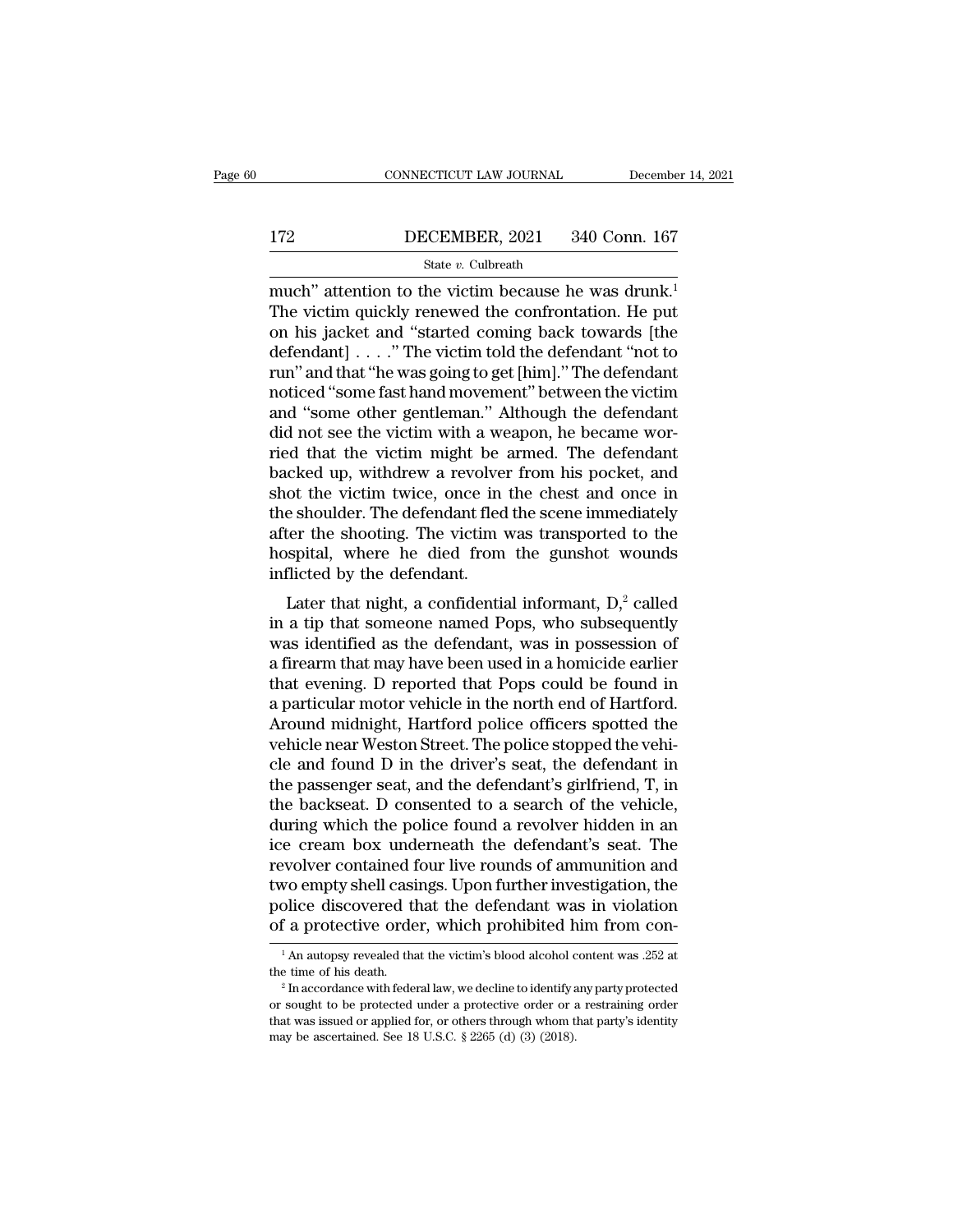| 14, 2021 | CONNECTICUT LAW JOURNAL      |     | Page 61 |
|----------|------------------------------|-----|---------|
|          |                              |     |         |
|          | 340 Conn. 167 DECEMBER, 2021 | 173 |         |
|          | State v. Culbreath           |     |         |

The 14, 2021 CONNECTICUT LAW JOURNAL Page 61<br>
340 Conn. 167 DECEMBER, 2021 173<br>
State v. Culbreath<br>
tacting T and possessing firearms. The police arrested<br>
the defendant and transported him to the police station<br>
for furth 340 Conn. 167 DECEMBER, 2021 173<br>
State v. Culbreath<br>
tacting T and possessing firearms. The police arrested<br>
the defendant and transported him to the police station<br>
for further investigation.  $\begin{array}{r} \text{340 Conn. 167} \quad \text{DECEMBER} \ \text{5tate } v. \text{ Cult } \ \text{tacting T and possessing firea} \ \text{the defendant and transported} \ \text{for further investigation.} \ \text{At the police station, Dete.} \end{array}$  $\frac{1}{10}$ <br>  $\frac{1}{10}$ <br>  $\frac{1}{10}$ <br>  $\frac{1}{10}$ <br>  $\frac{1}{10}$ <br>  $\frac{1}{10}$ <br>  $\frac{1}{10}$ <br>  $\frac{1}{10}$ <br>  $\frac{1}{10}$ <br>  $\frac{1}{10}$ <br>  $\frac{1}{10}$ <br>  $\frac{1}{10}$ <br>  $\frac{1}{10}$ <br>  $\frac{1}{10}$ <br>  $\frac{1}{10}$ <br>  $\frac{1}{10}$ <br>  $\frac{1}{10}$ <br>  $\frac{1}{10}$ <br>  $\frac{1$ 

State v. Culbreath<br>
tacting T and possessing firearms. The police arrested<br>
the defendant and transported him to the police station<br>
for further investigation.<br>
At the police station, Detective Anthony Rykowski<br>
informed t tacting T and possessing firearms. The police arrested<br>the defendant and transported him to the police station<br>for further investigation.<br>At the police station, Detective Anthony Rykowski<br>informed the defendant of his *Mir* the defendant and transported him to the police station<br>for further investigation.<br>At the police station, Detective Anthony Rykowski<br>informed the defendant of his *Miranda* rights and asked<br>him to sign a written waiver fo for further investigation.<br>
At the police station, Detective Anthony Rykowski<br>
informed the defendant of his *Miranda* rights and asked<br>
him to sign a written waiver form.<sup>3</sup> Prior to signing the<br>
form, the defendant aske At the police station, Detective Anthony Rykowski<br>informed the defendant of his *Miranda* rights and asked<br>him to sign a written waiver form.<sup>3</sup> Prior to signing the<br>form, the defendant asked, "but why does it say that<br>I' At the police station, Detective Anthony Rykowski<br>informed the defendant of his *Miranda* rights and asked<br>him to sign a written waiver form.<sup>3</sup> Prior to signing the<br>form, the defendant asked, "but why does it say that<br>I' informed the defendant of his *Miranda* rights and asked<br>him to sign a written waiver form.<sup>3</sup> Prior to signing the<br>form, the defendant asked, "but why does it say that<br>I'm wavering . . . um . . . saying how I don't want<br> him to sign a written waiver form.<sup>3</sup> Prior to signing the<br>form, the defendant asked, "but why does it say that<br>I'm wavering . . . um . . . saying how I don't want<br>the presence of an attorney or anything?" Rykowski<br>respon form, the defendant asked, "but why does it say that I'm wavering  $\dots$  um  $\dots$  saying how I don't want the presence of an attorney or anything?" Rykowski responded: "What this means is, right now, if you sign this, it jus I'm wavering  $\dots$  um  $\dots$  saying how I don't want<br>the presence of an attorney or anything?" Rykowski<br>responded: "What this means is, right now, if you sign<br>this, it just means you are agreeing to talk to us. Okay?<br>Right n the presence of an attorney or anything?" Rykowski<br>responded: "What this means is, right now, if you sign<br>this, it just means you are agreeing to talk to us. Okay?<br>Right now. Um, you know, again, what each one of<br>these is responded: "What this means is, right now, if you sign<br>this, it just means you are agreeing to talk to us. Okay?<br>Right now. Um, you know, again, what each one of<br>these is is what your rights are, okay? This is the<br>importan this, it just means you are agreeing to talk to us. Okay?<br>Right now. Um, you know, again, what each one of<br>these is is what your rights are, okay? This is the<br>important one here: number five, you can stop answer-<br>ing quest Right now. Um, you know, again, what each one of<br>these is is what your rights are, okay? This is the<br>important one here: number five, you can stop answer-<br>ing questions or you don't have to answer questions if<br>you don't wa these is is what your rights are, okay? This is the<br>important one here: number five, you can stop answer-<br>ing questions or you don't have to answer questions if<br>you don't want to. It's just, you know, there's a lot of<br>thin important one here: number five, you can stop answering questions or you don't have to answer questions if you don't want to. It's just, you know, there's a lot of things we need to get through about what happened tonight ing questions or you don't have to answer questions if<br>you don't want to. It's just, you know, there's a lot of<br>things we need to get through about what happened<br>tonight, but we can't talk unless you agree to talk to<br>us ri you don't want to. It's just, you know, there's a lot of<br>things we need to get through about what happened<br>tonight, but we can't talk unless you agree to talk to<br>us right now." The defendant asked if he had to sign<br>the wai things we need to get through about what happened<br>tonight, but we can't talk unless you agree to talk to<br>us right now." The defendant asked if he had to sign<br>the waiver form "if [he] was agreeing to talk to [Rykow-<br>ski] ri tonight, but we can't talk unless you agree to talk to<br>us right now." The defendant asked if he had to sign<br>the waiver form "if [he] was agreeing to talk to [Rykow-<br>ski] right now . . . . . " Rykowski responded: "Right,<br>ri us right now." The defendant asked if he had to sign<br>the waiver form "if [he] was agreeing to talk to [Rykow-<br>ski] right now . . . . . " Rykowski responded: "Right,<br>right. But you have to understand that, if you sign it,<br>y the waiver form "if [he] was agreeing to talk to [Rykow-<br>ski] right now . . . . . " Rykowski responded: "Right,<br>right. But you have to understand that, if you sign it,<br>you can stop answering questions whenever you want.<br>Th ski] right now . . . . . " Rykowski responded: "Right,<br>right. But you have to understand that, if you sign it,<br>you can stop answering questions whenever you want.<br>That's what number five means. You know what I mean?<br>. . . right. But you have to understand that, if you sign it,<br>you can stop answering questions whenever you want.<br>That's what number five means. You know what I mean?<br>. . . If you sign this, it doesn't mean you have to talk to<br>m you can stop ans<br>That's what numb<br>. . . If you sign th<br>me, you know? Bu<br>replied "[a]lright'<br>ski began the in<br>eight hours.<br>At the beginn . If you sign this, it doesn't mean you have to talk to<br>e, you know? But it means we can talk." The defendant<br>plied "[a]lright" and signed the waiver form. Rykow-<br>i began the interview, which lasted approximately<br>ght hours me, you know? But it means we can talk." The defendant<br>replied "[a]lright" and signed the waiver form. Rykow-<br>ski began the interview, which lasted approximately<br>eight hours.<br>At the beginning of the interview, the defendan

replied "[a]lright" and signed the waiver form. Rykowski began the interview, which lasted approximately<br>eight hours.<br>At the beginning of the interview, the defendant<br>denied possessing the revolver or being involved in the ski began the interview, which lasted approximately<br>eight hours.<br>At the beginning of the interview, the defendant<br>denied possessing the revolver or being involved in the<br>shooting on Judson Street. Instead, the defendant to eight hours.<br>
At the beginning of the interview, the defendant<br>
denied possessing the revolver or being involved in the<br>
shooting on Judson Street. Instead, the defendant told<br>
Rykowski that, earlier in the evening, he had denied possessing the revolver or being involved in the shooting on Judson Street. Instead, the defendant told Rykowski that, earlier in the evening, he had been shopping with T, who was pregnant with their child. The  $\frac$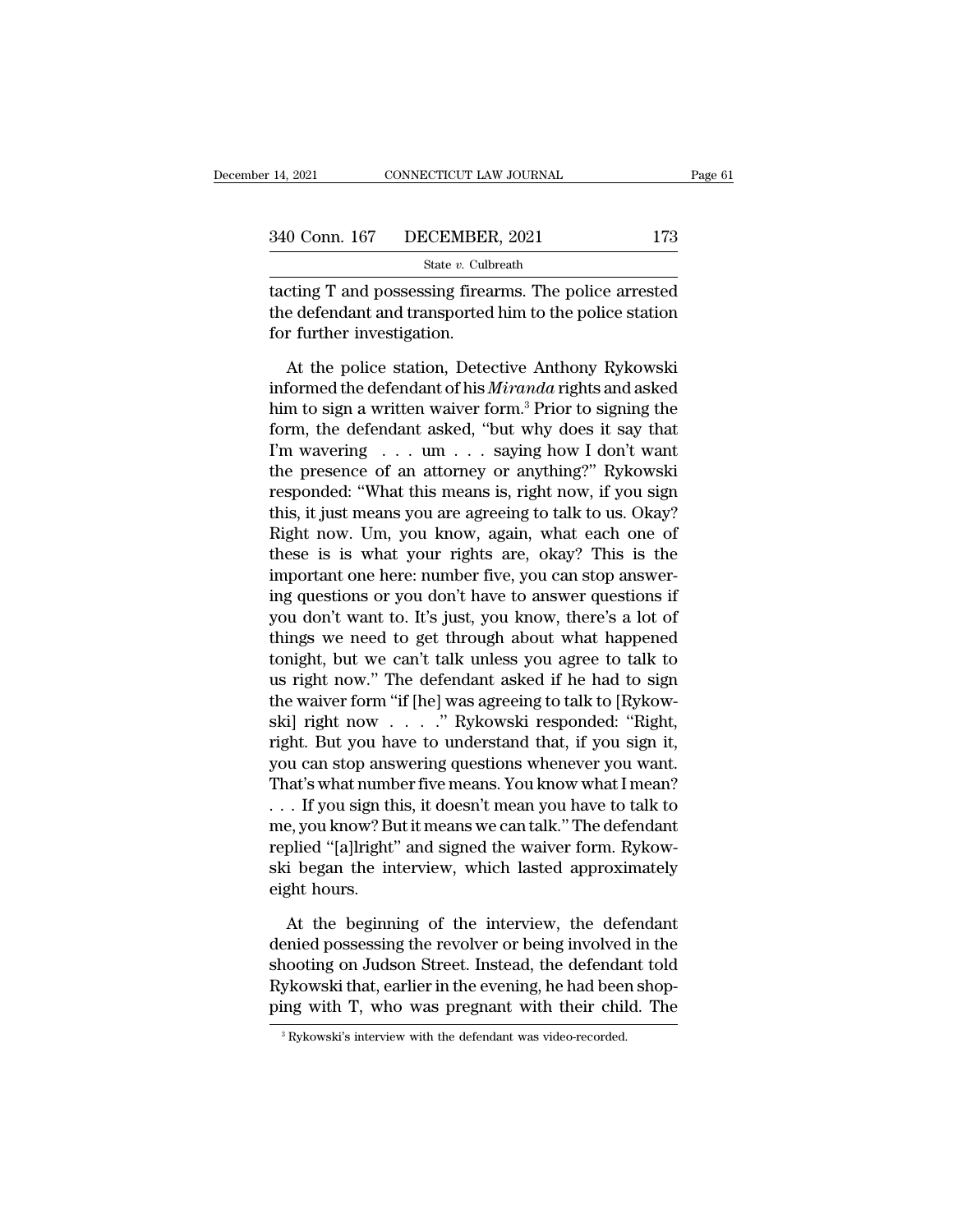|                                                                                                    | CONNECTICUT LAW JOURNAL | December 14, 2021 |  |
|----------------------------------------------------------------------------------------------------|-------------------------|-------------------|--|
| 174                                                                                                | DECEMBER, 2021          | 340 Conn. 167     |  |
|                                                                                                    | State v. Culbreath      |                   |  |
| defendant continued to deny any involvement in the<br>shooting incident over the next three hours. |                         |                   |  |
| Approximately three hours into the interview, the                                                  |                         |                   |  |

 $\frac{\text{BECEMBER, 2021}}{\text{State } v. \text{ Cubireath}}$ <br>
fendant continued to deny any involvement in the ooting incident over the next three hours.<br>
Approximately three hours into the interview, the llowing exchange took place between the defe Following the DECEMBER, 2021 340 Conn. 167<br>State v. Culbreath<br>defendant continued to deny any involvement in the<br>shooting incident over the next three hours.<br>Approximately three hours into the interview, the<br>following exc defendant continues<br>shooting incident ov<br>Approximately th<br>following exchange<br>and Rykowski:<br>"[The Defendant]: fendant continued to deny any involvement in the<br>ooting incident over the next three hours.<br>Approximately three hours into the interview, the<br>llowing exchange took place between the defendant<br>d Rykowski:<br>"[The Defendant]: Approximately three hours into the inter<br>
Ilowing exchange took place between the d<br>
d Rykowski:<br>
"[The Defendant]: Is there anybody I can t<br>
"[Rykowski]: What do you mean?<br>
"[The Defendant]: Like an attorney or so

"<br>
ilowing exchange took place between the defendant<br>
"The Defendant]: Is there anybody I can talk to?<br>
"[Rykowski]: What do you mean?<br>
"[The Defendant]: Like an attorney or something?<br>
hatever the case may be. I know you and Rykowski:<br>
"[The Defendant]: Is there anybody I can talk to?<br>
"[Rykowski]: What do you mean?<br>
"[The Defendant]: Like an attorney or something?<br>
Whatever the case may be. I know you guys gotta do<br>
your jobs. "[The Defend"<br>"[Rykowski]:<br>"[The Defend"<br>Whatever the c<br>your jobs.<br>"[Rykowski]: "[Rykowski]: What do you mean?<br>"[The Defendant]: Like an attorney or something?<br>hatever the case may be. I know you guys gotta do<br>ur jobs.<br>"[Rykowski]: We do, yeah. Is that what you want?<br>"[The Defendant]: You know, I am n "[The Defendant]: Like an attorney or something?<br>hatever the case may be. I know you guys gotta do<br>ur jobs.<br>"[Rykowski]: We do, yeah. Is that what you want?<br>"[The Defendant]: You know, I am not trying to add<br>u more or anyt "[The Defendant]: Like<br>Whatever the case may be<br>your jobs.<br>"[Rykowski]: We do, yea<br>"[The Defendant]: You k<br>on more or anything.<br>"[Rykowski]: It doesn't a

URY WARD ("The Defendant"): We do, yeah. Is that what you want?<br>
"[The Defendant]: You know, I am not trying to add<br>
"Inter or anything.<br>
"[Rykowski]: It doesn't add anything on, man. If that's<br>
at you want, that's fine, b "[Rykowski]: We do, yeah. Is that what you want?"<br>"[The Defendant]: You know, I am not trying to add<br>on more or anything.<br>"[Rykowski]: It doesn't add anything on, man. If that's<br>what you want, that's fine, but we gotta shu "[Rykowski]: We do, yeah. Is that what you want?"<br>"[The Defendant]: You know, I am not trying to add<br>on more or anything.<br>"[Rykowski]: It doesn't add anything on, man. If that's<br>what you want, that's fine, but we gotta shu "[The Defendant]: You know, I am not trying to ade<br>on more or anything.<br>"[Rykowski]: It doesn't add anything on, man. If that'<br>what you want, that's fine, but we gotta shut this thing<br>down if that's the case, you know.... I more or anything.<br>
"[Rykowski]: It doesn't add anything on,<br>
nat you want, that's fine, but we gotta sl<br>
wm if that's the case, you know. . . . If<br>
torney, then we can't talk right now any<br>"[The Defendant]: Then what?<br>"[ "[Rykowski]: It doesn't add anything on, man. If that's<br>nat you want, that's fine, but we gotta shut this thing<br>wm if that's the case, you know. . . . If you want an<br>torney, then we can't talk right now anymore.<br>"[The Defe

what you want, that's fine, but we gotta shut this thing<br>down if that's the case, you know. . . . If you want an<br>attorney, then we can't talk right now anymore.<br>"[The Defendant]: Then what?<br>"[Rykowski]: Then we let the ca down if that's the case, you know. . . . If you want an<br>attorney, then we can't talk right now anymore.<br>"[The Defendant]: Then what?<br>"[Rykowski]: Then we let the cards fall the way they<br>will, you know. Like I said, the evi attorney, then we can't talk right now anymore.<br>
"[The Defendant]: Then what?<br>
"[Rykowski]: Then we let the cards fall the way they<br>
will, you know. Like I said, the evidence is gonna tell<br>
a story. It's gonna tell what ha "[The Defen"<br>"[Rykowski]<br>will, you know<br>a story. It's go<br>gonna tell me<br>son. . . .<br>"[The Defen "[Rykowski]: Then we let the cards fall the way they ll, you know. Like I said, the evidence is gonna tell story. It's gonna tell what happened . . . . It's not nna tell me the why or the who or the what rea-<br>n. . . .<br>"[T Fragmentally, Then we fee the claral talk that way the<br>will, you know. Like I said, the evidence is gonna tell<br>a story. It's gonna tell what happened  $\dots$  It's no<br>gonna tell me the why or the who or the what rea<br>son.  $\dots$ story. It's gonna tell what happened . . . . It's not<br>nna tell me the why or the who or the what rea-<br>n. . . .<br>"[The Defendant]: [Indiscernible] know why you guys<br>n't talk to me no more about what happened.<br>"[Rykowski]: I

gonna tell me the why or the who or the what reason. . . .<br>"[The Defendant]: [Indiscernible] know why you guys can't talk to me no more about what happened.<br>"[Rykowski]: I mean, I can ask your attorney to talk to you. He p son. . . .<br>
"[The Defendant]: [Indiscernible] know why you guys<br>
can't talk to me no more about what happened.<br>
"[Rykowski]: I mean, I can ask your attorney to talk<br>
to you. He probably won't let me talk to you, you know.<br> n't talk to me no more about what happened.<br>"[Rykowski]: I mean, I can ask your attorney to talk<br>you. He probably won't let me talk to you, you know.<br>"[The Defendant]: Why is that?<br>"[Rykowski]: It's that they have to make "[Rykowski]: I mean, I can ask your a<br>to you. He probably won't let me talk to :<br>"[The Defendant]: Why is that?<br>"[Rykowski]: It's that they have to mal<br>do their thing. You know what I mean?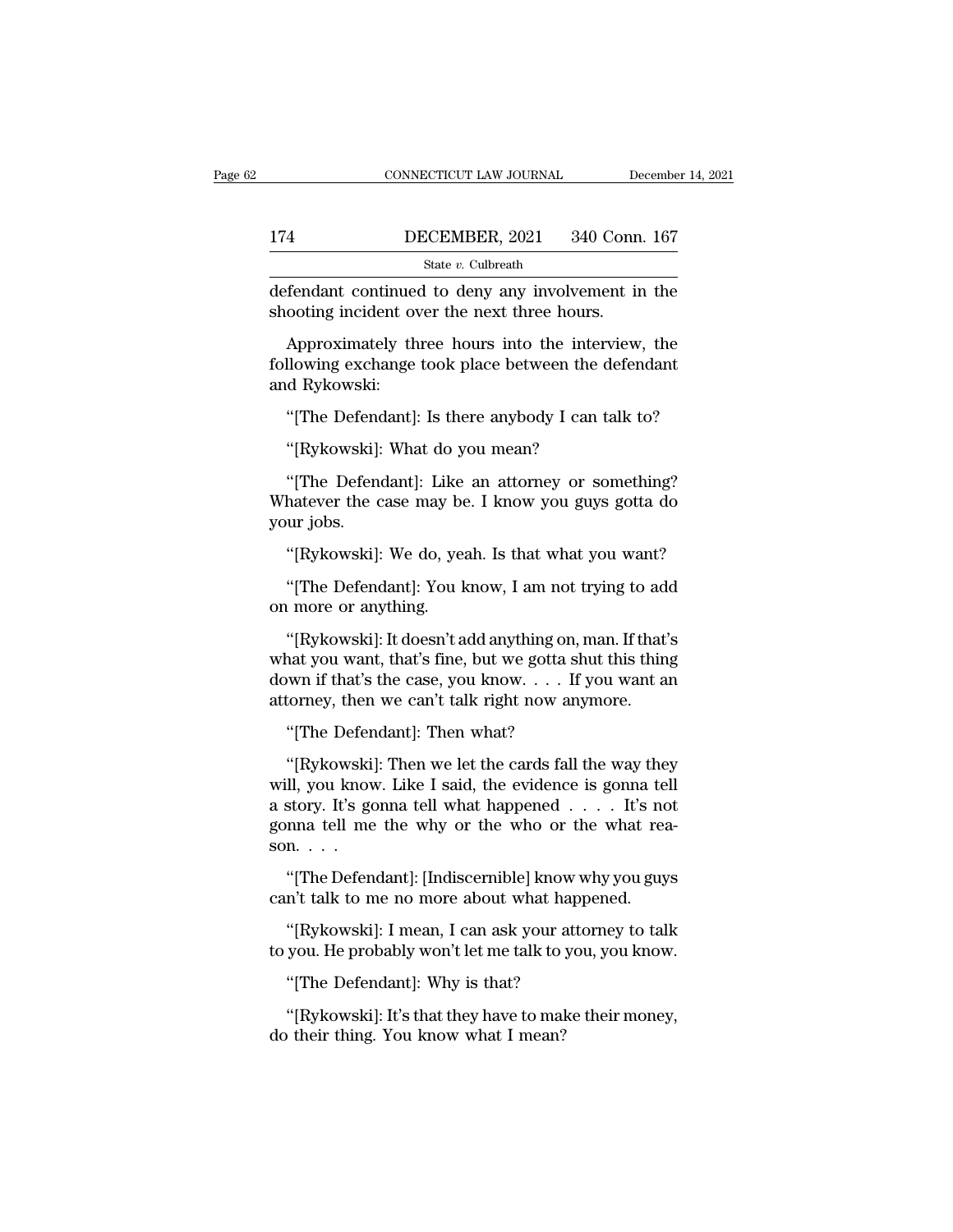| 14, 2021 | CONNECTICUT LAW JOURNAL      | Page 63 |  |
|----------|------------------------------|---------|--|
|          | 340 Conn. 167 DECEMBER, 2021 | 175     |  |
|          | State v. Culbreath           |         |  |

9021 CONNECTICUT LAW JOURNAL Page 63<br>
0 Conn. 167 DECEMBER, 2021 175<br>
State v. Culbreath<br>
"[The Defendant]: I'm just trying to get this<br>
raight . . . . 340 Conn. 167 D<br>
"[The Defendan<br>
straight . . . .<br>"[Rykowski]: I une 0 Conn. 167 DECEMBER, 2021 175<br>
State v. Culbreath<br>
"[The Defendant]: I'm just trying to get this<br>
raight . . . .<br>
"[Rykowski]: I understand, I understand. Do you want<br>
e to give you a few minutes?  $\frac{\text{State } v \text{. Cubrecht}}{\text{State } v \text{. Cubrecht}}$ <br>
"[The Defendant]: I'm just trying<br>
straight . . . .<br>
"[Rykowski]: I understand, I understand<br>
me to give you a few minutes?<br>"[The Defendant]: I guess. "[The Defendant]: I'm just<br>"aight . . . .<br>"[Rykowski]: I understand, I und<br>a to give you a few minutes?"<br>"[The Defendant]: I guess."<br>[Rykowski]: Well it's up to you

"<br>"[Rykowski]: I understand, I understand. Do you want<br>" to give you a few minutes?"<br>"[The Defendant]: I guess.<br>"[Rykowski]: Well it's up to you man. If you want to<br>ep talking, we'll keep talking. If you want an attorney, "[Rykowski]: I understand, I understand. Do you want<br>me to give you a few minutes?<br>"[The Defendant]: I guess.<br>"[Rykowski]: Well it's up to you man. If you want to<br>keep talking, we'll keep talking. If you want an attorney,<br> [KyKOWSKI]: I understand, I understand, I understand, I underselvent of the Defendant]: I guess.<br>
"[The Defendant]: I guess.<br>
"[Rykowski]: Well it's up to your be very talking, we'll keep talking. I<br>
that's fine, we'll sto "[The Defendant]: I guess.<br>"[Rykowski]: Well it's up to you man. If you wa<br>ep talking, we'll keep talking. If you want an attor<br>at's fine, we'll stop now.<br>"[The Defendant]: I'll take a few minutes."<br>Rykowski offered the de "[Rykowski]: Well it's up to you man. If you want to<br>ep talking, we'll keep talking. If you want an attorney,<br>at's fine, we'll stop now.<br>"[The Defendant]: I'll take a few minutes."<br>Rykowski offered the defendant a drink an

[KyKOWSKI]: Well it stup to you mant. If you want to<br>keep talking, we'll keep talking. If you want an attorney,<br>that's fine, we'll stop now.<br>"[The Defendant]: I'll take a few minutes."<br>Rykowski offered the defendant a dri keep taiking, we il keep taiking. If you want an attorney,<br>that's fine, we'll stop now.<br>"[The Defendant]: I'll take a few minutes."<br>Rykowski offered the defendant a drink and a cigarette,<br>and then left the room. Approximat that s line, we if stop how.<br>
"[The Defendant]: I'll take a few minutes."<br>
Rykowski offered the defendant a drink and a cigarette,<br>
and then left the room. Approximately two minutes<br>
later, Rykowski's partner returned with "[The Defendant]: I'll take a few minutes."<br>Rykowski offered the defendant a drink and a cigarette,<br>and then left the room. Approximately two minutes<br>later, Rykowski's partner returned with a cigarette for<br>the defendant. T Rykowski offered the defendant a drink and a cigarette,<br>and then left the room. Approximately two minutes<br>later, Rykowski's partner returned with a cigarette for<br>the defendant. The defendant asked about T, who was<br>being q Rykowski offered the defendant a drink and a cigarette,<br>and then left the room. Approximately two minutes<br>later, Rykowski's partner returned with a cigarette for<br>the defendant. The defendant asked about T, who was<br>being qu and then left the room. Approximately two minutes<br>later, Rykowski's partner returned with a cigarette for<br>the defendant. The defendant asked about T, who was<br>being questioned in another interview room, and<br>Rykowski's partn later, Rykowski's partner returned with a cigarette for<br>the defendant. The defendant asked about T, who was<br>being questioned in another interview room, and<br>Rykowski's partner left to check on her. About twenty<br>minutes late the defendant. The defendant asked about T, who was<br>being questioned in another interview room, and<br>Rykowski's partner left to check on her. About twenty<br>minutes later, Rykowski returned. The defendant again<br>asked about T being questioned in another interview room, and<br>Rykowski's partner left to check on her. About twenty<br>minutes later, Rykowski returned. The defendant again<br>asked about T and what the police were "going to do<br>with her . . . Rykowski's partner left to check on her. About twenty<br>minutes later, Rykowski returned. The defendant again<br>asked about T and what the police were "going to do<br>with her . . . . . " Rykowski stated: "[I]f she decides I<br>wan minutes later, Rykowski returned. The defendant again<br>asked about T and what the police were "going to do<br>with her  $\ldots$ ." Rykowski stated: "[I]f she decides I<br>wanna lie for you, then things can go one way  $\ldots$ .<br>If she d asked about T and what the police were "going to do<br>with her . . . . " Rykowski stated: "[I]f she decides I<br>wanna lie for you, then things can go one way . . . .<br>If she does the right thing, they can go another way.<br>. . . with her  $\ldots$  ." Rykowski stated: "[I]f she decides I<br>wanna lie for you, then things can go one way  $\ldots$ .<br>If she does the right thing, they can go another way.<br> $\ldots$  It's what I've been trying to explain to you this<br>who wanna lie for you, then things can go one way . . . .<br>If she does the right thing, they can go another way.<br>. . . . It's what I've been trying to explain to you this<br>whole time, you know. Only one thing's going to work,<br>a If she does the right thing, they can go another way.<br>  $\ldots$  It's what I've been trying to explain to you this<br>
whole time, you know. Only one thing's going to work,<br>
and it's the truth  $\ldots$   $\ldots$  '' Rykowski left the in . . . It's what I've been trying to explain to you this<br>whole time, you know. Only one thing's going to work,<br>and it's the truth . . . . " Rykowski left the interview<br>resumed. Rykowski told the defendant that "the clean<br>g whole time, you know. Only one thing's going to work,<br>and it's the truth . . . . ." Rykowski left the interview<br>resumed. Rykowski told the defendant that "the clean<br>get cleaner, and the dirty get dirtier," and that they<br>w and it's the truth . . . . ." Rykowski left the interview<br>room again, and, when he returned, the interview<br>resumed. Rykowski told the defendant that "the clean<br>get cleaner, and the dirty get dirtier," and that they<br>were a room again, and, when he returned, the interview<br>resumed. Rykowski told the defendant that "the clean<br>get cleaner, and the dirty get dirtier," and that they<br>were at a point where the defendant had to "decide<br> $\dots$  how [he] resumed. Rykowski told the defendant that "the clean<br>get cleaner, and the dirty get dirtier," and that they<br>were at a point where the defendant had to "decide<br> $\dots$  how [he] want[s] to move forward here  $\dots$ ."<br>The defendan get cleaner, and the dirty get dirtier," and that they<br>were at a point where the defendant had to "decide<br>... how [he] want[s] to move forward here ...."<br>The defendant soon thereafter confessed to shooting<br>the victim, but ... how [he] want[s] to move forward here ....."<br>The defendant soon thereafter confessed to shooting<br>the victim, but he explained that he had acted in self-<br>defense because he was afraid the victim was going<br>to pull a gun . . . how [ $\dagger$ The defendathe victim, b<br>defense bec<br>to pull a gun<br>memorialize<br>dant signed.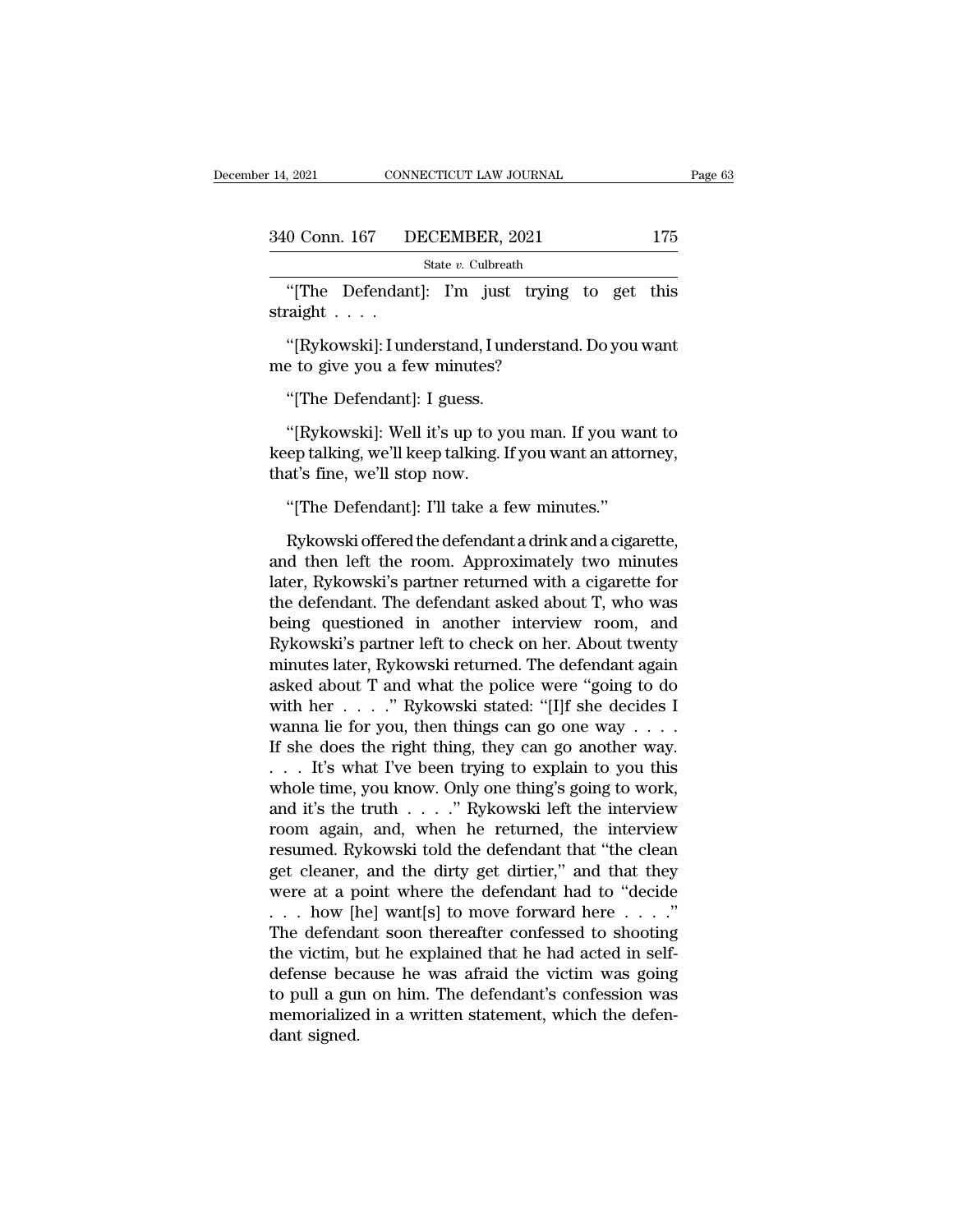# CONNECTICUT LAW JOURNAL December 14, 2021<br>176 DECEMBER, 2021 340 Conn. 167<br>State v. Culbreath

### State *v.* Culbreath

CONNECTICUT LAW JOURNAL December 14, 202<br>
6<br>
DECEMBER, 2021 340 Conn. 167<br>
State v. Culbreath<br>
The defendant was charged in an amended, five count<br>
formation with murder, criminal violation of a protec-IT6 DECEMBER, 2021 340 Conn. 167<br>
State v. Culbreath<br>
The defendant was charged in an amended, five count<br>
information with murder, criminal violation of a protec-<br>
tive order, criminal possession of a firearm, carrying a<br> 176 DECEMBER, 2021 340 Conn. 167<br>
State v. Culbreath<br>
The defendant was charged in an amended, five count<br>
information with murder, criminal violation of a protec-<br>
tive order, criminal possession of a firearm, carrying a Pistol Without a permit, and illegal possession of a protective order, criminal possession of a protective order, criminal possession of a firearm, carrying a pistol without a permit, and illegal possession of a weapon in SECRETING, 2021, 2022, 2022, 2022, 2022, 2022, 2022, 2022, 2022, 2022, 2022, 2022, 2022, 2022, 2022, 2022, 2022, 2022, 2023, 2023, 2023, 2023, 2023, 2023, 2023, 2023, 2023, 2023, 2023, 2023, 2023, 2023, 2023, 2023, 2023, State v. Culbreath<br>
The defendant was charged in an amended, five count<br>
information with murder, criminal violation of a protec-<br>
tive order, criminal possession of a firearm, carrying a<br>
pistol without a permit, and ill The defendant was charged in an amended, five count<br>information with murder, criminal violation of a protec-<br>tive order, criminal possession of a firearm, carrying a<br>pistol without a permit, and illegal possession of a<br>wea information with murder, criminal violation of a protective order, criminal possession of a firearm, carrying a pistol without a permit, and illegal possession of a weapon in a motor vehicle. At the defendant's jury trial, tive order, criminal possession of a firearm, carrying a<br>pistol without a permit, and illegal possession of a<br>weapon in a motor vehicle. At the defendant's jury trial,<br>the state offered into evidence the video recording of pistol without a permit, and illegal possession of a<br>weapon in a motor vehicle. At the defendant's jury trial,<br>the state offered into evidence the video recording of<br>the defendant's interview and his written statement.<br>Def weapon in a motor vehicle. At the defendant's jury trial,<br>the state offered into evidence the video recording of<br>the defendant's interview and his written statement.<br>Defense counsel stated that he had "[n]o objection" to<br>t the state offered into evidence the video recording of<br>the defendant's interview and his written statement.<br>Defense counsel stated that he had "[n]o objection" to<br>the offer, and the video recording and written statement<br>we the defendant's interview and his written statement.<br>Defense counsel stated that he had "[n]o objection" to<br>the offer, and the video recording and written statement<br>were admitted into evidence as full exhibits. The state<br>a Defense counsel stated that he had "[n]o objection" to<br>the offer, and the video recording and written statement<br>were admitted into evidence as full exhibits. The state<br>also adduced ballistics evidence matching the revolver the offer, and the video recording and written statement<br>were admitted into evidence as full exhibits. The state<br>also adduced ballistics evidence matching the revolver<br>found underneath the defendant's seat with one of the<br> Following the state's case-in-chief, the defendant<br>Following the revolver und underneath the defendant's seat with one of the<br>illets recovered from the victim's body, as well as<br>rensic evidence matching the defendant's DNA also additect ballistics evidence inatering the revolver<br>found underneath the defendant's seat with one of the<br>bullets recovered from the victim's body, as well as<br>forensic evidence matching the defendant's DNA profile<br>to

found underleast the determinant is seat what one of the<br>bullets recovered from the victim's body, as well as<br>forensic evidence matching the defendant's DNA profile<br>to the DNA found on the handle grip of the revolver.<br>Foll bunces recovered nom are vient is body, as wen as<br>forensic evidence matching the defendant's DNA profile<br>to the DNA found on the handle grip of the revolver.<br>Following the state's case-in-chief, the defendant<br>took the stan to the DNA found on the handle grip of the revolver.<br>Following the state's case-in-chief, the defendant<br>took the stand and testified in his own defense. His<br>testimony, which we review in greater detail subse-<br>quently in th victim. The state's case-in-chief, the defendant<br>took the stand and testified in his own defense. His<br>testimony, which we review in greater detail subse-<br>quently in this opinion, was largely consistent with what<br>he told th Following the state's case-in-chief, the defendant<br>took the stand and testified in his own defense. His<br>testimony, which we review in greater detail subse-<br>quently in this opinion, was largely consistent with what<br>he told took the stand and testified in his own defense. His<br>testimony, which we review in greater detail subse-<br>quently in this opinion, was largely consistent with what<br>he told the police when he confessed to shooting the<br>victi testimony, which we review in greater detail subsequently in this opinion, was largely consistent with what<br>he told the police when he confessed to shooting the<br>victim. The jury found the defendant not guilty of the<br>crime quently in this opinion, was largely consistent with what<br>he told the police when he confessed to shooting the<br>victim. The jury found the defendant not guilty of the<br>crime of murder but guilty of the lesser included offens he told the police when he confessed to shooting the victim. The jury found the defendant not guilty of the crime of murder but guilty of the lesser included offense of manslaughter in the first degree with a firearm in vi victim. The jury found the defendant not guilty of the crime of murder but guilty of the lesser included offense of manslaughter in the first degree with a firearm in violation of § 53a-55a. Additionally, the jury found th crime of murder but guilty of the lesser included offense<br>of manslaughter in the first degree with a firearm in<br>violation of § 53a-55a. Additionally, the jury found the<br>defendant guilty of criminal violation of a protectiv of manslaughter in the first degree with a firearm in<br>violation of § 53a-55a. Additionally, the jury found the<br>defendant guilty of criminal violation of a protective<br>order, criminal possession of a firearm, carrying a pis violation of § 53a-55a. Additionally, the jury found the defendant guilty of criminal violation of a protective order, criminal possession of a firearm, carrying a pistol without a permit, and illegal possession of a weap defendant guilty of criminal violation of a<br>order, criminal possession of a firearm, carry<br>without a permit, and illegal possession of<br>in a motor vehicle. The trial court rendered<br>in accordance with the jury's verdict and 1 a motor venicle. The trial court rendered judgment<br>accordance with the jury's verdict and sentenced the<br>efendant to a total effective sentence of thirty years'<br>carceration.<sup>4</sup> This appeal followed.<sup>5</sup><br> $\frac{4}{1}$ The trial in accordance with the jury's verdict and sentenced the defendant to a total effective sentence of thirty years' incarceration.<sup>4</sup> This appeal followed.<sup>5</sup><br> $\overline{ }$ <sup>4</sup> The trial court sentenced the defendant to thirty year

defendant to a total effective sentence of thirty years'<br>incarceration.<sup>4</sup> This appeal followed.<sup>5</sup><br><sup>4</sup> The trial court sentenced the defendant to thirty years' incarceration on<br>the manslaughter count, five years of which incarceration.<sup>4</sup> This appeal followed.<sup>5</sup><br> $^4$ The trial court sentenced the defendant to thirty years' incarceration on<br>the manslaughter count, five years of which was a mandatory minimum,<br>and five years of incarceration The criminal possession of a firearm count, which was a mandatory minimum, and five years of incarceration for each of the remaining counts, all to run concurrently. Additionally, the court imposed a fine of \$5000 in conn the manslaughter count, five years of which was a mandatory minimum, and five years of incarceration for each of the remaining counts, all to run concurrently. Additionally, the court imposed a fine of \$5000 in connection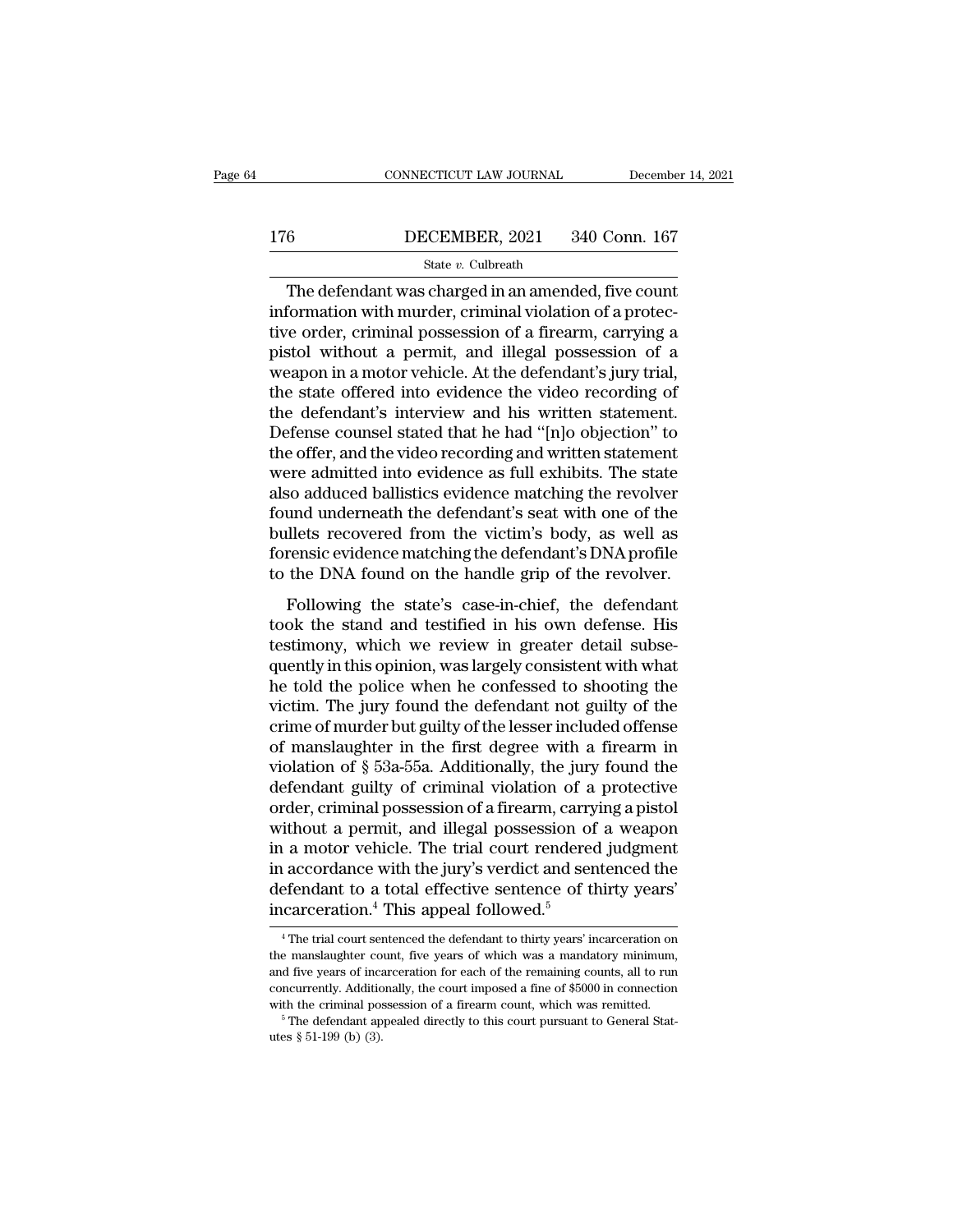$\begin{array}{ll}\n 0.2021 \quad \text{CONRECTICUT LAW JOURNAL} \quad \text{Page 65}\n 0.0 \quad \text{Conn. } 167 \quad \text{DECEMBER, } 2021 \quad \text{177}\n \text{State } v. \text{ Cubreath}\n\text{On appeal, the defendant claims that his statements }\n \text{Rykowski should have been suppressed because they are obtained in violation of his *Mixanda* rights, which\n\n
$$
\begin{array}{l}\n 0.0 \quad \text{DFGEMBER, } 2021 \quad \text{178.}\n \end{array}
$$$ 340 Conn. 167 DECEMBER, 2021 177<br>
State v. Culbreath<br>
On appeal, the defendant claims that his statements<br>
to Rykowski should have been suppressed because they<br>
were obtained in violation of his *Miranda* rights, which<br>
a 340 Conn. 167 DECEMBER, 2021 177<br>
State v. Culbreath<br>
On appeal, the defendant claims that his statements<br>
to Rykowski should have been suppressed because they<br>
were obtained in violation of his *Miranda* rights, which<br>
a 340 Conn. 167 DECEMBER, 2021 177<br>
State v. Culbreath<br>
On appeal, the defendant claims that his statements<br>
to Rykowski should have been suppressed because they<br>
were obtained in violation of his *Miranda* rights, which<br>
a State *v*. Culbreath<br>
On appeal, the defendant claims that his statements<br>
to Rykowski should have been suppressed because they<br>
were obtained in violation of his *Miranda* rights, which<br>
are guaranteed by the fifth amend State v. Culbreath<br>
Con appeal, the defendant claims that his statements<br>
to Rykowski should have been suppressed because they<br>
were obtained in violation of his *Miranda* rights, which<br>
are guaranteed by the fifth amendm On appeal, the defendant claims that his statements<br>to Rykowski should have been suppressed because they<br>were obtained in violation of his *Miranda* rights, which<br>are guaranteed by the fifth amendment to the United<br>States to Rykowski should have been suppressed because they<br>were obtained in violation of his *Miranda* rights, which<br>are guaranteed by the fifth amendment to the United<br>States constitution and article first, § 8, of the Connecti were obtained in violation of his *Miranda* rights, which<br>are guaranteed by the fifth amendment to the United<br>States constitution and article first, § 8, of the Connecti-<br>cut constitution. The defendant contends that he in are guaranteed by the fifth amendment to the United<br>States constitution and article first, § 8, of the Connecti-<br>cut constitution. The defendant contends that he invoked<br>his right to counsel at two separate points in the i States constitution and article first, § 8, of the Connecticut constitution. The defendant contends that he invoked<br>his right to counsel at two separate points in the inter-<br>view: first, when he questioned Rykowski about t cut constitution. The defendant contends that he invoked<br>his right to counsel at two separate points in the inter-<br>view: first, when he questioned Rykowski about the<br>waiver form at the outset and, second, when he asked<br>if his right to counsel at two separate points in the inter-<br>view: first, when he questioned Rykowski about the<br>waiver form at the outset and, second, when he asked<br>if there was "an attorney or something" he could speak<br>with view: first, when he questioned Ryl<br>waiver form at the outset and, secon<br>if there was "an attorney or somethin<br>with approximately three hours later<br>defendant claims that the prosecuto<br>statements during closing argument<br>due The state responds that the defendant waived his<br>there was "an attorney or something" he could speak<br>th approximately three hours later. Additionally, the<br>fendant claims that the prosecutor made improper<br>attements during c federal and state constants are constanting the constant of the defendant claims that the prosecutor made improper<br>statements during closing argument in violation of his<br>due process right to a fair trial.<br>The state respond

man approximately ance notics facel. Interactionally, are<br>defendant claims that the prosecutor made improper<br>statements during closing argument in violation of his<br>due process right to a fair trial.<br>The state responds that statements during closing argument in violation of his<br>due process right to a fair trial.<br>The state responds that the defendant waived his<br>federal and state constitutional claims when defense<br>counsel explicitly stated that But a process right to a fair trial.<br>
The state responds that the defendant waived his<br>
federal and state constitutional claims when defense<br>
counsel explicitly stated that he had no objection to<br>
the admission of the vide The state responds that the defendant waived his<br>federal and state constitutional claims when defense<br>counsel explicitly stated that he had no objection to<br>the admission of the video recording of the defendant's<br>interview The state responds that the defendant waived his<br>federal and state constitutional claims when defense<br>counsel explicitly stated that he had no objection to<br>the admission of the video recording of the defendant's<br>interview federal and state constitutional claims when defense<br>counsel explicitly stated that he had no objection to<br>the admission of the video recording of the defendant's<br>interview or his written statement. Alternatively, the<br>stat counsel explicitly stated that he had no objection to<br>the admission of the video recording of the defendant's<br>interview or his written statement. Alternatively, the<br>state claims that no fifth amendment violation occurred<br>b the admission of the video recording of the defendant's<br>interview or his written statement. Alternatively, the<br>state claims that no fifth amendment violation occurred<br>because the defendant did not clearly and unequivocall interview or his written statement. Alternatively, the state claims that no fifth amendment violation occurred<br>because the defendant did not clearly and unequivocally<br>request counsel under *Miranda* and its federal progeny state claims that no fifth amendment violation occurred<br>because the defendant did not clearly and unequivocally<br>request counsel under *Miranda* and its federal progeny.<br>With respect to the defendant's state constitutional<br> because the defendant did not clearly and unequivocally<br>request counsel under *Miranda* and its federal progeny.<br>With respect to the defendant's state constitutional<br>claim, the state acknowledges that, pursuant to our<br>rece request counsel under *Miranda* and its federal progeny.<br>With respect to the defendant's state constitutional<br>claim, the state acknowledges that, pursuant to our<br>recent decision in *State* v. *Purcell*, 331 Conn. 318, 203 With respect to the defendant's state constitutional<br>claim, the state acknowledges that, pursuant to our<br>recent decision in *State* v. *Purcell*, 331 Conn. 318, 203<br>A.3d 542 (2019), article first, § 8, of the Connecticut<br> claim, the state acknowledges that, pursuant to our<br>recent decision in *State* v. *Purcell*, 331 Conn. 318, 203<br>A.3d 542 (2019), article first, § 8, of the Connecticut<br>constitution "requires that, if a suspect makes an eq recent decision in *State* v. *Purcell*, 331 Conn. 318, 203<br>A.3d 542 (2019), article first, § 8, of the Connecticut<br>constitution "requires that, if a suspect makes an equiv-<br>ocal statement that arguably can be construed as A.3d 542 (2019), article first, § 8, of the Connecticut<br>constitution "requires that, if a suspect makes an equiv-<br>ocal statement that arguably can be construed as a<br>request for counsel, interrogation must cease except<br>for constitution "requires that, if a suspect makes an equiv-<br>ocal statement that arguably can be construed as a<br>request for counsel, interrogation must cease except<br>for narrow questions designed to clarify the earlier<br>stateme ocal statement that arguably can be construed as a<br>request for counsel, interrogation must cease except<br>for narrow questions designed to clarify the earlier<br>statement and the suspect's desire for counsel." (Inter-<br>nal quot request for counsel, interrogation must cease except<br>for narrow questions designed to clarify the earlier<br>statement and the suspect's desire for counsel." (Inter-<br>nal quotation marks omitted.) Id., 362. Nonetheless, the<br>st for narrow questions designed to clarify the earlier<br>statement and the suspect's desire for counsel." (Inter-<br>nal quotation marks omitted.) Id., 362. Nonetheless, the<br>state contends that the defendant's state constitutiona statement and the suspect's desire for counsel." (Internal quotation marks omitted.) Id., 362. Nonetheless, the state contends that the defendant's state constitutional rights were not violated because the defendant's firs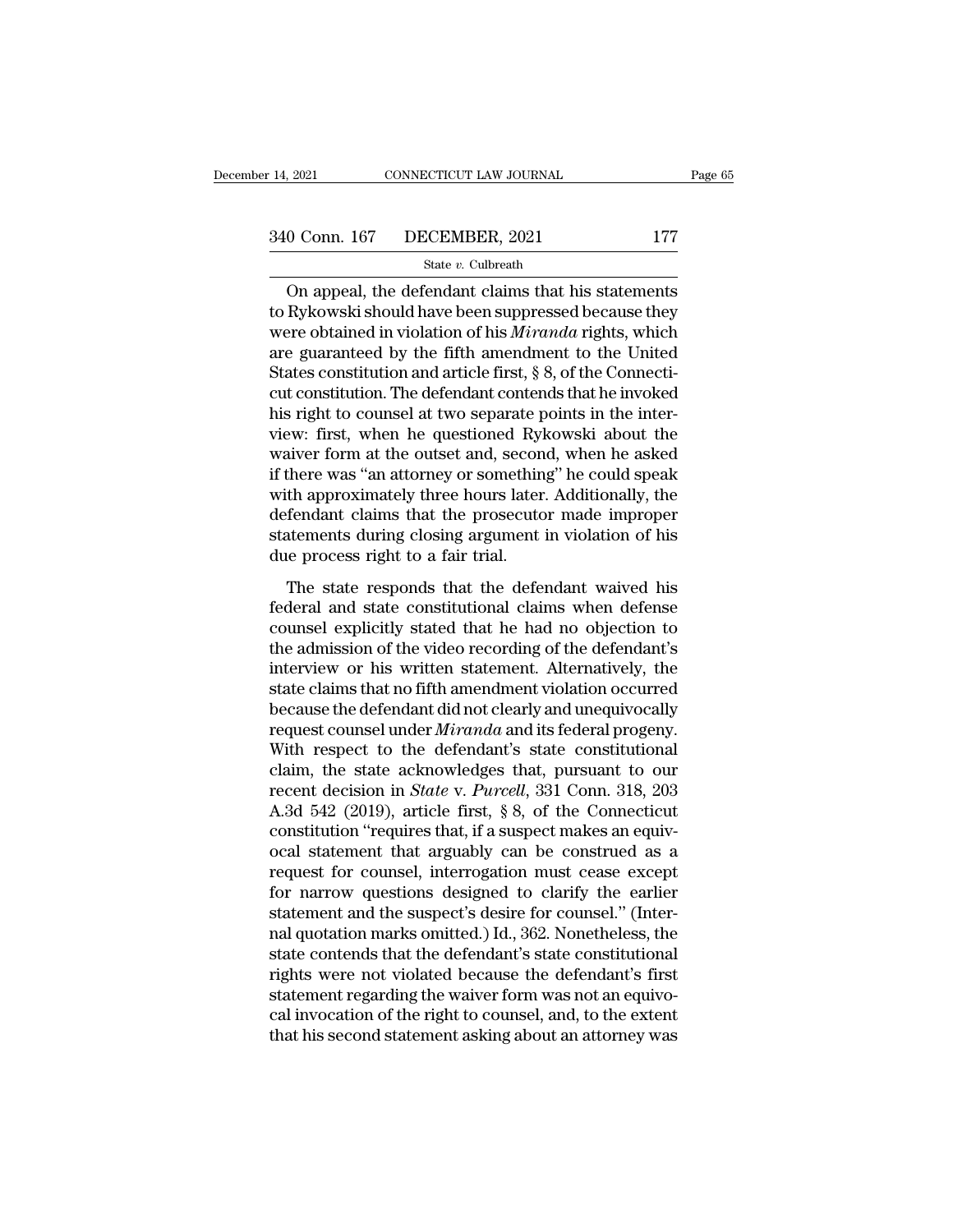# CONNECTICUT LAW JOURNAL December 14, 2021<br>178 DECEMBER, 2021 340 Conn. 167<br>State v. Culbreath

### State *v.* Culbreath

EXECUTE CONNECTICUT LAW JOURNAL December 14, 2021<br>
178 DECEMBER, 2021 340 Conn. 167<br>
State *v*. Culbreath<br>
Equivocal, Rykowski complied with *Purcell* by stopping<br>
the interview and seeking clarification. In any event,<br>
th 178 DECEMBER, 2021 340 Conn. 167<br>
State v. Culbreath<br>
Equivocal, Rykowski complied with *Purcell* by stopping<br>
the interview and seeking clarification. In any event,<br>
the state contends that any constitutional violation w 178 DECEMBER, 2021 340 Conn. 167<br>
State v. Culbreath<br>
equivocal, Rykowski complied with *Purcell* by stopping<br>
the interview and seeking clarification. In any event,<br>
the state contends that any constitutional violation w  $\begin{tabular}{ll} \bf 178 & DECEMBER, 2021 & 340 Conn. 167 \\ & \bf 167 & \bf 168 & \bf 169 \end{tabular} \end{tabular} \begin{tabular}{ll} \bf 178 & \bf 189 & \bf 189 \end{tabular} \end{tabular} \begin{tabular}{ll} \bf 189 & \bf 189 \end{tabular} \end{tabular} \begin{tabular}{ll} \bf 189 & \bf 189 \end{tabular} \end{tabular} \begin{tabular}{ll} \bf 189 & \bf 189 \end{tabular} \end{tabular} \begin{tabular}{ll} \bf 1$ SECRIMENT, 2022 CORRECT TO THE CORRECT STREET TO THE CONDITION STATE of the equivocal, Rykowski complied with *Purcell* by stopping the interview and seeking clarification. In any event, the state contends that any consti state  $v$ . Cubreath<br>equivocal, Rykowski complied with *Purcell* by stopping<br>the interview and seeking clarification. In any event,<br>the state contends that any constitutional violation was<br>harmless beyond a reasonable doub equivocal, Rykowski complied with *Purcell* by stopping<br>the interview and seeking clarification. In any event,<br>the state contends that any constitutional violation was<br>harmless beyond a reasonable doubt because there was<br>o the interview and seeking clarification. In any e<br>the state contends that any constitutional violation<br>harmless beyond a reasonable doubt because there<br>overwhelming independent evidence of the defend<br>guilt. Lastly, the sta erwhelming independent evidence of the defendant's<br>ilt. Lastly, the state claims that the prosecutor's state-<br>ents during closing argument were not improper and<br>d not deprive the defendant of a fair trial.<br>I<br>The threshold

I

guilt. Lastly, the state claims that the prosecutor's statements during closing argument were not improper and<br>did not deprive the defendant of a fair trial.<br>I<br>The threshold question is whether the defendant<br>waived his fed ments during closing argument were not improper and<br>did not deprive the defendant of a fair trial.<br>I<br>The threshold question is whether the defendant<br>waived his federal and state constitutional claims regard-<br>ing the allege did not deprive the defendant of a fair trial.<br>
I<br>
The threshold question is whether the defendant<br>
waived his federal and state constitutional claims regard-<br>
ing the alleged violation of his *Miranda* rights. It is<br>
und I<br>The threshold question is whether the defendant<br>waived his federal and state constitutional claims regard-<br>ing the alleged violation of his *Miranda* rights. It is<br>undisputed that the defendant failed to preserve these<br>c The threshold question is whether the defendant<br>waived his federal and state constitutional claims regard-<br>ing the alleged violation of his *Miranda* rights. It is<br>undisputed that the defendant failed to preserve these<br>cla The threshold question is whether the defendant<br>waived his federal and state constitutional claims regard-<br>ing the alleged violation of his *Miranda* rights. It is<br>undisputed that the defendant failed to preserve these<br>cla waived his federal and state constitutional claims regarding the alleged violation of his *Miranda* rights. It is undisputed that the defendant failed to preserve these claims, and, therefore, he seeks review under *State* ing the alleged violation of his *Miranda* rights. It is<br>undisputed that the defendant failed to preserve these<br>claims, and, therefore, he seeks review under *State* v.<br>*Golding*, 213 Conn. 233, 239–40, 567 A.2d 823 (1989) undisputed that the defendant failed to preserve these<br>claims, and, therefore, he seeks review under *State* v.<br>*Golding*, 213 Conn. 233, 239–40, 567 A.2d 823 (1989).<br>The state maintains that the defendant cannot prevail<br>u claims, and, therefore, he seeks review under *State* v.<br>Golding, 213 Conn. 233, 239–40, 567 A.2d 823 (1989).<br>The state maintains that the defendant cannot prevail<br>under *Golding* because defense counsel affirmatively<br>waiv Golding, 213 Conn. 233, 239–40, 567 A.2d 823 (1989).<br>The state maintains that the defendant cannot prevail<br>under *Golding* because defense counsel affirmatively<br>waived the defendant's constitutional claims by stating<br>that The state maintains that the defendant cannot prevail<br>under *Golding* because defense counsel affirmatively<br>waived the defendant's constitutional claims by stating<br>that he had "[n]o objection" to the admission of the<br>video under *Golding* because defense counsel affirmatively<br>waived the defendant's constitutional claims by stating<br>that he had "[n]o objection" to the admission of the<br>video recording of the defendant's interview and his<br>writt waived the defendant's constitutional claims by stating<br>that he had "[n]o objection" to the admission of the<br>video recording of the defendant's interview and his<br>written statement. We conclude that the defendant<br>waived his that he had "[n]o objection" to the admission of the<br>video recording of the defendant's interview and his<br>written statement. We conclude that the defendant<br>waived his federal constitutional claim but that the<br>waiver of his video recording of the defendant's interview and his<br>written statement. We conclude that the defendant<br>waived his federal constitutional claim but that the<br>waiver of his state constitutional claim was not knowing<br>and intel written statement. We conclude that the def<br>waived his federal constitutional claim but tl<br>waiver of his state constitutional claim was not k<br>and intelligent due to the recency of our deci<br>*State* v. *Purcell*, supra, 331 In *State Constitutional claim State and internal distribution* direction in *ate v. Purcell*, supra, 331 Conn. 318, which adopted more protective prophylactic standard for *Miranda* ghts under the Connecticut constituti and intelligent due to the recency of our decision in<br>State v. Purcell, supra, 331 Conn. 318, which adopted<br>a more protective prophylactic standard for *Miranda*<br>rights under the Connecticut constitution.<br>In *State* v. *G* 

State v. Purcell, supra, 331 Conn. 318, which adopted<br>a more protective prophylactic standard for *Miranda*<br>rights under the Connecticut constitution.<br>In *State* v. *Golding*, supra, 213 Conn. 233, we held<br>that "a defendan a more protective prophylactic standard for *Miranda*<br>rights under the Connecticut constitution.<br>In *State* v. *Golding*, supra, 213 Conn. 233, we held<br>that "a defendant can prevail on a claim of constitu-<br>tional error no Transfer the Connecticut constitution.<br>
In *State v. Golding*, supra, 213 Conn. 233, we held<br>
that "a defendant can prevail on a claim of constitu-<br>
tional error not preserved at trial only if *all* of the<br>
following cond In *State* v. *Golding*, supra, 213 Conn. 233, we held<br>that "a defendant can prevail on a claim of constitu-<br>tional error not preserved at trial only if *all* of the<br>following conditions are met: (1) the record is adequat In *State* v. *Golding*, supra, 213 Conn. 233, we held<br>that "a defendant can prevail on a claim of constitu-<br>tional error not preserved at trial only if *all* of the<br>following conditions are met: (1) the record is adequat that "a defendant can prevail on a claim of constitutional error not preserved at trial only if *all* of the following conditions are met: (1) the record is adequate to review the alleged claim of error; (2) the claim is tional error not preserved at trial only if all of the following conditions are met: (1) the record is adequate to review the alleged claim of error; (2) the claim is of constitutional magnitude alleging the violation of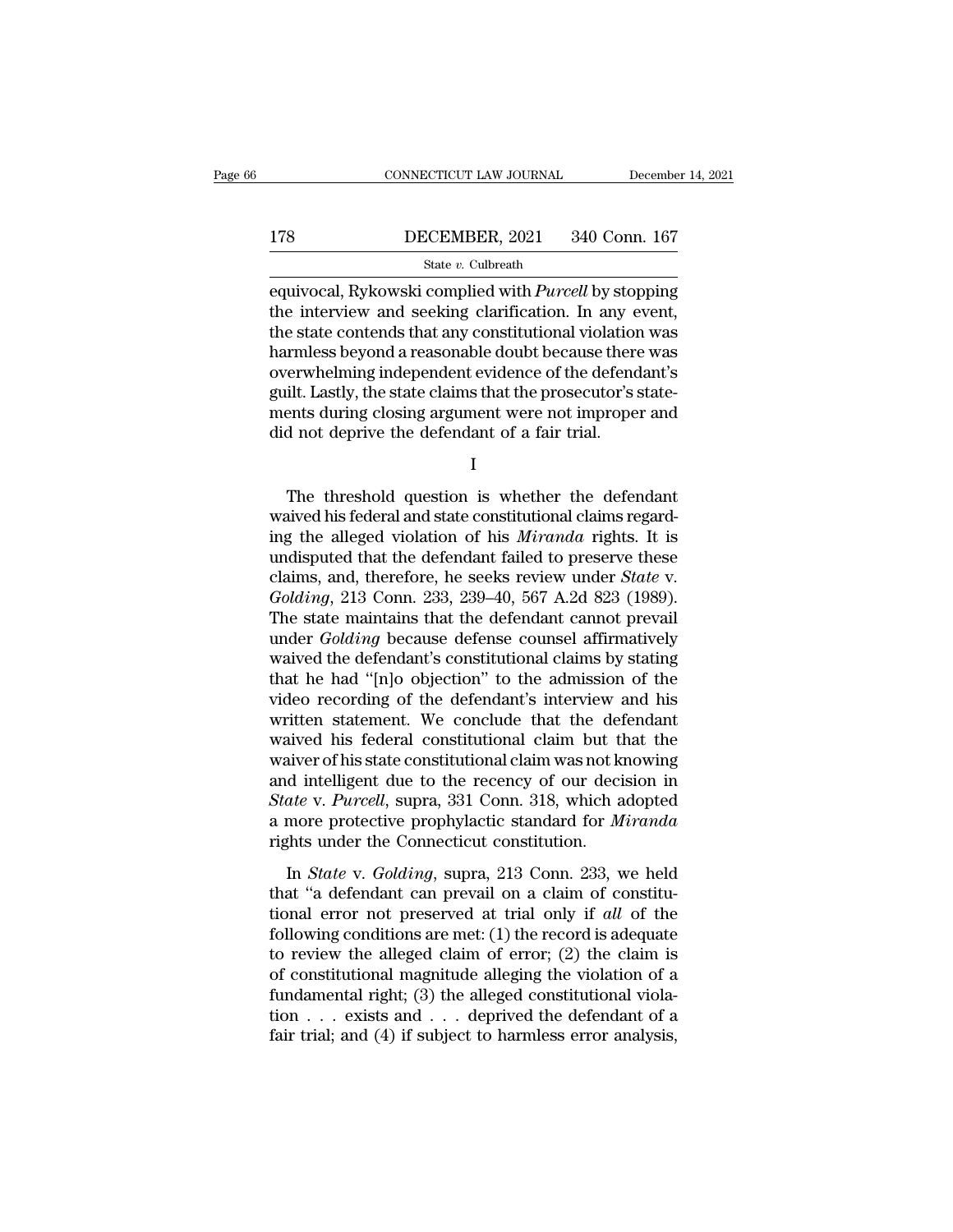The state has failed to demonstrate harmlessness of the<br>alleged constitutional violation beyond a reasonable<br>doubt." (Emphasis in crisinal: footnote emitted) Identify<br>doubt." (Emphasis in crisinal: footnote emitted) Identi 340 Conn. 167 DECEMBER, 2021 179<br>
State v. Culbreath<br>
the state has failed to demonstrate harmlessness of the<br>
alleged constitutional violation beyond a reasonable<br>
doubt." (Emphasis in original; footnote omitted.) Id.,<br> 340 Conn. 167 DECEMBER, 2021 179<br>
State v. Culbreath<br>
the state has failed to demonstrate harmlessness of the<br>
alleged constitutional violation beyond a reasonable<br>
doubt." (Emphasis in original; footnote omitted.) Id.,<br> 240 Conn. 167 DECEMBER, 2021 179<br>
<sup>2340</sup> State *v*. Culbreath<br>
2340 Conn. 167 State *v*. Culbreath<br>
2341 Connectional violation beyond a reasonable<br>
239–40; Emphasis in original; footnote omitted.) Id.,<br>
239–40; see *In re* State v. Culbreath<br>
The state has failed to demonstrate harmlessness of the<br>
alleged constitutional violation beyond a reasonable<br>
doubt." (Emphasis in original; footnote omitted.) Id.,<br>
239–40; see *In re Yasiel R.*, 317 State v. Cubreath<br>the state has failed to demonstrate harmlessness of the<br>alleged constitutional violation beyond a reasonable<br>doubt." (Emphasis in original; footnote omitted.) Id.,<br>239–40; see *In re Yasiel R.*, 317 Conn the state has failed to demonstrate harmlessness of the alleged constitutional violation beyond a reasonable doubt." (Emphasis in original; footnote omitted.) Id., 239–40; see *In re Yasiel R.*, 317 Conn. 773, 781, 120 A.3 alleged constitutional violation beyond a reasonable<br>doubt." (Emphasis in original; footnote omitted.) Id.,<br>239–40; see *In re Yasiel R.*, 317 Conn. 773, 781, 120<br>A.3d 1188 (2015) (modifying third prong of *Golding*).<br>We c doubt." (Emphasis in original; footnote omitted.) Id., 239–40; see *In re Yasiel R.*, 317 Conn. 773, 781, 120 A.3d 1188 (2015) (modifying third prong of *Golding*). We conclude that the defendant has satisfied the first t  $239-40$ ; see  $I$ <br>A.3d 1188 (20<br>We conclude<br>two prongs of<br>for our review<br>tutional magn<br>tal right.<br>A waived cl But the defendant has satisfied the first<br>conclude that the defendant has satisfied the first<br>ro prongs of *Golding* because the record is adequate<br>r our review and the defendant's claims are of consti-<br>tional magnitude a two prongs of *Golding* because the record is adequate<br>for our review and the defendant's claims are of consti-<br>tutional magnitude alleging the violation of a fundamen-<br>tal right.<br>A waived claim, as opposed to an unpreserv

because on the defendant's claims are of constitutional magnitude alleging the violation of a fundamental right.<br>A waived claim, as opposed to an unpreserved claim, "does not satisfy the third prong of the *Golding* test for our review and the detendant is elast<br>tutional magnitude alleging the violation of a fundamental right.<br>A waived claim, as opposed to an unpreserved claim,<br>"does not satisfy the third prong of the *Golding* test<br>becau full right.<br>
A waived claim, as opposed to an unpreserved claim,<br>
"does not satisfy the third prong of the *Golding* test<br>
because, in such circumstances, we simply cannot con-<br>
clude that injustice [has been] done to eit A waived claim, as opposed to an unpreserved claim,<br>
"does not satisfy the third prong of the *Golding* test<br>
because, in such circumstances, we simply cannot con-<br>
clude that injustice [has been] done to either party . . A waived claim, as opposed to an unpreserved claim,<br>
"does not satisfy the third prong of the *Golding* test<br>
because, in such circumstances, we simply cannot con-<br>
clude that injustice [has been] done to either party . . because, in such circumstances, we simply cannot conclude that injustice [has been] done to either party . . . or or that the alleged constitutional violation . . . exists and . . . deprived the defendant of a fair trial clude that injustice [has been] done to either party . . .<br>or that the alleged constitutional violation . . . exists<br>and . . . deprived the defendant of a fair trial . . . ."<br>(Internal quotation marks omitted.) *State* v. or that the alleged constitutional violation . . . exists<br>and . . . deprived the defendant of a fair trial . . . ."<br>(Internal quotation marks omitted.) *State* v. *Holness*,<br>289 Conn. 535, 543, 958 A.2d 754 (2008). It is w and . . . deprived the defendant of a fair trial . . . ."<br>
(Internal quotation marks omitted.) *State v. Holness*,<br>
289 Conn. 535, 543, 958 A.2d 754 (2008). It is well estab-<br>
lished that "[a] defendant in a criminal prose (Internal quotation marks omitted.) *State v. Holness*, 289 Conn. 535, 543, 958 A.2d 754 (2008). It is well established that "[a] defendant in a criminal prosecution may waive one or more of his or her fundamental rights. 289 Conn. 535, 543, 958 A.2d 754 (2008). It is well established that "[a] defendant in a criminal prosecution may waive one or more of his or her fundamental rights."<br>(Internal quotation marks omitted.) *State* v. *Fabric* lished that "[a] defendant in a criminal prosecution may<br>waive one or more of his or her fundamental rights."<br>(Internal quotation marks omitted.) *State* v. *Fabrica-<br>tore*, 281 Conn. 469, 478, 915 A.2d 872 (2007). "The<br>m waive one or more of his or her fundamental rights."<br>(Internal quotation marks omitted.) *State v. Fabrica-*<br>*tore*, 281 Conn. 469, 478, 915 A.2d 872 (2007). "The<br>mechanism by which a right may be waived . . . varies<br>acco (Internal quotation marks omitted.) *State v. Fabricatore,* 281 Conn. 469, 478, 915 A.2d 872 (2007). "The mechanism by which a right may be waived . . . varies according to the right at stake. . . . For certain fundamenta tore, 281 Conn. 469, 478, 915 A.2d 872 (2007). "The<br>mechanism by which a right may be waived . . . varies<br>according to the right at stake. . . . For certain funda-<br>mental rights, the defendant must personally make an<br>infor mechanism by which a right may be waived . . . varies<br>according to the right at stake. . . . For certain funda-<br>mental rights, the defendant must personally make an<br>informed waiver. . . . . For other rights, however,<br>waiv according to the right at stake. . . . For certain fundamental rights, the defendant must personally make an informed waiver. . . . . For other rights, however, waiver may be effected by action of counsel." (Internal quot mental rights, the defendant must personally make an informed waiver. . . . . For other rights, however, waiver may be effected by action of counsel." (Internal quotation marks omitted.) *State* v. *Kitchens*, 299 Conn. 4 informed waiver. . . . . For other rights, however,<br>waiver may be effected by action of counsel." (Internal<br>quotation marks omitted.) *State* v. *Kitchens*, 299 Conn.<br>447, 467, 10 A.3d 942 (2011). "The fundamental rights<br> waiver may be effected by action of counsel." (Internal<br>quotation marks omitted.) *State* v. *Kitchens*, 299 Conn.<br>447, 467, 10 A.3d 942 (2011). "The fundamental rights<br>that a defendant personally must waive typically are<br> quotation marks omitted.) *State* v. *Kitchens*, 299 Conn.<br>447, 467, 10 A.3d 942 (2011). "The fundamental rights<br>that a defendant personally must waive typically are<br>identified as the rights to plead guilty, waive a jury, 447, 467, 10 A.3d 942 (2011). "The fundamental rights<br>that a defendant personally must waive typically are<br>identified as the rights to plead guilty, waive a jury,<br>testify [on] his or her own behalf, and take an appeal."<br> that a defendant personally must waive typically are<br>identified as the rights to plead guilty, waive a jury,<br>testify [on] his or her own behalf, and take an appeal."<br>State v. Gore, 288 Conn. 770, 779 n.9, 955 A.2d 1 (2008 identified as the rights to plead guilty, waive a jury,<br>testify [on] his or her own behalf, and take an appeal."<br>State v. Gore, 288 Conn. 770, 779 n.9, 955 A.2d 1 (2008).<br>In contrast, defense counsel may waive certain "tac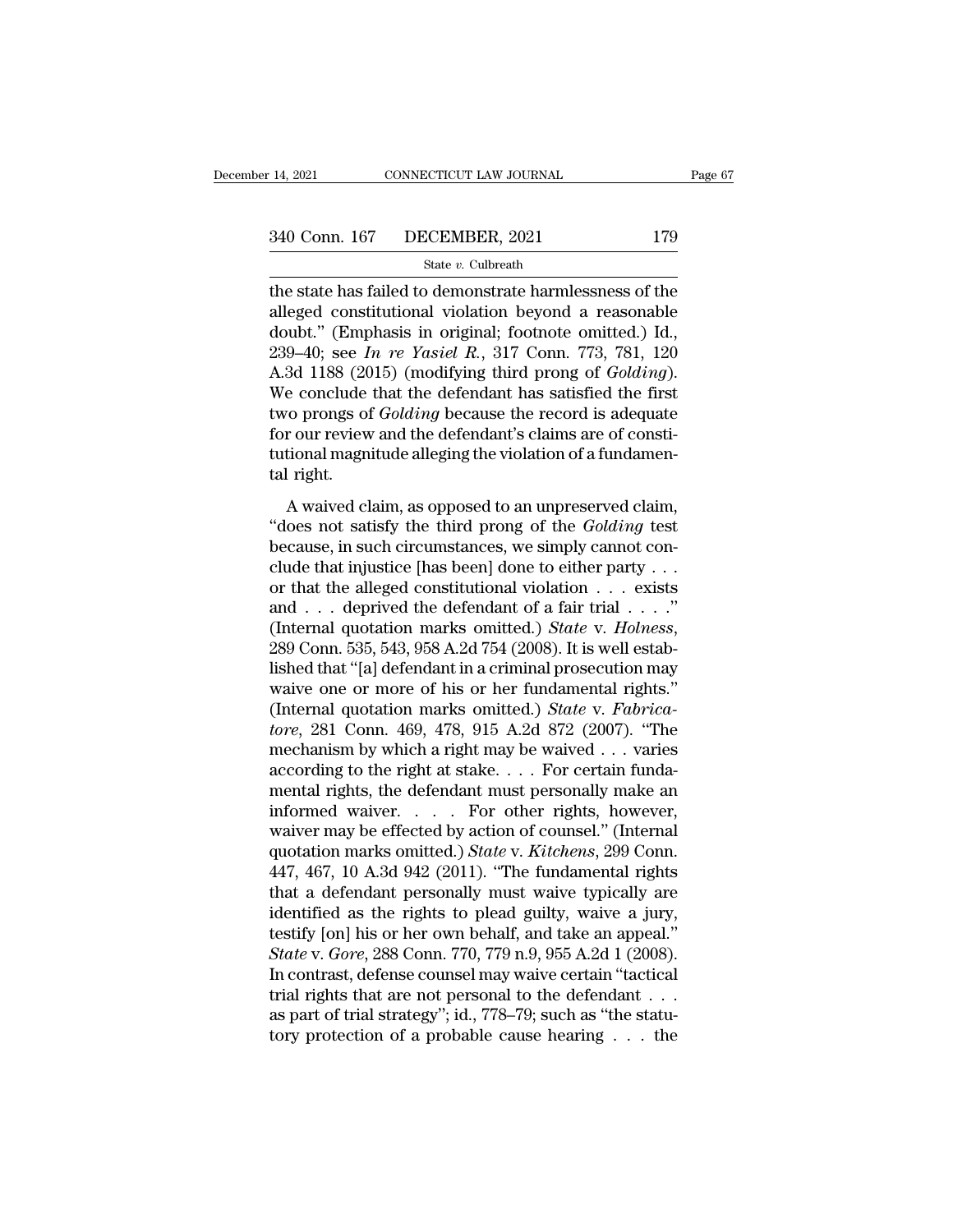# CONNECTICUT LAW JOURNAL December 14, 2021<br>180 DECEMBER, 2021 340 Conn. 167<br>180 State v. Culbreath

### State *v.* Culbreath

CONNECTICUT LAW JOURNAL December 14, 2021<br>
180 DECEMBER, 2021 340 Conn. 167<br>
State v. Culbreath<br>
Tight to call witnesses . . . and the composition of a<br>
jury charge." (Citations omitted.) Id., 779 n.9; see also<br>
State v. K 180 DECEMBER, 2021 340 Conn. 167<br>
State v. Culbreath<br>
right to call witnesses . . . and the composition of a<br>
jury charge." (Citations omitted.) Id., 779 n.9; see also<br>
State v. Kitchens, supra, 467 (defense counsel may<br> **State v. Culbreath**<br>
State v. Culbreath<br>
State v. Culbreath<br> **State v. Culbreath**<br> **State v. Citations omitted.** Id., 779 n.9; see also<br>
State v. Kitchens, supra, 467 (defense counsel may<br>
waive on defendant's behalf "the DECEMBER, 2021 340 Conn. 167<br>
State v. Culbreath<br>
right to call witnesses . . . and the composition of a<br>
jury charge." (Citations omitted.) Id., 779 n.9; see also<br>
State v. Kitchens, supra, 467 (defense counsel may<br>
waive State<br>
right to call witnesses<br>
jury charge." (Citations<br> *State* v. *Kitchens*, supr<br>
waive on defendant's be<br>
jury instructions").<br>
The decision to admit Figure 1.1 Sphere and the composition of a<br>ty charge." (Citations omitted.) Id., 779 n.9; see also<br>ate v. Kitchens, supra, 467 (defense counsel may<br>aive on defendant's behalf "the right  $\dots$  to proper<br>ty instructions").<br>T the column vector of a simple of the type of textilents, suppressed by the type of textilents, suppressed by the type of textilential, statutory, or evidentiary grounds is the type of tactical trial decision that "appropr

State v. Kitchens, supra, 467 (defense counsel may<br>waive on defendant's behalf "the right . . . to proper<br>jury instructions").<br>The decision to admit or exclude evidence on consti-<br>tutional, statutory, or evidentiary groun waive on defendant's behalf "the right . . . to proper<br>jury instructions").<br>The decision to admit or exclude evidence on consti-<br>tutional, statutory, or evidentiary grounds is the type<br>of tactical trial decision that "appr The decision to admit or exclude evidence on constitutional, statutory, or evidentiary grounds is the type<br>of tactical trial decision that "appropriately may be<br>waived by counsel acting alone  $\ldots$ ." *State* v. *Gore*,<br>su tutional, statutory, or evidentiary grounds is the type<br>of tactical trial decision that "appropriately may be<br>waived by counsel acting alone  $\ldots$ ." *State* v. *Gore*,<br>supra, 288 Conn. 779 n.10; see *McCoy* v. *Louisiana* of tactical trial decision that "appropriately may be<br>waived by counsel acting alone . . . . " State v. Gore,<br>supra, 288 Conn. 779 n.10; see  $McCoy$  v. Louisiana,<br>U.S. , 138 S. Ct. 1500, 1508, 200 L. Ed. 2d 821 (2018)<br>("[t] waived by counsel acting alone  $\ldots$  " State v. Gore,<br>supra, 288 Conn. 779 n.10; see McCoy v. Louisiana,<br>U.S. , 138 S. Ct. 1500, 1508, 200 L. Ed. 2d 821 (2018)<br>("[t]rial management is the lawyer's province: [c]ounsel<br>prov supra, 288 Conn. 779 n.10; see *McCoy v. Louisiana*,<br>U.S. , 138 S. Ct. 1500, 1508, 200 L. Ed. 2d 821 (2018)<br>("[t]rial management is the lawyer's province: [c]ounsel<br>provides his or her assistance by making decisions such<br>a U.S. , 138 S. Ct. 1500, 1508, 200 L. Ed. 2d 821 (2018)<br>("[t]rial management is the lawyer's province: [c]ounsel<br>provides his or her assistance by making decisions such<br>as 'what arguments to pursue, what evidentiary objec-<br> ("[t]rial management is the lawyer's province: [c]ounsel<br>provides his or her assistance by making decisions such<br>as 'what arguments to pursue, what evidentiary objec-<br>tions to raise, and what agreements to conclude regardprovides his or her assistance by making decisions such<br>as 'what arguments to pursue, what evidentiary objec-<br>tions to raise, and what agreements to conclude regard-<br>ing the admission of evidence' ''), quoting *Gonzalez* v as 'what arguments to pursue, what evidentiary objections to raise, and what agreements to conclude regarding the admission of evidence' "), quoting *Gonzalez* v. *United States*, 553 U.S. 242, 248, 128 S. Ct. 1765, 170 L. tions to raise, and what agreements to conclude regarding the admission of evidence'"), quoting  $Gonzalez$  v.<br>
United States, 553 U.S. 242, 248, 128 S. Ct. 1765, 170 L.<br>
Ed. 2d 616 (2008); United States v. Small, 988 F.3d 241, ing the admission of evidence'''), quoting *Gonzalez* v.<br>
United States, 553 U.S. 242, 248, 128 S. Ct. 1765, 170 L.<br>
Ed. 2d 616 (2008); United States v. Small, 988 F.3d 241,<br>
256 (6th Cir. 2021) (suppression of evidence f United States, 553 U.S. 242, 248, 128 S. Ct. 1765, 170 L.<br>Ed. 2d 616 (2008); *United States v. Small*, 988 F.3d 241,<br>256 (6th Cir. 2021) (suppression of evidence for alleged<br>constitutional violations is "the type of trial Ed. 2d 616 (2008); *United States v. Small*, 988 F.3d 241, 256 (6th Cir. 2021) (suppression of evidence for alleged constitutional violations is "the type of trial management [decision] that can be determined and thus  $\dots$ 256 (6th Cir. 2021) (suppression of evidence for alleged<br>constitutional violations is "the type of trial manage-<br>ment [decision] that can be determined and thus  $\dots$ <br>waived by the lawyer"), petition for cert. filed (6th C constitutional violations is "the type of trial management [decision] that can be determined and thus . . . waived by the lawyer"), petition for cert. filed (6th Cir. June 15, 2021) (No. 20-8361); *State* v. *Castro*, 200 ment [decision] that can be determined and thus . . . waived by the lawyer"), petition for cert. filed (6th Cir.<br>June 15, 2021) (No. 20-8361); *State v. Castro*, 200 Conn.<br>App. 450, 458, 462, 238 A.3d 813 ("defense counse waived by the lawyer"), petition for cert. filed (6th Cir.<br>June 15, 2021) (No. 20-8361); *State* v. *Castro*, 200 Conn.<br>App. 450, 458, 462, 238 A.3d 813 ("defense counsel<br>knowingly and intentionally abandoned the defendant June 15, 2021) (No. 20-8361); *State* v. *Castro*, 200 Conn.<br>App. 450, 458, 462, 238 A.3d 813 ("defense counsel<br>knowingly and intentionally abandoned the defendant's<br>sixth amendment right [of confrontation]" by expressly<br>s App. 450, 458, 462, 238 A.3d 813 ("defense counsel<br>knowingly and intentionally abandoned the defendant's<br>sixth amendment right [of confrontation]" by expressly<br>stating he had no objection to admission of ballistics<br>report knowingly and intentionally abandoned the defendant's<br>sixth amendment right [of confrontation]" by expressly<br>stating he had no objection to admission of ballistics<br>report under *Crawford* v. Washington, 541 U.S. 36, 124<br>S. sixth amendment right [of confrontation]" by expressly<br>stating he had no objection to admission of ballistics<br>report under *Crawford* v. *Washington*, 541 U.S. 36, 124<br>S. Ct. 1354, 158 L. Ed. 2d 177 (2004)), cert. denied, stating he had no objection to admission of ballistics<br>report under *Crawford* v. Washington, 541 U.S. 36, 124<br>S. Ct. 1354, 158 L. Ed. 2d 177 (2004)), cert. denied, 335<br>Conn. 983, 242 A.3d 105 (2020). As the United States<br> report under *Crawford* v. Washington, 541 U.S. 36, 124<br>S. Ct. 1354, 158 L. Ed. 2d 177 (2004)), cert. denied, 335<br>Conn. 983, 242 A.3d 105 (2020). As the United States<br>Supreme Court explained in *Gonzalez*, "[g]iving the<br>a S. Ct. 1354, 158 L. Ed. 2d 177 (2004)), cert. denied, 335<br>Conn. 983, 242 A.3d 105 (2020). As the United States<br>Supreme Court explained in *Gonzalez*, "[g]iving the<br>attorney control of trial management matters is a practi-<br> Conn. 983, 242 A.3d 105 (2020). As the United States<br>Supreme Court explained in  $Gonzalez$ , "[g]iving the<br>attorney control of trial management matters is a practi-<br>cal necessity. The adversary process could not function<br>effect Supreme Court explained in  $Gonzalez$ , "[g]iving the attorney control of trial management matters is a practical necessity. The adversary process could not function effectively if every tactical decision required client approv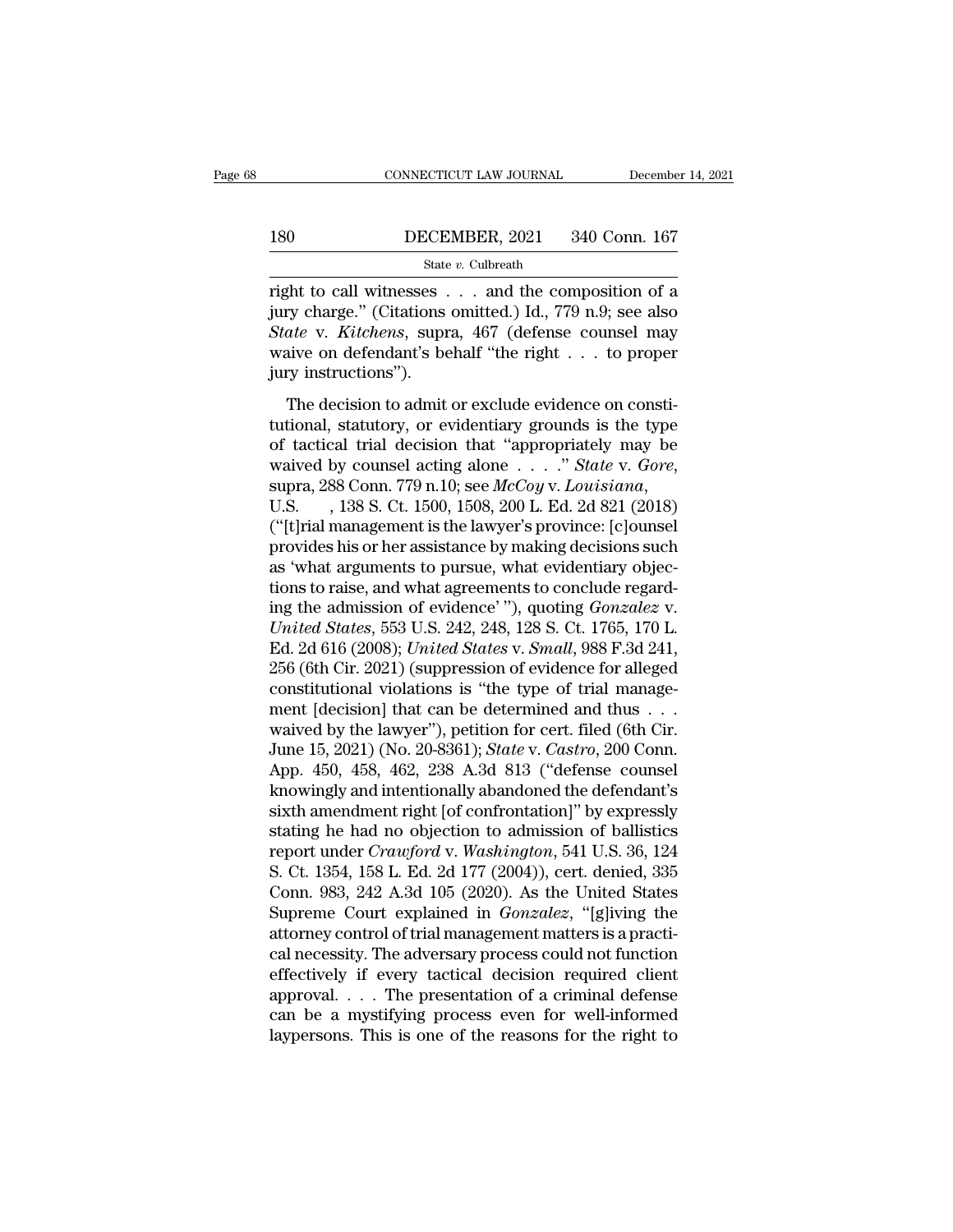Example 2021 CONNECTICUT LAW JOURNAL Page 6!<br>
340 Conn. 167 DECEMBER, 2021 181<br>
State v. Culbreath<br>
counsel.... Numerous choices affecting conduct of<br>
the trial, including the objections to make, the witnesses<br>
to call and 340 Conn. 167 DECEMBER, 2021 181<br>
State v. Culbreath<br>
counsel. . . . Numerous choices affecting conduct of<br>
the trial, including the objections to make, the witnesses<br>
to call, and the arguments to advance, depend not onl 340 Conn. 167 DECEMBER, 2021 181<br>
State v. Culbreath<br>
counsel.... Numerous choices affecting conduct of<br>
the trial, including the objections to make, the witnesses<br>
to call, and the arguments to advance, depend not only<br> 340 Conn. 167 DECEMBER, 2021 181<br>
State v. Culbreath<br>
counsel. . . . Numerous choices affecting conduct of<br>
the trial, including the objections to make, the witnesses<br>
to call, and the arguments to advance, depend not onl  $\begin{array}{l} \text{State } v. \text{ Cubirath} \\ \text{course. } \end{array}$   $\begin{array}{l} \text{State } v. \text{ Cubirath} \\ \text{course. } \end{array}$   $\begin{array}{l} \text{course.} \\ \text{the trial, including the objections to make, the witnesses} \\ \text{to call, and the arguments to advance, depend not only} \\ \text{upon what is permissible under the rules of evidence} \\ \text{and procedure but also upon tactical considerations of} \\ \text{the moment and the larger strategic plan for the trial.} \\ \text{These matters can be difficult to explain to a lumorson:} \end{array}$ state v. Cubreath<br>
counsel.... Numerous choices affecting conduct of<br>
the trial, including the objections to make, the witnesses<br>
to call, and the arguments to advance, depend not only<br>
upon what is permissible under the counsel. . . . Numerous choices affecting conduct of<br>the trial, including the objections to make, the witnesses<br>to call, and the arguments to advance, depend not only<br>upon what is permissible under the rules of evidence<br>an the trial, including the objections to make, the witnesses<br>to call, and the arguments to advance, depend not only<br>upon what is permissible under the rules of evidence<br>and procedure but also upon tactical considerations of<br> to call, and the arguments to advance, depend not only<br>upon what is permissible under the rules of evidence<br>and procedure but also upon tactical considerations of<br>the moment and the larger strategic plan for the trial.<br>The upon what is permissible under the rules of evidence<br>and procedure but also upon tactical considerations of<br>the moment and the larger strategic plan for the trial.<br>These matters can be difficult to explain to a layperson;<br> and procedure but also upon tactical considerations of<br>the moment and the larger strategic plan for the trial.<br>These matters can be difficult to explain to a layperson;<br>and to require in all instances that they be approved the moment and the larger strategic plan for the trial.<br>These matters can be difficult to explain to a layperson;<br>and to require in all instances that they be approved<br>by the client could risk compromising the efficiencies These matters can be difficult to explain to a layperson;<br>and to require in all instances that they be approved<br>by the client could risk compromising the efficiencies<br>and fairness that the trial process is designed to proand to require in all instances that they be approved<br>by the client could risk compromising the efficiencies<br>and fairness that the trial process is designed to pro-<br>mote. In exercising professional judgment, moreover,<br>the by the client could risk compromising the efficiencies<br>and fairness that the trial process is designed to pro-<br>mote. In exercising professional judgment, moreover,<br>the attorney draws upon the expertise and experience<br>that and fairness that the trial process is designed to pro-<br>mote. In exercising professional judgment, moreover,<br>the attorney draws upon the expertise and experience<br>that members of the bar should bring to the trial pro-<br>cess mote. In exercising professional judgment, moreover,<br>the attorney draws upon the expertise and experience<br>that members of the bar should bring to the trial pro-<br>cess. In most instances the attorney will have a better<br>under the attorney draws upon the experthat members of the bar should bi<br>cess. In most instances the attorne<br>understanding of the procedural ch<br>or at least the law should so assun<br>ted; internal quotation marks on<br>*United States* So the set of the set of single of the dial proses.<br>
In most instances the attorney will have a better<br>
derstanding of the procedural choices than the client;<br>
at least the law should so assume." (Citations omit-<br>
d; inte

eass. In most modulates are adorney win nave a setter<br>understanding of the procedural choices than the client;<br>or at least the law should so assume." (Citations omit-<br>ted; internal quotation marks omitted.) *Gonzalez* v.<br> ted; internal quotation marks omitted.) *Gonzalez* v.<br>
United States, supra, 249–50.<br>
To be effective, of course, defense counsel's waiver<br>
must be knowing and intelligent. See State v. Bellamy,<br>
323 Conn. 400, 443, 147 A. United States, supra, 249–50.<br>
To be effective, of course, defense counsel's waiver<br>
must be knowing and intelligent. See *State v. Bellamy*,<br>
323 Conn. 400, 443, 147 A.3d 655 (2016) (observing<br>
that "waiver involves the To be effective, of course, defense counsel's waiver<br>must be knowing and intelligent. See *State* v. *Bellamy*,<br>323 Conn. 400, 443, 147 A.3d 655 (2016) (observing<br>that "waiver involves the intentional relinquishment or<br>ab To be effective, of course, defense counsel's waiver<br>must be knowing and intelligent. See *State* v. *Bellamy*,<br>323 Conn. 400, 443, 147 A.3d 655 (2016) (observing<br>that "waiver involves the intentional relinquishment or<br>aba must be knowing and intelligent. See *State* v. *Bellamy*,<br>323 Conn. 400, 443, 147 A.3d 655 (2016) (observing<br>that "waiver involves the intentional relinquishment or<br>abandonment of a known right or privilege" in context<br>of 323 Conn. 400, 443, 147 A.3d 655 (2016) (observing<br>that "waiver involves the intentional relinquishment or<br>abandonment of a known right or privilege" in context<br>of waiver by actions of counsel (internal quotation<br>marks omi that "waiver involves the intentional relinquishment or<br>abandonment of a known right or privilege" in context<br>of waiver by actions of counsel (internal quotation<br>marks omitted)). This requirement ordinarily is met<br>easily b abandonment of a known right or privilege" in context<br>of waiver by actions of counsel (internal quotation<br>marks omitted)). This requirement ordinarily is met<br>easily because it is presumed "that, in our adversary<br>system, co of waiver by actions of counsel (internal quotation<br>marks omitted)). This requirement ordinarily is met<br>easily because it is presumed "that, in our adversary<br>system, counsel was familiar with the relevant constitu-<br>tional marks omitted)). This requirement ordinarily is met<br>easily because it is presumed "that, in our adversary<br>system, counsel was familiar with the relevant constitu-<br>tional principles and had acted competently in determin-<br>in easily because it is presumed "that, in our adversary<br>system, counsel was familiar with the relevant constitu-<br>tional principles and had acted competently in determin-<br>ing that  $\dots$  the defendant's [constitutional] rights system, counsel was familiar with the relevant constitutional principles and had acted competently in determining that . . . the defendant's [constitutional] rights" were protected. Id., 418. Consequently, to demonstrate k tional principles and had acted competently in determining that  $\dots$  the defendant's [constitutional] rights"<br>were protected. Id., 418. Consequently, to demonstrate<br>knowing and intelligent waiver, the state ordinarily is<br> ing that . . . the defendant's [constitutional] rights"<br>were protected. Id., 418. Consequently, to demonstrate<br>knowing and intelligent waiver, the state ordinarily is<br>"not required to establish that defense counsel was<br>awa were protected. Id., 418. Consequently, to demonstrate<br>knowing and intelligent waiver, the state ordinarily is<br>"not required to establish that defense counsel was<br>aware of a possible constitutional claim in the factual<br>sce knowing and intelligent waiver, the state ordinarily is<br>
"not required to establish that defense counsel was<br>
aware of a possible constitutional claim in the factual<br>
scenario presented  $\ldots$ ." Id. To demand more<br>
"would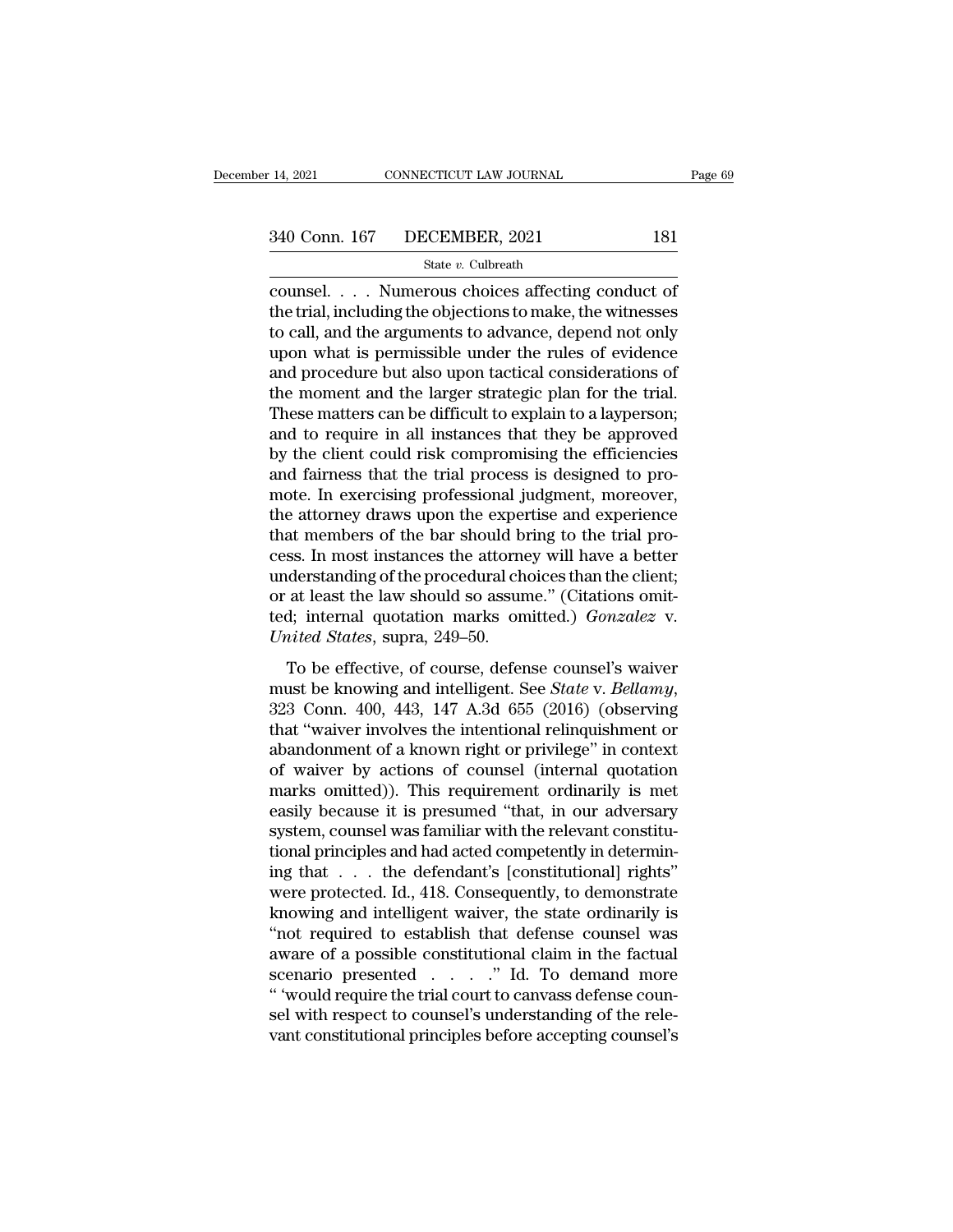# EXECUTE CONNECTICUT LAW JOURNAL December 14, 2021<br>182 DECEMBER, 2021 340 Conn. 167<br>182 State v. Culbreath

State *v.* Culbreath

CONNECTICUT LAW JOURNAL December<br>182 DECEMBER, 2021 340 Conn. 167<br>3tate v. Culbreath<br>agreement on how to proceed . . . [and] there is noth-<br>ing in our criminal law that supports such a require-<br>ment, <sup>206</sup> Id. 410 sucting **ince 182 ISBN DECEMBER, 2021** 340 Conn. 167<br>
State v. Culbreath<br> **agreement on how to proceed** . . . [and] there is noth-<br>
ing in our criminal law that supports such a require-<br>
ment.' <sup>76</sup> Id., 419, quoting *State v. H* 182 DECEMBER, 2021 340 Conn. 167<br>
State v. Culbreath<br>
agreement on how to proceed . . . [and] there is noth-<br>
ing in our criminal law that supports such a require-<br>
ment.' <sup>76</sup> Id., 419, quoting *State* v. *Holness*, supra 182<br>
<br>
agreement on h<br>
ing in our crim<br>
ment.' "<sup>6</sup> Id., 419<br>
Conn. 544.<br>
In the present State v. Culbreath<br>
In the present case, the defendant's such a require-<br>
In the present case, the defendant's federal constitu-<br>
In the present case, the defendant's federal constitu-<br>
In the present case, the defendant' agreement on how to proceed . . . [and] there is nothing in our criminal law that supports such a requirement.' "<sup>6</sup> Id., 419, quoting *State* v. *Holness*, supra, 289 Conn. 544.<br>In the present case, the defendant's federa

ing in our criminal law that supports such a requirement.' "<sup>6</sup> Id., 419, quoting *State* v. *Holness*, supra, 289 Conn. 544.<br>In the present case, the defendant's federal constitutional rights under *Miranda* and its prog ment.' "<sup>6</sup> Id., 419, quoting *State* v. *Holness*, supra, 289<br>Conn. 544.<br>In the present case, the defendant's federal constitu-<br>tional rights under *Miranda* and its progeny were well<br>established at the time of trial, and Conn. 544.<br>
In the present case, the defendant's federal constitu-<br>
tional rights under *Miranda* and its progeny were well<br>
established at the time of trial, and we must presume<br>
that defense counsel was aware of the def In the present case, the defendant's federal constitutional rights under *Miranda* and its progeny were well established at the time of trial, and we must presume that defense counsel was aware of the defendant's federal c In the present case, the defendant's federal constitutional rights under *Miranda* and its progeny were well established at the time of trial, and we must presume that defense counsel was aware of the defendant's federal c tional rights under *Miranda* and its progeny were well<br>established at the time of trial, and we must presume<br>that defense counsel was aware of the defendant's fed-<br>eral constitutional claim and made a strategic decision<br>t established at the time of trial, and we must presume<br>that defense counsel was aware of the defendant's fed-<br>eral constitutional claim and made a strategic decision<br>to waive it. Defense counsel affirmatively waived the<br>def that defense counsel was aware of the defendant's federal constitutional claim and made a strategic decision<br>to waive it. Defense counsel affirmatively waived the<br>defendant's federal constitutional claim when he explic-<br>i eral constitutional claim and made a strategic decision<br>to waive it. Defense counsel affirmatively waived the<br>defendant's federal constitutional claim when he explic-<br>itly informed the trial court and the state that he had to waive it. Defense counsel affirmatively waived the<br>defendant's federal constitutional claim when he explic-<br>itly informed the trial court and the state that he had<br>"[n]o objection" to the admission of the video recordin defendant's federal constitutional claim when he explicitly informed the trial court and the state that he had<br>"[n]o objection" to the admission of the video recording<br>of the defendant's interview and his written statement itly informed the trial court and the state that he had<br>
"[n]o objection" to the admission of the video recording<br>
of the defendant's interview and his written statement.<br>
See *Mozell* v. *Commissioner of Correction*, 291 "[n]o objection" to the admission of the video recording<br>of the defendant's interview and his written statement.<br>See *Mozell* v. *Commissioner of Correction*, 291 Conn.<br>62, 71, 967 A.2d 41 (2009) ("[w]hen a party consents of the defendant's interview and his written statement.<br>See *Mozell v. Commissioner of Correction*, 291 Conn.<br>62, 71, 967 A.2d 41 (2009) ("[w]hen a party consents to<br>or expresses satisfaction with an issue at trial, claims See *Mozell v. Commissioner of Correction*, 291 Conn.<br>62, 71, 967 A.2d 41 (2009) ("[w]hen a party consents to<br>or expresses satisfaction with an issue at trial, claims<br>arising from that issue are deemed waived and may<br>not b 62, 71, 967 A.2d 41 (2009) ("[w]hen a party consents to<br>or expresses satisfaction with an issue at trial, claims<br>arising from that issue are deemed waived and may<br>not be reviewed on appeal" (internal quotation marks<br>omitt or expresses satisfaction with an issue at trial, claims<br>arising from that issue are deemed waived and may<br>not be reviewed on appeal" (internal quotation marks<br>omitted)); *State* v. *Fabricatore*, supra, 281 Conn. 481<br>(def arising from that issue are deemed waived and may<br>not be reviewed on appeal" (internal quotation marks<br>omitted)); *State* v. *Fabricatore*, supra, 281 Conn. 481<br>(defense counsel waived constitutional challenge to<br>jury inst not be reviewed on appeal" (internal quotation marks<br>omitted)); *State* v. *Fabricatore*, supra, 281 Conn. 481<br>(defense counsel waived constitutional challenge to<br>jury instruction by "clearly express[ing] his satisfaction omitted)); *State* v. *Fabricatore*, supra, 281 Conn. 481 (defense counsel waived constitutional challenge to jury instruction by "clearly express[ing] his satisfaction with that instruction, and in fact subsequently argu[ with that instruction, and in fact subsequently argu[ing]<br>that the instruction as given was proper"). We therefore<br>conclude that the defendant's federal constitutional<br>claim fails under the third prong of *Golding*.<br>We arr that the instruction as given was proper"). We therefore<br>conclude that the defendant's federal constitutional<br>claim fails under the third prong of *Golding*.<br>We arrive at a different conclusion, however, with<br>respect to t

We arrive at a different conclusion, however, with<br>spect to the defendant's state constitutional claim<br>cause the law governing that claim changed after the<br>"'[I]n circumstances in which defense counsel's waiver of a consti We arrive at a different conclusion, however, with<br>respect to the defendant's state constitutional claim<br>because the law governing that claim changed after the<br> $\frac{6}{1}$ <br> $\frac{6}{1}$  (I]n circumstances in which defense couns

<sup>6 &</sup>lt;sup>6</sup> fHn respect to the defendant's state constitutional claim<br>because the law governing that claim changed after the<br> $\frac{6}{10}$   $\frac{6}{10}$   $\frac{1}{10}$  circumstances in which defense counsel's waiver of a constitu-<br>tional claim can because the law governing that claim changed after the  $\frac{1}{6}$   $\frac{1}{6}$   $\frac{1}{10}$  circumstances in which defense counsel's waiver of a constitutional claim cannot be justified, that is, when the waiver constitutes a v because the law governing that claim changed after the<br>
<sup>6</sup> " [I]n circumstances in which defense counsel's waiver of a constitu-<br>
tional claim cannot be justified, that is, when the waiver constitutes a<br>
violation of the <sup>6</sup> " (I]n circumstances in which defense counsel's waiver of a constitutional claim cannot be justified, that is, when the waiver constitutes a violation of the defendant's right to the effective assistance of counsel, t <sup>1</sup> <sup>1</sup> <sup>1</sup> *Chair cannot be justified, that is, when the waiver constitutes a violation of the defendant's right to the effective assistance of counsel, the defendant may seek recourse through habeas corpus proceedings. S*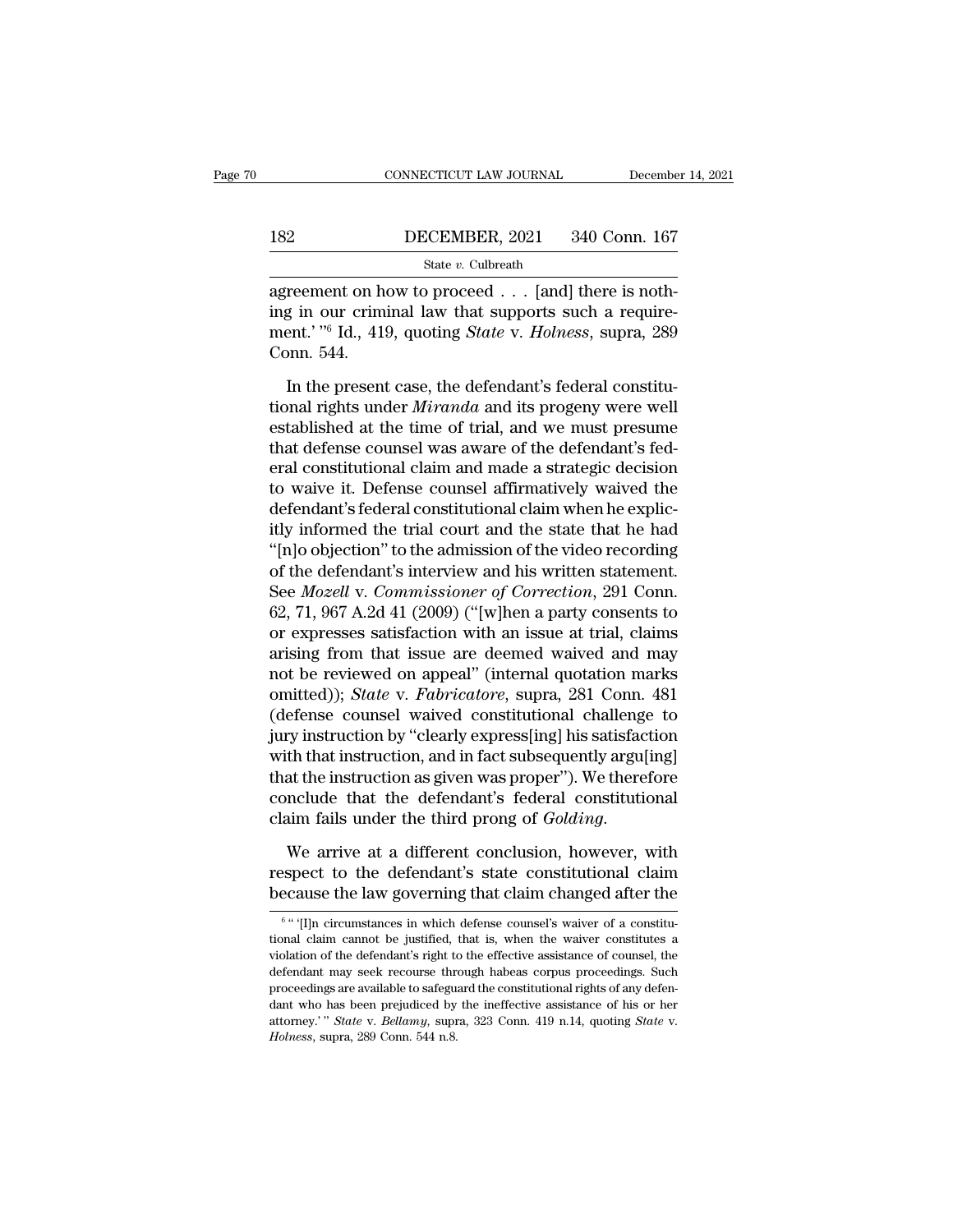14, 2021 CONNECTICUT LAW JOURNAL Page 71<br>
340 Conn. 167 DECEMBER, 2021 183<br>
State v. Culbreath<br>
defendant's trial. The defendant's trial took place in<br>
mid-2018; the jury returned its verdict on September<br>
14, 2018. It was 340 Conn. 167 DECEMBER, 2021 183<br>
State v. Culbreath<br>
defendant's trial. The defendant's trial took place in<br>
mid-2018; the jury returned its verdict on September<br>
14, 2018. It was not until March 29, 2019, that we<br>
relea 340 Conn. 167 DECEMBER, 2021 183<br>
State v. Culbreath<br>
defendant's trial. The defendant's trial took place in<br>
mid-2018; the jury returned its verdict on September<br>
14, 2018. It was not until March 29, 2019, that we<br>
relea Freliga of State v. Culbreath<br>
State v. Culbreath<br>
defendant's trial. The defendant's trial took place in<br>
mid-2018; the jury returned its verdict on September<br>
14, 2018. It was not until March 29, 2019, that we<br>
released State v. Culbreath<br>
defendant's trial. The defendant's trial took place in<br>
mid-2018; the jury returned its verdict on September<br>
14, 2018. It was not until March 29, 2019, that we<br>
released our decision in *State* v. *Pu* state v. cubreath<br>defendant's trial. The defendant's trial took place in<br>mid-2018; the jury returned its verdict on September<br>14, 2018. It was not until March 29, 2019, that we<br>released our decision in *State* v. *Purcell* defendant's trial. The defendant's trial took place in<br>mid-2018; the jury returned its verdict on September<br>14, 2018. It was not until March 29, 2019, that we<br>released our decision in *State* v. *Purcell*, supra, 331<br>Conn. mid-2018; the jury returned its verdict on September<br>14, 2018. It was not until March 29, 2019, that we<br>released our decision in *State* v. *Purcell*, supra, 331<br>Conn. 318, in which we held for the first time that article<br> 14, 2018. It was not until March 29, 2019, that we released our decision in *State* v. *Purcell*, supra, 331 Conn. 318, in which we held for the first time that article first, § 8, of the Connecticut constitution provides released our decision in *State* v. *Purcell*, supra, 331<br>Conn. 318, in which we held for the first time that article<br>first, § 8, of the Connecticut constitution provides<br>greater protection for a criminal defendant's *Mira* Conn. 318, in which we held for the first time that article<br>first, § 8, of the Connecticut constitution provides<br>greater protection for a criminal defendant's *Miranda*<br>rights than the federal constitution. See id., 359. first, § 8, of the Connecticut constitution provides<br>greater protection for a criminal defendant's *Miranda*<br>rights than the federal constitution. See id., 359. *Purcell*<br>explains the federal rule that governed prior to i greater protection for a criminal defendant's *Miranda*<br>rights than the federal constitution. See id., 359. *Purcell*<br>explains the federal rule that governed prior to its issu-<br>ance: "In *Davis v. United States*, 512 U.S. rights than the federal constitution. See id., 359. *Purcell*<br>explains the federal rule that governed prior to its issu-<br>ance: "In *Davis v. United States*, 512 U.S. 452, 459–60,<br>114 S. Ct. 2350, 129 L. Ed. 2d 362 (1994), explains the federal rule that governed prior to its issu-<br>ance: "In *Davis v. United States*, 512 U.S. 452, 459–60,<br>114 S. Ct. 2350, 129 L. Ed. 2d 362 (1994), the United<br>States Supreme Court determined that, after a defen ance: "In *Davis v. United States*, 512 U.S. 452, 459–60,<br>114 S. Ct. 2350, 129 L. Ed. 2d 362 (1994), the United<br>States Supreme Court determined that, after a defen-<br>dant has been informed of his *Miranda* rights, the polic 114 S. Ct. 2350, 129 L. Ed. 2d 362 (1994), the United<br>States Supreme Court determined that, after a defen-<br>dant has been informed of his *Miranda* rights, the police<br>officers conducting a custodial interrogation have no<br>o States Supreme Court determined that, after a defendant has been informed of his *Miranda* rights, the police officers conducting a custodial interrogation have no obligation to stop and clarify an ambiguous invocation by dant has been informed of his *Miranda* rights, the police<br>officers conducting a custodial interrogation have no<br>obligation to stop and clarify an ambiguous invocation<br>by the defendant of his right to have counsel present. obligation to stop and clarify an ambiguous invocation<br>by the defendant of his right to have counsel present.<br>Instead, they must cease interrogation only upon an<br>objectively unambiguous, unequivocal invocation of<br>that rig by the defendant of his right to have counsel present.<br>Instead, they must cease interrogation only upon an<br>objectively unambiguous, unequivocal invocation of<br>that right. See id." (Footnote omitted.) *State* v. *Purcell*,<br> Instead, they must cease interrogation only upon an objectively unambiguous, unequivocal invocation of that right. See id." (Footnote omitted.) *State* v. *Purcell*, supra, 320–21. In *Purcell*, we held that *Davis*' clea objectively unambiguous, unequivocal invocation of<br>that right. See id." (Footnote omitted.) *State* v. *Purcell*,<br>supra, 320–21. In *Purcell*, we held that *Davis*' clear and<br>unequivocal standard fails to satisfy the state that right. See id." (Footnote omitted.) *State* v. *Purcell*, supra, 320–21. In *Purcell*, we held that *Davis*' clear and unequivocal standard fails to satisfy the state constitution and that, "to adequately safeguard t supra, 320–21. In *Purcell*, we held that *Davis*' clear and<br>unequivocal standard fails to satisfy the state constitu-<br>tion and that, "to adequately safeguard the right against<br>compelled self-incrimination under article fi unequivocal standard fails to satisfy the state constitution and that, "to adequately safeguard the right against<br>compelled self-incrimination under article first, § 8, of<br>the Connecticut constitution, police officers are<br> tion and that, "to adequately safeguard the right against<br>compelled self-incrimination under article first, § 8, of<br>the Connecticut constitution, police officers are<br>required to clarify an ambiguous request for counsel<br>bef compelled self-incrimination under article first, § 8, of<br>the Connecticut constitution, police officers are<br>required to clarify an ambiguous request for counsel<br>before they can continue the interrogation." (Footnote<br>omitte the Connecticut constitution, police officers are<br>required to clarify an ambiguous request for counsel<br>before they can continue the interrogation." (Footnote<br>omitted.) Id., 321. Thus, "our state constitution requires<br>that, required to clarify an ambiguous request for counsel<br>before they can continue the interrogation." (Footnote<br>omitted.) Id., 321. Thus, "our state constitution requires<br>that, if a suspect makes an equivocal statement that<br>ar before they can continue the interrogation." (Footnote omitted.) Id., 321. Thus, "our state constitution requires that, if a suspect makes an equivocal statement that arguably can be construed as a request for counsel, int omitted.) Id., 321. Thus, "our state constitution requires<br>that, if a suspect makes an equivocal statement that<br>arguably can be construed as a request for counsel,<br>interrogation must cease except for narrow questions<br>desig that, if a suspect makes an equivocal statement that<br>arguably can be construed as a request for counsel,<br>interrogation must cease except for narrow questions<br>designed to clarify the earlier statement and the sus-<br>pect's de arguably can be construed as a request for counsel,<br>interrogation must cease except for narrow questions<br>designed to clarify the earlier statement and the sus-<br>pect's desire for counsel.....Interrogators con-<br>fronted with interrogation must cease except for narrow questions<br>designed to clarify the earlier statement and the sus-<br>pect's desire for counsel. . . . . Interrogators con-<br>fronted with such a situation alternatively may inform<br>the d designed to clarify the earlier statement and the sus-<br>pect's desire for counsel. . . . . Interrogators con-<br>fronted with such a situation alternatively may inform<br>the defendant that they understand his statement(s) to<br>mea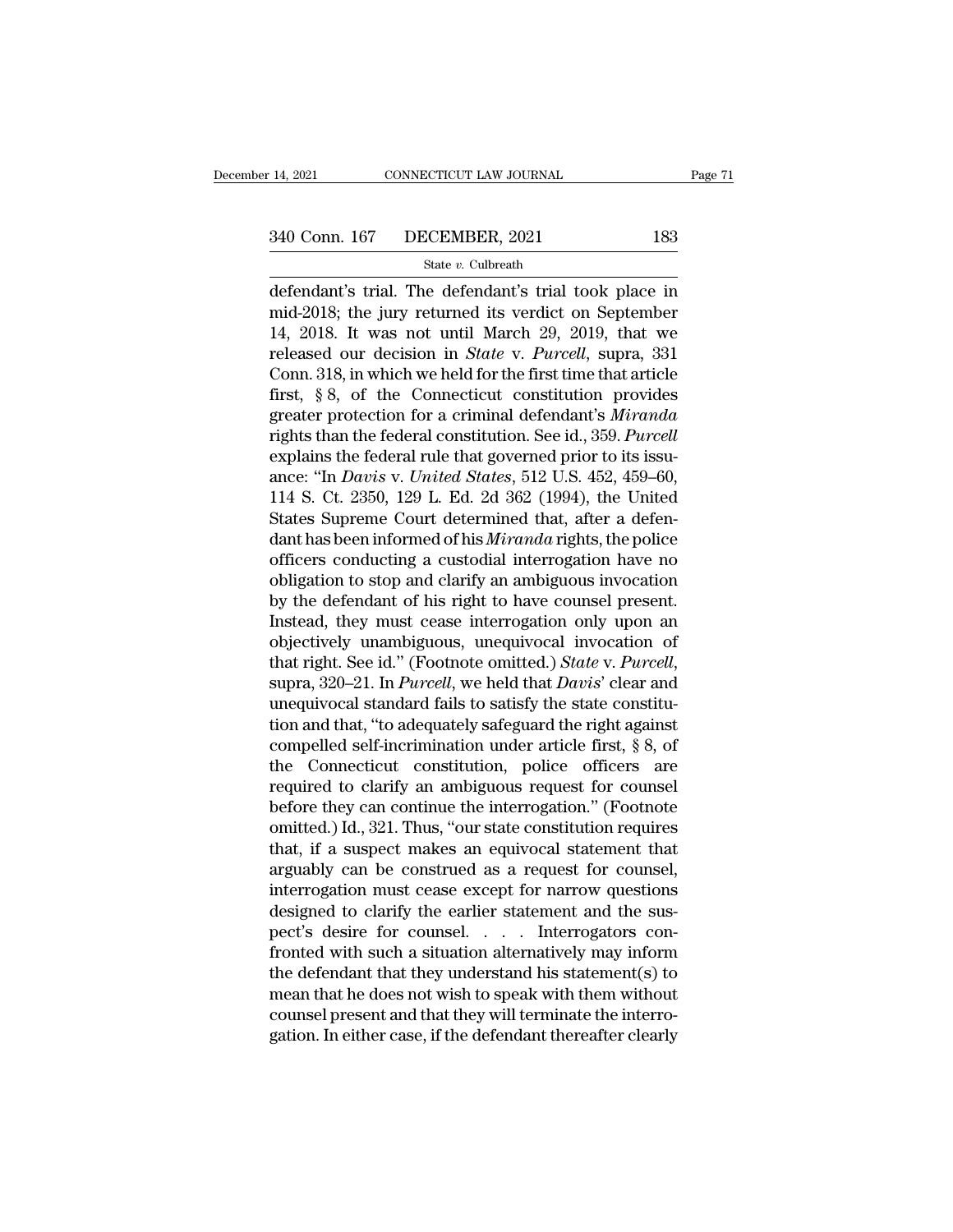# CONNECTICUT LAW JOURNAL December 14, 2021<br>184 DECEMBER, 2021 340 Conn. 167<br>184 State v. Culbreath

State *v.* Culbreath

CONNECTICUT LAW JOURNAL December<br>184 DECEMBER, 2021 340 Conn. 167<br>3tate v. Culbreath<br>and unequivocally expresses a desire to continue with-<br>out counsel present, the interrogation may resume." **OUTERE 1848**<br>
OUTER 2021 340 Conn. 167<br>
State v. Culbreath<br>
and unequivocally expresses a desire to continue with-<br>
out counsel present, the interrogation may resume.''<br>
(Citation omitted; internal quotation marks omitted (Citation omitted; internal quotation marks omitted.)<br>
184 State v. Culbreath<br>
28 State v. Culbreath<br>
28 State v. Culbreath<br>
28 Octation counsel present, the interrogation may resume."<br>
28 Citation omitted; internal quota 184<br>
and unequive<br>
out counsel<br>
(Citation om<br>
Id., 362.<br>
Because P State  $v$ . Culbreath<br>
d unequivocally expresses a desire to continue with-<br>
it counsel present, the interrogation may resume."<br>
itation omitted; internal quotation marks omitted.)<br>
., 362.<br>
Because *Purcell* was released and unequivocally expresses a desire to continue with-<br>
out counsel present, the interrogation may resume."<br>
(Citation omitted; internal quotation marks omitted.)<br>
Id., 362.<br>
Because *Purcell* was released after the defend

and unequivocally expresses a desire to continue without counsel present, the interrogation may resume."<br>(Citation omitted; internal quotation marks omitted.)<br>Id., 362.<br>Because *Purcell* was released after the defendant's<br> out counser present, the interrogation may resume.<br>(Citation omitted; internal quotation marks omitted.)<br>Id., 362.<br>Because *Purcell* was released after the defendant's<br>trial, we cannot presume that defense counsel knew<br>tha (Citation omitted; internal quotation marks omitted.)<br>Id., 362.<br>Because *Purcell* was released after the defendant's<br>trial, we cannot presume that defense counsel knew<br>that the state constitution would subsequently be int 1d., 302.<br>Because *Purcell* was released after the defendant's<br>trial, we cannot presume that defense counsel knew<br>that the state constitution would subsequently be inter-<br>preted to provide "an additional layer of prophylax Because *Purcell* was released after the defendant's<br>trial, we cannot presume that defense counsel knew<br>that the state constitution would subsequently be inter-<br>preted to provide "an additional layer of prophylaxis<br>to prev trial, we cannot presume that defense counsel knew<br>that the state constitution would subsequently be inter-<br>preted to provide "an additional layer of prophylaxis<br>to prevent a significant risk of deprivation of those vital<br> that the state constitution would subsequently be inter-<br>preted to provide "an additional layer of prophylaxis<br>to prevent a significant risk of deprivation of those vital<br>constitutional rights protected under *Miranda*." I preted to provide "an additional layer of prophylaxis<br>to prevent a significant risk of deprivation of those vital<br>constitutional rights protected under *Miranda.*" Id.,<br>342. Indeed, at the time defense counsel stated that to prevent a significant risk of deprivation of those vital<br>constitutional rights protected under *Miranda*." Id.,<br>342. Indeed, at the time defense counsel stated that he<br>had no objection to the admission of the video reco constitutional rights protected under *Miranda*." Id., 342. Indeed, at the time defense counsel stated that he had no objection to the admission of the video recording of the interview and the defendant's written statement 342. Indeed, at the time defense counsel stated that he<br>had no objection to the admission of the video recording<br>of the interview and the defendant's written statement,<br>the Appellate Court affirmatively had held that "our had no objection to the admission of the video recording<br>of the interview and the defendant's written statement,<br>the Appellate Court affirmatively had held that "our<br>state constitution does not provide greater protection<br> of the interview and the defendant's written statement,<br>the Appellate Court affirmatively had held that "our<br>state constitution does not provide greater protection<br>than the federal constitution in this context," and, "[a]s the Appellate Court affirmatively had held that "our<br>state constitution does not provide greater protection<br>than the federal constitution in this context," and, "[a]s<br>a matter of state constitutional law, interrogating off state constitution does not provide greater protection<br>than the federal constitution in this context," and, "[a]s<br>a matter of state constitutional law, interrogating offi-<br>cers are not required to clarify ambiguous or equi than the federal constitution in this context," and, "[a]s<br>a matter of state constitutional law, interrogating offi-<br>cers are not required to clarify ambiguous or equivocal<br>references to an attorney." *State* v. *Purcell*, a matter of state constitutional law, interrogating officers are not required to clarify ambiguous or equivocal<br>references to an attorney." *State* v. *Purcell*, 174 Conn.<br>App. 401, 428, 166 A.3d 883 (2017), rev'd, 331 Con cers are not required to clarify ambiguous or equivocal<br>references to an attorney." *State* v. *Purcell*, 174 Conn.<br>App. 401, 428, 166 A.3d 883 (2017), rev'd, 331 Conn.<br>318, 203 A.3d 542 (2019); see also id., 431 (The App references to an attorney." *State* v. *Purcell*, 174 Conn.<br>App. 401, 428, 166 A.3d 883 (2017), rev'd, 331 Conn.<br>318, 203 A.3d 542 (2019); see also id., 431 (The Appellate<br>Court observed that this court "has consistently h App. 401, 428, 166 A.3d 883 (2017), rev'd, 331 Conn.<br>318, 203 A.3d 542 (2019); see also id., 431 (The Appellate<br>Court observed that this court "has consistently held<br>that our self-incrimination and due process clauses do<br>n 318, 203 A.3d 542 (2019); see also id., 431 (The Appellate Court observed that this court "has consistently held that our self-incrimination and due process clauses do not afford greater protection than the federal due pr Court observed that this court "has consistently held<br>that our self-incrimination and due process clauses do<br>not afford greater protection than the federal due pro-<br>cess and self-incrimination clauses.  $\ldots$  As a result,<br> that our self-incrimination and due process clauses do<br>not afford greater protection than the federal due process and self-incrimination clauses. . . . As a result,<br>our courts have previously declined to utilize our state<br> not afford greater protection than the federal due process and self-incrimination clauses.  $\ldots$  As a result,<br>our courts have previously declined to utilize our state<br>constitution to afford suspects greater protections du cess and self-incrimination clauses. . . . As a result,<br>our courts have previously declined to utilize our state<br>constitution to afford suspects greater protections dur-<br>ing custodial interrogations than the federal consti our courts have previously declined to utilize our state<br>constitution to afford suspects greater protections dur-<br>ing custodial interrogations than the federal constitu-<br>tion affords." (Citation omitted.)). Given that the<br> constitution to afford suspects greater protections during custodial interrogations than the federal constitu-<br>tion affords." (Citation omitted.)). Given that the<br>binding precedent in effect at the time of the defendant's ing custodial interrogations than the federal constitution affords." (Citation omitted.)). Given that the binding precedent in effect at the time of the defendant's trial required the invocation of the right to counsel to tion affords." (Citation omitted.)). Given that the binding precedent in effect at the time of the defendant's trial required the invocation of the right to counsel to be clear and unequivocal, we conclude that defense co e clear and unequivocal, we conclude that defense<br>bumsel did not make a knowing and intelligent waiver<br>f the "more protective prophylactic rule . . . required<br>nder the Connecticut constitution."<sup>7</sup> State v. Purcell,<br><sup>7</sup> A counsel did not make a knowing and intelligent waiver<br>of the "more protective prophylactic rule . . . required<br>under the Connecticut constitution."<sup>7</sup> State v. Purcell,<br><sup>7</sup> Although federal waiver law is in some respects

of the "more protective prophylactic rule . . . required<br>under the Connecticut constitution."<sup>7</sup> *State* v. *Purcell*,<br><sup>7</sup> Although federal waiver law is in some respects "inconsistent with our<br>jurisprudence, thus making a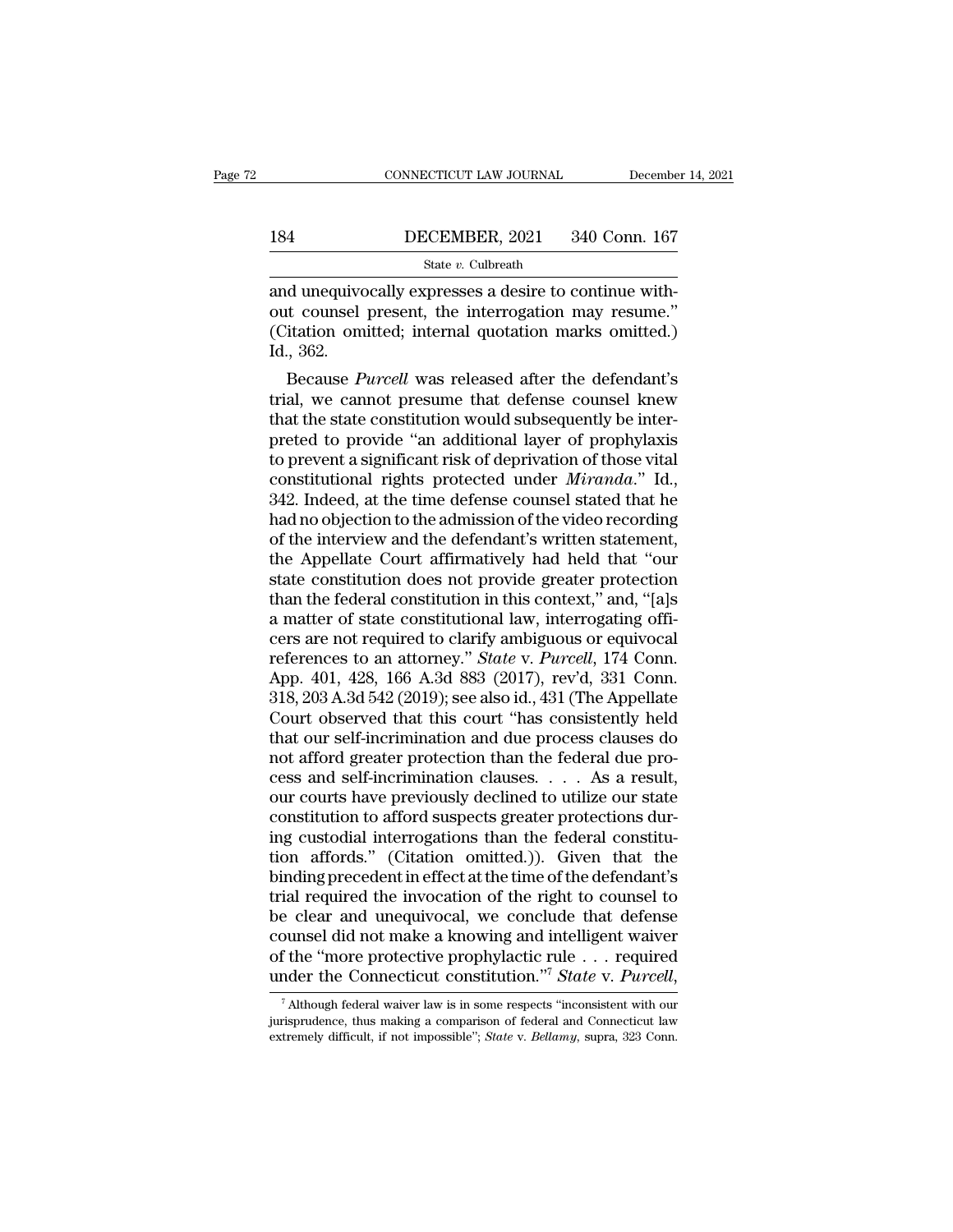| 14, 2021 | CONNECTICUT LAW JOURNAL      |     | Page 73 |
|----------|------------------------------|-----|---------|
|          |                              |     |         |
|          | 340 Conn. 167 DECEMBER, 2021 | 185 |         |
|          | State v. Culbreath           |     |         |

supra, 331 Conn. 321. Accordingly, the defendant's state<br>
supra, 331 Conn. 321. Accordingly, the defendant's state<br>
constitutional claim was not waived. 340 Conn. 167 DECEMBER, 2021<br>
State v. Culbreath<br>
supra, 331 Conn. 321. Accordingly, the defe<br>
constitutional claim was not waived.<br>
II

II

SECRIMBRIN, 2021<br>
State v. Culbreath<br>
pra, 331 Conn. 321. Accordingly, the defendant's state<br>
mstitutional claim was not waived.<br>
II<br>
We next address whether the defendant's rights under<br>
ticle first, § 8, of the state co State v. Culbreath<br>
supra, 331 Conn. 321. Accordingly, the defendant's state<br>
constitutional claim was not waived.<br>
II<br>
We next address whether the defendant's rights under<br>
article first, § 8, of the state constitution w supra, 331 Conn. 321. Accordingly, the defendant's state<br>constitutional claim was not waived.<br>II<br>We next address whether the defendant's rights under<br>article first, § 8, of the state constitution were violated<br>when Rykowsk constitutional claim was not waived.<br>
II<br>
We next address whether the defendant's rights under<br>
article first, § 8, of the state constitution were violated<br>
when Rykowski continued to question the defendant<br>
after he alle II<br>We next address whether the defendant's rights under<br>article first, § 8, of the state constitution were violated<br>when Rykowski continued to question the defendant<br>after he allegedly invoked his right to counsel. As we<br>e We next address whether the defendant's rights under<br>article first, § 8, of the state constitution were violated<br>when Rykowski continued to question the defendant<br>after he allegedly invoked his right to counsel. As we<br>exp We next address whether the defendant's rights under<br>article first, § 8, of the state constitution were violated<br>when Rykowski continued to question the defendant<br>after he allegedly invoked his right to counsel. As we<br>expl article first, § 8, of the state constitution were violated<br>when Rykowski continued to question the defendant<br>after he allegedly invoked his right to counsel. As we<br>explained in part I of this opinion, in *Purcell*, we det when Rykowski continued to question the defendant<br>after he allegedly invoked his right to counsel. As we<br>explained in part I of this opinion, in *Purcell*, we deter-<br>mined that the federal constitutional standard set forth after he allegedly invoked his right to counsel. As we explained in part I of this opinion, in *Purcell*, we determined that the federal constitutional standard set forth in *Davis v. United States*, supra, 512 U.S. 459–60 explained in part I of this opinion, in *Purcell*, we deter-<br>mined that the federal constitutional standard set forth<br>in *Davis* v. *United States*, supra, 512 U.S. 459–60, requir-<br>ing a suspect's invocation of the right t mined that the federal constitutional standard set forth<br>in *Davis* v. *United States*, supra, 512 U.S. 459–60, requir-<br>ing a suspect's invocation of the right to counsel to be<br>clear and unequivocal, "does not adequately s in *Davis* v. United States, supra, 512 U.S. 459–60, requiring a suspect's invocation of the right to counsel to be clear and unequivocal, "does not adequately safeguard *Miranda*'s right to the advice of counsel during a ing a suspect's invocation of the right to counsel to be clear and unequivocal, "does not adequately safeguard *Miranda*'s right to the advice of counsel during a custodial interrogation." *State* v. *Purcell*, supra, 331 dial interrogation." State v. Purcell, supra, 331 Conn.<br>361–62. We therefore adopted a more protective standard under article first, § 8, of the Connecticut constitu-<br>tion, which requires questioning to cease after the ad 361–62. We therefore adopted a more protective stan-<br>dard under article first, § 8, of the Connecticut constitu-<br>tion, which requires questioning to cease after the advise-<br> $\frac{435}{235}$ , we note that the federal courts o

dard under article first, § 8, of the Connecticut constitu-<br>tion, which requires questioning to cease after the advise-<br> $435$ ; we note that the federal courts of appeals also review claims affirma-<br>tively waived in the tr diana direct affect ansiet and states in the contributed solution<br>is the advise-<br>435; we note that the federal courts of appeals also review claims affirma-<br>tively waived in the trial court when defense coursel's waiver wa see id. (reviewing defendant's sufficiency of evidence claim for plain error because it is "acknowledgement" that changed between the time of trial and direct appeal. United States v. Johnson, 981 F.3d 1171, 1178 (11th Cir 435; we note that the federal courts of appeals also review claims affirmatively waived in the trial court when defense counsel's waiver was predicated on "then-binding precedent" that changed between the time of trial an tively waived in the trial court when defense counsel's waiver was predicated<br>on "then-binding precedent" that changed between the time of trial and<br>direct appeal. *United States* v. *Johnson*, 981 F.3d 1171, 1178 (11th Ci on "then-binding precedent" that changed between the time of trial and direct appeal. *United States v. Johnson*, 981 F.3d 1171, 1178 (11th Cir. 2020); see id. (reviewing defendant's sufficiency of evidence claim for plain of external United States we understand in 178 (11th Cir. 2020);<br>direct appeal. United States v. Johnson, 981 F.3d 1171, 1178 (11th Cir. 2020);<br>see id. (reviewing defendant's sufficiency of evidence claim for plain error<br>b see id. (reviewing defendant's sufficiency of evidence claim for plain error<br>because his "acknowledgement that the evidence he stipulated to was suffi-<br>cient to satisfy the elements of the crime as laid out by then-binding because his "acknowledgement that the evidence he stipulated to was sufficient to satisfy the elements of the crime as laid out by then-binding precedent does not preclude him from asserting that the stipulation is not suf cient to satisfy the elements of the crime as laid out by then-binding prece-<br>cient to satisfy the elements of the crime as laid out by then-binding prece-<br>dent does not preclude him from asserting that the stipulation is changes between trial and appeal''); *United States* v. *Titlies*, 852 F.3d 1257, 1264 n.5 (10th Cir. 2017) (agreeing with defendant that "the [invited error] and appeal"); *United States* v. *Nasir*, 982 F.3d 144, 173 n.3 sufficient in light of the [United States] Supreme Court's subsequent issuance<br>of Rehaif [v. United States, U.S., 139 S. Ct. 2191, 204 L. Ed. 2d 594<br>(2019)]"); see also, e.g., United States v. Nasir, 982 F.3d 144, 173 n.35 of *Rehaif* [v. *United States*, U.S. (1998). 139 S. Ct. 2191, 204 L. Ed. 2d 594 (2019)]"); see also, e.g., *United States* v. *Nasir*, 982 F.3d 144, 173 n.35 (3d Cir. 2020) ("the [invited error] doctrine does not apply [w of 2019)]"); see also, e.g., *United States* v. *Nasir*, 982 F.3d 144, 173 n.35 (3d Cir. 2020) ("the [invited error] doctrine does not apply [when] the law changes between trial and appeal"); *United States* v. *Titties*, Cir. 2020) ("the [invited error] doctrine does not apply [when] the law<br>changes between trial and appeal"); *United States v. Titties*, 852 F.3d 1257,<br>1264 n.5 (10th Cir. 2017) (agreeing with defendant that "the [invited e changes between trial and appeal"); *United States* v. *Titties*, 852 F.3d 1257, 1264 n.5 (10th Cir. 2017) (agreeing with defendant that "the [invited error] doctrine does not apply when a party relied on settled law that 1264 n.5 (10th Cir. 2017) (agreeing with defendant that "the [invited error] doctrine does not apply when a party relied on settled law that changed while the case was on appeal"); *United States v. Coffelt*, 529 Fed. App right to be sentenced without consideration of his need for rehabilitation.<br>Hottine does not apply when a party relied on settled law that changed<br>while the case was on appeal"); United States v. Coffelt, 529 Fed. Appx.<br>63 while the case was on appeal"); *United States v. Coffelt*, 529 Fed. Appx.<br>636, 639 (6th Cir. 2013) ("[T]he [invited error] doctrine presupposes that<br>the defendant has knowledge of the right that he or she is giving up. . 636, 639 (6th Cir. 2013) ("[T]he [invited error] doctrine presupposes that the defendant has knowledge of the right that he or she is giving up. . . . Here, [the defendant] could not have known that he was relinquishing h 636, 639 (6th Cir. 2013) ("[T]he [invited error] doctrine presupposes that the defendant has knowledge of the right that he or she is giving up. . . . Here, [the defendant] could not have known that he was relinquishing h Here, [the defendant] could not have known that he was relinquishing his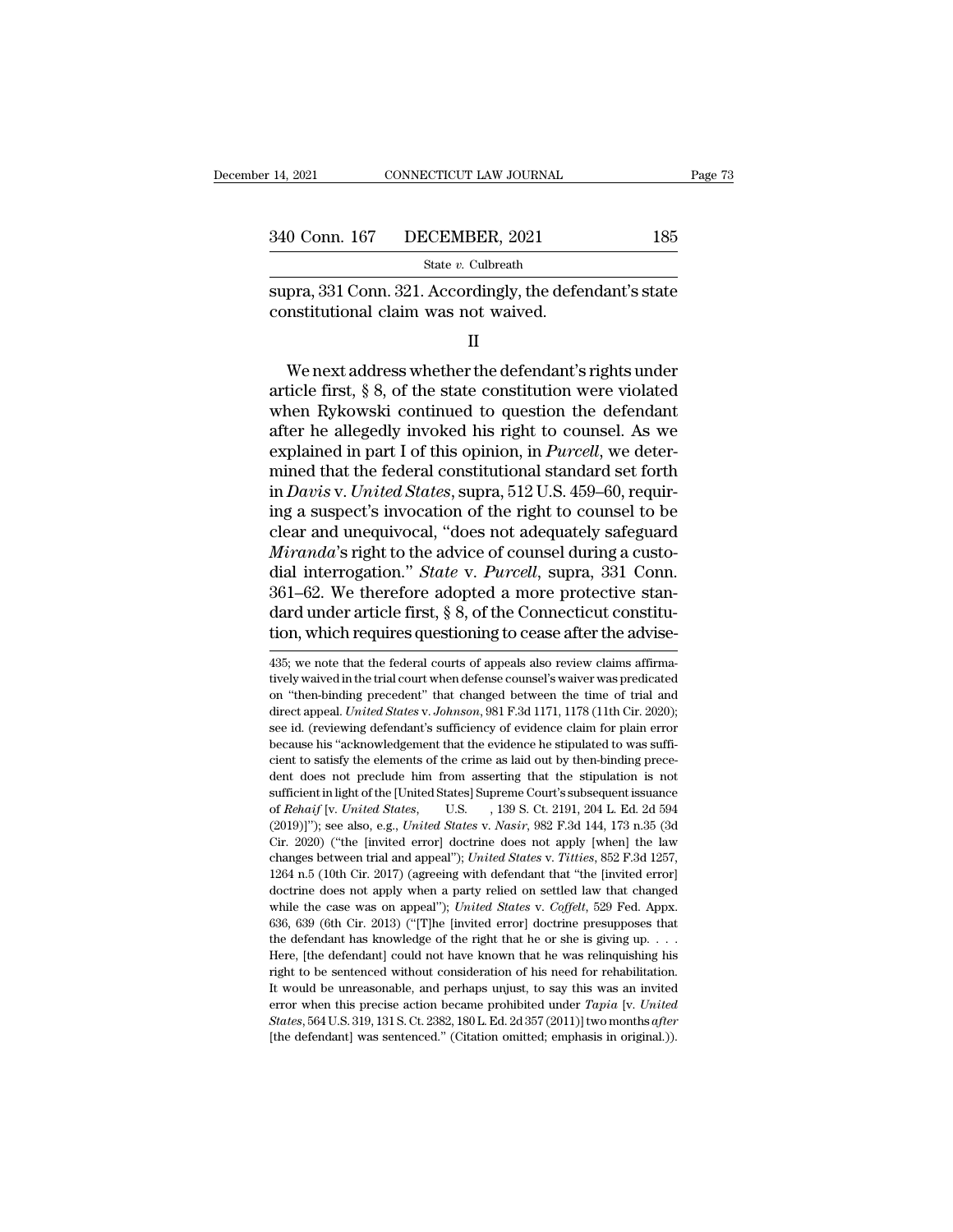# CONNECTICUT LAW JOURNAL December 14, 2021<br>186 DECEMBER, 2021 340 Conn. 167<br>18tate v. Culbreath

### State *v.* Culbreath

CONNECTICUT LAW JOURNAL December 14, 20<br>
186 DECEMBER, 2021 340 Conn. 167<br>
<sup>State v</sup>. Culbreath<br>
ment of *Miranda* rights "if a suspect makes an equivocal<br>
statement that arguably can be construed as a request<br>
for counsel 186 DECEMBER, 2021 340 Conn. 167<br>
State v. Culbreath<br>
ment of *Miranda* rights "if a suspect makes an equivocal<br>
statement that arguably can be construed as a request<br>
for counsel . . . . " (Internal quotation marks omitt for counsel . . . .'' (Internal quotation marks omitted.) IS6 DECEMBER, 2021 340 Conn. 167<br>
State v. Culbreath<br>
ment of *Miranda* rights "if a suspect makes an equivocal<br>
statement that arguably can be construed as a request<br>
for counsel . . . . ." (Internal quotation marks omitt SECRETE 2013 2021<br>
State v. Culbreath<br>
ment of *Miranda* rights "if a suspect makes an equivocal<br>
statement that arguably can be construed as a request<br>
for counsel . . . . " (Internal quotation marks omitted.)<br>
Id., 362. state v. Cubreath<br>
ment of *Miranda* rights "if a suspect makes an equivocal<br>
statement that arguably can be construed as a request<br>
for counsel  $\ldots$ ." (Internal quotation marks omitted.)<br>
Id., 362. *Purcell* states that ment of *Miranda* rights "if a suspect makes an equivocal<br>statement that arguably can be construed as a request<br>for counsel...." (Internal quotation marks omitted.)<br>Id., 362. *Purcell* states that questioning may not resu statement that arguably can be construed as a request<br>for counsel . . . . " (Internal quotation marks omitted.)<br>Id., 362. *Purcell* states that questioning may not resume<br>once a defendant expresses such a request, "except for counsel . . . ." (Internal quotation marks omitted.)<br>Id., 362. *Purcell* states that questioning may not resume<br>once a defendant expresses such a request, "except for<br>narrow questions designed to clarify the earlier s Id., 362. *Purcell* states that questioning may not resume<br>once a defendant expresses such a request, "except for<br>narrow questions designed to clarify the earlier state-<br>ment and the suspect's desire for counsel." (Intern once a defendant expresses such a request, "except for<br>narrow questions designed to clarify the earlier state-<br>ment and the suspect's desire for counsel." (Internal<br>quotation marks omitted.) Id. Alternatively, "[i]nterro-<br> narrow questions designed to clarify the earlier statement and the suspect's desire for counsel." (Internal quotation marks omitted.) Id. Alternatively, "[i]nterrogators confronted with such a situation . . . may inform th ment and the suspect's desire for counsel." (Internal quotation marks omitted.) Id. Alternatively, "[i]nterrogators confronted with such a situation . . . may inform the defendant that they understand his statement(s) to m quotation marks omitted.) Id. Alternatively, "[i]nterro-<br>gators confronted with such a situation  $\ldots$  may<br>inform the defendant that they understand his state-<br>ment(s) to mean that he does not wish to speak with<br>them with gators confronted with such a situation  $\ldots$  may<br>inform the defendant that they understand his state-<br>ment(s) to mean that he does not wish to speak with<br>them without counsel present and that they will termi-<br>nate the in inform the defendant that they underst<br>ment(s) to mean that he does not wish<br>them without counsel present and that th<br>nate the interrogation." Id. In either se<br>tioning may not resume until "the defend<br>clearly and unequivo Purcell identified three categories of statements and involved in the minimite the interrogation." Id. In either scenario, questing may not resume until "the defendant thereafter early and unequivocally expresses a desire mate the interrogation." Id. In either scenario, questioning may not resume until "the defendant thereafter<br>clearly and unequivocally expresses a desire to continue<br>without counsel present  $\dots$ ." Id.<br> $Purcell$  identified thre

rate the interrogation. Id: in entier scenario, questioning may not resume until "the defendant thereafter<br>clearly and unequivocally expresses a desire to continue<br>without counsel present  $\dots$ ." Id.<br> $Purcell$  identified three clearly and unequivocally expresses a desire to continue<br>without counsel present  $\dots$ ." Id.<br> $Purcell$  identified three categories of statements that<br>are equivocal and arguably can be construed as an invo-<br>cation of a suspect' clearly and unequivocally expresses a desire to continue<br>without counsel present  $\dots$ ." Id.<br>*Purcell* identified three categories of statements that<br>are equivocal and arguably can be construed as an invo-<br>cation of a susp matrix counser present  $\ldots$  and  $\ldots$  rate example and arguably can be construed as an invocation of a suspect's right to counsel: (1) "statements regarding the assistance or presence of counsel [that] include one or mor Purcell identified three categories of statements that<br>are equivocal and arguably can be construed as an invo-<br>cation of a suspect's right to counsel: (1) "statements<br>regarding the assistance or presence of counsel [that] are equivocal and arguably can be construed as an invo-<br>cation of a suspect's right to counsel: (1) "statements<br>regarding the assistance or presence of counsel [that]<br>include one or more conditional or hedging terms, such<br> cation of a suspect's right to counsel: (1) "statements<br>regarding the assistance or presence of counsel [that]<br>include one or more conditional or hedging terms, such<br>as if, should, probably, or maybe"; id., 335; (2) "[s]ta regarding the assistance or presence of counsel [that]<br>
include one or more conditional or hedging terms, such<br>
as if, should, probably, or maybe"; id., 335; (2) "[s]tate-<br>
ments referring to counsel's advice that the defe include one or more conditional or hedging terms, such<br>as if, should, probably, or maybe"; id., 335; (2) "[s]tate-<br>ments referring to counsel's advice that the defendant<br>not speak to the police, if made after the defendant as if, should, probably, or maybe"; id., 335; (2) "[s]tate-<br>ments referring to counsel's advice that the defendant<br>not speak to the police, if made after the defendant has<br>agreed to waive his right to counsel"; id., 337; ments referring to coun<br>not speak to the police, i<br>agreed to waive his righ<br>"[s]tatements that could<br>of the defendant's reser<br>to the police without  $\ldots$ ..." Id., 338–39.<br>With these principles where the use of the speak to the police, it induce a<br>the defendant in mind, 337; and (3)<br>s) share the defendant's reservation about whether speaking<br>the police without counsel is in his best interest<br> $\therefore$  Td., 338–39.<br>Wi defined to wave fils right to counser; i.e., 357, and (3)<br>
"[s]tatements that could be interpreted as an expression<br>
of the defendant's reservation about whether speaking<br>
to the police without counsel is in his best inte

Statements that could be interpreted as an expression<br>of the defendant's reservation about whether speaking<br>to the police without counsel is in his best interest<br> $\ldots$ ." Id., 338–39.<br>With these principles in mind, we addr of the police without counsel is in his best interest<br> *State* v. <sup>338–39</sup>.<br>
With these principles in mind, we address whether<br>
the defendant invoked his right to counsel under the<br>
state constitution during his custodial (1997) (where whilout counser is in his best interest<br>  $\ldots$   $\ddots$  Id., 338–39.<br>
With these principles in mind, we address whether<br>
the defendant invoked his right to counsel under the<br>
state constitution during his custo with these principles in mind, we address whether<br>the defendant invoked his right to counsel under the<br>state constitution during his custodial interview. See<br>*State* v. *Anonymous*, 240 Conn. 708, 723, 694 A.2d 766<br>(1997) With these principles in mind, we address whether<br>the defendant invoked his right to counsel under the<br>state constitution during his custodial interview. See<br>State v. Anonymous, 240 Conn. 708, 723, 694 A.2d 766<br>(1997) (wh the defendant invoked his right to counsel under the state constitution during his custodial interview. See State v. Anonymous, 240 Conn. 708, 723, 694 A.2d 766 (1997) (whether defendant invoked right to counsel is questio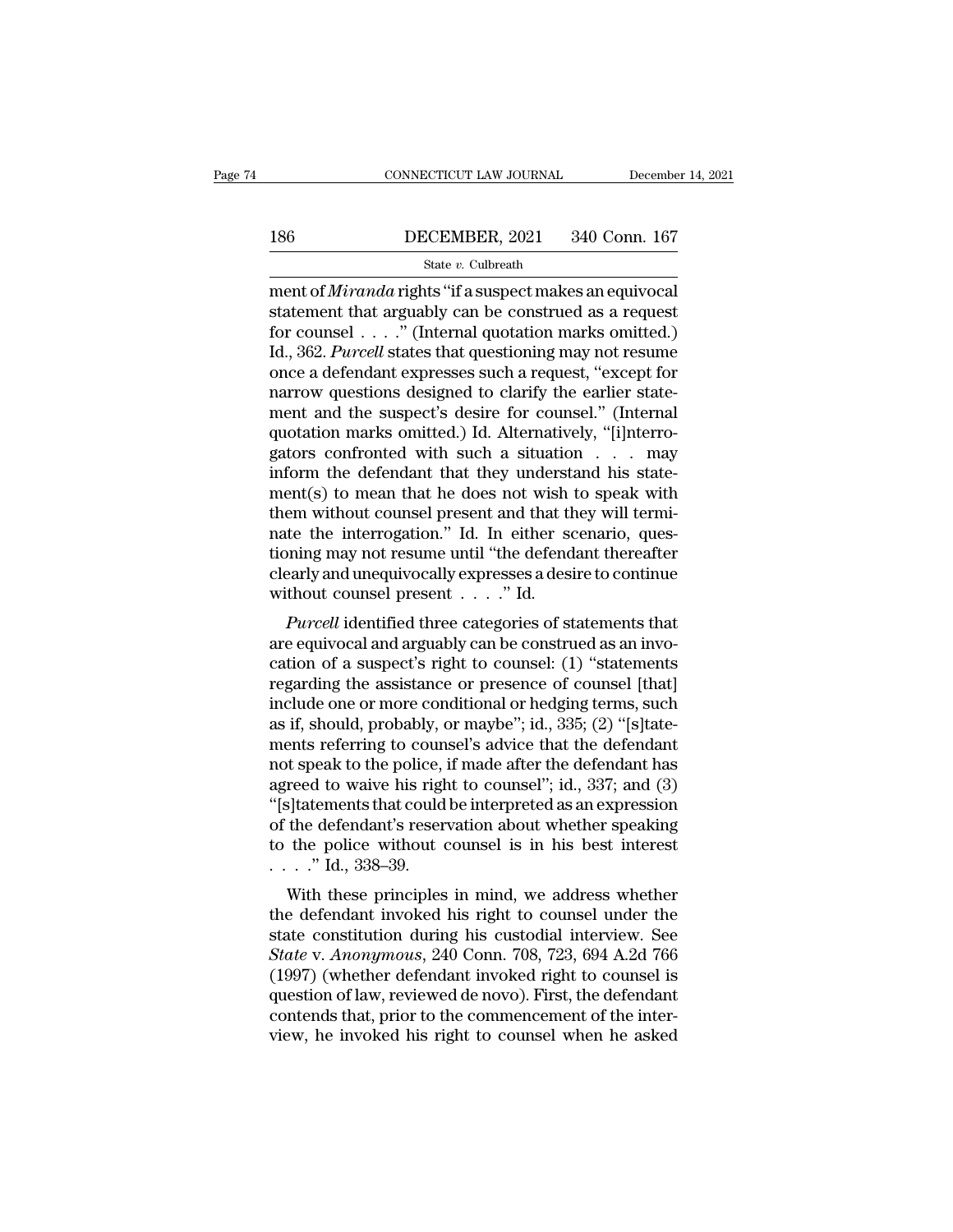State *v.* Culbreath

14, 2021 CONNECTICUT LAW JOURNAL<br>
240 Conn. 167 DECEMBER, 2021 187<br>
<sup>21</sup> State *v*. Culbreath<br>
Rykowski why the *Miranda* rights waiver form pro-<br>
2011 was viewed "that I'm wavering . . . um . . . saying how I 340 Conn. 167 DECEMBER, 2021 187<br>
State v. Culbreath<br>
Rykowski why the *Miranda* rights waiver form pro-<br>
vided "that I'm wavering . . . um . . . saying how I<br>
don't want the presence of an attorney or anything<br>
"The state 340 Conn. 167 DECEMBER, 2021 187<br>
State v. Culbreath<br>
Rykowski why the *Miranda* rights waiver form pro-<br>
vided "that I'm wavering . . . um . . . saying how I<br>
don't want the presence of an attorney or anything<br>
. . . ." 340 Conn. 167 DECEMBER, 2021 187<br>
State v. Culbreath<br>
Rykowski why the *Miranda* rights waiver form pro-<br>
vided "that I'm wavering . . . um . . . saying how I<br>
don't want the presence of an attorney or anything<br>
... ." Th State v. Culbreath<br>
Rykowski why the *Miranda* rights waiver form pro-<br>
vided "that I'm wavering . . . um . . . saying how I<br>
don't want the presence of an attorney or anything<br>
. . . ." The state responds that the defend State v. Cubreath<br>
Rykowski why the *Miranda* rights waiver form pro-<br>
vided "that I'm wavering . . . um . . . saying how I<br>
don't want the presence of an attorney or anything<br>
. . . ." The state responds that the defenda Rykowski why the *Miranda* rights waiver form pro-<br>vided "that I'm wavering . . . um . . . saying how I<br>don't want the presence of an attorney or anything<br>...." The state responds that the defendant's question<br>was not an form. which was the presence of an attorney of any antisem-<br>..." The state responds that the defendant's question<br>as not an equivocal inquiry that arguably could be<br>nstrued as a request for clarification of the *Miranda* rights was not an equivocal inquiry that arguably could be construed as a request for counsel but, instead, was a request for clarification of the *Miranda* rights waiver form.<br>We need not decide whether the defendant's first in

reconstrued as a requirectical inquiry and arguasty count be construed as a request for clarification of the *Miranda* rights waiver form.<br>We need not decide whether the defendant's first inquiry arguably could be construe plied with the dictates of *Purcell* by seeking clarification of the *Miranda* rights waiver<br>form.<br>We need not decide whether the defendant's first<br>inquiry arguably could be construed as a request for<br>counsel because the r Form.<br>
We need not decide whether the defendant's first<br>
inquiry arguably could be construed as a request for<br>
counsel because the record reflects that Rykowski com-<br>
plied with the dictates of *Purcell* by seeking clarifi We need not decide whether the defendant's first<br>inquiry arguably could be construed as a request for<br>counsel because the record reflects that Rykowski com-<br>plied with the dictates of *Purcell* by seeking clarification<br>fr We need not decide whether the defendant's first<br>inquiry arguably could be construed as a request for<br>counsel because the record reflects that Rykowski com-<br>plied with the dictates of *Purcell* by seeking clarification<br>fr inquiry arguably could be construed as a request for<br>counsel because the record reflects that Rykowski com-<br>plied with the dictates of *Purcell* by seeking clarification<br>from the defendant before beginning the interview. I counsel because the record reflects that Rykowski complied with the dictates of *Purcell* by seeking clarification<br>from the defendant before beginning the interview. In<br>response to the defendant's question regarding "waver plied with the dictates of *Purcell* by seeking clarification<br>from the defendant before beginning the interview. In<br>response to the defendant's question regarding "waver-<br>ing," Rykowski explained that, "[w]hat this means i from the defendant before beginning the interview. In<br>response to the defendant's question regarding "waver-<br>ing," Rykowski explained that, "[w]hat this means is,<br>right now, if you sign this, it just means you are agreein response to the defendant's question regarding "waver-<br>ing," Rykowski explained that, "[w]hat this means is,<br>right now, if you sign this, it just means you are agreeing<br>to talk to us," and "you can stop answering questions ing," Rykowski explained that, "[w]hat this means is, right now, if you sign this, it just means you are agreeing to talk to us," and "you can stop answering questions or you don't have to answer questions if you don't wa right now, if you sign this, it just means you are agreeing<br>to talk to us," and "you can stop answering questions<br>or you don't have to answer questions if you don't want<br>to . . . . but we can't talk unless you agree to tal to talk to us," and "you can stop answering questions<br>or you don't have to answer questions if you don't want<br>to . . . but we can't talk unless you agree to talk to<br>us right now." When the defendant asked whether he<br>had t or you don't have to answer questions if you don't want<br>to . . . but we can't talk unless you agree to talk to<br>us right now." When the defendant asked whether he<br>had to sign the waiver form to talk to Rykowski, Rykow-<br>ski to . . . but we can't talk unless you agree to talk to<br>us right now." When the defendant asked whether he<br>had to sign the waiver form to talk to Rykowski, Rykow-<br>ski responded in the affirmative but explained that the<br>def us right now." When the defendant asked whether he<br>had to sign the waiver form to talk to Rykowski, Rykow-<br>ski responded in the affirmative but explained that the<br>defendant could "stop answering questions whenever<br>[he] wan had to sign the waiver form to talk to Rykowski, Rykowski<br>ski responded in the affirmative but explained that the<br>defendant could "stop answering questions whenever<br>[he] want[ed]" and that "it doesn't mean [that he had]<br>to ski responded in the affirmative but explained that the<br>defendant could "stop answering questions whenever<br>[he] want[ed]" and that "it doesn't mean [that he had]<br>to talk," it just "means [that they could] talk." The<br>defend defendant could "stop answering questions whenever<br>
[he] want[ed]" and that "it doesn't mean [that he had]<br>
to talk," it just "means [that they could] talk." The<br>
defendant replied "[a]lright" and signed the waiver<br>
form. [he] want[ed]" and that "it doesn't mean [that he had]<br>to talk," it just "means [that they could] talk." The<br>defendant replied "[a]lright" and signed the waiver<br>form. The defendant's express waiver of his *Miranda*<br>rights to talk," it just "means [that they could] talk." The<br>defendant replied "[a]lright" and signed the waiver<br>form. The defendant's express waiver of his *Miranda*<br>rights following Rykowski's explanation manifested the<br>defenda defendant replied "[a]lright" and signed the waiver<br>form. The defendant's express waiver of his *Miranda*<br>rights following Rykowski's explanation manifested the<br>defendant's clear and unequivocal desire to proceed<br>with the form. The defendant's express waiver of his *Miranda* rights following Rykowski's explanation manifested the defendant's clear and unequivocal desire to proceed with the interview without the presence of counsel. Important rights following Rykowski's explanation manifested the<br>defendant's clear and unequivocal desire to proceed<br>with the interview without the presence of counsel.<br>Importantly, the defendant does not claim that his<br>waiver of hi defendant's clear and unequivocal desire to proceed<br>with the interview without the presence of counsel.<br>Importantly, the defendant does not claim that his<br>waiver of his *Miranda* rights was not knowing, intelli-<br>gent, and with the interview without the presence of counsel.<br>Importantly, the defendant does not claim that his<br>waiver of his *Miranda* rights was not knowing, intelli-<br>gent, and voluntary under the totality of the circum-<br>stances. Importantly, the defendant does not claim that his<br>waiver of his *Miranda* rights was not knowing, intelli-<br>gent, and voluntary under the totality of the circum-<br>stances. On the present record, we conclude that the<br>defenda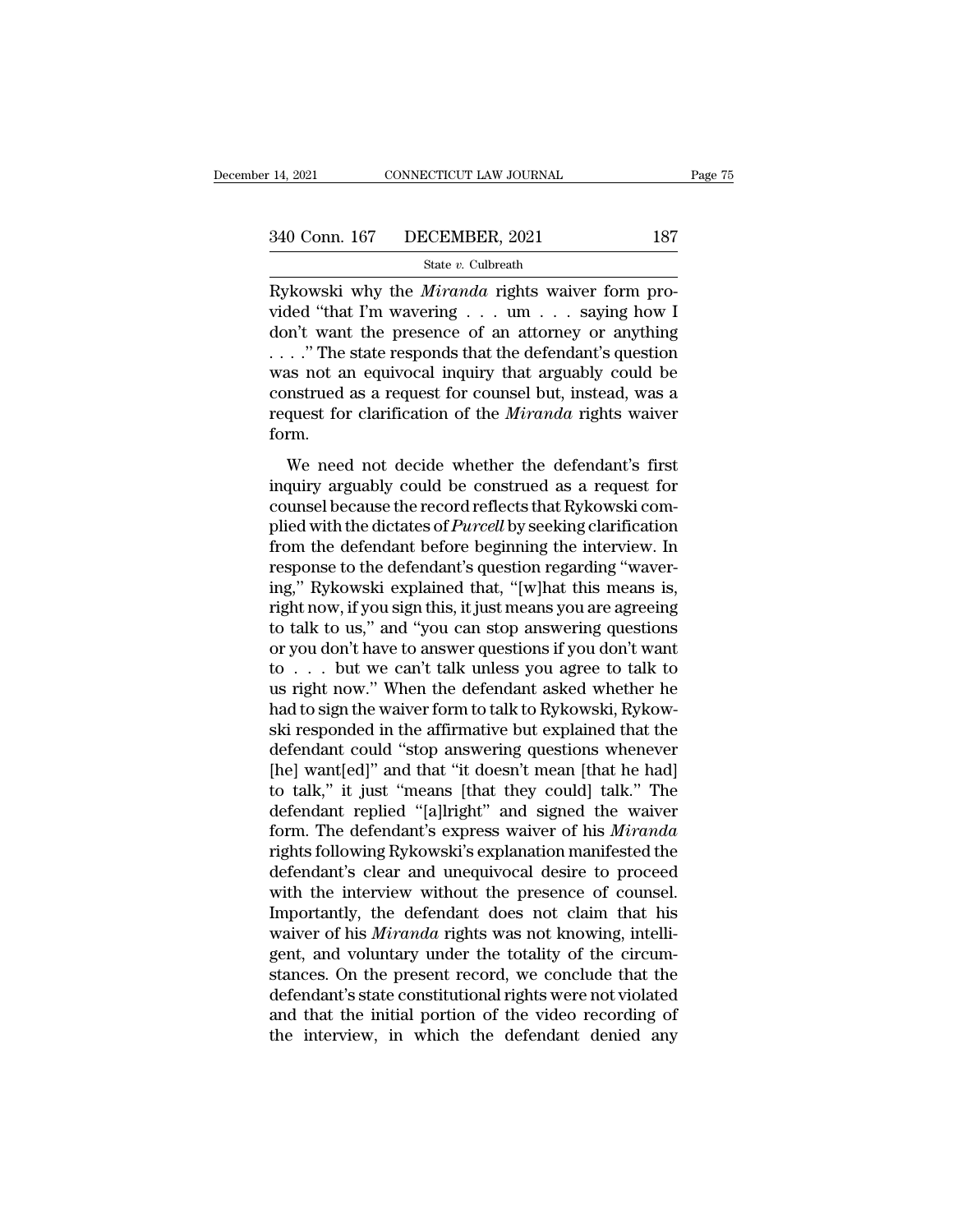|     | CONNECTICUT LAW JOURNAL | December 14, 2021 |
|-----|-------------------------|-------------------|
|     |                         |                   |
| 188 | DECEMBER, 2021          | 340 Conn. 167     |
|     | State v. Culbreath      |                   |

CONNECTICUT LAW JOURNAL December 14, 2021<br>
188 DECEMBER, 2021 340 Conn. 167<br>
5tate v. Culbreath<br>
involvement in the shooting, properly was admitted<br>
into evidence. ISS<br>
Involvement in the<br>
into evidence.<br>
The defendant ne

S<br>
State v. Culbreath<br>
State v. Culbreath<br>
Wolvement in the shooting, properly was admitted<br>
to evidence.<br>
The defendant next claims that he invoked his right<br>
counsel approximately three hours later in the inter-<br>
when h 188 DECEMBER, 2021 340 Conn. 167<br>  $\frac{\text{State } v. \text{ Cubreath}}{\text{involvement in the shooting, properly was admitted}}$ <br>
involvement in the shooting, properly was admitted<br>
into evidence.<br>
The defendant next claims that he invoked his right<br>
to counsel approximately three h State v. Culbreath<br>
involvement in the shooting, properly was admitted<br>
into evidence.<br>
The defendant next claims that he invoked his right<br>
to counsel approximately three hours later in the inter-<br>
view, when he asked, " involvement in the shooting, properly was admitted<br>into evidence.<br>The defendant next claims that he invoked his right<br>to counsel approximately three hours later in the inter-<br>view, when he asked, "[i]s there anybody I can involvement in the shooting, properly was admitted<br>into evidence.<br>The defendant next claims that he invoked his right<br>to counsel approximately three hours later in the inter-<br>view, when he asked, "[i]s there anybody I can The defendant next claims that he invoked his right<br>to counsel approximately three hours later in the inter-<br>view, when he asked, "[i]s there anybody I can talk to<br> $\ldots$  [I]ike an attorney or something?" The defendant's<br>q The defendant next claims that he invoked his right<br>to counsel approximately three hours later in the inter-<br>view, when he asked, "[i]s there anybody I can talk to<br> $\ldots$  [l]ike an attorney or something?" The defendant's<br>q to counsel approximately three hours later in the inter-<br>view, when he asked, "[i]s there anybody I can talk to<br>... [l]ike an attorney or something?" The defendant's<br>question about the availability of "an attorney" or som view, when he asked, "[i]s there anybody I can talk to<br>
... [l]ike an attorney or something?" The defendant's<br>
question about the availability of "an attorney" or some-<br>
one else to "talk to" is precisely the type of condi question about the availability of "an attorney" or some-<br>one else to "talk to" is precisely the type of conditional<br>and equivocal inquiry that reasonably can be construed<br>as a request for counsel. See *State* v. *Purcell* one else to "talk to" is precisely the type of conditional<br>and equivocal inquiry that reasonably can be construed<br>as a request for counsel. See *State* v. *Purcell*, supra, 331<br>Conn. 335–37; see also *People* v. *Sauceda-C* and equivocal inquiry that reasonably can be construed<br>as a request for counsel. See *State* v. *Purcell*, supra, 331<br>Conn. 335–37; see also *People* v. *Sauceda-Contreras*,<br>55 Cal. 4th 203, 219, 282 P.3d 279, 145 Cal. Rpt as a request for counsel. See *State* v. *Purcell*, supra, 331<br>Conn. 335–37; see also *People* v. *Sauceda-Contreras*,<br>55 Cal. 4th 203, 219, 282 P.3d 279, 145 Cal. Rptr. 3d 271<br>(2012) (defendant's statement " '[i]f you can Conn. 335–37; see also *People* v. *Sauceda-Contreras*,<br>55 Cal. 4th 203, 219, 282 P.3d 279, 145 Cal. Rptr. 3d 271<br>(2012) (defendant's statement " '[i]f you can bring me<br>a lawyer' " was conditional and equivocal invocation 55 Cal. 4th 203, 219, 282 P.3d 279, 145 Cal. Rptr. 3d 271<br>(2012) (defendant's statement " '[i]f you can bring me<br>a lawyer' " was conditional and equivocal invocation of<br>right of counsel, among other reasons, because "it<br>be (2012) (defendant's statement " '[i]f you can bring me<br>a lawyer' " was conditional and equivocal invocation of<br>right of counsel, among other reasons, because "it<br>began with an inquiry as to whether a lawyer could be<br>broug a lawyer'" was conditional and equivocal invocation of<br>right of counsel, among other reasons, because "it<br>began with an inquiry as to whether a lawyer could be<br>brought to [the] defendant" (emphasis omitted)); *People*<br>v. right of counsel, among other reasons, because "it<br>began with an inquiry as to whether a lawyer could be<br>brought to [the] defendant" (emphasis omitted)); *People*<br>v. *Kutlak*, 364 P.3d 199, 206 (Colo. 2016) (defendant's<br>in began with an inquiry as to whether a lawyer could be<br>brought to [the] defendant" (emphasis omitted)); *People*<br>v. *Kutlak*, 364 P.3d 199, 206 (Colo. 2016) (defendant's<br>inquiry whether he could "'get [his lawyer] down here brought to [the] defendant" (emphasis omitted)); *People* v. *Kutlak*, 364 P.3d 199, 206 (Colo. 2016) (defendant's inquiry whether he could " 'get [his lawyer] down here now' " was equivocal invocation of right to counsel v. *Kutlak*, 364 P.3d 199, 206 (Colo. 2016) (defendant's<br>inquiry whether he could " 'get [his lawyer] down here<br>now' " was equivocal invocation of right to counsel<br>because it was "unclear  $\ldots$  whether he was actually<br>req inquiry whether he could "'get [his lawyer] down here<br>now'" was equivocal invocation of right to counsel<br>because it was "unclear . . . whether he was actually<br>requesting his lawyer or whether he was simply explor-<br>ing the now'" was equivocal invocation of right to counsel<br>because it was "unclear . . . whether he was actually<br>requesting his lawyer or whether he was simply explor-<br>ing the logistics and timing of possibly securing coun-<br>sel's because it was "unclear . . . whether he was actually<br>requesting his lawyer or whether he was simply explor-<br>ing the logistics and timing of possibly securing coun-<br>sel's presence during the interrogation" (emphasis<br>omitte requesting his lawyer or whether he was simply exploring the logistics and timing of possibly securing counsel's presence during the interrogation" (emphasis omitted)); *State* v. *Sanelle*, 287 Or. App. 611, 627, 404 P.3d ing the logistics and timing of possibly securing counsel's presence during the interrogation" (emphasis omitted)); *State* v. *Sanelle*, 287 Or. App. 611, 627, 404<br>P.3d 992 (2017) (defendant's question "'[w]here's the law sel's presence during the interrogation" (emphasis<br>omitted)); *State* v. *Sanelle*, 287 Or. App. 611, 627, 404<br>P.3d 992 (2017) (defendant's question " '[w]here's the<br>lawyer' " after he had been advised of his *Miranda*<br>rig omitted)); *State* v. *Sanelle*, 287 Or. App. 611, 627, 404<br>P.3d 992 (2017) (defendant's question " '[w]here's the<br>lawyer' " after he had been advised of his *Miranda*<br>rights was equivocal because "a reasonable officer<br>wou P.3d 992 (2017) (defendant's question " '[w]here's the<br>lawyer' " after he had been advised of his *Miranda*<br>rights was equivocal because "a reasonable officer<br>would have understood that [the] defendant may have<br>been invoki lawyer'" after he had been advised of his *Miranda*<br>rights was equivocal because "a reasonable officer<br>would have understood that [the] defendant may have<br>been invoking his right to counsel"), review denied, 362<br>Or. 482, 4 rights was equivocal because "a reasonable officer<br>would have understood that [the] defendant may have<br>been invoking his right to counsel"), review denied, 362<br>Or. 482, 412 P.3d 199 (2018). Accordingly, Rykowski had<br>an obl would have understood that [the] defendant may have been invoking his right to counsel"), review denied, 3 Or. 482, 412 P.3d 199 (2018). Accordingly, Rykowski han obligation under article first, § 8, of the Connectic cons Extra 2.412 P.3d 199 (2018). Accordingly, Rykowski had obligation under article first, § 8, of the Connecticut institution to stop the interview and to clarify whether e defendant desired the presence of counsel or, altert *ch*: 482, 4121.30 139 (2018). Accordingly, hykowski had<br>an obligation under article first, § 8, of the Connecticut<br>constitution to stop the interview and to clarify whether<br>the defendant desired the presence of counsel or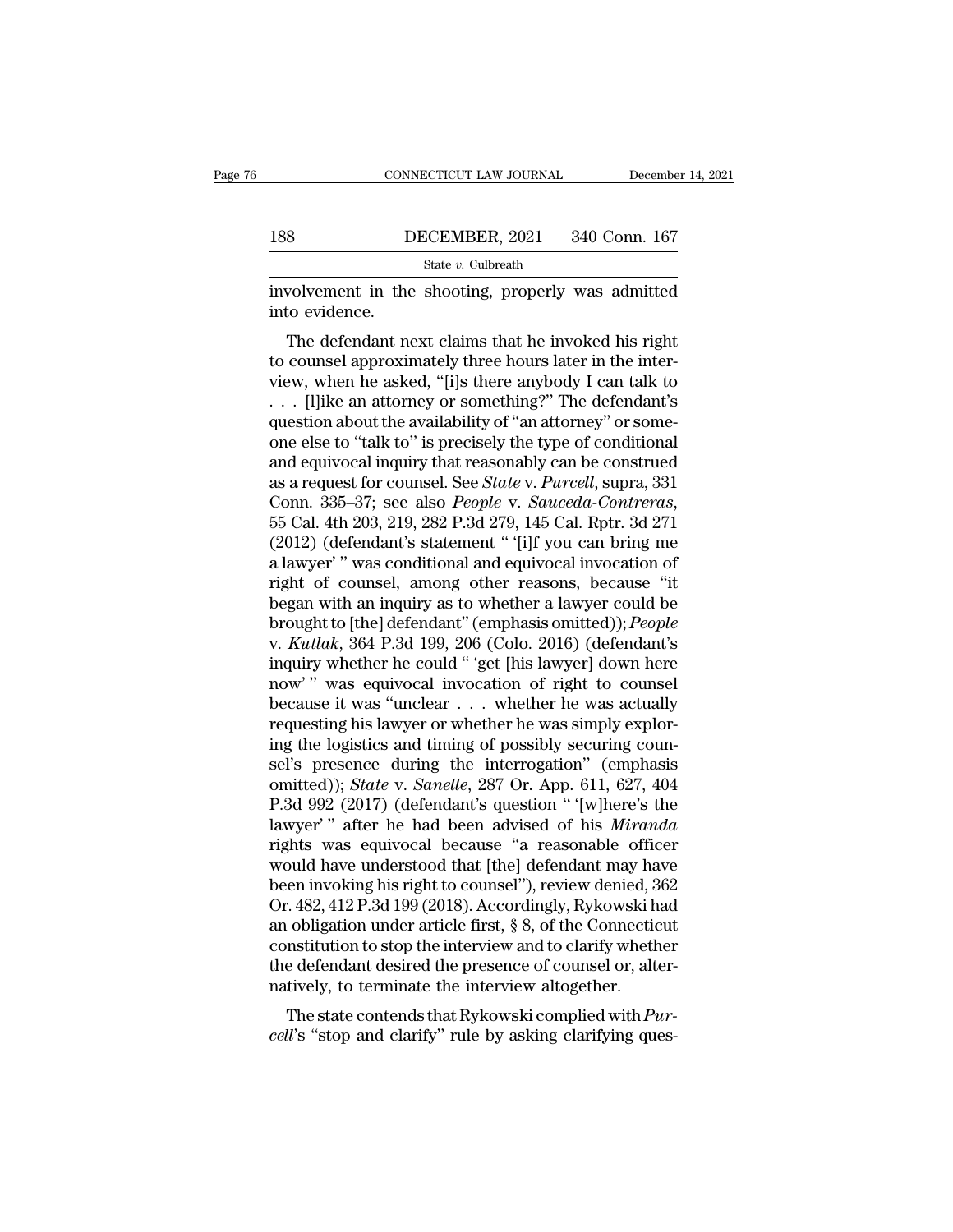# 14, 2021 CONNECTICUT LAW JOURNAL Page 77<br>340 Conn. 167 DECEMBER, 2021 189<br>State v. Culbreath

# State *v.* Culbreath

THE 14, 2021 CONNECTICUT LAW JOURNAL Page 77<br>
340 Conn. 167 DECEMBER, 2021 189<br>
State v. Culbreath<br>
tions, such as "[i]s that what you want," and stopping<br>
the interview for approximately twenty minutes. We<br>
disagree for t 340 Conn. 167 DECEMBER, 2021 189<br>
State v. Culbreath<br>
tions, such as "[i]s that what you want," and stopping<br>
the interview for approximately twenty minutes. We<br>
disagree for two reasons. First, although some of<br>
Bykowski 340 Conn. 167 DECEMBER, 2021 189<br>
State v. Culbreath<br>
tions, such as "[i]s that what you want," and stopping<br>
the interview for approximately twenty minutes. We<br>
disagree for two reasons. First, although some of<br>
Rykowski 340 Conn. 167 DECEMBER, 2021 189<br>
State v. Culbreath<br>
tions, such as "[i]s that what you want," and stopping<br>
the interview for approximately twenty minutes. We<br>
disagree for two reasons. First, although some of<br>
Rykowski State v. Culbreath<br>
tions, such as "[i]s that what you want," and stopping<br>
the interview for approximately twenty minutes. We<br>
disagree for two reasons. First, although some of<br>
Rykowski's responses sought clarification state v. Culbreath<br>tions, such as "[i]s that what you want," and stopping<br>the interview for approximately twenty minutes. We<br>disagree for two reasons. First, although some of<br>Rykowski's responses sought clarification of t tions, such as "[i]s that what you want," and stopping<br>the interview for approximately twenty minutes. We<br>disagree for two reasons. First, although some of<br>Rykowski's responses sought clarification of the defen-<br>dant's int the interview for approximately twenty minutes. We<br>disagree for two reasons. First, although some of<br>Rykowski's responses sought clarification of the defen-<br>dant's intent to invoke his right to counsel, other<br>responses pla disagree for two reasons. First, although some of<br>Rykowski's responses sought clarification of the defen-<br>dant's intent to invoke his right to counsel, other<br>responses plainly "attempted to convince the defendant<br>that it w Rykowski's responses sought clarification of the defendant's intent to invoke his right to counsel, other responses plainly "attempted to convince the defendant that it was against his interests not to continue the intervi dant's intent to invoke his right to counsel, other<br>responses plainly "attempted to convince the defendant<br>that it was against his interests not to continue the<br>interview." *State* v. *Purcell*, supra, 331 Conn. 362.<br>Ryko responses plainly "attempted to convince the defendant<br>that it was against his interests not to continue the<br>interview." *State* v. *Purcell*, supra, 331 Conn. 362.<br>Rykowski informed the defendant that, if he had an<br>attorn that it was against his interests not to continue the<br>interview." *State* v. *Purcell*, supra, 331 Conn. 362.<br>Rykowski informed the defendant that, if he had an<br>attorney present, the attorney "probably won't let me<br>talk to interview." *State* v. *Purcell*, supra, 331 Conn. 362.<br>Rykowski informed the defendant that, if he had an<br>attorney present, the attorney "probably won't let me<br>talk to you," and "the cards [will] fall the way they will"<br>w Rykowski informed the defendant that, if he had an<br>attorney present, the attorney "probably won't let me<br>talk to you," and "the cards [will] fall the way they will"<br>without the defendant telling the "story" of "the why<br>or attorney present, the attorney "probably won't let me<br>talk to you," and "the cards [will] fall the way they will"<br>without the defendant telling the "story" of "the why<br>or the who or the what reason."<sup>8</sup> See id., 327, 362 ( talk to you," and "the cards [will] fall the way they will"<br>without the defendant telling the "story" of "the why<br>or the who or the what reason."<sup>8</sup> See id., 327, 362 (The<br>police officers attempted to convince the defendan without the defendant telling the "story" of "the why<br>or the who or the what reason."<sup>8</sup> See id., 327, 362 (The<br>police officers attempted to convince the defendant<br>that it was against his interests not to continue the<br>int at it was against his interests not to continue the<br>terview by stating, among other things, " 'after today,<br>pu're never gonna be able to, to give me or any other<br>pp your story. You're gonna let, a judge is gonna look<br><sup>8</sup>Th interview by stating, among other things, " 'after today, you're never gonna be able to, to give me or any other cop your story. You're gonna let, a judge is gonna look <sup>8</sup>The state relies on *Restrepo-Duque v. State*, Doc

you're never gonna be able to, to give me or any other<br>cop your story. You're gonna let, a judge is gonna look<br><sup>\*</sup>The state relies on *Restrepo-Duque* v. *State*, Docket No. 63, 2015, 2015<br>WL 9268145 (Del. December 17, 201 (2016), to support its contention that Rykowski's questions did not exceed the permissible bounds of clarification. We are not persuaded. In *Purcell*, we held that an officer's clarifying questions must be ''narrow'' and 'designed to clarify the earlier statement and the suspect's desire for cou WL 9268145 (Del. December 17, 2015) (decision without published opinion, 130 A.3d 340), cert. denied, 578 U.S. 1023, 136 S. Ct. 2413, 195 L. Ed. 2d 781 (2016), to support its contention that Rykowski's questions did not ex 130 A.3d 340), cert. denied, 578 U.S. 1023, 136 S. Ct. 2413, 195 L. Ed. 2d 781 (2016), to support its contention that Rykowski's questions did not exceed the permissible bounds of clarification. We are not persuaded. In *P* (2016), to support its contention that Rykowski's questions did not exceed<br>the permissible bounds of clarification. We are not persuaded. In *Purcell*,<br>we held that an officer's clarifying questions must be "narrow" and " Let up the permissible bounds of clarification. We are not persuaded. In *Purcell*, we held that an officer's clarifying questions must be "narrow" and "designed to clarify the earlier statement and the suspect's desire f we held that an officer's clarifying questions must be "narrow" and "designed<br>to clarify the earlier statement and the suspect's desire for counsel." (Internal<br>quotation marks omitted.) *State* v. *Purcell*, supra, 331 Con to clarify the earlier statement and the suspect's desire for counsel." (Internal quotation marks omitted.) *State v. Purcell*, supra, 331 Conn. 362. We emphasized that questions that "[attempt] to convince the defendant outation marks omitted.) *State* v. *Purcell*, supra, 331 Conn. 362. We emphasized that questions that "[attempt] to convince the defendant that it was against his interests not to continue the interview" are not clarifyi sized that questions that "[attempt] to convince the defendant that it was against his interests not to continue the interview" are not clarifying. Id. In contrast, in *Crawford v. State*, 580 A.2d 571 (Del. 1990), the Su against his interests not to continue the interview" are not clarifying. Id. In contrast, in *Crawford v. State*, 580 A.2d 571 (Del. 1990), the Supreme Court of Delaware held that clarifying questions are impermissible on contrast, in *Crawford* v. *State*, 580 A.2d 571 (Del. 1990), the Supreme Court of Delaware held that clarifying questions are impermissible only if they "coerce or intimidate the suspect or otherwise discourage his effort of Delaware held that clarifying questions are impermissible only if they "coerce or intimidate the suspect or otherwise discourage his effort to secure counsel, if that is his intention. Nor may the police tender any lega "coerce or intimidate the suspect or otherwise discourage his effort to secure counsel, if that is his intention. Nor may the police tender any legal advice or attempt to dissuade the suspect from pursuing an intended cou secure counsel, if that is his intention. Nor may the police tender any legal advice or attempt to dissuade the suspect from pursuing an intended course." Id., 577. Pursuant to this standard, the court in *Restrepo-Duque Duque* of *Dumeon attempt to dissuade the suspect from pursuing an intended course."*<br>*Dumeon attempt to dissuade the suspect from pursuing an intended course."*<br>*Dumeon Stater in microscopy responses were not intended to* ing or coercive, they monetheless attempted to convince the defendant of the star an officer's statement "importuning of [the defendant] to give his side of the story rather than invoke his right to counsel [was] troubleso an officer's statement "importunity of [the defendant] to give his side of the story rather than invoke his right to counsel [was] troublesome," but not impermissible, because it was "not intimidating or coercive." *Restr* an officer's statement "importuning of [the defendant] to give his side of the story rather than invoke his right to counsel [was] troublesome," but not impermissible, because it was "not intimidating or coercive." *Restr* not impermissible, because it was "not intimidating or coercive." Restrepo-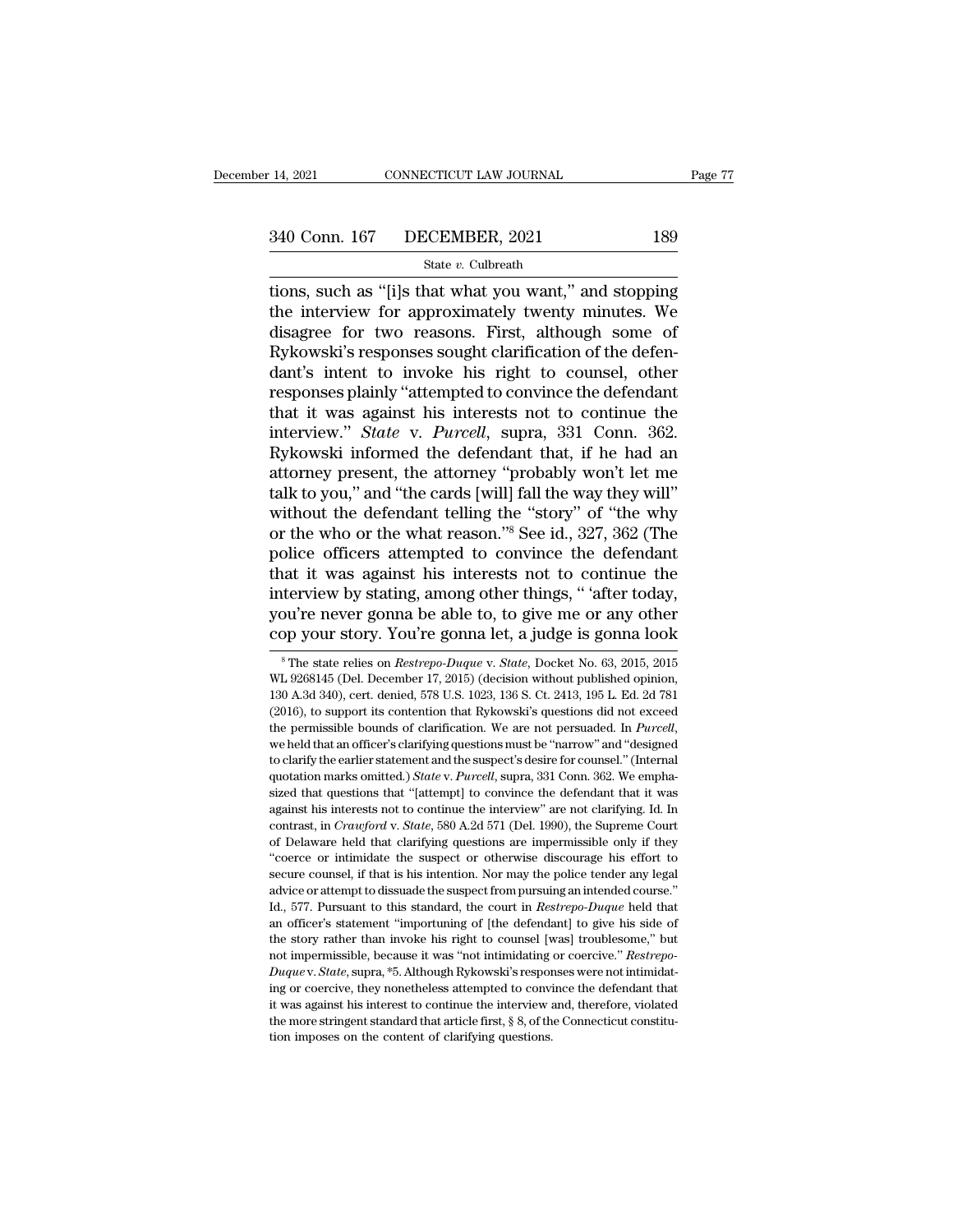# CONNECTICUT LAW JOURNAL December 14, 2021<br>190 DECEMBER, 2021 340 Conn. 167<br>State v. Culbreath

# State *v.* Culbreath

CONNECTICUT LAW JOURNAL December 14, 2021<br>
190 DECEMBER, 2021 340 Conn. 167<br>
State v. Culbreath<br>
at ya and say, some serious charges against you. You<br>
could go to jail for the rest of your life.' "). Furthermore,<br>
Rykowski 190 DECEMBER, 2021 340 Conn. 167<br>
State v. Culbreath<br>
at ya and say, some serious charges against you. You<br>
could go to jail for the rest of your life.' "). Furthermore,<br>
Rykowski's suggestion that an attorney's financial 190 DECEMBER, 2021 340 Conn. 167<br>
State v. Culbreath<br>
at ya and say, some serious charges against you. You<br>
could go to jail for the rest of your life.' "). Furthermore,<br>
Rykowski's suggestion that an attorney's financial 190 DECEMBER, 2021 340 Conn. 167<br>
State v. Culbreath<br>
at ya and say, some serious charges against you. You<br>
could go to jail for the rest of your life.' "). Furthermore,<br>
Rykowski's suggestion that an attorney's financial SECRIMBRI, 2021 2010 CORRECT (SECRIMBRI)<br>State v. Culbreath<br>at ya and say, some serious charges against you. You<br>could go to jail for the rest of your life.' "). Furthermore,<br>Rykowski's suggestion that an attorney's finan state v. Culbreath<br>at ya and say, some serious charges against you. You<br>could go to jail for the rest of your life.' "). Furthermore,<br>Rykowski's suggestion that an attorney's financial inter-<br>est would induce the attorney at ya and say, some serious charges against you. You<br>could go to jail for the rest of your life.' "). Furthermore,<br>Rykowski's suggestion that an attorney's financial inter-<br>est would induce the attorney to advise the defe could go to jail for the rest of your life.' "). Furthermore,<br>Rykowski's suggestion that an attorney's financial inter-<br>est would induce the attorney to advise the defendant,<br>contrary to the defendant's interests, to stop Rykowski's suggestion that an attorney's financial if est would induce the attorney to advise the defendent<br>contrary to the defendant's interests, to stop answeres questions was entirely inappropriate.<sup>9</sup> We conclude<br>these It would mauce the attorney to advise the defendant,<br>ntrary to the defendant's interests, to stop answering<br>estions was entirely inappropriate.<sup>9</sup> We conclude that<br>ese statements exceeded the "limited inquiry permis-<br>pleaf contrary to the defendant s interests, to stop answering<br>questions was entirely inappropriate.<sup>9</sup> We conclude that<br>these statements exceeded the "limited inquiry permis-<br>sible after an equivocal request for legal counsel

questions was entirely inappropriate." We conclude that<br>these statements exceeded the "limited inquiry permis-<br>sible after an equivocal request for legal counsel . . . ."<br>(Internal quotation marks omitted.) Id., 363.<br>Secon these statements exceeded the "limited inquiry permissible after an equivocal request for legal counsel . . . ."<br>(Internal quotation marks omitted.) Id., 363.<br>Second, after pausing the interview to give the defendant some sible after an equivocal request for legal counsel  $\ldots$ .<br>
(Internal quotation marks omitted.) Id., 363.<br>
Second, after pausing the interview to give the defendant some time to decide how he wished to proceed,<br>
Rykowski r (Internal quotation marks omitted.) Id., 363.<br>Second, after pausing the interview to give the defendant some time to decide how he wished to proceed,<br>Rykowski resumed questioning the defendant without<br>clarifying the ambigu Second, after pausing the interview to give the defendant some time to decide how he wished to proceed, Rykowski resumed questioning the defendant without clarifying the ambiguity in the defendant's prior inquiry regarding dant some time to decide how he wished to proceed,<br>Rykowski resumed questioning the defendant without<br>clarifying the ambiguity in the defendant's prior inquiry<br>regarding the availability of an attorney. We reject the<br>state Rykowski resumed questioning the defendant without<br>clarifying the ambiguity in the defendant's prior inquiry<br>regarding the availability of an attorney. We reject the<br>state's contention that the defendant clarified his equi clarifying the ambiguity in the defendant's prior inquiry<br>regarding the availability of an attorney. We reject the<br>state's contention that the defendant clarified his equiv-<br>ocal request for counsel by continuing with the regarding the availability of an attorney. We reject the state's contention that the defendant clarified his equivocal request for counsel by continuing with the interview after a twenty minute break. Rykowski stopped the state's contention that the defendant clarified his equivocal request for counsel by continuing with the interview after a twenty minute break. Rykowski stopped the interview to provide the defendant with time to decide wh ocal request for counsel by continuing with the inter-<br>view after a twenty minute break. Rykowski stopped<br>the interview to provide the defendant with time to<br>decide whether he wished to have counsel present.<br>When Rykowski view after a twenty minute break. Rykowski stopped<br>the interview to provide the defendant with time to<br>decide whether he wished to have counsel present.<br>When Rykowski returned, he did not limit his questions<br>to "narrow" in the interview to provide the defendant with time to<br>decide whether he wished to have counsel present.<br>When Rykowski returned, he did not limit his questions<br>to "narrow" inquiries "designed to clarify" the defen-<br>dant's "de decide whether he wished to have counsel present.<br>When Rykowski returned, he did not limit his questions<br>to "narrow" inquiries "designed to clarify" the defen-<br>dant's "desire for counsel." (Internal quotation marks<br>omitted When Rykowski returned, he did not limit his questions<br>to "narrow" inquiries "designed to clarify" the defen-<br>dant's "desire for counsel." (Internal quotation marks<br>omitted.) Id., 362. Instead, after discussing the defenmitted.) Id., 362. Instead, after discussing the d<br>ant's pregnant girlfriend, T, Rykowski proceede<br>the equivocal request had never been made and si<br>sumed questioning the defendant.<sup>10</sup> Because Ry<br><sup>9</sup>The relevant portion of ant's pregnant girlfriend, T, Rykowski proceeded as<br>the equivocal request had never been made and simply<br>sumed questioning the defendant.<sup>10</sup> Because Rykow-<br><sup>9</sup>The relevant portion of the colloquy proceeded as follows:<br>"[R if the equivocal request had never been made and simply<br>resumed questioning the defendant.<sup>10</sup> Because Rykow-<br><sup>9</sup> The relevant portion of the colloquy proceeded as follows:<br>"[Rykowski]: I mean, I can ask your attorney to

**resumed questioning the defendant.**<sup>10</sup> Because Rykow-<br>
<sup>9</sup> The relevant portion of the colloquy proceeded as follows:<br>
"[Rykowski]: I mean, I can ask your attorney to talk to you. He probably<br>
won't let me talk to you, "The relevant portion of the colloquy proceeded as follows:<br>
"[Rykowski]: I mean, I can ask your attorney to talk to you. He probably<br>
"[Rykowski]: I'mean, I can ask your attorney to talk to you. He probably<br>
"[The Defend

<sup>&</sup>lt;sup>9</sup> The relevant portion of the colloquy proceeded as follows:<br>
"[Rykowski]: I mean, I can ask your attorney to talk to you. He probably<br>
won't let me talk to you, you know.<br>
"[The Defendant]: Why is that?<br>
"[Rykowski]: I won't let me talk to you, you know.<br>
"[The Defendant]: Why is that?<br>
"[Rykowski]: It's that they have to make their money, do their thing. You<br>
know what I mean?"<br>
<sup>10</sup> The state contends that the defendant reinitiated th "The Defendant]: Why is that?<br>"[Rykowski]: It's that they have to make their money, do their thing. You<br>know what I mean?"<br><sup>10</sup> The state contends that the defendant reinitiated the interview by asking<br>about T and, therefo "(Rykowski): It's that they have to make their money, do their thing. You know what I mean?"<br>
<sup>10</sup> The state contends that the defendant reinitiated the interview by asking about T and, therefore, clearly and unequivocall know what I mean?"<br>
<sup>10</sup> The state contends that the defendant reinitiated the interview by asking<br>
about T and, therefore, clearly and unequivocally expressed a desire to<br>
continue without the presence of counsel. See *E* <sup>10</sup> The state contends that the defendant reinitiated the interview by asking about T and, therefore, clearly and unequivocally expressed a desire to continue without the presence of counsel. See *Edwards* v. Arizona, 45 about T and, therefore, clearly and unequivocally expressed a desire to continue without the presence of counsel. See *Edwards* v. *Arizona*, 451 U.S. 477, 484–85, 101 S. Ct. 1880, 68 L. Ed. 2d 378 (1981) (after invocation continue without the presence of counsel. See *Edwards* v. Arizona, 451 U.S. 477, 484–85, 101 S. Ct. 1880, 68 L. Ed. 2d 378 (1981) (after invocation of counsel, interrogation must cease "until counsel has been made availa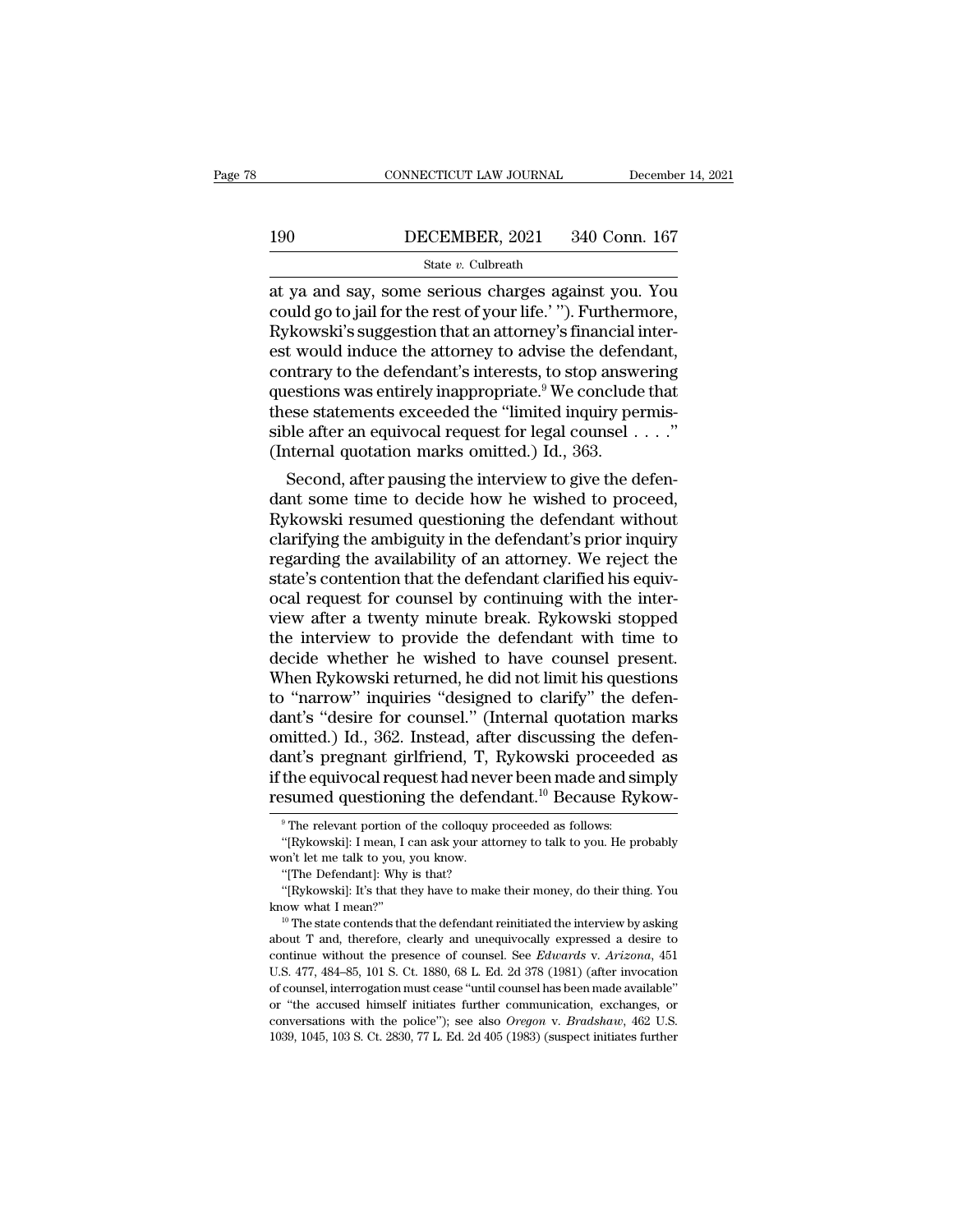# 14, 2021 CONNECTICUT LAW JOURNAL Page 79<br>340 Conn. 167 DECEMBER, 2021 191<br>State v. Culbreath

# State *v.* Culbreath

ski continued to question the defendant even though the defendant even though the defendant even though the defendant even though the defendant even though the defendant even though the defendant even though a desire to co  $\begin{array}{ll} \text{340 Conn. 167} & \text{DECEMBER, 2021} & \text{191} \\ & \text{State } v \text{. Cubbreath} \\ \text{ski continued to question the defendant even though the defendant never "clearly and unequivocally expresseld] \\ a desire to continue without course! present"; id.; we conclude that he failed to comply with Percell's "ston" \\ \end{array}$ 340 Conn. 167 DECEMBER, 2021 191<br>
State v. Culbreath<br>
Ski continued to question the defendant even though the<br>
defendant never "clearly and unequivocally expresse[d]<br>
a desire to continue without counsel present"; id.; we 340 Conn. 167 DECEMBER, 2021 191<br>
state v. Culbreath<br>
ski continued to question the defendant even though the<br>
defendant never "clearly and unequivocally expresse[d]<br>
a desire to continue without counsel present"; id.; we State v. Culbreath<br>
Ski continued to question the defendant even though the<br>
defendant never "clearly and unequivocally expresse[d]<br>
a desire to continue without counsel present"; id.; we<br>
conclude that he failed to compl state v. Culbreath<br>ski continued to question the defendant even though the<br>defendant never "clearly and unequivocally expresse[d]<br>a desire to continue without counsel present"; id.; we<br>conclude that he failed to comply wi ski continued to question the defendant even though the<br>defendant never "clearly and unequivocally expresse[d]<br>a desire to continue without counsel present"; id.; we<br>conclude that he failed to comply with *Purcell*'s "stop defendant never "clearly and unequivocally expresse[d]<br>a desire to continue without counsel present"; id.; we<br>conclude that he failed to comply with *Purcell*'s "stop<br>and clarify" rule. Accordingly, the defendant's rights<br> a desire to continue without counsel present"; id.; we conclude that he failed to comply with *Purcell's* "stop and clarify" rule. Accordingly, the defendant's rights under article first, § 8, of the Connecticut constituti % conclude that he failed to comply with *Purcell*'s "stop and clarify" rule. Accordingly, the defendant's rights under article first,  $\S$  8, of the Connecticut constitution were violated, and the defendant's written stat Pre violated, and the defendant's written statement<br>
d the latter portion of the video recording of the<br>
d killed the victim, should have been suppressed.<br>
III<br>
The question remains whether the admission of the<br>
fendant's

III

and the latter portion of the video recording of the<br>interview, in which the defendant admitted that he shot<br>and killed the victim, should have been suppressed.<br>III<br>The question remains whether the admission of the<br>defenda interview, in which the defendant admitted that he shot<br>and killed the victim, should have been suppressed.<br>III<br>The question remains whether the admission of the<br>defendant's written statement and the latter portion of<br>the and killed the victim, should have been suppressed.<br>III<br>II<br>The question remains whether the admission of the<br>defendant's written statement and the latter portion of<br>the video recording of the interview was harmless. "If<br>st III<br>
The question remains whether the admission of the<br>
defendant's written statement and the latter portion of<br>
the video recording of the interview was harmless. "If<br>
statements taken in violation of *Miranda* are admit The question remains whether the admission of the defendant's written statement and the latter portion of the video recording of the interview was harmless. "If statements taken in violation of *Miranda* are admitted into The question remains whether the admission of the defendant's written statement and the latter portion of the video recording of the interview was harmless. "If statements taken in violation of *Miranda* are admitted into defendant's written statement and the latter portion of<br>the video recording of the interview was harmless. "If<br>statements taken in violation of *Miranda* are admitted<br>into evidence during a trial, their admission must be<br>r the video recording of the interview was harmless. "If statements taken in violation of *Miranda* are admitted into evidence during a trial, their admission must be reviewed in light of the harmless error doctrine. . . . statements taken in violation of *Miranda* are admitted<br>into evidence during a trial, their admission must be<br>reviewed in light of the harmless error doctrine. . . .<br>When an [evidentiary] impropriety is of constitutional<br> When an [evidentiary] impropriety is of constitutional<br>proportions, the state bears the burden of proving that<br>the error was harmless beyond a reasonable doubt.<br>... [W]e must examine the impact of the evidence on<br>communica proportions, the state bears the burden of proving that<br>the error was harmless beyond a reasonable doubt.<br>... [W]e must examine the impact of the evidence on<br>communication under *Edwards* by making statements that "repres

the error was harmless beyond a reasonable doubt.<br>  $\ldots$  [W]e must examine the impact of the evidence on<br>
communication under *Edwards* by making statements that "represent a<br>
desire  $\ldots$  to open up a more generalized di discussions about The impact of the evidence on<br>
communication under *Edwards* by making statements that "represent a<br>
desire . . . to open up a more generalized discussion relating directly or<br>
indirectly to the investig discussion about the investigation ... . . . . . to open up a more generalized discussion relating directly or indirectly to the investigation"). The state appears to claim that the defendant's questions about T "evinced a communication under *Edwards* by making statements that "represent a desire . . . to open up a more generalized discussion relating directly or indirectly to the investigation"). The state appears to claim that the defend Summarization of the video recording reveals that the defendant of the video relating directly or directly to the investigation"). The state appears to claim that the defendant's questions about T "evinced a willingness a indirectly to the investigation"). The state appears to claim that the defendant's questions about T "evinced a willingness and a desire for a generalized discussion about the investigation . . . ." Oregon v. Bradshaw, sup

returned to the interview room and asked the defendant how he was doing.<br>The interview of the view room was desire for a generalized discussion about the investigation . . . ." Oregon v. Bradshaw, supra, 1045–46. We reject discussion about the investigation . . . ." Oregon v. Bradshaw, supra, 1045–46. We reject this claim.<br>Cour review of the video recording reveals that the defendant did not summon Rykowski or ask to continue the interview; 46. We reject this claim.<br>
Our review of the video recording reveals that the defendant did not<br>
summon Rykowski or ask to continue the interview; instead, Rykowski<br>
returned to the interview room and asked the defendant Our review of the video recording reveals that the defendant did not summon Rykowski or ask to continue the interview; instead, Rykowski returned to the interview room and asked the defendant how he was doing. The defenda summon Rykowski or ask to continue the interview; instead, Rykowski returned to the interview room and asked the defendant how he was doing.<br>The defendant responded by asking whether Rykowski had "hear[d] anything about [T between the interview room and asked the defendant how he was doing.<br>The defendant responded by asking whether Rykowski had "hear[d] anything about [T]" and what was "going to [happen] with her . . . ." The defendant expla The defendant responded by asking whether Rykowski had "hear[d] anything about [T]" and what was "going to [happen] with her  $\ldots$ ." The defendant explained that "[T] didn't do anything" and that he "want[ed] her to be ab about [T]" and what was "going to [happen] with her . . . . " The defendant explained that "[T] didn't do anything" and that he "want[ed] her to be able to go home." The defendant's questions about T did not invite a gene explained that "[T] didn't do anything" and that he "want[ed] her to be able to go home." The defendant's questions about T did not invite a generalized discussion about the investigation; rather, they evinced his concern to go home." The defendant's questions about T did not invite a generalized discussion about the investigation; rather, they evinced his concern for the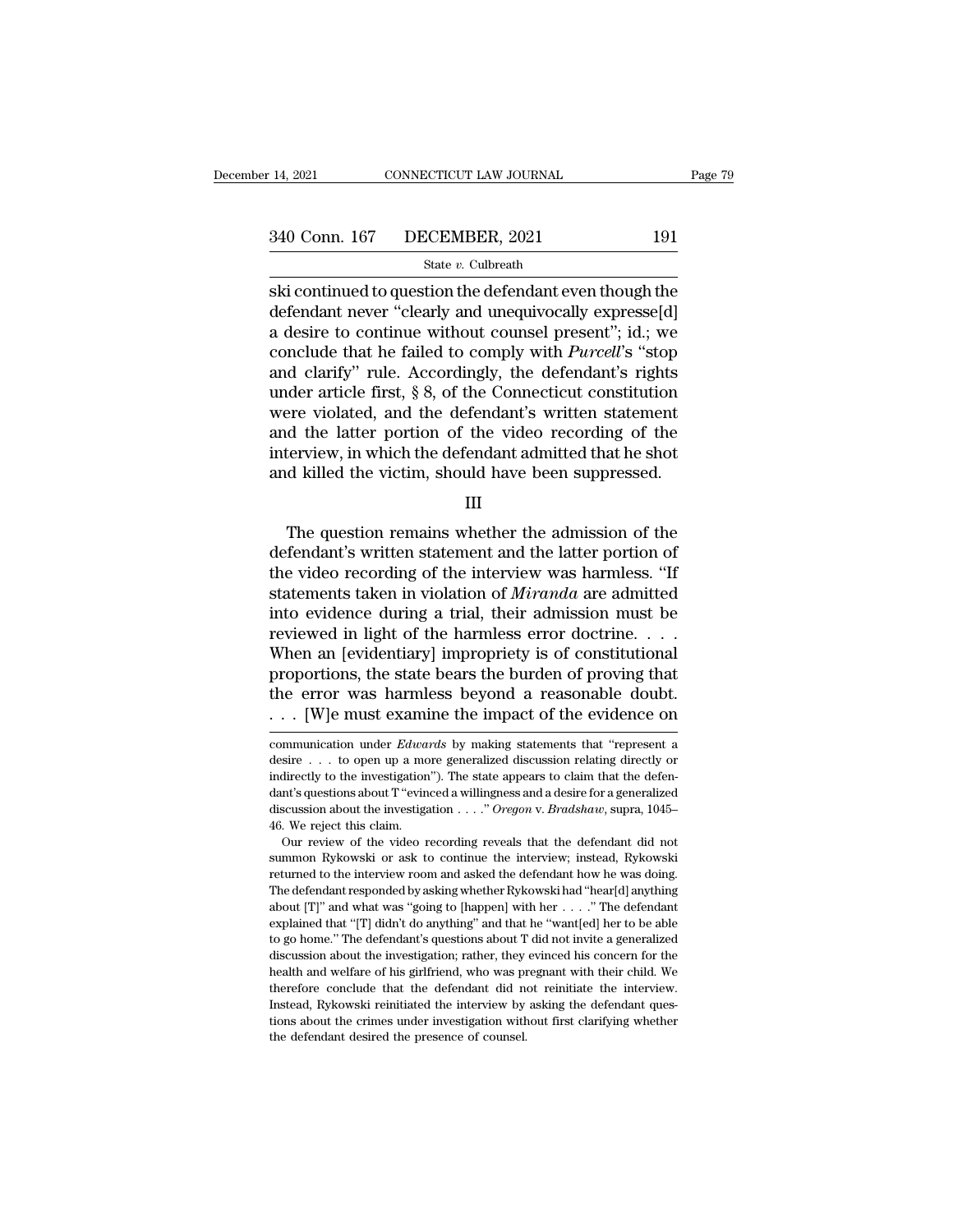# CONNECTICUT LAW JOURNAL December 14, 2021<br>192 DECEMBER, 2021 340 Conn. 167<br>State v. Culbreath

# State *v.* Culbreath

CONNECTICUT LAW JOURNAL December 14, 2021<br>192 DECEMBER, 2021 340 Conn. 167<br>5tate v. Culbreath<br>the trier of fact and the result of the trial. . . . If the<br>evidence may have had a tendency to influence the<br>indement of the j 192 DECEMBER, 2021 340 Conn. 167<br>
State v. Culbreath<br>
the trier of fact and the result of the trial. . . . If the<br>
evidence may have had a tendency to influence the<br>
judgment of the jury, it cannot be considered harmless. 192 DECEMBER, 2021 340 Conn. 167<br>
State v. Culbreath<br>
the trier of fact and the result of the trial. . . . If the<br>
evidence may have had a tendency to influence the<br>
judgment of the jury, it cannot be considered harmless. **EXEMBER, 2021** 340 Conn. 167<br>
State v. Culbreath<br>
the trier of fact and the result of the trial. . . . If the<br>
evidence may have had a tendency to influence the<br>
judgment of the jury, it cannot be considered harmless.<br>
. SECENDER, 2021 316 050.14. 101<br>
State v. Culbreath<br>
the trier of fact and the result of the trial. . . . If the<br>
evidence may have had a tendency to influence the<br>
judgment of the jury, it cannot be considered harmless.<br> State v. Culbreath<br>the trier of fact and the result of the trial. . . . If the<br>evidence may have had a tendency to influence the<br>judgment of the jury, it cannot be considered harmless.<br>. . . That determination must be mad the trier of fact and the result of the trial. . . . If the evidence may have had a tendency to influence the judgment of the jury, it cannot be considered harmless.<br>
. . . That determination must be made in light of the e evidence may have had a tendency to influence the<br>judgment of the jury, it cannot be considered harmless.<br>... That determination must be made in light of the<br>entire record [including the strength of the state's case<br>withou judgment of the jury, it cannot be considered harmless.<br>  $\dots$  That determination must be made in light of the<br>
entire record [including the strength of the state's case<br>
without the evidence admitted in error]." (Citation ... That determination must be made in light of the<br>entire record [including the strength of the state's case<br>without the evidence admitted in error]." (Citations<br>omitted; internal quotation marks omitted.) *State* v.<br>*Mi* entire record [including the strength of the state's case<br>without the evidence admitted in error]." (Citations<br>omitted; internal quotation marks omitted.) *State* v.<br>*Mitchell*, 296 Conn. 449, 459–60, 996 A.2d 251 (2010).<br> without the evidence admitted in error]." (Citations<br>omitted; internal quotation marks omitted.) *State* v.<br>*Mitchell*, 296 Conn. 449, 459–60, 996 A.2d 251 (2010).<br>Whether the error was harmless depends on a number<br>of fac omitted; internal quotation marks omitted.) *State v.*<br> *Mitchell*, 296 Conn. 449, 459–60, 996 A.2d 251 (2010).<br>
Whether the error was harmless depends on a number<br>
of factors, such as the importance of the evidence to<br>
t Mitchell, 296 Conn. 449, 459–60, 996 A.2d 251 (2010).<br>Whether the error was harmless depends on a number<br>of factors, such as the importance of the evidence to<br>the state's case, whether the evidence was cumulative<br>of proper factors, such as the importance of the evidence to<br>e state's case, whether the evidence was cumulative<br>properly admitted evidence, the presence or absence<br>corroborating evidence, and, of course, the overall<br>rength of the the state's case, whether the evidence was cumulative<br>of properly admitted evidence, the presence or absence<br>of corroborating evidence, and, of course, the overall<br>strength of the state's case. See, e.g., *State* v. *Tony* 

of properly admitted evidence, the presence or absence<br>of corroborating evidence, and, of course, the overall<br>strength of the state's case. See, e.g., *State* v. *Tony M.*,<br>332 Conn. 810, 822–23, 213 A.3d 1128 (2019).<br>The of corroborating evidence, and, of course, the overall<br>strength of the state's case. See, e.g., *State* v. *Tony M.*,<br>332 Conn. 810, 822–23, 213 A.3d 1128 (2019).<br>The defendant's written statement and the inadmissi-<br>ble p strength of the state's case. See, e.g., *State v. Tony M.*,<br>332 Conn. 810, 822–23, 213 A.3d 1128 (2019).<br>The defendant's written statement and the inadmissi-<br>ble portion of the video recording of the interview were<br>of cr 332 Conn. 810, 822–23, 213 A.3d 1128 (2019).<br>The defendant's written statement and the inadmissi-<br>ble portion of the video recording of the interview were<br>of critical importance to the state's case. A confession<br>is powerf The defendant's written statement and the inadmissi-<br>ble portion of the video recording of the interview were<br>of critical importance to the state's case. A confession<br>is powerful evidence, and, without the defendant's<br>admi ble portion of the video recording of the interview were<br>of critical importance to the state's case. A confession<br>is powerful evidence, and, without the defendant's<br>admission that he shot the victim, the state's case was<br>w of critical importance to the state's case. A confession<br>is powerful evidence, and, without the defendant's<br>admission that he shot the victim, the state's case was<br>weak.<sup>11</sup> The question of harmless error in the present<br>ca is powerful evidence, and, without the defendant's<br>admission that he shot the victim, the state's case was<br>weak.<sup>11</sup> The question of harmless error in the present<br>case is not so simply resolved, however, because the<br>defen admission that he shot the victim, the state's case was<br>weak.<sup>11</sup> The question of harmless error in the present<br>case is not so simply resolved, however, because the<br>defendant's inadmissible oral and written confessions<br>we weak.<sup>11</sup> The question of harmless error in the present case is not so simply resolved, however, because the defendant's inadmissible oral and written confessions were followed by his testimony at trial, during which he t Figure followed by his testimony at trial, during which<br>e took the stand and told the jury that he shot the<br>ctim. The defendant's in-court testimony is untainted<br>y the prior constitutional violation.<sup>12</sup> In light of the<br>he took the stand and told the jury that he shot the victim. The defendant's in-court testimony is untainted by the prior constitutional violation.<sup>12</sup> In light of the  $\frac{1}{1}$  Aside from the evidence linking the defenda

victim. The defendant's in-court testimony is untainted<br>by the prior constitutional violation.<sup>12</sup> In light of the<br> $\frac{1}{10}$  Aside from the evidence linking the defendant to the gun used in the<br>shooting, there was no evi

by the prior constitutional violation. In light of the  $\frac{1}{2}$  in Aside from the evidence linking the defendant to the gun used in the shooting, there was no evidence implicating the defendant in the victim's death othe <sup>11</sup> Aside from the evidence linking the defendant to the gun used in the shooting, there was no evidence implicating the defendant in the victim's death other than the defendant's admissions.<br><sup>12</sup> The defendant claims th shooting, there was no evidence implicating the defendant in the victim's death other than the defendant's admissions.<br><sup>12</sup> The defendant claims that we should disregard his in-court testimony because "it seems unlikely" death other than the defendant's admissions.<br>
<sup>12</sup> The defendant claims that we should disregard his in-court testimony<br>
because "it seems unlikely" that he would have testified "but for [the]<br>
improper evidence being pre <sup>12</sup> The defendant claims that we should disregard his in-court testimony because "it seems unlikely" that he would have testified "but for [the] improper evidence being presented to the jury . . . ." The defendant provid **Connecticution** is the would have testified "but for [the] improper evidence being presented to the jury . . . ." The defendant provides no analysis or authority in his initial brief to support this claim, and, therefore, improper evidence being presented to the jury  $\ldots$ ." The defendant provides no analysis or authority in his initial brief to support this claim, and, therefore, we are constrained to conclude that it is briefed inadequat improper evidence being presented to the jury . . . . " The defendant provides no analysis or authority in his initial brief to support this claim, and, therefore, we are constrained to conclude that it is briefed inadequ permit meaningful appellate review. See, e.g., Estate of Rock v. University of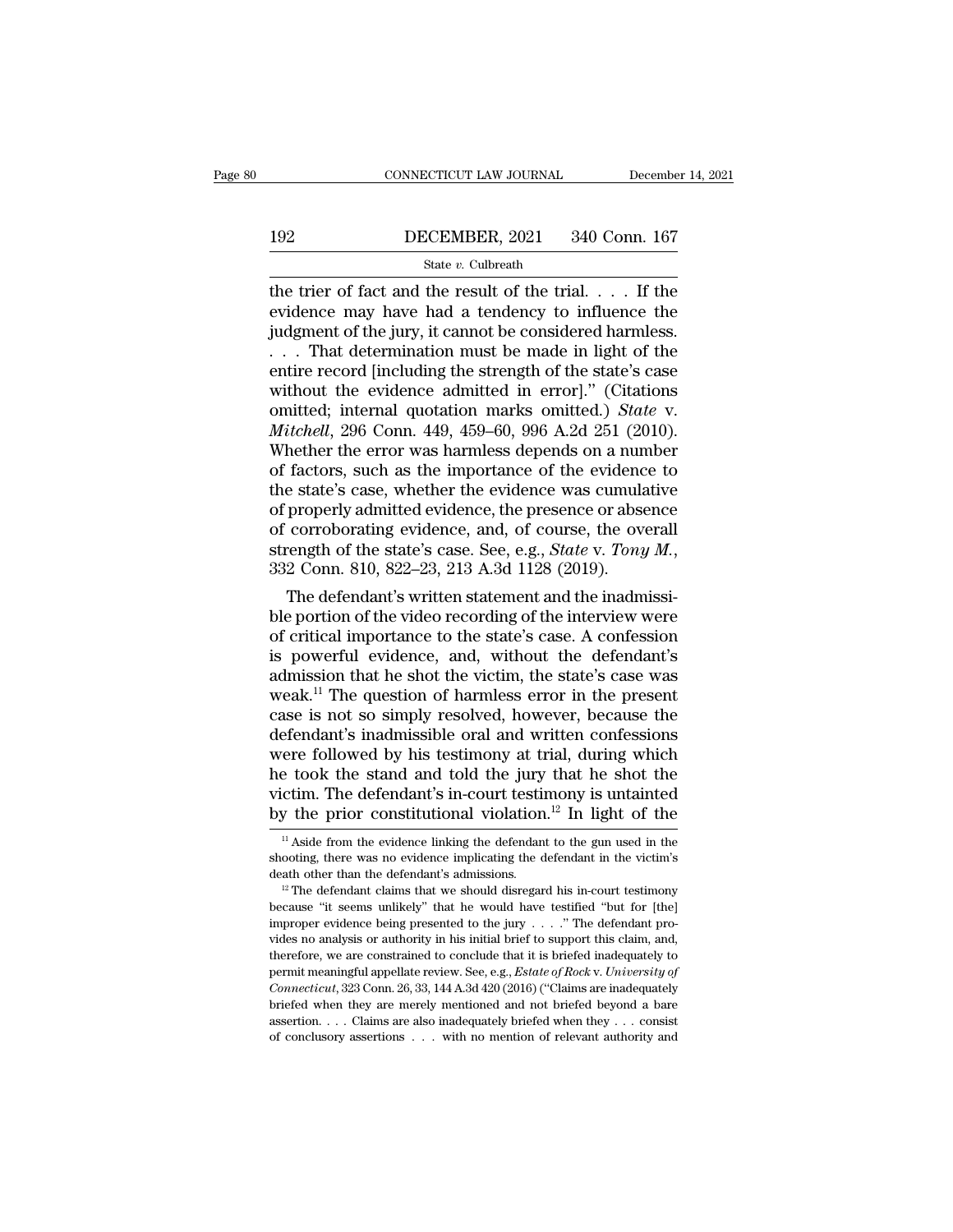State *v.* Culbreath

14, 2021 CONNECTICUT LAW JOURNAL Page 8<br>  $\frac{340 \text{ Conn. } 167 \text{ DECEMBER, } 2021}{}$  193<br>  $\frac{340 \text{ Conn. } 167 \text{ DECEMBER, } 2021}{}$  193<br>
defendant's in-court testimony, it was undisputed at<br>
trial that the defendant had shot and killed the 340 Conn. 167 DECEMBER, 2021 193<br>
State v. Culbreath<br>
defendant's in-court testimony, it was undisputed at<br>
trial that the defendant had shot and killed the victim;<br>
the issue to be decided by the jury was whether the<br>
de 340 Conn. 167 DECEMBER, 2021 193<br>
State v. Culbreath<br>
defendant's in-court testimony, it was undisputed at<br>
trial that the defendant had shot and killed the victim;<br>
the issue to be decided by the jury was whether the<br>
de 340 Conn. 167 DECEMBER, 2021 193<br>
State v. Culbreath<br>
defendant's in-court testimony, it was undisputed at<br>
trial that the defendant had shot and killed the victim;<br>
the issue to be decided by the jury was whether the<br>
de 340 Conn. 167 DECEMBER, 2021 193<br>
State v. Culbreath<br>
defendant's in-court testimony, it was undisputed at<br>
trial that the defendant had shot and killed the victim;<br>
the issue to be decided by the jury was whether the<br>
de fendant's in-court testimony, it was undisputed at<br>al that the defendant had shot and killed the victim;<br>e issue to be decided by the jury was whether the<br>fendant's use of deadly physical force was justified<br>the doctrine o defendant's in-court testimony, it was undisputed at<br>trial that the defendant had shot and killed the victim;<br>the issue to be decided by the jury was whether the<br>defendant's use of deadly physical force was justified<br>by th

Final that the determinant had shot and kined the vietint,<br>the issue to be decided by the jury was whether the<br>defendant's use of deadly physical force was justified<br>by the doctrine of self-defense.<br>We must decide whether the issue to be decided by the jury was whether the<br>defendant's use of deadly physical force was justified<br>by the doctrine of self-defense.<br>We must decide whether the state has established,<br>beyond a reasonable doubt, that the doctrine of self-defense.<br>
We must decide whether the state has established,<br>
beyond a reasonable doubt, that the defendant's prop-<br>
erly admitted, in-court testimony removed the harm caused<br>
by the improper admission by the toctrine of sen-terense.<br>We must decide whether the state has established,<br>beyond a reasonable doubt, that the defendant's prop-<br>erly admitted, in-court testimony removed the harm caused<br>by the improper admission of We must decide whether the state has established,<br>beyond a reasonable doubt, that the defendant's prop-<br>erly admitted, in-court testimony removed the harm caused<br>by the improper admission of the video recording of<br>the inte beyond a reasonable doubt, that the defendant's properly admitted, in-court testimony removed the harm caused<br>by the improper admission of the video recording of<br>the interview and his written statement. The question,<br>more erly admitted, in-court testimony removed the harm caused<br>by the improper admission of the video recording of<br>the interview and his written statement. The question,<br>more precisely, is whether the state has met its burden<br>o by the improper admission of the video recording of<br>the interview and his written statement. The question,<br>more precisely, is whether the state has met its burden<br>of proving that the jury's verdict would have been the<br>same the interview and his written statement. The question,<br>more precisely, is whether the state has met its burden<br>of proving that the jury's verdict would have been the<br>same even if the defendant's inadmissible, out-of-court<br> more precisely, is whether the state has met its burden<br>of proving that the jury's verdict would have been the<br>same even if the defendant's inadmissible, out-of-court<br>confessions had not been admitted into evidence. The<br>pr of proving that the jury's verdict would have been the<br>same even if the defendant's inadmissible, out-of-court<br>confessions had not been admitted into evidence. The<br>problem for the state is that the scope and content of<br>the same even if the defendant's inadmissible, out-of-court<br>confessions had not been admitted into evidence. The<br>problem for the state is that the scope and content of<br>the defendant's out-of-court confessions and in-court<br>test confessions had not been admitted into evidence. The<br>problem for the state is that the scope and content of<br>the defendant's out-of-court confessions and in-court<br>testimony are not coextensive. Furthermore, at trial, the<br>st problem for the state is that the scope and content of<br>the defendant's out-of-court confessions and in-court<br>testimony are not coextensive. Furthermore, at trial, the<br>state relied substantially on the additional informatio the defendant's out-of-court confessions and in-court<br>testimony are not coextensive. Furthermore, at trial, the<br>state relied substantially on the additional information<br>contained in the defendant's out-of-court confessions testimony are not coextensive. Furthermore, at trial, the<br>state relied substantially on the additional information<br>contained in the defendant's out-of-court confessions,<br>as well as the discrepancies between the defendant's state relied substantially on the additional information<br>contained in the defendant's out-of-court confessions,<br>as well as the discrepancies between the defendant's<br>out-of-court confessions and his in-court testimony, to<br>d contained in the defendant's out-of-court confessions,<br>as well as the discrepancies between the defendant's<br>out-of-court confessions and his in-court testimony, to<br>discredit the defendant's claim of self-defense. For the<br>r as well as the discrepancies bet<br>out-of-court confessions and his is<br>discredit the defendant's claim of<br>reasons that follow, we canno<br>improper admission of the video r<br>dant's interview and his written sta<br>beyond a reasonab State may defeat a defendant's claim of self-defense. For the assons that follow, we cannot conclude that the proper admission of the video recording of the defen-<br>the sinterview and his written statement was harmless yond defense involving deadly physical force, among other ways, by proving, beyond a reasonable doubt.<br>The state may defeat a defendant's claim of self-<br>defense involving deadly physical force, among other ways, by proving, bey reasons that follow, we cannot conclude that the<br>improper admission of the video recording of the defen-<br>dant's interview and his written statement was harmless<br>beyond a reasonable doubt.<br>The state may defeat a defendant'

The state may defeat a defendant's claim of self-<br>defense involving deadly physical force, among other<br>ways, by proving, beyond a reasonable doubt, that "(1)<br>minimal or no citations from the record . . . ." (Internal quot The state may defeat a defendant's claim of self-<br>defense involving deadly physical force, among other<br>ways, by proving, beyond a reasonable doubt, that "(1)<br>minimal or no citations from the record . . . . ." (Internal qu

defense involving deadly physical force, among other ways, by proving, beyond a reasonable doubt, that "(1) minimal or no citations from the record . . . ." (Internal quotation marks omitted.)). Although the defendant "am ways, by proving, beyond a reasonable doubt, that "(1)<br>minimal or no citations from the record . . . . " (Internal quotation marks<br>omitted.)). Although the defendant "amplified [his] discussion of the issue<br>considerably i ways, by proving, beyond a reasonable doubt, that (1)<br>minimal or no citations from the record . . . . " (Internal quotation marks<br>omitted.)). Although the defendant "amplified [his] discussion of the issue<br>considerably in minimal or no citations from the record  $\ldots$ ." (Internal quotation marks omitted.)). Although the defendant "amplified [his] discussion of the issue considerably in [his] reply brief," it is well established that "we con omitted.)). Although the defendant "amplified [his] discussion of the issue considerably in [his] reply brief," it is well established that "we consider an argument inadequately briefed when it is delineated only in the r considerably in [his] reply brief," it is well established that "we consider an argument inadequately briefed when it is delineated only in the reply brief." *Hurley v. Heart Physicians, P.C.*, 298 Conn. 371, 378 n.6, 3 A. an argument inadequately briefed when it is delineated only in the reply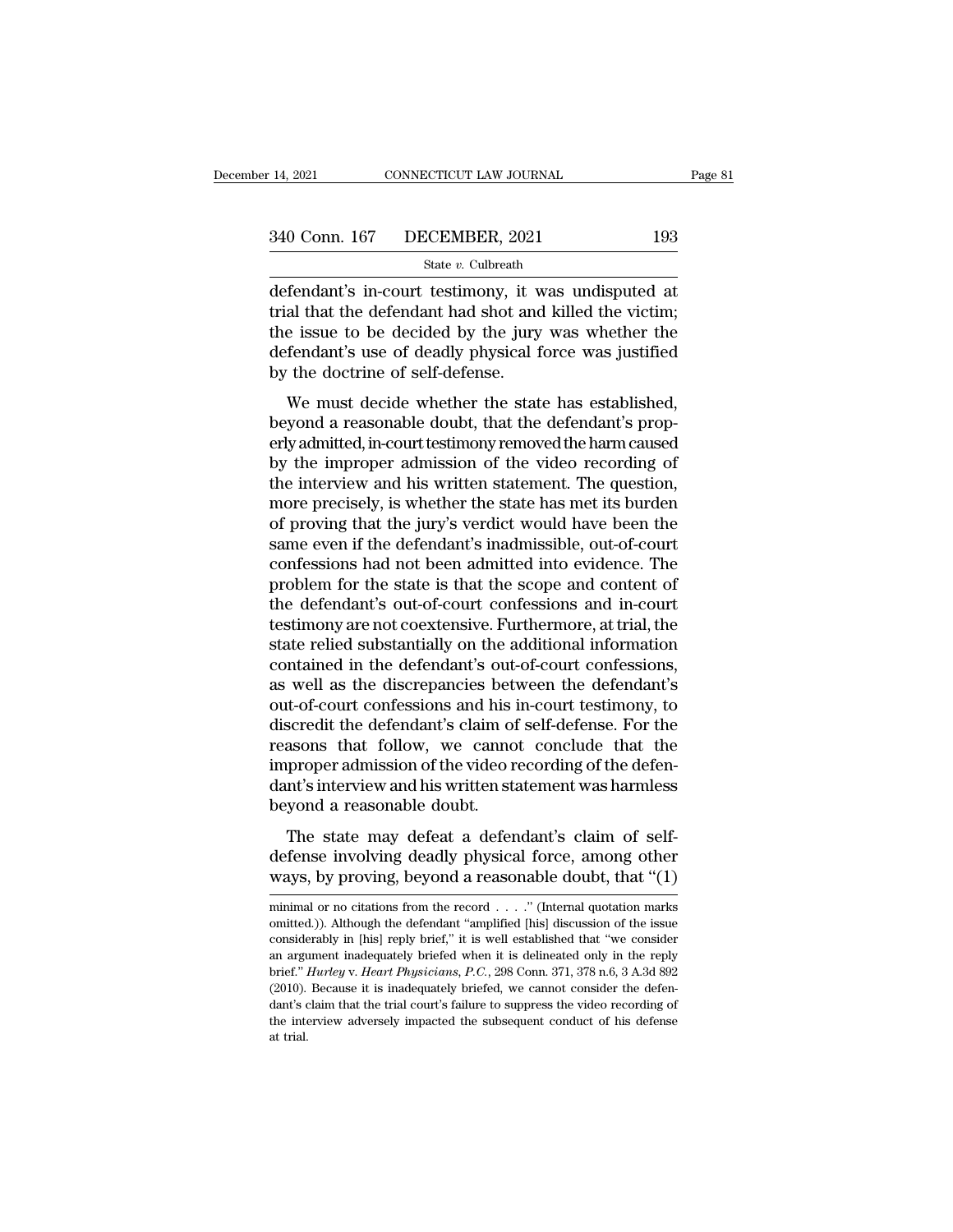# CONNECTICUT LAW JOURNAL December 14, 2021<br>194 DECEMBER, 2021 340 Conn. 167<br>State v. Culbreath

# State *v.* Culbreath

CONNECTICUT LAW JOURNAL December 14, 2021<br>
194 DECEMBER, 2021 340 Conn. 167<br>
State v. Culbreath<br>
the defendant did not reasonably believe that the victim<br>
was using or about to use deadly physical force or<br>
inflicting or 194 DECEMBER, 2021 340 Conn. 167<br>
State v. Culbreath<br>
the defendant did not reasonably believe that the victim<br>
was using or about to use deadly physical force or<br>
inflicting or about to inflict great bodily harm; or  $(2)$ **influence of the DECEMBER, 2021** 340 Conn. 167<br>
State v. Culbreath<br>
the defendant did not reasonably believe that the victim<br>
was using or about to use deadly physical force or<br>
inflicting or about to inflict great bodil 194 DECEMBER, 2021 340 Conn. 167<br>
State v. Culbreath<br>
the defendant did not reasonably believe that the victim<br>
was using or about to use deadly physical force or<br>
inflicting or about to inflict great bodily harm; or  $(2)$ State v. Culbreath<br>
the defendant did not reasonably believe that the victim<br>
was using or about to use deadly physical force or<br>
inflicting or about to inflict great bodily harm; or (2)<br>
the defendant knew that he could state v. Cubreath<br>the defendant did not reasonably believe that the victim<br>was using or about to use deadly physical force or<br>inflicting or about to inflict great bodily harm; or (2)<br>the defendant knew that he could avoid the defendant did not reasonably believe that the victim<br>was using or about to use deadly physical force or<br>inflicting or about to inflict great bodily harm; or (2)<br>the defendant knew that he could avoid the necessity<br>of u was using or about to use deadly physical force or<br>inflicting or about to inflict great bodily harm; or  $(2)$ <br>the defendant knew that he could avoid the necessity<br>of using deadly physical force with complete safety by<br>ret inflicting or about to inflict great bodily harm; or  $(2)$  the defendant knew that he could avoid the necessity of using deadly physical force with complete safety by retreating  $\ldots$ ." (Footnote omitted; internal quotati the defendant knew that he could avoid the necessity<br>of using deadly physical force with complete safety by<br>retreating  $\ldots$ ." (Footnote omitted; internal quotation<br>marks omitted.) *State* v. *Singleton*, 292 Conn. 734, 7 of using deadly physical force with complete safety by<br>retreating  $\ldots$ ." (Footnote omitted; internal quotation<br>marks omitted.) *State* v. *Singleton*, 292 Conn. 734, 747,<br>974 A.2d 679 (2009). The state relied heavily on retreating  $\ldots$  ." (Footnote omitted; internal quotation<br>marks omitted.) *State* v. *Singleton*, 292 Conn. 734, 747,<br>974 A.2d 679 (2009). The state relied heavily on the<br>defendant's inadmissible statements to Rykowski to marks omitted.) *State* v. *Singleton*, 292 Conn. 734, 747, 974 A.2d 679 (2009). The state relied heavily on the defendant's inadmissible statements to Rykowski to fulfill its burden of disproving the defendant's self-defe 974 A.2d 679 (2009). The state relied heavily on the defendant's inadmissible statements to Rykowski to fulfill its burden of disproving the defendant's self-defense claim at trial. For example, the state argued that the defendant's inadmissible statements to Rykowski to fulfill its burden of disproving the defendant's self-defense<br>claim at trial. For example, the state argued that the<br>defendant did not subjectively believe that the victim fill its burden of disproving the defendant's self-defense<br>claim at trial. For example, the state argued that the<br>defendant did not subjectively believe that the victim<br>was about to use deadly physical force or to inflict claim at trial. For example, the state argued that the defendant did not subjectively believe that the victim was about to use deadly physical force or to inflict great bodily harm because the defendant told Rykowski that defendant did not subjectively believe that the victim<br>was about to use deadly physical force or to inflict great<br>bodily harm because the defendant told Rykowski that<br>he "'didn't know what [the victim] was gonna do,'"<br>"'wa was about to use deadly physical force or to inflict great<br>bodily harm because the defendant told Rykowski that<br>he "'didn't know what [the victim] was gonna do,'"<br>"'wasn't scared per se,'" and was "'not sure what [the<br>vict bodily harm because the defendant told Rykowski that<br>he "'didn't know what [the victim] was gonna do,'"<br>"'wasn't scared per se,'" and was "'not sure what [the<br>victim] was reaching for or what his intentions were.'"<br>The sta he "'didn't know what [the victim] was gonna do,'"<br>"'wasn't scared per se,'" and was "'not sure what [the<br>victim] was reaching for or what his intentions were.'"<br>The state further argued that the defendant knew he<br>could ha "'wasn't scared per se,'" and was "'not sure what [the<br>victim] was reaching for or what his intentions were.'"<br>The state further argued that the defendant knew he<br>could have avoided the use of deadly force by retreating<br>s victim] was reaching for or what his intentions were.'"<br>The state further argued that the defendant knew he<br>could have avoided the use of deadly force by retreating<br>safely because the defendant told Rykowski that he<br>"'didn The state further argued that the defendant knew he could have avoided the use of deadly force by retreating safely because the defendant told Rykowski that he "didn't really move," "wasn't trying really to get away," and could have avoided the use of deadly force by retreating<br>safely because the defendant told Rykowski that he<br>"'didn't really move,'" "'wasn't trying really to get<br>away,'" and "'wasn't like fleeing from the fight, but<br>...was safely because the defendant told Rykowski that he<br>
"'didn't really move,'" "'wasn't trying really to get<br>
away,'" and "'wasn't like fleeing from the fight, but<br>
... wasn't really trying to engage in it.'" Indeed, the<br>
st "'didn't really move,'" "'wasn't trying really to get<br>away,'" and "'wasn't like fleeing from the fight, but<br>... wasn't really trying to engage in it.'" Indeed, the<br>state argued that "[t]he number one reason [the defen-<br>da away,'" and "'wasn't like fleeing from the fight, but<br>  $\ldots$  wasn't really trying to engage in it.'" Indeed, the<br>
state argued that "[t]he number one reason [the defen-<br>
dant] didn't retreat" was because he knew he "would . . . wasn't really trying<br>state argued that "[t]he i<br>dant] didn't retreat" wa<br>"'gun . . . in [his] pock<br>lose a possible fight wit<br>these statements was eli<br>in-court testimony.<br>The prosecutor also u The prosecutor also urged the jury to find that the<br>fendant is a possible fight with [the victim]  $\ldots$  " None of<br>see a possible fight with [the victim]  $\ldots$  ." None of<br>see statements was elicited as part of the defendan defined to the fabric mass of the fabric method is "<br>" "gun . . . in [his] pocket" and he knew he "wouldn't<br>lose a possible fight with [the victim] . . . ." None of<br>these statements was elicited as part of the defendant's

Figure 1.1. In [HB] points that it is a summer loss a possible fight with [the victim]  $\ldots$ ." None of these statements was elicited as part of the defendant's in-court testimony.<br>The prosecutor also urged the jury to fin in court testiments was elicited as part of the defendant's<br>in-court testimony.<br>The prosecutor also urged the jury to find that the<br>defendant had fabricated his claim of self-defense in<br>response to a suggestion from Rykows in-court testimony.<br>
The prosecutor also urged the jury to find that the<br>
defendant had fabricated his claim of self-defense in<br>
response to a suggestion from Rykowski. Specifically,<br>
in closing argument, the prosecutor re The prosecutor also urged the jury to find that the<br>defendant had fabricated his claim of self-defense in<br>response to a suggestion from Rykowski. Specifically,<br>in closing argument, the prosecutor remarked: "[T]he<br>defendant The prosecutor also urged the jury to find that the<br>defendant had fabricated his claim of self-defense in<br>response to a suggestion from Rykowski. Specifically,<br>in closing argument, the prosecutor remarked: "[T]he<br>defendant defendant had fabricated his claim of self-defense in response to a suggestion from Rykowski. Specifically, in closing argument, the prosecutor remarked: "[T]he defendant wants you to believe that he was justified in using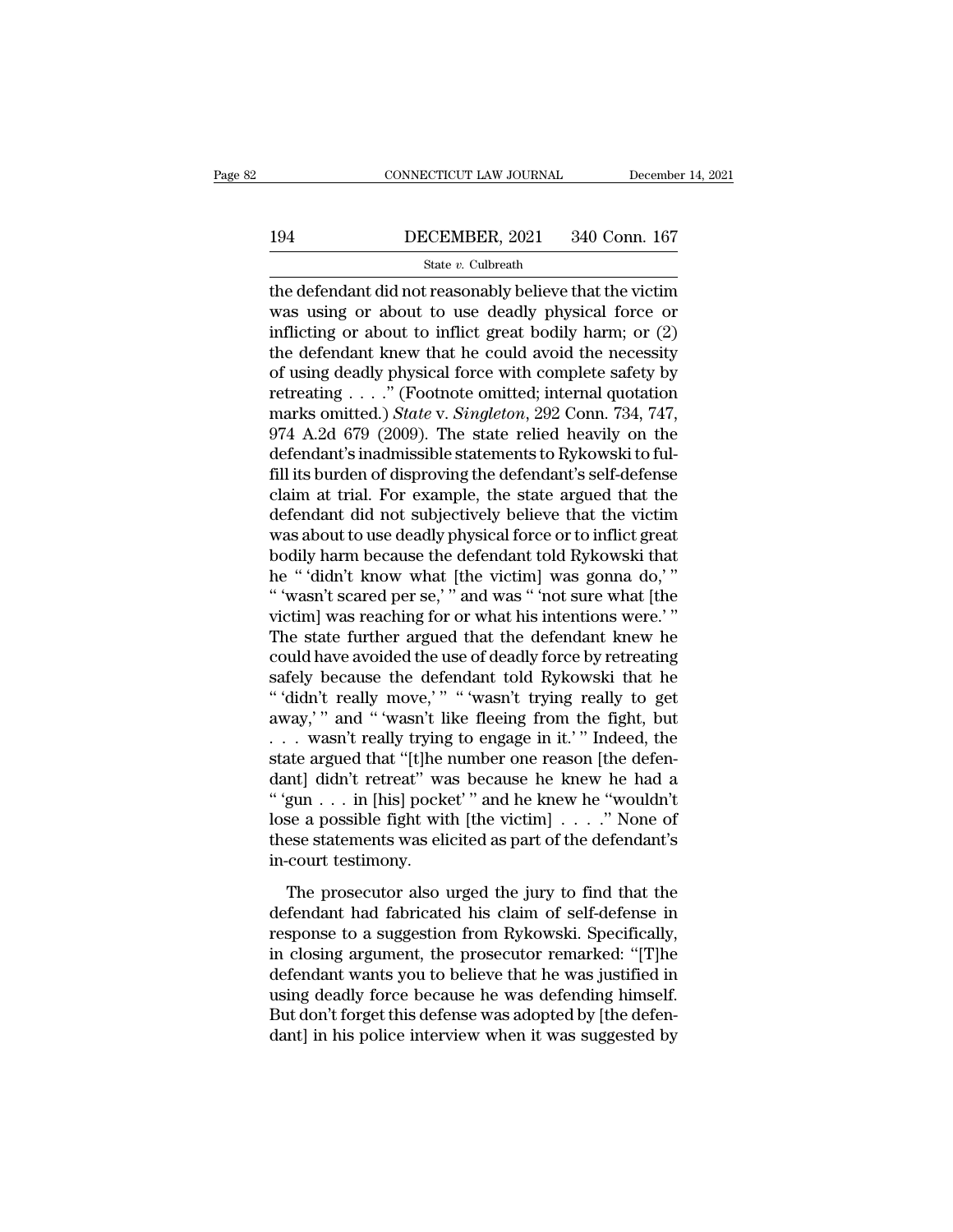# State *v.* Culbreath

14, 2021 CONNECTICUT LAW JOURNAL Page 8:<br>
340 Conn. 167 DECEMBER, 2021 195<br>
5tate v. Culbreath<br>
... Rykowski after three and [one-half] hours of denial. That's why he didn't swing for the fence. He'd  $\frac{340 \text{ Conn. } 167 \qquad \text{DECEMBER, } 2021 \qquad \qquad 195}$ <br>  $\frac{\text{State } v. \text{ Cubireath}}{\text{date. } \text{Cubic} \cdot \text{Cubic} \cdot \text{Cubic} \cdot \text{Cubic} \cdot \text{Colic}}$ <br>  $\frac{\text{denial. That's why he didn't swing for the fence. He'd adopted this thing of self-defense. So he didn't really  
know where he was going with it [A+1.4:31 [a m during the image].}$ 340 Conn. 167 DECEMBER, 2021 195<br>
State v. Culbreath<br>
... Rykowski after three and [one-half] hours of<br>
denial. That's why he didn't swing for the fence. He'd<br>
adopted this thing of self-defense. So he didn't really<br>
know 340 Conn. 167 DECEMBER, 2021 195<br>
State v. Culbreath<br>
... Rykowski after three and [one-half] hours of<br>
denial. That's why he didn't swing for the fence. He'd<br>
adopted this thing of self-defense. So he didn't really<br>
know State v. Culbreath<br>
State v. Culbreath<br>
... Rykowski after three and [one-half] hours of<br>
denial. That's why he didn't swing for the fence. He'd<br>
adopted this thing of self-defense. So he didn't really<br>
know where he was state v. Cubreath<br>
. . . . Rykowski after three and [one-half] hours of<br>
denial. That's why he didn't swing for the fence. He'd<br>
adopted this thing of self-defense. So he didn't really<br>
know where he was going with it. [A . . . Rykowski after three and [one-half] hours of<br>denial. That's why he didn't swing for the fence. He'd<br>adopted this thing of self-defense. So he didn't really<br>know where he was going with it. [At] 4:31 [a.m. during<br>the denial. That's why he didn't swing for the fence. He'd<br>adopted this thing of self-defense. So he didn't really<br>know where he was going with it. [At] 4:31 [a.m. during<br>the interview] . . . Rykowski suggests self-defense,<br>t adopted this thing of self-defense. So he didn't really<br>know where he was going with it. [At] 4:31 [a.m. during<br>the interview] . . . Rykowski suggests self-defense,<br>that the victim acted like he had a gun. [At] 4:38 [a.m. know where he was going with it. [At] 4:31 [a.m. during<br>the interview] . . . Rykowski suggests self-defense,<br>that the victim acted like he had a gun. [At] 4:38 [a.m.],<br>[the] defendant says, 'Connecticut doesn't recognize<br> the interview] . . . Rykowski suggests self-defense,<br>that the victim acted like he had a gun. [At] 4:38 [a.m.],<br>[the] defendant says, 'Connecticut doesn't recognize<br>self-defense'; he's corrected by the officer. [At] 5:18<br>[ that the victim acted like he had a gun. [At] 4:38 [a.m.],<br>[the] defendant says, 'Connecticut doesn't recognize<br>self-defense'; he's corrected by the officer. [At] 5:18<br>[a.m., he] admits to killing [the victim]. And at the [the] defendant says, 'Connecticut doesn't recognize<br>self-defense'; he's corrected by the officer. [At] 5:18<br>[a.m., he] admits to killing [the victim]. And at the end<br>of the interview, don't forget, he asks at 9:25 [a.m.], self-defense'; he's corrected by the officer. [At] 5:18 [a.m., he] admits to killing [the victim]. And at the end of the interview, don't forget, he asks at 9:25 [a.m.], 'How does self-defense work?' And [the defendant] co [a.m., he] admits to k<br>of the interview, doi<br>'How does self-defens<br>tinued to embellish c<br>self-defense even [at<br>than two and [one-l<br>hour interview."<br>The state further ow does self-defense work?' And [the defendant] con-<br>ued to embellish on  $\dots$  Rykowski's suggestion on<br>If-defense even [at trial]  $\dots$  which, again, was more<br>an two and [one-half] years after his initial eight<br>vur intervi Frow does sen defense work. This pair defectionally continued to embellish on  $\dots$  Rykowski's suggestion on self-defense even [at trial]  $\dots$  which, again, was more than two and [one-half] years after his initial eight ho

conscinuous of  $\cdot \cdot \cdot \cdot$  is the interview.<br>
Self-defense even [at trial]  $\cdot \cdot \cdot$  which, again, was more<br>
than two and [one-half] years after his initial eight<br>
hour interview."<br>
The state further contended that the defe when the defendant was increased by the defendant was all alone in the room, he bended that the defendant's statements during the interview were evidence of his consciousness of guilt. Toward the end of the interview, whe between the state further contended that the defendant's<br>statements during the interview were evidence of his<br>consciousness of guilt. Toward the end of the interview,<br>when the defendant was all alone in the room, he<br>berate The state further contended that the defendant's<br>statements during the interview were evidence of his<br>consciousness of guilt. Toward the end of the interview,<br>when the defendant was all alone in the room, he<br>berated himse The state further contended that the defendant's<br>statements during the interview were evidence of his<br>consciousness of guilt. Toward the end of the interview,<br>when the defendant was all alone in the room, he<br>berated himse statements during the interview were evidence of his consciousness of guilt. Toward the end of the interview, when the defendant was all alone in the room, he berated himself, saying: "I'm the bad guy, I'm a killer.<br>
. . . consciousness of guilt. Toward the end of the interview,<br>when the defendant was all alone in the room, he<br>berated himself, saying: "I'm the bad guy, I'm a killer.<br>... [The victim] didn't deserve that ... nobody do<br>nothing when the defendant was all alone in the room, he<br>berated himself, saying: "I'm the bad guy, I'm a killer.<br>... [The victim] didn't deserve that ... nobody do<br>nothing to me." During its rebuttal argument, the state<br>drew the berated himself, saying: "I'm the bad guy, I'm a killer.<br>  $\ldots$  [The victim] didn't deserve that  $\ldots$  nobody do<br>
nothing to me." During its rebuttal argument, the state<br>
drew the jury's attention to these inadmissible re ... [The victim] didn't deserve that ... nobody do<br>nothing to me." During its rebuttal argument, the state<br>drew the jury's attention to these inadmissible remarks,<br>arguing that they reflected the defendant's guilt and<br>und nothing to me." During its rebuttal argument, the state<br>drew the jury's attention to these inadmissible remarks,<br>arguing that they reflected the defendant's guilt and<br>undermined his claim of self-defense. The state's fredrew the jury's attention to these inadmissible remarks,<br>arguing that they reflected the defendant's guilt and<br>undermined his claim of self-defense. The state's fre-<br>quent and repeated emphasis on the defendant's inad-<br>mis arguing that they reflected the defendant's guilt and<br>undermined his claim of self-defense. The state's fre-<br>quent and repeated emphasis on the defendant's inad-<br>missible statements during its closing and rebuttal<br>argumen undermined his claim of self-defense. The state's frequent and repeated emphasis on the defendant's inadmissible statements during its closing and rebuttal arguments indicates that their admission was not harmless. See, e quent and repeated emphasis on the defendant's inad-<br>missible statements during its closing and rebuttal<br>arguments indicates that their admission was not harm-<br>less. See, e.g., *State* v. *Ayala*, 333 Conn. 225, 235, 215<br>A missible statements during its closing and rebuttal<br>arguments indicates that their admission was not harm-<br>less. See, e.g., *State* v. *Ayala*, 333 Conn. 225, 235, 215<br>A.3d 116 (2019) ("in evaluating harm [we] look to see<br> arguments indicates that their admission was not harm-<br>less. See, e.g., *State* v. *Ayala*, 333 Conn. 225, 235, 215<br>A.3d 116 (2019) ("in evaluating harm [we] look to see<br>how the state used [the inadmissible] evidence in it less. See, e.g., *State v. Ayala*, 333 Conn. 225, 235, 215<br>A.3d 116 (2019) ("in evaluating harm [we] look to see<br>how the state used [the inadmissible] evidence in its<br>closing argument"); *State v. Sawyer*, 279 Conn. 331,<br> A.3d 116 (2019) ("in evaluating harm [we] look to see<br>how the state used [the inadmissible] evidence in its<br>closing argument"); *State* v. *Sawyer*, 279 Conn. 331,<br>360–61, 904 A.2d 101 (2006) (finding harm, among other<br>rea how the state used [the inadn<br>closing argument"); *State* v. *S*<br>360–61, 904 A.2d 101 (2006) (fin<br>reasons, because state repeate<br>erly admitted evidence in its c<br>ruled in part on other grounds<br>Conn. 418, 953 A.2d 45 (2008).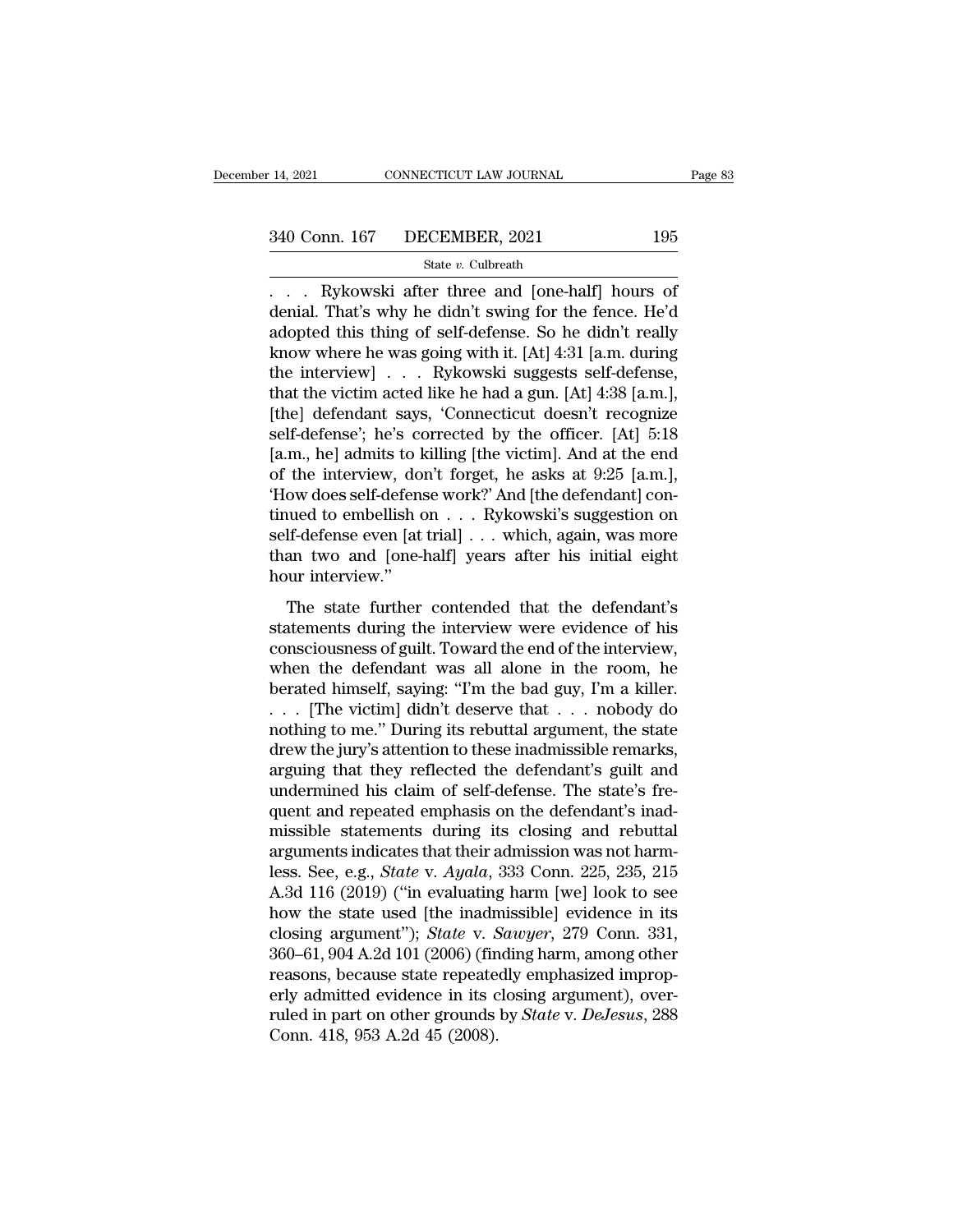# CONNECTICUT LAW JOURNAL December 14, 2021<br>196 DECEMBER, 2021 340 Conn. 167<br>State v. Culbreath

# State *v.* Culbreath

CONNECTICUT LAW JOURNAL December 14, 202<br>  $\frac{6}{5}$  DECEMBER, 2021 340 Conn. 167<br>  $\frac{6}{5}$  State v. Culbreath<br>
We recognize that the defendant's written statement<br>
d the inadmissible portion of his interview contained<br>
s 196 DECEMBER, 2021 340 Conn. 167<br>
State v. Culbreath<br>
We recognize that the defendant's written statement<br>
and the inadmissible portion of his interview contained<br>
a good deal of the same information as his in-court<br>
toti 196 DECEMBER, 2021 340 Conn. 167<br>
State v. Culbreath<br>
We recognize that the defendant's written statement<br>
and the inadmissible portion of his interview contained<br>
a good deal of the same information as his in-court<br>
test 196 DECEMBER, 2021 340 Conn. 167<br>
State v. Culbreath<br>
We recognize that the defendant's written statement<br>
and the inadmissible portion of his interview contained<br>
a good deal of the same information as his in-court<br>
test State v. Culbreath<br>State v. Culbreath<br>and the inadmissible portion of his interview contained<br>a good deal of the same information as his in-court<br>testimony, but there were critical differences. Given<br>the brevity of the de State v. Culbreath<br>
We recognize that the defendant's written statement<br>
and the inadmissible portion of his interview contained<br>
a good deal of the same information as his in-court<br>
testimony, but there were critical dif We recognize that the defendant's written statement<br>and the inadmissible portion of his interview contained<br>a good deal of the same information as his in-court<br>testimony, but there were critical differences. Given<br>the brev and the inadmissible portion of his interview contained<br>a good deal of the same information as his in-court<br>testimony, but there were critical differences. Given<br>the brevity of the defendant's in-court testimony and<br>the l a good deal of the same information as his in-court<br>testimony, but there were critical differences. Given<br>the brevity of the defendant's in-court testimony and<br>the length of the inadmissible portion of the defendant's<br>inte testimony, but there were critical differences. Given<br>the brevity of the defendant's in-court testimony and<br>the length of the inadmissible portion of the defendant's<br>interview, which lasted approximately four hours, the<br>de the brevity of the defendant's in-court testimony and<br>the length of the inadmissible portion of the defendant's<br>interview, which lasted approximately four hours, the<br>defendant's statements to Rykowski contained a signifi-<br> the length of the inadmissible portion of the defendant's<br>interview, which lasted approximately four hours, the<br>defendant's statements to Rykowski contained a signifi-<br>cant amount of "*new* material, not heard from any ot interview, which lasted approximately four hours, the<br>defendant's statements to Rykowski contained a signifi-<br>cant amount of "*new* material, not heard from any other<br>witness . . . . . " (Emphasis in original.) *State v.* defendant's statements to Rykowski contained a significant amount of "*new* material, not heard from any other witness . . . . . " (Emphasis in original.) *State v. Fernando V.*, 331 Conn. 201, 219, 202 A.3d 350 (2019). A cant amount of "*new* material, not heard from any other<br>witness . . . . . " (Emphasis in original.) *State v. Fer-*<br>*nando V.*, 331 Conn. 201, 219, 202 A.3d 350 (2019). As<br>we explained in the preceding paragraphs, this n witness . . . . . " (Emphasis in original.) *State v. Fernando V.*, 331 Conn. 201, 219, 202 A.3d 350 (2019). As<br>we explained in the preceding paragraphs, this new<br>material included evidence central to the defendant's<br>clai mando V., 331 Conn. 201, 219, 202 A.3d 350 (2019). As<br>we explained in the preceding paragraphs, this new<br>material included evidence central to the defendant's<br>claim of self-defense, such as the defendant's state of<br>mind a we explained in the preceding paragraphs, this new<br>material included evidence central to the defendant's<br>claim of self-defense, such as the defendant's state of<br>mind at the time of the shooting, the availability of a<br>safe material included evidence central to the defendant's<br>claim of self-defense, such as the defendant's state of<br>mind at the time of the shooting, the availability of a<br>safe avenue of retreat, the defendant's misunderstanding claim of self-defense, such as the defendant's state of<br>mind at the time of the shooting, the availability of a<br>safe avenue of retreat, the defendant's misunderstanding<br>regarding the validity of self-defense, and his perso mind at the time of the shooting, the availability of a<br>safe avenue of retreat, the defendant's misunderstanding<br>regarding the validity of self-defense, and his personal<br>belief that he was a "bad guy" and a "killer." "New<br> safe avenue of retreat, the defendant's misunderstanding<br>regarding the validity of self-defense, and his personal<br>belief that he was a "bad guy" and a "killer." "New<br>evidence is not cumulative evidence." Id. The out-of-<br>co regarding the validity of<br>belief that he was a "ba<br>evidence is not cumulat<br>court statements contain<br>included in the defendan<br>state made use of that i<br>rebuttal arguments.<br>The state not only relies The state is not cumulative evidence." Id. The out-of-<br>idence is not cumulative evidence." Id. The out-of-<br>urt statements contained information that was not<br>cluded in the defendant's in-court testimony, and the<br>ate made us ble statements contained information that was not<br>included in the defendant's in-court testimony, and the<br>state made use of that information in its closing and<br>rebuttal arguments.<br>The state not only relied on the defendant

included in the defendant's in-court testimony, and the<br>state made use of that information in its closing and<br>rebuttal arguments.<br>The state not only relied on the defendant's inadmissi-<br>ble statements as substantive eviden mentated in the defendant 5 in codit testimoly, and the<br>state made use of that information in its closing and<br>rebuttal arguments.<br>The state not only relied on the defendant's inadmissi-<br>ble statements as substantive eviden rebuttal arguments.<br>The state not only relied on the defendant's inadmissible statements as substantive evidence to disprove the<br>defendant's claim of self-defense but also as impeach-<br>ment evidence to undermine the defenda The state not only relied on the defendant's inadmissi-<br>ble statements as substantive evidence to disprove the<br>defendant's claim of self-defense but also as impeach-<br>ment evidence to undermine the defendant's credibility.<br> The state not only relied on the defendant's inadmissible statements as substantive evidence to disprove the defendant's claim of self-defense but also as impeachment evidence to undermine the defendant's credibility. Duri ble statements as substantive evidence to disprove the<br>defendant's claim of self-defense but also as impeach-<br>ment evidence to undermine the defendant's credibility.<br>During closing and rebuttal arguments, the state empha-<br> defendant's claim of self-defense but also as impeach-<br>ment evidence to undermine the defendant's credibility.<br>During closing and rebuttal arguments, the state empha-<br>sized various inconsistencies between the defendant's<br>i ment evidence to undermine the defendant's credibility.<br>During closing and rebuttal arguments, the state emphasized various inconsistencies between the defendant's<br>inadmissible statements to Rykowski and his in-court<br>testi During closing and rebuttal arguments, the state empha-<br>sized various inconsistencies between the defendant's<br>inadmissible statements to Rykowski and his in-court<br>testimony, and urged the jury to find the defendant's<br>testi sized various inconsistencies between the defendant's<br>inadmissible statements to Rykowski and his in-court<br>testimony, and urged the jury to find the defendant's<br>testimony regarding justification unworthy of belief.<br>For ex testimony regarding justification unworthy of belief.<br>For example, the state pointed out that the defendant<br>had provided conflicting explanations as to what he<br>was doing before the shooting,<sup>13</sup> how he acquired the<br> $\frac{13$ was doing before the shooting,  $\frac{13}{12}$  how he acquired the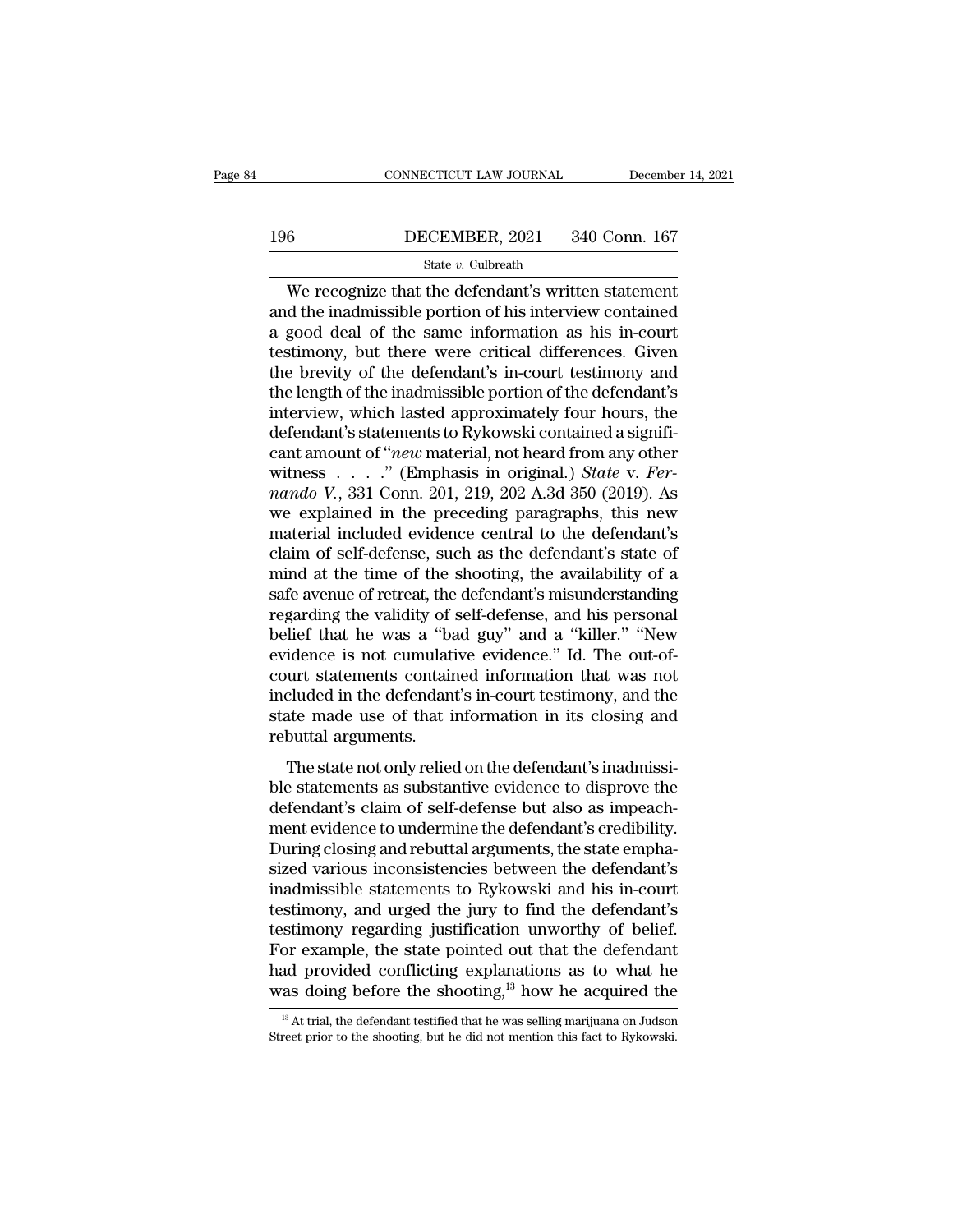# State *v.* Culbreath

14, 2021 CONNECTICUT LAW JOURNAL<br>
240 Conn. 167 DECEMBER, 2021 197<br>
<sup>21</sup> State v. Culbreath<br>
197<br>
<sup>197</sup> Tervolver,<sup>14</sup> what the victim said to him before the shoot-<br>
ing,<sup>15</sup> how the revolver ended up in the ice cream box 340 Conn. 167 DECEMBER, 2021 197<br>
State v. Culbreath<br>
revolver,<sup>14</sup> what the victim said to him before the shoot-<br>
ing,<sup>15</sup> how the revolver ended up in the ice cream box<br>
underneath his seat,<sup>16</sup> and whether he confessed 340 Conn. 167 DECEMBER, 2021 197<br>
State v. Culbreath<br>
revolver,<sup>14</sup> what the victim said to him before the shoot-<br>
ing,<sup>15</sup> how the revolver ended up in the ice cream box<br>
underneath his seat,<sup>16</sup> and whether he confessed 340 Conn. 167 DECEMBER, 2021 197<br>
State v. Culbreath<br>
revolver,<sup>14</sup> what the victim said to him before the shoot-<br>
ing,<sup>15</sup> how the revolver ended up in the ice cream box<br>
underneath his seat,<sup>16</sup> and whether he confessed State v. Culbreath<br>
revolver,<sup>14</sup> what the victim said to him before the shoot-<br>
ing,<sup>15</sup> how the revolver ended up in the ice cream box<br>
underneath his seat,<sup>16</sup> and whether he confessed to T.<sup>17</sup><br>
Although the defendant state v. Cubream<br>revolver,<sup>14</sup> what the victim said to him before the shoot-<br>ing,<sup>15</sup> how the revolver ended up in the ice cream box<br>underneath his seat,<sup>16</sup> and whether he confessed to  $T$ .<sup>17</sup><br>Although the defendant's i revolver,<sup>14</sup> what the victim said to him before the shooting,<sup>15</sup> how the revolver ended up in the ice cream box underneath his seat,<sup>16</sup> and whether he confessed to  $T$ .<sup>17</sup> Although the defendant's initial statements t ing,<sup>15</sup> how the revolver ended up in the ice cream box<br>underneath his seat,<sup>16</sup> and whether he confessed to  $T$ .<sup>17</sup><br>Although the defendant's initial statements to Rykowski<br>denying any involvement in the shooting were ad underneath his seat,<sup>16</sup> and whether he confessed to  $T^{17}$ .<br>Although the defendant's initial statements to Rykowski<br>denying any involvement in the shooting were admissi-<br>ble, and may have affected the jury's assessment Although the defendant's initial statements to Ry<br>denying any involvement in the shooting were a<br>ble, and may have affected the jury's assessmen<br>credibility, the state's focus on these additional d<br>ancies in the defendant' The defendant's credibility, the state's focus on these additional discrepcies in the defendant's "story" even after he conssed to the shooting undoubtedly damaged his edibility further, perhaps beyond repair.<br>The defendan see, and may have directed the *yary* is also<br>seedibility, the state's focus on these additional discrep-<br>ancies in the defendant's "story" even after he con-<br>fessed to the shooting undoubtedly damaged his<br>credibility furt

moles in the defendant's "story" even after he confessed to the shooting undoubtedly damaged his credibility further, perhaps beyond repair.<br>The defendant's credibility was critical to his self-<br>defense claim because there The defendant's every the line in the state<br>fessed to the shooting undoubtedly damaged his<br>credibility further, perhaps beyond repair.<br>The defendant's credibility was critical to his self-<br>defense claim because there was n beyond repair.<br>
The defendant's credibility was critical to his self-<br>
defense claim because there was no eyewitness testi-<br>
mony or physical evidence to corroborate or contradict<br>
the defendant's account of the shooting. The defendant's credibility was critical to his self-<br>defense claim because there was no eyewitness testi-<br>mony or physical evidence to corroborate or contradict<br>the defendant's account of the shooting. "[When] credi-<br>bil The defendant's credibility was critical to his self-<br>defense claim because there was no eyewitness testi-<br>mony or physical evidence to corroborate or contradict<br>the defendant's account of the shooting. "[When] credi-<br>bili defense claim because there was no eyewitness testi-<br>mony or physical evidence to corroborate or contradict<br>the defendant's account of the shooting. "[When] credi-<br>bility is an issue and, thus, the jury's assessment of who mony or physical evidence to corroborate or contradict<br>the defendant's account of the shooting. "[When] credi-<br>bility is an issue and, thus, the jury's assessment of who<br>is telling the truth is critical, an error affecting the defendant's account of the shooting. "[When] credibility is an issue and, thus, the jury's assessment of who<br>is telling the truth is critical, an error affecting the jury's<br>ability to assess a [witness'] credibility is bility is an issue and, thus, the jury's assessment of who<br>is telling the truth is critical, an error affecting the jury's<br>ability to assess a [witness'] credibility is not harmless<br>error." (Internal quotation marks omitte is telling the truth is critical, an error affecting the jury's<br>ability to assess a [witness'] credibility is not harmless<br>error." (Internal quotation marks omitted.) Id., 223–24.<br>We therefore cannot conclude that the impr ability to assess a [witness'] credibility is not harmles<br>error." (Internal quotation marks omitted.) Id., 223–24<br>We therefore cannot conclude that the improper admis<br>sion of the defendant's written statement and the inac<br> e therefore cannot conclude that the improper admis-<br>on of the defendant's written statement and the inad-<br>issible portion of the interview was harmless beyond<br>reasonable doubt with respect to his conviction of<br>anslaughter sion of the defendant's written statement and the inad-<br>missible portion of the interview was harmless beyond<br>a reasonable doubt with respect to his conviction of<br>manslaughter in the first degree with a firearm.<br>The state missible portion of the interview was harmless beyond<br>a reasonable doubt with respect to his conviction of<br>manslaughter in the first degree with a firearm.<br>The state contends that the admission of the defen-<br>dant's written

The state contends that the admission of the defenant's written statement and the latter portion of the terview was harmless because "the jury could have  $\frac{14}{14}$  At trial, the defendant testified that he purchased the The state contends that the admission of the defendant's written statement and the latter portion of the interview was harmless because "the jury could have  $\frac{14 \text{ At trial, the defendant testified that he purchased the revolver approximately one week before the shooting, but he told Rykowski that the revolver "basically fell in [his] lap. . . . ."$ 

dant's written statement and the latter portion of the<br>interview was harmless because "the jury could have<br> $\frac{14 \text{ At trial, the defendant testing that he purchased the revolver approximately one week before the shooting, but he told Rykowski that the vector "basic" is the original time, which is the original time, the original time, the original time is the standard time. The original time is the standard time, the initial time is the standard time. The final time is the standard time, the initial time is the standard time. The final time is the standard time, the total time is the standard time. The final time$ 

 $^{14}$  At trial, the defendant testified that he purchased the revolver approximately one week before the shooting, but he told Rykowski that the revolver "basically fell in [his] lap . . . . '"<br>
<sup>15</sup> At trial, the defend <sup>14</sup> At trial, the defendant testified that he purchased the revolver approximately one week before the shooting, but he told Rykowski that the revolver "basically fell in [his] lap . . . .'"<br><sup>15</sup> At trial, the defendant The defendant never mentioned this fact to Rykowski.<br>
In At trial, the defendant testified that the victim said "don't run," but he<br>
told Rykowski that the victim "kept telling [the defendant] to come with<br>  $^{16}$  At tria

told Rykowski that the victim "kept telling [the defendant] to come with him around the corner . . . ."<br><sup>16</sup> At trial, the defendant testified that D instructed him to put the revolver in the ice cream box, which D then p the defendant defendant testified that D instructed him to put the revolver in the ice cream box, which D then placed underneath the defendant's seat.<br>The defendant never mentioned this fact to Rykowski.<br><sup>17</sup> At trial, th

in the ice cream box, which D then placed underneath the defendant's seat. The defendant never mentioned this fact to Rykowski.  $\frac{17}{17}$  At trial, the defendant denied telling T that he had killed the victim, but the d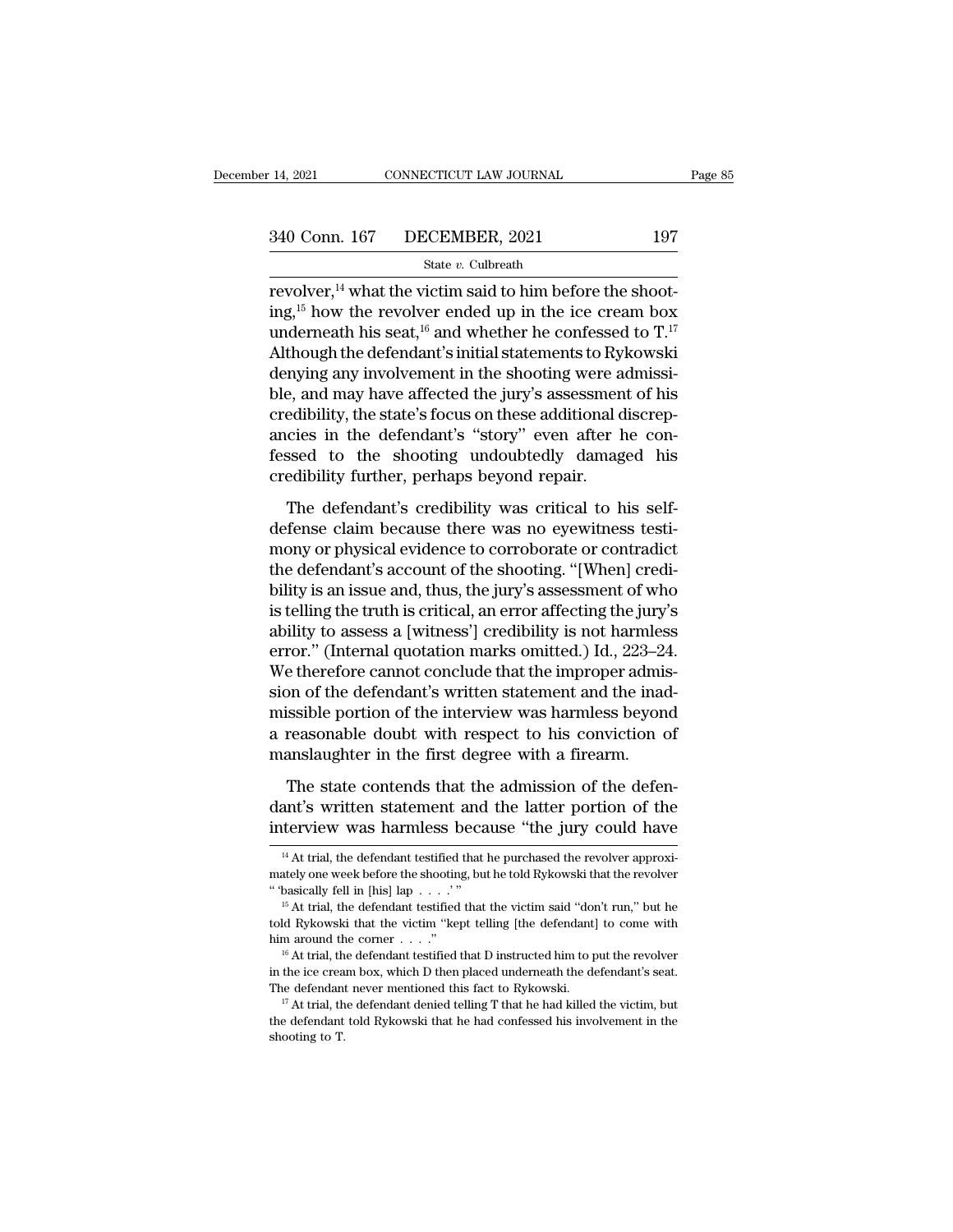# CONNECTICUT LAW JOURNAL December 14, 2021<br>198 DECEMBER, 2021 340 Conn. 167<br>State v. Culbreath

# State *v.* Culbreath

FULLER CONNECTICUT LAW JOURNAL December 14, 2021<br>
198 DECEMBER, 2021 340 Conn. 167<br>
State v. Culbreath<br>
fully credited the defendant's testimony and reasonably<br>
still could have rejected his claim of self-defense" on<br>
the 198 DECEMBER, 2021 340 Conn. 167<br>
State v. Culbreath<br>
fully credited the defendant's testimony and reasonably<br>
still could have rejected his claim of self-defense'' on<br>
the ground that the defendant "(1) did not see the v 198 DECEMBER, 2021 340 Conn. 167<br>
State v. Culbreath<br>
fully credited the defendant's testimony and reasonably<br>
still could have rejected his claim of self-defense" on<br>
the ground that the defendant "(1) did not see the vi DECEMBER, 2021 340 Conn. 167<br>
State v. Culbreath<br>
Tully credited the defendant's testimony and reasonably<br>
still could have rejected his claim of self-defense" on<br>
the ground that the defendant "(1) did not see the victim State v. Culbreath<br>
fully credited the defendant's testimony and reasonably<br>
still could have rejected his claim of self-defense" on<br>
the ground that the defendant "(1) did not see the victim<br>
with a weapon, and (2) was n state  $v$ . Cubream<br>
fully credited the defendant's testimony and reasonably<br>
still could have rejected his claim of self-defense" on<br>
the ground that the defendant "(1) did not see the victim<br>
with a weapon, and (2) was n fully credited the defendant's testimony and reasonably<br>still could have rejected his claim of self-defense" on<br>the ground that the defendant " $(1)$  did not see the victim<br>with a weapon, and  $(2)$  was not even looking at still could have rejected his claim of self-defense" on<br>the ground that the defendant "(1) did not see the victim<br>with a weapon, and (2) was not even looking at the<br>victim to see what he was doing when he fired his gun<br>not the ground that the defendant "(1) did not see the victim<br>with a weapon, and (2) was not even looking at the<br>victim to see what he was doing when he fired his gun<br>not just once, but twice." We agree that the jury could<br>hav with a weapon, and (2) was not even looking at the<br>victim to see what he was doing when he fired his gun<br>not just once, but twice." We agree that the jury could<br>have fully credited the defendant's testimony and none-<br>thele victim to see what he was doing when he fired his gun<br>not just once, but twice." We agree that the jury could<br>have fully credited the defendant's testimony and none-<br>theless rejected his self-defense claim by finding his<br>u not just once, but twice." We agree that the jury could<br>have fully credited the defendant's testimony and none-<br>theless rejected his self-defense claim by finding his<br>use of deadly physical force to be unreasonable under<br>t have fully credited the defendant's testimony and none-<br>theless rejected his self-defense claim by finding his<br>use of deadly physical force to be unreasonable under<br>the circumstances. But it is equally possible that the<br>ju theless rejected his self-defense claim by finding his<br>use of deadly physical force to be unreasonable under<br>the circumstances. But it is equally possible that the<br>jury was persuaded by the state's argument that the<br>defend use of deadly physical force to be unreasonable under<br>the circumstances. But it is equally possible that the<br>jury was persuaded by the state's argument that the<br>defendant's testimony was unworthy of belief and that<br>the def the circumstances. But it is equally possible that the<br>jury was persuaded by the state's argument that the<br>defendant's testimony was unworthy of belief and that<br>the defendant did not subjectively believe that the vic-<br>tim jury was persuaded by the state's argument that the<br>defendant's testimony was unworthy of belief and that<br>the defendant did not subjectively believe that the vic-<br>tim posed an imminent threat of great bodily harm or<br>death. defendant's testimony was unworthy of belief and that<br>the defendant did not subjectively believe that the vic-<br>tim posed an imminent threat of great bodily harm or<br>death. We do not know the basis for the jury's verdict,<br>an the defendant did not subjectively believe that the victim posed an imminent threat of great bodily harm or death. We do not know the basis for the jury's verdict, and that is the problem. It is unclear whether the jury's tim posed an imminent threat of great bodily harm or<br>death. We do not know the basis for the jury's verdict,<br>and that is the problem. It is unclear whether the jury's<br>verdict rested on a permissible or an impermissible<br>ba death. We do not know the basis for the jury's verdict,<br>and that is the problem. It is unclear whether the jury's<br>verdict rested on a permissible or an impermissible<br>basis, and, under these circumstances, the state has<br>fai and that is the problem. It is unclear whether the jury's<br>verdict rested on a permissible or an impermissible<br>basis, and, under these circumstances, the state has<br>failed to fulfill its burden of establishing that the<br>impro verdict rested on a permissible or an impermissible<br>basis, and, under these circumstances, the state has<br>failed to fulfill its burden of establishing that the<br>improper admission of the defendant's out-of-court con-<br>fession basis, and, under these circumstances, the state has<br>failed to fulfill its burden of establishing that the<br>improper admission of the defendant's out-of-court con-<br>fession was harmless beyond a reasonable doubt. See<br>*State* failed to fulfill its burden of establishing that the<br>
improper admission of the defendant's out-of-court con-<br>
fession was harmless beyond a reasonable doubt. See<br> *State* v. *Montgomery*, 254 Conn. 694, 718, 759 A.2d 995 improper admission of the defendant's out-of-court confession was harmless beyond a reasonable doubt. See<br>State v. Montgomery, 254 Conn. 694, 718, 759 A.2d 995<br>(2000) (improper admission of evidence obtained in<br>violation fession was harmless beyond a reasonable doubt. See<br> *State* v. *Montgomery*, 254 Conn. 694, 718, 759 A.2d 995<br>
(2000) (improper admission of evidence obtained in<br>
violation of defendant's *Miranda* rights is harmless onl State v. *Montgomery*, 254 Conn. 694, 718, 759 A.2d 995<br>(2000) (improper admission of evidence obtained in<br>violation of defendant's *Miranda* rights is harmless only<br>if "it is clear beyond a reasonable doubt that the jury<br> (2000) (improper admission of evidence obtained in<br>violation of defendant's *Miranda* rights is harmless only<br>if "it is clear beyond a reasonable doubt that the jury<br>would have returned a guilty verdict without the imperviolation of defendant's *Miranda* rights is harmless only<br>if "it is clear beyond a reasonable doubt that the jury<br>would have returned a guilty verdict without the imper-<br>missible [evidence]" (internal quotation marks omi if "it is clear beyond a reasonable doubt that the jury<br>would have returned a guilty verdict without the imper-<br>missible [evidence]" (internal quotation marks omit-<br>ted)); cf. *Griffin* v. *United States*, 502 U.S. 46, 53 would have returned a guilty verdict without the imper-<br>missible [evidence]" (internal quotation marks omit-<br>ted)); cf. *Griffin* v. *United States*, 502 U.S. 46, 53, 112<br>S. Ct. 466, 116 L. Ed. 2d 371 (1991) ("[when] a pr missible [evidence]" (internal quotation marks omit-<br>ted)); cf. *Griffin* v. *United States*, 502 U.S. 46, 53, 112<br>S. Ct. 466, 116 L. Ed. 2d 371 (1991) ("[when] a provision<br>of the [c]onstitution forbids conviction on a par (2020); cf. *Griffin v. United States*, 502 U.S. 46, 53, 112 S. Ct. 466, 116 L. Ed. 2d 371 (1991) ("[when] a provision of the [c]onstitution forbids conviction on a particular ground, the constitutional guarantee is viola S. Ct. 466, 116 L. Ed. 2d 371 (1991) ("[when] a provision<br>of the [c]onstitution forbids conviction on a particular<br>ground, the constitutional guarantee is violated by a<br>general verdict that may have rested on that ground" of the [c]onstitution forbids conviction on a particular<br>ground, the constitutional guarantee is violated by a<br>general verdict that may have rested on that ground");<br> $State$  v.  $Cody$  *M*., 337 Conn. 92, 115–16, 259 A.3d 576<br>(2 ground, the constitutional guarantee is violated by a general verdict that may have rested on that ground"); State v. Cody M., 337 Conn. 92, 115–16, 259 A.3d 576 (2020) (in "cases involving multiple theories of guilt," co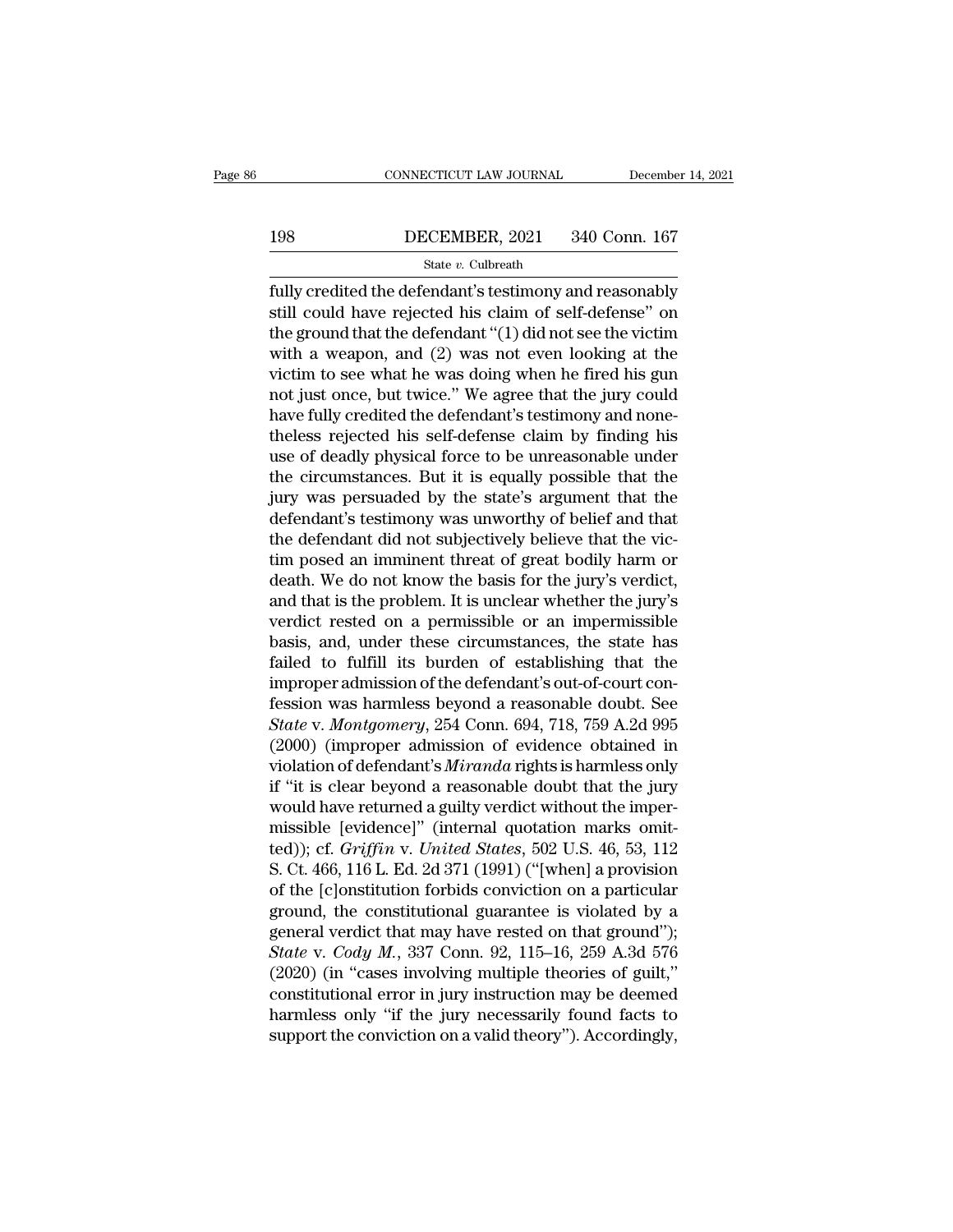State *v.* Culbreath

14, 2021 CONNECTICUT LAW JOURNAL Page 87<br>
340 Conn. 167 DECEMBER, 2021 199<br>
State v. Culbreath<br>
we reverse the defendant's manslaughter conviction<br>
and remand the case for a new trial on that count. In<br>
light of our holdin 340 Conn. 167 DECEMBER, 2021 199<br>
State v. Culbreath<br>
We reverse the defendant's manslaughter conviction<br>
and remand the case for a new trial on that count. In<br>
light of our holding, we need not address the defen-<br>
dant's 340 Conn. 167 DECEMBER, 2021 199<br>
State v. Culbreath<br>
we reverse the defendant's manslaughter conviction<br>
and remand the case for a new trial on that count. In<br>
light of our holding, we need not address the defen-<br>
dant's 340 Conn. 167 DECEMBER, 2021<br>
State v. Culbreath<br>
we reverse the defendant's manslaughter cond<br>
and remand the case for a new trial on that c<br>
light of our holding, we need not address the<br>
dant's prosecutorial impropriet State v. Culbreath<br>
Expresses the defendant's manslaughter conviction<br>
d remand the case for a new trial on that count. In<br>
the improper admission of the<br>
We conclude that the improper admission of the<br>
fendant's statemen we reverse the defendant's manslaughter conviction<br>and remand the case for a new trial on that count. In<br>light of our holding, we need not address the defen-<br>dant's prosecutorial impropriety claim.<sup>18</sup><br>We conclude that the

respective the defendant's manifologymer conviction<br>and remand the case for a new trial on that count. In<br>light of our holding, we need not address the defen-<br>dant's prosecutorial impropriety claim.<sup>18</sup><br>We conclude that th light of our holding, we need not address the defen-<br>dant's prosecutorial impropriety claim.<sup>18</sup><br>We conclude that the improper admission of the<br>defendant's statements was harmless, however, with<br>respect to the defendant's ment of surfacturial impropriety claim.<sup>18</sup><br>We conclude that the improper admission of the<br>defendant's statements was harmless, however, with<br>respect to the defendant's conviction of criminal pos-<br>session of a firearm and We conclude that the impropriety claim.<br>
defendant's statements was harmless, however, with<br>
respect to the defendant's conviction of criminal pos-<br>
session of a firearm and carrying a pistol without a<br>
permit because the We conclude that the improper admission of the<br>defendant's statements was harmless, however, with<br>respect to the defendant's conviction of criminal pos-<br>session of a firearm and carrying a pistol without a<br>permit because defendant's statements was harmless, however, with<br>respect to the defendant's conviction of criminal pos-<br>session of a firearm and carrying a pistol without a<br>permit because the defendant testified that he carried<br>and pos respect to the defendant's conviction of criminal possession of a firearm and carrying a pistol without a permit because the defendant testified that he carried and possessed a firearm without a permit and with knowledge session of a firearm and carrying a pistol without a<br>permit because the defendant testified that he carried<br>and possessed a firearm without a permit and with<br>knowledge that he was subject to a protective order.<sup>19</sup><br>See Ge nowledge that he was subject to a protective order."<br>
ee General Statutes § 29-35 (a); General Statutes (Rev.<br>
19 2015) § 53a-217 (a) (4) (A); see also footnote 14 of<br>
is opinion. The defendant's in-court testimony admit-See General Statutes § 29-35 (a); General Statutes (Rev.<br>to 2015) § 53a-217 (a) (4) (A); see also footnote 14 of<br>this opinion. The defendant's in-court testimony admit-<br><sup>18</sup> The defendant claims that the prosecutor made i

to 2015) § 53a-217 (a) (4) (A); see also footnote 14 of<br>this opinion. The defendant's in-court testimony admit-<br><sup>18</sup> The defendant claims that the prosecutor made improper remarks (1)<br>misrepresenting the evidence pertaini this opinion. The defendant's in-court testimony admit-<br>
<sup>18</sup> The defendant claims that the prosecutor made improper remarks (1)<br>
misrepresenting the evidence pertaining to the shooting and the defendant's<br>
claim of self-<sup>18</sup> The defendant claims that the prosecutor made improper remarks (1) misrepresenting the evidence pertaining to the shooting and the defendant's claim of self-defense, (2) mischaracterizing the law of self-defense, and <sup>18</sup> The defendant claims that the prosecutor made improper remarks  $(1)$  misrepresenting the evidence pertaining to the shooting and the defendant's claim of self-defense,  $(2)$  mischaracterizing the law of self-defense, misrepresenting the evidence pertaining to the shooting and the defendant's claim of self-defense, (2) mischaracterizing the law of self-defense, and (3) informing the jury that the defendant had a "motive to lie," but Ryk claim of self-defense, (2) mischaracterizing the law of self-defense, and (3) informing the jury that the defendant had a "motive to lie," but Rykowski "had no motivation to lie." The first two categories of alleged prose enforming the jury that the defendant had a "motive to lie," but Rykowski<br>"had no motivation to lie." The first two categories of alleged prosecutorial<br>""had no motivation to lie." The first two categories of alleged prose "Had no motivation to lie." The first two categories of alleged prosecutorial improprieties apply only to the defendant's conviction of manslaughter in the first degree with a firearm. Because we reverse the defendant's m improprieties apply only to the defendant's conviction of manslaughter in the first degree with a firearm. Because we reverse the defendant's manslaughter conviction and "do not view [these issues] as likely to arise on r first degree with a firearm. Because we reverse the defendant's manslaughter conviction and "do not view [these issues] as likely to arise on remand," we do not address them. *State* v. *Calabrese*, 279 Conn. 393, 413, 90 moviction and "do not view [these issues] as likely to arise on remand,"<br>conviction and "do not view [these issues] as likely to arise on remand,"<br>we do not address them. *State* v. *Calabrese*, 279 Conn. 393, 413, 902 A.2 we do not address them. *State* v. *Calabrese*, 279 Conn. 393, 413, 902 A.2d 1044 (2006). The third category of alleged prosecutorial impropriety also applies only to the defendant's manslaughter conviction because the def  $^{1044}$  (2006). The third category of alleged prosecutorial impropriety also applies only to the defendant's manslaughter conviction because the defendant's credibility was not at issue with respect to the other crimes o be revolver, with the defendant's manifold provided to the other crimes of conviction. Indeed, there were no discrepancies between the testimony of Rykowski and the testimony of the defendant with respect to the essential Express out, or the was subject to the other crimes of conviction. Indeed, there were no discrepancies between the testimony of Rykowski and the testimony of the defendant with respect to the essential elements of these cr ation. Indeed, there were no discrepancies between the testimony of Rykowski and the testimony of the defendant with respect to the essential elements of these crimes; the defendant testified that he possessed an operable Evaluation; and the testimony of the defendant with respect to the essential elements of these crimes; the defendant testified that he possessed an operable revolver, without a permit, in a motor vehicle with T, and with k elements of these crimes; the defendant testified that he possessed an opera-<br>ble revolver, without a permit, in a motor vehicle with T, and with knowledge<br>that he was subject to a protective order. It is unclear whether t ble revolver, without a permit, in a motor vehicle with T, and with knowledge that he was subject to a protective order. It is unclear whether the defendant will elect to testify at his new trial on the manslaughter count; that he was subject to a protective order. It is unclear whether the defendant will elect to testify at his new trial on the manslaughter count; see footnote 12 of this opinion; and, therefore, we cannot conclude that this will elect to testify at his new trial on the manslaughter count; see footnote 12 of this opinion; and, therefore, we cannot conclude that this issue is likely to arise on remand. See, e.g., *State v. Lebrick*, 334 Conn. 4 <sup>12</sup> of this opinion; and, therefore, we cannot conclude that this issue is likely to arise on remand. See, e.g., *State v. Lebrick*, 334 Conn. 492, 521 n.16, 223 A.3d 333 (2020) ("[o]rdinarily, we do not decide constitut Likely to arise on remand. See, e.g., *State v. Lebrick*, 334 Conn. 492, 521 n.16, 223 A.3d 333 (2020) ("[o]rdinarily, we do not decide constitutional issues when resolving those issues is not necessary to dispose of the issues when resolving those issues is not necessary to dispose of the case<br>before us," unless "an issue with constitutional implications that has been<br>presented and briefed by the parties is likely to arise on remand" (in issues when resolving those issues is not necessary to dispose of the case<br>before us," unless "an issue with constitutional implications that has been<br>presented and briefed by the parties is likely to arise on remand" (in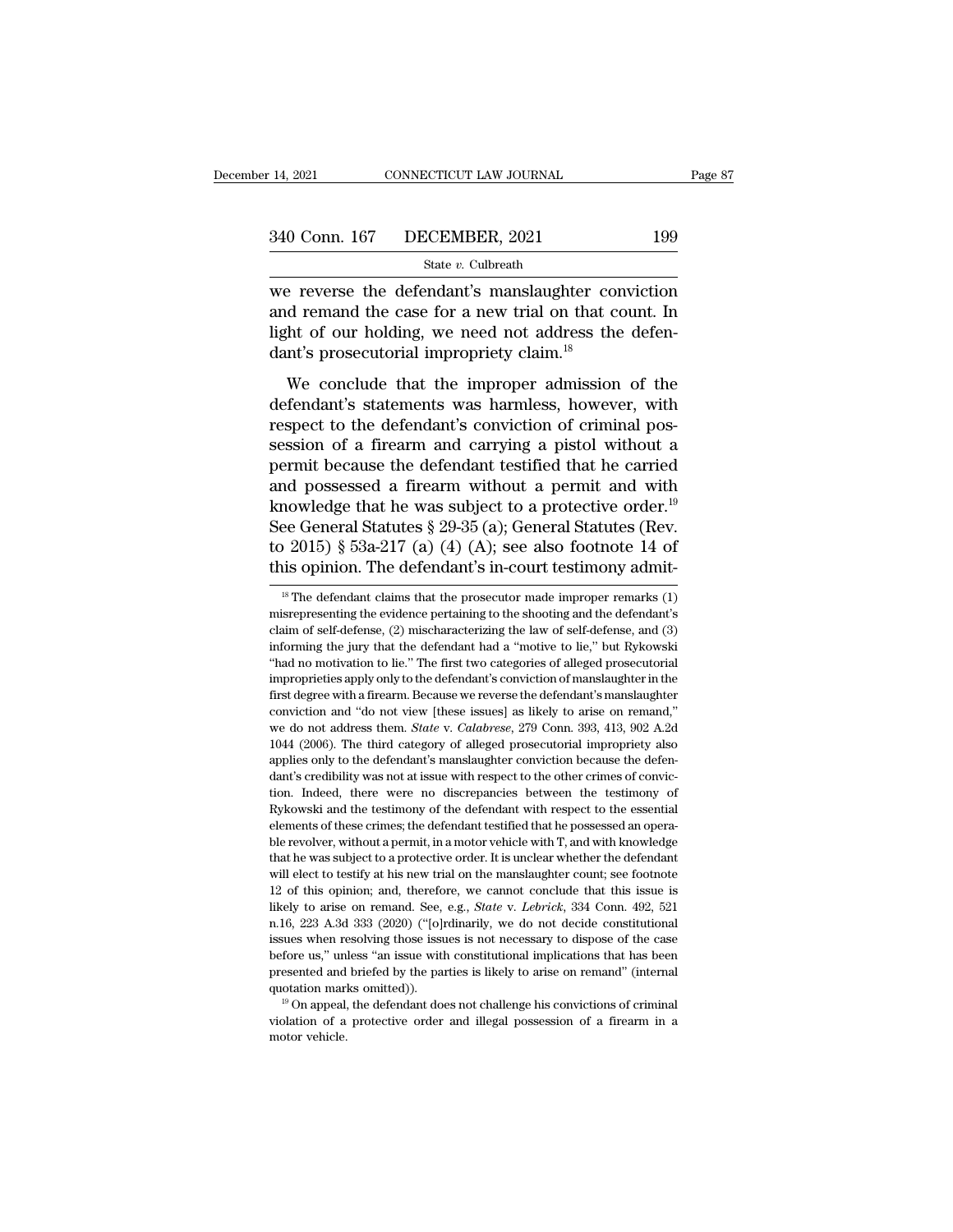EXECUTE CONNECTICUT LAW JOURNAL December 14, 2021<br>200 DECEMBER, 2021 340 Conn. 200<br>Raspberry Junction Holding, LLC v. Southeastern Connecticut Water Authority

CONNECTICUT LAW JOURNAL December 14, 2021<br>
200 DECEMBER, 2021 340 Conn. 200<br>
Raspberry Junction Holding, LLC *v.* Southeastern Connecticut Water Authority<br>
ting to the essential elements of these offenses was CONNECTICUT LAW JOURNAL December 14, 2021<br>
200 DECEMBER, 2021 340 Conn. 200<br>
Raspberry Junction Holding, LLC v. Southeastern Connecticut Water Authority<br>
ting to the essential elements of these offenses was<br>
cumulative of 200 DECEMBER, 2021 340 Conn. 200<br>
Raspberry Junction Holding, LLC v. Southeastern Connecticut Water Authority<br>
ting to the essential elements of these offenses was<br>
cumulative of the statements he made to Rykowski,<br>
and, t 200 DECEMBER, 2021 340 Conn. 200<br>
Raspberry Junction Holding, LLC v. Southeastern Connecticut Water Authority<br>
ting to the essential elements of these offenses was<br>
cumulative of the statements he made to Rykowski,<br>
and, **DECEMBER, 2021** 340 Conn. 200<br> **Example 12** Raspberry Junction Holding, LLC v. Southeastern Connecticut Water Authority<br>
ting to the essential elements of these offenses was<br>
cumulative of the statements he made to Rykows Raspberry Junction Holding, LLC v. Southeastern Connecticut Water Authority<br>
ting to the essential elements of these offenses was<br>
cumulative of the statements he made to Rykowski,<br>
and, therefore, the jury's verdict as it Example Try Junction Holding, LLC v. Southeastern Connecticut Water Authority<br>ting to the essential elements of these offenses was<br>cumulative of the statements he made to Rykowski<br>and, therefore, the jury's verdict as it r ig to the essential elements of these offenses was<br>mulative of the statements he made to Rykowski,<br>d, therefore, the jury's verdict as it relates to these<br>fenses was not affected by the violation of the defen-<br>nt's state c definition of the statements it made to hykowski,<br>and, therefore, the jury's verdict as it relates to these<br>offenses was not affected by the violation of the defen-<br>dant's state constitutional rights. Accordingly, we affir

and, therefore, the jury's vertact as it relates to these<br>offenses was not affected by the violation of the defen-<br>dant's state constitutional rights. Accordingly, we affirm<br>the judgment of conviction in all other respects oncludes was not anceted by the violation of the deferred<br>dant's state constitutional rights. Accordingly, we affirm<br>the judgment of conviction in all other respects.<br>The judgment is reversed only with respect to the<br>defen The judgment of computer<br>the judgment is<br>defendant's convict<br>degree with a firear<br>new trial on that conter respects.<br>In this opinion the The judgment is reversed only with respect to the filid fendant's conviction of manslaughter in the filid gree with a firearm and the case is remanded for wortial on that count; the judgment is affirmed in the respects.<br>In RASPBERRY JUNCTION HOLDING, LLC *v.*<br>SOUTHEASTERN CONNECTICUT<br>WATER ALTERNATION HOLDING, LLC *v.* 

# Solidate Sound, the Justices concurred.<br>
Sopinion the other justices concurred.<br>
FBERRY JUNCTION HOLDING, LLC  $v$ .<br>
SOUTHEASTERN CONNECTICUT<br>
WATER AUTHORITY<br>
(SC 20454) The other justices concurred.<br>
WATER MOLDING, LLC v.<br>
MATER AUTHORITY<br>
EASTERN CONNECTICUT<br>
WATER AUTHORITY<br>
(SC 20454) other justices conc<br>
MCTION HOLDING<br>
TERN CONNECTION<br>
ER AUTHORITY<br>
(SC 20454)<br>
and McDonald, D'Auria, M PBERRY JUNCTION HOLDING, LLC v.<br>SOUTHEASTERN CONNECTICUT<br>WATER AUTHORITY<br>(SC 20454)<br>Robinson, C. J., and McDonald, D'Auria, Mullins,<br>Kahn, Ecker and Keller, Js. EASTERN CONNECTION<br>
WATER AUTHORITY<br>
(SC 20454)<br>
C. J., and McDonald, D'Auria, M<br>
Kahn, Ecker and Keller, Js.<br>
Sullabus

# *Syllabus*

Robinson, C. J., and McDonald, D'Auria, Mullins,<br>Kahn, Ecker and Keller, Js.<br>Syllabus<br>The plaintiff, the owner of a hotel, sought to recover damages from the<br>defendant municipal water authority for economic losses it incur Robinson, C. J., and McDonald, D'Auria, Mullins,<br>Kahn, Ecker and Keller, Js.<br>Syllabus<br>plaintiff, the owner of a hotel, sought to recover damages from the<br>defendant municipal water authority for economic losses it incurred Kahn, Ecker and Keller, Js.<br>Syllabus<br>plaintiff, the owner of a hotel, sought to recover damages from the<br>defendant municipal water authority for economic losses it incurred in<br>connection with an explosion at the defendant'  $Syllabus$  plaintiff, the owner of a hotel, sought to recover damages from the defendant municipal water authority for economic losses it incurred in connection with an explosion at the defendant's pumping station, which alleg symmum symmum symmum of a hotel, sought to recover damages from the defendant municipal water authority for economic losses it incurred in connection with an explosion at the defendant's pumping station, which allegedly wa plaintiff, the owner of a hotel, sought to recover damages from the defendant municipal water authority for economic losses it incurred in connection with an explosion at the defendant's pumping station, which allegedly wa defendant municipal water authority for economic losses it incurred in connection with an explosion at the defendant's pumping station, which allegedly was caused by the defendant's negligence and resulted in an extended i connection with an explosion at the defendant's pumping station, which allegedly was caused by the defendant's negligence and resulted in an extended interruption of water service at the plaintiff's hotel and loss of reven allegedly was caused by the defendant's negligence and resulted in an extended interruption of water service at the plaintiff's hotel and loss of revenue. The defendant moved for summary judgment, contending, inter alia, t extended interruption of water service at the plaintiff's hotel and loss<br>of revenue. The defendant moved for summary judgment, contending,<br>inter alia, that the plaintiff's claim was barred by the economic loss<br>doctrine. Th of revenue. The defendant moved for summary judgment, contending,<br>inter alia, that the plaintiff's claim was barred by the economic loss<br>doctrine. The trial court granted the defendant's motion for summary<br>judgment and ren of revenue. The defendant moved for summary judgment, contending, inter alia, that the plaintiff's claim was barred by the economic loss doctrine. The trial court granted the defendant's motion for summary judgment and re doctrine. The trial court granted the defendant's motion for summary<br>judgment and rendered judgment thereon, concluding that the defendant<br>owed the plaintiff no legal duty of care. In reaching its decision, the<br>court deter judgment and rendered judgment thereon, concluding that the defendant<br>owed the plaintiff no legal duty of care. In reaching its decision, the<br>court determined that, although the plaintiff's economic losses were<br>reasonably a court determined that, although the plaintiff's economic losses were court determined that, although the plaintiff's economic losses were reasonably foreseeable, imposing a duty on the defendant was inconsistent with pu court determined that, although the plaintiff's economic losses were reasonably foreseeable, imposing a duty on the defendant was inconsistent with public policy, as determined by the applicable four factor test first arti reasonably foreseeable, imposing a duty on the defendant was inconsistent with public policy, as determined by the applicable four factor test first articulated in *Jaworski* v. *Kiernan* (241 Conn. 399), which requires a tent with public policy, as determined by the applicable four factor test first articulated in *Jaworski* v. *Kiernan* (241 Conn. 399), which requires a court to consider the normal expectations of the participants in the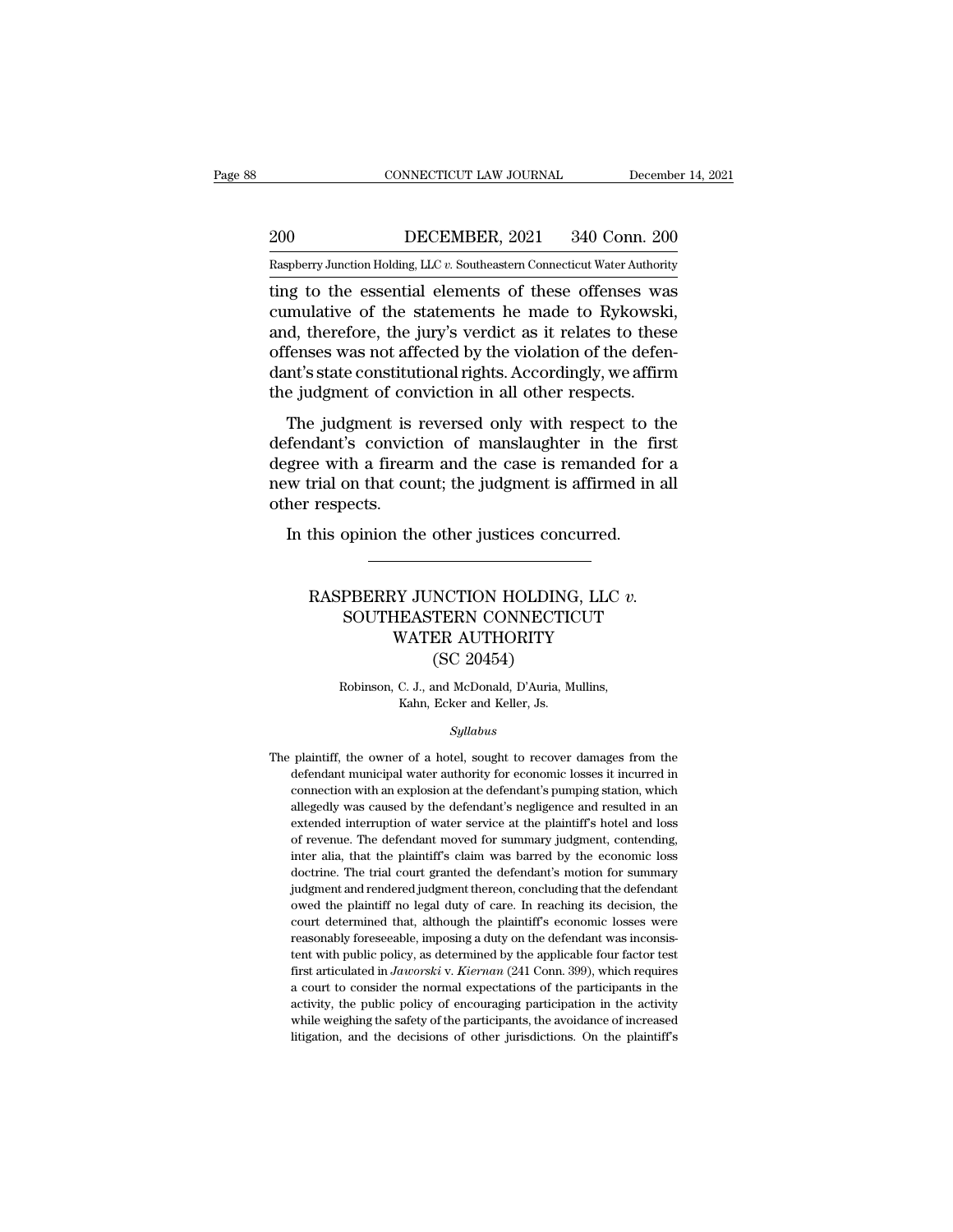# 14, 2021 CONNECTICUT LAW JOURNAL Page 89<br>340 Conn. 200 DECEMBER, 2021 201<br>Raspberry Junction Holding, LLC v. Southeastern Connecticut Water Authority 14, 2021 CONNECTICUT LAW JOURNAL Page 89<br>
201 Conn. 200 DECEMBER, 2021 201<br>
Raspberry Junction Holding, LLC *v.* Southeastern Connecticut Water Authority<br>
appeal from the judgment in favor of the defendant, *held* that the

appeal from the judgment in favor of the defendant, *held* that the trial court correctly determined that the defendant, *held* that the trial court correctly determined that the defendant owed the plaintiff no legal Court correctly determined that the defendant over the defendant of the defendant over a depend from the judgment in favor of the defendant, *held* that the trial court correctly determined that the defendant owed the pla  $\begin{array}{ll} \textbf{O} & \textbf{DECEMBER}, \textbf{2021} & \textbf{201} \\ \textbf{oberry Junction holding, LLC } v. \text{ Southern Connecticut Water Authority} \\ \textbf{append from the judgment in favor of the defendant, *held* that the trial court correctly determined that the defendant owed the plaintiff no legal duty of care because, although it was reasonably foreseable that an extended interruption of water service would cause economic losses.} \end{array}$ be be definited interruption (Fig. 2). Southeastern Connecticut Water Authority appeal from the judgment in favor of the defendant, *held* that the trial court correctly determined that the defendant owed the plaintiff no berry Junction Holding, LLC  $v$ . Southeastern Connecticut Water Authority<br>appeal from the judgment in favor of the defendant, *held* that the trial<br>court correctly determined that the defendant owed the plaintiff no legal appeal from the judgment in favor of the defendant, *held* that the trial<br>court correctly determined that the defendant owed the plaintiff no legal<br>duty of care because, although it was reasonably foreseeable that an<br>exten against imposing a duty on the defendant owed the plaintiff no legal duty of care because, although it was reasonably foreseeable that an extended interruption of water service would cause economic losses for any of the d duty of care because, although it was reasonably foreseeable that an extended interruption of water service would cause economic losses for any of the defendant's customers whose livelihood depended on the constant supply extended interruption of water service would cause economic losses<br>for any of the defendant's customers whose livelihood depended on the<br>constant supply of water, each of the four factors in *Jaworski* militated<br>against im for any of the defendant's customers whose livelihood depended on the constant supply of water, each of the four factors in *Jaworski* militated against imposing a duty on the defendant, as a matter of public policy, unde constant supply of water, each of the four factors in *Jaworski* militated against imposing a duty on the defendant, as a matter of public policy, under the circumstances of the case: the normal expectations of the parties against imposing a duty on the defendant, as a matter of public policy, under the circumstances of the case: the normal expectations of the parties in the purchase and sale of water militated decisively against the imposit in under the circumstances of the case: the normal expectations of the parties in the purchase and sale of water militated decisively against the imposition of a duty because the relevant statutory and case law compelled t parties in the purchase and sale of water militated decisively against the imposition of a duty because the relevant statutory and case law compelled the conclusion that neither party reasonably could have expected that th parties in the purchase and sale of water militated decisively against the imposition of a duty because the relevant statutory and case law compelled the conclusion that neither party reasonably could have expected that th compelled the conclusion that neither party reasonably could have expected that the defendant, a municipal corporation, would be liable in negligence for economic losses incurred by its customers as a result of an interrup expected that the defendant, a municipal corporation, would be liable<br>in negligence for economic losses incurred by its customers as a result<br>of an interruption in water service; moreover, imposing a duty on the<br>defendant and, megligence for economic losses incurred by its customers as a result of an interruption in water service; moreover, imposing a duty on the defendant to prevent economic losses from interruptions in water service would n' no encouragement by the law; furthermore, the vast majority of an interruption in water service; moreover, imposing a duty on the defendant to prevent economic losses from interruptions in water service would result in defendant to prevent economic losses from interruptions in water service would result in a predictable increase in litigation without a corresponding increase in the physical safety of the defendant's customers, and, becau wice would result in a predictable increase in litigation without a corresponding increase in the physical safety of the defendant's customers, and, because water is an essential necessity of life, its use requires no enco court is also the plaintiff's contention that this factor weighed in fronting increase in the physical safety of the defendant's customers, and, because water is an essential necessity of life, its use requires no encourag and, because water is an essential necessity of life, its use requires<br>no encouragement by the law; furthermore, the vast majority of other<br>jurisdictions bar recovery for economic losses in a negligence action<br>arising out no encouragement by the law; furthermore, the vast majority of other jurisdictions bar recovery for economic losses in a negligence action arising out of damage to the person or property of another, and this court rejected ship exists between the parties, as the parties of the parties in a negligence action arising out of damage to the person or property of another, and this court rejected the plaintiff's contention that this factor weighed attising out of damage to the person or property of another, and this court rejected the plaintiff's contention that this factor weighed in favor of imposing a duty because a number of jurisdictions recognize an exception court rejected the plaintiff's contention that this factor weighed in favor<br>of imposing a duty because a number of jurisdictions recognize an<br>exception to the general rule barring recovery when a special relation-<br>ship exi court rejected the plaintiff's contention that this factor weighed in favor of imposing a duty because a number of jurisdictions recognize an exception to the general rule barring recovery when a special relationship exis exception to the general rule barring recovery when a special relationship exists between the parties, as the plaintiff did not identify any attribute of its relationship with the defendant that would bring the present ca exists between the parties, as the plaintiff did not identify any<br>ute of its relationship with the defendant that would bring the<br>nt case into the extremely limited class of negligence cases that<br>to bar recovery for econom *Procedural Emitted class of neglig*<br> *Procedural History*<br> *Procedural History*<br> *Procedural History*<br> *Procedural History* 

The second to the extremely limited class of negligence cases that<br>
do not bar recovery for economic losses.<br>
(One justice concurring separately)<br>
Argued January 15—officially released August 18, 2021\*<br>
Procedural History<br> the defendant of the defendant of New York Concurring Separately<br>
defined January 15—officially released August 18, 2021\*<br>
Procedural History<br>
Action to recover damages sustained as a result of<br>
the defendant's alleged neg (One justice concurring separately)<br>
Argued January 15—officially released August 18, 2021\*<br>
Procedural History<br>
Action to recover damages sustained as a result of<br>
the defendant's alleged negligence, and for other relief Argued January 15—officially released August 18, 2021\*<br>
Procedural History<br>
Action to recover damages sustained as a result of<br>
the defendant's alleged negligence, and for other relief,<br>
brought to the Superior Court in th *Procedural History*<br>Action to recover damages sustained as a result of<br>the defendant's alleged negligence, and for other relief,<br>brought to the Superior Court in the judicial district of<br>New London, where the court, *Vacc* Entraration and as a result of<br>the defendant's alleged negligence, and for other relief,<br>brought to the Superior Court in the judicial district of<br>New London, where the court, *Vacchelli*, *J*., granted<br>the defendant's mot Action to recover damages sustained as a result of<br>the defendant's alleged negligence, and for other relief,<br>brought to the Superior Court in the judicial district of<br>New London, where the court, *Vacchelli*, *J.*, grante the defendant's alleged negligence, and for other relief,<br>brought to the Superior Court in the judicial district of<br>New London, where the court, *Vacchelli*, *J.*, granted<br>the defendant's motion for summary judgment and re brought to the Superior Court in the judicial district of<br>New London, where the court, *Vacchelli*, *J.*, granted<br>the defendant's motion for summary judgment and ren-<br>dered judgment thereon, from which the plaintiff<br>appeal ered judgment thereon, from which the plaintiff<br>ppealed; thereafter, this court reversed the trial court's<br>idgment and remanded the case for further proceed-<br>gs; on remand, the court, *Calmar*, *J*., granted the<br>\*August 1 appealed; thereafter, this court reversed the trial of judgment and remanded the case for further prosings; on remand, the court, *Calmar*, *J*., grantings; \* August 18, 2021, the date that this decision was released as a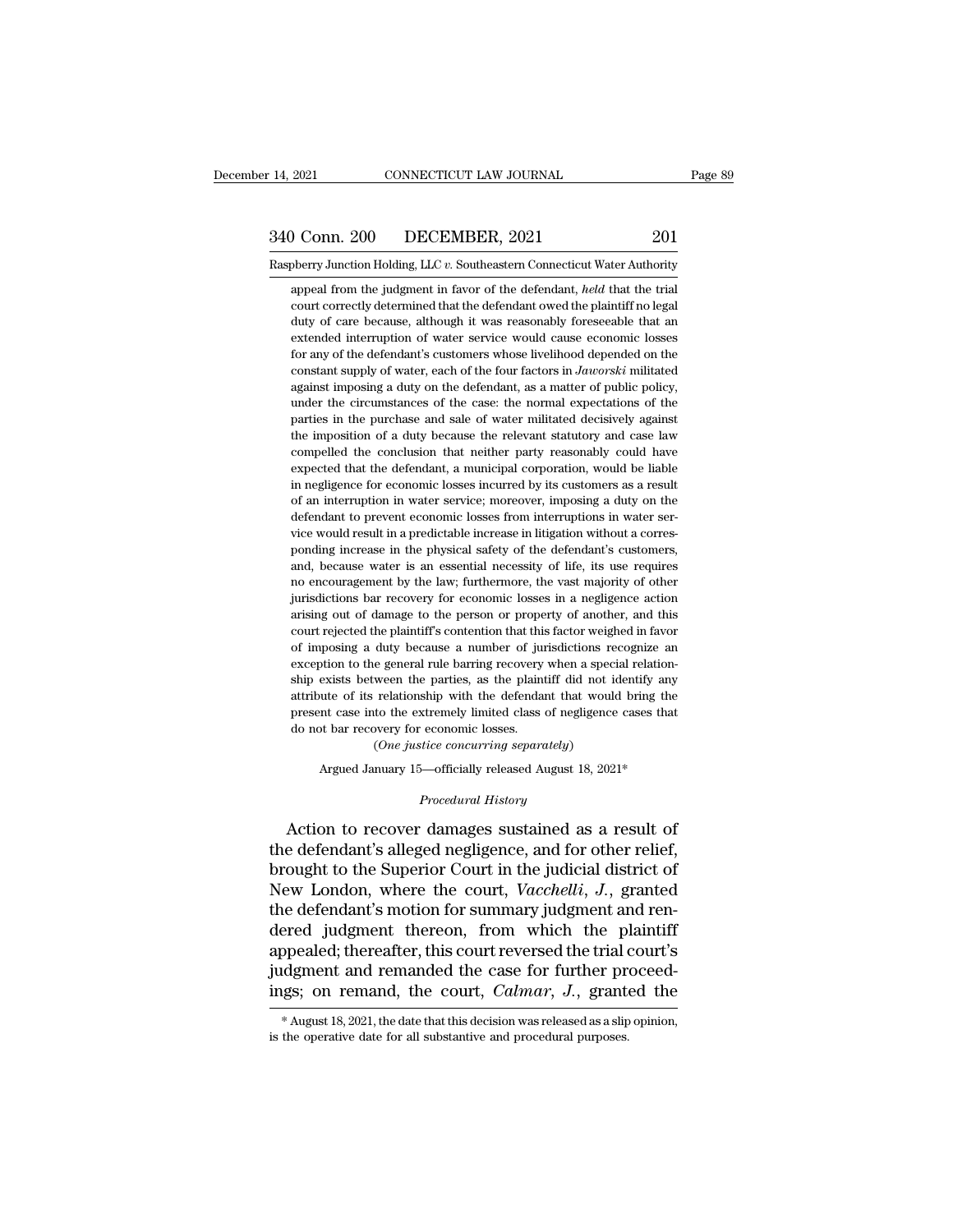EXECUTE CONNECTICUT LAW JOURNAL December 14, 2021<br>202 DECEMBER, 2021 340 Conn. 200<br>Raspberry Junction Holding, LLC v. Southeastern Connecticut Water Authority

CONNECTICUT LAW JOURNAL December 14, 2021<br>202 DECEMBER, 2021 340 Conn. 200<br>Raspberry Junction Holding, LLC *v.* Southeastern Connecticut Water Authority<br>defendant's motion for summary judgment and rendered CONNECTICUT LAW JOURNAL December 14, 2021<br>
202 DECEMBER, 2021 340 Conn. 200<br>
Raspberry Junction Holding, LLC v. Southeastern Connecticut Water Authority<br>
defendant's motion for summary judgment and rendered<br>
judgment there 202 DECEMBER, 2021 340 Conn. 200<br>
Raspberry Junction Holding, LLC v. Southeastern Connecticut Water Authority<br>
defendant's motion for summary judgment and rendered<br>
judgment thereon, from which the plaintiff appealed.<br>
Aff *Affirmed. Affirmed. Santa Mendoxa*, for the appellant (plaintiff). *Santa Mendoza*, for the appellant (plaintiff). *Stephanie S. Berry*, with whom, on the brief, w Fendant's motion for summary judgment and rendered<br>*Jament thereon, from which the plaintiff appealed.*<br>*Santa Mendoza, for the appellant (plaintiff).*<br>*Stephanie S. Berry, with whom, on the brief, was pristopher C. Ring, Christopher C. Ring, for the appellant (plaintiff appealed.*<br> *Canta Mendoza, for the appellant (plaintiff).*<br> *Christopher C. Ring, for the appellee (defendant).* 

# *Opinion*

Stephanie S. Berry, with whom, on the brief, was<br>
interaction C. Ring, for the appellee (defendant).<br>
Opinion<br>
KELLER, J. The plaintiff, Raspberry Junction Hold-<br>
ELLER, J. The plaintiff, Raspberry Junction Hold-<br>
S. LLC, Stephanie S. Berry, with whom, on the brief, was<br>Christopher C. Ring, for the appellee (defendant).<br>
opinion<br>
KELLER, J. The plaintiff, Raspberry Junction Hold-<br>
ing, LLC, the owner of a 164 room hotel in North Ston-<br>
ingt Christopher C. Ring, for the appellee (defendant).<br>
opinion<br>
KELLER, J. The plaintiff, Raspberry Junction Hold-<br>
ing, LLC, the owner of a 164 room hotel in North Ston-<br>
ington, commenced this negligence action against the<br> opinion<br>
KELLER, J. The plaintiff, Raspberry Junction Hold-<br>
ing, LLC, the owner of a 164 room hotel in North Ston-<br>
ington, commenced this negligence action against the<br>
defendant, Southeastern Connecticut Water Authority  $o$ <sub>pinion</sub><br>KELLER, J. The plaintiff, Raspberry Junction Hold-<br>ing, LLC, the owner of a 164 room hotel in North Ston-<br>ington, commenced this negligence action against the<br>defendant, Southeastern Connecticut Water Authorit KELLER, J. The plaintiff, Raspberry Junction Hold-<br>ing, LLC, the owner of a 164 room hotel in North Ston-<br>ington, commenced this negligence action against the<br>defendant, Southeastern Connecticut, Water Authority,<br>a municip KELLER, J. The plaintiff, Raspberry Junction Hold-<br>ing, LLC, the owner of a 164 room hotel in North Ston-<br>ington, commenced this negligence action against the<br>defendant, Southeastern Connecticut Water Authority,<br>a municipa ing, LLC, the owner of a 164 room hotel in North Ston-<br>ington, commenced this negligence action against the<br>defendant, Southeastern Connecticut Water Authority,<br>a municipal corporation that provides water to twenty-<br>one to ington, commenced this negligence action against the<br>defendant, Southeastern Connecticut Water Authority,<br>a municipal corporation that provides water to twenty-<br>one towns and boroughs in southeastern Connecticut,<br>seeking d defendant, Southeastern Connecticut Water Authority,<br>a municipal corporation that provides water to twenty-<br>one towns and boroughs in southeastern Connecticut,<br>seeking damages for economic losses it incurred when<br>an explos a municipal corporation that provides water to twenty-<br>one towns and boroughs in southeastern Connecticut,<br>seeking damages for economic losses it incurred when<br>an explosion at the defendant's North Stonington pump-<br>ing sta one towns and boroughs in southeastern Connecticut,<br>seeking damages for economic losses it incurred when<br>an explosion at the defendant's North Stonington pump-<br>ing station caused an interruption in the hotel's water<br>servic seeking damages for economic losses it incurred when<br>an explosion at the defendant's North Stonington pump-<br>ing station caused an interruption in the hotel's water<br>service. The defendant moved for summary judgment,<br>contend an explosion at the detendant's North Stonington pumping station caused an interruption in the hotel's water<br>service. The defendant moved for summary judgment,<br>contending that (1) it was immune from liability under<br>rules i ing station caused an interruption in the hotel's water<br>service. The defendant moved for summary judgment,<br>contending that (1) it was immune from liability under<br>rules it had adopted pursuant to the rule-making author-<br>ity service. The detendant moved for summary judgment,<br>contending that (1) it was immune from liability under<br>rules it had adopted pursuant to the rule-making author-<br>ity conferred on it by the legislature, and (2) the plain-<br> contending that (1) it was immune from liability under<br>rules it had adopted pursuant to the rule-making author-<br>ity conferred on it by the legislature, and (2) the plain-<br>tiff's claim was barred by the economic loss doctr rules it had adopted pursuant to the rule-making author-<br>ity conferred on it by the legislature, and (2) the plain-<br>tiff's claim was barred by the economic loss doctrine,<br>a common-law rule, which, "generally characterized, *iff's* claim was barred by the legislature, and (2) the plain-<br>tiff's claim was barred by the economic loss doctrine,<br>a common-law rule, which, "generally characterized,<br>reflects the principle that a plaintiff cannot sue a common-law rule, which, "generally characterized,<br>reflects the principle that a plaintiff cannot sue in tort<br>for purely monetary loss unaccompanied by physical<br>injury or property damage." Raspberry Junction Hold-<br>ing, LL reflects the principle that a plaintiff cannot sue in tort<br>for purely monetary loss unaccompanied by physical<br>injury or property damage." Raspberry Junction Hold-<br>ing, LLC v. Southeastern Connecticut Water Authority,<br>331 C for purely monetary loss unaccompanied by physical<br>injury or property damage." Raspberry Junction Hold-<br>ing, LLC v. Southeastern Connecticut Water Authority,<br>331 Conn. 364, 368 n.3, 203 A.3d 1224 (2019). The trial<br>court, mjury or property damage." Raspberry Junction Hold-<br>ing, LLC v. Southeastern Connecticut Water Authority,<br>331 Conn. 364, 368 n.3, 203 A.3d 1224 (2019). The trial<br>court, *Vacchelli*, J., agreed with the defendant's first<br>c ing, LLC v. Southeastern Connecticut Water Authority,<br>331 Conn. 364, 368 n.3, 203 A.3d 1224 (2019). The trial<br>court, *Vacchelli*, *J.*, agreed with the defendant's first<br>contention and granted its motion for summary judg-<br>  $331$  Conn.  $364$ ,  $368$  n. $3$ ,  $203$  A. $3d$  1224 ( $2019$ ). The trial court, *Vacchelli*, *J.*, agreed with the defendant's first contention and granted its motion for summary judgment. Id.,  $368$ . The plaintiff appealed,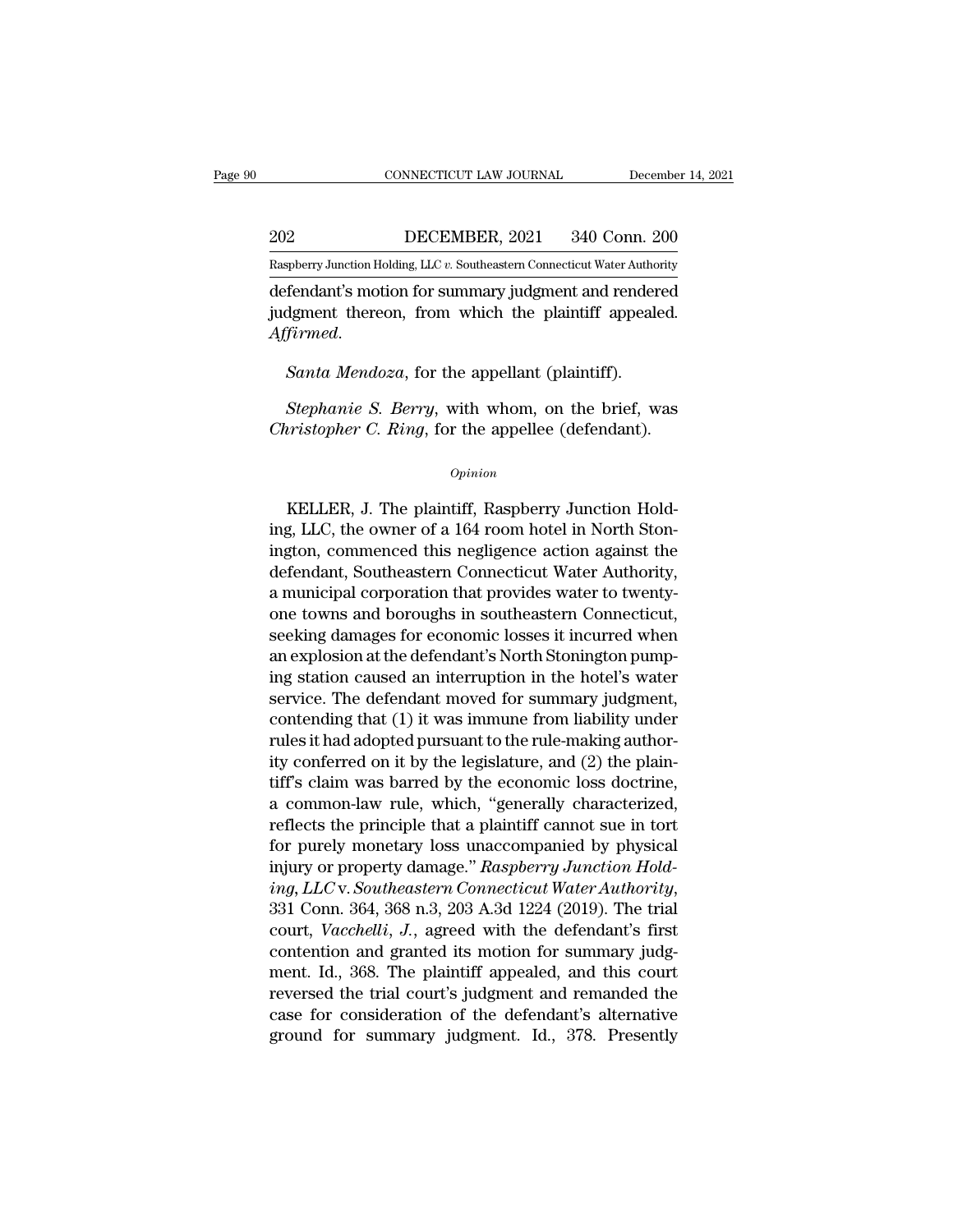14, 2021 CONNECTICUT LAW JOURNAL Page 91<br>340 Conn. 200 DECEMBER, 2021 203<br>Raspberry Junction Holding, LLC v. Southeastern Connecticut Water Authority

Pecember 14, 2021 CONNECTICUT LAW JOURNAL Page 91<br>
203<br>
Raspberry Junction Holding, LLC *v*. Southeastern Connecticut Water Authority<br>
before us is the plaintiff's appeal<sup>1</sup> from the judgment 14, 2021 CONNECTICUT LAW JOURNAL Page 9<br>  $\frac{340 \text{ Conn. } 200 \text{ DECEMBER, } 2021 \qquad \qquad 203}{\text{Raspberry Junction Holding, LLC } v. \text{ Southeastern Connecticut Water Authority}}$ <br>
before us is the plaintiff's appeal<sup>1</sup> from the judgment<br>
of the trial court, *Calmar*, *J*., again granting <sup>340</sup> Conn. 200 DECEMBER, 2021 203<br> **Example 1203**<br>
Raspberry Junction Holding, LLC v. Southeastern Connecticut Water Authority<br>
before us is the plaintiff's appeal<sup>1</sup> from the judgment<br>
of the trial court, *Calmar*, *J*.,  $\frac{340 \text{ Conn. } 200}{\text{Raspberry Junction Holding, LLC } v.$  Southeastern Connecticut Water Authority<br>before us is the plaintiff's appeal<sup>1</sup> from the judgment<br>of the trial court, *Calmar*, *J*., again granting the defen-<br>dant's motion for summar 340 Conn. 200 DECEMBER, 2021 203<br>
Raspberry Junction Holding, LLC v. Southeastern Connecticut Water Authority<br>
before us is the plaintiff's appeal<sup>1</sup> from the judgment<br>
of the trial court, *Calmar*, *J*., again granting t Raspberry Junction Holding, LLC v. Southeastern Connecticut Water Authority<br>before us is the plaintiff's appeal<sup>1</sup> from the judgment<br>of the trial court, *Calmar*, *J*., again granting the defen-<br>dant's motion for summary j Example incorrectly at the plaintiff's appeal<sup>1</sup> from the judgment<br>of the trial court, *Calmar*, *J*., again granting the defendant's motion for summary judgment, this time on the<br>theory that the defendant owed the plaint before us is the plaintiff's appeal<sup>1</sup> from the judgment<br>of the trial court, *Calmar*, *J*., again granting the defen-<br>dant's motion for summary judgment, this time on the<br>theory that the defendant owed the plaintiff no l of the trial court, *Calmar*, *J*., again granting the defendant's motion for summary judgment, this time on the theory that the defendant owed the plaintiff no legal duty of care. On appeal, the plaintiff claims that the dant's motion for summary judgment, this time on the<br>theory that the defendant owed the plaintiff no legal<br>duty of care. On appeal, the plaintiff claims that the<br>trial court incorrectly determined that the defendant<br>could theory that the defendant owed the plaintiff no legal<br>duty of care. On appeal, the plaintiff claims that the<br>trial court incorrectly determined that the defendant<br>could not be held liable for the plaintiff's losses because duty of care. O<br>trial court inco<br>could not be hel<br>public policy do<br>on the defendar<br>We disagree an<br>that court.<br>The following and court incorrectly determined that are determined<br>that in disputed in the determinism of a duty<br>the defendant under the circumstances of this case.<br>e disagree and, accordingly, affirm the judgment of<br>at court.<br>The follo by public policy does not support the imposition of a duty<br>public policy does not support the imposition of a duty<br>on the defendant under the circumstances of this case.<br>We disagree and, accordingly, affirm the judgment of

pashe pancy does not support are imposited of a daty<br>on the defendant under the circumstances of this case.<br>We disagree and, accordingly, affirm the judgment of<br>that court.<br>The following undisputed facts and procedural his General Assembly, affirm the judgment of<br>that court.<br>The following undisputed facts and procedural his-<br>tory are relevant to our resolution of this appeal. "The<br>defendant was created in 1967 by a special act of the<br>General state of the following undisputed facts and procedural history are relevant to our resolution of this appeal. "The defendant was created in 1967 by a special act of the General Assembly as a body politic and corporate of t The following undisputed facts and procedural his-<br>tory are relevant to our resolution of this appeal. "The<br>defendant was created in 1967 by a special act of the<br>General Assembly as a body politic and corporate of the<br>sta The following undisputed facts and procedural his-<br>tory are relevant to our resolution of this appeal. "The<br>defendant was created in 1967 by a special act of the<br>General Assembly as a body politic and corporate of the<br>sta tory are relevant to our resolution of this appeal. "The<br>defendant was created in 1967 by a special act of the<br>General Assembly as a body politic and corporate of the<br>state, designated to perform the 'essential government<br> defendant was created in 1967 by a special act of the<br>General Assembly as a body politic and corporate of the<br>state, designated to perform the 'essential government<br>function' of planning, operating, and maintaining a<br>water General Assembly as a body politic and corporate of the<br>state, designated to perform the 'essential government<br>function' of planning, operating, and maintaining a<br>water supply system for the benefit of the southeastern<br>Co state, designated to perform the 'essential government<br>function' of planning, operating, and maintaining a<br>water supply system for the benefit of the southeastern<br>Connecticut planning region. 33 Spec. Acts 478, No. 381<br>(19 function' of planning, operating, and maintaining a<br>water supply system for the benefit of the southeastern<br>Connecticut planning region. 33 Spec. Acts 478, No. 381<br>(1967) (special act).<sup>2</sup> Section 14 of [the special] act water supply system for the benefit of the southeastern<br>Connecticut planning region. 33 Spec. Acts 478, No. 381<br>(1967) (special act).<sup>2</sup> Section 14 of [the special] act sets<br>forth the powers and duties conferred on the de Connecticut planning region. 33 Spec. Acts 478, No. 381 (1967) (special act).<sup>2</sup> Section 14 of [the special] act sets forth the powers and duties conferred on the defendant, including 'the power  $\dots$  to make  $\dots$  rules fo (1967) (special act).<sup>2</sup> Section 14 of [the special] act sets<br>forth the powers and duties conferred on the defendant,<br>including 'the power  $\dots$  to make  $\dots$  rules for the<br>sale of water and the collection of rents and char forth the powers and duties conferred on the defendant,<br>including 'the power . . . to make . . . rules for the<br>sale of water and the collection of rents and charges<br>therefor . . . [and] to do all things necessary or conveincluding 'the power . . . to make . . . rules for the<br>sale of water and the collection of rents and charges<br>therefor . . . [and] to do all things necessary or conve-<br>nient to carry out the powers expressly given in [the] sale of water and the c<br>therefor . . . [and] to d<br>nient to carry out the po<br>. . . .' 33 Spec. Acts 481<br>(Footnote altered.) Ras<br>v. Southeastern Conne<br>331 Conn. 366–67.<br>"The [defendant] is a The flater of the powers expressly given in [the] act<br>
...' 33 Spec. Acts 481, 483–84, No. 381, § 14 (1967)."<br>
ootnote altered.) Raspberry Junction Holding, LLC<br>
Southeastern Connecticut Water Authority, supra,<br>
1 Conn. 36 ernment, not a private company. Its function, simply

<sup>1</sup> The plaintiff appealed from the trial court's judgment to the Appellate

<sup>&</sup>quot;The [defendant] is a publicly owned agency of government, not a private company. Its function, simply  $\frac{1}{1}$  The plaintiff appealed from the trial court's judgment to the Appellate Court, and we transferred the appeal "The [defendant] is a publicly owned agency of government, not a private company. Its function, simply  $\frac{1}{1}$  The plaintiff appealed from the trial court's judgment to the Appellate Court, and we transferred the appeal

The plaintiff appealed from the trial court's judgment to the Appellate Court, and we transferred the appeal to this court pursuant to General Statutes § 51-199 (c) and Practice Book § 65-1.<br><sup>2</sup> Although the special act h <sup>1</sup> The plaintiff appeal<br>Court, and we transfer<br>Statutes § 51-199 (c) are<br><sup>2</sup> Although the special<br>those amendments are<br>to the 1967 special act.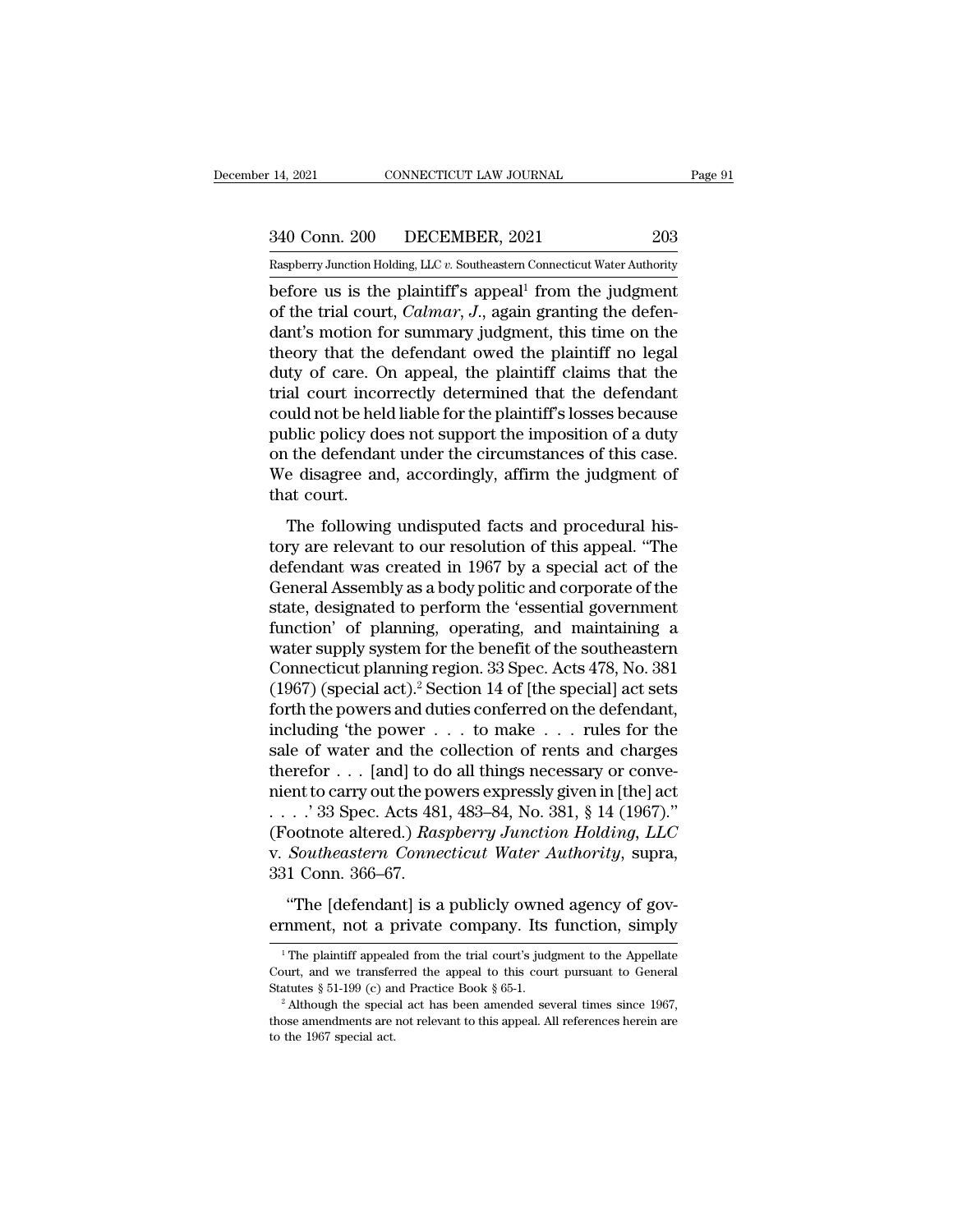EXECUTE CONNECTICUT LAW JOURNAL December 14, 2021<br>204 DECEMBER, 2021 340 Conn. 200<br>Raspberry Junction Holding, LLC v. Southeastern Connecticut Water Authority

CONNECTICUT LAW JOURNAL December 14, 2021<br>204 DECEMBER, 2021 340 Conn. 200<br>Raspberry Junction Holding, LLC *v.* Southeastern Connecticut Water Authority<br>stated, is to plan, operate and construct water supply CONNECTICUT LAW JOURNAL December 14, 2021<br>
204 DECEMBER, 2021 340 Conn. 200<br>
Raspberry Junction Holding, LLC v. Southeastern Connecticut Water Authority<br>
stated, is to plan, operate and construct water supply<br>
systems in S 204 DECEMBER, 2021 340 Conn. 200<br>
Raspberry Junction Holding, LLC v. Southeastern Connecticut Water Authority<br>
stated, is to plan, operate and construct water supply<br>
systems in Southeastern Connecticut. The underlying<br>
co 204 DECEMBER, 2021 340 Conn. 200<br>
Raspberry Junction Holding, LLC v. Southeastern Connecticut Water Authority<br>
stated, is to plan, operate and construct water supply<br>
systems in Southeastern Connecticut. The underlying<br>
c 204 DECEMBER, 2021 340 Conn. 200<br>
Raspberry Junction Holding, LLC  $v$ . Southeastern Connecticut Water Authority<br>
stated, is to plan, operate and construct water supply<br>
systems in Southeastern Connecticut. The underlying<br> Raspberry Junction Holding, LLC v. Southeastern Connecticut Water Authority<br>stated, is to plan, operate and construct water supply<br>systems in Southeastern Connecticut. The underlying<br>consideration in the creation of the [d Example Expansion Holding, LLC v. Southeastern Connecticut Water Authority<br>stated, is to plan, operate and construct water supply<br>systems in Southeastern Connecticut. The underlying<br>consideration in the creation of the [d stated, is to plan, operate and construct water supply<br>systems in Southeastern Connecticut. The underlying<br>consideration in the creation of the [defendant] by the<br>legislature, in response to local initiatives, was that the systems in Southeastern Connecticut. The underlying<br>consideration in the creation of the [defendant] by the<br>legislature, in response to local initiatives, was that the<br>long range public interest is best served by a collect consideration in the creation of the [defendant] by the legislature, in response to local initiatives, was that the long range public interest is best served by a collective and cooperative approach to the water supply req legislature, in response to local initiatives, wa<br>long range public interest is best served by a<br>and cooperative approach to the water supply<br>ments, present and future." Southeastern Co<br>Water Authority, Rules Governing Wat In the defendant consists of seven members form and the values of the values approach to the water supply require-<br>the defendant consists of soverning Water Service, avail-<br>lead https://www.waterauthority.org/rules-govern<br> and cooperative approach to the water supply require-<br>ments, present and future." Southeastern Connecticut<br>Water Authority, Rules Governing Water Service, avail-<br>able at https://www.waterauthority.org/rules-govern<br>ing-serv

ments, present and ruture. Southeastern Connecticut<br>Water Authority, Rules Governing Water Service, available<br>at https://www.waterauthority.org/rules-govern<br>ing-service (last visited August 9, 2021).<br>The defendant consists water Authority, Rules Governing water service, available at https://www.waterauthority.org/rules-govern<br>ing-service (last visited August 9, 2021).<br>The defendant consists of seven members appointed<br>by the representative ad able at Intps.//www.waterauthority.org/tules-governing-service (last visited August 9, 2021).<br>The defendant consists of seven members appointed<br>by the representative advisory board (advisory board),<br>which is comprised of t The defendant consists of seven members appointed<br>by the representative advisory board (advisory board),<br>which is comprised of two members from each of the<br>twenty-one towns and boroughs served by the defen-<br>dant. Id. Advi The defendant consists of seven members appointed<br>by the representative advisory board (advisory board),<br>which is comprised of two members from each of the<br>twenty-one towns and boroughs served by the defen-<br>dant. Id. Advi by the representative advisory board (advisory board),<br>which is comprised of two members from each of the<br>twenty-one towns and boroughs served by the defen-<br>dant. Id. Advisory board members are appointed by the<br>board of se which is comprised of two members from each of the<br>twenty-one towns and boroughs served by the defen-<br>dant. Id. Advisory board members are appointed by the<br>board of selectmen or town council from each town or<br>borough for a twenty-one towns and boroughs served by the defen-<br>dant. Id. Advisory board members are appointed by the<br>board of selectmen or town council from each town or<br>borough for a term of two years and serve without<br>compensation. dant. Id. Advisory board members are appointed by the<br>board of selectmen or town council from each town or<br>borough for a term of two years and serve without<br>compensation. See 33 Spec. Acts 479, No. 381, §§ 4 and 5<br>(1967). board of selectmen or town council from each town or<br>borough for a term of two years and serve without<br>compensation. See 33 Spec. Acts 479, No. 381, §§ 4 and 5<br>(1967). "The [advisory board], in addition to appointing<br>[the borough for a term of two years and serve without<br>compensation. See 33 Spec. Acts 479, No. 381, §§ 4 and 5<br>(1967). "The [advisory board], in addition to appointing<br>[the defendant's] members, annually audits the financial<br>r compensation. See 33 Spec. Acts 479, No. 381, §§ 4 and 5<br>(1967). "The [advisory board], in addition to appointing<br>[the defendant's] members, annually audits the financial<br>records of the [defendant]. It also holds public he (1967). "The [advisory board], in addition to appointing<br>[the defendant's] members, annually audits the financial<br>records of the [defendant]. It also holds public hearings<br>on proposed changes in rates. Within the [advisory [the defendant's] members, annually audits the financial<br>records of the [defendant]. It also holds public hearings<br>on proposed changes in rates. Within the [advisory<br>board], there are several standing committees, includ-<br>i records of the [defendant]. It also holds public hearings<br>on proposed changes in rates. Within the [advisory<br>board], there are several standing committees, includ-<br>ing [f]inance, [l]egislative, and [c]ustomer [a]ppeals.<br>Th on proposed changes in rates. Within the [advisory<br>board], there are several standing committees, includ-<br>ing [f]inance, [l]egislative, and [c]ustomer [a]ppeals.<br>The [c]ustomer [a]ppeals [c]ommittee's purpose is to<br>resolve board], there are several standing committees, includ-<br>ing [f]inance, [l]egislative, and [c]ustomer [a]ppeals.<br>The [c]ustomer [a]ppeals [c]ommittee's purpose is to<br>resolve misunderstandings between the [defendant]<br>and its ing [f]inance, [l]egisla]<br>The [c]ustomer [a]ppo<br>resolve misunderstan<br>and its customers. [Ea<br>bers are [the] direct re<br>customers] . . . . ." S<br>Authority, supra. "In 2016, the plaintif Ele [C]ustomer [a]ppears [C]ommutee's purpose is to<br>solve misunderstandings between the [defendant]<br>d its customers. [Each] town's [advisory board] mem-<br>rs are [the] direct representatives [of the defendant's<br>stomers] . . resorve inisumerstandings between the [defendant]<br>and its customers. [Each] town's [advisory board] mem-<br>bers are [the] direct representatives [of the defendant's<br>customers] . . . . " Southeastern Connecticut Water<br>Authori

and its customers. [Each] town's [advisory board] members are [the] direct representatives [of the defendant's customers]  $\ldots$  ." Southeastern Connecticut Water Authority, supra.<br>"In 2016, the plaintiff commenced the pre bers are [the] threet representatives [of the defendant s<br>customers] . . . . " Southeastern Connecticut Water<br>Authority, supra.<br>"In 2016, the plaintiff commenced the present action<br>against the defendant, seeking damages [f Eustoniers]  $\ldots$  southeastern connecticut water<br>Authority, supra.<br>"In 2016, the plaintiff commenced the present action<br>against the defendant, seeking damages [for] a loss of<br>water service at [its hotel]  $\ldots$ . In its one Fractionary, suprationally, suprationally, suprational at the present action<br>against the defendant, seeking damages [for] a loss of<br>water service at [its hotel]  $\dots$  . In its one count com-<br>plaint, the plaintiff alleged t "In 2016, the plaintiff commenced the present action<br>against the defendant, seeking damages [for] a loss of<br>water service at [its hotel]  $\dots$ . In its one count com-<br>plaint, the plaintiff alleged that the hotel lost water<br>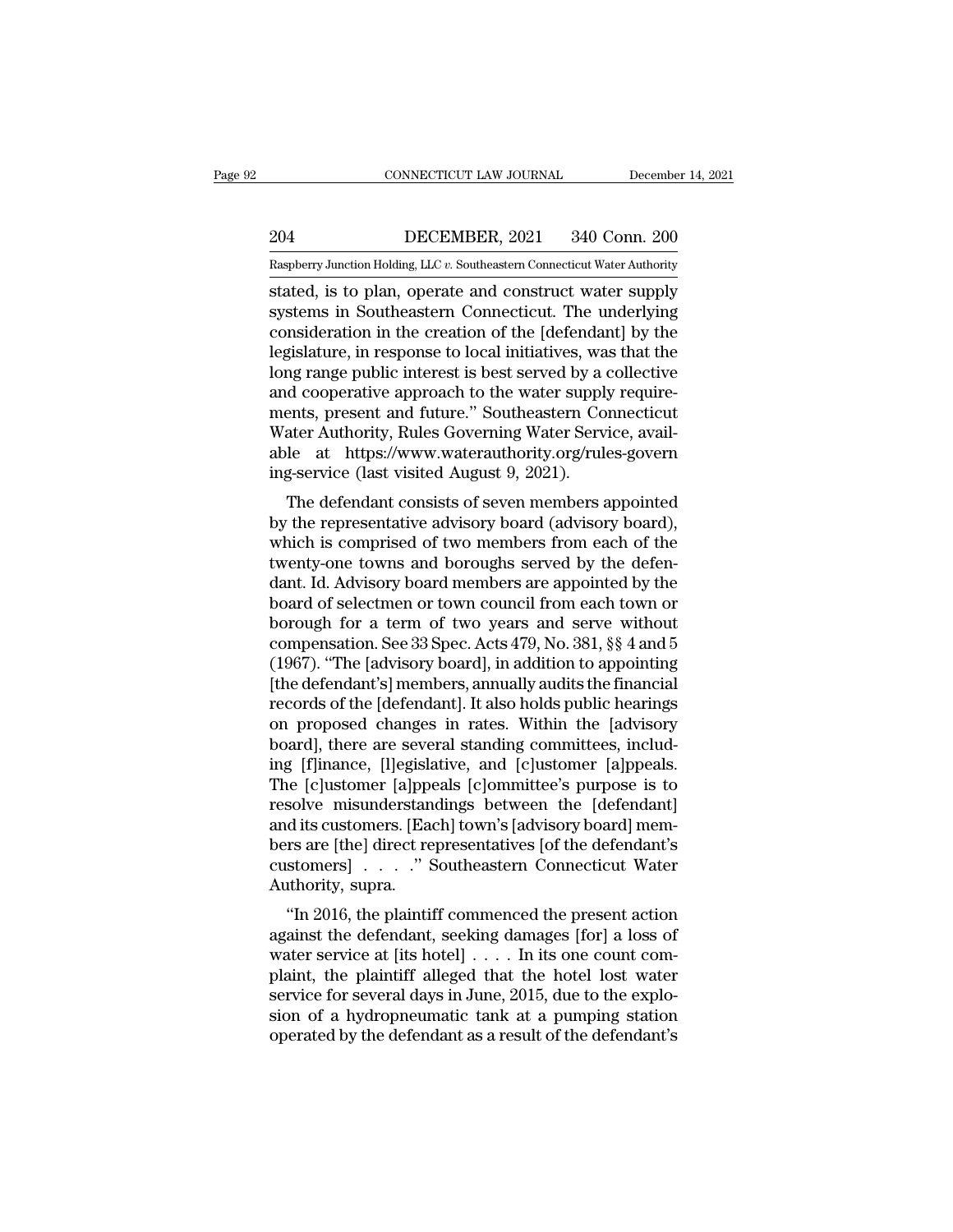14, 2021 CONNECTICUT LAW JOURNAL Page 93<br>340 Conn. 200 DECEMBER, 2021 205<br>Raspberry Junction Holding, LLC v. Southeastern Connecticut Water Authority

Pecember 14, 2021 CONNECTICUT LAW JOURNAL Page 93<br>
340 Conn. 200 DECEMBER, 2021 205<br>
Raspberry Junction Holding, LLC *v.* Southeastern Connecticut Water Authority<br>
negligent construction, operation, inspection or maintenegligent construction, operation, improvement construction, operation, improvement construction, operation, improvement construction, operation, improvement construction, operation, improvement construction, operation, im 340 Conn. 200 DECEMBER, 2021 205<br>
Raspberry Junction Holding, LLC v. Southeastern Connecticut Water Authority<br>
regligent construction, operation, inspection or mainte-<br>
nance of the tank and its valves. The plaintiff furth  $\frac{340 \text{ Conn. } 200}{\text{Raspberry Junction Holding, LLC } v.$  Southeastern Connecticut Water Authority<br>negligent construction, operation, inspection or mainte-<br>nance of the tank and its valves. The plaintiff further<br>alleged that the water outage c 340 Conn. 200 DECEMBER, 2021 205<br>
Raspberry Junction Holding, LLC  $v$ . Southeastern Connecticut Water Authority<br>
regligent construction, operation, inspection or mainte-<br>
nance of the tank and its valves. The plaintiff fu Raspberry Junction Holding, LLC v. Southeastern Connecticut Water Authority<br>negligent construction, operation, inspection or mainte-<br>nance of the tank and its valves. The plaintiff further<br>alleged that the water outage cau outage. move of the tank and its valves. The plaintiff further<br>
eged that the water outage caused the plaintiff to<br>
se revenue due to its inability to rent rooms and the<br>
ed to give refunds to hotel guests during the water<br>
ttage. rance of the tank and its varves. The plaintiff to alleged that the water outage caused the plaintiff to lose revenue due to its inability to rent rooms and the need to give refunds to hotel guests during the water outage.

definite water of the case of the plant of the plant of the need to give refunds to hotel guests during the water outage.<br>
"The defendant moved for summary judgment on two grounds. First, it contended that rule 5 [of the d need to give refunds to hotel guests during the water<br>need to give refunds to hotel guests during the water<br>outage.<br>"The defendant moved for summary judgment on<br>two grounds. First, it contended that rule 5 [of the<br>defendan Second, it contended that, because the plaintiff was "The defendant moved for summary judgment on<br>two grounds. First, it contended that rule 5 [of the<br>defendant's 'Rules Governing Water Service'] immu-<br>nized it from liability for the plaintiff's damages  $\dots$ .<br>Second, it con "The defendant moved for summary judgment on<br>two grounds. First, it contended that rule 5 [of the<br>defendant's 'Rules Governing Water Service'] immu-<br>nized it from liability for the plaintiff's damages  $\dots$ .<br>Second, it con two grounds. First, it contended that rule 5 [of the defendant's 'Rules Governing Water Service'] immu-<br>nized it from liability for the plaintiff's damages . . . .<br>Second, it contended that, because the plaintiff was<br>seeki defendant's 'Rules Governing Water Service'] immu-<br>nized it from liability for the plaintiff's damages . . . .<br>Second, it contended that, because the plaintiff was<br>seeking damages for monetary loss only, the claim is<br>barre mized it from liability for the plaintiff's damages  $\dots$ .<br>Second, it contended that, because the plaintiff was<br>seeking damages for monetary loss only, the claim is<br>barred by the common-law economic loss doctrine. The<br>plai Second, it contended that, because the plaintiff was<br>seeking damages for monetary loss only, the claim is<br>barred by the common-law economic loss doctrine. The<br>plaintiff opposed the motion, arguing that the defen-<br>dant, as seeking damages for monetary loss only, the claim is<br>barred by the common-law economic loss doctrine. The<br>plaintiff opposed the motion, arguing that the defen-<br>dant, as a municipal corporation engaged in a proprie-<br>tary fu barred by the common-law economic loss doctrine. The<br>plaintiff opposed the motion, arguing that the defen-<br>dant, as a municipal corporation engaged in a proprie-<br>tary function, is not immune from suit and has no<br>authority, plaintiff opposed the motion, arguing that the defendant, as a municipal corporation engaged in a proprietary function, is not immune from suit and has no authority, express or implied, to promulgate rules that waive liabi dant, as a municipal corporation engaged in a proprie-<br>tary function, is not immune from suit and has no<br>authority, express or implied, to promulgate rules that<br>waive liability for negligence. The plaintiff also argued<br>tha tary function, is not immune from suit and has no<br>authority, express or implied, to promulgate rules that<br>waive liability for negligence. The plaintiff also argued<br>that the economic loss doctrine does not apply under<br>the c authority, express of<br>waive liability for not<br>that the economic<br>the circumstances<br>note omitted.) Ras<br>Southeastern Conn<br>Conn. 367–68.<br>The trial court, V The trial court, *Vacchelli, J.*, agreed with the defenance of the defendant's first control of the defenance of  $\mu$  and  $\mu$  and  $\mu$  and  $\mu$  and  $\mu$  and  $\mu$  and  $\mu$  and  $\mu$  and  $\mu$  and  $\mu$  and  $\mu$  and  $\mu$  and dant the economic ross doctrine does not apply and<br>the circumstances presented." (Citation omitted; foot-<br>note omitted.) Raspberry Junction Holding, LLC v.<br>Southeastern Connecticut Water Authority, supra, 331<br>Conn. 367–68.

ince chromistances presented. (charach omitted, 1000<br>note omitted.) Raspberry Junction Holding, LLC v.<br>Southeastern Connecticut Water Authority, supra, 331<br>Conn. 367–68.<br>The trial court, Vacchelli, J., agreed with the defe Fraction Connecticut Water Authority, supra, 331<br>Conn. 367–68.<br>The trial court, *Vacchelli*, *J*., agreed with the defen-<br>dant's first contention and rendered summary judgment<br>in the defendant's favor. Id., 368. On appeal Conn. 367–68.<br>
The trial court, *Vacchelli*, *J*., agreed with the defendant's first contention and rendered summary judgment<br>
in the defendant's favor. Id., 368. On appeal, this court<br>
reversed the trial court's judgment The trial court, *Vacchelli*, *J*., agreed with the defendant's first contention and rendered summary judgment<br>in the defendant's favor. Id., 368. On appeal, this court<br>reversed the trial court's judgment on the basis of The trial court, *Vacchelli*, *J*., agreed with the defendant's first contention and rendered summary judgment<br>in the defendant's favor. Id., 368. On appeal, this court<br>reversed the trial court's judgment on the basis of o dant's first contention and rendered summary judgment<br>in the defendant's favor. Id., 368. On appeal, this court<br>reversed the trial court's judgment on the basis of our<br>determination that the legislature did not authorize t in the defendant's favor. Id., 368. On appeal, this court<br>reversed the trial court's judgment on the basis of our<br>determination that the legislature did not authorize the<br>defendant to promulgate rules immunizing itself fro reversed the trial court's judgment on the basis of our<br>determination that the legislature did not authorize the<br>defendant to promulgate rules immunizing itself from<br>liability. Id., 370. In light of that determination, we<br> determination that the legislature did not a defendant to promulgate rules immunizin liability. Id., 370. In light of that determine. Id., 379. In light of that determined the case to the trial court for cof the defendant' Francia to promagate rates minializarig issen from<br>bility. Id., 370. In light of that determination, we<br>manded the case to the trial court for consideration<br>the defendant's alternative ground for summary judg-<br>ent, namely, massing). Tal., 910. In fight of that determinated, we<br>remanded the case to the trial court for consideration<br>of the defendant's alternative ground for summary judg-<br>ment, namely, that the plaintiff's claim was barred by<br>t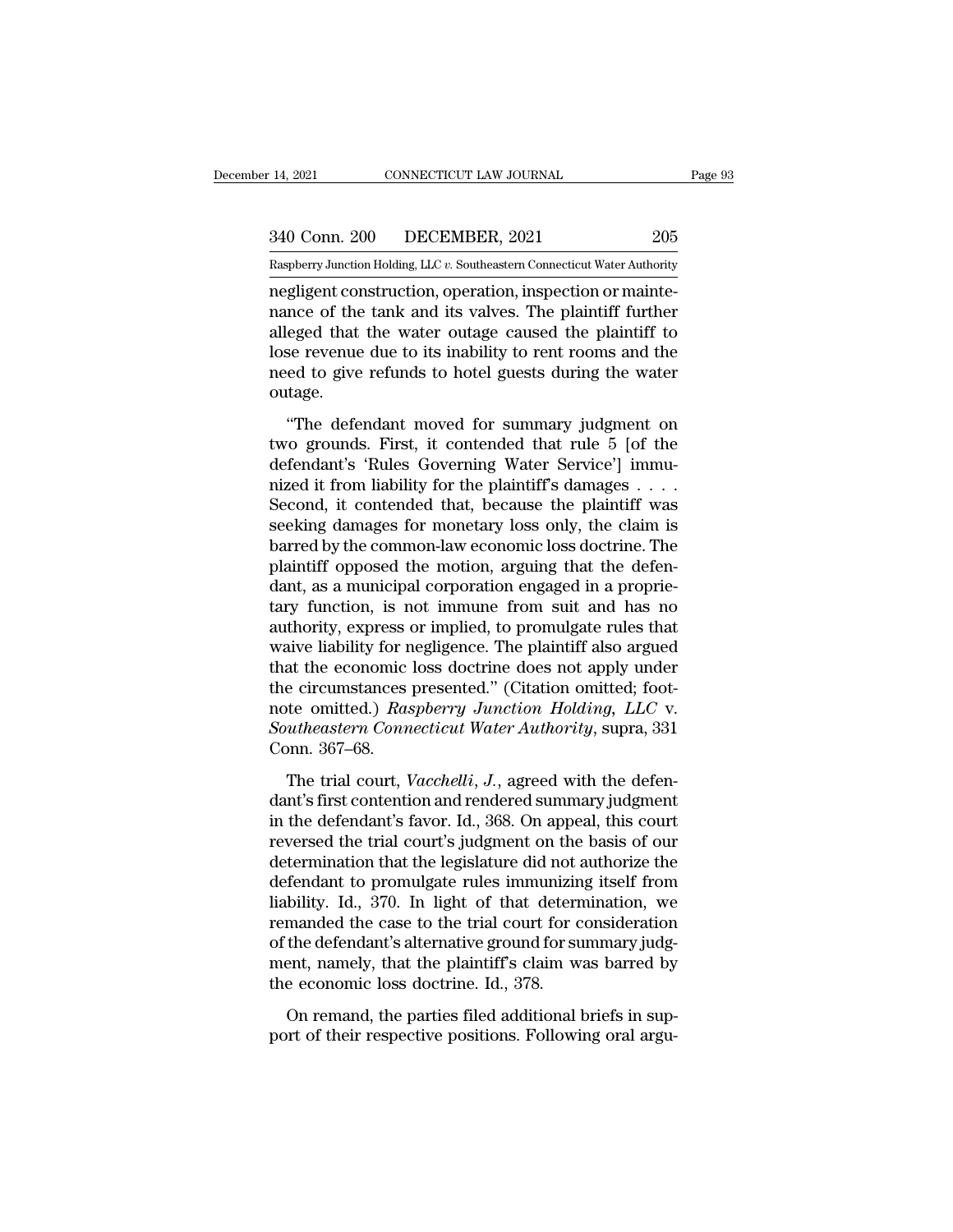EXECUTE CONNECTICUT LAW JOURNAL December 14, 2021<br>206 DECEMBER, 2021 340 Conn. 200<br>Raspberry Junction Holding, LLC v. Southeastern Connecticut Water Authority

CONNECTICUT LAW JOURNAL December 14, 2021<br>
206 DECEMBER, 2021 340 Conn. 200<br>
Raspberry Junction Holding, LLC *v.* Southeastern Connecticut Water Authority<br>
ment, the trial court, *Calmar*, *J*., issued a memorandum CONNECTICUT LAW JOURNAL December 14, 2021<br>
206 DECEMBER, 2021 340 Conn. 200<br>
Raspberry Junction Holding, LLC v. Southeastern Connecticut Water Authority<br>
ment, the trial court, *Calmar*, *J*., issued a memorandum<br>
of decis 206 DECEMBER, 2021 340 Conn. 200<br>
Raspberry Junction Holding, LLC v. Southeastern Connecticut Water Authority<br>
ment, the trial court, *Calmar*, *J*., issued a memorandum<br>
of decision in which it granted the defendant's mot For Sale and Connecticut Water Authority<br>
Raspberry Junction Holding, LLC v. Southeastern Connecticut Water Authority<br>
ment, the trial court, *Calmar*, *J*., issued a memorandum<br>
of decision in which it granted the defenda DECEMBER, 2021 340 Conn. 200<br>
Raspberry Junction Holding, LLC v. Southeastern Connecticut Water Authority<br>
ment, the trial court, *Calmar*, *J*., issued a memorandum<br>
of decision in which it granted the defendant's motion<br> Example The Collection Holding, LLC v. Southeastern Connecticut Water Authority<br>
ment, the trial court, *Calmar*, *J*., issued a memorandum<br>
of decision in which it granted the defendant's motion<br>
for summary judgment. The Example intervalsed intervalsed intervalsed a memorandum of decision in which it granted the defendant's motion for summary judgment. The trial court, citing *Lawrence* v. O & G *Industries*, *Inc.*, 319 Conn. 641, 664, 1 ment, the trial court, *Calmar*, *J*., issued a memorandum<br>of decision in which it granted the defendant's motion<br>for summary judgment. The trial court, citing *Lawrence*<br>v.  $O \& G$  *Industries, Inc.*, 319 Conn. 641, 664, of decision in which it granted the defendant's motion<br>for summary judgment. The trial court, citing *Lawrence*<br>v.  $O \& G$  Industries, Inc., 319 Conn. 641, 664, 126 A.3d<br>569 (2015), explained that the economic loss doctrin for summary judgment. The trial court, citing *Lawrence*<br>v.  $O \& G$  *Industries, Inc.*, 319 Conn. 641, 664, 126 A.3d<br>569 (2015), explained that the economic loss doctrine<br>is a common-law rule intended "to shield a defend v.  $O & G$  Industries, Inc., 319 Conn. 641, 664, 126 A.3d 569 (2015), explained that the economic loss doctrine is a common-law rule intended "to shield a defendant from unlimited liability for all of the economic consequ 569 (2015), explained that the economic loss doctrine<br>is a common-law rule intended "to shield a defendant<br>from unlimited liability for all of the economic conse-<br>quences of a negligent act, particularly in a commercial<br>or is a common-law rule intended "to shield a defendant<br>from unlimited liability for all of the economic conse-<br>quences of a negligent act, particularly in a commercial<br>or professional setting, and thus to keep the risk of<br>li from unlimited liability for all of the economic consequences of a negligent act, particularly in a commercial<br>or professional setting, and thus to keep the risk of<br>liability reasonably calculable." (Internal quotation mar quences of a negligent act, particularly in a commercial<br>or professional setting, and thus to keep the risk of<br>liability reasonably calculable." (Internal quotation marks<br>omitted.) The trial court further explained that th or professional setting, and thus to keep the risk of<br>liability reasonably calculable." (Internal quotation marks<br>omitted.) The trial court further explained that this<br>court previously has declined to apply the economic<br>lo liability reasonably calculable." (Internal quotation marks<br>omitted.) The trial court further explained that this<br>court previously has declined to apply the economic<br>loss doctrine as a categorical bar to the recovery of<br>pu omitted.) The trial court further explained that this<br>court previously has declined to apply the economic<br>loss doctrine as a categorical bar to the recovery of<br>purely economic losses in a tort action, opting instead<br>to app court previously has declined to apply the economic<br>loss doctrine as a categorical bar to the recovery of<br>purely economic losses in a tort action, opting instead<br>to apply a traditional duty analysis to the question of<br>whet care. In a term and the question, opting instead<br>apply a traditional duty analysis to the question of<br>nether a defendant's liability should extend to such<br>sses. Applying this analysis, the trial court concluded<br>at the defendant *rence*, explained that whether a defendant's liability should extend to such losses. Applying this analysis, the trial court concluded that the defendant owed the plaintiff no legal duty of care.<br>In reaching its determina

the defendant of massimum is matrix of the considerations.<br>
Iosses. Applying this analysis, the trial court concluded<br>
that the defendant owed the plaintiff no legal duty of<br>
care.<br>
In reaching its determination, the cour The basis of a public policies.<br>
that the defendant owed the plaintiff no legal duty of<br>
care.<br>
In reaching its determination, the court, quoting Law-<br>
rence, explained that whether a duty exists turns on<br>
two consideratio since the deferration of the planner in equal day of<br>care.<br>In reaching its determination, the court, quoting Law-<br>rence, explained that whether a duty exists turns on<br>two considerations, the foreseeability of the harm and<br> In reaching its determination, the court, quoting *Lawrence*, explained that whether a duty exists turns on two considerations, the foreseeability of the harm and "a determination, on the basis of a public policy analysis In reaching its determination, the court, quoting *Lawrence*, explained that whether a duty exists turns on two considerations, the foreseeability of the harm and "a determination, on the basis of a public policy analysis rence, explained that whether a duty exists turns on<br>two considerations, the foreseeability of the harm and<br>"a determination, on the basis of a public policy analy-<br>sis, of whether the defendant's responsibility for its<br>n *Industries*, the foreseeability of the harm and<br> *Industrian Incremental and the basis of a public policy analysis, of whether the defendant's responsibility for its*<br> *Industries or particular plaintiff in the case." (* "a determination, on the basis of a public policy analysis, of whether the defendant's responsibility for its negligent conduct should extend to the particular consequences or particular plaintiff in the case." (Internal sis, of whether the defendant's responsibility for its<br>negligent conduct should extend to the particular con-<br>sequences or particular plaintiff in the case." (Internal<br>quotation marks omitted.), quoting *Lawrence* v. O & negligent conduct should extend to the particular con-<br>sequences or particular plaintiff in the case." (Internal<br>quotation marks omitted.), quoting *Lawrence* v. *O* & *G*<br>*Industries, Inc.*, supra, 319 Conn. 650. The cour quotation marks omitted.), quoting *Lawrence* v. O & G<br>*Industries, Inc.*, supra, 319 Conn. 650. The court further<br>explained that, in determining whether public policy<br>supports the imposition of a duty, courts apply the w *Industries, Inc.*, supra, 319 Conn. 650. The court further<br>explained that, in determining whether public policy<br>supports the imposition of a duty, courts apply the well<br>established test first articulated in Jaworski v. K explained that, in determining whether public policy<br>supports the imposition of a duty, courts apply the well<br>established test first articulated in Jaworski v. Kiernan,<br>241 Conn. 399, 407, 696 A.2d 332 (1997), which requi supports the imposition of a duty, courts apply the well<br>established test first articulated in *Jaworski* v. *Kiernan*,<br>241 Conn. 399, 407, 696 A.2d 332 (1997), which requires<br>courts to consider the following four factors established test first articulated in *Jaworski* v. Kiernan, 241 Conn. 399, 407, 696 A.2d 332 (1997), which requires courts to consider the following four factors: "(1) the normal expectations of the participants in the ac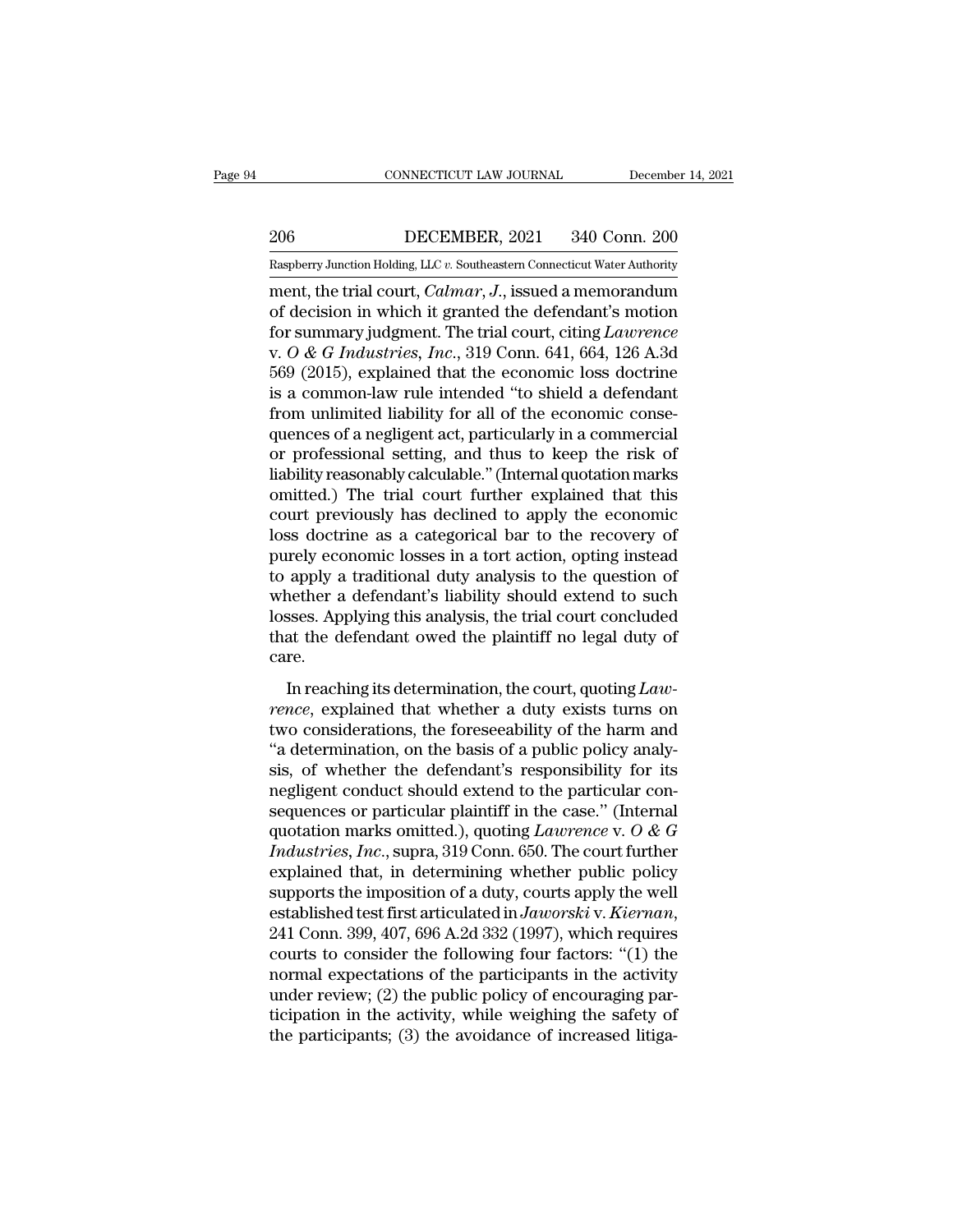14, 2021 CONNECTICUT LAW JOURNAL Page 95<br>340 Conn. 200 DECEMBER, 2021 207<br>Raspberry Junction Holding, LLC v. Southeastern Connecticut Water Authority 14, 2021 CONNECTICUT LAW JOURNAL Page 95<br>
240 Conn. 200 DECEMBER, 2021 207<br>
Raspberry Junction Holding, LLC *v.* Southeastern Connecticut Water Authority<br>
tion: and (4) the decisions of other jurisdictions " (Inter-

the decision of the decisions of other jurisdiction; and (4) the decisions of other jurisdictions.'' (Inter-<br>The decisions of other jurisdictions.'' (Inter-<br>nal quotation marks omitted.) *Lawrence* v. O & G<br>Industries. Inc 340 Conn. 200 DECEMBER, 2021 207<br>
Raspberry Junction Holding, LLC v. Southeastern Connecticut Water Authority<br>
tion; and (4) the decisions of other jurisdictions." (Inter-<br>
nal quotation marks omitted.) *Lawrence* v. *O &* <sup>207</sup><br> *Industry Junction Holding, LLC v. Southeastern Connecticut Water Authority*<br> *Inton*; and (4) the decisions of other jurisdictions." (Inter-<br> *Industries, Inc.*, supra, 650. Applying these well estab-<br> *Industries,* 340 Conn. 200 DECEMBER, 2021 207<br>
Raspberry Junction Holding, LLC v. Southeastern Connecticut Water Authority<br>
tion; and (4) the decisions of other jurisdictions." (Inter-<br>
nal quotation marks omitted.) *Lawrence* v. O & Raspberry Junction Holding, LLC v. Southeastern Connecticut Water Authority<br>
tion; and (4) the decisions of other jurisdictions." (Inter-<br>
nal quotation marks omitted.) *Lawrence* v. O & G<br> *Industries, Inc.*, supra, 650. Easpberry Junction Holding, LLC v. Southeastern Connecticut Water Authority<br>tion; and (4) the decisions of other jurisdictions." (Inter-<br>nal quotation marks omitted.) *Lawrence* v. O & G<br>*Industries*, *Inc.*, supra, 650. tion; and (4) the decisions of other jurisdictions." (Internal quotation marks omitted.) *Lawrence* v. O & G *Industries, Inc.*, supra, 650. Applying these well established principles, the court determined that, although nal quotation n<br> *Industries, Inc.,*<br>
lished principles<br>
the plaintiff's ecc<br>
able, imposing a<br>
with public polic<br>
factor test.<br>
Specifically, tl dustries, *Fnc.*, supra, 050. Applying these wen establed principles, the court determined that, although<br>e plaintiff's economic losses were reasonably foresee-<br>le, imposing a duty on the defendant was inconsistent<br>th publ the plaintiff's economic losses were reasonably foresee-<br>able, imposing a duty on the defendant was inconsistent<br>with public policy, as determined by the applicable four<br>factor test.<br>Specifically, the trial court concluded

the plantin's economic losses were reasonably loresee-<br>able, imposing a duty on the defendant was inconsistent<br>with public policy, as determined by the applicable four<br>factor test.<br>Specifically, the trial court concluded t able, imposing a duty of the defendant was inconsistent<br>with public policy, as determined by the applicable four<br>factor test.<br>Specifically, the trial court concluded that, although<br>the first factor favored the plaintiff "s with public policy, as determined by the applicable four<br>factor test.<br>Specifically, the trial court concluded that, although<br>the first factor favored the plaintiff "slightly" insofar as<br>water service customers generally ex factor test.<br>
Specifically, the trial court concluded that, although<br>
the first factor favored the plaintiff "slightly" insofar as<br>
water service customers generally expect an interrup-<br>
tion in service to be "temporary," Specifically, the trial court concluded that, although<br>the first factor favored the plaintiff "slightly" insofar as<br>water service customers generally expect an interrup-<br>tion in service to be "temporary," lasting hours rat the first factor favored the plaintiff "slightly" insofar as<br>water service customers generally expect an interrup-<br>tion in service to be "temporary," lasting hours rather<br>than days, the remaining three factors weighed agai water service customers generally expect an interruption in service to be "temporary," lasting hours rather<br>than days, the remaining three factors weighed against<br>the imposition of a duty. With respect to the second<br>factor tion in service to be "temporary," lasting hours rather<br>than days, the remaining three factors weighed against<br>the imposition of a duty. With respect to the second<br>factor, the court concluded that using water is not an<br>act than days, the remaining three factors weighed against<br>the imposition of a duty. With respect to the second<br>factor, the court concluded that using water is not an<br>activity that requires the encouragement of the law,<br>and, the imposition of a duty. With respect to the second factor, the court concluded that using water is not an activity that requires the encouragement of the law, and, because the defendant already may be held liable for per factor, the court concluded that using water is not an activity that requires the encouragement of the law, and, because the defendant already may be held liable for personal injury or property damage resulting from its n activity that requires the encouragement of the law,<br>and, because the defendant already may be held liable<br>for personal injury or property damage resulting from<br>its negligence, "[i]mposing a duty on the defendant to<br>hold i and, because the defendant already may be held liable<br>for personal injury or property damage resulting from<br>its negligence, "[i]mposing a duty on the defendant to<br>hold it liable for economic losses would . . . not posi-<br>ti for personal injury or property damage resulting from<br>its negligence, "[i]mposing a duty on the defendant to<br>hold it liable for economic losses would . . . not posi-<br>tively impact safety because it would not increase [the<br> its negligence, "[i]mposing a duty on the defendant to<br>hold it liable for economic losses would . . . not posi-<br>tively impact safety because it would not increase [the<br>defendant's] impetus to act with due care." (Internal<br> hold it liable for economic losses would . . . not posi-<br>tively impact safety because it would not increase [the<br>defendant's] impetus to act with due care." (Internal<br>quotation marks omitted.) With respect to the third<br>fa tively impact safety because it would not increase [the defendant's] impetus to act with due care." (Internal quotation marks omitted.) With respect to the third factor, the court determined that it too "weigh[ed] heavily defendant's] impetus to act with due care." (Internal<br>quotation marks omitted.) With respect to the third<br>factor, the court determined that it too "weigh[ed] heav-<br>ily against imposing a duty on the defendant,"<br>explaining quotation marks omitted.) With respect to the third factor, the court determined that it too "weigh[ed] heavily against imposing a duty on the defendant," explaining that, "[s]hould the defendant ever need to halt its [wat factor, the court determined that it too "weigh[ed] heavily against imposing a duty on the defendant,"<br>explaining that, "[s]hould the defendant ever need to<br>halt its [water] service  $\ldots$  in the future, it is possible<br>tha ily against imposing a duty on the defendant,"<br>explaining that, "[s]hould the defendant ever need to<br>halt its [water] service  $\ldots$  in the future, it is possible<br>that all of its affected customers, both residential and<br>co explaining that, "[s]hould the defendant ever need to<br>halt its [water] service  $\ldots$  in the future, it is possible<br>that all of its affected customers, both residential and<br>commercial, could initiate an action against [it] Finally is the trial court and the fourth factor<br>at all of its affected customers, both residential and<br>mmercial, could initiate an action against [it]  $\ldots$ <br>otentially] flooding the courts with spurious and<br>udulent claim that all of its affected customers, both residential and<br>commercial, could initiate an action against [it]  $\ldots$ <br>[potentially] flooding the courts with spurious and<br>fraudulent claims" and exposing the defendant to "end-<br>l

confinentially] flooding the courts with spurious and fraudulent claims" and exposing the defendant to "endless" litigation. (Internal quotation marks omitted.) Finally, the trial court concluded that the fourth factor al [potentially] hooding the courts with spurious and<br>fraudulent claims" and exposing the defendant to "end-<br>less" litigation. (Internal quotation marks omitted.)<br>Finally, the trial court concluded that the fourth fac-<br>tor al riadulation. (Internal quotation marks omitted.)<br>
Finally, the trial court concluded that the fourth fac-<br>
tor also weighed decisively against the imposition of a<br>
duty. Specifically, the court noted that most jurisdic-<br>
t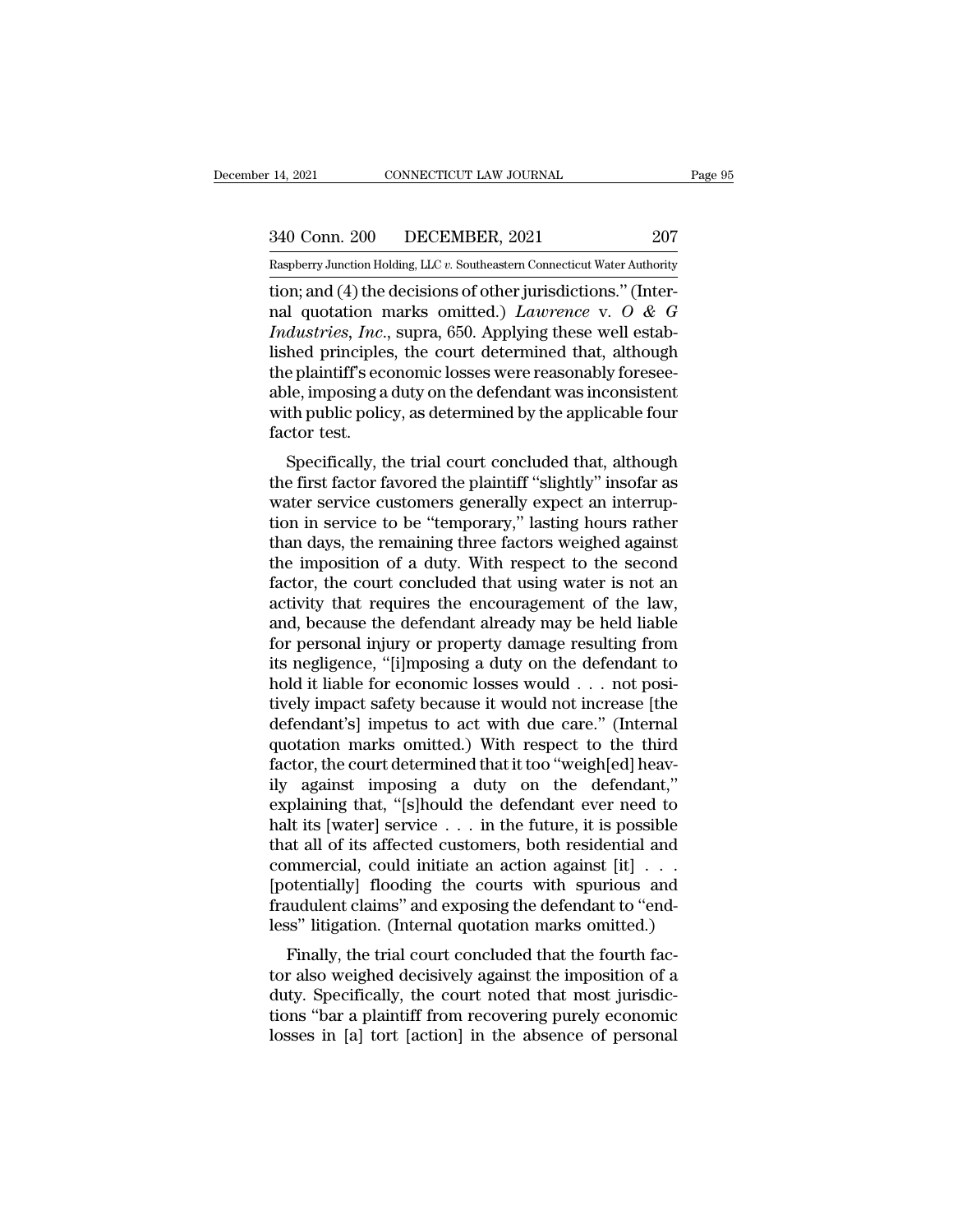EXECUTE CONNECTICUT LAW JOURNAL December 14, 2021<br>208 DECEMBER, 2021 340 Conn. 200<br>Raspberry Junction Holding, LLC v. Southeastern Connecticut Water Authority

CONNECTICUT LAW JOURNAL December 14, 2021<br>
208 DECEMBER, 2021 340 Conn. 200<br>
Raspberry Junction Holding, LLC *v.* Southeastern Connecticut Water Authority<br>
injury or property damage." The court reasoned that, CONNECTICUT LAW JOURNAL December 14, 2<br>
208 DECEMBER, 2021 340 Conn. 200<br>
Raspberry Junction Holding, LLC v. Southeastern Connecticut Water Authority<br>
injury or property damage.'' The court reasoned that,<br>
were it to find DECEMBER, 2021 340 Conn. 200<br>
Raspberry Junction Holding, LLC v. Southeastern Connecticut Water Authority<br>
injury or property damage." The court reasoned that,<br>
were it to find that the defendant owed a duty to the<br>
plaint 208 DECEMBER, 2021 340 Conn. 200<br>
Raspberry Junction Holding, LLC v. Southeastern Connecticut Water Authority<br>
injury or property damage." The court reasoned that,<br>
were it to find that the defendant owed a duty to the<br>
p 208 DECEMBER, 2021 340 Conn. 200<br>
Raspberry Junction Holding, LLC  $v$ . Southeastern Connecticut Water Authority<br>
injury or property damage." The court reasoned that,<br>
were it to find that the defendant owed a duty to the<br> Raspberry Junction Holding, LLC v. Southeastern Connecticut Water Authority<br>
injury or property damage." The court reasoned that,<br>
were it to find that the defendant owed a duty to the<br>
plaintiff, it "would expose [the def Example ry Junction Holding, LLC v. Southeastern Connecticut water Authority<br>injury or property damage." The court reasoned that,<br>were it to find that the defendant owed a duty to the<br>plaintiff, it "would expose [the defe injury or property damage." The court reasoned that,<br>were it to find that the defendant owed a duty to the<br>plaintiff, it "would expose [the defendant] to potentially<br>limitless liability," the costs of which would be borne<br> were it to find that the defendant owed a duty to the plaintiff, it "would expose [the defendant] to potentially limitless liability," the costs of which would be borne by the defendant's other customers in the form of inc plaintiff, it "would expose [the defendant] to potentially<br>limitless liability," the costs of which would be borne<br>by the defendant's other customers in the form of<br>increased rates. The court also noted that, even in those limitless liability," the costs of which would be borne<br>by the defendant's other customers in the form of<br>increased rates. The court also noted that, even in those<br>jurisdictions that permit the recovery of purely eco-<br>nomi by the defendant's other customers in the form of<br>increased rates. The court also noted that, even in those<br>jurisdictions that permit the recovery of purely eco-<br>nomic losses in a negligence action, a plaintiff must<br>establ increased rates. The court also ne<br>jurisdictions that permit the re<br>nomic losses in a negligence a<br>establish that a special relationsh<br>parties such that the plaintiff's lo<br>foreseeable'' to the defendant, w<br>present case cou mic losses in a negligence action, a plaintiff must<br>tablish that a special relationship existed between the<br>rties such that the plaintiff's losses were "particularly<br>reseeable" to the defendant, which the plaintiff in the incorrectly determined that the defendant owed the<br>parties such that the plaintiff's losses were "particularly<br>foreseeable" to the defendant, which the plaintiff in the<br>present case could not do.<br>On appeal, the plaintiff c

parties such that the plaintiff's losses were "particularly<br>foreseeable" to the defendant, which the plaintiff in the<br>present case could not do.<br>On appeal, the plaintiff claims that the trial court<br>incorrectly determined t foreseeable" to the defendant, which the plaintiff in the<br>present case could not do.<br>On appeal, the plaintiff claims that the trial court<br>incorrectly determined that the defendant owed the<br>plaintiff no duty of care. Specif the present case could not do.<br>
On appeal, the plaintiff claims that the trial court<br>
incorrectly determined that the defendant owed the<br>
plaintiff no duty of care. Specifically, the plaintiff con-<br>
tends that the trial co On appeal, the plaintiff claims that the trial court<br>incorrectly determined that the defendant owed the<br>plaintiff no duty of care. Specifically, the plaintiff con-<br>tends that the trial court, in analyzing the second and<br>th On appeal, the plaintiff claims that the trial court<br>incorrectly determined that the defendant owed the<br>plaintiff no duty of care. Specifically, the plaintiff con-<br>tends that the trial court, in analyzing the second and<br>th incorrectly determined that the defendant owed the plaintiff no duty of care. Specifically, the plaintiff contends that the trial court, in analyzing the second and third factors of the public policy prong of the duty anal plaintiff no duty of care. Specifically, the plaintiff contends that the trial court, in analyzing the second and third factors of the public policy prong of the duty analysis, incorrectly concluded that, because the defen tends that the trial court, in analyzing the second and<br>third factors of the public policy prong of the duty<br>analysis, incorrectly concluded that, because the defen-<br>dant may be held civilly liable for physical injury and<br> third factors of the public policy prong of the duty<br>analysis, incorrectly concluded that, because the defen-<br>dant may be held civilly liable for physical injury and<br>damage to property resulting from its negligence,<br>imposi analysis, incorrectly concluded that, because the defendant may be held civilly liable for physical injury and<br>damage to property resulting from its negligence,<br>imposing an additional duty on the defendant for eco-<br>nomic l dant may be held civilly liable for physical injury and<br>damage to property resulting from its negligence,<br>imposing an additional duty on the defendant for eco-<br>nomic losses would not address a valid safety concern.<br>In supp damage to property resulting from its negligence,<br>imposing an additional duty on the defendant for eco-<br>nomic losses would not address a valid safety concern.<br>In support of this contention, the plaintiff argues that,<br>becau imposing an additional duty on the defendant for eco-<br>nomic losses would not address a valid safety concern.<br>In support of this contention, the plaintiff argues that,<br>because the defendant is not subject to extensive state nomic losses would not address a valid safety concern.<br>In support of this contention, the plaintiff argues that,<br>because the defendant is not subject to extensive state<br>or federal regulation and knows that "even an extreme In support of this contention, the plaintiff argues that,<br>because the defendant is not subject to extensive state<br>or federal regulation and knows that "even an extremely<br>dangerous event" such as a "catastrophic explosion a because the defendant is not subject to extensive state<br>or federal regulation and knows that "even an extremely<br>dangerous event" such as a "catastrophic explosion at<br>a pumping station" is unlikely to cause bodily injury or or federal regulation and knows that "even an extremely<br>dangerous event" such as a "catastrophic explosion at<br>a pumping station" is unlikely to cause bodily injury or<br>damage to the property of another, "the possibility of<br> dangerous event" such as a "catastrophic explosion at a pumping station" is unlikely to cause bodily injury or damage to the property of another, "the possibility of civil liability for economic harm is perhaps the one and a pumping station" is unlikely to cause bodily injury or<br>damage to the property of another, "the possibility of<br>civil liability for economic harm is perhaps the one<br>and only avenue that would increase [the defendant's]<br>imp damage to the property of another, "the possibility of<br>civil liability for economic harm is perhaps the one<br>and only avenue that would increase [the defendant's]<br>impetus to act with due care." (Internal quotation marks<br>omi civil liability for economic harm is perhaps the one<br>and only avenue that would increase [the defendant's]<br>impetus to act with due care." (Internal quotation marks<br>omitted.) The plaintiff further contends that "[t]he ubiqand only avenue that would increase [the defendant's]<br>impetus to act with due care." (Internal quotation marks<br>omitted.) The plaintiff further contends that "[t]he ubiq-<br>uitous need for water, both for basic hygiene and h impetus to act with due care." (Internal quotation marks<br>omitted.) The plaintiff further contends that "[t]he ubiq-<br>uitous need for water, both for basic hygiene and health<br>and also [for] fire safety . . . suggests that .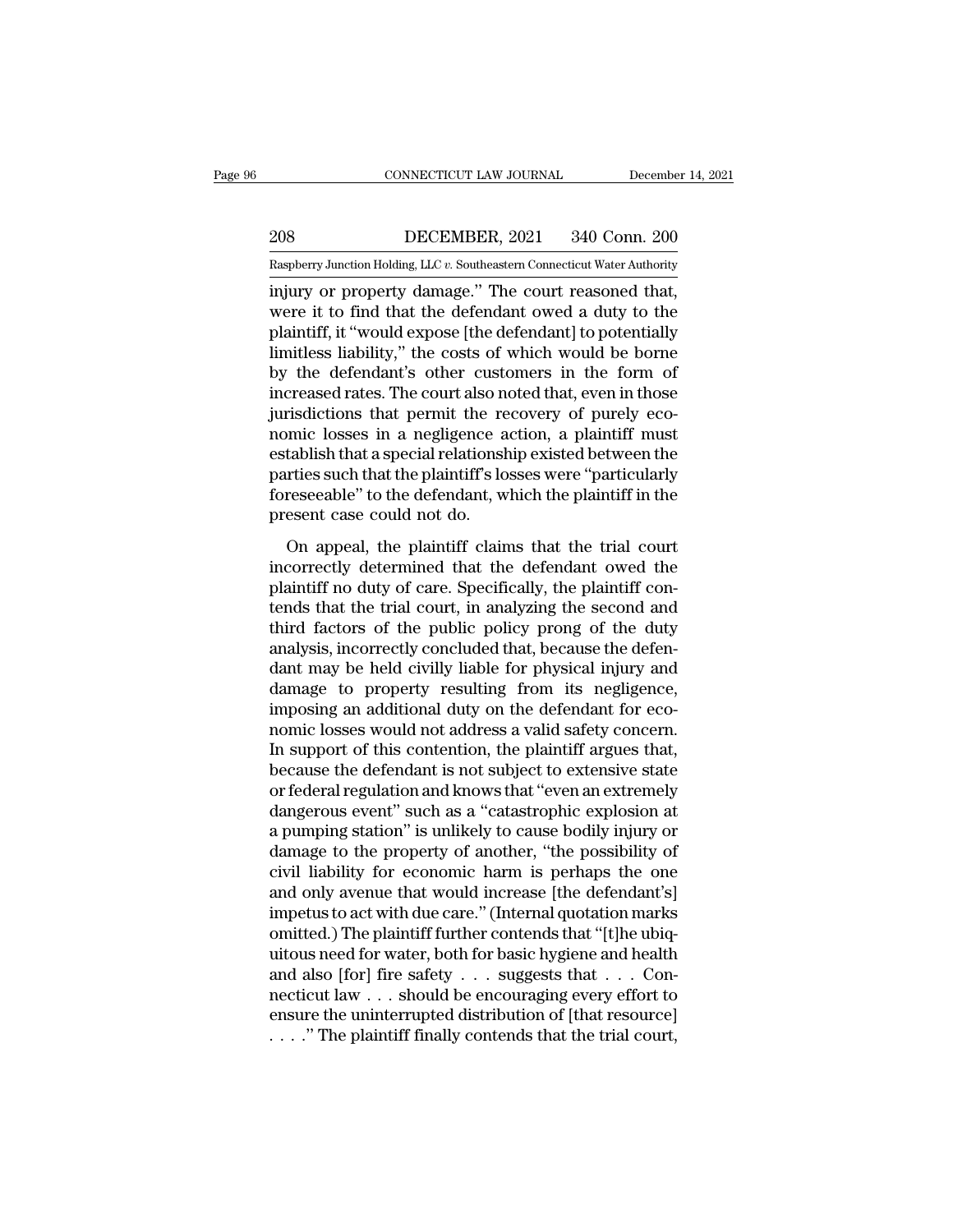14, 2021 CONNECTICUT LAW JOURNAL Page 97<br>340 Conn. 200 DECEMBER, 2021 209<br>Raspberry Junction Holding, LLC v. Southeastern Connecticut Water Authority

Pecember 14, 2021 CONNECTICUT LAW JOURNAL Page 97<br>
340 Conn. 200 DECEMBER, 2021 209<br>
Raspberry Junction Holding, LLC *v.* Southeastern Connecticut Water Authority<br>
in applying the fourth factor of the public policy analy-<sup>14, 2021</sup> CONNECTICUT LAW JOURNAL<br>
<sup>340</sup> Conn. 200 DECEMBER, 2021 <sup>209</sup><br>
<sup>Raspberry Junction Holding, LLC v. Southeastern Connecticut Water Authority<br>
in applying the fourth factor of the public policy analy-<br>
sis, failed</sup> 340 Conn. 200 DECEMBER, 2021 209<br>
Raspberry Junction Holding, LLC v. Southeastern Connecticut Water Authority<br>
in applying the fourth factor of the public policy analy-<br>
sis, failed to consider the "growing list of jurisdi  $\frac{340 \text{ Conn. } 200}{\text{Raspberry Junction Holding, LLC } v.$  Southeastern Connecticut Water Authority<br>in applying the fourth factor of the public policy analy-<br>sis, failed to consider the "growing list of jurisdictions<br>willing to extend liabilit 340 Conn. 200 DECEMBER, 2021 209<br>
Raspberry Junction Holding, LLC  $v$ . Southeastern Connecticut Water Authority<br>
in applying the fourth factor of the public policy analy-<br>
sis, failed to consider the "growing list of juri Raspberry Junction Holding, LLC v. Southeastern Connecticut Water Authority<br>
in applying the fourth factor of the public policy analy-<br>
sis, failed to consider the "growing list of jurisdictions<br>
willing to extend liabilit Example in applying the fourth factor of the public policy analysis, failed to consider the "growing list of jurisdictions willing to extend liability in opposition to the economic loss doctrine when a special relationshi in applying the fourth factor of the public policy analysis, failed to consider the "growing list of jurisdictions<br>willing to extend liability in opposition to the economic<br>loss doctrine when a special relationship exists sis, failed to consider the "growing list of jurisdictions<br>willing to extend liability in opposition to the economic<br>loss doctrine when a special relationship exists [between<br>the parties]." The plaintiff asserts that a spe willing to extend liability in opposition to the economic<br>loss doctrine when a special relationship exists [between<br>the parties]." The plaintiff asserts that a special relation-<br>ship exists between the parties in the prese loss doctrine when a special relationship exists [between<br>the parties]." The plaintiff asserts that a special relation-<br>ship exists between the parties in the present case as<br>a result of the "imbalance of power" between th the parties]." The plaintiff asserts that a special relationship exists between the parties in the present case as<br>a result of the "imbalance of power" between them,<br>which allows the defendant "to take advantage of or<br>exer ship exists between the parties in the present case as<br>a result of the "imbalance of power" between them,<br>which allows the defendant "to take advantage of or<br>exercise undue influence over" the plaintiff, who,<br>because of th a result of the "imbalance of power" between them,<br>which allows the defendant "to take advantage of or<br>exercise undue influence over" the plaintiff, who,<br>because of the defendant's monopoly over the supply<br>of water in the Fraction and the defendant responds of the plaintiff, who, cause of the defendant's monopoly over the supply water in the plaintiff's area, has no choice but to rehase water from the defendant. (Internal quotation arks omi calculate in the plaintiff's monopoly over the supply<br>of water in the plaintiff's area, has no choice but to<br>purchase water from the defendant. (Internal quotation<br>marks omitted.)<br>The defendant responds, inter alia, that t

duty of water in the plaintiff's area, has no choice but to<br>purchase water from the defendant. (Internal quotation<br>marks omitted.)<br>The defendant responds, inter alia, that the trial court<br>correctly determined that it owed of water in the plantain's dred, has no choice states<br>purchase water from the defendant. (Internal quotation<br>marks omitted.)<br>The defendant responds, inter alia, that the trial court<br>correctly determined that it owed the pl parents omitted.)<br>
The defendant responds, inter alia, that the trial court<br>
correctly determined that it owed the plaintiff no legal<br>
duty of care. The defendant disagrees, however, with<br>
the trial court's determination t The defendant responds, inter alia, that the trial court<br>correctly determined that it owed the plaintiff no legal<br>duty of care. The defendant disagrees, however, with<br>the trial court's determination that the plaintiff's ec The defendant responds, inter alia, that the trial court<br>correctly determined that it owed the plaintiff no legal<br>duty of care. The defendant disagrees, however, with<br>the trial court's determination that the plaintiff's ec correctly determined that it owed the plaintiff no legal<br>duty of care. The defendant disagrees, however, with<br>the trial court's determination that the plaintiff's eco-<br>nomic losses were foreseeable, arguing instead that<br>no duty of care. The defendant disagrees, however, with<br>the trial court's determination that the plaintiff's eco-<br>nomic losses were foreseeable, arguing instead that<br>nonpotable water was restored to the plaintiff within<br>twent the trial court's determination that the plaintiff's eco-<br>nomic losses were foreseeable, arguing instead that<br>nonpotable water was restored to the plaintiff within<br>twenty-four hours of the initial outage, while potable<br>dri nomic losses were foreseeable, arguing instead that<br>nonpotable water was restored to the plaintiff within<br>twenty-four hours of the initial outage, while potable<br>drinking water was provided free of charge until a new<br>water nonpotable water was restored to the plaintiff within<br>twenty-four hours of the initial outage, while potable<br>drinking water was provided free of charge until a new<br>water system was installed. The defendant contends<br>that th twenty-four hours of the initial outage, while potable<br>drinking water was provided free of charge until a new<br>water system was installed. The defendant contends<br>that the plaintiff's business losses were not the result of<br>a drinking water was provided free of charge until a new<br>water system was installed. The defendant contends<br>that the plaintiff's business losses were not the result of<br>a lack of water but, rather, resulted from unforeseeable water system was installed. The defendant contends<br>that the plaintiff's business losses were not the result of<br>a lack of water but, rather, resulted from unforeseeable<br>"restrictions put in place by a fire marshal . . . [wh that the plaintiff's business losses were not the result of<br>a lack of water but, rather, resulted from unforeseeable<br>"restrictions put in place by a fire marshal  $\ldots$  [who]<br>limited the number of rooms the plaintiff could a lack of water but, rather, resulted from unforeseeable<br>
"restrictions put in place by a fire marshal . . . [who]<br>
limited the number of rooms the plaintiff could rent<br>
and required the plaintiff to patrol its hotel to ac "restrictions put in place by a fire marshal  $\ldots$  [who] limited the number of rooms the plaintiff could rent and required the plaintiff to patrol its hotel to accommodate a potential limitation on its ability to operate limited the number of rooms the plaintiff could rent<br>and required the plaintiff to patrol its hotel to accommo-<br>date a potential limitation on its ability to operate its<br>sprinkler system." As for the public policy prong of and required the plaintiff to patrol its hotel to accommodate a potential limitation on its ability to operate its<br>sprinkler system." As for the public policy prong of the<br>duty analysis, the defendant argues that the trial date a potential limitation on its ability to operate its<br>sprinkler system." As for the public policy prong of the<br>duty analysis, the defendant argues that the trial court<br>correctly determined that it militates against the sprinkler system." As for the public policy prong of the<br>duty analysis, the defendant argues that the trial court<br>correctly determined that it militates against the imposi-<br>tion of a duty, although the defendant disagrees duty analysis, the defendant argues that the trial court<br>correctly determined that it militates against the imposi-<br>tion of a duty, although the defendant disagrees with<br>that court's determination that the first factor of correctly determined that it militates against the imposition of a duty, although the defendant disagrees with that court's determination that the first factor of the analysis favors the plaintiff, even slightly. The defen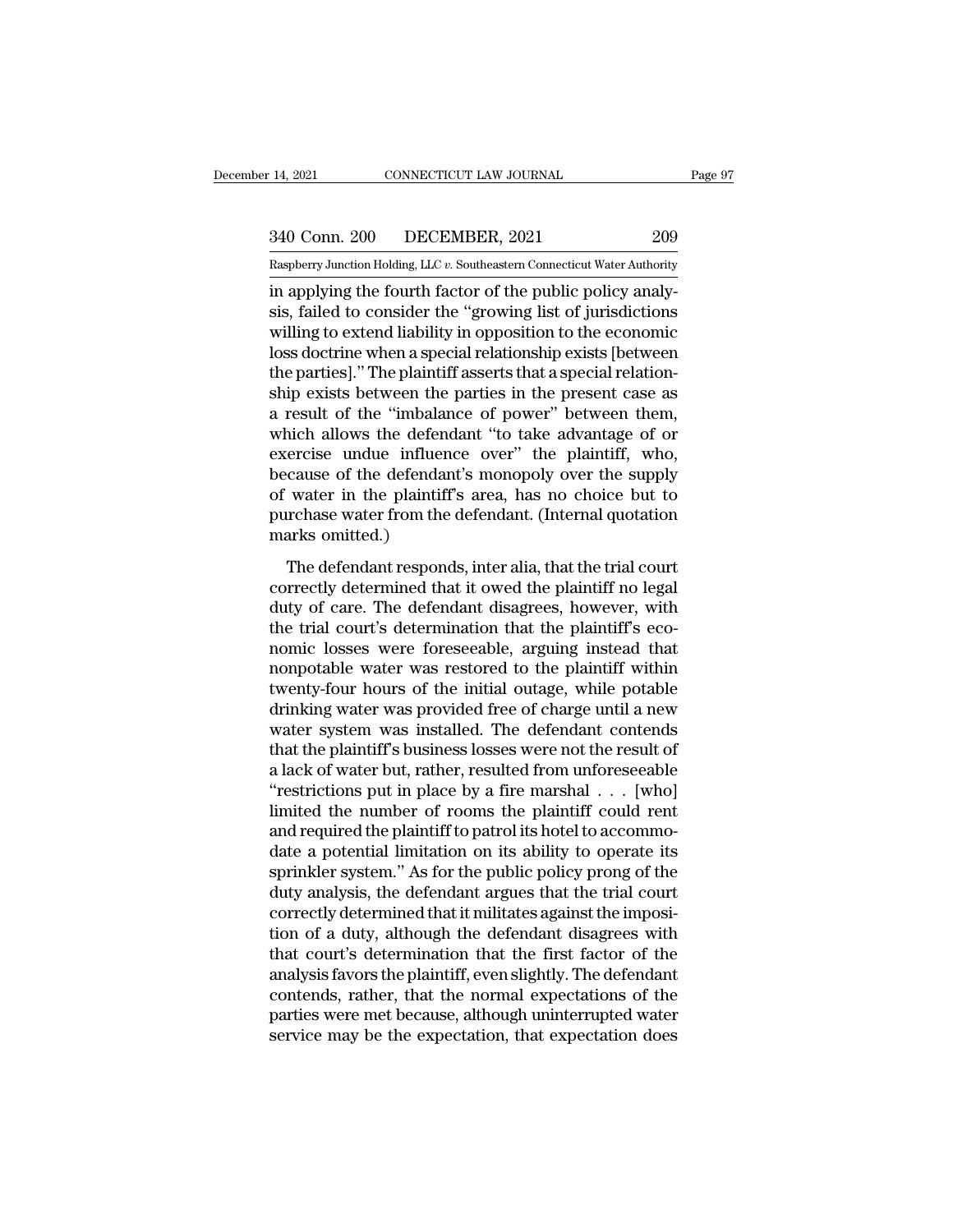EXECUTE CONNECTICUT LAW JOURNAL December 14, 2021<br>210 DECEMBER, 2021 340 Conn. 200<br>Raspberry Junction Holding, LLC v. Southeastern Connecticut Water Authority

CONNECTICUT LAW JOURNAL December 14, 2021<br>
210 DECEMBER, 2021 340 Conn. 200<br>
Raspberry Junction Holding, LLC *v.* Southeastern Connecticut Water Authority<br>
not apply when, as in the present case, there are exigent CONNECTICUT LAW JOURNAL December 14, 202<br>
210 DECEMBER, 2021 340 Conn. 200<br>
Raspberry Junction Holding, LLC v. Southeastern Connecticut Water Authority<br>
not apply when, as in the present case, there are exigent<br>
circumstan 210 DECEMBER, 2021 340 Conn. 200<br>
Raspberry Junction Holding, LLC v. Southeastern Connecticut Water Authority<br>
not apply when, as in the present case, there are exigent<br>
circumstances such as the explosion at the defendant 210 DECEMBER, 2021 340 Conn. 200<br>
Raspberry Junction Holding, LLC  $v$ . Southeastern Connecticut Water Authority<br>
not apply when, as in the present case, there are exigent<br>
circumstances such as the explosion at the defend 210 DECEMBER, 2021 340 Conn. 200<br>
Raspberry Junction Holding, LLC  $v$ . Southeastern Connecticut Water Authority<br>
not apply when, as in the present case, there are exigent<br>
circumstances such as the explosion at the defend Examples The Service interruption did not last for several days,<br>and apply when, as in the present case, there are exigent<br>circumstances such as the explosion at the defendant's<br>pumping station. The defendant further maint Raspberry Junction Holding, LLC  $v$ . Southeastern Connecticut Water Authority<br>not apply when, as in the present case, there are exigent<br>circumstances such as the explosion at the defendant's<br>pumping station. The defendant not apply when, as in the present case, there are exigent<br>circumstances such as the explosion at the defendant's<br>pumping station. The defendant further maintains that<br>the parties' expectations were met in any event because circumstances such as the explosion at the defendant's<br>pumping station. The defendant further maintains that<br>the parties' expectations were met in any event because<br>the service interruption did not last for several days,<br>a pumping station. The defendant further maintains that<br>the parties' expectations were met in any event because<br>the service interruption did not last for several days,<br>as the plaintiff claims but, rather, for less than twent the parties' expectations were met in any event because<br>the service interruption did not last for several days,<br>as the plaintiff claims but, rather, for less than twenty-<br>four hours, and the parties' contract alerted the p the service interruption<br>as the plaintiff claims b<br>four hours, and the parti<br>that service interruption<br>any reason. We conclue<br>determined that the de<br>legal duty of care.<br>"Practice Book [§ 17-4 the plantific claims but, rather, for less than twenty-<br>ur hours, and the parties' contract alerted the plaintiff<br>at service interruptions may occur at any time and for<br>y reason. We conclude that the trial court correctly<br> Fraction in the parties contract affiled the planting<br>that service interruptions may occur at any time and for<br>any reason. We conclude that the trial court correctly<br>determined that the defendant owed the plaintiff no<br>lega

Example 2013 and any decut at any time and for<br>any reason. We conclude that the trial court correctly<br>determined that the defendant owed the plaintiff no<br>legal duty of care.<br>"Practice Book [§ 17-49] provides that summary j any reason. We conclude that the that court correctly<br>determined that the defendant owed the plaintiff no<br>legal duty of care.<br>"Practice Book [§ 17-49] provides that summary judg-<br>ment shall be rendered forthwith if the ple determined that the detendant owed the plantum no<br>legal duty of care.<br>"Practice Book [§ 17-49] provides that summary judg-<br>ment shall be rendered forthwith if the pleadings, affida-<br>vits and any other proof submitted show "Practice Book [§ 17-49] provides that summary judg-<br>"Practice Book [§ 17-49] provides that summary judg-<br>ment shall be rendered forthwith if the pleadings, affida-<br>vits and any other proof submitted show that there is<br>no "Practice Book [§ 17-49] provides that summary judgment shall be rendered forthwith if the pleadings, affidavits and any other proof submitted show that there is no genuine issue as to any material fact and that the movin ment shall be rendered forthwith if the pleadings, affidavits and any other proof submitted show that there is<br>no genuine issue as to any material fact and that the<br>moving party is entitled to judgment as a matter of<br>law. vits and any other proof submitted show that there is<br>no genuine issue as to any material fact and that the<br>moving party is entitled to judgment as a matter of<br>law, ... The party seeking summary judgment has the<br>burden of no genuine issue as to any material fact and that the<br>moving party is entitled to judgment as a matter of<br>law . . . The party seeking summary judgment has the<br>burden of showing the absence of any genuine issue<br>[of] materi moving party is entitled to judgment as a matter of<br>law....The party seeking summary judgment has the<br>burden of showing the absence of any genuine issue<br>[of] material facts which, under applicable principles<br>of substantiv law. . . . The party seeking summary judgment has the<br>burden of showing the absence of any genuine issue<br>[of] material facts which, under applicable principles<br>of substantive law, entitle him to a judgment as a matter<br>of l burden of showing the absence of any genuine issue<br>[of] material facts which, under applicable principles<br>of substantive law, entitle him to a judgment as a matter<br>of law . . . . A material fact . . . [is] a fact [that] wi [of] material facts which, under applicable principles<br>of substantive law, entitle him to a judgment as a matter<br>of law  $\ldots$ . A material fact  $\ldots$  [is] a fact [that] will<br>make a difference in the result of the case." (I of substantive law, entitle him to a judgment as a matter<br>of law . . . . A material fact . . . [is] a fact [that] will<br>make a difference in the result of the case." (Internal<br>quotation marks omitted.) *Shoreline Shellfish* of law . . . . A mate<br>make a difference in<br>quotation marks omi<br>*Branford*, 336 Conn.<br>scope of our review<br>grant the defendant's<br>plenary. See id.<br>As we previously h are a unterence in the result of the case. (Internation<br>otation marks omitted.) *Shoreline Shellfish*, *LLC* v.<br>*anford*, 336 Conn. 403, 410, 246 A.3d 470 (2020). The<br>ope of our review of the trial court's decision to<br>ant quotation marks omitted.) *Shorethe Shellftsh*, *EEC* v.<br>*Branford*, 336 Conn. 403, 410, 246 A.3d 470 (2020). The<br>scope of our review of the trial court's decision to<br>grant the defendant's motion for summary judgment is<br>p

Branjora, 350 Collii. 405, 410, 240 A.5d 470 (2020). The<br>scope of our review of the trial court's decision to<br>grant the defendant's motion for summary judgment is<br>plenary. See id.<br>As we previously have explained, "[a] cau scope of our feview of the that court's decision to<br>grant the defendant's motion for summary judgment is<br>plenary. See id.<br>As we previously have explained, "[a] cause of action<br>in negligence is comprised of four elements: d grant the defendant s motion for summary judgment is<br>plenary. See id.<br>As we previously have explained, "[a] cause of action<br>in negligence is comprised of four elements: duty;<br>breach of that duty; causation; and actual inj As we previously have explained, "[a] cause of action<br>in negligence is comprised of four elements: duty;<br>breach of that duty; causation; and actual injury....<br>Whether a duty exists is a question of law for the court,<br>and As we previously have explained, "[a] cause of action<br>in negligence is comprised of four elements: duty;<br>breach of that duty; causation; and actual injury....<br>Whether a duty exists is a question of law for the court,<br>and in negligence is comprised of four elements: duty;<br>breach of that duty; causation; and actual injury. . . . .<br>Whether a duty exists is a question of law for the court,<br>and only if the court finds that such a duty exists d breach of that duty; causation; and actual injury. . . . Whether a duty exists is a question of law for the court, and only if the court finds that such a duty exists does the trier of fact consider whether that duty was Whether a duty exists is a question of law for the court,<br>and only if the court finds that such a duty exists does<br>the trier of fact consider whether that duty was<br>breached." (Internal quotation marks omitted.)  $Law-$ <br>rence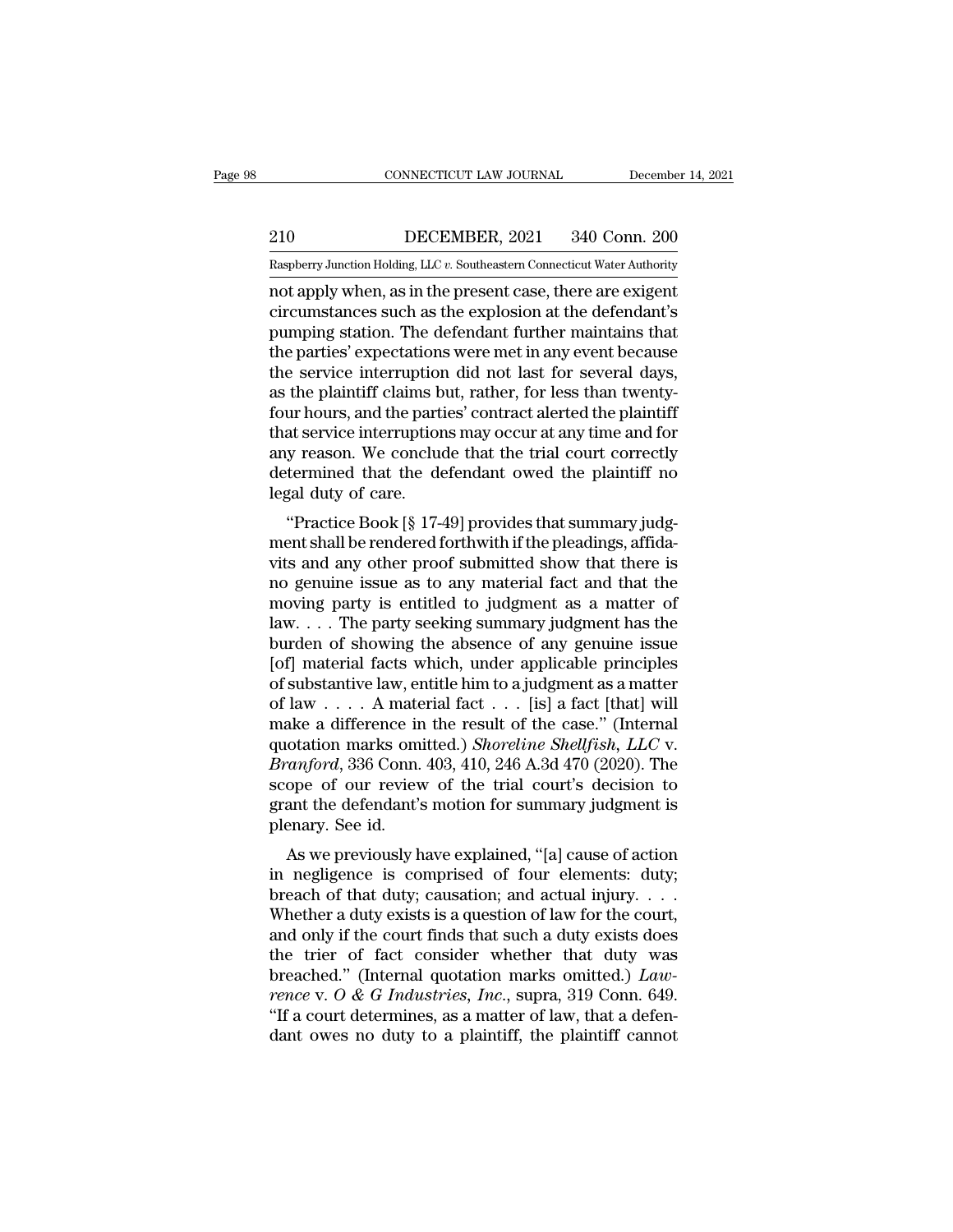14, 2021 CONNECTICUT LAW JOURNAL Page 99<br>340 Conn. 200 DECEMBER, 2021 211<br>Raspberry Junction Holding, LLC v. Southeastern Connecticut Water Authority

Pecember 14, 2021 CONNECTICUT LAW JOURNAL Page 99<br>
340 Conn. 200 DECEMBER, 2021 211<br>
Raspberry Junction Holding, LLC *v.* Southeastern Connecticut Water Authority<br>
recover in negligence from the defendant. . . . Duty is recover in negligence from the defendant. . . . Duty is<br>a legal conclusion Holding, LLC v. Southeastern Connecticut Water Authority<br>recover in negligence from the defendant. . . . Duty is<br>a legal conclusion about relations 340 Conn. 200 DECEMBER, 2021 211<br>
Raspberry Junction Holding, LLC v. Southeastern Connecticut Water Authority<br>
recover in negligence from the defendant. . . . Duty is<br>
a legal conclusion about relationships between individ 340 Conn. 200 DECEMBER, 2021 211<br>
Raspberry Junction Holding, LLC v. Southeastern Connecticut Water Authority<br>
recover in negligence from the defendant. . . . Duty is<br>
a legal conclusion about relationships between indivi 340 Conn. 200 DECEMBER, 2021 211<br>
Raspberry Junction Holding, LLC v. Southeastern Connecticut Water Authority<br>
recover in negligence from the defendant. . . . Duty is<br>
a legal conclusion about relationships between indivi Raspberry Junction Holding, LLC v. Southeastern Connecticut Water Authority<br>recover in negligence from the defendant.... Duty is<br>a legal conclusion about relationships between individ-<br>uals, made after the fact, and impera Example Try Junction Holding, LLC v. Southeastern Connecticut Water Authority<br>recover in negligence from the defendant.... Duty is<br>a legal conclusion about relationships between individ-<br>uals, made after the fact, and imp recover in negligence from the defendant. . . . Duty is<br>a legal conclusion about relationships between individ-<br>uals, made after the fact, and imperative to a negligence<br>cause of action. The nature of the duty, and the sp a legal conclusion about relationships between individuals, made after the fact, and imperative to a negligence<br>cause of action. The nature of the duty, and the specific<br>persons to whom it is owed, are determined by the<br>ci uals, made after the fact, and imperative to a negligence<br>cause of action. The nature of the duty, and the specific<br>persons to whom it is owed, are determined by the<br>circumstances surrounding the conduct of the individ-<br>ua cause of action. The nature of the duty, and the specific<br>persons to whom it is owed, are determined by the<br>circumstances surrounding the conduct of the individ-<br>ual. . . . Foreseeability is a critical factor in the analypersons to whom it is owed, are determined by the<br>circumstances surrounding the conduct of the individ-<br>ual. . . . Foreseeability is a critical factor in the analy-<br>sis, because no duty exists unless an ordinary person<br>in circumstances surrounding the conduct of the individual. . . . Foreseeability is a critical factor in the analysis, because no duty exists unless an ordinary person in the defendant's position, knowing what the defendant ual. . . . Foreseeability is a critical factor in the analysis, because no duty exists unless an ordinary person<br>in the defendant's position, knowing what the defendant<br>knew or should have known, would anticipate that har sis, because no duty exists unless an ordinary person<br>in the defendant's position, knowing what the defendant<br>knew or should have known, would anticipate that harm<br>of the general nature of that suffered was likely to resu in the defendant's position, knowing what the defendant<br>knew or should have known, would anticipate that harm<br>of the general nature of that suffered was likely to result<br> $\ldots$ . Our law makes clear that foreseeability alon knew or should have known, would anticipate that harm<br>of the general nature of that suffered was likely to result<br> $\ldots$ . Our law makes clear that foreseeability alone,<br>however, does not automatically give rise to a duty o of the general nature of that suffered was likely to result<br>  $\ldots$  Our law makes clear that foreseeability alone,<br>
however, does not automatically give rise to a duty of<br>
care  $\ldots$ . A further inquiry must be made, for we . . . . Our law makes clear that foreseeability alone,<br>however, does not automatically give rise to a duty of<br>care . . . . A further inquiry must be made, for we<br>recognize that duty is not sacrosanct in itself . . . but<br>i however, does not automatically give rise to a duty of<br>care  $\dots$  . A further inquiry must be made, for we<br>recognize that duty is not sacrosanct in itself  $\dots$  but<br>is only an expression of the sum total of those consider-<br> care  $\dots$  . A further inquiry must be made, for we<br>recognize that duty is not sacrosanct in itself  $\dots$  but<br>is only an expression of the sum total of those consider-<br>ations of policy [that] lead the law to say that the pl recognize that duty is not sacrosanct in itself . . . but<br>
is only an expression of the sum total of those consider-<br>
ations of policy [that] lead the law to say that the plain-<br>
tiff is entitled to protection. . . . The is only an expression of the sum total of those considerations of policy [that] lead the law to say that the plain-<br>tiff is entitled to protection. . . . . The final step in the<br>duty inquiry, then, is to make a determinat ations of policy [that] lead the law to say that the plaintiff is entitled to protection. . . . The final step in the duty inquiry, then, is to make a determination of the fundamental policy of the law, as to whether the d tiff is entitled to protectic<br>duty inquiry, then, is to 1<br>fundamental policy of the<br>dant's responsibility sho<br>(Citations omitted; intern<br>Demond v. Project Service<br>208 A.3d 626 (2019).<br>In Lawrence, in which a In *Lawrence*, in which a group of construction work-<br>Indian and policy of the law, as to whether the defen-<br>itations omitted; internal quotation marks omitted.)<br>*mond* v. *Project Service*, *LLC*, 331 Conn. 816, 834–35,<br>8 dant's responsibility should extend to such results.<br>
(Citations omitted; internal quotation marks omitted.)<br> *Demond* v. *Project Service*, *LLC*, 331 Conn. 816, 834–35,<br>
208 A.3d 626 (2019).<br>
In *Lawrence*, in which a g

data s responsionly should extend to such results.<br>
(Citations omitted; internal quotation marks omitted.)<br> *Demond* v. *Project Service*, *LLC*, 331 Conn. 816, 834–35,<br>
208 A.3d 626 (2019).<br>
In *Lawrence*, in which a grou *Lemond v. Project Service, LLC*, 331 Conn. 816, 834–35,<br>208 A.3d 626 (2019).<br>In *Lawrence*, in which a group of construction work-<br>ers sought to recover lost wages after an explosion<br>destroyed their work site; *Lawrence* 208 A.3d 626 (2019).<br>
In *Lawrence*, in which a group of construction work-<br>
ers sought to recover lost wages after an explosion<br>
destroyed their work site; *Lawrence* v. O & G Indus-<br>
tries, Inc., supra, 319 Conn. 644–45 In *Lawrence*, in which a group of construction work-<br>ers sought to recover lost wages after an explosion<br>destroyed their work site; *Lawrence* v. O & G *Indus-*<br>tries, *Inc.*, supra, 319 Conn. 644–45; this court rejected In *Lawrence*, in which a group of construction work-<br>ers sought to recover lost wages after an explosion<br>destroyed their work site; *Lawrence* v. O & G Indus-<br>tries, Inc., supra, 319 Conn. 644–45; this court rejected a<br>c ers sought to recover lost wages after an explosion<br>destroyed their work site; *Lawrence* v. O & G Indus-<br>*tries, Inc.*, supra, 319 Conn. 644–45; this court rejected a<br>claim that, "independent of a duty analysis, [we] sho destroyed their work site; *Lawrence* v. *O* & *G* Industries, Inc., supra, 319 Conn. 644–45; this court rejected a claim that, "independent of a duty analysis, [we] should adopt the economic loss doctrine as a 'categoric tries, *Inc.*, supra, 319 Conn. 644–45; this court rejected a<br>claim that, "independent of a duty analysis, [we] should<br>adopt the economic loss doctrine as a 'categorical bar'<br>to a plaintiff's recovery of 'economic loss . . claim that, "independent of a duty analysis, [we] should<br>adopt the economic loss doctrine as a 'categorical bar'<br>to a plaintiff's recovery of 'economic loss . . . in tort<br>absent damage to [the plaintiff's] person or prope adopt the economic loss doctrine as a 'categorical bar'<br>to a plaintiff's recovery of 'economic loss . . . in tort<br>absent damage to [the plaintiff's] person or property'"<br>because such a bar was "'in line'" with more than o to a plaintiff's recovery of 'economic loss  $\ldots$  in tort absent damage to [the plaintiff's] person or property'" because such a bar was " 'in line' " with more than one century of Connecticut case law. Id., 648 n.8. In s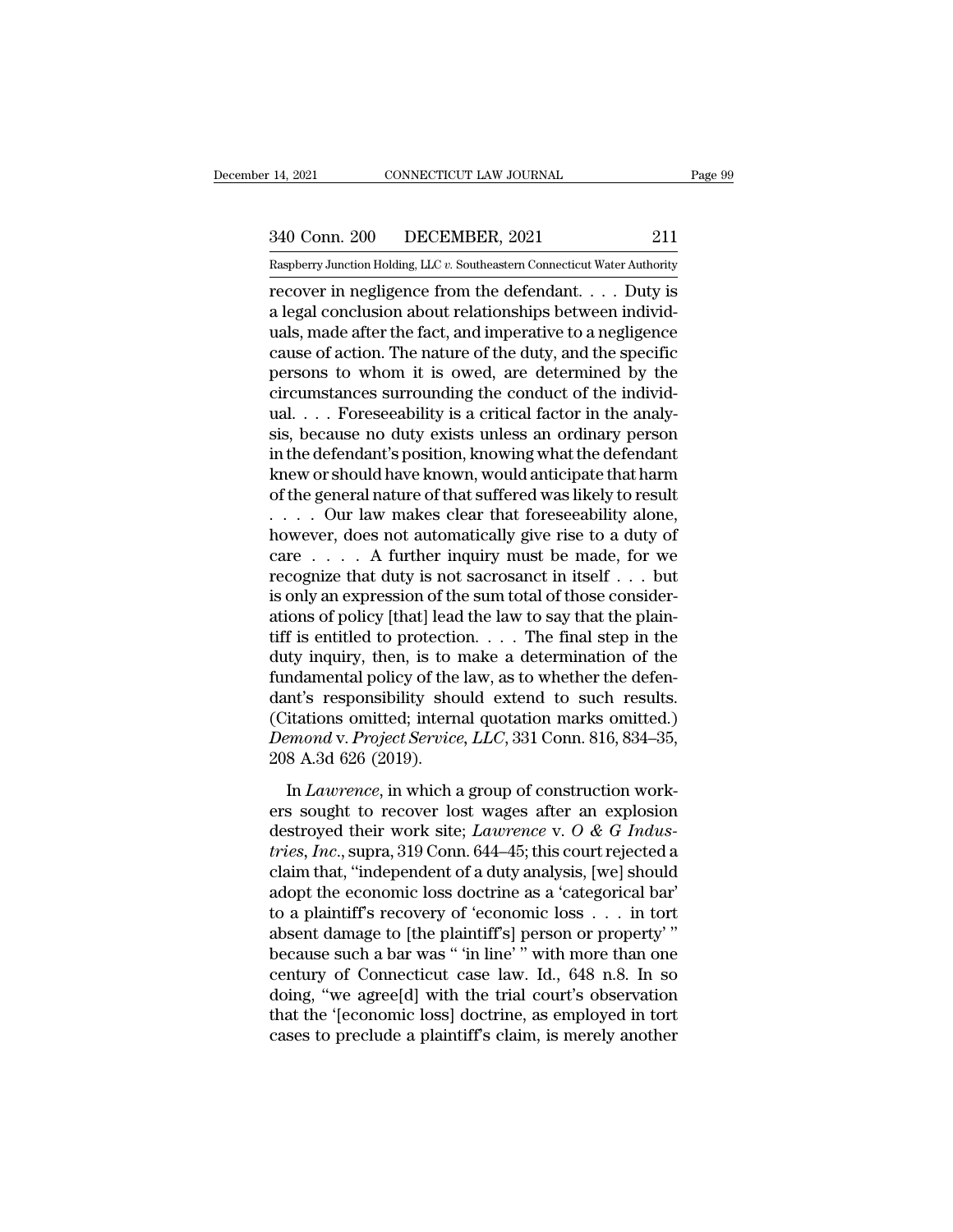EXECUTE CONNECTICUT LAW JOURNAL December 14, 2021<br>212 DECEMBER, 2021 340 Conn. 200<br>Raspberry Junction Holding, LLC v. Southeastern Connecticut Water Authority

CONNECTICUT LAW JOURNAL December 14, 2021<br>
212 DECEMBER, 2021 340 Conn. 200<br>
Raspberry Junction Holding, LLC *v.* Southeastern Connecticut Water Authority<br>
way of saying that the defendant[s] owed no duty to CONNECTICUT LAW JOURNAL December 14, 2021<br>
212 DECEMBER, 2021 340 Conn. 200<br>
Raspberry Junction Holding, LLC v. Southeastern Connecticut Water Authority<br>
way of saying that the defendant[s] owed no duty to<br>
the plaintiff b 212 DECEMBER, 2021 340 Conn. 200<br>
Raspberry Junction Holding, LLC v. Southeastern Connecticut Water Authority<br>
way of saying that the defendant[s] owed no duty to<br>
the plaintiff because the claimed loss was a remote and<br> 212 DECEMBER, 2021 340 Conn. 200<br>
Raspberry Junction Holding, LLC v. Southeastern Connecticut Water Authority<br>
way of saying that the defendant[s] owed no duty to<br>
the plaintiff because the claimed loss was a remote and<br> DECEMBER, 2021 340 Conn. 200<br>
Raspberry Junction Holding, LLC *v.* Southeastern Connecticut Water Authority<br>
way of saying that the defendant[s] owed no duty to<br>
the plaintiff because the claimed loss was a remote and<br>
ind **Example 19 Constructs:** 1992 Construction, Incorporation, Inc., 170 What the defendant [s] owed no duty to the plaintiff because the claimed loss was a remote and indirect consequence of the misconduct of the defendants.' Easpberry Junction Holding, LLC v. Southeastern Connecticut Water Authority<br>
way of saying that the defendant[s] owed no duty to<br>
the plaintiff because the claimed loss was a remote and<br>
indirect consequence of the miscon way of saying that the defendant[s] owed no duty to<br>the plaintiff because the claimed loss was a remote and<br>indirect consequence of the misconduct of the defen-<br>dants.' " Id.; see also *Eastwood v. Horse Harbor Foun-<br>datio* the plaintiff because the claimed loss was a remote and<br>indirect consequence of the misconduct of the defen-<br>dants.' " Id.; see also *Eastwood v. Horse Harbor Foun-*<br>dation, Inc., 170 Wn. 2d 380, 389, 241 P.3d 1256 (2010)<br> indirect consequence of the misconduct of the defendants.'" Id.; see also *Eastwood v. Horse Harbor Foundation, Inc.*, 170 Wn. 2d 380, 389, 241 P.3d 1256 (2010) ("A review of [Washington] cases on the economic loss rule sh dants.' " Id.; see also *Eastwood v. Horse Harbor Foun-<br>dation, Inc.*, 170 Wn. 2d 380, 389, 241 P.3d 1256 (2010)<br>("A review of [Washington] cases on the economic loss<br>rule shows that ordinary tort principles have always<br>re dation, Inc., 170 Wn. 2d 380, 389, 241 P.3d 1256 (2010)<br>("A review of [Washington] cases on the economic loss<br>rule shows that ordinary tort principles have always<br>resolved th[e] question [of liability]. An injury is remedi ("A review of [Washington] cases on the economic loss<br>rule shows that ordinary tort principles have always<br>resolved th[e] question [of liability]. An injury is remedi-<br>able in tort if it traces back to the breach of a tort rule shows that ordinary tort principles have always<br>resolved th[e] question [of liability]. An injury is remedi-<br>able in tort if it traces back to the breach of a tort duty<br>arising independently of the terms of the contra resolved th[e] question [of liability]. An injury is remediable in tort if it traces back to the breach of a tort duty arising independently of the terms of the contract. The court determines whether there is an independen able in tort if it traces back to the bre<br>arising independently of the terms of<br>court determines whether there is ar<br>duty of care, and [t]he existence of a<br>of law and depends on mixed consic<br>common sense, justice, policy, sing independently of the terms of the contract. The<br>urt determines whether there is an independent tort<br>ty of care, and [t]he existence of a duty is a question<br>law and depends on mixed considerations of logic,<br>mmon sense, Court determines whether there is an independent fort<br>duty of care, and [t]he existence of a duty is a question<br>of law and depends on mixed considerations of logic,<br>common sense, justice, policy, and precedent." (Inter-<br>na

duty of care, and [t]ne existence of a duty is a question<br>of law and depends on mixed considerations of logic,<br>common sense, justice, policy, and precedent." (Inter-<br>nal quotation marks omitted.)).<br>Our reluctance in *Lawre* or law and depends on filixed considerations of logic,<br>common sense, justice, policy, and precedent." (Inter-<br>nal quotation marks omitted.)).<br>Our reluctance in *Lawrence* to adopt the economic<br>loss doctrine as a categorica Follmon sense, justice, policy, and precedent. (Inter-<br>nal quotation marks omitted.)).<br>Our reluctance in *Lawrence* to adopt the economic<br>loss doctrine as a categorical bar to recovery also<br>reflected a desire to avoid the For the economic loss doctrine as a categorical bar to recovery also reflected a desire to avoid the confusion that has arisen in jurisdictions that have adopted such a rule even though pure economic loss remained recover Our reluctance in *Lawrence* to adopt the economic<br>loss doctrine as a categorical bar to recovery also<br>reflected a desire to avoid the confusion that has arisen<br>in jurisdictions that have adopted such a rule even<br>though pu loss doctrine as a categorical bar to recovery also<br>reflected a desire to avoid the confusion that has arisen<br>in jurisdictions that have adopted such a rule even<br>though pure economic loss remained recoverable in<br>those juri reflected a desire to avoid the confusion that has arisen<br>in jurisdictions that have adopted such a rule even<br>though pure economic loss remained recoverable in<br>those jurisdictions in a variety of tort contexts, includ-<br>in in jurisdictions that have adopted such a rule even<br>though pure economic loss remained recoverable in<br>those jurisdictions in a variety of tort contexts, includ-<br>ing negligence. See, e.g., *Alma* v. *AZCO Construction*,<br>*I* though pure economic loss remained recoverable in<br>those jurisdictions in a variety of tort contexts, includ-<br>ing negligence. See, e.g., *Alma* v. *AZCO Construction*,<br>*Inc.*, 10 P.3d 1256, 1263 (Colo. 2000) ("[S]ome torts those jurisdictions in a variety of tort contexts, includ-<br>ing negligence. See, e.g., *Alma* v. *AZCO Construction*,<br>*Inc.*, 10 P.3d 1256, 1263 (Colo. 2000) ("[S]ome torts are<br>expressly designed to remedy pure economic lo ing negligence. See, e.g., *Alma v. AZCO Construction,*<br> *Inc.*, 10 P.3d 1256, 1263 (Colo. 2000) ("[S]ome torts are<br>
expressly designed to remedy pure economic loss (e.g.,<br>
professional negligence, fraud, and breach of fi Inc., 10 P.3d 1256, 1263 (Colo. 2000) ("[S]ome torts are<br>expressly designed to remedy pure economic loss (e.g.,<br>professional negligence, fraud, and breach of fiduciary<br>duty). It is here that substantial confusion arises f expressly designed to remedy pure economic loss (e.g.,<br>professional negligence, fraud, and breach of fiduciary<br>duty). It is here that substantial confusion arises from<br>the use of the term 'economic loss rule.' "); see also professional negligence, fraud, and breach of fiduciary<br>duty). It is here that substantial confusion arises from<br>the use of the term 'economic loss rule.'"); see also<br>Restatement (Third), Torts, Liability for Economic<br>Harm duty). It is here that substantial confusion arises from<br>the use of the term 'economic loss rule.'"); see also<br>Restatement (Third), Torts, Liability for Economic<br>Harm § 1, comment (b), p. 2 (2020) ("[s]tating the<br>absence o the use of the term 'economic loss rule.'"); see also<br>Restatement (Third), Torts, Liability for Economic<br>Harm § 1, comment (b), p. 2 (2020) ("[s]tating the<br>absence of a duty as a general rule can create confusion<br>by seemin Restatement (Third), Torts, Liability for Economic<br>Harm § 1, comment (b), p. 2 (2020) ("[s]tating the<br>absence of a duty as a general rule can create confusion<br>by seeming to threaten [well established] causes of<br>action, by Harm  $\S$  1, comment (absence of a duty as a g<br>by seeming to threate<br>action, by leaving beh<br>number of exceptions,<br>sumption against the (yet considered'').<br>The Restatement (Tl Sence of a duly as a general rule can create confusion<br>
seeming to threaten [well established] causes of<br>
tion, by leaving behind an uncertain and unwieldy<br>
umber of exceptions, and by implying a needless pre-<br>
mption agai by seeming to threaten [wen established] causes of<br>action, by leaving behind an uncertain and unwieldy<br>number of exceptions, and by implying a needless pre-<br>sumption against the existence of a duty on facts not<br>yet conside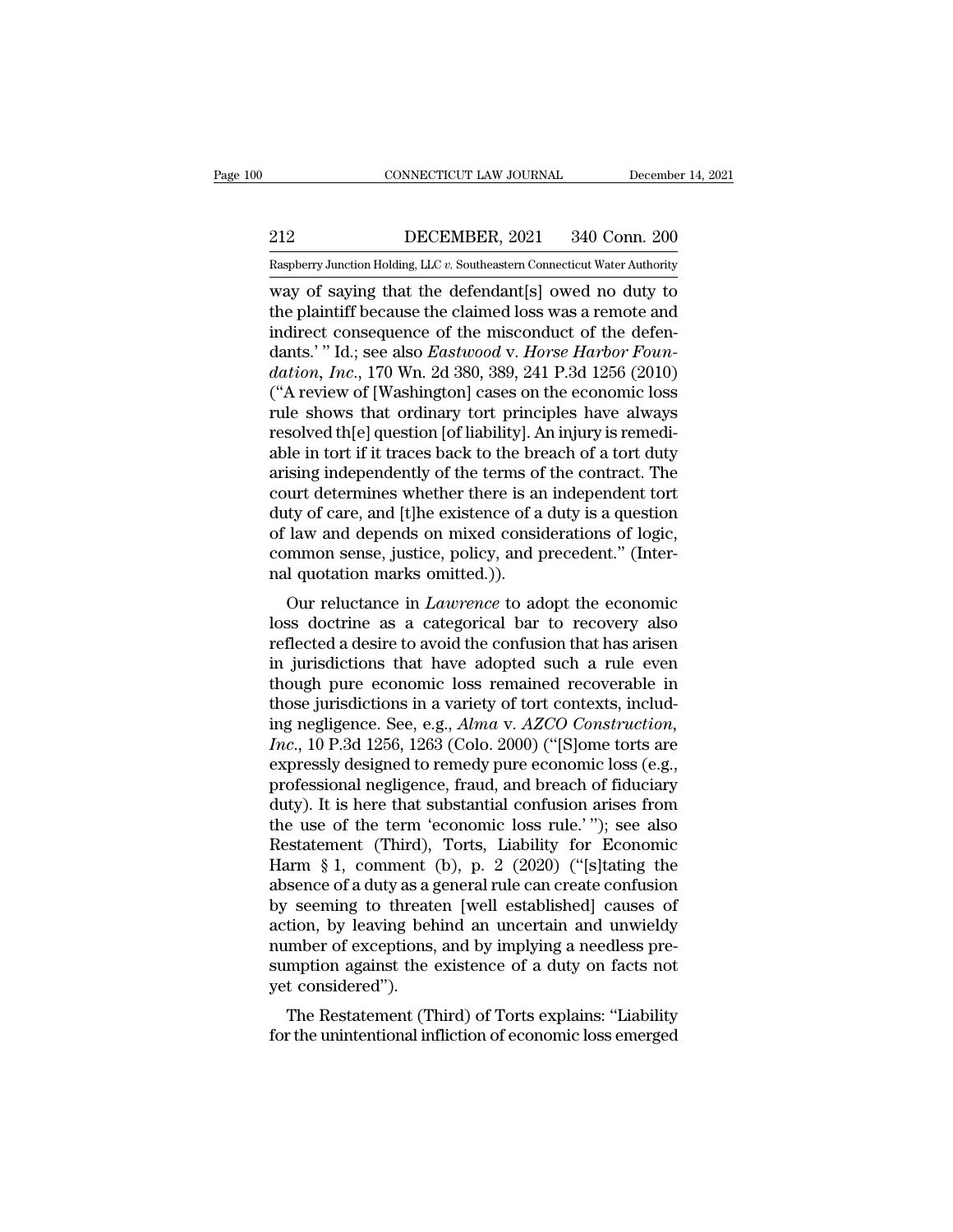14, 2021 CONNECTICUT LAW JOURNAL Page 101<br>340 Conn. 200 DECEMBER, 2021 213<br>Raspberry Junction Holding, LLC v. Southeastern Connecticut Water Authority

Pecember 14, 2021 CONNECTICUT LAW JOURNAL Page 101<br>
213<br>
Raspberry Junction Holding, LLC *v*. Southeastern Connecticut Water Authority<br>
00 Only within the last [forty] years as a distinct topic for 14, 2021 CONNECTICUT LAW JOURNAL Page 101<br>
340 Conn. 200 DECEMBER, 2021 213<br>
Raspberry Junction Holding, LLC v. Southeastern Connecticut Water Authority<br>
only within the last [forty] years as a distinct topic for<br>
analysis 340 Conn. 200 DECEMBER, 2021 213<br>
Raspberry Junction Holding, LLC v. Southeastern Connecticut Water Authority<br>
only within the last [forty] years as a distinct topic for<br>
analysis within the law of torts. . . . References 340 Conn. 200 DECEMBER, 2021 213<br>
Raspberry Junction Holding, LLC v. Southeastern Connecticut Water Authority<br>
only within the last [forty] years as a distinct topic for<br>
analysis within the law of torts. . . . References  $\frac{340 \text{ Conn. } 200}{\text{Raspberry Junction Holding, LLC } v. \text{ Southeastern Connecticut Water Authority}}$ <br>
only within the last [forty] years as a distinct topic for<br>
analysis within the law of torts. . . . References to an<br>
economic-loss 'rule' or 'doctrine' began to appear in<br>
A Expression SECRET 2012 1992<br>
Raspberry Junction Holding, LLC v. Southeastern Connecticut Water Authority<br>
only within the last [forty] years as a distinct topic for<br>
analysis within the law of torts.... References to an<br>
e Example Evaluation Holding, LLC v. Southeastern Connecticut Water Authority<br>
only within the last [forty] years as a distinct topic for<br>
analysis within the law of torts.... References to an<br>
economic-loss 'rule' or 'doct only within the last [forty] years as a distinct topic for<br>analysis within the law of torts. . . . References to an<br>economic-loss 'rule' or 'doctrine' began to appear in<br>American case law for the first time in the 1970s. analysis within the law of torts. . . . References to an<br>economic-loss 'rule' or 'doctrine' began to appear in<br>American case law for the first time in the 1970s. The<br>expression sometimes referred to the idea that a plaineconomic-loss 'rule' or 'doctrine' began to appear in<br>American case law for the first time in the 1970s. The<br>expression sometimes referred to the idea that a plain-<br>tiff cannot collect in tort for economic losses suffered American case law for the first time in the 1970s. The expression sometimes referred to the idea that a plain-<br>tiff cannot collect in tort for economic losses suffered as<br>a result of injury to the person or property of an expression sometimes referred to the idea that a plain-<br>tiff cannot collect in tort for economic losses suffered as<br>a result of injury to the person or property of another—<br>a doctrine covered here in § 7 . . . . . Other c tiff cannot collect in tort for economic losses suffered as<br>a result of injury to the person or property of another—<br>a doctrine covered here in §7 . . . . . Other courts<br>treated the economic-loss rule as meaning that plai a result of injury to the person or property of another—<br>a doctrine covered here in § 7 . . . . . Other courts<br>treated the economic-loss rule as meaning that plaintiffs<br>cannot collect in tort when they buy products that d a doctrine covered here in § 7 . . . . . Other courts<br>treated the economic-loss rule as meaning that plaintiffs<br>cannot collect in tort when they buy products that disap-<br>point their economic expectations . . . . Many cour treated the economic-loss rule as meaning that plaintiffs<br>cannot collect in tort when they buy products that disap-<br>point their economic expectations . . . . Many courts<br>have extended that principle from cases involving pr cannot collect in tort when they buy products that disappoint their economic expectations . . . . Many courts have extended that principle from cases involving products to other cases [in which] a defendant's breach of co point their economic expectations .<br>have extended that principle from ca<br>ucts to other cases [in which] a defe<br>contract causes financial losses to<br>When articulating any of these doctr<br>times have spoken generally of a rul<br>i We extended that principle from cases involving prodets to other cases [in which] a defendant's breach of intract causes financial losses to the plaintiff....<br>hen articulating any of these doctrines, courts some-<br>mes have distinct category within a detendant streach of<br>contract causes financial losses to the plaintiff....<br>When articulating any of these doctrines, courts some-<br>times have spoken generally of a rule against recovery<br>in tort fo

Followiac causes miancial losses to the plant......<br>When articulating any of these doctrines, courts some-<br>times have spoken generally of a rule against recovery<br>in tort for pure economic loss.<br>"Economic loss' thus has be when aricularing any of these doctrines, courts some-<br>times have spoken generally of a rule against recovery<br>in tort for pure economic loss.<br>" "Economic loss' thus has become a significant and<br>distinct category within the different perfection of a rule against recovery<br>in tort for pure economic loss.<br>" "Economic loss' thus has become a significant and<br>distinct category within the law of liability for negli-<br>gence. It has become a potent sou It for for pure economic loss.<br>
" "Economic loss' thus has become a significant and<br>
distinct category within the law of liability for negli-<br>
gence. It has become a potent source of confusion as<br>
well. Courts have long as " 'Economic loss' thus has become a significant and<br>distinct category within the law of liability for negli-<br>gence. It has become a potent source of confusion as<br>well. Courts have long assumed, often without much<br>discussio distinct category within the law of liability for negli-<br>gence. It has become a potent source of confusion as<br>well. Courts have long assumed, often without much<br>discussion, that no recovery can be had in tort for cer-<br>tain gence. It has become a potent source of confusion as<br>well. Courts have long assumed, often without much<br>discussion, that no recovery can be had in tort for cer-<br>tain types of economic loss; but they also have long<br>allowed well. Courts have long assumed, often without much<br>discussion, that no recovery can be had in tort for cer-<br>tain types of economic loss; but they also have long<br>allowed recovery of economic losses in cases of profes-<br>siona discussion, that no recovery can be had in tort for certain types of economic loss; but they also have long<br>allowed recovery of economic losses in cases of profes-<br>sional malpractice and in certain other settings. . . .<br>Wh tain types of economic loss; but they also have long<br>allowed recovery of economic losses in cases of profes-<br>sional malpractice and in certain other settings. . . .<br>When some courts began to say that tort law should<br>not be allowed recovery of economic losses in cases of profes-<br>sional malpractice and in certain other settings. . . .<br>When some courts began to say that tort law should<br>not be used to redress pure economic loss, they created<br>un sional malpractice and in certain other settings. . . . When some courts began to say that tort law should<br>not be used to redress pure economic loss, they created<br>uncertainty about whether [well established] causes of<br>act When some courts began to say that tort law shound to be used to redress pure economic loss, they create uncertainty about whether [well established] causes action still were valid, and about how one might sep rate emergin of the used to retriess pure economic loss, they created<br>incertainty about whether [well established] causes of<br>tion still were valid, and about how one might sepa-<br>te emerging claims that survive the new rule from<br>ose tha about whether [wen established] causes of<br>action still were valid, and about how one might sepa-<br>rate emerging claims that survive the new rule from<br>those that do not." (Citations omitted.) Restatement<br>(Third), supra, § 1,

action sun were vand, and about now one inight separate emerging claims that survive the new rule from<br>those that do not." (Citations omitted.) Restatement<br>(Third), supra, § 1, reporter's note (a), pp. 6–7.<br>We note, finall rate enterging crains that survive the new rule from<br>those that do not." (Citations omitted.) Restatement<br>(Third), supra, § 1, reporter's note (a), pp. 6–7.<br>We note, finally, that, regardless of whether this court<br>applies Third), supra,  $§$  1, reporter's note (a), pp. 6–7.<br>We note, finally, that, regardless of whether this court<br>applies a duty analysis to the question of liability in<br>cases such as the present one or applies some iteration<br>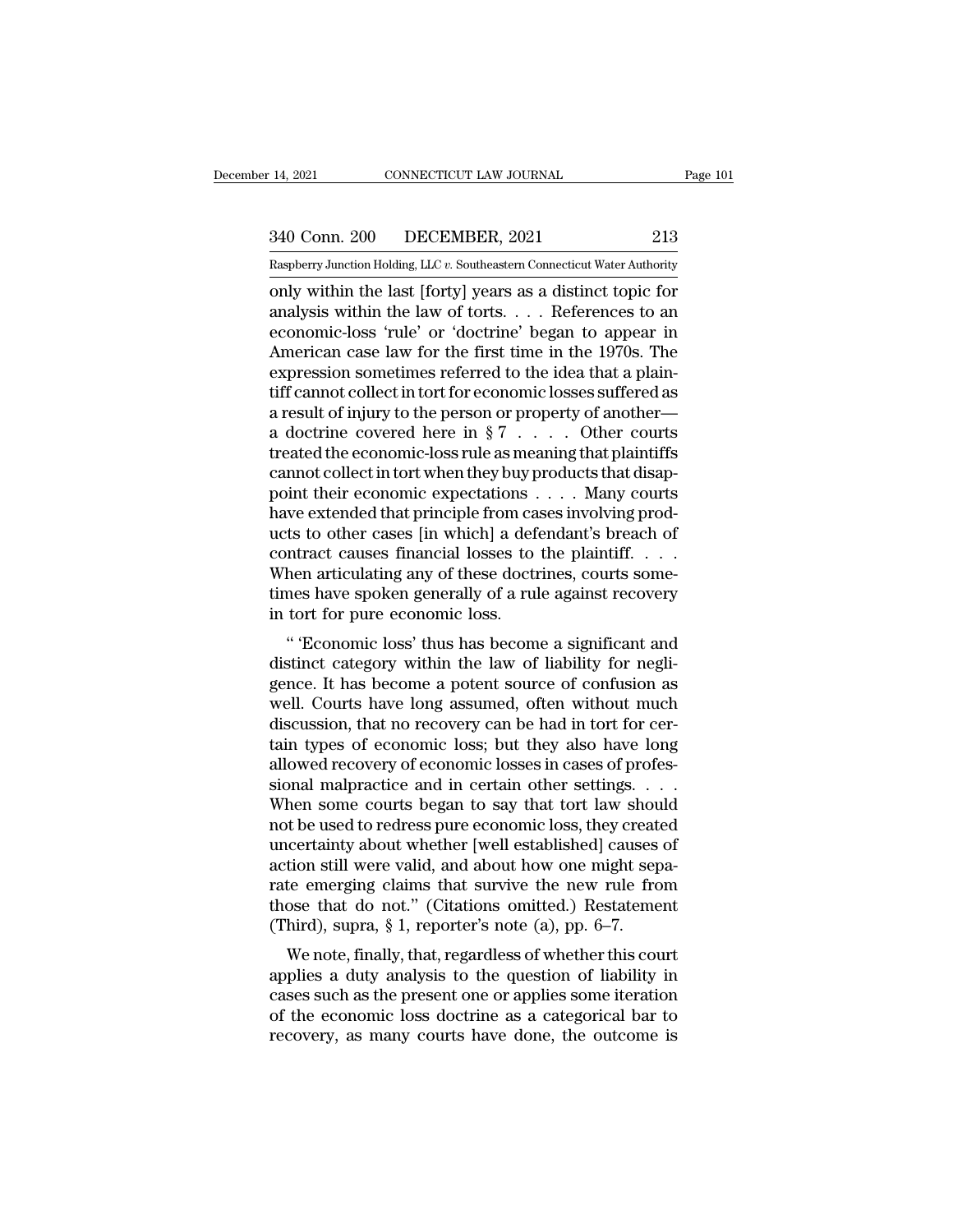EXECUTE CONNECTICUT LAW JOURNAL December 14, 2021<br>214 DECEMBER, 2021 340 Conn. 200<br>Raspberry Junction Holding, LLC v. Southeastern Connecticut Water Authority

CONNECTICUT LAW JOURNAL December 14, 2021<br>
214 DECEMBER, 2021 340 Conn. 200<br>
Raspberry Junction Holding, LLC *v.* Southeastern Connecticut Water Authority<br>
likely to be the same because, as we have explained, CONNECTICUT LAW JOURNAL December 14, 2<br>
214 DECEMBER, 2021 340 Conn. 200<br>
Raspberry Junction Holding, LLC v. Southeastern Connecticut Water Authority<br>
likely to be the same because, as we have explained,<br>
the purpose of a 214 DECEMBER, 2021 340 Conn. 200<br>
Raspberry Junction Holding, LLC v. Southeastern Connecticut Water Authority<br>
likely to be the same because, as we have explained,<br>
the purpose of a duty analysis is to ascertain the funda-214 DECEMBER, 2021 340 Conn. 200<br>
Raspberry Junction Holding, LLC v. Southeastern Connecticut Water Authority<br>
likely to be the same because, as we have explained,<br>
the purpose of a duty analysis is to ascertain the funda 214 DECEMBER, 2021 340 Conn. 200<br>
Raspberry Junction Holding, LLC  $v$ . Southeastern Connecticut Water Authority<br>
likely to be the same because, as we have explained,<br>
the purpose of a duty analysis is to ascertain the fun Example Theory Junction Holding, LLC v. Southeastern Connecticut Water Authority<br>
likely to be the same because, as we have explained,<br>
the purpose of a duty analysis is to ascertain the funda-<br>
mental policy of the law, Example Try Junction Holding, LLC v. Southeastern Connecticut water Authority<br>likely to be the same because, as we have explained,<br>the purpose of a duty analysis is to ascertain the funda-<br>mental policy of the law, and th likely to be the same because, as we have explained,<br>the purpose of a duty analysis is to ascertain the funda-<br>mental policy of the law, and the economic loss doctrine<br>is merely an expression of that policy as determined<br>b the purpose of a duty ar<br>mental policy of the law,<br>is merely an expression<br>by other courts, in earli<br>in mind, we turn to ar<br>sented, namely, whethe<br>tiff a duty of care.<br>The first prong of tha Entar persy of the faw, and the content close decarning<br>merely an expression of that policy as determined<br>other courts, in earlier cases.<sup>3</sup> With this background<br>mind, we turn to an analysis of the question pre-<br>nted, name complained of was foreseeable. As previously indicated, and we turn to an analysis of the question pre-<br>sented, namely, whether the defendant owed the plain-<br>tiff a duty of care.<br>The first prong of that analysis is whether

 $\sigma$  such courts, in standard cases. Which also state, see the displacement in mind, we turn to an analysis of the question presented, namely, whether the defendant owed the plaintiff a duty of care.<br>The first prong of th that, in the present case, it was forested the plain-<br>tiff a duty of care.<br>The first prong of that analysis is whether the harm<br>complained of was foreseeable. As previously indicated,<br>the defendant challenges the trial cou tiff a duty of care.<br>
The first prong of that analysis is whether the harm<br>
complained of was foreseeable. As previously indicated,<br>
the defendant challenges the trial court's determination<br>
that, in the present case, it w The first prong of that analysis is whether the harm<br>complained of was foreseeable. As previously indicated,<br>the defendant challenges the trial court's determination<br>that, in the present case, it was foreseeable, arguing t The first prong of that analysis is whether the harm<br>complained of was foreseeable. As previously indicated,<br>the defendant challenges the trial court's determination<br>that, in the present case, it was foreseeable, arguing t complained of was foreseeable. As previously indicated,<br>the defendant challenges the trial court's determination<br>that, in the present case, it was foreseeable, arguing that<br>the plaintiff's economic losses were the unforese the defendant challenges the trial court's determination<br>that, in the present case, it was foreseeable, arguing that<br>the plaintiff's economic losses were the unforeseeable<br>result of a fire marshal's decision to require the that, in the present case, it was foreseeable, arguing that<br>the plaintiff's economic losses were the unforeseeable<br>result of a fire marshal's decision to require the plain-<br>tiff's hotel to operate at one-half capacity unti the plaintiff's economic losses were the unforeseeable<br>result of a fire marshal's decision to require the plain-<br>tiff's hotel to operate at one-half capacity until a new<br>potable water system was installed, even though nonp result of a fire marshal's decision to require the plain-<br>tiff's hotel to operate at one-half capacity until a new<br>potable water system was installed, even though nonpo-<br>table water was restored within twenty-four hours an tiff's hotel to operate at one-half capacity until a new<br>potable water system was installed, even though nonpo-<br>table water was restored within twenty-four hours and<br>potable water was provided free of charge while the<br>syst potable water system was installed, even though nonpotable water was restored within twenty-four hours and potable water was provided free of charge while the system was under repair. The plaintiff responds, and our indepe table water was restored within twenty-four hours and<br>potable water was provided free of charge while the<br>system was under repair. The plaintiff responds, and<br>our independent review of the record confirms, that<br>the defenda potable water was provided free of charge while the<br>system was under repair. The plaintiff responds, and<br>our independent review of the record confirms, that<br>the defendant presented no evidence to the trial court<br>to establi our independent review of the record confirms, that<br>the defendant presented no evidence to the trial court<br>to establish the factual predicates of this argument, and,<br>therefore, it is not properly before us. See, e.g., *Sen* the defendant presented no evidence to the trial court<br>to establish the factual predicates of this argument, and,<br>therefore, it is not properly before us. See, e.g., *Sena*<br>v. American Medical Response of Connecticut, Inc. to establish the factual predicates of this argument, and,<br>therefore, it is not properly before us. See, e.g., *Sena*<br>v. *American Medical Response of Connecticut*, *Inc.*,<br>333 Conn. 30, 53, 213 A.3d 1110 (2019) ("courts therefore, it is not properly before us. See, e.g., *Sena*<br>v. *American Medical Response of Connecticut*, *Inc.*,<br>333 Conn. 30, 53, 213 A.3d 1110 (2019) ("courts are in<br>entire agreement that the moving party for summary<br>j *Romarican Medical Response of Connecticut, Inc.,* 333 Conn. 30, 53, 213 A.3d 1110 (2019) ("courts are in entire agreement that the moving party for summary judgment has the burden of [presenting evidence] showing the abse 333 Conn. 30, 53, 213 A.3d 1110 (2019) ("courts are in entire agreement that the moving party for summary judgment has the burden of [presenting evidence] showing the absence of any genuine issue as to all the material fa entire agreement that the moving party for summary<br>judgment has the burden of [presenting evidence] show-<br>ing the absence of any genuine issue as to all the mate-<br>rial facts" (internal quotation marks omitted));<br> $Romprey$  v. judgment has the burden of [presenting evidence] show-<br>ing the absence of any genuine issue as to all the mate-<br>rial facts" (internal quotation marks omitted));<br>*Romprey* v. *Safeco Ins. Co. of America*, 310 Conn. 304,<br>321 omprey v. Sajeco Ins. Co. of America, 310 Conn. 304, 21, 77 A.3d 726 (2013) ("[i]f the party moving for sumary judgment fails to show that there are no genuine sues of material fact, the nonmoving party may rest on  $\frac{3}{$ 321, 77 A.3d 726 (2013) ("[i]f the party moving for summary judgment fails to show that there are no genuine issues of material fact, the nonmoving party may rest on  $\frac{3}{8}$  We note that the parties have not asked us to

mary judgment fails to show that there are no genuine<br>issues of material fact, the nonmoving party may rest on<br><sup>3</sup>We note that the parties have not asked us to apply a different analysis<br>to the question of whether the def ISSUES Of material fact, the nonmoving party may<br><sup>3</sup> We note that the parties have not asked us to apply a different<br>to the question of whether the defendant should be liable for the<br>economic losses; rather, they have brie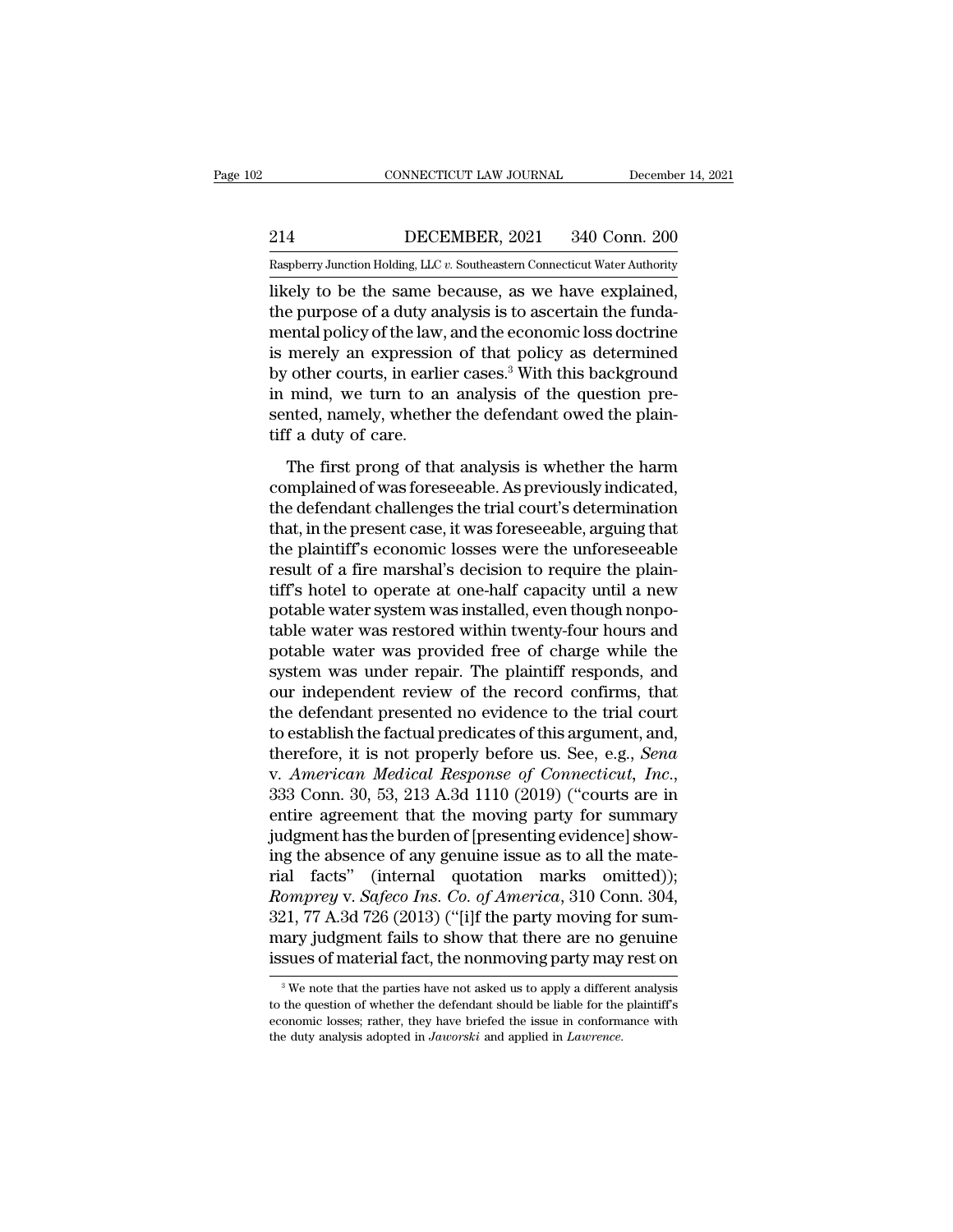14, 2021 CONNECTICUT LAW JOURNAL Page 103<br>340 Conn. 200 DECEMBER, 2021 215<br>Raspberry Junction Holding, LLC v. Southeastern Connecticut Water Authority

Pecember 14, 2021 CONNECTICUT LAW JOURNAL Page 103<br>
340 Conn. 200 DECEMBER, 2021 215<br>
Raspberry Junction Holding, LLC *v.* Southeastern Connecticut Water Authority<br>
mere allegations or denials contained in his pleadings" mere allegations or denials contained in his pleadings'<br>
mere allegations or denials contained in his pleadings''<br>
(internal quotation marks omitted)). For purposes of<br>
the analysis therefore we will essume that the water (340 Conn. 200 DECEMBER, 2021 215<br>
Raspberry Junction Holding, LLC  $v$ . Southeastern Connecticut Water Authority<br>
mere allegations or denials contained in his pleadings"<br>
(internal quotation marks omitted)). For purposes 340 Conn. 200 DECEMBER, 2021 215<br>
Raspberry Junction Holding, LLC v. Southeastern Connecticut Water Authority<br>
mere allegations or denials contained in his pleadings"<br>
(internal quotation marks omitted)). For purposes of<br> 340 Conn. 200 DECEMBER, 2021 215<br>
Raspberry Junction Holding, LLC  $v$ . Southeastern Connecticut Water Authority<br>
mere allegations or denials contained in his pleadings"<br>
(internal quotation marks omitted)). For purposes o Raspberry Junction Holding, LLC v. Southeastern Connecticut Water Authority<br>
mere allegations or denials contained in his pleadings"<br>
(internal quotation marks omitted)). For purposes of<br>
our analysis, therefore, we will a the allegation is of denials contained in his pleadings"<br>
(internal quotation marks omitted)). For purposes of<br>
our analysis, therefore, we will assume that the water<br>
outage at the plaintiff's hotel lasted "several days," mere allegations or denials contained in his pleadings"<br>(internal quotation marks omitted)). For purposes of<br>our analysis, therefore, we will assume that the water<br>outage at the plaintiff's hotel lasted "several days," as<br> (internal quotation marks omitted)). For purposes of<br>our analysis, therefore, we will assume that the water<br>outage at the plaintiff's hotel lasted "several days," as<br>the plaintiff alleged in its complaint. Given that assum our analysis, therefore, we will assume that the water<br>outage at the plaintiff's hotel lasted "several days," as<br>the plaintiff alleged in its complaint. Given that assump-<br>tion, we agree with the trial court that it was re outage at the plaintiff<br>the plaintiff alleged in<br>tion, we agree with the<br>foreseeable that a ser<br>would cause economi<br>customers whose live<br>supply of water.<br>Our law makes clea on, we agree with the trial court that it was reasonably<br>reseeable that a service interruption of that duration<br>ould cause economic losses for any of the defendant's<br>stomers whose livelihood depended on a constant<br>pply of foreseeable that a service interruption of that duration<br>would cause economic losses for any of the defendant's<br>customers whose livelihood depended on a constant<br>supply of water.<br>Our law makes clear, however, that "[a] sim

would cause economic losses for any of the defendant's<br>customers whose livelihood depended on a constant<br>supply of water.<br>Our law makes clear, however, that "[a] simple con-<br>clusion that the harm to the plaintiff was fores customers whose livelihood depended on a constant<br>supply of water.<br>Our law makes clear, however, that "[a] simple con-<br>clusion that the harm to the plaintiff was foreseeable<br>... cannot by itself mandate a determination tha supply of water.<br>
Our law makes clear, however, that "[a] simple conclusion that the harm to the plaintiff was foreseeable<br>
. . . cannot by itself mandate a determination that a<br>
legal duty exists. Many harms are quite lit Our law makes clear, however, that "[a] simple conclusion that the harm to the plaintiff was foreseeable . . . cannot by itself mandate a determination that a legal duty exists. Many harms are quite literally foreseeable, Our law makes clear, however, that "[a] simple conclusion that the harm to the plaintiff was foreseeable . . . cannot by itself mandate a determination that a legal duty exists. Many harms are quite literally foreseeable, clusion that the harm to the plaintiff was foreseeable<br>
. . . cannot by itself mandate a determination that a<br>
legal duty exists. Many harms are quite literally foresee-<br>
able, yet for pragmatic reasons, no recovery is al . . . . cannot by itself mandate a determination that a<br>legal duty exists. Many harms are quite literally foresee-<br>able, yet for pragmatic reasons, no recovery is allowed.<br>. . . The final step in the duty inquiry, then, i legal duty exists. Many harms are quite literally foresee-<br>able, yet for pragmatic reasons, no recovery is allowed.<br>. . . The final step in the duty inquiry, then, is to make<br>a determination of the fundamental policy of th able, yet for pragmatic reasons, no recovery is allowed.<br>  $\ldots$  The final step in the duty inquiry, then, is to make<br>
a determination of the fundamental policy of the law,<br>
as to whether the defendant's responsibility sho ... The final step in the duty inquiry, then, is to make<br>a determination of the fundamental policy of the law,<br>as to whether the defendant's responsibility should<br>extend to such results." (Internal quotation marks omit-<br>t a determination of the fundamental policy of the law,<br>as to whether the defendant's responsibility should<br>extend to such results." (Internal quotation marks omit-<br>ted.) *Demond* v. *Project Service*, *LLC*, supra, 331 Conn as to whether the defendant's responsibility should<br>extend to such results." (Internal quotation marks omit-<br>ted.) Demond v. Project Service, LLC, supra, 331 Conn.<br>834–35. As we have explained, in making that determi-<br>nat extend to such results." (Internal quotation marks omit-<br>ted.) *Demond v. Project Service, LLC*, supra, 331 Conn.<br>834–35. As we have explained, in making that determi-<br>nation, our courts consider the following four factors ted.) *Demond v. Project Service, LLC*, supra, 331 Conn.<br>834–35. As we have explained, in making that determi-<br>nation, our courts consider the following four factors:<br>"(1) the normal expectations of the participants in the 834–35. As we have explained, in making that determination, our courts consider the following four factors:<br>"(1) the normal expectations of the participants in the activity under review; (2) the public policy of encouragi nation, our courts consider the following four factors:<br>
"(1) the normal expectations of the participants in the<br>
activity under review; (2) the public policy of encourag-<br>
ing participation in the activity, while weighin "(1) the normal expectations of the participants in the activity under review; (2) the public policy of encouraging participation in the activity, while weighing the safety of the participants; (3) the avoidance of increa activity under review; (2) the public policy of encourag-<br>ing participation in the activity, while weighing the<br>safety of the participants; (3) the avoidance of increased<br>litigation; and (4) the decisions of other jurisdi ing participation in the activity, while weighing the<br>safety of the participants; (3) the avoidance of increased<br>litigation; and (4) the decisions of other jurisdictions.<br>... [This] totality of the circumstances rule ... safety of the participants; (3) the avoidance of increased<br>litigation; and (4) the decisions of other jurisdictions.<br>... [This] totality of the circumstances rule ... is<br>most consistent with the public policy goals of our<br> Intigation; and (4) the decisions of other jurisdictions.<br>  $\ldots$  [This] totality of the circumstances rule  $\ldots$  is<br>
most consistent with the public policy goals of our<br>
legal system, as well as the general tenor of our [ . . . [This] totality of the circumstances rule . . . is<br>most consistent with the public policy goals of our<br>legal system, as well as the general tenor of our [tort]<br>jurisprudence." (Internal quotation marks omitted.)<br>*La* most consistent with the public policy goals of our legal system, as well as the general tenor of our [tort] jurisprudence." (Internal quotation marks omitted.) *Lawrence* v.  $O \& G$  *Industries, Inc.*, supra, 319 Conn. legal system, as well as the general tenor<br>jurisprudence." (Internal quotation mark<br>*Lawrence* v.  $O \& G$  *Industries, Inc.*, supra<br>650–51. For the reasons that follow, we co<br>each of these factors militates against the in<br>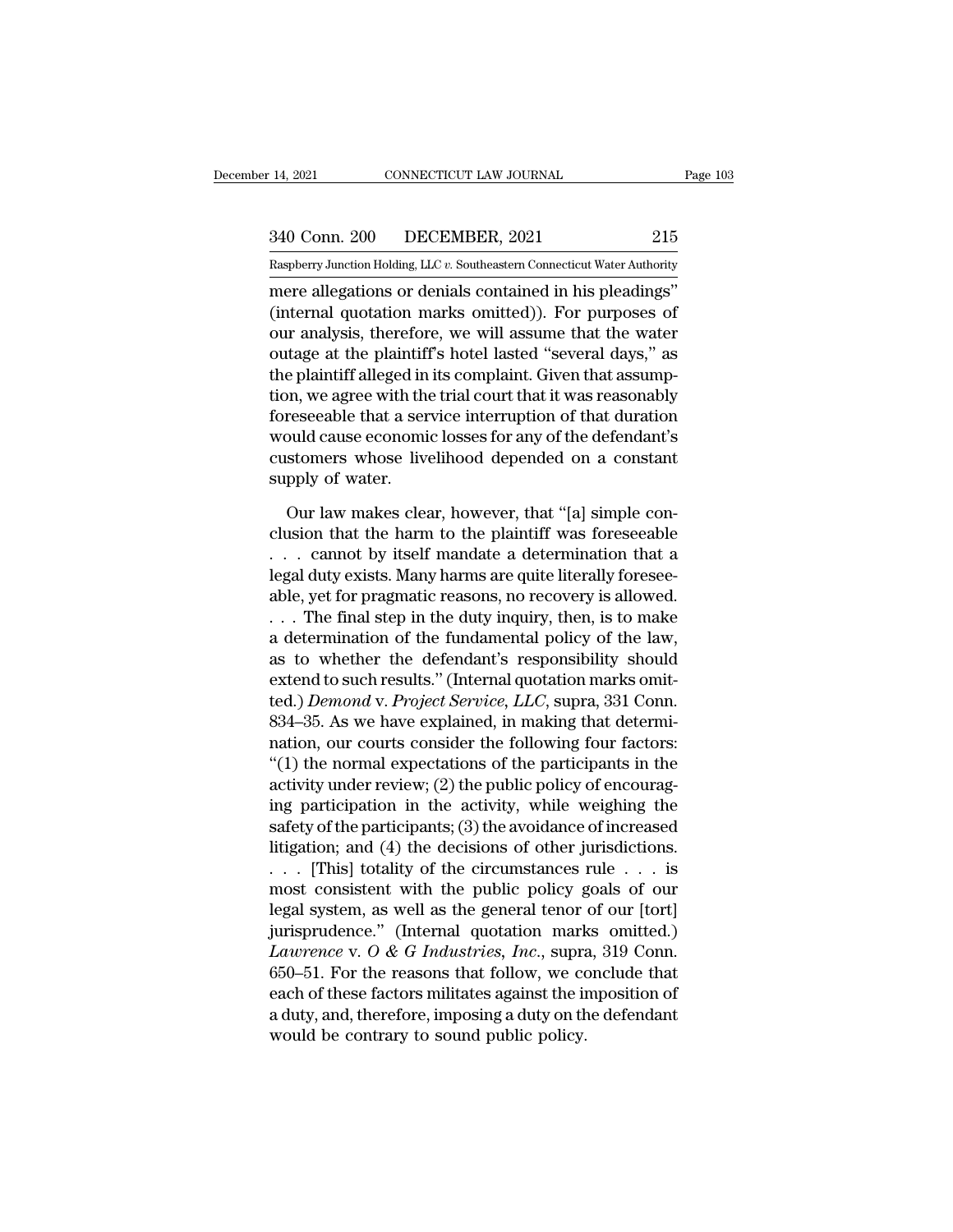# EXECUTE CONNECTICUT LAW JOURNAL December 14, 2021<br>216 DECEMBER, 2021 340 Conn. 200<br>Raspberry Junction Holding, LLC v. Southeastern Connecticut Water Authority CONNECTICUT LAW JOURNAL December 14, 2021<br>
216 DECEMBER, 2021 340 Conn. 200<br>
Raspberry Junction Holding, LLC *v.* Southeastern Connecticut Water Authority<br>
We begin with the normal expectations of the partici-

CONNECTICUT LAW JOURNAL December<br>
Seconds to the DECEMBER, 2021 340 Conn. 200<br>
Supplerry Junction Holding, LLC v. Southeastern Connecticut Water Authority<br>
We begin with the normal expectations of the partici-<br>
In the acti 216 DECEMBER, 2021 340 Conn. 200<br>
Raspberry Junction Holding, LLC  $v$ . Southeastern Connecticut Water Authority<br>
We begin with the normal expectations of the partici-<br>
pants in the activity under review. In the present ca 216 DECEMBER, 2021 340 Conn. 200<br>
Raspberry Junction Holding, LLC v. Southeastern Connecticut Water Authority<br>
We begin with the normal expectations of the partici-<br>
pants in the activity under review. In the present case  $\begin{tabular}{ll} 216 & DECEMBER, 2021 & 340 Conn. 200 \\ \hline \textsc{Raspberry Junction Holding, LLC } v. \textsc{Southeasterr Connecticut Water Authority} \\ \textsc{We begin with the normal expectations of the participants in the activity under review. In the present case, that activity is the purchase and sale of water, where the seller is a municipal corporation tasked with planning, operating, and maintaining a public water supply system, and the buyer is a member of the public for whose$ Example The Collins (Raspberry Junction Holding, LLC v. Southeastern Connecticut Water Authority<br>We begin with the normal expectations of the partici-<br>pants in the activity under review. In the present case,<br>that activity Kaspberry Junction Holding, LLC v. Southeastern Connecticut water Authority<br>We begin with the normal expectations of the partici-<br>pants in the activity under review. In the present case,<br>that activity is the purchase and s We begin with the normal expectations of the partici-<br>pants in the activity under review. In the present case,<br>that activity is the purchase and sale of water, where the<br>seller is a municipal corporation tasked with planni pants in the activity under review. In the present case,<br>that activity is the purchase and sale of water, where the<br>seller is a municipal corporation tasked with planning,<br>operating, and maintaining a public water supply s that activity is the purchase and sale of water, where the seller is a municipal corporation tasked with planning, operating, and maintaining a public water supply system, and the buyer is a member of the public for whose seller is a municipal corporation tasked with planning,<br>operating, and maintaining a public water supply sys-<br>tem, and the buyer is a member of the public for whose<br>benefit the system and the defendant were created.<br>The tr operating, and maintaining a public water supply system, and the buyer is a member of the public for whose<br>benefit the system and the defendant were created.<br>The trial court concluded that this factor favored the<br>plaintiff tem, and the buyer is a member of the public for whose<br>benefit the system and the defendant were created.<br>The trial court concluded that this factor favored the<br>plaintiff—albeit only "slightly"—because "[t]he normal<br>expect benefit the system and the defendant were created.<br>The trial court concluded that this factor favored the<br>plaintiff—albeit only "slightly"—because "[t]he normal<br>expectation of a water delivery service customer is that,<br>abs The trial court concluded that this factor favored the plaintiff—albeit only "slightly"—because "[t]he normal expectation of a water delivery service customer is that, absent exigent circumstances, water will be provided" plaintiff—albeit only "slightly"—because "[t]he normal<br>expectation of a water delivery service customer is that,<br>absent exigent circumstances, water will be provided"<br>and that any interruption in service that does occur wi expectation of a water delivery service customer is that,<br>absent exigent circumstances, water will be provided"<br>and that any interruption in service that does occur will<br>be short lived. Although we agree with the trial cou absent exigent circumstances, water will be provided"<br>and that any interruption in service that does occur will<br>be short lived. Although we agree with the trial court's<br>analysis as far as it goes, by failing to take into and that any interruption in service that does occur will<br>be short lived. Although we agree with the trial court's<br>analysis as far as it goes, by failing to take into account<br>the reasonable expectations of the defendant, be short lived. Although we agree with the trial court's<br>analysis as far as it goes, by failing to take into account<br>the reasonable expectations of the defendant, it did not<br>go far enough. Our case law also establishes tha analysis as far as it goes, by failing to take into account<br>the reasonable expectations of the defendant, it did not<br>go far enough. Our case law also establishes that, in<br>applying this factor, courts must consider "Connect the reasonable expectations of the defendant, it did not<br>go far enough. Our case law also establishes that, in<br>applying this factor, courts must consider "Connecti-<br>cut's existing body of common law and statutory law<br>rela go far enough. Our case law also establishes that, in applying this factor, courts must consider "Connecticut's existing body of common law and statutory law relating to this issue"; *Lawrence* v.  $O \& G$  *Industries*, *In* applying this factor, courts must consider "Connecticut's existing body of common law and statutory law relating to this issue"; *Lawrence* v.  $O \& G$  *Industries, Inc.*, supra, 319 Conn. 651; which the trial court failed In this canonic body of common faw and seasonly faw and the straining to this issue"; *Lawrence* v.  $O \& G$  Industries,  $c$ ., supra, 319 Conn. 651; which the trial court failed do. When these additional considerations ar Fracting to ans hold  $\epsilon$ , Examples 1.  $\sigma$  de a Thattonics, *Inc.*, supra, 319 Conn. 651; which the trial court failed to do. When these additional considerations are taken into account, we conclude that the first factor

the, sapid, size cold. 85, which are dial coard factor<br>to do. When these additional considerations are taken<br>into account, we conclude that the first factor militates<br>decisively against the imposition of a duty.<br>In conside into account, we conclude that the first factor militates<br>decisively against the imposition of a duty.<br>In considering the normal expectations of the parties<br>in *Lawrence*, we explained that, for well over one cen-<br>tury and resultively against the imposition of a duty.<br>In considering the normal expectations of the parties<br>in *Lawrence*, we explained that, for well over one cen-<br>tury and in a variety of factual contexts, this court<br>has denied In considering the normal expectations of the parties<br>in *Lawrence*, we explained that, for well over one cen-<br>tury and in a variety of factual contexts, this court<br>has denied recovery in negligence for economic losses<br>res In considering the normal expectations of the parties<br>in *Lawrence*, we explained that, for well over one cen-<br>tury and in a variety of factual contexts, this court<br>has denied recovery in negligence for economic losses<br>re in *Lawrence*, we explained that, for well over one century and in a variety of factual contexts, this court<br>has denied recovery in negligence for economic losses<br>resulting from injury to the person or property of<br>another tury and in a variety of factual contexts, this court<br>has denied recovery in negligence for economic losses<br>resulting from injury to the person or property of<br>another, in each instance concluding that the damages<br>were simp has denied recovery in negligence for economic losses<br>resulting from injury to the person or property of<br>another, in each instance concluding that the damages<br>were simply too remote or the relationship between<br>the parties resulting from injury to the person or property of<br>another, in each instance concluding that the damages<br>were simply too remote or the relationship between<br>the parties too attenuated for a duty to be imposed on<br>the defenda another, in each instance concluding that the damages<br>were simply too remote or the relationship between<br>the parties too attenuated for a duty to be imposed on<br>the defendant. See, e.g., id., 651–658 (citing and dis-<br>cussi were simply too remote or the relationship between<br>the parties too attenuated for a duty to be imposed on<br>the defendant. See, e.g., id.,  $651-658$  (citing and dis-<br>cussing cases); id.,  $643-44$ ,  $667$  (plaintiff construct the parties too attenuated for a duty to be imposed on the defendant. See, e.g., id., 651–658 (citing and discussing cases); id., 643–44, 667 (plaintiff construction workers could not recover economic losses in form of los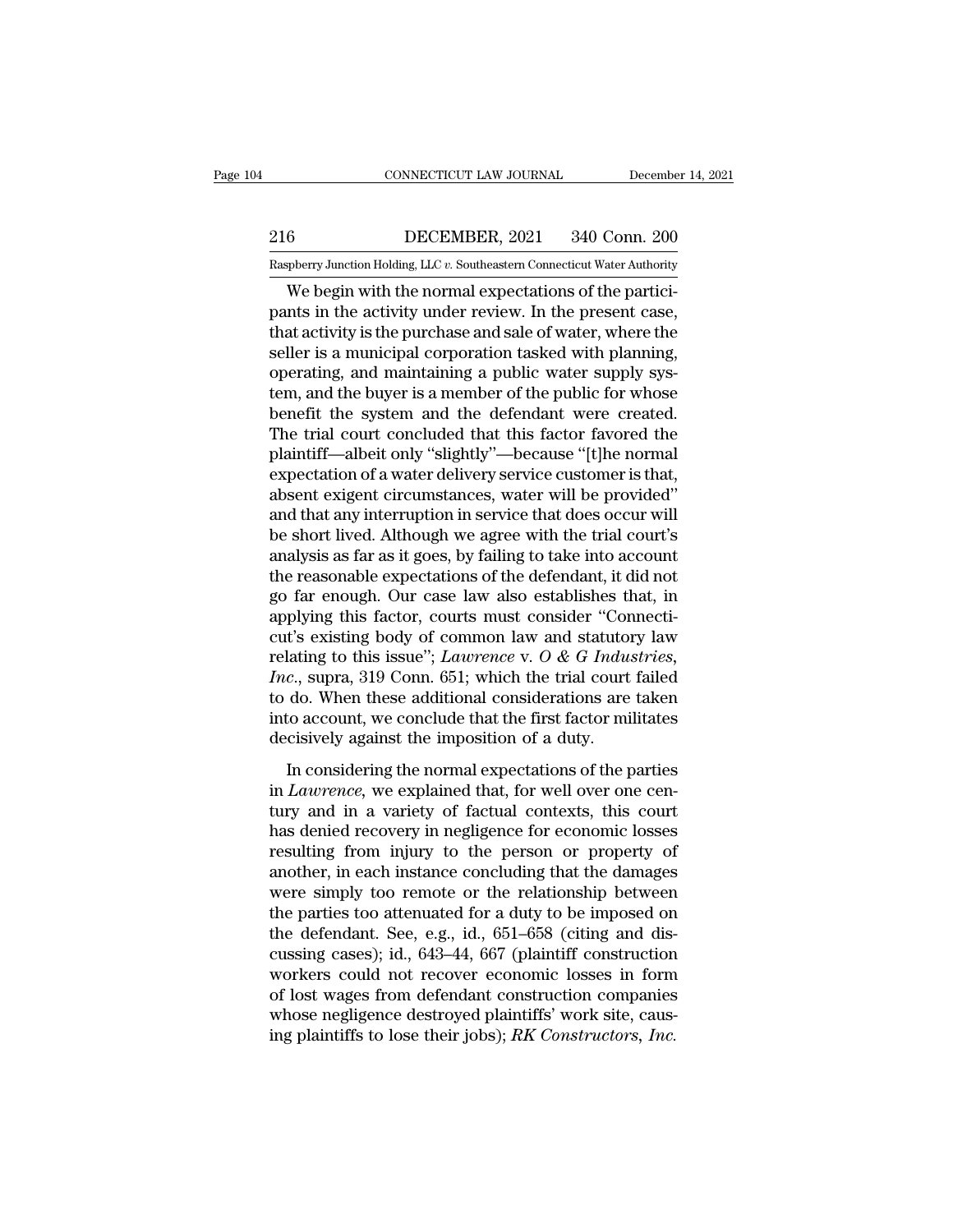# 14, 2021 CONNECTICUT LAW JOURNAL Page 105<br>340 Conn. 200 DECEMBER, 2021 217<br>Raspberry Junction Holding, LLC v. Southeastern Connecticut Water Authority

Examples 14, 2021 CONNECTICUT LAW JOURNAL Page 105<br>
240 Conn. 200 DECEMBER, 2021 217<br>
Raspberry Junction Holding, LLC *v.* Southeastern Connecticut Water Authority<br>
v. *Fusco Corp.*, 231 Conn. 381, 382–83, 650 A.2d 153 v. *Fusco* Corp., 200 Connectricular Dege 105<br>
Faspberry Junction Holding, LLC v. Southeastern Connecticut Water Authority<br>
V. *Fusco Corp.*, 231 Conn. 381, 382–83, 650 A.2d 153<br>
(1994) (employer could not maintain neglige (1994) (employer could not maintain negligence action<br>
1994) (employer could not maintain negligence action<br>
1994) (employer could not maintain negligence action<br>
1994) (employer could not maintain negligence action<br>
1993) 340 Conn. 200 DECEMBER, 2021 217<br>
Raspberry Junction Holding, LLC v. Southeastern Connecticut Water Authority<br>
v. *Fusco Corp.*, 231 Conn. 381, 382–83, 650 A.2d 153<br>
(1994) (employer could not maintain negligence action<br> 340 Conn. 200 DECEMBER, 2021 217<br>
Raspberry Junction Holding, LLC v. Southeastern Connecticut Water Authority<br>
v. *Fusco Corp.*, 231 Conn. 381, 382–83, 650 A.2d 153<br>
(1994) (employer could not maintain negligence action<br>
a Example From Holding, LLC v. Southeastern Connecticut Water Authority<br>
v. Fusco Corp., 231 Conn. 381, 382–83, 650 A.2d 153<br>
(1994) (employer could not maintain negligence action<br>
against third-party tortfeasor to recover e Example Property Junction Holding, LLC v. Southeastern Connecticut Water Authority<br>
(1994) (employer could not maintain negligence action<br>
against third-party tortfeasor to recover economic<br>
losses in form of increased wor *Y. Fusco Corp.*, 231 Conn. 381, 382–83, 650 A.2d 153<br>(1994) (employer could not maintain negligence action<br>against third-party tortfeasor to recover economic<br>losses in form of increased workers' compensation pre-<br>miums re (1994) (employer could not maintain negligence action<br>against third-party tortfeasor to recover economic<br>losses in form of increased workers' compensation pre-<br>miums resulting from tortfeasor's injury of employer's<br>employ against third-party tortfeasor to recover economic<br>losses in form of increased workers' compensation pre-<br>miums resulting from tortfeasor's injury of employer's<br>employee); *Connecticut Mutual Life Ins. Co. v. New*<br>York & N losses in form of increased workers' compensation pre-<br>miums resulting from tortfeasor's injury of employer's<br>employee); *Connecticut Mutual Life Ins. Co. v. New*<br>York & New Haven Railroad Co., 25 Conn. 265, 276<br>(1856) (l miums resulting from tortfeasor's injury of employer's<br>employee); *Connecticut Mutual Life Ins. Co. v. New*<br>*York & New Haven Railroad Co.*, 25 Conn. 265, 276<br>(1856) (life insurance company could not recover life<br>insurance employee); *Connecticut Mutual Life Ins. Co. v. New*<br> *York & New Haven Railroad Co.*, 25 Conn. 265, 276<br>
(1856) (life insurance company could not recover life<br>
insurance benefits paid on behalf of its insured by bring-<br>
i *York & New Haven Railroad Co.*, 25 Conn. 265, 276 (1856) (life insurance company could not recover life insurance benefits paid on behalf of its insured by bringing direct action against railroad company whose negligence (1856) (life insurance company could not recover life<br>insurance benefits paid on behalf of its insured by bring-<br>ing direct action against railroad company whose negli-<br>gence caused insured's death); see also *Gregory* v. insurance benefits paid on behalf of its insured by bring-<br>ing direct action against railroad company whose negli-<br>gence caused insured's death); see also *Gregory* v.<br>*Brooks*, 35 Conn. 437, 446 (1868) ("[when] one is inj ing direct action against railroad company whose negli-<br>gence caused insured's death); see also *Gregory* v.<br>*Brooks*, 35 Conn. 437, 446 (1868) ("[when] one is injured<br>by the wrongful act of another, and others are indirec gence caused insured's death); see also *Gregory* v.<br>*Brooks*, 35 Conn. 437, 446 (1868) ("[when] one is injured<br>by the wrongful act of another, and others are indirectly<br>and consequentially injured, but not by reason of an Brooks, 35 Conn. 437, 446 (1868) ("[when] one is injured<br>by the wrongful act of another, and others are indirectly<br>and consequentially injured, but not by reason of any<br>natural or legal relation, the injuries of the latter by the wrongful act of another, and others are indirectly<br>and consequentially injured, but not by reason of any<br>natural or legal relation, the injuries of the latter are<br>deemed too remote to constitute a cause of action"). and consequentially injured, but not by reason of any<br>natural or legal relation, the injuries of the latter are<br>deemed too remote to constitute a cause of action").<br>Given this body of case law, which spans more than 150<br>ye natural or legal relation, the injuries of the latter are<br>deemed too remote to constitute a cause of action").<br>Given this body of case law, which spans more than 150<br>years, we do not believe that the normal expectations<br>of deemed too remote to constitute a cause of actio<br>Given this body of case law, which spans more than<br>years, we do not believe that the normal expectati<br>of the parties in the present case reasonably could h<br>included an expec For ans body of ease har, which spans more duarities<br>ars, we do not believe that the normal expectations<br>the parties in the present case reasonably could have<br>cluded an expectation that the defendant would be<br>ble in negli from the parties in the present case reasonably could have included an expectation that the defendant would be liable in negligence for the economic losses of its customers under the circumstances of this case.<br>Our conclu

included an expectation that the defendant would be<br>liable in negligence for the economic losses of its cus-<br>tomers under the circumstances of this case.<br>Our conclusion is reinforced by General Statutes  $\S$  52-<br>557n (a) ( Itable in negligence for the economic losses of its cus-<br>tomers under the circumstances of this case.<br>Our conclusion is reinforced by General Statutes § 52-<br>557n (a) (1), which provides in relevant part: "Except<br>as otherwi *property* caused by General Statutes  $\S$  52-<br>*p* our conclusion is reinforced by General Statutes  $\S$  52-<br>557n (a) (1), which provides in relevant part: "Except<br>as otherwise provided by law, a political subdivision<br>of th Our conclusion is reinforced by General Statutes  $\S$  52-<br>557n (a) (1), which provides in relevant part: "Except<br>as otherwise provided by law, a political subdivision<br>of the state shall be liable for *damages to person or* Our conclusion is reinforced by General Statutes § 52-<br>557n (a) (1), which provides in relevant part: "Except<br>as otherwise provided by law, a political subdivision<br>of the state shall be liable for *damages to person or*<br> 557n (a) (1), which provides in relevant part: "Except<br>as otherwise provided by law, a political subdivision<br>of the state shall be liable for *damages to person or*<br>*property* caused by . . . (B) negligence in the perforas otherwise provided by law, a political subdivision<br>of the state shall be liable for *damages to person or*<br>*property* caused by . . . (B) negligence in the perfor-<br>mance of functions from which the political subdivisio of the state shall be liable for *damages to person or*<br>property caused by . . . (B) negligence in the perfor-<br>mance of functions from which the political subdivision<br>derives a special corporate profit or pecuniary benefi property caused by  $\ldots$  (B) negligence in the performance of functions from which the political subdivision<br>derives a special corporate profit or pecuniary benefit<br> $\ldots$ ." (Emphasis added.) By its express terms, § 52-<br>55 mance of functions from which the political subdivision<br>derives a special corporate profit or pecuniary benefit<br>...." (Emphasis added.) By its express terms, § 52-<br>557n waives a municipal corporation's governmental<br>immuni derives a special corporate profit or pecuniary benefit<br> *I*. *I*. <sup>*M*</sup> (Emphasis added.) By its express terms, § 52-<br>
557n waives a municipal corporation's governmental<br>
immunity "for damages to person or property . . . . . . ." (Emphasis added.) By its express terms, § 52-<br>557n waives a municipal corporation's governmental<br>immunity "for damages to person or property . . . ."<br>It does not waive its immunity with respect to purely<br>economic 557n waives a municipal corporation's governmental<br>immunity "for damages to person or property . . . ."<br>It does not waive its immunity with respect to purely<br>economic or commercial losses. E.g., *Williams Ford,<br>Inc.* v.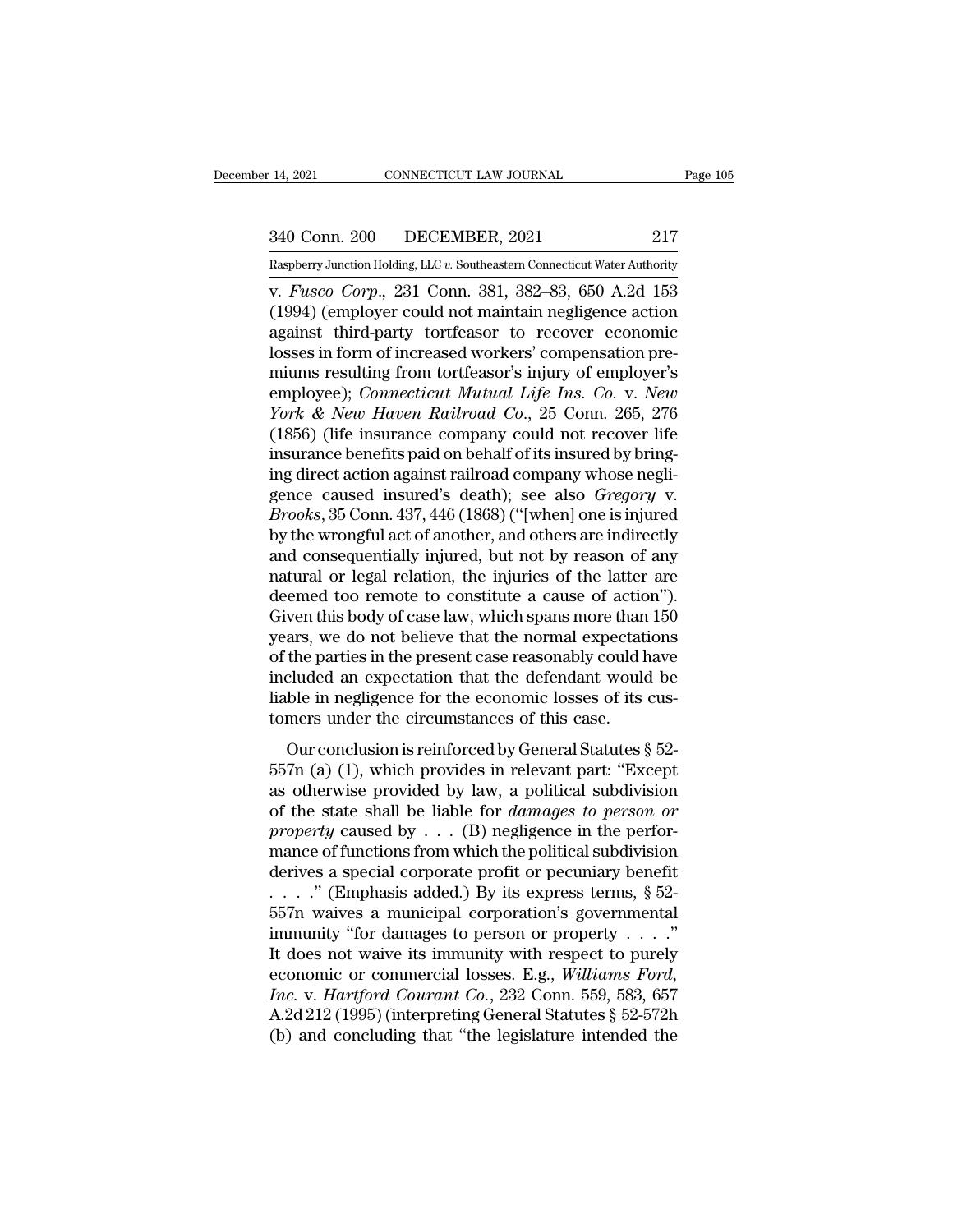EXECUTE CONNECTICUT LAW JOURNAL December 14, 2021<br>218 DECEMBER, 2021 340 Conn. 200<br>Raspberry Junction Holding, LLC v. Southeastern Connecticut Water Authority

CONNECTICUT LAW JOURNAL December 14, 2021<br>
218 DECEMBER, 2021 340 Conn. 200<br>
Raspberry Junction Holding, LLC *v*. Southeastern Connecticut Water Authority<br>
phrase 'damage to property' to encompass only its usual CONNECTICUT LAW JOURNAL December 14, 20<br>
218 DECEMBER, 2021 340 Conn. 200<br>
Raspberry Junction Holding, LLC v. Southeastern Connecticut Water Authority<br>
phrase 'damage to property' to encompass only its usual<br>
and tradition 218 DECEMBER, 2021 340 Conn. 200<br>
Raspberry Junction Holding, LLC v. Southeastern Connecticut Water Authority<br>
phrase 'damage to property' to encompass only its usual<br>
and traditional meaning in the law of negligence actio 218 DECEMBER, 2021 340 Conn. 200<br>
Raspberry Junction Holding, LLC  $v$ . Southeastern Connecticut Water Authority<br>
phrase 'damage to property' to encompass only its usual<br>
and traditional meaning in the law of negligence ac 218 DECEMBER, 2021 340 Conn. 200<br>
Raspberry Junction Holding, LLC  $v$ . Southeastern Connecticut Water Authority<br>
phrase 'damage to property' to encompass only its usual<br>
and traditional meaning in the law of negligence ac Raspberry Junction Holding, LLC  $v$ . Southeastern Connecticut Water Authority<br>phrase 'damage to property' to encompass only its usual<br>and traditional meaning in the law of negligence actions,<br>namely, damage to or the loss raspberry Junction Holding, LLC *v*. Solutions connecticut water Authority<br>
phrase 'damage to property' to encompass only its usual<br>
and traditional meaning in the law of negligence actions,<br>
namely, damage to or the loss phrase 'damage to property' to encompass only its usual<br>and traditional meaning in the law of negligence actions,<br>namely, damage to or the loss of use of tangible prop-<br>erty'' and that, when drafting legislation, "the legi and traditional meaning in the law of negligence actions,<br>namely, damage to or the loss of use of tangible prop-<br>erty" and that, when drafting legislation, "the legislature<br>[is] mindful of a distinction between property da namely, damage to or the loss of use of tangible property" and that, when drafting legislation, "the legislature [is] mindful of a distinction between property damage and commercial losses"); see *Mountain West Helicopter* erty" and that, when drafting legislation, "the legislature<br>[is] mindful of a distinction between property damage<br>and commercial losses"); see *Mountain West Helicop-<br>ter, LLC* v. *Kaman Aerospace Corp.*, 310 F. Supp. 2d<br>4 [is] mindful of a distinction between property damage<br>and commercial losses"); see *Mountain West Helicopter*, *LLC* v. *Kaman Aerospace Corp.*, 310 F. Supp. 2d<br>459, 465 (D. Conn. 2004) ("Connecticut [S]upreme<br>[C]ourt has and commercial losses"); see *Mountain West Helicopter*, *LLC* v. *Kaman Aerospace Corp.*, 310 F. Supp. 2d 459, 465 (D. Conn. 2004) ("Connecticut [S]upreme [C]ourt has, in the context of other statutes, recognized a catego ter, LLC v. Kaman Aerospace Corp., 310 F. Supp. 2d<br>459, 465 (D. Conn. 2004) ("Connecticut [S]upreme<br>[C]ourt has, in the context of other statutes, recognized<br>a categorical distinction between commercial losses<br>and damage t 459, 465 (D. Conn. 2004) ("Connecticut [S]upreme<br>[C]ourt has, in the context of other statutes, recognized<br>a categorical distinction between commercial losses<br>and damage to property" and "[when] the legislature<br>has employ [C]ourt has, in the context of other statutes, recognized<br>a categorical distinction between commercial losses<br>and damage to property'' and "[when] the legislature<br>has employed the term 'damage to property,' the . . .<br>court a categorical distinction between commercial losses<br>and damage to property" and "[when] the legislature<br>has employed the term 'damage to property,' the . . .<br>court has held that it [was] not intend[ed] to [permit<br>the] reco and damage to property" and "[when] the legislature<br>has employed the term 'damage to property,' the . . .<br>court has held that it [was] not intend[ed] to [permit<br>the] recover[y] [of] purely [economic] losses unaccom-<br>panie has employed the term 'damage to property,' the ...<br>court has held that it [was] not intend[ed] to [permit<br>the] recover[y] [of] purely [economic] losses unaccom-<br>panied by damages to some tangible property''); see<br>also Ge court has held that it [was] not intend[ed] to [permit<br>the] recover[y] [of] purely [economic] losses unaccom-<br>panied by damages to some tangible property"); see<br>also General Statutes § 52-572h (a) (distinguishing, in<br>negli the] recover[y] [of] purely [economic] losses unaccom-<br>panied by damages to some tangible property"); see<br>also General Statutes § 52-572h (a) (distinguishing, in<br>negligence actions, between economic damages and<br>noneconomic panied by damages to some tangible property"); see<br>also General Statutes  $\S~52\textrm{-}572h$  (a) (distinguishing, in<br>negligence actions, between economic damages and<br>noneconomic damages such as "physical pain and suf-<br>fering" also General Statutes § 52-572h (a) (distinguishing, in<br>negligence actions, between economic damages and<br>noneconomic damages such as "physical pain and suf-<br>fering"); Restatement (Third), supra, § 2, comment (a),<br>p. 10 ("W negligence actions, between economic damages and<br>noneconomic damages such as "physical pain and suf-<br>fering"); Restatement (Third), supra, § 2, comment (a),<br>p. 10 ("When [the] Restatement [(Third) of Torts] refers<br>to 'prop noneconomic damages such as "physical pain and suf-<br>fering"); Restatement (Third), supra, § 2, comment (a),<br>p. 10 ("When [the] Restatement [(Third) of Torts] refers<br>to 'property damage,' it generally means damage to tan-<br>g fering"); Restatement (Third), supra, § 2, comment (a),<br>p. 10 ("When [the] Restatement [(Third) of Torts] refers<br>to 'property damage,' it generally means damage to tan-<br>gible property. Usually the distinction between physi p. 10 ("When [the] Restatement [(Third) of Torts] refers<br>to 'property damage,' it generally means damage to tan-<br>gible property. Usually the distinction between physical<br>injury and pure economic loss is easy to draw, thoug to 'property damage,' it generally means damage to tangible property. Usually the distinction between physical<br>injury and pure economic loss is easy to draw, though<br>it occasionally causes confusion when relatively minor<br>da gible property. Usually the distinction between physical<br>injury and pure economic loss is easy to draw, though<br>it occasionally causes confusion when relatively minor<br>damage to person or property leads to monetary losses<br>on injury and pure economic loss is easy to draw, though<br>it occasionally causes confusion when relatively minor<br>damage to person or property leads to monetary losses<br>on a large scale. It may then seem tempting to describe<br>the it occasionally causes confusion when relatively minor<br>damage to person or property leads to monetary losses<br>on a large scale. It may then seem tempting to describe<br>the plaintiff's losses as purely economic in character.<br>T damage to person or property leads to monetary losses<br>on a large scale. It may then seem tempting to describe<br>the plaintiff's losses as purely economic in character.<br>They are not. The property damage at the root of such<br>a on a large scale. It may then seem tempting to describe<br>the plaintiff's losses as purely economic in character.<br>They are not. The property damage at the root of such<br>a loss brings the case within the scope of Restatement<br>[ the plaintiff's losses as purely economic in character.<br>They are not. The property damage at the root of such<br>a loss brings the case within the scope of Restatement<br>[(Third)], Torts: Liability for Physical and Emotional<br>H They are not. The property damage at the root of such<br>a loss brings the case within the scope of Restatement<br>[(Third)], Torts: Liability for Physical and Emotional<br>Harm, and the rules stated there. Economic loss that<br>acco a loss brings the case within the scope of Restatement<br>[(Third)], Torts: Liability for Physical and Emotional<br>Harm, and the rules stated there. Economic loss that<br>accompanies even minor injury to the plaintiff's person<br>or [(Third)], Torts: Liability for Physical and Emotional<br>Harm, and the rules stated there. Economic loss that<br>accompanies even minor injury to the plaintiff's person<br>or property does not tend to raise the same considera-<br>tio Harm, and the rules stated there. Economic loss that<br>accompanies even minor injury to the plaintiff's person<br>or property does not tend to raise the same considera-<br>tions found when a plaintiff's losses are economic<br>alone."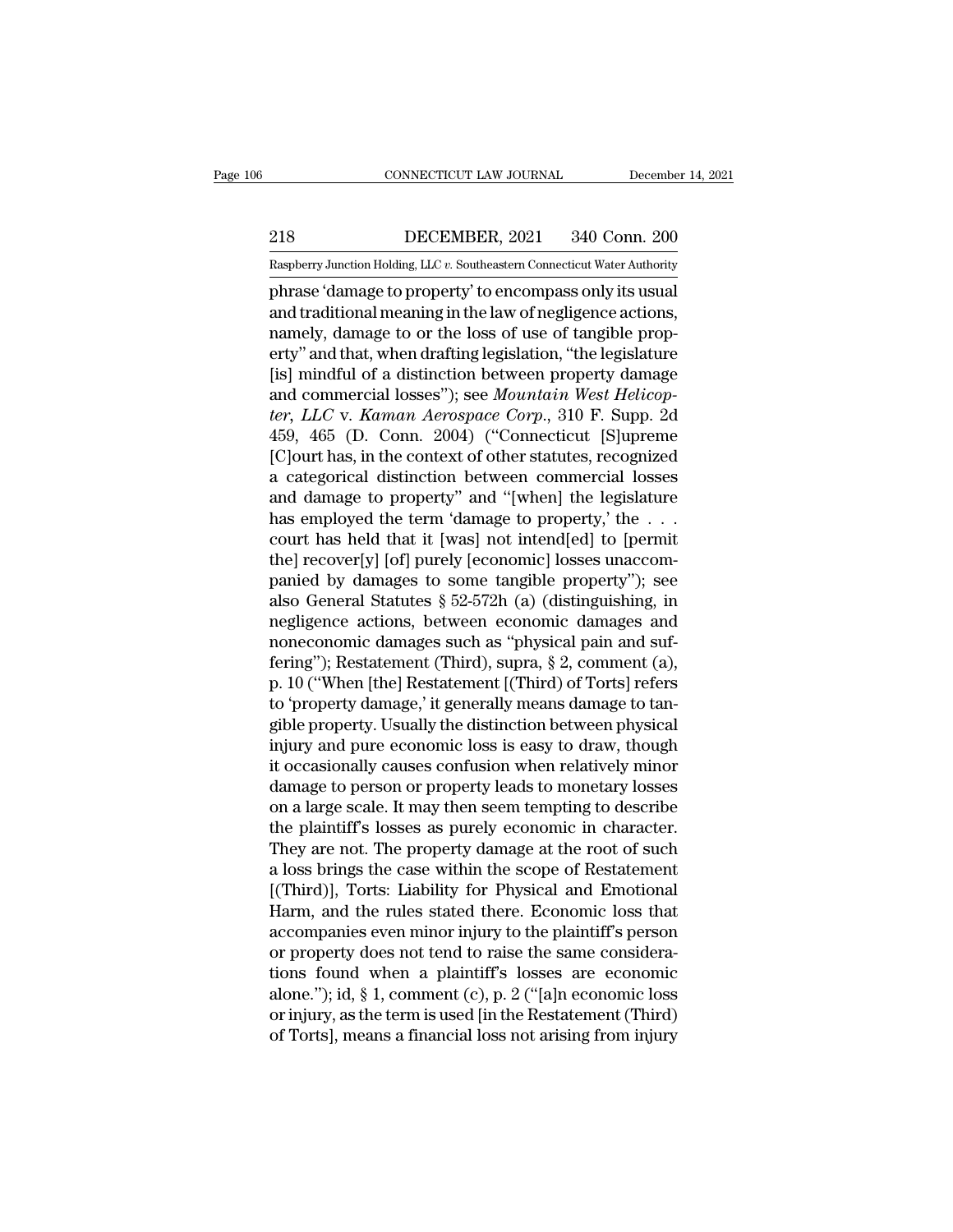14, 2021 CONNECTICUT LAW JOURNAL Page 107<br>340 Conn. 200 DECEMBER, 2021 219<br>Raspberry Junction Holding, LLC v. Southeastern Connecticut Water Authority Pecember 14, 2021 CONNECTICUT LAW JOURNAL Page 107<br>
219 Raspberry Junction Holding, LLC *v.* Southeastern Connecticut Water Authority<br>
to the plaintiff's person or from physical harm to the

the plaintiff's person or from physical harm to the plaintiff's property").<br>
The property of the plaintiff's person or from physical harm to the plaintiff's property"). 340 Conn. 200 DECEM<br>
Raspberry Junction Holding, LLC v. Sc<br>
to the plaintiff's person or<br>
plaintiff's property'').<br>
"Section 52-557n . . .

<sup>0</sup> Conn. 200 DECEMBER, 2021 219<br>
Supplerry Junction Holding, LLC v. Southeastern Connecticut Water Authority<br>
the plaintiff's person or from physical harm to the<br>
sintiff's property'').<br>
"Section 52-557n . . . specificall  $\frac{200}{218}$ <br>  $\frac{200}{218}$ <br>  $\frac{100}{218}$ <br>  $\frac{100}{218}$ <br>  $\frac{100}{218}$ <br>  $\frac{100}{218}$ <br>  $\frac{100}{218}$ <br>  $\frac{100}{218}$ <br>  $\frac{100}{218}$ <br>  $\frac{100}{218}$ <br>  $\frac{100}{218}$ <br>  $\frac{100}{218}$ <br>  $\frac{100}{218}$ <br>  $\frac{100}{218}$ <br>  $\frac{100}{218$ European Belling, LLC v. Southeastern Connecticut Water Authority<br>
to the plaintiff's person or from physical harm to the<br>
plaintiff's property").<br>
"Section 52-557n . . . specifically delineates cir-<br>
cumstances under whi to the plaintiff's person or from physical harm to the<br>plaintiff's property").<br>
"Section 52-557n  $\ldots$  specifically delineates cir-<br>
cumstances under which municipalities and its employ-<br>
ees can be held liable in tort an (Composite of Education of Education of Education of Physical nation of Physical nation of Physical nation of Compo<br>
(Composite cumstances under which municipalities and its employ-<br>
ees can be held liable in tort and thos "Section 52-557n . . . specifically delineates circumstances under which municipalities and its employ-<br>ees can be held liable in tort and those under which<br>they will retain the shield of governmental immunity."<br>(Citation "Section 52-557n . . . specifically delineates circumstances under which municipalities and its employ-<br>ees can be held liable in tort and those under which<br>they will retain the shield of governmental immunity."<br>(Citation cumstances under which municipalities and its employ-<br>ees can be held liable in tort and those under which<br>they will retain the shield of governmental immunity."<br>(Citation omitted.) *Durrant* v. *Board of Education*, 284<br>C ees can be held liable in tort and those under which<br>they will retain the shield of governmental immunity."<br>(Citation omitted.) *Durrant* v. Board of Education, 284<br>Conn. 91, 105, 931 A.2d 859 (2007); see also *Doe* v.<br>*Pe* they will retain the shield of governmental immunity."<br>
(Citation omitted.) *Durrant* v. *Board of Education*, 284<br>
Conn. 91, 105, 931 A.2d 859 (2007); see also *Doe* v.<br> *Petersen*, 279 Conn. 607, 614, 903 A.2d 191 (2006 (Citation omitted.) *Durrant* v. *Board of Education*, 284<br>Conn. 91, 105, 931 A.2d 859 (2007); see also *Doe* v.<br>*Petersen*, 279 Conn. 607, 614, 903 A.2d 191 (2006) ("§ 52-<br>557n abandons the common-law principle of munici Conn. 91, 105, 931 A.2d 859 (2007); see also *Doe* v.<br> *Petersen*, 279 Conn. 607, 614, 903 A.2d 191 (2006) ("§ 52-<br>
557n abandons the common-law principle of municipal<br>
sovereign immunity and establishes the circumstances Petersen, 279 Conn. 607, 614, 903 A.2d 191 (2006) ("§ 52-<br>557n abandons the common-law principle of municipal<br>sovereign immunity and establishes the circumstances<br>in which a municipality may be liable for damages"<br>(footnot 557n abandons the common-law principle of municipal<br>sovereign immunity and establishes the circumstances<br>in which a municipality may be liable for damages"<br>(footnote omitted)). It is axiomatic that "[s]tatutes that<br>abroga sovereign immunity and establishes the circumstances<br>in which a municipality may be liable for damages"<br>(footnote omitted)). It is axiomatic that "[s]tatutes that<br>abrogate or modify governmental immunity are to be<br>strictly in which a municipality may be liable for damages"<br>(footnote omitted)). It is axiomatic that "[s]tatutes that<br>abrogate or modify governmental immunity are to be<br>strictly construed." Rawling v. New Haven, 206 Conn.<br>100, 10 (footnote omitted)). It is axiomatic that "[s]tatutes that<br>abrogate or modify governmental immunity are to be<br>strictly construed." *Rawling v. New Haven*, 206 Conn.<br>100, 105, 537 A.2d 439 (1988). "Since the codification<br>of abrogate or modify governmental immunity are to be<br>strictly construed." *Rawling* v. *New Haven*, 206 Conn.<br>100, 105, 537 A.2d 439 (1988). "Since the codification<br>of the common law under § 52-557n [in 1986], this court<br>has strictly construed." *Rawling* v. *New Haven*, 206<br>100, 105, 537 A.2d 439 (1988). "Since the codifi<br>of the common law under § 52-557n [in 1986], this<br>has recognized that it is not free to expand or all<br>scope of government *u*, 206 Conn.<br>codification<br>i], this court<br>or alter the<br>*Durrant* v.<br>e foregoing,<br>insofar as it<br>prmal expections 100, 105, 537 A.2d 439 (1988). "Since the codification<br>of the common law under § 52-557n [in 1986], this court<br>has recognized that it is not free to expand or alter the<br>scope of governmental immunity therein." *Durrant* v of the common law under § 52-557n [in 1986], this court<br>has recognized that it is not free to expand or alter the<br>scope of governmental immunity therein." *Durrant* v.<br>*Board of Education*, supra, 107. In light of the for has recognized that it is not free to expand or alter the<br>scope of governmental immunity therein." *Durrant v.*<br>Board of Education, supra, 107. In light of the foregoing,<br>we conclude that the law of Connecticut,<sup>4</sup> insofa scope of governmental immunity therein." *Durrant* v.<br>Board of Education, supra, 107. In light of the foregoing,<br>we conclude that the law of Connecticut,<sup>4</sup> insofar as it<br>informs our understanding of the parties' normal e *Board of Education*, supra, 107. In light of the foregoing,<br>we conclude that the law of Connecticut,<sup>4</sup> insofar as it<br>informs our understanding of the parties' normal expec-<br>tations, compels the conclusion that neither p we conclude that the law of Connecticut,<sup>4</sup> insofar as it<br>informs our understanding of the parties' normal expec-<br>tations, compels the conclusion that neither party rea-<br>sonably could have expected that the defendant, a<br>m service. Finally could have expected that the defendant, a<br>maicipal corporation, would be liable in negligence<br>r economic losses incurred by its customers as a<br>sult of an interruption in the defendant's water<br>rvice.<br>Because they ar to municipal corporation, would be liable in negligence<br>for economic losses incurred by its customers as a<br>result of an interruption in the defendant's water<br>service.<br>Because they are analytically related, we consider<br>toge for economic losses incurred by its customers as a result of an interruption in the defendant's water service.<br>Because they are analytically related, we consider together the second and third factors, namely, "the pub-<br>li

Because they are analytically related, we consider<br>gether the second and third factors, namely, "the pub-<br>c policy of encouraging participation in the activity,<br><sup>4</sup>We recognize, as we did in *Raspberry Junction Holding, LL* Because they are analytically related, we consider together the second and third factors, namely, "the pub-<br>lic policy of encouraging participation in the activity,<br><sup>4</sup>We recognize, as we did in *Raspberry Junction Holding* 

together the second and third factors, namely, "the pub-<br>lic policy of encouraging participation in the activity,<br><sup>4</sup>We recognize, as we did in *Raspberry Junction Holding, LLC* v. *South-*<br>eastern Connecticut Water Author lic policy of encouraging participation in the activity,<br>
<sup>4</sup>We recognize, as we did in *Raspberry Junction Holding, LLC* v. *South-*<br> *eastern Connecticut Water Authority,* supra, 331 Conn. 369 n.5, that the<br>
defendant d The policy of encouraging participation in the activity,<br>
<sup>4</sup> We recognize, as we did in Raspberry Junction Holding, LLC v. South-<br>
eastern Connecticut Water Authority, supra, 331 Conn. 369 n.5, that the<br>
defendant did no <sup>4</sup> We recognize, as we did in *Raspberry Junction Holding*, eastern Connecticut Water Authority, supra, 331 Conn. 369 defendant did not raise governmental immunity as a special circle court, and, therefore, that issue is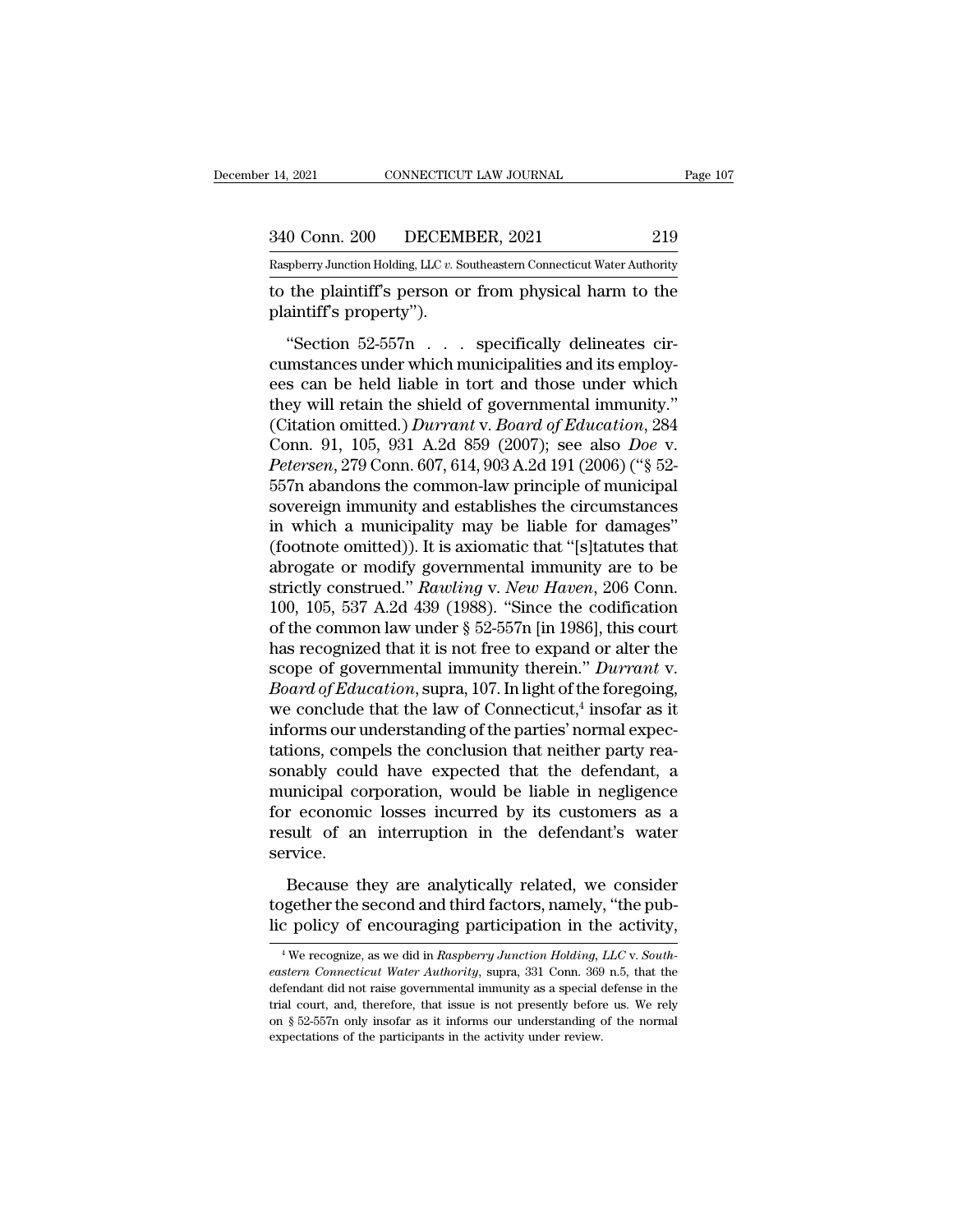# EXECUTE CONNECTICUT LAW JOURNAL December 14, 2021<br>220 DECEMBER, 2021 340 Conn. 200<br>Raspberry Junction Holding, LLC v. Southeastern Connecticut Water Authority

CONNECTICUT LAW JOURNAL December 14, 2021<br>220 DECEMBER, 2021 340 Conn. 200<br>Raspberry Junction Holding, LLC *v.* Southeastern Connecticut Water Authority<br>while weighing the safety of the participants, and the CONNECTICUT LAW JOURNAL December 14, 2021<br>
220 DECEMBER, 2021 340 Conn. 200<br>
Raspberry Junction Holding, LLC v. Southeastern Connecticut Water Authority<br>
while weighing the safety of the participants, and the<br>
avoidance o 220 DECEMBER, 2021 340 Conn. 200<br>
Raspberry Junction Holding, LLC v. Southeastern Connecticut Water Authority<br>
while weighing the safety of the participants, and the<br>
avoidance of increased litigation . . . .'' (Internal q DECEMBER, 2021 340 Conn. 200<br>
Raspberry Junction Holding, LLC v. Southeastern Connecticut Water Authority<br>
while weighing the safety of the participants, and the<br>
avoidance of increased litigation . . . ." (Internal quo-<br> *Incore BECEMBER*, 2021 340 Conn. 200<br> *Inaspherry Junction Holding, LLC v. Southeastern Connecticut Water Authority*<br>
while weighing the safety of the participants, and the<br>
avoidance of increased litigation . . . . " (In Example a during a duty of the participants, and the avoidance of increased litigation  $\ldots$ ." (Internal quotation marks omitted.) *Lawrence* v. *O* & *G* Industries, *Inc.*, supra, 319 Conn. 658. It is readily conceivabl Example Try Junction Holding, LLC v. Southeastern Connecticut water Authority<br>while weighing the safety of the participants, and the<br>avoidance of increased litigation . . . ." (Internal quo-<br>tation marks omitted.) *Lawren* while weighing the safety of the participants, and the<br>avoidance of increased litigation  $\ldots$ ." (Internal quo-<br>tation marks omitted.) *Lawrence* v. O & G Industries,<br>Inc., supra, 319 Conn. 658. It is readily conceivable avoidance of increased litigation  $\ldots$  ." (Internal quotation marks omitted.) *Lawrence* v.  $O \& G$  *Industries, Inc.*, supra, 319 Conn. 658. It is readily conceivable that imposing a duty of care on the defendant und tation marks omitted.) *Lawrence* v.  $O$  &  $G$  *Industries*, *Inc.*, supra, 319 Conn. 658. It is readily conceivable that imposing a duty of care on the defendant under the circumstances of the present case would encourag Inc., supra, 319 Conn. 658. It is readily conceivable that<br>imposing a duty of care on the defendant under the<br>circumstances of the present case would encourage<br>future plaintiffs to initiate actions of their own in the<br>even imposing a duty of care on the defendant under the<br>circumstances of the present case would encourage<br>future plaintiffs to initiate actions of their own in the<br>event of a prolonged interruption in water service.<br>Despite the circumstances of the present case would encourage<br>future plaintiffs to initiate actions of their own in the<br>event of a prolonged interruption in water service.<br>Despite the predictable increase in litigation that would<br>foll future plaintiffs to initiate actions of their own in the<br>event of a prolonged interruption in water service.<br>Despite the predictable increase in litigation that would<br>follow such a decision, however, there would be no<br>cor event of a prolonged interruption in water service.<br>Despite the predictable increase in litigation that would<br>follow such a decision, however, there would be no<br>corresponding increase in public safety. This is so<br>because t Despite the predictable increase in litigation that would<br>follow such a decision, however, there would be no<br>corresponding increase in public safety. This is so<br>because the receipt of water is an inherently harmless<br>activi follow such a decision, however, there would be no<br>corresponding increase in public safety. This is so<br>because the receipt of water is an inherently harmless<br>activity, requiring the defendant's customers to do no<br>more than corresponding increase in public safety. This is so because the receipt of water is an inherently harmless activity, requiring the defendant's customers to do no more than turn a faucet and, periodically, write a check to because the receipt of water is an inherently harmless<br>activity, requiring the defendant's customers to do no<br>more than turn a faucet and, periodically, write a check<br>to cover the cost of the water each has used. See id.,<br> activity, requiring the defendant's customers to do no<br>more than turn a faucet and, periodically, write a check<br>to cover the cost of the water each has used. See id.,<br>658–59 ("It is easy to fathom how affirmatively imposin more than turn a faucet and, periodically, write a check<br>to cover the cost of the water each has used. See id.,<br>658–59 ("It is easy to fathom how affirmatively imposing<br>a duty on the defendants . . . could encourage simito cover the cost of the water each has used. See id., 658–59 ("It is easy to fathom how affirmatively imposing a duty on the defendants . . . could encourage similarly situated future plaintiffs to litigate on the same g 658–59 ("It is easy to fathom how affirmatively imposing<br>a duty on the defendants . . . could encourage simi-<br>larly situated future plaintiffs to litigate on the same<br>grounds; this is true anytime a court establishes a po a duty on the defendants  $\ldots$  could encourage similarly situated future plaintiffs to litigate on the same<br>grounds; this is true anytime a court establishes a potential ground for recovery.  $\ldots$  At the same time, the<br>re larly situated future plaintiffs to litigate on the same<br>grounds; this is true anytime a court establishes a poten-<br>tial ground for recovery. . . . . At the same time, the<br>recognition of such a duty fails to provide a cor grounds; this is true anytime a court establishes a potential ground for recovery. . . . At the same time, the recognition of such a duty fails to provide a corresponding increase in safety . . . ." (Citation omitted; foo tial ground for recovery. . . . . At the same time, the recognition of such a duty fails to provide a corresponding increase in safety  $\ldots$ ." (Citation omitted; footnote omitted; internal quotation marks omitted.)); see In arguing to the contrary, the plaintiff contends that tends of a setter and quotation marks omitted.)); see<br>so id., 660 ("[t]he probability that an increase in litiga-<br>n will not be offset by an increase in safety gives ing increase in sarecy  $\cdot \cdot \cdot \cdot$  (character of interest, 100)<br>note omitted; internal quotation marks omitted.)); see<br>also id., 660 ("[t]he probability that an increase in litiga-<br>tion will not be offset by an increase in

hosted internal quotation matrix emittedary), see<br>also id., 660 ("[t]he probability that an increase in litiga-<br>tion will not be offset by an increase in safety gives us<br>particular pause with respect to recognizing a duty also id., soo (Tepte prosasing and an increase in hagad<br>tion will not be offset by an increase in safety gives us<br>particular pause with respect to recognizing a duty").<br>In arguing to the contrary, the plaintiff contends th particular pause with respect to recognizing a duty").<br>
In arguing to the contrary, the plaintiff contends that<br>
extended interruptions in water service implicate "a<br>
host of safety and sanitary public health problems."<br>
R In arguing to the contrary, the plaintiff contends that<br>extended interruptions in water service implicate "a<br>host of safety and sanitary public health problems."<br>Relying on this court's statement in *Raspberry Junction*<br> In arguing to the contrary, the plaintiff contends that<br>extended interruptions in water service implicate "a<br>host of safety and sanitary public health problems."<br>Relying on this court's statement in *Raspberry Junction*<br>extended interruptions in water service implicate "a<br>host of safety and sanitary public health problems."<br>*Relying* on this court's statement in *Raspberry Junction*<br>*Holding, LLC*, that, under § 24 of the special act, "th host of safety and sanitary public health problems."<br>*Relying on this court's statement in Raspberry Junction*<br>*Holding, LLC*, that, under § 24 of the special act, "the<br>defendant is not subject to comprehensive regulation<br> Relying on this court's statement in *Raspberry Junction*<br>Holding, LLC, that, under § 24 of the special act, "the<br>defendant is not subject to comprehensive regulation<br>of its rates, services, and facilities by this state's Holding, LLC, that, under § 24 of the special act, "the defendant is not subject to comprehensive regulation of its rates, services, and facilities by this state's public utilities regulatory authority"; Raspberry Junction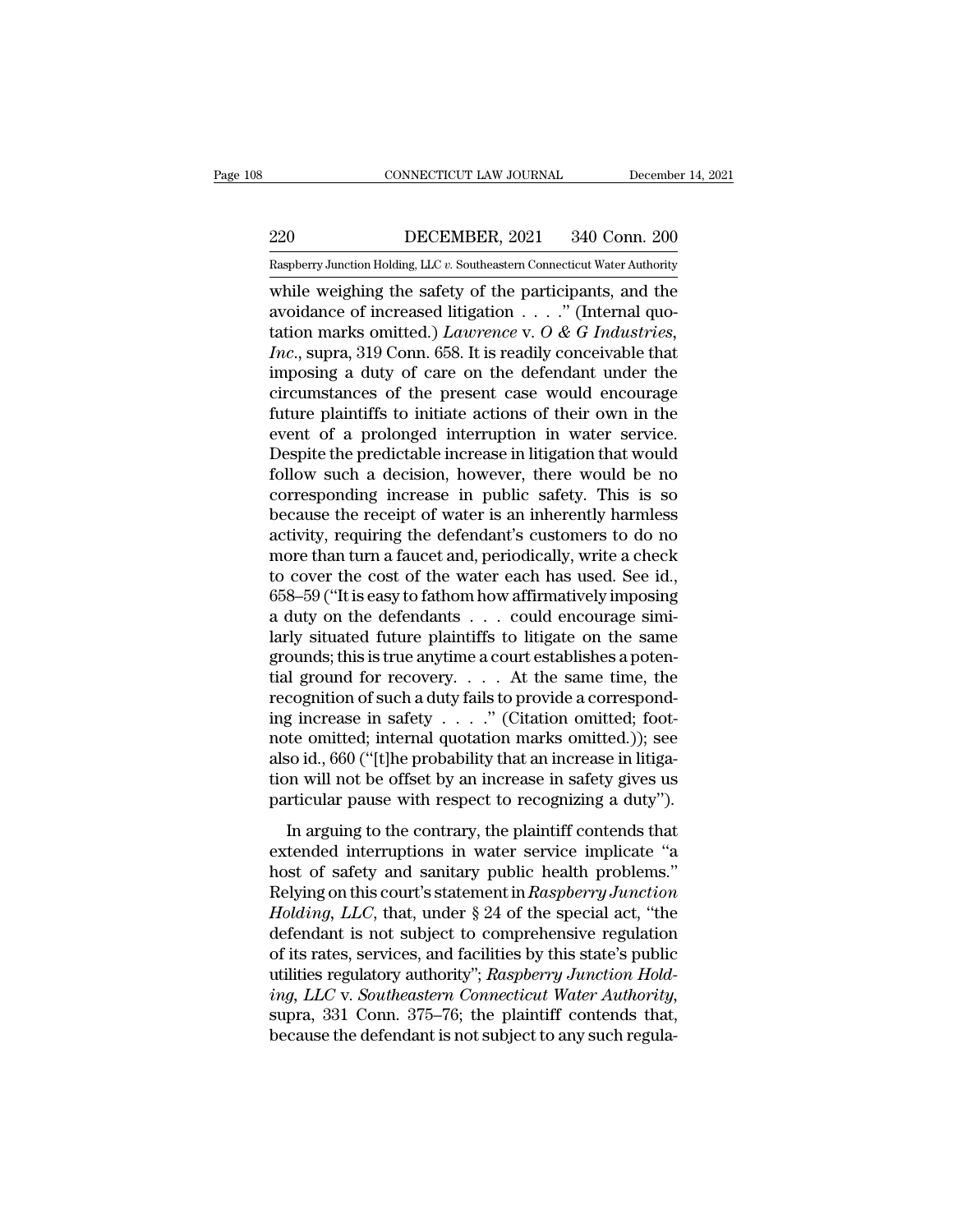# 14, 2021 CONNECTICUT LAW JOURNAL Page 109<br>340 Conn. 200 DECEMBER, 2021 221<br>Raspberry Junction Holding, LLC v. Southeastern Connecticut Water Authority

Pecember 14, 2021 CONNECTICUT LAW JOURNAL Page 109<br>
240 Conn. 200 DECEMBER, 2021 221<br>
Raspberry Junction Holding, LLC *v.* Southeastern Connecticut Water Authority<br>
tion, "the possibility of civil liability for economic ha The possibility of civil liability of change in the possibility of civil liability for economic harm<br>
is perhaps the one and only avenue" to ensure that the<br>
defendent extention are and only avenue" to ensure that the<br>
def  $\frac{340 \text{ Conn. } 200}{\text{Raspberry Junction Hodg. } \text{LLC } v. } \frac{221}{\text{Souberly Junction Hodg. } \text{LLC } v. } \frac{221}{\text{Subtheasteron Connecticut Water Authority}}$ <br>tion, "the possibility of civil liability for economic harm<br>is perhaps the one and only avenue" to ensure that the<br>defendant acts with  $\frac{340 \text{ Conn. } 200}{\text{Raspberry Junction holding, LLC } v. }$  Southeastern Connecticut Water Authority<br>tion, "the possibility of civil liability for economic harm<br>is perhaps the one and only avenue" to ensure that the<br>defendant acts with due care 340 Conn. 200 DECEMBER, 2021 221<br>
Raspberry Junction Holding, LLC v. Southeastern Connecticut Water Authority<br>
tion, "the possibility of civil liability for economic harm<br>
is perhaps the one and only avenue" to ensure tha Raspberry Junction Holding, LLC v. Southeastern Connecticut Water Authority<br>
tion, "the possibility of civil liability for economic harm<br>
is perhaps the one and only avenue" to ensure that the<br>
defendant acts with due care *berry Junction Holding, LLC*, *v.* Soundard Connecticul water Authority<br>
ion, "the possibility of civil liability for economic harm<br>
is perhaps the one and only avenue" to ensure that the<br>
defendant acts with due care to tion, "the possibility of civil liability for economic harm<br>is perhaps the one and only avenue" to ensure that the<br>defendant acts with due care to maintain an uninter-<br>rupted supply of water, so as to avoid an array of pu is perhaps the one and only avenue" to ensure that the<br>defendant acts with due care to maintain an uninter-<br>rupted supply of water, so as to avoid an array of public<br>health and sanitation problems. The statement in  $Rasp-$ <br> defendant acts with due care to maintain an uninter-<br>rupted supply of water, so as to avoid an array of public<br>health and sanitation problems. The statement in *Rasp-*<br>berry Junction Holding, LLC, was made in the context<br>o rupted supply of water, so as to avoid an array of public<br>health and sanitation problems. The statement in *Rasp-*<br>berry Junction Holding, LLC, was made in the context<br>of explaining why the trial court's reliance on case l health and sanitation problems. The statement in *Rasp-*<br>berry Junction Holding, LLC, was made in the context<br>of explaining why the trial court's reliance on case law<br>from other jurisdictions, as a basis for concluding tha berry Junction Holding, LLC, was made in the context<br>of explaining why the trial court's reliance on case law<br>from other jurisdictions, as a basis for concluding that<br>the defendant had the authority to immunize itself from of explaining why the trial court's reliance on case law<br>from other jurisdictions, as a basis for concluding that<br>the defendant had the authority to immunize itself from<br>liability, was misplaced, namely, because all of the from other jurisdictions, as a basis for concluding that<br>the defendant had the authority to immunize itself from<br>liability, was misplaced, namely, because all of the cited<br>cases "involved water authorities subject to such *the defendant had the authority to immunize itself from liability, was misplaced, namely, because all of the cited cases "involved water authorities subject to such regulatory restrictions and thus implicated a correspond* liability, was misplaced, namely, because all of the cited<br>cases "involved water authorities subject to such regu-<br>latory restrictions and thus implicated a corresponding<br>public policy justification for the right to limit cases "involved water authorities subject to such regulatory restrictions and thus implicated a corresponding<br>public policy justification for the right to limit liability<br> $\ldots$ ." Raspberry Junction Holding, LLC v. Southea latory restrictions and thus implicated a corresponding<br>public policy justification for the right to limit liability<br>...." Raspberry Junction Holding, LLC v. Southeast-<br>ern Connecticut Water Authority, supra, 376. Contrar public policy justification for the right to limit liability<br>
...." Raspberry Junction Holding, LLC v. Southeast-<br>
ern Connecticut Water Authority, supra, 376. Contrary<br>
to the plaintiff's contention, however, the defendan ...." Raspberry Junction Holding, LLC v. Southeast-<br>ern Connecticut Water Authority, supra, 376. Contrary<br>to the plaintiff's contention, however, the defendant is<br>subject to formidable health and safety regulation by<br>vari ern Connecticut Water Authority, supra, 376. Contrary<br>to the plaintiff's contention, however, the defendant is<br>subject to formidable health and safety regulation by<br>various state agencies, the purpose of which is to ensure to the plaintiff's contention, however, the defendant is<br>subject to formidable health and safety regulation by<br>various state agencies, the purpose of which is to ensure<br>a safe and continuous supply of water to the defendan subject to formidable health and safety regulation by<br>various state agencies, the purpose of which is to ensure<br>a safe and continuous supply of water to the defendant's<br>customers. See, e.g., 33 Spec. Acts 493, No. 381, § 3 various state agencies, the purpose of which is to ensure<br>a safe and continuous supply of water to the defendant's<br>customers. See, e.g., 33 Spec. Acts 493, No. 381, § 34<br>(1967) ("[n]othing contained in this act shall be he a safe and continuous supply of water to the defendant's<br>customers. See, e.g., 33 Spec. Acts 493, No. 381, § 34<br>(1967) ("[n]othing contained in this act shall be held to<br>alter or abridge the powers and duties of the state<br> customers. See, e.g., 33 Spec. Acts 493, No. 381, § 34<br>(1967) ("[n]othing contained in this act shall be held to<br>alter or abridge the powers and duties of the state<br>[D]epartment of [Public] [H]ealth or of the water resour (1967) ("[n]othing contained in this act shall be held to<br>alter or abridge the powers and duties of the state<br>[D]epartment of [Public] [H]ealth or of the water resources<br>commissions over water supply matters"). One such<br>r alter or abridge the powers and duties of the state<br>[D]epartment of [Public] [H]ealth or of the water resources<br>commissions over water supply matters"). One such<br>regulation requires the defendant to have in place a<br>conting [D]epartment of [Public] [H]ealth or of the water resources<br>commissions over water supply matters"). One such<br>regulation requires the defendant to have in place a<br>contingency plan for providing water to its customers in<br>th commissions over water supply matters"). One such<br>regulation requires the defendant to have in place a<br>contingency plan for providing water to its customers in<br>the event of a systemwide failure. Specifically, "[u]nder<br>Gene regulation requires the defendant to have in place a<br>contingency plan for providing water to its customers in<br>the event of a systemwide failure. Specifically, "[u]nder<br>General Statutes § 25-32d (a), water companies are<br>req contingency plan for providing water to its customers in<br>the event of a systemwide failure. Specifically, "[u]nder<br>General Statutes § 25-32d (a), water companies are<br>required to submit a water supply plan to the [Commis-<br>s the event of a systemwide failure. Specifically, "[u]nder<br>General Statutes  $\S 25{\text -}32d$  (a), water companies are<br>required to submit a water supply plan to the [Commis-<br>sioner] of [P]ublic [H]ealth for approval 'with the General Statutes § 25-32d (a), water companies are<br>required to submit a water supply plan to the [Commis-<br>sioner] of [P]ublic [H]ealth for approval 'with the con-<br>currence of the Commissioner of [Energy and]<br>Environmental required to submit a water supply plan to the [Commissioner] of [P]ublic [H]ealth for approval 'with the concurrence of the Commissioner of [Energy and]<br>Environmental Protection.' A water supply plan is required to 'evalua sioner] of [P]ublic [H]ealth for approval 'with the concurrence of the Commissioner of [Energy and]<br>Environmental Protection.' A water supply plan is<br>required to 'evaluate the water supply needs in the<br>service area of the currence of the Commissioner of [Energy and]<br>Environmental Protection.' A water supply plan is<br>required to 'evaluate the water supply needs in the<br>service area of the water company submitting the plan<br>and [to] propose a st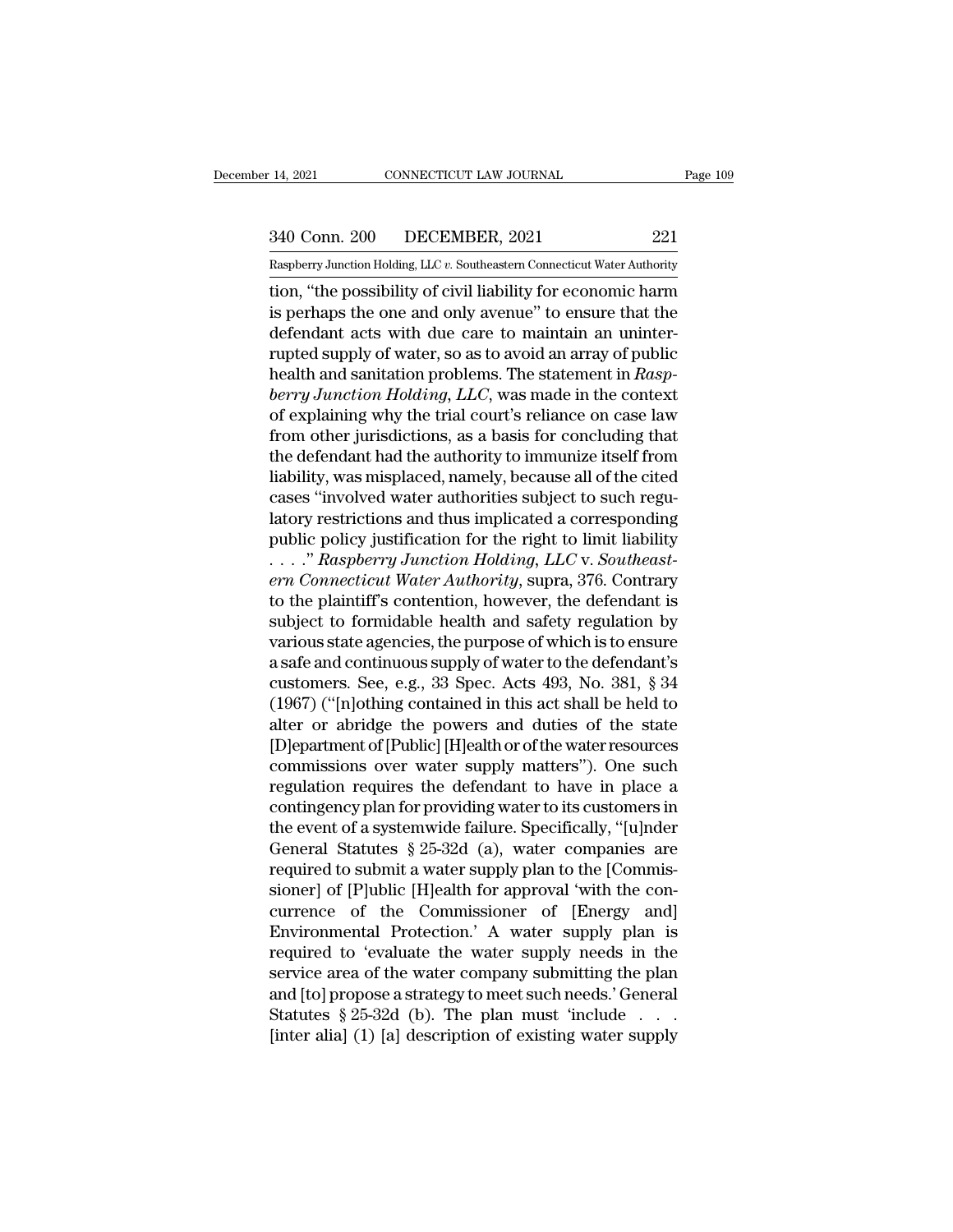EXECUTE CONNECTICUT LAW JOURNAL December 14, 2021<br>222 DECEMBER, 2021 340 Conn. 200<br>235 DECEMBER, 2021 340 Conn. 200 EXECUTE CONNECTICUT LAW JOURNAL December 14, 2021<br>222 DECEMBER, 2021 340 Conn. 200<br>Raspberry Junction Holding, LLC *v*. Southeastern Connecticut Water Authority

CONNECTICUT LAW JOURNAL December 14, 2021<br>
222 DECEMBER, 2021 340 Conn. 200<br>
Raspberry Junction Holding, LLC v. Southeastern Connecticut Water Authority<br>
systems; (2) an analysis of future water supply<br>
demands; (3) an ass DECEMBER, 2021 340 Conn. 200<br>
Raspberry Junction Holding, LLC v. Southeastern Connecticut Water Authority<br>
systems; (2) an analysis of future water supply<br>
demands; (3) an assessment of alternative water supply<br>
sources wh  $\begin{tabular}{ll} \bf 222 & DECEMBER, 2021 & 340 Conn. 200 \\ \hline \bf \textit{Raspberry Junction Holding, LLC } v. \textit{Southeastern Connecticut Water Authority} \\ \end{tabular} \begin{tabular}{ll} \hline \textit{system}; \end{tabular} \begin{tabular}{ll} \bf 2) \textit{an} \textit{analysis} \textit{of future water supply} \\ \hline \textit{demands}; \end{tabular} \end{tabular} \begin{tabular}{ll} \hline \textit{a} \textit{as} \textit{p} \textit{as} \textit{p} \textit{is} \textit{in} \\ \hline \textit{a} \$ DECEMBER, 2021 340 Conn. 200<br>
Raspberry Junction Holding, LLC v. Southeastern Connecticut Water Authority<br>
systems; (2) an analysis of future water supply<br>
demands; (3) an assessment of alternative water supply<br>
sources wh *procedures for public drinking water supply sources including mergencies, including mergencies, including emergencies, including emergencies concerning the contamination of water the following of a water supply sources fo concerning Englisherry Junction Holding, LLC v. Southeastern Connecticut Water Authority*<br>
systems; (2) an analysis of future water supply<br>
demands; (3) an assessment of alternative water supply<br>
sources which may include systems; (2) an analysis of future water supply<br>demands; (3) an assessment of alternative water supply<br>sources which may include sources receiving sewage<br>and sources located on state land; [and] (4) *contingency*<br>procedure demands; (3) an assessment of alternative water supply<br>
sources which may include sources receiving sewage<br>
and sources located on state land; [and] (4) *contingency*<br>
procedures for public drinking water supply emergen-<br> sources which may include sources receiving sewage<br>and sources located on state land; [and] (4) *contingency*<br>procedures for public drinking water supply emergen-<br>cies, including emergencies concerning the contami-<br>nation and sources located on state land; [and] (4) *contingency*<br>*procedures for public drinking water supply emergencies, including emergencies concerning the contami-<br>nation of water, the failure of a water supply system<br>or th* procedures for public drivers, including emergency<br>nation of water, the failu<br>or the shortage of water<br>32d (b)." (Emphasis addee<br>Pond Co., LLC v. New Lo<br>873 A.2d 965 (2005).<br>In light of the foregoing Example 2.1 and the formulation of water, the failure of a water supply system<br>the shortage of water  $\ldots$ . Concrete Section of the shortage of water  $\ldots$ . Concrete Section<br>d (b)." (Emphasis added; footnotes omitted.) Mi fraction by water, the jutture by a water supply system<br>or the shortage of water  $\ldots$ . Coeneral Statutes § 25-<br>32d (b)." (Emphasis added; footnotes omitted.) *Miller's*<br>Pond Co., LLC v. New London, 273 Conn. 786, 820–22,

32d (b)." (Emphasis added; footnotes omitted.) *Miller's*<br> *Pond Co., LLC v. New London,* 273 Conn. 786, 820–22,<br>
873 A.2d 965 (2005).<br>
In light of the foregoing, we are not persuaded that<br>
imposing a duty on the defendan b2d (b). (Emphasis added, footnotes ofinited:) *mater* s<br>*Pond Co., LLC v. New London,* 273 Conn. 786, 820–22,<br>873 A.2d 965 (2005).<br>In light of the foregoing, we are not persuaded that<br>imposing a duty on the defendant to Form Co., EEO v. New Loman, 210 Contr. 100, 020–22,<br>873 A.2d 965 (2005).<br>In light of the foregoing, we are not persuaded that<br>imposing a duty on the defendant to prevent economic<br>loss resulting from interruptions in its w In light of the foregoing, we are not persuaded that<br>imposing a duty on the defendant to prevent economic<br>loss resulting from interruptions in its water service is<br>required to address the health and sanitation concerns<br>id In light of the foregoing, we are not persuaded that<br>imposing a duty on the defendant to prevent economic<br>loss resulting from interruptions in its water service is<br>required to address the health and sanitation concerns<br>id imposing a duty on the defendant to prevent economic<br>loss resulting from interruptions in its water service is<br>required to address the health and sanitation concerns<br>identified by the plaintiff. It is apparent that those identified by the plaintiff. It is apparent that those concerns have already been addressed by the legislature.<sup>5</sup><br>See *Lawrence* v. *O* & *G Industries*, *Inc.*, supra, 319<br>Conn. 659 (concluding that imposing duty on d cerns have already been addressed by the legislature.<sup>5</sup><br>See *Lawrence* v. *O* & *G Industries*, *Inc.*, supra, 319<br>Conn. 659 (concluding that imposing duty on defen-<br><sup>5</sup>We note in this regard that the plaintiff does no

See *Lawrence* v. *O* & *G Industries*, *Inc.*, supra, 319 Conn. 659 (concluding that imposing duty on defendent<sup>5</sup> we note in this regard that the plaintiff does not actually dispute the defendant's repeated assertion, Conn. 659 (concluding that imposing duty on defen-<br>  $\frac{1}{5}$  We note in this regard that the plaintiff does not actually dispute the<br>
defendant's repeated assertion, throughout its brief to this court, that nonpo-<br>
table For the interest of the set of the plaintiff does not actually dispute the defendant's repeated assertion, throughout its brief to this court, that nonpotable water was restored to all of the defendant's customers within  $^\circ$  We note in this regard that the plaintiff does not actually dispute the defendant's repeated assertion, throughout its brief to this court, that nonpotable water was restored to all of the defendant's customers withi defendant's repeated assertion, throughout its brief to this court, that nonpotable water was restored to all of the defendant's customers within twenty-<br>four hours of the explosion at its pumping station such that "the pl able water was restored to all of the defendant's customers within twenty-<br>four hours of the explosion at its pumping station such that "the plaintiff's<br>hotel guests could utilize showers, sinks, and flush toilets  $\dots$ ." four hours of the explosion at its pumping station such that "the plaintiff's footel guests could utilize showers, sinks, and flush toilets  $\ldots$ ." Nor does the plaintiff dispute that the defendant provided drinking water bet a guests could utilize showers, sinks, and flush toilets  $\ldots$ ." Nor does the plaintiff dispute that the defendant provided drinking water to all of its customers, including the plaintiff, free of charge throughout th the plaintiff dispute that the defendant provided drinking water to all of its customers, including the plaintiff, free of charge throughout the outage. In other words, it would appear that, following the explosion, the d customers, including the plaintiff, free of charge throughout the outage. In other words, it would appear that, following the explosion, the defendant implemented the contingency plan required by § 25-32d (b). In its brief other words, it would appear that, following the explosion, the defendant<br>implemented the contingency plan required by § 25-32d (b). In its brief, the<br>defendant asserts that it "responded to [the explosion at its pumping s implemented the contingency plan required by § 25-32d (b). In its brief, the defendant asserts that it "responded to [the explosion at its pumping station] around 3:30 a.m. and immediately contacted [the] state police, th defendant asserts that it "responded to [the explosion at its pumping station] around 3:30 a.m. and immediately contacted [the] state police, the local fire department, the Connecticut Department of Public Health, the Conn around 3:30 a.m. and immediately contacted [the] state police, the local fire<br>department, the Connecticut Department of Public Health, the Connecticut<br>Department of Energy and Environmental Protection, and the [federal] En department, the Connecticut Department of Public Health, the Connecticut Department of Energy and Environmental Protection, and the [federal] Environmental Protection Agency, all of whom responded to and investigated the s Department of Energy and Environmental Protection, and the [federal] Environmental Protection Agency, all of whom responded to and investigated the scene. [It] was not allowed back on the property until it was cleared by t Formental Protection Agency, all of whom responded to and investigated<br>the scene. [It] was not allowed back on the property until it was cleared<br>by these authorities at approximately 7 p.m. Once [it] regained access to<br>the water to North Stonington from Groton. [It] also immediately began installing the scene. [It] was not allowed back on the property until it was cleared by these authorities at approximately 7 p.m. Once [it] regained acces the scene. [It] was not allowed back on the property until it was cleared<br>by these authorities at approximately 7 p.m. Once [it] regained access to<br>the property, it began taking measures to provide water to its customers. the property, it began taking measures to provide water to its customers.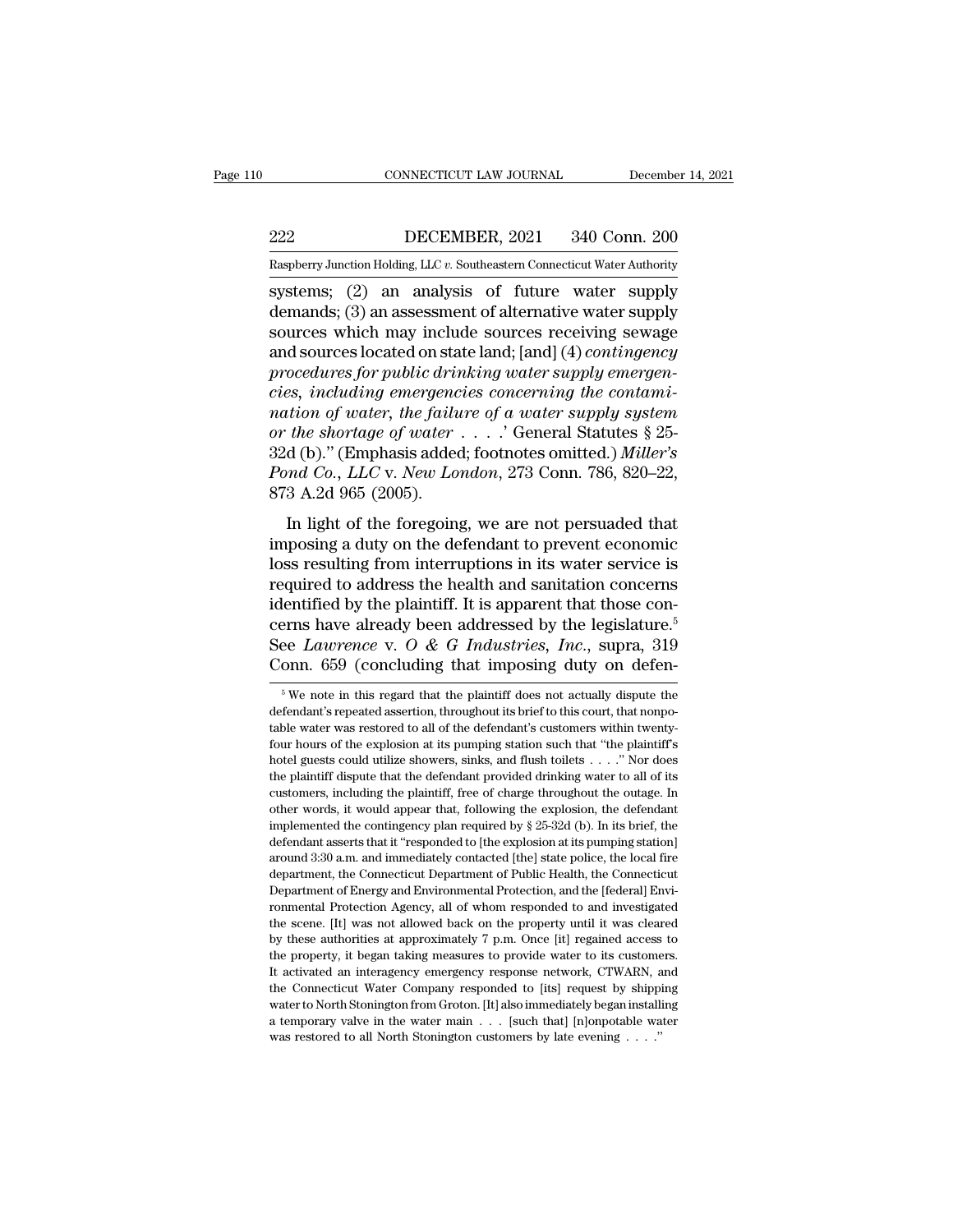14, 2021 CONNECTICUT LAW JOURNAL Page 111<br>340 Conn. 200 DECEMBER, 2021 223<br>Raspberry Junction Holding, LLC v. Southeastern Connecticut Water Authority

Pecember 14, 2021 CONNECTICUT LAW JOURNAL Page 111<br>
240 Conn. 200 DECEMBER, 2021 223<br>
Raspberry Junction Holding, LLC *v.* Southeastern Connecticut Water Authority<br>
dants to prevent economic loss would not improve 14, 2021 CONNECTICUT LAW JOURNAL Page 111<br>
340 Conn. 200 DECEMBER, 2021 223<br>
Raspberry Junction Holding, LLC v. Southeastern Connecticut Water Authority<br>
dants to prevent economic loss would not improve<br>
physical safety of 340 Conn. 200 DECEMBER, 2021 223<br>
Raspberry Junction Holding, LLC v. Southeastern Connecticut Water Authority<br>
dants to prevent economic loss would not improve<br>
physical safety of plaintiffs "given that companies like<br>
the 340 Conn. 200 DECEMBER, 2021 223<br>
Raspberry Junction Holding, LLC v. Southeastern Connecticut Water Authority<br>
dants to prevent economic loss would not improve<br>
physical safety of plaintiffs "given that companies like<br>
th 340 Conn. 200 DECEMBER, 2021 223<br>
Raspberry Junction Holding, LLC v. Southeastern Connecticut Water Authority<br>
dants to prevent economic loss would not improve<br>
physical safety of plaintiffs "given that companies like<br>
th Raspberry Junction Holding, LLC v. Southeastern Connecticut Water Authority<br>dants to prevent economic loss would not improve<br>physical safety of plaintiffs "given that companies like<br>the defendants are subject to extensive Example Try Junction Holding, LLC v. Southeastern Connecticut water Authority<br>dants to prevent economic loss would not improve<br>physical safety of plaintiffs "given that companies like<br>the defendants are subject to extensiv Thus, because improving public safety is a primary associated and federal gulation, and already may be held civilly liable to a de variety of parties who may suffer personal injury property damage as a result of their negl priystem stately of prainting given and comparies into<br>the defendants are subject to extensive state and federal<br>regulation, and already may be held civilly liable to a<br>wide variety of parties who may suffer personal injur

the detendants are stagled to checks the defendant of regulation, and already may be held civilly liable to a wide variety of parties who may suffer personal injury or property damage as a result of their negligence").<br>Thu presentation, and aready may be ried eventy haste to a<br>wide variety of parties who may suffer personal injury<br>or property damage as a result of their negligence").<br>Thus, because improving public safety is a primary<br>reason or property damage as a result of their negligence").<br>Thus, because improving public safety is a primary<br>reason duties are imposed in the first instance, the fact<br>that no duty we could impose on the defendant in the<br>prese reason duties are improving public safety is a primary<br>reason duties are imposed in the first instance, the fact<br>that no duty we could impose on the defendant in the<br>present case would be likely to increase the physical<br>sa Thus, because improving public safety is a primary<br>reason duties are imposed in the first instance, the fact<br>that no duty we could impose on the defendant in the<br>present case would be likely to increase the physical<br>safety reason duties are imposed in the first instance, the fact<br>that no duty we could impose on the defendant in the<br>present case would be likely to increase the physical<br>safety of the defendant's customers is a compelling<br>reas that no duty we could impose on the defendant in the<br>present case would be likely to increase the physical<br>safety of the defendant's customers is a compelling<br>reason not to impose one. See, e.g.,  $Rizzutov$ .  $Davidson$ <br> $Ladders$ ,  $Inc$ , present case would be likely to increase the physical<br>safety of the defendant's customers is a compelling<br>reason not to impose one. See, e.g.,  $Rizzuto v. David son$ <br>Ladders, Inc., 280 Conn. 225, 235–36, 905 A.2d 1165<br>(2006) ("It is s safety of the defendant's customers is a compelling<br>reason not to impose one. See, e.g., *Rizzuto* v. *Davidson*<br>*Ladders, Inc.*, 280 Conn. 225, 235–36, 905 A.2d 1165<br>(2006) ("It is sometimes said that compensation for<br>lo reason not to impose one. See, e.g., *Rizzuto* v. *Davidson*<br>Ladders, Inc., 280 Conn. 225, 235–36, 905 A.2d 1165<br>(2006) ("It is sometimes said that compensation for<br>losses is the primary function of tort law . . . [but it Ladders, Inc., 280 Conn. 225, 235–36, 905 A.2d 1165<br>(2006) ("It is sometimes said that compensation for<br>losses is the primary function of tort law . . . [but it]<br>is perhaps more accurate to describe the primary func-<br>tion (2006) ("It is sometimes said that compensation for<br>losses is the primary function of tort law . . . [but it]<br>is perhaps more accurate to describe the primary func-<br>tion as one of determining when compensation [is]<br>requir losses is the primary function of tort law . . . [but it]<br>is perhaps more accurate to describe the primary func-<br>tion as one of determining when compensation [is]<br>required. . . . An equally compelling function of the<br>tort is perhaps more accurate to describe the primary function as one of determining when compensation [is]<br>required.... An equally compelling function of the<br>tort system is the prophylactic factor of preventing<br>future harm .. tion as one of determining when compensation [is]<br>required.... An equally compelling function of the<br>tort system is the prophylactic factor of preventing<br>future harm ....." (Internal quotation marks omit-<br>ted.)); *Lodge* required. . . . An equally compelling function of the<br>tort system is the prophylactic factor of preventing<br>future harm . . . ." (Internal quotation marks omit-<br>ted.)); *Lodge* v. Arett Sales Corp., 246 Conn. 563, 583, 717 *Ruiz* v. *Ruiz* is the prophylactic factor of preventing future harm . . . . " (Internal quotation marks omitted.)); *Lodge* v. *Arett Sales Corp.*, 246 Conn. 563, 583, 717 A.2d 215 (1998) (declining to impose duty on def future harm  $\ldots$  ." (Internal quotation marks omit-<br>ted.));  $Lodge$  v. Arett Sales Corp., 246 Conn. 563, 583, 717<br>A.2d 215 (1998) (declining to impose duty on defendants<br>when doing so "would achieve little in preventing the ted.)); *Lodge* v. *Arett Sales Corp.*, 246 Conn. 563, 583, 717<br>A.2d 215 (1998) (declining to impose duty on defendants<br>when doing so "would achieve little in preventing the<br>type of harm suffered by the plaintiffs"); see A.2d 215 (1998) (declining to impose duty on defendants<br>when doing so "would achieve little in preventing the<br>type of harm suffered by the plaintiffs"); see also, e.g.,<br> $Ruiz$  v. Victory Properties, LLC, 315 Conn. 320, 340, when doing so "would achieve little in preventing the<br>type of harm suffered by the plaintiffs"); see also, e.g.,<br> $Ruiz$  v. *Victory Properties*,  $LLC$ , 315 Conn. 320, 340,<br>107 A.3d 381 (2015) ("imposing a duty . . . will lik type of harm suffered by the plaintiffs"); see also, e.g.,<br> *Ruiz v. Victory Properties*, *LLC*, 315 Conn. 320, 340,<br>
107 A.3d 381 (2015) ("imposing a duty . . . will likely<br>
prompt landlords to act more responsibly toward *Ruiz v. Victory Properties, LLC*, 315 Conn. 320, 340, 107 A.3d 381 (2015) ("imposing a duty . . . will likely prompt landlords to act more responsibly toward their tenants in the interest of preventing foreseeable harm ca 107 A.3d 381 (2015) ("imposing a duty  $\ldots$  will likely<br>prompt landlords to act more responsibly toward their<br>tenants in the interest of preventing foreseeable harm<br>caused by unsafe conditions in areas where tenants are<br>k prompt landlords to act more responsibly toward their<br>tenants in the interest of preventing foreseeable harm<br>caused by unsafe conditions in areas where tenants are<br>known to recreate or otherwise congregate"); *Monk v.<br>Temp* tenants in the interest of preventing foreseeable harm<br>caused by unsafe conditions in areas where tenants are<br>known to recreate or otherwise congregate"); *Monk v.<br>Temple George Associates, LLC*, 273 Conn. 108, 119–20,<br>86 caused by unsafe conditions in areas where tenants are<br>known to recreate or otherwise congregate"); *Monk v.*<br>Temple George Associates, LLC, 273 Conn. 108, 119–20,<br>869 A.2d 179 (2005) (imposing duty on parking garage<br>owner known to recreate or otherwise congregate"); *Monk v.*<br>*Iemple George Associates, LLC*, 273 Conn. 108, 119–20,<br>869 A.2d 179 (2005) (imposing duty on parking garage<br>owner to "protect customers by [taking] reasonable<br>care to Temple George Associates, LLC, 273 Conn. 108, 119–20, 869 A.2d 179 (2005) (imposing duty on parking garage owner to "protect customers by [taking] reasonable care to decrease the likelihood of crime occurring on [its] prem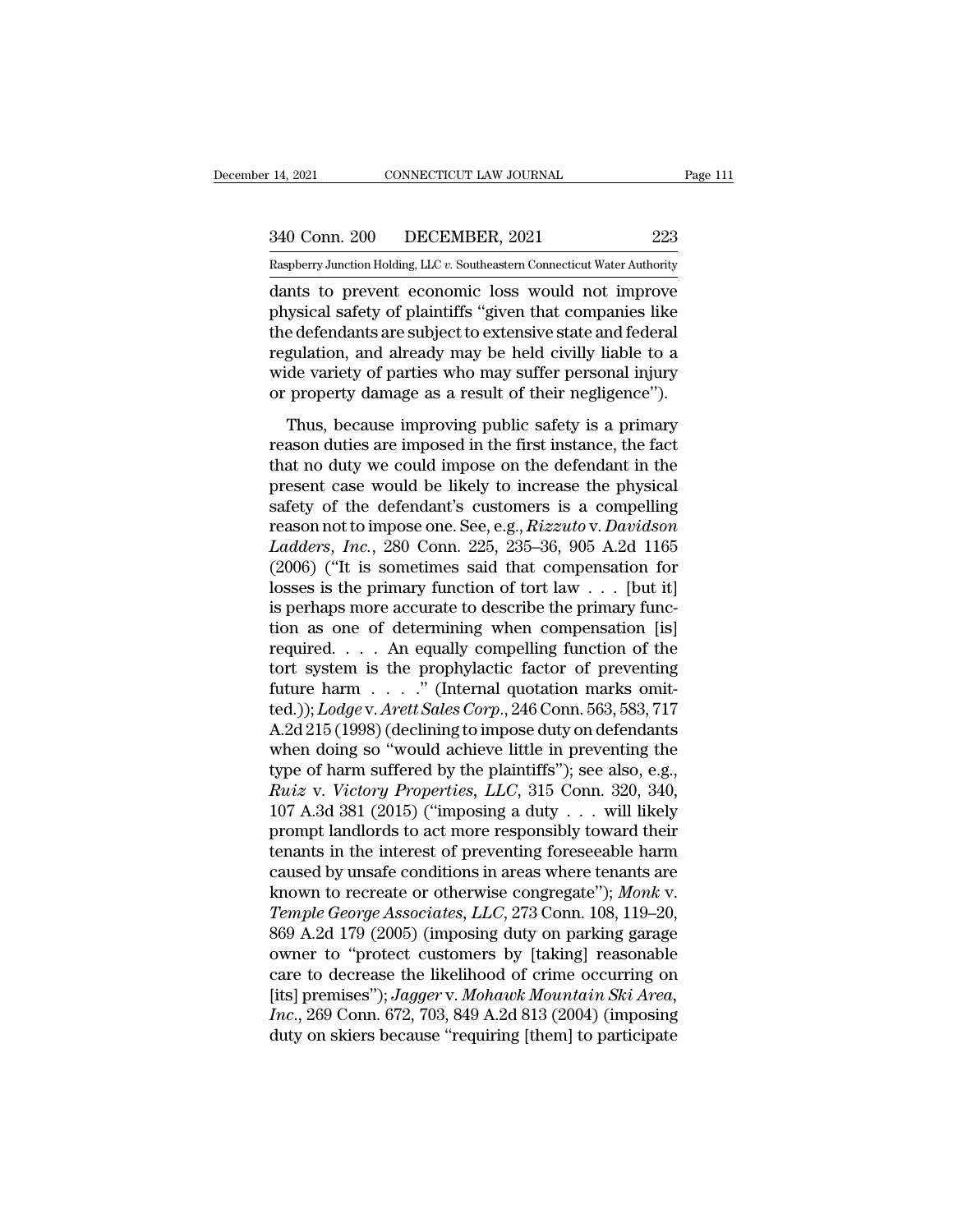EXECUTE CONNECTICUT LAW JOURNAL December 14, 2021<br>224 DECEMBER, 2021 340 Conn. 200<br>234 DECEMBER, 2021 340 Conn. 200 CONNECTICUT LAW JOURNAL December 14, 2021<br>224 DECEMBER, 2021 340 Conn. 200<br>Raspberry Junction Holding, LLC *v.* Southeastern Connecticut Water Authority<br>in the reasonable manner prescribed by the rules of the

CONNECTICUT LAW JOURNAL December 14, 2021<br>
224 DECEMBER, 2021 340 Conn. 200<br>
Raspberry Junction Holding, LLC v. Southeastern Connecticut Water Authority<br>
in the reasonable manner prescribed by the rules of the<br>
sport . . . 224 DECEMBER, 2021 340 Conn. 200<br>
Raspberry Junction Holding, LLC v. Southeastern Connecticut Water Authority<br>
in the reasonable manner prescribed by the rules of the<br>
sport . . . will promote participation in the sport of  $\begin{array}{ll}\n \textbf{224} & \textbf{DECEMBER}, \textbf{2021} & \textbf{340 Conn.} \textbf{200} \\
 \textbf{Raspberry Junction Hodg, LLC } v. \textbf{Southeastem Connecticut Water Authority} \\
 \text{in the reasonable manner prescribed by the rules of the sport . . . will promote participation in the sport of skling" and "protect the safety" of those who do participate). We note lastly, with respect to the issue of whether the law should be used to oneour of portfolio. \end{array}$ 224 DECEMBER, 2021 340 Conn. 200<br>
Raspberry Junction Holding, LLC  $v$ . Southeastern Connecticut Water Authority<br>
in the reasonable manner prescribed by the rules of the<br>
sport . . . will promote participation in the sport Raspberry Junction Holding, LLC v. Southeastern Connecticut Water Authority<br>in the reasonable manner prescribed by the rules of the<br>sport . . . will promote participation in the sport of<br>skiing" and "protect the safety" of Example in the reasonable manner prescribed by the rules of the sport  $\dots$  will promote participation in the sport of skiing" and "protect the safety" of those who do participate). We note lastly, with respect to the issu in the reasonable manner prescribed by the rules of the sport  $\ldots$  will promote participation in the sport of skiing" and "protect the safety" of those who do participate). We note lastly, with respect to the issue of wh sport  $\dots$  will promote participation in the sport of skiing" and "protect the safety" of those who do participate). We note lastly, with respect to the issue of whether the law should be used to encourage participation i skiing" and "protect the safety" of those who do partici-<br>pate). We note lastly, with respect to the issue of<br>whether the law should be used to encourage participa-<br>tion in the activity under review, the plaintiff concedes pate). We note lastly, with respect to the issue of whether the law should be used to encourage participation in the activity under review, the plaintiff concedes, as it must, that water is an essential necessity of life, whether the law should be<br>tion in the activity under re<br>as it must, that water is a<br>and, as such, its use requin<br>law. In light of the foreg<br>second and third factors a<br>imposition of a duty.<br>We turn, therefore, to tl It must, that water is an essential necessity of life,<br>it must, that water is an essential necessity of life,<br>d, as such, its use requires no encouragement by the<br>w. In light of the foregoing, we conclude that the<br>cond and as te mast, that water is an essential necessary or me,<br>and, as such, its use requires no encouragement by the<br>law. In light of the foregoing, we conclude that the<br>second and third factors also weigh heavily against the<br>im

plantificant does not dispute the conclude that the second and third factors also weigh heavily against the imposition of a duty.<br>We turn, therefore, to the final factor, the decisions of other jurisdictions. As the trial the imposition of a duty.<br>
We turn, therefore, to the final factor, the decisions<br>
of other jurisdictions. As the trial court noted and the<br>
plaintiff does not dispute, the vast majority of jurisdic-<br>
tions bar recovery o imposition of a duty.<br>
We turn, therefore, to the final factor, the decisions<br>
of other jurisdictions. As the trial court noted and the<br>
plaintiff does not dispute, the vast majority of jurisdic-<br>
tions bar recovery of ec We turn, therefore, to the final factor, the decisions<br>of other jurisdictions. As the trial court noted and the<br>plaintiff does not dispute, the vast majority of jurisdic-<br>tions bar recovery of economic losses in a negligen We turn, therefore, to the final factor, the decisions<br>of other jurisdictions. As the trial court noted and the<br>plaintiff does not dispute, the vast majority of jurisdic-<br>tions bar recovery of economic losses in a neglige of other jurisdictions. As the trial court noted and the plaintiff does not dispute, the vast majority of jurisdictions bar recovery of economic losses in a negligence action arising out of damage to the person or propert plaintiff does not dispute, the vast majority of jurisdictions bar recovery of economic losses in a negligence<br>action arising out of damage to the person or property<br>of another. See, e.g., *Lawrence* v. O & G Industries,<br> tions bar recovery of economic losses in a negligence<br>action arising out of damage to the person or property<br>of another. See, e.g., *Lawrence* v. O & G Industries,<br>Inc., supra, 319 Conn. 661–64 (discussing majority rule<br>a action arising out of damage to the person or property<br>of another. See, e.g., *Lawrence* v. O & G Industries,<br>Inc., supra, 319 Conn. 661–64 (discussing majority rule<br>and reasons for it). "Courts that reject claims . . .<br>u of another. See, e.g., *Lawrence* v. *O & G Industries, Inc.*, supra, 319 Conn. 661–64 (discussing majority rule and reasons for it). "Courts that reject claims . . . . under the economic loss doctrine reason that the p *Inc.*, supra, 319 Conn. 661–64 (discussing majority rule<br>and reasons for it). "Courts that reject claims  $\ldots$ <br>under the economic loss doctrine reason that the pri-<br>mary purpose of the rule is to shield a defendant from<br> and reasons for it). "Courts that reject claims . . . under the economic loss doctrine reason that the primary purpose of the rule is to shield a defendant from unlimited liability for all of the economic consequences of under the economic loss doctrine reason that the pri-<br>mary purpose of the rule is to shield a defendant from<br>unlimited liability for all of the economic consequences<br>of a negligent act, particularly in a commercial or promary purpose of the rule is to shield a defendant from<br>unlimited liability for all of the economic consequences<br>of a negligent act, particularly in a commercial or pro-<br>fessional setting, and thus to keep the risk of liabi unlimited liability for all of the economic consequences<br>of a negligent act, particularly in a commercial or pro-<br>fessional setting, and thus to keep the risk of liability<br>reasonably calculable.... They posit that the for of a negligent act, particularly in a commercial or professional setting, and thus to keep the risk of liability<br>reasonably calculable.... They posit that the foresee-<br>ability of economic loss, even when modified by other fessional setting, and thus to keep the risk of liability<br>reasonably calculable. . . . They posit that the foresee-<br>ability of economic loss, even when modified by other<br>factors, is a standard that sweeps too broadly in a reasonably calculable. . . . They posit that the foresee-<br>ability of economic loss, even when modified by other<br>factors, is a standard that sweeps too broadly in a pro-<br>fessional or commercial context, portending liabilit ability of economic loss, even when modified by other<br>factors, is a standard that sweeps too broadly in a pro-<br>fessional or commercial context, portending liability<br>that is socially harmful in its potential scope and unce factors, is a standard that sweeps too broadly in a professional or commercial context, portending liability<br>that is socially harmful in its potential scope and uncer-<br>tainty. . . . [See] In re Chicago Flood Litigation, [ fessional or commercial context, portending liability<br>that is socially harmful in its potential scope and uncer-<br>tainty. . . . [See] *In re Chicago Flood Litigation*, [176<br>Ill. 2d 179, 198, 680 N.E.2d 265 (1997)] (observi that is socially harmful in its potential scope and uncertainty. . . . [See] *In re Chicago Flood Litigation*, [176 III. 2d 179, 198, 680 N.E.2d 265 (1997)] (observing that the economic consequences of any single accident tainty. . . . [See] *In re Chicago Flood Litigation*, [176 Ill. 2d 179, 198, 680 N.E.2d 265 (1997)] (observing that the economic consequences of any single accident are virtually limitless and that [i]f [the] defendants w Ill. 2d 179, 198, 680 N.E.2d 265 (1997)] (observing that<br>the economic consequences of any single accident are<br>virtually limitless and that [i]f [the] defendants were<br>held liable for every economic effect of their negligenc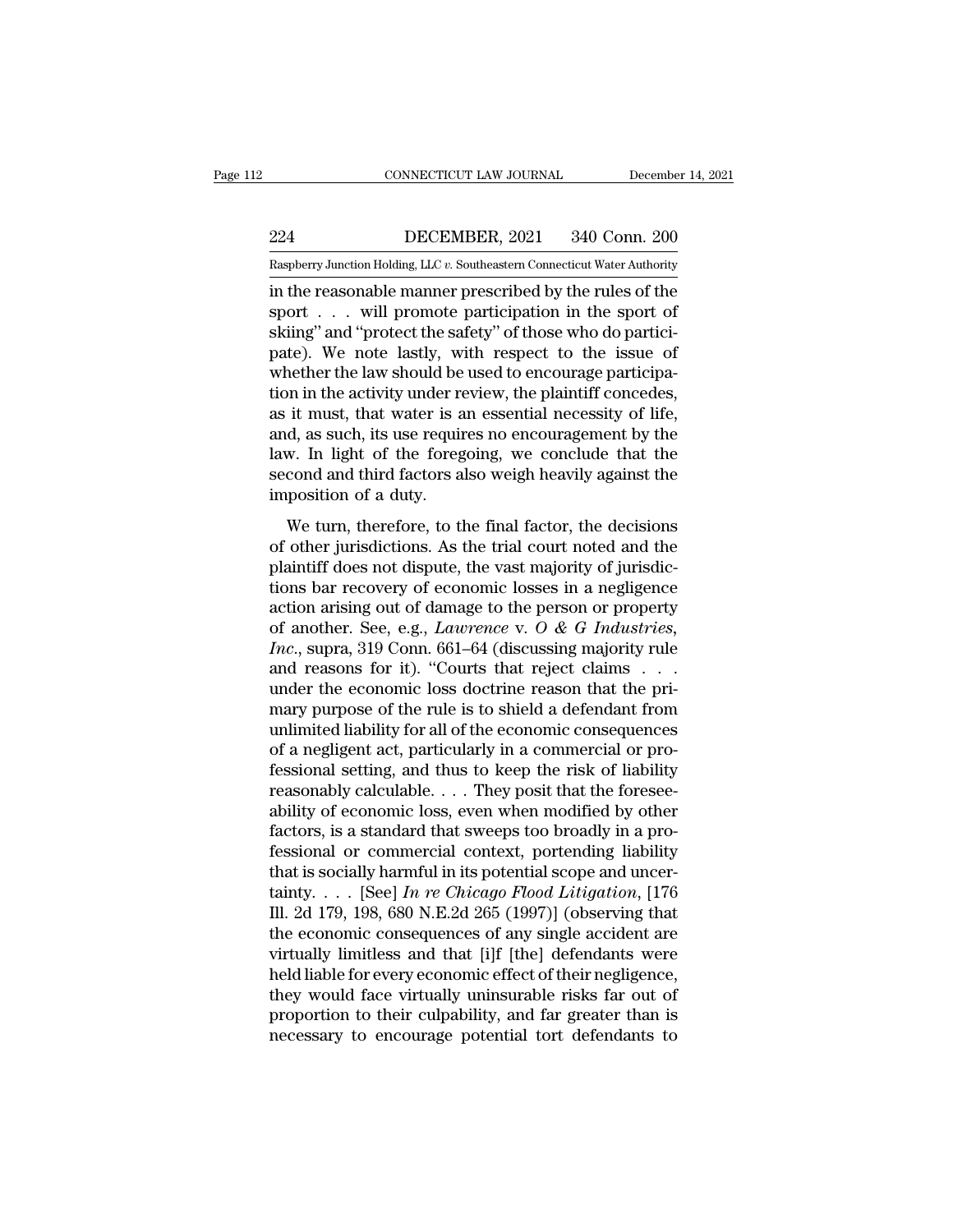14, 2021 CONNECTICUT LAW JOURNAL Page 113<br>340 Conn. 200 DECEMBER, 2021 225<br>Raspberry Junction Holding, LLC v. Southeastern Connecticut Water Authority

Pecember 14, 2021 CONNECTICUT LAW JOURNAL Page 113<br>
240 Conn. 200 DECEMBER, 2021 225<br>
Raspberry Junction Holding, LLC *v.* Southeastern Connecticut Water Authority<br>
exercise care in their endeavors . . .)." (Citations omit exercise care in their endeavors . . .)." (Citations omitted) Laurence with the internal quotation marks omitted and a summary  $\alpha$  or  $\beta$  of  $\alpha$  and  $\alpha$  is the control of  $\alpha$  is  $\alpha$  is  $\alpha$  is  $\alpha$  is  $\alpha$  is  $\alpha$  is 340 Conn. 200 DECEMBER, 2021 225<br>
Raspberry Junction Holding, LLC v. Southeastern Connecticut Water Authority<br>
exercise care in their endeavors . . .)." (Citations omit-<br>
ted.) Lawrence v. O & G Industries, Inc., supra, 66 340 Conn. 200 DECEMBER, 2021 225<br>
Raspberry Junction Holding, LLC v. Southeastern Connecticut Water Authority<br>
exercise care in their endeavors . . .)." (Citations omit-<br>
ted.) *Lawrence* v. *O & G Industries, Inc.*, supra 340 Conn. 200 DECEMBER, 2021 225<br>
Raspberry Junction Holding, LLC v. Southeastern Connecticut Water Authority<br>
exercise care in their endeavors . . .)." (Citations omit-<br>
ted.; footnote omitted; internal quotation marks om Raspberry Junction Holding, LLC v. Southeastern Connecticut Water Authority<br>exercise care in their endeavors . . .)." (Citations omit-<br>ted; footnote omitted; internal quotation marks omit-<br>ted.) *Lawrence* v. O & G Industr Example Try Junction Holding, LLC v. Southeastern Connecticut water Authority<br>
exercise care in their endeavors . . .)." (Citations omit-<br>
ted.) *Lawrence* v. *O* & *G* Industries, Inc., supra, 664;<br>
see also *Southern Ca* exercise care in their endeavors  $\ldots$ )." (Citations omitted; footnote omitted; internal quotation marks omitted.) *Lawrence* v. *O & G Industries, Inc.*, supra, 664; see also *Southern California Gas Leak Cases*, 7 Cal.<br> ted; footnote omitted; internal quotation marks omit-<br>ted.) *Lawrence* v. O & G Industries, Inc., supra, 664;<br>see also *Southern California Gas Leak Cases*, 7 Cal.<br>5th 391, 403, 441 P.3d 881, 247 Cal. Rptr. 3d 632 (2019)<br>( ted.) *Lawrence* v. O & G Industries, Inc., supra, 664;<br>see also *Southern California Gas Leak Cases*, 7 Cal.<br>5th 391, 403, 441 P.3d 881, 247 Cal. Rptr. 3d 632 (2019)<br>(majority consensus "cuts sharply against imposing a<br>du see also *Southern California Gas Leak Cases*, 7 Cal.<br>5th 391, 403, 441 P.3d 881, 247 Cal. Rptr. 3d 632 (2019)<br>(majority consensus "cuts sharply against imposing a<br>duty of care to avoid causing purely economic losses in<br>ne 5th 391, 403, 441 P.3d 881, 247 Cal. Rptr. 3d 632 (2019)<br>(majority consensus "cuts sharply against imposing a<br>duty of care to avoid causing purely economic losses in<br>negligence cases like this one: where purely economic<br>lo (majority consensus "cuts sharply against imposing a<br>duty of care to avoid causing purely economic losses in<br>negligence cases like this one: where purely economic<br>losses flow not from a financial transaction meant to<br>benef duty of care to avoid caus<br>negligence cases like this<br>losses flow not from a fi<br>benefit the plaintiff (and<br>defendant), but instead<br>caused by the defendant<br>near the plaintiff")).<br>The majority rule and ses flow not from a financial transaction meant to<br>nefit the plaintiff (and which is later botched by the<br>fendant), but instead from an industrial accident<br>used by the defendant (and which happens to occur<br>ar the plaintiff the Restatement (Third) of Torts, which provides the defendant), but instead from an industrial accident caused by the defendant (and which happens to occurrear the plaintiff")).<br>The majority rule and its rationale are set

befendant), but instead from an industrial accident<br>
caused by the defendant (and which happens to occur<br>
near the plaintiff")).<br>
The majority rule and its rationale are set forth in<br>
the Restatement (Third) of Torts, whi claimant cannot reflect that the measurement cannot caused by the defendant (and which happens to occurre in the Restatement (Third) of Torts, which provides that, "[e]xcept as provided elsewhere in this Restatement, a cla (and which happens to occur<br>
mear the plaintiff")).<br>
The majority rule and its rationale are set forth in<br>
the Restatement (Third) of Torts, which provides that,<br>
"[e]xcept as provided elsewhere in this Restatement, a<br>
cla The majority rule and its rationale are set forth in<br>the Restatement (Third) of Torts, which provides that,<br>"[e]xcept as provided elsewhere in this Restatement, a<br>claimant cannot recover for economic loss caused by:<br>(a) u The majority rule and its rationale are set forth in<br>the Restatement (Third) of Torts, which provides that,<br>''[e]xcept as provided elsewhere in this Restatement, a<br>claimant cannot recover for economic loss caused by:<br>(a) the Restatement (Third) of Torts, which provides that,<br>"[e]xcept as provided elsewhere in this Restatement, a<br>claimant cannot recover for economic loss caused by:<br>(a) unintentional injury to another person; or (b) unin-<br>te "[e]xcept as provided elsewhere in this Restatement, a<br>claimant cannot recover for economic loss caused by:<br>(a) unintentional injury to another person; or (b) unin-<br>tentional injury to property in which the claimant has<br>n claimant cannot recover for economic loss caused by:<br>
(a) unintentional injury to another person; or (b) unin-<br>
tentional injury to property in which the claimant has<br>
no proprietary interest." Restatement (Third), supra, (a) unintentional injury to another person; or (b) unin-<br>tentional injury to property in which the claimant has<br>no proprietary interest." Restatement (Third), supra,<br> $\S 7$ , p. 64. Comment (a) to  $\S 7$  explains that "[t]he tentional injury to property in which the claimant has<br>no proprietary interest." Restatement (Third), supra,<br>§ 7, p. 64. Comment (a) to § 7 explains that "[t]he two<br>limits on recovery stated in this [s]ection are related<br>a no proprietary interest." Restatement (Third), supra,  $\S 7$ , p. 64. Comment (a) to  $\S 7$  explains that "[t]he two limits on recovery stated in this [s]ection are related applications of the same principle, and they apply  $\S 7$ , p. 64. Comment (a) to  $\S 7$  explains that "[t]he two<br>limits on recovery stated in this [s]ection are related<br>applications of the same principle, and they apply to<br>facts that usually have certain features in common. limits on recovery stated in this [s]ection are related<br>applications of the same principle, and they apply to<br>facts that usually have certain features in common.<br>The plaintiff and defendant typically are strangers. The<br>def applications of the same principle, and they apply to facts that usually have certain features in common.<br>The plaintiff and defendant typically are strangers. The defendant commits a negligent act that injures a third part facts that usually have certain features in common.<br>The plaintiff and defendant typically are strangers. The<br>defendant commits a negligent act that injures a third<br>party's person or property, and indirectly—though per-<br>hap The plaintiff and defendant typically are strangers. The<br>defendant commits a negligent act that injures a third<br>party's person or property, and indirectly—though per-<br>haps foreseeably—causes various sorts of economic<br>loss defendant commits a negligent act that injures a third<br>party's person or property, and indirectly—though per-<br>haps foreseeably—causes various sorts of economic<br>loss to the plaintiff: lost income or profits, missed busi-<br>ne party's person or property, and indirectly—though perhaps foreseeably—causes various sorts of economic<br>loss to the plaintiff: lost income or profits, missed busi-<br>ness opportunities, expensive delays, or other disrup-<br>tion haps foreseeably—causes various sorts of economic<br>loss to the plaintiff: lost income or profits, missed busi-<br>ness opportunities, expensive delays, or other disrup-<br>tion. The plaintiff may suffer losses, for example,<br>beca loss to the plaintiff: lost income or profits, missed business opportunities, expensive delays, or other disruption. The plaintiff may suffer losses, for example, because the defendant injured someone with whom the plainti ness opportunities, expensive delays, or other disruption. The plaintiff may suffer losses, for example, because the defendant injured someone with whom the plaintiff had a contract and from whom the plaintiff had been exp tion. The plaintiff may suffer losses, for example, because the defendant injured someone with whom the plaintiff had a contract and from whom the plaintiff had been expecting performance, such as an employee or supplier.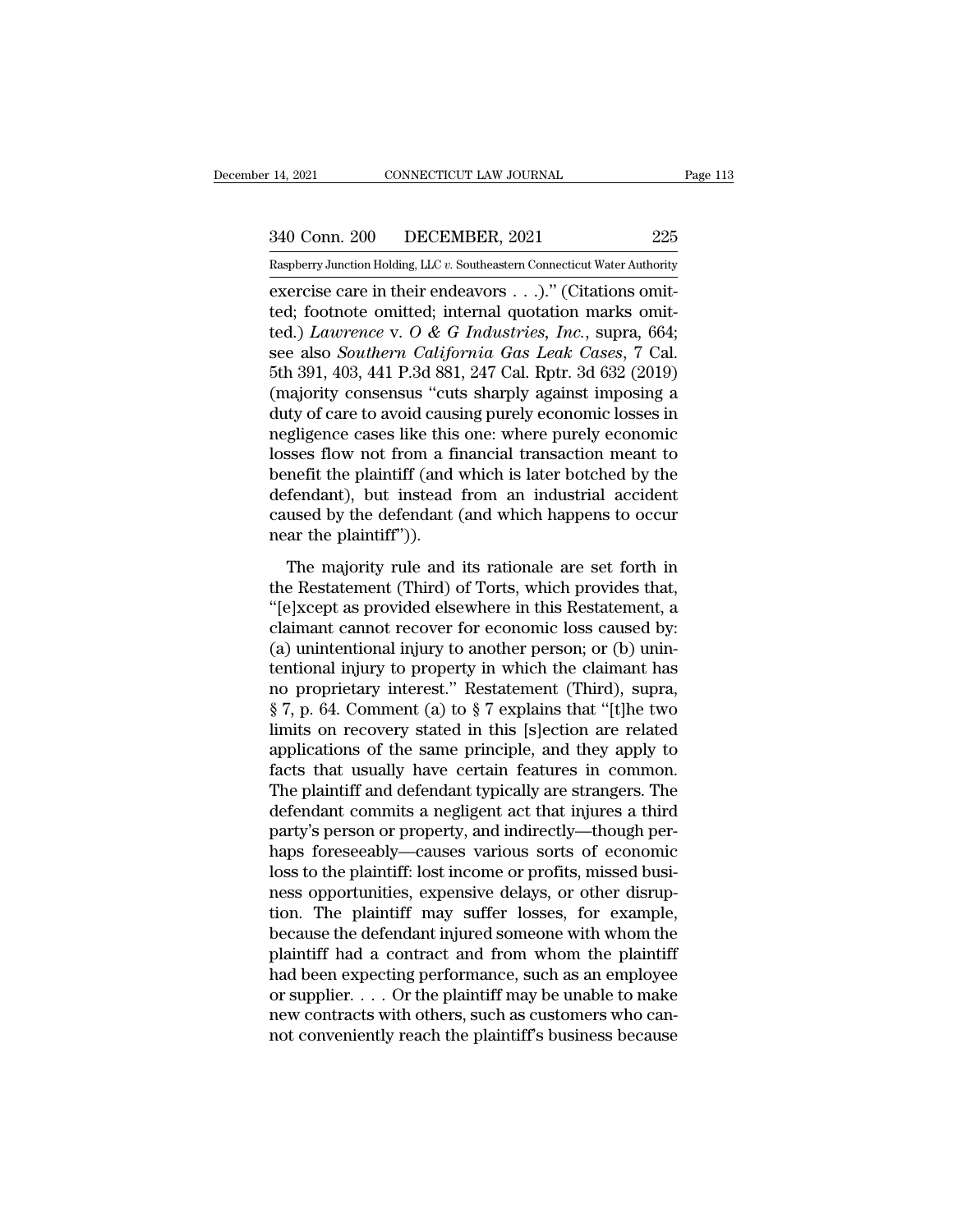EXECUTE CONNECTICUT LAW JOURNAL December 14, 2021<br>226 DECEMBER, 2021 340 Conn. 200<br>Raspberry Junction Holding, LLC v. Southeastern Connecticut Water Authority

CONNECTICUT LAW JOURNAL December 14, 2021<br>226 DECEMBER, 2021 340 Conn. 200<br>Raspberry Junction Holding, LLC *v.* Southeastern Connecticut Water Authority<br>the defendant's negligence has damaged property that CONNECTICUT LAW JOURNAL December 14, 202<br>
226 DECEMBER, 2021 340 Conn. 200<br>
Raspberry Junction Holding, LLC v. Southeastern Connecticut Water Authority<br>
the defendant's negligence has damaged property that<br>
now blocks the 226 DECEMBER, 2021 340 Conn. 200<br>
Raspberry Junction Holding, LLC v. Southeastern Connecticut Water Authority<br>
the defendant's negligence has damaged property that<br>
now blocks the way. . . . The common law of tort does<br>
no 226 DECEMBER, 2021 340 Conn. 200<br>
Raspberry Junction Holding, LLC v. Southeastern Connecticut Water Authority<br>
the defendant's negligence has damaged property that<br>
now blocks the way.... The common law of tort does<br>
not 226 DECEMBER, 2021 340 Conr<br>
Raspberry Junction Holding, LLC v. Southeastern Connecticut Water Au<br>
the defendant's negligence has damaged property<br>
now blocks the way.... The common law of tort<br>
not recognize a plaintiff' From Junction Holding, LLC v. Southeastern Connecticut Water Authority<br>
e defendant's negligence has damaged property that<br>
w blocks the way. . . . The common law of tort does<br>
it recognize a plaintiff's claim in such cir the defendant's negligence has damaged property that<br>now blocks the way.... The common law of tort does<br>not recognize a plaintiff's claim in such circumstances."<br>(Citations omitted.) Id., comment (a), p. 65.<br>The Restatemen

the detendant's negligence has damaged property that<br>now blocks the way.... The common law of tort does<br>not recognize a plaintiff's claim in such circumstances."<br>(Citations omitted.) Id., comment (a), p. 65.<br>The Restateme now blocks the way. . . . The common law of tort does<br>not recognize a plaintiff's claim in such circumstances."<br>(Citations omitted.) Id., comment (a), p. 65.<br>The Restatement (Third) of Torts further explains<br>that the rule not recognize a plaintiff sclaim in such circumstances."<br>
(Citations omitted.) Id., comment (a), p. 65.<br>
The Restatement (Third) of Torts further explains<br>
that the rule "is justified by several considerations. The<br>
first (Citations omitted.) Id., comment (a), p. 65.<br>
The Restatement (Third) of Torts further explains<br>
that the rule "is justified by several considerations. The<br>
first . . . is that economic losses can proliferate long<br>
after The Restatement (Third) of Torts further explains<br>that the rule "is justified by several considerations. The<br>first  $\ldots$  is that economic losses can proliferate long<br>after the physical forces at work in an accident have<br>s that the rule "is justified by several considerations. The<br>first  $\ldots$  is that economic losses can proliferate long<br>after the physical forces at work in an accident have<br>spent themselves. A collision that sinks a ship wil first . . . is that economic losses can proliferate long<br>after the physical forces at work in an accident have<br>spent themselves. A collision that sinks a ship will cause<br>a well-defined loss to the ship's owner; but it also after the physical forces at work in an accident have<br>spent themselves. A collision that sinks a ship will cause<br>a well-defined loss to the ship's owner; but it also may<br>foreseeably cause economic losses to wholesalers who spent themselves. A collision that sinks a ship will cause<br>a well-defined loss to the ship's owner; but it also may<br>foreseeably cause economic losses to wholesalers who<br>had expected to buy the ship's cargo, then to retaile a well-defined loss to the ship's owner; but it also may<br>foreseeably cause economic losses to wholesalers who<br>had expected to buy the ship's cargo, then to retailers<br>who had expected to buy from the wholesalers, and<br>then t foreseeably cause economic losses to wholesalers who<br>had expected to buy the ship's cargo, then to retailers<br>who had expected to buy from the wholesalers, and<br>then to suppliers, employees, and customers of the<br>retailers, a had expected to buy the ship's cargo, then to retailers<br>who had expected to buy from the wholesalers, and<br>then to suppliers, employees, and customers of the<br>retailers, and so on. Recognizing claims for those sorts<br>of losse who had expected to buy from the wholesalers, and<br>then to suppliers, employees, and customers of the<br>retailers, and so on. Recognizing claims for those sorts<br>of losses would greatly increase the number, complex-<br>ity, and e then to suppliers, employees, and customers of the retailers, and so on. Recognizing claims for those sorts of losses would greatly increase the number, complexity, and expense of potential lawsuits arising from many accid retailers, and so on. Recognizing claims for those sorts<br>of losses would greatly increase the number, complex-<br>ity, and expense of potential lawsuits arising from many<br>accidents. Recognition of such claims might also resul of losses would greatly increase the number, complex-<br>ity, and expense of potential lawsuits arising from many<br>accidents. Recognition of such claims might also result<br>in liabilities that are indeterminate and out of propor ity, and expense of potential lawsuits arising from many<br>accidents. Recognition of such claims might also result<br>in liabilities that are indeterminate and out of propor-<br>tion to the culpability of the defendant. These cost accidents. Recognition of such claims might also result<br>in liabilities that are indeterminate and out of propor-<br>tion to the culpability of the defendant. These costs do<br>not seem likely to be justified by comparable benefi in liabilities that are indeterminate and oution to the culpability of the defendant. Then<br>not seem likely to be justified by comparal<br>Courts doubt that threats of open-ended lia<br>usefully improve the incentives of parties<br> In to the culpability of the defendant. These costs do<br>
out seem likely to be justified by comparable benefits.<br>
burts doubt that threats of open-ended liability would<br>
efully improve the incentives of parties to take prenot seem likely to be justified by comparable benefits.<br>Courts doubt that threats of open-ended liability would<br>usefully improve the incentives of parties to take pre-<br>cautions against accidents or would make a material<br>c

Courts doubt that threats of open-ended lability would<br>usefully improve the incentives of parties to take pre-<br>cautions against accidents or would make a material<br>contribution to the cause of fairness.<br>"At the same time, usefully improve the incentives of parties to take pre-<br>cautions against accidents or would make a material<br>contribution to the cause of fairness.<br>"At the same time, the victims of economic injury<br>often can protect themse "At the same time, the victims of economic injury<br>ften can protect themselves effectively by means other<br>lan a tort suit. They may be able to obtain first-party<br>surance against their losses,<sup>6</sup> or recover in contract<br> $\frac{$ often can protect themselves effectively by means other<br>than a tort suit. They may be able to obtain first-party<br>insurance against their losses,<sup>6</sup> or recover in contract<br><sup>6</sup> We agree with the trial court's observation th than a tort suit. They may be able to obtain first-party insurance against their losses,<sup>6</sup> or recover in contract  $\frac{1}{\sqrt{6}}$  We agree with the trial court's observation that "[t]he economic loss doctrine seeks to maint

insurance against their losses,  $\stackrel{6}{\circ}$  or recover in contract  $\stackrel{6}{\circ}$  We agree with the trial court's observation that "[t]he economic loss doctrine seeks to maintain the fundamental distinction between tort law Insurance against their losses, or recover in contract<br>
<sup>6</sup> We agree with the trial court's observation that "[t]he economic loss<br>
doctrine seeks to maintain the fundamental distinction between tort law<br>
and contract law,  $^\circ$  We agree with the trial court's observation that "[t]he economic loss doctrine seeks to maintain the fundamental distinction between tort law and contract law, and encourages the party best situated to assess the ris doctrine seeks to maintain the fundamental distinction between tort law<br>and contract law, and encourages the party best situated to assess the risk<br>of economic loss, generally the commercial purchaser, to assume, allocate, and contract law, and encourages the party best situated to assess the risk of economic loss, generally the commercial purchaser, to assume, allocate, or insure against that risk. . . . Here, the plaintiff did exactly that of economic loss, generally the commercial purchaser, to assume, allocate, or insure against that risk. . . . . Here, the plaintiff did exactly that. It assessed the risk of the economic losses it could sustain due to an or insure against that risk. . . . Here, the plaintiff did exactly that. It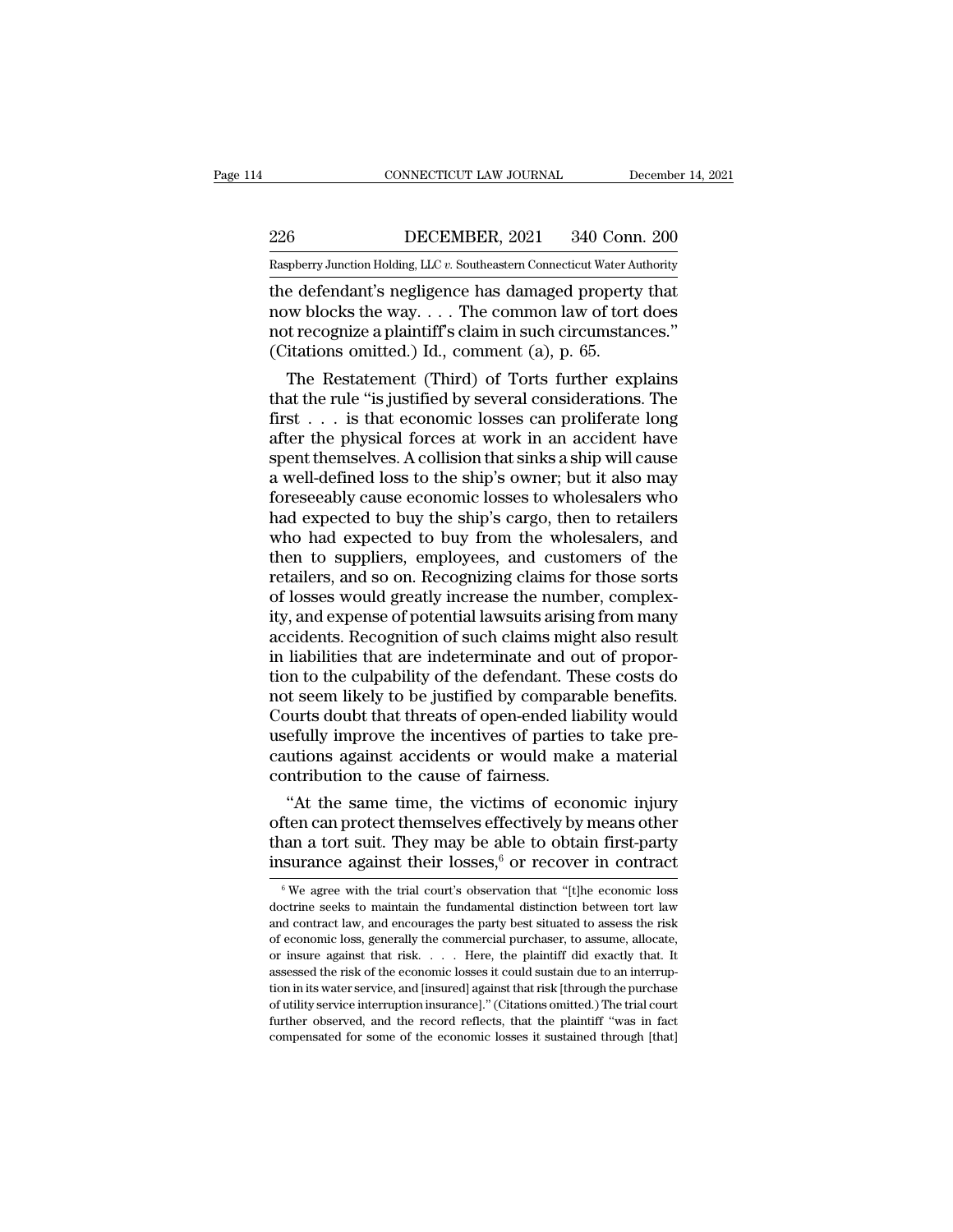14, 2021 CONNECTICUT LAW JOURNAL Page 115<br>340 Conn. 200 DECEMBER, 2021 227<br>Raspberry Junction Holding, LLC v. Southeastern Connecticut Water Authority

Pecember 14, 2021 CONNECTICUT LAW JOURNAL Page 115<br>
240 Conn. 200 DECEMBER, 2021 227<br>
Raspberry Junction Holding, LLC *v.* Southeastern Connecticut Water Authority<br>
from those who do have good claims against the defen-From those who do have good claims against the defendant. Those contractual lines of protection against economialess who averaged are considered application against the defendant. Those contractual lines of protection agai 340 Conn. 200 DECEMBER, 2021 227<br>
Raspberry Junction Holding, LLC v. Southeastern Connecticut Water Authority<br>
from those who do have good claims against the defen-<br>
dant. Those contractual lines of protection against eco-340 Conn. 200 DECEMBER, 2021 227<br>
Raspberry Junction Holding, LLC v. Southeastern Connecticut Water Authority<br>
from those who do have good claims against the defen-<br>
dant. Those contractual lines of protection against eco 340 Conn. 200 DECEMBER, 2021 227<br>
Raspberry Junction Holding, LLC v. Southeastern Connecticut Water Authority<br>
from those who do have good claims against the defen-<br>
dant. Those contractual lines of protection against eco Raspberry Junction Holding, LLC v. Southeastern Connecticut Water Authority<br>from those who do have good claims against the defen-<br>dant. Those contractual lines of protection against eco-<br>nomic loss, where available, are co Example Try Junction Holding, LLC v. Southeastern Connecticut water Authority<br>from those who do have good claims against the defen-<br>dant. Those contractual lines of protection against eco-<br>nomic loss, where available, are from those who do have good claims against the defen-<br>dant. Those contractual lines of protection against eco-<br>nomic loss, where available, are considered preferable<br>to judicial assignments of liability in tort.... The<br>rat dant. Those contractual lines of protection against eco-<br>nomic loss, where available, are considered preferable<br>to judicial assignments of liability in tort. . . . . The<br>rationales just stated are general, and no one of t nomic loss, where available, are considered preferable<br>to judicial assignments of liability in tort. . . . . The<br>rationales just stated are general, and no one of them<br>is conclusive. They prevail by their cumulative force. to judicial assignments of liability in<br>rationales just stated are general, and<br>is conclusive. They prevail by their<br>And while they do not apply equall<br>that arises under this [s]ection, most of<br>claims categorically." (Cita Frances Jase stated are general, and no one of antihican<br>conclusive. They prevail by their cumulative force.<br>nevertheles and a rises under this [s]ection, most courts reject such<br>aims categorically." (Citation omitted; foo of distribution in the solution of the sense of the state of the state and while they do not apply equally to every claim that arises under this [s]ection, most courts reject such claims categorically." (Citation omitted;

rate while and is a special relation, most courts reject such<br>claims categorically." (Citation omitted; footnote<br>added.) Id., comment (b), p. 66.<br>The plaintiff contends, nevertheless, that a number<br>of jurisdictions recogni rata anses ander ans pipecion, most courts reject start<br>claims categorically." (Citation omitted; footnote<br>added.) Id., comment (b), p. 66.<br>The plaintiff contends, nevertheless, that a number<br>of jurisdictions recognize an added.) Id., comment (b), p. 66.<br>The plaintiff contends, nevertheless, that a number<br>of jurisdictions recognize an exception to this general<br>rule when a special relationship exists between the<br>parties. In those cases, the The plaintiff contends, nevertheless, that a number<br>of jurisdictions recognize an exception to this general<br>rule when a special relationship exists between the<br>parties. In those cases, the plaintiff argues, courts have<br>pe The plaintiff contends, nevertheless, that a number<br>of jurisdictions recognize an exception to this general<br>rule when a special relationship exists between the<br>parties. In those cases, the plaintiff argues, courts have<br>per of jurisdictions recognize an exception to this general<br>rule when a special relationship exists between the<br>parties. In those cases, the plaintiff argues, courts have<br>permitted recovery when "the plaintiff was an intended<br> rule when a special relationship exists between the<br>parties. In those cases, the plaintiff argues, courts have<br>permitted recovery when "the plaintiff was an intended<br>beneficiary of a particular transaction but was harmed<br>b parties. In those cases, the plaintiff argues, courts have<br>permitted recovery when "the plaintiff was an intended<br>beneficiary of a particular transaction but was harmed<br>by the defendant's negligence in carrying it out"; permitted recovery when "the plaintiff was an intended<br>beneficiary of a particular transaction but was harmed<br>by the defendant's negligence in carrying it out"; *South-*<br>*ern California Gas Leak Cases*, supra, 7 Cal. 5th 4 beneficiary of a particular transaction but was harmed<br>by the defendant's negligence in carrying it out"; South-<br>ern California Gas Leak Cases, supra, 7 Cal. 5th 400;<br>or when "a special and narrowly defined relationship<br>c by the defendant's negligence in carrying it out"; South-<br>ern California Gas Leak Cases, supra, 7 Cal. 5th 400;<br>or when "a special and narrowly defined relationship<br>can be established between the tortfeasor and a plaintif ern California Gas Leak Cases, supra, 7 Cal. 5th 400;<br>or when "a special and narrowly defined relationship<br>can be established between the tortfeasor and a plaintiff<br>who was deprived of an economic benefit  $\dots$ . In<br>cases o or when "a special and narrowly defined relationship<br>can be established between the tortfeasor and a plaintiff<br>who was deprived of an economic benefit  $\dots$ . In<br>cases of that nature, the duty exists because of the<br>special can be established between the tortfeasor and a plaintiff<br>who was deprived of an economic benefit  $\dots$ . In<br>cases of that nature, the duty exists because of the<br>special relationship. The special class of plaintiffs<br>involve special relationship. The special class of plaintiffs<br>involved in those cases were particularly foreseeable<br>to the tortfeasor, and the economic losses were proxi-<br>mately caused by the tortfeasor's negligence." Aikens<br>insur involved in those cases were particularly foreseeable<br>to the tortfeasor, and the economic losses were proxi-<br>mately caused by the tortfeasor's negligence." Aikens<br>insurance [policy]," only "not enough to cover its losses,

to the tortfeasor, and the economic losses were proximately caused by the tortfeasor's negligence." Aikens<br>insurance [policy]," only "not enough to cover its losses, which led to the<br>commencement of this action." Finally, mately caused by the tortfeasor's negligence." Aikens<br>
insurance [policy]," only "not enough to cover its losses, which led to the<br>
commencement of this action." Finally, the court noted that the defendant's<br>
rules governi notice, to shut off the water in its mains for the water and which led to the commencement of this action." Finally, the court noted that the defendant's rules governing water service, which are incorporated by reference i insurance [policy]," only "not enough to cover its losses, which led to the commencement of this action." Finally, the court noted that the defendant's rules governing water service, which are incorporated by reference int commencement of this action." Finally, the court noted that the defendant's rules governing water service, which are incorporated by reference into the parties' contract, reserve the right of the defendant "at any time, wi customers where we respect to the defendant "at any time, without notice, to shut off the water in its mains for the purpose of making repairs or . . . for other purposes." Southeastern Connecticut Water Authority, supra. Figure 1.1 and the number and the defendant "at any time, without notice, to shut off the water in its mains for the purpose of making repairs or . . . for other purposes." Southeastern Connecticut Water Authority, supra. paration to shut off the water in its mains for the purpose of making repairs or  $\dots$  for other purposes." Southeastern Connecticut Water Authority, supra. As the trial court aptly noted, this provision put "the defendant notice, to shut off the water in its mains for the purpose of making repairs or . . . for other purposes." Southeastern Connecticut Water Authority, supra. As the trial court aptly noted, this provision put "the defendant supra. As the trial court aptly noted, this provision put "the defendant's customers . . . on notice that they should obtain utility service interruption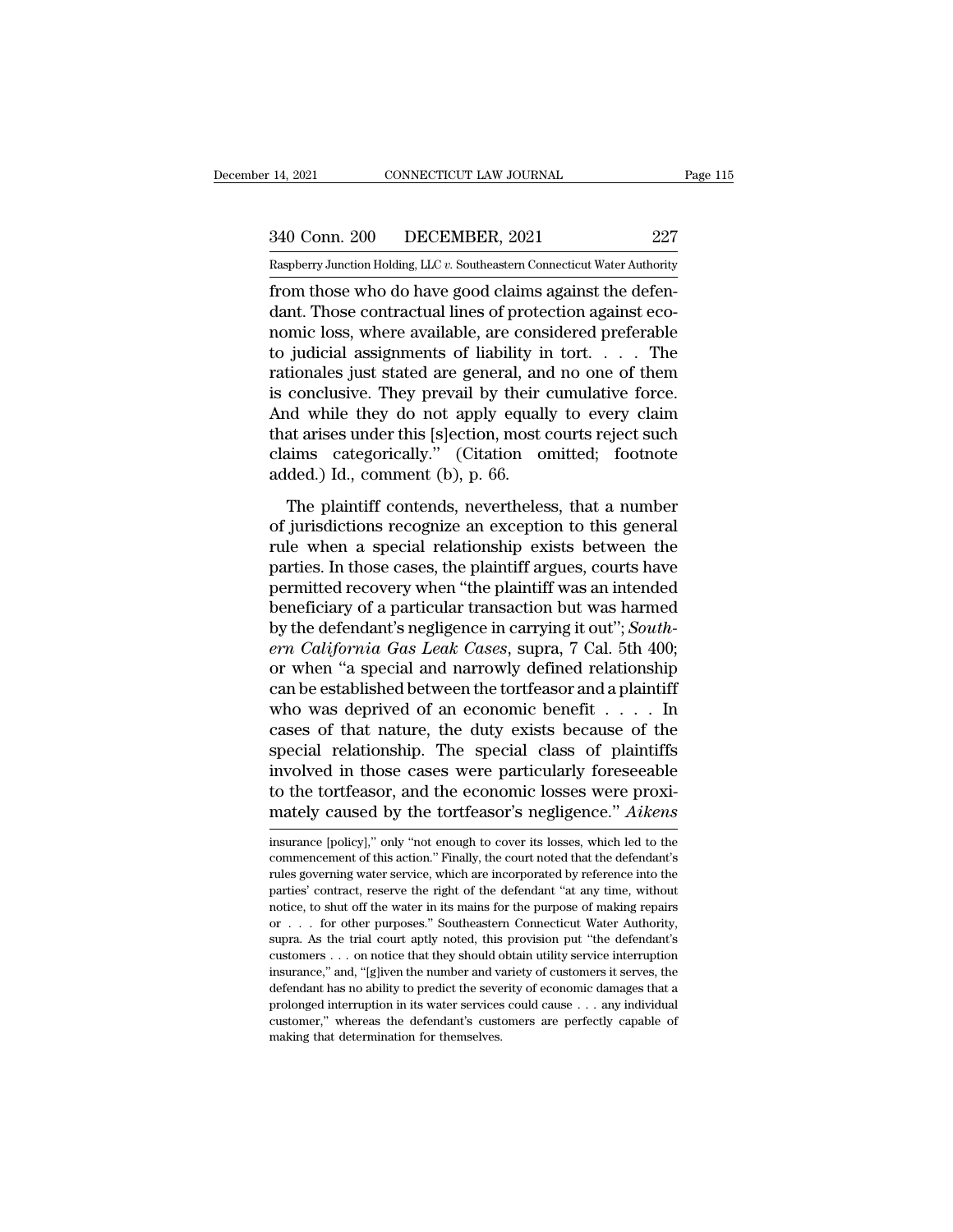EXECUTE CONNECTICUT LAW JOURNAL December 14, 2021<br>228 DECEMBER, 2021 340 Conn. 200<br>Raspberry Junction Holding, LLC v. Southeastern Connecticut Water Authority

CONNECTICUT LAW JOURNAL December 14, 2021<br>
228 DECEMBER, 2021 340 Conn. 200<br>
Raspberry Junction Holding, LLC *v.* Southeastern Connecticut Water Authority<br>
v. *Debow*, 208 W. Va. 486, 500, 541 S.E.2d 576 (2000); cONNECTICUT LAW JOURNAL December 14, 2<br>
228 DECEMBER, 2021 340 Conn. 200<br>
Raspberry Junction Holding, LLC v. Southeastern Connecticut Water Authority<br>
v. *Debow*, 208 W. Va. 486, 500, 541 S.E.2d 576 (2000);<br>
see also *Lips* EXECTED 2021 2340 Conn. 200<br>
Supplemy Junction Holding, LLC v. Southeastern Connecticut Water Authority<br>
1998 v. 200 W. Va. 486, 500, 541 S.E.2d 576 (2000);<br>
See also *Lips* v. *Scottsdale Healthcare Corp.*, 224 Ariz.<br>
266 228 DECEMBER, 2021 340 Conn. 200<br>
Raspberry Junction Holding, LLC v. Southeastern Connecticut Water Authority<br>
v. *Debow*, 208 W. Va. 486, 500, 541 S.E.2d 576 (2000);<br>
see also *Lips* v. *Scottsdale Healthcare Corp.*, 224 228 DECEMBER, 2021 340 Conn. 200<br>
Raspberry Junction Holding, LLC v. Southeastern Connecticut Water Authority<br>
v. *Debow*, 208 W. Va. 486, 500, 541 S.E.2d 576 (2000);<br>
see also *Lips* v. *Scottsdale Healthcare Corp.*, 224 Examples and Construction Holding, LLC v. Southeastern Connecticut Water Authority<br>
v. Debow, 208 W. Va. 486, 500, 541 S.E.2d 576 (2000);<br>
see also *Lips* v. *Scottsdale Healthcare Corp.*, 224 Ariz.<br>
266, 268, 229 P.3d 10 Example From Holding, LLC v. Southeastern Connecticut Water Authority<br>
v. *Debow*, 208 W. Va. 486, 500, 541 S.E.2d 576 (2000);<br>
see also *Lips* v. *Scottsdale Healthcare Corp.*, 224 Ariz.<br>
266, 268, 229 P.3d 1008 (2010) ( v. *Debow*, 208 W. Va. 486, 500, 541 S.E.2d 576 (2000);<br>see also *Lips* v. *Scottsdale Healthcare Corp*., 224 Ariz.<br>266, 268, 229 P.3d 1008 (2010) ("Courts have not recog-<br>nized a general duty to exercise reasonable care f see also *Lips* v. *Scottsdale Healthcare Corp.*, 224 Ariz.<br>266, 268, 229 P.3d 1008 (2010) ("Courts have not recognized a general duty to exercise reasonable care for the<br>purely economic well-being of others, as distinguis 266, 268, 229 P.3d 1008 (2010) ("Courts have not recognized a general duty to exercise reasonable care for the<br>purely economic well-being of others, as distinguished<br>from their physical safety or the physical safety of the nized a general duty to exercise reasonable care for the<br>purely economic well-being of others, as distinguished<br>from their physical safety or the physical safety of their<br>property. . . . . This reticence reflects concerns purely economic well-being of others, as distinguished<br>from their physical safety or the physical safety of their<br>property. . . . . This reticence reflects concerns to<br>avoid imposing onerous and possibly indeterminate liafrom their physical safety or the physical safety of their<br>property. . . . . This reticence reflects concerns to<br>avoid imposing onerous and possibly indeterminate lia-<br>bility on defendants and undesirably burdening courts property. . . . . This reticence reflects concerns to<br>avoid imposing onerous and possibly indeterminate lia-<br>bility on defendants and undesirably burdening courts<br>with litigation. . . . Consequently, commentators have<br>reco avoid imposing onerous and possibly inde<br>bility on defendants and undesirably burd<br>with litigation. . . . Consequently, comme<br>recognized that liability for negligence [in . . . must depend upon the existence of<br>reasons fo Ity on detendants and undestrably burdening courts<br>th litigation. . . . Consequently, commentators have<br>cognized that liability for negligence [in such cases]<br>. must depend upon the existence of some special<br>assons for fin with inigation.  $\ldots$  Consequentry, commentators have<br>recognized that liability for negligence [in such cases]<br> $\ldots$  must depend upon the existence of some special<br>reasons for finding a duty of care." (Citations omitted;<br>

The cognized that hability for hegigence [in such cases]<br>
... must depend upon the existence of some special<br>
reasons for finding a duty of care." (Citations omitted;<br>
internal quotation marks omitted.)).<br>
The plaintiff ar The parties of finding a duty of care." (Citations omitted;<br>internal quotation marks omitted.)).<br>The plaintiff argues that a special relationship existed<br>between the parties in the present case by virtue of the<br>"imbalance reasons for miding a duty of care. (Chanons ontited,<br>internal quotation marks omitted.)).<br>The plaintiff argues that a special relationship existed<br>between the parties in the present case by virtue of the<br>"imbalance of powe The plaintiff argues that a special relationship existed<br>between the parties in the present case by virtue of the<br>"imbalance of power" between them, as evidenced by<br>the parties' water service agreement, which the plaintif The plaintiff argues that a special relationship existed<br>between the parties in the present case by virtue of the<br>"imbalance of power" between them, as evidenced by<br>the parties' water service agreement, which the plaintif between the parties in the present case by virtue of the "imbalance of power" between them, as evidenced by the parties' water service agreement, which the plaintiff argues "[is] really an adhesion contract  $\ldots$ ." The pl "imbalance of power" between them, as evidenced by<br>the parties' water service agreement, which the plaintiff<br>argues "[is] really an adhesion contract  $\dots$ ." The<br>plaintiff further argues that its losses were particularly<br>f the parties' water service agreement<br>argues "[is] really an adhesion cor<br>plaintiff further argues that its losse<br>foreseeable to the defendant becau<br>understood that hotels require a q<br>water to provide "comfort and cla<br>guest gues [is] reany an addesion contract  $\ldots$  . The aintiff further argues that its losses were particularly reseeable to the defendant because it is universally derstood that hotels require a constant supply of ater to prov plantificant ruther argues that its losses were particularly<br>foreseeable to the defendant because it is universally<br>understood that hotels require a constant supply of<br>water to provide "comfort and cleanliness" to their<br>gu

remotes the understood that hotels require a constant supply of water to provide "comfort and cleanliness" to their guests. We are not persuaded.<br>Indeed, the plaintiff has not cited a single case in which a special relatio maerstood that hotels require a constant supply of<br>water to provide "comfort and cleanliness" to their<br>guests. We are not persuaded.<br>Indeed, the plaintiff has not cited a single case in<br>which a special relationship was fou water to provide conflort and clearniness to their<br>guests. We are not persuaded.<br>Indeed, the plaintiff has not cited a single case in<br>which a special relationship was found to exist on<br>remotely similar facts. As is evident Indeed, the plaintiff has not cited a single case in<br>which a special relationship was found to exist on<br>remotely similar facts. As is evident from each of the<br>cases cited in the plaintiff's appellate brief, courts have<br>fou Indeed, the plaintiff has not cited a single case in<br>which a special relationship was found to exist on<br>remotely similar facts. As is evident from each of the<br>cases cited in the plaintiff's appellate brief, courts have<br>fou which a special relationship was found to exist on<br>remotely similar facts. As is evident from each of the<br>cases cited in the plaintiff's appellate brief, courts have<br>found a special relationship to exist between the parti remotely similar facts. As is evident from each of the cases cited in the plaintiff's appellate brief, courts have found a special relationship to exist between the parties when the plaintiff was either the intended benef cases cited in the plaintiff's appellate brief, courts have<br>found a special relationship to exist between the parties<br>when the plaintiff was either the intended beneficiary<br>of a particular transaction or was physically sit found a special relationship to exist between the parties<br>when the plaintiff was either the intended beneficiary<br>of a particular transaction or was physically situated<br>within the zone of risk created by the defendant's neg when the plaintiff was either the intended beneficiary<br>of a particular transaction or was physically situated<br>within the zone of risk created by the defendant's negli-<br>gence such as to make the plaintiff's economic losses<br> of a particular transaction or was physically situated<br>within the zone of risk created by the defendant's negli-<br>gence such as to make the plaintiff's economic losses<br>particularly foreseeable to the defendant. See, e.g.,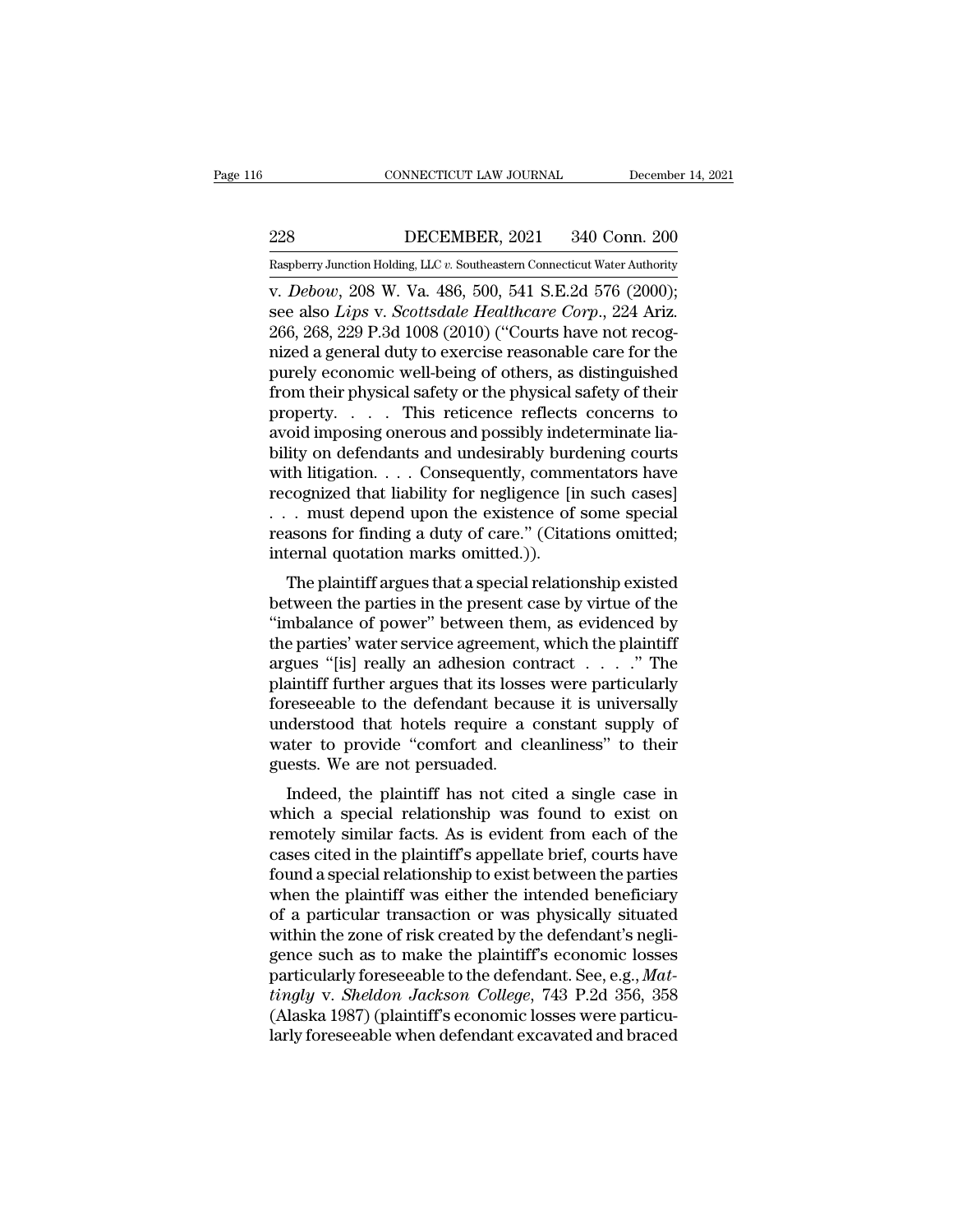14, 2021 CONNECTICUT LAW JOURNAL Page 117<br>340 Conn. 200 DECEMBER, 2021 229<br>Raspberry Junction Holding, LLC v. Southeastern Connecticut Water Authority

Pecember 14, 2021 CONNECTICUT LAW JOURNAL Page 117<br>
240 Conn. 200 DECEMBER, 2021 229<br>
Raspberry Junction Holding, LLC *v.* Southeastern Connecticut Water Authority<br>
a trench so plaintiff's employees could perform work 14, 2021 CONNECTICUT LAW JOURNAL Page 117<br>
340 Conn. 200 DECEMBER, 2021 229<br>
Raspberry Junction Holding, LLC v. Southeastern Connecticut Water Authority<br>
a trench so plaintiff's employees could perform work<br>
and trench sub 340 Conn. 200 DECEMBER, 2021 229<br>
Raspberry Junction Holding, LLC v. Southeastern Connecticut Water Authority<br>
a trench so plaintiff's employees could perform work<br>
and trench subsequently collapsed on three employees,<br>
ca 340 Conn. 200 DECEMBER, 2021 229<br>
Raspberry Junction Holding, LLC v. Southeastern Connecticut Water Authority<br>
a trench so plaintiff's employees could perform work<br>
and trench subsequently collapsed on three employees,<br>
c 229<br>
Raspberry Junction Holding, LLC v. Southeastern Connecticut Water Authority<br>
a trench so plaintiff's employees could perform work<br>
and trench subsequently collapsed on three employees,<br>
causing plaintiff to incur busi *lines of the Solian 250 DECEMERR, 2521*<br> *Raspberry Junction Holding, LLC v. Southeastern Connecticut Water Authority*<br>
a trench so plaintiff's employees could perform work<br>
and trench subsequently collapsed on three empl Easpberry Junction Holding, LLC v. Southeastern Connecticut Water Authority<br>
a trench so plaintiff's employees could perform work<br>
and trench subsequently collapsed on three employees,<br>
causing plaintiff to incur business a trench so plaintiff's employees could perform work<br>and trench subsequently collapsed on three employees,<br>causing plaintiff to incur business losses due to injured<br>employees' absence from work); *People Express Air-<br>lines* and trench subsequently collapsed on three employees,<br>causing plaintiff to incur business losses due to injured<br>employees' absence from work); *People Express Air-<br>lines, Inc.* v. *Consolidated Rail Corp.*, 100 N.J. 246,<br>2 causing plaintiff to incur business losses due to injure<br>employees' absence from work); *People Express Ai*<br>*lines, Inc.* v. *Consolidated Rail Corp.*, 100 N.J. 24<br>248–49, 495 A.2d 107 (1985) (airline's commercial loss<br>res phoyees absence from work), *Feople Express Atr-*<br>les, *Inc.* v. *Consolidated Rail Corp.*, 100 N.J. 246,<br>8–49, 495 A.2d 107 (1985) (airline's commercial losses<br>sulting from forced cancellation of flights due to<br>emical lea *ernes, Tnc. v. Consortanted Katt Corp.*, Too N.J. 240,<br>248–49, 495 A.2d 107 (1985) (airline's commercial losses<br>resulting from forced cancellation of flights due to<br>chemical leak in railroad yard adjacent to airport were<br>

 $245-48$ ,  $485$  A.2d for (1865) (all line s conflicted fosses resulting from forced cancellation of flights due to chemical leak in railroad yard adjacent to airport were particularly foreseeable to defendant railroad).<br>A resulting front forced cancellation of fights due to<br>chemical leak in railroad yard adjacent to airport were<br>particularly foreseeable to defendant railroad).<br>As the California Supreme Court explained in South-<br>ern Californ chemical leak in Tambad yard adjacent to alrport were<br>particularly foreseeable to defendant railroad).<br>As the California Supreme Court explained in *South-*<br>*ern California Gas Leak Cases*, which also is cited in<br>the plain particularly foreseeable to defendant ramboat).<br>
As the California Supreme Court explained in *South-*<br> *ern California Gas Leak Cases*, which also is cited in<br>
the plaintiff's brief: "What we mean by special relation-<br>
sh As the California Supreme Court explained in *South-*<br>*ern California Gas Leak Cases*, which also is cited in<br>the plaintiff's brief: "What we mean by special relation-<br>ship is that the plaintiff was an intended beneficiary ern California Gas Leak Cases, which also is cited in<br>the plaintiff's brief: "What we mean by special relation-<br>ship is that the plaintiff was an intended beneficiary of<br>a particular transaction but was harmed by the defen the plaintiff's brief: "What we mean by special relationship is that the plaintiff was an intended beneficiary of a particular transaction but was harmed by the defendant's negligence in carrying it out. Take, for example, ship is that the plaintiff was an intended beneficiary of<br>a particular transaction but was harmed by the defen-<br>dant's negligence in carrying it out. Take, for example,<br> $Biakanja$  v. Irving [49 Cal. 2d 647, 320 P.2d 16 (1958)] a particular transaction but was harmed by the defendant's negligence in carrying it out. Take, for example,  $Biakanja$  v.  $Irving$  [49 Cal. 2d 647, 320 P.2d 16 (1958)]. There, we held that the intended beneficiary of a will coul dant's negligence in carrying it out. Take, for example,<br> *Biakanja* v. *Irving* [49 Cal. 2d 647, 320 P.2d 16 (1958)].<br>
There, we held that the intended beneficiary of a will<br>
could recover for assets she would have receiv *Biakanja* v. *Irving* [49 Cal. 2d 647, 320 P.2d 16 (1958)].<br>There, we held that the intended beneficiary of a will<br>could recover for assets she would have received if the<br>notary had not been negligent in preparing the do There, we held that the intended beneficiary of a will<br>could recover for assets she would have received if the<br>notary had not been negligent in preparing the docu-<br>ment. . . . A special relationship existed between the<br>in could recover for assets she would have received if the<br>notary had not been negligent in preparing the docu-<br>ment. . . . A special relationship existed between the<br>intended beneficiary and the notary in *Biakanja*, we<br>emp notary had not been negligent in preparing the document. . . . A special relationship existed between the intended beneficiary and the notary in *Biakanja*, we emphasized, because the end and aim of the transaction betwee ment. . . . A special relationship existed between the<br>intended beneficiary and the notary in *Biakanja*, we<br>emphasized, because the end and aim of the transaction<br>between the nonparty decedent and the notary [were] to<br>ens emphasized, because the end and aim of the transaction<br>between the nonparty decedent and the notary [were] to<br>ensure that the decedent's estate passed to the intended<br>beneficiary." (Citation omitted; internal quotation<br>mar between the nonparty decedent and the notary [were] to<br>ensure that the decedent's estate passed to the intended<br>beneficiary." (Citation omitted; internal quotation<br>marks omitted.) *Southern California Gas Leak Cases*,<br>supr leak). Itenciary. (Chanon omitted, internal quotation<br>arks omitted.) Southern California Gas Leak Cases,<br>pra, 7 Cal. 5th 400; see id. (plaintiff business owners<br>uid not recover economic losses resulting from<br>recel closure of thei marks onlined.) Southern Catyornia Gas Leak Cases,<br>supra, 7 Cal. 5th 400; see id. (plaintiff business owners<br>could not recover economic losses resulting from<br>forced closure of their businesses due to massive gas<br>leak).<br>It

Supra, 7 Car. 5th 400, see id. (plaintiff business owners<br>
could not recover economic losses resulting from<br>
forced closure of their businesses due to massive gas<br>
leak).<br>
It is clear, moreover, that to be particularly for could not recover economic losses resulting from<br>forced closure of their businesses due to massive gas<br>leak).<br>It is clear, moreover, that to be particularly foresee-<br>able within the meaning of the exception means that<br>"the particularly foreseed to sure of their businesses due to massive gas<br>leak).<br>It is clear, moreover, that to be particularly foresee-<br>able within the meaning of the exception means that<br>"the particular plaintiff is affected reak).<br>It is clear, moreover, that to be particularly foresee-<br>able within the meaning of the exception means that<br>"the particular plaintiff is affected differently from soci-<br>ety in general [and the plaintiff's economic l It is clear, moreover, that to be particularly foresee-<br>able within the meaning of the exception means that<br>"the particular plaintiff is affected differently from soci-<br>ety in general [and the plaintiff's economic losses w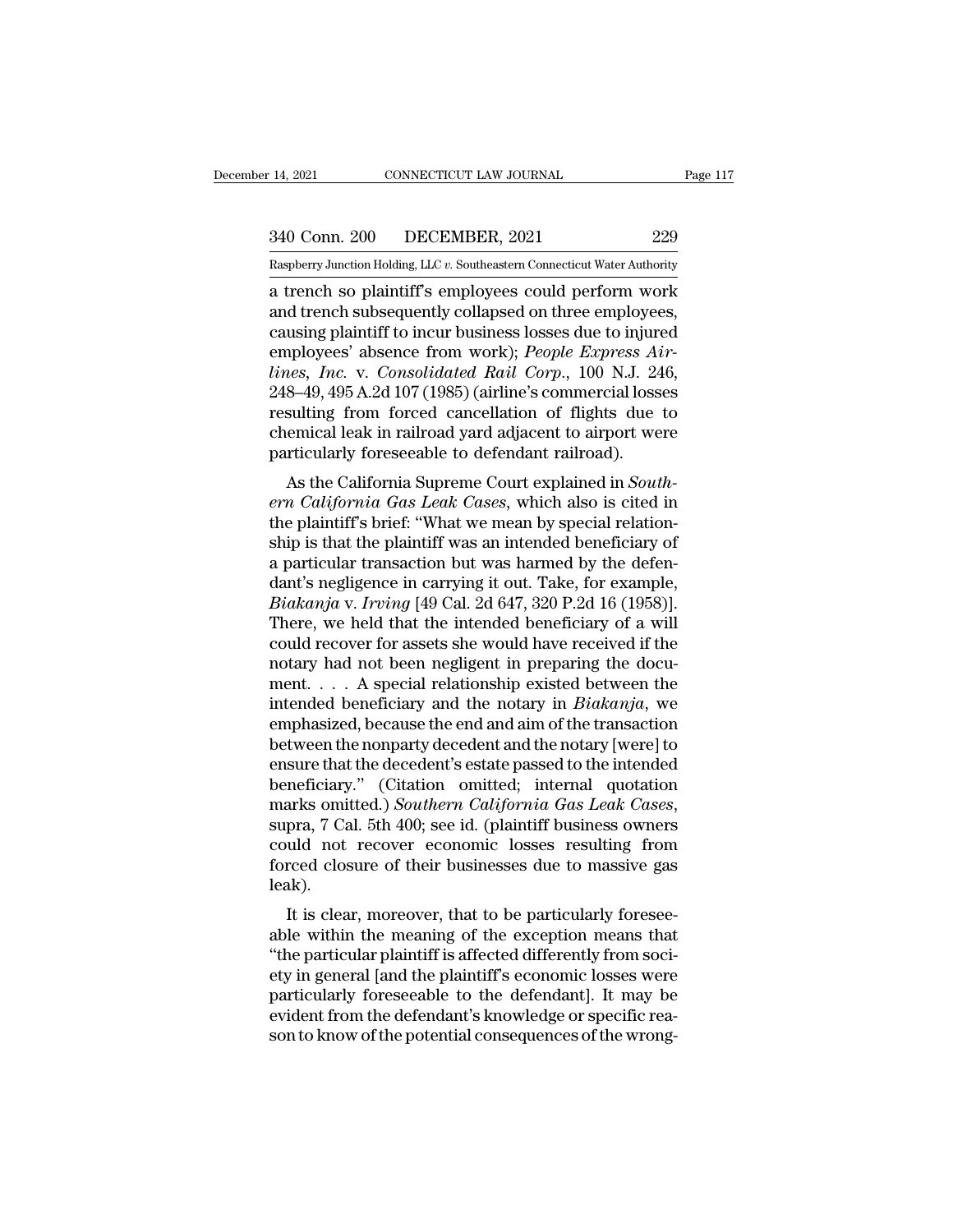EXECUTE CONNECTICUT LAW JOURNAL December 14, 2021<br>230 DECEMBER, 2021 340 Conn. 200<br>Raspberry Junction Holding, LLC v. Southeastern Connecticut Water Authority

CONNECTICUT LAW JOURNAL December 14, 2021<br>230 DECEMBER, 2021 340 Conn. 200<br>Raspberry Junction Holding, LLC *v.* Southeastern Connecticut Water Authority<br>doing, the persons likely to be injured, and the damages CONNECTICUT LAW JOURNAL December 14, 2021<br>
230 DECEMBER, 2021 340 Conn. 200<br>
Raspberry Junction Holding, LLC v. Southeastern Connecticut Water Authority<br>
doing, the persons likely to be injured, and the damages<br>
likely to DECEMBER, 2021 340 Conn. 200<br>
Raspberry Junction Holding, LLC v. Southeastern Connecticut Water Authority<br>
doing, the persons likely to be injured, and the damages<br>
likely to be suffered.'' *Aikens* v. *Debow*, supra, 208  $\frac{230}{\text{Raspberry Junction Hodg, LLC } v.$  Southeastern Connecticut Water Authority doing, the persons likely to be injured, and the damages likely to be suffered." Aikens v. Debow, supra, 208 W. Va. 499. Suffice it to say that the plaint 230 DECEMBER, 2021 340 Conn. 200<br>
Raspberry Junction Holding, LLC  $v$ . Southeastern Connecticut Water Authority<br>
doing, the persons likely to be injured, and the damages<br>
likely to be suffered." Aikens v. Debow, supra, 20 Examples and the defendant that would bring the present case in a party's doing, the persons likely to be injured, and the damages likely to be suffered." Aikens v. Debow, supra, 208 W.<br>Va. 499. Suffice it to say that the Easpberry Junction Holding, LLC v. Southeastern Connecticut Water Authority<br>
doing, the persons likely to be injured, and the damages<br>
likely to be suffered." Aikens v. Debow, supra, 208 W.<br>
Va. 499. Suffice it to say tha doing, the persons likely to be injured, and the damages<br>likely to be suffered." *Aikens v. Debow*, supra, 208 W.<br>Va. 499. Suffice it to say that the plaintiff has not identi-<br>fied any attribute of the relationship between likely to be suffered." *Aikens* v. *Debow*, supra, 208 W.<br>Va. 499. Suffice it to say that the plaintiff has not identi-<br>fied any attribute of the relationship between itself and<br>the defendant that would bring the present Va. 499. Suffice it to say that the plaintiff has not identified any attribute of the relationship between itself and the defendant that would bring the present case into the "extremely limited group of cases [in which] th fied any attribute of the relationship between itself and<br>the defendant that would bring the present case into<br>the "extremely limited group of cases [in which] the<br>law of negligence extends its protections to a party's<br>eco the defendant that would bring the present case into<br>the "extremely limited group of cases [in which] the<br>law of negligence extends its protections to a party's<br>economic interest." (Internal quotation marks omitted.)<br>*Blah* the "extremely limited group of cases [in which] the<br>law of negligence extends its protections to a party's<br>economic interest." (Internal quotation marks omitted.)<br>*Blahd* v. *Richard B. Smith*, *Inc.*, 141 Idaho 296, 301, law of negligence extends its protections to a party's<br>economic interest." (Internal quotation marks omitted.)<br>Blahd v. Richard B. Smith, Inc., 141 Idaho 296, 301,<br>108 P.3d 996 (2005). The plaintiff is simply one of thou-<br> economic interest." (Internal quotation marks omitted.)<br>Blahd v. Richard B. Smith, Inc., 141 Idaho 296, 301,<br>108 P.3d 996 (2005). The plaintiff is simply one of thou-<br>sands of customers throughout southeastern Connecti-<br>cu Blahd v. Richard B. Smith, Inc., 141 Idaho 296, 301, 108 P.3d 996 (2005). The plaintiff is simply one of thousands of customers throughout southeastern Connecticut who subscribe to the defendant's water service. The plaint 108 P.3d 996 (2005). The plaintiff is simply one of thousands of customers throughout southeastern Connecticut who subscribe to the defendant's water service. The plaintiff's assertions to the contrary notwithstanding, the sands of customers throughout southeastern Connecticut who subscribe to the defendant's water service. The plaintiff's assertions to the contrary notwithstanding, there is nothing to suggest that a water outage affects the cut who subscribe to the defendant's water service. The plaintiff's assertions to the contrary notwithstanding, there is nothing to suggest that a water outage affects the plaintiff materially differently from any of the d plaintiff's assertions to the contrary notwithstanding,<br>there is nothing to suggest that a water outage affects<br>the plaintiff materially differently from any of the defen-<br>dant's other customers in the restaurant and hospi there is nothing to suggest that a water outage affects<br>the plaintiff materially differently from any of the defen-<br>dant's other customers in the restaurant and hospitality<br>industry, or that, based on the defendant's speci the plaintiff materially differently from any of the defendant's other customers in the restaurant and hospitality industry, or that, based on the defendant's specific knowledge of the plaintiff's business, the plaintiff's dant's other customers in the restaurant and hospitality<br>industry, or that, based on the defendant's specific<br>knowledge of the plaintiff's business, the plaintiff's<br>losses, in contrast to those of other customers, were<br>par industry, or that, based on the defendant's specific<br>knowledge of the plaintiff's business, the plaintiff's<br>losses, in contrast to those of other customers, were<br>particularly foreseeable and calculable to the defen-<br>dant. knowledge of the plaintiff's business, the plaintiff's<br>losses, in contrast to those of other customers, were<br>particularly foreseeable and calculable to the defen-<br>dant. Accordingly, we reject the plaintiff's contention<br>tha losses, in contrast to th<br>particularly foreseeable<br>dant. Accordingly, we re<br>that the fourth factor fa<br>present case falls within<br>rule barring recovery of<br>as the present one.<br>In light of the foregoi Internative of the determined that the trial<br>Int. Accordingly, we reject the plaintiff's contention<br>at the fourth factor favors the plaintiff because the<br>esent case falls within an exception to the general<br>le barring recov dant. Accordingly, we reject the plaintiff because the<br>that the fourth factor favors the plaintiff because the<br>present case falls within an exception to the general<br>rule barring recovery of economic losses in cases such<br>as

suppresent case falls within an exception to the general<br>rule barring recovery of economic losses in cases such<br>as the present one.<br>In light of the foregoing, we conclude that the trial<br>court correctly determined that publ present case rans whill all except<br>rule barring recovery of economic lo<br>as the present one.<br>In light of the foregoing, we conc<br>court correctly determined that publ<br>support the imposition of a duty on th<br>the circumstances o the present one.<br>In light of the foregoing, we court correctly determined that p<br>pport the imposition of a duty one circumstances of this case.<br>The judgment is affirmed.<br>In this opinion ROBINSON, C. In light of the foregoing, we conclude that the trial<br>urt correctly determined that public policy does not<br>pport the imposition of a duty on the defendant under<br>e circumstances of this case.<br>The judgment is affirmed.<br>In th court correctly determined that public policy does not<br>support the imposition of a duty on the defendant under<br>the circumstances of this case.<br>The judgment is affirmed.<br>In this opinion ROBINSON, C. J., and McDONALI<br>D'AURIA

Free judgment is affirmed.<br>
In this opinion ROBINSON, C. J., and McDONALD,<br>
AURIA, MULLINS and KAHN, Js., concurred.<br>
ECKER, J., concurring. I concur in the result reached<br>
the majority, but I write separately to express m The judgment is affirmed.<br>
In this opinion ROBINSON, C. J., and McDONALD,<br>
D'AURIA, MULLINS and KAHN, Js., concurred.<br>
ECKER, J., concurring. I concur in the result reached<br>
by the majority, but I write separately to expre In this opinion ROBINSON, C. J., and McDONALD,<br>D'AURIA, MULLINS and KAHN, Js., concurred.<br>ECKER, J., concurring. I concur in the result reached<br>by the majority, but I write separately to express my<br>view that we have starte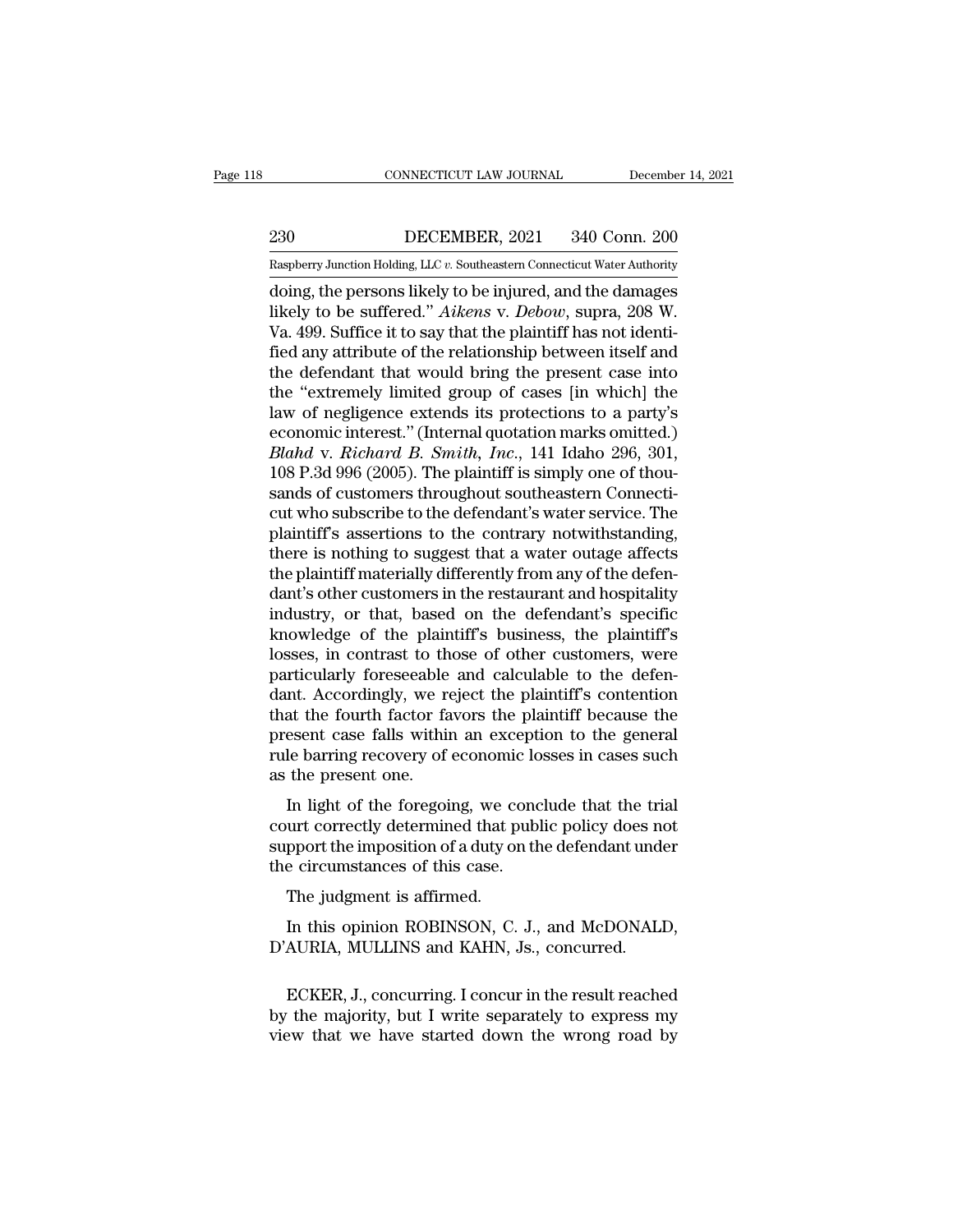14, 2021 CONNECTICUT LAW JOURNAL Page 119<br>340 Conn. 200 DECEMBER, 2021 231<br>Raspberry Junction Holding, LLC v. Southeastern Connecticut Water Authority 14, 2021 CONNECTICUT LAW JOURNAL Page 119<br>
231 Conn. 200 DECEMBER, 2021 231<br>
Raspberry Junction Holding, LLC *v.* Southeastern Connecticut Water Authority<br>
deciding economic loss cases using what the majority

14, 2021 CONNECTICUT LAW JOURNAL Page 119<br>
340 Conn. 200 DECEMBER, 2021 231<br>
Raspberry Junction Holding, LLC v. Southeastern Connecticut Water Authority<br>
deciding economic loss cases using what the majority<br>
accurately ref 340 Conn. 200 DECEMBER, 2021 231<br>
Raspberry Junction Holding, LLC v. Southeastern Connecticut Water Authority<br>
deciding economic loss cases using what the majority<br>
accurately refers to as "the well established [four facto 340 Conn. 200 DECEMBER, 2021 231<br>
Raspberry Junction Holding, LLC v. Southeastern Connecticut Water Authority<br>
deciding economic loss cases using what the majority<br>
accurately refers to as "the well established [four facto 340 Conn. 200 DECEMBER, 2021 231<br>
Raspberry Junction Holding, LLC v. Southeastern Connecticut Water Authority<br>
deciding economic loss cases using what the majority<br>
accurately refers to as "the well established [four fact Example 1222. The interaction Holding, LLC v. Southeastern Connecticut Water Authority<br>deciding economic loss cases using what the majority<br>accurately refers to as "the well established [four factor,<br>duty] test first arti Example presented in though the set of the set of that cases is a set of the well established [four factor, duty] test first articulated in *Jaworski* v. *Kiernan*, 241 Conn. 399, 404, 696 A.2d 332 (1997) . . . . " That t deciding economic loss cases using what the majority<br>accurately refers to as "the well established [four factor,<br>duty] test first articulated in  $Jaworski$  v. Kiernan, 241<br>Conn. 399, 404, 696 A.2d 332 (1997) . . . . ." That t accurately refers to as "the well established [four factor,<br>duty] test first articulated in Jaworski v. Kiernan, 241<br>Conn. 399, 404, 696 A.2d 332 (1997) . . . . ." That test<br>may have been helpful for resolving the idiosyn duty] test first articulated in *Jaworski* v. *Kiernan*, 241<br>Conn. 399, 404, 696 A.2d 332 (1997) . . . . " That test<br>may have been helpful for resolving the idiosyncratic<br>issue presented in that case, namely, whether part Conn. 399, 404, 696 A.2d 332 (1997)  $\ldots$  ." That test<br>may have been helpful for resolving the idiosyncratic<br>issue presented in that case, namely, whether partici-<br>pants in a team contact sport owe each other a duty<br>of ca may have been helpful for resolving the idiosyncratic<br>issue presented in that case, namely, whether partici-<br>pants in a team contact sport owe each other a duty<br>of care, but it has limited applicability outside of that<br>con issue presented in that case, namely, whether partici-<br>pants in a team contact sport owe each other a duty<br>of care, but it has limited applicability outside of that<br>context. The *Jaworski* test is particularly ill-suited pants in a team contact sport owe each other a duty<br>of care, but it has limited applicability outside of that<br>context. The *Jaworski* test is particularly ill-suited to<br>a case like the present one, which involves economic<br> of care, but it has limited applicability outside of that<br>context. The *Jaworski* test is particularly ill-suited to<br>a case like the present one, which involves economic<br>loss unaccompanied by personal injury or property<br>da context. The *Jaworski* test is particularly ill-suited to<br>a case like the present one, which involves economic<br>loss unaccompanied by personal injury or property<br>damage, and raises very different policy and doctrinal<br>issue a case like the present one, which involves economic<br>loss unaccompanied by personal injury or property<br>damage, and raises very different policy and doctrinal<br>issues from those confronted in *Jaworski*. Unfortu-<br>nately, a f loss unaccompanied by personal injury or property<br>damage, and raises very different policy and doctrinal<br>issues from those confronted in *Jaworski*. Unfortu-<br>nately, a formulation that was fabricated for narrow<br>application damage, and raises very different policy and doctrinal<br>issues from those confronted in *Jaworski*. Unfortu-<br>nately, a formulation that was fabricated for narrow<br>application in one specific and peculiar context nearly<br>twent issues from those confronted in *Jaworski*. Unfortunately, a formulation that was fabricated for narrow application in one specific and peculiar context nearly twenty-five years ago has since been uncritically adopted by nately, a formulation that was fabricated for narrow<br>application in one specific and peculiar context nearly<br>twenty-five years ago has since been uncritically<br>adopted by this court as a one-size-fits-all test for decid-<br>in application in one specific and peculiar context nearly<br>twenty-five years ago has since been uncritically<br>adopted by this court as a one-size-fits-all test for decid-<br>ing the policy prong of the duty analysis in *all* negl twenty-five years ago has since been uncritically<br>adopted by this court as a one-size-fits-all test for decid-<br>ing the policy prong of the duty analysis in *all* negligence<br>cases, including economic loss cases like the pre g the policy prong of the duty analysis in *all* negligence<br>ses, including economic loss cases like the present<br>e. There are far better and more sophisticated tools<br>ailable for this purpose, and I am hopeful that future<br>s majority frong or are *day* diaryski heat regingence<br>cases, including economic loss cases like the present<br>one. There are far better and more sophisticated tools<br>available for this purpose, and I am hopeful that future<br>cas

cases, meraling economic loss cases like are present<br>one. There are far better and more sophisticated tools<br>available for this purpose, and I am hopeful that future<br>cases will provide us with the opportunity to use them.<br> available for this purpose, and I am hopeful that future<br>cases will provide us with the opportunity to use them.<br>Before I proceed, I emphasize that I do not fault the<br>majority for applying the *Jaworski* test in this case cases will provide us with the opportunity to use them.<br>
Before I proceed, I emphasize that I do not fault the<br>
majority for applying the *Jaworski* test in this case.<br>
The parties did not offer any alternative analysis t Before I proceed, I emphasize that I do not fault the majority for applying the *Jaworski* test in this case.<br>The parties did not offer any alternative analysis to address the policy issues underlying the legal question on Before I proceed, I emphasize that I do not fault the majority for applying the *Jaworski* test in this case.<br>The parties did not offer any alternative analysis to address the policy issues underlying the legal question o majority for applying the *Jaworski* test in this case.<br>The parties did not offer any alternative analysis to<br>address the policy issues underlying the legal question<br>on appeal. And their advocacy choice is understandable<br> The parties did not offer any alternative analysis to<br>address the policy issues underlying the legal question<br>on appeal. And their advocacy choice is understandable<br>because this court has signaled that *Jaworski* provides<br> address the policy issues underlying the legal question<br>on appeal. And their advocacy choice is understandable<br>because this court has signaled that *Jaworski* provides<br>the proper framework for determining whether a plain-<br> on appeal. And their advocacy choice is understandable<br>because this court has signaled that  $Jaworski$  provides<br>the proper framework for determining whether a plain-<br>tiff may recover damages for purely economic losses<br>caused because this court has signaled that *Jaworski* provides<br>the proper framework for determining whether a plain-<br>tiff may recover damages for purely economic losses<br>caused by a defendant's alleged negligence. See *Law-*<br>ren the proper framework for determining whether a plain-<br>tiff may recover damages for purely economic losses<br>caused by a defendant's alleged negligence. See *Law-*<br>rence v. O & G Industries, Inc., 319 Conn. 641, 650–51,<br>126 tiff may recover damages for purely economic losses<br>caused by a defendant's alleged negligence. See *Law-*<br>rence v. O & G Industries, Inc., 319 Conn. 641, 650–51,<br>126 A.3d (2015). Nor, when we had the chance to do<br>so, did caused by a defendant's alleged negligence. See *Lawrence* v. *O & G Industries*, *Inc.*, 319 Conn. 641, 650–51, 126 A.3d (2015). Nor, when we had the chance to do so, did we redirect the parties or suggest a different app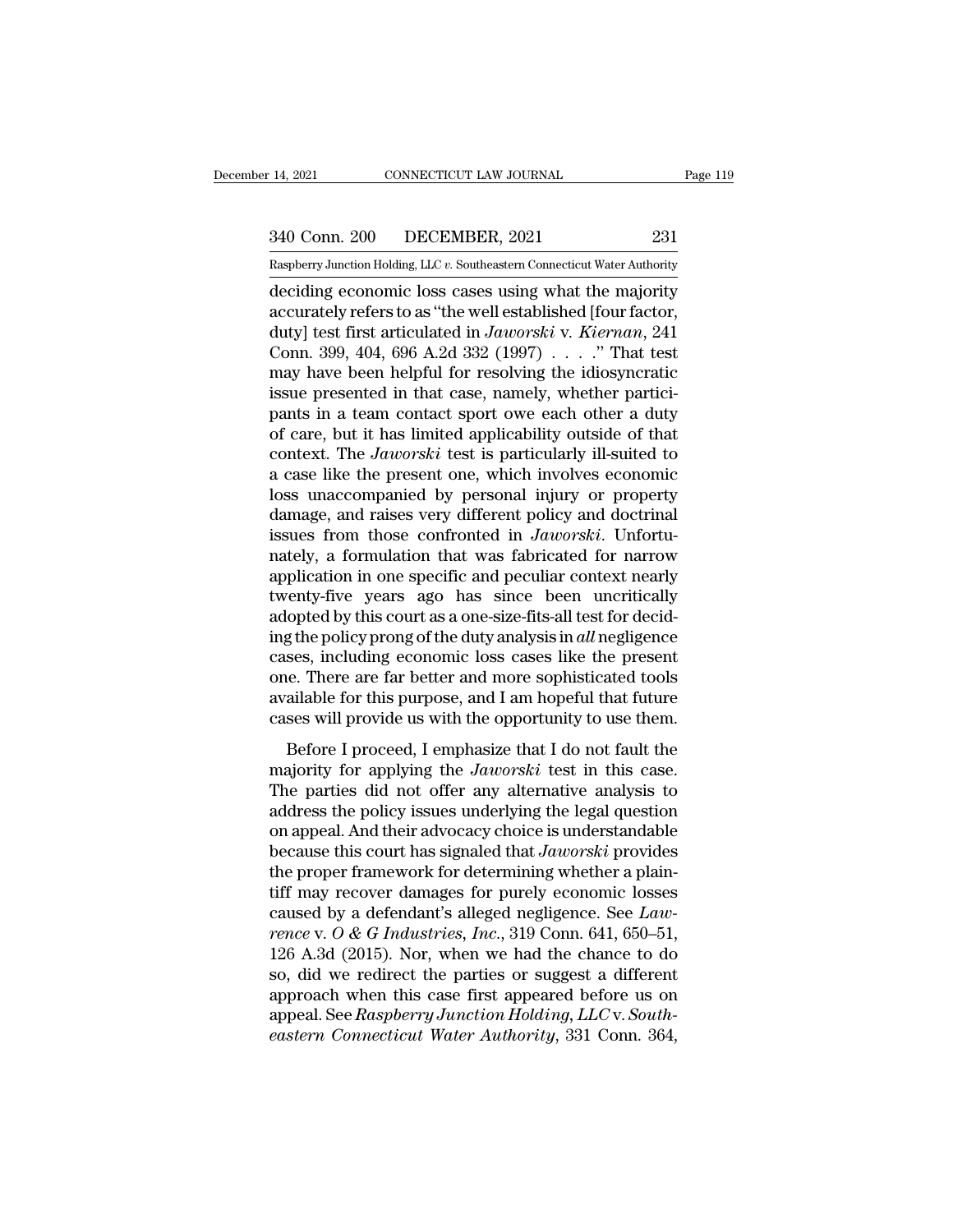EXECUTE CONNECTICUT LAW JOURNAL December 14, 2021<br>232 DECEMBER, 2021 340 Conn. 200<br>232 DECEMBER, 2021 340 Conn. 200 CONNECTICUT LAW JOURNAL December 14, 2021<br>232 DECEMBER, 2021 340 Conn. 200<br>Raspberry Junction Holding, LLC *v.* Southeastern Connecticut Water Authority<br>368 n 3 378 203 A 3d 1224 (2019) (stating that we have

CONNECTICUT LAW JOURNAL December 14, 2021<br>
232 DECEMBER, 2021 340 Conn. 200<br>
Raspberry Junction Holding, LLC v. Southeastern Connecticut Water Authority<br>
368 n.3, 378, 203 A.3d 1224 (2019) (stating that we have<br>
not yet de not the UECEMBER, 2021 340 Conn. 200<br>
Raspberry Junction Holding, LLC v. Southeastern Connecticut Water Authority<br>
368 n.3, 378, 203 A.3d 1224 (2019) (stating that we have<br>
not yet decided whether to adopt economic loss do DECEMBER, 2021 340 Conn. 200<br>
Raspberry Junction Holding, LLC v. Southeastern Connecticut Water Authority<br>
368 n.3, 378, 203 A.3d 1224 (2019) (stating that we have<br>
not yet decided whether to adopt economic loss doc-<br>
trin DECEMBER, 2021 340 Conn. 200<br>
Raspberry Junction Holding, LLC v. Southeastern Connecticut Water Authority<br>
368 n.3, 378, 203 A.3d 1224 (2019) (stating that we have<br>
not yet decided whether to adopt economic loss doc-<br>
trin Example 1922 Constructed by Constructive Raspberry Junction Holding, LLC v. Southeastern Connecticut Water Authority<br>368 n.3, 378, 203 A.3d 1224 (2019) (stating that we have<br>not yet decided whether to adopt economic loss d  $\frac{\text{Raspberry Junction}}{368 \text{ n.3, } 378,}$ <br>not yet decident<br>trine, citing *L*<br>tion of defe<br>economic lo<br>we are.<br>It is necess 8 n.3, 378, 203 A.3d 1224 (2019) (stating that we have<br>t yet decided whether to adopt economic loss doc-<br>ne, citing *Lawrence*, and remanding case for adjudica-<br>no of defendant's claim that damages for purely<br>onomic loss a mot yet decided whether to adopt economic loss doctrine, citing *Lawrence*, and remanding case for adjudication of defendant's claim that damages for purely economic loss are barred by that doctrine). So here we are.<br>It is

trine, citing *Lawrence*, and remanding case for adjudication of defendant's claim that damages for purely economic loss are barred by that doctrine). So here we are.<br>
It is necessary to review *Jaworski* to understand why tion of defendant's claim that damages for purely<br>economic loss are barred by that doctrine). So here<br>we are.<br>It is necessary to review Jaworski to understand why<br>its four factor test provides a poor framework for decid-<br>i economic loss are barred by that doctrine). So here<br>we are.<br>It is necessary to review *Jaworski* to understand why<br>its four factor test provides a poor framework for decid-<br>ing whether policy considerations favor or disfav We are.<br>
It is necessary to review *Jaworski* to understand why<br>
its four factor test provides a poor framework for decid-<br>
ing whether policy considerations favor or disfavor<br>
allowing recovery in negligence for pure eco It is necessary to review *Jaworski* to understand why<br>its four factor test provides a poor framework for decid-<br>ing whether policy considerations favor or disfavor<br>allowing recovery in negligence for pure economic loss.<br>T its four factor test provides a poor framework for deciding whether policy considerations favor or disfavor allowing recovery in negligence for pure economic loss.<br>The plaintiff in *Jaworski* sustained personal injuries pl ing whether policy considerations favor or disfavor<br>allowing recovery in negligence for pure economic loss.<br>The plaintiff in *Jaworski* sustained personal injuries<br>playing in a coed recreational soccer league when an<br>oppos allowing recovery in negligence for pure economic loss.<br>The plaintiff in *Jaworski* sustained personal injuries<br>playing in a coed recreational soccer league when an<br>opposing player made contact with her during a game.<br>*Jaw* The plaintiff in *Jaworski* sustained personal injuries<br>playing in a coed recreational soccer league when an<br>opposing player made contact with her during a game.<br>*Jaworski* v. *Kiernan*, supra, 241 Conn. 400. She filed<br>an playing in a coed recreational soccer league when an opposing player made contact with her during a game.<br>Jaworski v. Kiernan, supra, 241 Conn. 400. She filed<br>an action in two counts against the player who caused<br>her injur opposing player made contact with her during a game.<br>
Jaworski v. Kiernan, supra, 241 Conn. 400. She filed<br>
an action in two counts against the player who caused<br>
her injuries, alleging negligence and recklessness. Id.,<br>
4 Jaworski v. Kiernan, supra, 241 Conn. 400. She filed<br>an action in two counts against the player who caused<br>her injuries, alleging negligence and recklessness. Id.,<br>400–401. The jury returned a verdict in the plaintiff's<br>f an action in two counts against the player who caused<br>her injuries, alleging negligence and recklessness. Id.,<br>400–401. The jury returned a verdict in the plaintiff's<br>favor on the negligence count and in the defendant's<br>fa her injuries, alleging negligence and recklessness. Id., 400–401. The jury returned a verdict in the plaintiff's favor on the negligence count and in the defendant's favor on the recklessness count. Id., 401. The issue on 0–401. The jury returned a verdict in the plaintin's<br>vor on the negligence count and in the defendant's<br>vor on the recklessness count. Id., 401. The issue on<br>peal was whether the defendant owed the plaintiff a<br>tty of care ravor on the negligence count and in the derendant's<br>favor on the recklessness count. Id., 401. The issue on<br>appeal was whether the defendant owed the plaintiff a<br>duty of care on the basis of which liability could be<br>impo

ravor on the recklessness count. Id., 401. The issue on<br>appeal was whether the defendant owed the plaintiff a<br>duty of care on the basis of which liability could be<br>imposed for ordinary negligence. See id., 407, 412.<br>In re appear was whether the defendant owed the plaintiff at<br>duty of care on the basis of which liability could be<br>imposed for ordinary negligence. See id., 407, 412.<br>In resolving that issue, we observed that, "[a]lthough<br>it has duty of care on the basis of which hability could be<br>imposed for ordinary negligence. See id., 407, 412.<br>In resolving that issue, we observed that, "[a]lthough<br>it has been said that no universal test for [duty] ever<br>has be mposed for ordinary negligence. see id.,  $407$ ,  $412$ .<br>In resolving that issue, we observed that, "[a]lthough<br>it has been said that no universal test for [duty] ever<br>has been formulated; [W. Keeton et al., Prosser and<br>Kee In resolving that issue, we observed that, "[a]lthough<br>it has been said that no universal test for [duty] ever<br>has been formulated; [W. Keeton et al., Prosser and<br>Keeton on the Law of Torts (5th Ed. 1984)] § 53, p.<br>358; o it has been said that no universal test for [duty] ever<br>has been formulated; [W. Keeton et al., Prosser and<br>Keeton on the Law of Torts (5th Ed. 1984)] § 53, p.<br>358; our threshold inquiry has always been whether the<br>specifi has been formulated; [W. Keeton et al., Prosser and<br>Keeton on the Law of Torts (5th Ed. 1984)] § 53, p.<br>358; our threshold inquiry has always been whether the<br>specific harm alleged by the plaintiff was foreseeable<br>to the d Keeton on the Law of Torts (5th Ed. 1984)] § 53, p.<br>358; our threshold inquiry has always been whether the<br>specific harm alleged by the plaintiff was foreseeable<br>to the defendant." (Internal quotation marks omitted.)<br>Jawo 358; our threshold inquiry has always been whether the<br>specific harm alleged by the plaintiff was foreseeable<br>to the defendant." (Internal quotation marks omitted.)<br>Jaworski v. Kiernan, supra, 241 Conn. 405. To deter-<br>min specific harm alleged by the plaintiff was foreseeable<br>to the defendant." (Internal quotation marks omitted.)<br>Jaworski v. Kiernan, supra, 241 Conn. 405. To deter-<br>mine whether the harm is foreseeable, we ask, "would<br>the or to the defendant." (Internal quotation marks omitted.)<br>
Jaworski v. Kiernan, supra, 241 Conn. 405. To determine whether the harm is foreseeable, we ask, "would<br>
the ordinary [person] in the defendant's position, know-<br>
in worski v. Kiernan, supra, 241 Conn. 405. To deter-<br>ine whether the harm is foreseeable, we ask, "would<br>e ordinary [person] in the defendant's position, know-<br>g what he knew or should have known, anticipate<br>at harm of the g mine whether the narm is foreseeable, we ask, would<br>the ordinary [person] in the defendant's position, know-<br>ing what he knew or should have known, anticipate<br>that harm of the general nature of that suffered was<br>likely to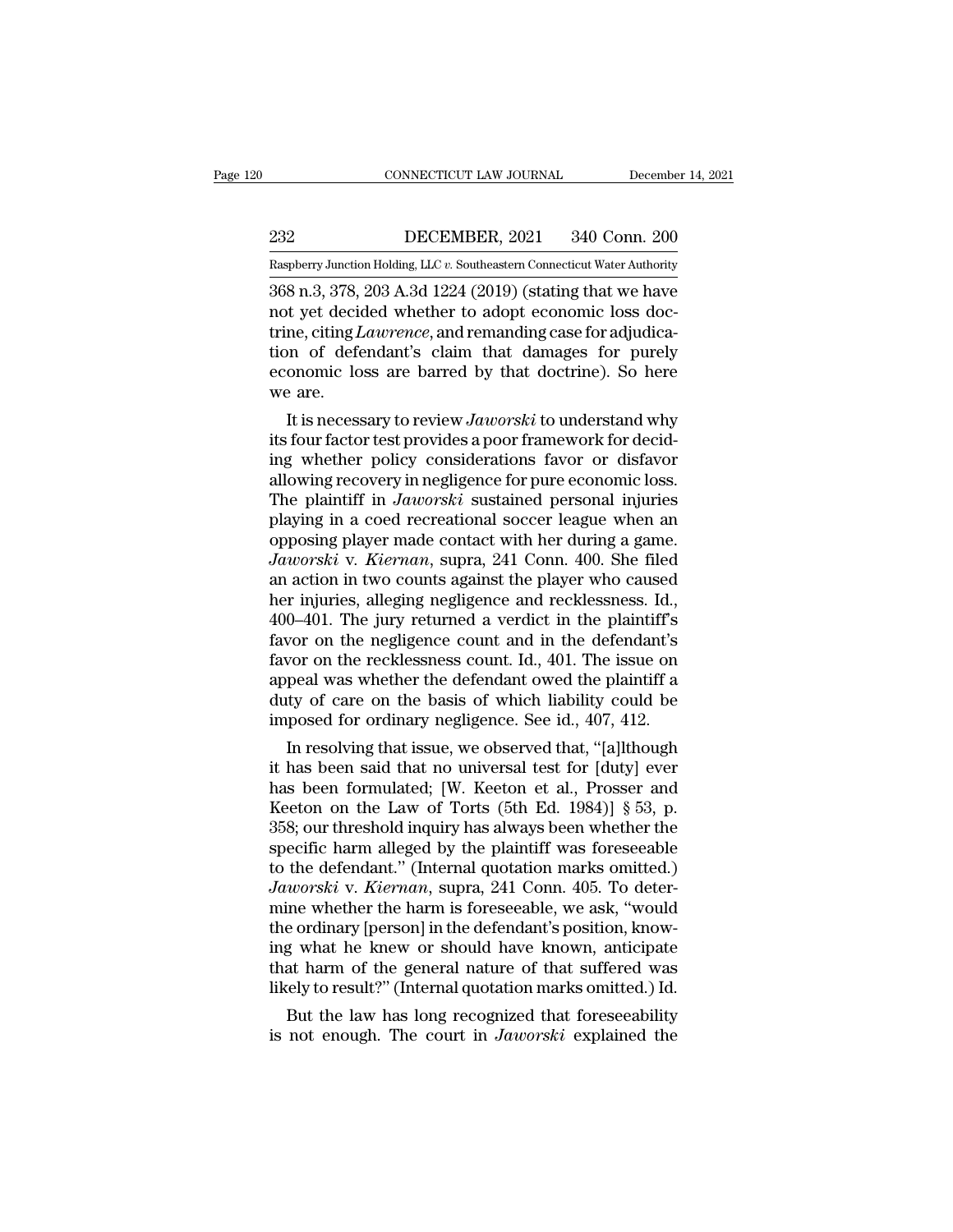## 14, 2021 CONNECTICUT LAW JOURNAL Page 121<br>340 Conn. 200 DECEMBER, 2021 233<br>Raspberry Junction Holding, LLC v. Southeastern Connecticut Water Authority Rage 121 CONNECTICUT LAW JOURNAL Page 121<br>  $\frac{340 \text{ Conn. } 200 \text{ DECEMBER, } 2021} {Raspberry Junction Holding, LLC v. Southeaster Connecticut Water Authority}}$

14, 2021 CONNECTICUT LAW JOURNAL<br>
233<br>
233<br>
233<br>
Raspberry Junction Holding, LLC v. Southeastern Connecticut Water Authority<br>
233<br>
233<br>
233<br>
233<br>
24 Raspberry Junction Holding, LLC v. Southeastern Connecticut Water Authori 340 Conn. 200 DECEMBER, 2021 233<br>
Raspberry Junction Holding, LLC v. Southeastern Connecticut Water Authority<br>
underlying idea: "Many harms are quite literally foresee-<br>
able, yet for pragmatic reasons, no recovery is allo 340 Conn. 200 DECEMBER, 2021 233<br>
Raspberry Junction Holding, LLC v. Southeastern Connecticut Water Authority<br>
underlying idea: "Many harms are quite literally foresee-<br>
able, yet for pragmatic reasons, no recovery is all 340 Conn. 200 DECEMBER, 2021 233<br>
Raspberry Junction Holding, LLC v. Southeastern Connecticut Water Authority<br>
underlying idea: "Many harms are quite literally foresee-<br>
able, yet for pragmatic reasons, no recovery is allo Examples Contains 200 DECEMBER, 2021<br>
Examples the sum to the sum total of the sum total of the sum total of the sum total of those considerations of policy<br>
which lead the law to say that the plaintiff is entitled<br>
the p Raspberry Junction Holding, LLC  $v$ . Southeastern Connecticut Water Authority<br>
underlying idea: "Many harms are quite literally foresee-<br>
able, yet for pragmatic reasons, no recovery is allowed.<br>  $\ldots$  A further inquiry m underlying idea: "Many harms are quite literally foresee-<br>able, yet for pragmatic reasons, no recovery is allowed.<br>. . . . A further inquiry must be made, for we recognize<br>that duty is not sacrosanct in itself, but is onl able, yet for pragmatic reasons, no recovery is allowed.<br>  $\ldots$  A further inquiry must be made, for we recognize<br>
that duty is not sacrosanct in itself, but is only an expres-<br>
sion of the sum total of those consideration  $\ldots$  A further inquiry must be made, for we recognize<br>that duty is not sacrosanct in itself, but is only an expres-<br>sion of the sum total of those considerations of policy<br>which lead the law to say that the plaintiff is that duty is not sacrosanct in itself, but is only an expression of the sum total of those considerations of policy<br>which lead the law to say that the plaintiff is entitled<br>to protection. . . . Every injury has ramifying sion of the sum total of those considerations of policy<br>which lead the law to say that the plaintiff is entitled<br>to protection. . . . Every injury has ramifying conse-<br>quences, like the ripplings of the waters, without en which lead the law to say that the plaintiff is entitled<br>to protection. . . . Every injury has ramifying conse-<br>quences, like the ripplings of the waters, without end.<br>The problem for the law is to limit the legal conse-<br> to protection. . . . . Every injury has ramifying consequences, like the ripplings of the waters, without end.<br>The problem for the law is to limit the legal consequences of wrongs to a controllable degree. . . . The final quences, like the ripplings of the waters, without end.<br>The problem for the law is to limit the legal consequences of wrongs to a controllable degree. . . . The final step in the duty inquiry, then, is to make a determinat The problem for the law is t<br>quences of wrongs to a contrianal step in the duty inquiry, the<br>nation of 'the fundamental p<br>whether the defendant's resp<br>to such results." (Citations on<br>marks omitted.) Id., 406.<br>This brings u ences of wrongs to a controllable degree. . . . . The<br>hal step in the duty inquiry, then, is to make a determi-<br>tion of 'the fundamental policy of the law, as to<br>nether the defendant's responsibility should extend<br>such re final step in the duty inquiry, then, is to make a determination of 'the fundamental policy of the law, as to whether the defendant's responsibility should extend to such results." (Citations omitted; internal quotation m

nation of 'the fundamental policy of the law, as to<br>whether the defendant's responsibility should extend<br>to such results." (Citations omitted; internal quotation<br>marks omitted.) Id., 406.<br>This brings us to the four part whether the defendant's responsibility should extend<br>to such results." (Citations omitted; internal quotation<br>marks omitted.) Id., 406.<br>This brings us to the four part *Jaworski* test, which<br>was formulated "to determine a to such results." (Citations omitted; internal quotation<br>
marks omitted.) Id., 406.<br>
This brings us to the four part *Jaworski* test, which<br>
was formulated "to determine as a matter of policy<br>
the extent of the legal duty marks omitted.) Id., 406.<br>
This brings us to the four part *Jaworski* test, which<br>
was formulated "to determine as a matter of policy<br>
the extent of the legal duty to be imposed [on] the<br>
defendant." Id., 407. The court d This brings us to the four part *Jaworski* test, which<br>was formulated "to determine as a matter of policy<br>the extent of the legal duty to be imposed [on] the<br>defendant." Id., 407. The court determined that four<br>"policy" q was formulated "to determine as a matter of policy<br>the extent of the legal duty to be imposed [on] the<br>defendant." Id., 407. The court determined that four<br>"policy" questions were determinative of the duty<br>inquiry: "(1) th the extent of the legal duty to be imposed [on] the<br>defendant." Id., 407. The court determined that four<br>"policy" questions were determinative of the duty<br>inquiry: "(1) the normal expectations of participants in<br>the sport defendant." Id., 407. The court determined that four<br>"policy" questions were determinative of the duty<br>inquiry: "(1) the normal expectations of participants in<br>the sport in which the plaintiff and the defendant were<br>engage "policy" questions were determinative of the duty<br>inquiry: "(1) the normal expectations of participants in<br>the sport in which the plaintiff and the defendant were<br>engaged; (2) the public policy of encouraging continued<br>vi inquiry: "(1) the normal expectations of participants in<br>the sport in which the plaintiff and the defendant were<br>engaged; (2) the public policy of encouraging continued<br>vigorous participation in recreational sporting acti gorous participation in recreational sporting activities<br>hile weighing the safety of the participants; (3) the<br>voidance of increased litigation; and (4) the decisions<br>f other jurisdictions."<sup>1</sup> Id. Applying these four fac while weighing the safety of the participants; (3) the avoidance of increased litigation; and (4) the decisions of other jurisdictions."<sup>1</sup> Id. Applying these four factors  $\frac{1}{1}$  In my view, insufficient attention has

avoidance of increased litigation; and (4) the decisions of other jurisdictions."<sup>1</sup> Id. Applying these four factors  $\frac{1}{1}$  In my view, insufficient attention has been paid to the fact that the four factor test "first of other jurisdictions."<sup>1</sup> Id. Applying these four factors  $\frac{1}{1}$  In my view, insufficient attention has been paid to the fact that the four factor test "first articulated" in *Jaworski* was conjured out of thin air. OF OTHET JUTISUICITOHS. ID. Applying these four factors<br>
<sup>1</sup> In my view, insufficient attention has been paid to the fact that the four<br>
factor test "first articulated" in *Jaworski* was conjured out of thin air. To<br>
the b <sup>1</sup> In my view, insufficient attention has been paid to the fact that the four factor test "first articulated" in *Jaworski* was conjured out of thin air. To the best of my knowledge, the test has no discernable source in factor test "first articulated" in *Jaworski* was conjured out of thin air. To the best of my knowledge, the test has no discernable source in any case law from Connecticut or anywhere else. Nor was it drawn from the Rest the best of my knowledge, the test has no discernable source in any case<br>law from Connecticut or anywhere else. Nor was it drawn from the<br>Restatement of Torts, scholarly commentary, or out-of-state legal authority.<br>Althoug law from Connecticut or anywhere else. Nor was it drawn from the Restatement of Torts, scholarly commentary, or out-of-state legal authority.<br>Although *Jaworski* cites to one of this court's earlier cases as supporting aut 1059 (Basiatement of Torts, scholarly commentary, or out-of-state legal authority.<br>Although *Jaworski* cites to one of this court's earlier cases as supporting<br>authority for the four factors, that case does not contain eve Although Jaworski cites to one of this court's earlier cases as supporting<br>authority for the four factors, that case does not contain even the rudimen-<br>tary elements of the Jaworski formulation. See Jaworski v. Kiernan, su authority for the four factors, that case does not contain even the rulinentary elements of the *Jaworski* formulation. See *Jaworski* v. *Kiernan*, supra, 241 Conn. 407, citing *Maloney* v. *Conroy*, 208 Conn. 392, 400–40 stary elements of the *Jaworski* formulation. See *Jaworski* v. *Kiernan*, supra, 241 Conn. 407, citing *Maloney* v. *Conroy*, 208 Conn. 392, 400–401, 545 A.2d 1059 (1988); see also *Maloney* v. *Conroy*, supra, 400–401 (b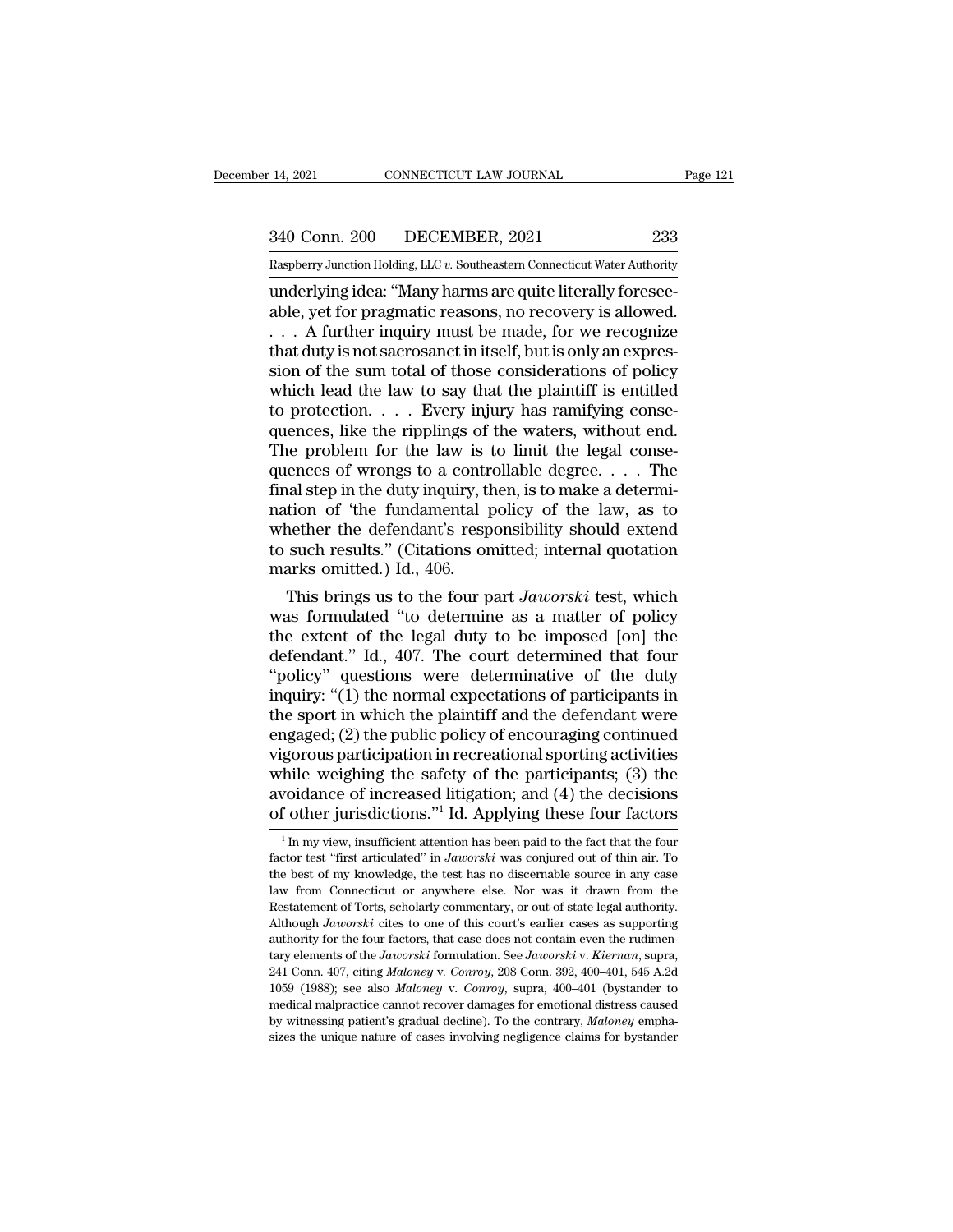EXECUTE CONNECTICUT LAW JOURNAL December 14, 2021<br>234 DECEMBER, 2021 340 Conn. 200<br>234 DECEMBER, 2021 340 Conn. 200

CONNECTICUT LAW JOURNAL December 14, 2021<br>234 DECEMBER, 2021 340 Conn. 200<br>Raspberry Junction Holding, LLC *v.* Southeastern Connecticut Water Authority<br>in the context of team contact sports, we held that CONNECTICUT LAW JOURNAL December 14, 202<br>
234 DECEMBER, 2021 340 Conn. 200<br>
Raspberry Junction Holding, LLC v. Southeastern Connecticut Water Authority<br>
in the context of team contact sports, we held that<br>
participants owe Participants owe other players a legal duty to refrain<br>
participants owe other players a legal duty to refrain<br>
participants owe other players a legal duty to refrain<br>
from reckless or intentional conduct; "[p]roof of mere 234 DECEMBER, 2021 340 Conn. 200<br>
Raspberry Junction Holding, LLC v. Southeastern Connecticut Water Authority<br>
in the context of team contact sports, we held that<br>
participants owe other players a legal duty to refrain<br>
f DECEMBER, 2021 340 Conn. 200<br>
Raspberry Junction Holding, LLC v. Southeastern Connecticut Water Authority<br>
in the context of team contact sports, we held that<br>
participants owe other players a legal duty to refrain<br>
from r spberry Junction Holding, LLC v. Southeastern Connecticut Water Authority<br>the context of team contact sports, we held that<br>rticipants owe other players a legal duty to refrain<br>om reckless or intentional conduct; "[p]roof o in the context of team contact sports, we held that<br>participants owe other players a legal duty to refrain<br>from reckless or intentional conduct; "[p]roof of mere<br>negligence is insufficient to create liability." Id., 412.<br>M

in the context of team contact sports, we held that<br>participants owe other players a legal duty to refrain<br>from reckless or intentional conduct; "[p]roof of mere<br>negligence is insufficient to create liability." Id., 412.<br> participants owe other players a legal duty to refrain<br>from reckless or intentional conduct; "[p]roof of mere<br>negligence is insufficient to create liability." Id., 412.<br>My problem with the *Jaworski* test can be stated<br>br from reckless or intentional conduct; "[p]roof of mere<br>negligence is insufficient to create liability." Id., 412.<br>My problem with the *Jaworski* test can be stated<br>broadly or narrowly. The broad version would question<br>the megligence is insufficient to create liability." Id., 412.<br>
My problem with the *Jaworski* test can be stated<br>
broadly or narrowly. The broad version would question<br>
the utility of the test in most negligence cases, even<br> My problem with the *Jaworski* test can be stated<br>broadly or narrowly. The broad version would question<br>the utility of the test in most negligence cases, even<br>those involving negligence claims for personal injuries.<br>Altho broadly or narrowly. The broad version would question<br>the utility of the test in most negligence cases, even<br>those involving negligence claims for personal injuries.<br>Although the four factors enumerated in *Jaworski* may<br> the utility of the test in most negligence cases, even<br>those involving negligence claims for personal injuries.<br>Although the four factors enumerated in *Jaworski* may<br>identify the right considerations for deciding the poli those involving negligence claims for personal injuries.<br>Although the four factors enumerated in *Jaworski* may<br>identify the right considerations for deciding the policy<br>prong of the duty analysis in the unique factual ci Although the four factors enumerated in *Jaworski* may<br>identify the right considerations for deciding the policy<br>prong of the duty analysis in the unique factual circum-<br>stances of that case, I am doubtful that it is the identify the right considerations for deciding the policy<br>prong of the duty analysis in the unique factual circum-<br>stances of that case, I am doubtful that it is the right<br>test for adjudicating the existence or scope of a prong of the duty analysis in the unique factual circum-<br>stances of that case, I am doubtful that it is the right<br>test for adjudicating the existence or scope of a duty<br>in personal injury cases arising from other contexts. stances of that case, I am doubtful that it is the right<br>test for adjudicating the existence or scope of a duty<br>in personal injury cases arising from other contexts.<sup>2</sup> A<br>moment's reflection reveals a host of other or add moment's reflection reveals a host of other or additional<br>policy related considerations that courts and commen-<br>tators have long consulted as part of the duty analysis<br>in negligence cases generally.<sup>3</sup> To be sure, at the m policy related considerations that courts and commentators have long consulted as part of the duty analysis<br>in negligence cases generally.<sup>3</sup> To be sure, at the most<br>emotional distress arising out of medical malpractice an

examinently for imposing some rather arbitrary limitations on the right of a bystander to recover for emotional distress that are not applied in other negligence actions." Id., 400–401.<br><sup>2</sup> This court has applied the four necessity for imposing some rather arbitrary limitations on the right of a<br>bystander to recover for emotional distress that are not applied in other<br>negligence actions." Id., 400–401.<br><sup>2</sup> This court has applied the four p is interestigally and the control of the control of the control of the control of the control of the four part *Jaworski* test in a wide range of personal injury cases that have nothing to do with team contact sports. See, <sup>2</sup> This court has applied the four part *Jaworski* test in a wide range of personal injury cases that have nothing to do with team contact sports. See, e.g., *Grenier v. Commissioner of Transportation*, 306 Conn. 523, 52 personal injury cases that have nothing to do with team contact sports. See, e.g., *Grenier v. Commissioner of Transportation*, 306 Conn. 523, 526–27, 544, 51 A.3d 367 (2012) (duty of fraternity to conduct safe events off e.g., *Grenier* v. *Commissioner of Transportation*, 306 Conn. 523, 526–27, 64, 51 A.3d 367 (2012) (duty of fraternity to conduct safe events off premises); *Monk* v. *Temple George Associates*, *LLC*, 273 Conn. 108, 114, 544, 51 A.3d 367 (2012) (duty of fraternity to conduct safe events off premises); *Monk v. Temple George Associates, LLC*, 273 Conn. 108, 114, 118, 869 A.2d 179 (2005) (duty to provide adequate security in parking garage) ises); *Monk v. Temple George Associates, LLC*, 273 Conn. 108, 114, 118, 869<br>A.2d 179 (2005) (duty to provide adequate security in parking garage). Noth-<br>ing in *Jaworski*, however, indicates that the four part test was in  $\Delta$ 2d 179 (2005) (duty to provide adequate security in parking garage). Nothing in *Jaworski*, however, indicates that the four part test was intended for general application in other areas of personal injury law. To the ing in *Jaworski*, however, indicates that the four part test was intended for general application in other areas of personal injury law. To the contrary, the test, as formulated in *Jaworski*, is not framed as a generic c general application in other areas of personal injury law. To the contrary, the test, as formulated in *Jaworski*, is not framed as a generic cost-benefit test or a broadly applicable public policy inquiry but, instead, i the test, as formulated in *Jaworski*, is not framed as a generic cost-benefit test or a broadly applicable public policy inquiry but, instead, is narrowly couched in specific terms relating only to sports related persona couched in specific terms relating only to sports related personal injuries.<br>See Jaworski v. Kiernan, supra, 241 Conn. 408 (balancing "the relevant<br>public policy considerations surrounding sports injuries arising from tea

**Example 1)** is in negligence cases generally.<sup>3</sup> To be sure, at the most emotional distress arising out of medical malpractice and affirmatively *rejects* the argument that the liability rule in that specialized context s mentators that the lines of medical malpractice and affirmatively<br>emotional distress arising out of medical malpractice and affirmatively<br>rejects the argument that the liability rule in that specialized context should<br>be t emotional distress arising out of medical malpractice and affirmatively<br>rejects the argument that the liability rule in that specialized context should<br>be the same "as it is in negligence cases generally ...." *Maloney* v rejects the argument that the liability rule in that specialized context should<br>be the same "as it is in negligence cases generally . . . ." *Maloney* v. *Conroy*,<br>supra, 400. The court in *Maloney* observed that "[m]ost be the same "as it is in negligence cases generally  $\ldots$ " *Maloney* v. *Conroy*, supra, 400. The court in *Maloney* observed that "[m]ost of the courts and commentators that have considered the matter  $\ldots$  have recogniz personal injury cases that have nothing to do with team completed the necessity for imposing some rather arbitrary limitations on the right of a bystander to recover for emotional distress that are not applied in other ne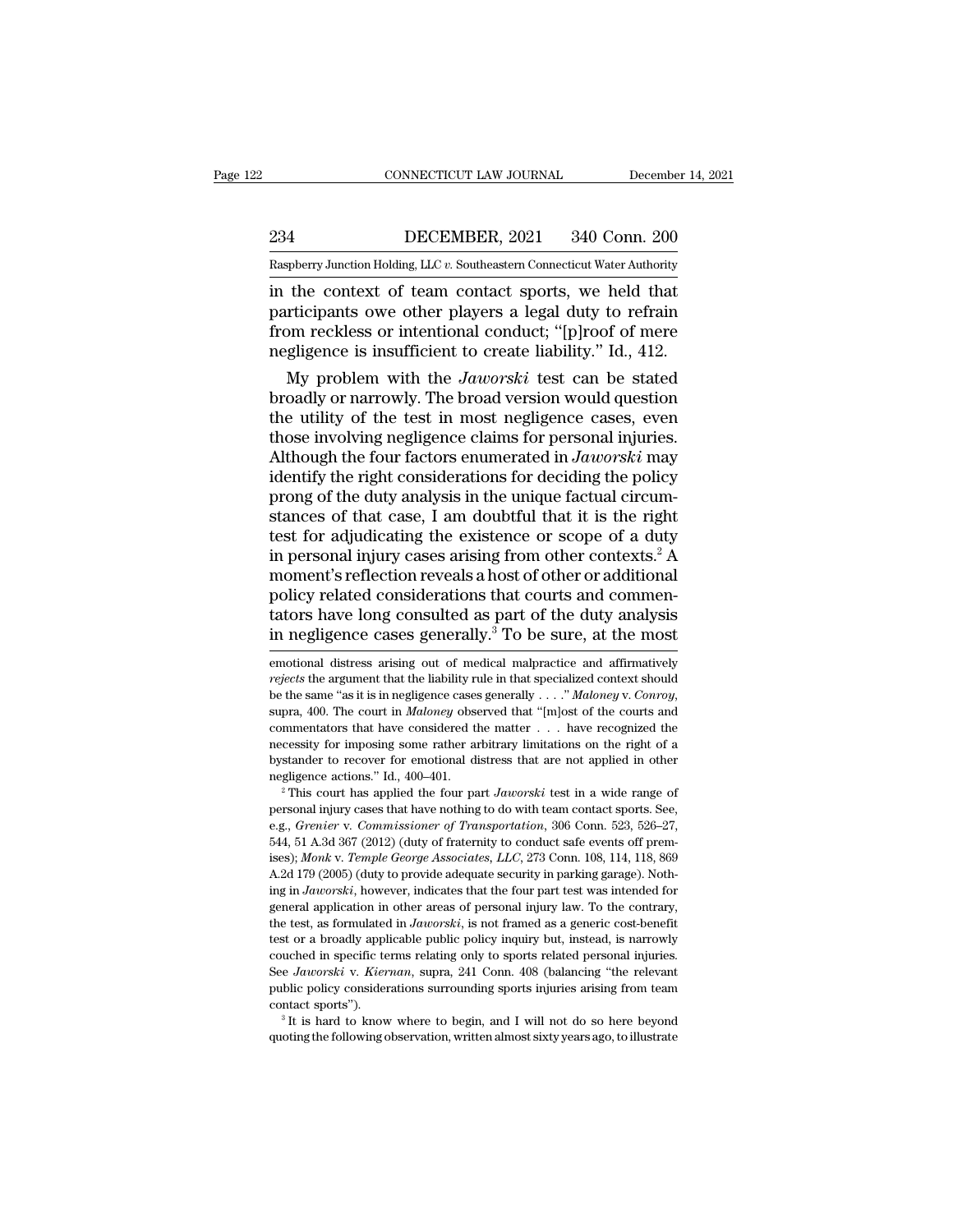14, 2021 CONNECTICUT LAW JOURNAL Page 123<br>340 Conn. 200 DECEMBER, 2021 235<br>Raspberry Junction Holding, LLC v. Southeastern Connecticut Water Authority Raspberry Junction Holding, LLC *v.* Southeastern Connecticut Water Authority<br>Raspberry Junction Holding, LLC *v.* Southeastern Connecticut Water Authority

14, 2021 CONNECTICUT LAW JOURNAL Page 123<br>
340 Conn. 200 DECEMBER, 2021 235<br>
Raspberry Junction Holding, LLC v. Southeastern Connecticut Water Authority<br>
abstract level, policy considerations are relevant in<br>
many cases in  $\frac{340 \text{ Conn. } 200}{\text{Raspberry Junction Holding, LLC } v.$  Southeastern Connecticut Water Authority<br>abstract level, policy considerations are relevant in<br>many cases in which courts are asked to limit, expand,<br>or create common-law liability rule abstract level, policy considerations are relevant in many cases in which courts are asked to limit, expand, or create common-law liability rules; they play a significant role in tort cases generally and negligence actions 340 Conn. 200 DECEMBER, 2021 235<br>
Raspberry Junction Holding, LLC v. Southeastern Connecticut Water Authority<br>
abstract level, policy considerations are relevant in<br>
many cases in which courts are asked to limit, expand,<br> Raspberry Junction Holding, LLC v. Southeastern Connecticut Water Authority<br>abstract level, policy considerations are relevant in<br>many cases in which courts are asked to limit, expand,<br>or create common-law liability rules; Example Fry Junction Holding, E.E.C. v. Southeastern Connecticut water Authority<br>abstract level, policy considerations are relevant in<br>many cases in which courts are asked to limit, expand,<br>or create common-law liability abstract level, policy considerations are relevant in<br>many cases in which courts are asked to limit, expand,<br>or create common-law liability rules; they play a signifi-<br>cant role in tort cases generally and negligence acti many cases in which courts are asked to limit, expand,<br>or create common-law liability rules; they play a signifi-<br>cant role in tort cases generally and negligence actions<br>in particular. See, e.g., *Mueller* v. *Tepler*, 3 or create common-law liability rules; they play a significant role in tort cases generally and negligence actions<br>in particular. See, e.g., *Mueller* v. *Tepler*, 312 Conn. 631,<br>650, 95 A.3d 1011 (2014) ("[t]he issue of w cant role in tort cases generally and negligence actions<br>in particular. See, e.g., *Mueller* v. *Tepler*, 312 Conn. 631,<br>650, 95 A.3d 1011 (2014) ("[t]he issue of whether to<br>recognize a common-law cause of action  $\dots$  is in particular. See, e.g., *Mueller* v. *Tepler*, 312 Conn. 631, 650, 95 A.3d 1011 (2014) ("[t]he issue of whether to recognize a common-law cause of action  $\ldots$  is a matter of policy for the court to determine based on t 650, 95 A.3d 1011 (2014) ("[t]he issue of whether to<br>recognize a common-law cause of action  $\ldots$  is a mat-<br>ter of policy for the court to determine based on the<br>changing attitudes and needs of society" (internal quo-<br>tat recognize a common-law cause of action . . . is a matter of policy for the court to determine based on the changing attitudes and needs of society" (internal quotation marks omitted)). It also is true that our modern negli ter of policy for the court to determine based on the changing attitudes and needs of society" (internal quotation marks omitted)). It also is true that our modern negligence jurisprudence tends<sup>4</sup> to treat policy question changing attitudes and needs of society" (internal quotation marks omitted)). It also is true that our modern<br>negligence jurisprudence tends<sup>4</sup> to treat policy ques-<br>tions as part of the duty analysis. See, e.g., *Greenwal* element''). v. *Van Handel*, 311 Conn. 370, 375, 88 A.3d  $467$  (2014)<br>("this court examines policy questions in negligence<br>cases within the analytic framework of the duty<br>element").<br>the basic point: "An affirmative declaration of dut ("this court examines policy questions in negligence<br>cases within the analytic framework of the duty<br>element").<br>the basic point: "An affirmative declaration of duty simply amounts to a<br>statement that two parties stand in s

cases within the analytic framework of the duty<br>element").<br>the basic point: "An affirmative declaration of duty simply amounts to a<br>statement that two parties stand in such relationship that the law will impose<br>on one a re **Example 1998**<br> **Example description are various declaration** of duty simply amounts to a<br>
statement that two parties stand in such relationship that the law will impose<br>
on one a responsibility for the exercise of care to **EXECT THEFT TO THE SOLUTE THE SOLUTE THE SOLUTE THE SOLUTE USE ALL UNITE ACTIVE INTERENT UNITELLY SET ALL UNITE ACTIVITY ON ONE A THEORY INTERED ON ONE A THEORY INTERNATION ARE SOCIAL UNITELLY OUT OF WHICH THE SOCIAL UNIT** the basic point: "An affirmative declaration of duty simply amounts to a statement that two parties stand in such relationship that the law will impose on one a responsibility for the exercise of care toward the other. Inh actor is dealing; the workability of a rule of care, especially in the statement that two parties stand in such relationship that the law will impose on one a responsibility for the exercise of care toward the other. Inher become a responsibility for the exercise of care toward the other. Inherent<br>in this simple description are various and sometimes delicate policy judg-<br>ments. The social utility of the activity out of which the injury arise in this simple description are various and sometimes delicate policy judg-<br>ments. The social utility of the activity out of which the injury arises, com-<br>pared with the risks involved in its conduct; the kind of person wit ments. The social utility of the activity out of which the injury arises, compared with the risks involved in its conduct; the kind of person with whom the actor is dealing; the workability of a rule of care, especially in meard with the risks involved in its conduct; the kind of person with whom<br>the actor is dealing; the workability of a rule of care, especially in terms of<br>the parties' relative ability to adopt practical means of preventin the actor is dealing; the workability of a rule of care, especially in terms of the actor is dealing; the workability of a rule of care, especially in terms of the parties' relative ability to adopt practical means of prev the parties' relative ability to adopt practical means of preventing injury;<br>the parties' relative ability to the parties to bear the financial burden of injury and<br>the relative ability of means by which the loss may be sh In the relative ability of the parties to bear the financial burden of injury and the relative ability of means by which the loss may be shifted or spread; the body of statutes and judicial precedents which color the parti the availability of means by which the loss may be shifted or spread; the availability of means by which the loss may be shifted or spread; the body of statutes and judicial precedents which color the parties' relationship body of statutes and judicial precedents which color the parties' relationship;<br>the prophylactic effect of a rule of liability; in the case of a public agency<br>defendant, the extent of its powers, the role imposed [on] it b body district effect of a rule of liability; in the case of a public age defendant, the extent of its powers, the role imposed [on] it by law and limitations imposed [on] it by budget; and finally, the moral imperat which  $\epsilon$  Pendant, the extent of its powers, the role imposed [on] it by law and the initiations imposed [on] it by budget; and finally, the moral imperatives inich judges share with their fellow citizens—such are the factors limitations imposed [on] it by budget; and finally, the moral imperatives<br>which judges share with their fellow citizens—such are the factors which<br>play a role in the determination of duty." *Raymond* v. *Paradise Unified*<br>

which judges share with their fellow citizens—such are the factors which<br>play a role in the determination of duty." *Raymond v. Paradise Unified*<br>*School District*, 218 Cal. App. 2d 1, 8, 31 Cal. Rptr. 847 (1963)<br><sup>4</sup> Poli nation and the determination of duty." Raymond v. Paradise Unified School District, 218 Cal. App. 2d 1, 8, 31 Cal. Rptr. 847 (1963)<br>
<sup>4</sup> Policy questions are by no means confined to the duty analysis in negligence law. Exa Exhool District, 218 Cal. App. 2d 1, 8, 31 Cal. Rptr. 847 (1963)<br>
School District, 218 Cal. App. 2d 1, 8, 31 Cal. Rptr. 847 (1963)<br>
<sup>4</sup> Policy questions are by no means confined to the duty analysis in negli-<br>
gence law. E School District, 218 Cal. App. 2d 1, 8, 31 Cal. Rptr. 847 (1963)<br><sup>4</sup> Policy questions are by no means confined to the duty analysis in negli-<br>gence law. Examples abound. See, e.g., *Hall v. Burns*, 213 Conn. 446, 479,<br>569 gence law. Examples abound. See, e.g., *Hall v. Burns*, 213 Conn. 446, 479, 569 A.2d 10 (1990) ("[c]onstructive notice is premised on the policy determination that under certain circumstances a person should be treated as 569 A.2d 10 (1990) ("[c]onstructive notice is premised on the policy determination that under certain circumstances a person should be treated as if he had actual knowledge so that one should not be permitted to deny know nation that under certain circumstances a person should be treated as if he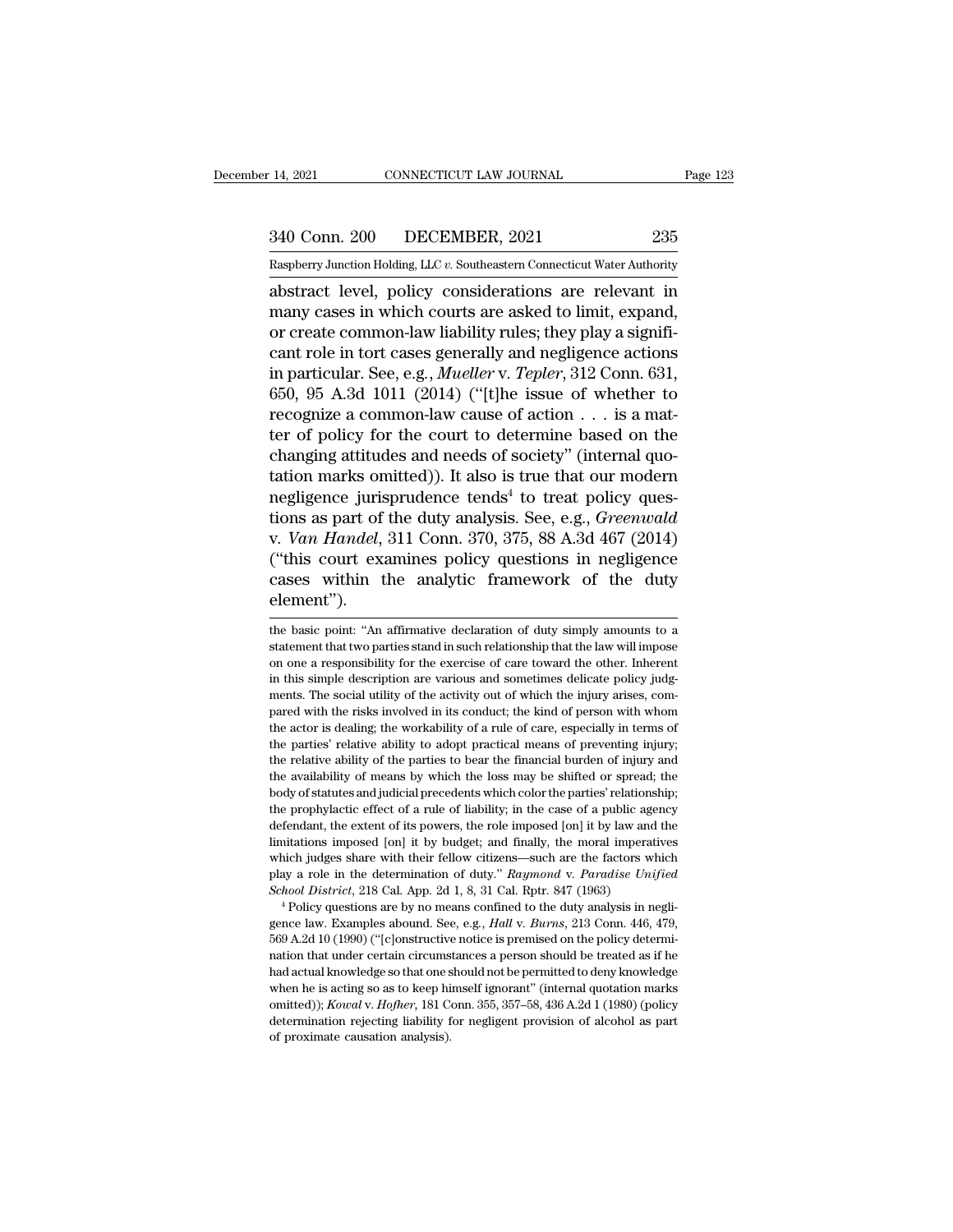## EXECUTE CONNECTICUT LAW JOURNAL December 14, 2021<br>236 DECEMBER, 2021 340 Conn. 200<br>236 DECEMBER, 2021 340 Conn. 200<br>20 Raspberry Junction Holding, LLC v. Southeastern Connecticut Water Authority CONNECTICUT LAW JOURNAL December 14, 2021<br>236 DECEMBER, 2021 340 Conn. 200<br>Raspberry Junction Holding, LLC *v.* Southeastern Connecticut Water Authority<br>But, when we descend from abstraction to examine

CONNECTICUT LAW JOURNAL December 14, 2021<br>
But, DECEMBER, 2021 340 Conn. 200<br>
Supplerry Junction Holding, LLC v. Southeastern Connecticut Water Authority<br>
But, when we descend from abstraction to examine<br>
e issues at stake 236 DECEMBER, 2021 340 Conn. 200<br>
Raspberry Junction Holding, LLC  $v$ . Southeastern Connecticut Water Authority<br>
But, when we descend from abstraction to examine<br>
the issues at stake in any particular case or class of<br>
ca **Example 19** DECEMBER, 2021 340 Conn. 200<br> **Example 19** March Holding, LLC v. Southeastern Connecticut Water Authority<br>
But, when we descend from abstraction to examine<br>
the issues at stake in any particular case or class 236 DECEMBER, 2021 340 Conn. 200<br>
Raspberry Junction Holding, LLC  $v$ . Southeastern Connecticut Water Authority<br>
But, when we descend from abstraction to examine<br>
the issues at stake in any particular case or class of<br>
ca Raspberry Junction Holding, LLC v. Southeastern Connecticut Water Authority<br>
But, when we descend from abstraction to examine<br>
the issues at stake in any particular case or class of<br>
cases, it is obvious that *different* Example of solution Holding, LLC v. Solutions<br>
the issues at stake in any particular case or class of<br>
cases, it is obvious that *different* policy questions are<br>
implicated in different contexts within negligence law.<br>
A But, when we descend from abstraction to examine<br>the issues at stake in any particular case or class of<br>cases, it is obvious that *different* policy questions are<br>implicated in different contexts within negligence law.<br>A w the issues at stake in any particular case or class of cases, it is obvious that *different* policy questions are implicated in different contexts within negligence law. A wide array of policy considerations will arise de cases, it is obvious that *different* policy questions are<br>implicated in different contexts within negligence law.<br>A wide array of policy considerations will arise depend-<br>ing on the type of case, and the associated doctri implicated in different contexts within negligence law.<br>A wide array of policy considerations will arise depending on the type of case, and the associated doctrinal<br>variations are correspondingly various.<sup>5</sup> Distinct doc-<br> A wide array of policy considerations will arise depending on the type of case, and the associated doctrinal<br>variations are correspondingly various.<sup>5</sup> Distinct doctrines—some duty related, some not—implicating dis-<br>tinct ing on the type of case, and the associated doctrinal<br>variations are correspondingly various.<sup>5</sup> Distinct doc-<br>trines—some duty related, some not—implicating dis-<br>tinct policy considerations will apply depending on the<br>sta variations are correspondingly various.<sup>5</sup> Distinct doctrines—some duty related, some not—implicating distinct policy considerations will apply depending on the status and characteristics of the respective parties (e.g., m trines—some duty related, some not—implicating distinct policy considerations will apply depending on the<br>status and characteristics of the respective parties (e.g.,<br>minor or adult, trespasser or invitee), the relationship tinct policy considerations will apply depending on the status and characteristics of the respective parties (e.g., minor or adult, trespasser or invitee), the relationship between the parties (e.g., fiduciary, custodial, status and characteristics of the respective parties (e.g.,<br>minor or adult, trespasser or invitee), the relationship<br>between the parties (e.g., fiduciary, custodial, or profes-<br>sional), the character of the alleged neglige minor or adult, trespasser or invitee), the relationship<br>between the parties (e.g., fiduciary, custodial, or profes-<br>sional), the character of the alleged negligence (e.g.,<br>omission or commission), and the nature of the ha between the parties (e.g., fiduciary, custodial, or profes-<br>sional), the character of the alleged negligence (e.g.,<br>omission or commission), and the nature of the harm<br>at issue (e.g., physical, emotional, economic, or a co sional), the character of<br>omission or commissio<br>at issue (e.g., physical, en<br>nation). The four facto<br>begin to address or acce<br>siderations at play in m<br>intended to do so.<br>The narrow version  $\epsilon$  (e.g., physical, emotional, economic, or a combi-<br>tion). The four factor *Jaworski* test does not even<br>gin to address or account for the various policy con-<br>derations at play in many cases. Nor was it originally<br>tend at above (eig., priyatear, encountar, excremently a neglinition). The four factor *Jaworski* test does not even<br>begin to address or account for the various policy considerations at play in many cases. Nor was it originall

for the various policy considerations at play in many cases. Nor was it originally intended to do so.<br>The narrow version of this critique is confined to cases, like the present case, involving a negligence claim for pure e *siderations at play in many cases. Nor was it originally*<br>intended to do so.<br>The narrow version of this critique is confined to<br>cases, like the present case, involving a negligence claim<br>for pure economic loss. Whatever t intended to do so.<br>The narrow version of this critique is confined to cases, like the present case, involving a negligence claim<br>for pure economic loss. Whatever the utility of the *Jawor-*<br>ski test in other contexts, it The narrow version of this critique is confined to cases, like the present case, involving a negligence claim for pure economic loss. Whatever the utility of the *Jawor-ski* test in other contexts, it is ill-suited to dec For pure economic loss. Whatever the utility of the *Jawor*-<br>  $\overline{\text{c}}i$  test in other contexts, it is ill-suited to decide<br>
hether damages for pure economic loss should be<br>
ecoverable in a negligence action because the *ski* test in other contexts, it is ill-suited to decide whether damages for pure economic loss should be recoverable in a negligence action because the relevant  $\frac{5}{6}$  See, e.g., D. Owen, "Duty Rules," 54 Vand. L. Rev

whether damages for pure economic loss should be<br>recoverable in a negligence action because the relevant<br> $\frac{1}{10}$ <br> $\frac{1}{10}$ <br> $\frac{1}{10}$ <br> $\frac{1}{10}$ <br> $\frac{1}{10}$ <br> $\frac{1}{10}$ <br> $\frac{1}{10}$   $\frac{1}{10}$   $\frac{1}{10}$   $\frac{1}{10}$ <br> $\frac{1}{$ recoverable in a negligence action because the relevant<br>  $\frac{1}{100}$   $\frac{1}{100}$   $\frac{1}{100}$   $\frac{1}{100}$   $\frac{1}{100}$   $\frac{1}{100}$   $\frac{1}{100}$   $\frac{1}{100}$   $\frac{1}{100}$   $\frac{1}{100}$   $\frac{1}{100}$   $\frac{1}{100}$   $\frac{1}{100}$   $\frac{1}{10$ entirely foreseeable, are claims involving injuries to third persons ("42001)<br>
("Among the many recurring categories of cases in which courts have come<br>
to understand that negligent conduct (negligence-as-breach) should no <sup>5</sup> See, e.g., D. Owen, "Duty Rules," 54 Vand. L. Rev. 767, 773–74 (2001) ("Among the many recurring categories of cases in which courts have come to understand that negligent conduct (negligence-as-breach) should not alw ("Among the many recurring categories of cases in which courts have come to understand that negligent conduct (negligence-as-breach) should not always give rise to liability, even when the plaintiff and the risk were both to understand that negligent conduct (negligence-as-breach) should not always give rise to liability, even when the plaintiff and the risk were both entirely foreseeable, are claims involving injuries to third persons (by a way sive rise to liability, even when the plaintiff and the risk were both entirely foreseeable, are claims involving injuries to third persons (by manufacturers, professionals, employers, social hosts providing guests w Entirely foreseeable, are claims involving injuries to third persons (by manufacturers, professionals, employers, social hosts providing guests with alcohol, and probation officers), harm to unborn plaintiffs, nonfeasance facturers, professionals, employers, social hosts providing guests with alcohol, and probation officers), harm to unborn plaintiffs, nonfeasance (involving the extent of a duty to rescue or otherwise affirmatively to act), facturers, professionals, employers, social hosts providing guests with alcohol, and probation officers), harm to unborn plaintiffs, nonfeasance (involving the extent of a duty to rescue or otherwise affirmatively to act) (involving the extent of a duty to rescue or otherwise affirmatively to act), landowner liability (to trespassers and other uninvited guests), and damage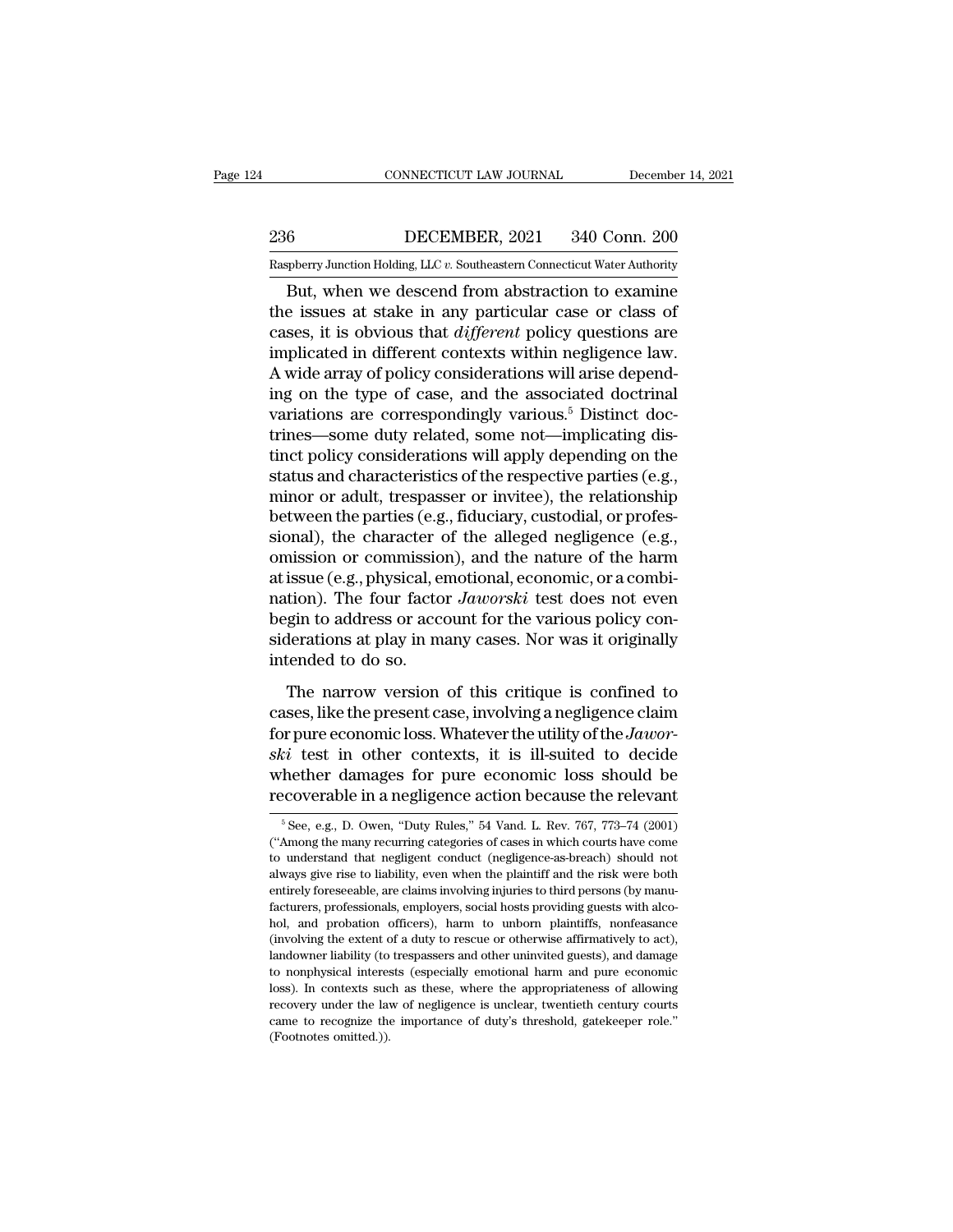14, 2021 CONNECTICUT LAW JOURNAL Page 125<br>340 Conn. 200 DECEMBER, 2021 237<br>Raspberry Junction Holding, LLC v. Southeastern Connecticut Water Authority

Pecember 14, 2021 CONNECTICUT LAW JOURNAL Page 125<br>
237 Raspberry Junction Holding, LLC *v.* Southeastern Connecticut Water Authority<br>
policy considerations in this particular context are so Page 125<br>
14, 2021 CONNECTICUT LAW JOURNAL Page 125<br>
237<br>
Raspberry Junction Holding, LLC v. Southeastern Connecticut Water Authority<br>
policy considerations in this particular context are so<br>
different. Judge Richard A. Po 340 Conn. 200 DECEMBER, 2021 237<br>
Raspberry Junction Holding, LLC v. Southeastern Connecticut Water Authority<br>
policy considerations in this particular context are so<br>
different. Judge Richard A. Posner, no stranger to cos  $\frac{340 \text{ Conn. } 200}{\text{Raspberry Junction Holding, LLC } v.$  Southeastern Connecticut Water Authority<br>policy considerations in this particular context are so<br>different. Judge Richard A. Posner, no stranger to cost-<br>benefit analysis in the law, ma 340 Conn. 200 DECEMBER, 2021 237<br>
Raspberry Junction Holding, LLC v. Southeastern Connecticut Water Authority<br>
policy considerations in this particular context are so<br>
different. Judge Richard A. Posner, no stranger to co Raspberry Junction Holding, LLC v. Southeastern Connecticut Water Authority<br>policy considerations in this particular context are so<br>different. Judge Richard A. Posner, no stranger to cost-<br>benefit analysis in the law, made *disposity sunction Holding, ELC v. Solutiessem Connecticul water Authority*<br>policy considerations in this particular context are so<br>different. Judge Richard A. Posner, no stranger to cost-<br>benefit analysis in the law, mad policy considerations in this particular context are so<br>different. Judge Richard A. Posner, no stranger to cost-<br>benefit analysis in the law, made this point more than<br>three decades ago in a negligence case for purely eco different. Judge Richard A. Posner, no stranger to cost-<br>benefit analysis in the law, made this point more than<br>three decades ago in a negligence case for purely eco-<br>nomic loss involving two commercial parties. See *Rar*benefit analysis in the law, made this point more than<br>three decades ago in a negligence case for purely eco-<br>nomic loss involving two commercial parties. See *Rar-*<br>din v. T & D Machine Handling, Inc., 890 F.2d 24,<br>28–29 three decades ago in a negligence case for purely eco-<br>nomic loss involving two commercial parties. See *Rar-*<br> $din$  v. *T* & *D* Machine Handling, Inc., 890 F.2d 24,<br>28–29 (7th Cir. 1989) (observing that "there are  $\dots$ <br>di nomic loss involving two commercial parties. See *Rar-*<br>
din v. T & D Machine Handling, Inc., 890 F.2d 24,<br>
28–29 (7th Cir. 1989) (observing that "there are . . .<br>
differences between the [personal injury] case and the<br>
[ din v. T & D Machine Handling, Inc., 890 F.2d 24,<br>28–29 (7th Cir. 1989) (observing that "there are  $\dots$  differences between the [personal injury] case and the<br>[economic loss] case, whether in a stranger or in a con-<br>tract 28–29 (7th Cir. 1989) (observing that "there are  $\dots$  differences between the [personal injury] case and the [economic loss] case, whether in a stranger or in a contractual setting"). Indeed, the drafters of the Restateme differences between the [personal injury] case and the<br>[economic loss] case, whether in a stranger or in a con-<br>tractual setting"). Indeed, the drafters of the Restatement<br>(Third) of Torts viewed the differences between t [economic loss] case, whether in a stranger or in a contractual setting"). Indeed, the drafters of the Restatement (Third) of Torts viewed the differences between the two contexts as sufficiently meaningful that they chos tractual setting"). Indeed, the drafters of the R<br>(Third) of Torts viewed the differences be<br>two contexts as sufficiently meaningful that<br>to write one treatise covering negligence r<br>physical and emotional harm and a separa For contexts as sufficiently meaningful that they chose<br>write one treatise covering negligence resulting in<br>ysical and emotional harm and a separate treatise<br>dressing the legal rules that apply to unintentional<br>mduct resu to write one treatise covering negligence resulting in<br>physical and emotional harm and a separate treatise<br>addressing the legal rules that apply to unintentional<br>conduct resulting in economic harm.<sup>6</sup><br>One example relevant

physical and emotional harm and a separate treatise<br>addressing the legal rules that apply to unintentional<br>conduct resulting in economic harm.<sup>6</sup><br>One example relevant to the present case suffices for<br>illustrative purposes. addressing the legal rules that apply to unintentional<br>conduct resulting in economic harm.<sup>6</sup><br>One example relevant to the present case suffices for<br>illustrative purposes. The important issue of physical<br>safety addressed i conduct resulting in economic harm.<sup>6</sup><br>One example relevant to the present case suffices for<br>illustrative purposes. The important issue of physical<br>safety addressed in the second *Jaworski* factor is not<br>present at all in One example relevant to the present case suffices for<br>illustrative purposes. The important issue of physical<br>safety addressed in the second Jaworski factor is not<br>present at all in the present case, which involves a claim One example relevant to the present case suffices for<br>illustrative purposes. The important issue of physical<br>safety addressed in the second Jaworski factor is not<br>present at all in the present case, which involves a claim illustrative purposes. The important issue of physical<br>safety addressed in the second *Jaworski* factor is not<br>present at all in the present case, which involves a claim<br>by a commercial entity seeking lost business profit safety addressed in the second Jaworski factor is not<br>present at all in the present case, which involves a claim<br>by a commercial entity seeking lost business profits.<br>The effort to fit the square peg of the claimed economi present at all in the present case, which involves a claim<br>by a commercial entity seeking lost business profits.<br>The effort to fit the square peg of the claimed economic<br>loss into the round hole of physical health and safe by a commercial entity seeking lost business profits.<br>The effort to fit the square peg of the claimed economic<br>loss into the round hole of physical health and safety is<br>doomed to fail because the cost-benefit consideratio doomed to fail because the cost-benefit considerations<br>that inform the relevant "policy" analysis in the present<br>case do not relate to health or safety; instead, they<br>relate to commercial concerns involving risk allocatio that inform the relevant "policy" analysis in the present<br>case do not relate to health or safety; instead, they<br>relate to commercial concerns involving risk allocation,<br> $\frac{1}{10}$  for the Restatement (Third) of Torts, Liab

case do not relate to health or safety; instead, they relate to commercial concerns involving risk allocation,<br> $$•$  Section 1 (1) of the Restatement (Third) of Torts, Liability for Economic Harm, provides that, in general relate to commercial concerns involving risk allocation,<br>  $\overline{\phantom{a}}$  Section 1 (1) of the Restatement (Third) of Torts, Liability for Economic<br>
Harm, provides that, in general, "[a]n actor has no general duty to avoid th Ferate to Confinencial concerns involving risk anocation,<br>
<sup>6</sup> Section 1 (1) of the Restatement (Third) of Torts, Liability for Economic<br>
Harm, provides that, in general, "[a]n actor has no general duty to avoid the<br>
unint <sup>6</sup> Section 1 (1) of the Restatement (Third) of Torts, Liability for Economic Harm, provides that, in general, "[a]n actor has no general duty to avoid the unintentional infliction of economic loss on another." Restatemen Harm, provides that, in general, "[a]n actor has no general duty to avoid the unintentional infliction of economic loss on another." Restatement (Third), Torts, Liability for Economic Harm § 1 (1), p. 1. The Restatement ( unintentional infliction of economic loss on another." Restatement (Third), Torts, Liability for Economic Harm,  $§ 1 (1)$ , p. 1. The Restatement (Third) of Torts, Liability for Economic Harm, further provides that "there i Torts, Liability for Economic Harm § 1 (1), p. 1. The Restatement (Third) of Torts, Liability for Economic Harm, further provides that "there is no liability in tort for economic loss caused by negligence in the performan of Torts, Liability for Economic Harm, further provides that "there is no 62–63.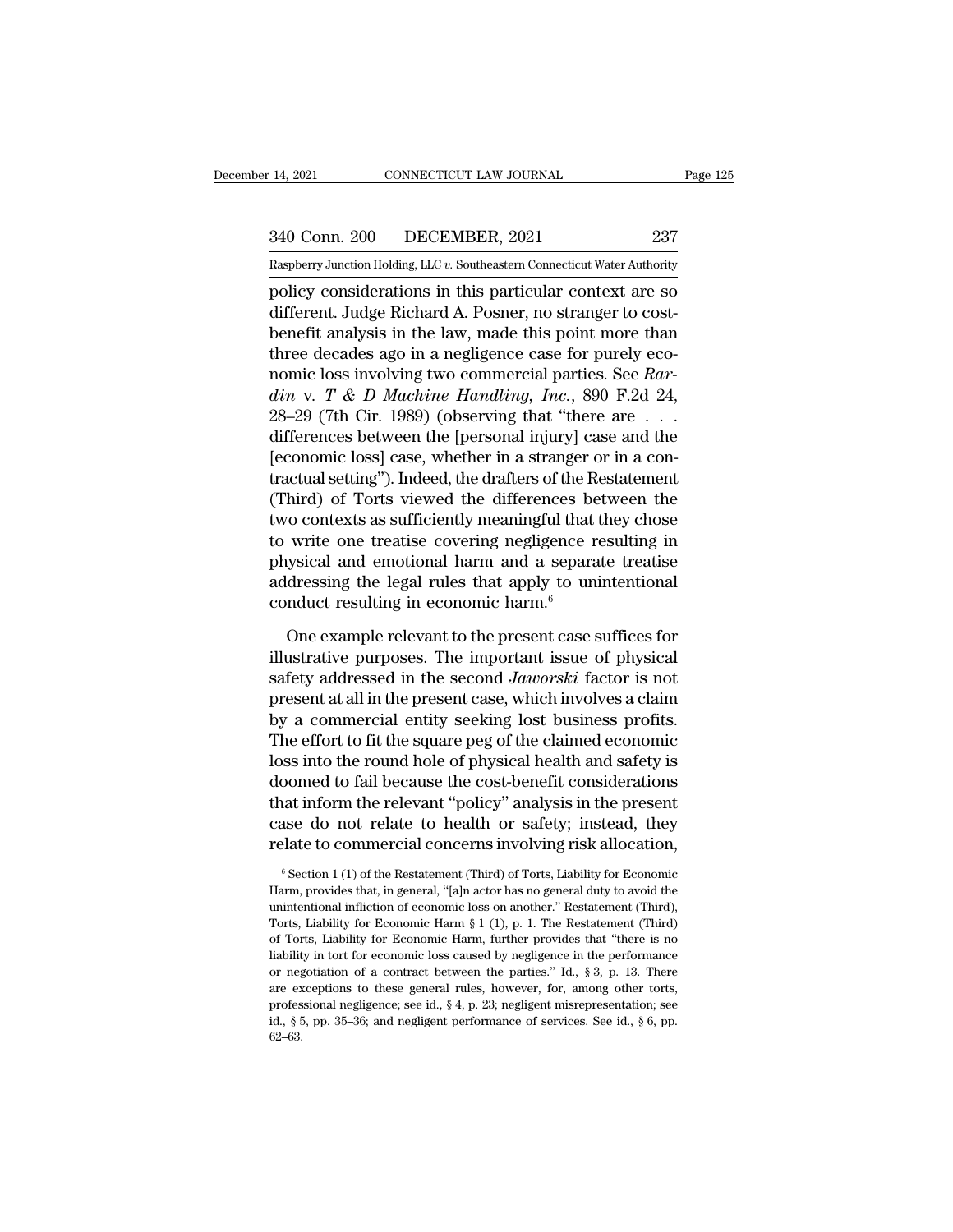EXECUTE CONNECTICUT LAW JOURNAL December 14, 2021<br>238 DECEMBER, 2021 340 Conn. 200<br>238 DECEMBER, 2021 340 Conn. 200<br>238 DECEMBER, 2021 340 Conn. 200

EXECTICUT LAW JOURNAL December 14, 2021<br>
Raspberry Junction Holding, LLC *v.* Southeastern Connecticut Water Authority<br>
Raspberry Junction Holding, LLC *v.* Southeastern Connecticut Water Authority<br>
Raspberry Junction Hold CONNECTICUT LAW JOURNAL December<br>
238 DECEMBER, 2021 340 Conn. 200<br>
Raspberry Junction Holding, LLC v. Southeastern Connecticut Water Authority<br>
market alternatives, and whatever other economic con-<br>
sequences may flow fro September 2021 2340 Conn. 200<br>
Supplemay Junction Holding, LLC v. Southeastern Connecticut Water Authority<br>
Supplemarket alternatives, and whatever other economic consequences may flow from the proposed legal rule. Policy<br>  $\frac{238}{\text{Raspberry Junction Holding, LLC } v.$  Southeastern Connecticut Water Authority<br>
market alternatives, and whatever other economic con-<br>
sequences may flow from the proposed legal rule. Policy<br>
concerns relevant to tort law exist outsi  $\frac{238}{\text{Raspberry Junction Holding, LLC } v.$  Southeastern Connecticut Water Authority<br>
market alternatives, and whatever other economic con-<br>
sequences may flow from the proposed legal rule. Policy<br>
concerns relevant to tort law exist outsi Raspberry Junction Holding, LLC v. Southeastern Connecticut Water Authority<br>
market alternatives, and whatever other economic con-<br>
sequences may flow from the proposed legal rule. Policy<br>
concerns relevant to tort law exi Example II state of Soundards Indiana, and whatever other economic consequences may flow from the proposed legal rule. Policy concerns relevant to tort law exist outside of the realm of health and safety in negligence clai market alternatives, and whatever other economic consequences may flow from the proposed legal rule. Policy concerns relevant to tort law exist outside of the realm of health and safety in negligence claims for economic lo sequences may flow from the proposed legal rule. Policy<br>concerns relevant to tort law exist outside of the realm<br>of health and safety in negligence claims for economic<br>loss involving professional malpractice, breach of fid concerns relevant to tort law exist outside of the realm<br>of health and safety in negligence claims for economic<br>loss involving professional malpractice, breach of fidu-<br>ciary duty, misrepresentation, and so forth. The majo of health and safety in negligence claims for economic<br>loss involving professional malpractice, breach of fidu-<br>ciary duty, misrepresentation, and so forth. The major-<br>ity in the present case does its level best—indeed, i loss involving professional malpractice, breach of fiduciary duty, misrepresentation, and so forth. The majority in the present case does its level best—indeed, it skillfully works within the constraints of the *Jaworski* ciary duty, misity in the prese<br>skillfully works<br>framework—to<br>some of the reli<br>remains that ti<br>at hand.<sup>7</sup><br>In the end, th illfully works within the constraints of the *Jaworski*<br>imework—to conform the factors to better address<br>me of the relevant policy considerations, but the fact<br>mains that the factors are ill-suited to the inquiry<br>hand.<sup>7</sup><br> framework—to conform the factors to better address<br>some of the relevant policy considerations, but the fact<br>remains that the factors are ill-suited to the inquiry<br>at hand.<sup>7</sup><br>In the end, the demands of *Jaworski* may have

some of the relevant policy considerations, but the fact<br>remains that the factors are ill-suited to the inquiry<br>at hand.<sup>7</sup><br>In the end, the demands of *Jaworski* may have caused<br>us to lose sight of the basic facts and leg remains that the factors are ill-suited to the inquiry<br>at hand.<sup>7</sup><br>In the end, the demands of *Jaworski* may have caused<br>us to lose sight of the basic facts and legal considera-<br>tions relevant to this case. The plaintiff, at hand.<sup>7</sup><br>In the end, the demands of *Jaworski* may have caused<br>us to lose sight of the basic facts and legal considera-<br>tions relevant to this case. The plaintiff, Raspberry Junc-<br>tion Holding, LLC, and the defendant, S In the end, the demands of *Jaworski* may have caused<br>us to lose sight of the basic facts and legal considera-<br>tions relevant to this case. The plaintiff, Raspberry Junc-<br>tion Holding, LLC, and the defendant, Southeastern<br> In the end, the demands of *Jaworski* may have caused<br>us to lose sight of the basic facts and legal considera-<br>tions relevant to this case. The plaintiff, Raspberry Junc-<br>tion Holding, LLC, and the defendant, Southeastern<br> us to lose sight of the basic facts and legal considerations relevant to this case. The plaintiff, Raspberry Junction Holding, LLC, and the defendant, Southeastern Connecticut Water Authority, have a direct, contractual re tions relevant to this case. The plaintiff, Raspberry Junction Holding, LLC, and the defendant, Southeastern<br>Connecticut Water Authority, have a direct, *contractual*<br>relationship with one another, and breach of contract<br>i tion Holding, LLC, and the defendant, Southeastern<br>Connecticut Water Authority, have a direct, *contractual*<br>relationship with one another, and breach of contract<br>is the true basis of the plaintiff's claim. The tort claim<br> Connecticut Water Authority, have a direct, *contractual*<br>relationship with one another, and breach of contract<br>is the true basis of the plaintiff's claim. The tort claim<br>is a breach of contract case dressed up in neglige relationship with one another, and breach of contract<br>is the true basis of the plaintiff's claim. The tort claim<br>is a breach of contract case dressed up in negligence<br>garb, and it seems to me that any recovery of lost prof is the true basis of the plaintiff's claim. The tort claim<br>is a breach of contract case dressed up in negligence<br>garb, and it seems to me that any recovery of lost profits<br>under these particular circumstances should be con is a breach of contract case dressed up in negligence<br>garb, and it seems to me that any recovery of lost profits<br>under these particular circumstances should be con-<br>trolled by contract principles governing consequential<br>da garb, and it seems to me that any recovery of lost profits<br>under these particular circumstances should be con-<br>trolled by contract principles governing consequential<br>damages. See Restatement (Third), Torts, Liability for<br> damages. See Restatement (Third), Torts, Liability for<br>Economic Harm § 3, p. 13 (2020) (generally, "there is<br>no liability in tort for economic loss caused by negli-<br>gence in the performance or negotiation of a contract<br> $\over$ no liability in tort for economic loss caused by negli-

no liability in tort for economic loss caused by negligence in the performance or negotiation of a contract<br> $\frac{1}{1}$  The first *Jaworski* factor (regarding the reasonable expectations of the parties) could be made releva gence in the performance or negotiation of a contract<br>
<sup>7</sup>The first *Jaworski* factor (regarding the reasonable expectations of the<br>
parties) could be made relevant to the issues raised in the present case,<br>
but only unde *Jaworski* factor (regarding the reasonable expectations of the parties) could be made relevant to the issues raised in the present case, but only under a substantially reformulated doctrine. Even then, any overlap seems m The first *Jaworski* factor (regarding the reasonable expectations of the parties) could be made relevant to the issues raised in the present case, but only under a substantially reformulated doctrine. Even then, any over parties) could be made relevant to the issues raised in the present case, but only under a substantially reformulated doctrine. Even then, any overlap seems more a matter of fortuity rather than doctrinal consonance. The put only under a substantially reformulated doctrine. Even then, any overlap seems more a matter of fortuity rather than doctrinal consonance. The third *Jaworski* factor (avoidance of increased litigation) appears to be d seems more a matter of fortuity rather than doctrinal consonance. The third *Jaworski* factor (avoidance of increased litigation) appears to be designed to cut only in one direction and fails to ask how to measure the incr Jaworski factor (avoidance of increased litigation) appears to be designed to cut only in one direction and fails to ask how to measure the increase or whether the costs imposed may be offset by a countervailing decrease or whether the costs imposed may be offset by a countervailing decrease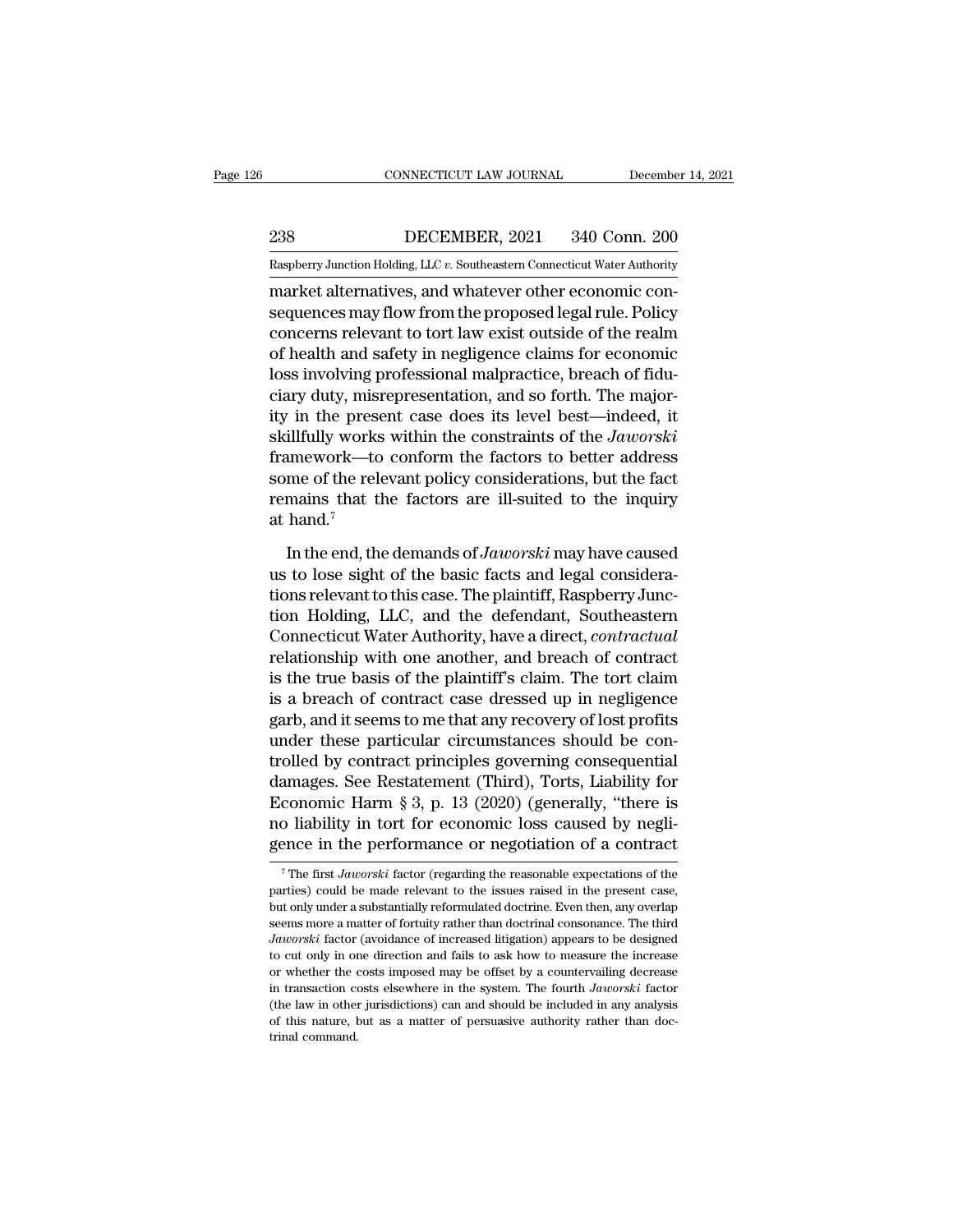14, 2021 CONNECTICUT LAW JOURNAL Page 127<br>340 Conn. 200 DECEMBER, 2021 239<br>Raspberry Junction Holding, LLC v. Southeastern Connecticut Water Authority

Pecember 14, 2021 CONNECTICUT LAW JOURNAL Page 127<br>
239 Raspberry Junction Holding, LLC *v.* Southeastern Connecticut Water Authority<br>
239 Raspberry Junction Holding, LLC *v.* Southeastern Connecticut Water Authority<br>
239 14, 2021 CONNECTICUT LAW JOURNAL Page 127<br>
340 Conn. 200 DECEMBER, 2021 239<br>
Raspberry Junction Holding, LLC v. Southeastern Connecticut Water Authority<br>
between the parties''). The situation is no different than<br>
if the d  $\frac{340 \text{ Conn. } 200}{\text{Raspberry Junction Holding, LLC } v.$  Southeastern Connecticut Water Authority<br>between the parties"). The situation is no different than<br>if the defendant delivered its water by truck instead of<br>pipeline, and its lone deliv  $\frac{340 \text{ Conn. } 200}{\text{Raspberry Junction Hodg. } \text{LLC } v. }$  Southeastern Connecticut Water Authority<br>between the parties"). The situation is no different than<br>if the defendant delivered its water by truck instead of<br>pipeline, and its lone d  $\frac{340 \text{ Conn. } 200}{\text{Raspberry Junction Holding, LLC } v.$  Southeastern Connecticut Water Authority<br>between the parties"). The situation is no different than<br>if the defendant delivered its water by truck instead of<br>pipeline, and its lone delive Raspberry Junction Holding, LLC v. Southeastern Connecticut Water Authority<br>between the parties"). The situation is no different than<br>if the defendant delivered its water by truck instead of<br>pipeline, and its lone delivery Raspberry Junction Holding, LLC *v*. Southeastern Connecticut Water Authority<br>between the parties"). The situation is no different than<br>if the defendant delivered its water by truck instead of<br>pipeline, and its lone delive between the parties"). The situation is no different than<br>if the defendant delivered its water by truck instead of<br>pipeline, and its lone delivery vehicle became inopera-<br>ble due to careless maintenance, with the same cons if the defendant delivered its water by truck instead of<br>pipeline, and its lone delivery vehicle became inopera-<br>ble due to careless maintenance, with the same conse-<br>quences for the plaintiff's hotel business. Indeed, "[ pipeline, and its lone delivery vehicle became inopera-<br>ble due to careless maintenance, with the same conse-<br>quences for the plaintiff's hotel business. Indeed, "[t]he<br>spirit of *Hadley v. Baxendale*, 9 Ex. 341, 156 Eng. ble due to careless maintenance, with the same consequences for the plaintiff's hotel business. Indeed, "[t]he<br>spirit of *Hadley v. Baxendale*, 9 Ex. 341, 156 Eng. Rep.<br>145 (1854), still the leading case on the nonrecovera spirit of *Hadley* v. *Baxendale*, 9 Ex. 341, 156 Eng. Rep.<br>145 (1854), still the leading case on the nonrecoverability of consequential damages in breach of contract suits,<br>broods over this case . . . although the presen 145 (1854), still the leading case on the nonrecoverability of consequential damages in breach of contract suits, broods over this case . . . although the present case is a tort case rather than a contract case." *Rardin* ity of consequential damages in breach of contract suits,<br>broods over this case . . . although the present case<br>is a tort case rather than a contract case." *Rardin v*.<br> $T \& D$  *Machine Handling, Inc.*, supra, 890 F.2d 26; broods over this case . . . although the present case<br>is a tort case rather than a contract case." Rardin v.<br>T & D Machine Handling, Inc., supra, 890 F.2d 26; cf.<br>1 Restatement (Third), Torts, Liability for Physical and<br>E is a tort case rather than a contract case." Rardin v.<br>
T & D Machine Handling, Inc., supra, 890 F.2d 26; cf.<br>
1 Restatement (Third), Torts, Liability for Physical and<br>
Emotional Harm, § 7, comment (d), p. 80 (2010) ("one  $T \& D$  Machine Handling, Inc., supra, 890 F.2d 26; cf.<br>1 Restatement (Third), Torts, Liability for Physical and<br>Emotional Harm, § 7, comment (d), p. 80 (2010) ("one<br>reason the general duty of reasonable care . . . is limtation''). I houtonal Harm,  $\frac{1}{2}$   $\frac{1}{2}$ , comment (d),  $\frac{1}{2}$ . So (2010) ( one asson the general duty of reasonable care  $\ldots$  is lim-<br>d to physical harm is that liability for purely economic<br>rm in commercial cases often r Feason the general duty of reasonable care  $\ldots$  is infilted to physical harm is that liability for purely economic<br>harm in commercial cases often raises issues better<br>addressed by contract law or by the tort of misrepres

the computer of physical names in alternative form alternative form and determination").<br>
I hope that we will be presented with a legal and factual record in some future case that will permit us<br>
to consider an alternative nami in commercial cases onen raises issues better<br>addressed by contract law or by the tort of misrepresen-<br>tation").<br>I hope that we will be presented with a legal and<br>factual record in some future case that will permit us addressed by contract law of by the tort of instepnesentation").<br>
I hope that we will be presented with a legal and<br>
factual record in some future case that will permit us<br>
to consider an alternative framework for adjudica I hope that we will be presented with a legal and factual record in some future case that will permit us to consider an alternative framework for adjudicating claims of economic loss unaccompanied by personal injury or pr I hope that we will be presented with a legal and<br>factual record in some future case that will permit us<br>to consider an alternative framework for adjudicating<br>claims of economic loss unaccompanied by personal<br>injury or pro factual record in some future case that will permit us<br>to consider an alternative framework for adjudicating<br>claims of economic loss unaccompanied by personal<br>injury or property damage.<sup>8</sup> In the meantime, I agree<br>with the to consider an alt<br>claims of econom<br>injury or property<br>with the majority<br>the imposition of<br>circumstances of<br>fully concur.

<sup>&</sup>lt;sup>8</sup> I do not suggest any particular solution to the problems that I identify<br><sup>8</sup> I do not suggest any particular solution to the problems that I identify<br>with this opinion because there has been no briefing by the parties  $^8$ I do not suggest any particular solution to the problems that I identify<br>in this opinion because there has been no briefing by the parties and no<br>deliberation among my colleagues regarding alternatives to the *Jaworsk* <sup>8</sup>I do not suggest any particular solution to the problems that I identify<br>in this opinion because there has been no briefing by the parties and no<br>deliberation among my colleagues regarding alternatives to the *Jaworski* <sup>8</sup> I do not suggest any particular solution to the problems that I identify<br>in this opinion because there has been no briefing by the parties and no<br>deliberation among my colleagues regarding alternatives to the *Jaworsk* <sup>8</sup> I do not suggest any particular solution to the problems that I identify<br>in this opinion because there has been no briefing by the parties and no<br>deliberation among my colleagues regarding alternatives to the *Jaworsk* <sup>8</sup> I do not suggest any particular solution to the problems that I identify<br>in this opinion because there has been no briefing by the parties and no<br>deliberation among my colleagues regarding alternatives to the *Jaworsk* in this opinion because there has been no briefing by the parties and no deliberation among my colleagues regarding alternatives to the *Jaworski* test. I feel obligated to raise the issues (or at least justified in doing erable.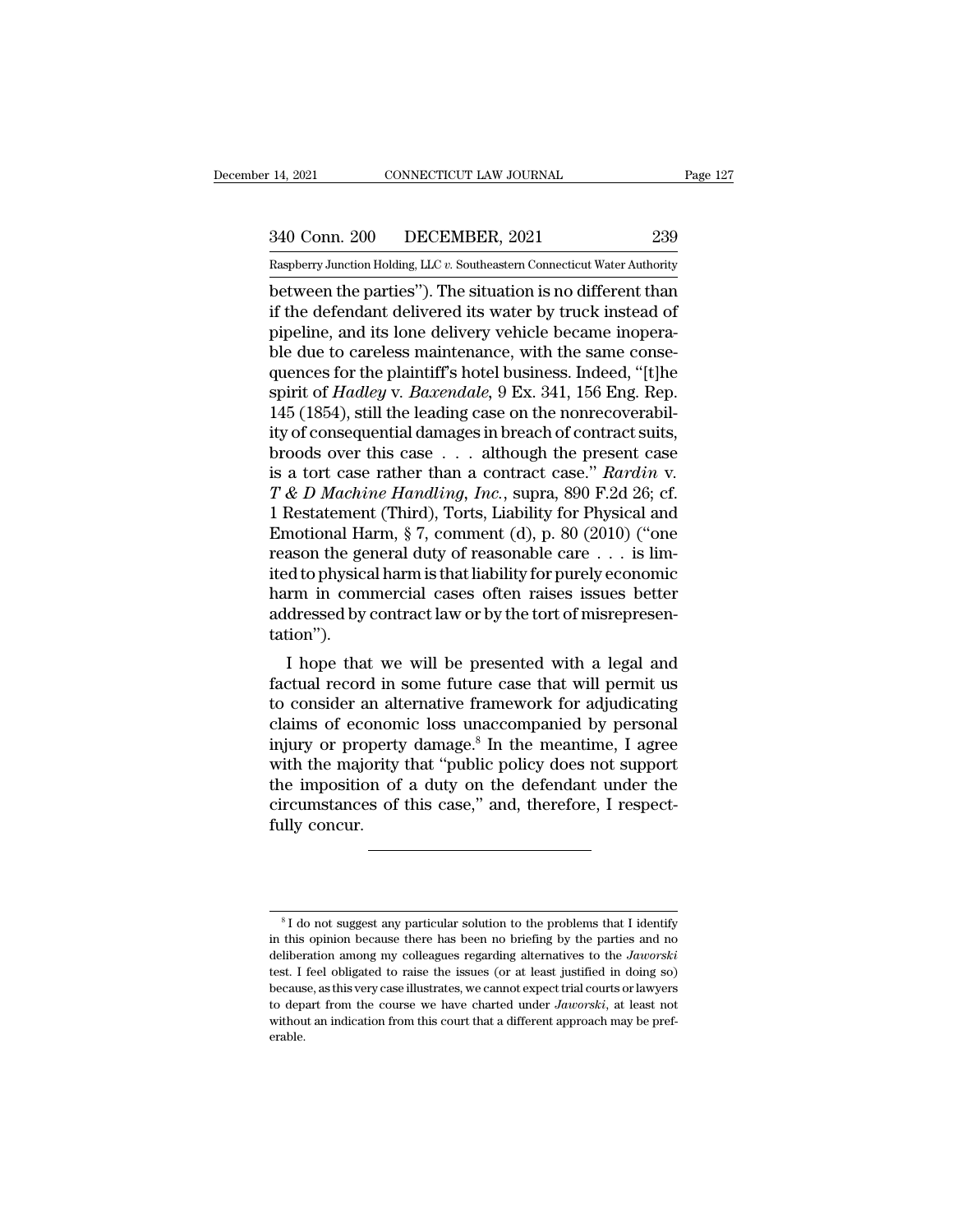# EXECUTE CONNECTICUT LAW JOURNAL December 14, 2021<br>240 DECEMBER, 2021 340 Conn. 240<br>Abel v. Johnson

Abel *v.* Johnson

## MICHAEL ABEL ET AL. *v*. CELESTE M. JOHNSON<br>(SC 20436) CEMBER, 2021<br>
Abel v. Johnson<br>
AL. v. CELESTE M<br>
(SC 20436)<br>
Donald, D'Auria, Kahn an CHAEL ABEL ET AL. *v*. CELESTE M. JOHNSON<br>(SC 20436)<br>Robinson, C. J., and McDonald, D'Auria, Kahn and Ecker, Js.\*

## *Syllabus*

 $(SC 20436)$ <br>Robinson, C. J., and McDonald, D'Auria, Kahn and Ecker, Js.\*<br>Syllabus<br>The plaintiff property owners sought to enjoin the defendant, who owned<br>abutting property on which she operated a landscaping business, fro Robinson, C. J., and McDonald, D'Auria, Kahn and Ecker, Js.\*<br>
Syllabus<br>
plaintiff property owners sought to enjoin the defendant, who owned<br>
abutting property on which she operated a landscaping business, from<br>
violating a Robinson, C. J., and McDonald, D'Auria, Kahn and Ecker, Js.\*<br>Syllabus<br>plaintiff property owners sought to enjoin the defendant, who owned<br>abutting property on which she operated a landscaping business, from<br>violating a res *Syllabus*<br>property owners sought to enjoin the defendant, who owned<br>abutting property on which she operated a landscaping business, from<br>violating a restrictive covenant that limited the use of the defendant's<br>property to syuaous<br>plaintiff property owners sought to enjoin the defendant, who owned<br>abutting property on which she operated a landscaping business, from<br>violating a restrictive covenant that limited the use of the defendant's<br>prop plaintiff property owners sought to enjoin the defendant, who owned abutting property on which she operated a landscaping business, from violating a restrictive covenant that limited the use of the defendant's property to partiting property on which she operated a landscaping business, from violating a restrictive covenant that limited the use of the defendant's property to residential purposes only. The restrictive covenant was contained i is located, provided that the covenant that limited the use of the defendant's property to residential purposes only. The restrictive covenant was contained in a 1956 deed by which the original grantors conveyed a tract of property to residential purposes only. The restrictive covenant was contained in a 1956 deed by which the original grantors conveyed a tract of real property to a housing developer, E Co. The 1956 deed, which was recorded property in a 1956 deed by which the original grantors conveyed a tract of real property to a housing developer, E Co. The 1956 deed, which was recorded in the land records of the city in which the property is located, pr tract of real property to a housing developer, E Co. The 1956 deed, which was recorded in the land records of the city in which the property is located, provided that the covenants contained therein "shall run with the la which was recorded in the land records of the city in which the property is located, provided that the covenants contained therein "shall run with the land  $\ldots$  be binding upon the grantee, its successors and assigns," a is located, provided that the covenants contained therein "shall run with<br>the land  $\ldots$  be binding upon the grantee, its successors and assigns,"<br>and inure to the benefit of original grantors' "remaining land  $\ldots$  lying the land  $\ldots$  be binding upon the grantee, its successors and assigns,"<br>and inure to the benefit of original grantors' "remaining land  $\ldots$  lying<br>westerly of the premises" conveyed. In 1961, E Co. recorded in the land<br>r and inure to the benefit of original grantors' "remaining land  $\ldots$  lying westerly of the premises" conveyed. In 1961, E Co. recorded in the land records a declaration of restrictions, which included prohibitions against westerly of the premises" conveyed. In 1961, E Co. recorded in the land<br>records a declaration of restrictions, which included prohibitions against<br>the keeping of poultry and the parking of commercial vehicles outside.<br>E Co "''' records a declaration of restrictions, which included prohibitions against the keeping of poultry and the parking of commercial vehicles outside. E Co. thereafter subdivided the property and conveyed two of the lots t the keeping of poultry and the parking of commercial vehicles outside.<br>E Co. thereafter subdivided the property and conveyed two of the lots<br>to the parties' predecessors in title. The deeds in the parties' chains of<br>title E Co. thereafter subdivided the property and conveyed two of the lots<br>to the parties' predecessors in title. The deeds in the parties' chains of<br>title contained language providing that the lots were being conveyed<br>"subject E Co. thereafter subdivided the property and conveyed two of the lots to the parties' predecessors in title. The deeds in the parties' chains of title contained language providing that the lots were being conveyed "subjec title contained language providing that the lots were being conveyed "subject to" the restrictive covenants contained in the 1956 deed and the declaration. The plaintiffs alleged that the defendant had violated those restr "subject to" the restrictive covenants contained in the 1956 deed and the declaration. The plaintiffs alleged that the defendant had violated those restrictive covenants by operating a landscaping business and maintaining the declaration. The plaintiffs alleged that the defendant had violated those restrictive covenants by operating a landscaping business and maintaining chickens on her property. At trial, the deeds to twenty-four homes loc those restrictive covenants by operating a landscaping business and<br>maintaining chickens on her property. At trial, the deeds to twenty-four<br>homes located in the subdivision were admitted into evidence. The<br>deeds to all of maintaining chickens on her property. At trial, the deeds to twenty-four homes located in the subdivision were admitted into evidence. The deeds to all of the homes located on the parties' street contained the same "subjec homes located in the subdivision were admitted into evidence. The deeds to all of the homes located on the parties' street contained the same "subject to" language, and the remaining deeds in evidence all contained residen deeds to all of the homes located on the parties' street contained the same "subject to" language, and the remaining deeds in evidence all contained residential use restrictions, although two of them lacked the same "subje same "subject to" language, and the remaining deeds in evidence all contained residential use restrictions, although two of them lacked the same "subject to" language. Relying on this evidence, the trial court concluded th contained residential use restrictions, although two of them lacked the same "subject to" language. Relying on this evidence, the trial court concluded that the parties' properties were part of a common development scheme, same "subject to" language. Relying on this evidence, the trial court concluded that the parties' properties were part of a common development scheme, which gave the plaintiffs standing to enforce the deed restrictions aga concluded that the parties' properties were part of a common development scheme, which gave the plaintiffs standing to enforce the deed restrictions against the defendant. The trial court rendered judgment for the plaintif concluded that the parties' properties were part of a common development scheme, which gave the plaintiffs standing to enforce the deed restrictions against the defendant. The trial court rendered judgment for the plaintif restrictions against the defendant. The trial court rendered judgment<br>for the plaintiffs and ordered the defendant to cease and desist from<br>violating the restrictive covenants, and the defendant appealed to the<br>Appellate C for the plantins and ordered the detendant to cease and desist from<br>violating the restrictive covenants, and the defendant appealed to the<br>Appellate Court. Observing that the restrictive covenants set forth in<br>the 1956 dee violating the restrictive coventants, and the detendant appeared to the<br>Appellate Court. Observing that the restrictive covenants set forth in<br>the 1956 deed were intended to inure to the benefit of the original<br>grantors' r

Appenate Court. Observing that the restrictive covenants set forth in<br>the 1956 deed were intended to inure to the benefit of the original<br>grantors' remaining, "westerly" land and that there was no language<br>\* This case orig different acts are members of the briefs and appendices, and that there was no language<br>
\* This case originally was scheduled to be argued before a panel of this<br>
court consisting of Chief Justice Robinson, and Justices Mc grantors remaining, westerly land and<br>
\* This case originally was scheduled to be a<br>
court consisting of Chief Justice Robinson, and<br>
Kahn and Ecker. Although Justice D'Auria was he<br>
has read the briefs and appendices, and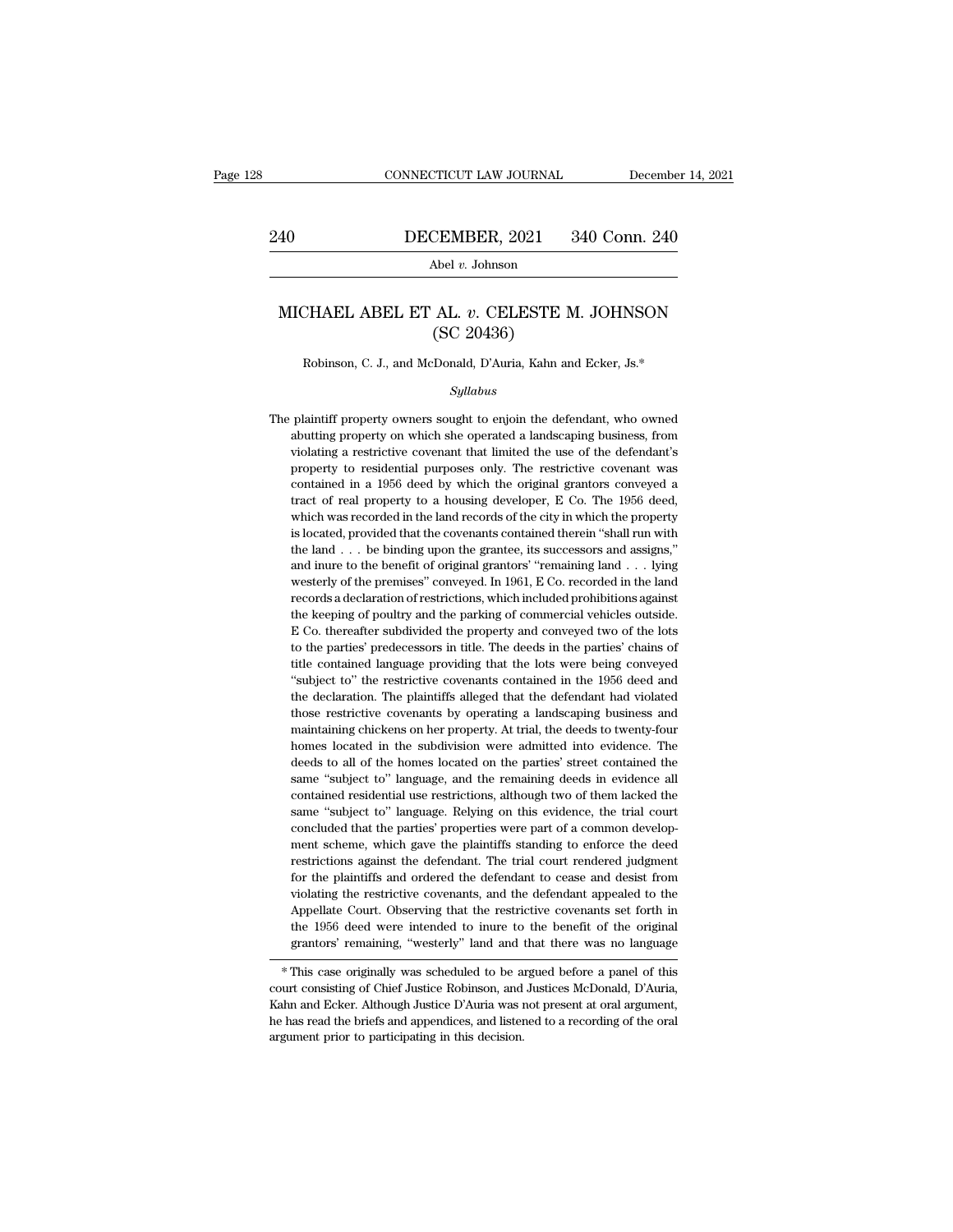therein indicating that the covenants were meant to benefit the original<br>or subsequent grantees of the 1956 deed, such as the plaintiffs, the **ORTEMBER, 2021** 241<br>Abel v. Johnson<br>therein indicating that the covenants were meant to benefit the original<br>or subsequent grantees of the 1956 deed, such as the plaintiffs, the<br>Appellate Court concluded that the plainti  $\begin{array}{r|l} \text{O} & \text{DECEMBER, 2021} & \text{241} \\ \text{Abel } v. \text{ Johnson} \end{array}$ <br>therein indicating that the covenants were meant to benefit the original<br>or subsequent grantees of the 1956 deed, such as the plaintiffs, the<br>Appellate Court concl Abel  $v$ . Johnson<br>therein indicating that the covenants were meant to benefit the original<br>or subsequent grantees of the 1956 deed, such as the plaintiffs, the<br>Appellate Court concluded that the plaintiffs lacked standing Abel v. Johnson<br>therein indicating that the covenants were meant to benefit the original<br>or subsequent grantees of the 1956 deed, such as the plaintiffs, the<br>Appellate Court concluded that the plaintiffs lacked standing to therein indicating that the covenants were meant to benefit the original<br>or subsequent grantees of the 1956 deed, such as the plaintiffs, the<br>Appellate Court concluded that the plaintiffs lacked standing to enforce<br>the res or subsequent grantees of the 1956 deed, such as the plaintiffs, the Appellate Court concluded that the plaintiffs lacked standing to enforce the residential use covenant because there was no allegation that the plaintiffs Appellate Court concluded that the plaintiffs lacked standing to enforce the residential use covenant because there was no allegation that the plaintiffs were the original grantors or their successors in interest. Accordin the residential use covenant because there was no allegation that the plaintiffs were the original grantors or their successors in interest. Accordingly, the Appellate Court reversed the trial court's judgment to the exten plaintiffs were the original grantors or their successors in interest.<br>Accordingly, the Appellate Court reversed the trial court's judgment to<br>the extent that the trial court enforced the residential use restrictive<br>covena Accordingly, the Appellate Court reversed the trial court's judgment to<br>the extent that the trial court enforced the residential use restrictive<br>covenant contained in the 1956 deed and vacated that court's orders of<br>injunc the extent that the trial court enforced the residential use restrictive<br>covenant contained in the 1956 deed and vacated that court's orders of<br>injunctive relief related to that covenant. On the granting of certification,<br> covenant contained in the 1956 deed and vacated that court's orders of<br>injunctive relief related to that covenant. On the granting of certification,<br>the plaintiffs appealed to this court. *Held* that, because the language<br> injunctive relief related to that covenant. On the granting of certification,<br>the plaintiffs appealed to this court. *Held* that, because the language<br>in the E Co. deeds conveying the properties to the parties and their<br>pr the plaintiffs appealed to this court. *Held* that, because the language in the E Co. deeds conveying the properties to the parties and their predecessors in title "subject to" the original grantors' 1956 deed created a ge in the E Co. deeds conveying the properties to the parties and their predecessors in title "subject to" the original grantors' 1956 deed created a general development scheme, the Appellate Court incorrectly concluded that predecessors in title "subject to" the original grantors' 1956 deed created<br>a general development scheme, the Appellate Court incorrectly con-<br>cluded that the plaintiffs lacked standing to enforce the residential use<br>restr predecessors in title "subject to" the original grantors' 1956 deed created a general development scheme, the Appellate Court incorrectly concluded that the plaintiffs lacked standing to enforce the residential use restric cluded that the plaintiffs lacked standing to enforce the residential use restriction, and, accordingly, this court reversed in part the judgment of the Appellate Court and remanded the case with direction to affirm the ju restriction, and, accordingly, this court reversed in part the judgment of the Appellate Court and remanded the case with direction to affirm the judgment of the trial court enforcing the restrictive covenant: when a commo of the Appellate Court and remanded the case with direction to affirm<br>the judgment of the trial court enforcing the restrictive covenant: when<br>a common grantor, under a general development scheme, divides its<br>property into the judgment of the trial court enforcing the restrictive covenant: when<br>a common grantor, under a general development scheme, divides its<br>property into lots that are to be sold and the deeds thereto contain<br>substantially a common grantor, under a general development scheme, divides its property into lots that are to be sold and the deeds thereto contain substantially uniform restrictions, any grantee may enforce the restrictions against an property into lots that are to be sold and the deeds thereto contain<br>substantially uniform restrictions, any grantee may enforce the restric-<br>tions against any other grantee, and whether a common grantor intended<br>to establ substantially uniform restrictions, any grantee may enforce the restrictions against any other grantee, and whether a common grantor intended to establish a uniform plan of development is determined by the language of the tions against any other grantee, and whether a common grantor intended<br>to establish a uniform plan of development is determined by the language<br>of the relevant conveyance instruments in light of the surrounding cir-<br>cumsta to establish a uniform plan of development is determined by the language<br>of the relevant conveyance instruments in light of the surrounding cir-<br>cumstances; in the present case, the language of the deeds by which E<br>Co. sub of the relevant conveyance instruments in light of the surrounding circumstances; in the present case, the language of the deeds by which E Co. subdivided and conveyed its property, as well as the surrounding circumstances cumstances; in the present case, the language of the deeds by which E<br>Co. subdivided and conveyed its property, as well as the surrounding<br>circumstances, strongly supported the conclusion that E Co. intended<br>to establish a Co. subdivided and conveyed its property, as well as the surrounding circumstances, strongly supported the conclusion that E Co. intended to establish a general plan of development limited to residential use through the us circumstances, strongly supported the conclusion that E Co. intended to establish a general plan of development limited to residential use through the use of the "subject to" language, as those deeds effectuated a new subd to establish a general plan of development limited to residential use<br>through the use of the "subject to" language, as those deeds effectuated<br>a new subdivision, a map of which was contemporaneously recorded<br>in the land re through the use of the "subject to" language, as those deeds effectuated<br>a new subdivision, a map of which was contemporaneously recorded<br>in the land records of the city in which the property was located and<br>referenced in a new subdivision, a map of which was contemporaneously recorded<br>in the land records of the city in which the property was located and<br>referenced in the deeds, and the declaration expressly indicated that it<br>was intended t in the land records of the city in which the property was located and referenced in the deeds, and the declaration expressly indicated that it was intended to "protect property values" and restricted the use and keeping of referenced in the deeds, and the declaration expressly indicated that it was intended to "protect property values" and restricted the use and keeping of commercial vehicles, suggesting that E Co. had intended to eliminate was intended to "protect property values" and restricted the use and<br>keeping of commercial vehicles, suggesting that E Co. had intended to<br>eliminate commercial activity on the property; moreover, those restric-<br>tions were keeping of commercial vehicles, suggesting that E Co. had intended to<br>eliminate commercial activity on the property; moreover, those restric-<br>tions were all recorded in the land records of the city in which the<br>property wa eliminate commercial activity on the property; moreover, those restrictions were all recorded in the land records of the city in which the property was located, they were available for any searcher to find, and all of the tions were all recorded in the land records of the city in which the property was located, they were available for any searcher to find, and all of the deeds admitted into evidence contained either the same "subject to" la property was located, they were available for any searcher to find, and<br>all of the deeds admitted into evidence contained either the same "sub-<br>ject to" language or another residential use restriction; furthermore,<br>contrar all of the deeds admitted into evidence contained either the same "subject to" language or another residential use restriction; furthermore, contrary to the conclusion of the Appellate Court, the fact that the 1956 deed, b ject to" language or another residential use restriction; furthermore, contrary to the conclusion of the Appellate Court, the fact that the 1956 deed, by its express terms, inured to the benefit of the original grantors' l contrary to the conclusion of the Appellate Court, the fact that the 1956 deed, by its express terms, inured to the benefit of the original grantors' land "lying westerly" to the premises they conveyed did not render the r deed, by its express terms, inured to the benefit of the original grantors'<br>land "lying westerly" to the premises they conveyed did not render the<br>residential use restriction unenforceable by subsequent grantees of E<br>Co., land "lying westerly" to the premises they conveyed did not render the residential use restriction unenforceable by subsequent grantees of E Co., such as the plaintiffs, because, even though there was no evidence that the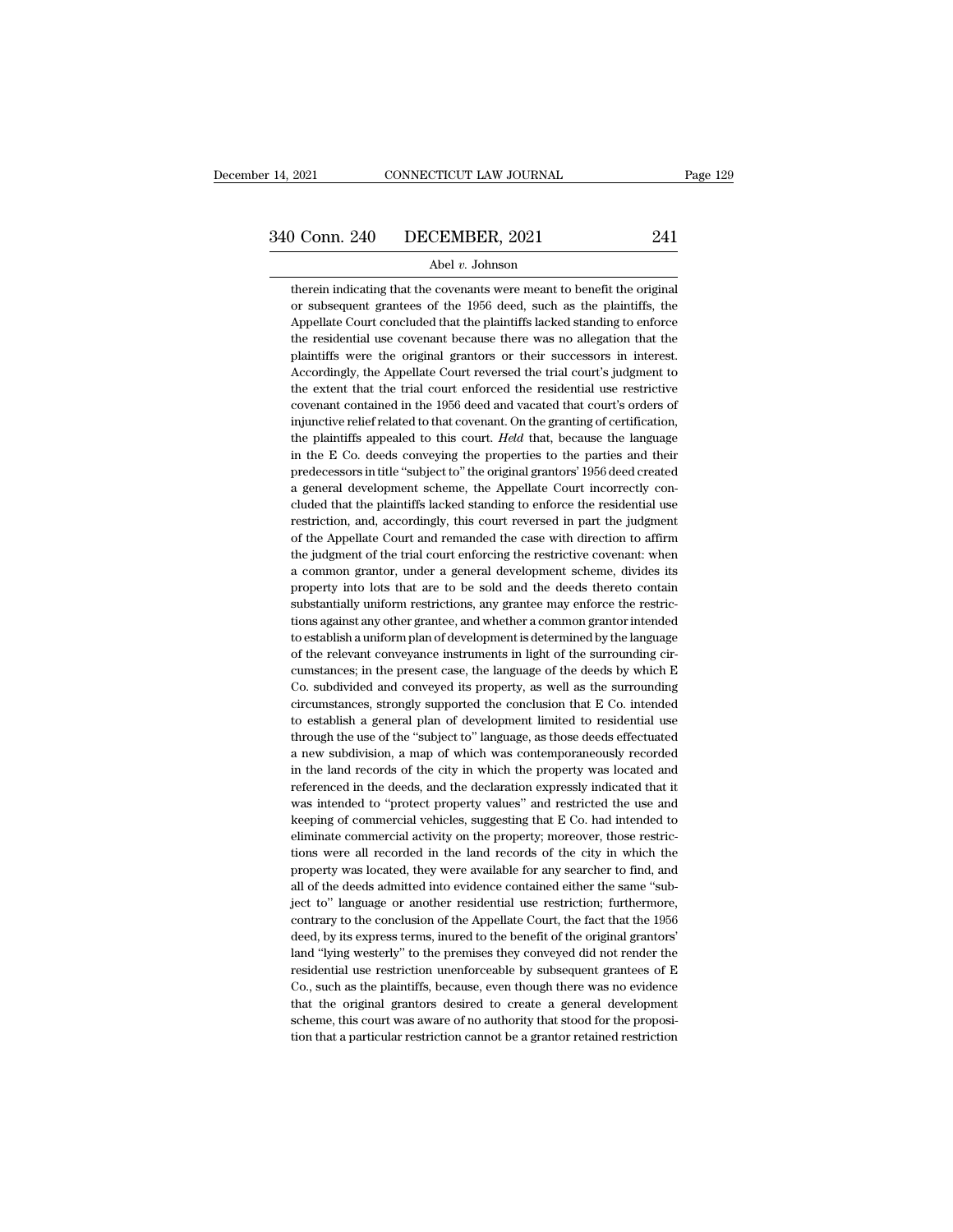# EXECUTE CONNECTICUT LAW JOURNAL December 14, 2021<br>242 DECEMBER, 2021 340 Conn. 240<br>Abel v. Johnson

Abel *v.* Johnson

enforceable by one party, and part of a common scheme of development<br>enforceable by one party, and part of a common scheme of development<br>enforceable as a matter of equity by another. **EXEMBER, 2021**<br>Abel v. Johnson<br>enforceable by one party, and part of a common schenforceable as a matter of equity by another. Abel *v*. Johnson<br>Abel *v*. Johnson<br>ceable by one party, and part of a common scheme of development<br>ceable as a matter of equity by another.<br>Argued March 29—officially released August 20, 2021<sup>\*\*</sup>

enforceable as a matter of equity by another.<br> *Argued March 29—officially released August 20, 2021<sup>\*\*</sup><br>
<i>Procedural History*<br> **Action for, inter alia, injunctive relief barring the** enforceable by one party, and part of a common scheme of development<br>enforceable as a matter of equity by another.<br>Argued March 29—officially released August 20, 2021<sup>\*\*</sup><br>*Procedural History*<br>Action for, inter alia, injunc enforceable as a matter of equity by another.<br>
Argued March 29—officially released August 20, 2021<sup>\*\*</sup><br> *Procedural History*<br> **Action for, inter alia, injunctive relief barring the defendant from violating restrictive cove** Argued March 29—officially released August 20, 2021<sup>\*\*</sup><br> *Procedural History*<br>
Action for, inter alia, injunctive relief barring the<br>
defendant from violating restrictive covenants on cer-<br>
tain of the defendant's real pro Procedural History<br>
Action for, inter alia, injunctive relief barring the<br>
defendant from violating restrictive covenants on cer-<br>
tain of the defendant's real property, brought to the<br>
Superior Court in the judicial distr *Procedural History*<br>
Action for, inter alia, injunctive relief barring the<br>
defendant from violating restrictive covenants on cer-<br>
tain of the defendant's real property, brought to the<br>
Superior Court in the judicial dis Action for, inter alia, injunctive relief barring the<br>defendant from violating restrictive covenants on cer-<br>tain of the defendant's real property, brought to the<br>Superior Court in the judicial district of Stamford-Nor-<br>wa Action for, inter alia, injunctive relief barring the<br>defendant from violating restrictive covenants on cer-<br>tain of the defendant's real property, brought to the<br>Superior Court in the judicial district of Stamford-Nor-<br>w defendant from violating restrictive covenants on certain of the defendant's real property, brought to the Superior Court in the judicial district of Stamford-Nor-<br>walk and tried to the court, *Hon. Edward R. Karazin*, *Jr* tain of the defendant's real property, brought to the<br>Superior Court in the judicial district of Stamford-Nor-<br>walk and tried to the court, *Hon. Edward R. Karazin*,<br>*Jr.*, judge trial referee, who, exercising the powers o Superior Court in the judicial district of Stamford-Nor-<br>walk and tried to the court, *Hon. Edward R. Karazin*,<br>*Jr.*, judge trial referee, who, exercising the powers of<br>the Superior Court, rendered judgment for the plain walk and tried to the court, *Hon. Edward R. Karazin*,<br>*Jr.*, judge trial referee, who, exercising the powers of<br>the Superior Court, rendered judgment for the plaintiffs,<br>from which the defendant appealed to the Appellate Jr., judge trial referee, who, exercising the powers of<br>the Superior Court, rendered judgment for the plaintiffs,<br>from which the defendant appealed to the Appellate<br>Court, *Keller* and *Moll*, Js., with *Beach*, J., concu the Superior Court, rendered judgment for the plaintiffs,<br>from which the defendant appealed to the Appellate<br>Court, *Keller* and *Moll*, *Js.*, with *Beach*, *J.*, concurring<br>in part and dissenting in part, which reversed *Austin S. Browning in part, with Wirelinstein part and* cated in part the trial court's judgment; thereafter, e plaintiffs, on the granting of certification, appealed this court. *Reversed in part; judgment directed.*<br>Joh *Charles in part and centre jagging*<br>the plaintiffs, on the granting of certificat<br>to this court. *Reversed in part*; *judgmen*<br>John R. Harness, for the appellants (p<br>Austin S. Brown, with whom was Heati<br>Olsen, for the app

*Opinion*

Francess, for the appenants (plantins).<br>
Austin S. Brown, with whom was Heather M. Brown<br>
sen, for the appellee (defendant).<br>
Opinion<br>
ROBINSON, C. J. In this certified appeal, we consider<br>
nether deed language providing t Austin S. Brown, with whom was Heather M. Brown<br>Olsen, for the appellee (defendant).<br>
opinion<br>
ROBINSON, C. J. In this certified appeal, we consider<br>
whether deed language providing that the grantees took<br>
title "subject t Olsen, for the appellee (defendant).<br>
opinion<br>
ROBINSON, C. J. In this certified appeal, we consider<br>
whether deed language providing that the grantees took<br>
title "subject to" an earlier deed, which established a<br>
residen opinion<br>
opinion<br>
ROBINSON, C. J. In this certified appeal, we consider<br>
whether deed language providing that the grantees took<br>
title "subject to" an earlier deed, which established a<br>
residential use restriction for the  $o$ <sub>pinion</sub><br>ROBINSON, C. J. In this certified appeal, we consider<br>whether deed language providing that the grantees took<br>title "subject to" an earlier deed, which established a<br>residential use restriction for the benefit ROBINSON, C. J. In this certified appeal, we consider<br>whether deed language providing that the grantees took<br>title "subject to" an earlier deed, which established a<br>residential use restriction for the benefit of the origin ROBINSON, C. J. In this certified appeal, we consider<br>whether deed language providing that the grantees took<br>title "subject to" an earlier deed, which established a<br>residential use restriction for the benefit of the origin whether deed language providing that the grantees took<br>title "subject to" an earlier deed, which established a<br>residential use restriction for the benefit of the original<br>grantor's retained property, rendered that restrict title "subject to" an earlier deed, which established a<br>residential use restriction for the benefit of the original<br>grantor's retained property, rendered that restriction<br>enforceable against those grantees by adjoining pro erty owners whose deeds contain similar "subject to"<br>language, pursuant to a common plan of development<br>theory. The plaintiffs, Michael Abel and Carol Abel,<br>\*\* August 20, 2021, the date that this decision was released as a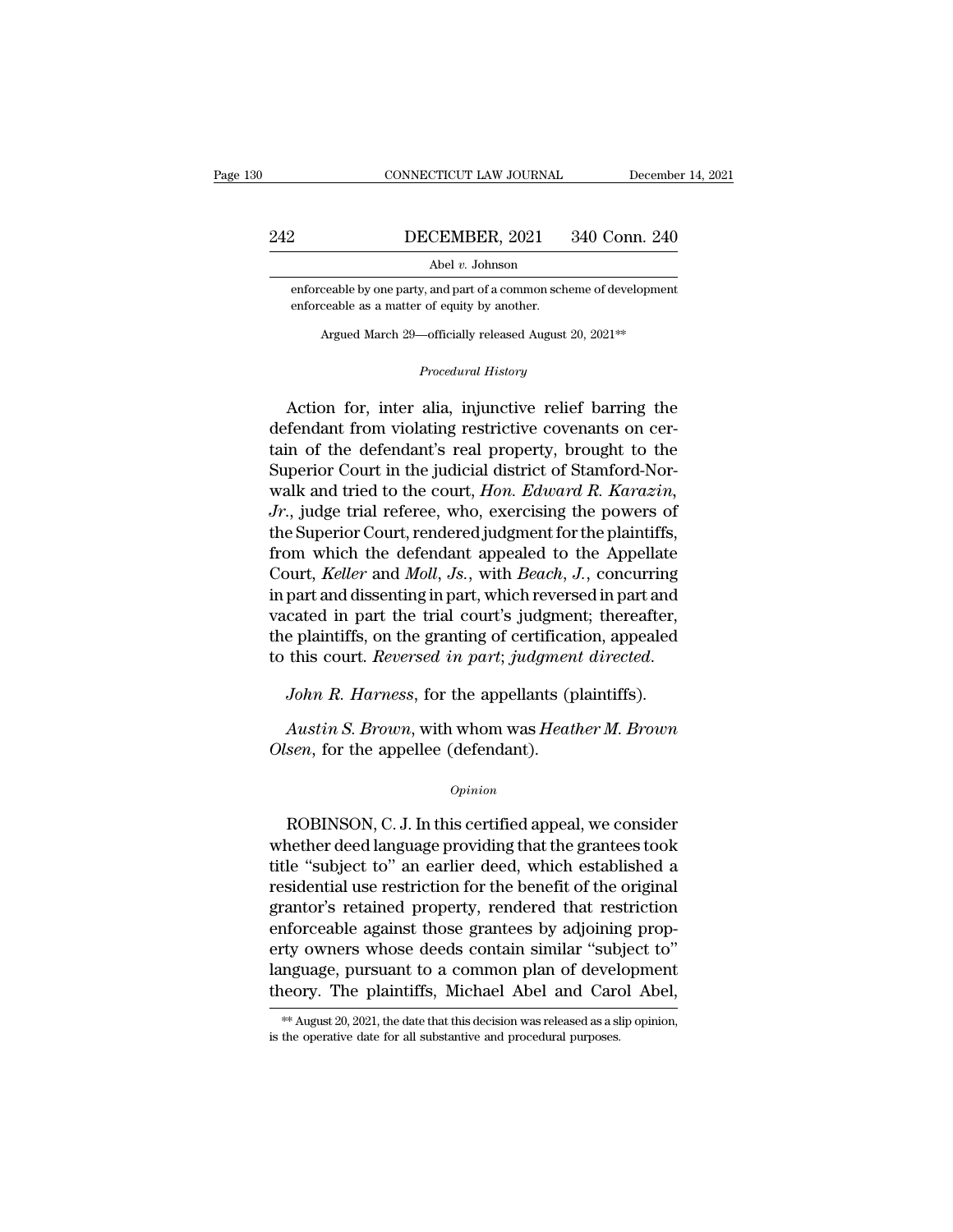14, 2021 CONNECTICUT LAW JOURNAL Page 13<br>  $\begin{array}{r}\n 340 \text{ Conn. } 240 \text{ DECEMBER, } 2021 \qquad 243 \\
 \hline\n \text{Abel } v. \text{ Johnson} \\
 \text{append, upon our grant of their pettition for certification,} \\
 \text{from the judgment of the Appellate Court reversing in part the judgment of the trivial court, non-doped often.} \n\end{array}$  $f$  340 Conn. 240 DECEMBER, 2021 243<br>
Abel v. Johnson<br>
appeal, upon our grant of their petition for certification,<sup>1</sup><br>
from the judgment of the Appellate Court reversing in<br>
part the judgment of the trial court, rendered 340 Conn. 240 DECEMBER, 2021 243<br>
Abel v. Johnson<br>
appeal, upon our grant of their petition for certification,<sup>1</sup><br>
from the judgment of the Appellate Court reversing in<br>
part the judgment of the trial court, rendered afte 340 Conn. 240 DECEMBER, 2021 243<br>
Abel v. Johnson<br>
appeal, upon our grant of their petition for certification,<sup>1</sup><br>
from the judgment of the Appellate Court reversing in<br>
part the judgment of the trial court, rendered afte  $\Delta$ <sup>Abel v.</sup> Johnson<br>appeal, upon our grant of their petition for certification,<sup>1</sup><br>from the judgment of the Appellate Court reversing in<br>part the judgment of the trial court, rendered after a<br>court trial, granting injun appeal, upon our grant of their petition for certification,<sup>1</sup><br>from the judgment of the Appellate Court reversing in<br>part the judgment of the trial court, rendered after a<br>court trial, granting injunctive relief against t appeal, upon our grant of their petition for certification,<sup>1</sup><br>from the judgment of the Appellate Court reversing in<br>part the judgment of the trial court, rendered after a<br>court trial, granting injunctive relief against th from the judgment of the Appellate Court reversing in<br>part the judgment of the trial court, rendered after a<br>court trial, granting injunctive relief against the defen-<br>dant, Celeste M. Johnson, enforcing one restrictive co part the judgment of the trial court, rendered after a<br>court trial, granting injunctive relief against the defen-<br>dant, Celeste M. Johnson, enforcing one restrictive cov-<br>enant limiting the use of the property to resident court trial, granting injunctive relief against the deten-<br>dant, Celeste M. Johnson, enforcing one restrictive cov-<br>enant limiting the use of the property to residential use,<br>which was contained in a deed that was executed dant, Celeste M. Johnson, enforcing one restrictive covenant limiting the use of the property to residential use, which was contained in a deed that was executed by the original grantors of the parties' real properties, an enant limiting the use of the property to residential use,<br>which was contained in a deed that was executed by<br>the original grantors of the parties' real properties, and<br>two other use restrictions that appeared in a separat which was contained in a deed that was executed by<br>the original grantors of the parties' real properties, and<br>two other use restrictions that appeared in a separate<br>declaration that applied to the properties. See *Abel* v the original grantors of the parties' real properties, and<br>two other use restrictions that appeared in a separate<br>declaration that applied to the properties. See *Abel* v.<br>Johnson, 194 Conn. App. 120, 142–43, 156, 220 A.3d two other use restrictions that appeared in a separate<br>declaration that applied to the properties. See *Abel v.*<br>Johnson, 194 Conn. App. 120, 142–43, 156, 220 A.3d 843<br>(2019). On appeal, the plaintiffs claim that the Appel declaration that<br>*Johnson*, 194 Co<br>(2019). On appea<br>Court incorrectl<br>to enforce the re<br>accordingly, rev<br>late Court.<br>The record re 019). On appeal, the plaintiffs claim that the Appellate<br>burt incorrectly concluded that they lacked standing<br>enforce the residential use restriction. We agree and,<br>cordingly, reverse in part the judgment of the Appel-<br>rec Court incorrectly concluded that they lacked standing<br>to enforce the residential use restriction. We agree and,<br>accordingly, reverse in part the judgment of the Appel-<br>late Court.<br>The record reveals the following facts and

to enforce the residential use restriction. We agree and,<br>accordingly, reverse in part the judgment of the Appellate Court.<br>The record reveals the following facts and procedural<br>history, much of which are aptly set forth i accordingly, reverse in part the judgment of the Appellate Court.<br>
The record reveals the following facts and procedural<br>
history, much of which are aptly set forth in the opinion<br>
of the Appellate Court. The plaintiffs ow late Court.<br>The record reveals the following facts and procedural<br>history, much of which are aptly set forth in the opinion<br>of the Appellate Court. The plaintiffs own real property<br>located at 37 Mill Stream Road in Stamfor The record reveals the following facts and procedural<br>history, much of which are aptly set forth in the opinion<br>of the Appellate Court. The plaintiffs own real property<br>located at 37 Mill Stream Road in Stamford, where the The record reveals the following facts and procedural<br>history, much of which are aptly set forth in the opinion<br>of the Appellate Court. The plaintiffs own real property<br>located at 37 Mill Stream Road in Stamford, where the history, much of which are aptly set forth in the opinion<br>of the Appellate Court. The plaintiffs own real property<br>located at 37 Mill Stream Road in Stamford, where they<br>reside, and the defendant owns abutting real propert of the Appellate Court. The plaintiffs own real property<br>located at 37 Mill Stream Road in Stamford, where they<br>reside, and the defendant owns abutting real property<br>located at 59 Mill Stream Road in Stamford, where she<br>re located at 59 Mill Stream Road in Stamford, where she resides with her husband. The parties' properties are in an area of Stamford known as the Saw Mill neighborhood, where some of the properties are served by a  $\frac{1}{1}$ resides with her husband. The parties' properties are<br>in an area of Stamford known as the Saw Mill neighbor-<br>hood, where some of the properties are served by a<br><sup>1</sup>We granted the plaintiffs' petition for certification to ap

in an area of Stamford known as the Saw Mill neighborhood, where some of the properties are served by a  $\frac{1}{1}$  We granted the plaintiffs' petition for certification to appeal, limited to the following issues: (1) "Does hood, where some of the properties are served by a<br>  $\frac{1}{1}$ We granted the plaintiffs' petition for certification to appeal, limited to<br>
the following issues: (1) "Does the 'subject to' language in the deeds only<br>
provid The Appellate Court correctly determine that the plaintiffs lacked standing issues: (1) "Does the 'subject to' language in the deeds only provide notice of prior restrictions or does it have the substantive effect of crea <sup>1</sup> We granted the plaintiffs' petition for certification to appeal, limited to the following issues: (1) "Does the 'subject to' language in the deeds only provide notice of prior restrictions or does it have the substant the following issues: (1) "Does the 'subject to' language in the deeds only<br>provide notice of prior restrictions or does it have the substantive effect of<br>creating new obligations on the grantees and their successors?" And provide notice of prior restrictions of<br>provide notice of prior restrictions of<br>creating new obligations on the grant<br>the Appellate Court correctly determined<br>enforce the restrictive covenant in the<br>defendant's property fo eating new obligations on the grantees and their successors?" And (2) "Dide Appellate Court correctly determine that the plaintiffs lacked standing to force the restrictive covenant in the original deed that limited the u the Appellate Court correctly determine that the plaintiffs lacked standing to enforce the restrictive covenant in the original deed that limited the use of the defendant's property for residential purposes only?" *Abel*

separate verticlive covenant in the original deed that limited the use of the defendant's property for residential purposes only?" *Abel* v. *Johnson*, 334 Conn. 917, 222 A.3d 104 (2020).<br>We note that the first certified q the defendant's property for residential purposes only?" *Abel* v. *Johnson*, 334 Conn. 917, 222 A.3d 104 (2020).<br>We note that the first certified question is encompassed topically within the broader, second certified ques the defendant's property for residential purposes only?" Abel v. Johnson, 334 Conn. 917, 222 A.3d 104 (2020).<br>We note that the first certified question is encompassed topically within<br>the broader, second certified questio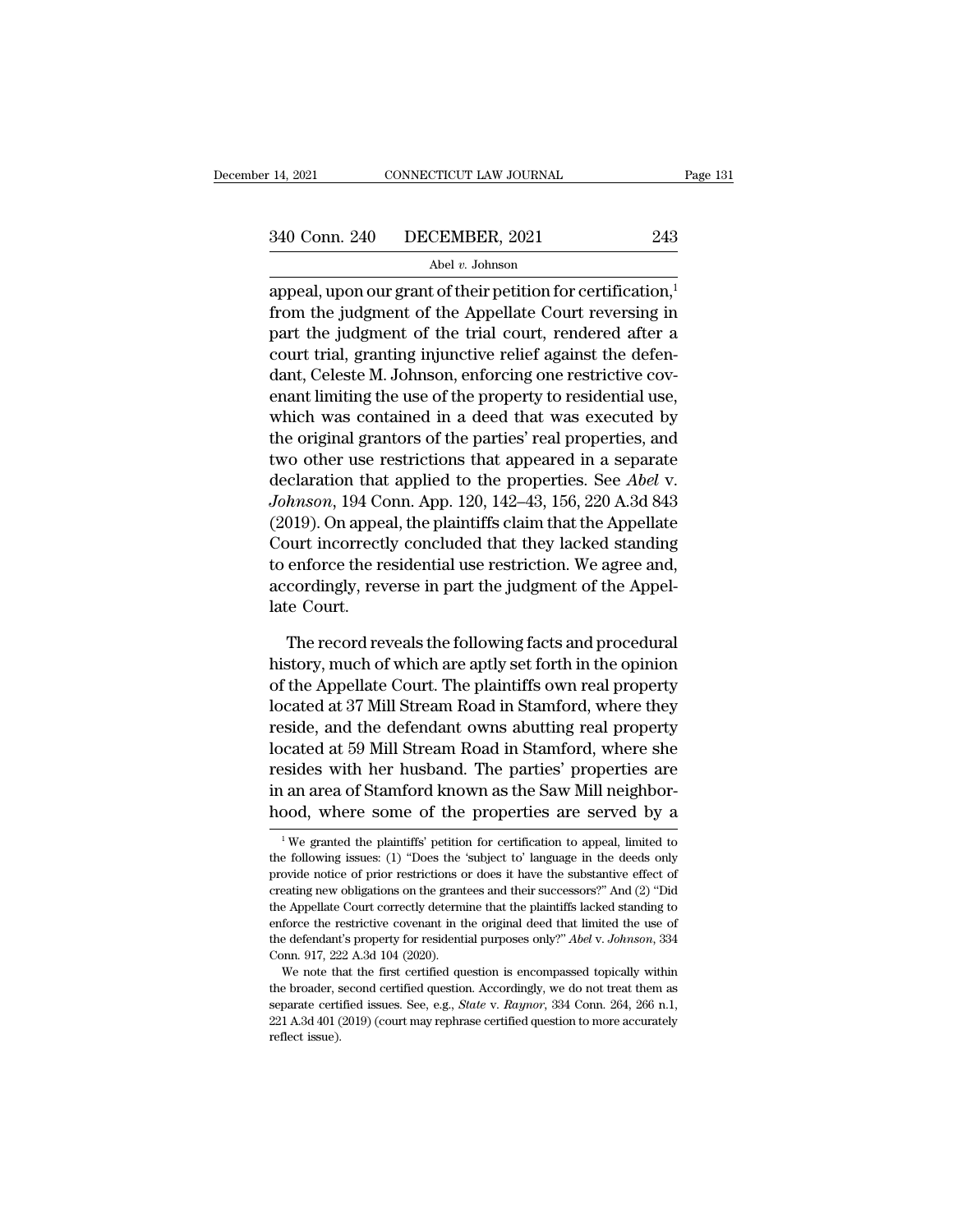CONNECTICUT LAW JOURNAL December 14, 2021<br>244 DECEMBER, 2021 340 Conn. 240<br>Abel v. Johnson<br>voluntary neighborhood association known as the Saw<br>Mill Association. See footnote 6 of this opinion. 244 DECEMBER, 2021 340 Conn. 24<br>Abel v. Johnson<br>Woluntary neighborhood association known as the Sav<br>Mill Association. See footnote 6 of this opinion.<br>"In 1956, Horace Havemeyer and Harry Waldro

<sup>Abel v</sup> Johnson<br>
<sup>Abel v</sup> Johnson<br>
luntary neighborhood association known as the Saw<br>
ill Association. See footnote 6 of this opinion.<br>
"In 1956, Horace Havemeyer and Harry Waldron<br>
wemeyer (original grantors) conveyed to 244 DECEMBER, 2021 340 Conn. 240<br>
Abel v. Johnson<br>
Voluntary neighborhood association known as the Saw<br>
Mill Association. See footnote 6 of this opinion.<br>
"In 1956, Horace Havemeyer and Harry Waldron<br>
Havemeyer (original g  $\frac{\text{Abel } v. \text{ Johnson}}{\text{Volutary neighborhood association known as the Saw}}$ <br>Will Association. See footnote 6 of this opinion.<br>"In 1956, Horace Havemeyer and Harry Waldron<br>Havemeyer (original grantors) conveyed to a housing<br>developer, Empire Estates, Inc. (Empire Est voluntary neighborhood association known as the Saw<br>Mill Association. See footnote 6 of this opinion.<br>"In 1956, Horace Havemeyer and Harry Waldron<br>Havemeyer (original grantors) conveyed to a housing<br>developer, Empire Estat voluntary neighborhood association known as the Saw<br>Mill Association. See footnote 6 of this opinion.<br>"In 1956, Horace Havemeyer and Harry Waldron<br>Havemeyer (original grantors) conveyed to a housing<br>developer, Empire Estat Mill Association. See footnote 6 of this opinion.<br>
"In 1956, Horace Havemeyer and Harry Waldron<br>
Havemeyer (original grantors) conveyed to a housing<br>
developer, Empire Estates, Inc. (Empire Estates),<br>
166.1229 acres of rea "In 1956, Horace Havemeyer and Harry Waldron<br>Havemeyer (original grantors) conveyed to a housing<br>developer, Empire Estates, Inc. (Empire Estates),<br>166.1229 acres of real property in Stamford. The deed<br>related to this conve Havemeyer (original grantors) conveyed to a housing<br>developer, Empire Estates, Inc. (Empire Estates),<br>166.1229 acres of real property in Stamford. The deed<br>related to this conveyance is recorded in volume 792,<br>page 118, of developer, Empire Estates, Inc. (Empire Estates),<br>166.1229 acres of real property in Stamford. The deed<br>related to this conveyance is recorded in volume 792,<br>page 118, of the Stamford land records. In relevant part,<br>the de 166.1229 acres of real property in Stamford. The deed<br>related to this conveyance is recorded in volume 792,<br>page 118, of the Stamford land records. In relevant part,<br>the deed provides: 'This deed is *given and accepted*<br>up related to this conveyance is recorded in volume 792,<br>page 118, of the Stamford land records. In relevant part,<br>the deed provides: 'This deed is *given and accepted*<br>upon the following express covenants and agreements<br>whic page 118, of the Stamford land records. In relevant part,<br>the deed provides: 'This deed is *given and accepted*<br>upon the following express covenants and agreements<br>which shall run with the land herein conveyed and<br>shall be This deed provides: 'This deed i<br>upon the following express cove<br>*which shall run with the land*<br>shall be binding upon the grant<br>assigns, and shall [i]nure to<br>remaining land of the grantors<br>premises herein conveyed:<br>"'(1) on the following express covenants and agreements<br>
hich shall run with the land herein conveyed and<br>
all be binding upon the grantee, its successors and<br>
signs, and shall [i]nure to the benefit of the<br>
maining land of the *the shall run with the land herein conveyed and*<br> *the binding upon the grantee, its successors and*<br> *assigns, and shall* [*i*]*nure to the benefit of the*<br> *remaining land of the grantors lying westerly of the*<br> *premis* 

shall be binding upon the grantee, its successors and<br>assigns, and shall [i]nure to the benefit of the<br>remaining land of the grantors lying westerly of the<br>premises herein conveyed:<br>"(1) Said premises shall be used for pr assigns, and shall [i]nure to the benefit of the<br>remaining land of the grantors lying westerly of the<br>premises herein conveyed:<br>"(1) Said premises shall be used for private residen-<br>tial purposes only (except that a docto remaining land of the grantors lying westerly of the<br>premises herein conveyed:<br>"(1) Said premises shall be used for private residen-<br>tial purposes only (except that a doctor or dentist hav-<br>ing a home on said premises may premises herein conveyed:<br>
"'(1) Said premises shall be used for private residential purposes only (except that a doctor or dentist having a home on said premises may locate his office<br>
therein if such use is permitted by <sup>*i*</sup> (1) *Said premises shall be used for private re* tial purposes only (except that a doctor or dentiting a home on said premises may locate his therein if such use is permitted by the applicable regulations), and no bu the purposes only (except that a doctor or dentist having a home on said premises may locate his office<br>erein if such use is permitted by the applicable zoning<br>gulations), and no buildings shall be erected or main-<br>ined u ing a home on said premises may locate his office<br>therein if such use is permitted by the applicable zoning<br>regulations), and *no buildings shall be erected or main-*<br>tained upon said premises except single-family dwell-<br>

therein if such use is permitted by the applicable zoning<br>regulations), and *no buildings shall be erected or main-*<br>tained upon said premises except single-family dwell-<br>ing houses and appropriate outbuildings.<br>"(2) Said regulations), and *no buildings shall be erected or maintained upon said premises except single-family dwelling houses and appropriate outbuildings.*<br>
"(2) Said tract shall not be subdivided for building purposes into plo "'(2) Said tract shall not be subdivided for building<br>rposes into plots containing less than one (1) acre<br>area, and not more than one (1) such dwelling house<br>all be erected or maintained on any such plot."<br>"In 1957, an ag purposes into plots containing less than one (1) acre<br>in area, and not more than one (1) such dwelling house<br>shall be erected or maintained on any such plot.<sup>22</sup><br> $\frac{2 \text{``In 1957, an agreement between the original grants, Empire Estados, and Country Lands, Inc., to whom a portion of the land at issue had been  
conveyed by Empire Estados, was recorded in volume 80$ 

 $2.4$ To  $10$ in area, and not more than one (1) such dwelling house<br>shall be erected or maintained on any such plot.<sup>72</sup><br> $\frac{2 \text{``In 1957}}{1 \text{``In 1957}},$  an agreement between the original grantors, Empire Estates,<br>and Country Lands, Inc In area, and not note than one (1) such dwelling nouse<br>
shall be erected or maintained on any such plot.<sup>72</sup><br>
<sup>2</sup> "In 1957, an agreement between the original grantors, Empire Estates,<br>
and Country Lands, Inc., to whom a po shall be erected or maintained on any such plot.<sup>72</sup><br><sup>2</sup> "In 1957, an agreement between the original grantors, Empire Estates, and Country Lands, Inc., to whom a portion of the land at issue had been conveyed by Empire Es <sup>2</sup> "In 1957, an agreement between the original grantors, Empire Estates, and Country Lands, Inc., to whom a portion of the land at issue had been conveyed by Empire Estates, was recorded in volume 808, page 355, of the S In 1957, an agreement between the original grantors, Empire Estates,<br>and Country Lands, Inc., to whom a portion of the land at issue had been<br>conveyed by Empire Estates, was recorded in volume 808, page 355, of the<br>Stamfo Stamford land records." *Abel v. Johnson*, supra, 194 Conn. App. 132 n.4. "[T]he agreement modified the first restrictive covenant in the 1956 deed, set forth previously, as follows: '[T]hat portion of [the] restrictive c conveyed by Empire Estates, was recorded in volume sos, page 355, of the Stamford land records." *Abel v. Johnson*, supra, 194 Conn. App. 132 n.4. "[T]he agreement modified the first restrictive covenant in the 1956 deed, Stantiord land records. Abet v. Johnson, supra, 194 Conti. App. 132 ft.4. [1] the agreement modified the first restrictive covenant in the 1956 deed, set forth previously, as follows: [T]hat portion of [the] restrictive c agreement moanned the inst restrictive covenant in the 1950 deed, set forth<br>previously, as follows: '[T]hat portion of [the] restrictive covenant . . . which<br>is contained within parentheses shall be of no further force and previously, as follows: [1] nat portion of [the] restrictive covenant . . . which<br>is contained within parentheses shall be of no further force and effect and<br>there shall be substituted in lieu of the language contained wit is contained within parentneses snall be of no further force and effect and<br>there shall be substituted in lieu of the language contained within parentheses,<br>effective from the date hereof, the following language: (except t effective from the date hereof, the following language: (except that a residence may be used for professional purposes by a member of a profession occupying the same as his home to the extent that such use is permitted fro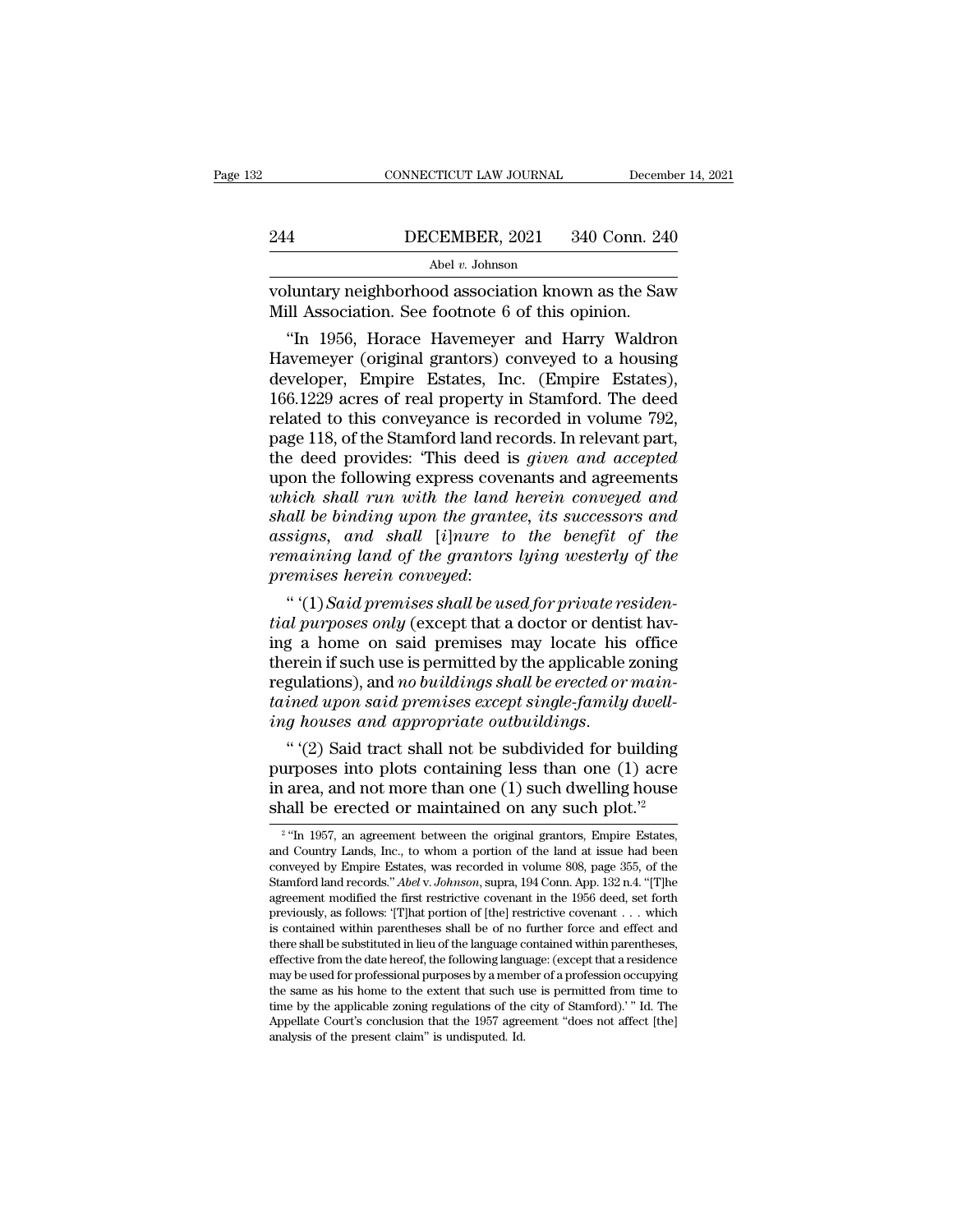2021 CONNECTICUT LAW JOURNAL Page 133<br>
0 Conn. 240 DECEMBER, 2021 245<br>
Abel v. Johnson<br>
"In 1961, Empire Estates, through its trustees, Harry<br>
Terhune and Gordon R. Paterson, executed a declara- $\frac{340 \text{ Conn. } 240 \text{ DECEMBER, } 2021}{}$  245<br>Abel v. Johnson<br>"In 1961, Empire Estates, through its trustees, Harry<br>E. Terhune and Gordon R. Paterson, executed a declara-<br>tion of restrictions (declaration) that was recorded in 340 Conn. 240 DECEMBER, 2021 245<br>Abel v. Johnson<br>
"In 1961, Empire Estates, through its trustees, Harry<br>
E. Terhune and Gordon R. Paterson, executed a declara-<br>
tion of restrictions (declaration) that was recorded in<br>
vol 340 Conn. 240 DECEMBER, 2021 245<br>
Abel v. Johnson<br>
"In 1961, Empire Estates, through its trustees, Harry<br>
E. Terhune and Gordon R. Paterson, executed a declara-<br>
tion of restrictions (declaration) that was recorded in<br>
vo Abel v. Johnson<br>
"In 1961, Empire Estates, through its trustees, Harry<br>
E. Terhune and Gordon R. Paterson, executed a declara-<br>
tion of restrictions (declaration) that was recorded in<br>
volume 917, page 114, of the Stamfor Set *v.* Johnson<br>
"In 1961, Empire Estates, through its trustees, Harry<br>
E. Terhune and Gordon R. Paterson, executed a declara-<br>
tion of restrictions (declaration) that was recorded in<br>
volume 917, page 114, of the Stamfor "In 1961, Empire Estates, through its trustees, Harry<br> *E.* Terhune and Gordon R. Paterson, executed a declara-<br>
tion of restrictions (declaration) that was recorded in<br>
volume 917, page 114, of the Stamford land records.<br> E. Terhune and Gordon R. Paterson, executed a declara-<br>tion of restrictions (declaration) that was recorded in<br>volume 917, page 114, of the Stamford land records.<br>The declaration, which included thirty-five articles and<br>se tion of restrictions (declaration) that was recorded in<br>volume 917, page 114, of the Stamford land records.<br>The declaration, which included thirty-five articles and<br>set forth a wide variety of restrictions, *did not contai* volume 917, page 114, of the Stamford land records.<br>The declaration, which included thirty-five articles and<br>set forth a wide variety of restrictions, *did not contain*<br>a provision restricting the applicable tracts to priv The declaration, which included thirty-five articles and<br>set forth a wide variety of restrictions, *did not contain*<br>a provision restricting the applicable tracts to private<br>residential use only. In relevant part, the decl set forth a wide variety of restrictions, *did not contain*<br>a provision restricting the applicable tracts to private<br>residential use only. In relevant part, the declaration<br>states: 'Witnesseth, that said trustees hereby pl a provision restricting the applicable tracts to private<br>residential use only. In relevant part, the declaration<br>states: 'Witnesseth, that said trustees hereby place upon<br>the land records the following restrictions, covena residential use only. In relevant part, the declaration<br>states: 'Witnesseth, that said trustees hereby place upon<br>the land records the following restrictions, covenants,<br>agreements, reservations, easements and information<br> states: 'Witnesseth, that said trustees hereby place upon<br>the land records the following restrictions, covenants,<br>agreements, reservations, easements and information<br>which shall govern the use of any tract of land whenever the land records the following restrictions, covenants,<br>agreements, reservations, easements and information<br>which shall govern the use of any tract of land whenever<br>imposed in a deed of conveyance, by reference to this<br>dec agreements, reservations, easements and information<br>which shall govern the use of any tract of land whenever<br>imposed in a deed of conveyance, by reference to this<br>declaration, from any person or corporation authorized<br>by e which shall govern the use of any tract of land whenever<br>imposed in a deed of conveyance, by reference to this<br>declaration, from any person or corporation authorized<br>by either of the said trustees or their successors, by<br>i imposed in a deed of conveyance, by reference to this<br>declaration, from any person or corporation authorized<br>by either of the said trustees or their successors, by<br>instrument recorded in the land records, *to impose the<br>te* declaration, from any person or corporation authorized<br>by either of the said trustees or their successors, by<br>instrument recorded in the land records, *to impose the*<br>*terms hereof on portions of land owned by such person<br>* by either of the said trustees or their successors, by<br>instrument recorded in the land records, *to impose the*<br>*terms hereof on portions of land owned by such person*<br>*or corporation and shall run with the land so convey* instrument recorded in the land records, *to umpos*<br>terms hereof on portions of land owned by such pe<br>or corporation and shall run with the land so conu<br>and shall [i]nure to the benefit of the owners of t<br>of land affected corporation and shall run with the land so conveyed<br>
and shall [i] nure to the benefit of the owners of tracts<br>
land affected by the terms hereof, to the person or<br>
rporation authorized to impose the terms hereof and,<br>
ne and shall [i]nure to the benefit of the owners of tracts<br>of land affected by the terms hereof, to the person or<br>corporation authorized to impose the terms hereof and,<br>where applicable, to the municipality  $\ldots$ .'<br>"Article

of land affected by the terms hereof, to the person or<br>corporation authorized to impose the terms hereof and,<br>where applicable, to the municipality  $\dots$ .<br>"Article 2 of the declaration provides: 'No animals,<br>poultry or wat corporation authorized to impose the terms hereof and,<br>where applicable, to the municipality  $\ldots$ .'<br>"Article 2 of the declaration provides: 'No animals,<br>poultry or water fowl, except usual pets quartered<br>within the famil where applicable, to the municipality . . . .'<br>
"Article 2 of the declaration provides: 'No animals,<br>
poultry or water fowl, except usual pets quartered<br>
within the family dwelling at night, shall be kept on a<br>
[t]ract.<sup>3</sup> "Article 2 of the declaration provides: 'No animals,<br>poultry or water fowl, except usual pets quartered<br>within the family dwelling at night, shall be kept on a<br>[t]ract.<sup>3</sup> Exceptions to this provision may be made for<br>not "Article 2 of the declaration provides: 'No animals,<br>poultry or water fowl, except usual pets quartered<br>within the family dwelling at night, shall be kept on a<br>[t]ract.<sup>3</sup> Exceptions to this provision may be made for<br>not poultry or water<br>within the family<br>[t]ract.<sup>3</sup> Exception<br>not over two year<br>the [p]urchaser<sup>4</sup><br>(200) feet of the<br>posed.'... The declaration defines a '[t]ract' as '[a] parcel of land shown and deline-<br>"The declaration defines a '[t]ract' as '[a] parcel of land shown and deline-<br>"The declaration defines a '[t]ract' as '[a] parcel of land shown the [p]urchaser<sup>4</sup> of each [t]ract within two hundred (200) feet of the [t]ract where the exception is proposed.'...<br>posed.'...<br><sup>3</sup> "The declaration defines a '[t]ract' as '[a] parcel of land shown and deline-<br>ated on a m

<sup>&</sup>lt;sup>3</sup> "The declaration defines a '[t]ract' as '[a] parcel of land shown and deline-(200) feet of the [t]ract where the exception is proposed.' . . .<br>
<sup>3</sup> "The declaration defines a '[t]ract' as '[a] parcel of land shown and deline-<br>
ated on a map filed in the land records of the MUNICIPALITY which has<br> **Sed.**  $\cdot \cdot \cdot$ <br>
"The declaration defines a '[t]ract' as '[a] parcel of land shown and deline-<br>
1 on a map filed in the land records of the MUNICIPALITY which has<br>
n conveyed by the DEVELOPER to a PURCHASER.'" *Abel* v. <sup>3</sup> "The declaration defines a '[t]ract' as '[a] parcel of land shown and deline-<br>ated on a map filed in the land records of the MUNICIPALITY which has<br>been conveyed by the DEVELOPER to a PURCHASER.' " *Abel v. Johnson*,<br> <sup>1</sup> The declaration defines a [t]ract as [a] parcel of land<br>ated on a map filed in the land records of the MUNICI<br>been conveyed by the DEVELOPER to a PURCHASER.<br><sup>2</sup> "The declaration defines a [p]urchaser' as <sup>{</sup>[a]ny [p]ur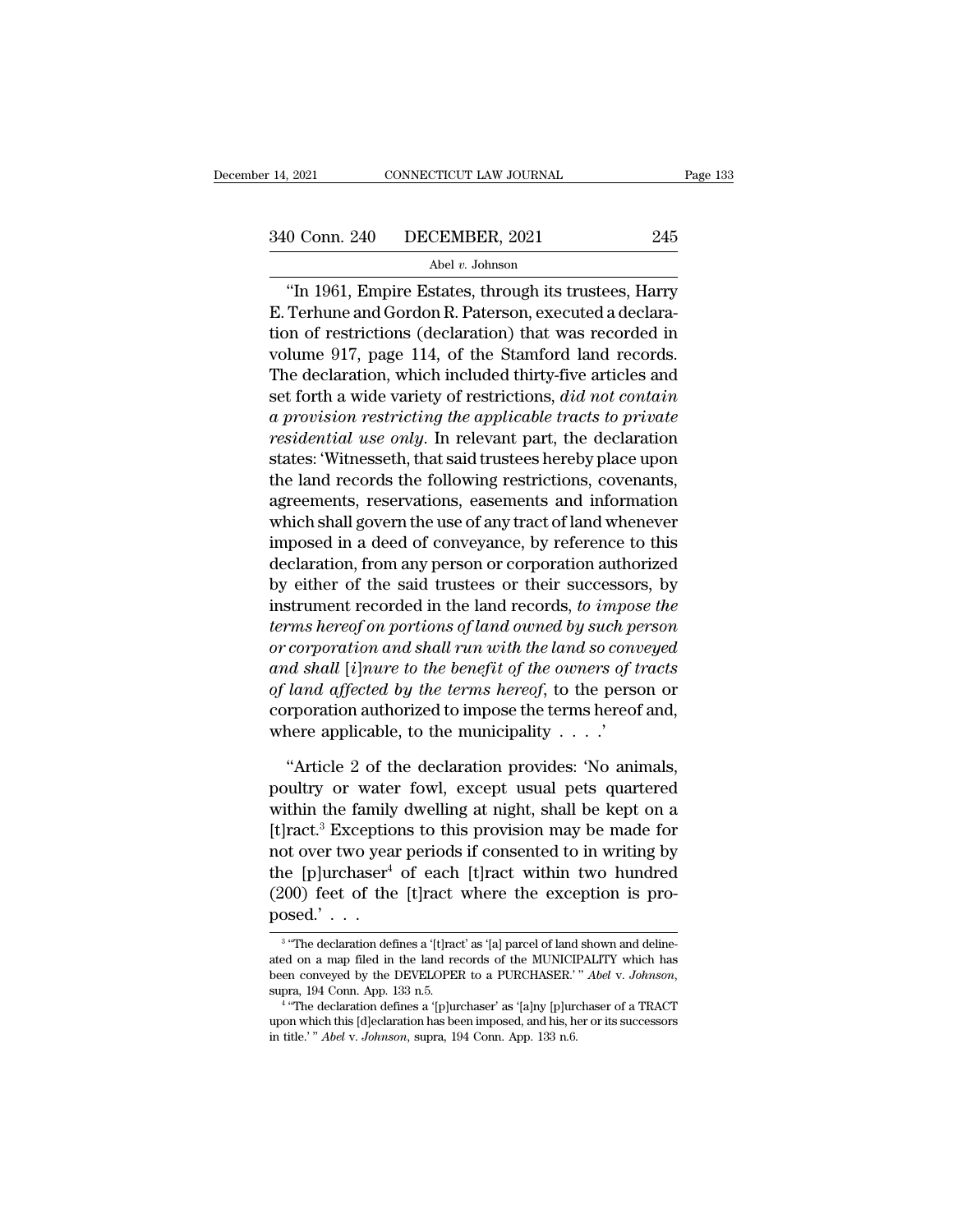## EXECUTE CONNECTICUT LAW JOURNAL December 14, 2021<br>246 DECEMBER, 2021 340 Conn. 240<br>Abel v. Johnson Abel *v.* Johnson

CONNECTICUT LAW JOURNAL December<br>
6 DECEMBER, 2021 340 Conn. 240<br>
Abel v. Johnson<br>
"Article 8 of the declaration provides: 'Any commer-<br>
al vehicle used by an occupant of a [t]ract shall be CHER 2021 340 Conn. 240<br>
Abel v. Johnson<br>
"Article 8 of the declaration provides: 'Any commer-<br>
cial vehicle used by an occupant of a [t]ract shall be<br>
kept within a garage with doors closed, except for brief<br>
poriods requ 246 DECEMBER, 2021 340 Conn. 240<br>Abel v. Johnson<br>
"Article 8 of the declaration provides: 'Any commer-<br>cial vehicle used by an occupant of a [t]ract shall be<br>
kept within a garage with doors closed, except for brief<br>
peri 246 DECEMBER, 2021 340 Com<br>Abel v. Johnson<br>
"Article 8 of the declaration provides: 'Any co<br>
cial vehicle used by an occupant of a [t]ract s<br>
kept within a garage with doors closed, except for<br>
periods required for loadin Abel v. Johnson<br>
"Article 8 of the declaration provides: 'Any commer-<br>
all vehicle used by an occupant of a [t]ract shall be<br>
pt within a garage with doors closed, except for brief<br>
riods required for loading or unloading "Article 8 of the declaration provides: 'Any commercial vehicle used by an occupant of a [t]ract shall be kept within a garage with doors closed, except for brief periods required for loading or unloading.'<br>"The final arti

rate of the declaration provides. This contract<br>cial vehicle used by an occupant of a [t]ract shall b<br>kept within a garage with doors closed, except for brit<br>periods required for loading or unloading.'<br>"The final article o *is to protect property values.* [The] [d]eveloper<sup>5</sup> intends the virtue time and  $\sigma$  of the except of the periods required for loading or unloading.'<br>
"The final article of the declaration, [a]rticle 35, provides in relevant part: '*The intent of this* [*d*]*eclaration*<br> *is to pr* it feels its interest may be the declaration, already<br>
it with final article of the declaration, [a]rticle 35, provides in relevant part: *'The intent of this* [*d*]*eclaration*<br> *is to protect property values*. [The] [d]e "The final article of the declaration, [a]rticle 35, provides in relevant part: "*The intent of this* [*d*]eclaration is to protect property values. [The] [d]eveloper<sup>5</sup> intends to enforce the provisions of this [d]eclara "The final article of the declaration, [a]rticle 35, provides in relevant part: "*The intent of this* [*d*]*eclaration is to protect property values*. [The] [d]eveloper<sup>5</sup> intends to enforce the provisions of this [d]ec vides in relevant part: '*The intent of this* [*d*]eclaration<br>is to protect property values. [The] [d]eveloper<sup>5</sup> intends<br>to enforce the provisions of this [d]eclaration whenever<br>it feels its interest may be threatened. En is to protect property values. [The] [d]eveloper<sup>5</sup> intends<br>to enforce the provisions of this [d]eclaration whenever<br>it feels its interest may be threatened. Enforcement<br>action may be taken, with or without [the] [d]evelop Enforce the provisions of this [d]eclaration whenever<br>
feels its interest may be threatened. Enforcement<br>
tion may be taken, with or without [the] [d]eveloper's<br>
rticipation, by any aggrieved [p]urchasers represented<br>
a [p shall be taken, with or without [the] [d]eveloper's<br>participation, by any aggrieved [p]urchaser of a [t]ract,<br>or by any group of aggrieved [p]urchasers represented<br>by a [p]roperty [o]wner's [a]ssociation, or otherwise.<br>"En

participation, by any aggrieved [p]urchaser of a [t]ract,<br>or by any group of aggrieved [p]urchasers represented<br>by a [p]roperty [o]wner's [a]ssociation, or otherwise.<br>"Enforcement of this [d]eclaration or any part thereof<br> paracipation, by any aggreved [p] are also of a [e] and a property of a property [o] where's [a] ssociation, or otherwise.<br>
"Enforcement of this [d] eclaration or any part thereof shall be by proceedings at law or in equit either to restrain and said proceedings may be<br>either to reflect the restriction of the restriction of the set "Enforcement of this [d]eclaration or any part thereof<br>shall be by proceedings at law or in equity against any<br>  $\alpha$  ( $\beta$ ) and  $\beta$  ( $\beta$ ) and  $\beta$  (a) also calculated, or other where the shall be by proceedings at law or in equity against any person or persons violating or attempting to violate any right herein contained, and sai " 'Enforcement of this [d]eclaration or any part thereof shall be by proceedings at law or in equity against any person or persons violating or attempting to violate any right herein contained, and said proceedings may be shall be by proor<br>person or perso<br>right herein co<br>either to restrai<br>ages therefor,<br>accomplish con<br>tion.'... The deed conveying the property known as 37 Mill<br>
"The deed conveying the property known as 37 Mill<br>
"The deed conveying the property known as 37 Mill<br>
ream Road to the plaintiffs, which was recorded on<br>
"The deed conveyi Fight Hotel, contained, and said proceedings may see<br>either to restrain any violation thereof, to recover dam-<br>ages therefor, or to require corrective measures to<br>accomplish compliance with the intent of this [d]eclara-<br>ti

ages therefor, or to require corrective measures to<br>accomplish compliance with the intent of this [d]eclara-<br>tion.'...<br>"The deed conveying the property known as 37 Mill<br>Stream Road to the plaintiffs, which was recorded on accomplish compliance with the intent of this [d]eclaration.'...<br>
"The deed conveying the property known as 37 Mill<br>
Stream Road to the plaintiffs, which was recorded on<br>
September 26, 1977, in volume 1680, page 100, of t examples are completed with the method and plycenarion.'...<br>
"The deed conveying the property known as 37 Mill<br>
Stream Road to the plaintiffs, which was recorded on<br>
September 26, 1977, in volume 1680, page 100, of the<br>
St "The deed conveying the property known as 37 Mill<br>Stream Road to the plaintiffs, which was recorded on<br>September 26, 1977, in volume 1680, page 100, of the<br>Stamford land records, provides in relevant part: 'Said<br>premises "The deed conveying the property known as 37 Mill<br>Stream Road to the plaintiffs, which was recorded on<br>September 26, 1977, in volume 1680, page 100, of the<br>Stamford land records, provides in relevant part: "Said<br>premises Stream Road to the plaintiffs, which was recorded on<br>September 26, 1977, in volume 1680, page 100, of the<br>Stamford land records, provides in relevant part: 'Said<br>premises are conveyed *subject to* any restrictions or<br>limit September 26, 1977, in volume 1680, page 100, of the<br>Stamford land records, provides in relevant part: 'Said<br>premises are conveyed *subject to* any restrictions or<br>limitations imposed or to be imposed by governmental<br>autho Stamford land records, provides in relevant part: 'Said<br>premises are conveyed *subject to* any restrictions or<br>limitations imposed or to be imposed by governmental<br>authority, including the zoning and planning and wet-<br>land premises are conveyed *subject to* any restrictions or<br>limitations imposed or to be imposed by governmental<br>authority, including the zoning and planning and wet-<br>lands rules and regulations of the [c]ity of Stamford;<br>restr nds rules and regulations of the [c]ity of Stamford;<br>strictive covenants and agreements contained in a<br>rtain deed from Harry Waldron Havemeyer et al to<br>npire Estates, Incorporated dated August 14, 1956<br>"The declaration def restrictive covenants and agreements contained in a<br>certain deed from Harry Waldron Havemeyer et al to<br>Empire Estates, Incorporated dated August 14, 1956<br><sup>5</sup> "The declaration defines a '[d]eveloper' as '[t]he person or cor

<sup>&</sup>lt;sup>5</sup> "The declaration defines a '[d]eveloper' as '[t]he person or corporation certain deed from Harry Waldron Havemeyer et al to<br>Empire Estates, Incorporated dated August 14, 1956<br><sup>5</sup> "The declaration defines a '[d]eveloper' as '[t]he person or corporation<br>authorized by either of the trustees execut Empire Estates, *Incorporated dated August 14*, 19.<br>
<sup>5</sup> "The declaration defines a '[d]eveloper' as '[t]he person or corporat authorized by either of the trustees executing this [d]eclaration or their succsors to make sub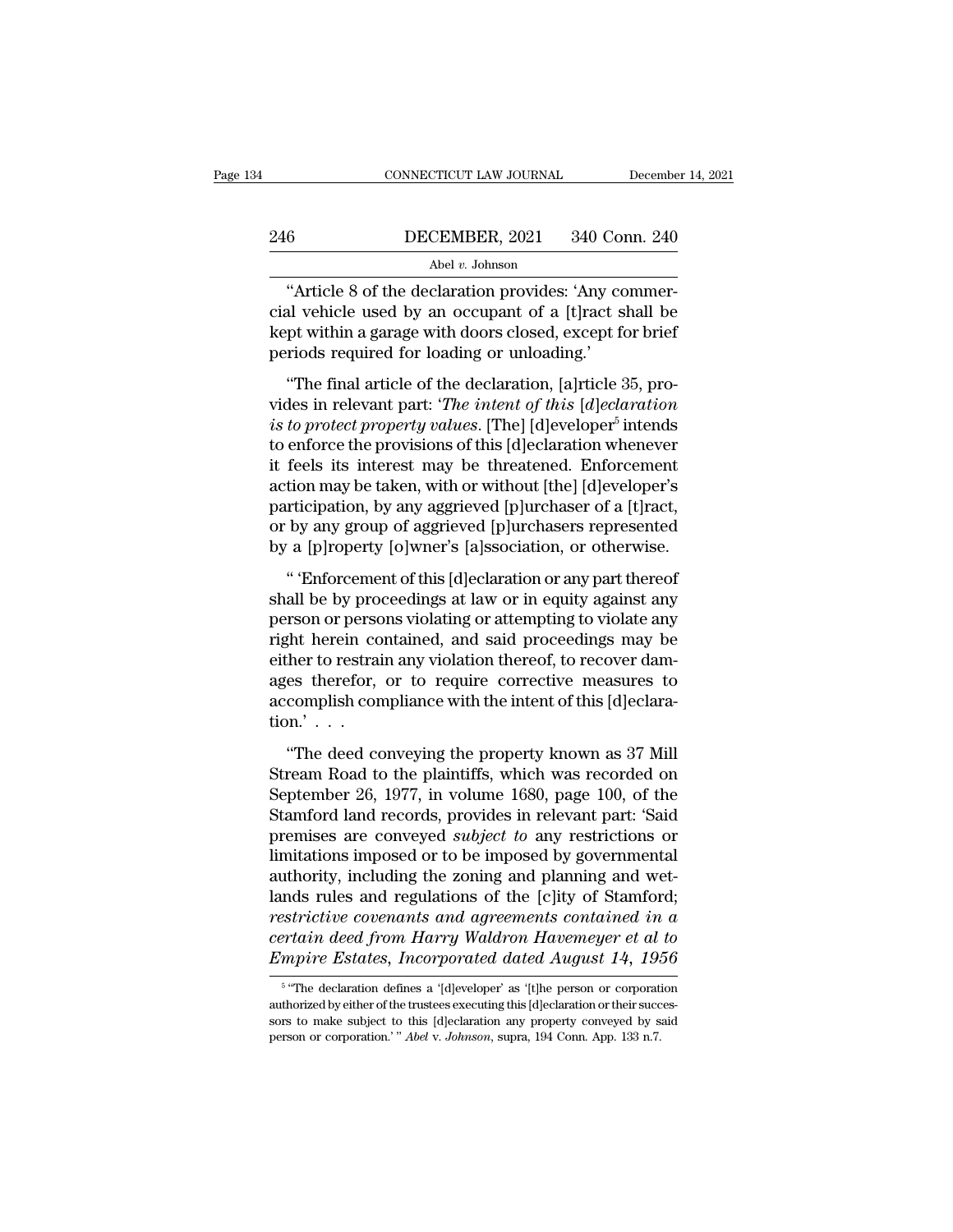<sup>2</sup> and Conn. 240 DECEMBER, 2021 <sup>247</sup><br>
<sup>240</sup> Abel *v*. Johnson<br> *and recorded in said records in* [*b*]*ook 792 at* [*p*]*age*<br>
247<br> *and recorded in said records in* [*b*]*ook 792 at* [*p*]*age*<br>
218, as modified by an [ <sup>240</sup> Conn. 240 DECEMBER, 2021 <sup>247</sup><br>
<sup>Abel v</sup>. Johnson<br> *and recorded in said records in [b]ook 792 at [p]age*<br> *118*, as modified by an [a]greement dated March 27,<br>
1957 and recorded in said records in [b]ook 808 at<br>
Jal 340 Conn. 240 DECEMBER, 2021 247<br>
Abel v. Johnson<br>
and recorded in said records in [b]ook 792 at [p]age<br>
118, as modified by an [a]greement dated March 27,<br>
1957 and recorded in said records in [b]ook 808 at<br>
[p]age 355; <sup>240</sup> Conn. 240 DECEMBER, 2021 247<br>
<sup>Abel v. Johnson<br>
and recorded in said records in [b]ook 792 at [p]age<br>
118, as modified by an [a]greement dated March 27,<br>
1957 and recorded in said records in [b]ook 808 at<br>
[p]age 355</sup> *and recorded in said records in [b]ook 792 at [p]age 118, as modified by an [a]greement dated March 27,*<br>1957 and recorded in said records in [b]ook 808 at [p]age 355; *a declaration made by Harry E. Terhune* and *Gordon* <sup>1961 *w.* Johnson<br> *118*, as modified by an [a]greement dated March 27,<br>
1957 and recorded in said records in [b]ook 808 at<br>
[p]age 355; a declaration made by Harry E. Terhune<br>
and Gordon R. Paterson, as trustees, dated M</sup> and recorded in said<br>
118, as modified by a<br>
1957 and recorded in<br>
[p]age 355; a declarati<br>
and Gordon R. Paters<br>
1961 and recorded in<br>
[p]age 114 . . . . .<br>
"Materially similar 1 57 and recorded in said records in [b]ook 808 at<br>lage 355; *a declaration made by Harry E. Terhune*<br>*dd Gordon R. Paterson, as trustees, dated March 15,*<br>61 and recorded in said records in [b]ook 917 at<br>lage 114 . . . . . (plage 355; a declaration made by Harry E. Terhune<br>
and Gordon R. Paterson, as trustees, dated March 15,<br>
1961 and recorded in said records in [b]ook 917 at<br>
[p]age 114 . . . .'<br>
"Materially similar language appears in th

proper bood, a declaration made by Harry E. Ternance<br>and Gordon R. Paterson, as trustees, dated March 15,<br>1961 and recorded in said records in [b]ook 917 at<br>[p]age 114 . . . .<br>"Materially similar language appears in the d and dordon **i**. I derison, as trastees, dated indicates 15, 1961 and recorded in said records in [b]ook 917 at [p]age 114 . . . .'<br>"Materially similar language appears in the defendant's chain of title, as well.<sup>6</sup> In a d From that records the saturations of the following the defendant's chain of title, as well.<sup>6</sup> In a deed conveying the property known as 59 Mill Stream Road and recorded on September 30, 1983, in volume 2296, page 146, of "Materially similar language appears in the defendant's chain of title, as well.<sup>6</sup> In a deed conveying the property known as 59 Mill Stream Road and recorded on September 30, 1983, in volume 2296, page 146, of the Stamfo "Materially similar language appears in the defendant's chain of title, as well.<sup>6</sup> In a deed conveying the property known as 59 Mill Stream Road and recorded on September 30, 1983, in volume 2296, page 146, of the Stamfo dant's chain of title, as well.<sup>6</sup> In a deed conveying the<br>property known as 59 Mill Stream Road and recorded<br>on September 30, 1983, in volume 2296, page 146, of the<br>Stamford land records, the following language appears:<br>' property known as 59 Mill Stream Road and recorded<br>on September 30, 1983, in volume 2296, page 146, of the<br>Stamford land records, the following language appears:<br>'Said premises are conveyed *subject to* planning and<br>zoning on September 30, 1983, in volume 2296, page 146, of the<br>Stamford land records, the following language appears:<br>'Said premises are conveyed *subject to* planning and<br>zoning rules and regulations of the [c]ity of Stamford<br>an Stamford land records, the following language appears:<br>
"Said premises are conveyed *subject to* planning and<br>
zoning rules and regulations of the [c]ity of Stamford<br>
and any other [f]ederal, [s]tate or local regulations,<br> *We Said premises are conveyed subject to planning and zoning rules and regulations of the [c]ity of Stamford and any other [f]ederal, [s]tate or local regulations, taxes and assessments of the [c]ity of Stamford becoming* zoning rules and regulations of the [c]ity of Stamford<br>and any other [f]ederal, [s]tate or local regulations,<br>taxes and assessments of the [c]ity of Stamford becom-<br>ing due and payable hereinafter, *restrictive covenants*<br> and any other [f]ederal, [s]tate or local regulations,<br>taxes and assessments of the [c]ity of Stamford becom-<br>ing due and payable hereinafter, *restrictive covenants*<br>and agreements as contained in a deed from Harry<br>Waldro ing due and payable hereinafter, restrictive covenants<br>and agreements as contained in a deed from Harry<br>Waldron Havemeyer, et al to Empire Estates, Incorpo-<br>rated dated August 14, 1956 and recorded in the land<br>records of and agreements as contained in a deed from Harry<br>Waldron Havemeyer, et al to Empire Estates, Incorpo-<br>rated dated August 14, 1956 and recorded in the land<br>records of said Stamford in book 792 at page 118,<br>except as the sam *Waldron Havemeyer, et al to Empire Estates, Incorporated dated August 14, 1956 and recorded in the land records of said Stamford in book 792 at page 118, except as the same are modified by an agreement dated March 27, 195 rated dated August 14, 1956 and recorded in the land*<br>*records of said Stamford in book 792 at page 118,*<br>except as the same are modified by an agreement dated<br>March 27, 1957 and recorded in said records in book<br>808 at pa *records of said Stamford in book 792 at page 118*,<br>except as the same are modified by an agreement dated<br>March 27, 1957 and recorded in said records in book<br>808 at page 355, *the terms of a declaration made by*<br>*Harry E.* except as the same are modified by an agreement dated<br>March 27, 1957 and recorded in said records in book<br>808 at page 355, *the terms of a declaration made by*<br>*Harry E. Terhune and Gordon R. Paterson, as* [*t*]*rust-*<br>ee March 27, 1957 and recorded in said records in book<br>808 at page 355, the terms of a declaration made by<br>Harry E. Terhune and Gordon R. Paterson, as [t]rust-<br>ees, dated March 14, 1961 and recorded in said records<br>in book 9 808 at page 355, the terms of a declaration made by<br>Harry E. Terhune and Gordon R. Paterson, as [t]rust-<br>ees, dated March 14, 1961 and recorded in said records<br>in book 917 at page 114, the rights of others, including<br>the [ *Harry E. Terhune and Gordon R. Paterson, as [t]rust-*<br>ees, dated March 14, 1961 and recorded in said records<br>in book 917 at page 114, the rights of others, including<br>the [c]ity of Stamford, in and to any brook, river, str Follow is transformed previously, in and to any brook, river, stream<br>r water flowage easement crossing and bounding said<br>act of land.' This 1983 deed is referred to in the 2006<br>eed conveying the property to the defendant, or water flowage easement crossing and bounding said<br>tract of land.' This 1983 deed is referred to in the 2006<br>deed conveying the property to the defendant, which<br> $\frac{1}{100}$   $\frac{1}{100}$   $\frac{1}{100}$   $\frac{1}{100}$   $\frac{1}{100}$ 

tract of land.' This 1983 deed is referred to in the 2006<br>deed conveying the property to the defendant, which<br> $\frac{1}{100}$   $\frac{1}{100}$   $\frac{1}{100}$   $\frac{1}{100}$   $\frac{1}{100}$   $\frac{1}{100}$   $\frac{1}{100}$   $\frac{1}{100}$   $\frac{1}{100}$   $\frac$ deed conveying the property to the defendant, which<br>  $\overline{\phantom{a}}$  as we noted previously, it "does not appear to be in dispute that the<br>
parties' properties are located in the Saw Mill Association, a 'neighborhood<br>
associa <sup>6</sup> As we noted previously, it "does not appear to be in dispute that the parties' properties are located in the Saw Mill Association, a 'neighborhood association' that encompasses 142 properties on eight contiguous stree <sup>6</sup> As we noted previously, it "does not appear to be in dispute that the parties' properties are located in the Saw Mill Association, a 'neighborhood association' that encompasses 142 properties on eight contiguous stree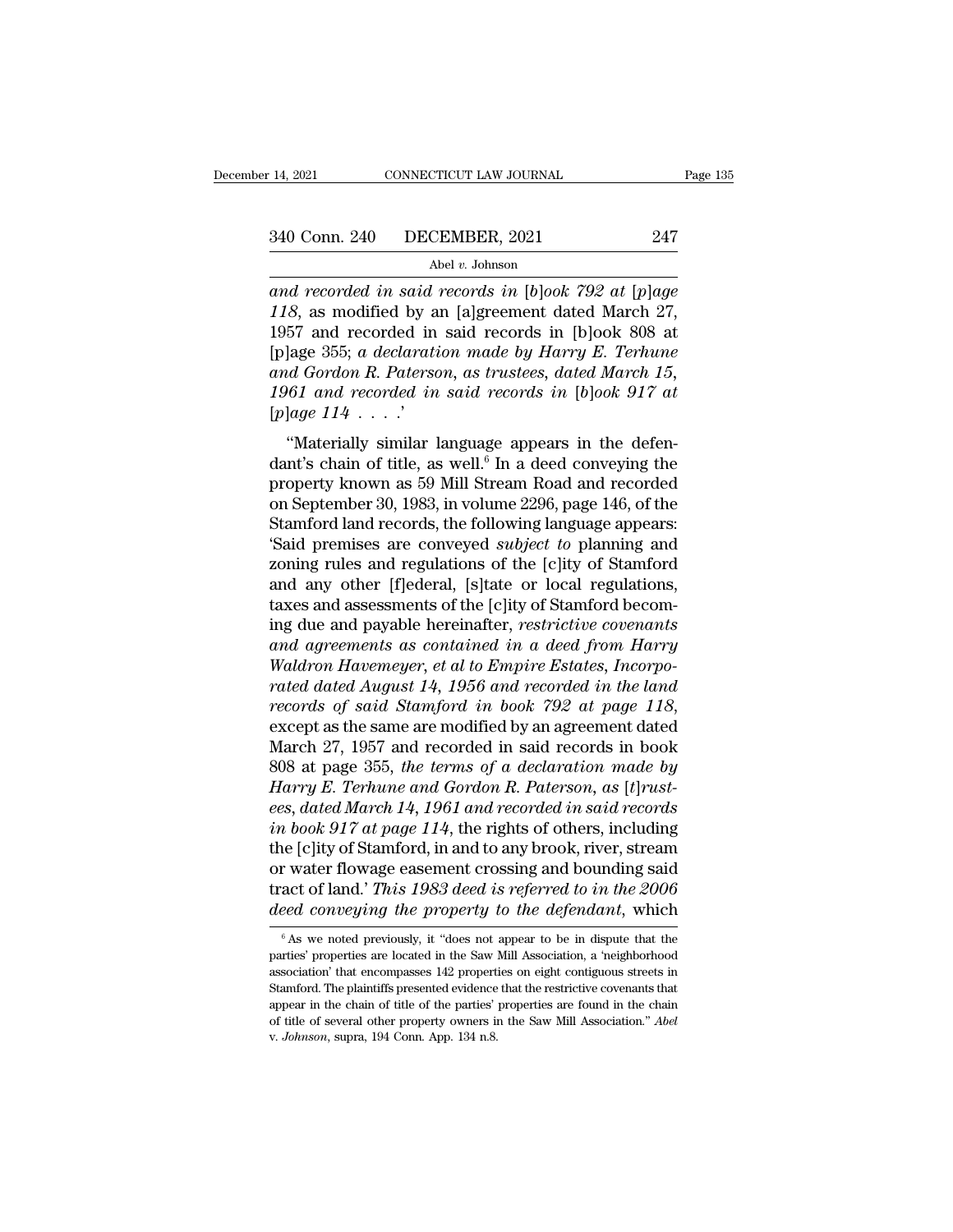# EXECUTE CONNECTICUT LAW JOURNAL December 14, 2021<br>248 DECEMBER, 2021 340 Conn. 240<br>Abel v. Johnson

## Abel *v.* Johnson

CONNECTICUT LAW JOURNAL December 14, 2021<br>
248 DECEMBER, 2021 340 Conn. 240<br>
Abel v. Johnson<br>
is recorded in volume 8602, page 54, of the Stamford<br>
land records." (Emphasis added; footnote altered; footnotes in crisinal) A 248 DECEMBER, 2021 340 Conn. 240<br>
Abel *v. Johnson*<br>
is recorded in volume 8602, page 54, of the Stamford<br>
land records." (Emphasis added; footnote altered; foot-<br>
notes in original.) *Abel v. Johnson*, supra, 194 Conn.<br>
A **notes in the U.** *Johnson*<br> **Abel** *v. Johnson*<br> **Abel** *v. Johnson*<br> **Abel** *v. Johnson*<br> **Abel** *v. Johnson*, of the Stamford<br> **Addamentary (Emphasis added; footnote altered; footnotes in original.)** *Abel* **v.** *Johnson* 248<br>is recorded in volumed records." (En notes in original.)<br>App. 131–35.<br>The plaintiffs br  $\frac{\text{Abel } v. \text{ Johnson}}{\text{recorded in volume } 8602, \text{ page } 54, \text{ of the Stanford}}$ <br>
and records." (Emphasis added; footnote altered; footnotes in original.) *Abel v. Johnson*, supra, 194 Conn.<br>
pp. 131–35.<br>
The plaintiffs brought a one count complaint, all is recorded in volume 8602, page 54, of the Stamford<br>land records." (Emphasis added; footnote altered; footnotes in original.)  $Abel$  v.  $Johnson$ , supra, 194 Conn.<br>App. 131–35.<br>The plaintiffs brought a one count complaint, alleg

the second in volume sooz, page 54, of the standard records." (Emphasis added; footnote altered; footnotes in original.) *Abel* v. *Johnson*, supra, 194 Conn.<br>App. 131–35.<br>The plaintiffs brought a one count complaint, alle rand records. (Emphasis added, foothote antered, foothotes in original.) *Abel v. Johnson*, supra, 194 Conn.<br>App. 131–35.<br>The plaintiffs brought a one count complaint, alleging<br>that, "by conducting a landscaping business" to which both of their properties are subject, and that<br>the plaintiffs brought a one count complaint, alleging<br>that, "by conducting a landscaping business" and "main-<br>taining chickens and chicken coops" on her property,<br>th App. 151–55.<br>
The plaintiffs brought a one count complaint, alleging<br>
that, "by conducting a landscaping business" and "main-<br>
taining chickens and chicken coops" on her property,<br>
the defendant had violated three restrict The plaintiffs brought a one count complaint, alleging<br>that, "by conducting a landscaping business" and "main-<br>taining chickens and chicken coops" on her property,<br>the defendant had violated three restrictive covenants<br>to that, "by conducting a landscaping business" and "main-<br>taining chickens and chicken coops" on her property,<br>the defendant had violated three restrictive covenants<br>to which both of their properties are subject, and that<br>ar taining chickens and chicken coops" on her property,<br>the defendant had violated three restrictive covenants<br>to which both of their properties are subject, and that<br>are "common to all tracts or parcels of land located<br>withi the defendant had violated three restrictive covenants<br>to which both of their properties are subject, and that<br>are "common to all tracts or parcels of land located<br>within the area or subdivision known as the Saw Mill<br>Assoc to which both of their properties are subject, and that<br>are "common to all tracts or parcels of land located<br>within the area or subdivision known as the Saw Mill<br>Association." The plaintiffs alleged that the defendant<br>had are "common to all tracts or parcels of land located<br>within the area or subdivision known as the Saw Mill<br>Association." The plaintiffs alleged that the defendant<br>had "not obtained consent from the Saw Mill Associa-<br>tion . within the area or subdivision known as the Saw Mill<br>Association." The plaintiffs alleged that the defendant<br>had "not obtained consent from the Saw Mill Associa-<br>tion  $\dots$  the plaintiffs or any neighboring property<br>owner Association." The plaintiffs alleged that the defendant<br>had "not obtained consent from the Saw Mill Associa-<br>tion  $\ldots$  the plaintiffs or any neighboring property<br>owner to maintain chickens  $\ldots$  or to conduct a land-<br>sca had "not obtained consent from the Saw Mill Association  $\ldots$  the plaintiffs or any neighboring property<br>owner to maintain chickens  $\ldots$  or to conduct a land-<br>scaping business from the defendant's property." The<br>plaintif tion  $\ldots$  the plaintiffs or any neighboring property<br>owner to maintain chickens  $\ldots$  or to conduct a land-<br>scaping business from the defendant's property." The<br>plaintiffs further "alleged that they had demanded that<br>the % owner to maintain chickens  $\dots$  or to conduct a land-<br>scaping business from the defendant's property." The<br>plaintiffs further "alleged that they had demanded that<br>the defendant cease and desist the activities at issue,<br> scaping business from the defendant's property." The plaintiffs further "alleged that they had demanded that<br>the defendant cease and desist the activities at issue,<br>but the defendant had failed to comply with their<br>demand. plaintiffs further "alleged that they had demanded that<br>the defendant cease and desist the activities at issue,<br>but the defendant had failed to comply with their<br>demand. The plaintiffs alleged that they had suffered<br>and wo the defendant cease and desist the activities at issue,<br>but the defendant had failed to comply with their<br>demand. The plaintiffs alleged that they had suffered<br>and would continue to suffer irreparable harm as a<br>result of t but the defendant had failed to comply with their<br>demand. The plaintiffs alleged that they had suffered<br>and would continue to suffer irreparable harm as a<br>result of the activities at issue, and that they lacked an<br>adequate demand. The plaintiffs alleged that they had suffered<br>and would continue to suffer irreparable harm as a<br>result of the activities at issue, and that they lacked an<br>adequate remedy at law. The plaintiffs sought injunctive<br>r and would continue to suffer irreparable harm<br>result of the activities at issue, and that they lacker<br>adequate remedy at law. The plaintiffs sought injun<br>relief ordering the defendant to immediately cease<br>desist from viola suit of the activities at issue, and that they facked an<br>equate remedy at law. The plaintiffs sought injunctive<br>lief ordering the defendant to immediately cease and<br>sist from violating the restrictive covenants and such<br>he adequate remedy at law. The plaintins sought injunctive<br>relief ordering the defendant to immediately cease and<br>desist from violating the restrictive covenants and such<br>other relief as the court deemed equitable and proper.

rener ordering the defendant to intinedately cease and<br>desist from violating the restrictive covenants and such<br>other relief as the court deemed equitable and proper."<br>Abel v. Johnson, supra, 194 Conn. App. 124.<br>The case w desist from violating the restrictive covenants and such<br>other relief as the court deemed equitable and proper."<br>Abel v. Johnson, supra, 194 Conn. App. 124.<br>The case was tried to the court over two days. The<br>trial court re other rener as the court deemed equitable and proper.<br>Abel v. Johnson, supra, 194 Conn. App. 124.<br>The case was tried to the court over two days. The<br>trial court rejected the defendant's argument that the<br>1956 "deed restric Abet v. Johnson, supra, 194 Conn. App. 124.<br>The case was tried to the court over two days. The<br>trial court rejected the defendant's argument that the<br>1956 "deed restrictions on her property are the result<br>of covenants exac The case was tried to the court over two days. The<br>trial court rejected the defendant's argument that the<br>1956 "deed restrictions on her property are the result<br>of covenants exacted by the original landowner from<br>the devel trial court rejected the defendant's argument that the<br>1956 "deed restrictions on her property are the result<br>of covenants exacted by the original landowner from<br>the developer of the Saw Mill Association for the benefit<br>an 1956 "deed restrictions on her property are the result<br>of covenants exacted by the original landowner from<br>the developer of the Saw Mill Association for the benefit<br>and protection of his adjoining land [that] he retains,<br>a of covenants exacted by the original landowner from<br>the developer of the Saw Mill Association for the benefit<br>and protection of his adjoining land [that] he retains,<br>and, as a result, the [plaintiffs] cannot enforce the [1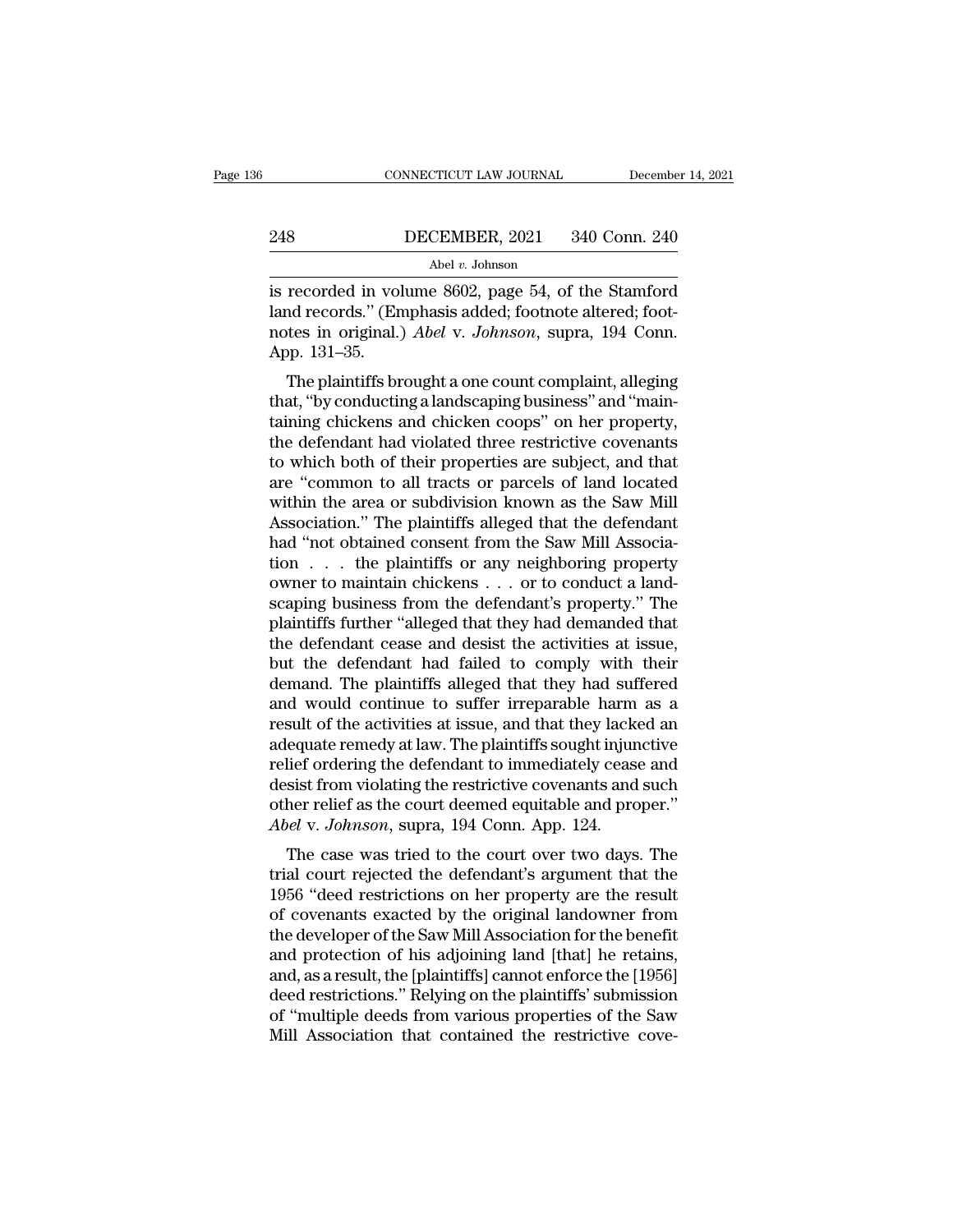nant and the particular text of the trial court of a semi-<br>
nant [s] [that] they seek to enforce," the trial court con-<br>
cluded that the parties' properties were part of a<br>
nant parties are part of a<br>
nant parties are part  $\begin{array}{ll} \text{340 Conn. 240} & \text{DECEMBER, 2021} & \text{249} \\ \text{Abel } v. \text{ Johnson} \end{array}$  had v. Johnson<br>nant[s] [that] they seek to enforce," the trial court concluded that the parties' properties were part of a<br>common plan or scheme of developme  $\begin{array}{c|c} \text{340 Conn. 240} & \text{DECEMBER, 2021} & \text{249} \\ \hline \text{Abel } v. \text{ Johnson} \\ \text{nant[s] [that] they seek to enforce," the trial court concluded that the parties' properties were part of a common plan or scheme of development, which gave the plaintiffs standing to "enforce the deed restrictions against the deformation.$ 340 Conn. 240 DECEMBER, 2021 249<br>
Abel *v*. Johnson<br>
nant[s] [that] they seek to enforce," the trial court con-<br>
cluded that the parties' properties were part of a<br>
common plan or scheme of development, which gave<br>
the pl Abel v. Johnson<br>
nant[s] [that] they seek to enforce," the trial court con-<br>
cluded that the parties' properties were part of a<br>
common plan or scheme of development, which gave<br>
the plaintiffs standing to "enforce the de Abel v. Johnson<br>
mant[s] [that] they seek to enforce," the trial court con-<br>
cluded that the parties' properties were part of a<br>
common plan or scheme of development, which gave<br>
the plaintiffs standing to "enforce the dee nant[s] [that] they seek to enforce," the trial court concluded that the parties' properties were part of a common plan or scheme of development, which gave the plaintiffs standing to "enforce the deed restrictions against cluded that the parties' properties were part of a<br>common plan or scheme of development, which gave<br>the plaintiffs standing to "enforce the deed restrictions<br>against the defendant." After rejecting the special<br>defenses rai common plan or scheme of development, which gave<br>the plaintiffs standing to "enforce the deed restrictions<br>against the defendant." After rejecting the special<br>defenses raised by the defendant,<sup>7</sup> the trial court found<br>tha the plaintiffs standing to "enforce the deed restrictions<br>against the defendant." After rejecting the special<br>defenses raised by the defendant,<sup>7</sup> the trial court found<br>that the defendant had violated the restrictive cove fenses raised by the defendant,<sup>7</sup> the trial court found<br>at the defendant had violated the restrictive cove-<br>nts<sup>8</sup> and rendered judgment for the plaintiffs, order-<br>g the defendant, inter alia, to "immediately cease and<br>s that the defendant had violated the restrictive covenants<sup>8</sup> and rendered judgment for the plaintiffs, ordering the defendant, inter alia, to "immediately cease and desist from violating the restrictive covenants  $\ldots$ ."<sup></sup> nants<sup>8</sup> and rendered judgment for the plaintiffs, ordering the defendant, inter alia, to "immediately cease and desist from violating the restrictive covenants  $\ldots$ ."<sup>9</sup><br>The defendant appealed from the judgment of the t

The defendant appealed from the judgment of the<br>ial court to the Appellate Court, claiming, inter alia,<br>at the trial court incorrectly "concluded that the plain-<br><sup>7</sup>The defendant denied the plaintiffs' allegations and "rai The defendant appealed from the judgment of the trial court to the Appellate Court, claiming, inter alia, that the trial court incorrectly "concluded that the plain-<br><sup>7</sup> The defendant denied the plaintiffs' allegations an

trial court to the Appellate Court, claiming, inter alia, that the trial court incorrectly "concluded that the plain-<br> $\frac{1}{7}$  The defendant denied the plaintiffs' allegations and "raised four special defenses sounding i That the trial court incorrectly "concluded that the plain-<br>
<sup>7</sup> The defendant denied the plaintiffs' allegations and "raised four special<br>
defenses sounding in the following legal theories: (1) equitable estoppel and<br>
wai <sup>7</sup> The defendant denied the plaintiffs' allegations and "raised four special defenses sounding in the following legal theories: (1) equitable estoppel and waiver; (2) unclean hands; (3) ripeness, mootness, and frustratio <sup>7</sup> The defendant denied the plaintiffs' allegations and "raised four special defenses sounding in the following legal theories: (1) equitable estoppel and waiver; (2) unclean hands; (3) ripeness, mootness, and frustratio defenses sounding in the following legal theories: (1) equitable estoppel and waiver; (2) unclean hands; (3) ripeness, mootness, and frustration of purpose; and (4) a claim that the action was time barred pursuant to Gene waiver; (2) unclean hands; (3) ripeness, mootness, and frustration of purpose; and (4) a claim that the action was time barred pursuant to General Statutes § 52-575a in that the plaintiffs did not commence the action withi App. 124–25. **S** The trial court determined that the removal of the chickens from the time that they had actual or constructive knowledge of the alleged violations of the restrictive covenants. By way of a reply, the plai from the time that they had actual or constructive knowledge of the alleged violations of the restrictive covenants. By way of a reply, the plaintiffs denied all of the special defenses." (Footnote omitted.) *Abel* v. *Jo* 

violations of the restrictive covenants. By way of a reply, the plaintiffs denied all of the special defenses." (Footnote omitted.) *Abel v. Johnson*, supra, 194 Conn. App. 124–25.<br><sup>8</sup> The trial court determined that the all of the special defenses." (Footnote omitted.) *Abel* v. *Johnson*, supra, 194 Conn. App. 124–25.<br><sup>8</sup> The trial court determined that the removal of the chickens from the defendant's property had not rendered that clai Conn. App. 124–25.<br>
<sup>8</sup> The trial court determined that the removal of the chickens from the defendant's property had not rendered that claim moot, despite the defendant's testimony that she "does not have plans to return <sup>9</sup> <sup>8</sup> The trial court determined that the removal of the chickens from the defendant's property had not rendered that claim moot, despite the defendant's testimony that she "does not have plans to return them to her pro defendant's property had not rendered that claim moot, despite the defendant's testimony that she "does not have plans to return them to her property . . . ."<br>The trial court concluded that the issue was not moot because Example 1989 and the "does not have plans to return them to her property . . . ."<br>The trial court concluded that the issue was not moot because "an injunction<br>against the defendant regarding the enforcement of the 1961 co The trial court concluded that the issue was not moot because "an injunction against the defendant regarding the enforcement of the 1961 covenant would provide practical relief to the [plaintiffs] and would resolve any am provide practical relief to the [plaintiffs] and would resolve any ambiguity about whether the chickens could be returned to the property . . . . " The Appellate Court agreed with this analysis as to mootness, which is no

about whether the chickens could be returned to the property  $\ldots$ ." The Appellate Court agreed with this analysis as to mootness, which is not at issue in this certified appeal. See *Abel* v. *Johnson*, supra, 194 Conn. Appellate Court agreed with this analysis as to mootness, which is not at issue in this certified appeal. See *Abel* v. *Johnson*, supra, 194 Conn. App. 154–55.<br><sup>9</sup> The trial court's injunction also ordered the defendant ( issue in this certified appeal. See *Abel* v. *Johnson*, supra, 194 Conn. App. 154–55.<br>
<sup>9</sup> The trial court's injunction also ordered the defendant (1) to refrain "from<br>
keeping any chickens or roosters [on her] property, <sup>29</sup> The trial court's injunction also ordered the defendant (1) to refrain "from keeping any chickens or roosters [on her] property," (2) to keep a certain Dodge pickup truck "within a garage with the doors closed except keeping any chickens or roosters [on her] property," (2) to keep a certain Dodge pickup truck "within a garage with the doors closed except for brief periods required for loading or unloading," (3) "not to receive and/or cologie pickup truck "within a garage with the doors closed except for brief<br>periods required for loading or unloading," (3) "not to receive and/or store<br>supplies, such as mulch and sod, at [her] property for resale to cus Dodge pickup truck "within a garage with the doors closed except for brief periods required for loading or unloading,"  $(3)$  "not to receive and/or store supplies, such as mulch and sod, at [her] property for resale to cu performing business,"  $(4)$  "not to allow parking for resale to customers of the landscaping business,"  $(4)$  "not to allow parking of employees or independent contractor vehicles [on her] property while the employee or i landscaping business," (4) "not to allow parking of employees or independent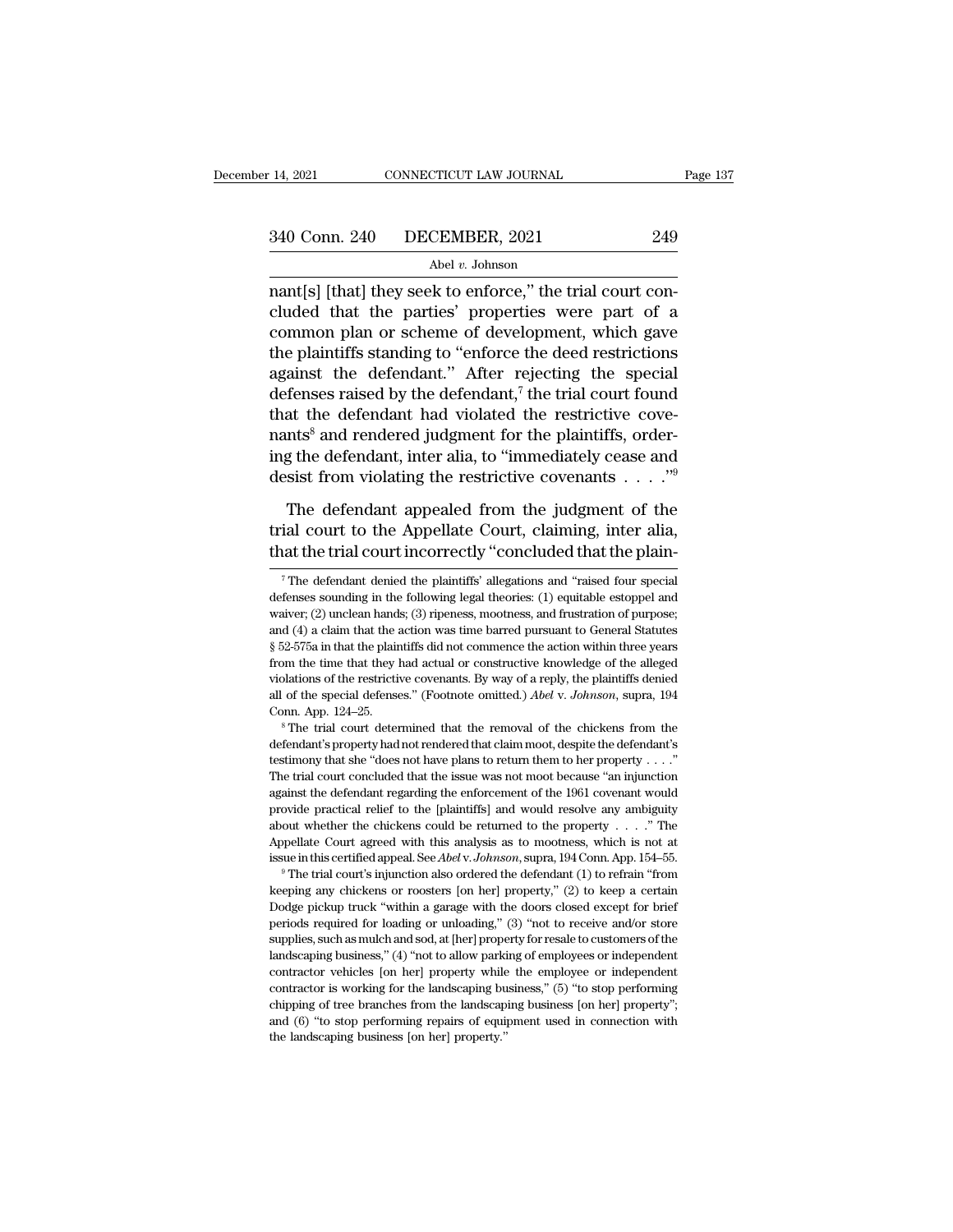# EXECUTE CONNECTICUT LAW JOURNAL December 14, 2021<br>250 DECEMBER, 2021 340 Conn. 240<br>Abel v. Johnson

## Abel *v.* Johnson

CONNECTICUT LAW JOURNAL December 14, 202<br>
DECEMBER, 2021 340 Conn. 240<br>
Abel v. Johnson<br>
tiffs had standing to enforce the restrictive covenant<br>
in the 1956 deed, as modified in 1957, which generally<br>
probibits commercial <sup>250</sup> DECEMBER, 2021 340 Conn. 240<br>
<sup>Abel v</sup>. Johnson<br>
tiffs had standing to enforce the restrictive covenant<br>
in the 1956 deed, as modified in 1957, which generally<br>
prohibits commercial activity on the property." *Abel* **PECEMBER, 2021** 340 Conn. 240<br>
Abel *v.* Johnson<br>
diffs had standing to enforce the restrictive covenant<br>
in the 1956 deed, as modified in 1957, which generally<br>
prohibits commercial activity on the property.'' *Abel* v. *Johnson*<br> *Johnson*<br> *Johnson*<br> *Johnson*<br> *Johnson*<br> *Johnson*, supra, 194 Conn. App. 136. In a divided opin-<br> *Johnson*, supra, 194 Conn. App. 136. In a divided opin-<br> *Johnson*, supra, 194 Conn. App. 136. In a divided Abel v. Johnson<br>
iiffs had standing to enforce the restrictive covenant<br>
in the 1956 deed, as modified in 1957, which generally<br>
prohibits commercial activity on the property." Abel v.<br>
Johnson, supra, 194 Conn. App. 136.  $\frac{\text{Aber } v. \text{ Jonisson}}{\text{diffs}}$  had standing to enforce the restrictive covenant<br>in the 1956 deed, as modified in 1957, which generally<br>prohibits commercial activity on the property." *Abel* v.<br>*Johnson*, supra, 194 Conn. App. 1 tiffs had standing to enforce the restrictive covenant<br>
in the 1956 deed, as modified in 1957, which generally<br>
prohibits commercial activity on the property." Abel v.<br>
Johnson, supra, 194 Conn. App. 136. In a divided opin in the 1956 deed, as modified in 1957, which generally<br>prohibits commercial activity on the property." *Abel* v.<br>Johnson, supra, 194 Conn. App. 136. In a divided opin-<br>ion, the Appellate Court examined the language of the<br> prohibits commercial activity on the property." Abel v.<br>Johnson, supra, 194 Conn. App. 136. In a divided opin-<br>ion, the Appellate Court examined the language of the<br>1956 deed from the original grantors and relied on the<br>"f Johnson, supra, 194 Conn. App. 136. In a divided opin-<br>ion, the Appellate Court examined the language of the<br>1956 deed from the original grantors and relied on the<br>"following language [that] precedes reference to the<br>two r ion, the Appellate Court examined the language of the 1956 deed from the original grantors and relied on the "following language [that] precedes reference to the two restrictive covenants: "This deed is given and accepted 1956 deed from the original grantors and relied on the<br>"following language [that] precedes reference to the<br>two restrictive covenants: "This deed is given and<br>accepted upon the following express covenants and<br>agreements wh "following language [that] precedes reference to the<br>two restrictive covenants: "This deed is given and<br>accepted upon the following express covenants and<br>agreements which shall run with the land herein con-<br>veyed and shall two restrictive covenants: 'This deed is given and accepted upon the following express covenants and agreements which shall run with the land herein conveyed and shall be binding upon the grantee, its successors and assig accepted upon the following express covenants and<br>agreements which shall run with the land herein con-<br>veyed and shall be binding upon the grantee, its succes-<br>sors and assigns, and shall [i]nure to the benefit of the<br>rem agreements which shall run with the land herein con-<br>veyed and shall be binding upon the grantee, its succes-<br>sors and assigns, and shall [i]nure to the benefit of the<br>remaining land of the grantors lying westerly of the<br>p veyed and shall be binding upon the grantee, its successors and assigns, and shall [*i*]*nure to the benefit of the remaining land of the grantors lying westerly of the premises herein conveyed*  $\ldots$ *." (Emphasis in origin* sors and assigns, and shall [*i*]nure to the benefit of the<br>remaining land of the grantors lying westerly of the<br>premises herein conveyed  $\ldots$ .'" (Emphasis in origi-<br>nal.) Id., 141. The Appellate Court concluded that the remaining land of the grantors lying westerly of the<br>premises herein conveyed  $\dots$ ." (Emphasis in origi-<br>nal.) Id., 141. The Appellate Court concluded that the<br>"emphasized language reflects" that "the restrictive<br>covenant premises herein conveyed  $\dots$ ." (Emphasis in original.) Id., 141. The Appellate Court concluded that the "emphasized language reflects" that "the restrictive covenants set forth in the 1956 deed were expressly intended to nal.) Id., 141. The Appellate Court concluded that the<br>"emphasized language reflects" that "the restrictive<br>covenants set forth in the 1956 deed were expressly<br>intended to inure to the benefit of the remaining land<br>of the "emphasized language reflects" that "the restrictive<br>covenants set forth in the 1956 deed were expressly<br>intended to inure to the benefit of the remaining land<br>of the original grantors that lies west of the premises<br>conve covenants set forth in the 1956 deed were expressly<br>intended to inure to the benefit of the remaining land<br>of the original grantors that lies west of the premises<br>conveyed in the 1956 deed. The premises conveyed<br>included t intended to inure to the benefit of the remaining land<br>of the original grantors that lies west of the premises<br>conveyed in the 1956 deed. The premises conveyed<br>included tracts that were subsequently conveyed to the<br>plainti of the original grantors that lies west of the premises<br>conveyed in the 1956 deed. The premises conveyed<br>included tracts that were subsequently conveyed to the<br>plaintiffs and the defendant. . . . . In the present case,<br>the conveyed in the 1956 deed. The premises conveyed<br>included tracts that were subsequently conveyed to the<br>plaintiffs and the defendant. . . . In the present case,<br>the original grantors, for their benefit, extracted cove-<br>na included tracts that were subsequently conveyed to the<br>plaintiffs and the defendant. . . . In the present case,<br>the original grantors, for their benefit, extracted cove-<br>nants from the grantees of the 1956 deed. Nothing in plaintiffs and the defendant. . . . . In the present case,<br>the original grantors, for their benefit, extracted cove-<br>nants from the grantees of the 1956 deed. Nothing in<br>the unequivocal language of the deed either suggest the original grantors, for their benefit, extracted cove-<br>nants from the grantees of the 1956 deed. Nothing in<br>the unequivocal language of the deed either suggests<br>that the restrictive covenant at issue was intended to<br>ben nants from the grantees of the 1956 deed. Nothing in<br>the unequivocal language of the deed either suggests<br>that the restrictive covenant at issue was intended to<br>benefit the original or subsequent *grantees* of the 1956<br>dee the unequivocal language of the deed either suggests<br>that the restrictive covenant at issue was intended to<br>benefit the original or subsequent *grantees* of the 1956<br>deed, or that the original grantors were dividing their<br> that the restrictive covenant at issue was intended to<br>benefit the original or subsequent *grantees* of the 1956<br>deed, or that the original grantors were dividing their<br>property into building lots, thus imposing the restri benefit the original or subsequent *grantees* of the 1956<br>deed, or that the original grantors were dividing their<br>property into building lots, thus imposing the restrictive<br>covenant upon grantees as part of a general devel deed, or that the original grantors were dividing their<br>property into building lots, thus imposing the restrictive<br>covenant upon grantees as part of a general develop-<br>ment scheme. Instead, the covenants unmistakably fall<br> property into building lots, thus imposing the restrictive<br>covenant upon grantees as part of a general develop-<br>ment scheme. Instead, the covenants unmistakably fall<br>within the class of covenants exacted by a grantor from<br> covenant upon grantees as part of a general development scheme. Instead, the covenants unmistakably fall within the class of covenants exacted by a grantor from his grantee presumptively or actually for the benefit and pro ment scheme. Instead, the covenants unmistakably fall<br>within the class of covenants exacted by a grantor from<br>his grantee presumptively or actually for the benefit<br>and protection of his adjoining land which he retains."<br>(E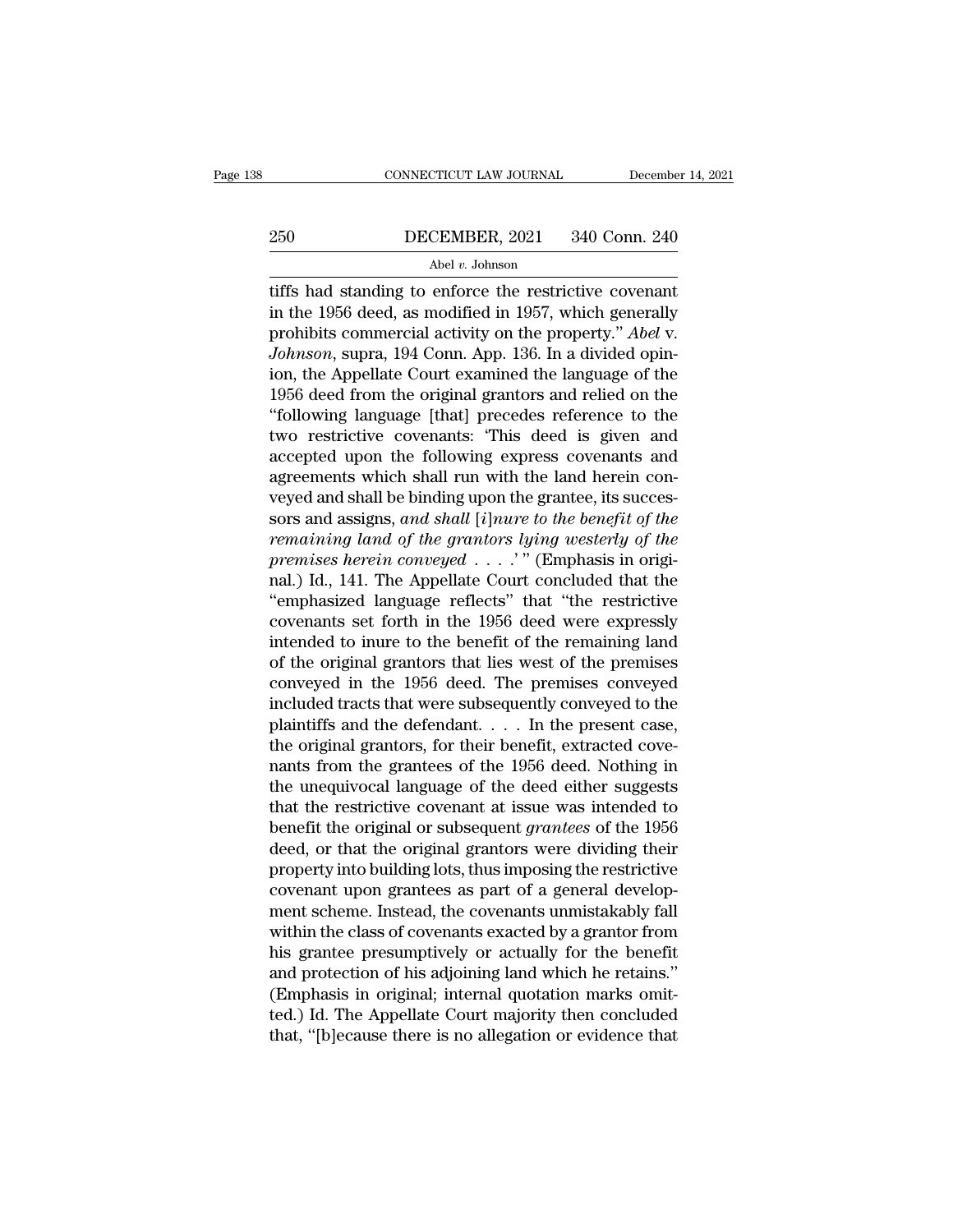14, 2021 CONNECTICUT LAW JOURNAL Page<br>  $340$  Conn. 240 DECEMBER, 2021 251<br>
Abel v. Johnson<br>
the plaintiffs are the original grantors of the 1956 deed,<br>
or their successors in interest . . . they lacked stand-<br>
ing to enfo 340 Conn. 240 DECEMBER, 2021 251<br>Abel *v*. Johnson<br>the plaintiffs are the original grantors of the 1956 deed,<br>or their successors in interest . . . they lacked stand-<br>ing to enforce the restrictive covenant in the deed th 340 Conn. 240 DECEMBER, 2021 251<br>Abel v. Johnson<br>the plaintiffs are the original grantors of the 1956 deed,<br>or their successors in interest . . . they lacked stand-<br>ing to enforce the restrictive covenant in the deed that 340 Conn. 240 DECEMBER, 2021 251<br>
Abel v. Johnson<br>
the plaintiffs are the original grantors of the 1956 deed,<br>
or their successors in interest . . . they lacked stand-<br>
ing to enforce the restrictive covenant in the deed Abel<br>
The plaintiffs are the origin<br>
the plaintiffs are the origin<br>
or their successors in in<br>
ing to enforce the restric<br>
limited the use of the defe<br>
purposes." Id., 142.<br>
After addressing the m After addressing the merits of the 1956 deed,<br>their successors in interest . . . they lacked stand-<br>g to enforce the restrictive covenant in the deed that<br>aited the use of the defendant's property to residential<br>reposes." the plaintiffs are the original grantors of the 1956 deed,<br>or their successors in interest . . . they lacked stand-<br>ing to enforce the restrictive covenant in the deed that<br>limited the use of the defendant's property to r

or their successors in interest  $\ldots$  they lacked standing to enforce the restrictive covenant in the deed that<br>limited the use of the defendant's property to residential<br>purposes." Id., 142.<br>After addressing the merits o ing to enforce the restrictive covenant in the deed that<br>
limited the use of the defendant's property to residential<br>
purposes." Id., 142.<br>
After addressing the merits of the defendant's remain-<br>
ing claims on appeal,<sup>10</sup> limited the use of the defendant's property to residential<br>purposes." Id., 142.<br>After addressing the merits of the defendant's remain-<br>ing claims on appeal,<sup>10</sup> the Appellate Court rendered<br>judgment (1) reversing the judg purposes." Id., 142.<br>
After addressing the merits of the defendant's remaining claims on appeal,<sup>10</sup> the Appellate Court rendered<br>
judgment (1) reversing the judgment of the trial court<br>
"enforcing the restrictive covenan After addressing the merits of the defendant's remaining claims on appeal,<sup>10</sup> the Appellate Court rendered judgment (1) reversing the judgment of the trial court "enforcing the restrictive covenants . . . to the extent t ing claims on appeal,<sup>10</sup> the Appellate Court rendered<br>judgment (1) reversing the judgment of the trial court<br>"enforcing the restrictive covenants . . . to the extent<br>that the [trial] court enforced a restrictive cove-<br>na judgment (1) reversing the judgment of the trial court<br>
"enforcing the restrictive covenants  $\ldots$  to the extent<br>
that the [trial] court enforced a restrictive covenant<br>
that appears in the 1956 deed and the restrictive c "enforcing the restrictive covenants  $\ldots$  to the extent<br>that the [trial] court enforced a restrictive covenant<br>that appears in the 1956 deed and the restrictive cove-<br>nant that appears in [a]rticle 8 of the declaration," that the [trial] court enforced a restrictive covenant<br>that appears in the 1956 deed and the restrictive cove-<br>nant that appears in [a]rticle 8 of the declaration," (2)<br>vacating "[t]he orders of injunctive relief related t that appears in the 1956 deed and the restrictive cove-<br>nant that appears in [a]rticle 8 of the declaration," (2)<br>vacating "[t]he orders of injunctive relief related to<br>these restrictive covenants," (3) vacating the order nant that appears in [a]rticle 8 of the declaration," (2)<br>vacating "[t]he orders of injunctive relief related to<br>these restrictive covenants," (3) vacating the order of<br>the trial court "prohibiting the defendant from keepi vacating "[t]he orders of injunctive relief related to these restrictive covenants," (3) vacating the order of the trial court "prohibiting the defendant from keeping any chickens or roosters on her property," and (4) rem vacating "[t]he orders of injunctive relief related to<br>these restrictive covenants," (3) vacating the order of<br>the trial court "prohibiting the defendant from keeping<br>any chickens or roosters on her property," and (4)<br>rem manding the case "to the trial court with direction to<br>rder appropriate relief that is consistent with [a]rticle<br>of the declaration."<sup>11</sup> Id., 156. This certified appeal<br>allowed. See footnote 1 of this opinion.<br><sup>10</sup> With order appropriate relief that is consistent with [a]rticle 2 of the declaration."<sup>11</sup> Id., 156. This certified appeal followed. See footnote 1 of this opinion.<br> $\frac{10 \text{ With respect to the merits, the Appellate Court concluded that (1) the trial court improperly granted the plaintiffs injunctive relief as to article 8 of the declaration pertaining to the keeping and use of a Dodge pickup truck.$ 

<sup>2</sup> of the declaration."<sup>11</sup> Id., 156. This certified appeal followed. See footnote 1 of this opinion.<br> $\frac{10 \text{ With respect to the merits, the Appellate Court concluded that (1) the trial court improperly granted the plaintiff's injunctive relief as to article 8 of the declaration pertaining to the keeping and use of a Dodge pickup truck because they had failed to set forth an applicable claim for relief in their$ because they had failed to set forth an applicable claim for relief in their complaint; see *Abel v. Johnson*, supra, 194 Conn. App. 146-47; and (2) the set forth an applicable claim for relief in their complaint; see *Ab* Followed. See Hoothote 1 of this opinion.<br><sup>10</sup> With respect to the merits, the Appellate Court concluded that (1) the trial court improperly granted the plaintiffs injunctive relief as to article 8 of the declaration perta <sup>10</sup> With respect to the merits, the Appellate Court concluded that (1) the trial court improperly granted the plaintiffs injunctive relief as to article 8 of the declaration pertaining to the keeping and use of a Dodge p trial court improperly granted the plaintiffs injunctive relief as to article 8 of the declaration pertaining to the keeping and use of a Dodge pickup truck because they had failed to set forth an applicable claim for rel a blanket prohibition of the defendant from "keeping *and use of a Dodge pickup truck* because they had failed to set forth an applicable claim for relief in their complaint; see *Abel v. Johnson*, supra, 194 Conn. App. 14 because they had failed to set forth an applicable claim for relief in their complaint; see *Abel v. Johnson*, supra, 194 Conn. App. 146–47; and (2) the trial court properly enforced article 2 of the declaration but grant Example Trial court properly enforced article 2 of the declaration but granted relief that was overbroad under the terms of the declaration insofar as it imposed a blanket prohibition on the defendant from "keeping *any*

that was overbroad under the terms of the declaration insofar as it imposed<br>a blanket prohibition on the defendant from "keeping *any* chickens or roosters<br>on her property . . . ." (Emphasis in original. ) Id., 155–56.<br><sup>1</sup> a blanket prohibition on the defendant from "keeping *any* chickens or roosters on her property . . . ." (Emphasis in original. ) Id., 155–56.<br>
<sup>11</sup> We note that Judge Beach dissented in part from the judgment of the Appel on her property  $\ldots$ ." (Emphasis in original. ) Id., 155-56.<br>
<sup>11</sup> We note that Judge Beach dissented in part from the judgment of the Appellate Court and concluded that the Appellate Court majority had improperly restri <sup>11</sup> We note that Judge Beach dissented in part from the judgment of the Appellate Court and concluded that the Appellate Court majority had improperly restricted its analysis to "the conveyance from the original grantors Appellate Court and concluded that the Appellate Court majority had improperly restricted its analysis to "the conveyance from the original grantors . . . ." *Abel v. Johnson*, supra, 194 Conn. App. 156 (*Beach*, *J.*, co Empire the conveysing to the conveysing from the original grantors  $\ldots$  and  $\ldots$  and  $\ldots$  and  $\ldots$  and  $\ldots$  and  $\ldots$  and  $\ldots$  and  $\ldots$  and  $\ldots$  and  $\ldots$  and  $\ldots$  and  $\ldots$  and  $\ldots$  and  $\ldots$  and  $\ldots$  and  $\ldots$ <sup>1</sup>......" Abel v. Johnson, supra, 194 Conn. App. 156 (Beach, J., concurring in part and dissenting in part). Judge Beach agreed with the majority "that the plaintiffs have no standing to enforce restrictive covenants in t part and dissenting in part). Judge Beach agreed with the majority "that the plaintiffs have no standing to enforce restrictive covenants in the capacity of successor to any party to the transaction between the original gr part and dissenting in part). Judge Beach agreed with the majority "that the plaintiffs have no standing to enforce restrictive covenants in the capacity of successor to any party to the transaction between the original g paracessor to any party to the transaction between the original grantors and Empire [Estates]; the covenant between the original grantors and Empire [Estates] restricting the conveyed property to residential use was exacte Empire [Estates]; the covenant between the original grantors and Empire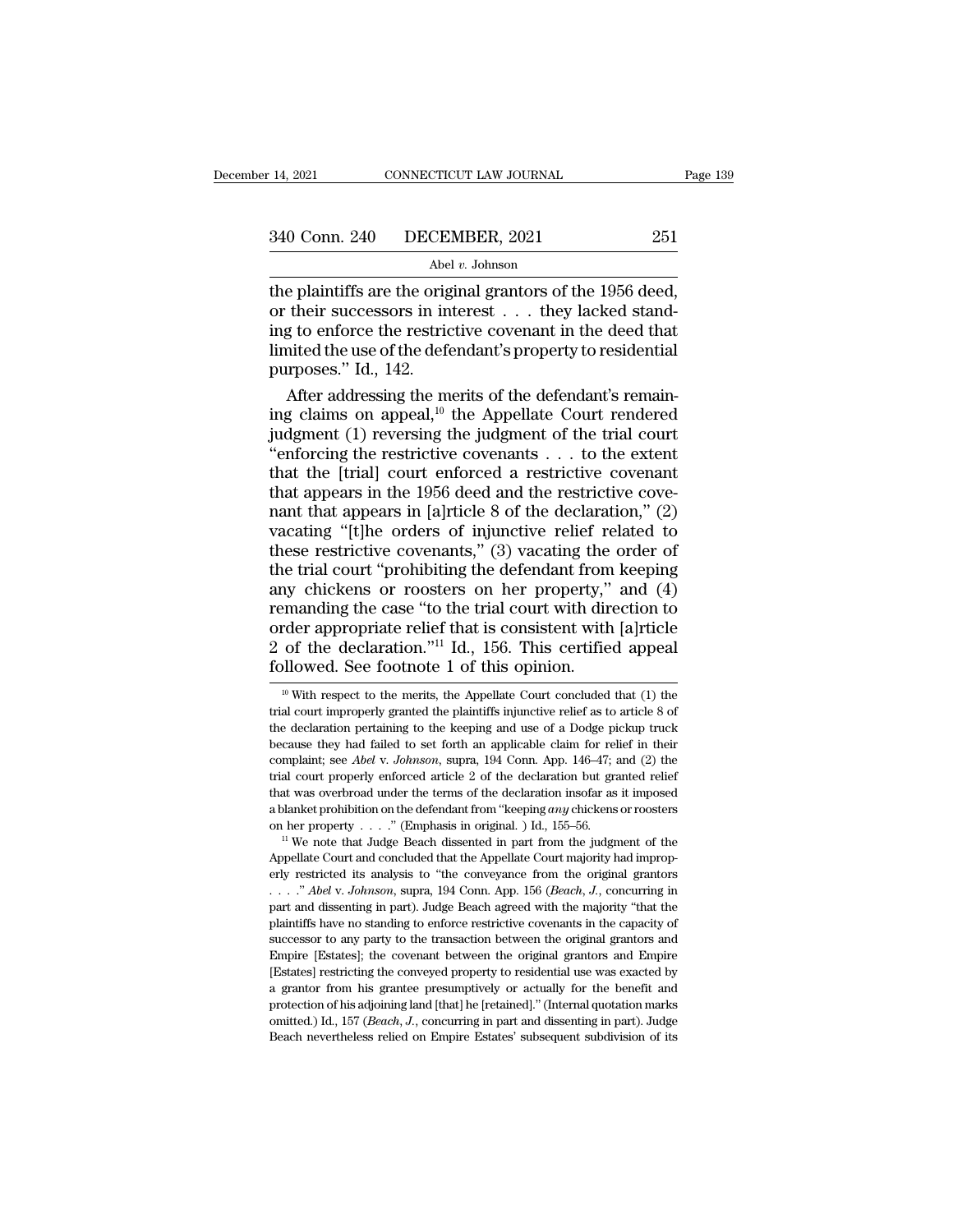# EXECUTE CONNECTICUT LAW JOURNAL December 14, 2021<br>252 DECEMBER, 2021 340 Conn. 240<br>Abel v. Johnson

## Abel *v.* Johnson

CONNECTICUT LAW JOURNAL December 14, 2021<br>
2<br>
DECEMBER, 2021 340 Conn. 240<br>
Abel v. Johnson<br>
On appeal, the plaintiffs claim that the Appellate<br>
ourt incorrectly concluded that they lacked standing<br>
onforce the 1056 notifi  $252$  DECEMBER, 2021 340 Conn. 240<br>Abel v. Johnson<br>On appeal, the plaintiffs claim that the Appellate<br>Court incorrectly concluded that they lacked standing<br>to enforce the 1956 restrictive covenant. They describe 252 DECEMBER, 2021 340 Conn. 240<br>
Abel v. Johnson<br>
On appeal, the plaintiffs claim that the Appellate<br>
Court incorrectly concluded that they lacked standing<br>
to enforce the 1956 restrictive covenant. They describe<br>
as "ob  $252$  DECEMBER, 2021 340 Conn. 240<br>
Abel v. Johnson<br>
On appeal, the plaintiffs claim that the Appellate<br>
Court incorrectly concluded that they lacked standing<br>
to enforce the 1956 restrictive covenant. They describe<br>
as "  $\frac{1}{2}$  Abel *v*. Johnson<br>
On appeal, the plaintiffs claim that the Appellate<br>
Court incorrectly concluded that they lacked standing<br>
to enforce the 1956 restrictive covenant. They describe<br>
as "obtuse" the defendant's on appeal, the plaintiffs claim that the Appellate<br>Court incorrectly concluded that they lacked standing<br>to enforce the 1956 restrictive covenant. They describe<br>as "obtuse" the defendant's position, which was embraced<br>by On appeal, the plaintiffs claim that the Appellate<br>Court incorrectly concluded that they lacked standing<br>to enforce the 1956 restrictive covenant. They describe<br>as "obtuse" the defendant's position, which was embraced<br>by t Court incorrectly concluded that they lacked standing<br>to enforce the 1956 restrictive covenant. They describe<br>as "obtuse" the defendant's position, which was embraced<br>by the Appellate Court, that, although both parties'<br>pr to enforce the 1956 restrictive covenant. They describe<br>as "obtuse" the defendant's position, which was embraced<br>by the Appellate Court, that, although both parties'<br>properties are bound by the restriction against commer-<br> as "obtuse" the defendant's position, which was embraced<br>by the Appellate Court, that, although both parties'<br>properties are bound by the restriction against commer-<br>cial activity, only the owners of the "land lying wester by the Appellate Court, that, although both parties'<br>properties are bound by the restriction against commer-<br>cial activity, only the owners of the "land lying westerly<br>to the premises" may enforce that restriction. The pla properties are bound by the restriction against commer-<br>cial activity, only the owners of the "land lying westerly<br>to the premises" may enforce that restriction. The plain-<br>tiffs emphasize that Empire Estates made " 'resid cial activity, only the owners of the "land lying westerly<br>to the premises" may enforce that restriction. The plain-<br>tiffs emphasize that Empire Estates made " 'residential<br>purposes only' a part of its uniform plan of deve to the premises" may enforce that restriction. The plain-<br>tiffs emphasize that Empire Estates made " 'residential<br>purposes only' a part of its uniform plan of development<br>by agreeing to the restriction with [the original g tiffs emphasize that Empire Estates made " 'residential<br>purposes only' a part of its uniform plan of development<br>by agreeing to the restriction with [the original grantors]<br>and then referring to it in all of the deeds to i purposes only' a part of its uniform plan of development<br>by agreeing to the restriction with [the original grantors]<br>and then referring to it in all of the deeds to its subse-<br>quent purchasers," which was shown by the admi by agreeing to the restriction with [the original grantors]<br>and then referring to it in all of the deeds to its subse-<br>quent purchasers," which was shown by the admission<br>into evidence of twenty-two deeds of homes located and then referring to it in all of the deeds to its subsequent purchasers," which was shown by the admission<br>into evidence of twenty-two deeds of homes located in<br>the area served by the Saw Mill Association, each with<br>the quent purchasers," which was shown by the admission<br>into evidence of twenty-two deeds of homes located in<br>the area served by the Saw Mill Association, each with<br>the same restrictions. Citing well established principles<br>of the same restrictions. Citing well established principles<br>of law concerning restrictive covenants—as explained<br>in, for example, the Appellate Court's decision in<br>*Contegni* v. Payne, 18 Conn. App. 47, 51, 557 A.2d 122,<br>pro of law concerning restrictive covenants—as explained<br>in, for example, the Appellate Court's decision in<br>*Contegni* v. Payne, 18 Conn. App. 47, 51, 557 A.2d 122,<br>property, with a recorded "map of the subdivision," in which

in, for example, the Appellate Court's decision in Contegni v. Payne, 18 Conn. App. 47, 51, 557 A.2d 122, property, with a recorded "map of the subdivision," in which "every newly created lot was *subject to* identical, o Contegni v. Payne, 18 Conn. App. 47, 51, 557 A.2d 122,<br>property, with a recorded "map of the subdivision," in which "every newly<br>created lot was *subject to* identical, or substantially identical, restrictions"<br>that "prov The Extra state of the subdivision," in which "every newly property, with a recorded "map of the subdivision," in which "every newly created lot was *subject to* identical, or substantially identical, restrictions" that " property, with a recorded "map of the subdivision," in which "every newly created lot was *subject to* identical, or substantially identical, restrictions" that "provided that the lots were 'conveyed subject to . . . restr freezed lot was *subject to* identical, or substantially identical, restrictions"<br>created lot was *subject to* identical, or substantially identical, restrictions"<br>that "provided that the lots were 'conveyed subject to . that "provided that the lots were "conveyed subject to . . . restrictive covenants and agreements as contained in a deed from . . . [the original grantors] . . . to Empire Estates," including that prohibiting commercial u mants and agreements as contained in a deed from . . . [the original grantors]<br>
. . . to Empire Estates,' " including that prohibiting commercial use of the<br>
properties. (Emphasis added.) Id. (*Beach*, *J*., concurring in  $\ldots$  to Empire Estates,' " including that prohibiting commercial use of the properties. (Emphasis added.) Id. (*Beach*, *J*., concurring in part and dissenting in part). Relying on the discussion of the phrase "subject t interpendent (Emphasis added.) Id. (*Beach*, *J*., concurring in part and dissenting in part). Relying on the discussion of the phrase "subject to" in the commentary to § 2.2 of the Restatement (Third) of Property, Servit in part). Relying on the discussion of the phrase "subject to" in the commentary<br>to § 2.2 of the Restatement (Third) of Property, Servitudes, as it relates to<br>the creation of new subdivisions, along with consistent restri the creation of new subdivisions, along with consistent restrictions contained in the 1961 declaration, Judge Beach concluded that "Empire [Estates] intended to create a common scheme of development, maintaining the restr in the 1961 declaration, Judge Beach concluded that "Empire [Estates]<br>intended to create a common scheme of development, maintaining the restric-<br>tion that only residential uses were allowed . . . . " Id., 158–59 (*Beach* intended to create a common scheme of development, maintaining the restriction that only residential uses were allowed . . . ." Id., 158–59 (*Beach*, *J*., concurring in part and dissenting in part); see 1 Restatement (Th ''[r]egardless of the genesis of the first restrictive covenant, all of the owners concurring in part and dissenting in part); see 1 Restatement (Third), Property, Servitudes § 2, comment (d), pp. 63-64 (2000). Emphasizing the substantial uniformity "as to the lots in the subdivision," with "each lot . concurring in part and dissenting in part); see 1 Restatement (Third), Property, Servitudes § 2, comment (d), pp. 63–64 (2000). Emphasizing the substantial uniformity "as to the lots in the subdivision," with "each lot . . uniformity "as to the lots in the subdivision," with "each lot . . . conveyed subject to the original grantors' restriction," Judge Beach observed that, "[r]egardless of the genesis of the first restrictive covenant, all subject to the original grantors' restriction," Judge Beach observed that, in the subdivision were obligated to abide by it, and equity favors their ability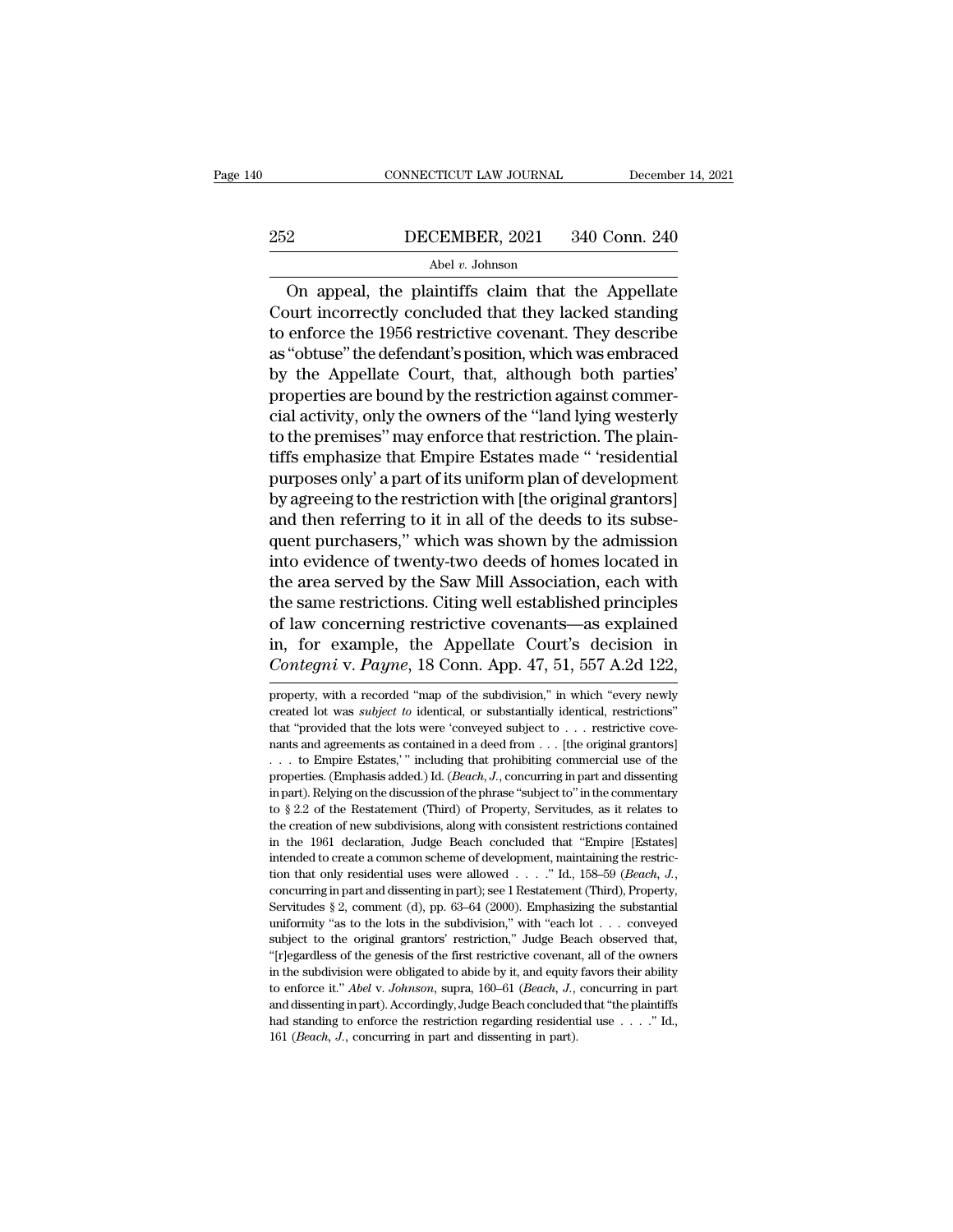# 14, 2021 CONNECTICUT LAW JOURNAL Page 141<br>340 Conn. 240 DECEMBER, 2021 253<br>Abel v. Johnson

## Abel *v.* Johnson

14, 2021 CONNECTICUT LAW JOURNAL Page 141<br>
340 Conn. 240 DECEMBER, 2021 253<br>
Abel v. Johnson<br>
cert. denied, 211 Conn. 806, 559 A.2d 1140 (1989), and<br>
cert. denied, 211 Conn. 806, 559 A.2d 1140 (1989)—and<br>
relying heavily o 340 Conn. 240 DECEMBER, 2021 253<br>Abel v. Johnson<br>Cert. denied, 211 Conn. 806, 559 A.2d 1140 (1989), and<br>cert. denied, 211 Conn. 806, 559 A.2d 1140 (1989)—and<br>relying heavily on Judge Beach's opinion dissenting in<br>part from 340 Conn. 240 DECEMBER, 2021 253<br>Abel v. Johnson<br>Cert. denied, 211 Conn. 806, 559 A.2d 1140 (1989), and<br>cert. denied, 211 Conn. 806, 559 A.2d 1140 (1989)—and<br>relying heavily on Judge Beach's opinion dissenting in<br>part fro 340 Conn. 240 DECEMBER, 2021 253<br>
Abel v. Johnson<br>
cert. denied, 211 Conn. 806, 559 A.2d 1140 (1989), and<br>
cert. denied, 211 Conn. 806, 559 A.2d 1140 (1989)—and<br>
relying heavily on Judge Beach's opinion dissenting in<br>
par For Collat. 210 DECEMBER, 2021 200<br>
Abel v. Johnson<br>
cert. denied, 211 Conn. 806, 559 A.2d 1140 (1989), and<br>
cert. denied, 211 Conn. 806, 559 A.2d 1140 (1989)—and<br>
relying heavily on Judge Beach's opinion dissenting in<br>
p Abel v. Johnson<br>
cert. denied, 211 Conn. 806, 559 A.2d 1140 (1989), and<br>
cert. denied, 211 Conn. 806, 559 A.2d 1140 (1989)—and<br>
relying heavily on Judge Beach's opinion dissenting in<br>
part from the judgment of the Appellat cert. denied, 211 Conn. 806, 559 A.2d 1140 (1989), and<br>cert. denied, 211 Conn. 806, 559 A.2d 1140 (1989)—and<br>relying heavily on Judge Beach's opinion dissenting in<br>part from the judgment of the Appellate Court; see<br>footnot cert. denied, 211 Conn. 806, 559 A.2d 1140 (1989)—and<br>relying heavily on Judge Beach's opinion dissenting in<br>part from the judgment of the Appellate Court; see<br>footnote 11 of this opinion; the plaintiffs argue that this<br>ev relying heavily on Judge Beach's opinion dissenting in<br>part from the judgment of the Appellate Court; see<br>footnote 11 of this opinion; the plaintiffs argue that this<br>evidence, and the use of the language "subject to" in<br>Em part from the judgment of the Appellate Court; see<br>footnote 11 of this opinion; the plaintiffs argue that this<br>evidence, and the use of the language "subject to" in<br>Empire Estates' deeds to the parties' predecessors in<br>tit footnote 11 of this opinion; the plaintiffs argue that this<br>evidence, and the use of the language "subject to" in<br>Empire Estates' deeds to the parties' predecessors in<br>title, demonstrates a common grantor's intention to<br>es evidence, and the use of the language "subject to" in<br>Empire Estates' deeds to the parties' predecessors in<br>title, demonstrates a common grantor's intention to<br>establish a uniform plan of development, which would<br>afford th Empire Estates' deeds to the parties' predecessors in<br>title, demonstrates a common grantor's intention to<br>establish a uniform plan of development, which would<br>afford the plaintiffs standing to enforce the restrictive<br>coven title, demonstrates a common grantor's intention to<br>establish a uniform plan of development, which would<br>afford the plaintiffs standing to enforce the restrictive<br>covenants as a matter of equity. The plaintiffs posit that<br> establish a uniform plan of development, which would<br>afford the plaintiffs standing to enforce the restrictive<br>covenants as a matter of equity. The plaintiffs posit that<br>the "only reasonable way to read the deed from Empir afford the plaintiffs standing to enforce the restrictive<br>covenants as a matter of equity. The plaintiffs posit that<br>the "only reasonable way to read the deed from Empire<br>[Estates] into the grantees of Empire [Estates] is covenants as a matter of equity. The plaintiffs posit that<br>the "only reasonable way to read the deed from Empire<br>[Estates] into the grantees of Empire [Estates] is to<br>harmonize the other obvious, very specific, multiple<br>re the "only reasonable way to read the deed from Empire [Estates] into the grantees of Empire [Estates] is to harmonize the other obvious, very specific, multiple residential requirements contained therein with the other ref [Estates] into the grantees of Empire [Estates] is to<br>harmonize the other obvious, very specific, multiple<br>residential requirements contained therein with the<br>other reference in the deeds that they are also being<br>subject t harmonize the other obvious, very specific, multiple<br>residential requirements contained therein with the<br>other reference in the deeds that they are also being<br>subject to only residential development as referenced to<br> $\dots$  residential requirements contained therein with the<br>other reference in the deeds that they are also being<br>subject to only residential development as referenced to<br>. . . the original grantors' deed into Empire [Estates]."<br>U other reference in the deeds that they are also being<br>subject to only residential development as referenced to<br>... the original grantors' deed into Empire [Estates]."<br>Ultimately, the plaintiffs' arguments boil down to the<br> subject to only residential development as referenced to . . . the original grantors' deed into Empire [Estates]."<br>Ultimately, the plaintiffs' arguments boil down to the point that, "[j]ust because the restriction as to pr ... the original grantors' deed into Empire [Estates]."<br>Ultimately, the plaintiffs' arguments boil down to the<br>point that, "[j]ust because the restriction as to private<br>residential purposes also [i]nures to the benefit of timately, the plaintiffs' arguments boil down to the<br>int that, "[j]ust because the restriction as to private<br>sidential purposes also [i]nures to the benefit of the<br>vners of the land of the grantors lying westerly, does<br>t m point that, "[j]ust because the restriction as to private<br>residential purposes also [i]nures to the benefit of the<br>owners of the land of the grantors lying westerly, does<br>not make those owners the only people that can enfo

residential purposes also [i]nures to the benefit of the<br>owners of the land of the grantors lying westerly, does<br>not make those owners the only people that can enforce<br>the restrictive covenant under Connecticut law."<br>In re owners of the land of the grantors lying westerly, does<br>not make those owners the only people that can enforce<br>the restrictive covenant under Connecticut law."<br>In response, the defendant contends that the "subject<br>to" lang not make those owners the only people that can enforce<br>the restrictive covenant under Connecticut law."<br>In response, the defendant contends that the "subject<br>to" language in the Empire Estates deeds was for notice<br>purposes the restrictive covenant under Connecticut law."<br>
In response, the defendant contends that the "subject<br>
to" language in the Empire Estates deeds was for notice<br>
purposes only and "should not have the substantive<br>
effect o In response, the defendant contends that the "subject<br>to" language in the Empire Estates deeds was for notice<br>purposes only and "should not have the substantive<br>effect of creating new obligations on grantees and their<br>suc to" language in the Empire Estates deeds was for notice<br>purposes only and "should not have the substantive<br>effect of creating new obligations on grantees and their<br>successors." The defendant posits that the "subject to"<br>l purposes only and "should not have the substantive<br>effect of creating new obligations on grantees and their<br>successors." The defendant posits that the "subject to"<br>language in the Empire Estates deeds is ambiguous<br>and shou nguage in the Empire Estates deeds is ambiguous<br>nd should be construed narrowly in accordance with<br>stablished law governing the construction of real<br>state instruments.<sup>12</sup> See, e.g., *Bueno* v. *Firgeleski*, 180<br><sup>12</sup> The and should be construed narrowly in accordance with<br>established law governing the construction of real<br>estate instruments.<sup>12</sup> See, e.g., *Bueno* v. *Firgeleski*, 180<br> $\frac{12}{12}$  The defendant argues that the plaintiffs'

established law governing the construction of real<br>estate instruments.<sup>12</sup> See, e.g., *Bueno* v. *Firgeleski*, 180<br> $\frac{p}{p}$  The defendant argues that the plaintiffs' analysis asks us to "enforc[e] deed<br>restrictions by im estate instruments.<sup>12</sup> See, e.g., *Bueno v. Firgeleski*, 180<br>
<sup>12</sup> The defendant argues that the plaintiffs' analysis asks us to "enforc[e] deed<br>
restrictions by implication, which [is an] equitable analysis [that] inher ESTALE INSTITUTENTS.<sup>23</sup> See, e.g., *Duento* v. *FurgeteSKL*, 100<br><sup>12</sup> The defendant argues that the plaintiffs' analysis asks us to "enforc[e] deed<br>restrictions by implication, which [is an] equitable analysis [that] inh <sup>12</sup> The defendant argues that the plaintiffs' analysis asks us to "enforc[e] deed restrictions by implication, which [is an] equitable analysis [that] inherently requires the use of extrinsic facts, circumstances and evi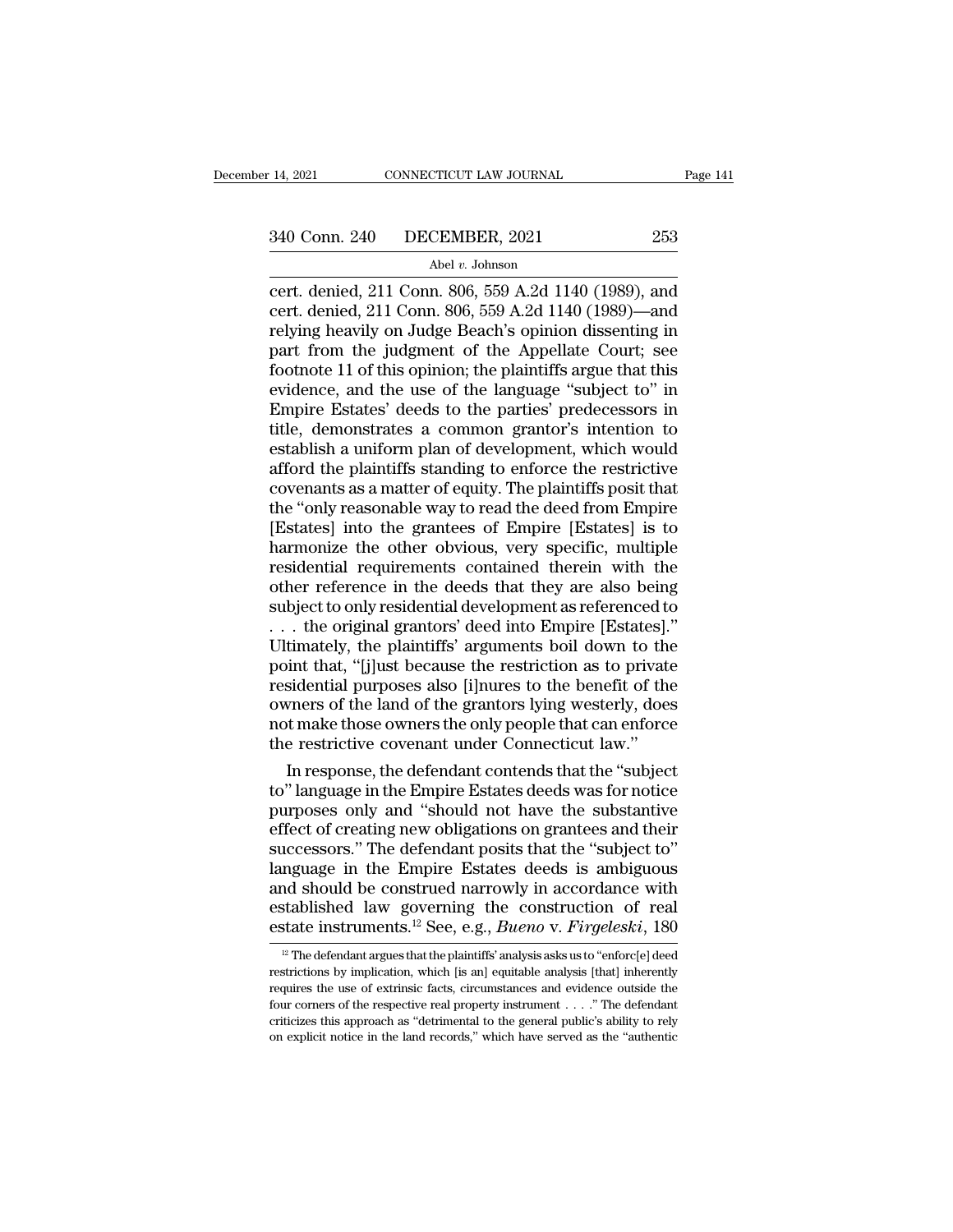# EXECUTE CONNECTICUT LAW JOURNAL December 14, 2021<br>254 DECEMBER, 2021 340 Conn. 240<br>Abel v. Johnson

## Abel *v.* Johnson

CONNECTICUT LAW JOURNAL December 14, 2021<br>
254 DECEMBER, 2021 340 Conn. 240<br>
Abel v. Johnson<br>
Conn. App. 384, 411, 183 A.3d 1176 (2018). They rely<br>
on the Appellate Court majority's observation that the<br>
1056 restriction i **DECEMBER, 2021** 340 Conn. 240<br>Abel v. Johnson<br>Conn. App. 384, 411, 183 A.3d 1176 (2018). They rely<br>on the Appellate Court majority's observation that the<br>1956 restriction is included with a host of other restric-<br>tions, s 254 DECEMBER, 2021 340 Conn. 240<br>
Abel v. Johnson<br>
Conn. App. 384, 411, 183 A.3d 1176 (2018). They rely<br>
on the Appellate Court majority's observation that the<br>
1956 restriction is included with a host of other restric-<br> 254 DECEMBER, 2021 340 Conn. 240<br>
Abel v. Johnson<br>
Conn. App. 384, 411, 183 A.3d 1176 (2018). They rely<br>
on the Appellate Court majority's observation that the<br>
1956 restriction is included with a host of other restric-<br> SECRETA, 2011 2012 0018 2013.<br>
Abel v. Johnson<br>
Conn. App. 384, 411, 183 A.3d 1176 (2018). They rely<br>
on the Appellate Court majority's observation that the<br>
1956 restriction is included with a host of other restric-<br>
tio Abel v. Johnson<br>
Conn. App. 384, 411, 183 A.3d 1176 (2018). They rely<br>
on the Appellate Court majority's observation that the<br>
1956 restriction is included with a host of other restric-<br>
tions, such as obligations to pay t Conn. App. 384, 411, 183 A.3d 1176 (2018). They rely<br>on the Appellate Court majority's observation that the<br>1956 restriction is included with a host of other restric-<br>tions, such as obligations to pay taxes and to obey<br>Sta on the Appellate Court majority's observation that the 1956 restriction is included with a host of other restrictions, such as obligations to pay taxes and to obey Stamford zoning regulations, which "it cannot reasonably 1956 restriction is included with a host of other restrictions, such as obligations to pay taxes and to obey<br>Stamford zoning regulations, which "it cannot reason-<br>ably be suggested that the plaintiffs have the right to<br>en tions, such as obligations to pay taxes and to obey<br>Stamford zoning regulations, which "it cannot reason-<br>ably be suggested that the plaintiffs have the right to<br>enforce  $\dots$ ." *Abel* v. *Johnson*, supra, 194 Conn. App.<br>1 Stamford zoning regulations, which "it cannot reason-<br>ably be suggested that the plaintiffs have the right to<br>enforce  $\dots$ ." *Abel* v. *Johnson*, supra, 194 Conn. App.<br>140 n.9. As a factual matter, the defendant also argu ably be suggested that the plaintiffs have the right to enforce  $\ldots$  " *Abel* v. *Johnson*, supra, 194 Conn. App. 140 n.9. As a factual matter, the defendant also argues that there is not a common plan of development bec enforce  $\dots$  " *Abel* v. *Johnson*, supra, 194 Conn. App.<br>140 n.9. As a factual matter, the defendant also argues<br>that there is not a common plan of development because<br>(1) not all of the properties in the Saw Mill neighb 140 n.9. As a factual matter, the defendant also argues<br>that there is not a common plan of development because<br>(1) not all of the properties in the Saw Mill neighbor-<br>hood were developed by Empire Estates, (2) the Saw<br>Mil that there is not a common plan of development because<br>
(1) not all of the properties in the Saw Mill neighbor-<br>
hood were developed by Empire Estates, (2) the Saw<br>
Mill neighborhood contains numerous "properties that<br>
are (1) not all of the properties in the Saw Mill neighborhood were developed by Empire Estates, (2) the Saw Mill neighborhood contains numerous "properties that are subject to substantially different encumbrances than" those hood were developed by Empire Estates, (2) the Saw<br>Mill neighborhood contains numerous "properties that<br>are subject to substantially different encumbrances<br>than" those in the parties' deeds, at least one of which<br>does not Mill neighborhood contains numerous "properties that<br>are subject to substantially different encumbrances<br>than" those in the parties' deeds, at least one of which<br>does not include a reference to the 1956 deed, and<br>(3) membe are subject to substantially different encumbrances<br>than" those in the parties' deeds, at least one of which<br>does not include a reference to the 1956 deed, and<br>(3) membership in the Saw Mill Association itself is<br>voluntary than" those in the parties' deeds, at least one of which<br>does not include a reference to the 1956 deed, and<br>(3) membership in the Saw Mill Association itself is<br>voluntary. See footnote 6 of this opinion. Ultimately, the<br>de does not include a reference to the 1956 deed, and<br>(3) membership in the Saw Mill Association itself is<br>voluntary. See footnote 6 of this opinion. Ultimately, the<br>defendant argues that the 1956 restriction was nothing<br>more (3) membership in the Saw Mill Association itself is<br>voluntary. See footnote 6 of this opinion. Ultimately, the<br>defendant argues that the 1956 restriction was nothing<br>more than a grantor retained interest that the plainti voluntary. See footnote 6 of this opinion. Ultimately, the<br>defendant argues that the 1956 restriction was nothing<br>more than a grantor retained interest that the plaintiffs<br>lacked standing to enforce, with their standing li defendant argues that the<br>more than a grantor retain<br>lacked standing to enforc<br>to the "no chickens" clau<br>tion. We, however, agree<br>clude that they had standi<br>restrictive covenant.<br>We begin our discussio Exed standing to enforce, with their standing limited<br>the "no chickens" clause in article 2 of the declara-<br>on. We, however, agree with the plaintiffs and con-<br>ide that they had standing to enforce the 1956 deed's<br>strictiv racked standing to emorec, whit their standing infliced<br>to the "no chickens" clause in article 2 of the declara-<br>tion. We, however, agree with the plaintiffs and con-<br>clude that they had standing to enforce the 1956 deed's

define the chockens clause in driver 2 of the declaration. We, however, agree with the plaintiffs and conclude that they had standing to enforce the 1956 deed's restrictive covenant.<br>We begin our discussion by identifying ment before the 1956 deed's<br>clude that they had standing to enforce the 1956 deed's<br>restrictive covenant.<br>We begin our discussion by identifying what is and<br>what is not in dispute. It is undisputed—indeed, the<br>defendant co restrictive covenant.<br>
We begin our discussion by identifying what is and<br>
what is not in dispute. It is undisputed—indeed, the<br>
defendant conceded both in her brief and at oral argu-<br>
ment before this court—that both of t We begin our discussion by identifying what is and<br>what is not in dispute. It is undisputed—indeed, the<br>defendant conceded both in her brief and at oral argu-<br>ment before this court—that both of the parties' proper-<br>ties a We begin our discussion by identifying what is and<br>what is not in dispute. It is undisputed—indeed, the<br>defendant conceded both in her brief and at oral argu-<br>ment before this court—that both of the parties' proper-<br>ties a what is not in dispute. It is undisputed—indeed, the<br>defendant conceded both in her brief and at oral argu-<br>ment before this court—that both of the parties' proper-<br>ties are bound by the residential use restriction<br>contain defendant conceded both in her brief and at oral argument before this court—that both of the parties' proper-<br>ties are bound by the residential use restriction<br>contained in the 1956 deed from the Havemeyers, as<br>the origina ment before this court—that both of the parties' properties are bound by the residential use restriction contained in the 1956 deed from the Havemeyers, as the original grantors. It is also undisputed that the restriction ties are bound by the residential use restriction<br>contained in the 1956 deed from the Havemeyers, as<br>the original grantors. It is also undisputed that the<br>restriction in the 1956 deed, standing alone, was intended<br>to inur restriction in the 1956 deed, standing alone, was intended<br>to inure to the exclusive benefit of the original grantors.<br>What *is* in dispute is whether the "subject to" language<br>in the deeds in the parties' chain of title f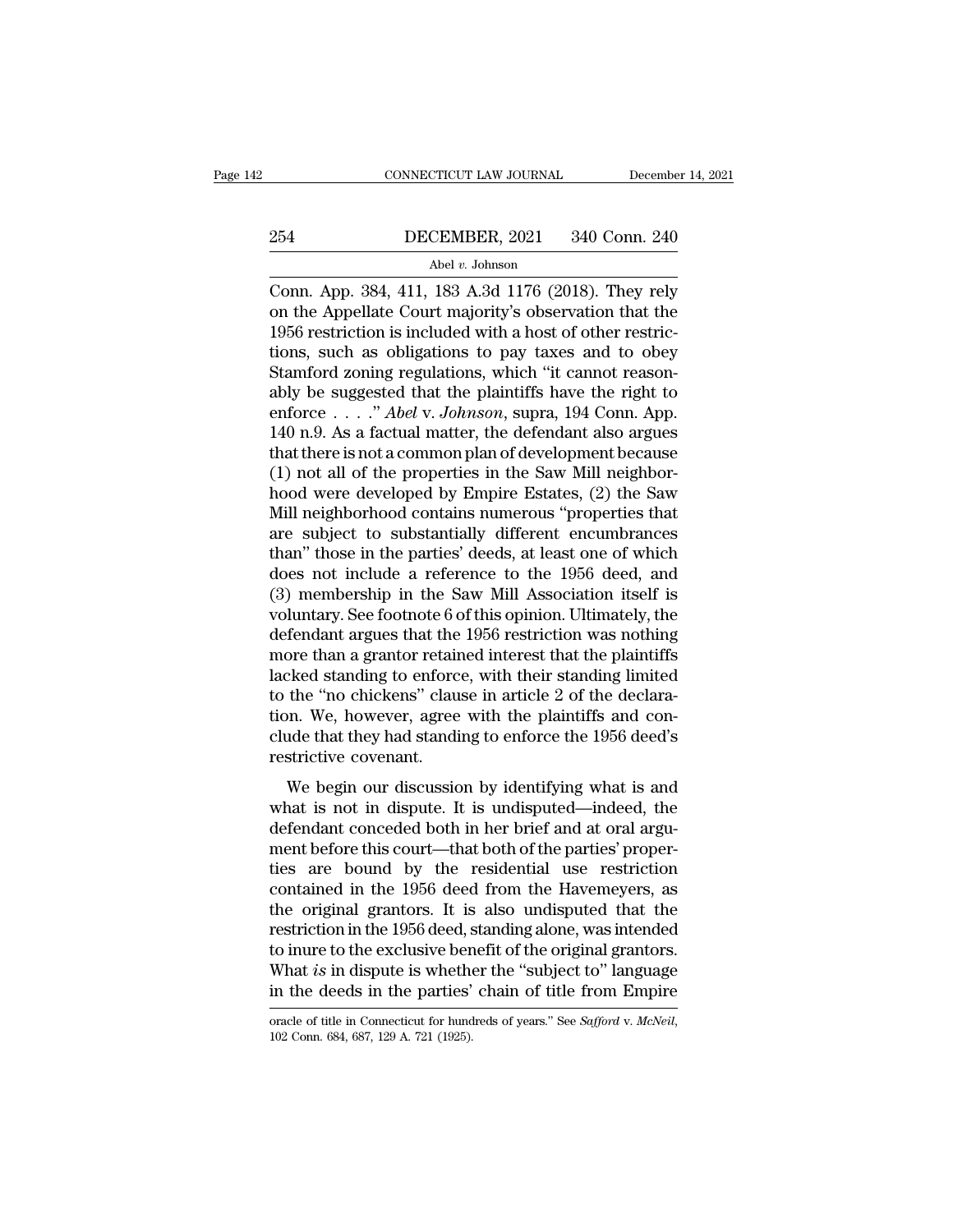14, 2021 CONNECTICUT LAW JOURNAL Page 14:<br>  $255$ <br>  $340$  Conn. 240 DECEMBER, 2021 255<br>
Abel v. Johnson<br>
Estates,<sup>13</sup> when read in the context of the language of<br>
the restrictions in the recorded declaration, rendered<br>
the  $t^{\text{340}}$  Conn. 240 DECEMBER, 2021 255<br>Abel v. Johnson<br>Estates,<sup>13</sup> when read in the context of the language of<br>the restrictions in the recorded declaration, rendered<br>the residential use restriction enforceable by the g 340 Conn. 240 DECEMBER, 2021 255<br>Abel v. Johnson<br>Estates,<sup>13</sup> when read in the context of the language of<br>the restrictions in the recorded declaration, rendered<br>the residential use restriction enforceable by the grant-<br>ee 340 Conn. 240 DECEMBER, 2021<br>
Abel v. Johnson<br>
Estates, <sup>13</sup> when read in the context of the lang<br>
the restrictions in the recorded declaration, re<br>
the residential use restriction enforceable by the<br>
ees of Empire Estate  $\frac{\text{Abel } v. \text{ Johnson}}{\text{states,}^{13} \text{ when read in the context of the language of}}$ <br>
e restrictions in the recorded declaration, rendered<br>
e residential use restriction enforceable by the grant-<br>
s of Empire Estates against each other.<br>
We now turn to the standard Estates, $^{13}$  when read in the context of the language of<br>the restrictions in the recorded declaration, rendered<br>the residential use restriction enforceable by the grant-<br>ees of Empire Estates against each other.<br>We now

metrictions in the content of the maginage of<br>the restrictions in the recorded declaration, rendered<br>the residential use restriction enforceable by the grant-<br>ees of Empire Estates against each other.<br>We now turn to the st the residential use restriction enforceable by the grant-<br>ees of Empire Estates against each other.<br>We now turn to the standard of review and well<br>established principles governing the construction of<br>deeds and restrictive coverant the interteration of the control of the construction<br>
ees of Empire Estates against each other.<br>
We now turn to the standard of review and well<br>
established principles governing the construction of<br>
deeds and rest We now turn to the standard of review and well<br>established principles governing the construction of<br>deeds and restrictive covenants. Whether the plaintiffs<br>have the standing to enforce the 1956 deed's restrictive<br>covenant We now turn to the standard of review and well<br>established principles governing the construction of<br>deeds and restrictive covenants. Whether the plaintiffs<br>have the standing to enforce the 1956 deed's restrictive<br>covenant established principles governing the construction of<br>deeds and restrictive covenants. Whether the plaintiffs<br>have the standing to enforce the 1956 deed's restrictive<br>covenant "rests on the intent of the common grantor<br>of t deeds and restrictive covenants. Whether the plaintiffs<br>have the standing to enforce the 1956 deed's restrictive<br>covenant "rests on the intent of the common grantor<br>of the lots, as expressed in the language of the relevant have the standing to enforce the 1956 deed's restrictive<br>covenant "rests on the intent of the common grantor<br>of the lots, as expressed in the language of the relevant<br>deeds, considered in light of the surrounding circum-<br>s covenant "rests on the intent of the common grantor<br>of the lots, as expressed in the language of the relevant<br>deeds, considered in light of the surrounding circum-<br>stances."  $DaSiiva$  v.  $Barone$ , 83 Conn. App. 365, 370,<br>849 A.2 of the lots, as expressed in the language of the relevant<br>deeds, considered in light of the surrounding circum-<br>stances."  $DaSiiva$  v.  $Barone$ , 83 Conn. App. 365, 370,<br>849 A.2d 902, cert. denied, 271 Conn. 908, 859 A.2d 560<br>(200 deeds, considered in light of the surrounding circum-<br>stances." *DaSilva* v. *Barone*, 83 Conn. App. 365, 370,<br>849 A.2d 902, cert. denied, 271 Conn. 908, 859 A.2d 560<br>(2004). "Although in most contexts the issue of intent stances." *DaSilva* v. *Barone*, 83 Conn. App. 365, 370, 849 A.2d 902, cert. denied, 271 Conn. 908, 859 A.2d 560 (2004). "Although in most contexts the issue of intent is a factual question on which our scope of review is 849 A.2d 902, cert. denied, 271 Conn. 908, 859 A.2d 560 (2004). "Although in most contexts the issue of intent<br>is a factual question on which our scope of review is<br>limited . . . the determination of the intent behind lan-(2004). "Although in most contexts the issue of intent<br>is a factual question on which our scope of review is<br>limited . . . the determination of the intent behind lan-<br>guage in a deed, considered in the light of all the su is a factual question on which our scope of review is<br>limited . . . the determination of the intent behind language in a deed, considered in the light of all the sur-<br>rounding circumstances, presents a question of law on<br> limited . . . the determination of the intent behind language in a deed, considered in the light of all the surrounding circumstances, presents a question of law on which our scope of review is plenary. . . . Thus, when f guage in a deed, considered in the light of all the sur-<br>rounding circumstances, presents a question of law on<br>which our scope of review is plenary. . . . Thus, when<br>faced with a question regarding the construction of<br>lang rounding circumstances, presents a question of law on<br>which our scope of review is plenary.... Thus, when<br>faced with a question regarding the construction of<br>language in deeds, the reviewing court does not give<br>the custom which our scope of review is plenary.... Thus, when<br>faced with a question regarding the construction of<br>language in deeds, the reviewing court does not give<br>the customary deference to the trial court's factual<br>inferences. faced with a question regarding the construction of language in deeds, the reviewing court does not give the customary deference to the trial court's factual inferences. . . . Intent is determined by the language of the pa language in deeds, the reviewing court<br>the customary deference to the trial<br>inferences.... Intent is determined by<br>of the particular conveyance in light of<br>stances and is a question of law." (Cit<br>internal quotation marks o Ferences. . . . Intent is determined by the language<br>the particular conveyance in light of all the circum-<br>ances and is a question of law." (Citation omitted;<br>ternal quotation marks omitted.) Id.; see, e.g., *Contegni*<br>*P* Extracted particular conveyance in light of all the circum-<br>stances and is a question of law." (Citation omitted;<br>internal quotation marks omitted.) Id.; see, e.g., *Contegni*<br>v. *Payne*, supra, 18 Conn. App. 51.<br>"Restrict stances and is a question of law." (Citation omitted;<br>internal quotation marks omitted.) Id.; see, e.g., *Contegni*<br>v. *Payne*, supra, 18 Conn. App. 51.<br>"Restrictive covenants generally fall into one of three<br>categories:

"Restrictive covenants generally fall into one of three attegories: (1) mutual covenants in deeds exchanged y adjoining landowners; (2) uniform covenants con-<br><sup>13</sup> We note that the deeds to the parties' properties that ar "Restrictive covenants generally fall into one of three categories: (1) mutual covenants in deeds exchanged by adjoining landowners; (2) uniform covenants constitute a complete chain of title starting from the initial con

categories: (1) mutual covenants in deeds exchanged<br>by adjoining landowners; (2) uniform covenants con-<br><sup>13</sup>We note that the deeds to the parties' properties that are admitted into<br>evidence do not constitute a complete ch by adjoining landowners; (2) uniform covenants con-<br> $B^{\text{B}}$  we note that the deeds to the parties' properties that are admitted into<br>evidence do not constitute a complete chain of title starting from the initial<br>conveya By adjoining randowners, (2) uniform coveriants con-<br>
<sup>13</sup> We note that the deeds to the parties' properties that are admitted into<br>
evidence do not constitute a complete chain of title starting from the initial<br>
conveyan  $^{13}$  We note that the deeds to the parties' properties that are admitted into evidence do not constitute a complete chain of title starting from the initial conveyances by Empire Estates. The defendant does not contend, evidence do not constitute a complete chain of title starting from the initial conveyances by Empire Estates. The defendant does not contend, however, that this apparent gap affects our determination as to Empire Estates'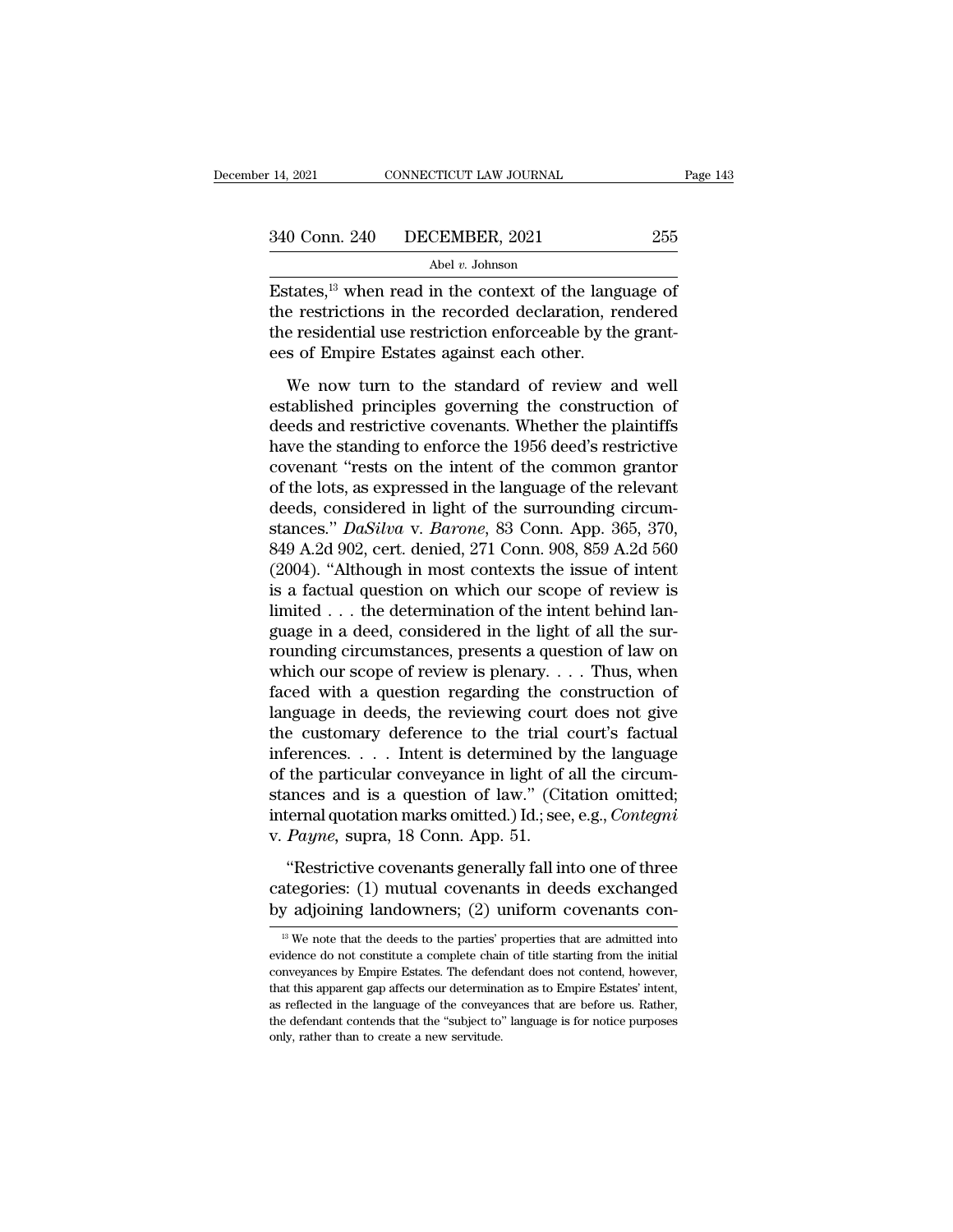# EXECUTE CONNECTICUT LAW JOURNAL December 14, 2021<br>256 DECEMBER, 2021 340 Conn. 240<br>Abel v. Johnson

## Abel *v.* Johnson

CONNECTICUT LAW JOURNAL December 14, 2021<br>
256 DECEMBER, 2021 340 Conn. 240<br>
Abel v. Johnson<br>
tained in deeds executed by the owner of property who<br>
is dividing his property into building lots under a general<br>
dovelopment  $\begin{array}{r} \text{256} \text{} \text{DECEMBER, 2021} \text{340 Conn. 240} \ \text{Abel } v \text{. Johnson} \ \text{tained in decades executed by the owner of property who is dividing his property into building lots under a general development scheme; and (3) coverants exacted by a grantor from his granto, programming by or actually for.} \end{array}$  $256$  DECEMBER, 2021 340 Conn. 240<br>
Abel v. Johnson<br>
tained in deeds executed by the owner of property who<br>
is dividing his property into building lots under a general<br>
development scheme; and (3) covenants exacted by a<br> 256 DECEMBER, 2021 340 Conn. 240<br>
Abel v. Johnson<br>
tained in deeds executed by the owner of property who<br>
is dividing his property into building lots under a general<br>
development scheme; and (3) covenants exacted by a<br>
gr Abel v. Johnson<br>
Abel v. Johnson<br>
is dividing his property into building lots under a general<br>
development scheme; and (3) covenants exacted by a<br>
grantor from his grantee presumptively or actually for<br>
the benefit and pr Abel v. Johnson<br>
tained in deeds executed by the owner of property who<br>
is dividing his property into building lots under a general<br>
development scheme; and (3) covenants exacted by a<br>
grantor from his grantee presumptivel tained in deeds executed by the owner of property who<br>is dividing his property into building lots under a general<br>development scheme; and (3) covenants exacted by a<br>grantor from his grantee presumptively or actually for<br>th is dividing his property into building lots under a general<br>development scheme; and (3) covenants exacted by a<br>grantor from his grantee presumptively or actually for<br>the benefit and protection of his adjoining land [that] development scheme; and (3) covenants exacted by a<br>grantor from his grantee presumptively or actually for<br>the benefit and protection of his adjoining land [that] he<br>retains." (Internal quotation marks omitted.) *DaSilva*<br>v grantor from his grantee presumptively or actually for<br>the benefit and protection of his adjoining land [that] he<br>retains." (Internal quotation marks omitted.) *DaSilva*<br>v. *Barone*, supra, 83 Conn. App. 371–72. In this ap the benefit and protection of his adjoining land [that] he<br>retains." (Internal quotation marks omitted.) *DaSilva*<br>v. *Barone*, supra, 83 Conn. App. 371–72. In this appeal,<br>we consider whether the language of the Empire Es retains." (Internal quotation marks omitted.)  $Da Silva$ <br>v. Barone, supra, 83 Conn. App. 371–72. In this appeal,<br>we consider whether the language of the Empire Estates<br>deeds; see footnote 13 of this opinion; conveying the<br>prope v. *Barone*, supra, 83 Conn. App. 371–72. In this appeal, we consider whether the language of the Empire Estates deeds; see footnote 13 of this opinion; conveying the properties to the parties and their predecessors in tit we consider whether the language of the Empire Estates<br>deeds; see footnote 13 of this opinion; conveying the<br>properties to the parties and their predecessors in title,<br>"subject to" the original grantors' 1956 deed, which f deeds; see footnote 13 of this opinion; conveying the<br>properties to the parties and their predecessors in title,<br>"subject to" the original grantors' 1956 deed, which fits<br>into the third category, nevertheless created a gen properties to the parties and their predecessors in "subject to" the original grantors' 1956 deed, which<br>into the third category, nevertheless created a ger<br>development scheme, which fits into the second  $gory$ . See *DaSilv* to the third category, nevertheless created a general<br>velopment scheme, which fits into the second cate-<br>ry. See DaSilva v. Barone, supra, 370–71 (noting that<br>a] subsidiary question to be resolved first is" which<br>mmon gra the and category, invertingless created a general development scheme, which fits into the second category. See *DaSilva* v. *Barone*, supra, 370–71 (noting that "[a] subsidiary question to be resolved first is" which comm

shows See DaSilva v. Barone, supra, 370–71 (noting that "[a] subsidiary question to be resolved first is" which common grantor's "intent  $\ldots$  is relevant").<br>With respect to the second category, under which the plaintiffs "[a] subsidiary question to be resolved first is" which<br>
"[a] subsidiary question to be resolved first is" which<br>
common grantor's "intent . . . is relevant").<br>
With respect to the second category, under which<br>
the plaint to exist the existent to the second internal common grantor's "intent . . . is relevant").<br>With respect to the second category, under which<br>the plaintiffs claim standing, "[r]estrictive covenants<br>should be enforced when t With respect to the second category, under which<br>the plaintiffs claim standing, "[r]estrictive covenants<br>should be enforced when they are reflective of a com-<br>mon plan of development.... The factors that help<br>to establish With respect to the second category, under which<br>the plaintiffs claim standing, "[r]estrictive covenants<br>should be enforced when they are reflective of a com-<br>mon plan of development. . . . The factors that help<br>to establ the plaintiffs claim standing, "[r]estrictive covenants<br>should be enforced when they are reflective of a com-<br>mon plan of development. . . . The factors that help<br>to establish the existence of an intent by a grantor to<br>de should be enforced when they are reflective of a com-<br>mon plan of development. . . . . The factors that help<br>to establish the existence of an intent by a grantor to<br>develop a common plan are: (1) a common grantor sells<br>or mon plan of development. . . . The factors that help<br>to establish the existence of an intent by a grantor to<br>develop a common plan are: (1) a common grantor sells<br>or expresses an intent to put an entire tract on the<br>marke to establish the existence of an intent by a grantor to<br>develop a common plan are: (1) a common grantor sells<br>or expresses an intent to put an entire tract on the<br>market subject to the plan; (2) a map of the entire tract<br> develop a common plan are: (1) a common grantor sells<br>or expresses an intent to put an entire tract on the<br>market subject to the plan; (2) a map of the entire tract<br>exists at the time of the sale of one of the parcels; (3 Expresses an internet to put an entire trace on the<br>arket subject to the plan; (2) a map of the entire tract<br>ists at the time of the sale of one of the parcels; (3)<br>tual development according to the plan has occurred;<br>d ( radiated subject to the paral, (2) a https://www.chine.com/<br>exists at the time of the sale of one of the parcels; (3)<br>actual development according to the plan has occurred;<br>and (4) substantial uniformity exists in the res

and (4) substantial uniformity exists in the restrictions<br>and (4) substantial uniformity exists in the restrictions<br>imposed in the deeds executed by the grantor....<br>"The factors that help to negate the presence of a devel actual development according to the pharmal occurred,<br>and (4) substantial uniformity exists in the restrictions<br>imposed in the deeds executed by the grantor....<br>"The factors that help to negate the presence of a devel-<br>op imposed in the deeds executed by the grantor.  $\dots$ <br>
"The factors that help to negate the presence of a develop ment scheme are: (1) the grantor retains unrestricted<br>adjoining land; (2) there is no plot of the entire tract "The factors"<br>"The factors"<br>adjoining land<br>with notice on<br>grantor did no<br>lots. . . .<br>"Early Conn The factors and help to higher are presence of a deverance of the ment scheme are: (1) the grantor retains unrestricted joining land; (2) there is no plot of the entire tract th notice on it of the restrictions; and (3) t of membericine are. (1) are grands reaans antestated<br>adjoining land; (2) there is no plot of the entire tract<br>with notice on it of the restrictions; and (3) the common<br>grantor did not impose similar restrictions on other<br>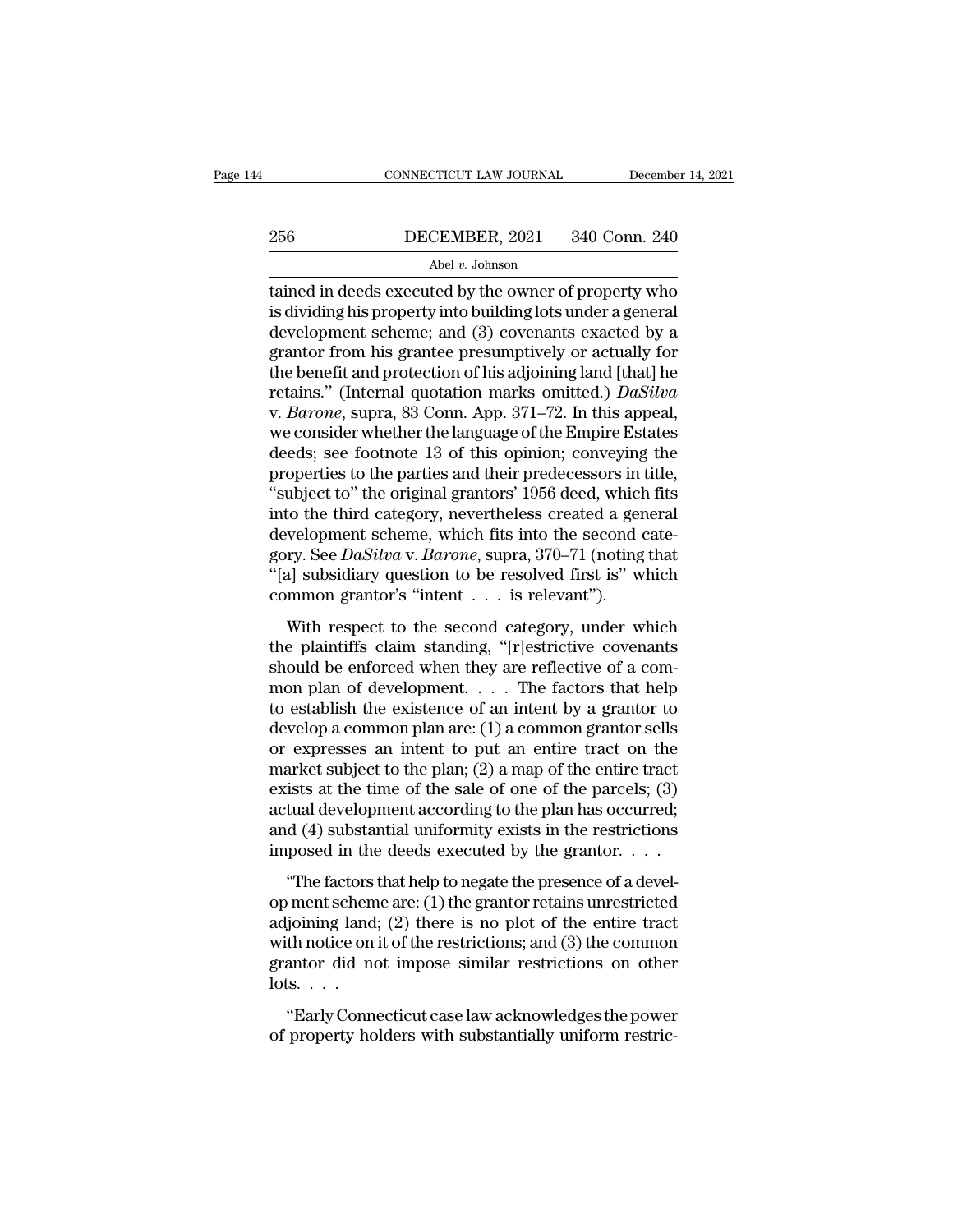14, 2021 CONNECTICUT LAW JOURNAL Page 145<br>  $340$  Conn. 240 DECEMBER, 2021 257<br>
Abel v. Johnson<br>
tive covenants obtained by deeds in a chain of title from<br>
a common grantor to enforce the restrictions against<br>
other owners  $\frac{340 \text{ Conn. } 240 \text{ DECEMBER, } 2021}$   $\frac{257}{\text{ Abel } v. \text{ Johnson}}$ <br>tive covenants obtained by deeds in a chain of title from<br>a common grantor to enforce the restrictions against<br>other owners with similar restrictive covenants. When,<br> 340 Conn. 240 DECEMBER, 2021 257<br>
Abel v. Johnson<br>
tive covenants obtained by deeds in a chain of title from<br>
a common grantor to enforce the restrictions against<br>
other owners with similar restrictive covenants. When,<br>
u  $\frac{340 \text{ Conn. } 240 \qquad \text{DECEMBER, } 2021 \qquad \qquad 257}{\text{Abel } v. \text{ Johnson}}$ <br>tive covenants obtained by deeds in a chain of title from<br>a common grantor to enforce the restrictions against<br>other owners with similar restrictive covenants. Wh Abel *v*. Johnson<br>
abel *v*. Johnson<br>
a common grantor to enforce the restrictions against<br>
other owners with similar restrictive covenants. When,<br>
under a general development scheme, the owner of<br>
property divides it into Abel *v*. Johnson<br>tive covenants obtained by deeds in a chain of title from<br>a common grantor to enforce the restrictions against<br>other owners with similar restrictive covenants. When,<br>under a general development scheme, t tive covenants obtained by deeds in a chain of title from<br>a common grantor to enforce the restrictions against<br>other owners with similar restrictive covenants. When,<br>under a general development scheme, the owner of<br>propert a common grantor to enforce the restrictions against<br>other owners with similar restrictive covenants. When,<br>under a general development scheme, the owner of<br>property divides it into building lots to be sold by deeds<br>contai other owners with similar restrictive covenants. When,<br>under a general development scheme, the owner of<br>property divides it into building lots to be sold by deeds<br>containing substantially uniform restrictions, any grantee<br> under a general development scheme, the owner of<br>property divides it into building lots to be sold by deeds<br>containing substantially uniform restrictions, any grantee<br>may enforce the restrictions against any other grantee. property divides it into building lots to be sold by deeds<br>containing substantially uniform restrictions, any grantee<br>may enforce the restrictions against any other grantee."<br>(Citations omitted; internal quotation marks om containing substantially uniform restrictions, any grantee<br>may enforce the restrictions against any other grantee."<br>(Citations omitted; internal quotation marks omitted.)<br>Id., 372–73; see Whitton v. *Clark*, 112 Conn. 28, may enforce the restrictions against any other grantee."<br>
(Citations omitted; internal quotation marks omitted.)<br>
Id., 372–73; see *Whitton v. Clark*, 112 Conn. 28, 36, 151<br>
A. 305 (1930); *Stamford v. Vuono*, 108 Conn. 35 (Citations omitted; internal quotation marks omitted.)<br>Id., 372–73; see Whitton v. *Clark*, 112 Conn. 28, 36, 151<br>A. 305 (1930); *Stamford v. Vuono*, 108 Conn. 359, 364,<br>143 A. 245 (1928); *Contegni v. Payne*, supra, 18 Co Id., 372–73; see Whitton v. Clark, 1<br>A. 305 (1930); *Stamford v. Vuono*,<br>143 A. 245 (1928); *Contegni v. Pay*<br>App. 53; *Grady v. Schmitz*, 16 Conn<br>A.2d 563, cert. denied, 209 Conn.<br>(1988); *Marion Road Assn. v. Ha*:<br>329, 3 3 A. 245 (1928); *Contegni* v. *Payne*, supra, 18 Conn.<br>
9. 53; *Grady* v. *Schmitz*, 16 Conn. App. 292, 296, 547<br>
2d 563, cert. denied, 209 Conn. 822, 551 A.2d 755<br>
988); *Marion Road Assn.* v. *Harlow*, 1 Conn. App.<br>
9, Fig. 11. 219 (1929), contight v. 1 aghe, sapid, 19 com.<br>
App. 53; *Grady v. Schmitz*, 16 Conn. App. 292, 296, 547<br>
A.2d 563, cert. denied, 209 Conn. 822, 551 A.2d 755<br>
(1988); *Marion Road Assn. v. Harlow*, 1 Conn. App.<br>

premises, arrang v. Schmitts, 10 conn. 1.pp. 202, 200, 911<br>A.2d 563, cert. denied, 209 Conn. 822, 551 A.2d 755<br>(1988); *Marion Road Assn. v. Harlow*, 1 Conn. App.<br>329, 333, 472 A.2d 785 (1984).<br>We begin with the language o (1988); *Marion Road Assn. v. Harlow*, 1 Conn. App.<br>329, 333, 472 A.2d 785 (1984).<br>We begin with the language of the instruments at<br>issue. The deeds at issue provide in relevant part: "Said<br>premises are conveyed *subject* (1888), *Individed 1886.* W. Harrow, 1 Cold. 11pp.<br>329, 333, 472 A.2d 785 (1984).<br>We begin with the language of the instruments at<br>issue. The deeds at issue provide in relevant part: "Said<br>premises are conveyed *subject t* We begin with the language of the instruments at issue. The deeds at issue provide in relevant part: "Said premises are conveyed *subject to* . . . restrictive covenants and agreements contained in a certain deed from Har We begin with the language of the instruments at<br>issue. The deeds at issue provide in relevant part: "Said<br>premises are conveyed *subject to* . . . restrictive cove-<br>nants and agreements contained in a certain deed from<br>H issue. The deeds at issue provide in relevant part: "Said<br>premises are conveyed *subject to* . . . restrictive cove-<br>nants and agreements contained in a certain deed from<br>Harry Waldron Havemeyer et al to Empire Estates . premises are conveyed *subject to* . . . restrictive cove-<br>nants and agreements contained in a certain deed from<br>Harry Waldron Havemeyer et al to Empire Estates . . .<br>dated August 14, 1956 . . . [and] a declaration made b nants and agreements contained in a certain deed from<br>Harry Waldron Havemeyer et al to Empire Estates . . .<br>dated August 14, 1956 . . . [and] a declaration made by<br>Harry E. Terhune and Gordon R. Paterson, as trustees,<br>dat Harry Waldron Havemeyer et al to Empire Estates . . .<br>
dated August 14, 1956 . . . [and] a declaration made by<br>
Harry E. Terhune and Gordon R. Paterson, as trustees,<br>
dated March 15, 1961 . . . . ." (Emphasis added.) The<br> dated August 14, 1956 . . . [and] a declaration made by<br>Harry E. Terhune and Gordon R. Paterson, as trustees,<br>dated March 15, 1961 . . . . . " (Emphasis added.) The<br>dictionary definition of the phrase "subject to," standi Harry E. Terhune and Gordon R. Paterson, as trustees,<br>dated March 15, 1961  $\dots$ ." (Emphasis added.) The<br>dictionary definition of the phrase "subject to," standing<br>by itself, is ambiguous because it defines the term as<br>"af dated March 15, 1961  $\dots$  ." (Emphasis added.) The<br>dictionary definition of the phrase "subject to," standing<br>by itself, is ambiguous because it defines the term as<br>"affected by or *possibly* affected by (something)  $\dots$ . dictionary definition of the phrase "subject to," standing<br>by itself, is ambiguous because it defines the term as<br>"affected by or *possibly* affected by (something) . . . ."<br>(Emphasis added.) Merriam-Webster Online Diction by itself, is ambiguous because it defines the term as<br>
"affected by or  $possibly$  affected by (something)  $\ldots$ ."<br>
(Emphasis added.) Merriam-Webster Online Dictionary,<br>
available at https://www.merriam-webster.com/diction<br>
ary/ "affected by or *possibly* affected by (something) . . . ."<br>(Emphasis added.) Merriam-Webster Online Dictionary,<br>available at https://www.merriam-webster.com/diction<br>ary/subject%20to (last visited August 18, 2021). The us (Emphasis added.) Merriam-Webster Online Dictionary,<br>available at https://www.merriam-webster.com/diction<br>ary/subject%20to (last visited August 18, 2021). The use<br>of the term "subject to" has been described as language<br>of available at https://www.merriam-webster.com/diction<br>ary/subject%20to (last visited August 18, 2021). The use<br>of the term "subject to" has been described as language<br>of "qualification and not of contract," which renders it ary/subject%20to (last visited August 18, 2021). The use<br>of the term "subject to" has been described as language<br>of "qualification and not of contract," which renders it<br>a provision of notice that will not by itself create of the term "subject to" has been described as language<br>of "qualification and not of contract," which renders it<br>a provision of notice that will not by itself create an<br>encumbrance in the absence of other circumstances.<br>(I of "qualification and not of contract," which renders it<br>a provision of notice that will not by itself create an<br>encumbrance in the absence of other circumstances.<br>(Internal quotation marks omitted.) *Teal Trading &<br>Develo*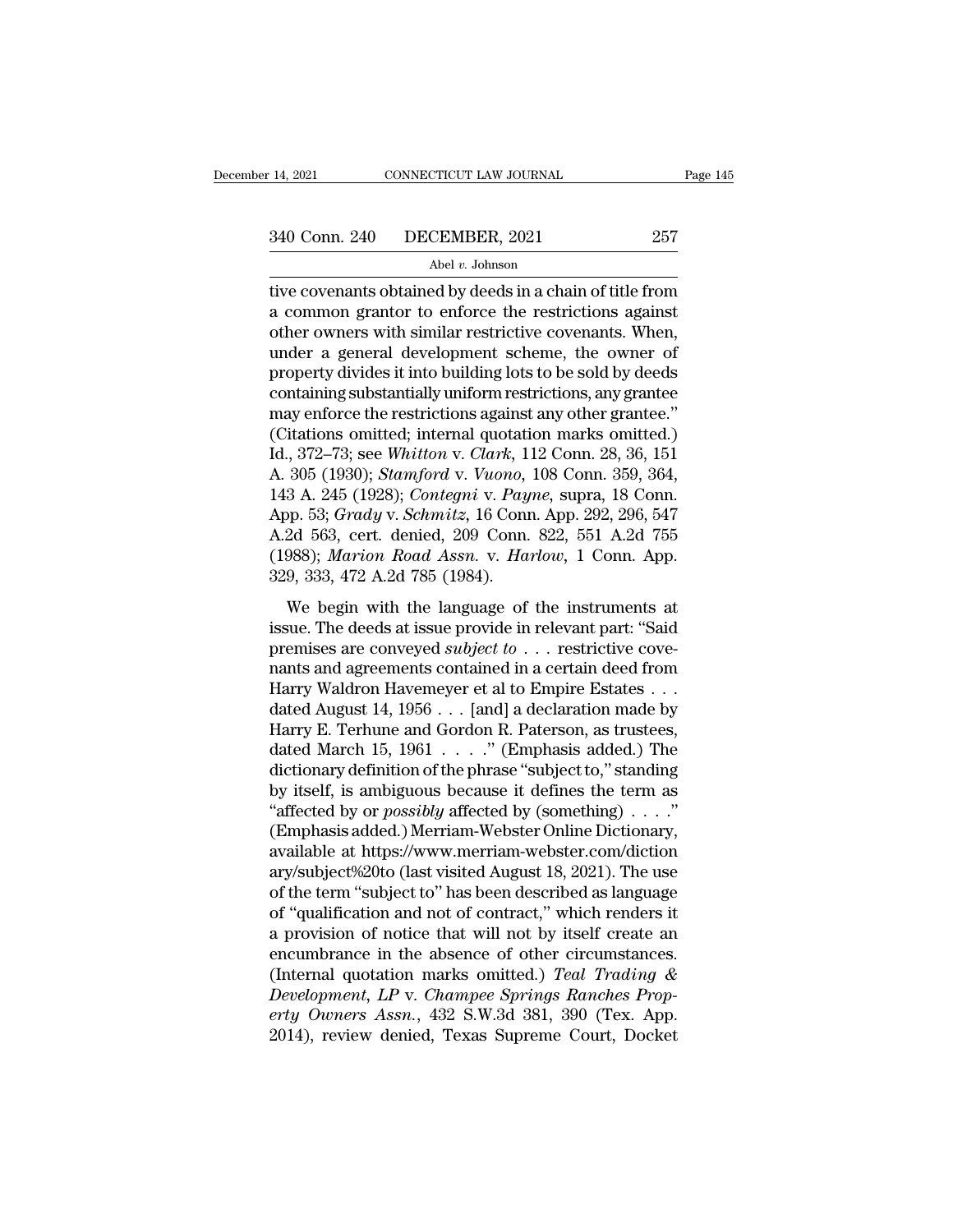# CONNECTICUT LAW JOURNAL December 14, 2021<br>258 DECEMBER, 2021 340 Conn. 240<br>Abel v. Johnson

## Abel *v.* Johnson

CONNECTICUT LAW JOURNAL December 14, 2021<br>
258 DECEMBER, 2021 340 Conn. 240<br>
Abel v. Johnson<br>
No. 04-12-00623-CV (August 22, 2014). When construing<br>
the term to determine whether it evinces an intent to 258 DECEMBER, 2021 340 Conn. 240<br>Abel v. Johnson<br>No. 04-12-00623-CV (August 22, 2014). When construing<br>the term to determine whether it evinces an intent to<br>create a common scheme of development, considera-<br>tions include 258 DECEMBER, 2021 340 Conn. 240<br>Abel v. Johnson<br>No. 04-12-00623-CV (August 22, 2014). When construing<br>the term to determine whether it evinces an intent to<br>create a common scheme of development, considera-<br>tions include, 258 DECEMBER, 2021 340 Conn. 240<br>
Abel v. Johnson<br>
No. 04-12-00623-CV (August 22, 2014). When construing<br>
the term to determine whether it evinces an intent to<br>
create a common scheme of development, considera-<br>
tions inc Abel v. Johnson<br>No. 04-12-00623-CV (August 22, 2014). When construing<br>the term to determine whether it evinces an intent to<br>create a common scheme of development, considera-<br>tions include, for example, the recording of a Abel *v.* Johnson<br>No. 04-12-00623-CV (August 22, 2014). When construing<br>the term to determine whether it evinces an intent to<br>create a common scheme of development, considera-<br>tions include, for example, the recording of a *No.* 04-12-00623-CV (August 22, 2014). When construing<br>the term to determine whether it evinces an intent to<br>create a common scheme of development, considera-<br>tions include, for example, the recording of a plat, map<br>or de the term to determine whether it evinces an intent to<br>create a common scheme of development, considera-<br>tions include, for example, the recording of a plat, map<br>or declarations, along with the presence of substantial<br>unifo create a common scheme of development, considerations include, for example, the recording of a plat, map<br>or declarations, along with the presence of substantial<br>uniformity as to the restrictions. See *Bon Aventure,*<br> $LLC$  v tions include, for example, the recording of a plat, map<br>or declarations, along with the presence of substantial<br>uniformity as to the restrictions. See *Bon Aventure*,<br>*LLC* v. *Craig Dyas*, *LLC*, 3 So. 3d 859, 864–65 (Al or declarations, along with the presence of substantial<br>uniformity as to the restrictions. See *Bon Aventure,*<br>LLC v. Craig Dyas, LLC, 3 So. 3d 859, 864–65 (Ala.<br>2008); *Smith v. Second Church of Christ, Scientist,*<br>*Phoen* uniformity as to the restrictions. See *Bon Aventure,*<br>LLC v. *Craig Dyas, LLC*, 3 So. 3d 859, 864–65 (Ala.<br>2008); *Smith v. Second Church of Christ, Scientist,*<br>*Phoenix, 87 Ariz. 400, 407–408, 351 P.2d 1104 (1960);*<br>*Wah* 2008); *Smith v. Second Church of Christ, Scientist,*<br>*Phoenix, 87 Ariz. 400, 407–408, 351 P.2d 1104 (1960);*<br>*Wahrendorff v. Moore, 93 So. 2d 720, 721–22 (Fla. 1957);*<br>*Mayer v. BMR Properties, LLC, 830 N.E.2d 971, 980–81* Phoenix, 87 Ariz. 400, 407–408, 351 P.2d 1104 (1960);<br>Wahrendorff v. Moore, 93 So. 2d 720, 721–22 (Fla. 1957);<br>Mayer v. *BMR Properties, LLC*, 830 N.E.2d 971, 980–81<br>(Ind. App. 2005); *Patch v. Springfield School District, Wahrendorff* v. *Moore*, 93 So. 2d 720, 721–22 (Fla. 1957);<br> *Mayer* v. *BMR Properties, LLC*, 830 N.E.2d 971, 980–81<br>
(Ind. App. 2005); *Patch* v. *Springfield School District*,<br>
187 Vt. 21, 31–32, 989 A.2d 500 (2009); *Mayer v. BMR Properties, LLC,* 830 N.E.2d 971, 980–81<br>
(Ind. App. 2005); *Patch v. Springfield School District,*<br>
187 Vt. 21, 31–32, 989 A.2d 500 (2009); *Armstrong v.*<br> *Stribling*, 192 W. Va. 280, 284, 452 S.E.2d 83 (19 (Ind. App. 2005); *Patch v. Springfield School District*,<br>187 Vt. 21, 31–32, 989 A.2d 500 (2009); *Armstrong v.*<br>*Stribling*, 192 W. Va. 280, 284, 452 S.E.2d 83 (1994); 23<br>Am. Jur. 2d 254, Deeds § 247 (2013); cf. *Teal Tra* 187 Vt. 21, 31–32, 989 A.2d 500 (2009); Armstrong v.<br>Stribling, 192 W. Va. 280, 284, 452 S.E.2d 83 (1994); 23<br>Am. Jur. 2d 254, Deeds § 247 (2013); cf. Teal Trading &<br>Development, LP v. Champee Springs Ranches Property<br>Own Stribling, 192 W. Va. 280, 284, 452 S.E.2d 8<br>Am. Jur. 2d 254, Deeds § 247 (2013); cf. Tea<br>Development, LP v. Champee Springs Ranch<br>Owners Assn., supra, 392–93 ("subject to"<br>"contextual," dependent on placement in de<br>affect The commentary to § 2.2 of the Restatement (Third) *Owners Assn.*, supra, 392–93 ("subject to" language is<br>
"contextual," dependent on placement in deed and may<br>
affect warranty if placed in warranty clause, or create<br>
restriction, if used in granting clause).<br>
The commen

Contextual," dependent on placement in deed and may<br>affect warranty if placed in warranty clause, or create<br>restriction, if used in granting clause).<br>The commentary to  $\S 2.2$  of the Restatement (Third)<br>of Property, Servi affect warranty if placed in warranty clause, or create<br>restriction, if used in granting clause).<br>The commentary to  $\S 2.2$  of the Restatement (Third)<br>of Property, Servitudes,<sup>14</sup> provides a greater elucidation<br>of how to restriction, if used in granting clause).<br>
The commentary to § 2.2 of the Restatement (Third)<br>
of Property, Servitudes,<sup>14</sup> provides a greater elucidation<br>
of how to interpret the term "subject to," as used in deeds.<br>
Aft The commentary to § 2.2 of the Restatement (Third)<br>of Property, Servitudes,<sup>14</sup> provides a greater elucidation<br>of how to interpret the term "subject to," as used in deeds.<br>After observing that "[n]o particular verbal form The commentary to  $\S 2.2$  of the Restatement (Third)<br>of Property, Servitudes,<sup>14</sup> provides a greater elucidation<br>of how to interpret the term "subject to," as used in deeds.<br>After observing that "[n]o particular verbal fo of Property, Servitudes,<sup>14</sup> provides a greater elucidation<br>of how to interpret the term "subject to," as used in deeds.<br>After observing that "[n]o particular verbal formula is<br>required" and that "some formulas . . . may of how to interpret the term "subject to," as used in deeds.<br>After observing that "[n]o particular verbal formula is<br>required" and that "some formulas . . . may express the<br>intent to create a servitude," the commentary exp After observing that "[n]o particular verbal formula is<br>required" and that "some formulas  $\ldots$  may express the<br>intent to create a servitude," the commentary explains<br>in detail that the phrase "subject to" may "be used ei required" and that "some formulas . . . may express the<br>intent to create a servitude," the commentary explains<br>in detail that the phrase "subject to" may "be used either<br>to create a servitude or to disclose the fact that l intent to create a servitude," the commentary explains<br>in detail that the phrase "subject to" may "be used either<br>to create a servitude or to disclose the fact that land<br>conveyed is already burdened by a servitude. Since t in detail that the phrase "subject to" may "be used either<br>to create a servitude or to disclose the fact that land<br>conveyed is already burdened by a servitude. Since the<br>term is ambiguous, courts must look to the surround term is ambiguous, courts must look to the surrounding circumstances to determine whether the parties used it with intent to create a servitude. If no previous servitude of the type described burdened the land, the infere circumstances to determine whether the parties used it<br>with intent to create a servitude. If no previous servitude<br>of the type described burdened the land, the inference<br><sup>14</sup> Section 2.2 of the Restatement (Third) of Prope

with intent to create a servitude. If no previous servitude of the type described burdened the land, the inference  $\frac{14}{}$  Section 2.2 of the Restatement (Third) of Property, Servitudes, provides: "The intent to create **Solution** 1 as  $\frac{14}{4}$  Section 2.2 of "The intent to creation of expression \$ 2.2, p. 62 (2000).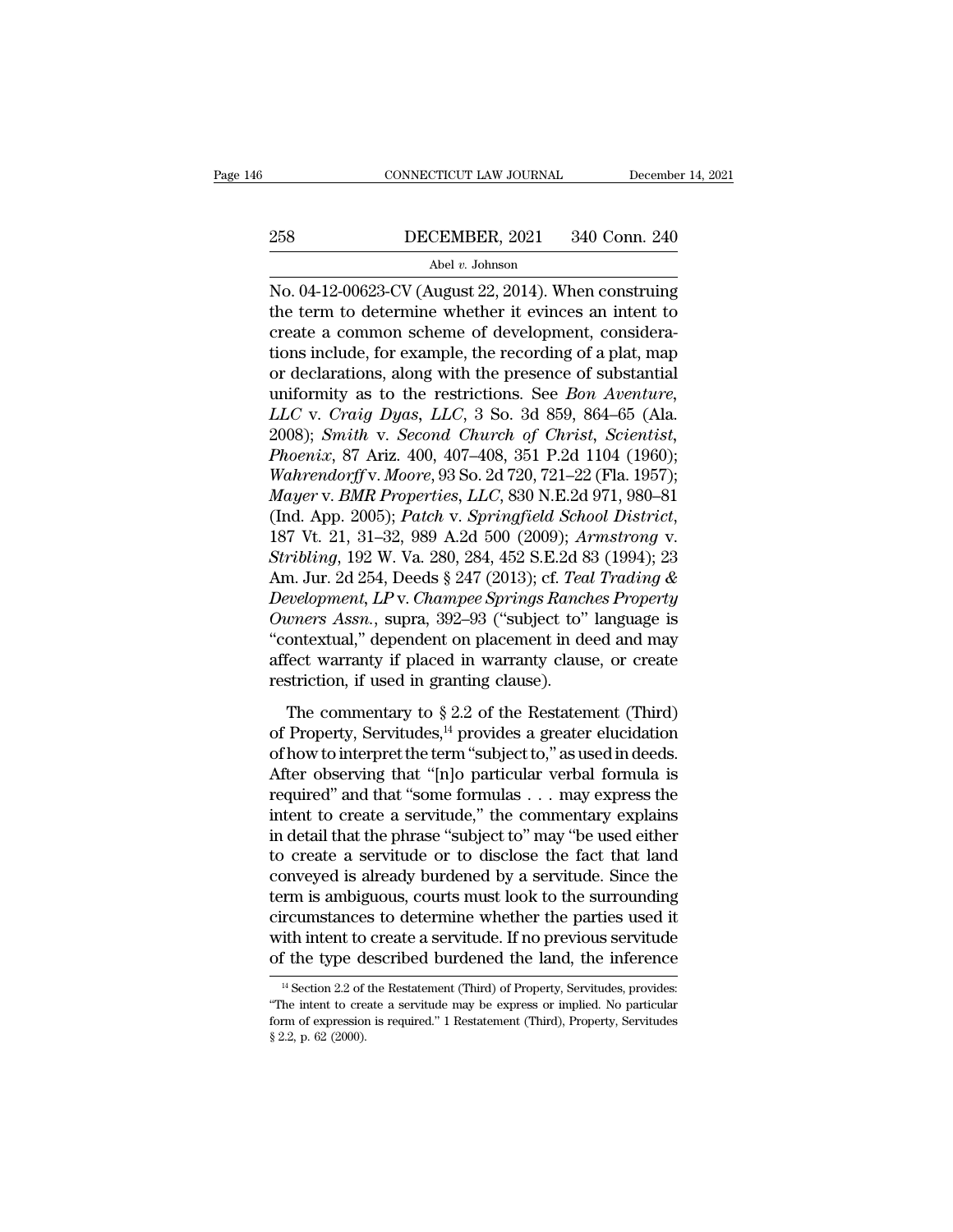<sup>14, 2021</sup> CONNECTICUT LAW JOURNAL Page<br>  $\frac{340 \text{ Conn. } 240 \text{ DECEMBER, } 2021}$  259<br>
Abel *v*. Johnson<br>
is normally justified that the parties used the 'subject to'<br>
language to create a servitude. If the land conveyed was  $\begin{array}{r} \text{340 Conn. 240} \text{ \textcolor{red}{\text{DECEMBER, 2021}}} \text{ \textcolor{red}{\text{Abel v. Johnson}}} \ \text{180} \text{~a} \text{~b} \text{~a} \text{~b} \text{~a} \text{~b} \text{~a} \text{~b} \text{~b}} \text{~a} \text{~b} \text{~b} \text{~b} \text{~b} \text{~b} \text{~b}} \text{~b} \text{~b} \text{~b} \text{~c} \text{~b}} \text{~b} \text{~b} \text{~b} \text{~b} \text$  $\begin{array}{r} \text{340 Conn. 240} \text{~DECEMBER, 2021} \text{~} \text{259} \ \text{Abel } v. \text{ Johnson} \ \text{is normally justified that the parties used the 'subject to' language to create a service. If the land conveyed was already burdened by such a service, the 'subject to' language is *often* included to qualify the grantor's cover and against an cumbersome.$ 340 Conn. 240 DECEMBER, 2021 259<br>
Abel *v.* Johnson<br>
is normally justified that the parties used the 'subject to'<br>
language to create a servitude. If the land conveyed was<br>
already burdened by such a servitude, the 'subje Abel v. Johnson<br>
is normally justified that the parties used the 'subject to'<br>
language to create a servitude. If the land conveyed was<br>
already burdened by such a servitude, the 'subject to'<br>
language is *often* included Abel v. Johnson<br>
is normally justified that the parties used the 'subject to'<br>
language to create a servitude. If the land conveyed was<br>
already burdened by such a servitude, the 'subject to'<br>
language is *often* included *is normally justified that the parties used the 'subject to'*<br>language to create a servitude. If the land conveyed was<br>already burdened by such a servitude, the 'subject to'<br>language is *often* included to qualify the gra *described is a servitude.* If the land conveyed was<br>already burdened by such a servitude, the 'subject to'<br>language is *often* included to qualify the grantor's cove-<br>nant against encumbrances, rather than to create a new already burdened by such a servitude, the 'subject to'<br>language is often included to qualify the grantor's cove-<br>nant against encumbrances, rather than to create a new<br>servitude. However, the circumstance that the property *that the grantor's covenant against encumbrances, rather than to create a new servitude. However, the circumstance that the property was already burdened by a servitude of the type described is not determinative. Other ci* restand the interpretation and the property<br> **the interpretation of the interpretation of the interpretational to the interpretational discontinuous**<br> *the described is not determinative. Other circumstances,*<br> *such as th* **servitude.** However, the circumstance that the property<br>was already burdened by a servitude of the type<br>described is not determinative. Other circumstances,<br>such as the fact that the language is used in conveyances<br>that e *u* as already burdened by a servitude of the type<br>described is not determinative. Other circumstances,<br>such as the fact that the language is used in conveyances<br>that effectuate a new subdivision of the land, may jus-<br>tify described is not determinative. Other circumstances,<br>such as the fact that the language is used in conveyances<br>that effectuate a new subdivision of the land, may jus-<br>tify the inference that the parties intended to create (2000). If  $e_{ij}$  the inference that the parties intended to create new<br>
ighthe inference that the parties intended to create new<br>
virtudes for the benefit of the other lot owners in the<br>
bdivision." (Emphasis altered.) I Restate *instructive.* For the benefit of the other lot owners in the subdivision." (Emphasis altered.) 1 Restatement (Third), Property, Servitudes § 2.2, comment (d), pp. 63–64 (2000).<br>Illustration (3) to the commentary is parti

servitates for the benefit of the biner tot burners in the<br>subdivision." (Emphasis altered.) 1 Restatement (Third),<br>Property, Servitudes § 2.2, comment (d), pp. 63–64<br>(2000).<br>Illustration (3) to the commentary is particul Property, Servitudes § 2.2, comment (d), pp. 63–64<br>(2000).<br>Illustration (3) to the commentary is particularly<br>instructive.<sup>15</sup> It posits: "Developer acquired a [forty acre]<br>parcel 'subject to' a restriction to residential restriction (3) to the commentary is particularly<br>
instructive.<sup>15</sup> It posits: "Developer acquired a [forty acre]<br>
parcel 'subject to' a restriction to residential uses only.<br>
The parcel had been burdened with such a serv Illustration (3) to the commentary is particularly<br>instructive.<sup>15</sup> It posits: "Developer acquired a [forty acre]<br>parcel 'subject to' a restriction to residential uses only.<br>The parcel had been burdened with such a servit Illustration (3) to the commentary is particularly<br>instructive.<sup>15</sup> It posits: "Developer acquired a [forty acre]<br>parcel 'subject to' a restriction to residential uses only.<br>The parcel had been burdened with such a servit instructive.<sup>15</sup> It posits: "Developer acquired a [forty acre] parcel 'subject to' a restriction to residential uses only.<br>The parcel had been burdened with such a servitude restriction [ten] years earlier. In the absence parcel 'subject to' a restriction to residential uses only.<br>The parcel had been burdened with such a servitude<br>restriction [ten] years earlier. In the absence of circum-<br>stances indicating a different intent, the conclusio The parcel had been burdened with such a servitude<br>restriction [ten] years earlier. In the absence of circum-<br>stances indicating a different intent, the conclusion is<br>justified that the conveyance to [d]eveloper was not<br>in restriction [ten] years earlier. In the absence of circum-<br>stances indicating a different intent, the conclusion is<br>justified that the conveyance to [d]eveloper was not<br>intended to create a new servitude. *Developer then s* stances indicating a different intent, the conclusion is<br>justified that the conveyance to [d]eveloper was not<br>intended to create a new servitude. *Developer then subdi-*<br>vides the parcel into [forty] lots, according to a r vides the parcel into [forty] lots, according to a recorded<br>plat map, and conveys each lot 'subject to' a restriction<br>to residential uses only. The circumstances justify the<br>conclusion that the conveyances of the subdivid plat map, and conveys each lot 'subject to' a restriction<br>to residential uses only. The circumstances justify the<br>conclusion that the conveyances of the subdivided lots<br> $\frac{15 \text{ By way of comparison, the first two illustrations are: (1) "O, the owner of Blackacre, a parcel of land burdened by an easement created [twenty] years earlier for$ 

to residential uses only. The circumstances justify the conclusion that the conveyances of the subdivided lots  $\frac{16}{12}$  By way of comparison, the first two illustrations are: (1) "O, the owner of Blackacre, a parcel of conclusion that the conveyances of the subdivided lots<br>
<sup>15</sup> By way of comparison, the first two illustrations are: (1) "O, the owner<br>
of Blackacre, a parcel of land burdened by an easement created [twenty]<br>
years earlier The absence of circumstances indicating a different intent, the conclusion is used to comparison, the first two illustrations are: (1) "O, the owner of Blackacre, a parcel of land burdened by an easement created [twenty] <sup>15</sup> By way of comparison, the first two illustrations are: (1) "O, the owner of Blackacre, a parcel of land burdened by an easement created [twenty] years earlier for ingress and egress in favor of Whiteacre, conveys Bla 1 Blackacre, a parcel of land burdened by an easement created [twenty] years earlier for ingress and egress in favor of Whiteacre, conveys Blackacre to A, 'subject to' an easement of ingress and egress in favor of Whiteac be a sensity of prices and egress in favor of Whiteacre, conveys Blackacre<br>to A, 'subject to' an easement of ingress and egress in favor of Whiteacre. In<br>the absence of circumstances indicating a different intent, the conc to A, 'subject to' an easement of ingress and egress in favor of Whiteacre. In the absence of circumstances indicating a different intent, the conclusion is justified that the conveyance to A was not intended to create a to A, 'subject to' an easement of ingress and egress in favor of Whiteacre. In the absence of circumstances indicating a different intent, the conclusion is justified that the conveyance to A was not intended to create a interior of the conveyance to A was not intended to create a new easement."<br>
1 Restatement (Third), supra, § 2.2, illustration (1), p. 64. And (2) "O, the<br>
owner of Blackacre, a lot in a subdivision restricted by the reco 1 Restatement (Third), supra,  $\S 2.2$ , illustration (1), p. 64. And (2) "O, the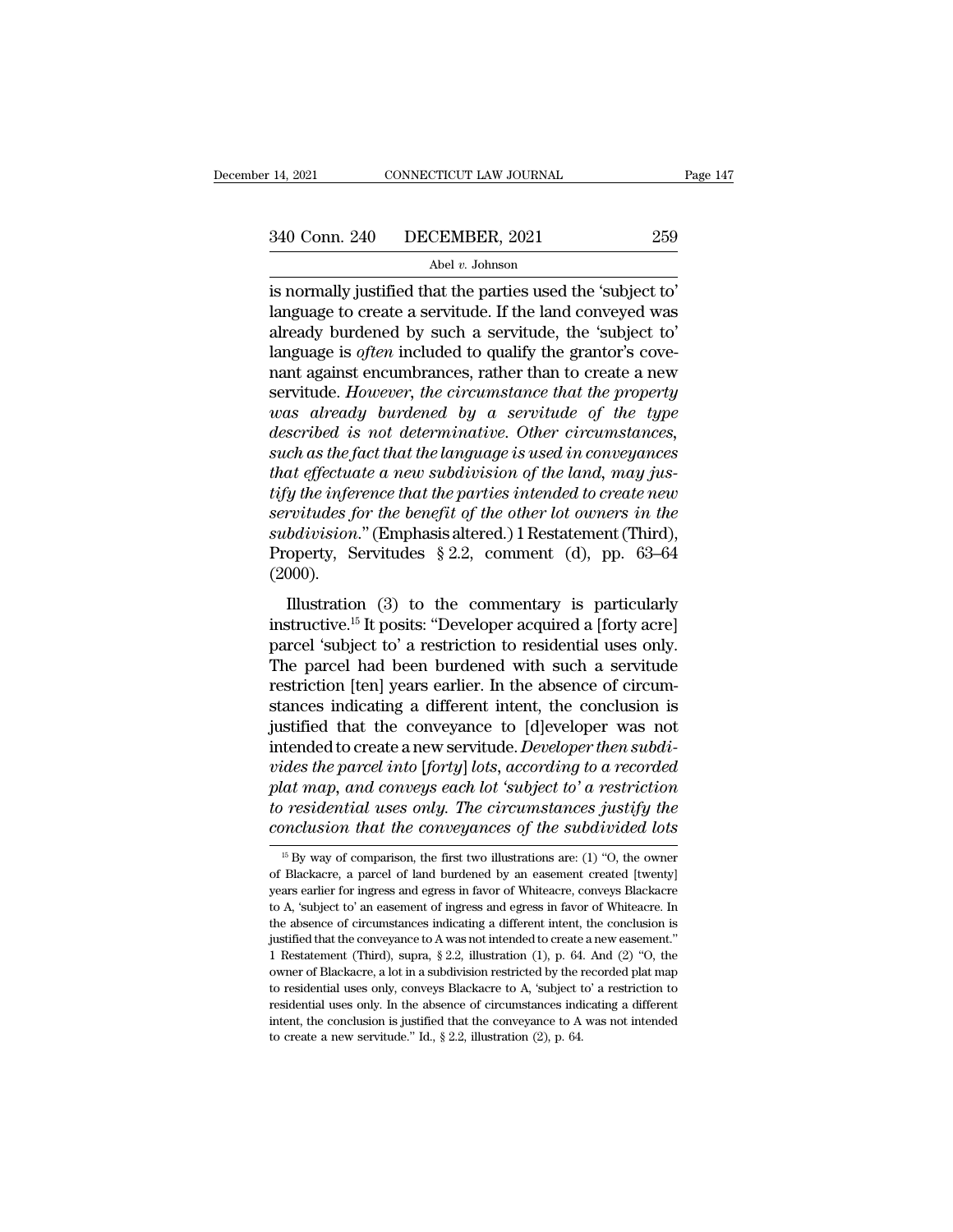# EXECUTE CONNECTICUT LAW JOURNAL December 14, 2021<br>260 DECEMBER, 2021 340 Conn. 240<br>Abel v. Johnson

Abel *v.* Johnson

CONNECTICUT LAW JOURNAL December 14, 2021<br> **are intended to create new servitudes benefiting the**<br> **are intended to create new servitudes benefiting the**<br> **other lot owners in the subdivision.**" (Emphasis added.)<br> **Id.** 8. *ourier 1990 other lot owners in the subdivision.*<br> *other lot owners in the subdivision.*" (Emphasis added.)<br>
Id., § 2.2, illustration (3), p. 64.  $\begin{array}{c} \text{260}\qquad \qquad \text{DECEMBER, 202}\ \hline \text{Abel } v. \text{ Johnson}\ \text{202}\ \text{24}\ \text{25}\ \text{26}\ \text{27}\ \text{28}\ \text{28}\ \text{28}\ \text{29}\ \text{29}\ \text{20}\ \text{20}\ \text{21}\ \text{21}\ \text{22}\ \text{25}\ \text{28}\ \text{29}\ \text{20}\ \text{21}\ \text{22}\ \text{28}\ \text{25}\ \text{26}\ \text{28}\ \text{28}\ \text{29}\ \text{20}\ \text{2$ WECEMBER, 2021 340 Conn. 240<br>
Abel *v.* Johnson<br> *Referended to create new servitudes benefiting the<br>
her lot owners in the subdivision." (Emphasis added.)*<br>  $\frac{1}{2}$ ,  $\frac{2}{3}$ , allustration (3), p. 64.<br>
We also find pe

Abel v. Johnson<br>
are intended to create new servitudes benefiting the<br>
other lot owners in the subdivision." (Emphasis added.)<br>
Id., § 2.2, illustration (3), p. 64.<br>
We also find persuasive sister state case law that,<br>
co are intended to create new servitudes benefiting the<br>other lot owners in the subdivision." (Emphasis added.)<br>Id., § 2.2, illustration (3), p. 64.<br>We also find persuasive sister state case law that,<br>consistent with the Res other lot owners in the subdivision." (Emphasis added.)<br>Id., § 2.2, illustration (3), p. 64.<br>We also find persuasive sister state case law that,<br>consistent with the Restatement (Third) of Property, indi-<br>cates that a resi Id., § 2.2, illustration (3), p. 64.<br>We also find persuasive sister state case law that,<br>consistent with the Restatement (Third) of Property, indi-<br>cates that a residential use restriction that is incorporated<br>into a deed We also find persuasive sister state case law that,<br>consistent with the Restatement (Third) of Property, indi-<br>cates that a residential use restriction that is incorporated<br>into a deed by "subject to" language is rendered We also find persuasive sister state case law that,<br>consistent with the Restatement (Third) of Property, indi-<br>cates that a residential use restriction that is incorporated<br>into a deed by "subject to" language is rendered consistent with the Restatement (Third) of Property, indicates that a residential use restriction that is incorporated<br>into a deed by "subject to" language is rendered enforce-<br>able by evidence of a common plan of developm cates that a residential use restriction that is incorporated<br>into a deed by "subject to" language is rendered enforce-<br>able by evidence of a common plan of development.<br>Particularly instructive is the West Virginia Suprem into a deed by "subject to" language is rendered enforce-<br>able by evidence of a common plan of development.<br>Particularly instructive is the West Virginia Supreme<br>Court's decision in *Armstrong* v. *Stribling*, supra, 192<br>W able by evidence of a common plan of development.<br>Particularly instructive is the West Virginia Supreme<br>Court's decision in *Armstrong* v. *Stribling*, supra, 192<br>W. Va. 280. In *Armstrong*, the court held that a property<br> Particularly instructive is the West Virginia Supreme<br>Court's decision in *Armstrong* v. *Stribling*, supra, 192<br>W. Va. 280. In *Armstrong*, the court held that a property<br>was bound by a restriction that prohibited "the co Court's decision in *Armstrong* v. *Stribling*, supra, 192<br>W. Va. 280. In *Armstrong*, the court held that a property<br>was bound by a restriction that prohibited "the construc-<br>tion of more than one dwelling on any lot"; id W. Va. 280. In *Armstrong*, the court held that a property<br>was bound by a restriction that prohibited "the construc-<br>tion of more than one dwelling on any lot"; id., 282;<br>when its deed provided that it was "subject to" ce was bound by a restriction that prohibited "the construction of more than one dwelling on any lot"; id., 282;<br>when its deed provided that it was "subject to" certain<br>previously recorded restrictive covenants. Id., 284. Th tion of more than one dwelling on any lot"; id., 282;<br>when its deed provided that it was "subject to" certain<br>previously recorded restrictive covenants. Id., 284. The<br>court emphasized that a general plan of development<br>ex when its deed provided that it was "subject to" certain<br>previously recorded restrictive covenants. Id., 284. The<br>court emphasized that a general plan of development<br>existed because the deeds to the thirty homes in the<br>deve previously recorded restrictive covenants. Id., 284. The<br>court emphasized that a general plan of development<br>existed because the deeds to the thirty homes in the<br>development contained the reference to the restrictive<br>coven court emphasized that a general plan of development<br>existed because the deeds to the thirty homes in the<br>development contained the reference to the restrictive<br>covenants and were built in compliance with them. Id.;<br>see *W* existed because the deeds to the thirty homes in the<br>development contained the reference to the restrictive<br>covenants and were built in compliance with them. Id.;<br>see *Wahrendorff* v. *Moore*, supra, 93 So. 2d 721–22 (con development contained the reference to the restrictive<br>covenants and were built in compliance with them. Id.;<br>see *Wahrendorff* v. *Moore*, supra, 93 So. 2d 721–22 (con-<br>veyance "subject to restrictions of record" means th covenants and were built in compliance with them. Id.;<br>see *Wahrendorff* v. *Moore*, supra, 93 So. 2d 721–22 (con-<br>veyance "subject to restrictions of record" means that<br>deed must be read together with plat of subdivision, see *Wahrendorff* v. *Moore*, supra, 93 So. 2d 721–22 (conveyance "subject to restrictions of record" means that deed must be read together with plat of subdivision, rendering "whatever properly appears on the plat . . . . veyance "subject to restrictions of record" means that<br>deed must be read together with plat of subdivision,<br>rendering "whatever properly appears on the plat  $\dots$ <br>a part of the deed" (internal quotation marks omitted));<br> $M$ deed must be read together with plat of subdivision, rendering "whatever properly appears on the plat  $\dots$  a part of the deed" (internal quotation marks omitted)); *Mayer* v. *BMR Properties*, *LLC*, supra, 830 N.E.2d 980 rendering "whatever properly appears on the plat  $\dots$ <br>a part of the deed" (internal quotation marks omitted));<br> $Mayer$  v.  $BMR$  Properties,  $LLC$ , supra, 830 N.E.2d 980<br>(facts that developer established "particular tracts  $\dots$ a part of the deed" (internal quotation marks omitted));<br> *Mayer* v. *BMR Properties*, *LLC*, supra, 830 N.E.2d 980<br>
(facts that developer established "particular tracts . . .<br>
in a piecemeal fashion and did not prescribe Mayer v. BMR Properties, LLC, supra, 830 N.E.2d 980 (facts that developer established "particular tracts . . . in a piecemeal fashion and did not prescribe to any common scheme or plan," failed to record "a supplementary (facts that developer established "particular tracts  $\dots$  in a piecemeal fashion and did not prescribe to any common scheme or plan," failed to record "a supplementary declaration subjecting the remaining tracts  $\dots$  to t in a piecemeal fashion and did not prescribe to any<br>common scheme or plan," failed to record "a supplemen-<br>tary declaration subjecting the remaining tracts  $\dots$  to<br>the restrictions and covenants," and "never recorded a<br>pl common scheme or plan," failed to record "a supplementary declaration subjecting the remaining tracts  $\dots$  to the restrictions and covenants," and "never recorded a plat," as well as facts that "no homeowner's association tary declaration subjecting the remaining tracts  $\ldots$  to<br>the restrictions and covenants," and "never recorded a<br>plat," as well as facts that "no homeowner's association<br>was ever formed, and [that] the various deeds do no the restrictions and covenants," and "never recorded a<br>plat," as well as facts that "no homeowner's association<br>was ever formed, and [that] the various deeds do not<br>reflect the conveyance of tracts within a subdivision or<br> plat," as well as facts that "no homeowner's association<br>was ever formed, and [that] the various deeds do not<br>reflect the conveyance of tracts within a subdivision or<br>development that has been platted, organized or identi-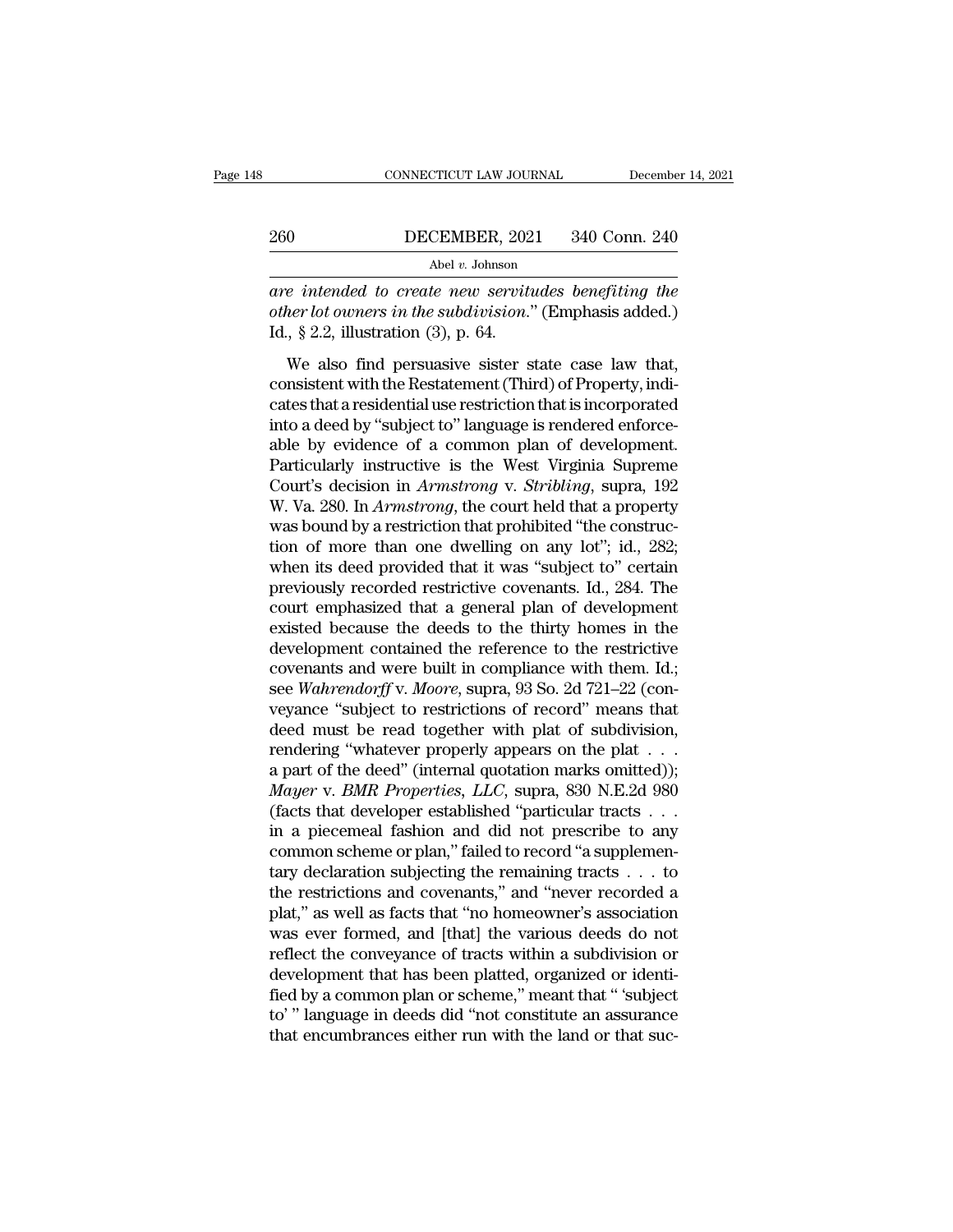cessors or assigns are bound by them''); *Patch* v. *Spring-*<sup>*field School District*, supra, 187 Vt. 31–32 ("subject to")<br> *field School District*, supra, 187 Vt. 31–32 ("subject to")<br> *field School District*, supra, 187 Vt. 31–32 ("subject to")<br>
language will bind property by refe</sup> 340 Conn. 240 DECEMBER, 2021 261<br>Abel v. Johnson<br>Cessors or assigns are bound by them''); *Patch v. Spring-<br>field School District*, supra, 187 Vt. 31–32 ("subject to"<br>language will bind property by reference to other deed 340 Conn. 240 DECEMBER, 2021 261<br>
Abel v. Johnson<br>
cessors or assigns are bound by them"); *Patch v. Spring-<br>
field School District*, supra, 187 Vt. 31–32 ("subject to"<br>
language will bind property by reference to other d  $\frac{\text{Abel } v. \text{ Johnson}}{\text{Abel } v. \text{ Johnson}}$ <br>  $\frac{\text{Abel } v. \text{ Johnson}}{\text{Cessors or assigns are bound by them''}; \text{Patch v. Spring-field School District, supra, 187 Vt. 31–32 ("subject to" language will bind property by reference to other deed if other evidence supports finding of general plan of development, given equivocation of language stating that "convergence was made subject to such conditions and restrictions if any there are which are locally binding"$ <sup>Abel v. Johnson<br>
cessors or assigns are bound by them"); *Patch* v. *Spring-<br>
field School District*, supra, 187 Vt. 31–32 ("subject to"<br>
language will bind property by reference to other deed<br>
if other evidence supports </sup> *restrictions, if any therm* are bound by the are lead field *School District*, supra, 187 Vt. 31–32 ("subject to" language will bind property by reference to other deed if other evidence supports finding of general plan o nguage will bind property by reference to other deed<br>other evidence supports finding of general plan of<br>welopment, given equivocation of language stating that<br>onveyance was made subject to such conditions and<br>strictions, i If other evidence supports finding of general plan of<br>development, given equivocation of language stating that<br>"conveyance was made subject to such conditions and<br>restrictions, if any there are which are legally binding"<br>(

development, given equivocation of language stating that<br>
"conveyance was made subject to such conditions and<br>
restrictions, if any there are which are legally binding"<br>
(emphasis in original; internal quotation marks omit "conveyance was made subject to such conditions and<br>restrictions, if any there are which are legally binding"<br>(emphasis in original; internal quotation marks omitted)).<br>These authorities, when viewed in the context of the<br> restrictions, if any there are which are legally binding"<br>(emphasis in original; internal quotation marks omitted)).<br>These authorities, when viewed in the context of the<br>Empire Estates deeds and the 1961 declaration, artic (emphasis in original; internal quotation marks omitted)).<br>
These authorities, when viewed in the context of the<br>
Empire Estates deeds and the 1961 declaration, article<br>
35 of which expresses the intent to "protect propert These authorities, when viewed in the context of the Empire Estates deeds and the 1961 declaration, article 35 of which expresses the intent to "protect property values," strongly support the plaintiffs' reading of the "su Empire Estates deeds and the 1961 declaration, article 35 of which expresses the intent to "protect property values," strongly support the plaintiffs' reading of the "subject to" language in the Empire Estates deeds as est 35 of which expresses the intent to "protect property<br>values," strongly support the plaintiffs' reading of the<br>"subject to" language in the Empire Estates deeds as<br>establishing a general plan of development limited to<br>resi values," strongly support the plaintiffs' reading of the<br>"subject to" language in the Empire Estates deeds as<br>establishing a general plan of development limited to<br>residential use. First, those deeds effectuated a new sub-"subject to" language in the Empire Estates deeds as<br>establishing a general plan of development limited to<br>residential use. First, those deeds effectuated a new sub-<br>division of the land, which was contemporaneously writ-<br> establishing a general plan of development limited to<br>residential use. First, those deeds effectuated a new sub-<br>division of the land, which was contemporaneously writ-<br>ten on a map that was recorded in the Stamford land<br>r residential use. First, those deeds effectuated a new sub-<br>division of the land, which was contemporaneously writ-<br>ten on a map that was recorded in the Stamford land<br>records and referenced in the deeds. Second, article 8<br> division of the land, which was contemporaneously written on a map that was recorded in the Stamford land<br>records and referenced in the deeds. Second, article 8<br>of the contemporaneously executed 1961 declaration<br>strongly r ten on a map that was recorded in the Stamford land<br>records and referenced in the deeds. Second, article 8<br>of the contemporaneously executed 1961 declaration<br>strongly restricts the use and keeping of commercial<br>vehicles in records and referenced in the deeds. Second, article 8<br>of the contemporaneously executed 1961 declaration<br>strongly restricts the use and keeping of commercial<br>vehicles in a manner that is wholly inconsistent with<br>commercia of the contemporaneously executed 1961 declaration<br>strongly restricts the use and keeping of commercial<br>vehicles in a manner that is wholly inconsistent with<br>commercial use of the property. It provides: "Any com-<br>mercial v strongly restricts the use and keeping of commercial<br>vehicles in a manner that is wholly inconsistent with<br>commercial use of the property. It provides: "Any com-<br>mercial vehicle used by an occupant of a [t]ract shall be<br>ke vehicles in a manner that is wholly inconsistent with<br>commercial use of the property. It provides: "Any com-<br>mercial vehicle used by an occupant of a [t]ract shall be<br>kept within a garage with doors closed, except for brie commercial use of the property. It provides: "Any commercial vehicle used by an occupant of a [t]ract shall be<br>kept within a garage with doors closed, except for brief<br>periods required for loading or unloading." The inclus mercial vehicle used by an occupant of a [t]ract shall be<br>kept within a garage with doors closed, except for brief<br>periods required for loading or unloading." The inclusion<br>of this clause supports a conclusion that Empire kept within a garage with doors closed, except for brief<br>periods required for loading or unloading." The inclusion<br>of this clause supports a conclusion that Empire Estates<br>intended to eliminate commercial activity, while tended to eliminate commercial activity, while accom-<br>odating those property owners who might keep their<br>ommercial vehicles at home for purposes of conve-<br>ience.<sup>16</sup> These restrictions, all of which were recorded<br><sup>16</sup> The modating those property owners who might keep their<br>commercial vehicles at home for purposes of conve-<br>nience.<sup>16</sup> These restrictions, all of which were recorded<br><sup>16</sup> The defendant argues, however, that article 8 of the d

the plaintiffs' argument that Empire Estates intended to create a residential vehicles at home for purposes of convenience.<sup>16</sup> These restrictions, all of which were recorded  $\frac{16}{16}$  The defendant argues, however, tha continential venicies at home for purposes of conve-<br>nience.<sup>16</sup> These restrictions, all of which were recorded<br><sup>16</sup> The defendant argues, however, that article 8 of the declaration, which<br>requires that commercial vehicle mience.<sup>10</sup> These restrictions, all of which were recorded  $\frac{16}{16}$  The defendant argues, however, that article 8 of the declaration, which requires that commercial vehicles kept on the property be garaged, contradicts <sup>16</sup> The defendant argues, however, that article 8 of the declaration, which requires that commercial vehicles kept on the property be garaged, contradicts the plaintiffs' argument that Empire Estates intended to create a <sup>co</sup> The derendant argues, nowever, that article 8 of the declaration, which requires that commercial vehicles kept on the property be garaged, contradicts the plaintiffs' argument that Empire Estates intended to create a requires that commercial vehicles kept on the property be garaged, contradicts<br>the plaintiffs' argument that Empire Estates intended to create a residential<br>use restriction because it would be unnecessary to include "if co the plantifics argument that Empire Estates intended to create a residential<br>use restriction because it would be unnecessary to include "if commercial<br>activity was entirely impermissible in the first instance  $\dots$ ." We di use restriction because it would be unnecessary to include Tr commercial<br>activity was entirely impermissible in the first instance  $\ldots$ ." We disagree.<br>This clause supports a conclusion that Empire Estates intended to pre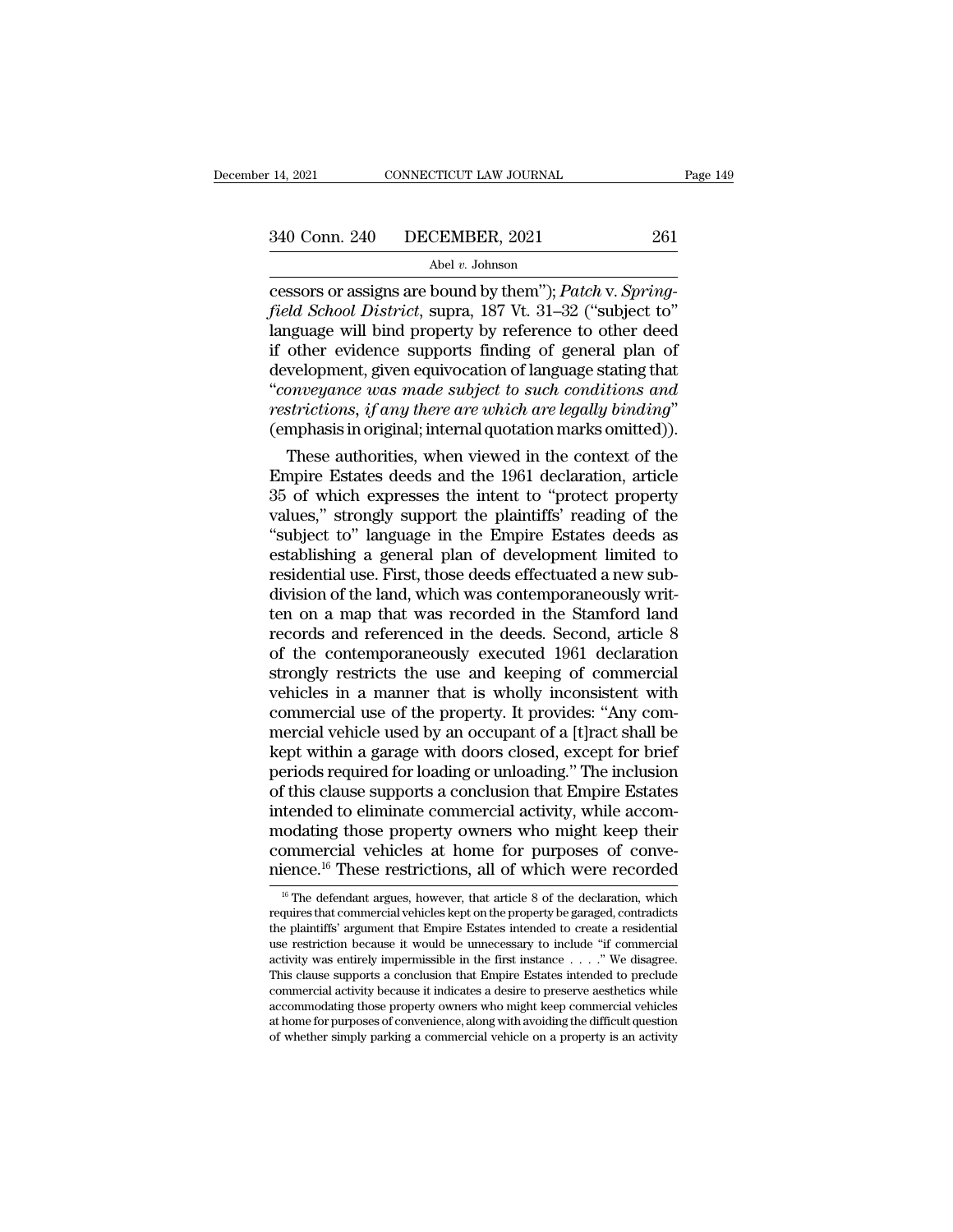# EXECUTE CONNECTICUT LAW JOURNAL December 14, 2021<br>262 DECEMBER, 2021 340 Conn. 240<br>Abel v. Johnson

## Abel *v.* Johnson

CONNECTICUT LAW JOURNAL December 14, 2021<br>
262 DECEMBER, 2021 340 Conn. 240<br>
Abel v. Johnson<br>
on the land records and available for any searcher to<br>
find, ineluctably lead to a conclusion that there was a<br>
common schome o FINDECEMBER, 2021 340 Conn. 240<br>Abel v. Johnson<br>
on the land records and available for any searcher to<br>
find, ineluctably lead to a conclusion that there was a<br>
common scheme of development limited to residential<br>
propert 262 DECEMBER, 2021 340 Conn. 240<br>
Abel v. Johnson<br>
on the land records and available for any searcher to<br>
find, ineluctably lead to a conclusion that there was a<br>
common scheme of development limited to residential<br>
prope DECEMBER, 2021 340 Conn. 240<br>
Abel *v*. Johnson<br>
on the land records and available for any searcher to<br>
find, ineluctably lead to a conclusion that there was a<br>
common scheme of development limited to residential<br>
propert  $\frac{\text{Abel } v. \text{ Johnson}}{\text{Abel } v. \text{ Johnson}}$ <br>
on the land records and available for any searcher to<br>
find, ineluctably lead to a conclusion that there was a<br>
common scheme of development limited to residential<br>
properties, as shown by Abel v. Johnson<br>
on the land records and available for any searcher to<br>
find, ineluctably lead to a conclusion that there was a<br>
common scheme of development limited to residential<br>
properties, as shown by a review of the on the land records and available for any searcher to find, ineluctably lead to a conclusion that there was a common scheme of development limited to residential properties, as shown by a review of the twenty-four deeds an find, ineluctably lead to a conclusion that there was a<br>common scheme of development limited to residential<br>properties, as shown by a review of the twenty-four deeds<br>and property cards admitted into evidence. Specifically, common scheme of development limited to residential<br>properties, as shown by a review of the twenty-four deeds<br>and property cards admitted into evidence. Specifically,<br>all of the deeds for Mill Stream Road, where the partie properties, as shown by a review of the twenty-four deeds<br>and property cards admitted into evidence. Specifically,<br>all of the deeds for Mill Stream Road, where the parties<br>reside, were admitted into evidence and contain th and property cards admitted into evidence. Specifically,<br>all of the deeds for Mill Stream Road, where the parties<br>reside, were admitted into evidence and contain the "sub-<br>ject to" language at issue in this appeal. Other all of the deeds for Mill Stream Road, where the parties<br>reside, were admitted into evidence and contain the "sub-<br>ject to" language at issue in this appeal. Other deeds for<br>properties located elsewhere in the Saw Mill ne reside, were admitted into evidence and contain the "<br>ject to" language at issue in this appeal. Other deed:<br>properties located elsewhere in the Saw Mill neigh<br>hood contain a residential use restriction, albeit<br>two of the hood contain a residential use restriction, albeit with<br>two of the twenty-four lacking the specific "subject to"<br>language at issue in this appeal and referencing a differ-<br>ent declaration to establish that restriction.<sup>17</sup> two of the twenty-four lacking the specific "subject to"<br>language at issue in this appeal and referencing a differ-<br>ent declaration to establish that restriction.<sup>17</sup><br>that is consistent with a residential use. Cf. *Roberts* 

Ianguage at issue in this appeal and referencing a different declaration to establish that restriction.<sup>17</sup><br>that is consistent with a residential use. Cf. *Roberts v. Lee*, 289 Ga. App. 714,<br>716, 658 S.E.2d 258 (2008) ("[T ranguage at issue in this appear and referencing a different declaration to establish that restriction.<sup>17</sup><br>that is consistent with a residential use. Cf. *Roberts v. Lee*, 289 Ga. App. 714,<br>716, 658 S.E.2d 258 (2008) ("[ ent declaration to establish that restriction.<sup>17</sup><br>that is consistent with a residential use. Cf. *Roberts* v. *Lee*, 289 Ga. App. 714,<br>716, 658 S.E.2d 258 (2008) ("[The defendant] was using his residential property<br>to ad That is consistent with a residential use. Cf. *Roberts v. Lee*, 289 Ga. App. 714, 716, 658 S.E.2d 258 (2008) ("[The defendant] was using his residential property to advance his business interests by consistently parking a that is consistent with a residential use. Cf. *Roberts* v. *Lee*, 289 Ga. App. 714, 716, 658 S.E.2d 258 (2008) ("[The defendant] was using his residential property to advance his business interests by consistently parking (16, 658 S.E.2d 258 (2008) ("[The defendant] was using his residential property<br>to advance his business interests by consistently parking a dump truck and<br>other [commercial use] vehicles in his driveway. This finding was to advance his business interests by consistently parking a dump truck and<br>other [commercial use] vehicles in his driveway. This finding was supported by<br>photographic evidence demonstrating that [the defendant's] activitie of flommercial use penicles in his diveway. This imaing was supported by<br>photographic evidence demonstrating that [the defendant's] activities directly<br>undermined the residential character of the property intended to be pr photographic evidence demonstrating that [the defendant s] activities directly<br>undermined the residential character of the property intended to be preserved<br>by the [c]ovenants."); *Roberts* v. *Bridges*, Docket No. M2010-0 by the [c]ovenants. *)*; *Roberts* v. *Briages*, Docket No. M2010-01356-COA-K3-CV, 2011 WL 1884614, <sup>45</sup>9 (Tenn. App. May 17, 2011) (parking of large tour bus and panel trucks on defendant homeowners' property "in the furt Cv, 2011 w. 1884014, "9 (1enh. App. may  $1i$ , 2011) (parking of large tour<br>bus and panel trucks on defendant homeowners' property "in the furtherance<br>of [their] music business constituted use of the property for commercia bus and panel trucks on derendant nomeowners property 'in the turtherance<br>of [their] music business constituted use of the property for commercial<br>purposes," given frequency and disruptive nature of activity); *Fowler* v. or [their] music business consultuted use or the property for commercial<br>purposes," given frequency and disruptive nature of activity);  $Fower$ . Loucks,<br>Docket No. 32845-3-II, 2006 WL 1633708, \*4 (Wn. App. June 14, 2006) (de Docket No. 32845-3-11, 2006 WL 1633708,  $*4$  (Wh. App. June 14, 2006) (decision without published opinion, 133 Wn. App. 1020) (concluding that "parking a work vehicle at a residence does not violate the residential use re

without published opinion, 133 wn. App. 1020) (concluding that "parking a work vehicle at a residence does not violate the residential use restriction because it is merely incidental to the use as a residence" when record work venicle at a residence does not violate the residential use restriction<br>because it is merely incidental to the use as a residence" when record showed<br>that "[t]he business use for the truck occurs at other locations") because it is inerely incidental to the use as a restatence when record showed<br>that "[t]he business use for the truck occurs at other locations").<br><sup>17</sup> We note that the Appellate Court did not consider the factual underpin that "[t]ne business use for the truck occurs at other locations ).<br><sup>17</sup> We note that the Appellate Court did not consider the factual underpin-<br>nings for the trial court's conclusion that a uniform plan of development was <sup>142</sup> we note that the Appellate Court did not consider the factual underpin-<br>nings for the trial court's conclusion that a uniform plan of development was<br>established by the facts of this case, choosing instead to disting hyper the transformal courts conclusion that a uniform plan of development was established by the facts of this case, choosing instead to distinguish those cases establishing the existence of such a plan by focusing on th establishing the racts of this case, choosing instead to distinguish those cases establishing the existence of such a plan by focusing on the language of the 1956 deed purportedly limiting the benefit of the residential us cases establishing the existence of such a plan by locusing on the language<br>of the 1956 deed purportedly limiting the benefit of the residential use restric-<br>tion to the original grantors. See *Abel* v. Johnson, supra, 194 or the 1950 deed purportedly imiting the benefit of the residential use restriction to the original grantors. See *Abel v. Johnson*, supra, 194 Conn. App. 142–43 n.10. In her brief to this court, the defendant argues that Let us the deeds that is even the record, observing that they induced all of its property and that even the record," contending that "the record does not support the conclusion that [Empire Estates] subdivided all of its 142–43 n.10. In her orier to this court, the defendant argues that "extension<br>by implication is . . . not supported by the record," contending that "the<br>record does not support the conclusion that [Empire Estates] subdivi by mpication is . . . not supported by the record, contending that "the record does not support the conclusion that [Empire Estates] subdivided all of its property and that newly created lots were subject to identical or s record does not support the conclusion that [Empire Estates] subdivided<br>all of its property and that newly created lots were subject to identical or<br>substantially identical restrictions." The defendant notes language diffe all of its property and that newly created lots were subject to identical or substantially identical restrictions." The defendant notes language differences in some of the deeds that are part of the record, observing that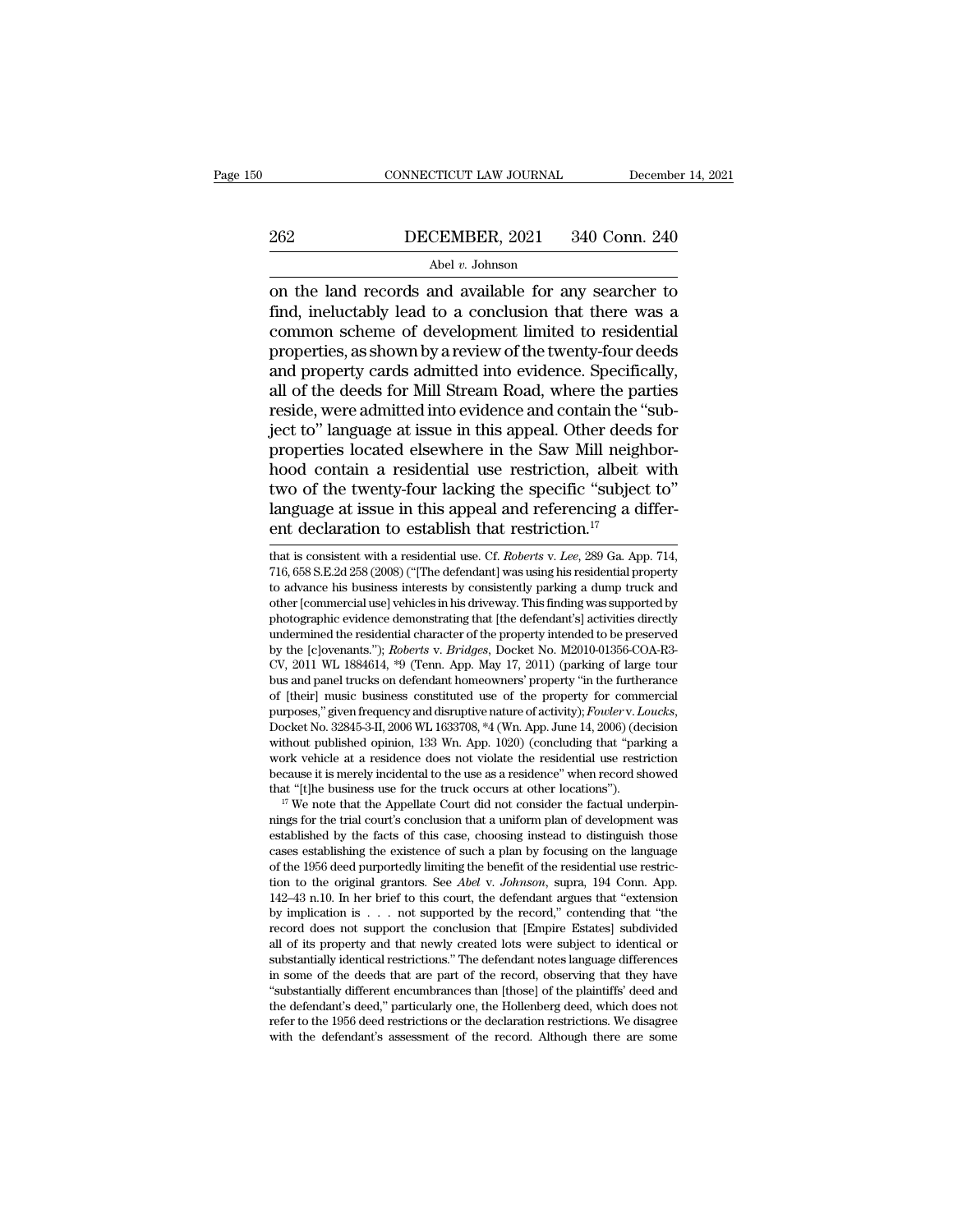Moreover, although "School and School and School and School and School and School and School and Moreover, although "subject to" requires us to con-<br>Moreover, although "subject to" requires us to con-<br>der the language of t 340 Conn. 240 DECEMBER, 2021 263<br>Abel v. Johnson<br>Moreover, although "subject to" requires us to consider the language of the original grantors' 1956 deed<br>to which the Empire Estates deeds refer in order to<br>determine its ap 340 Conn. 240 DECEMBER, 2021 263<br>
Abel v. Johnson<br>
Moreover, although "subject to" requires us to consider the language of the original grantors' 1956 deed<br>
to which the Empire Estates deeds refer in order to<br>
determine i  $\frac{\text{40}}{\text{Abel }v}$ . Johnson<br>
Moreover, although "subject to" requires us to consider the language of the original grantors' 1956 deed<br>
to which the Empire Estates deeds refer in order to<br>
determine its applicability, this  $\frac{\text{Abel } v. \text{ Johnson}}{\text{Moreover, although "subject to" requires us to consider the language of the original grantors' 1956 deed to which the Empire Estados needs refer in order to determine its applicability, this inquiry brings us back to whether the Appellate Court correctly determined that the language of the restrictive covenant in the 1956 deed, which "by its terms involved to the benefit of the original$ Abert Edmisson<br>
Moreover, although "subject to" requires us to consider the language of the original grantors' 1956 deed<br>
to which the Empire Estates deeds refer in order to<br>
determine its applicability, this inquiry bring Moreover, although "subject to" requires us to consider the language of the original grantors' 1956 deed<br>to which the Empire Estates deeds refer in order to<br>determine its applicability, this inquiry brings us back to<br>whet sider the language of the original grantors' 1956 deed<br>to which the Empire Estates deeds refer in order to<br>determine its applicability, this inquiry brings us back to<br>whether the Appellate Court correctly determined that<br> to which the Empire Estates deeds refer in order to<br>determine its applicability, this inquiry brings us back to<br>whether the Appellate Court correctly determined that<br>the language of the restrictive covenant in the 1956 dee determine its applicability, this inquiry brings us back to<br>whether the Appellate Court correctly determined that<br>the language of the restrictive covenant in the 1956 deed,<br>which, "by its terms, inured to the benefit of th whether the Appellate Court correctly determined that<br>the language of the restrictive covenant in the 1956 deed,<br>which, "by its terms, inured to the benefit of the original<br>grantors," namely, the Havemeyers "and their succ the language of the restrictive covenant in the 1956 deed,<br>which, "by its terms, inured to the benefit of the original<br>grantors," namely, the Havemeyers "and their succes-<br>sors"; (emphasis omitted) *Abel* v. Johnson, supra which, "by its terms, inured to the benefit of the original<br>grantors," namely, the Havemeyers "and their succes-<br>sors"; (emphasis omitted) *Abel* v. Johnson, supra, 194<br>Conn. App. 136; rendered it unenforceable by a party grantors," namely, the Havemeyers "and their successors"; (emphasis omitted) *Abel* v. *Johnson*, supra, 194<br>Conn. App. 136; rendered it unenforceable by a party not<br>a successor to the original grantors as a matter of law, a successor to the original grantors as a matter of law,<br>given the apparent lack of evidence that the original<br>grantors desired to create a general development<br>scheme. See id., 141. Contrary to the reading of the Appel-<br>di given the apparent lack of evidence that the original<br>grantors desired to create a general development<br>scheme. See id., 141. Contrary to the reading of the Appel-<br>differences in the deeds, the Hollenberg deed refers to a d

grantors desired to create a general development<br>scheme. See id., 141. Contrary to the reading of the Appel-<br>differences in the deeds, the Hollenberg deed refers to a different declaration<br>of covenants recorded by Empire E scheme. See id., 141. Contrary to the reading of the Appel-<br>differences in the deeds, the Hollenberg deed refers to a different declaration<br>of covenants recorded by Empire Estates' trustee, and, as admitted by Julie<br>Holle scheme. See 1d., 141. Contrary to the reading of the Appel-<br>differences in the deeds, the Hollenberg deed refers to a different declaration<br>of covenants recorded by Empire Estates' trustee, and, as admitted by Julie<br>Hollen differences in the deeds, the Hollenberg deed refers to a different declaration of covenants recorded by Empire Estates' trustee, and, as admitted by Julie Hollenberg in her testimony at trial, her property is subject to t differences in the deeds, the Hollenberg deed refers to a different declaration<br>of covenants recorded by Empire Estates' trustee, and, as admitted by Julie<br>Hollenberg in her testimony at trial, her property is subject to t or covenants recorded by Empire Estates trustee, and, as admitted by Julie Hollenberg in her testimony at trial, her property is subject to the same residential use restriction as the other twenty-three properties consider Hollenberg in her testimony at trial, her property is subject to the same<br>residential use restriction as the other twenty-three properties considered by<br>the trial court. Accordingly, as the trial court found, the record de residential use restriction as the other twenty-three properties considered by<br>the trial court. Accordingly, as the trial court found, the record demonstrates<br>the requisite "substantial uniformity" necessary to establish a the train court. Accordingly, as the trial court found, the record demonstrates<br>the requisite "substantial uniformity" necessary to establish a common plan<br>of development limited to residential use. *Contegni* v. Payne, su the requisite substantial uniformity necessary to establish a contribution plan of development limited to residential use. *Contegni* v. Payne, supra, 18 Conn. App. 53; see *Whitton v. Clark*, supra, 112 Conn. 37 (twenty o or development imuted to restaential use. Contegni v. Payne, supra, 18 Conn.<br>App. 53; see Whitton v. Clark, supra, 112 Conn. 37 (twenty of fifty-four lots<br>with restrictions does not show common plan); DaSilva v. Barone, su App. 53; see *Whitton v. Clark*, supra, 112 Conn. 37 (twenty or inty-four lots with restrictions does not show common plan); *DaSilva v. Barone*, supra, 83 Conn. App. 367–71 (plaintiff could not enforce restriction on kee with restrictions does not show common plan); *DaSuva v. Barone*, supra, 83<br>Conn. App. 367–71 (plaintiff could not enforce restriction on keeping horses<br>against defendant because no uniform plan of development prohibiting Conn. App.  $36/-1$  (plaintiff could not enforce restriction on keeping norses against defendant because no uniform plan of development prohibiting keeping of horses was established when twenty-two lot subdivision map "cont agamst derendant because no uniform pian of development prohibiting keeping of horses was established when twenty-two lot subdivision map "contains no mention of any restrictive covenants, and [the developer] did not recor no mention of any restrictive covenants, and [the developer] did not record<br>any separate agreement or declaration relating to restrictive covenants that<br>would apply to the lots delineated on the map," restriction was not would apply to the lots delineated on the map," restriction was not contained would apply to the lots demeated on the map, restriction was not contained<br>in any deed from original grantor to any subsequent developer, and developer<br>included that restriction in only ten out of fifteen deeds); *Mannweil* in any deed from original grantor to any subsequent developer, and developer<br>included that restriction in only ten out of fifteen deeds); *Mannweiler* v.<br>*LaFlamme*, 46 Conn. App. 525, 541, 700 A.2d 57 (restriction in dev metuded that restriction in only ten out of fitteen deeds); *Mannweller* v.<br> *LaFlamme*, 46 Conn. App. 525, 541, 700 A.2d 57 (restriction in developer's<br>
first thirty conveyances limiting lots to single private residence w *Lariamme*, 40 Conn. App. 525, 541, 700 A.2d 57 (restriction in developer s<br>first thirty conveyances limiting lots to single private residence was sufficient<br>"substantial uniformity" to create common scheme of development) first thirty conveyances imiting lots to single private residence was sufficient<br>
"substantial uniformity" to create common scheme of development), cert.<br>
denied, 243 Conn. 934, 702 A.2d 641 (1997); *Contegni* v. *Payne*, substantial uniformity to create common scheme of development), cert.<br>denied, 243 Conn. 934, 702 A.2d 641 (1997); *Contegni* v. *Payne*, supra, 60–61<br>(there was no uniform plan of development when map was ambiguous and<br>"[a denied, 243 Conn. 934, (02 A.2d 641 (1997); Contegni v. Payne, supra, 60–61 (there was no uniform plan of development when map was ambiguous and "[a] thorough search of the record, transcripts and exhibits fails to reveal (there was no uniform pian of development when map was ambiguous and "all thorough search of the record, transcripts and exhibits fails to reveal *a* single characteristic that was both unique to the lots within the claim [a] thorough search of the record, transcripts and exhibits rails to reveal a single characteristic that was both unique to the lots within the claimed area of uniform development and applicable to all or substantially al single characteristic that was both unique to the lots within<br>of uniform development and applicable to all or substan<br>within the area" (emphasis in original)); *Marion Road Assn*<br>1 Conn. App. 333–34 (grantor did not intend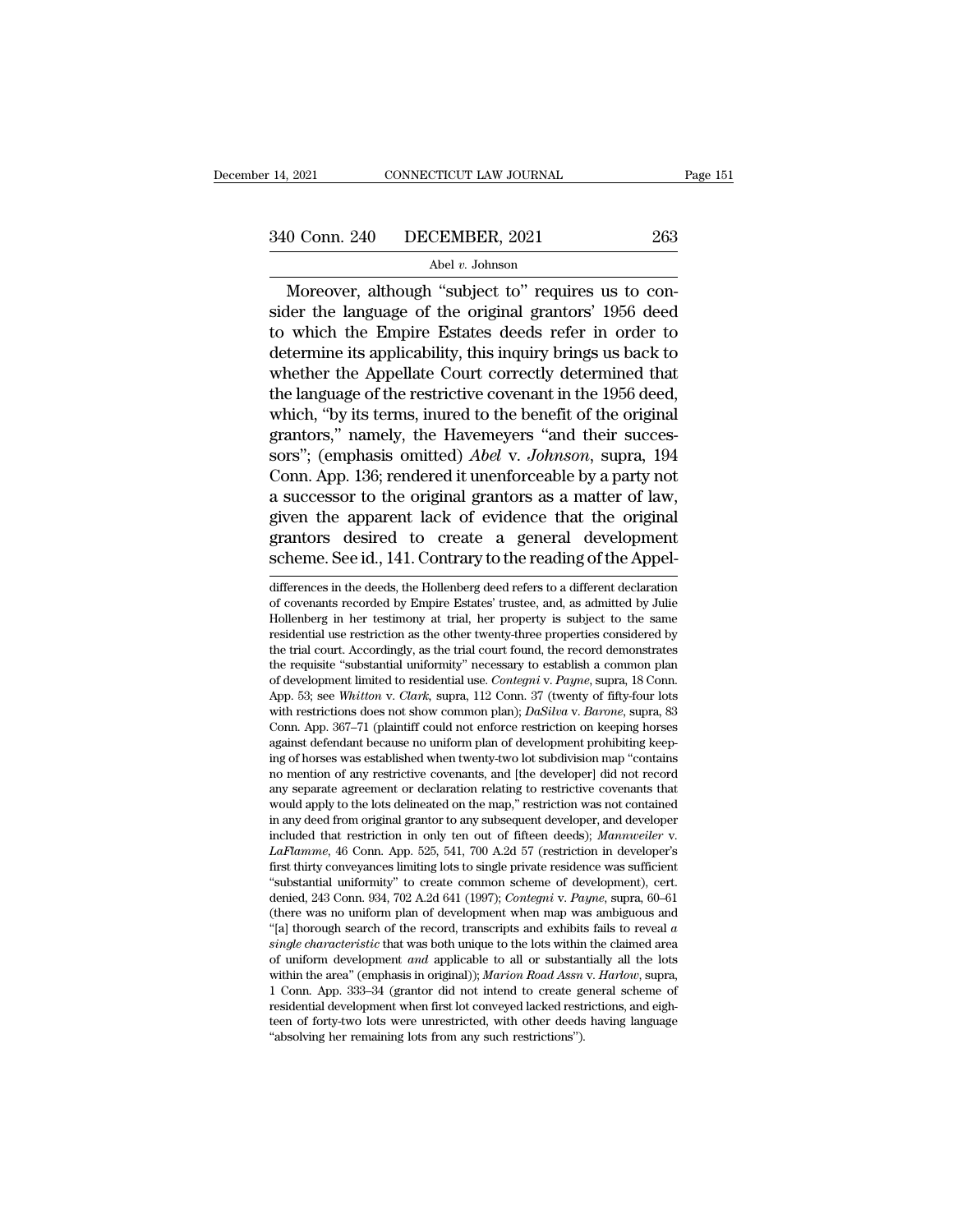# EXECUTE CONNECTICUT LAW JOURNAL December 14, 2021<br>264 DECEMBER, 2021 340 Conn. 240<br>Abel v. Johnson

## Abel *v.* Johnson

CONNECTICUT LAW JOURNAL December 14, 2021<br>
264 DECEMBER, 2021 340 Conn. 240<br>
Abel v. Johnson<br>
Late Court, the addition of the phrase that it "*shall* [*i*]*nure*<br>
to the benefit of the remaining land of the grantors<br>
Luing *to the benefit of the permises herein conveyed"*<br>*to the benefit of the remaining land of the grantors*<br>*tying westerly of the premises herein conveyed"* does<br>not render the covenant uporforceable by the subsequent  $\frac{\text{DECEMBER, 2021}}{\text{Abel } v \cdot \text{Johnson}}$ <br>
Abel  $v \cdot \text{Johnson}$ <br>
Late Court, the addition of the phrase that it "shall [*i*]*nure*<br>
to the benefit of the remaining land of the grantors<br>
lying westerly of the premises herein conveyed" do 264 DECEMBER, 2021 340 Conn. 240<br>
Abel *v*. Johnson<br>
Late Court, the addition of the phrase that it "shall [*i*]*nure*<br>
to the benefit of the remaining land of the grantors<br>
lying westerly of the premises herein conveyed" BECERTERT, 2021 910 COIN. 210<br>
Abel v. Johnson<br>
late Court, the addition of the phrase that it "shall [i]nure<br>
to the benefit of the remaining land of the grantors<br>
lying westerly of the premises herein conveyed" does<br>
no Abel v. Johnson<br>
late Court, the addition of the phrase that it "shall [i] nure<br>
to the benefit of the remaining land of the grantors<br>
lying westerly of the premises herein conveyed" does<br>
not render the covenant unenforc late Court, the addition of the phrase that it "shall [i]nure<br>to the benefit of the remaining land of the grantors<br>lying westerly of the premises herein conveyed" does<br>not render the covenant unenforceable by the subsequen to the benefit of the remaining land of the grantors<br>lying westerly of the premises herein conveyed" does<br>not render the covenant unenforceable by the subsequent<br>grantees of Empire Estates. (Emphasis added.) Although<br>punct lying westerly of the premises herein conveyed" does<br>not render the covenant unenforceable by the subsequent<br>grantees of Empire Estates. (Emphasis added.) Although<br>punctuation is not determinative in the construction of<br>a not render the covenant unenforceable by the subsequent<br>grantees of Empire Estates. (Emphasis added.) Although<br>punctuation is not determinative in the construction of<br>a legal instrument, the use of a comma to set off that<br> grantees of Empire Estates. (Emphasis added.) Although<br>punctuation is not determinative in the construction of<br>a legal instrument, the use of a comma to set off that<br>clause grammatically indicates that the original grantor punctuation is not determinative in the construction of<br>a legal instrument, the use of a comma to set off that<br>clause grammatically indicates that the original grantors'<br>land to the west remains a separate and independent<br> real instrument, the use of a comma to set off that<br>clause grammatically indicates that the original grantors'<br>land to the west remains a separate and independent<br>beneficiary, which would afford the original grantee—<br>Empir clause grammatically indicates that the original grantors'<br>land to the west remains a separate and independent<br>beneficiary, which would afford the original grantee—<br>Empire Estates, a developer—and its successors and<br>assign land to the west remains a separate and independent<br>beneficiary, which would afford the original grantee—<br>Empire Estates, a developer—and its successors and<br>assigns standing to enforce the residential use restriction.<br>Noth beneficiary, which would afford the original grantee—<br>Empire Estates, a developer—and its successors and<br>assigns standing to enforce the residential use restriction.<br>Nothing in that language suggests that the standing of<br>t othing in that language suggests that the standing of<br>he original grantors, or their successors, operates to the<br>reclusion of the grantee and its successors and assigns,<br>amely, property owners like the plaintiffs in this c the original grantors, or their successors, operates to the exclusion of the grantee and its successors and assigns, namely, property owners like the plaintiffs in this case.<sup>18</sup> <sup>18</sup> As we have stated in the construction

one component of written language is grammar, including punctuation." (Internal quotation marks omitted.) *Indian Spring Land Co. v. Inland Wetlands & Watercourses Agency*, supra, 15. "Under the recognized precepts of Engl **INTERT INTERTM INTERTM CONTROLLER IN A DETERMIN IN A UNITED AND MALER CONTROLLER WELL CONTROLLER CONTROLLER COMMISS CONTROLLER COMMISSION** Commission, supra, 12 Commission, supra, 15.<br> **IF COMMISSION**, SUPPOSE COMPARED EX Watercourses Agency, supra, 15.<br>
"Under the recognized precepts of English usage and grammar, a comma<br>
is usually employed to separate distinct items in a list. See generally W.<br>
Strunk & E. White, The Elements of Style ( "Under the recognized precepts of English usage and grammar, a comma<br>is usually employed to separate distinct items in a list. See generally W.<br>Strunk & E. White, The Elements of Style (Pearson 4th Ed. 2000) pp. 2–3."<br>Ind is usually employed to separate distinct items in a list. See generally W.<br>Strunk & E. White, The Elements of Style (Pearson 4th Ed. 2000) pp. 2–3."<br>*Indian Spring Land Co. v. Inland Wetlands Commission*, supra, 322 Conn. Strunk & E. White, The Elements of Style (Pearson 4th Ed. 2000) pp. 2–3."<br> *Indian Spring Land Co.* v. *Inland Wetlands Commission*, supra, 322 Conn.<br>
15; see id., 15–16 (concluding that modifying phrase in General Statut *Indian Spring Land Co.* v. *Inland Wetlands Commission*, supra, 322 Conn. 15; see id., 15–16 (concluding that modifying phrase in General Statutes § 22a-40 (a) (1), "not directly related to farming operation," "applies w <sup>115</sup>, see id., 15–16 (concluding that modifying phrase in General Statutes § 22a-40 (a) (1), "not directly related to farming operation," "applies with equal force to both 'road construction' and 'the erection of buildin 40 (a) (1), "not directly related to farming operation," "applies with equal

exclusion of the grantee and its successors and assigns,<br>namely, property owners like the plaintiffs in this case.<sup>18</sup><br> $^{18}$  As we have stated in the construction of other legal instruments, including<br>statutes and contra Exercision of the grantee and its successors and assigns,<br>namely, property owners like the plaintiffs in this case.<sup>18</sup><br><sup>Is</sup> As we have stated in the construction of other legal instruments, including<br>statutes and contract **Agency, Stroperty OWNETS IIKE THE DIMITILITS IN THIS Case.**<sup>22</sup><br><sup>18</sup> As we have stated in the construction of other legal instruments, including statutes and contracts, punctuation, although not "immutable," is a "useful <sup>18</sup> As we have stated in the construction of other legal instruments, including statutes and contracts, punctuation, although not "immutable," is a "useful tool" for determining the intern of the instrument's drafter. (In statutes and contracts, punctuation, although not "immutable," is a "useful tool" for determining the intent of the instrument's drafter. (Internal quotation marks omitted.) *Indian Spring Land Co. v. Inland Wetlands & Wa Co. Co. Co. Co. Co. Co. Co. Co. Co. Co. Co. Co. Co. Co. Co. Co. Co. Co. Co. Co. Co. Co. Co. Co. Co. Co. Co. Co. Co. Co. Co. Co. Co. Co. Co. Co. Co.* marks omitted.) *Indian Spring Land Co.* v. *Inland Wetlands & Watercourses Agency*, 322 Conn. 1, 14, 145 A.3d 851 (2016); see, e.g., *Connecticut Ins. Guaranty Assn.* v. *Drown*, 314 Conn. 161, 189–90, 101 A.3d 200 (20 Agency, 322 Conn. 1, 14, 145 A3d 851 (2016); see, e.g., Connecticut Ins.<br>Guaranty Assn. v. Drown, 314 Conn. 161, 189–90, 101 A.3d 200 (2014)<br>(applying principles to contract interpretation); Stop & Shop Supermarket<br>Co. v. Guaranty Assn. v. Drown, 314 Conn. 161, 189–90, 101 A.3d 200 (2014)<br>(applying principles to contract interpretation); *Stop & Shop Supermarket*<br>Co. v. Urstadt Biddle Properties, Inc., 433 Mass. 285, 289–90, 740 N.E.2d 128 capplying principles to contract interpretation); *Stop & Shop Supermarket* Co. v. Urstadt Biddle Properties, Inc., 433 Mass. 285, 289–90, 740 N.E.2d 1286 (2001) (punctuation, including placement of commas, is relevant in Co. v. Urstadt Biddle Properties, Inc., 433 Mass. 285, 289–90, 740 N.E.2d 1286 (2001) (punctuation, including placement of commas, is relevant in construction of deed, with phrase after comma serving as limitation). Thus, (2001) (punctuation, including placement of commas, is relevant in construction of deed, with phrase after comma serving as limitation). Thus, the "idea that we should entirely ignore punctuation would make English teache nal quotation, including placement of collinual, *B* relevant in construction of deed, with phrase after comma serving as limitation). Thus, the "idea that we should entirely ignore punctuation would make English teachers tion of deed, with phrase after comma serving as limitation). Thus, the "idea that we should entirely ignore punctuation would make English teachers cringe. . . . [S]tuffing punctuation to the bottom of the interpretive t inge. . . . [S]tuffing punctuation to the bottom of the interpretive toolbox ould run the risk of distorting the meaning of statutory language . . . and e component of written language is grammar, including punctuation." is usually employed to separate distinct items in a list. See generally W.<br>Summer component of written language is grammar, including punctuation." (Inter-<br>nal quotation marks omitted.) *Indian Spring Land Co. v. Inland We*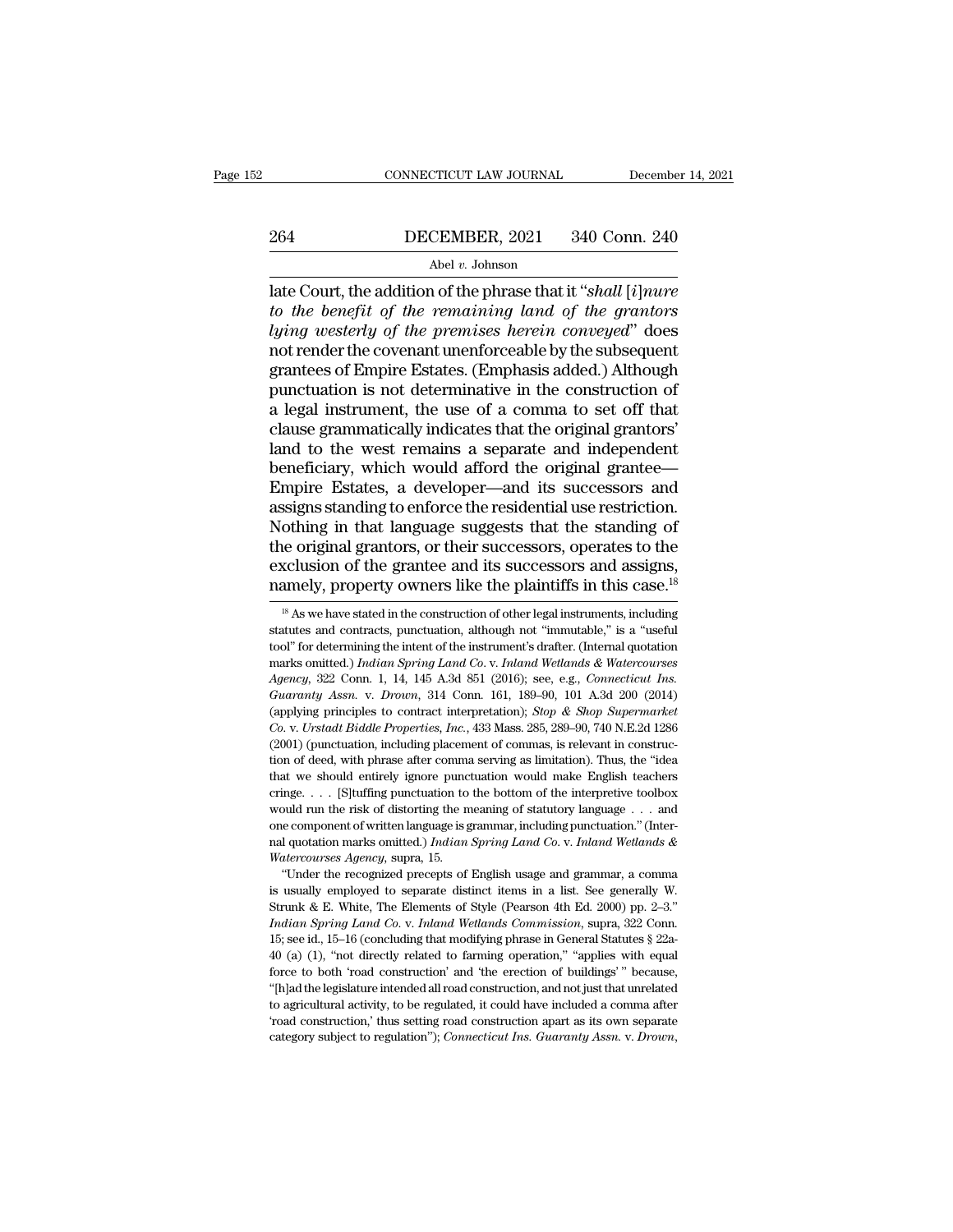14, 2021 CONNECTICUT LAW JOURNAL Page 153<br>
340 Conn. 240 DECEMBER, 2021 265<br>
Abel v. Johnson<br>
See, e.g., *Indian Spring Land Co.* v. *Inland Wetlands &*<br> *Watercourses Agency*, 322 Conn. 1, 14, 145 A.3d 851<br>
(2016) But dif <sup>240</sup> Conn. 240 DECEMBER, 2021 265<br>
<sup>Abel v</sup>. Johnson<br>
See, e.g., *Indian Spring Land Co. v. Inland Wetlands &*<br> *Watercourses Agency*, 322 Conn. 1, 14, 145 A.3d 851<br>
(2016). Put differently, the three categories of restri (2016). Put differently, the three categories of restrictive<br>covenants are "general" put differently, the three categories of restrictive<br>covenants are "general" principles, and neither the defendent the Appellate Court n 340 Conn. 240 DECEMBER, 2021 265<br>
Abel v. Johnson<br>
See, e.g., *Indian Spring Land Co. v. Inland Wetlands &*<br> *Watercourses Agency*, 322 Conn. 1, 14, 145 A.3d 851<br>
(2016). Put differently, the three categories of restricti Abel v. Johnson<br>
See, e.g., *Indian Spring Land Co.* v. *Inland Wetlands &*<br> *Watercourses Agency*, 322 Conn. 1, 14, 145 A.3d 851<br>
(2016). Put differently, the three categories of restrictive<br>
covenants are "general" prin has located any legal authority standard and the proposition.<br>
See, e.g., *Indian Spring Land Co.v. Inland Wetlands &*<br>
Watercourses Agency, 322 Conn. 1, 14, 145 A.3d 851<br>
(2016). Put differently, the three categories of r See, e.g., *Indian Spring Land Co.* v. *Inland Wetlands & Watercourses Agency*, 322 Conn. 1, 14, 145 A.3d 851 (2016). Put differently, the three categories of restrictive covenants are "general" principles, and neither the Watercourses Agency, 322 Conn. 1, 14, 145 A.3d 851 (2016). Put differently, the three categories of restrictive covenants are "general" principles, and neither the defendant, the Appellate Court, nor our independent resear (2016). Put differently, the three categories of restrictive<br>covenants are "general" principles, and neither the defen-<br>dant, the Appellate Court, nor our independent research<br>has located any legal authority standing for t covenants are "general" principles<br>dant, the Appellate Court, nor our<br>has located any legal authority station<br>that a particular restriction<br>retained restriction enforceable b<br>of a common scheme of developi<br>matter of equity In that a particular restriction cannot be a grantor<br>In that a particular restriction cannot be a grantor<br>tained restriction enforceable by one party, and part<br>a common scheme of development enforceable as a<br>atter of equit tion that a particular restriction cannot be a grantor<br>retained restriction enforceable by one party, and part<br>of a common scheme of development enforceable as a<br>matter of equity by another.<br>Indeed, such a principle would

retained restriction enforceable by one party, and part<br>of a common scheme of development enforceable as a<br>matter of equity by another.<br>Indeed, such a principle would be drastically at odds<br>with the equitable nature of the of a common scheme of development enforceable as a<br>matter of equity by another.<br>Indeed, such a principle would be drastically at odds<br>with the equitable nature of the common plan of develop-<br>ment theory. It is well settled matter of equity by another.<br>
Indeed, such a principle would be drastically at odds<br>
with the equitable nature of the common plan of develop-<br>
ment theory. It is well settled that the "doctrine of the<br>
enforceability of un Indeed, such a principle would be drastically at odds<br>with the equitable nature of the common plan of develop-<br>ment theory. It is well settled that the "doctrine of the<br>enforceability of uniform restrictive covenants is of Indeed, such a principle would be drastically at odds<br>with the equitable nature of the common plan of develop-<br>ment theory. It is well settled that the "doctrine of the<br>enforceability of uniform restrictive covenants is of with the equitable nature of the common plan of development theory. It is well settled that the "doctrine of the enforceability of uniform restrictive covenants is of equitable origin. The equity springs from the presumpti ment theory. It is well settled that the "doctrine of the<br>enforceability of uniform restrictive covenants is of equi-<br>table origin. The equity springs from the presumption<br>that each purchaser has paid a premium for the pro enforceability of uniform restrictive covenants is of equi-<br>table origin. The equity springs from the presumption<br>that each purchaser has paid a premium for the property<br>in reliance [on] the uniform development plan being table origin. The equity springs from the presumption<br>that each purchaser has paid a premium for the property<br>in reliance [on] the uniform development plan being car-<br>ried out. [Although] that purchaser is bound by and<br>obs that each purchaser has paid a premium for the property<br>in reliance [on] the uniform development plan being car-<br>ried out. [Although] that purchaser is bound by and<br>observes the covenant, it would be inequitable to allow<br>a red out. [Although] that purchaser is bound by and serves the covenant, it would be inequitable to allow y other landowner, who is also subject to the same striction, to violate it." *Contegni* v. *Payne*, supra, 18 pp. 52 observes the covenant, it would be inequitable to allow<br>any other landowner, who is also subject to the same<br>restriction, to violate it." *Contegni* v. Payne, supra, 18<br>Conn. App. 52; see *Whitton* v. *Clark*, supra, 112 C

any other landowner, who is also subject to the same<br>restriction, to violate it." *Contegni* v. *Payne*, supra, 18<br>Conn. App. 52; see *Whitton* v. *Clark*, supra, 112 Conn. 35.<br>Accordingly, we conclude that the plaintiffs restriction, to violate it." *Contegni* v. *Payne*, supra, 18<br>Conn. App. 52; see *Whitton* v. *Clark*, supra, 112 Conn. 35.<br>Accordingly, we conclude that the plaintiffs had stand-<br>ing to enforce the restrictive covenant li Conn. App. 52; see *Whitton v. Clark*, supra, 112 Conn. 35.<br>Accordingly, we conclude that the plaintiffs had stand-<br>ing to enforce the restrictive covenant limiting the use of<br>the properties to residential purposes only. T Accordingly, we compute the properties to restriction.<br>Court, therefore, implies the trial court to the  $\epsilon$  use restriction.<br>The judgment of t Expected the restrictive covenant limiting the use of<br>e properties to residential purposes only. The Appellate<br>ourt, therefore, improperly reversed the judgment of<br>e trial court to the extent that it enforced the residenti the properties to residential purposes only. The Appellate<br>Court, therefore, improperly reversed the judgment of<br>the trial court to the extent that it enforced the residential<br>use restriction.<br>The judgment of the Appellate

Court, therefore, improperly reversed the judgment of<br>the trial court to the extent that it enforced the residential<br>use restriction.<br>The judgment of the Appellate Court is reversed inso-<br>far as that court reversed the tri the trial court to the extent that it enforced the residential<br>use restriction.<br>The judgment of the Appellate Court is reversed inso-<br>far as that court reversed the trial court's judgment<br>enforcing the restrictive covenant The judgment of the Appellate Court is reversed insofar as that court reversed the trial court's judgment enforcing the restrictive covenant that appears in the 1956 deed and the case is remanded to that court with supra, far as that court reversed the trial court's judgment<br>enforcing the restrictive covenant that appears in the<br>1956 deed and the case is remanded to that court with<br>supra, 314 Conn. 190–92 (discussing application of last ant

enforcing the rest<br>1956 deed and the<br>supra, 314 Conn. 190–92 (<br>use of comma to limit appli<br>liability insurance policy).